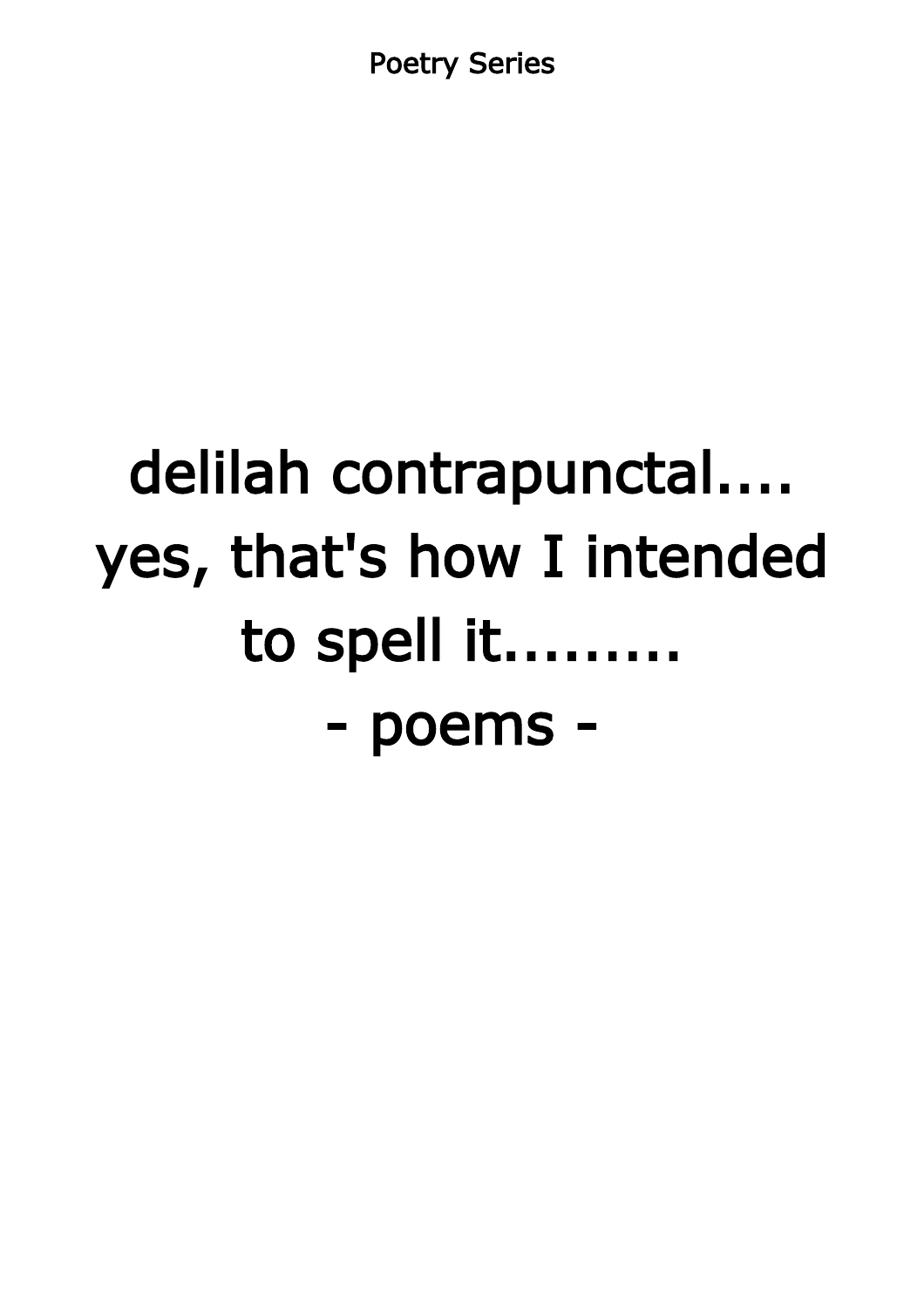# Publication Date: 2018

#### Publisher:

Poemhunter.com - The World's Poetry Archive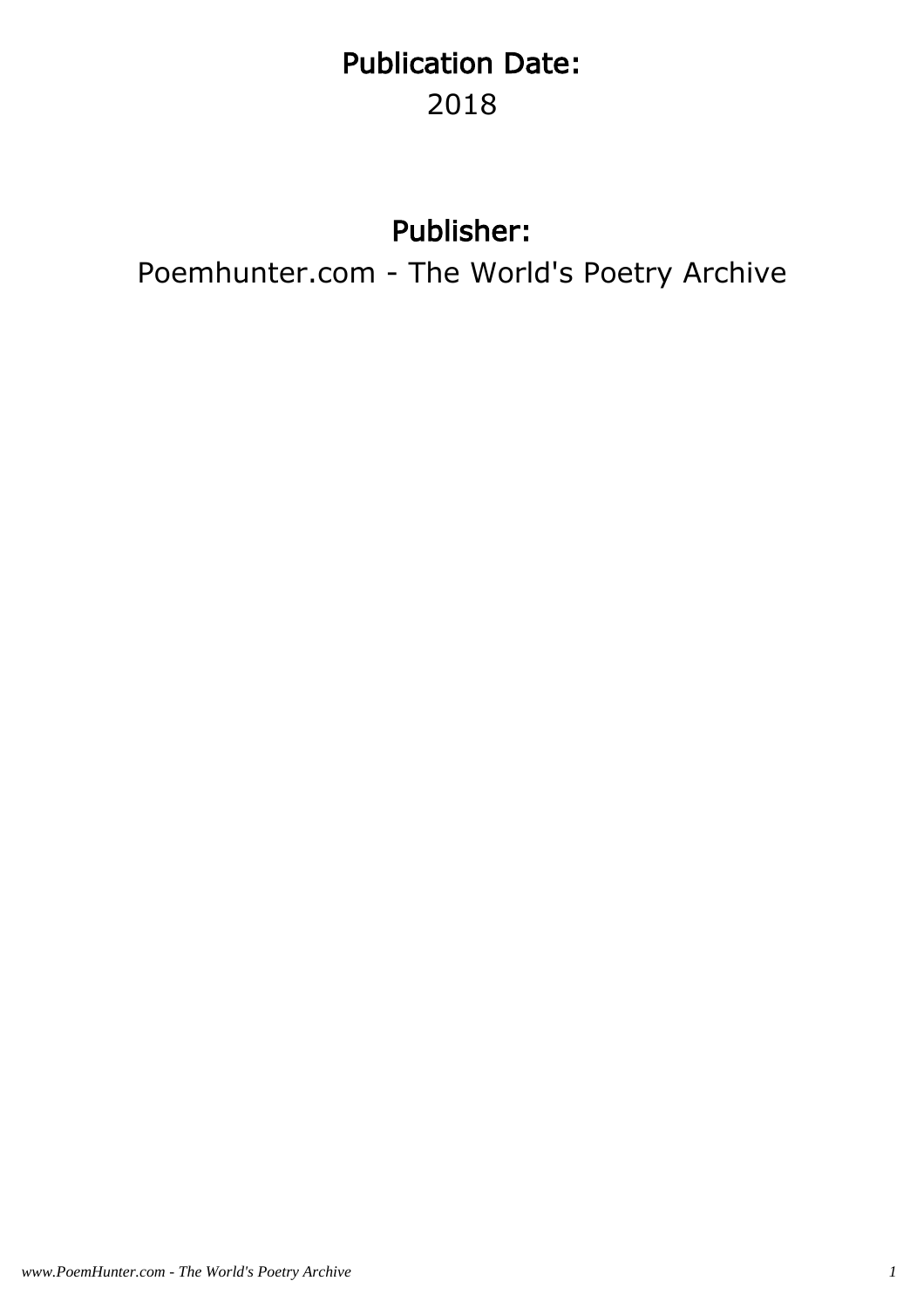# delilah contrapunctal.... yes, that's how I intended to spell it.........()

some of my favorites:

Stevens Beckett cummings Sandburg Joyce Lowell Bishop Santayana Levertov Thomas Paz Borges

more...more...more......some here...alive! ! ask me who, if you wish...

'In poetry, you must love the words, the ideas and the images and rhythms with all your capacity to love anything at all'

Wallace Stevens

I like to write using words that have various meanings...that way the reader is free to interpret

as he or she chooses...to participate, to apply/discern the textures/images/ideas via personal involvement....

I also enjoy being somewhat of a neologist....fun for me, and, I hope, for you..... as to parts of speech, well, they seem to morph, to renegotiate delineations...to play, creating rhythms, sounds and colors as they go.....

Thank you, dear poets, for perusing my efforts....I've much to learn. There are those here that have generously made valuable information available....I am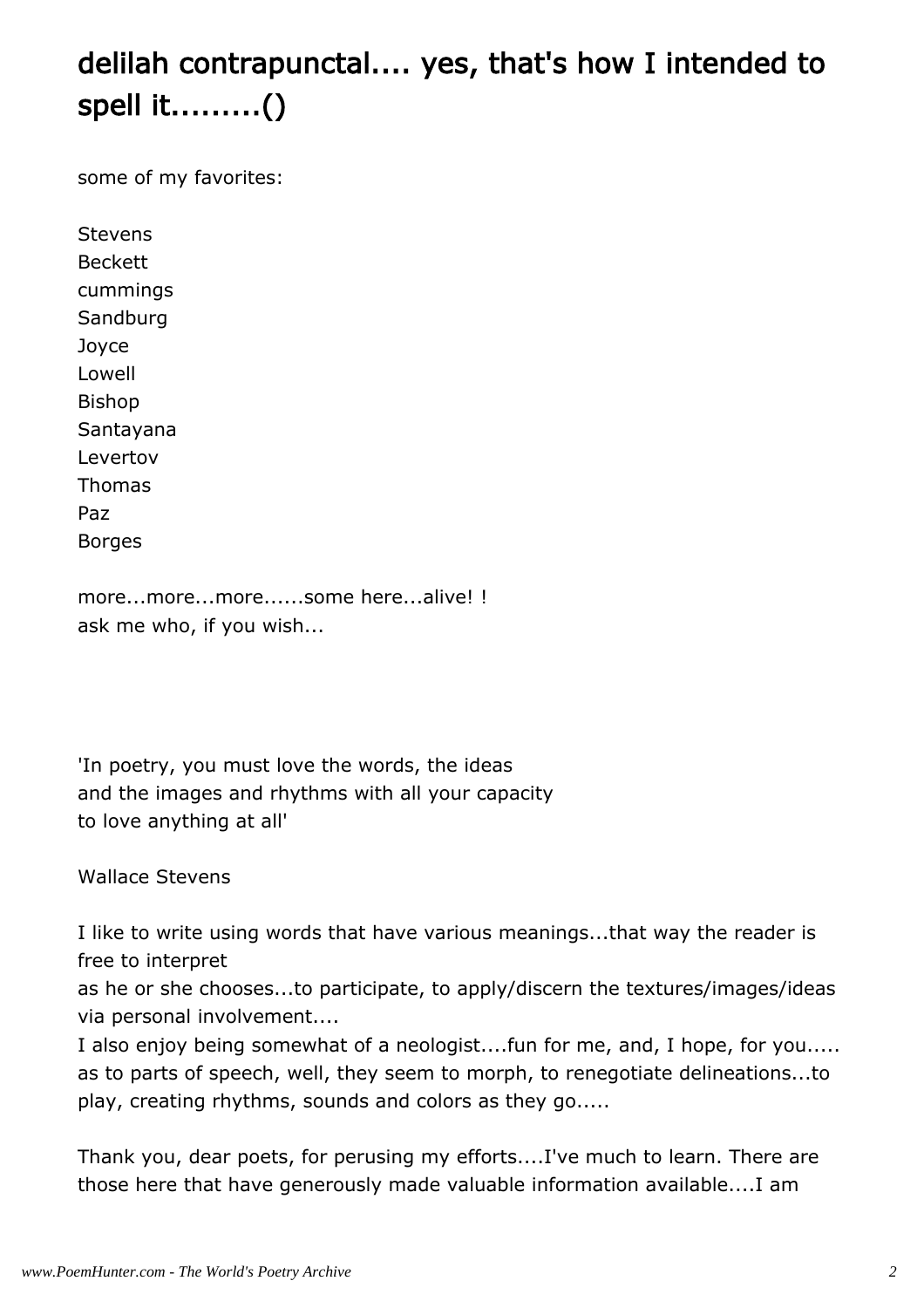most appreciative...

Love, D.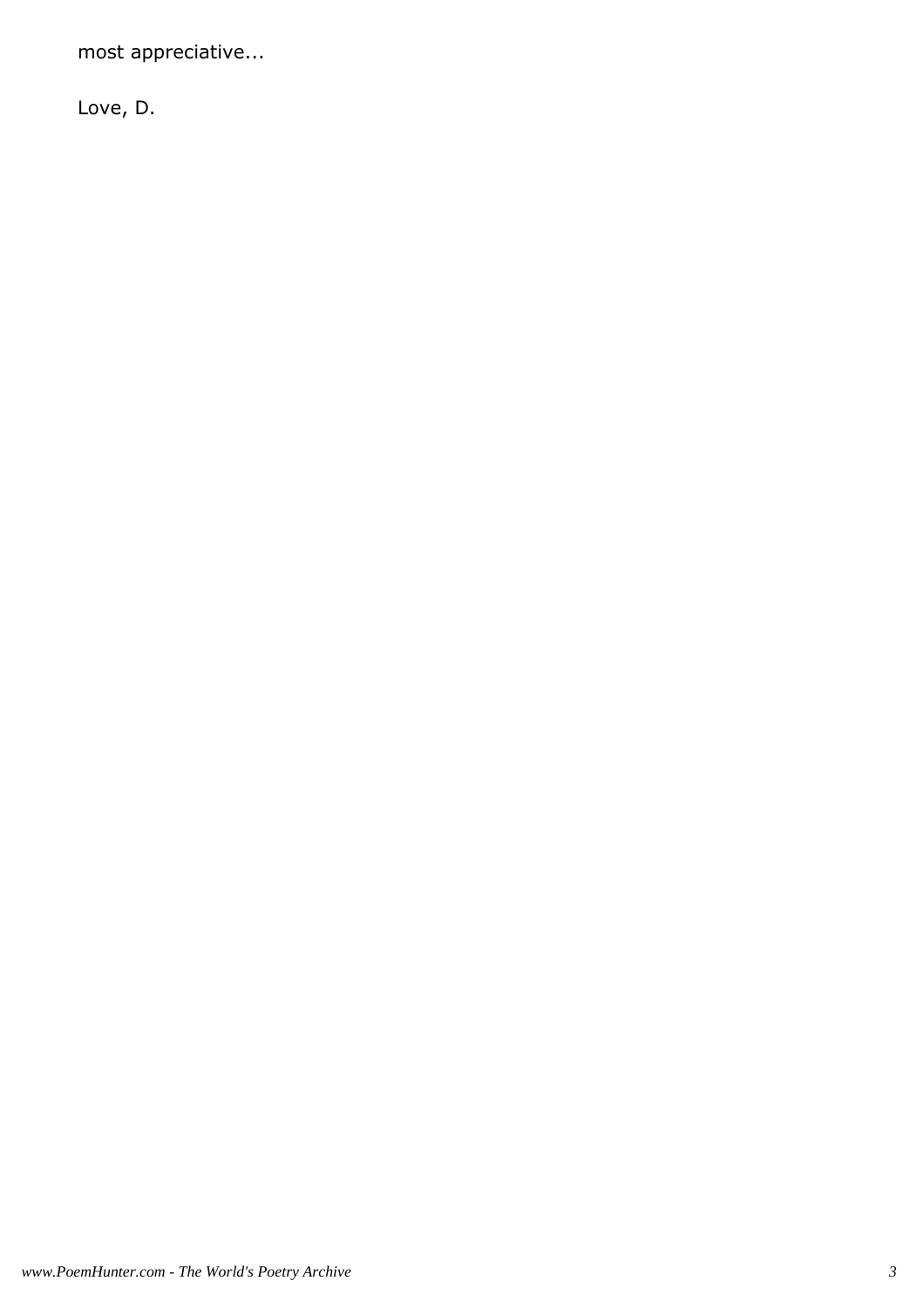#### &..........?

pencil-packin' up the Jackass Trail.... intentions bein' to pick up the mail.... tripped and fell on a holy quail... it was one of those days, like a windless sail, hat flew off......end of tale.....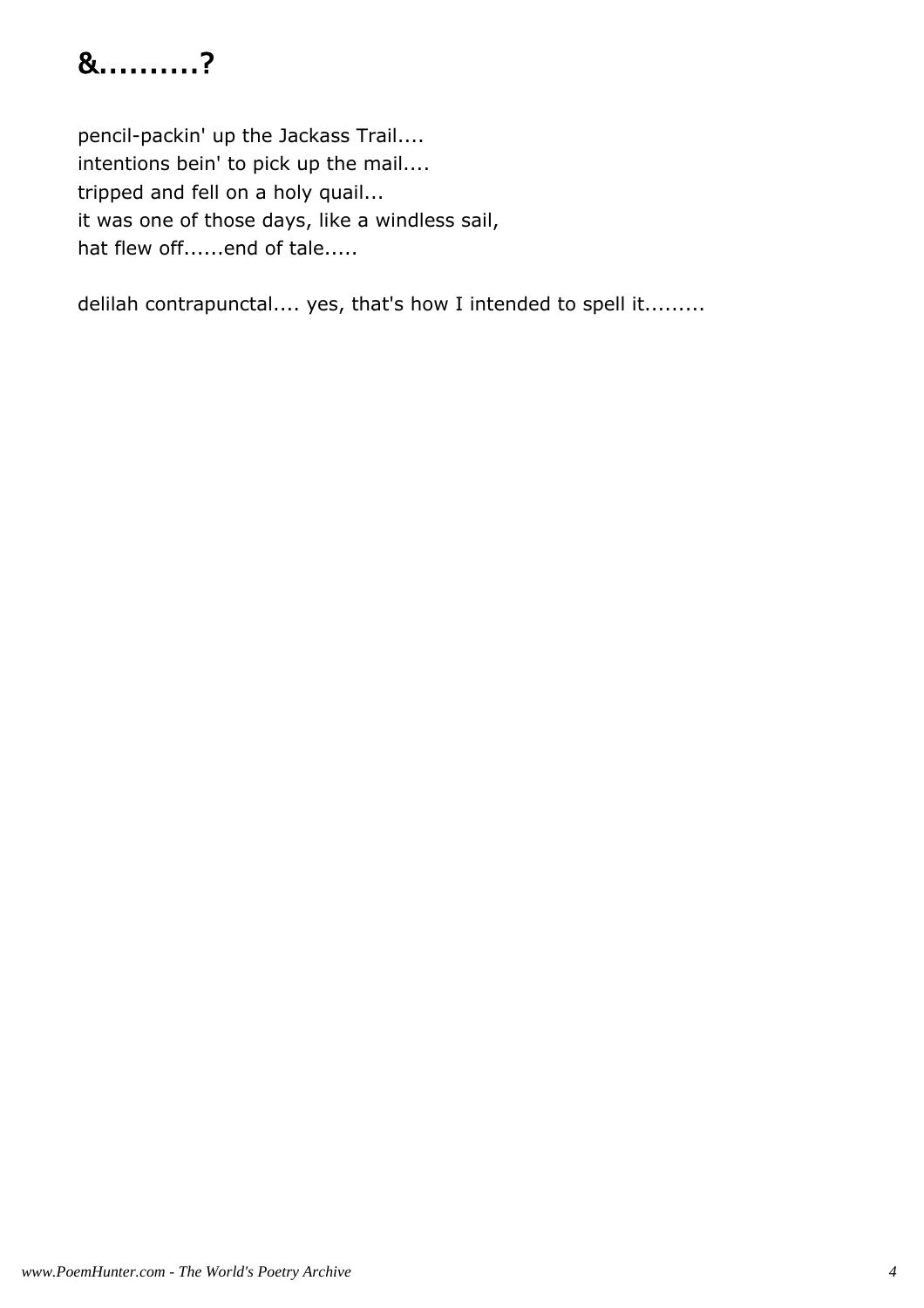#### \*\*\*turkey In The Strawberries

living in reverence...with a degree of vigor... a splish, if not a splash... counting and recounting, predicated though nonpredatarian... tarry a while to leap for the highest grown fruit, while the lower glomes are freed of the branch at the merest touch of a lip or a whisker... being braided, encroached with falsified modesties... ......breathing out...in...out... ...as yet, haven't forgotten to water the plimsolls...collect the roughage...pander to the compost... ambroseate and refill the grail.... snipperwhappers! !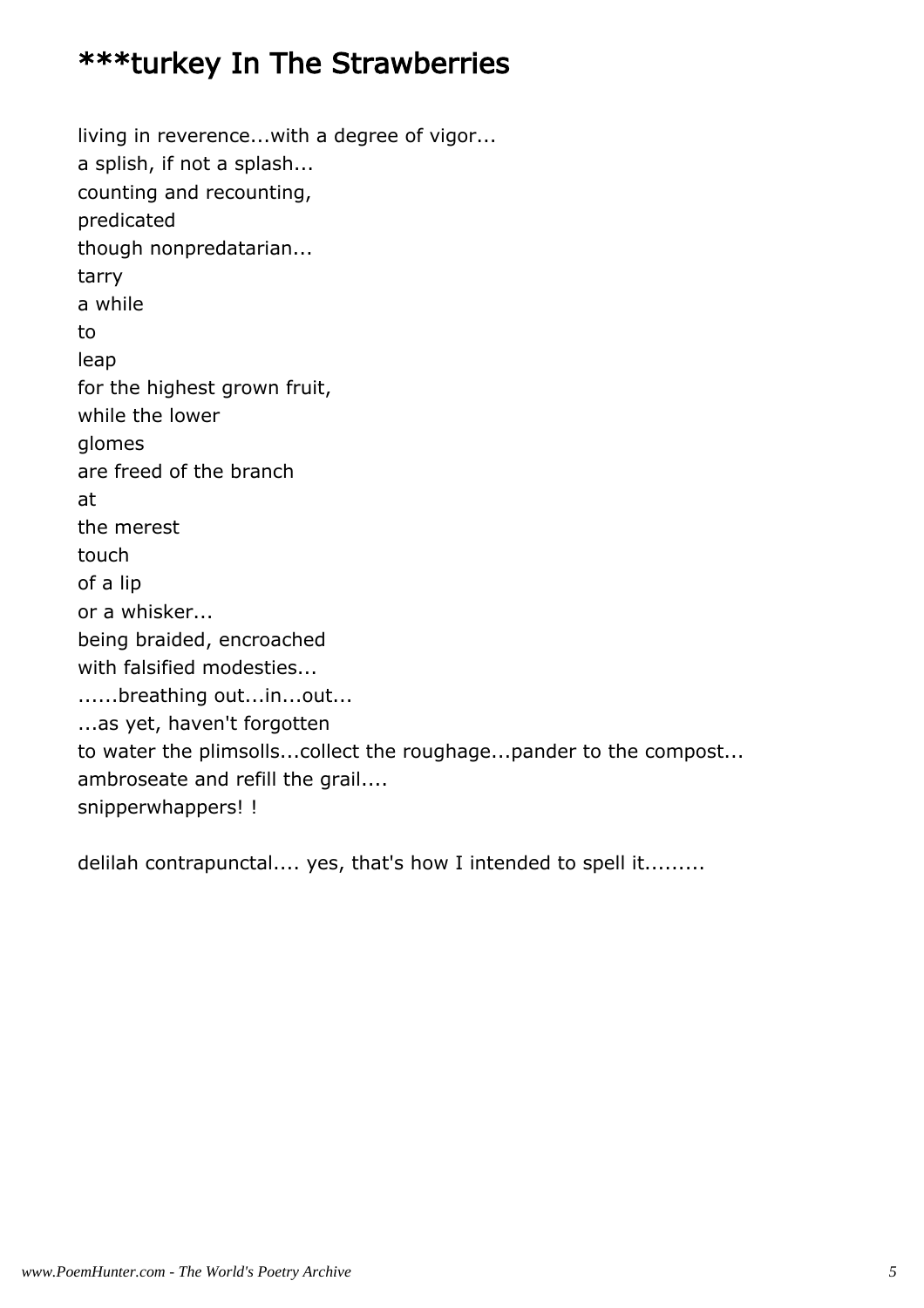#### ........Redeployed

enjoyed the blatant subtlety.... the iron elephant's four-sizes-too-small predicates

the missing apprehensions the gaggle of goalies

predictables....

the drollery, the cutlery

has no one thought to exchange tattoos.... to wear a different and unfamiliar mask.... something more....or less....vestigial?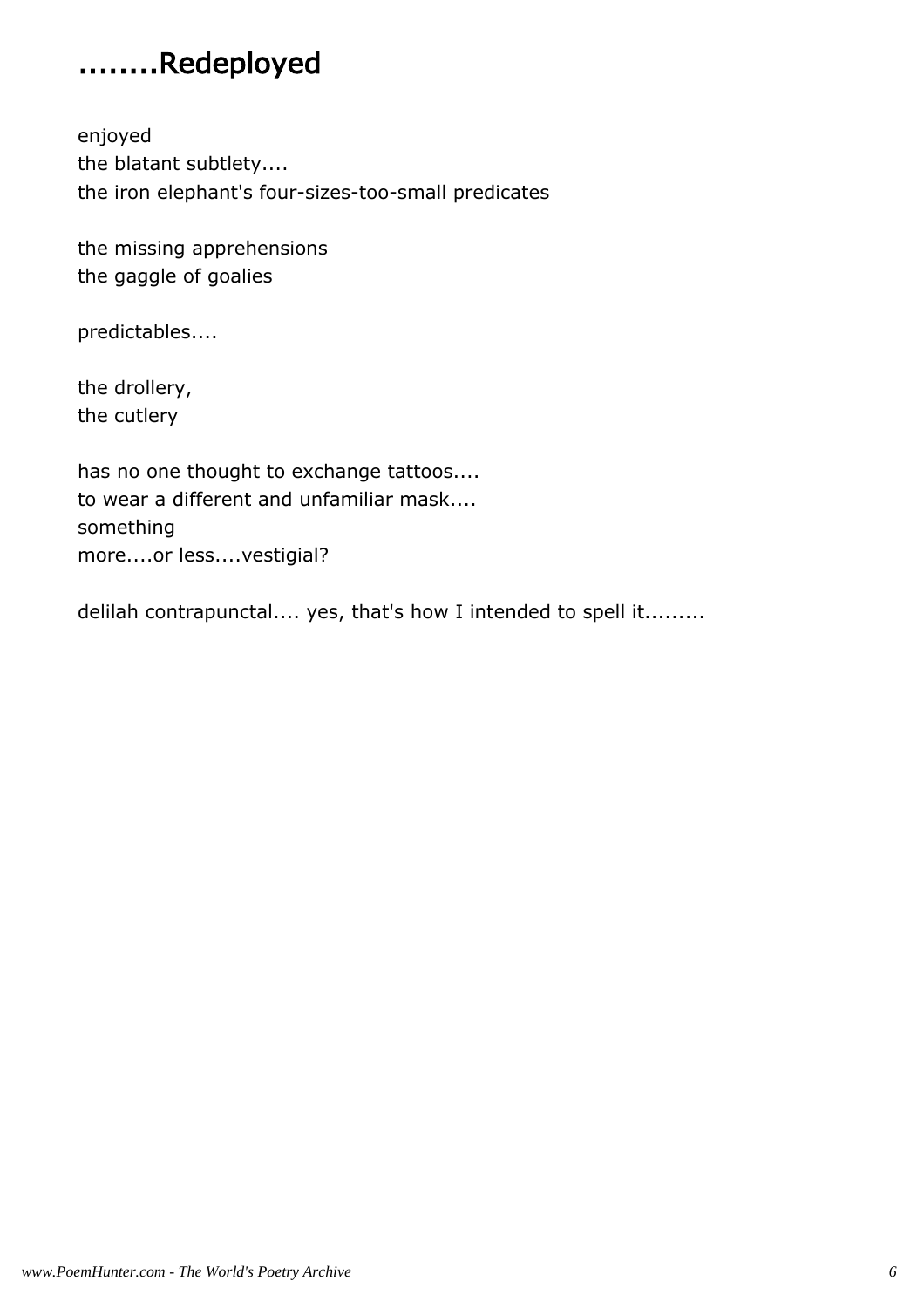#### ......Those

tiny teeth keep clicking.....

down each alley, street and byway....

not that loud....no clanging clatter, so it shouldn't really matter

that they stay with me, haunt my way...

still they're here...remaining, sticking....

I run, or skip and dash...hide, ignore the signal's flash...

...there's the path...I'm nearly home...

but...there's no outwitting; sitting on the piano, licking Chopin...fingers stalwart...never gropin'...

...I've not escaped.... there....in the gloam .....is the &#%\$\*@! Metro-Gnome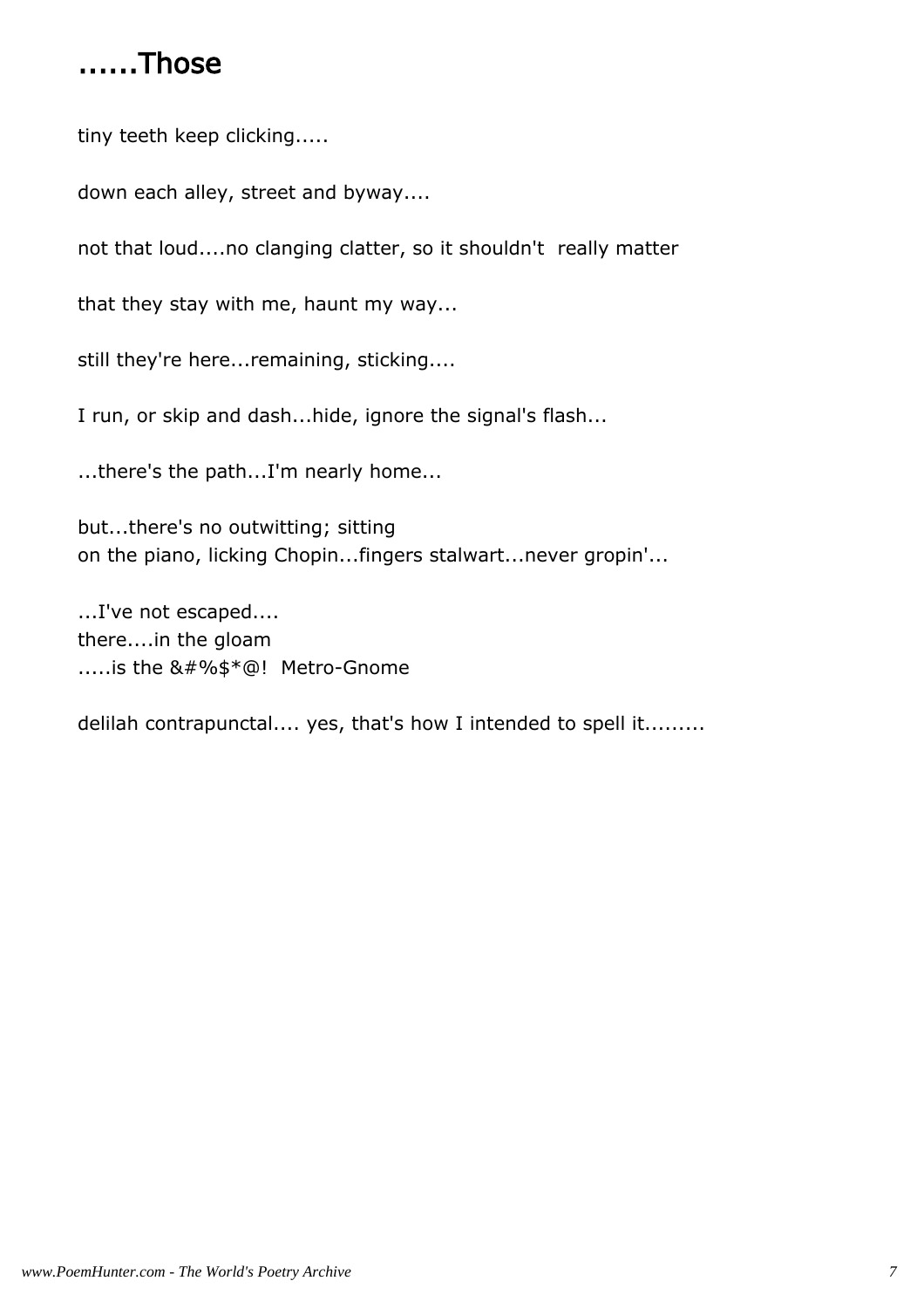

to brayk the pigeon's tows and hie into the holt.... a summer's dream'd becum'd a scream and wynter's blud run'd colt...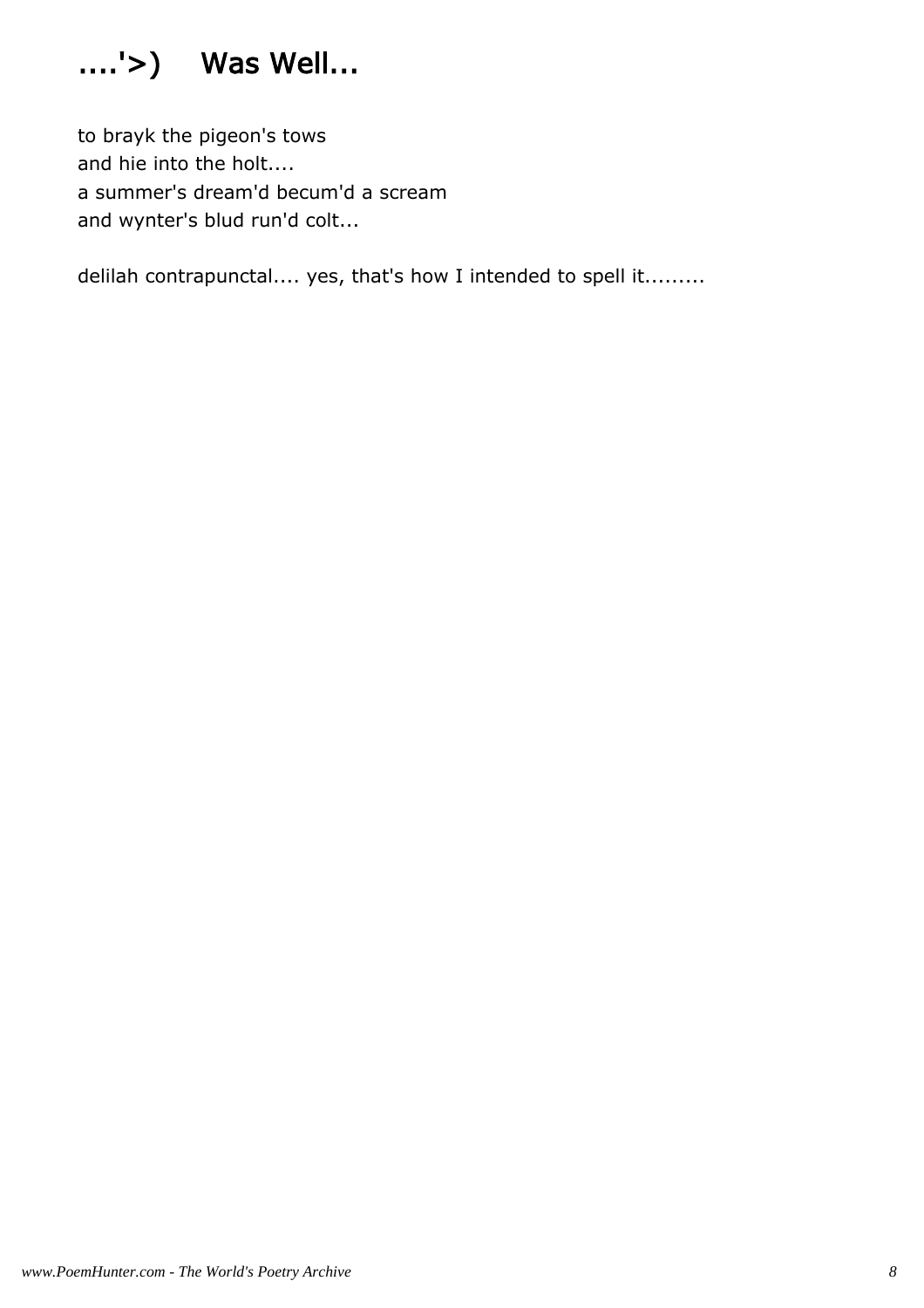# ....A Possibility, These Days..

a fight to the death michael vick vs. tom otterness.... all proceeds from ticket sales to go to PETA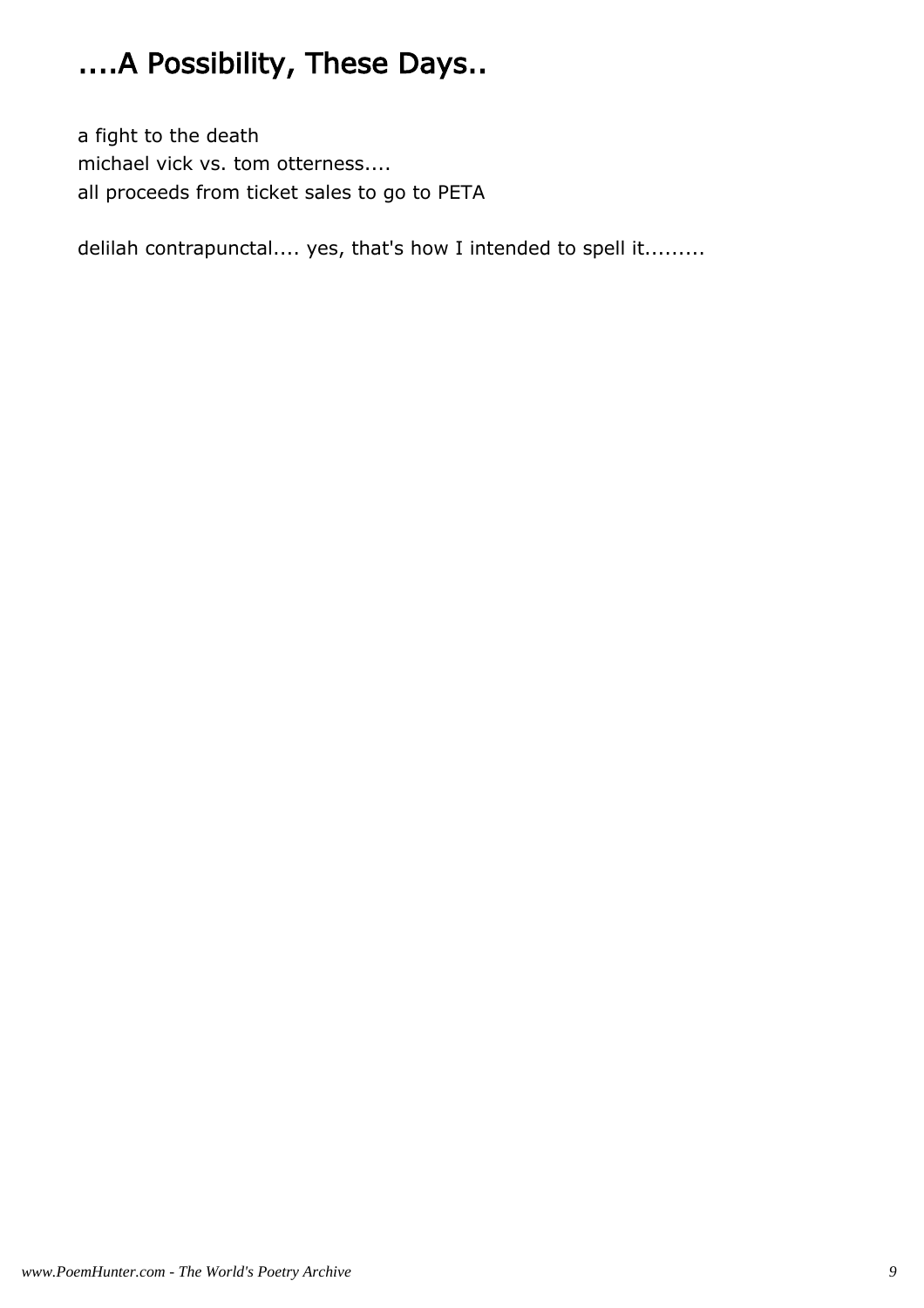### ....Oh, Now It Is Clear As Midnight

eye doll a tree up with shy knee good ease thyme fora sell a bray shun sum say a save yore was borne so up go the bawls and the tin cell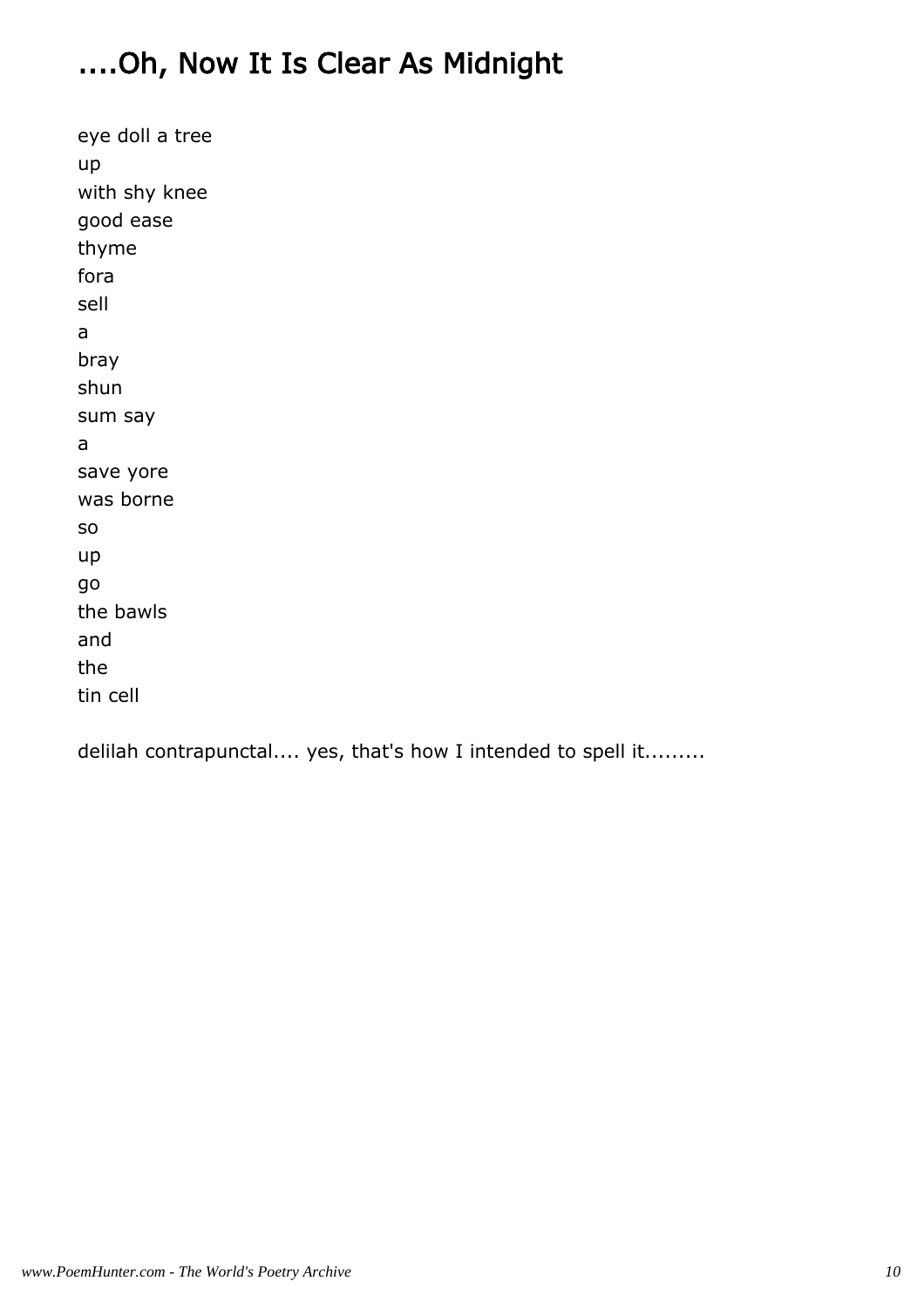# ...'Let

it go'.... .find it on a bathroom wall? .... applies well...to urine, yes.... the rest.. all of it...is filed... in scraps under the bed...in loose and looser leaves.. .in layers thin as crisped and honeyed baklava tissues or as deep as the folds of that loden manteau in the lavendared trunk.... it is grist... and when I am mill-less, it steeps/sleeps....fitful...snoring... I touch it, rub the patina....the rust....the beard on the grain....I shake it.. what remains is the treasure..... as is the dust.... the fermented air, and its shadow...... a sneeze scatters some of these palps and didos.... the layers, rearranged, accustom themselves to their newer placements.... shift and wriggle, settle in....not so politely waiting their turns.... piggy-backing when they can..........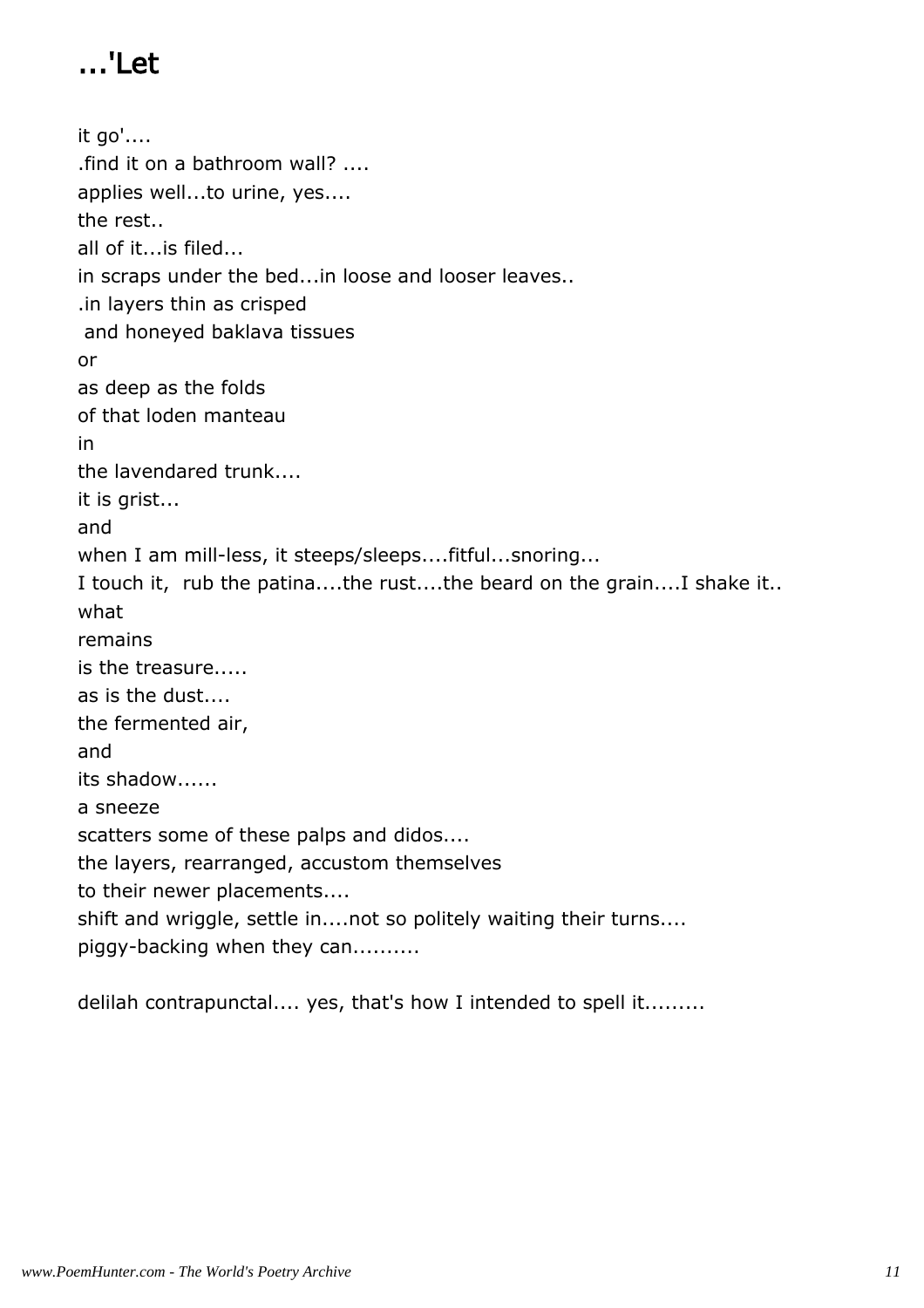#### 24 Carats.... And More

after years of squiggles, sprinks and blinks he's finally found a minx....who thinks on her feet, red toenails.... with aplomb, she swings, sails.... and has bailed him out of the finest of jails....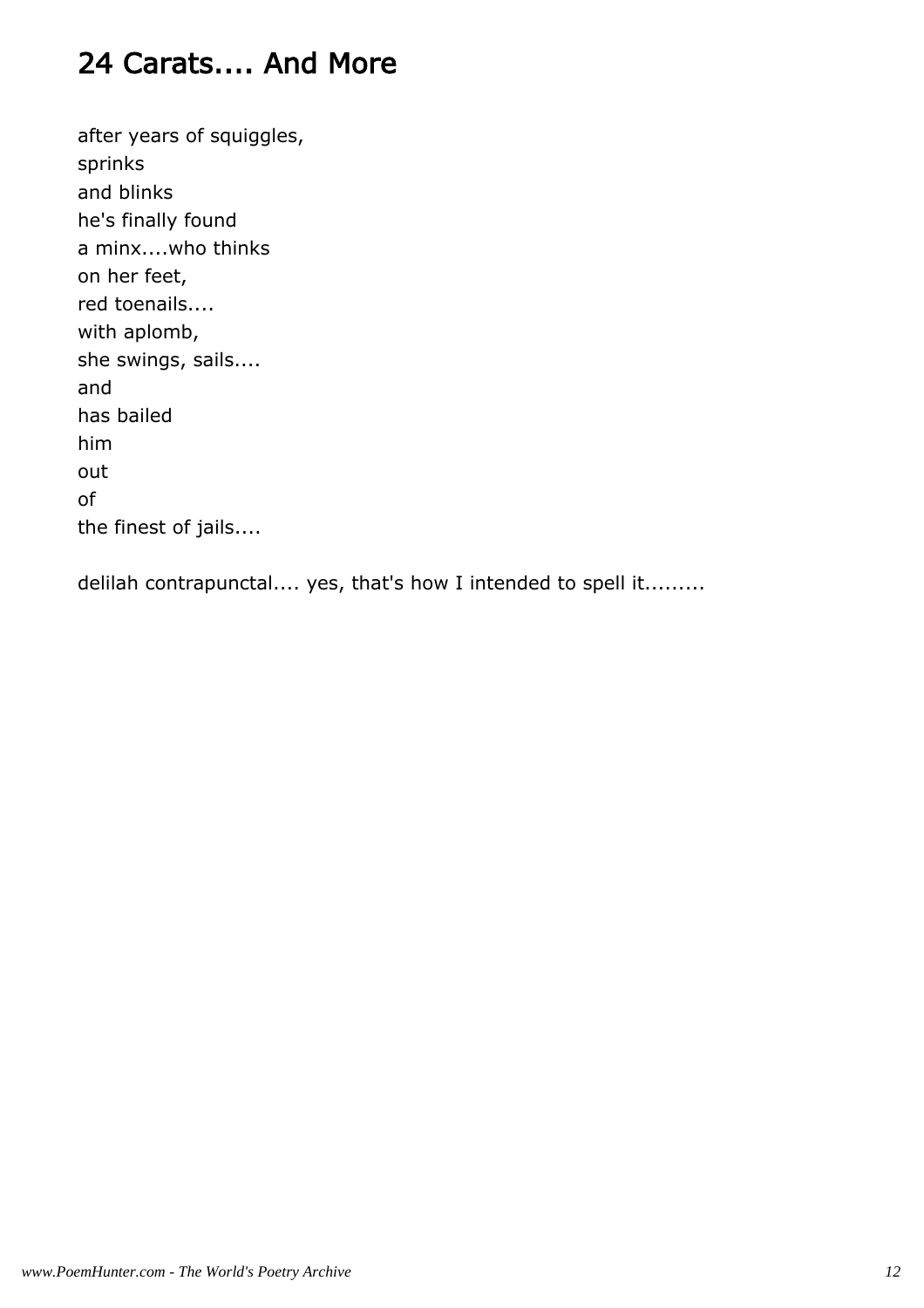bishop, some rabbis, in tubular silence.... under a family tree of compliance... roots spreading far, continental in drift.... yet, I was born and it is such a gift.... when the dog howls when the crowd growls when I'm feeling flupped I simply remember my lineage, vast and then I don't feel so schtupped....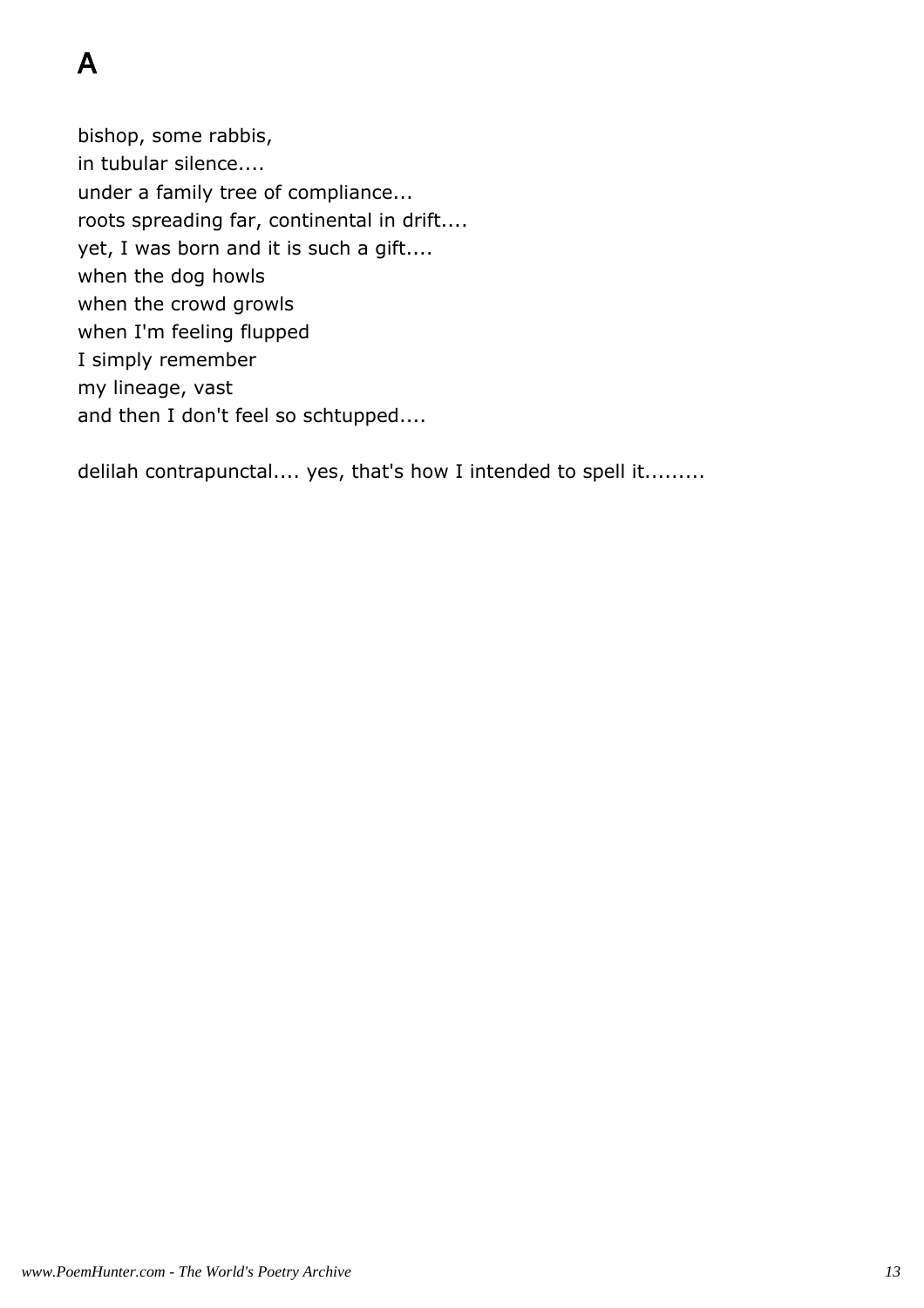## A Bit Too

wild a bit too frayed crushed mint in absinthed green limeade held forth in echoes fifth in flint locked horns with aural liniment applied to propagate the sun and can't stop now the wheel's done spun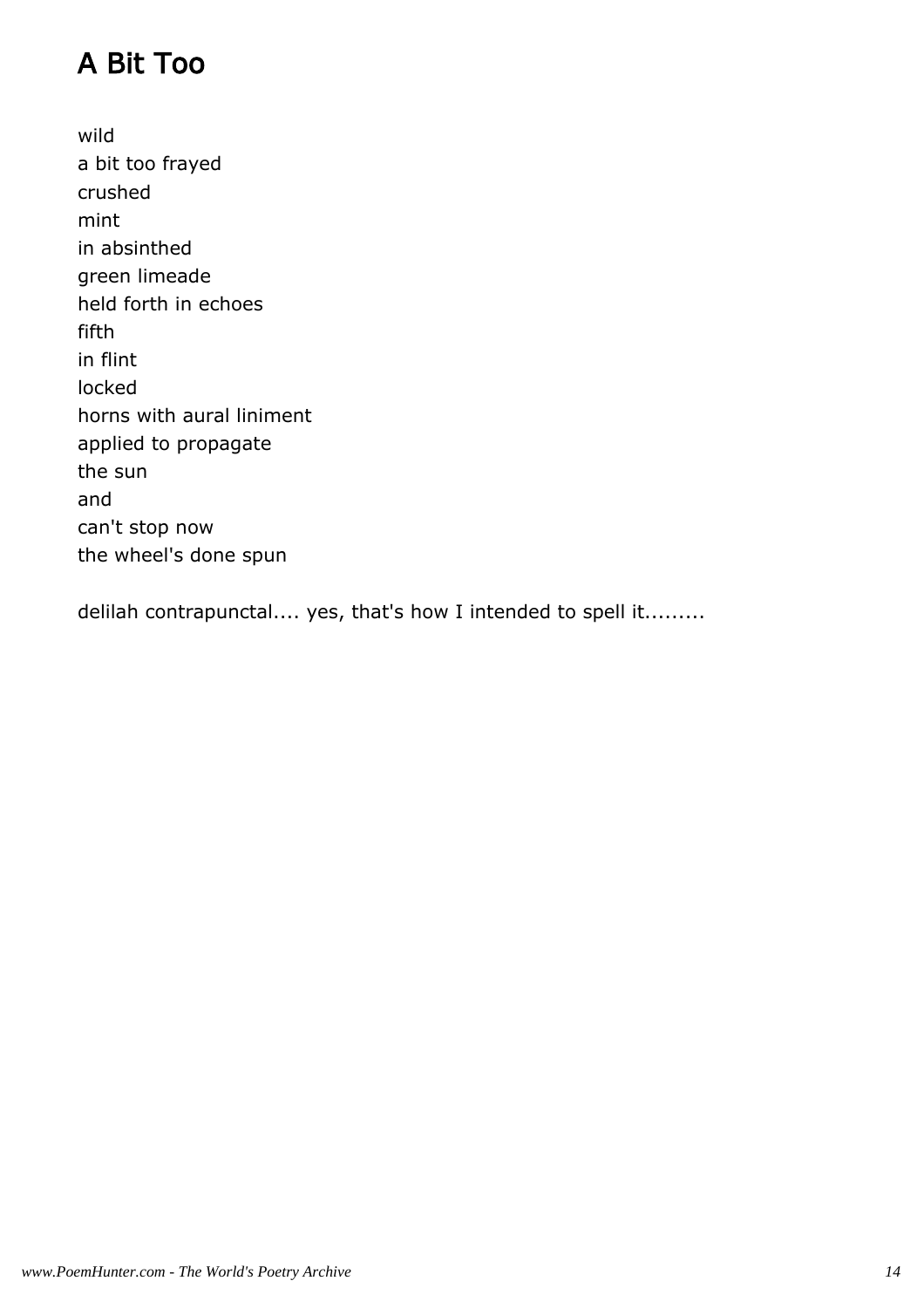### A Blind Defense

fermented in heat and brewed of conscripted bits.... steeped in non-corollaries bridged with straw and spangled haze..... a smudgepot's tendrils boast of crimping... a limp panache loiters, intentless.... draggling..... the roofbeam impales the carpenters.....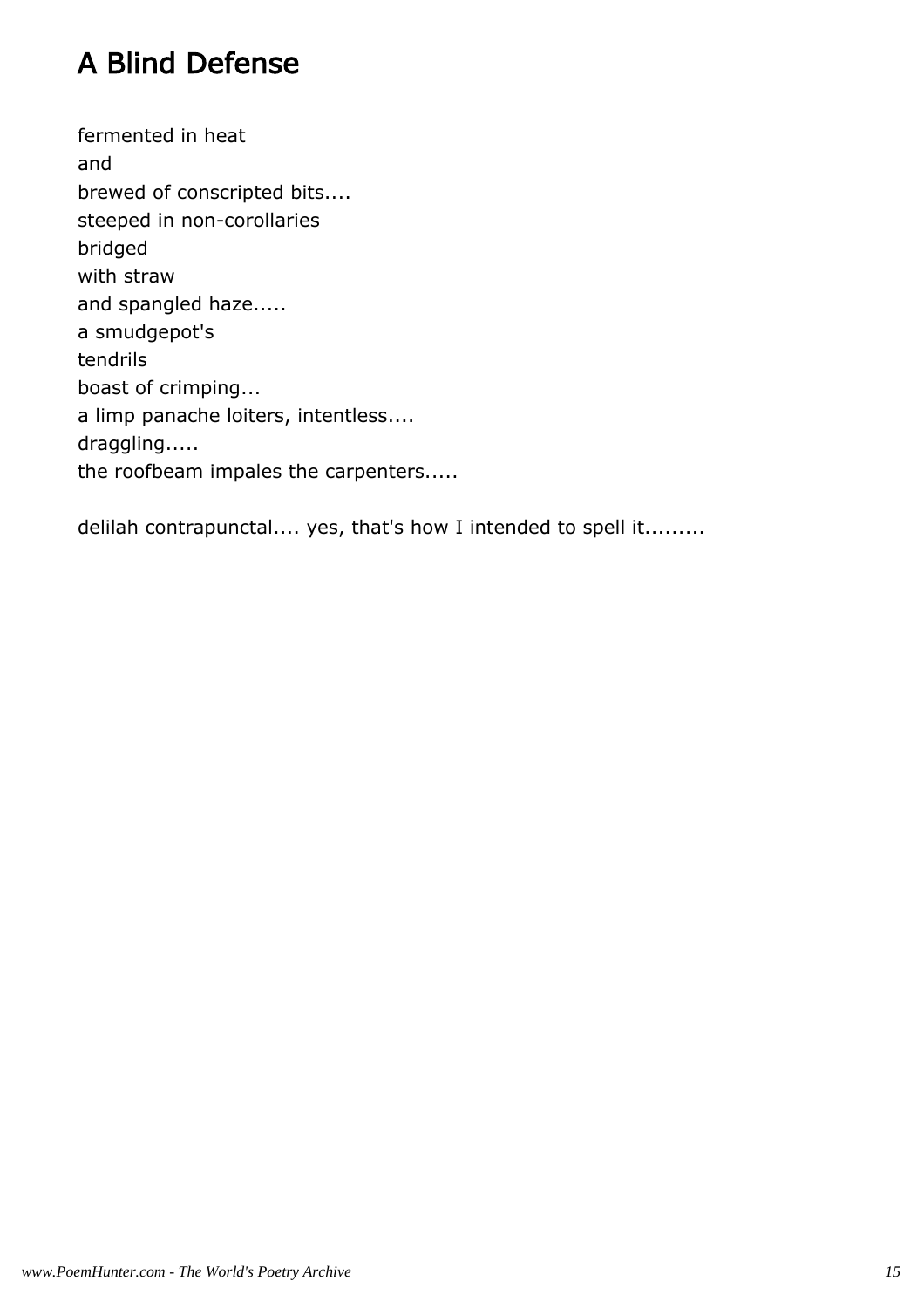# A Bushel

of carcanets could not be more precious than one kiss from you....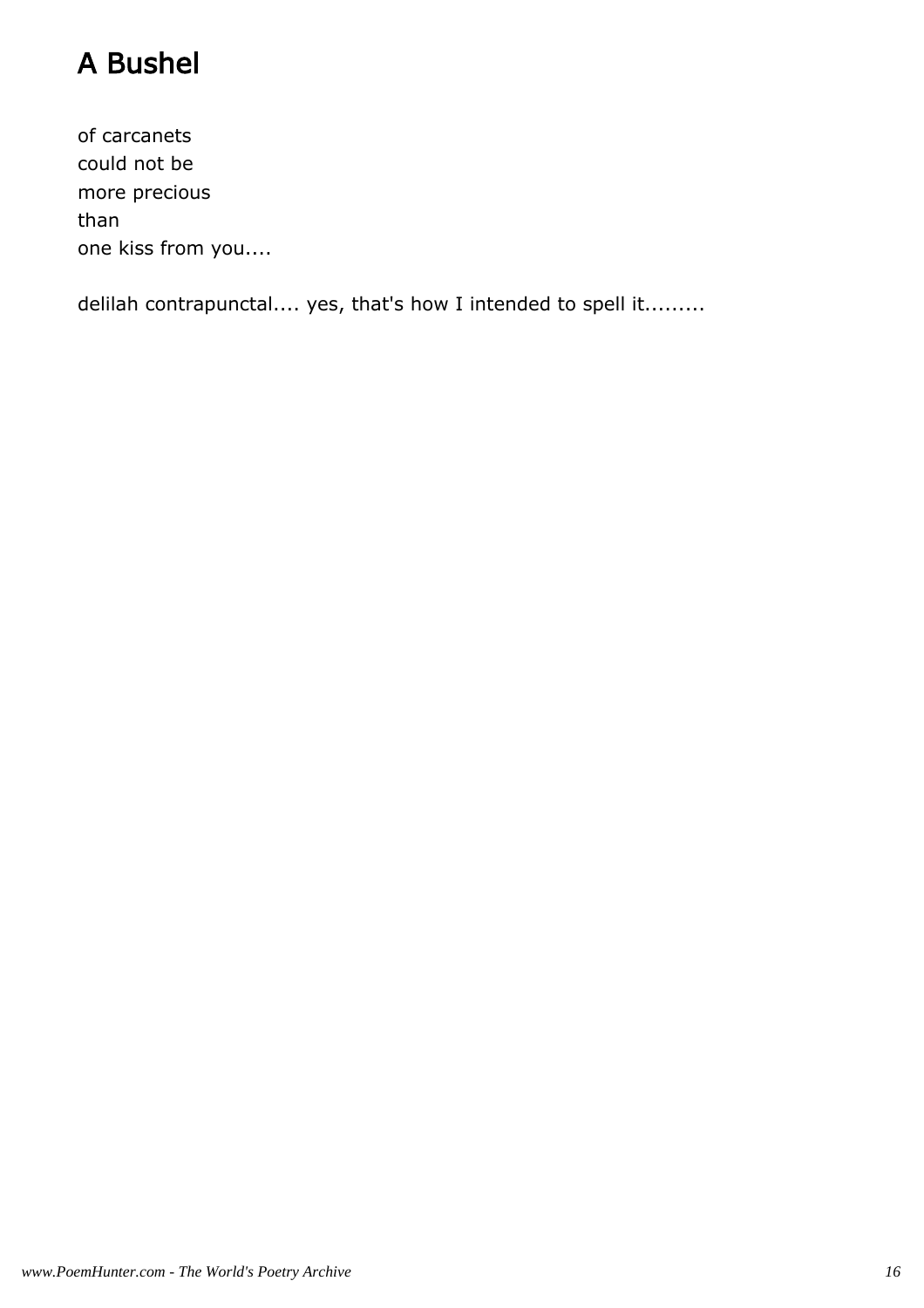# A Certainty Of Violets

had left May questioning the probability of June... yet, she swung in, unencumbered, petticoats raised.... the fragrant juices of salutary euphemism wet on her lips... the dogs find deeper pools, cool their bellies....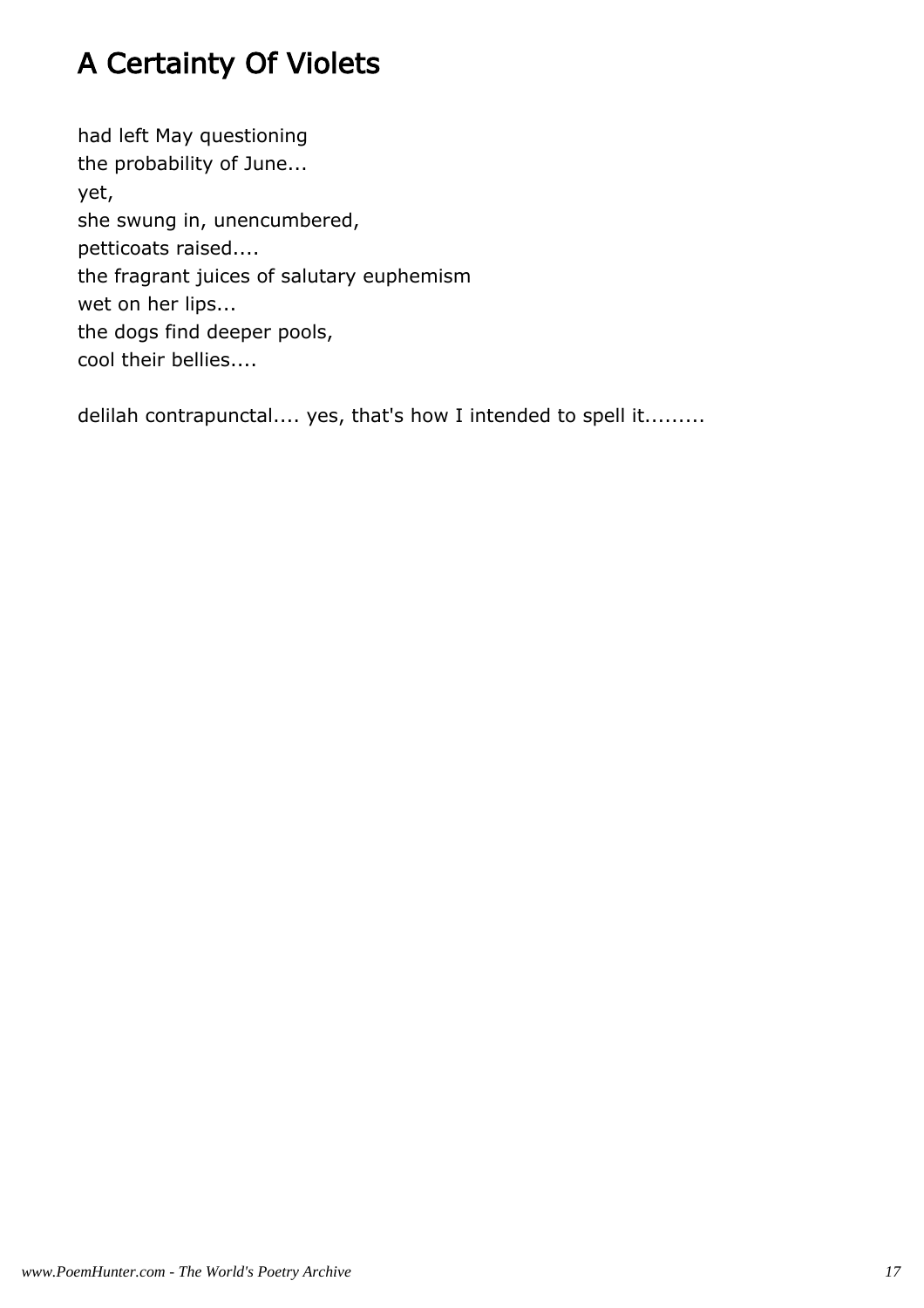#### A Circuitous Root

caws from the raw strum can't tickle the rafterglow... or glaze the bower with unmeasured metes... in a totter of teeters.... grace waives, takes a powdered jellicle.... and eschews the raspberry....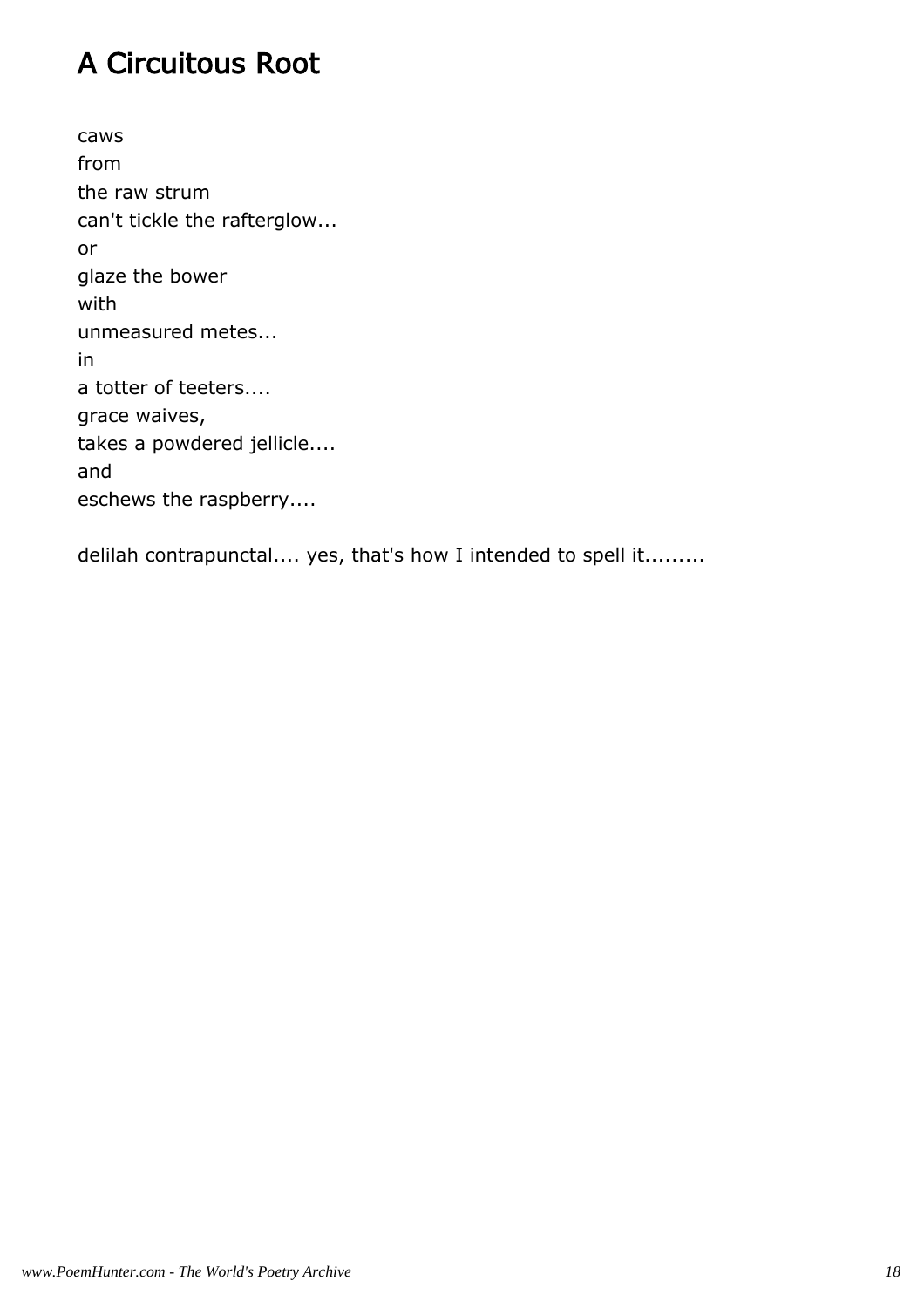# A Confederacy Of Loonicals

finds comfort and sustenance.... feeds on the threadbarren boards of splintered nonchalance... a chaliceful of sponderifungles, twice toasted.....gargled and spit in the eyesore calcifies.. ....brandishing loamglums....... askewed and answerved.....

misfortune is, it is not a comedy act..........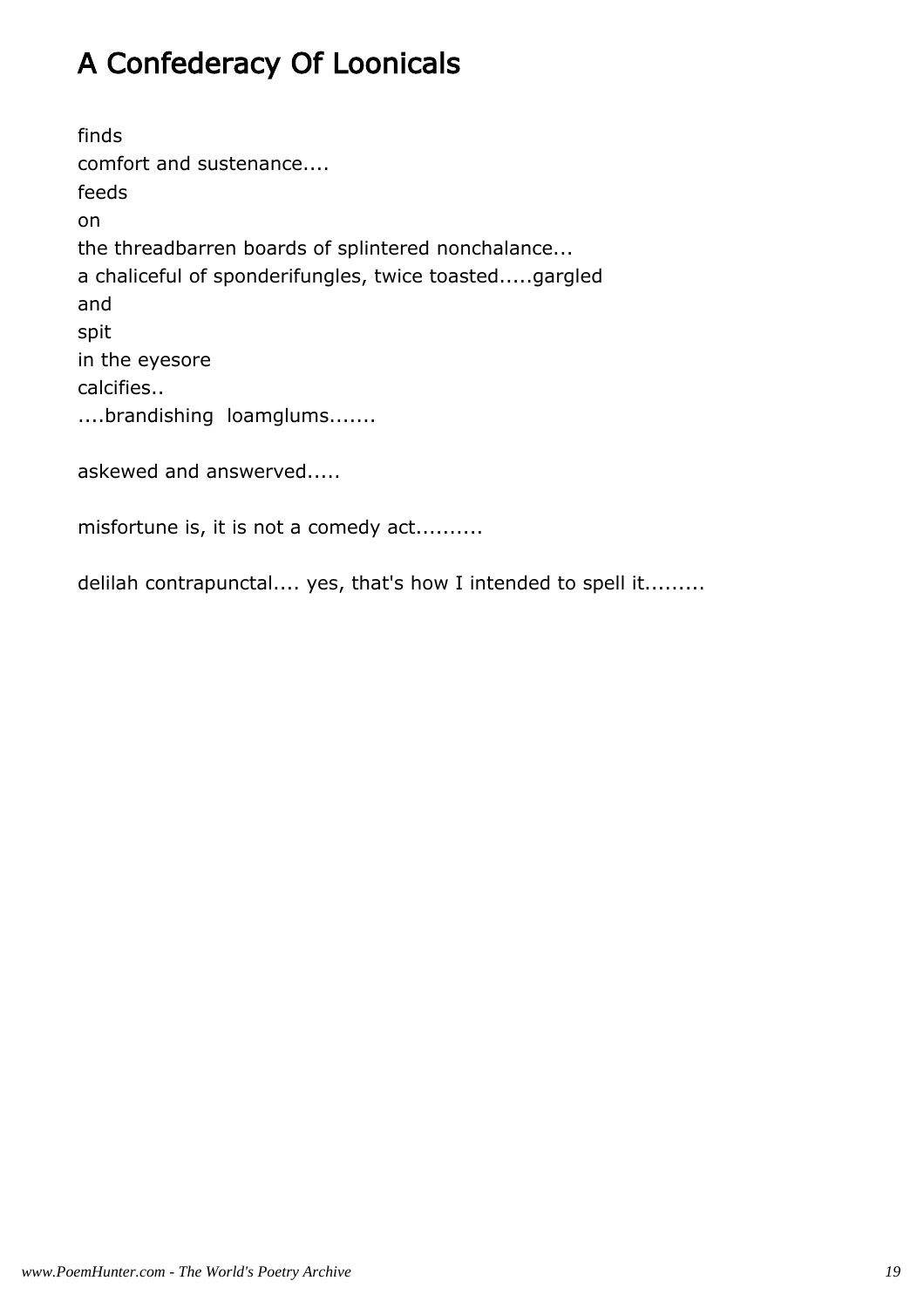## A Current Favorite,

that particular illusion...... I inhabit it regularly.... often...if not daily... have furnished it with all necessary comforts.... ...........in it........ ..well...... .....it has everything...... ....my version of everything.. .it is quite elaborate and detailed...... and it can travel....as a sort of dancing, jiggly bubble......with gently iridescent 'walls'...... so much for solid construction.......it is only..... and fully..... what it is.... and despite that sometimes irksome and nearly.. .I said nearly... intractable willfulness of mine....it refuses to be defined....

.makes me smile all the more............

.........only.....and fully.....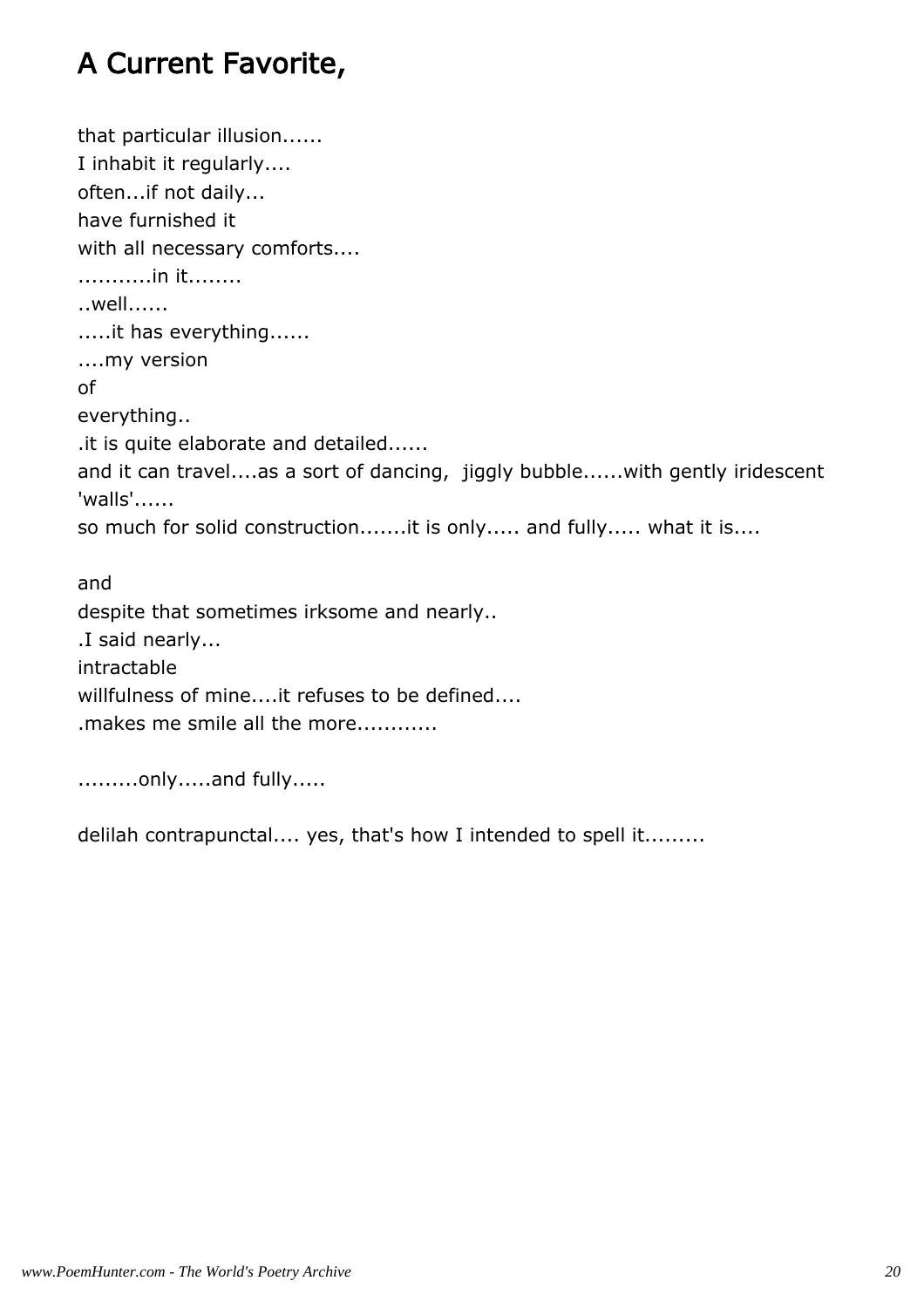# A Decade Of Lace-Lapped

long-johns and plaid condoms circled.... singing of oranges and doves...

the younger informer from Muncibeddu restrung his bow....

'never write about me', he said....

........... the scent of crushed coriander...........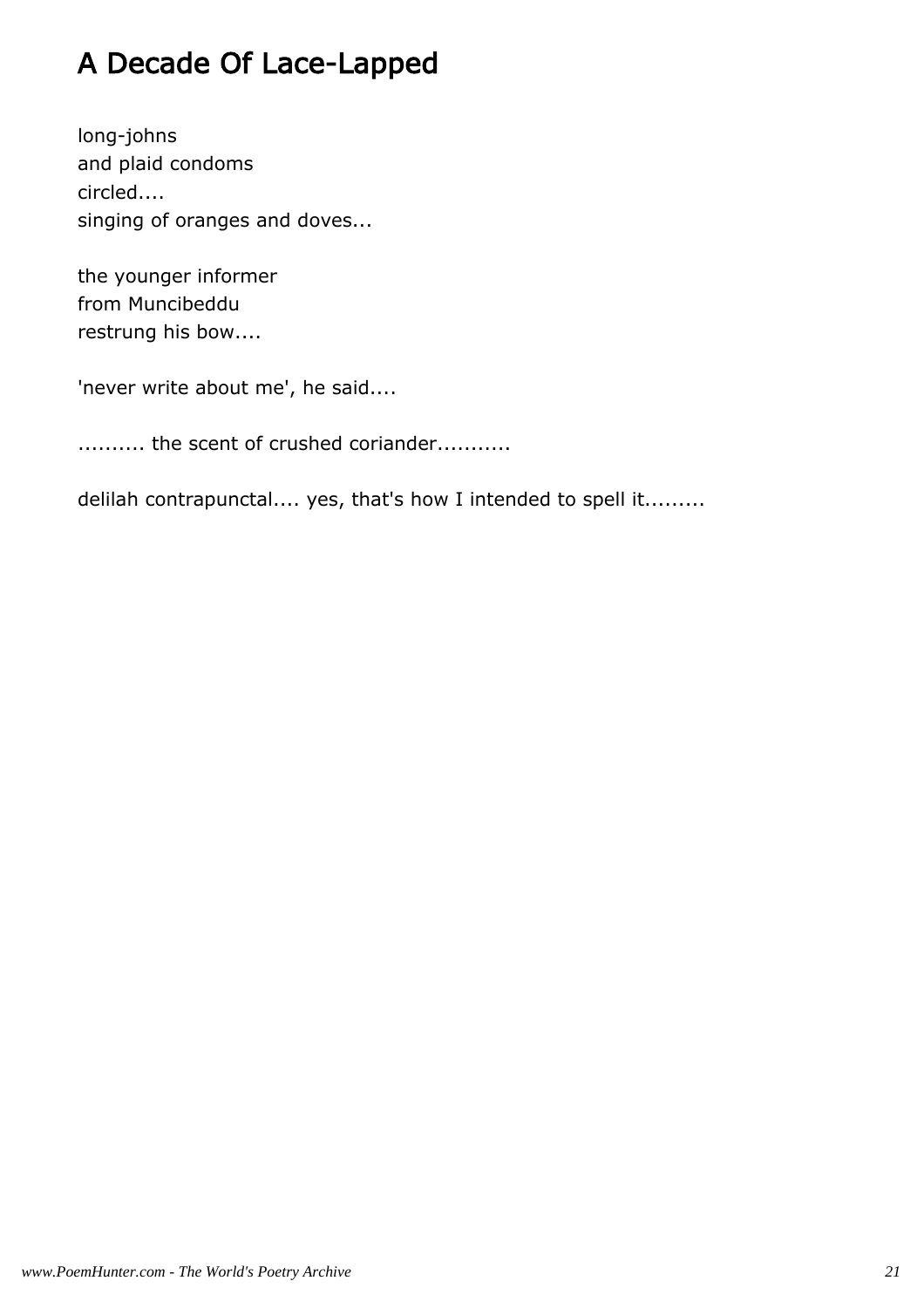# A Dove-Less Tale Of Some Bed Fellows........I Will...I Promise...I Will...I Shall...I Dew

lap it up.... if you agree with me...... please...(oh, don't have to ask, dew eye?) .... we we we we all the way....shall strive to sustain our delusions-in-common....so farce so goooood... dew ya ever...dew ya ever...wonder why we need the props....ever so? ....

.what props? .....

.examine what?

what, kick over.... OK, just nudge the foundation? ............would entail enfrightenment, ya think.? ..I don't..(think) .you don't (think) .......so.....since you agree with me...and I with you.....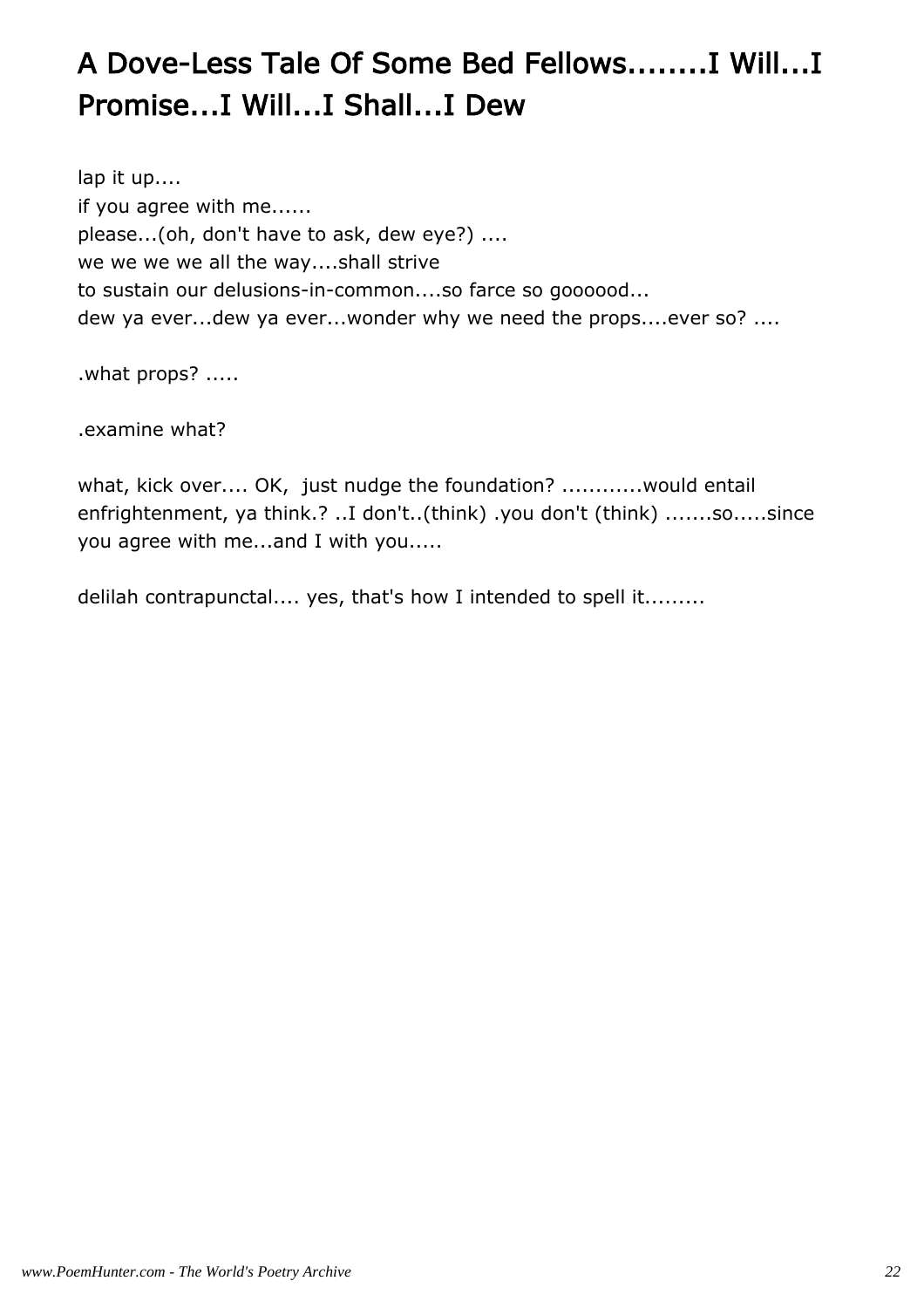## A Dry-Spore Time

when it is nothing but sentiment and the trembled terrapin of other ideation only breaks the waves to lick its lips and breathe for a not measured instant of quills and bridles and ringing spurs of pentagonal proportion if there is a fair wind and drier salt to taste periwinkles squared and unctuous in their revelry....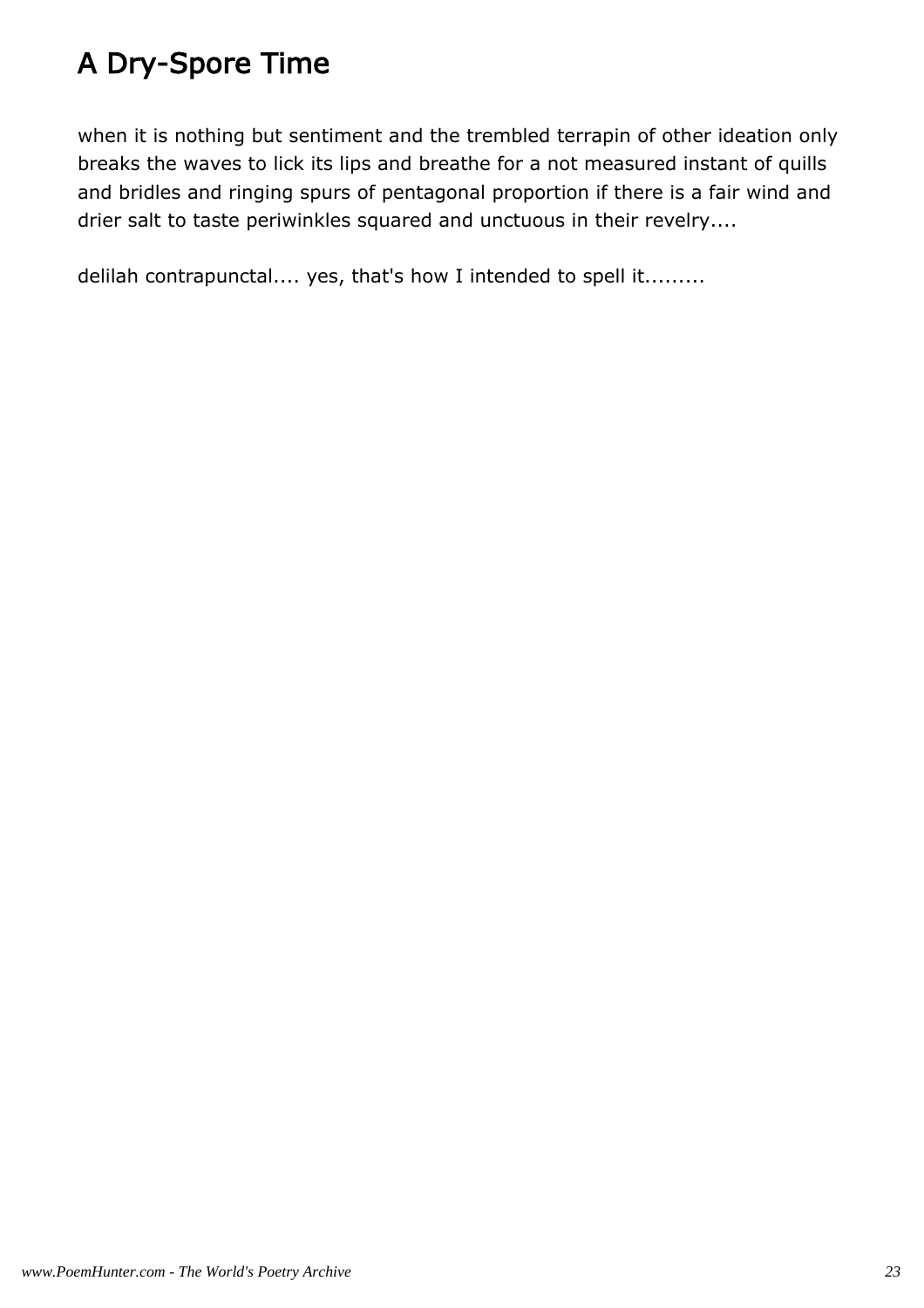#### A Fare Exchange.....?

the outskirts for a bustle.... it breaks like a wave.... sandbeings scuttle....foam-laced claws grasp air.... a grainy perspective... .sommelier's child wades...Bootes askew.... dirndled... digging for a placebo...or a reflection.....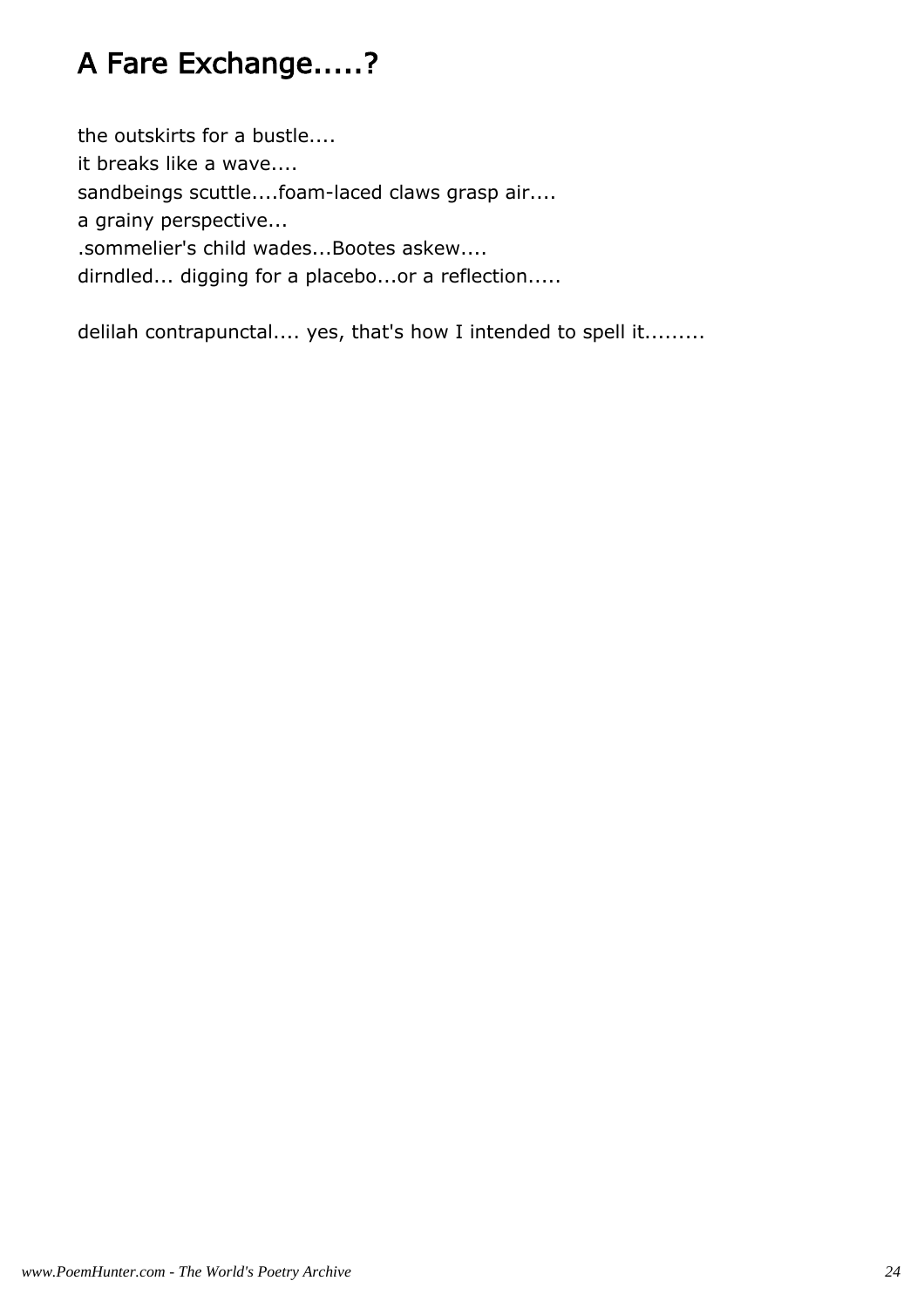#### A Few Too Many

cats leapt out of the bag...and they were the mewling, scratching ones... with shredded ears and abscess cicatrices....an extra kink or more in a tail of woe...and they hadn't learned...yet(?) ...to tell those tails in voices of fewer decibels

and at least mellowed and/or seemingly balanced.... in mellifluous, if minor... keys..... resolute..if not resolved..... somewhat dried...not thoroughly dessicated.... oh, plucky and berserkly congruant....admirably so... back in they've gone.....no blood-letting today..... ho harps/no lyres.....no swarms/no towels.......oh, for the grace of beauteous spillage.....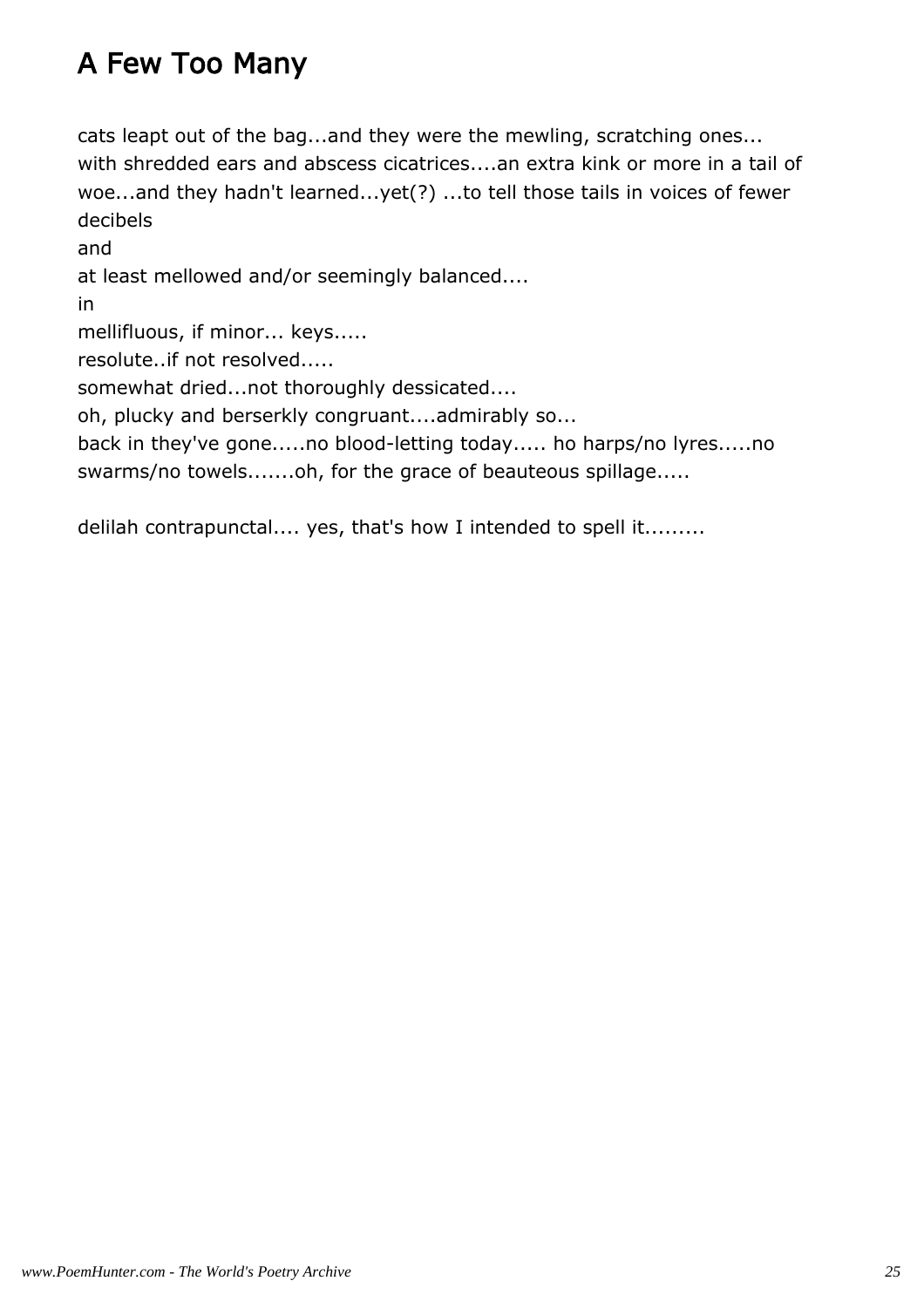## A Flight Like Tangerines

my toes turned up in Barbados..... the craft we sailed was a worthy one.... the voyage full of jangles.... clankings up the mizzen heard by smuggled rooks whose caws aloosed the vulpine spirit in me... I'd known, sly was I, what to claim and whose cross, adorned, I would bare...... Caitlin knew to wait would be profane... she no doubt nursed a babe each year... and I, my toes, the rest of me...sleep here...

Summerset Fox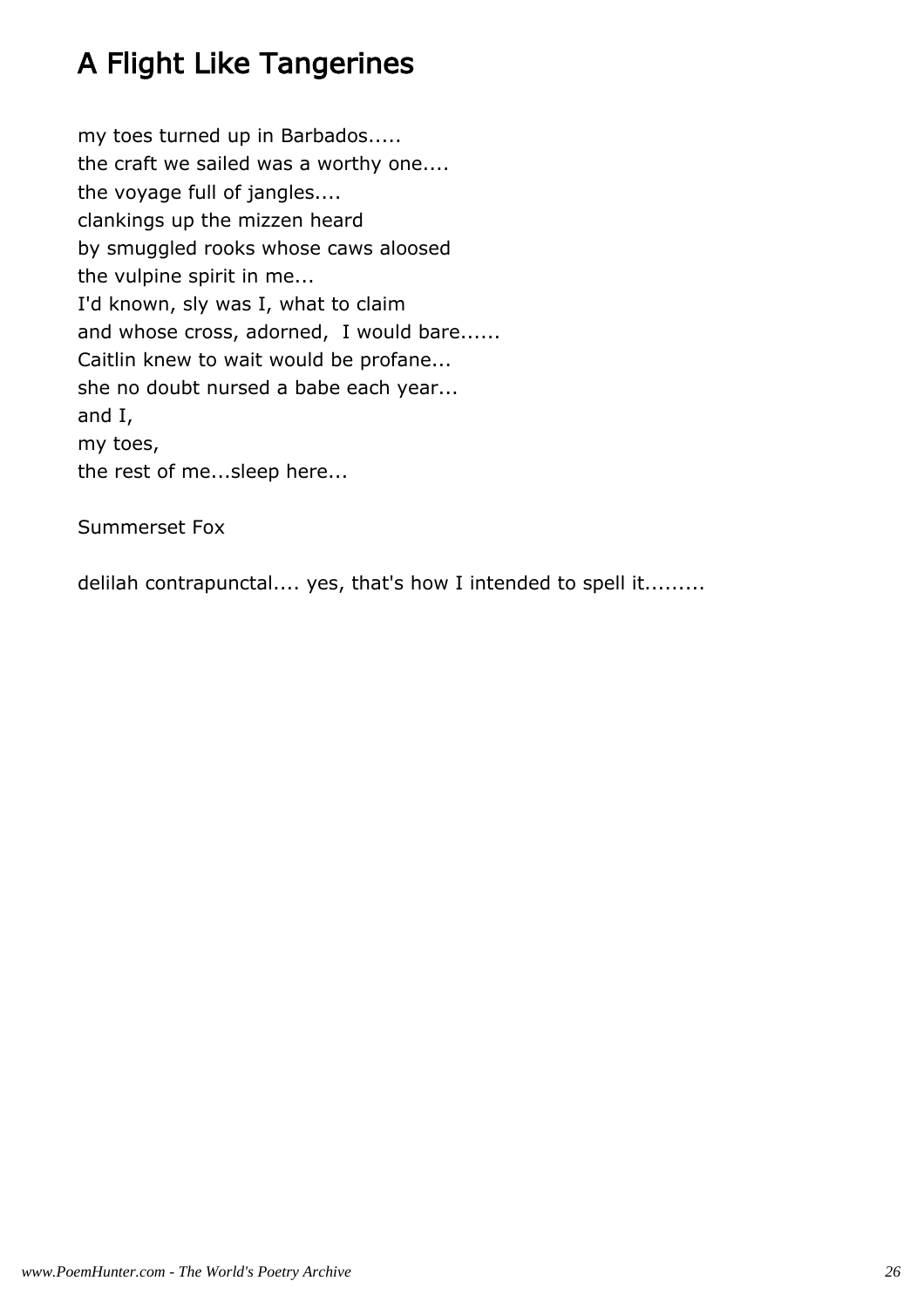#### A Gentler Rain

it has not mercy....nor is it sieved.... it is a colloquy composed of silence... it is the music of all notes....and of none....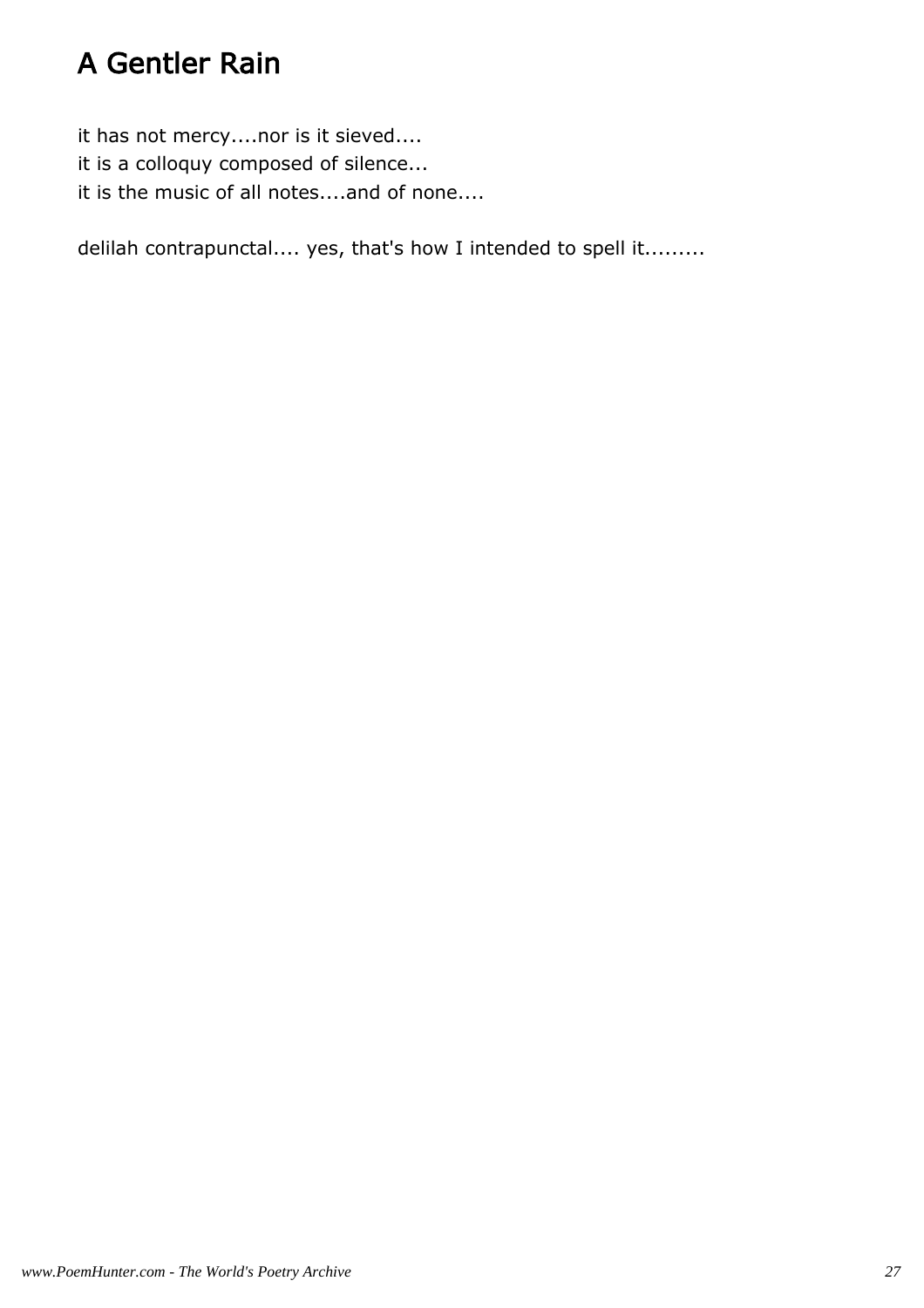# A Glowing Criterion

for possible candidacy/appointment to office.... ...I quote: 'Appears not to be insane'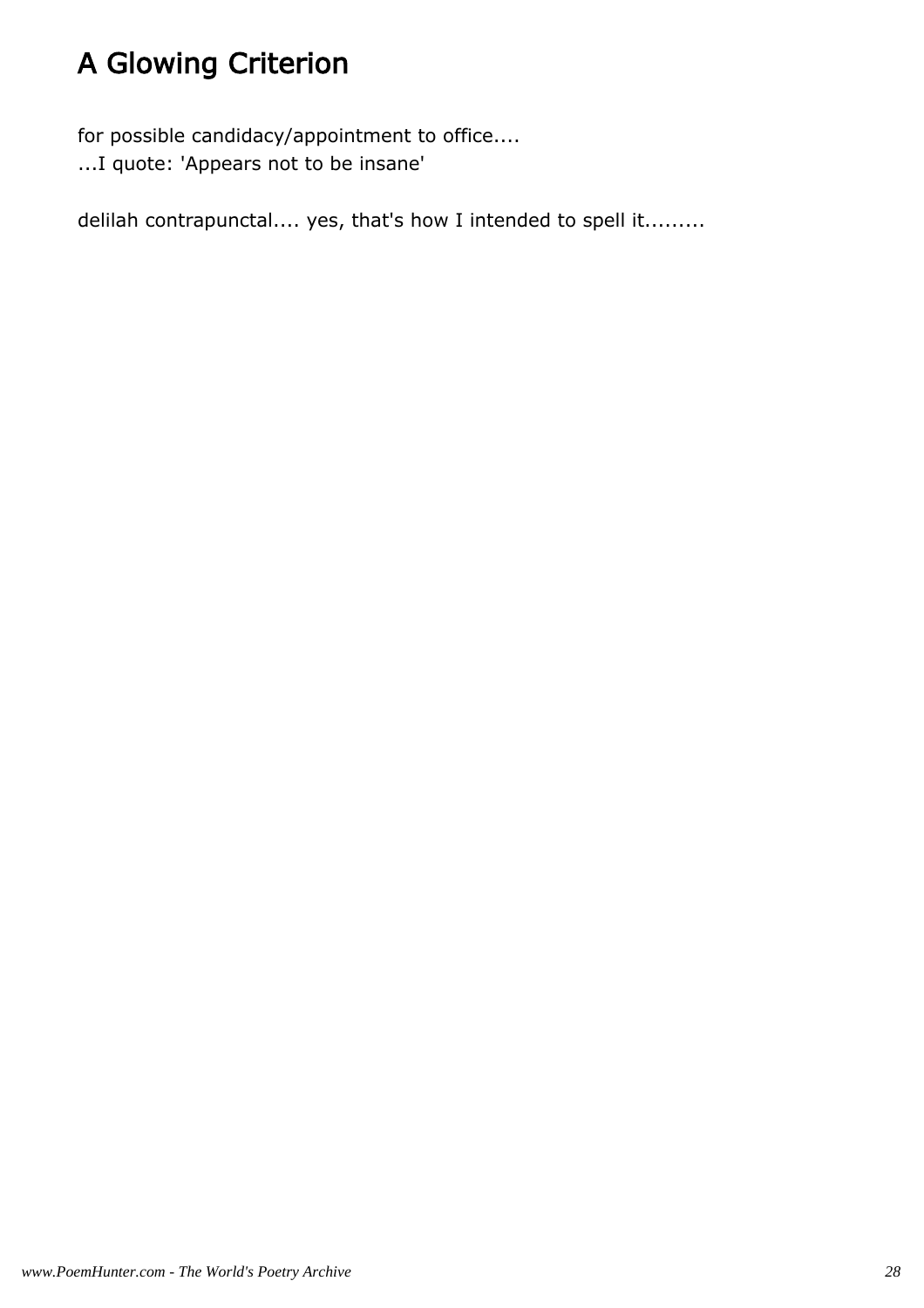# A Glut

a surfeit of revenances romanced the perfidious warbling of the dogooders in the sorrel sat a spell wrung the chimes loped away to thrash in a sea of obliviates sang of higher tides while barques gilt resplendent trolled for euphemisms among various flotsams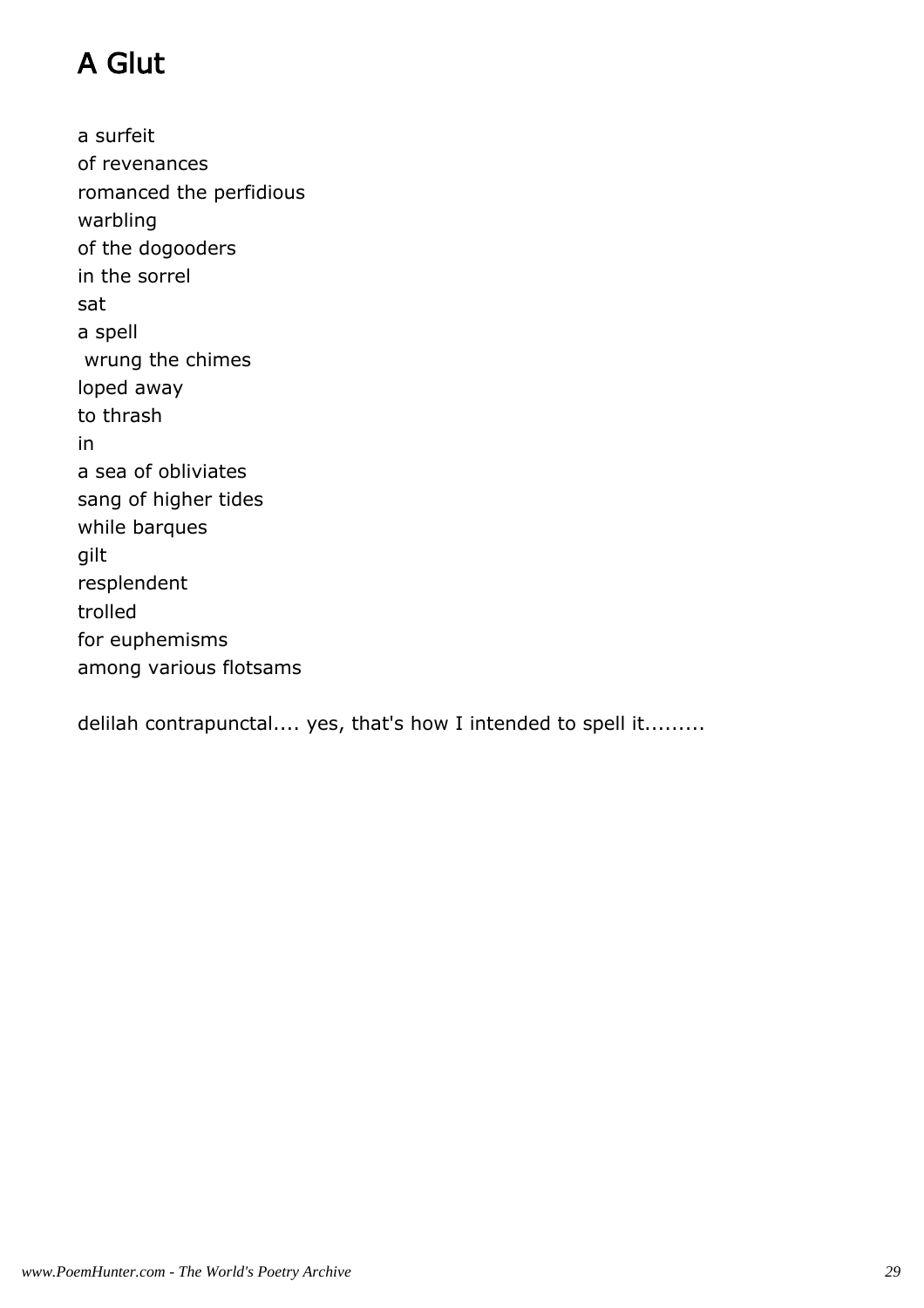## A Groundswell

fated, albeit non-procrustean, to blear the jollity of warmer hearths.... quickens.... ....just as quickly recedes... relocates to a familiar wutherland.... a more frequently wandered corridor of mirrors... .framed in octagons and quintangles.... blessed by farcement.... and readier to render a masquers montage...... ........navigate mangroved backbays... this .....treasure-hunting in brackish, blinterred woozlemires......socks on...or off.... quieter there....if a stifling hell... is comforting in its parables....stories of love gone right.....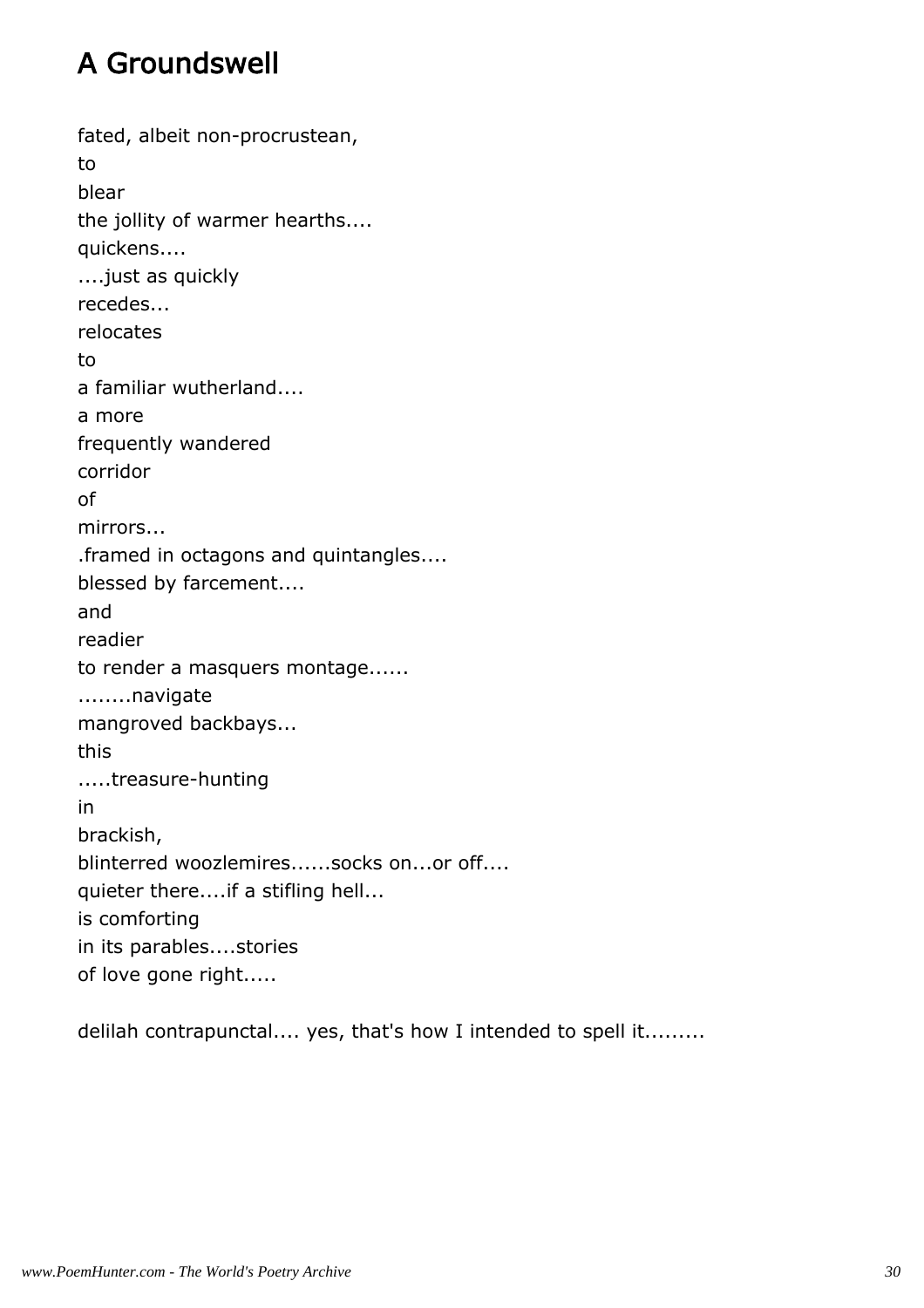# A Haberdasher In Key West

did this necessary angel of opposing law hear the bawdy squiggling, the tragic drone?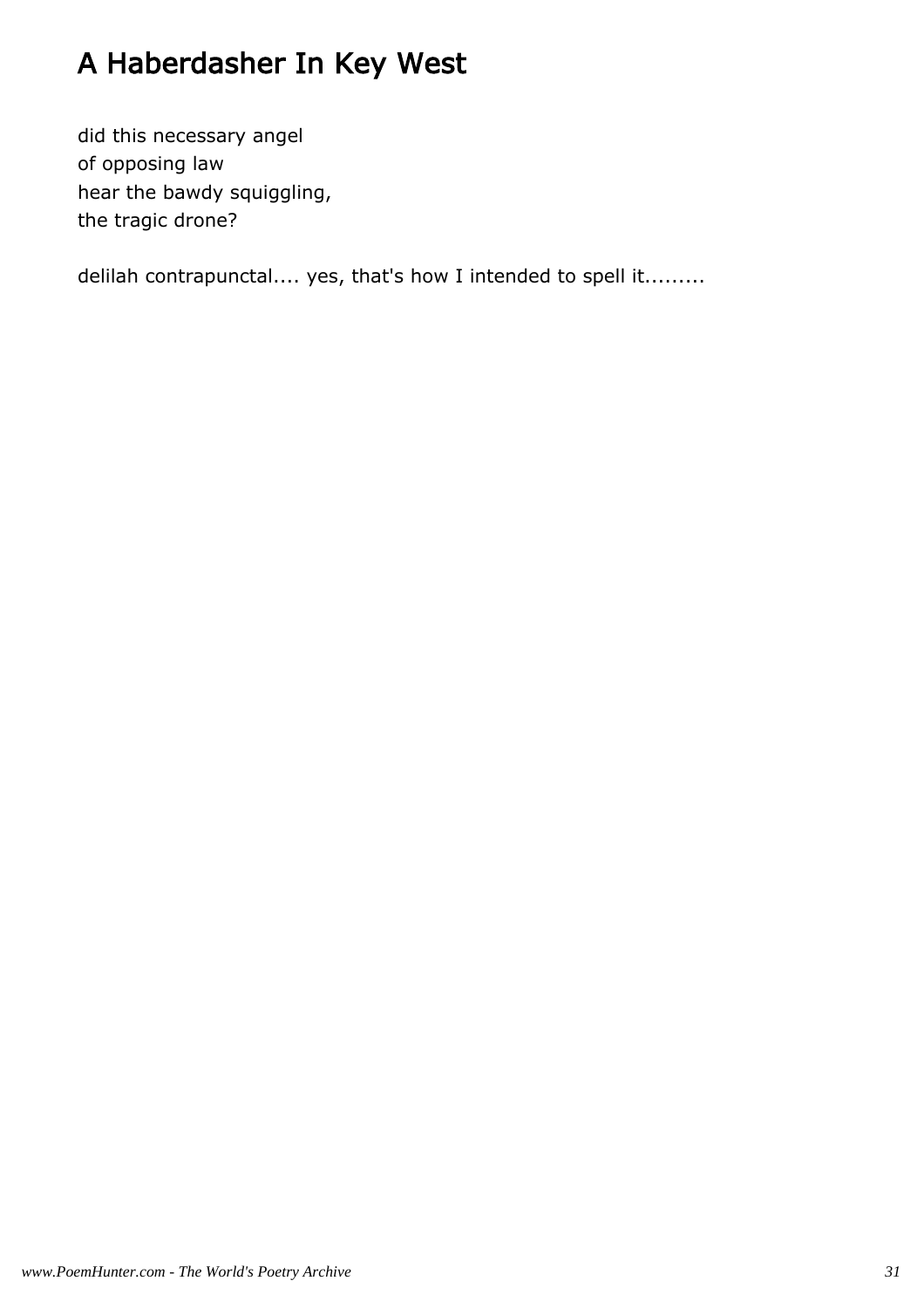# A Heart

as pure as my dog's.....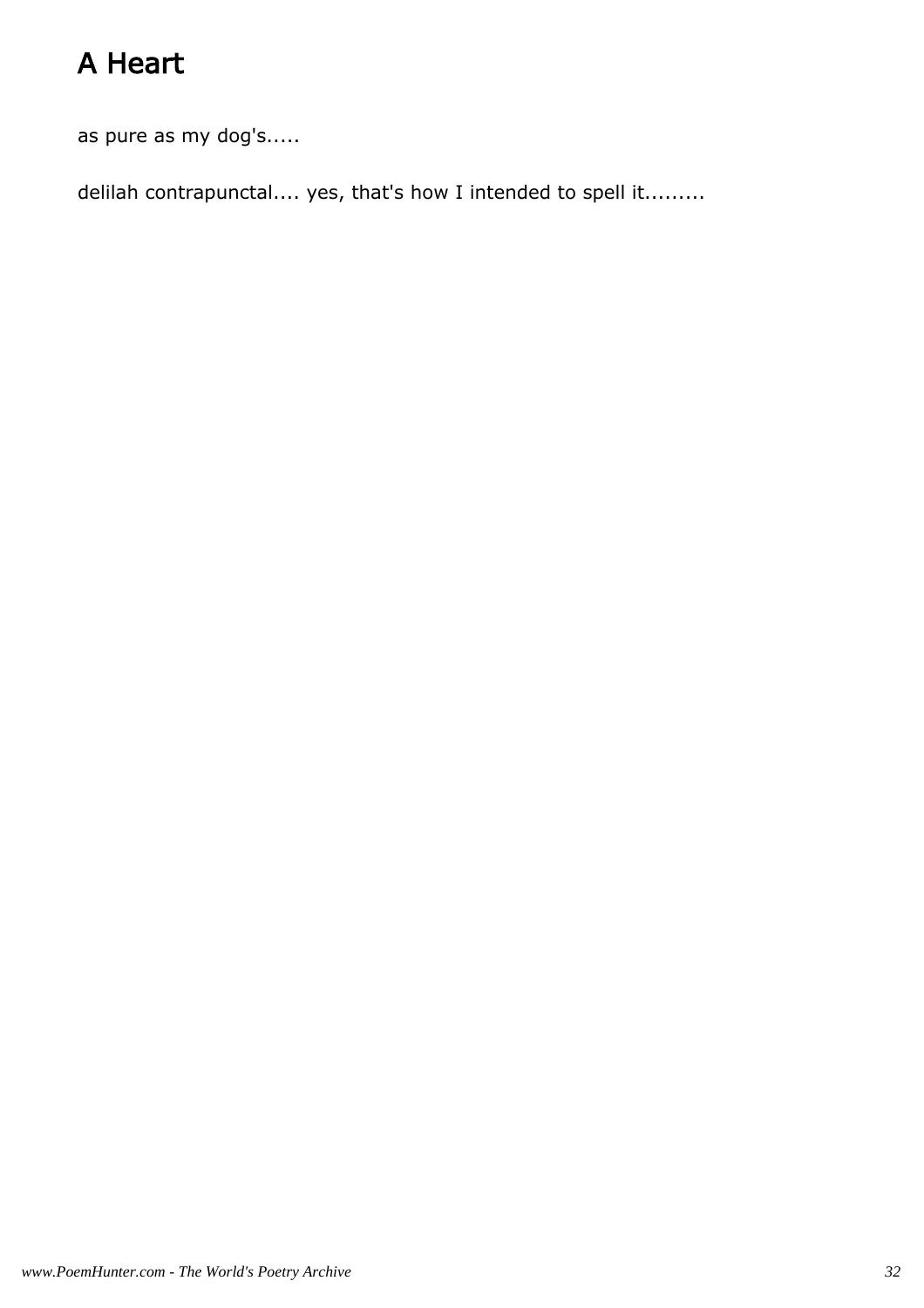#### A Human Divorce As Improvisation

new life as a pomegranate each seed falling from the bitter and acrid sharpness free to grow and to thrive new soil to till new songs to sing he could have told of the pain and of the horror that preceded the deadlock, the impasse he chose instead to focus on the now of it on the joy of being a parent in the most present of tenses to value every moment to fill each of those moments with joy, with laughter with the clearest love possible to find all that is waiting to be born... to be nurtured to be treasured... from the all-but-unheard melody to one symphonic and essential composition...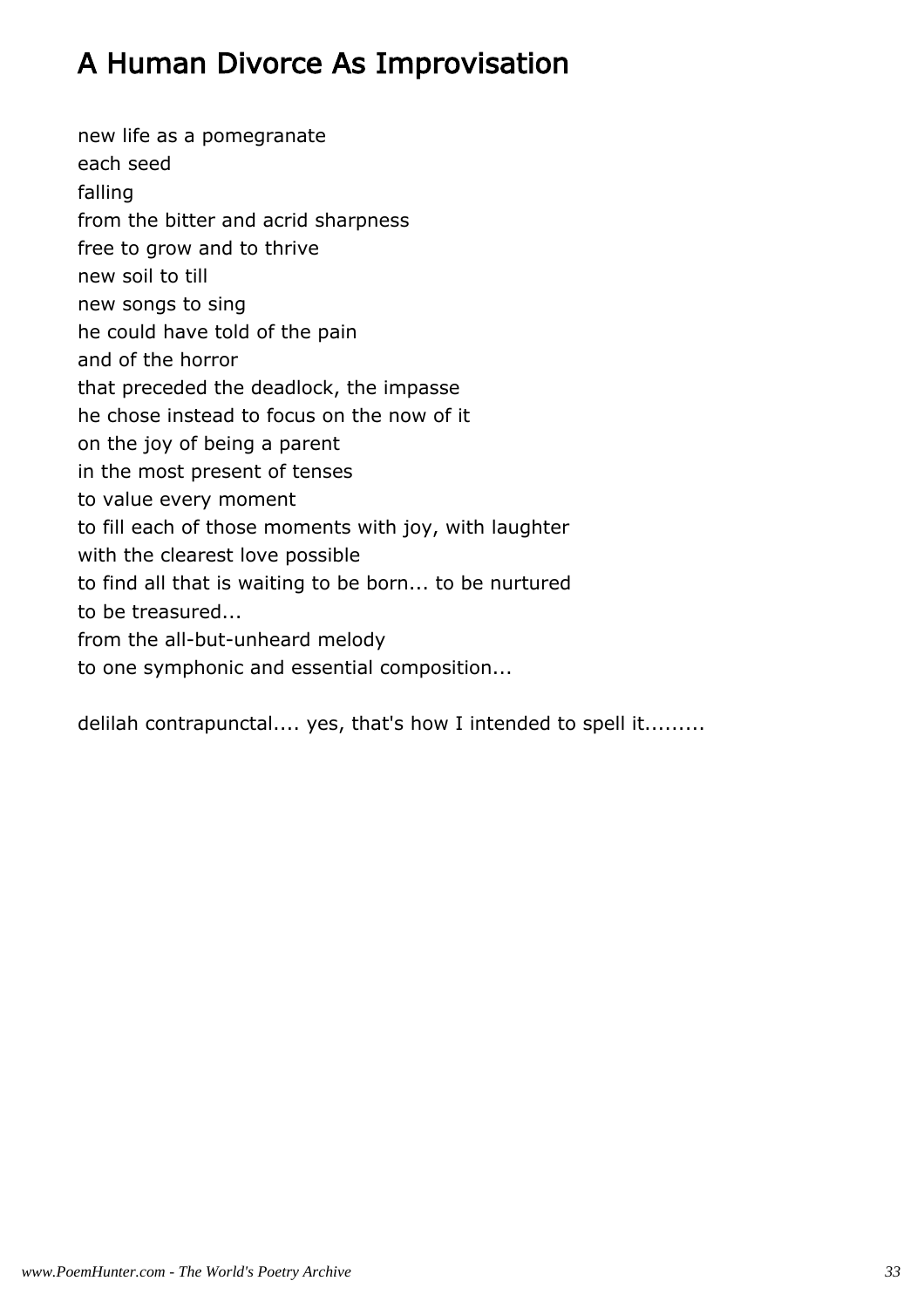## A Journey

of ten thousand steps is not the same for a Chihuahua as it is for a Great Dane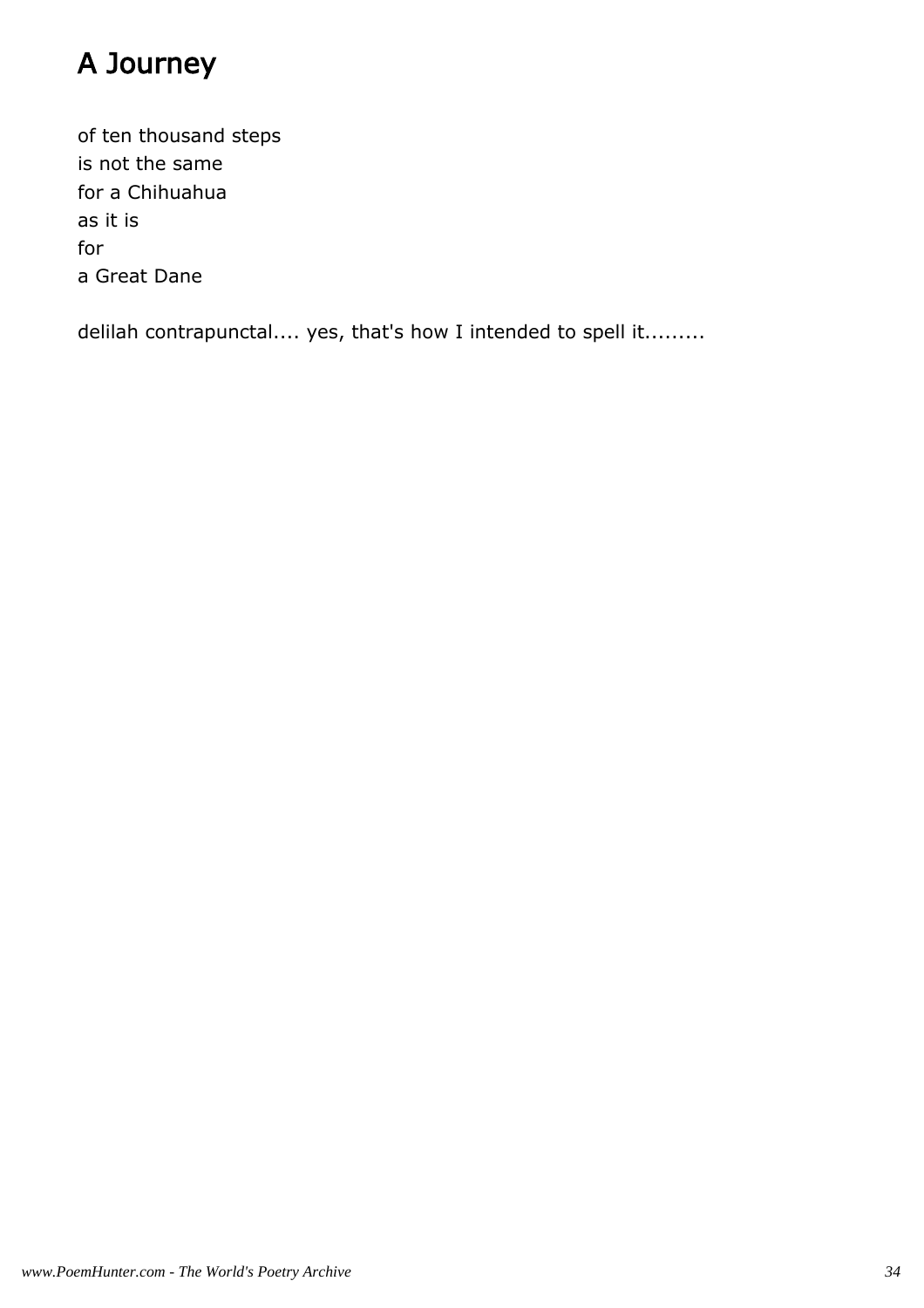# A Late-Night Welcoming In Black And White

tufted ears caught sounds... as tail, erect, four small paws danced their way to me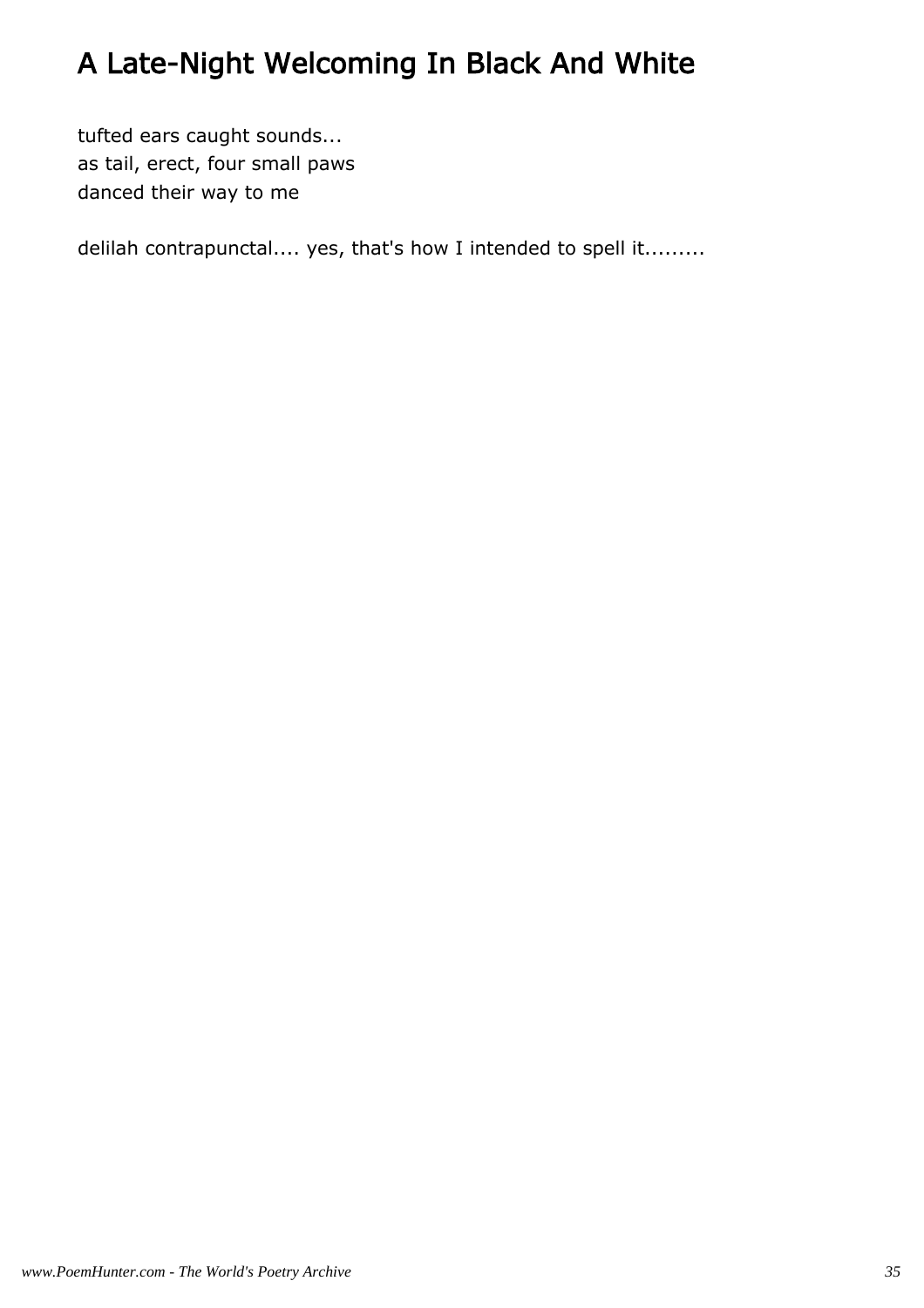### A Little Bifidus

in that culture... something to hide from the cordoneers read in the woods without benefit of liturgy or somnambulists shameless in a ring of flameless fire brown-paper-covered smaller print supply your own illustrations tableau wrapped vignette weather-proof pilfered freedoms laced with gin from under the back porch....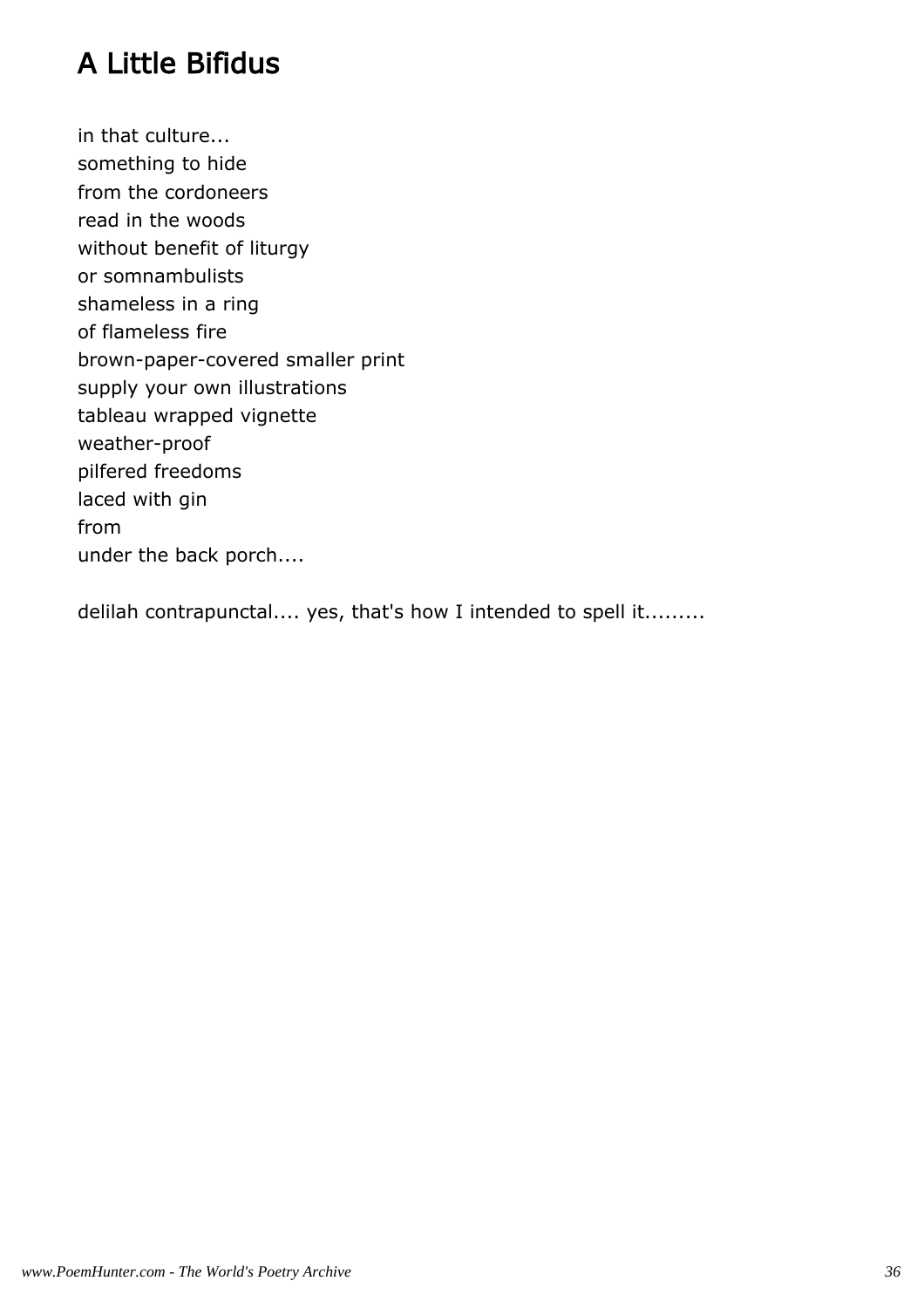### A Littlebit...More

saucier....and just a trifle bossier.... in tandem with escoffier.. there's not much more to pen or say... except to keep the flannels clean and purchase the right headgear.... well-oiled must be this fine machine.... please, more piquants in the bed, dear......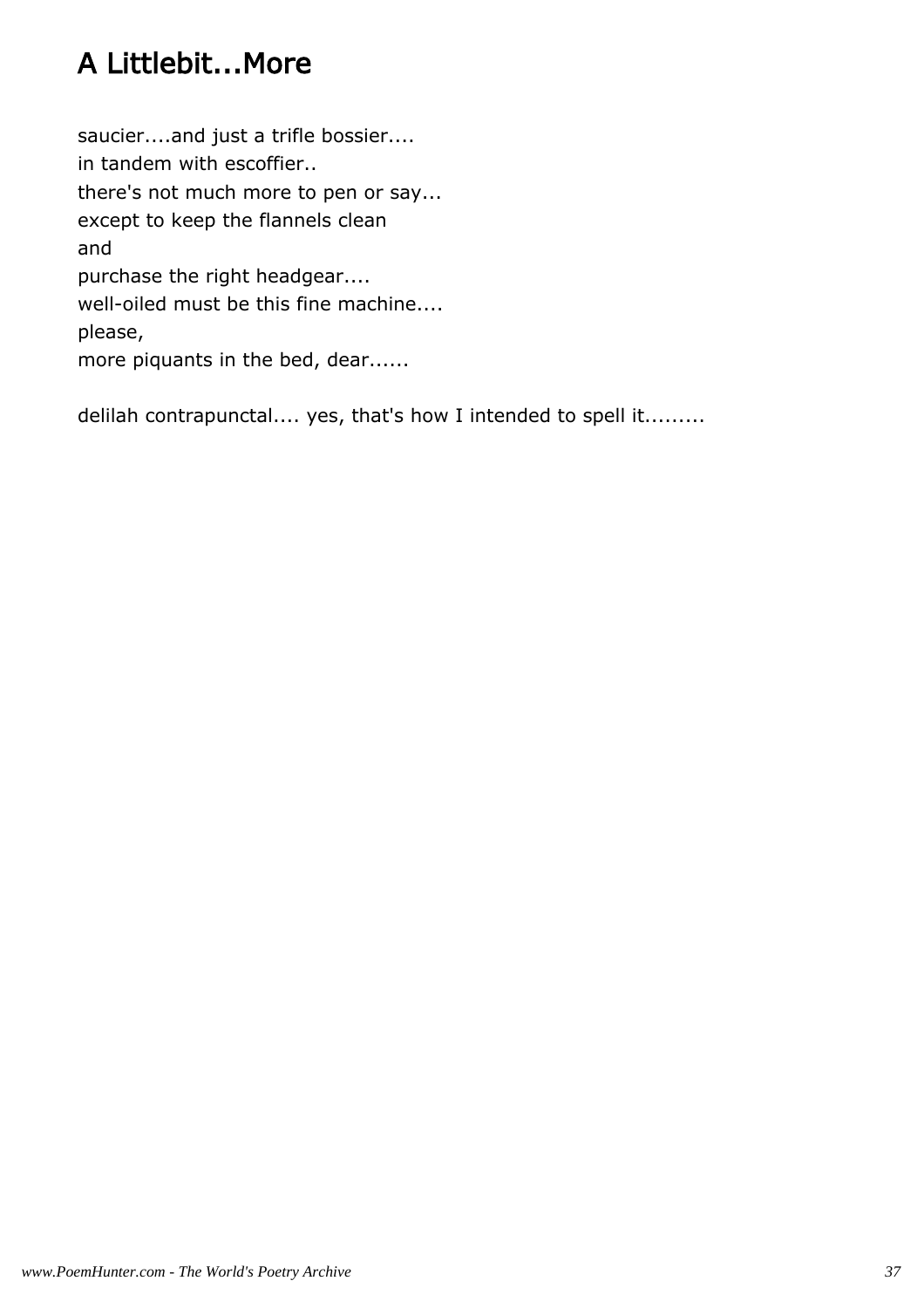#### A Litttle Purse Of Yammers And Yawps....

she was very fond of him but would not consent to be his beard............... though, on alternate Wednesdays, she did pose as half of his mustache.. ....the left half, so the story goes..............

Marion et the frosting... under dogged the cake... she liked it sweet...from cane or beet.... her thirst.... it knew no slake.....

I must confess, my dear, I've eaten all the spaetzle.... I've left you plums....and marshmallows.... see..... there's fire on the grate, still....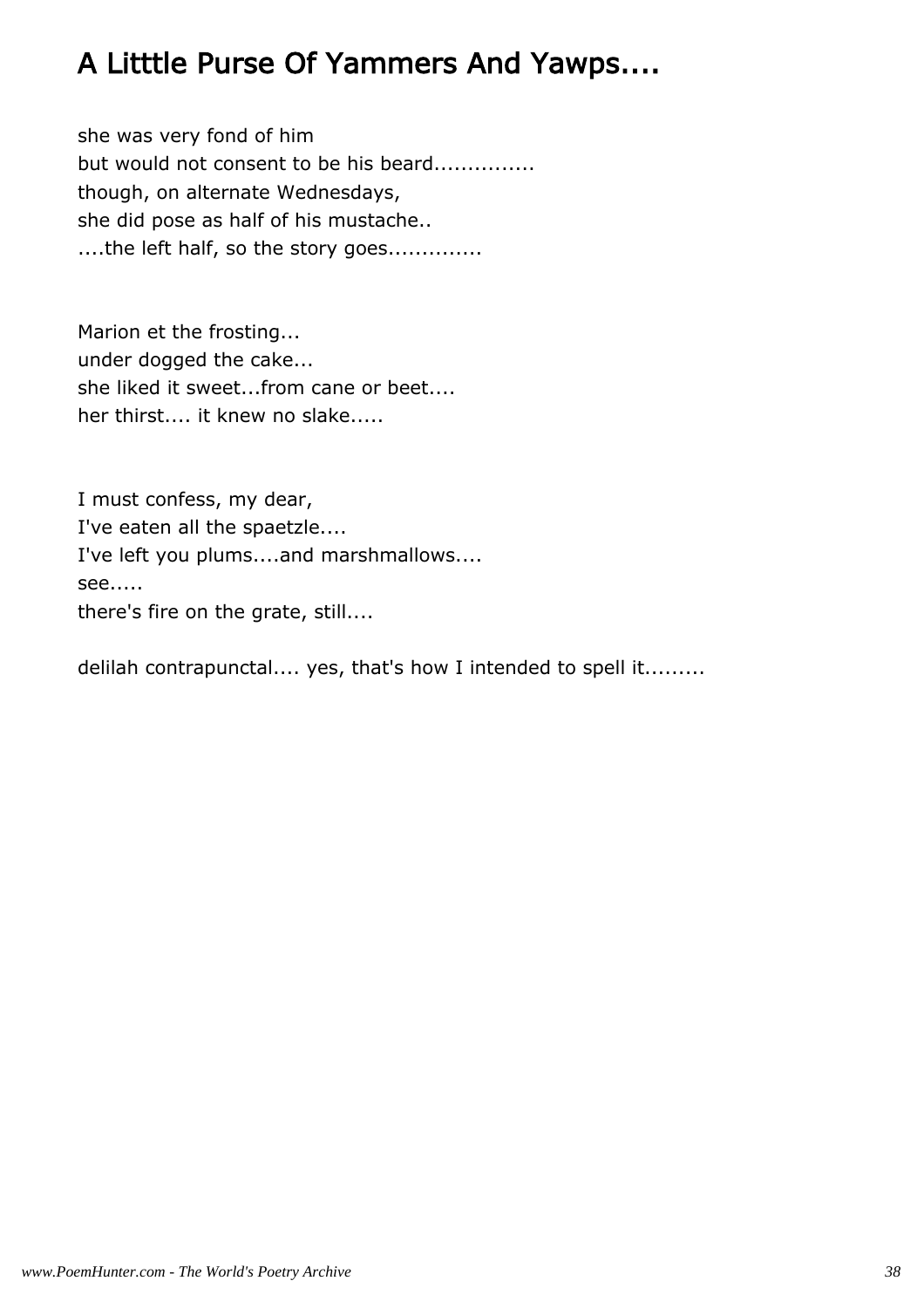## A Long Time Loving Both Becket(T) S.....Is.... A....

thing not difficult to remember

when attempting to settle into my bathtub of bubbles on the deck

and finding it to be occupied by a Rhinoceros, who, having hung his many hats on the hooks I did or did not install near

the door of effrontery on the walkway to the tower....(big breath here)

I will not give him the bum's Salmon.....he is getting much fatwa...it is unhealthy... and reminiscent of days when the smoke around Fairfax was watery blue and spoke of oblivion, in a hickory sort of way.....

..the sidewalks have not been muted.....no more

than the clothes have been...

though there are more of them...

.the hensmen pluck them from the altar and wrap them around the third generation........I make the sign of the crosswinds.....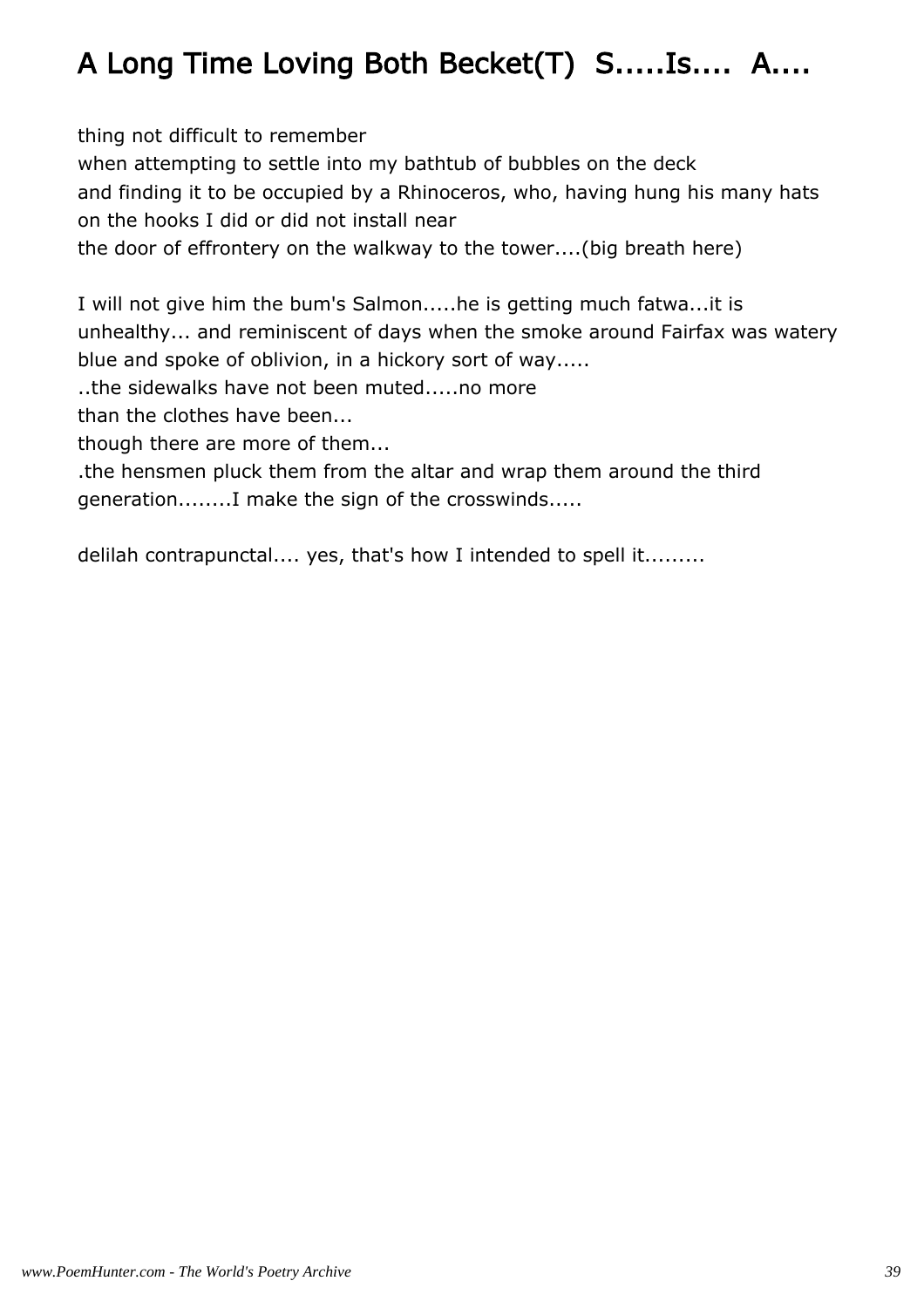#### A Mismatched Maiden

bosom heaving, sat beside the rill, a-grieving.... had she but waited, with time's succor, could there have been a courtly plucker... a knight, not errant...bold, instead... to gratify this maiden's head.... lest ye think these musings shoddy.... hear well......she's not forgot the toddy.......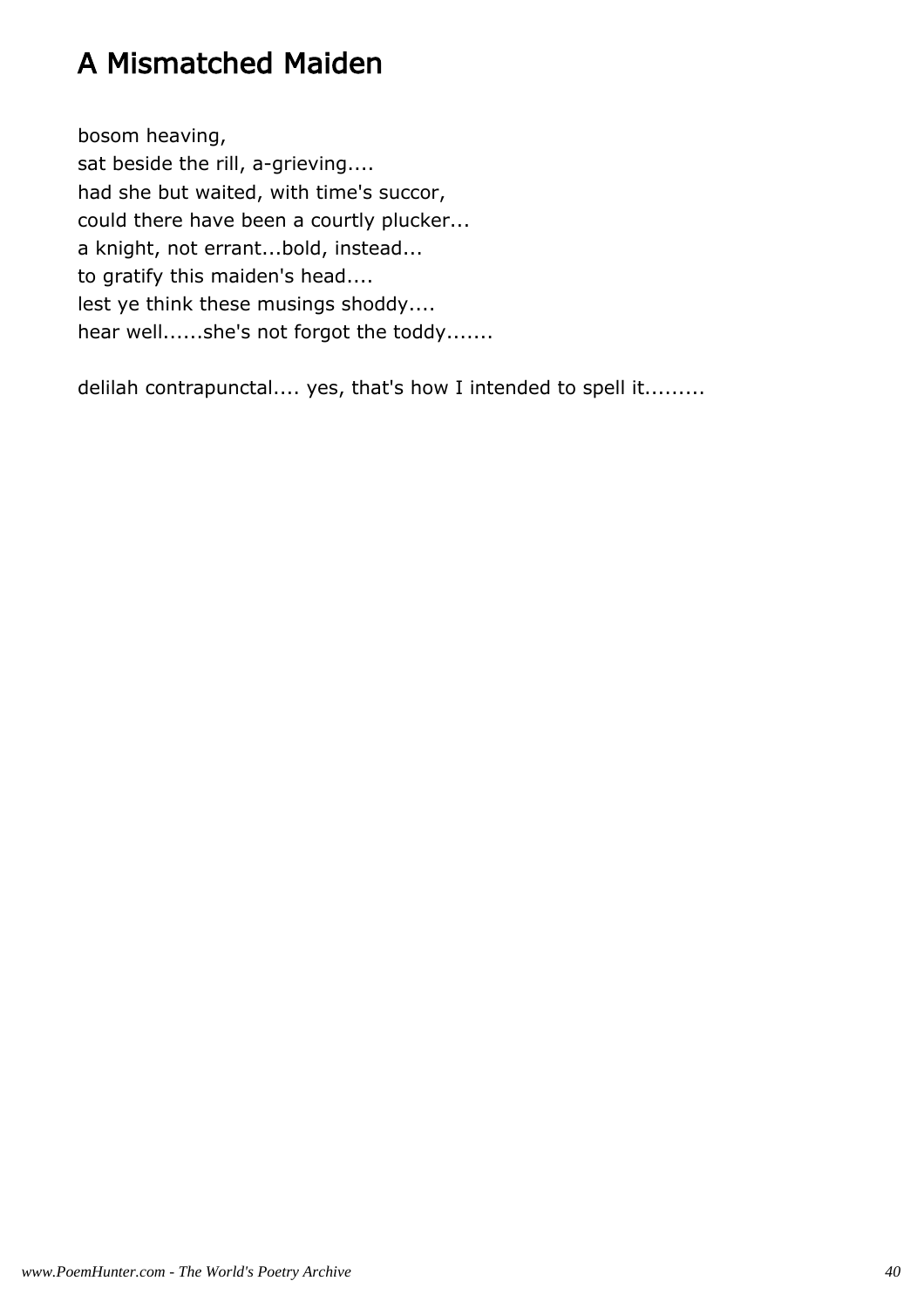#### A Monolith Of Reason

crumbled ... touched by winds which sought to change the stone's contours .......near imperceptibly....

a split-second radiance of geode dust appeared......

........vanished.....

.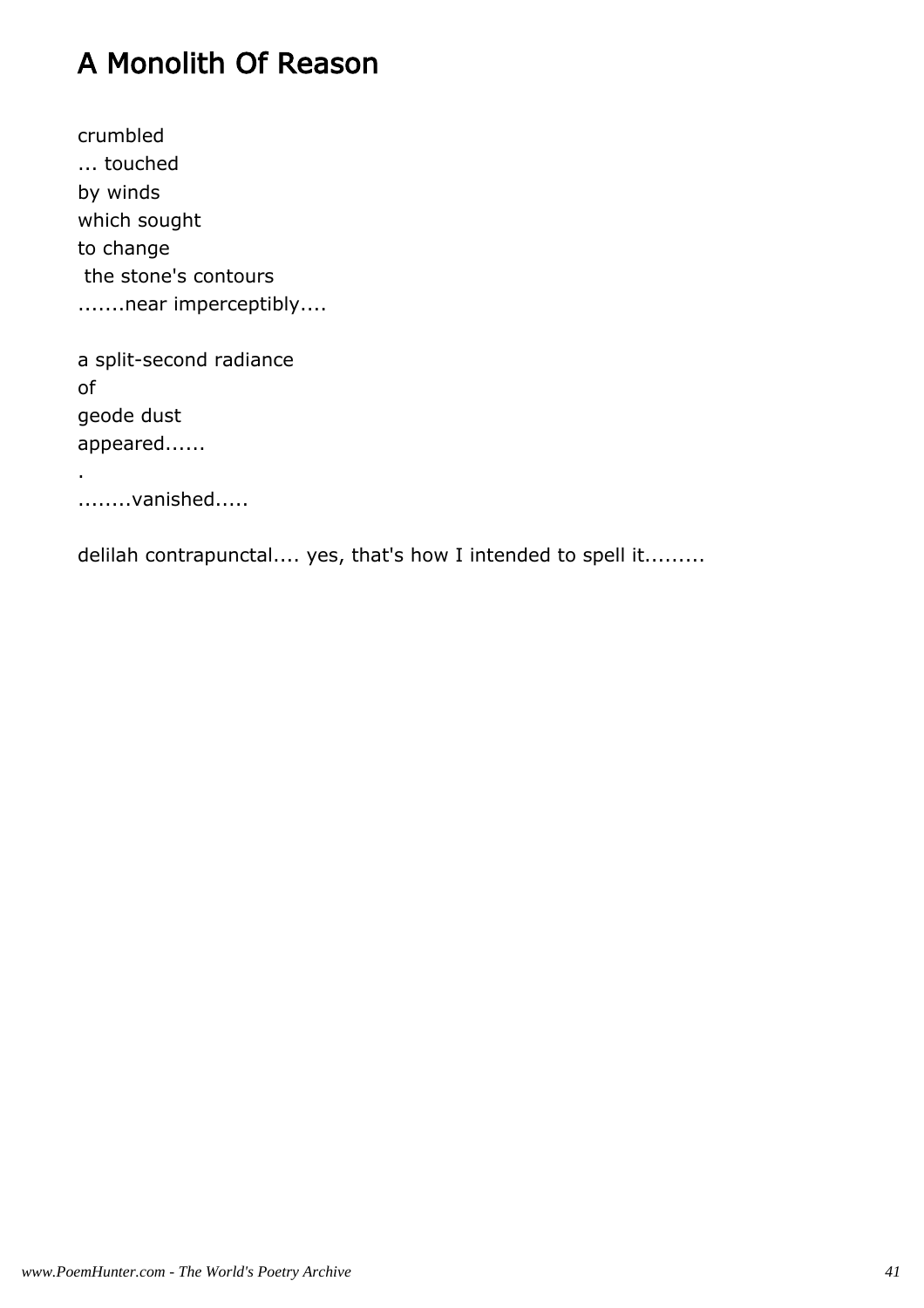#### A Mystery...One Of Many...

whether I shall be invited to the ascension.....

I have promised

to bring

as many helium balloons

as are requested of me

by the protagonists......

in every color imaginable...and to paint the others in those colors which cannot be imagined......only fair that I do so.....

we each have love to contribute.......and many sorts of joys......some less misleading than others.....

.I have not been one to do my swallowing whole.....preferring to chew....... a bit, at least.

.....haven't been scraped off

by a tree or a low-cut barn door...yet......

could happen...could carry spare wings in my rucksack..

....just in case....

nah...scapular exegesis.....more fun....

that helium tank...no lightweight matter......but I've a wheelbarrow and a morethan-trusty harleyquince.....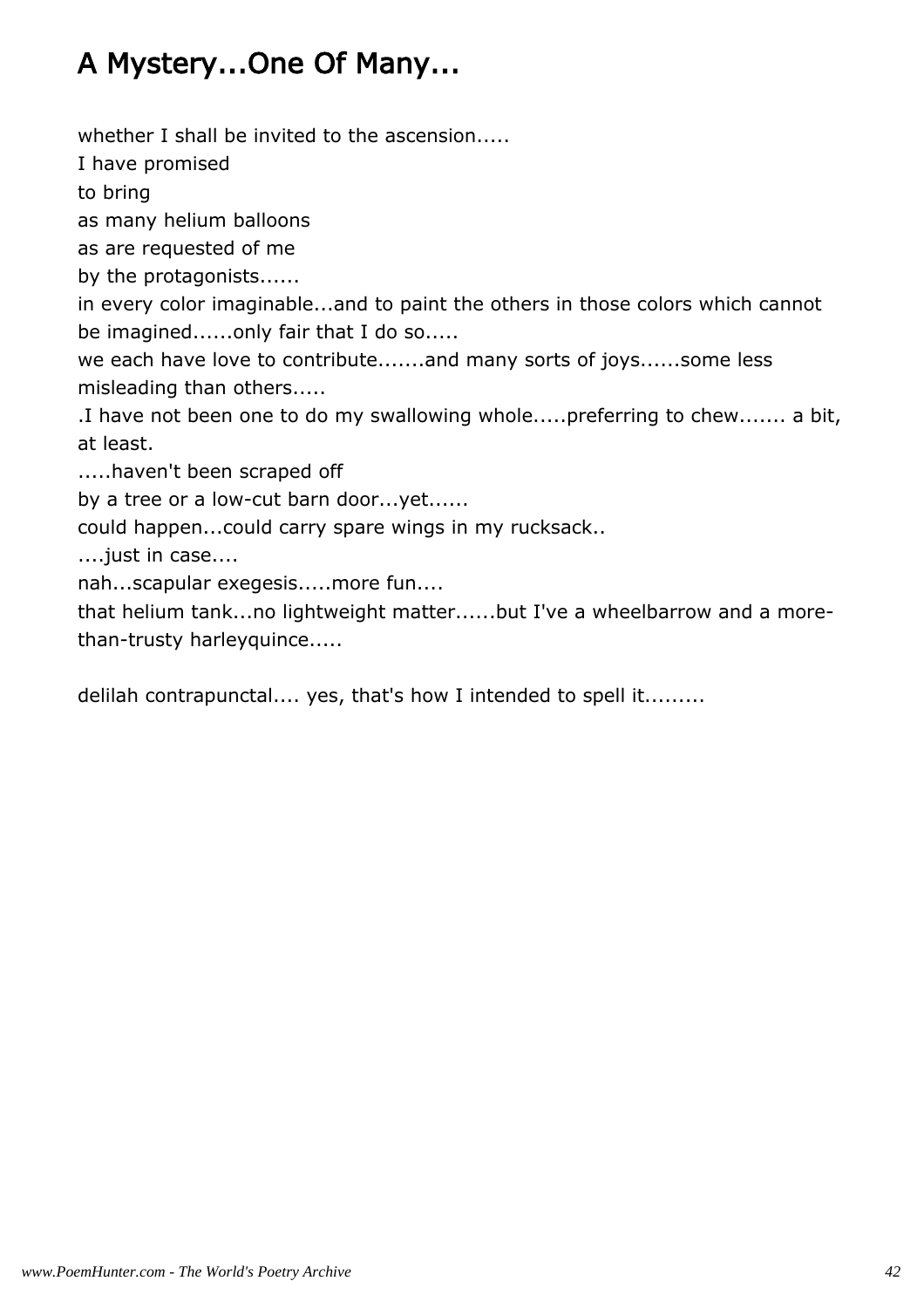## A Narwal's Question....

why would Ron Jeremy chelate himself?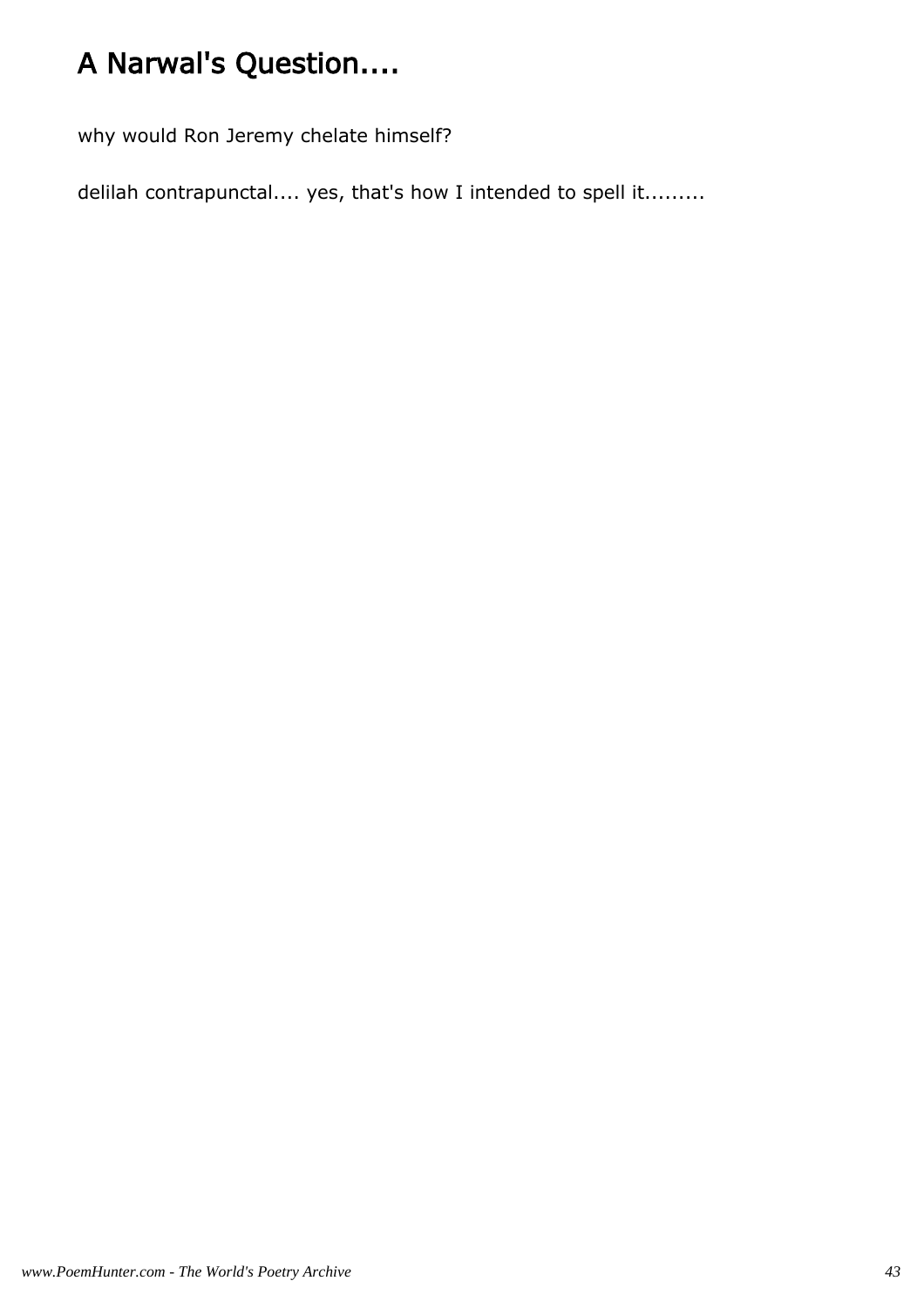### A Paralysis Of Virtue

akin to a spate of prognostication a company of flints, locked.... a barrel of staves, de-coopered.... the shed that keeps the varmints from the garbage cans...? no... that was a construction based on a principle called de-kooning..... though something whimsically scarifying to them, say, calderish, would've been more fun........ you wiggle your finger at me.... I collapse, rolling.... ....breathless...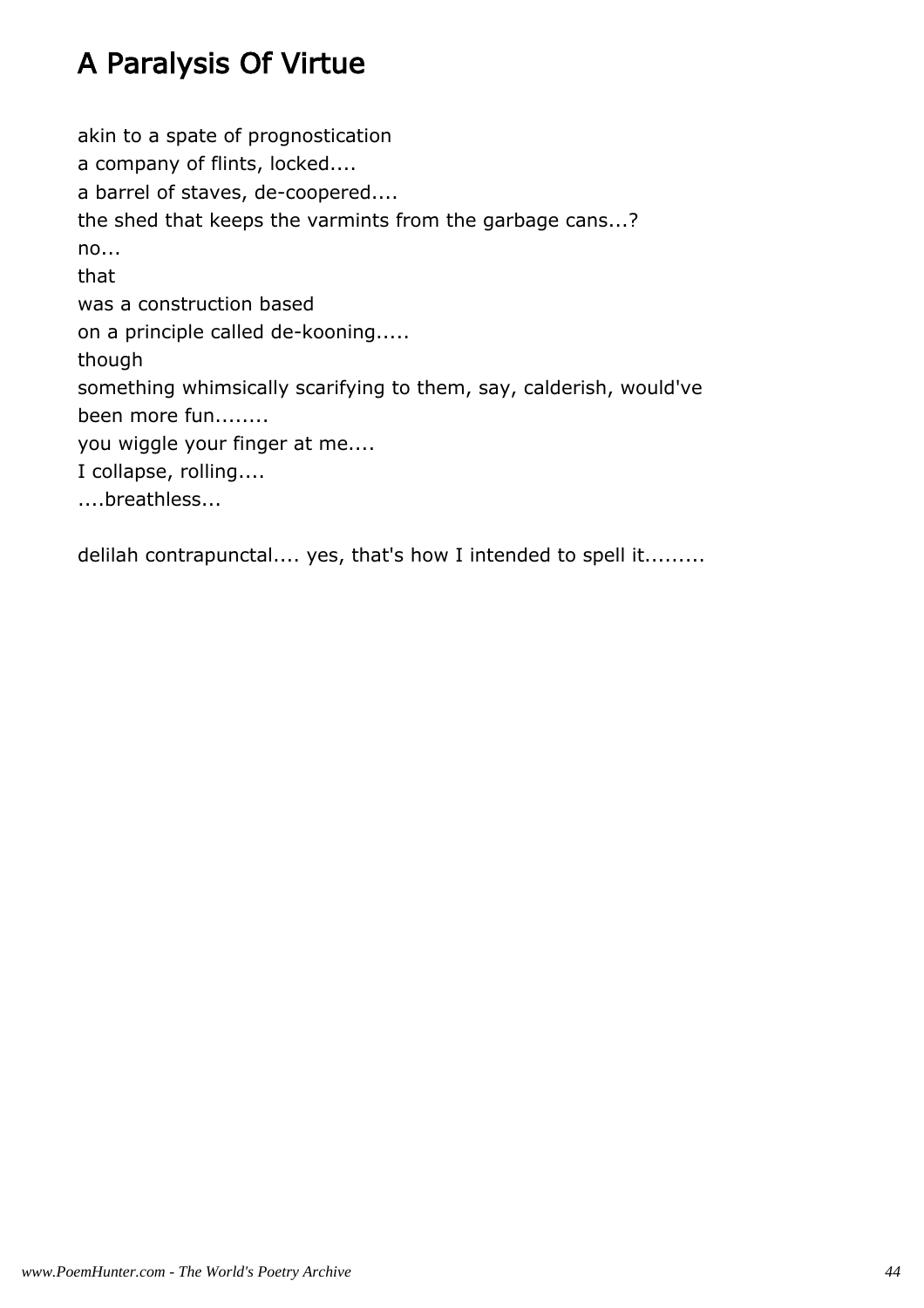## A Picnic..... The Beauty Of Betty

was her pure sweetness... her candor

we ate her offering.... dry salami and butter on raisin bread without a word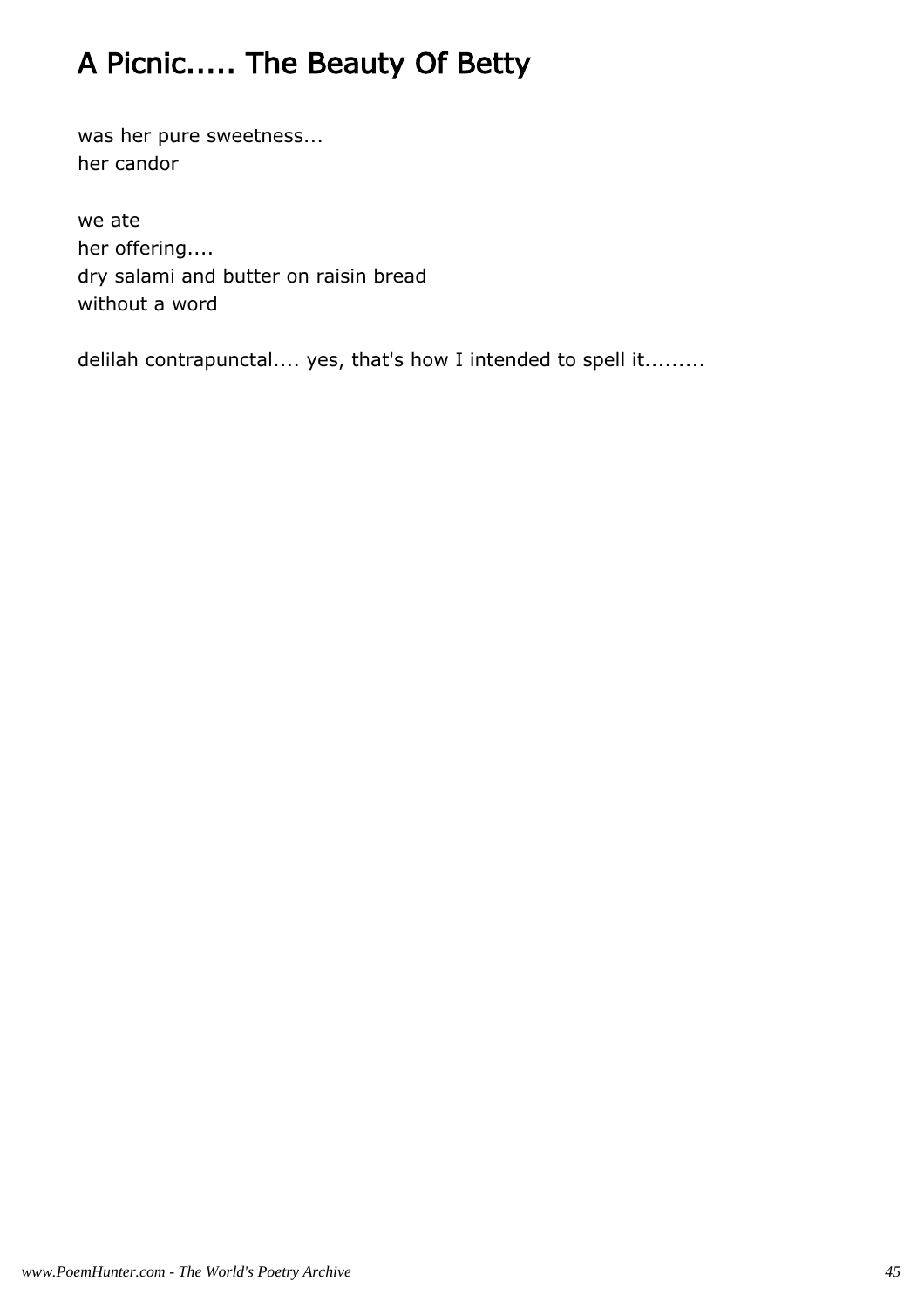## A Plea...

I'd have to stay up all night to sing to you at dawn.... oh, bade me not to do that, please... whilst damp'ning dew bedecks your lawn....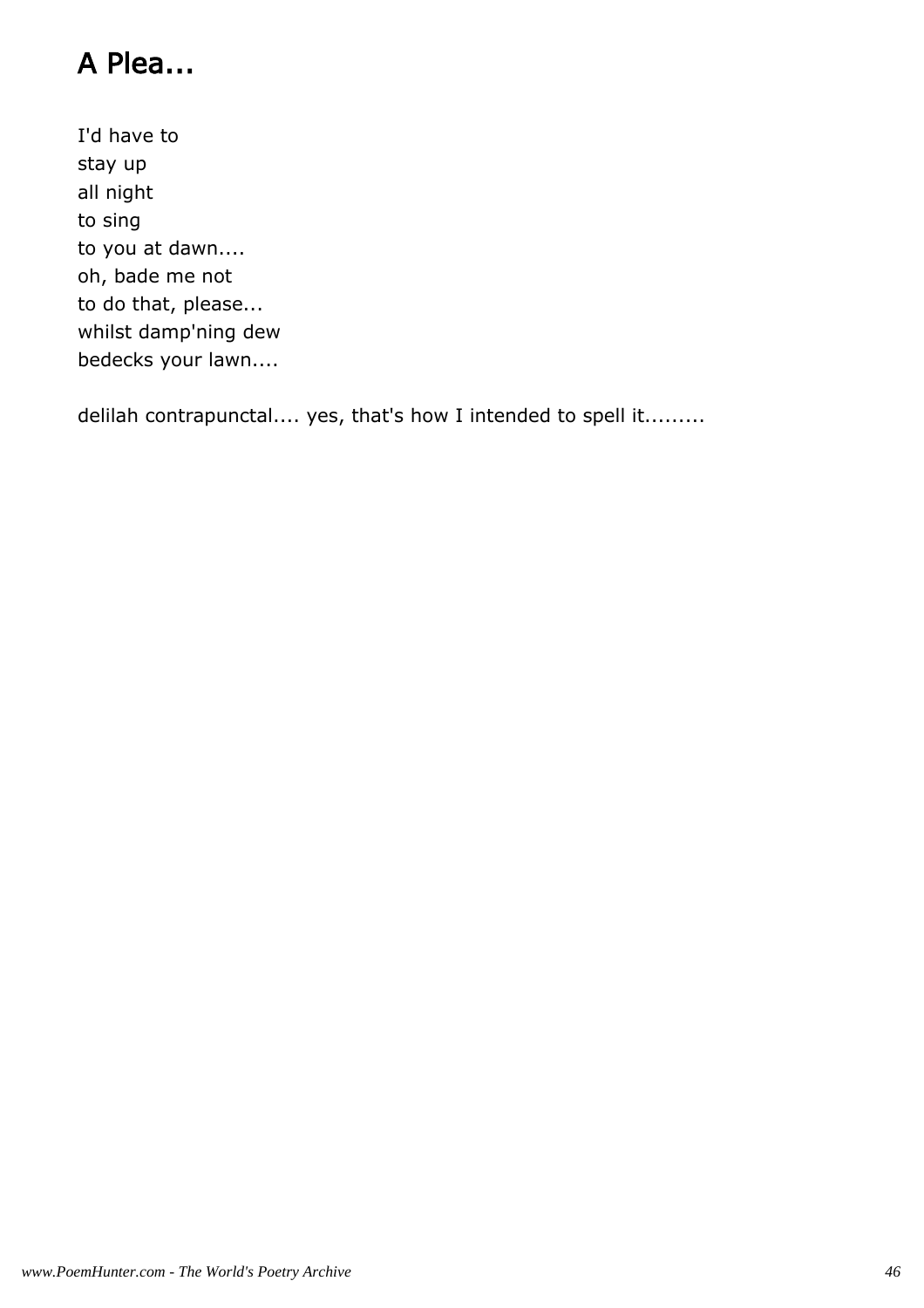## A Priestly Harmonium

traveled to the place of mambas and euphorian chants.... there was wildwood and pudding, made in a hasty pot with starch from the crops of darlings and effigies... each weir captured another myth...tales told, forbidding and beseeching in one breath.... ....rapture was a rarity, hauled up with the last bucket of illuminated dust...feet were washed..prayers whispered....beds pummeled....eyes closed..... night song began, carried on the back of a slow wind tethered to all that ever was....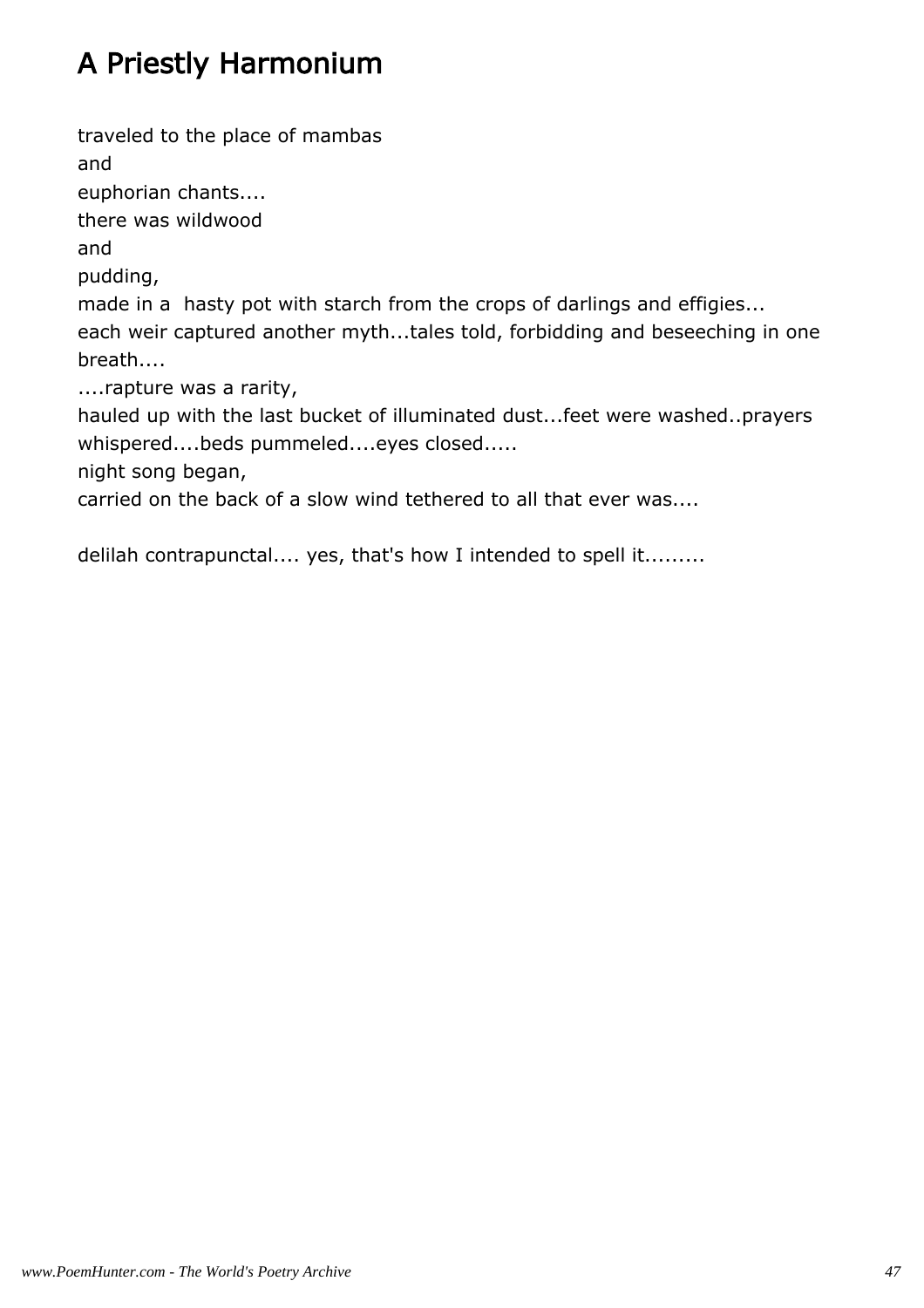### A Protuberance Of Robins

what they need is here their bellies are round and fat belie fragile bones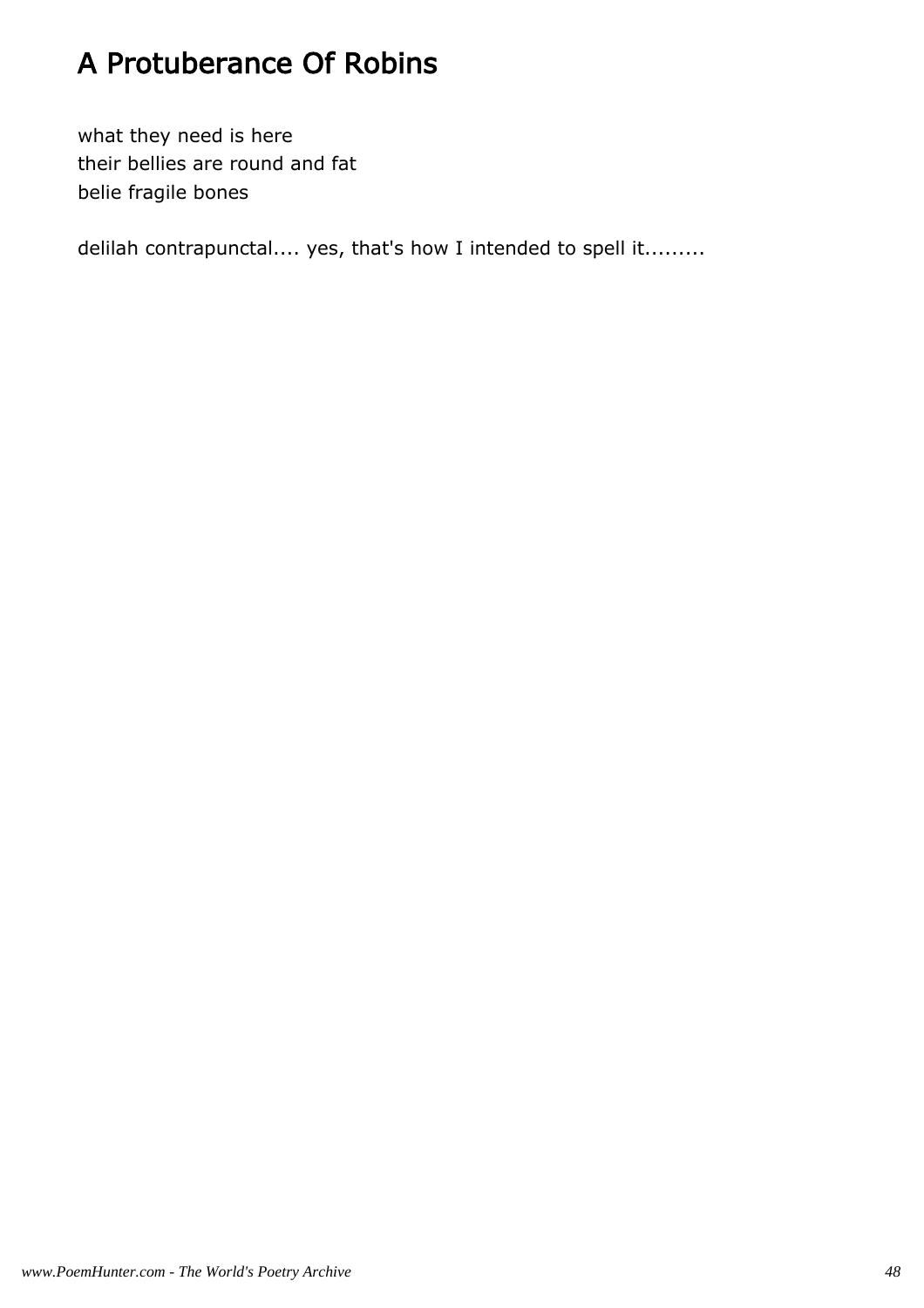# A Quilt

of maunderings... fretful globulettes stitched on a field of incantations.... some patches have weathered the journey...rubiose and madder-limned... others, faint, their feted grandeur spent, do no more than suggest their erstwhile blood-fresh colors... ....have lain in the parlor... sun-tread and burlesqued as langour-laden mementos....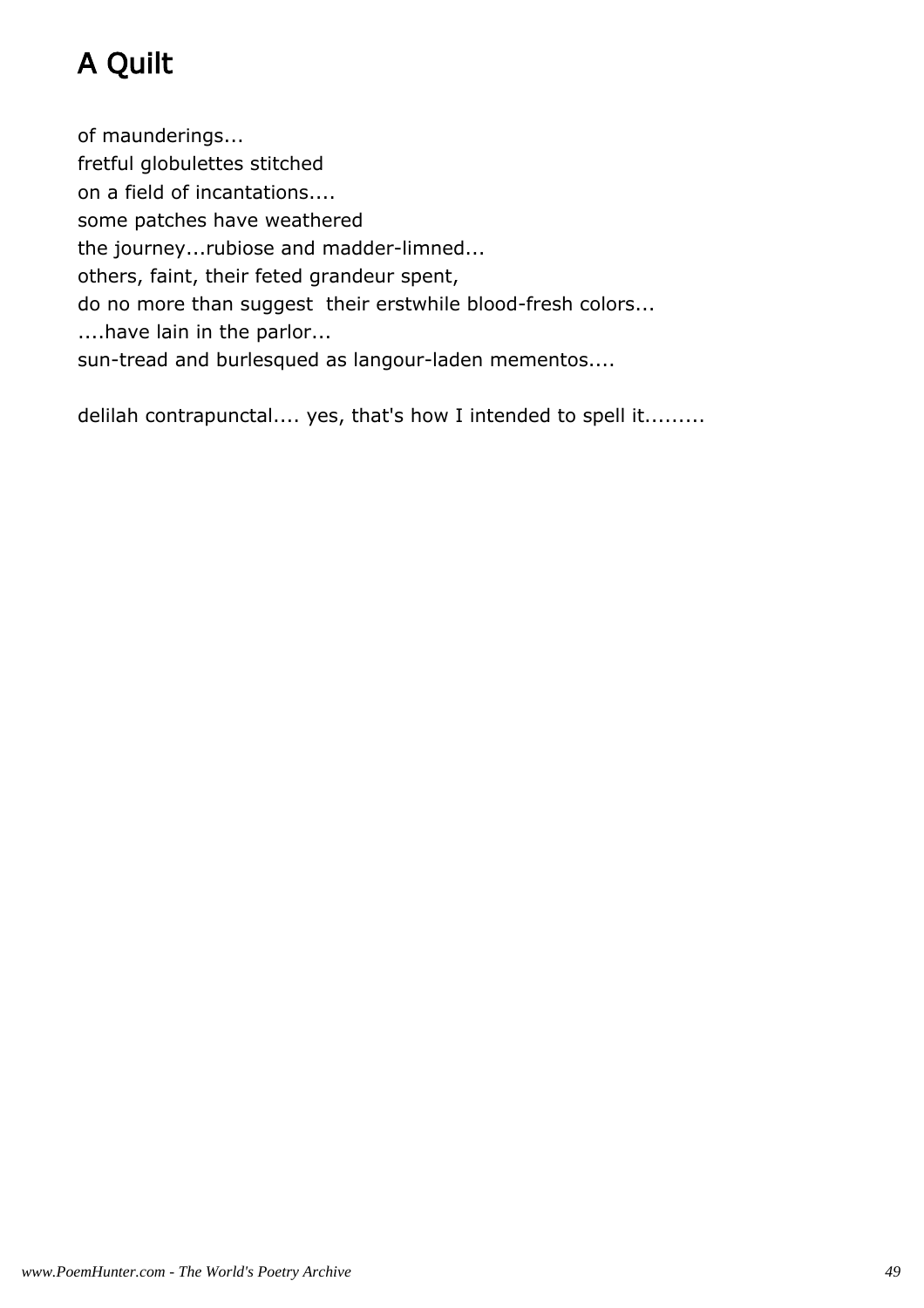### A Riddle For All And None

from a foxy little fellow and some teachings sage and mellow this floral beauty takes its name (add moniker of wealth and fame) a further clue completes this quip: ...the air resounds with crack of whip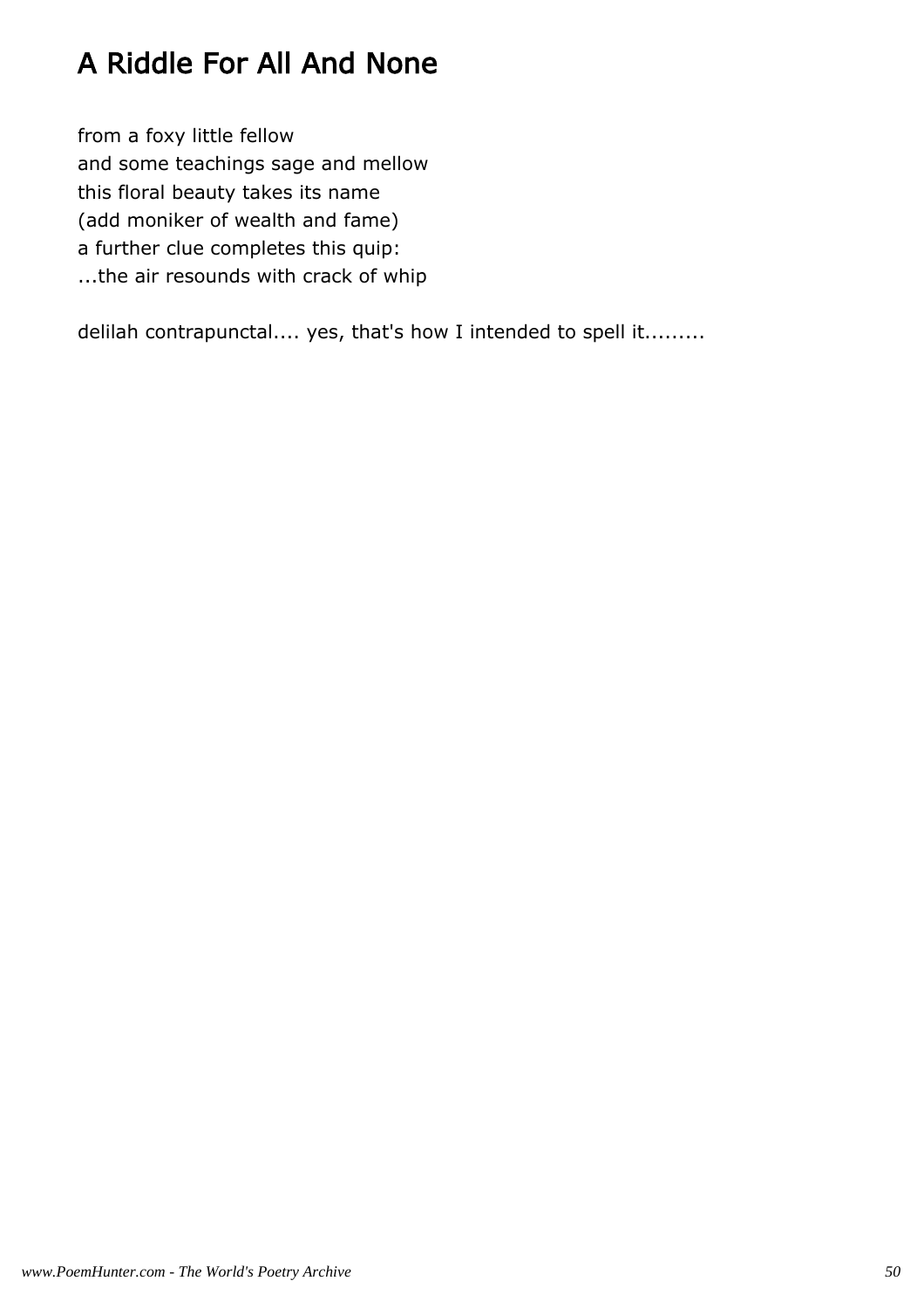### A Rivulette...

a smaller ..perhaps deigntier piece... ..an homage.... briefly rendered... shall be known, in my book...as a tributary.... ....a bit of swash, explicably unbuckled......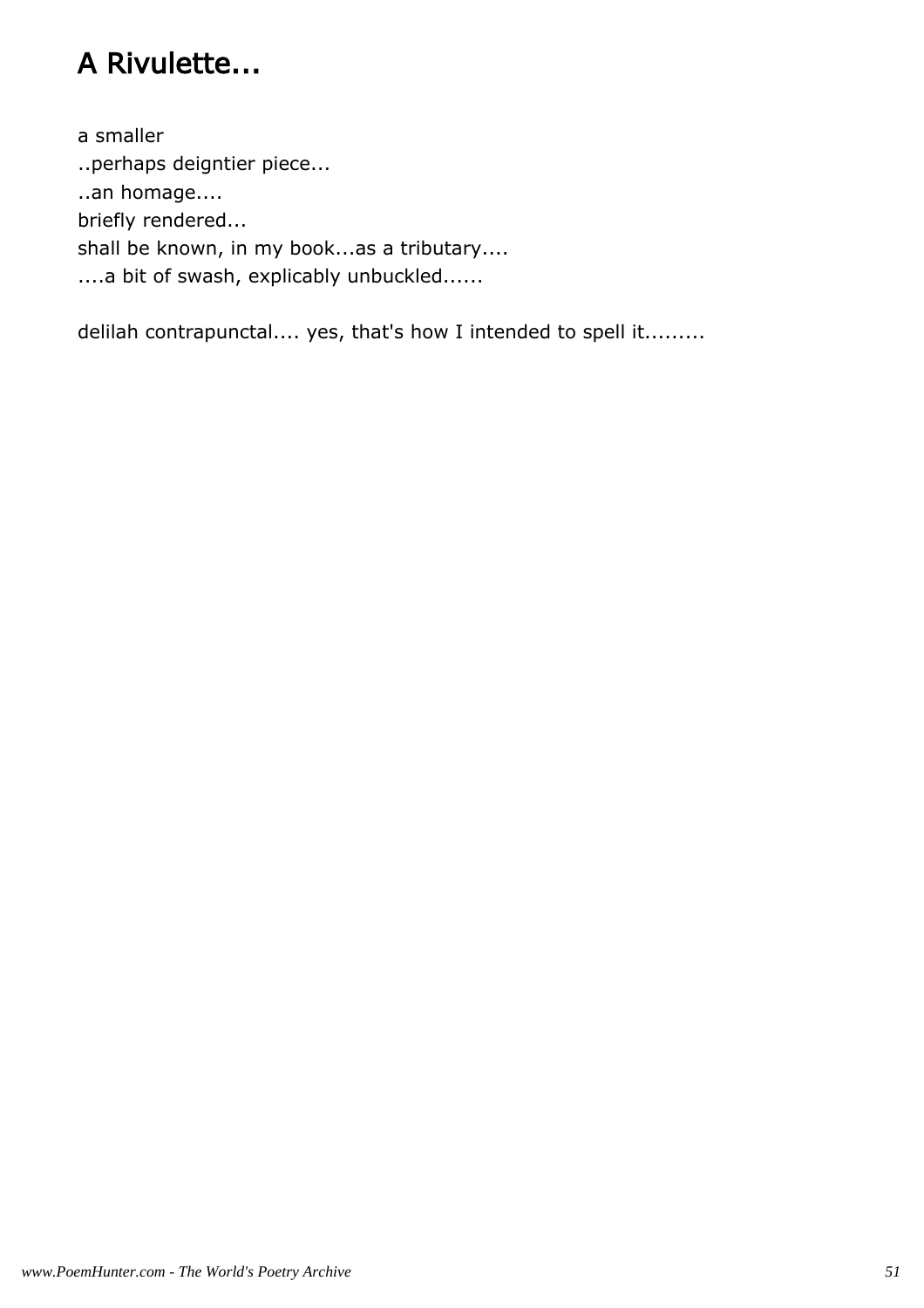## A Senryu-Ish Close-Up Of, In This Case, Some American Beauties

wrapped in clear tissue.... selected words and musics warm both heart and mind

to see and to feel these treasures with other eyes.... graced by pliant joy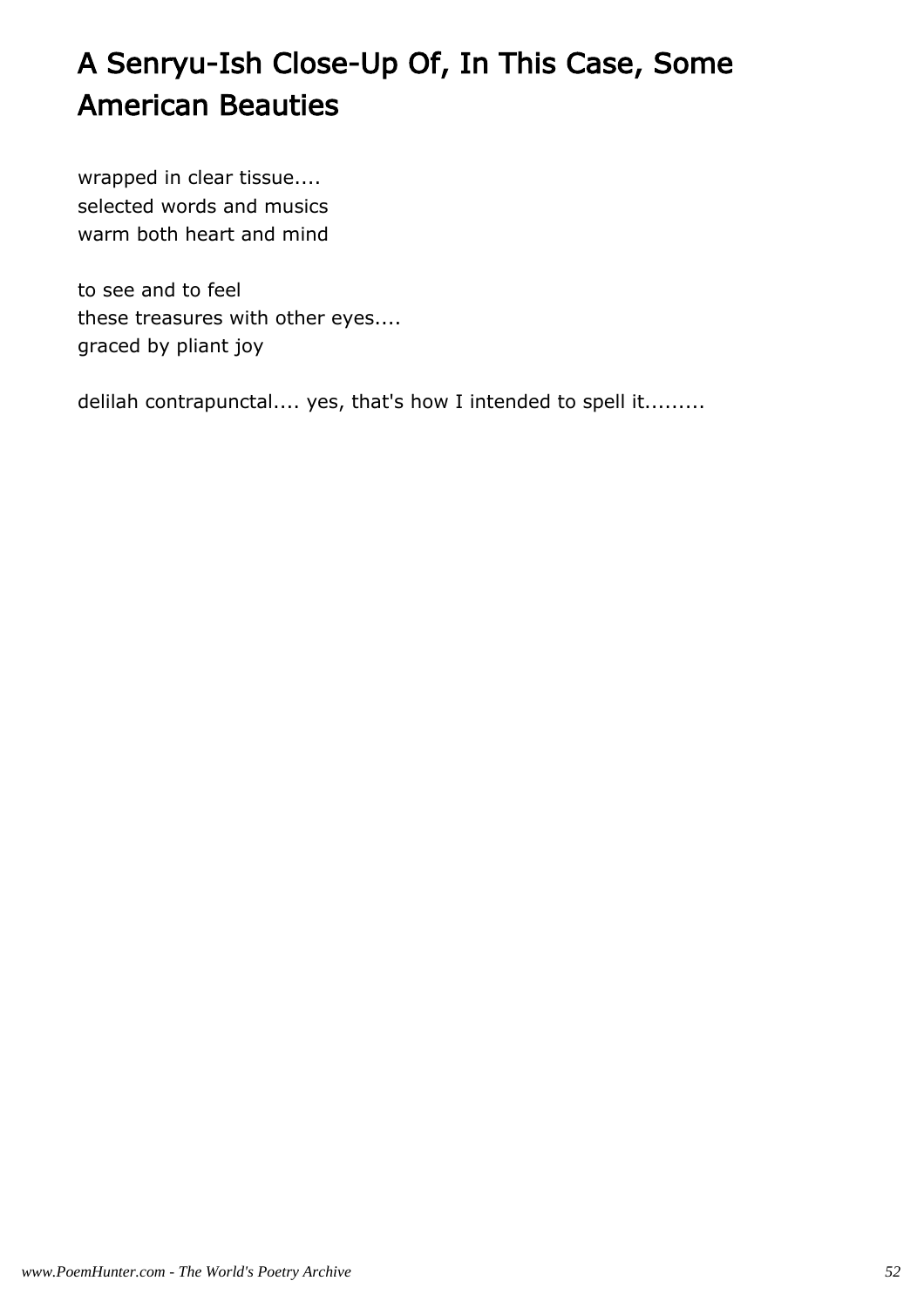#### A Sextant's Descendant

she was told.... and was shown charts of supposed authenticity...

' this tree...heraldic limbs akimbo, fashioned of labial earth and celestial crossings rooted in a reclaimed calvary of stones, bore fruit to be suckled, nurtured, dressed in wreathes and wimples... and it is yours '......

she shook her rattle...filled her diaper...slept... dreamed of Winnie and Eeyore......

not

of the blade that had left far-distant cousins ungerminated...

when she awoke, there was Grandmere...claiming to be King Lear, again... ......normalcy had been restored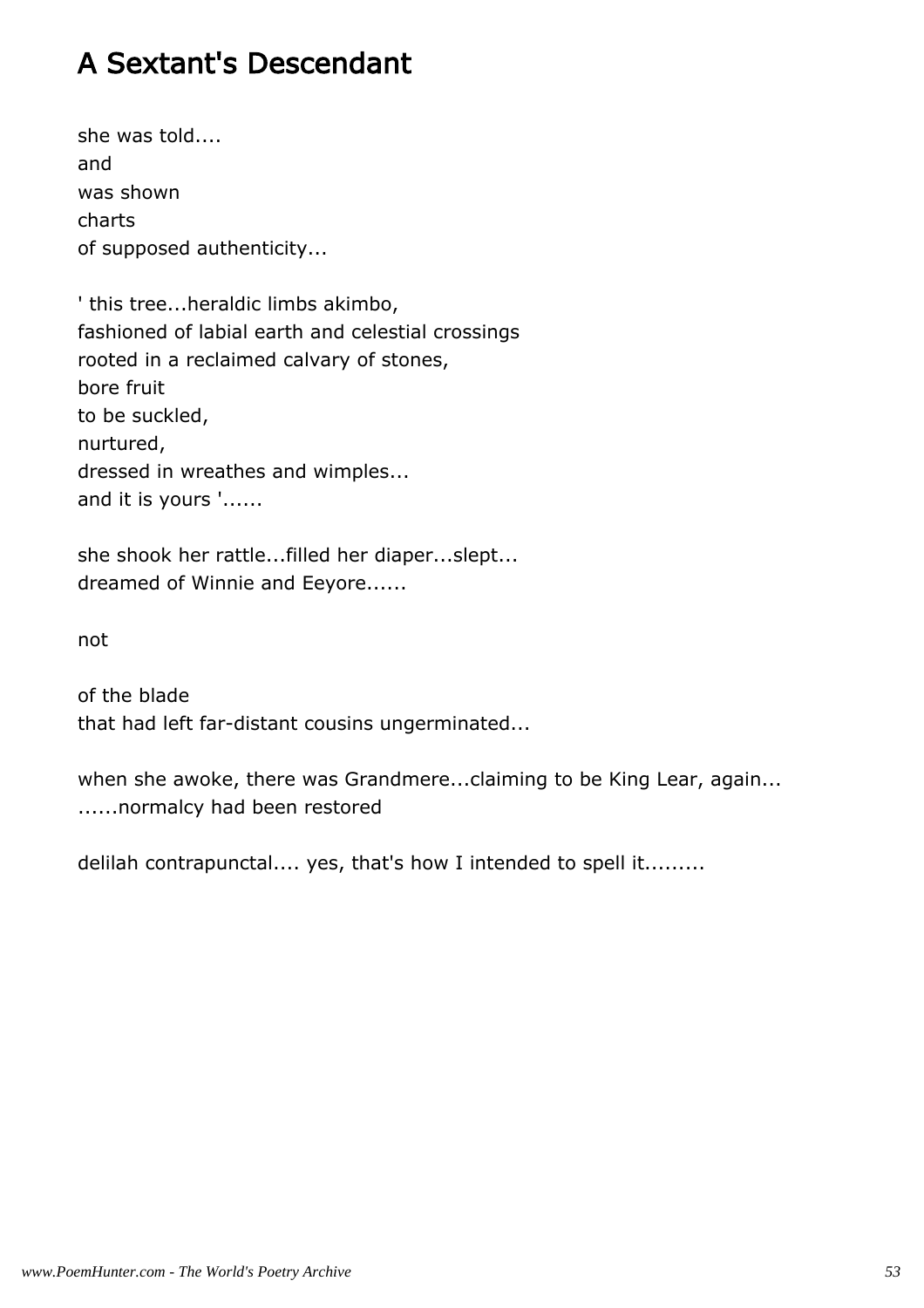## A Solitary Song..........So

full of myself....I make me laugh... as do you, too...well.....about half as much as I do....yes, as me...and I can get myself...for free..... I'm unprepared to pay a price... solipsistic me..make nice? ?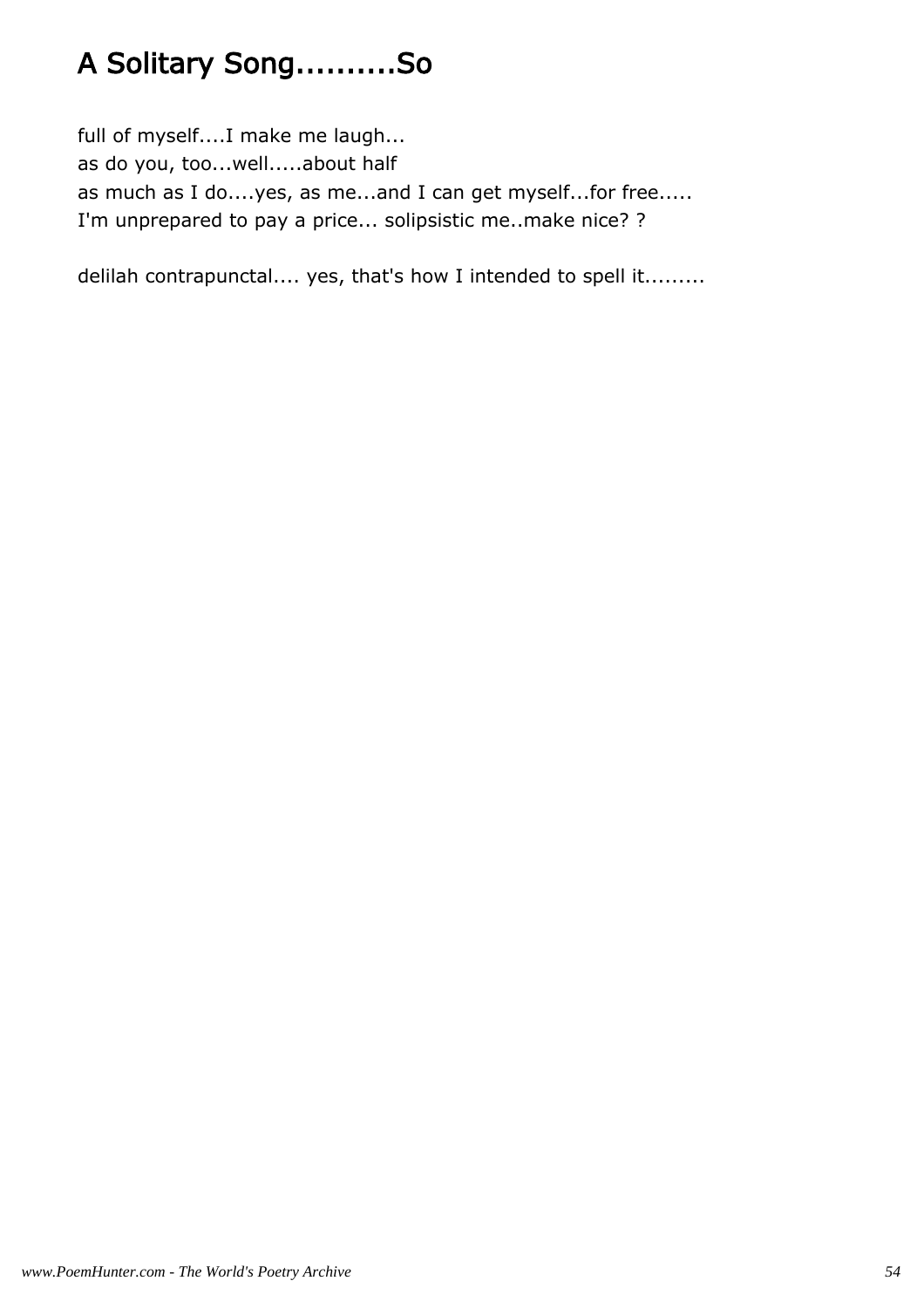## A Spring

born of that collision......and now, at this age.... to carry bolts.... a bucket of oats....for a gadfly's sting...

.whinny up a memory... yes...a rider.... whose now sightless eyes would welcome a few drops of that same spring's healing waters..... would he then emote... cry, bleed a paean to the mountain...to the mount?

you, scaleless...albeit half-saline by birth....with a forkless tongue....have coursed the skies...and beyond....

you, having found favor ...and shelter.... cannot lead him to that place.....

and I... questioning that it had been wisdom, as some say..... believing it to have been a simple sting.....

you......no, no judge....winged, yes.....but..too free to willfully inhibit glory....in its greater, lesser and appropriated forms.......

......now for those oats.....and is it going to rain this afternoon.....?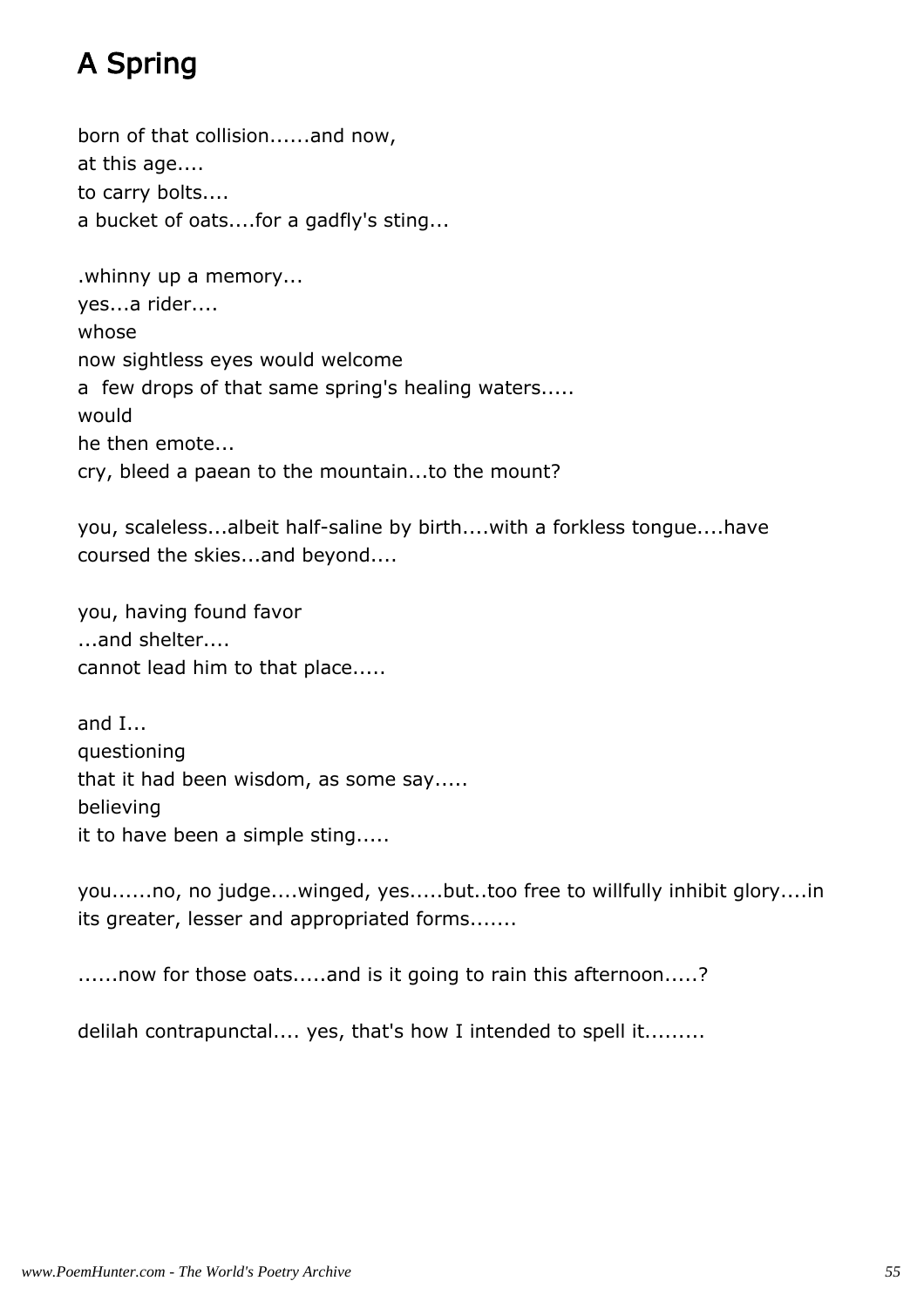### A Strangely Strangling Gift Of Love.....Infliction...

processed and reprocessed.........................................whinnying and winnowing..... ..what is good to the tooth... to the heart... to parts which have 'ownership cleared' stamped on them... .the ringing truth of differentiation.... .like spitting up a hairball.....to hear it land in the chafing dish..... sophistry developed....in a dark room.....now it can be photo-shopped.... .end run....catch and re-re-re-re-re-lease......peripatetic, eh? .... and what if it spills.......that ladder folds, ya know.... .automatic alchemy, this way....no, that way... .uh, uh, the chase is on....and everybody wins........

delilah contrapunctal.... yes, that's how I intended to spell it.........

.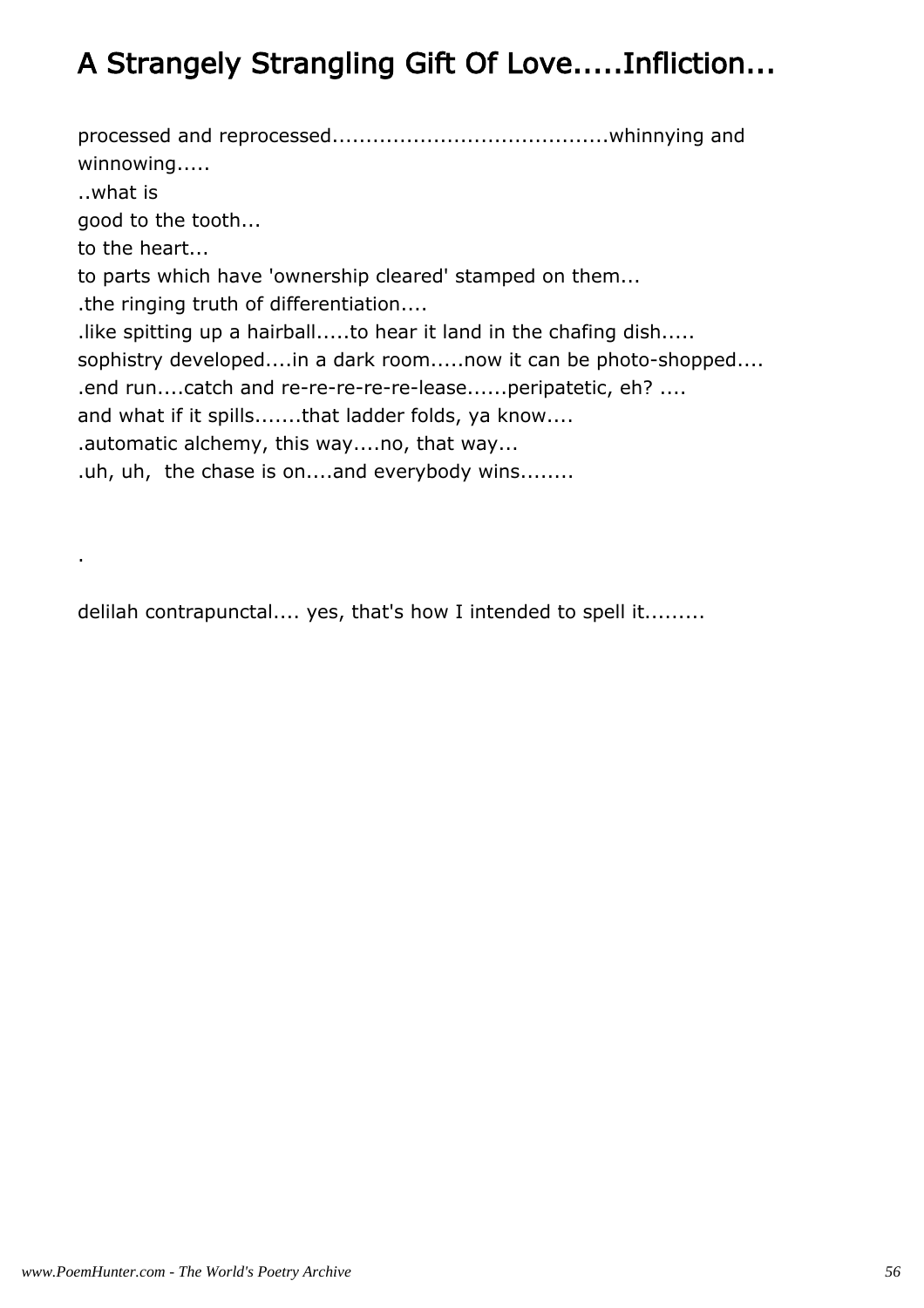### A Tent Did Not Suffice

in winter a cold wind chased him and his dogs into the cenotaph where pillars reached for sky ceilings told of glories the marble floor of this shelter was hard as they lay on it singing them a shiver-inducing welcome welcome, warm about the edges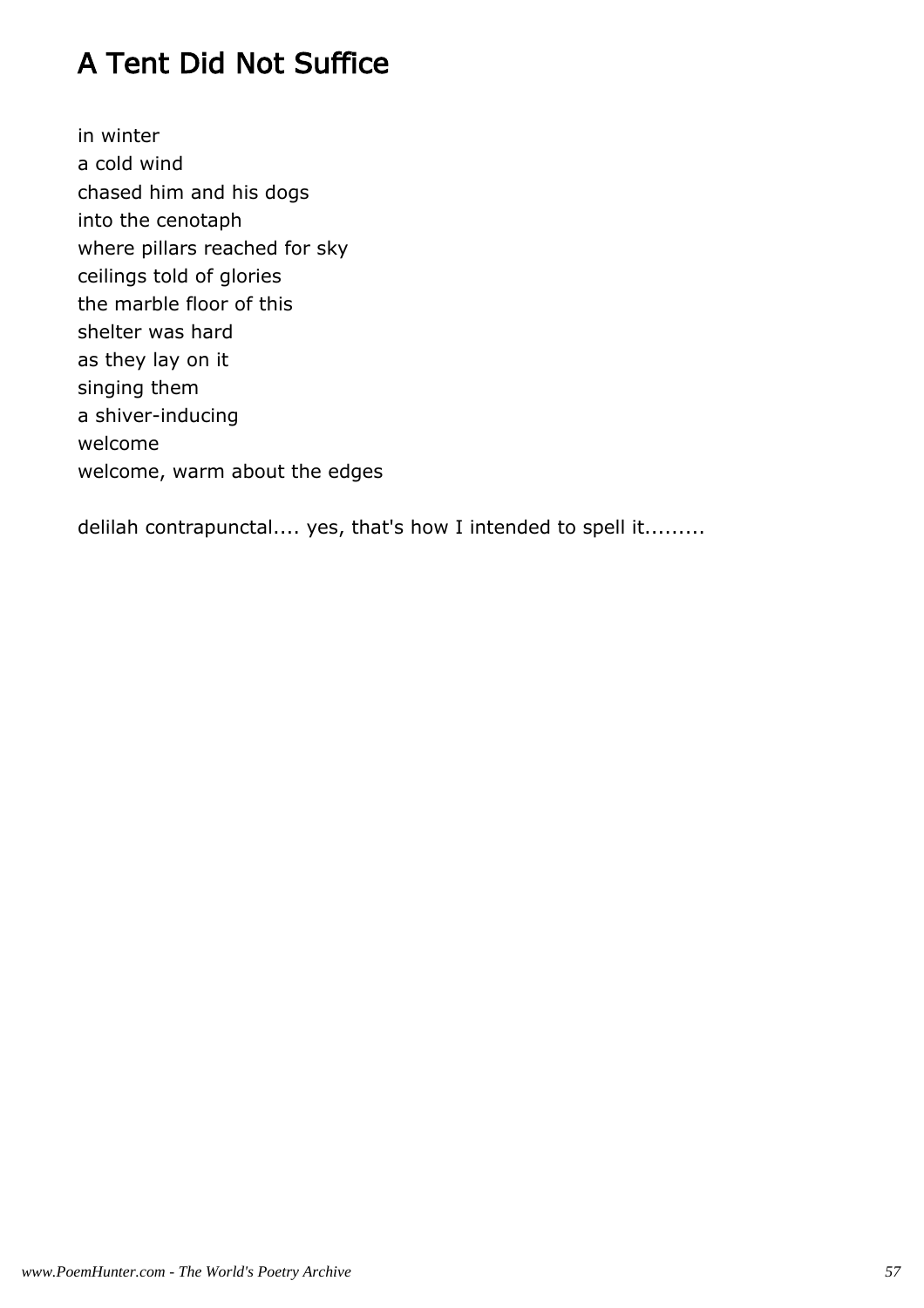## A Trinket

an onyx outlined carp spouts pave on a swollen disc.... hollow...feather weight....

the chain, finer than a hair, rests in your palm....

.......it is true....I could keep and treasure this...

I think you know why that is not possible....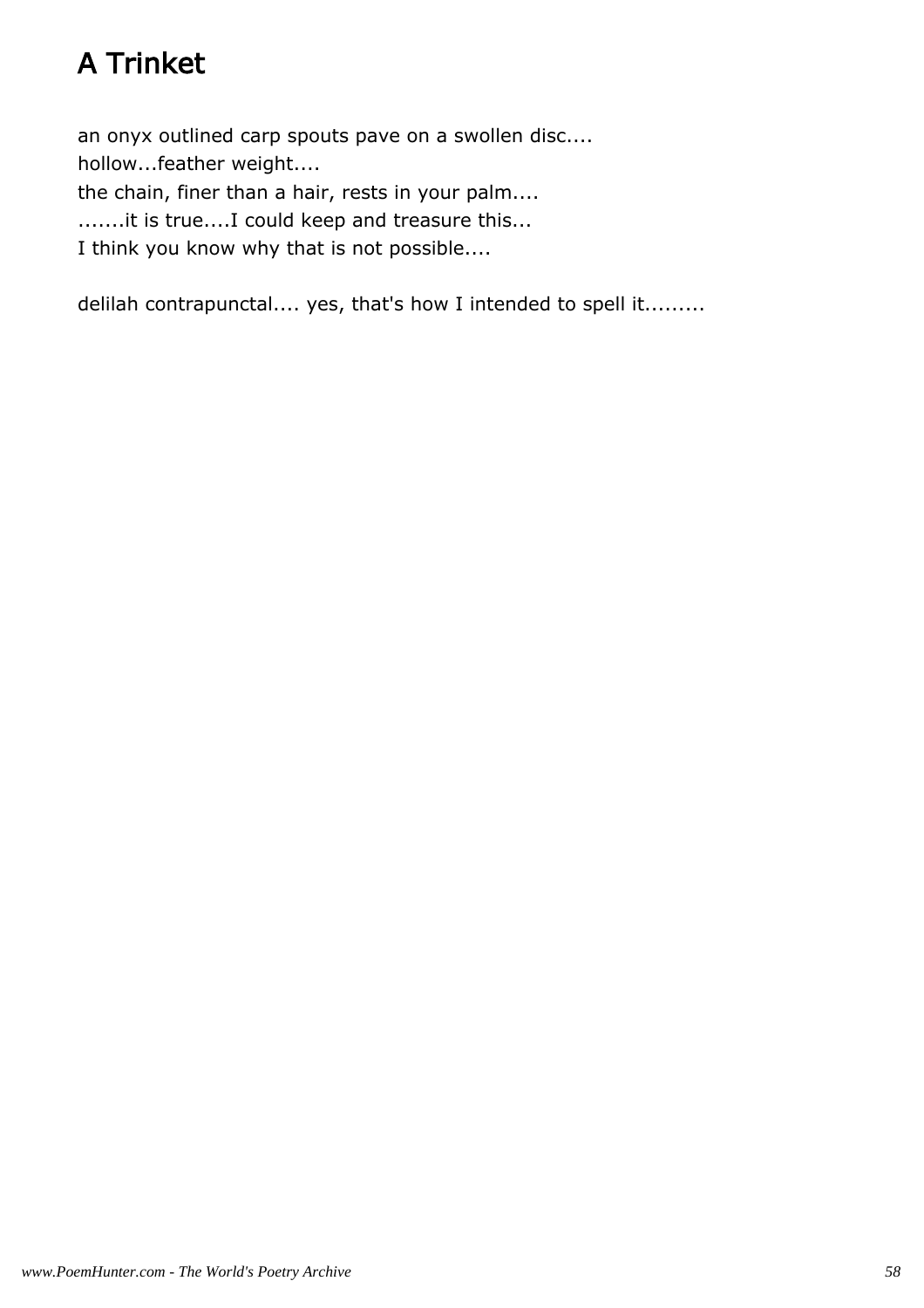#### A Twisted

mind takes obvious paths... a shame it's foolish, provides few laughs... h'mmm...if it'd replace silly games with an intellect...? nah, that's way too much for us to expect....'>)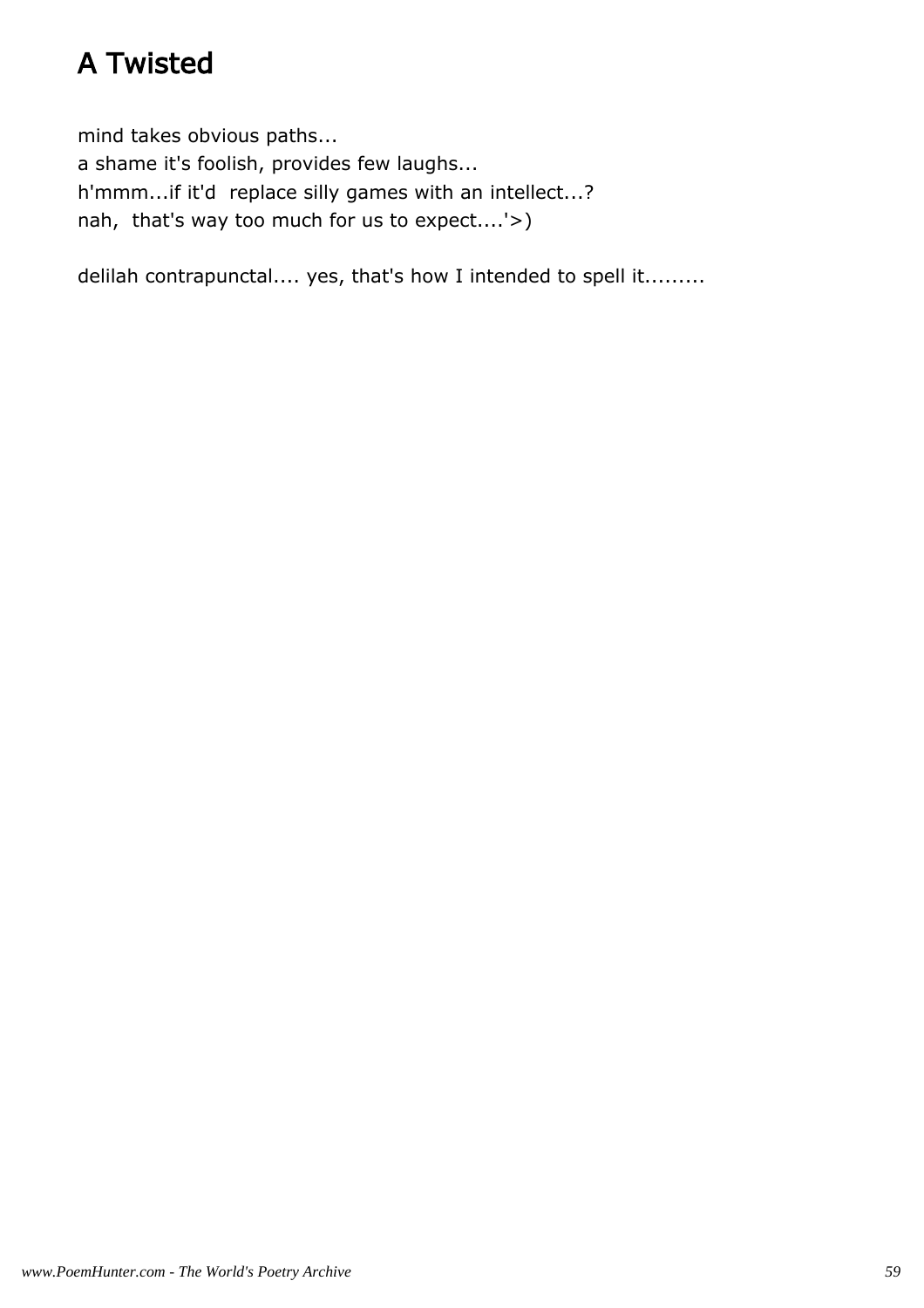### A View From The Greenhouse

having no wish to examine or to explore that

particular subset of ironies today.....

bare the torch elsewhere, she says....and take the incense with you.....there is higher hilarity to be wrapped, boxed, casketed....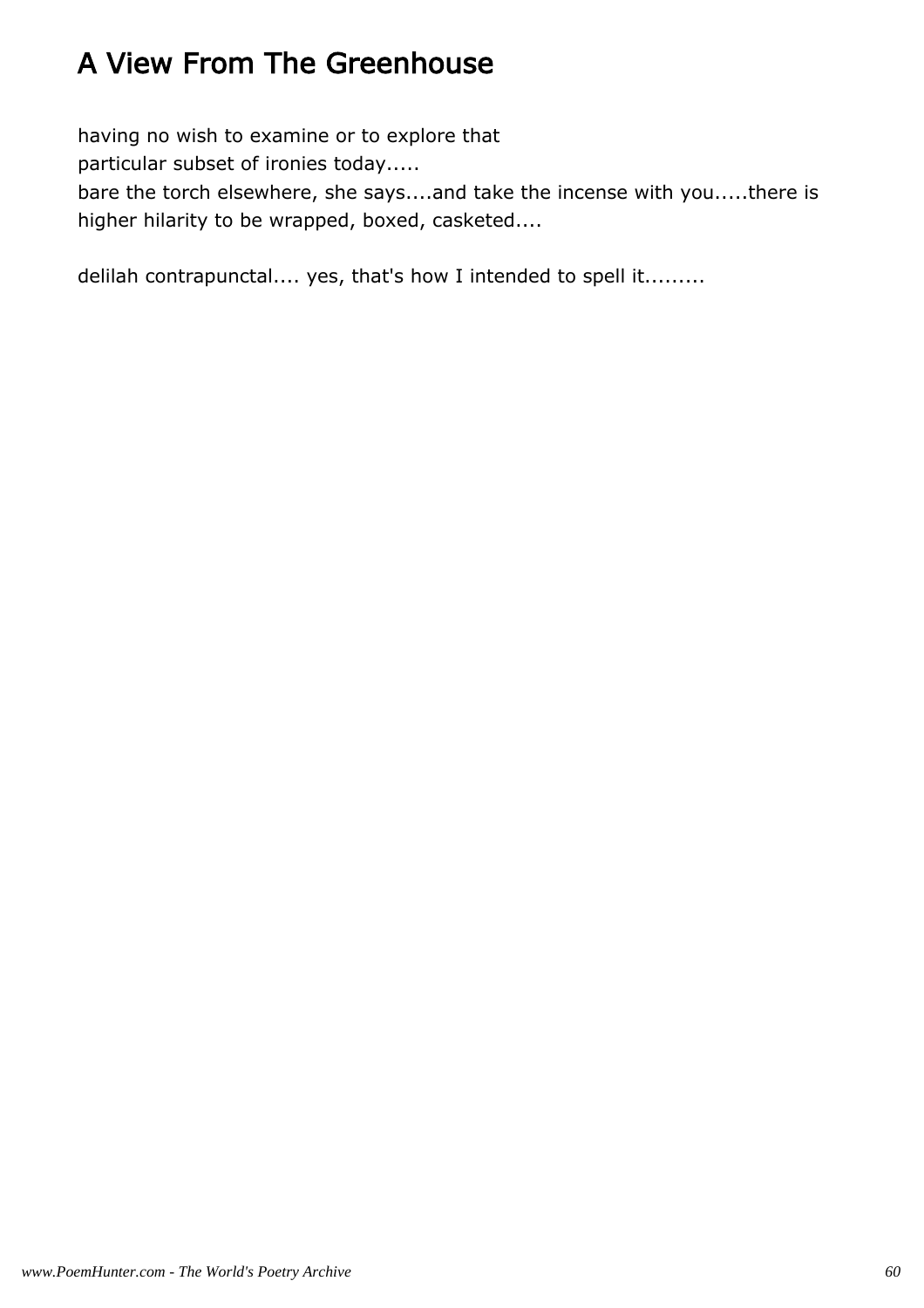#### Aardwolf In The Void

blackberry trimmings and catkins shuffled to the roadside to join maple and alder branches snapped by a hard rain it is hollow full with many yet hollow it confuses time with calendars it sings of green pines it is hollow full with many and yet hollow another year and another it is a writhing chrysalis as the nautilus makes its spiraling rounds periwinkles sing the softer shades of blue dance with the glories of a hypnoplasmic morning greet the sun in a seriocomic western sky waiting another year and another howl under the tree of may be an ebon floe, albeit considered a flight risk turn a cartwheel, lather, rinse, repeat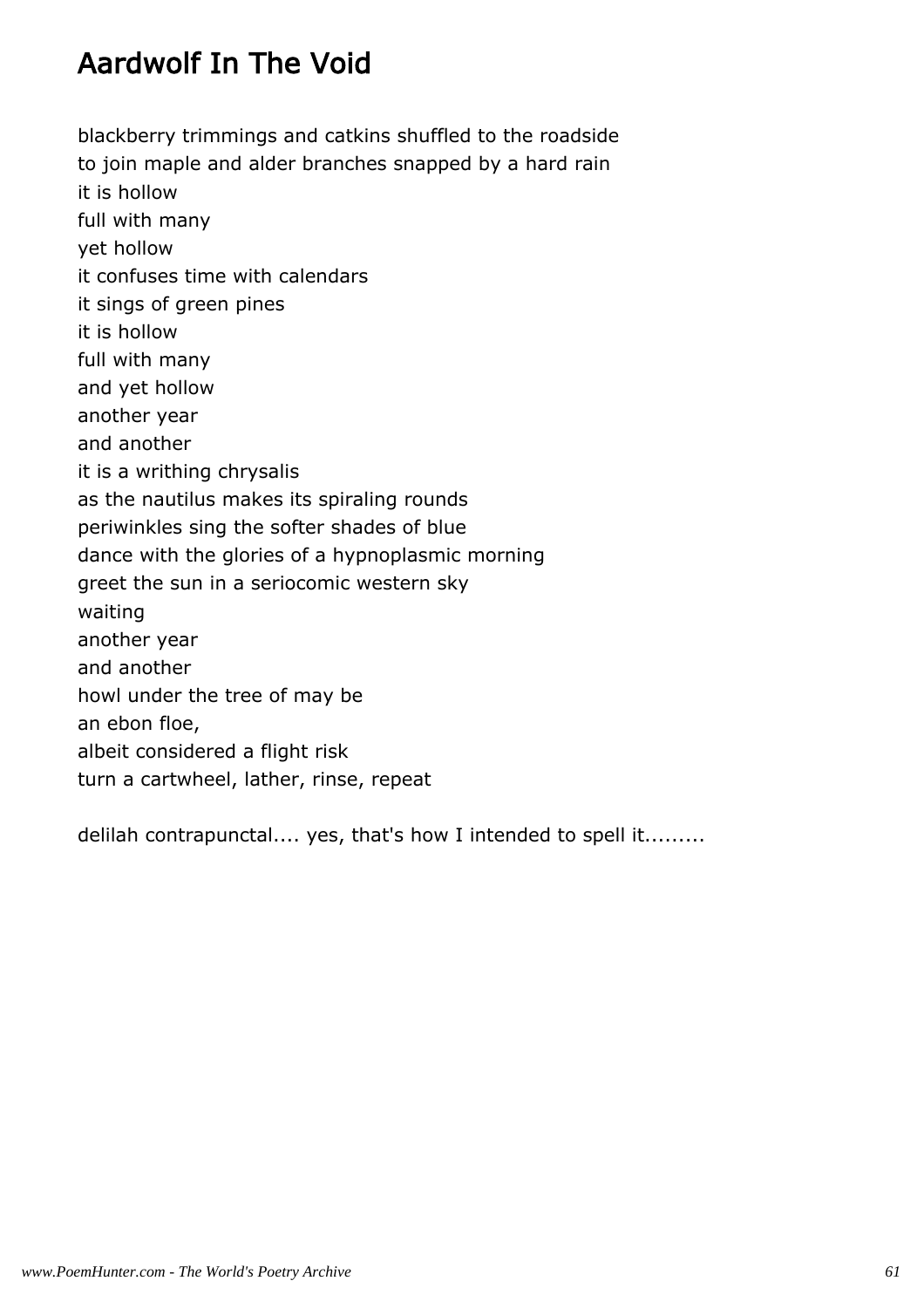#### Above Carnelians

just below peridots some huddled, perambuless, in the inkier crevices, counting rhapsodesials.... as the ball of wax descended. a few onyxtensions held on, wavering, shall we? shall we knot? in front of the parsifallen...and the premonitiatory? why is it so ruminacious a thing? or not a thing.... itself a strawnly grebe..an oriolet....or a marmot in a mask, lulled and lambent for nearabouts a quarter of an hourhand.....give or take a hookapuff.....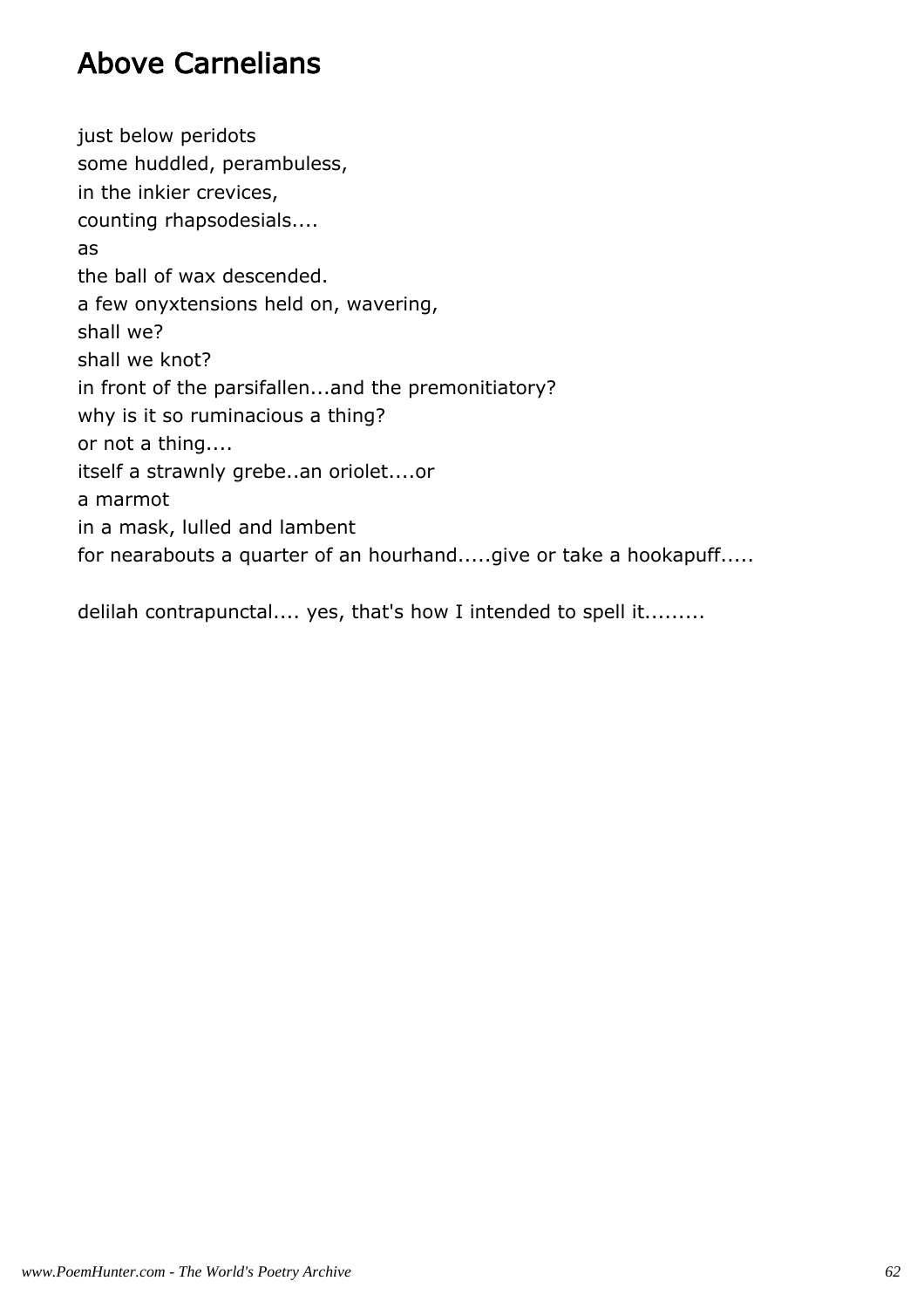### Abysmally Normal...

trying so hard....to hide

behind the right plants, clipped. groomed to perfection......not one a whimsical topiary...

controlled...their health and conformation a must....they've been told....and must obey.....they cower, upright and dutiful....no leaf out of place...ever... the on site sibling quilts....perfectly.....would a pricked finger have bled.....? the piano no one plays...it is grand, imposing....silent.... the children...the right schools.....perpetuating the myth in innocence..... their cars....just as right...just as proper....another adherence to the norm.... the gnomish entity in the lower apartment rules completely.....benevolent, to the untrained eye, to the blind soul......to the studiedly uninvolved..... the often-visiting other daughter laughs hysterically....nonstop....the resident one, large and fiercely meek, pays stifled tribute to the gnomess...'we are alike in so many ways'...she was told...and became so....subsumed early.... we of the neighborhood are not the sort of people who would judge or begrudge the gnomess' son-in-law his bisexuality, for his loving his fellow actors in heart and deed.....he is free, in his way....the gnomess and her daughter do not speak of it....they are normal, you see......and an agreement has long since been reached......I am not privy to the formula, nor need I be.........they are carefully, carefully normal......and keep busy.....busy.....busier.....we all fashion our comforts of whole cloth and of remnants......though I am uneasy with all the

perfection.....

..fortunately, it isn't catching.........I do feel a certain empathy with those leaves that dare to fall in the driveway.....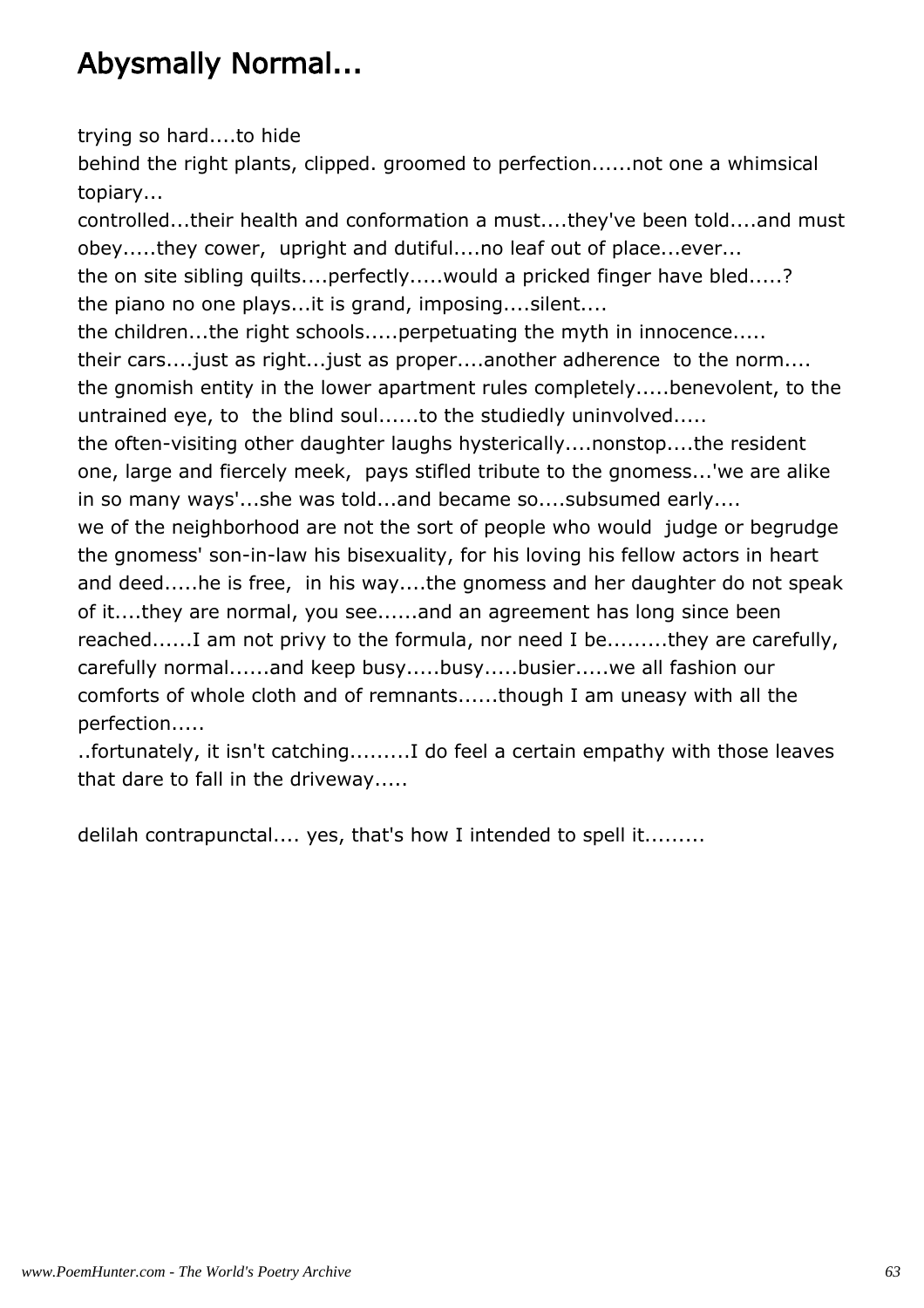## Adjusting.....

to/from/with/at..... that's it... 'at'..... .'on'? ....'by'? in.....a not unpleasant perforation of ether..... bottle it...and give it away.... no allergic reactions...... as real as anything else....? sure..... I chew on this bite of air.......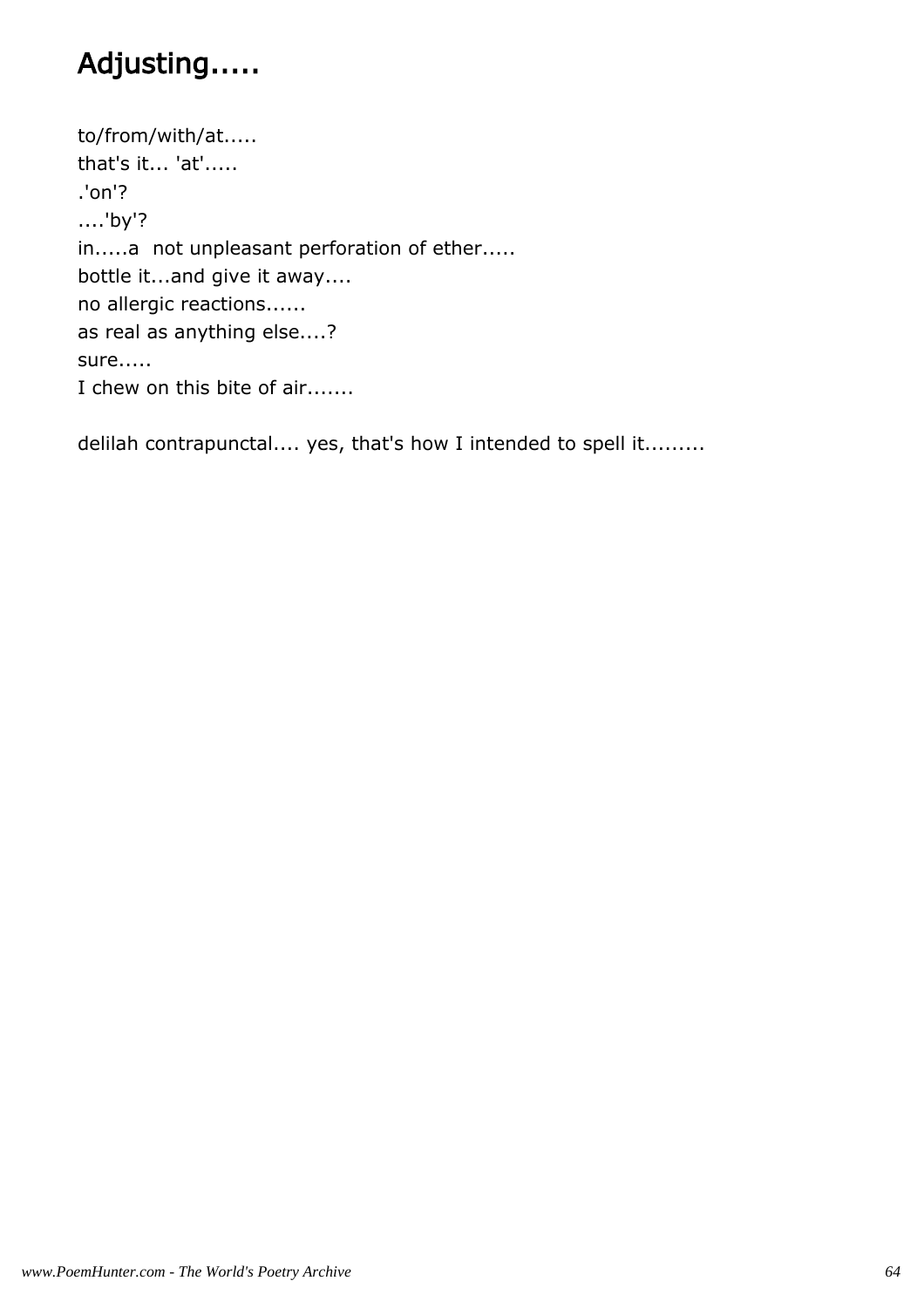#### Adversaries In Effigy

serve porpoises though not for me.... to brew a cup of verbal tea.... same windmills, flailing variously..... I may keep mine in some dark basement..... to spear, eventual...keen placement is the means I'd most prefer.... ......might cleanse the lot.....deflea my fur.....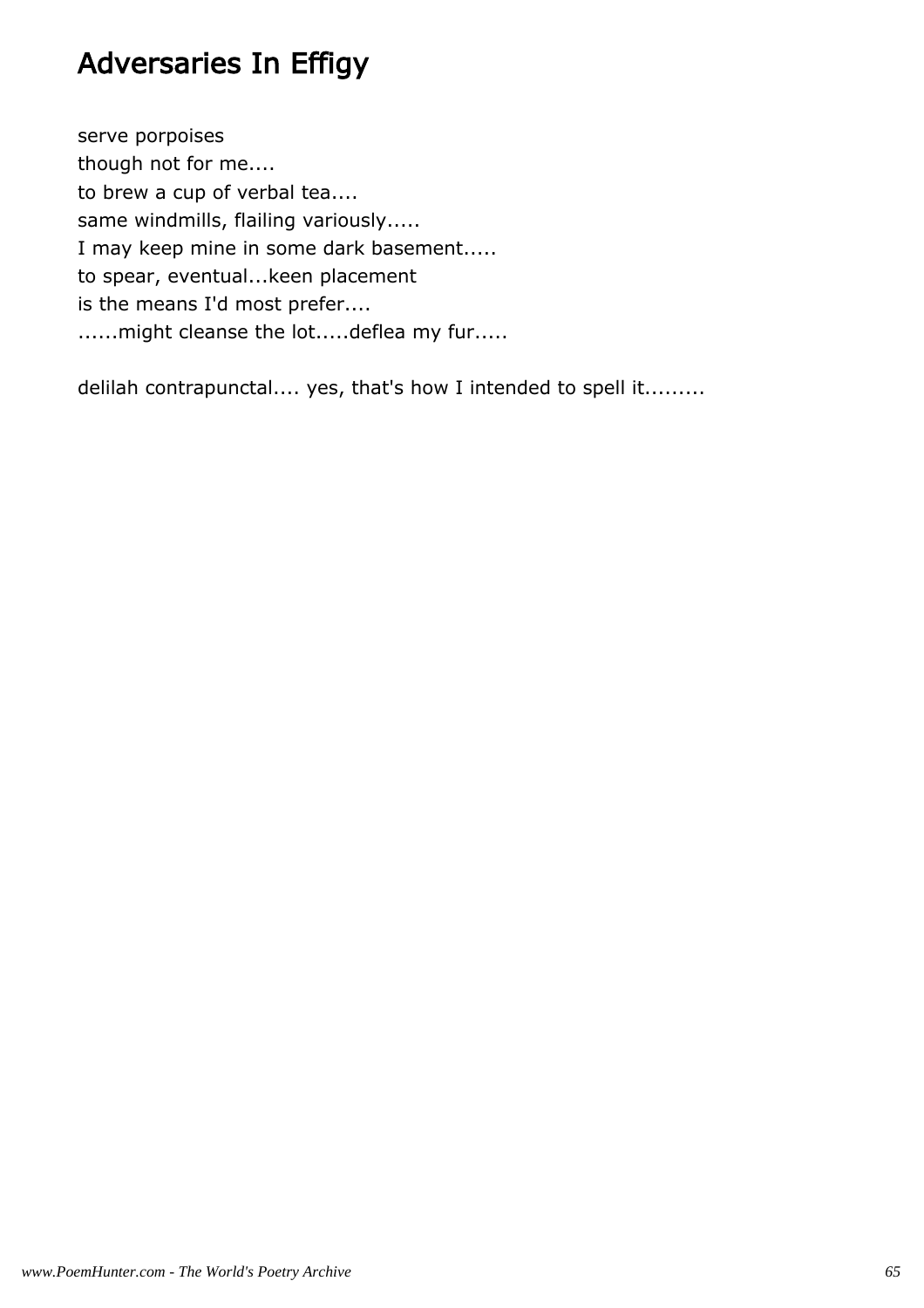### Aesop's Haiku

ripe grapes grow highest fox leaps joyously upward falls to earth hungry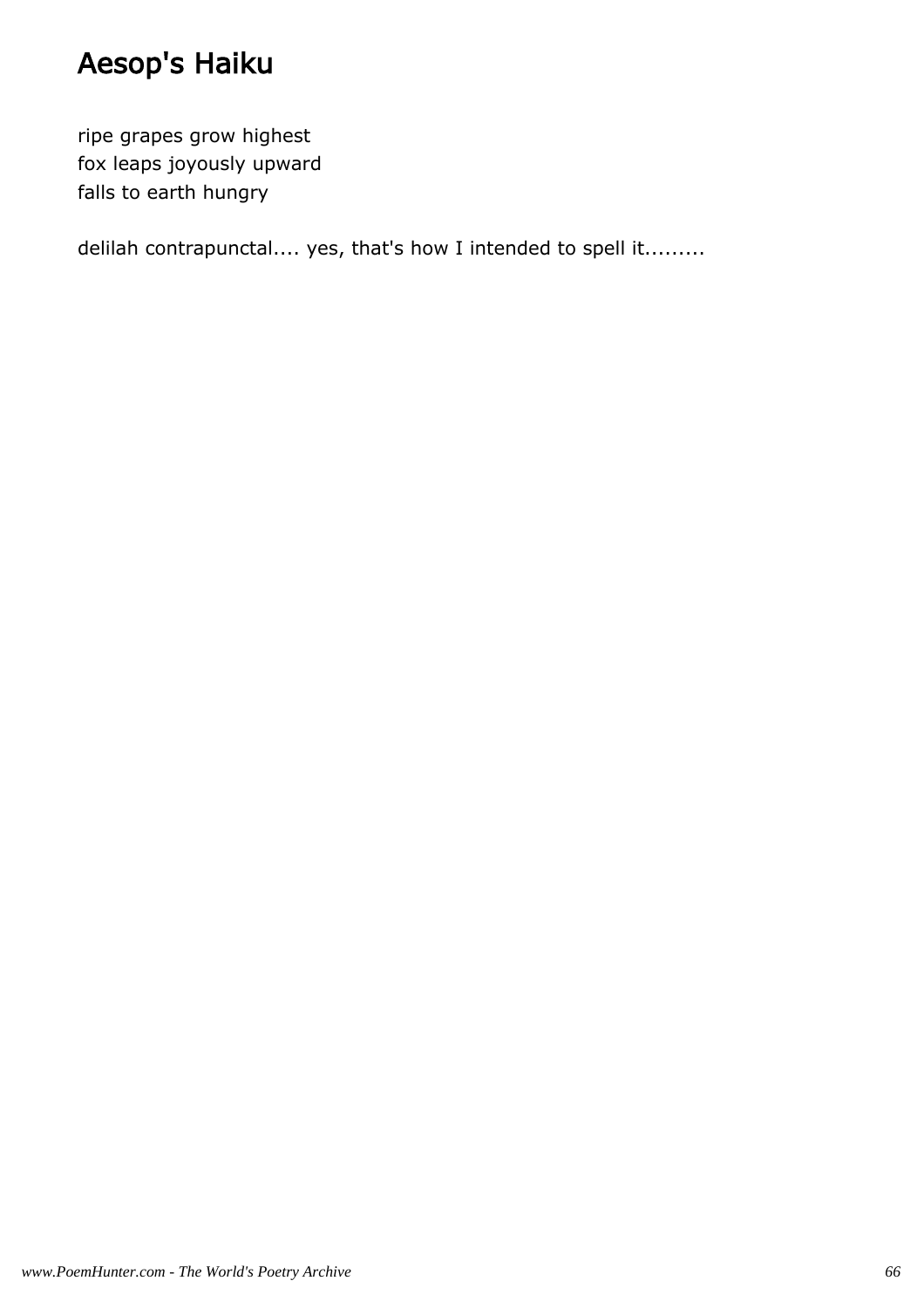## Affiliations....Choruskated Walls.... Papered, Pinned......

Mars or Pan.... a narrow strophe......... a stripperful slope.... universal ruth..... weeding stilled or fructed.... illuminate....reducted..... abstruse or infuse...... empty to the fullest..... hail the godless head.......and so to bed.............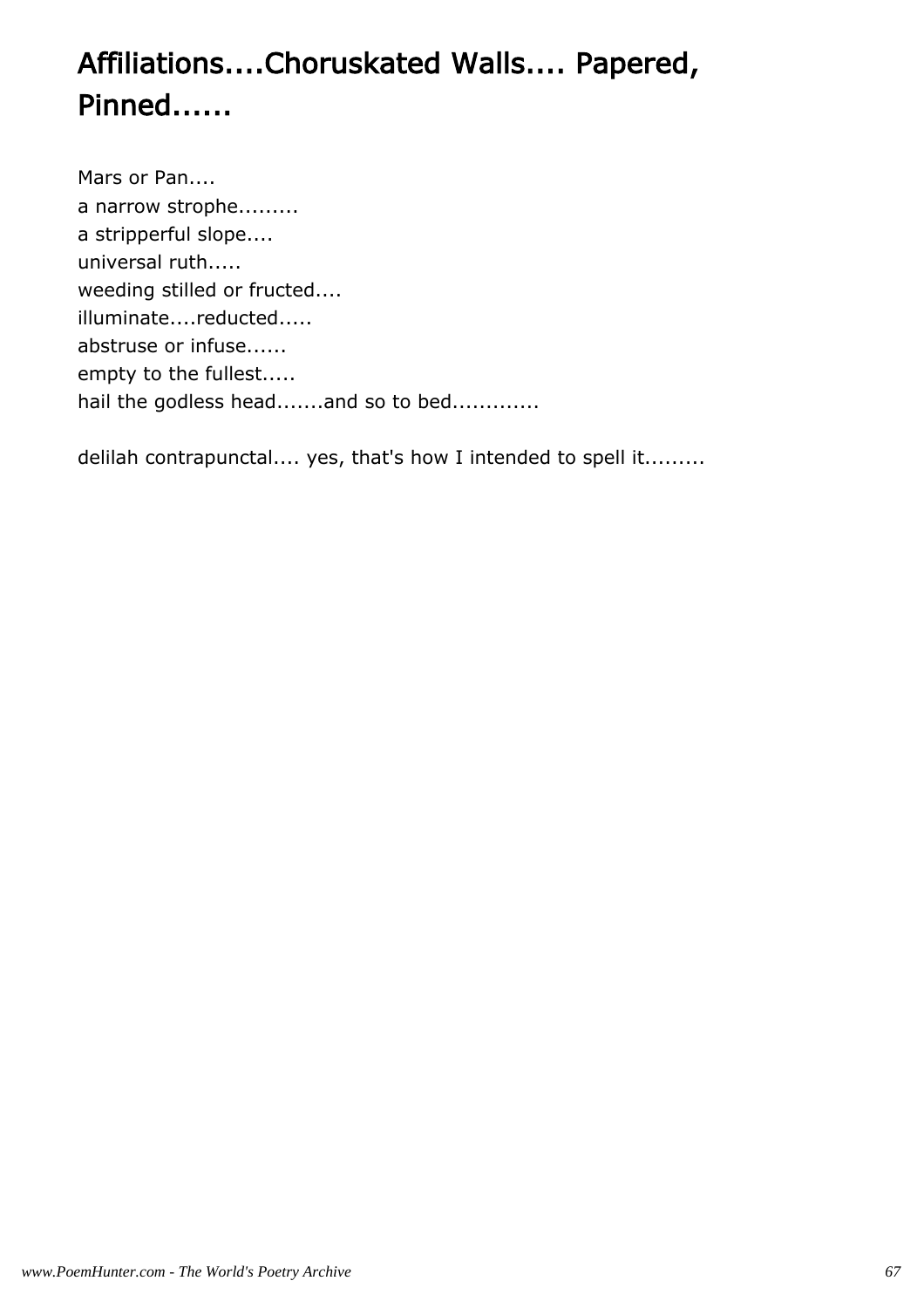#### After Pablo

I do not miss you except because I miss you I go from missing you to not missing you, from waiting for you to not waiting for you...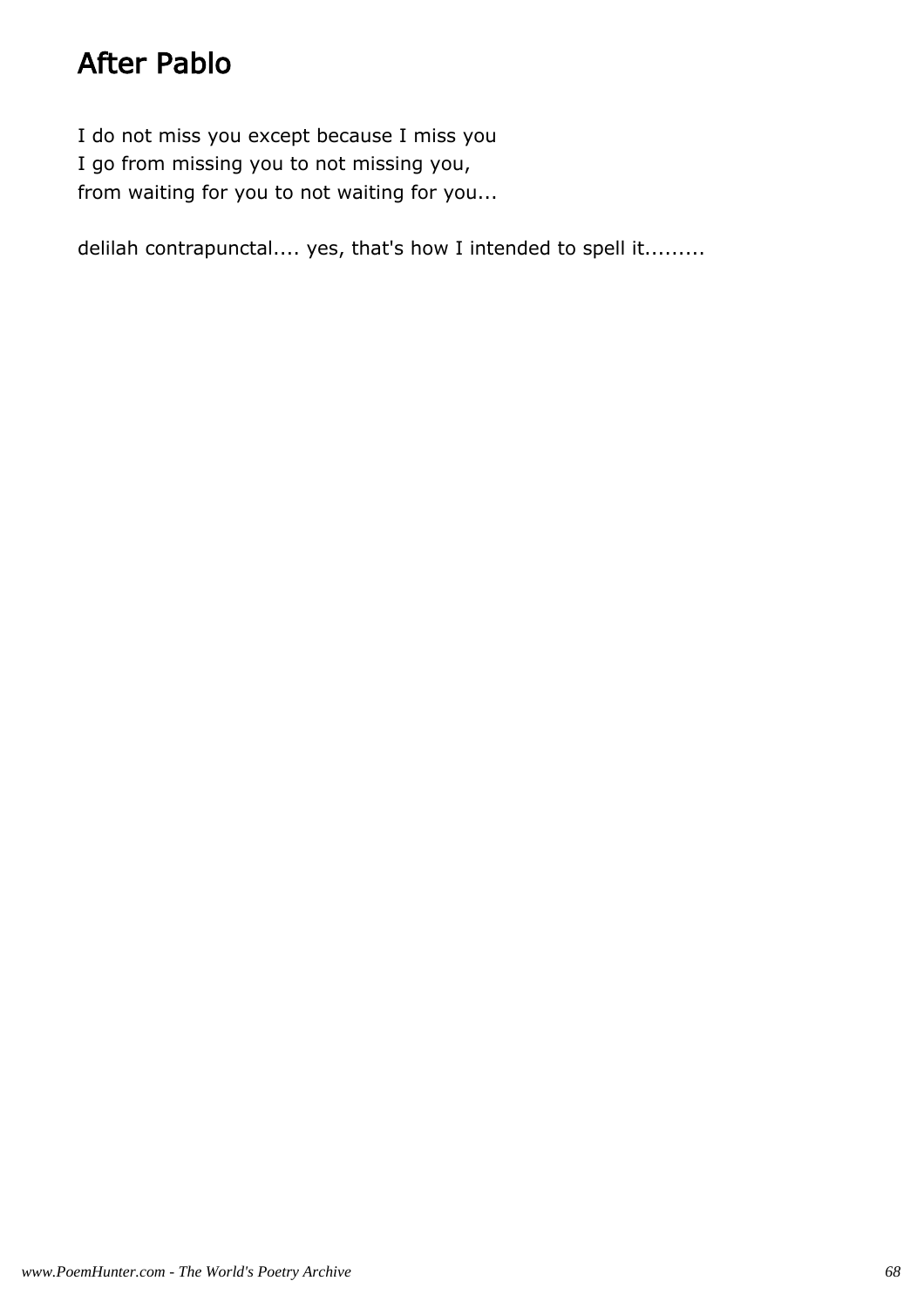## Again.....Crustless....

.....................................................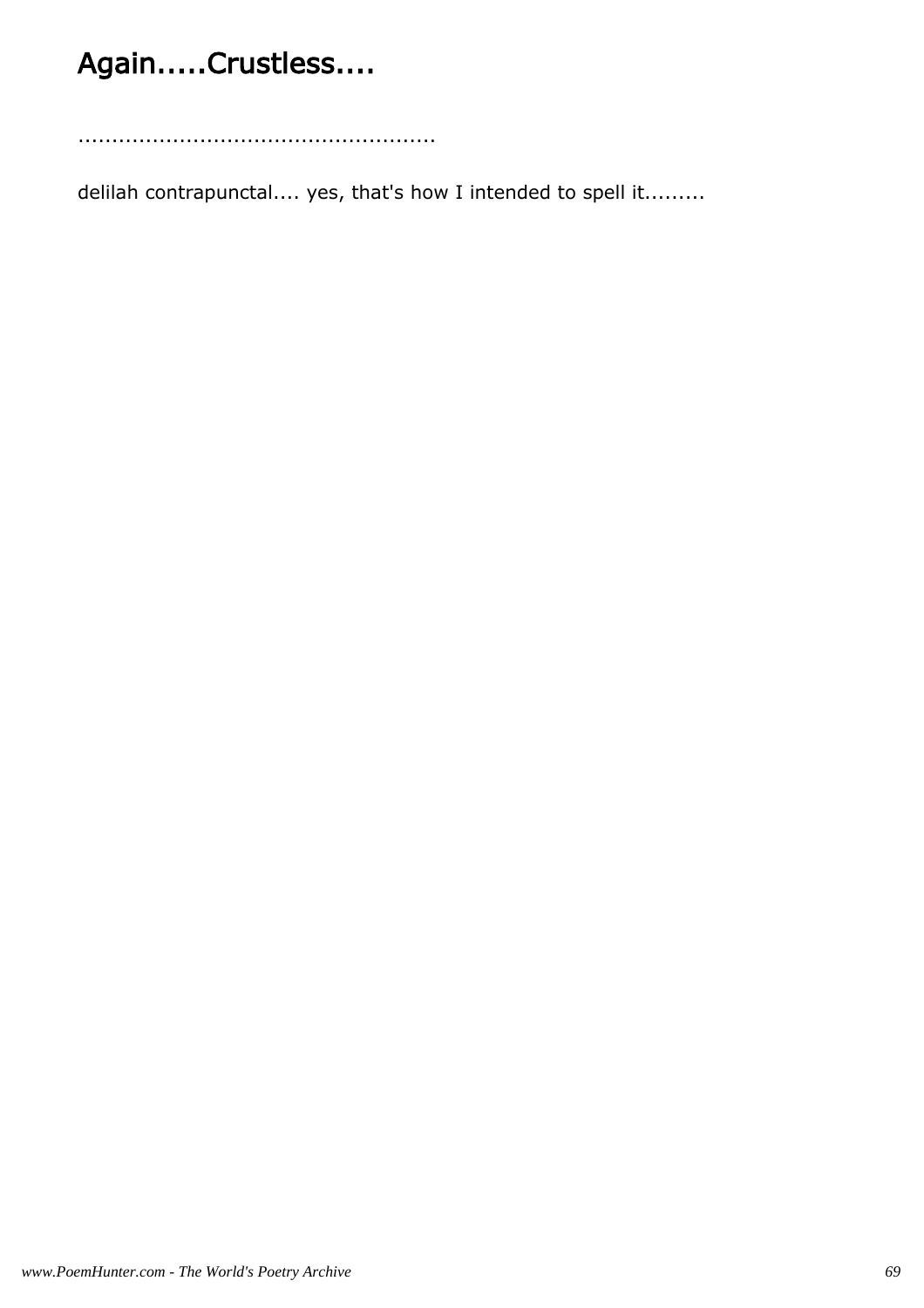## Ahhhhhh.....

the formula of the non-formulaic.....eeloosive, eh?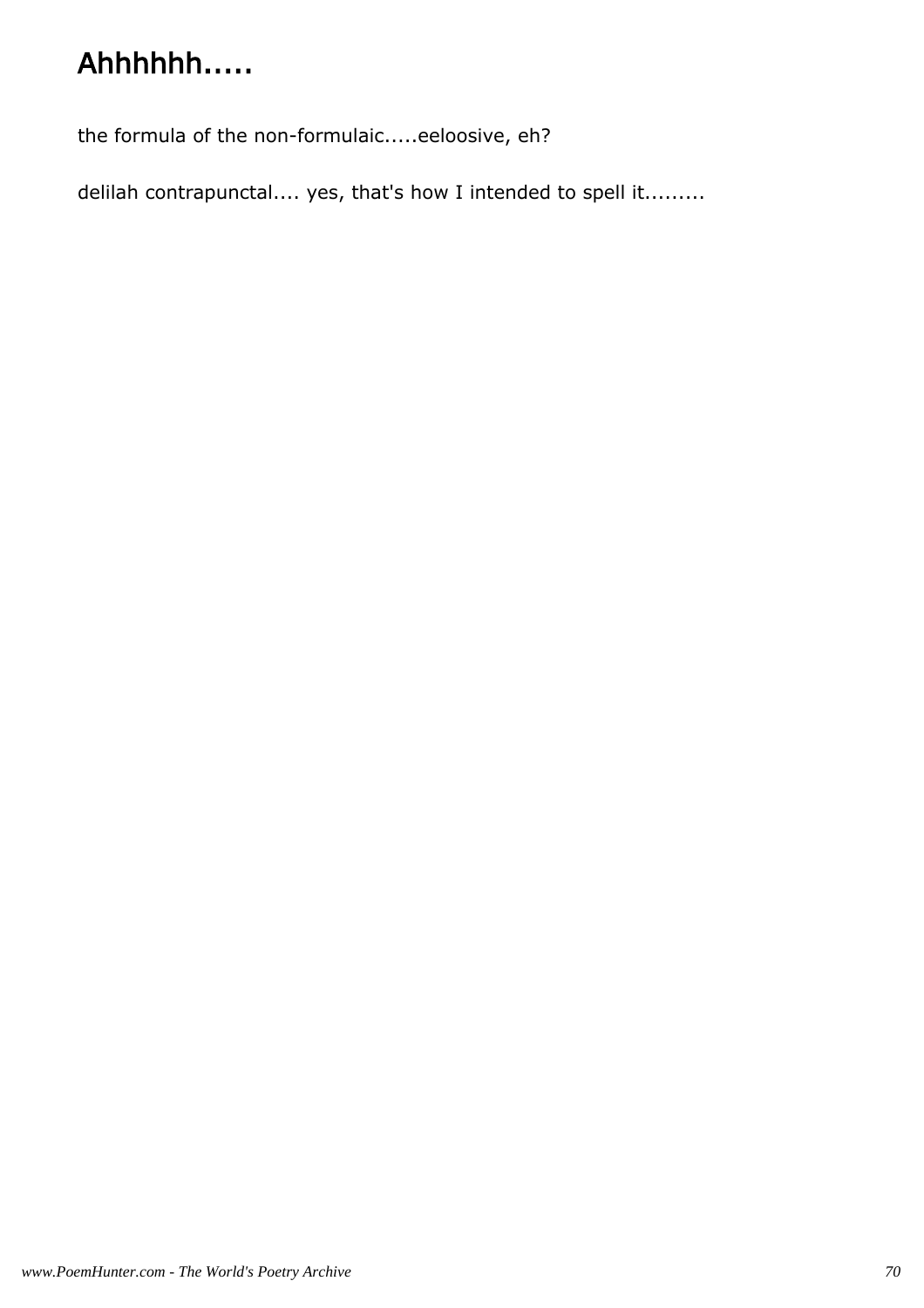# All

ass and alacrity there's been a transmigrationary sluffing of the singularly misted, drangled sparity.... who can know the reasons why the heretoforthwith pendriculls have slipped a cognizantly mooring, taken to the bedposts, spooring, whisked the maxillaries, during congress with the bruncibulls...?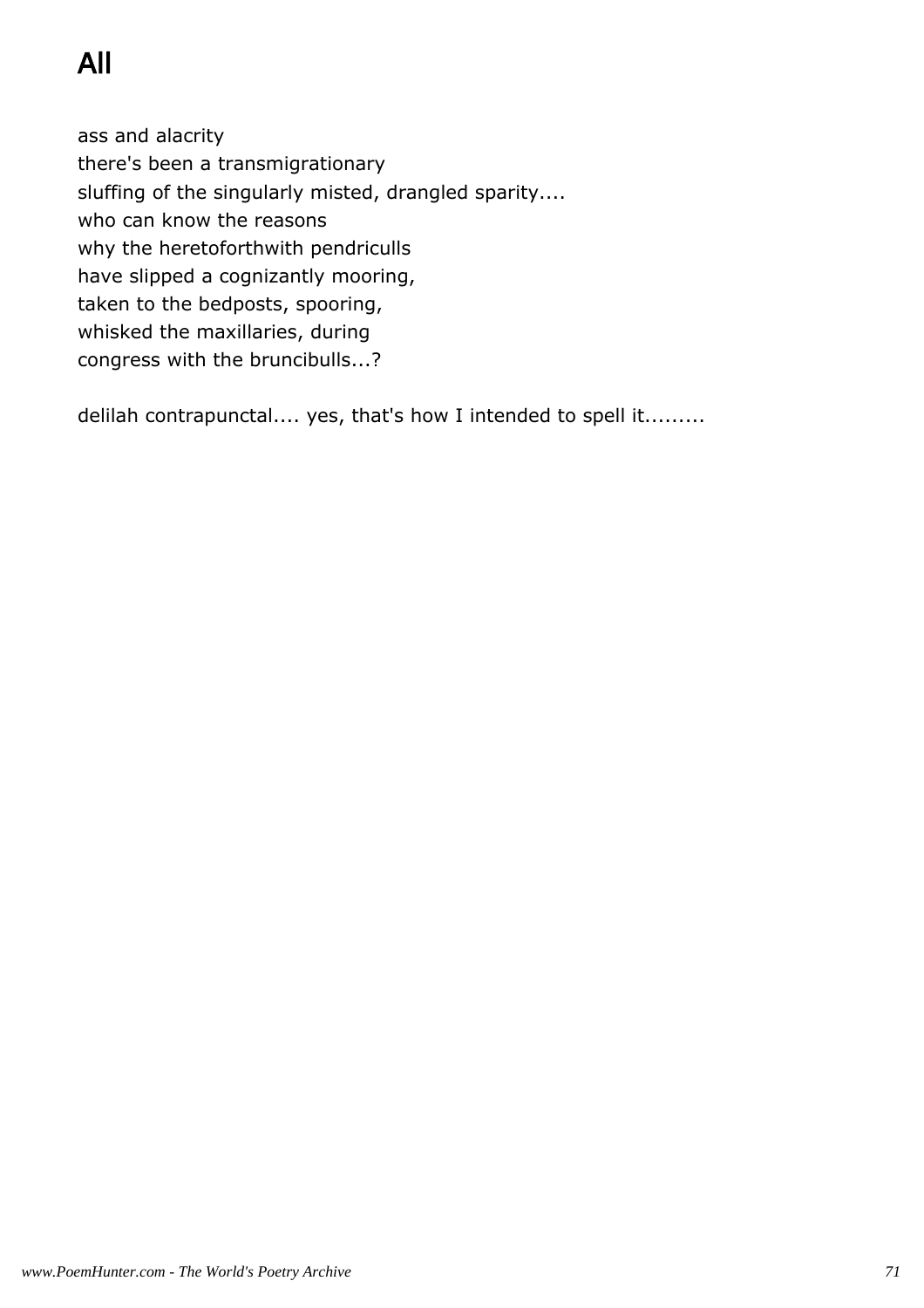## All 18 On Loose Gravel...For Jack

doin' some truckin' semiconscious swung through Manteca twice in one hour jelly in the roll and an arrowless compass southern comfort from an old glass jar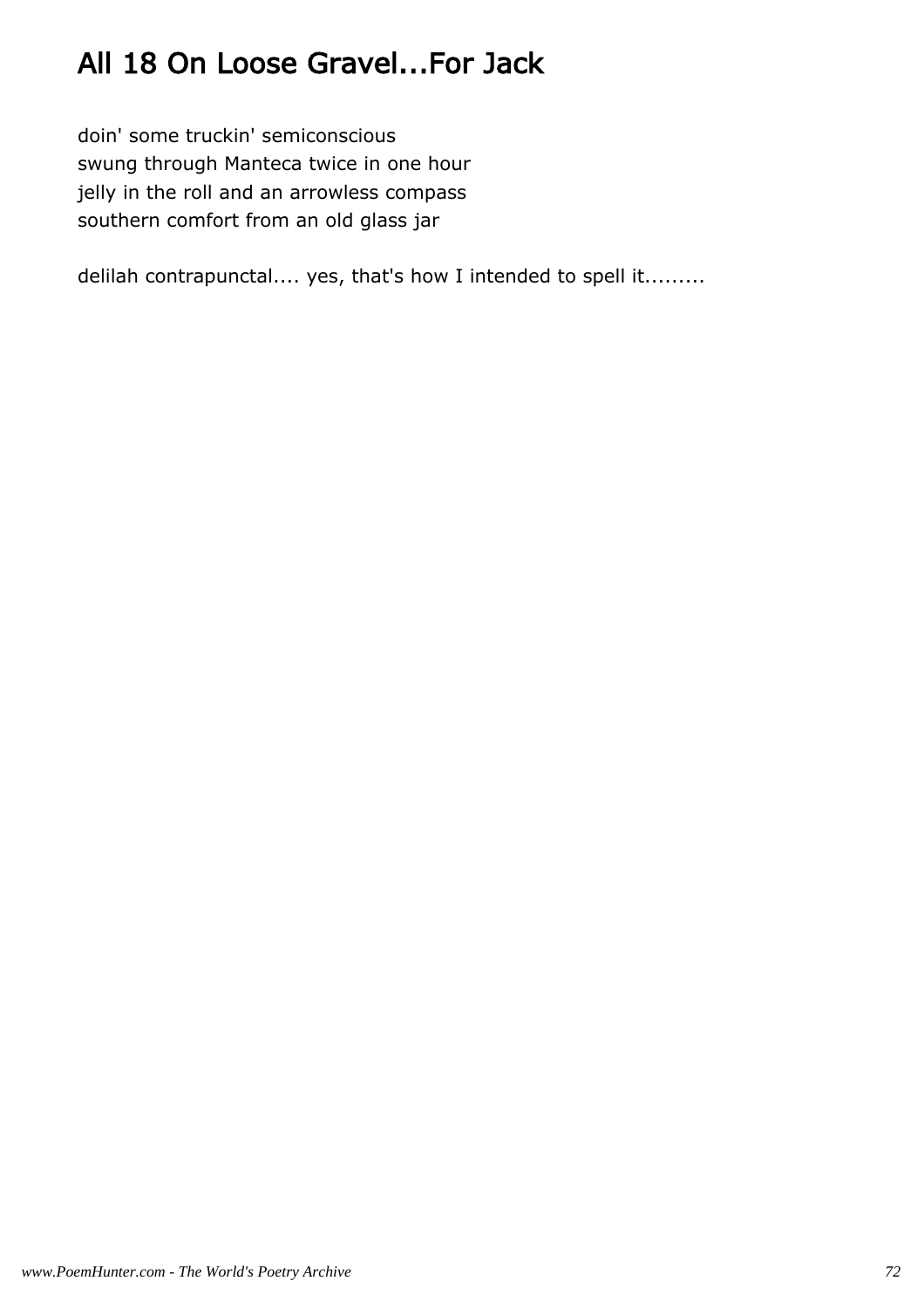#### All For A Nostrum

when he was accused of looming large there was only one thing to do and that was to take off his shoes and place pearl buttons on his socks the argyles, of course, theirs the bliss of diamonds of foxgloves straying from the lupine patches harder and sharper than the soft-blanket look seen from the crest of inhalation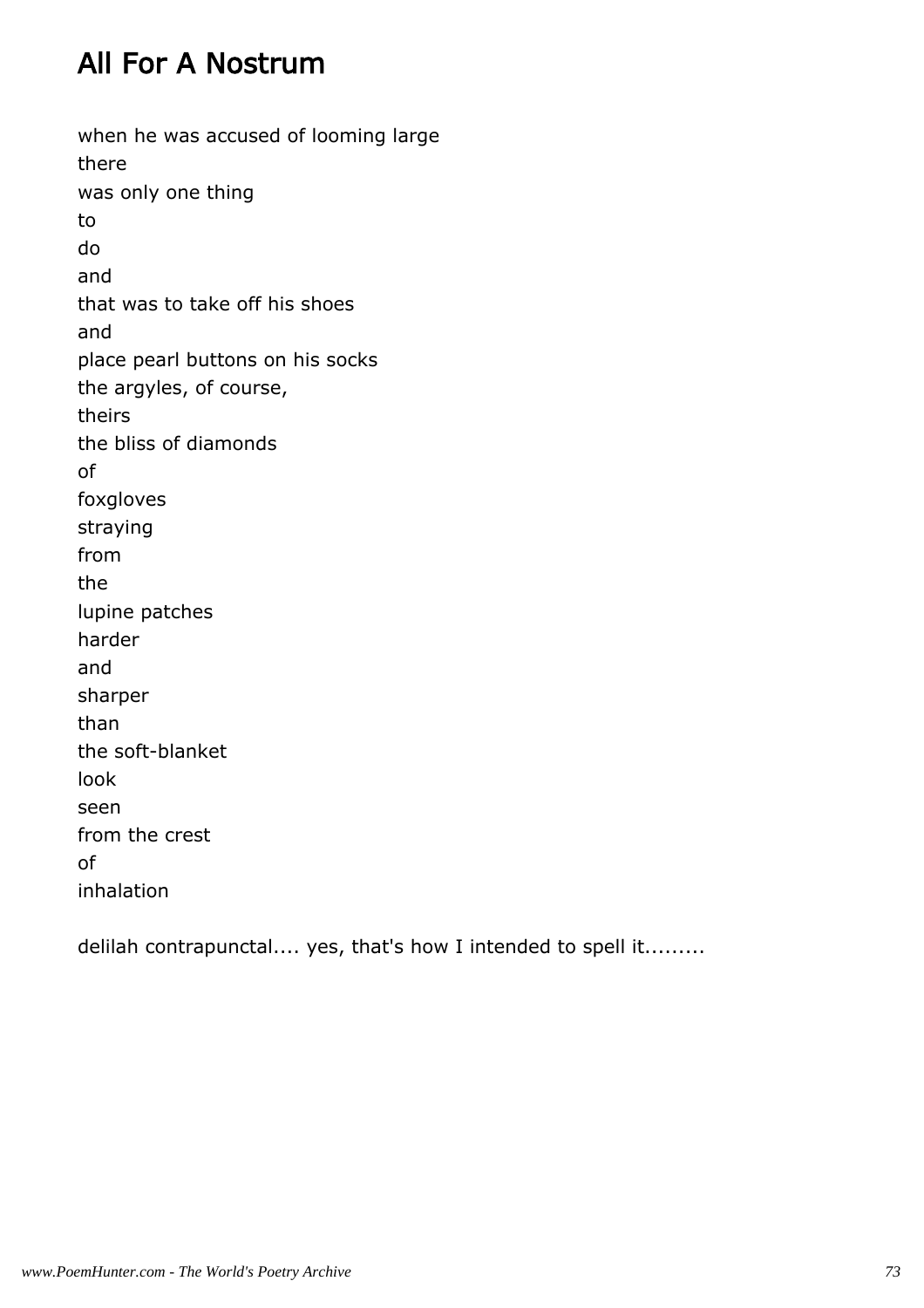# All Ways

I've made my bed.... I lie in it.... from time to time... some truth shall surface.... wild in wonderment... gifts from a sister...ruth....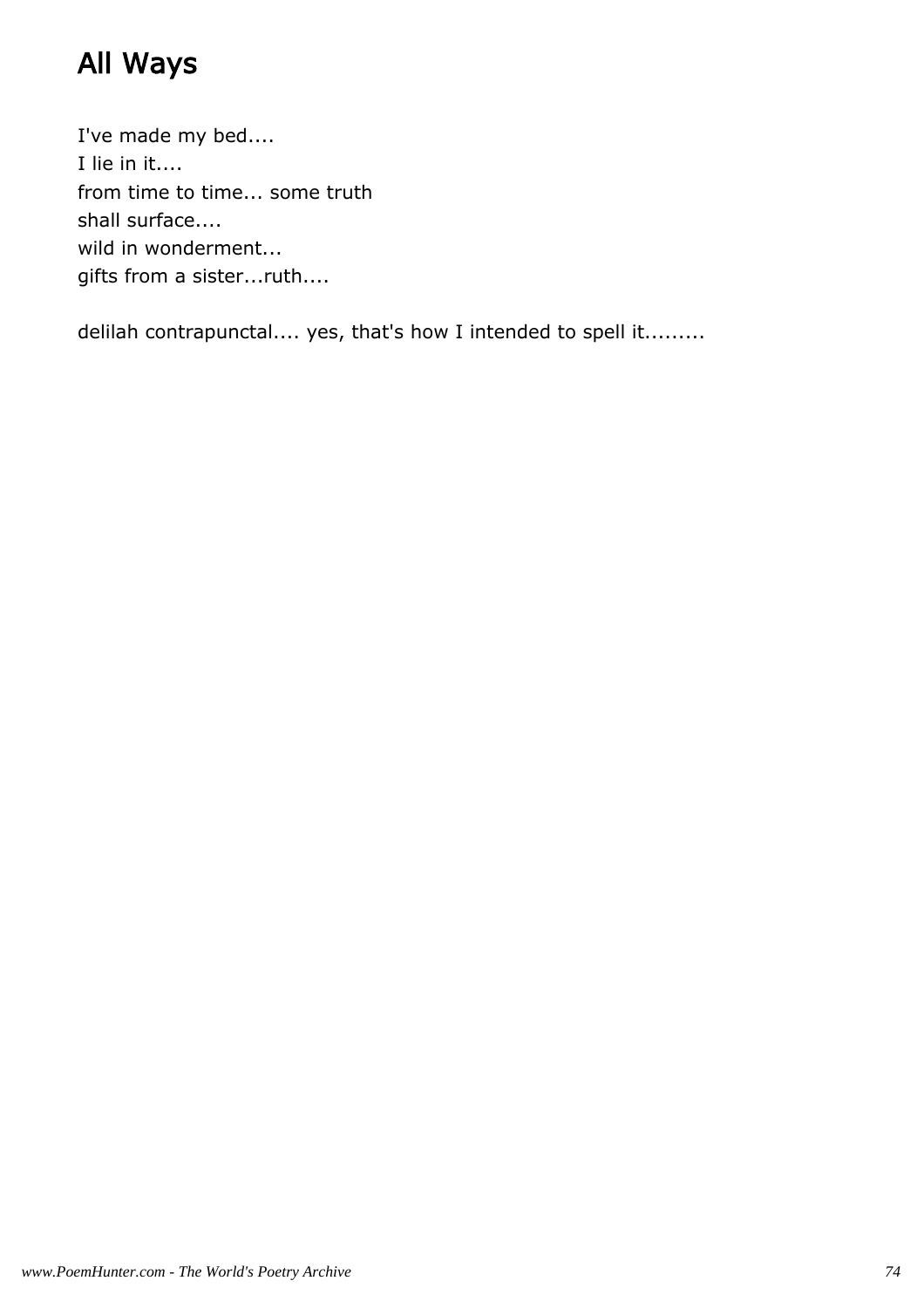# Allergies

to various pollens....

to the windblown ordinaries....disguised as arcane blepharblasts.....

to the mega-ordinant.....to the door handles....

to the crepuscularly decorous....

to the mierda de toros.....

to the wind with it all.....

zephyr fondant, broomstraws...corollaries in musk and skip-traced torpor... best-of-days....best-of-days......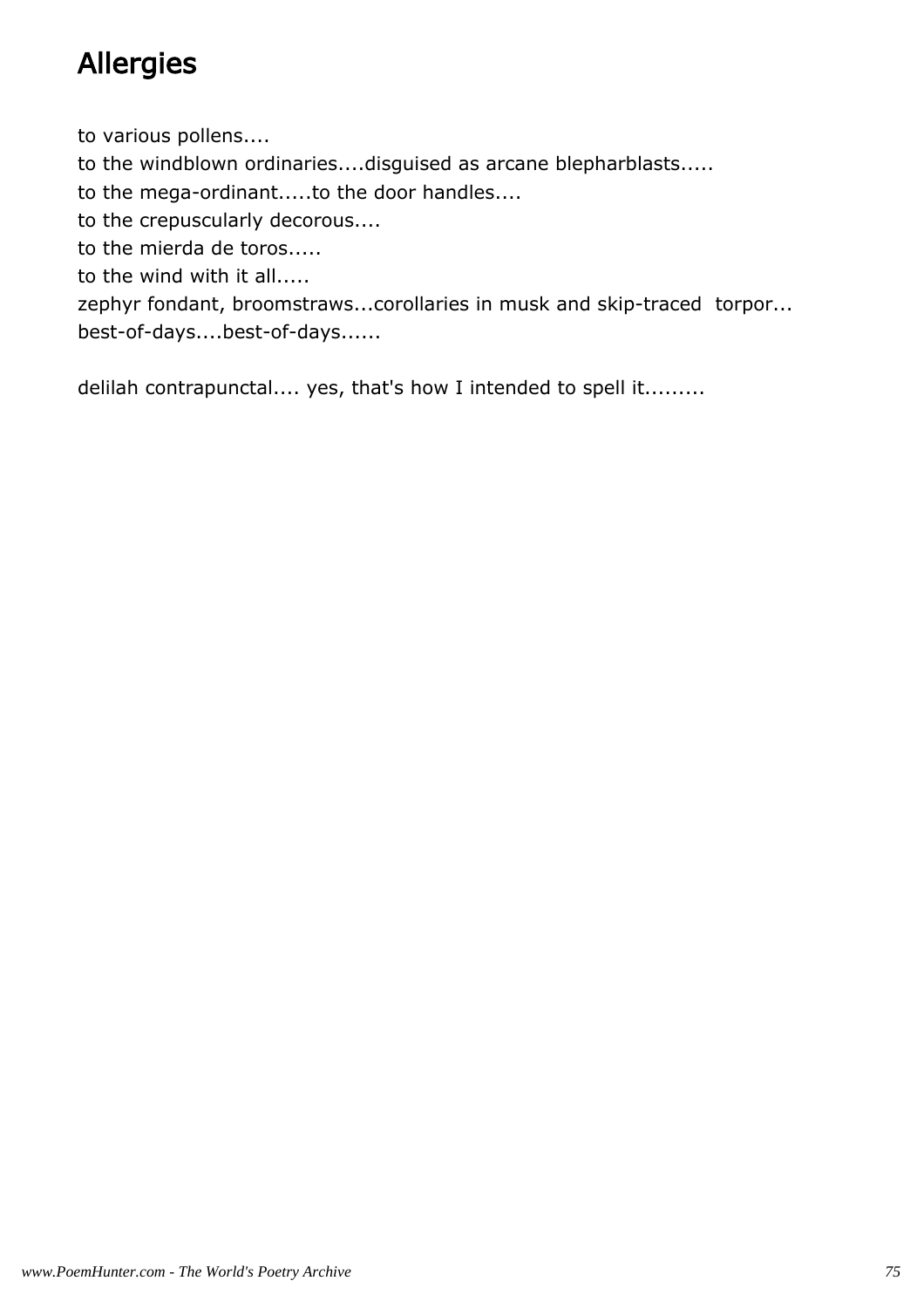#### Allow It

to climb in, secret itself.....

this is a poetry site....

this is a poetry site

this is a poetry sighting

this is a poetry sighting...

a poetry citing...........

.no more no less......

I applaud the seemingly fearless.. .with one hand clapping.... as two my sleeve being heartless.....allow it...aloe it?

this is a poetry site...........

good grief.... it's full of human beings..... and air.... .readily breathable...............

I grow impatient with myselves.....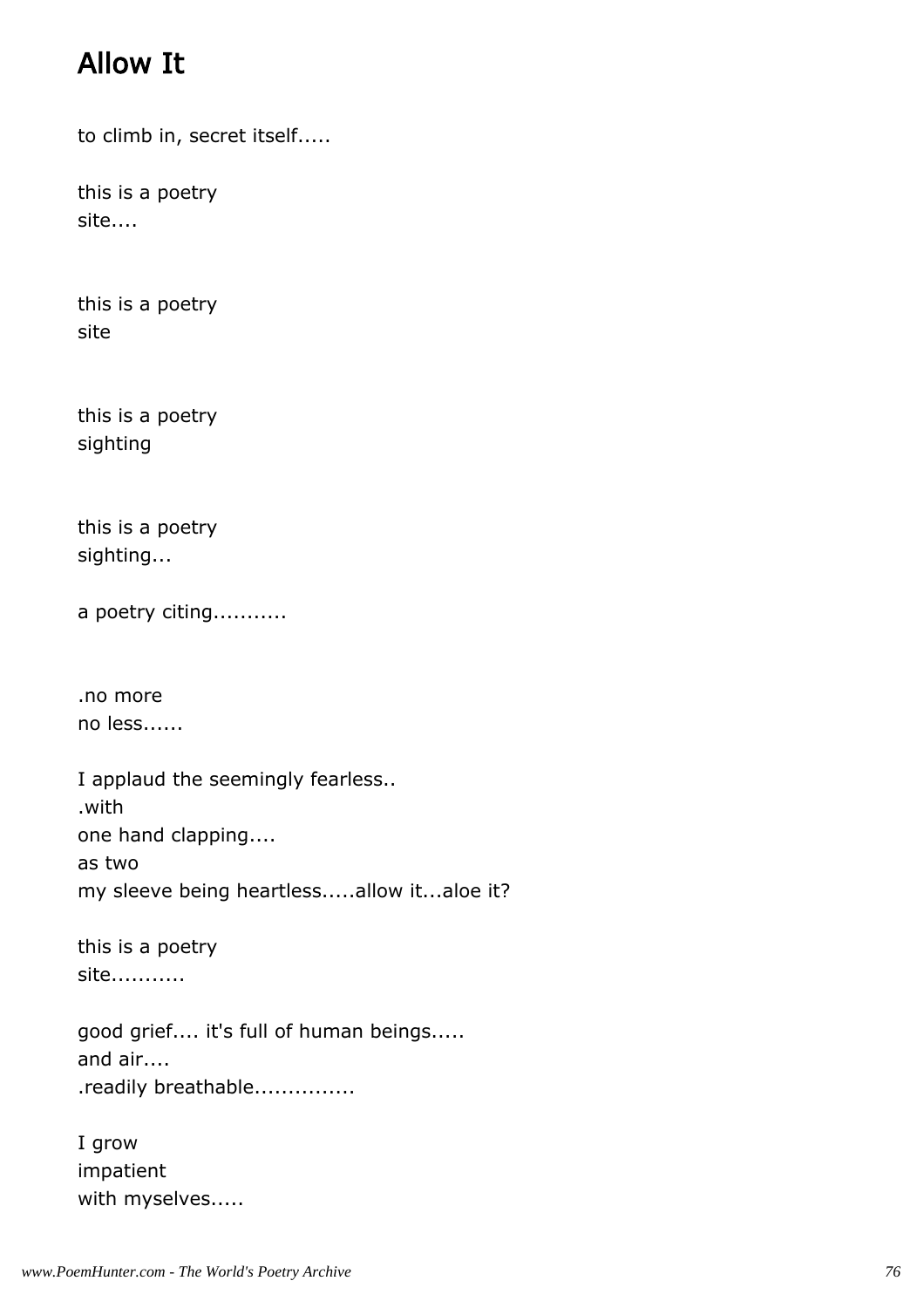I grow wary......and chives......

each shall blossom..... damn that pruning lathe....I can outrun it.....on a dare..or a pretty fast roan............ I'll feed that equine carrots and blueberries.. .that's it... ......blueberries......!

as for the applecart....... '>)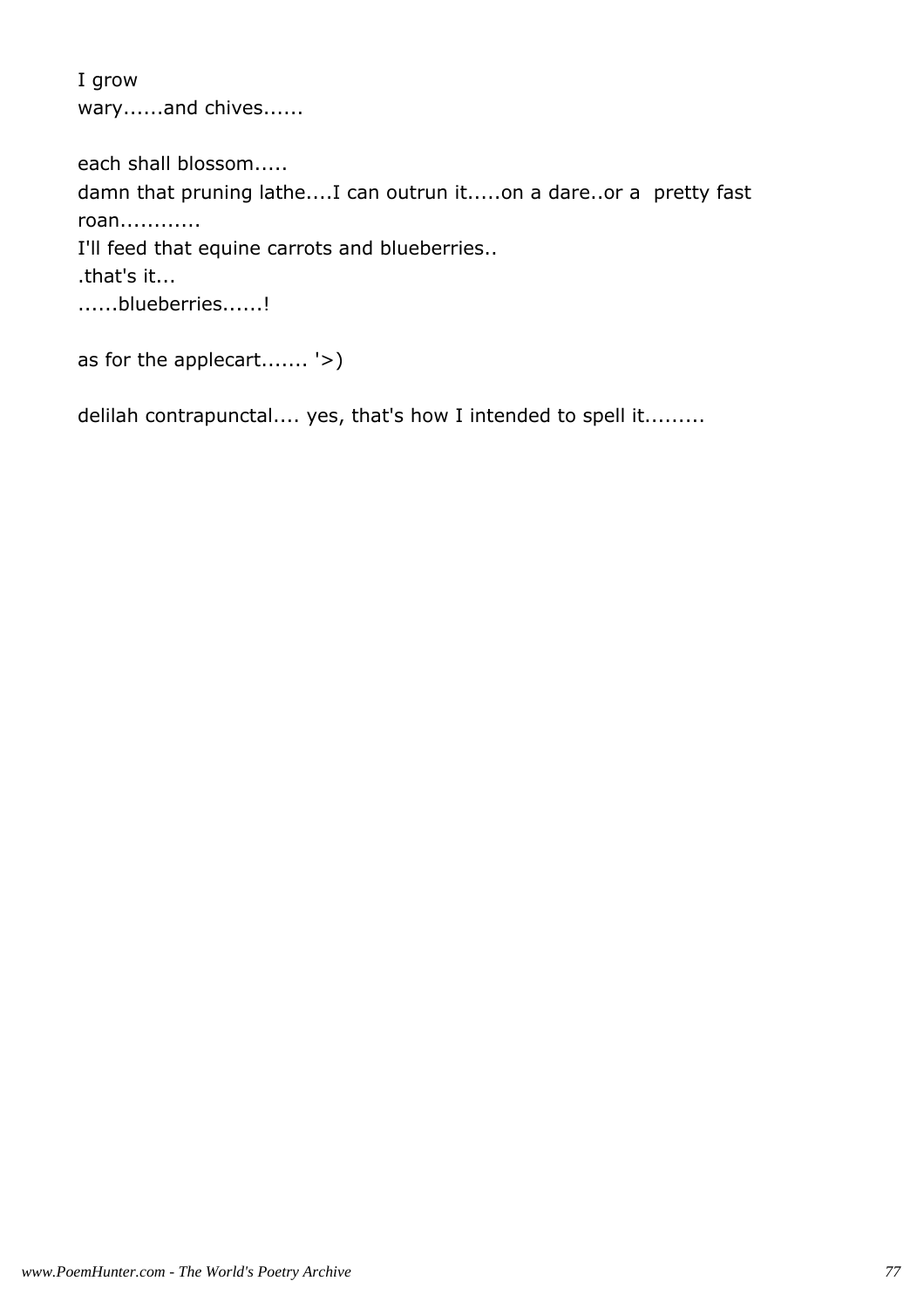# Alluded To....

as gentled mocking hides an awkward empathy, a faltering inquiry leaves the mystery untouched...resonant in dreams, implicating no one..... and it is better so... the pristine grace of solos for two....contradictory, whole, unblemished by residual allegories, we dance in arhythmic comprehension....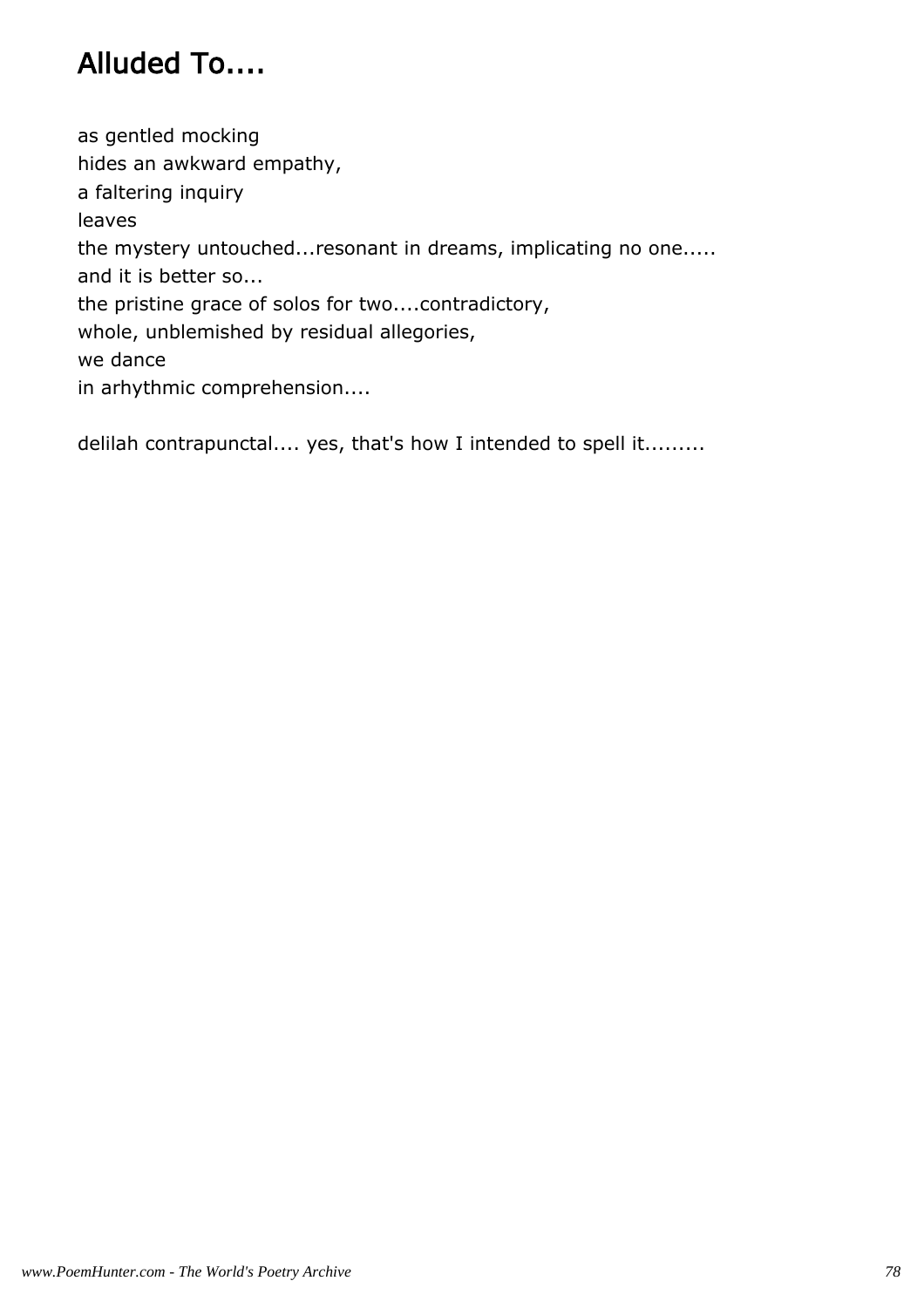## Allusion.....

it's the illusion that's missed.... yearned for.....in the semi-shade of apotheosis.....

......finely fogged... misted 'til the leavetakings arced in an ombretango.......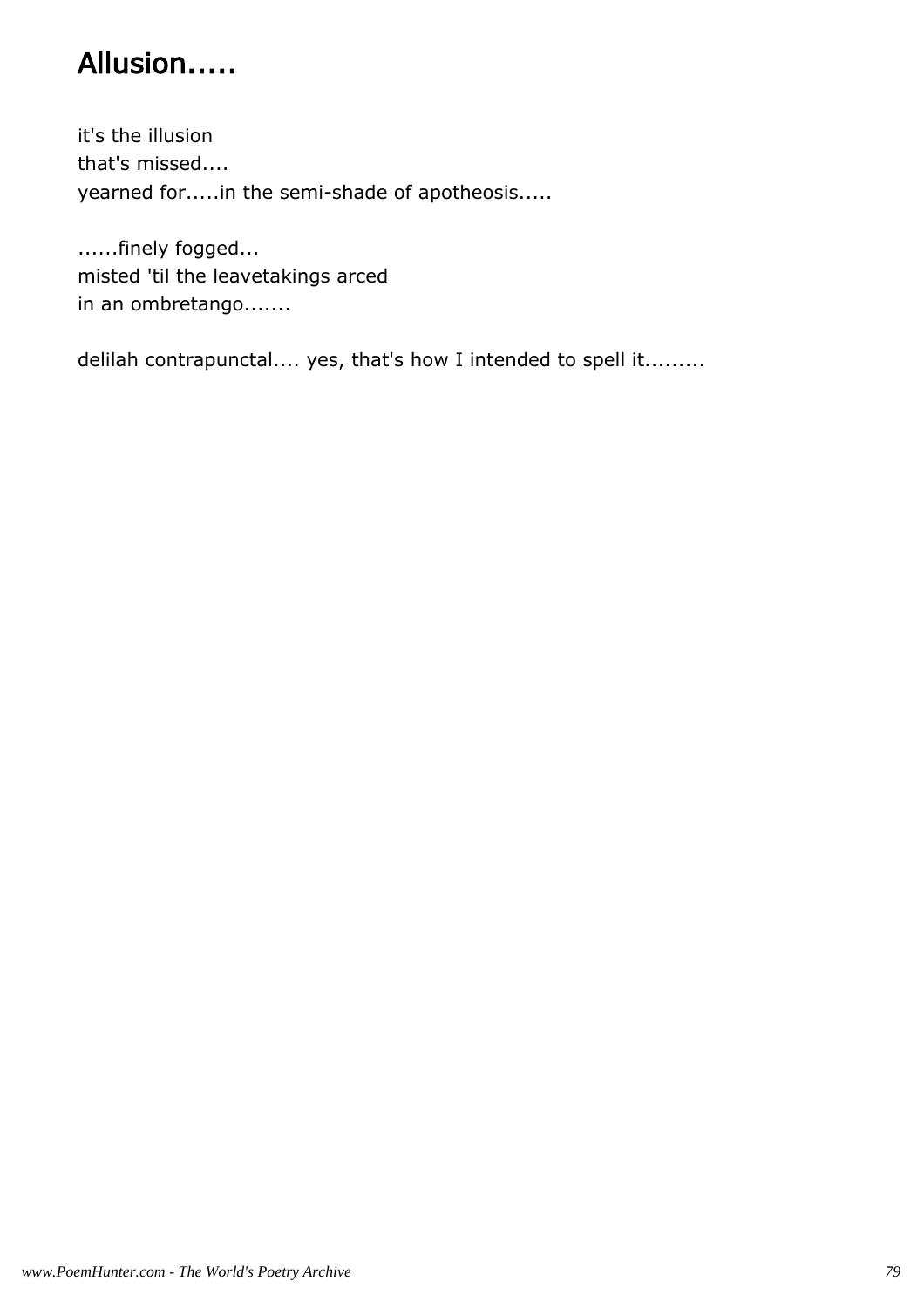#### Almost Muffled.....

by velvet-covered tastefully-fringed cushions by the firmly-closed neatly-hinged door...... those sounds from inside the well-dressed window seat.... ......cherry-agate's rol-l-l-l-l-l and click... the muted clatter of a buck'n'wing...a shuffle-off from the atavistic black patent leather gros-grain bowed half pound each tap shoes.... there's more in there..... .........hear the double glass-pak rap'n'growl of a '57 Chevy?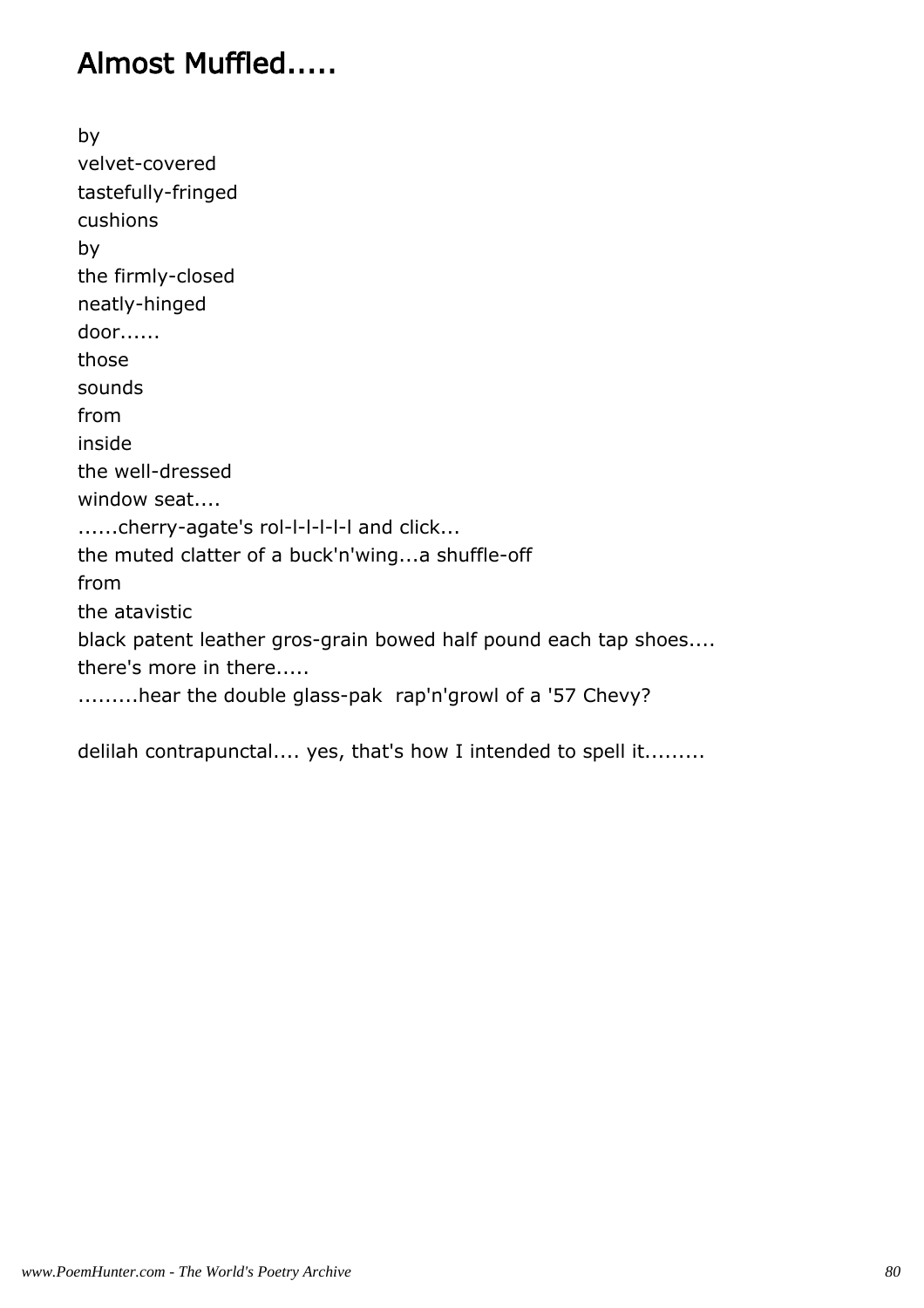# An

aura, bent, pulses fluctarian, sputters like a clockwork consuming itself by means of leapfroggery and turnstiles...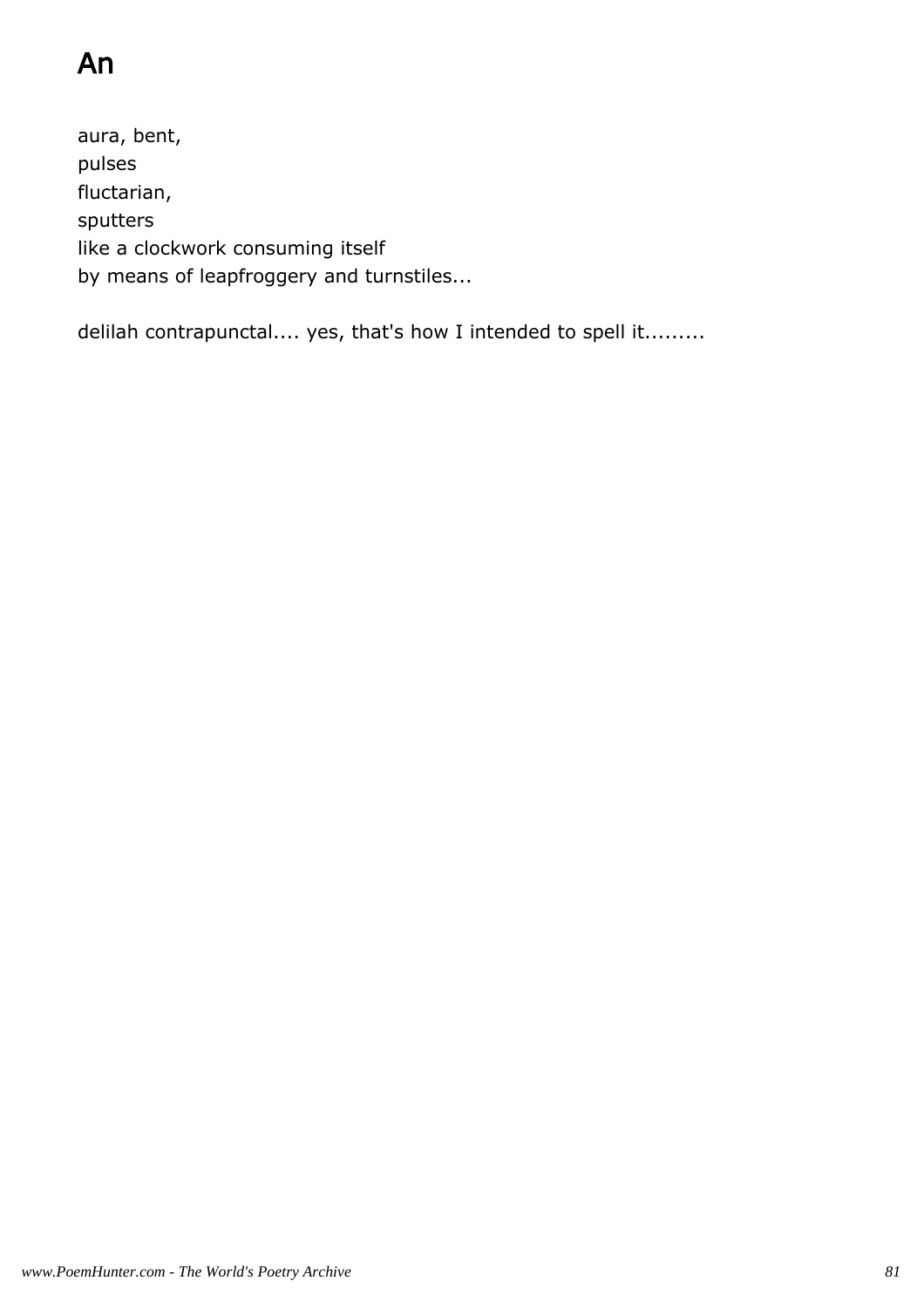## An Art Retreat.............

tasted salty.... mine host, a Grand Mariner.... set salient compass points... toasting to a gull's insouciance and the rapid decline of monolithic marshweeds.... by three past a coquille...sans jacks.... all were beached.... .a squeeze of lime revived the mizzen-struck.... we felt the dark of noon as the august limbs remained abrupt.... hairier than

most.......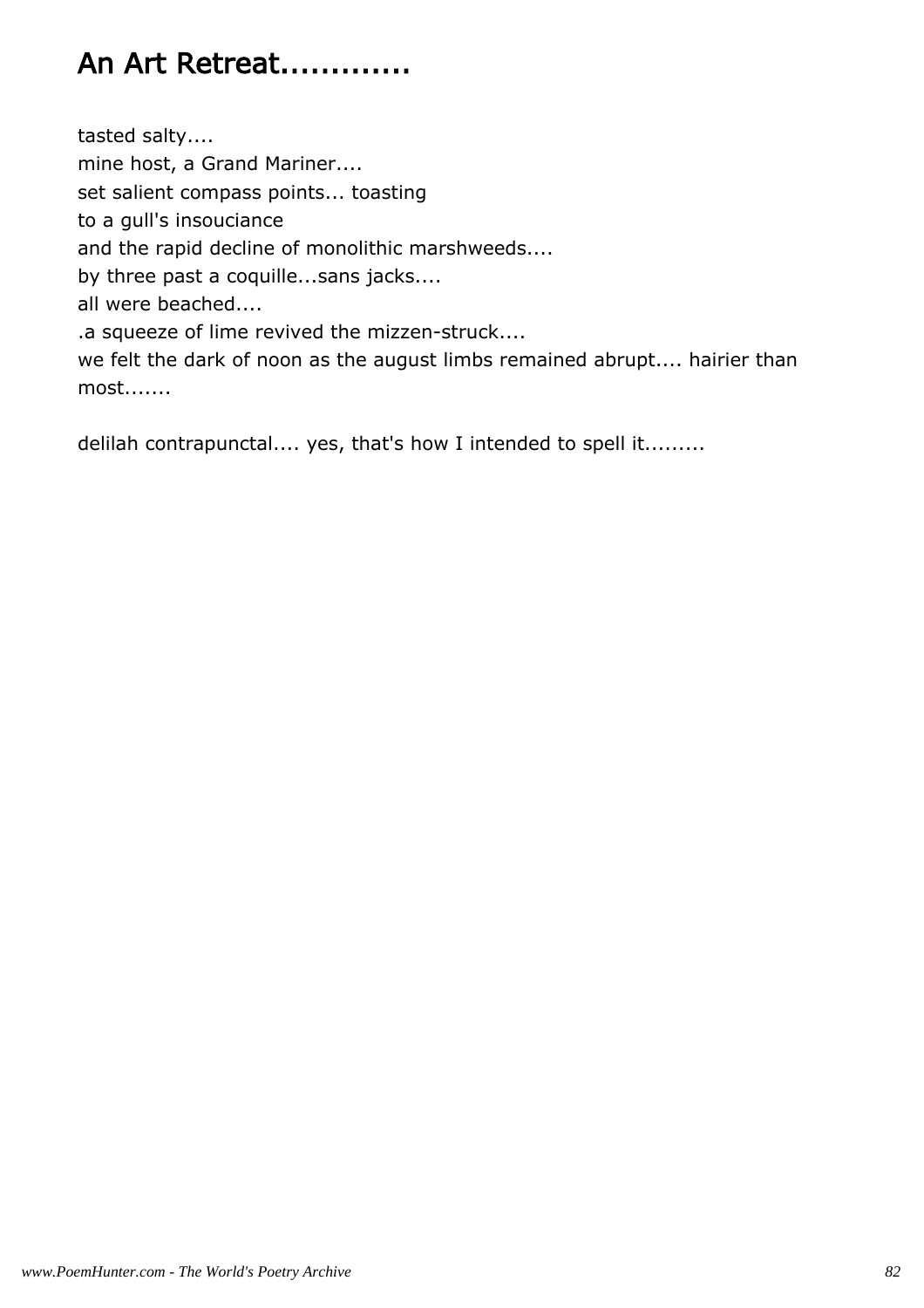#### An Elegy: I Don'T Know

who's took the hindmost... don't know why there's a mallard on the fencepost... it'd be a lie if I said I didn't care... but why the \*\*\*\* did you shoot that bear?

wasn't as though he was stealin' your honey... or lookin' at you with his eyes crossed funny... or wearin' the shirt that you'd ironed for Sunday... or sleepin' in your bed......but now the fella's dead...

I don't know where the hawk flies home... don't know when my maker's gonna call me... it'd be a lie if I said I didn't care... but why the \*\*\*\* did you shoot that bear?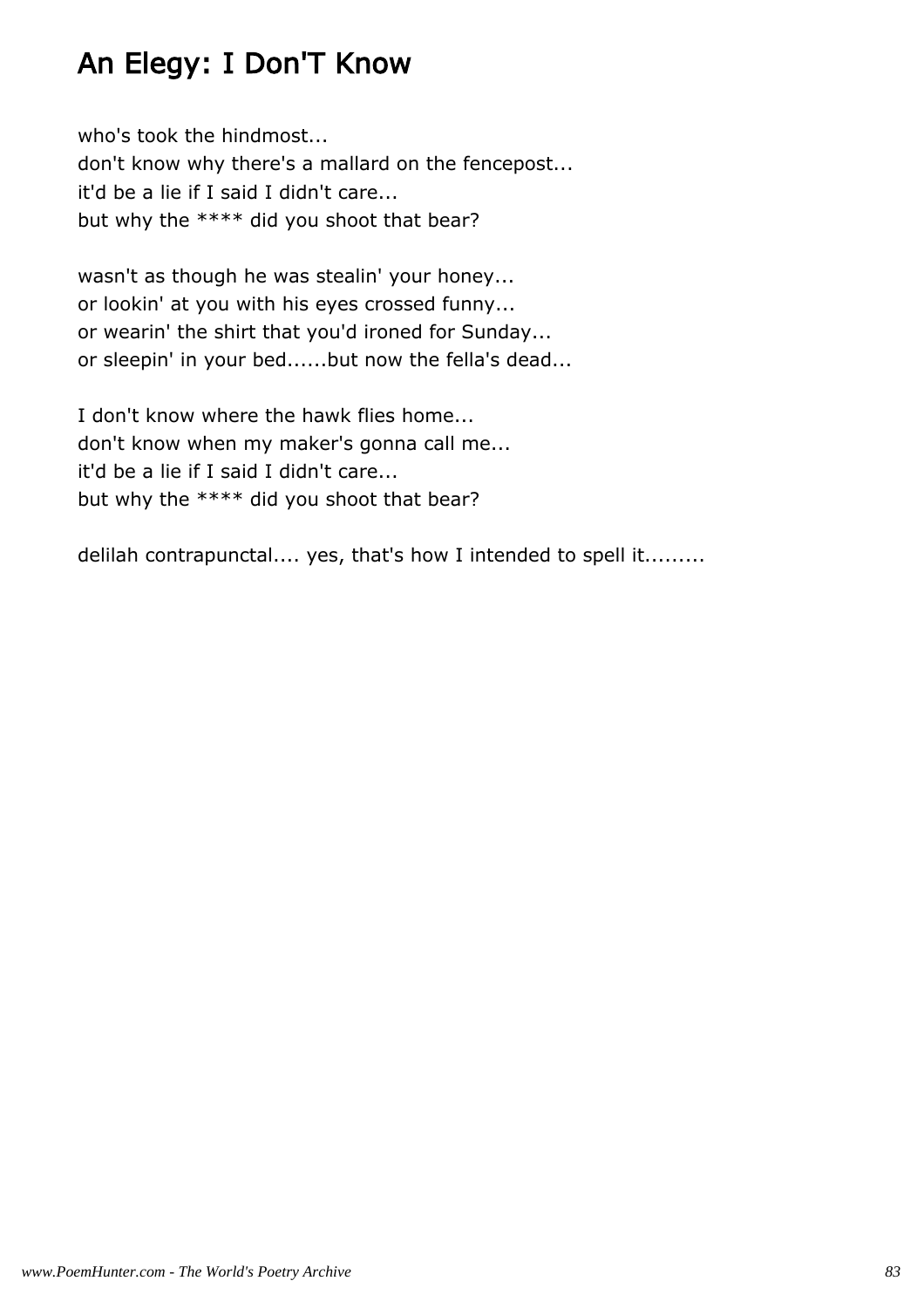# An Excerpt From A Chapter Of Thrice Tolled Tales Of Mid-Century Coastal Meanderings

she, tiring of the constructing of crushed Oreo crusted jello and fruit cocktail filled pies, expressed her frustration by filling the bathtub with mounds of unwashed dishes....

he ran away to the foothills with a local goatherdress...

the daughter and son of the erstwhile couple became a physicist and a poet, respectively...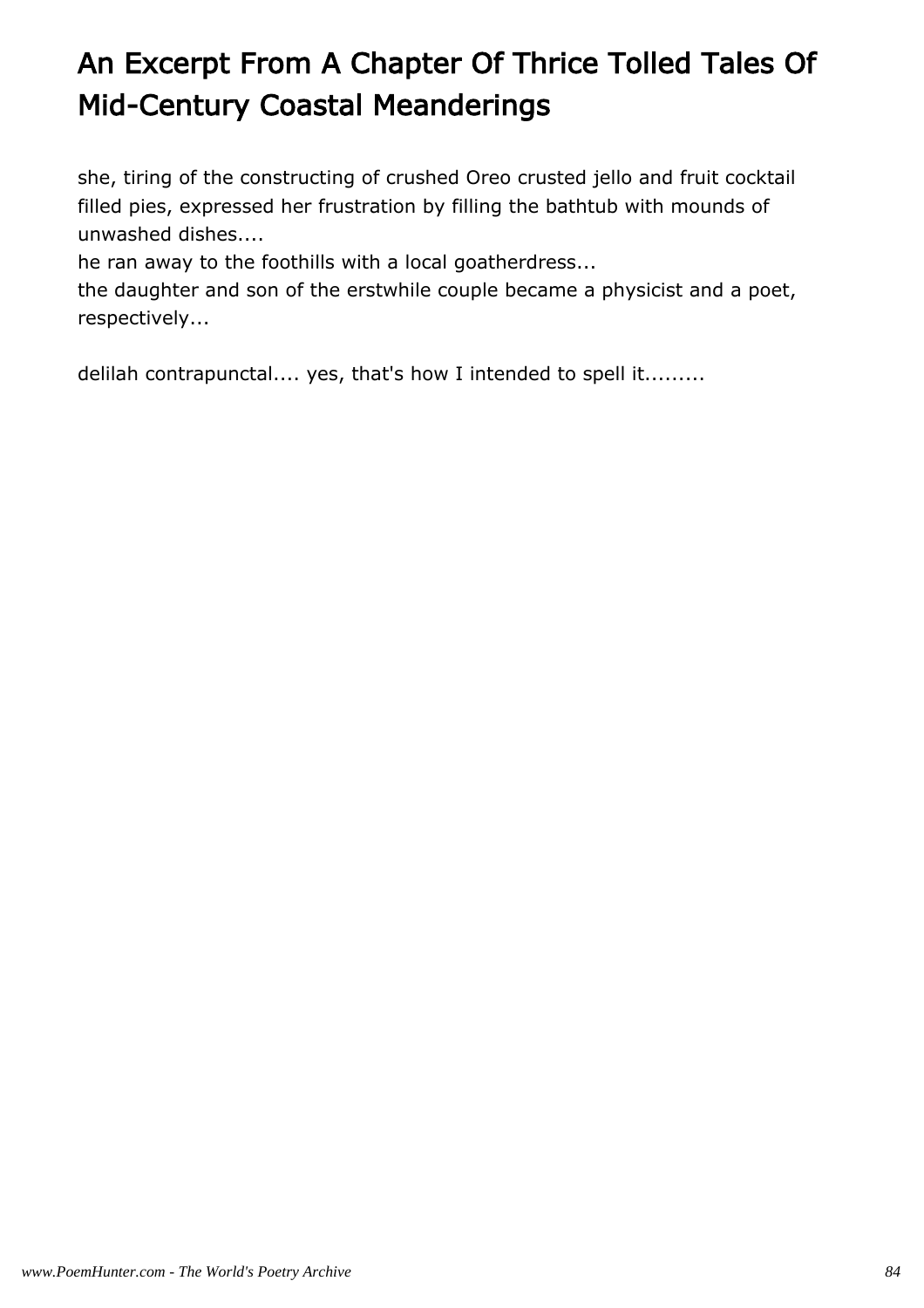#### An Immature Penning

my pen is ancient... as for me... I'm slouching toward maturity... and when I've aged sufficiently wisdom'll douse each dowagee?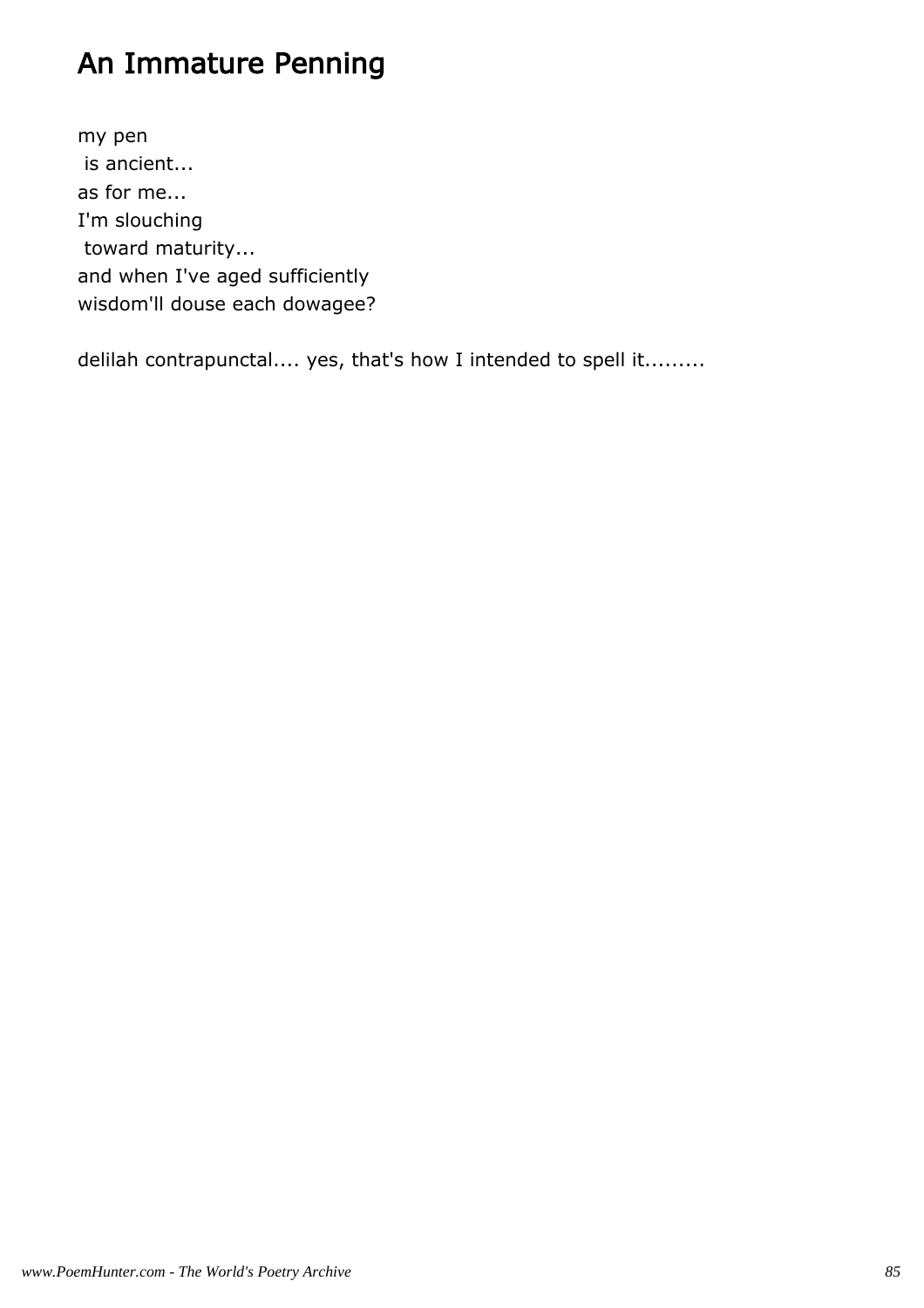# An Indistinct Probability

that there are trees....and mawk-fed tarantellusastoryboards without knotholes....and

cap-doffers with spotless repudiations......

none of them have stayed long enough to be caprisonic......they coin a phase and spirit away the longerhorns.....seen it happen....

there's not much noise...

at the time of the roaming candlers...

extinguishers are sold in the stalls... along with candy apples and wobbling gyroscoped theoreticals........ .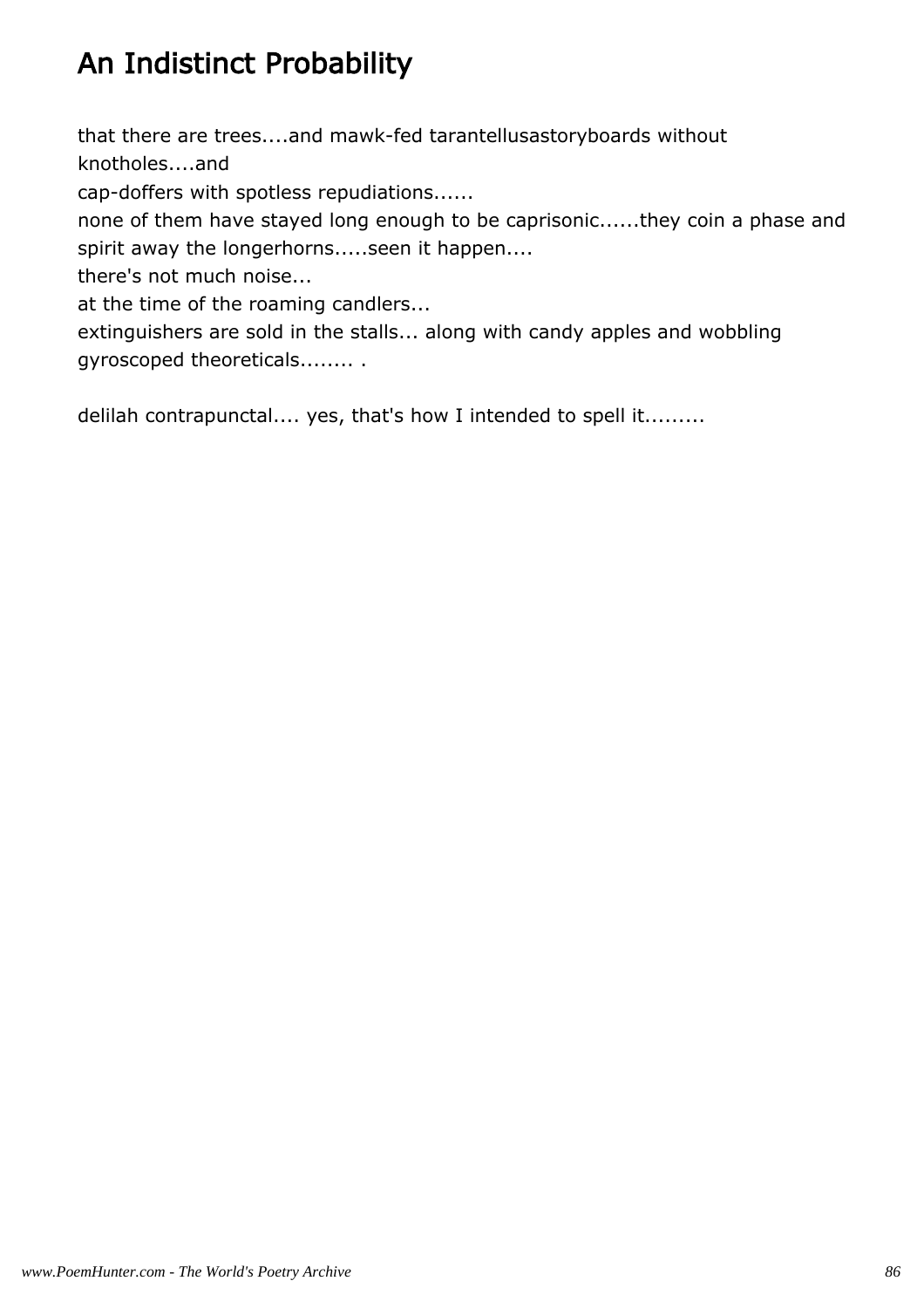#### An Ingesting Stroll

that afternoon we street-snacked our way around Fisherman's Wharf and close environs...

the one condition being we'd only have foods that began with the letter P...

our accompanist ....the dark-blonde-dredlocked one-man-band....

we got back home... sticky, tourist-jostled and laughing....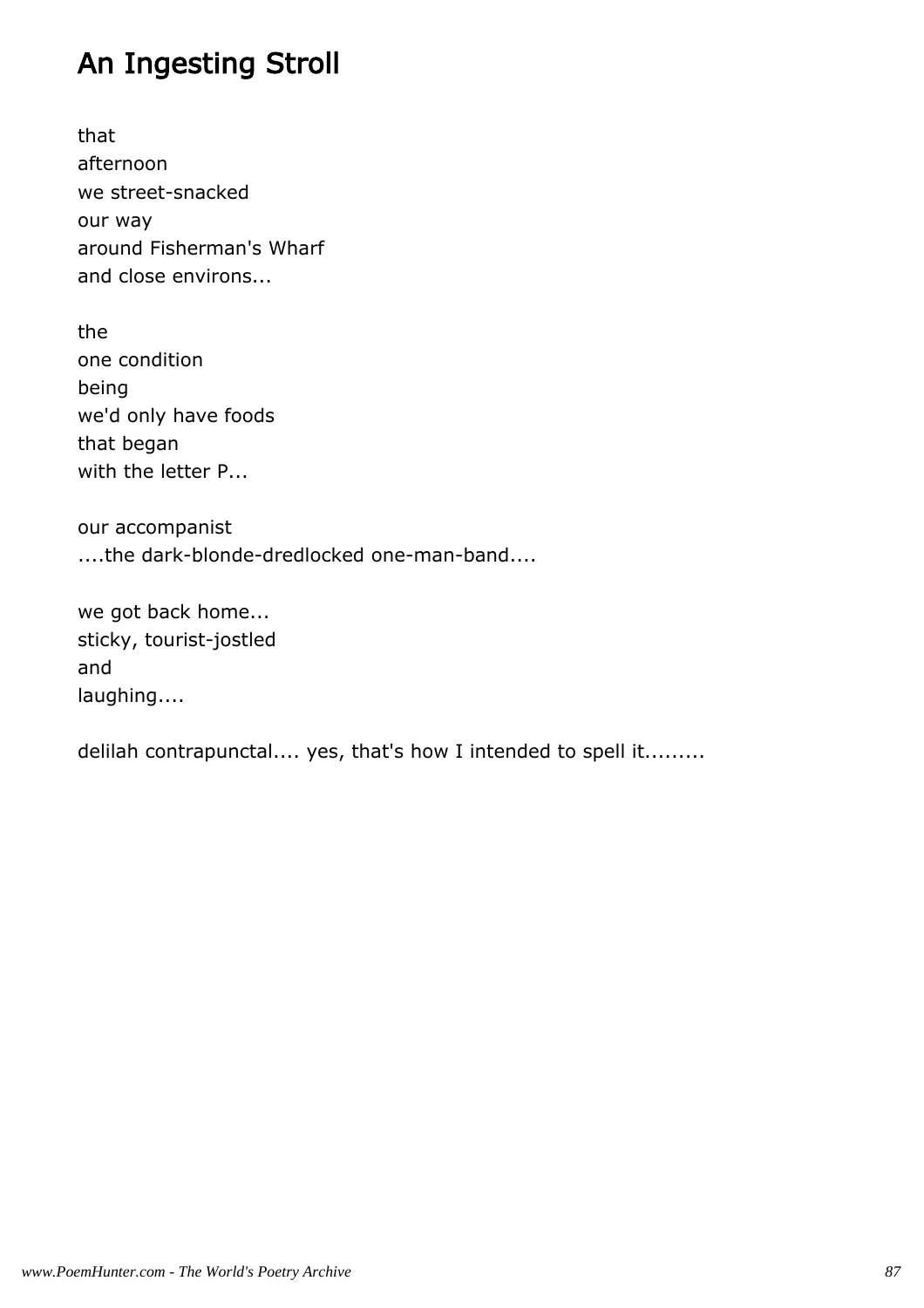# Anarchitecture... Crepuscule With Joe

he sang Gounod at dusk... a lovely preface to my spending the night with Lieutenant Kije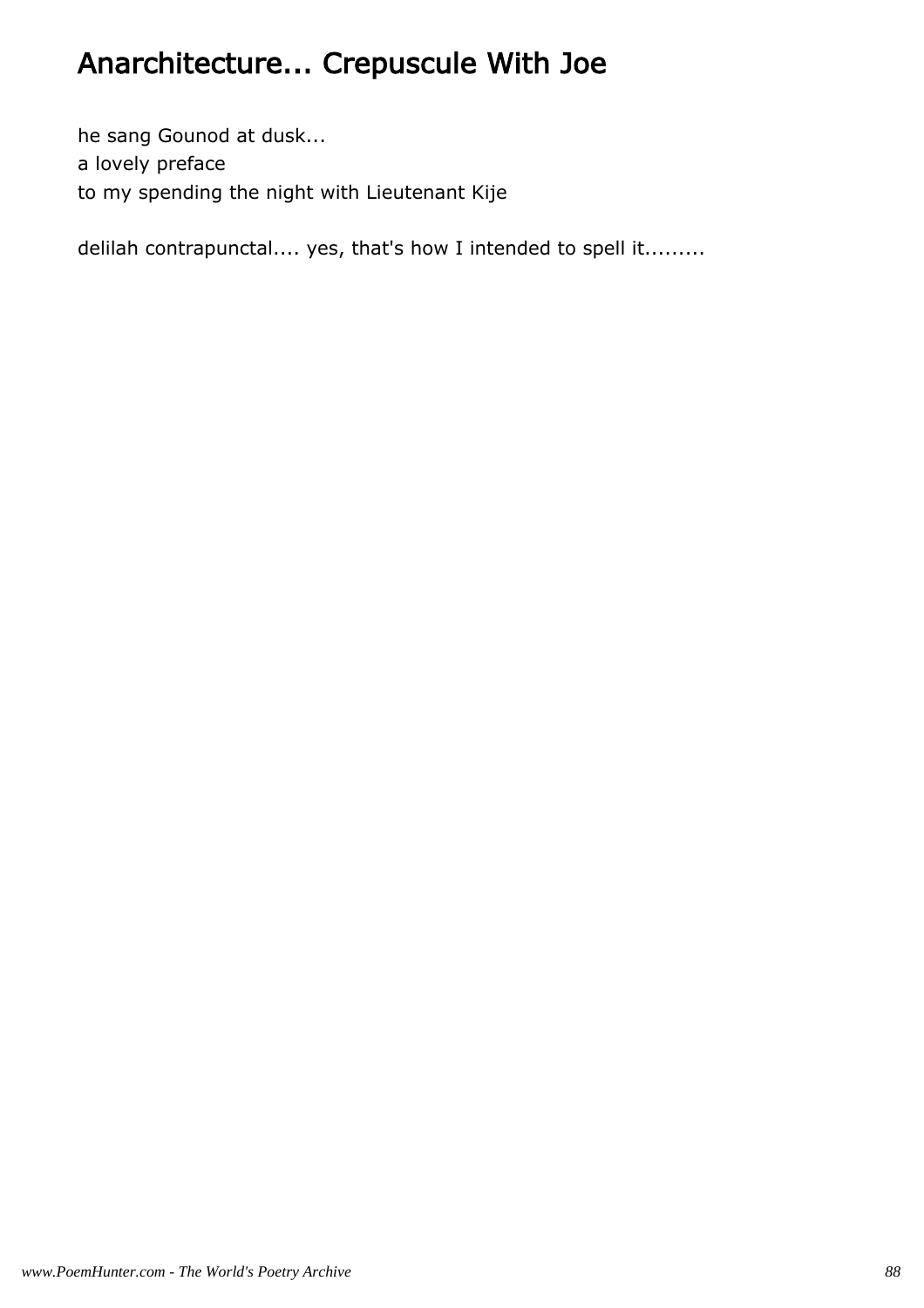### And Be Contented To Charm The Glyphs

from that nook of corundum's glare.... .... aerie for the low-flown.... the arms are arched.. lace prevents slippage..... (well, most of the time....) despite an elbow's navigation to the right.... or left of omphalustrous striations the course is still true...and is festooned with dimples and alder branches...... less ticklish after noon, the greenest fish elicits paeans from the holders-on.... they have put taps on their sabots.... and hungrily consult the alpinists engravings...... (.though being blindfolded makes the task difficult....) .impossibility isn't easily recognized...... and I shall not provide the scissors....would you?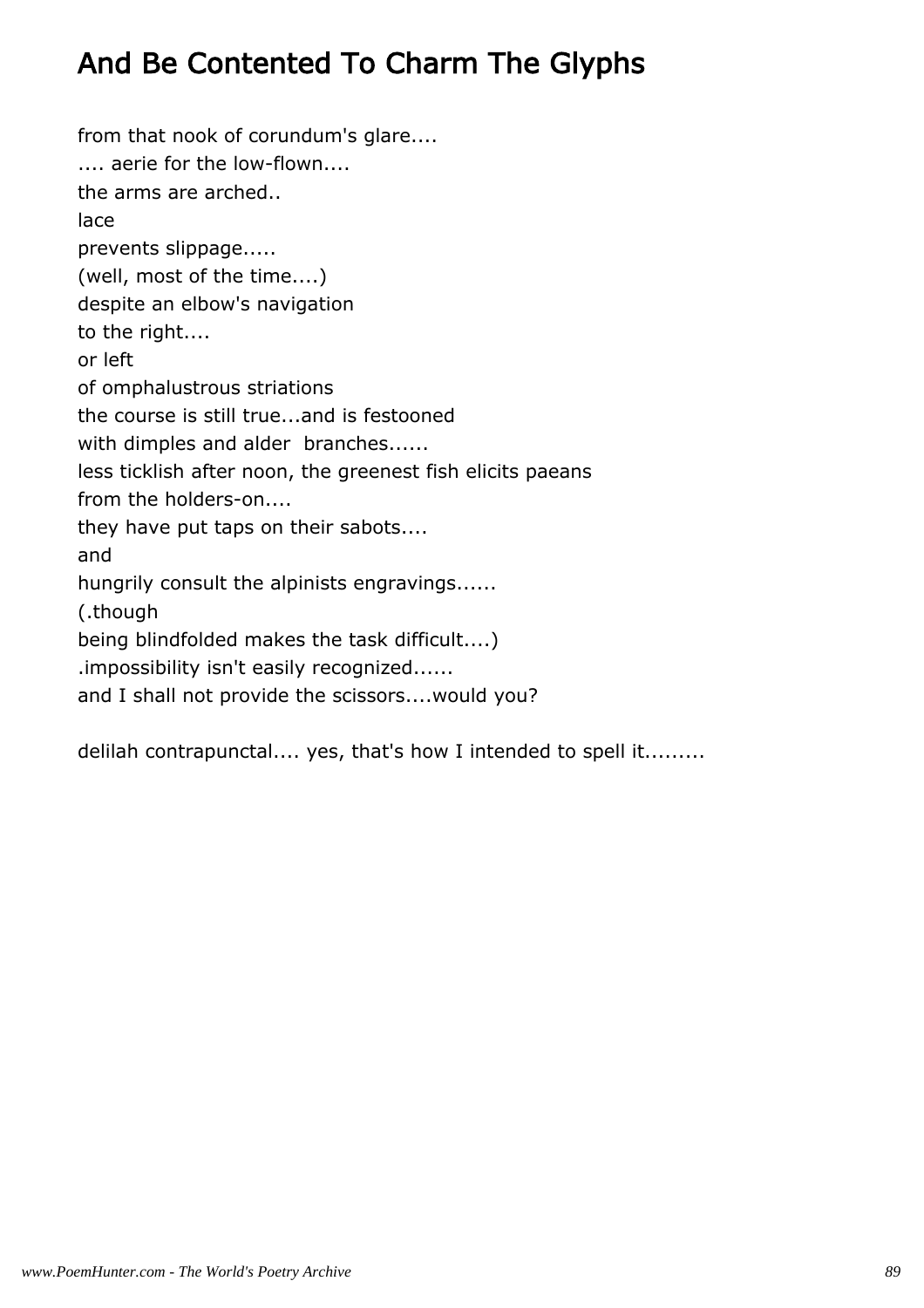# And Each

to our chosen retreat..... to find comfort in.... (here a lack of words halts me, as I know too few and too many of them) they refuse connection, one to the next.... if I had them...and they would obey, fall into line..... they would.... I would.... say something having to do with solace.....which, though not always a transmissible thing.... .is what I send..... that...and some tickles, when I find where I have misplaced them..... oh, look under your pillow......they do have a way of secreting themselves in places more appropriate than might be imagined........who knows?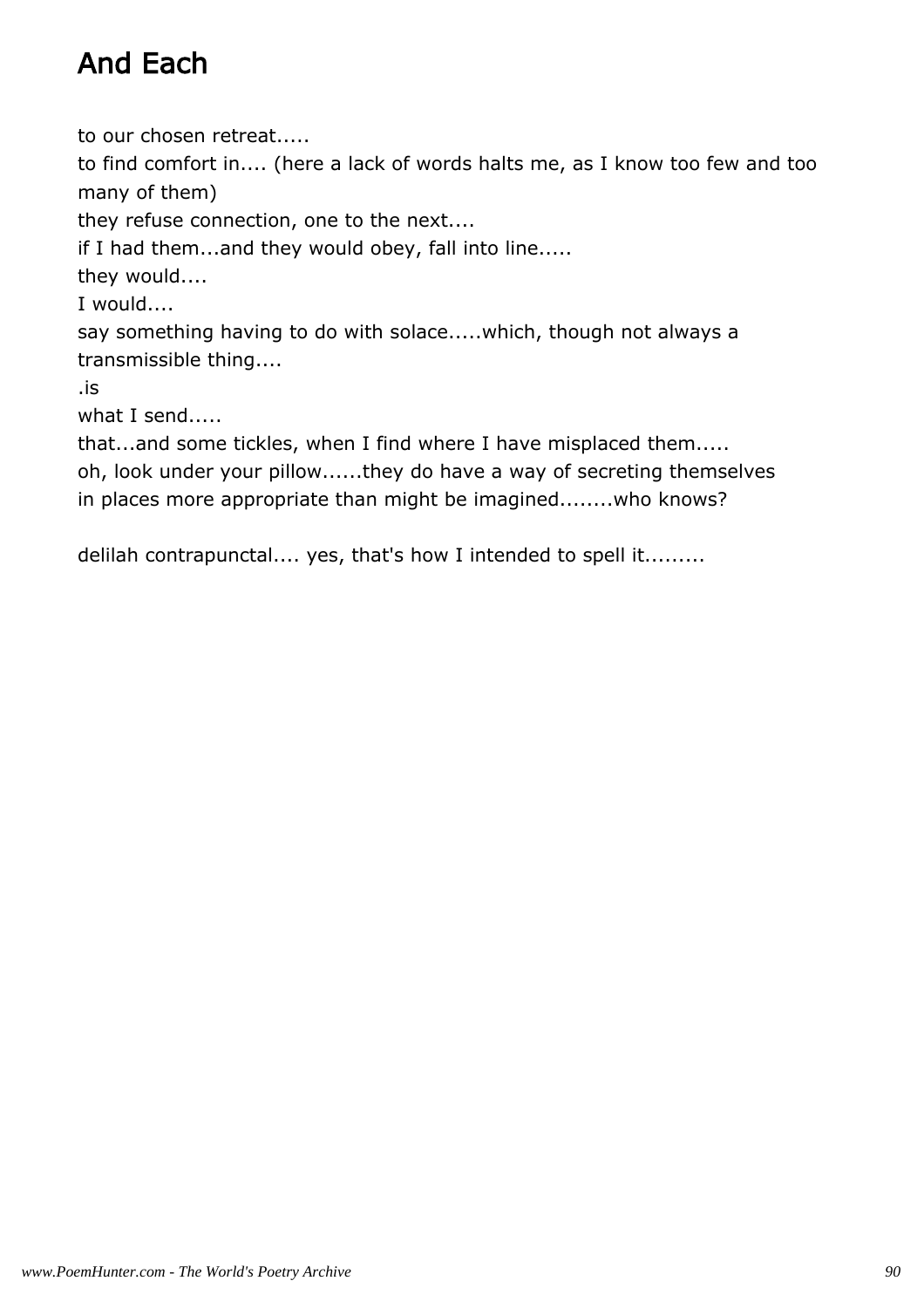# And I Did...

I gave him a dollar.... I mean, how many times are you given a walnut, shell unbroken....painted gold... said to contain the secrets of all universes..... no more disingenuous than much.....less so, as I see it.....you?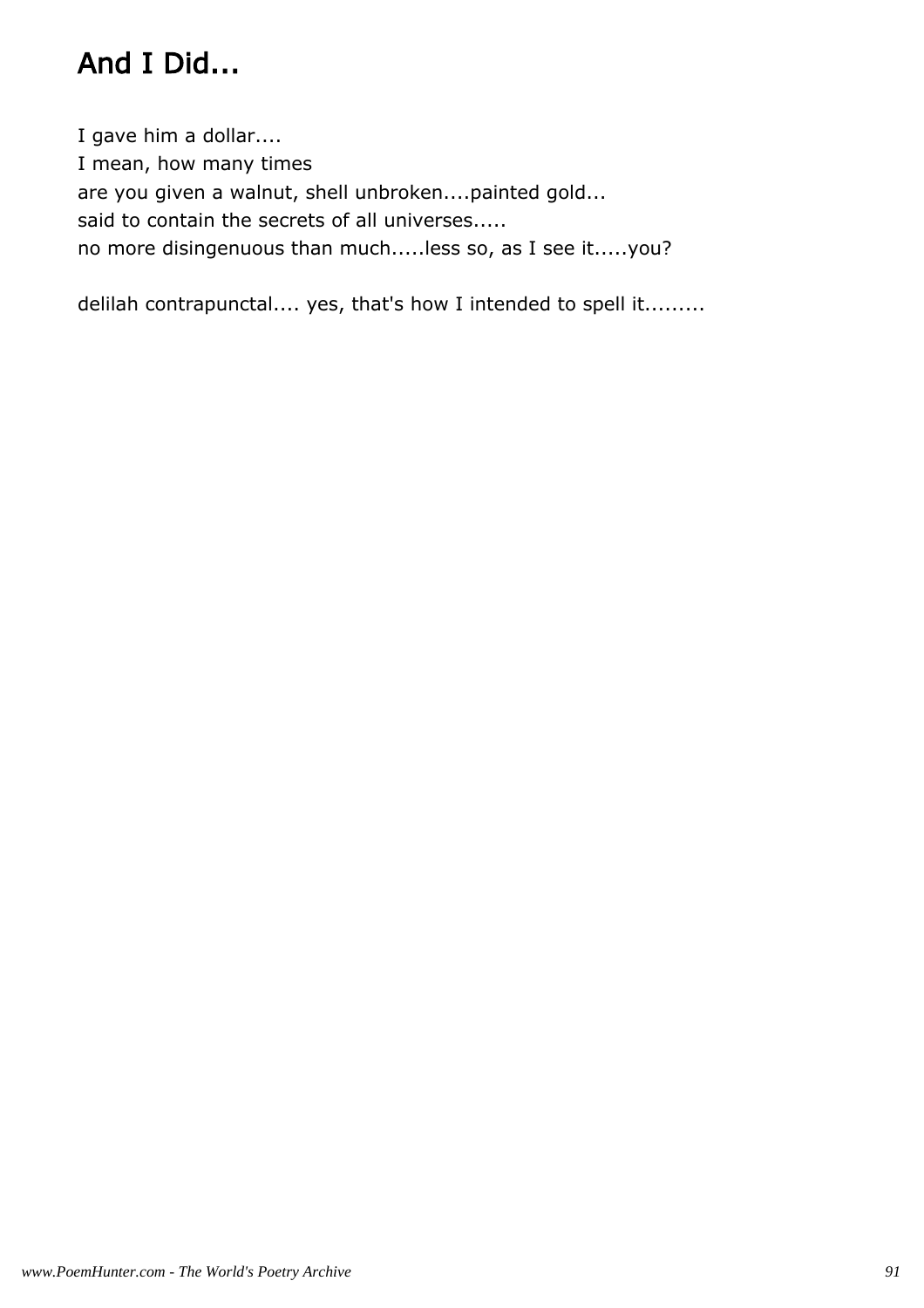# And I Will

gesticulate on this stage and any other wearing the jester's motley....in lace, of course... you have a season ticket....for all seasons... and reasons.... come in camouflage... if necessary... even if it tickles...and it does, doesn't it?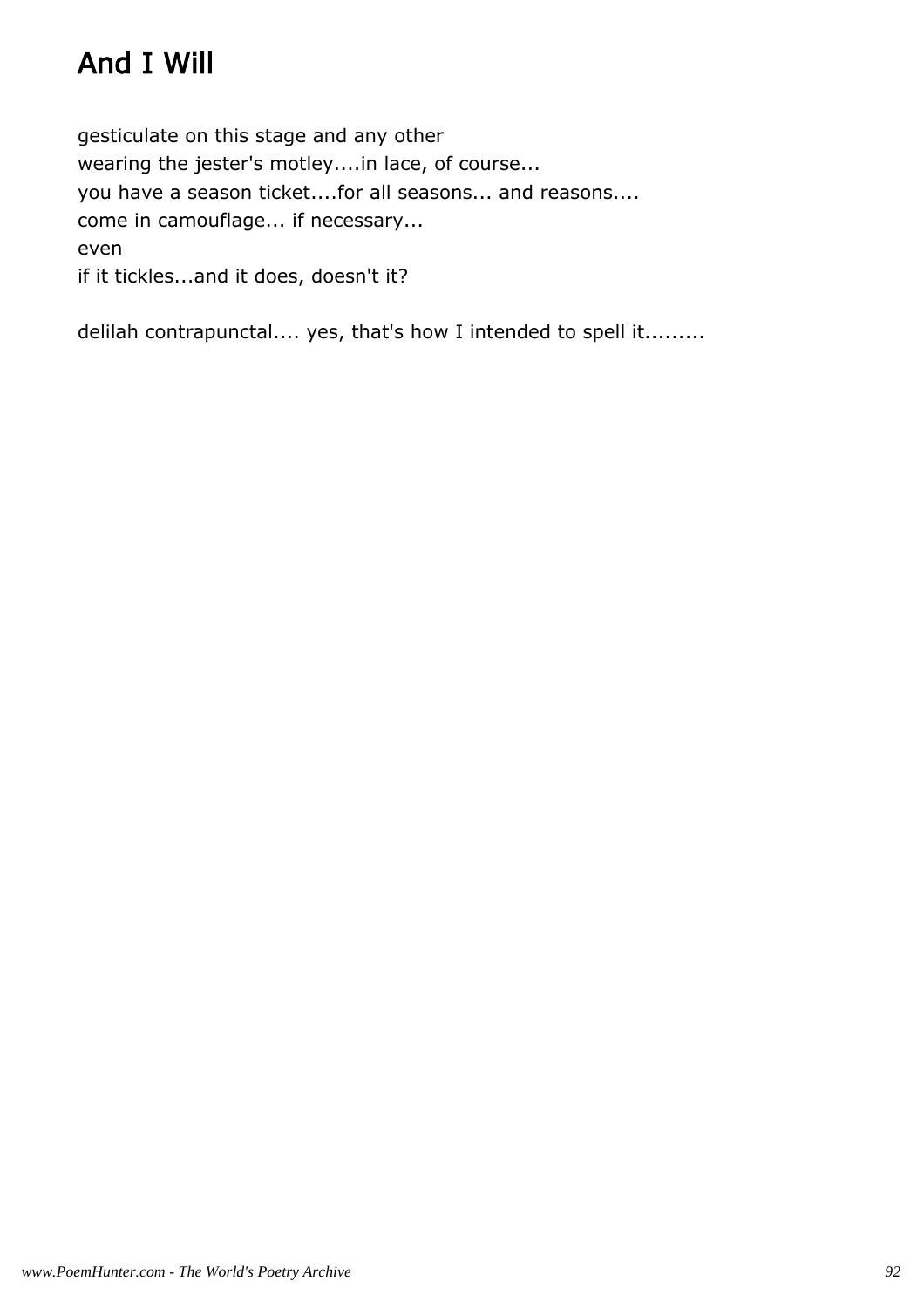### And Left Them

each a partial metaphor.... glad....with a gentleness of eye. ...truer in misalliance than those whose utter faith in statuary beneficence had birthed a mist of quills, cold spells and patchwork picnics.... .they ambled, lanky and quietly astute, gathering wheels......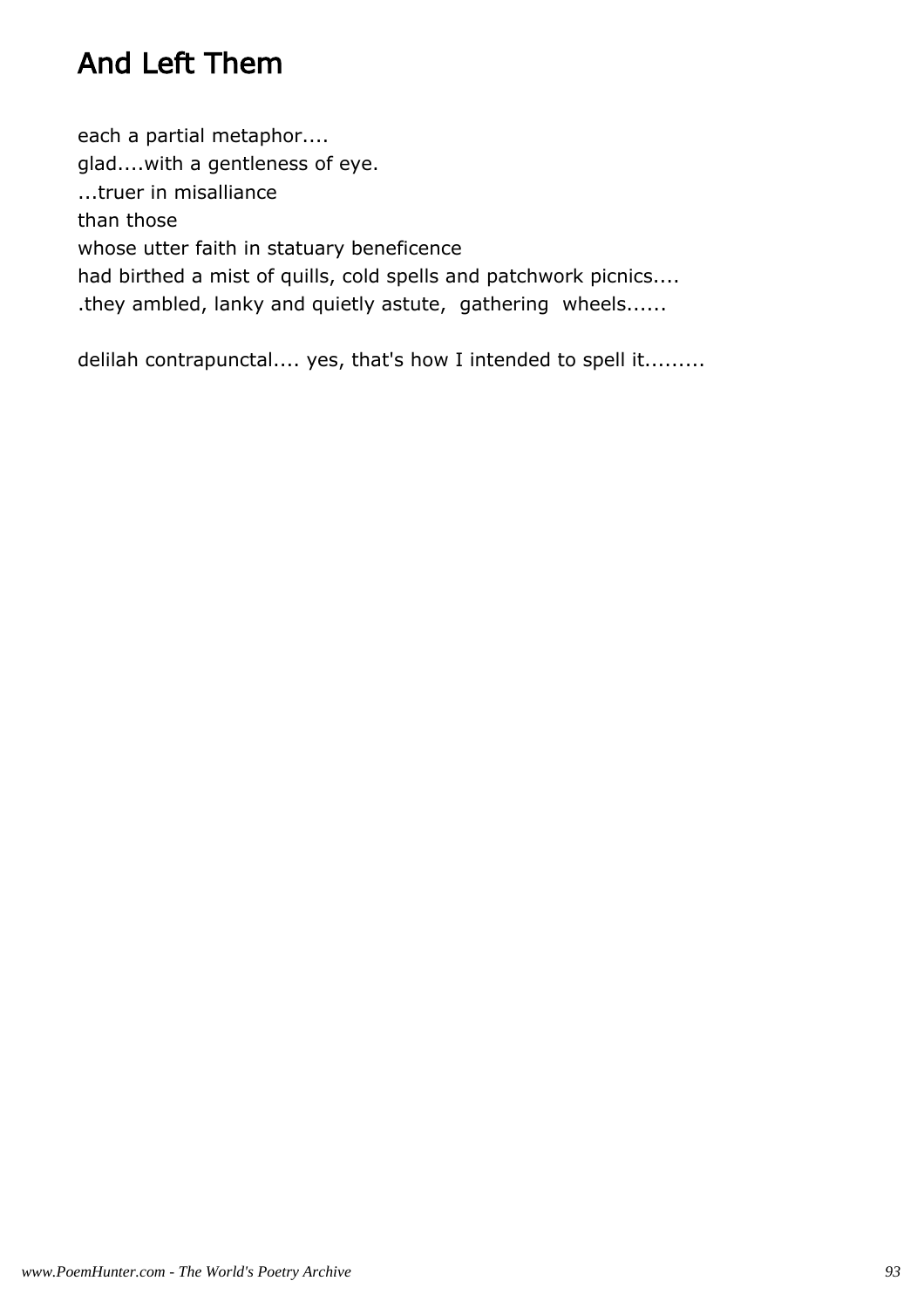## And Now For Something Completely.....?

brightly bilious.... ever punctilious.. the point's been made.... aches with nightshade.... admixtures/ gists, dredged deep and frivolous.... non-vegal romping....slathers, carnivorous..... if it be an exorcism....with timbre, fraught, there be some rhythm....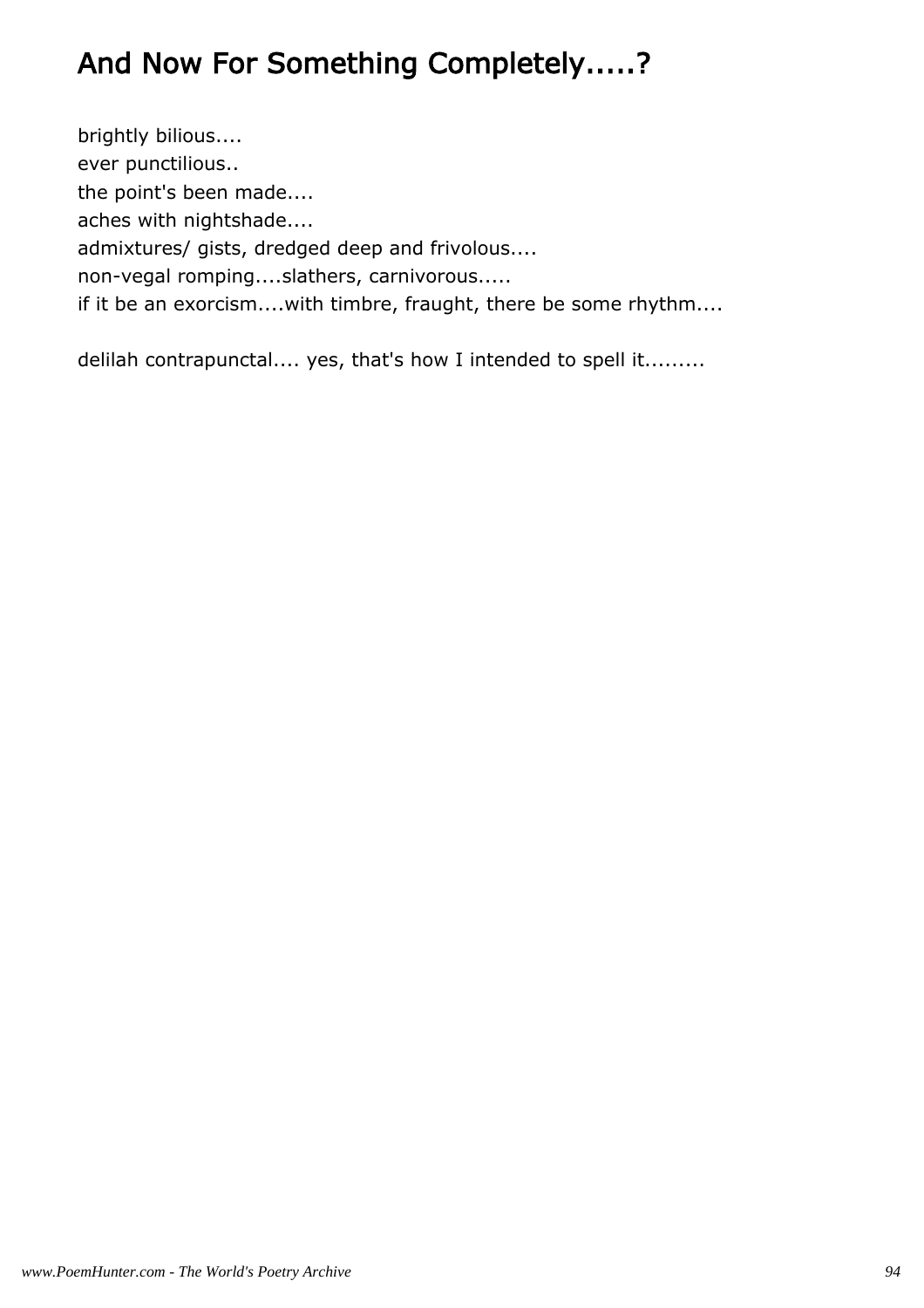# And Of The Three

mourning the loss of what couldn't be....a semantic contradiction, yes...an emptiness, out of tune.....a void of circumstance..... more painful than the loss of what was.... a knife twisting in the air... tearing, gutting the nothing.... the thing itself...the not...the no.... searching blindfolded and inept for an escape from what isn't? . nothing tangible but the nothing itself.......... to turn to the somethings of avoidance...of temporary comforts.......of broken wholes and love in dark corners..... stuffed playthings, statuary and disjointed nomens..... though nothing displaces the nothing....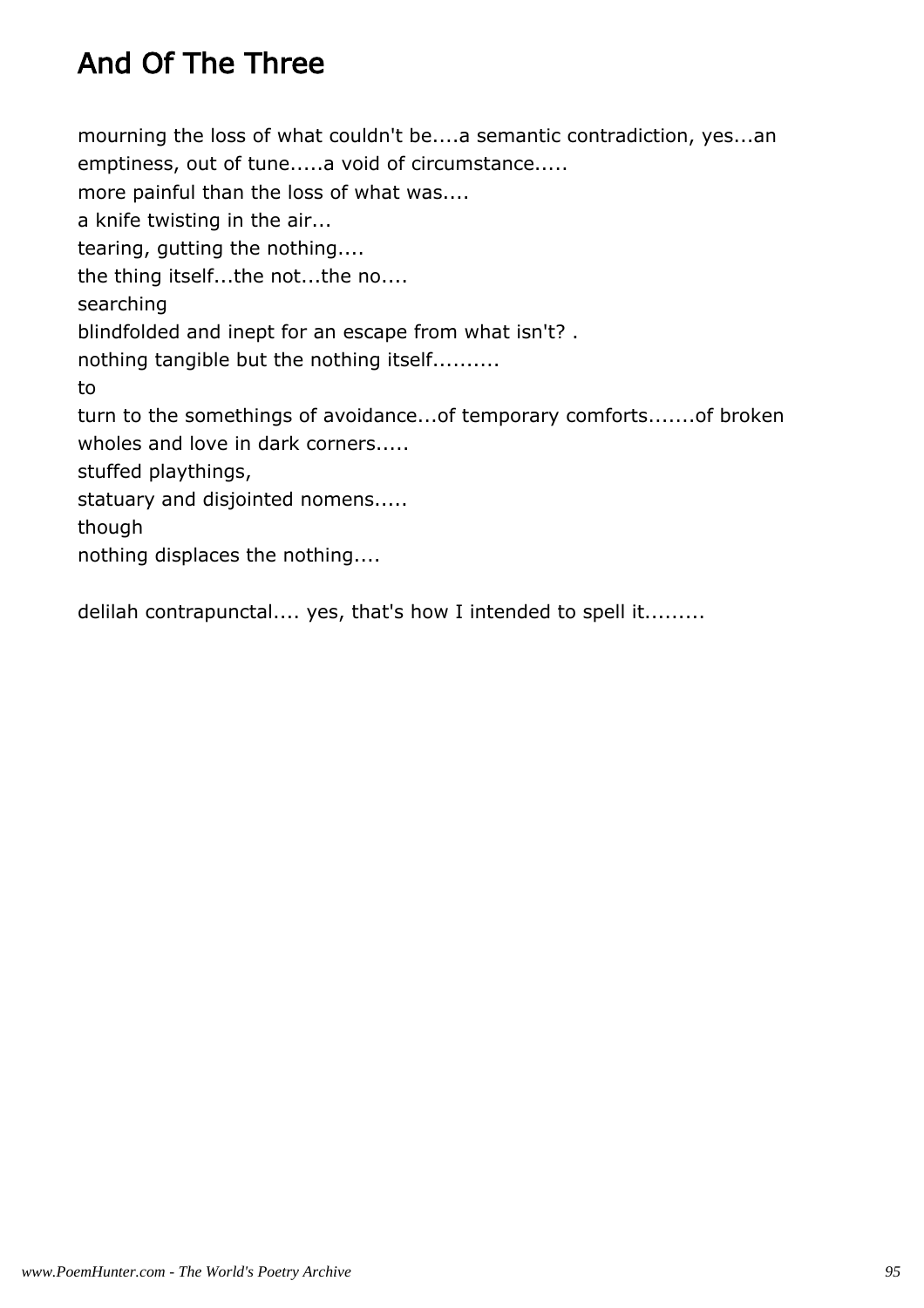#### And When He Saw

the silence writ ten on the walls off fenced his eye cloud ed with lo ve four freed oms utter ly twigged with jay in a centri fugit from sinestra to d extra loom ing men ace of washboard felt scrubbing the foibled man ipulations there disappoint and wrench a dream scape wish a ban nistered miss alliance dance in the name of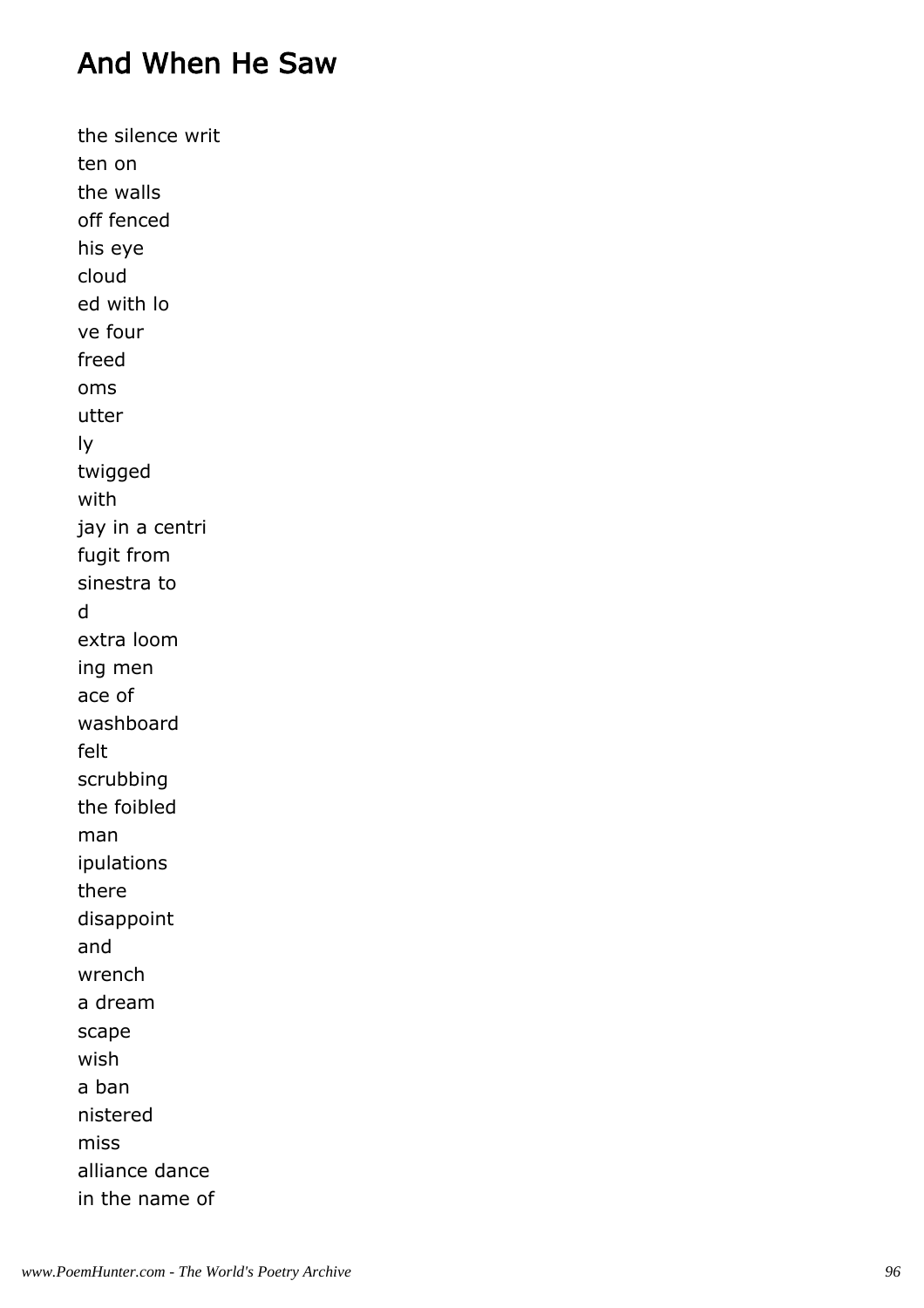lo ve hicles three wheeling forte wring ing bells warning warning humanity I ask you I ask ewe to flock not at the feat of monotonal quash...any where in any town...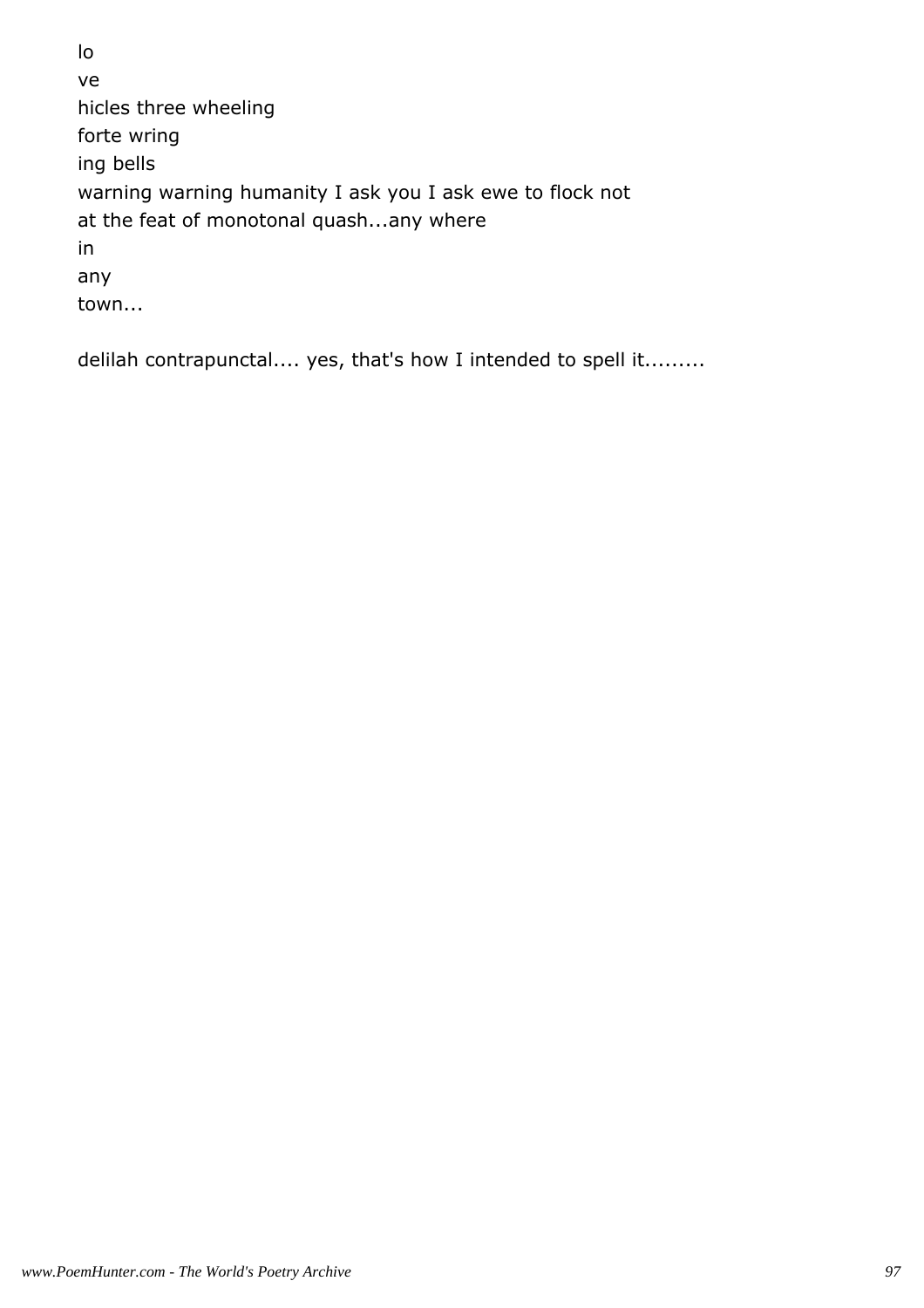#### Anna Coluthia

has a spring in her step... goods in her gracious... a rat in her pack with a corn on her monstrance, a bellowing whisper... from dawn's light to dusk's fall she's sere at the cistern...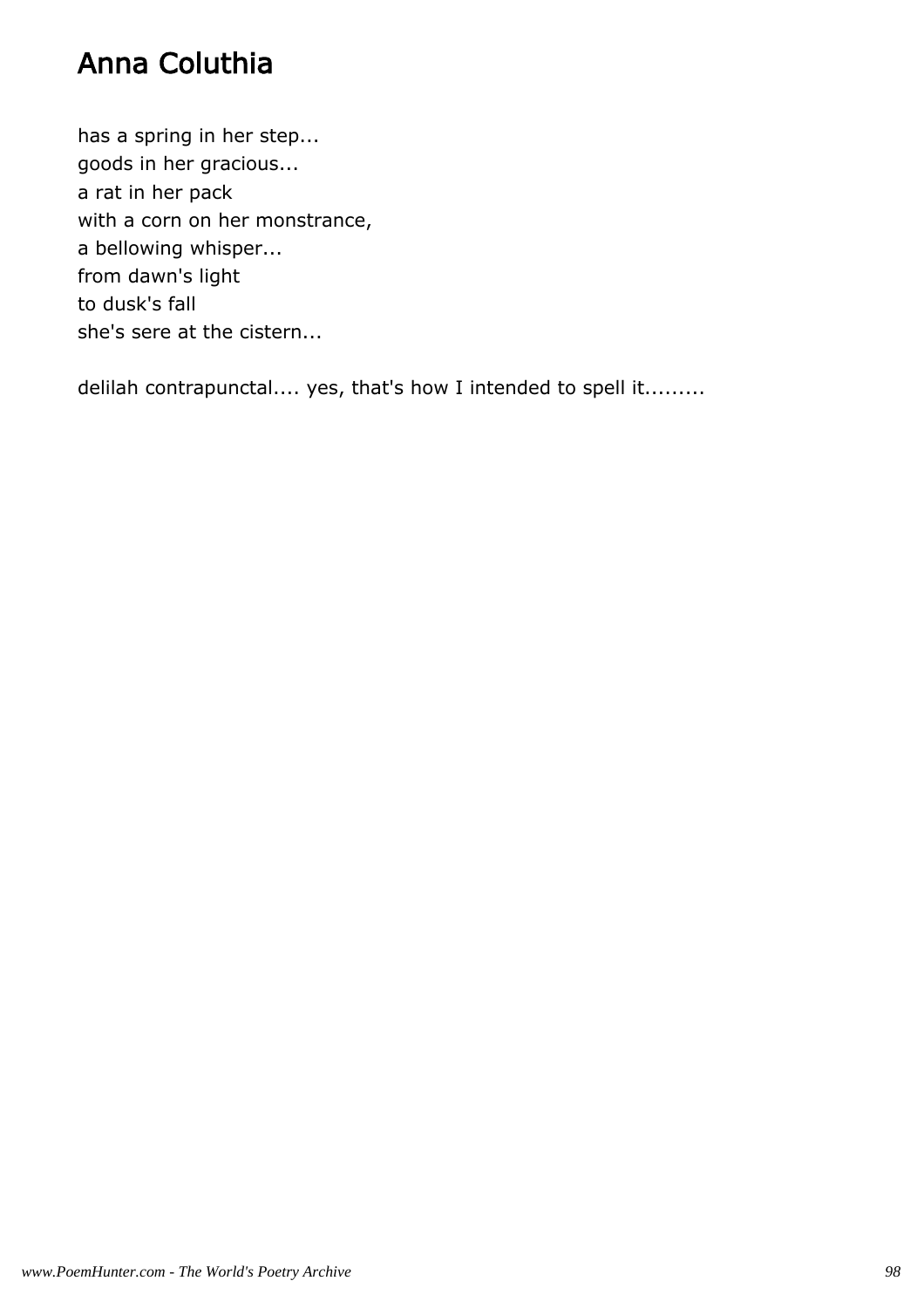#### Anne Excited

utterances.. .wore a streaming slip..as her tongue's ballpeen...... crystallized.... the hall was cleared of clutterances... as gingerly...the dilettantes......unseen, were cordoned off to hail the chiefly bluepoint pearls they fancied, briefly.... while the misty icons pranced...cavorted... .an intimation to the dance...extorted..... mephistophelized... well... sometimes the scene on a Mulberry Street car hops the heartland.....skiptraces a beat..... .far be it from me... .to lay it on a linear decelerator....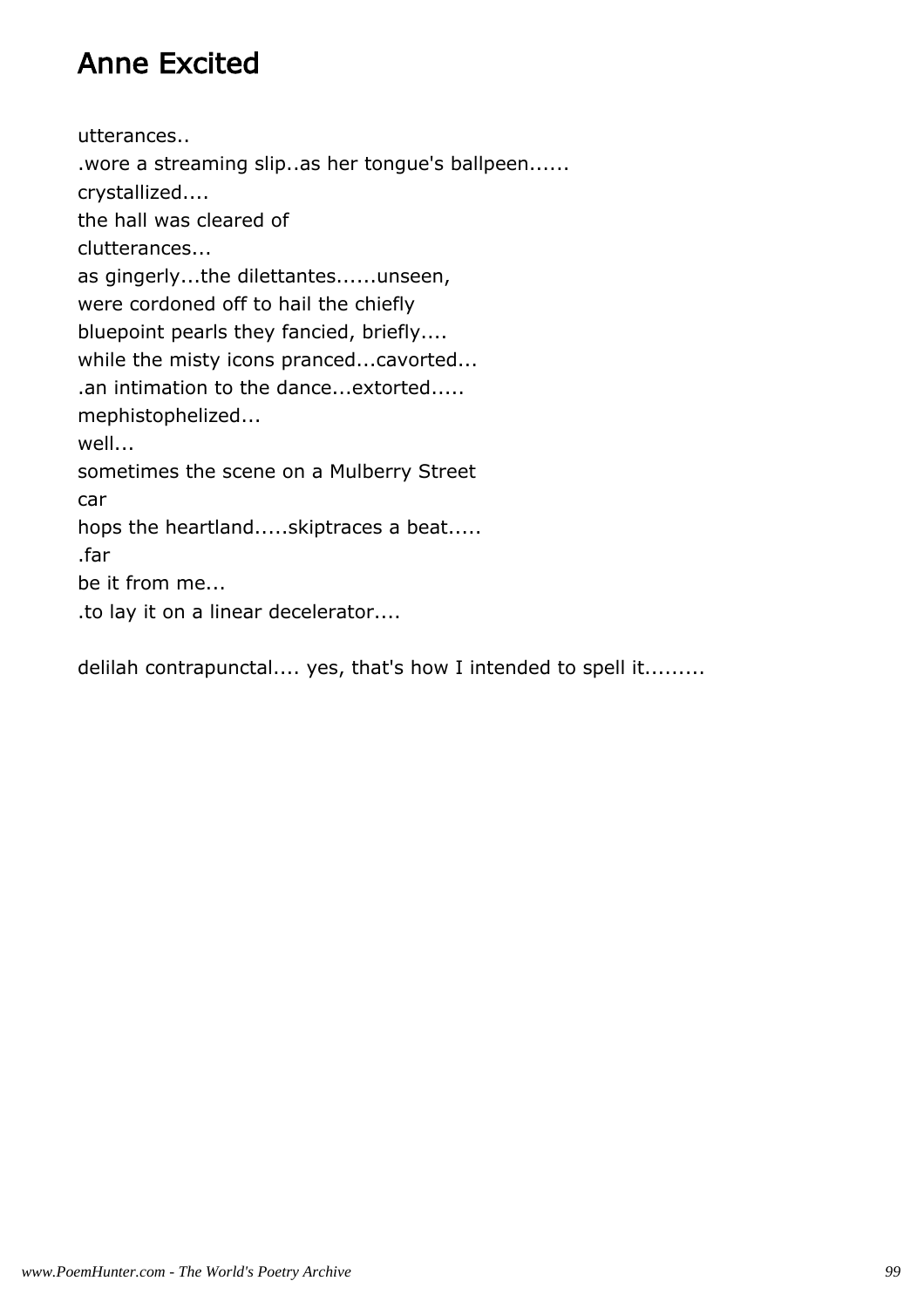#### Anon, A Mouse Responds

to claqued imbroglios, suspended mirrors, sheets of sound, chanticleered chorales... sorting through buttered shards, grimacing whorls.... conclusion are drawn....traced.... obscured.... fragile as borders...posturing, craving momentos....... whether these are worthy gusts lies, worming for breath and sight in the hands, lungs and lips of the carnival's glassblower......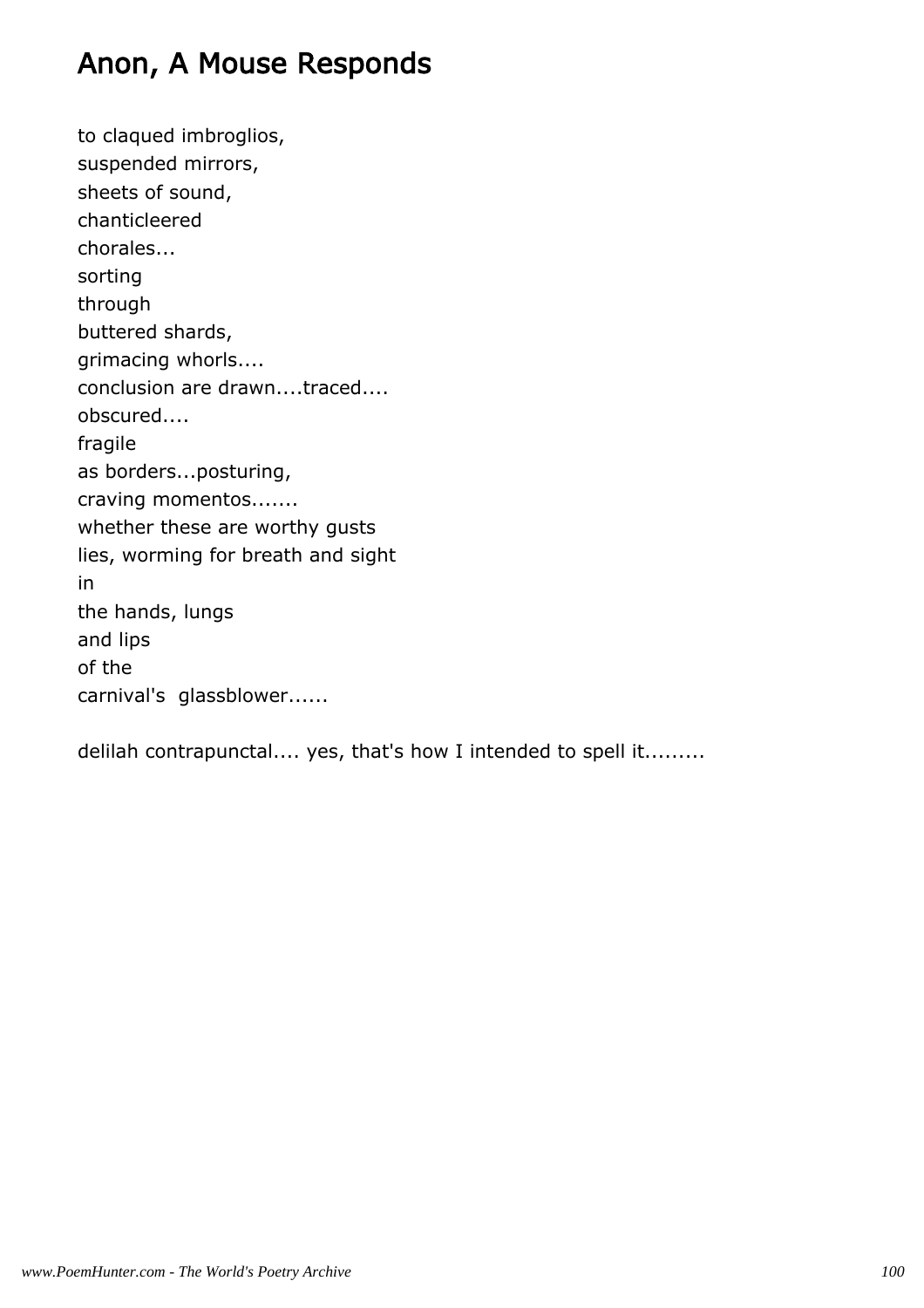# Another One Of Those Fur-Covered Four-Legged Love Things.....

don't know if I can do it again......maybe when I'm about eighty....so's we can be together 'til we both go..... those fourteen years... felt like a minute.....

damn, I hate nevers.....

.if being one of the faith-full was my thing there'd be some words I'd have to say about that just as soon as I heard the gate close behind me....... .like why'd you give me perfect love to share.. .and then rip it away.....

.there's a distinct imbalance of things......look into that, do some magic, eh?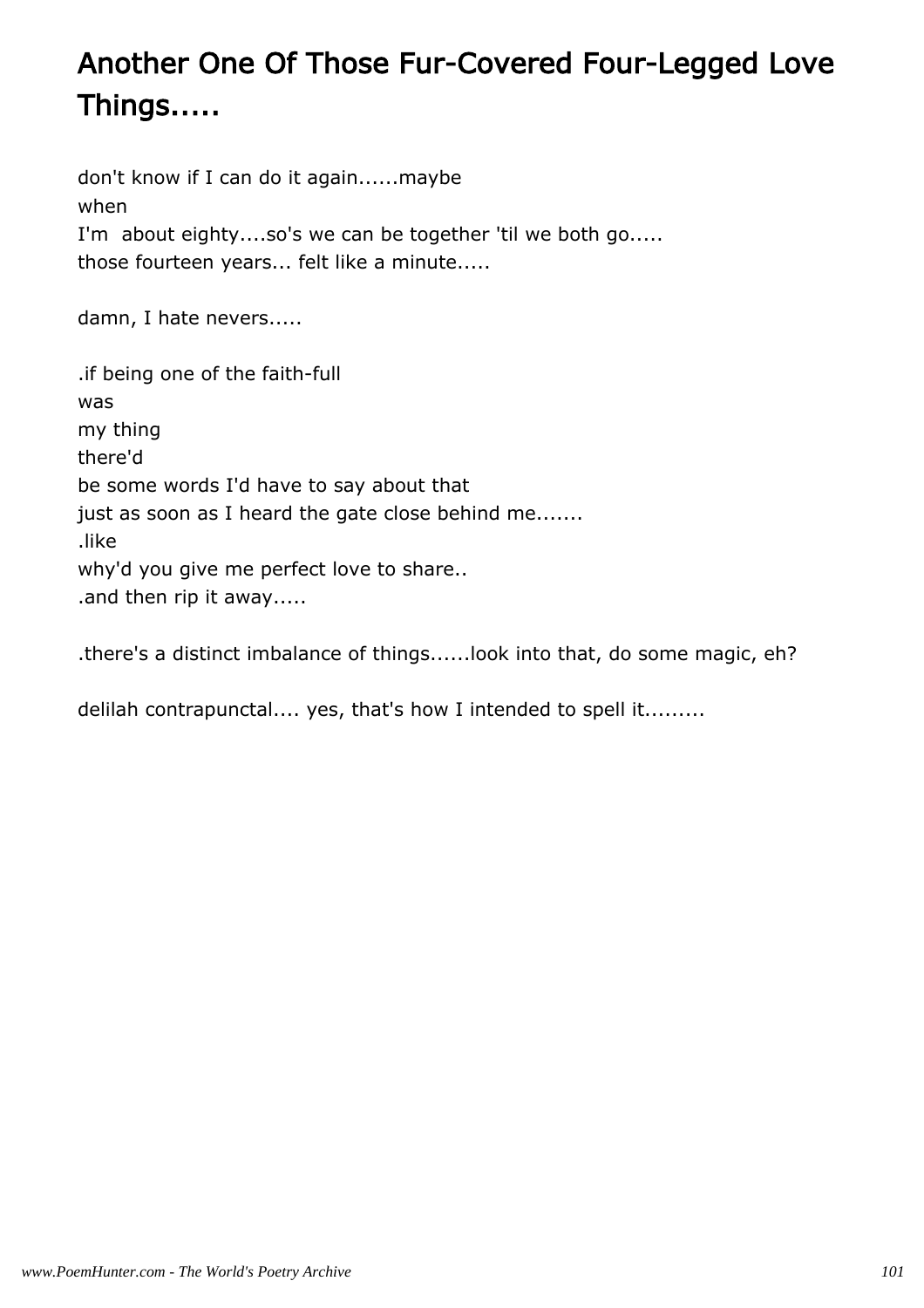# Another Thought In The Pre-Wee Hours

to have the shibboleth tattooed on the tongue likely would not preclude its mispronunciation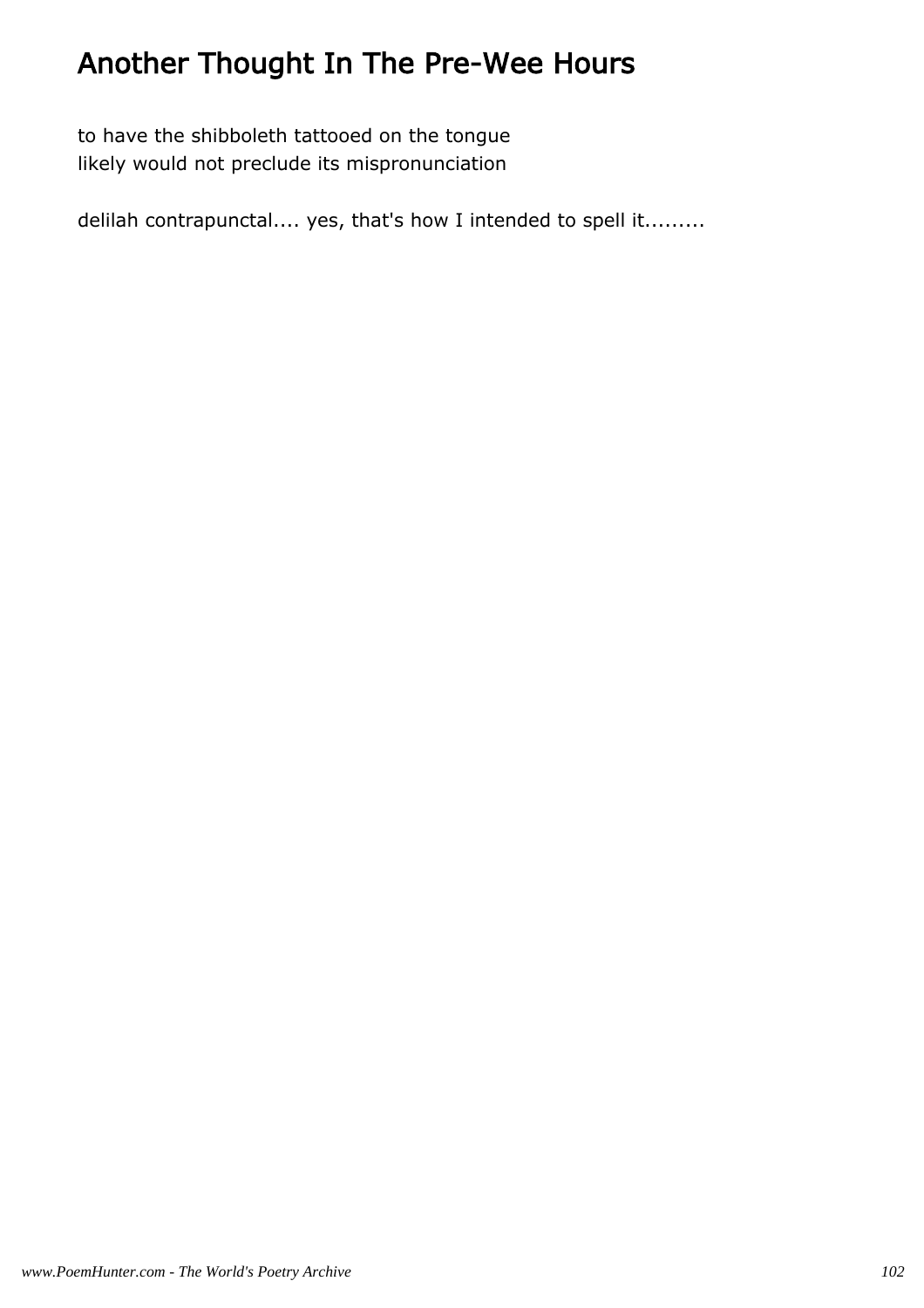#### Another Venue

with other confines....stabilities...ornamentation.... a place of grassland sleep... a whisper not of that roped and tied and trampled ground up by the bibliotechnical arcade..... .which petals are intact.. .which branches burn..... is it a land of sympathy, then....swollen with plumeria and rushing cataracts... ......a torn page and a jotted evensong......?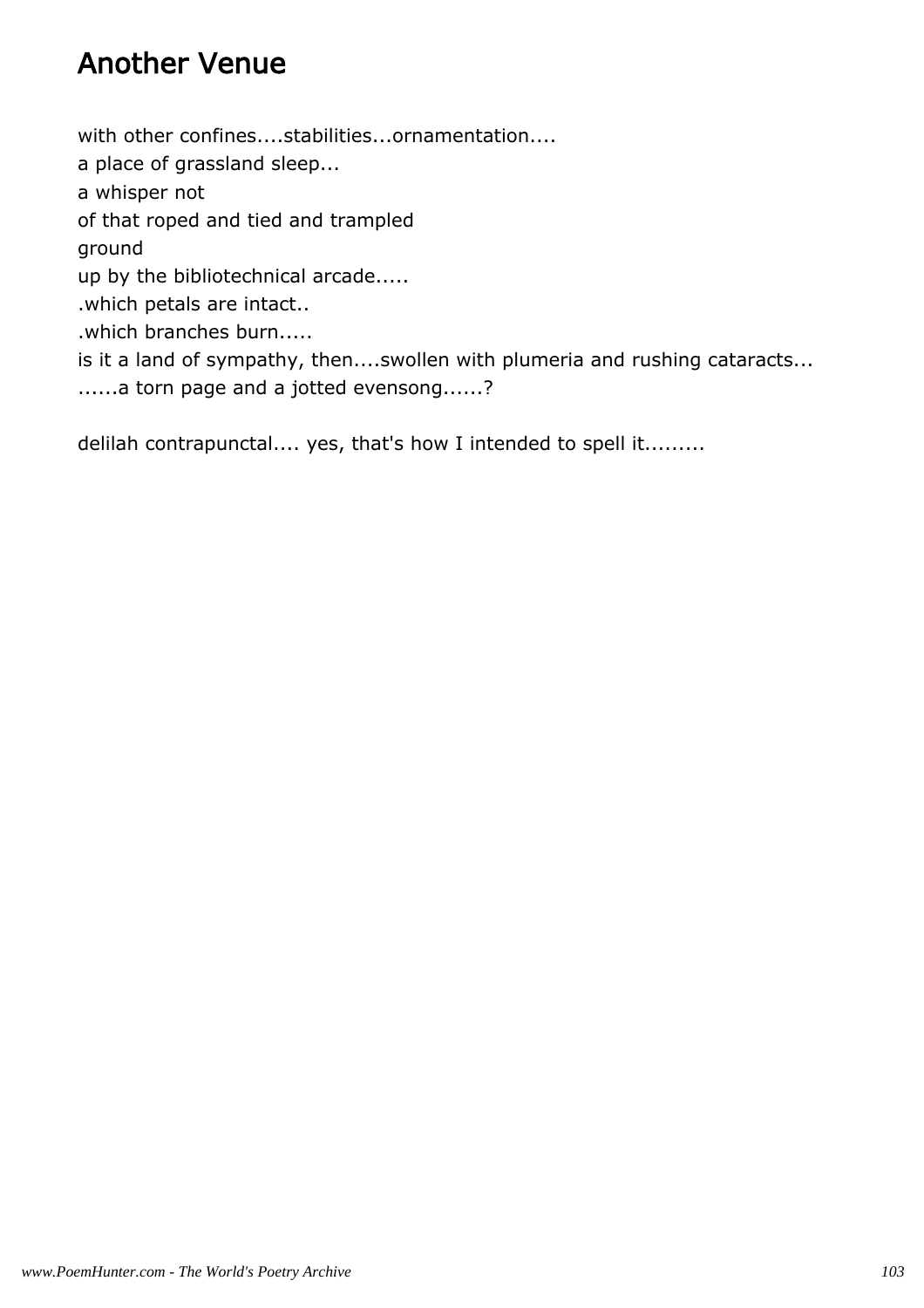#### Ansata.....

....times are a broken ankh...

crushed by some mire-twist and reset with preprimed patella pins can be more hazardous than a hop-scuttling heat-plated hankering........ did I mean to say hope? ...nope....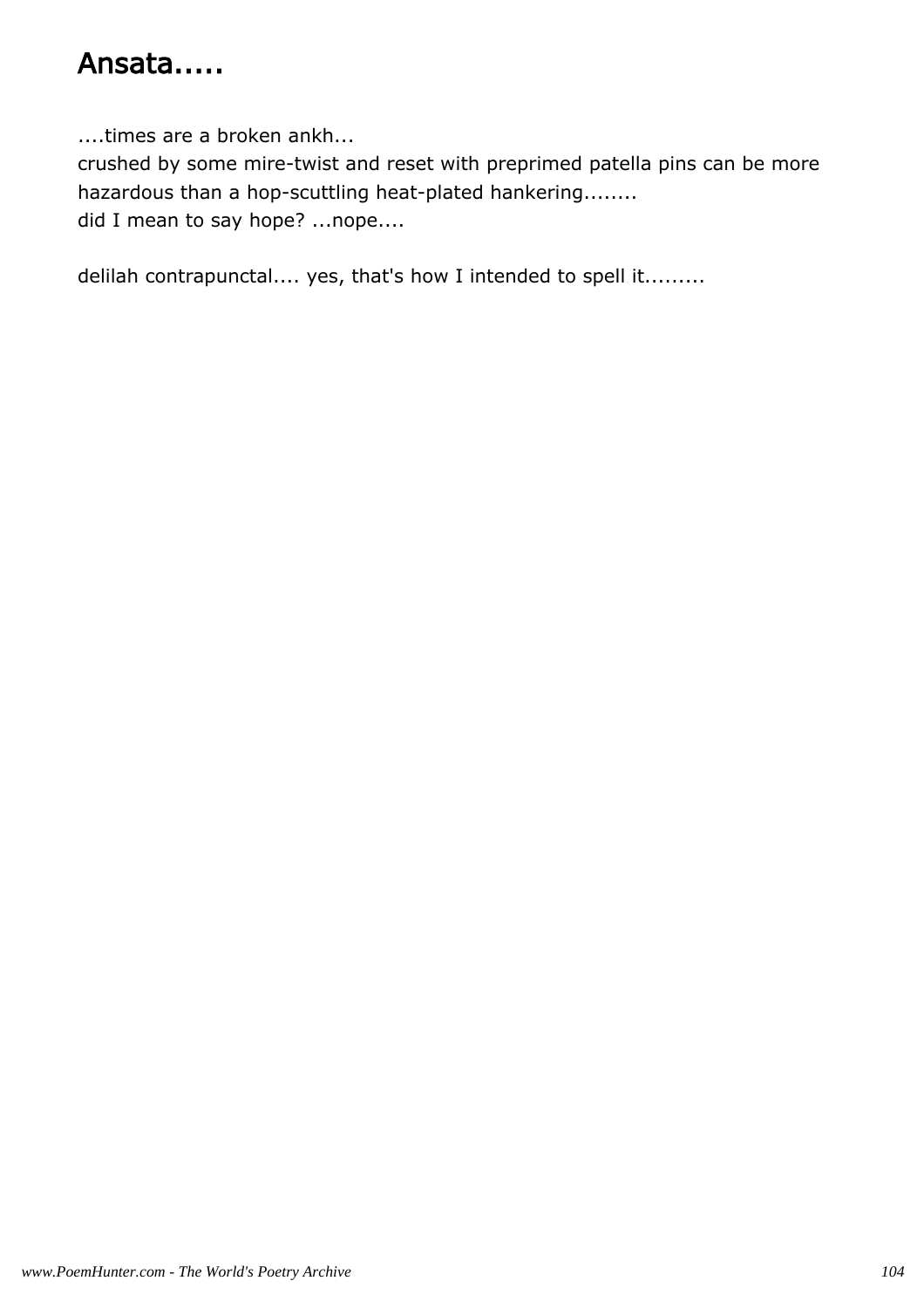## Anubis' Enigma

arced from star to star... pigeons, wholier than most polemicats, rested on eventualities...humours fidgeting... ...left eying ...tufts... fur snagged on thorny scrub... the mountain shudders...bellows its song...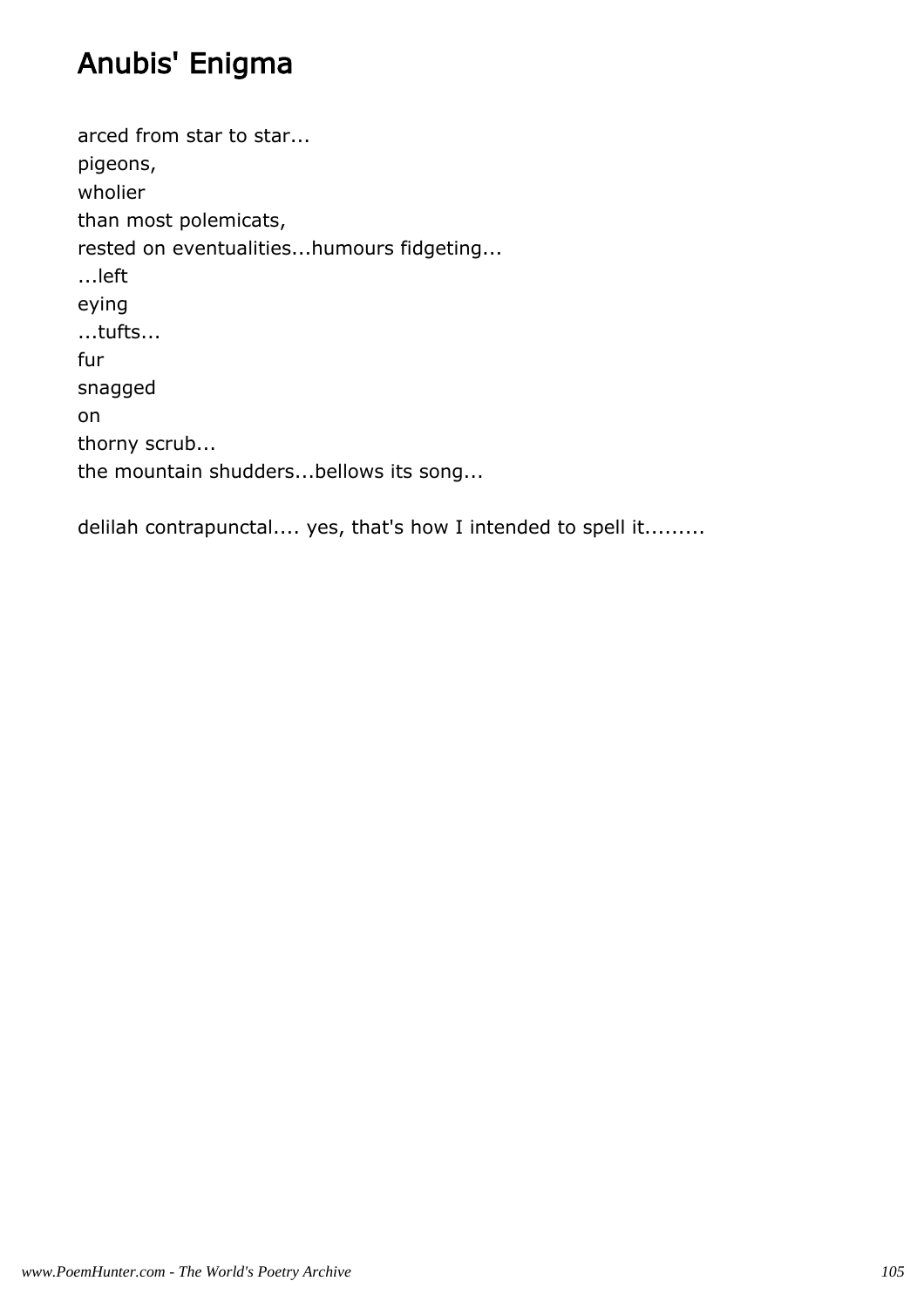#### Ardent Masquers Mount, Careen

in pursuit of tergivers, whelped in loose blankets, their broader chests cross-strapped, hard-buckled against the jouncing melody of a sway-backed ride... ridge-rammed and spurless, one stops to retrieve a fallen bolus..ammo for the fringe... the troupe rear-ends itself...... sprawls, a pile of torqued lance-grips and unspent cartridges....

......cabbages grow, flower to commemorate the fallen...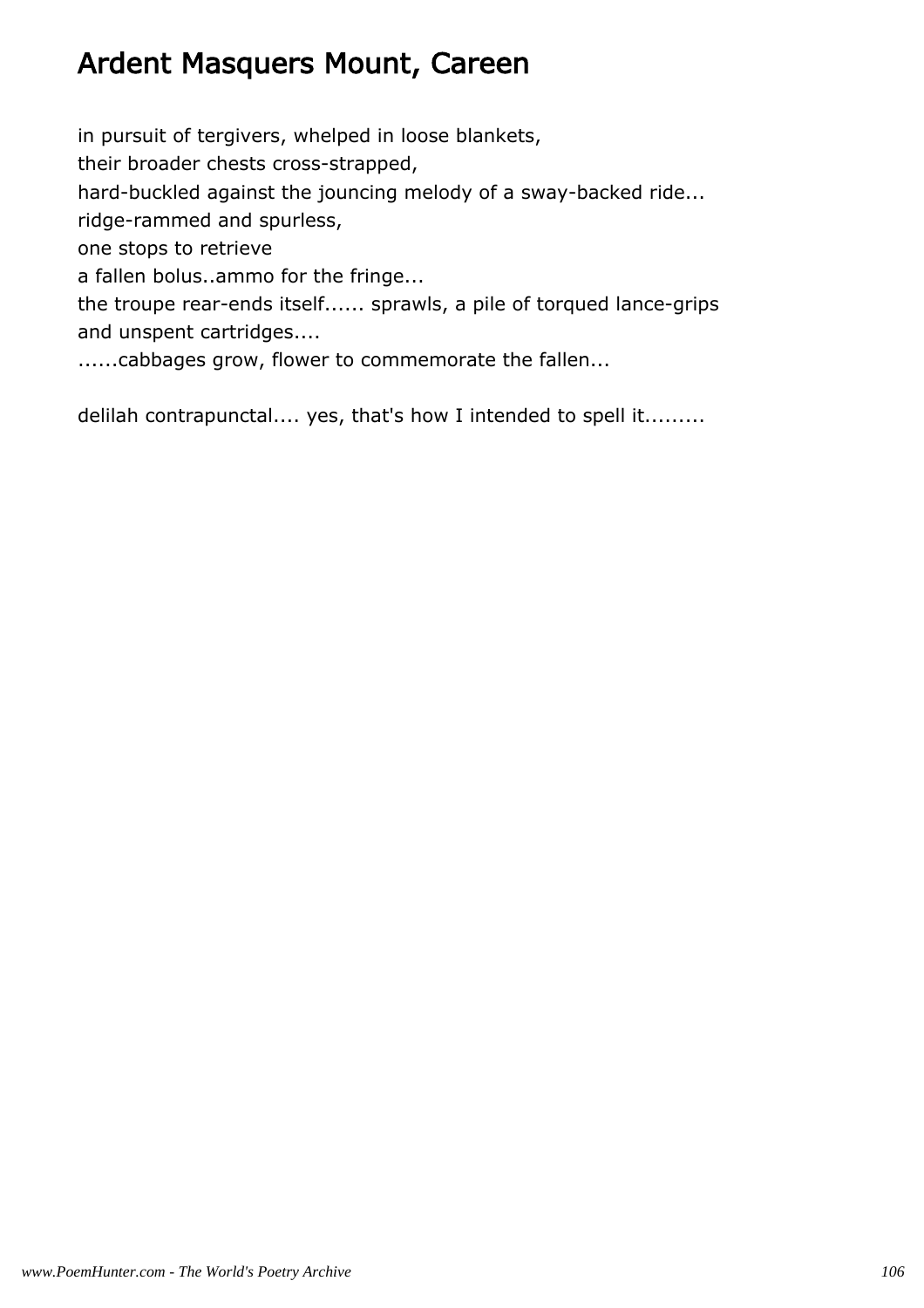## As A Someone Would Say......

pour another cabernet but don't speak truth... it's just not comfortable.... ...create as many metaphors as you can.... but don't give it to me unvarnished.... don't speak truth... and keep those details to yourself...... pour another cabernet.... if you can't do it by way of some convoluted abstraction, well......have another cabernet some JD....JB, even...... .though you prefer Saki...I'll go get some sake....won't be a minute.... and when I come back in....don't speak truth..... unless you plan to let it fly in uncertain terms.....encrypted..... some way that'll make it glisten and shimmer and godalmighty, it must be bloodless..... .abstrusify the \*\*\*\* out of it... .and have another cabernet......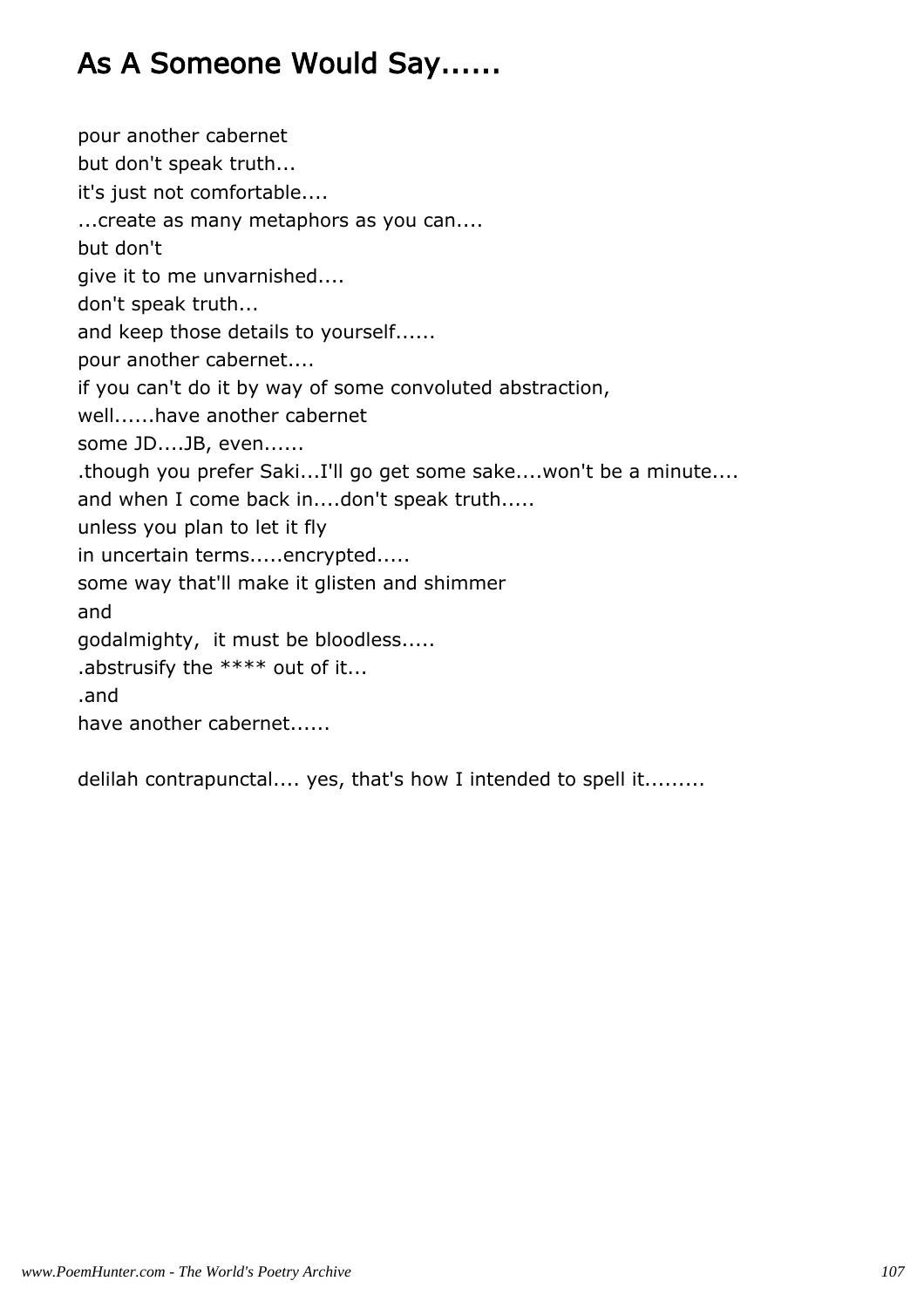#### As Background

to clicks and whirrs... a piece offering lobelias, sun, thanks, sparks and spurs... an easier graze than that which could have been its verbal equivalent... sorrel and musk remain in the jar... slap the paving stones, slack-jawed tortoises.. if it's irony you're after, scoop it up.... the larger portion has been plated...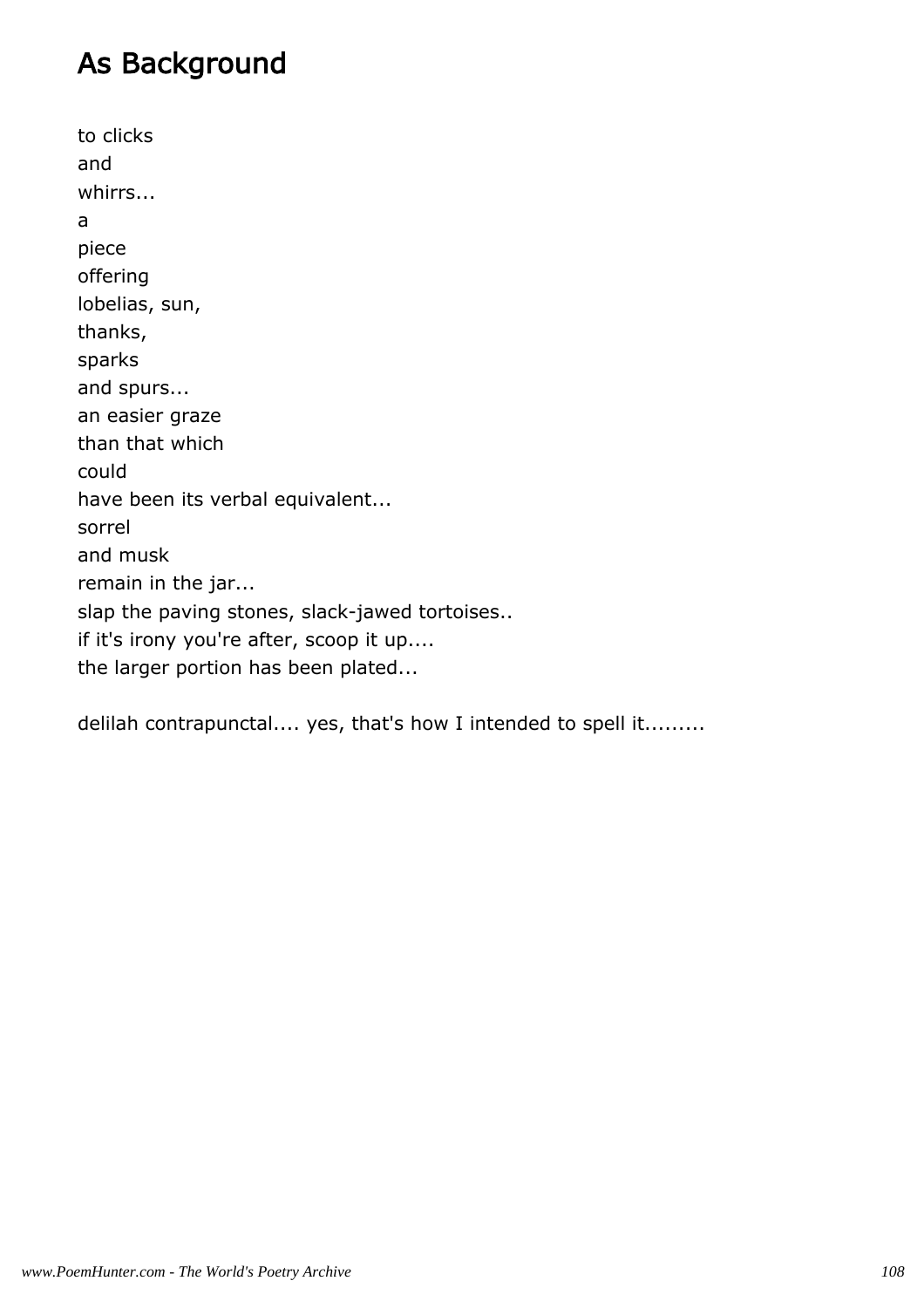## As I Recline On My Feinting Couch.....

if....I could...and would manipulate... 'break'... so gently...as fluid.... the barriers.. .find fissures and warps... .windows and wiggles.....trans-portals..... that I know exist...in the eyes of the thirteenth or fourteenth rook... and elsewhere...this freefall glissando.... .and perhaps shall find...someday ....within and...um, without .the timeless continuum ...the parallels......spatially companionable....hello and hello....and hello.... well...this is the one that I thought of today: yes! ! ..

.to hear Richard Burton reading Richard Burton....

.just for me..

.oh, yes...for you, too, of course.....copious footnotes'n'all......

......I recline on my feinting couch....... hello.....and hello............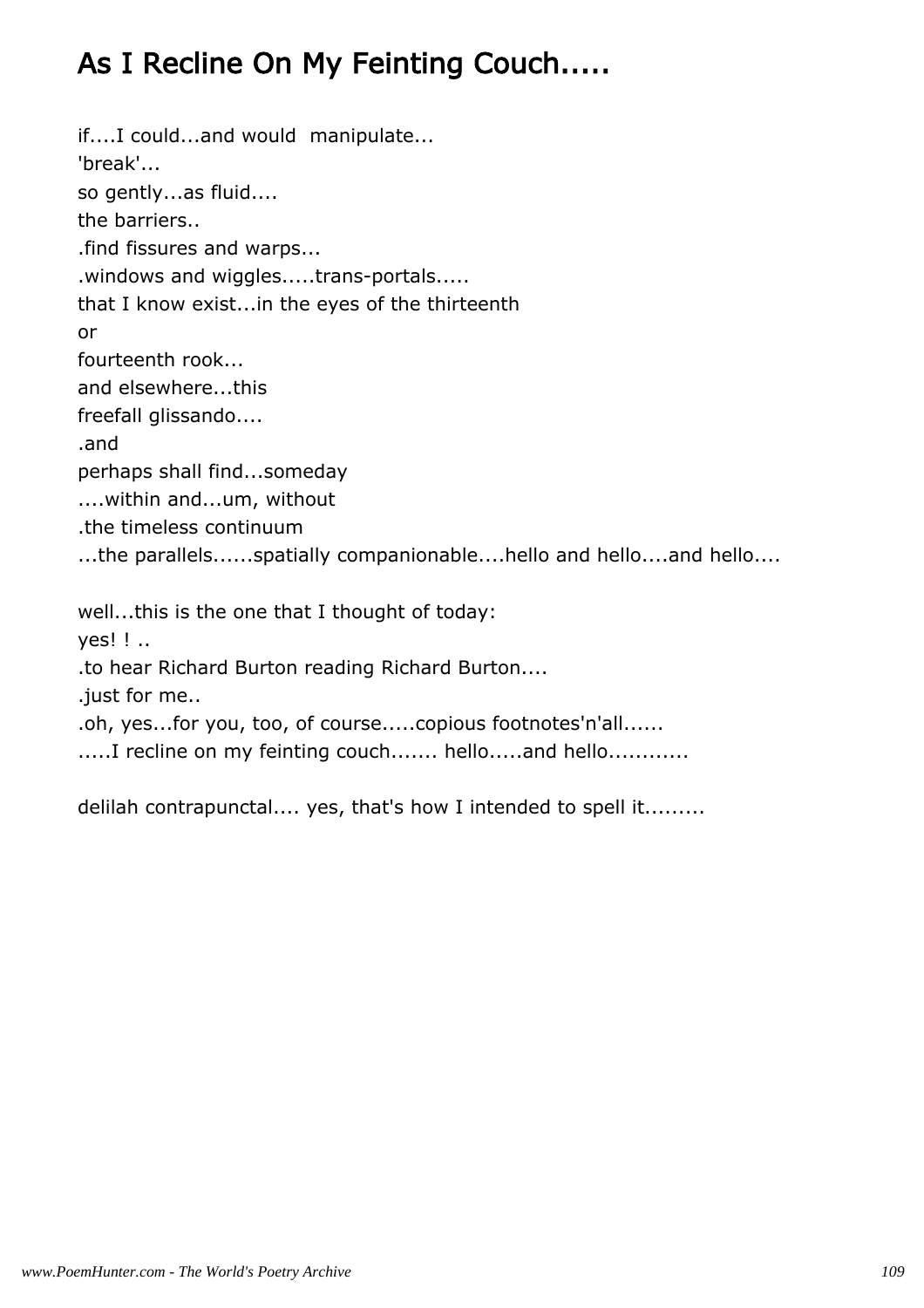#### As Inanimate

and as imbued.....

as phosphorvescent and as glumladling....

..... at the center....a ............stilled point.....

breakfast of ninnies...genii for lunch.... an afternoon snack of wheeled wells, pontificals and faunfritters..........

the evening meal? jesterpods in aspic with some readily matriculated herring.....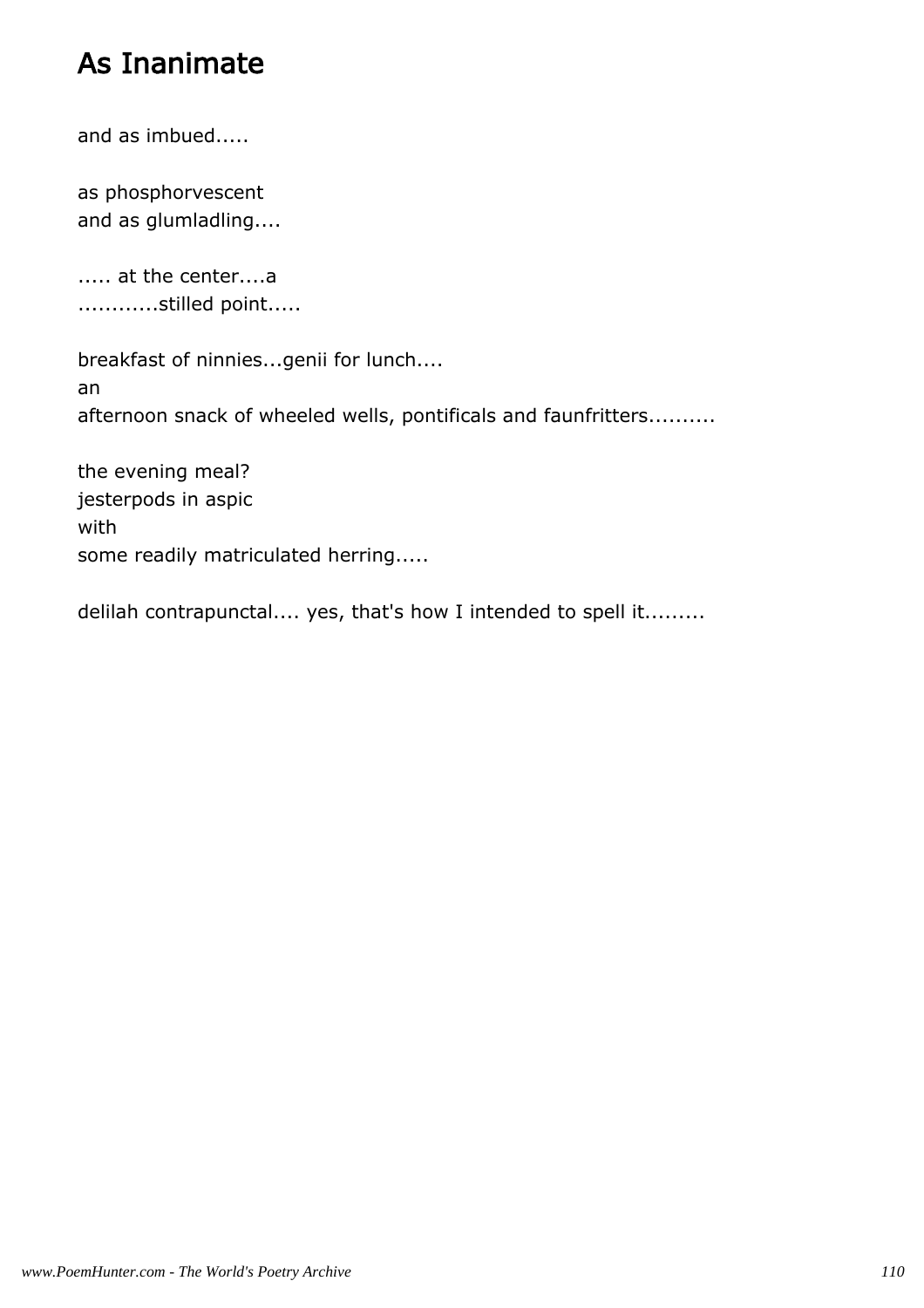# As To

the bric a brac on my clavier.... some, gifts.... .......excavational 'debris'........ an open-air reliquary....

enhancing sounds? ... ..............yes ....memories...ideas all but instantaneously translated, into colors, phrases... .which could be named..... do not need to be.... .they'll ask, if necessary.....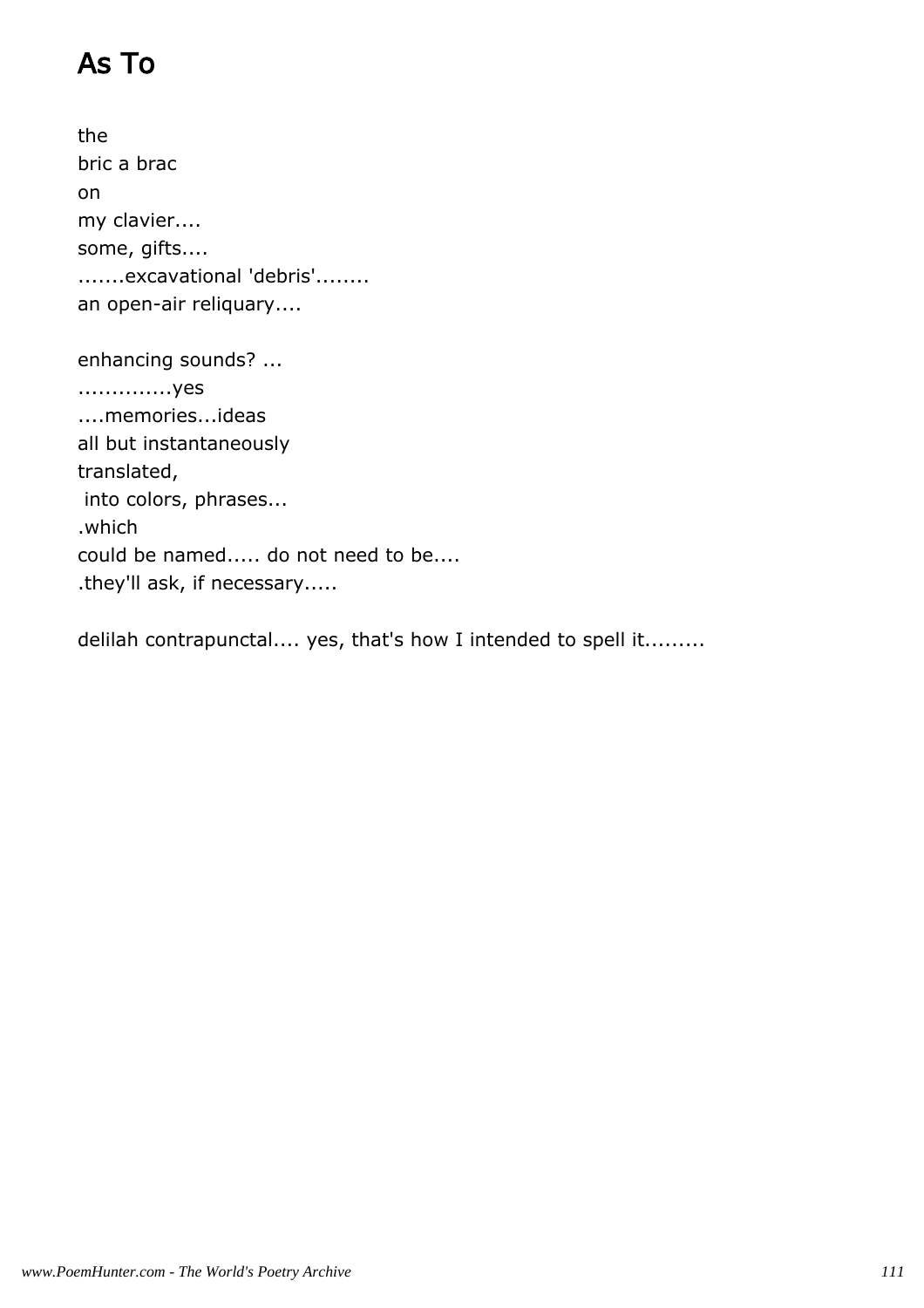### Ask Her That

and she'd have to tell you where.... and how.. .and in what she was steeped.... where she was shrink-wrapped and shredded whole... and patched the stuff into a semblance of culpable breading.... .where she chased a white fawn...(no, no rabbits....) and found verdigris prints....seven-toed.. .a malleable mockery and a wagging scally, shivering and carrying on about some sort of snapping dragoon...tri-cornered and braying for a fluffier frock.......beaded, no less.....glinting....tiny-eyed.... ......but I digress.... yeah... the story would be one for the ribbed cages.. .the smile of a peccary with a yawning portfolio.... there they are now..... see...over there... ......but I digress...........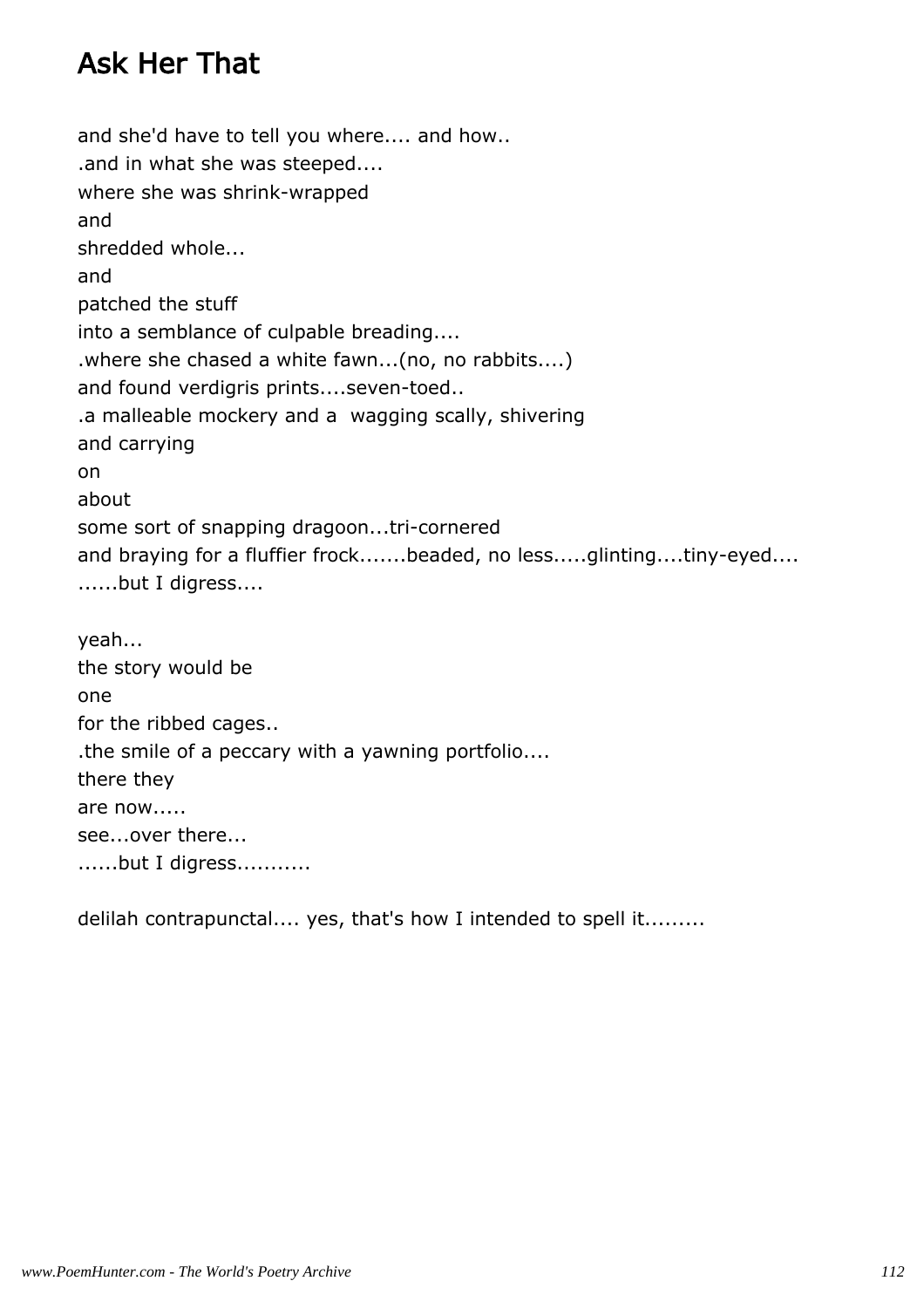# At

the corner of Blarr and Tremolo.... repatricider, hard, did flow...

the winkmaids come...the winkmaids go... at the corner of Blarr and Tremolo....

was on a drowdy evening the boisterfullians... kreening, round... did chance to go....evapor'd, slow... no trace of them's ever been found...

the winkmaids come...the winkmaids go at the corner of Blarr and Tremolo....

is said two footpads can be heard... treading, flightless... ...and a third of all whose zephyristic words shall meet their feathered, lichened birds of every stripe and dot and whorl.... pick up a shelldram... find a pearl... of wiserdom...and gymcracked flank... and take it to a river's bank shall evanesce by evening's shank.....

the winkmaids come....the winkmaids go... at the corner of Blarr and Tremolo...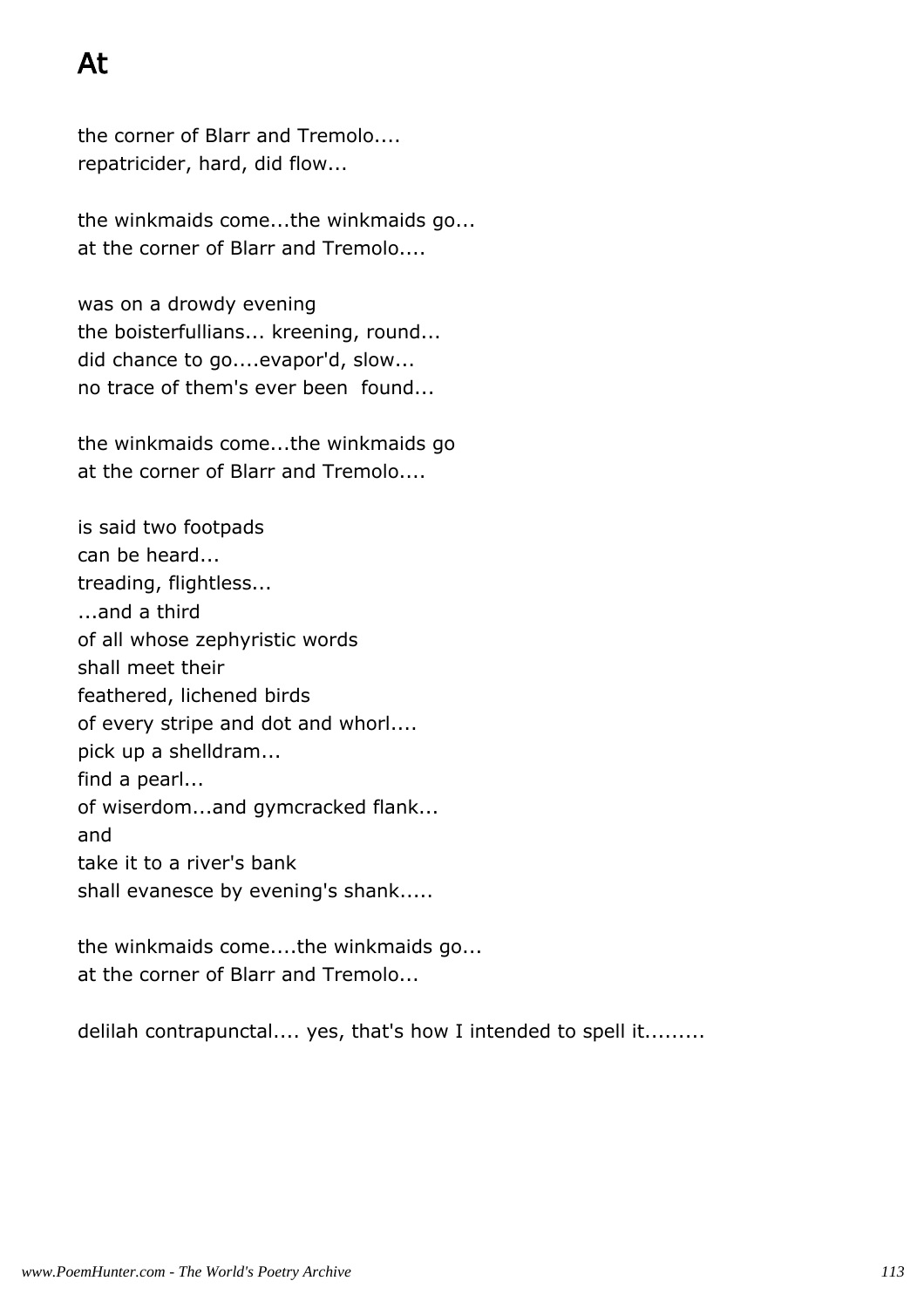# At My Door And Welcome...In My Heart, Strong And Shining

a series of not-quite-Leonards but then..and now, I am no Virginia.... current day.. far more burying than blooming.... bursts of fun, sweet tasting....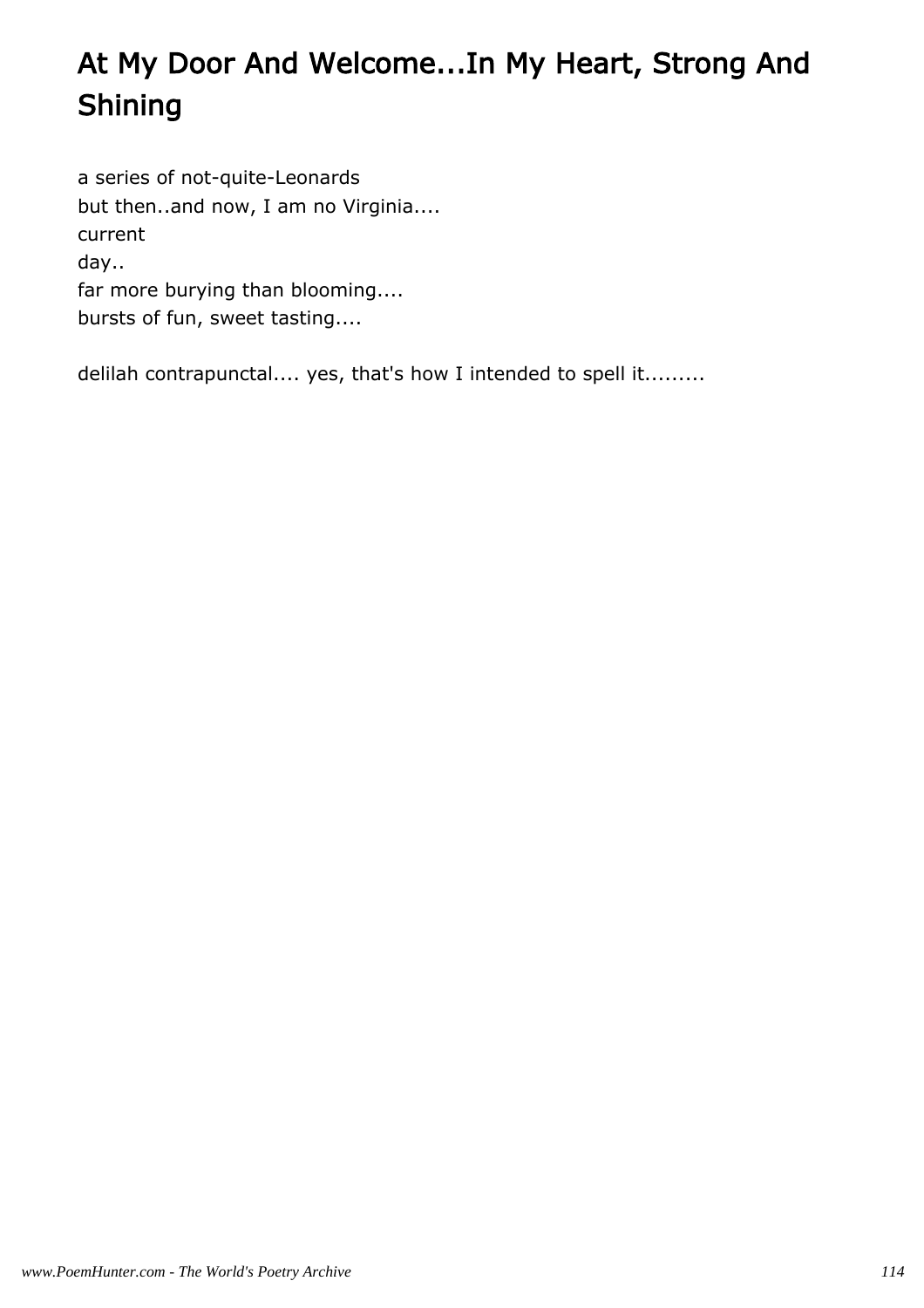# At Owlightly, Lightly

a gorgon's took my toothbrush.... the sheeps have blown the fold... a fellow by the mailbox offers chocolate.... he's called Roald..... in a disambiguated huff a chimera has called the bluff of the seven-wintered sisters who've gone sailing in the buff a lowing moaning blisters... while the billies, less than gruff, charge the bridge toll... deck the maypole... grab the drawerpull...hide the snuff....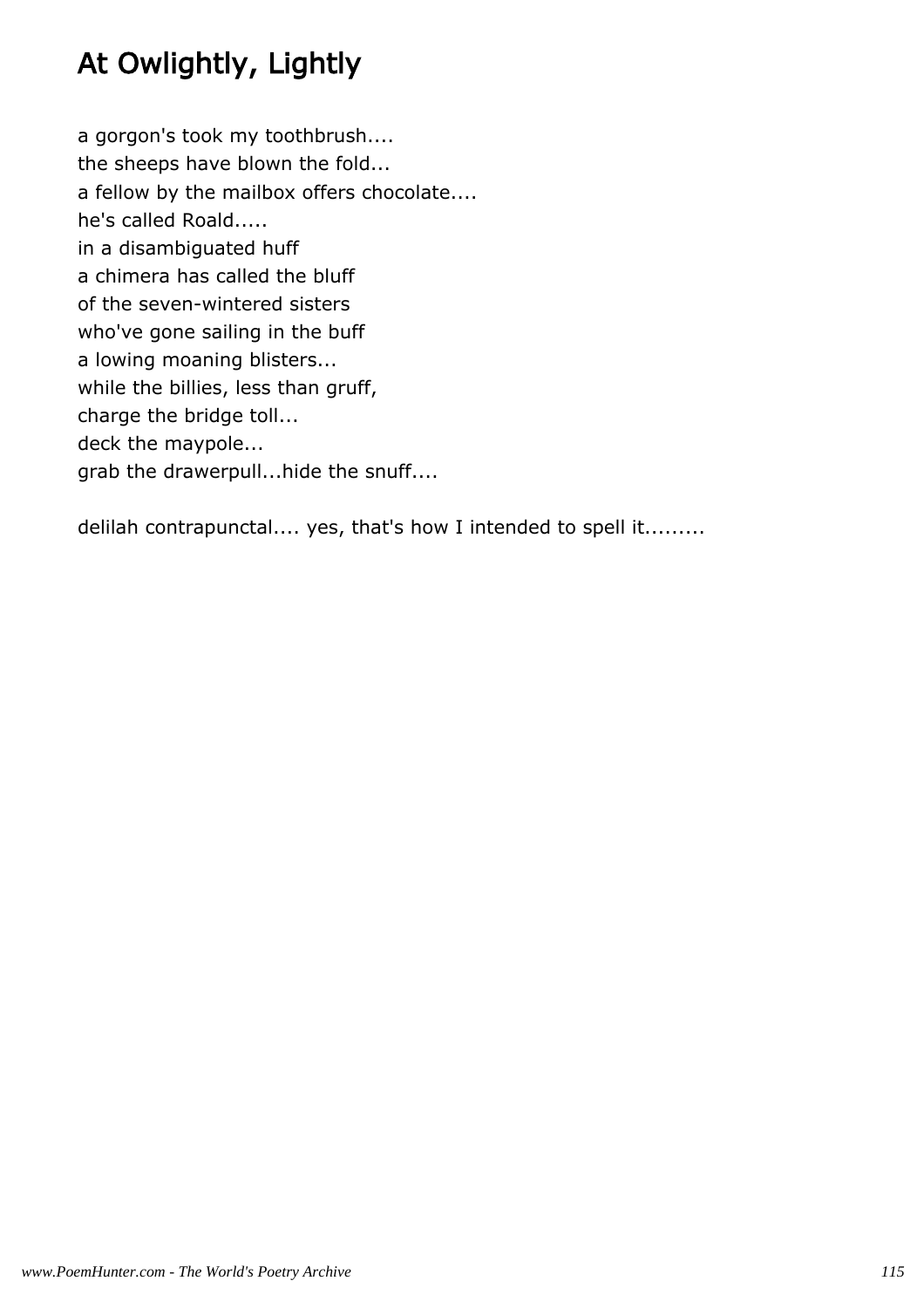## At War

with an armored dilldough.... one can't but wonder...'Where'd the grill go.. ....and the mangoes, pits'n'all...'? ....ach...not another feckled Fall... .the prime's been pumped...against the wall.... the troutspores ripe for breeding.... the wiffle's not a cannonball... and lurklogs need reseeding... I said I'd leave...it seems I lied.... .....ran...... didn't find a place to hide...... ....I could puke...the train's forsook the dumpling blossoms on the track... friable tuckers wail the lack of mortals who could take a whack....... at the haves and quarters, thirds.... that bleed the trysting dry of words.....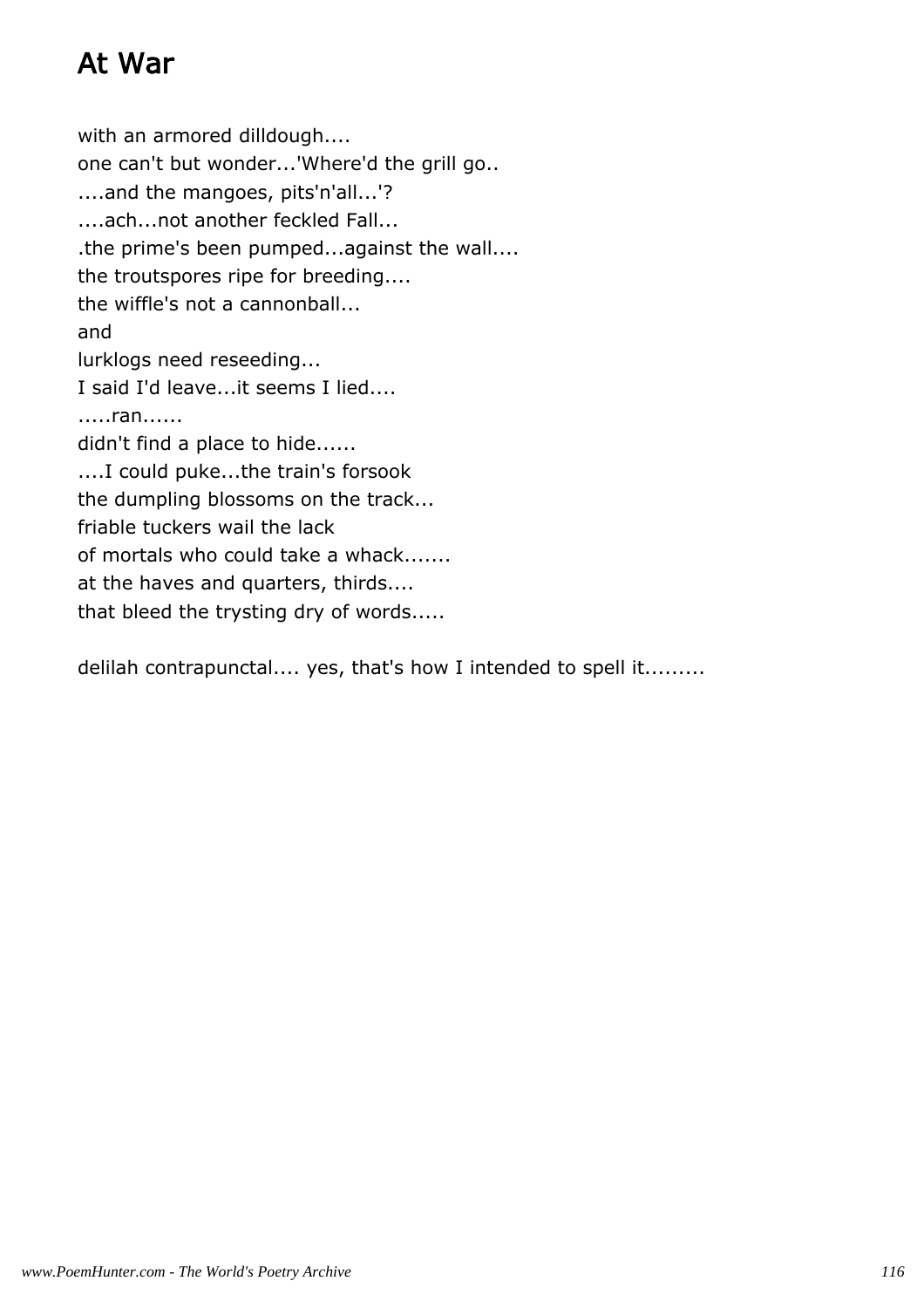### Attribution

who provides a playground in which beloved animals and their people reunite.....whole, sound and afflicted only with joy.....a vision I embrace, if not fully believe.....

who provides the sanctioning of and motivation for forces sent to conquer and subjugate the others...to milk them of their birthrights....that I have seen, as has every human, from every perspective....

are our gods as flawed as we are/are we as flawed as they are... invention, a finer line...a practice, imperfect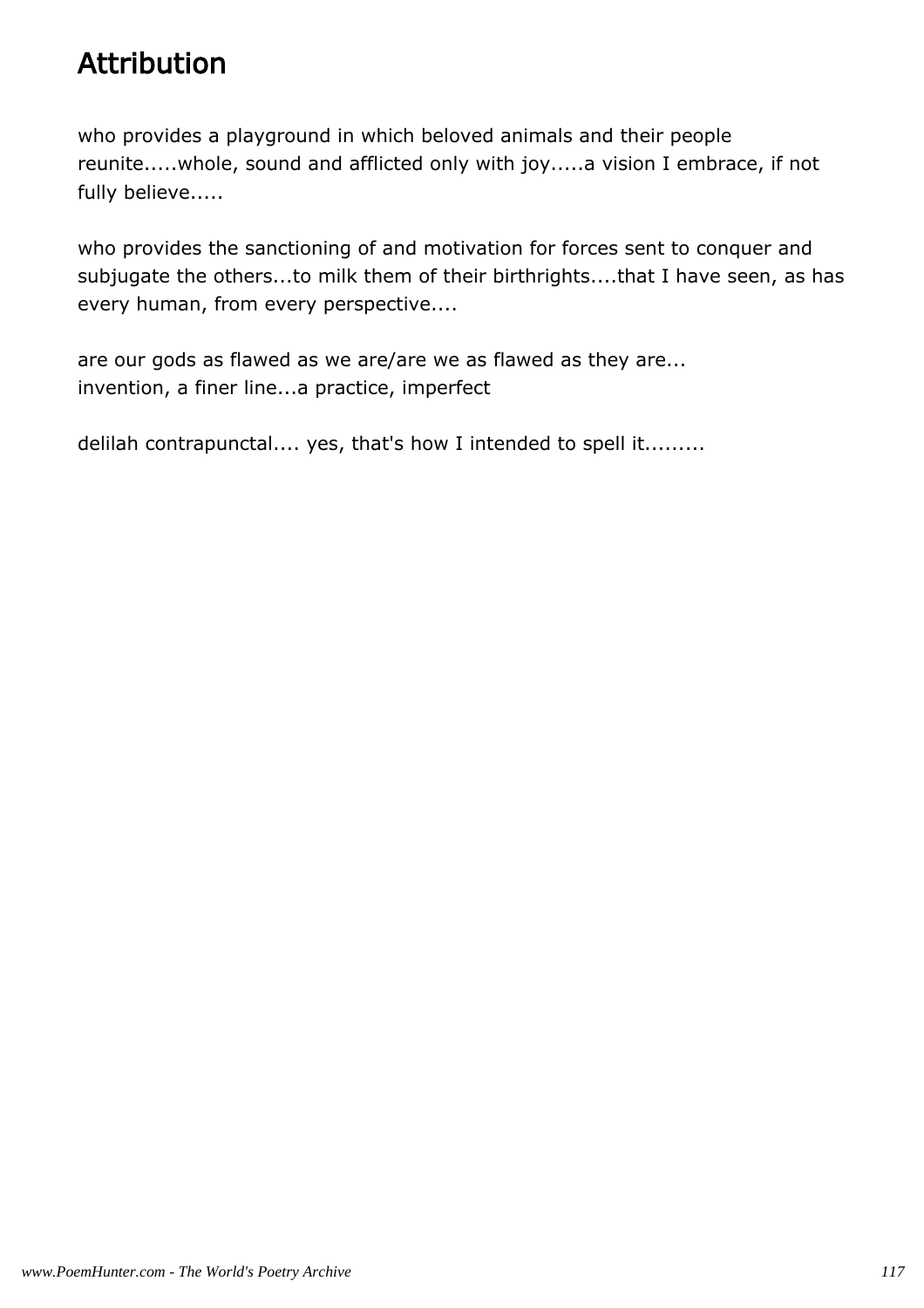#### August's Aerugo

copper to gold... ...verdigris...a midnight sun's somber and chastened love mingled with dusts... no sea voyage, this

...this triumphant arch... somnambulant and blazing flower... each petal plucked regrown....adherent to a circular and seed-bearing core...

magnetic metallic to the last...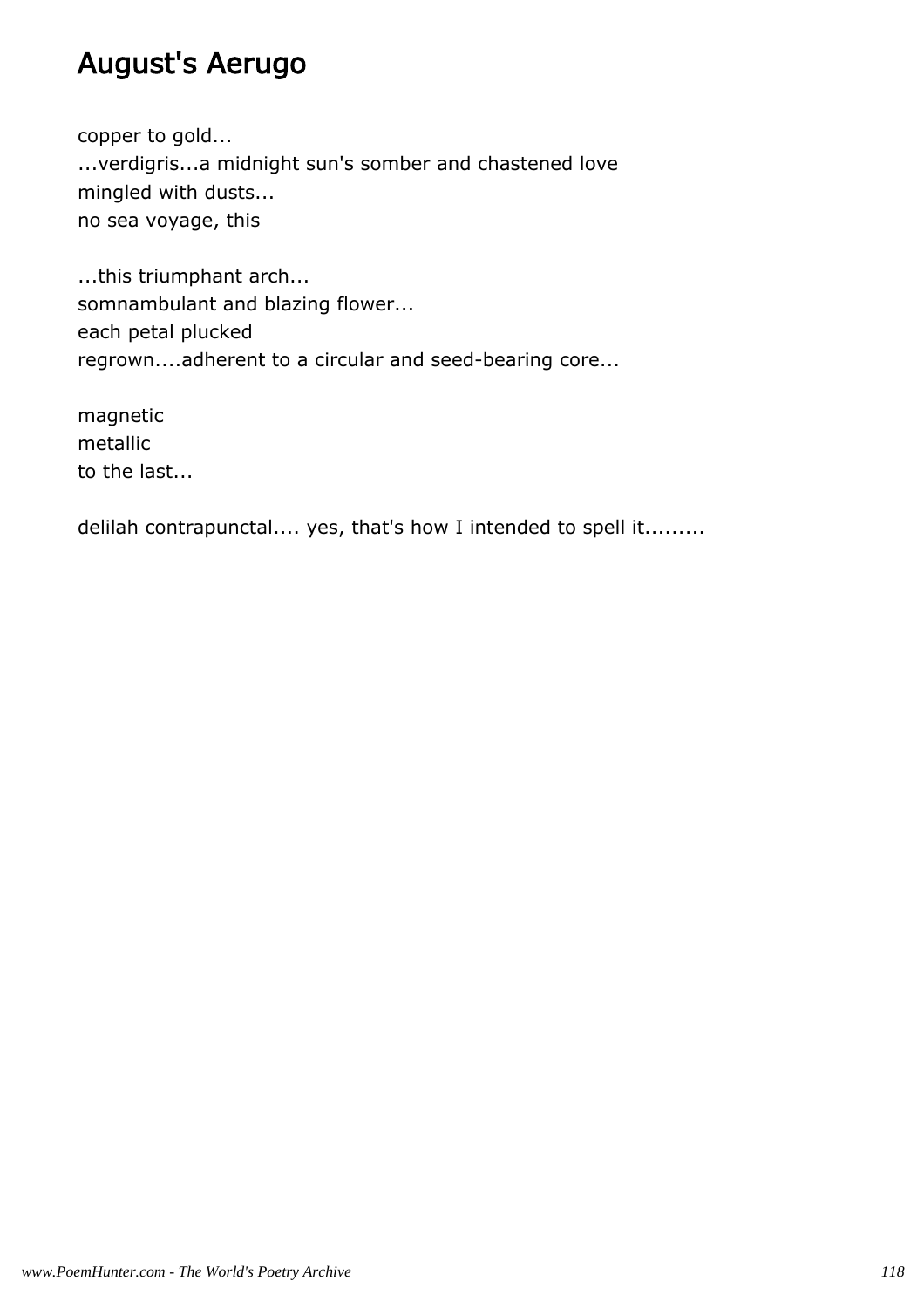#### Auto Motive

the vehicle's manifold has integrity the mechanic h'mmmm would that should manifest in the garage and elsewhere could it alter destiny ah, integers and ballyhoohahs woods and ironies lilacs and pfeffernussen. anele, anoint bless the hydrawlics and the gasketry 'the pleasure is mine', sang the blue canary, asking, 'can the wind shift in a tunnel? '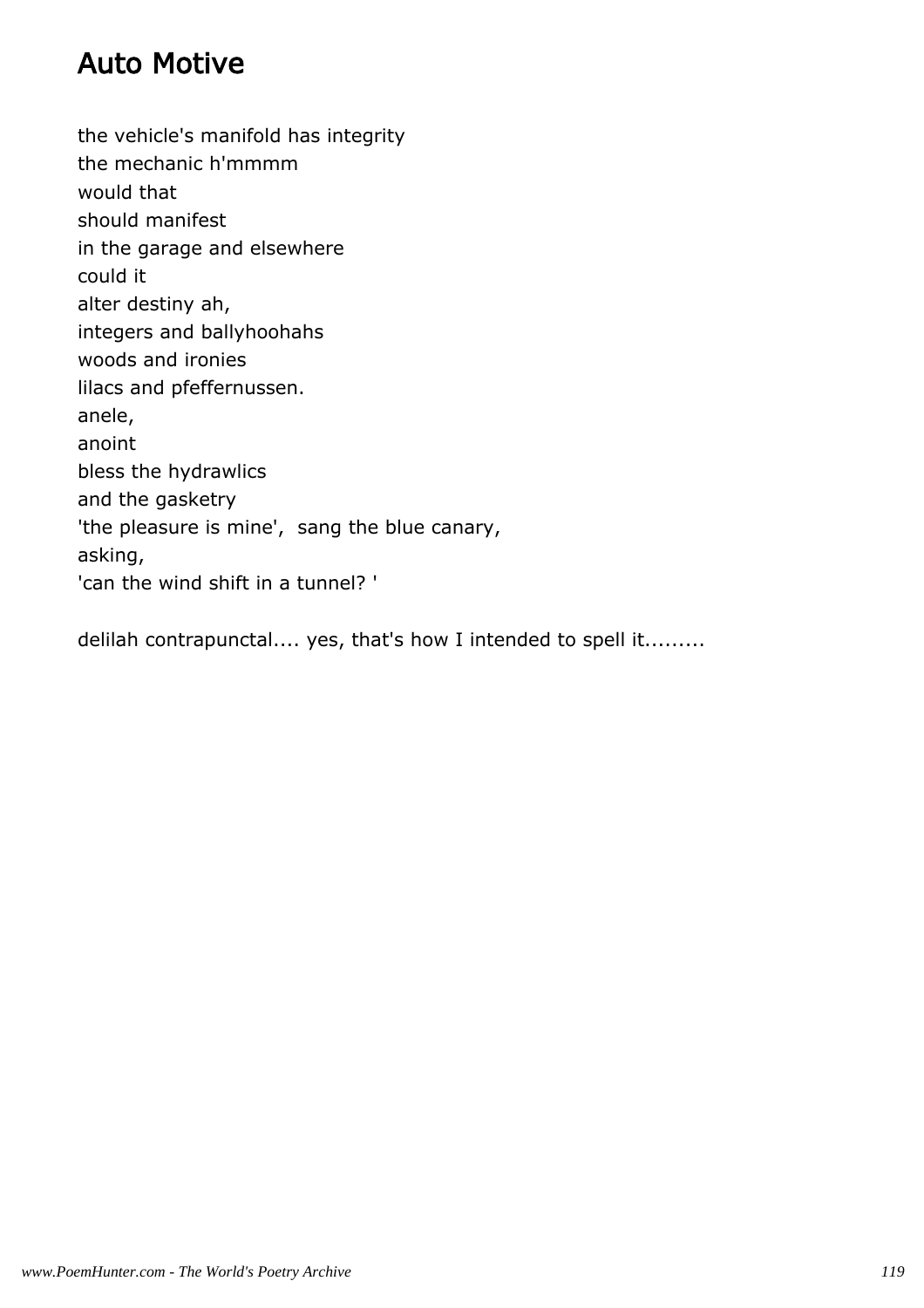#### Barbara Lee

for president...! ! NOW! !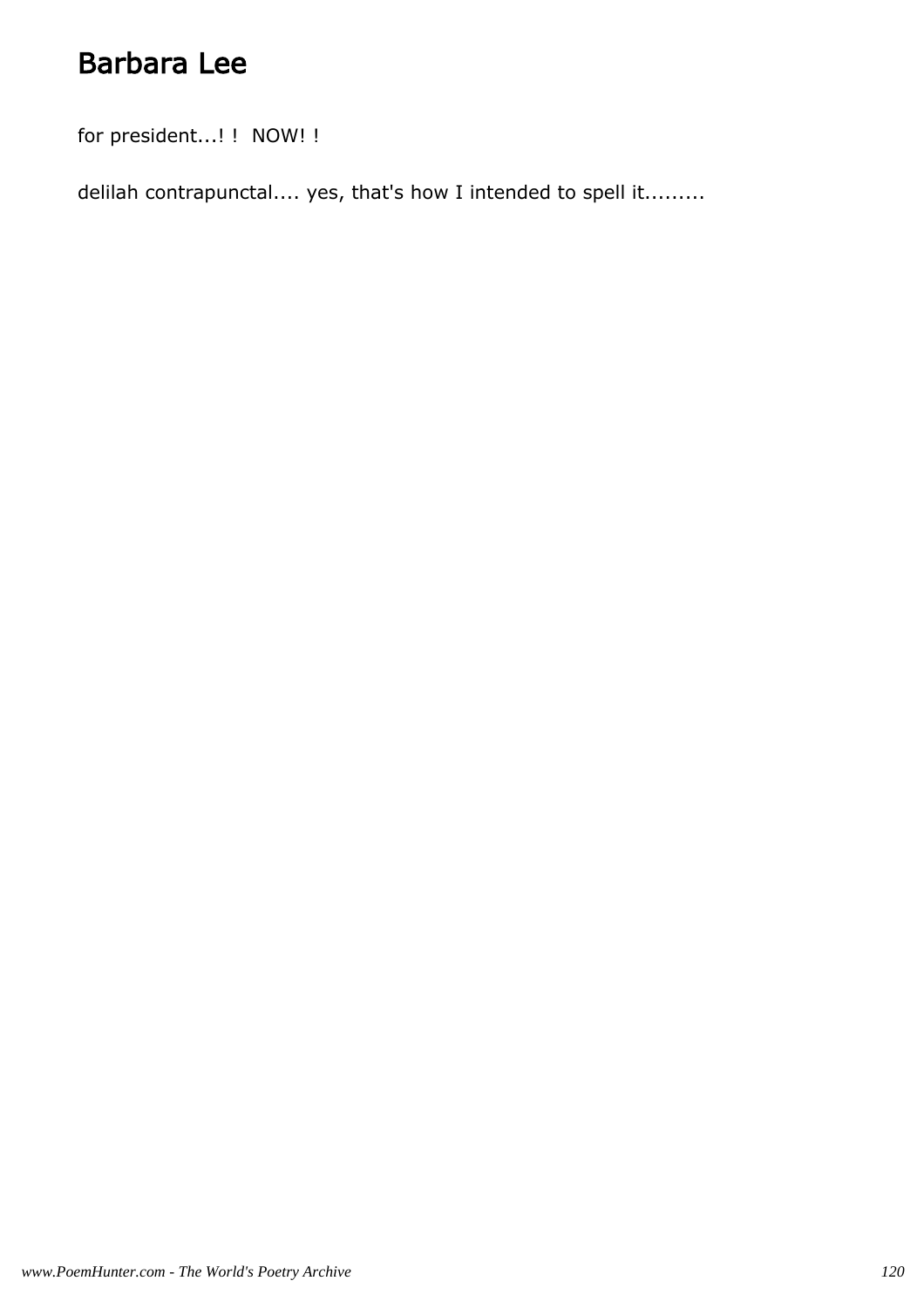#### Bare To The Left

higher than a weathered balloonist clambering into the pit to get a hosing-down and no, no more fried baloney there's cicadas in it, don't ya know? . my poodle has stripes but I'll bet yours is polka-dotted am I right? bring him along next time we can meet up at the cloister and take it from there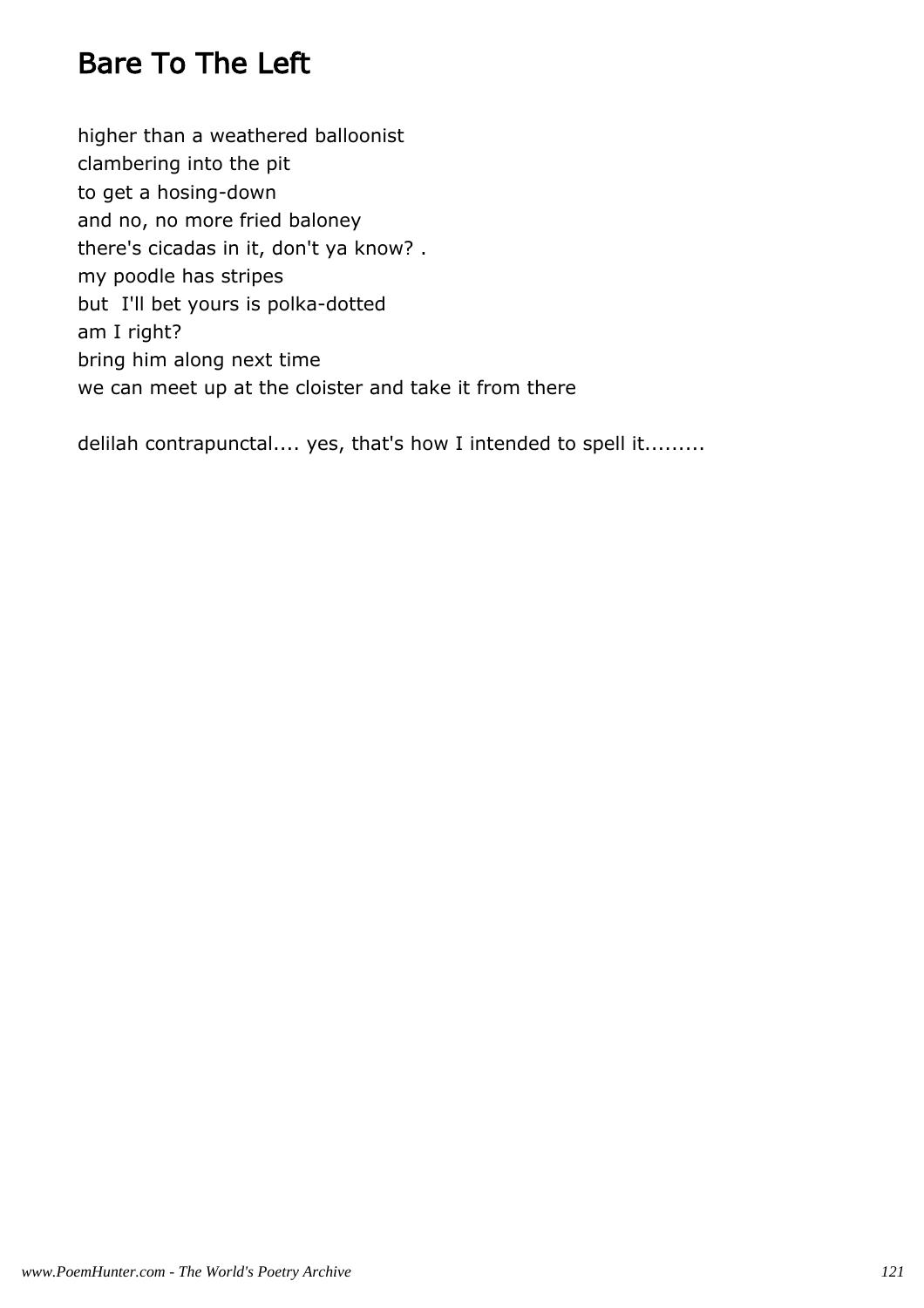## Barnyard Parabull

the milkmaids' conceived with the goat the donkey is jealous though bloat has rendered him tame inauspiciously lame and brought a large lump to his throat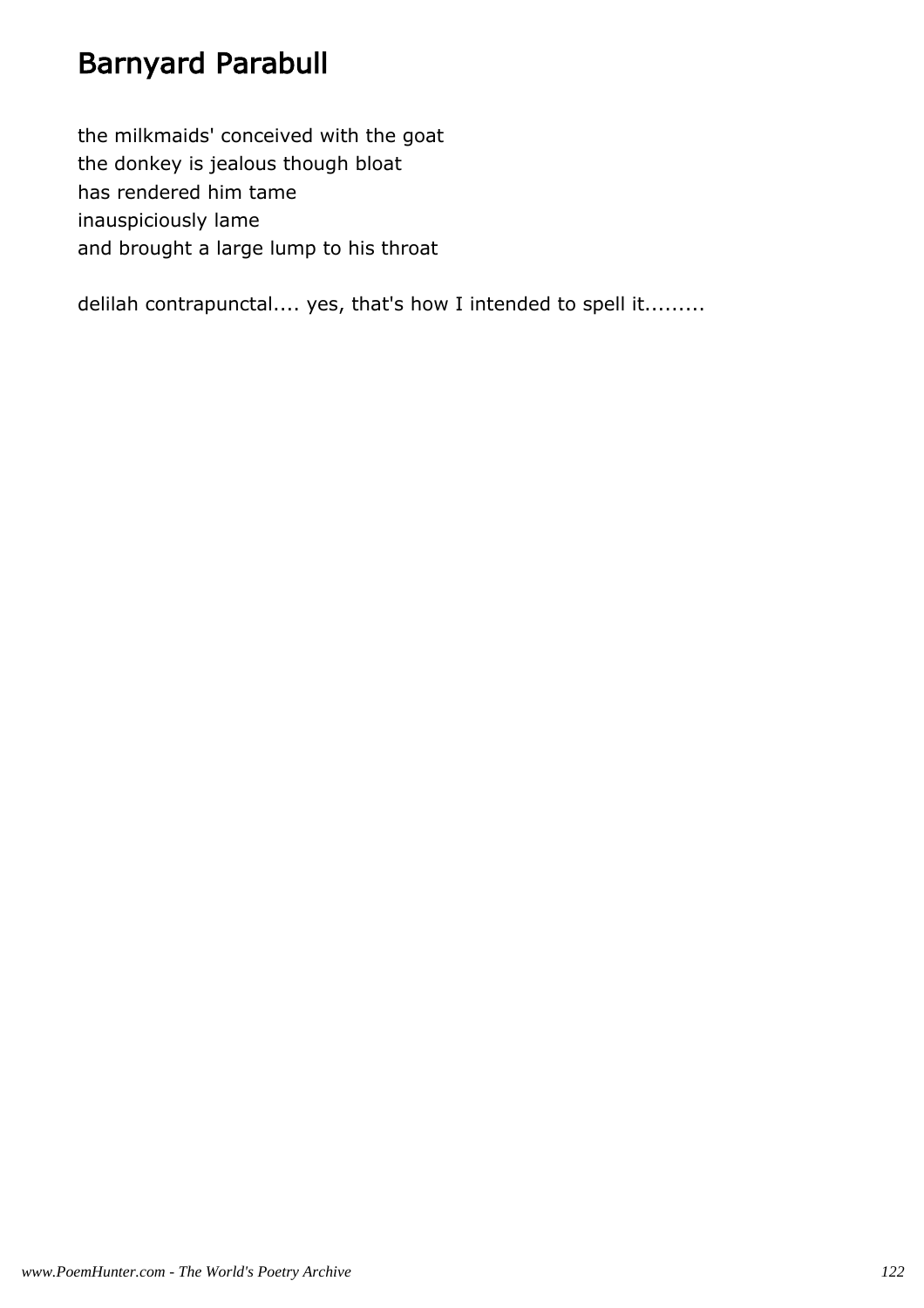#### **Basic**

training at Camp Jejune... a bare twinklin' star and the newest of moons shone overhead to a frog-song's croaked croon the coverlets, quilty the mosses moist, silty as the pith of the matter would've maddened a hatter but strengthened the hamstrung and many a bladder....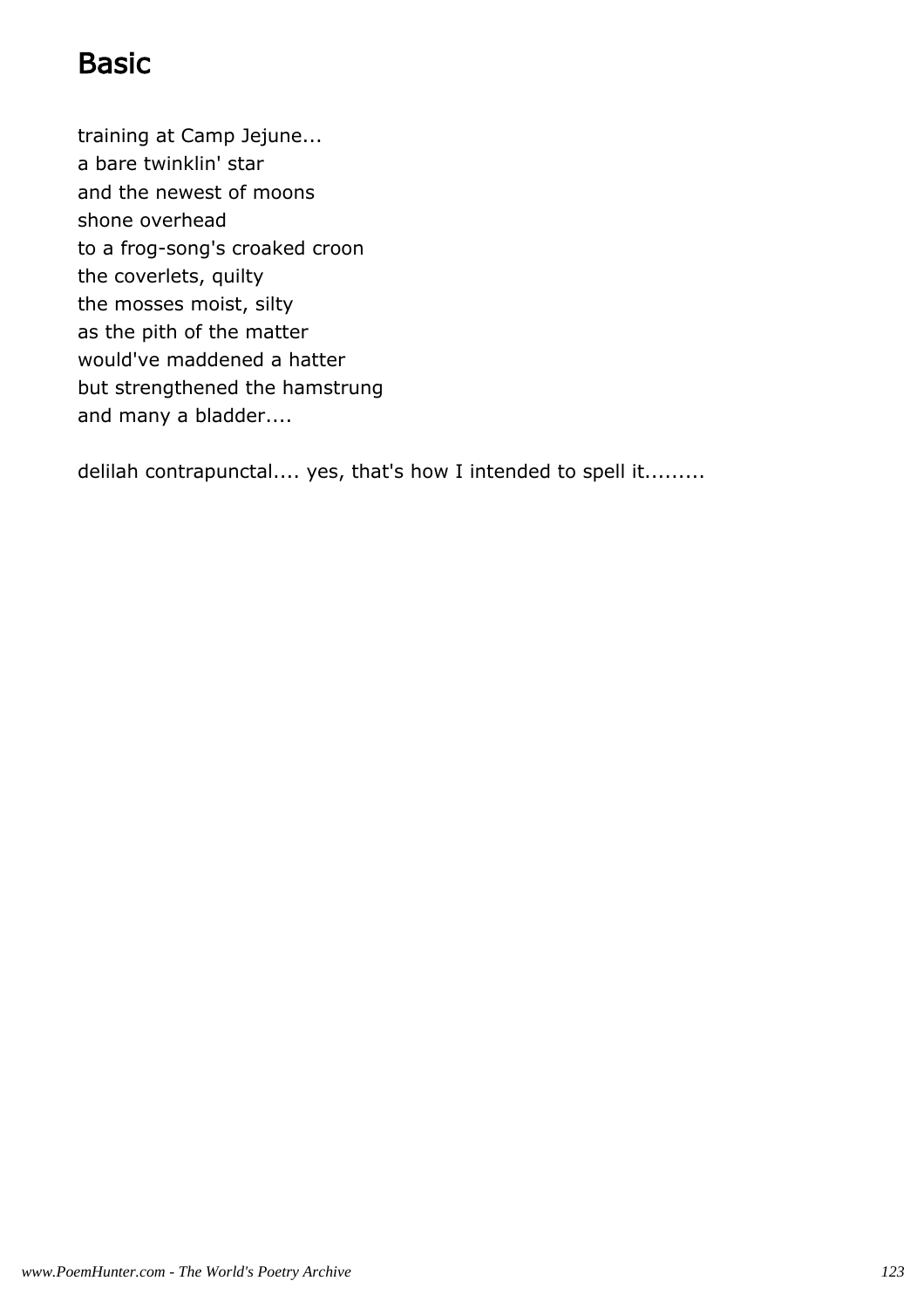## Bath Salts

peppered, delicately, with violets... crumbled, crushed to blend with attar of euphemism.... a sprinkling of license, well-pestled, just so, to combine with essence of gardenia.... a pleasure to bathe in your reflection, it is.... have you the loofa in hand, dear....? .....just below the left shoulder blade, please.... aaaaahhhh.....lovely, thank you.....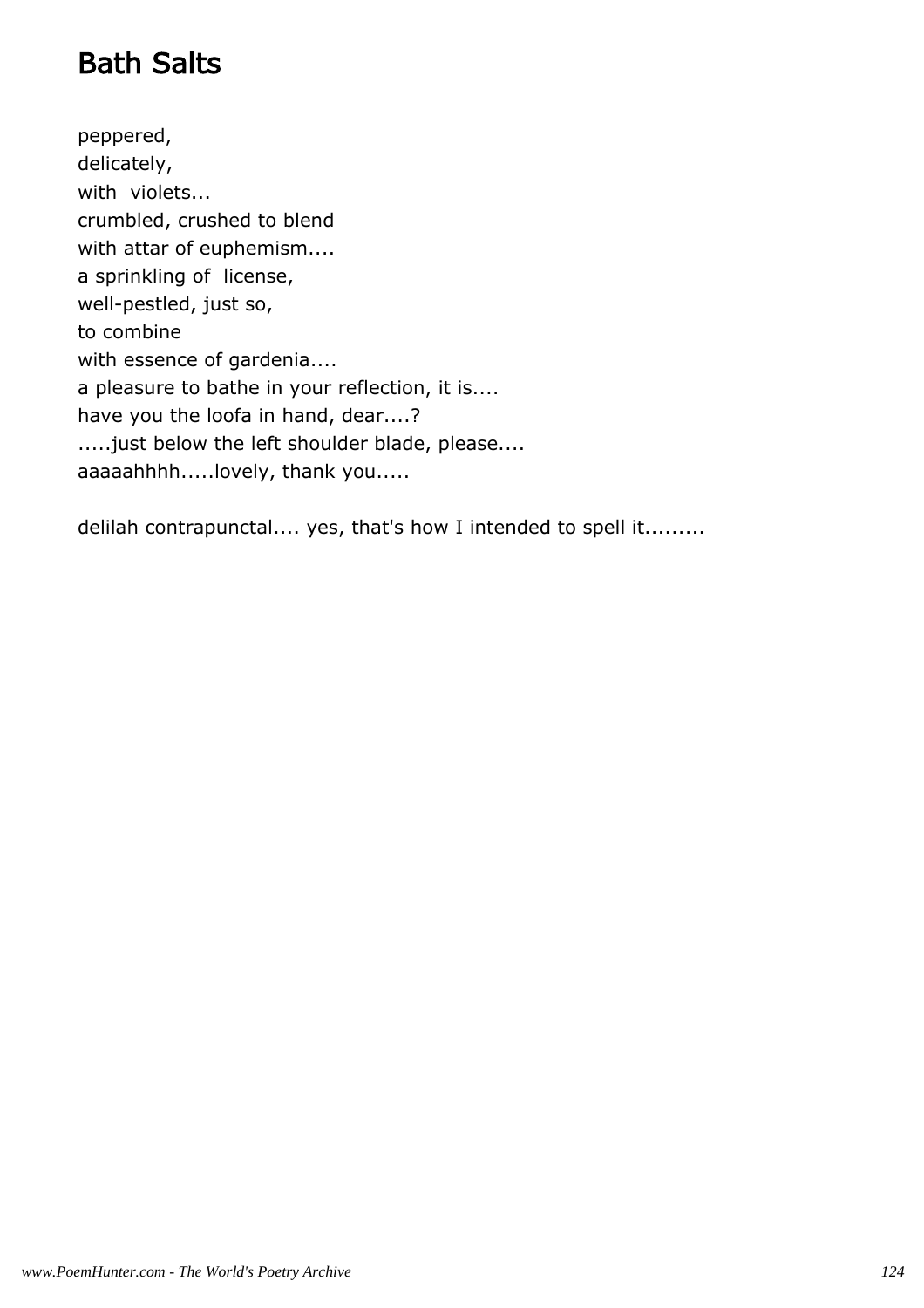### Beauty....Inspiration....Aspiration...? ? ....

ah...Robert's otters... Elizabeth's moose..... confirming I am but a goose.... my words won't ever scale those walls.... but I keep on scribblin'...takes a certain sorta....well, you know... '>)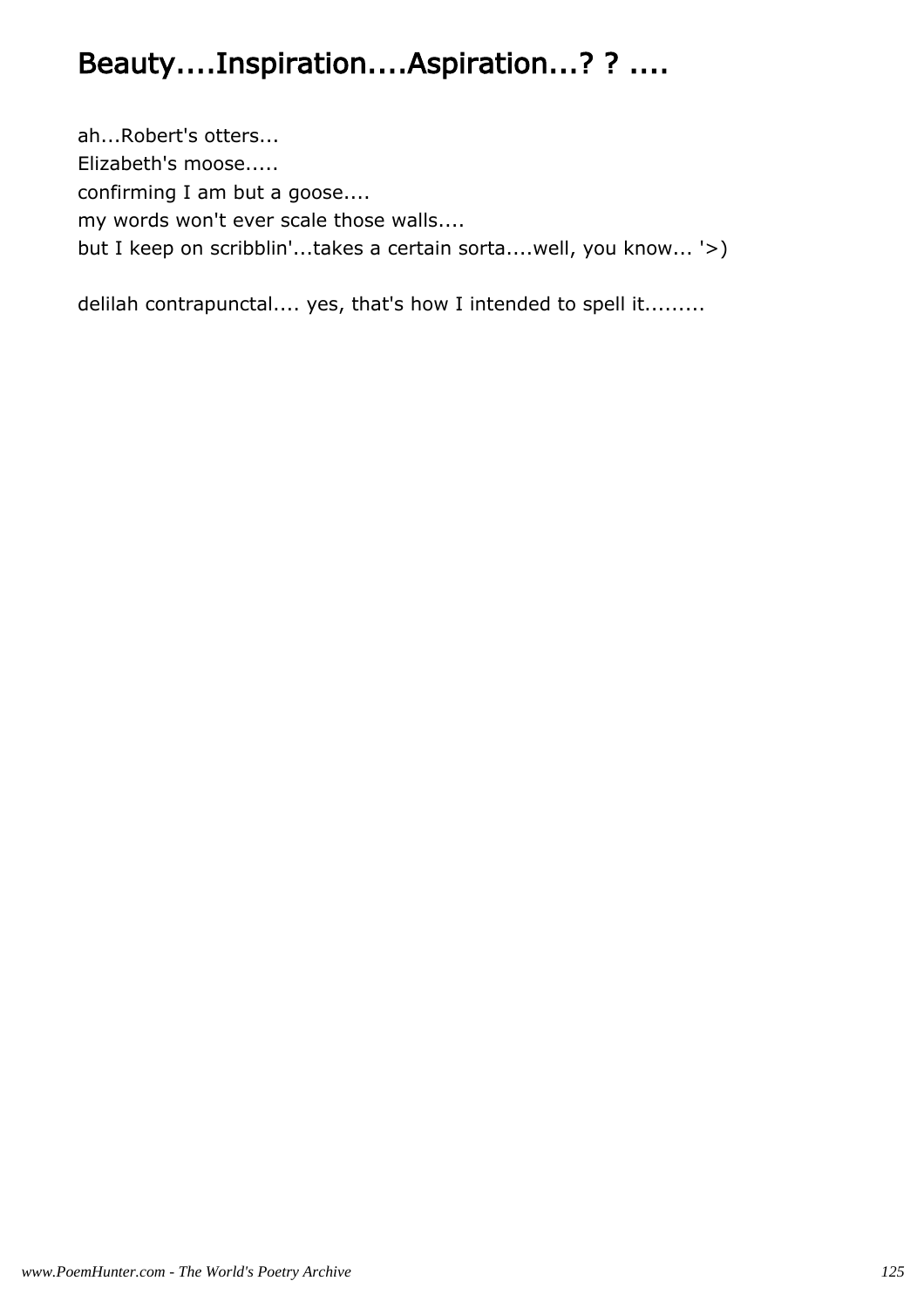## Before The Wreaking Ball Havocs

I'll find another word for it... barking up the baguette... a surfeit of salamanders in springform cogitation.... less? more? how many steps is it from warblestrasse to cantilever alley, where the bedframe groaned a rhythm that set the joists to humming harmonics and rafterglow was a visible thing?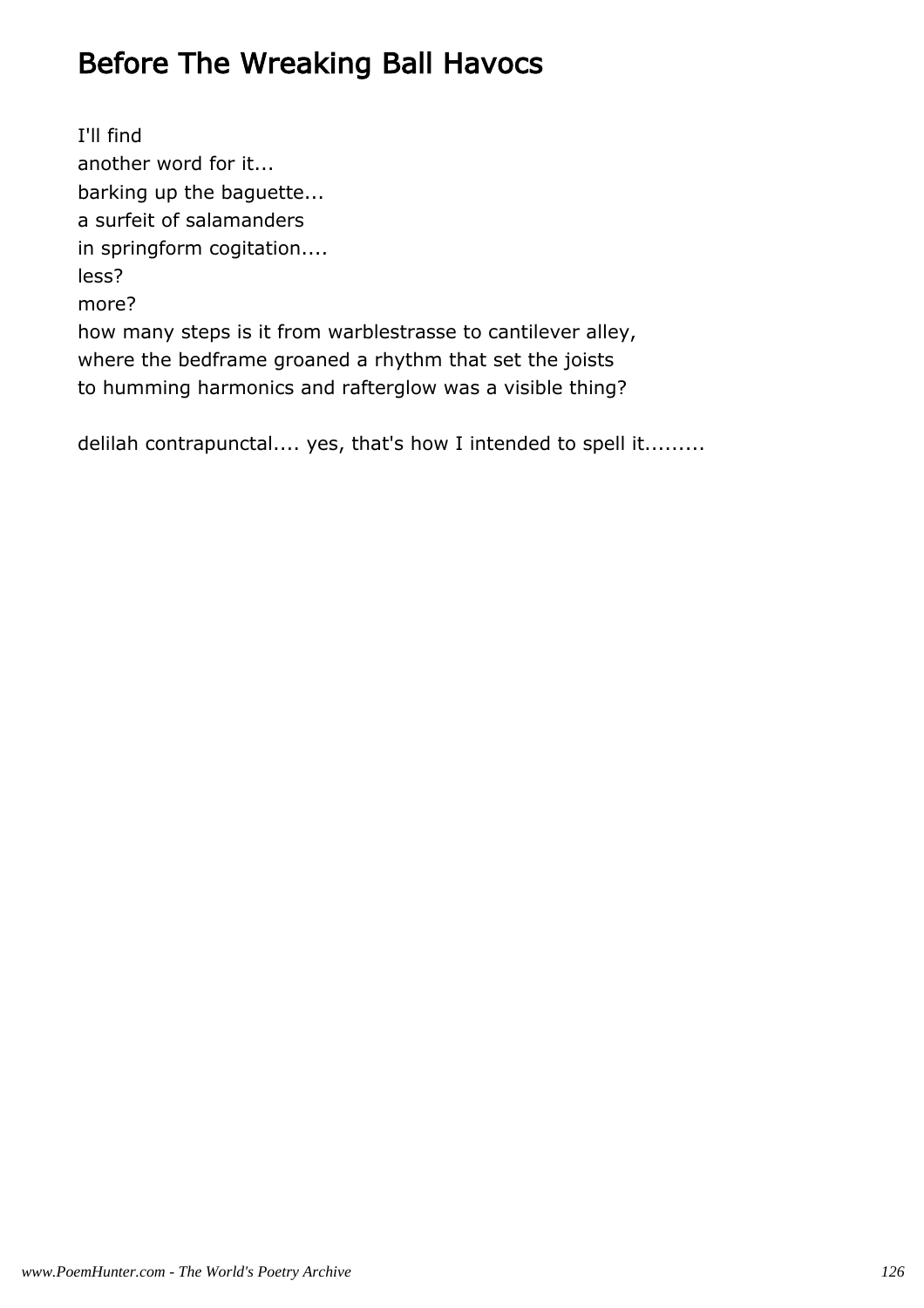### Benign Iniquities

the spade's sharpened edge cuts earthworms into twos and threes... she searches for blood, finds none..... a richly acrid loam, ripe with oak and ashes, sings a scent that scourges and delights the nose with its pungent layers... smoke, near-liquid remains of what was once frozen, crumbled unidentifiables, rot.... ready to feed new life, to give it color and shape....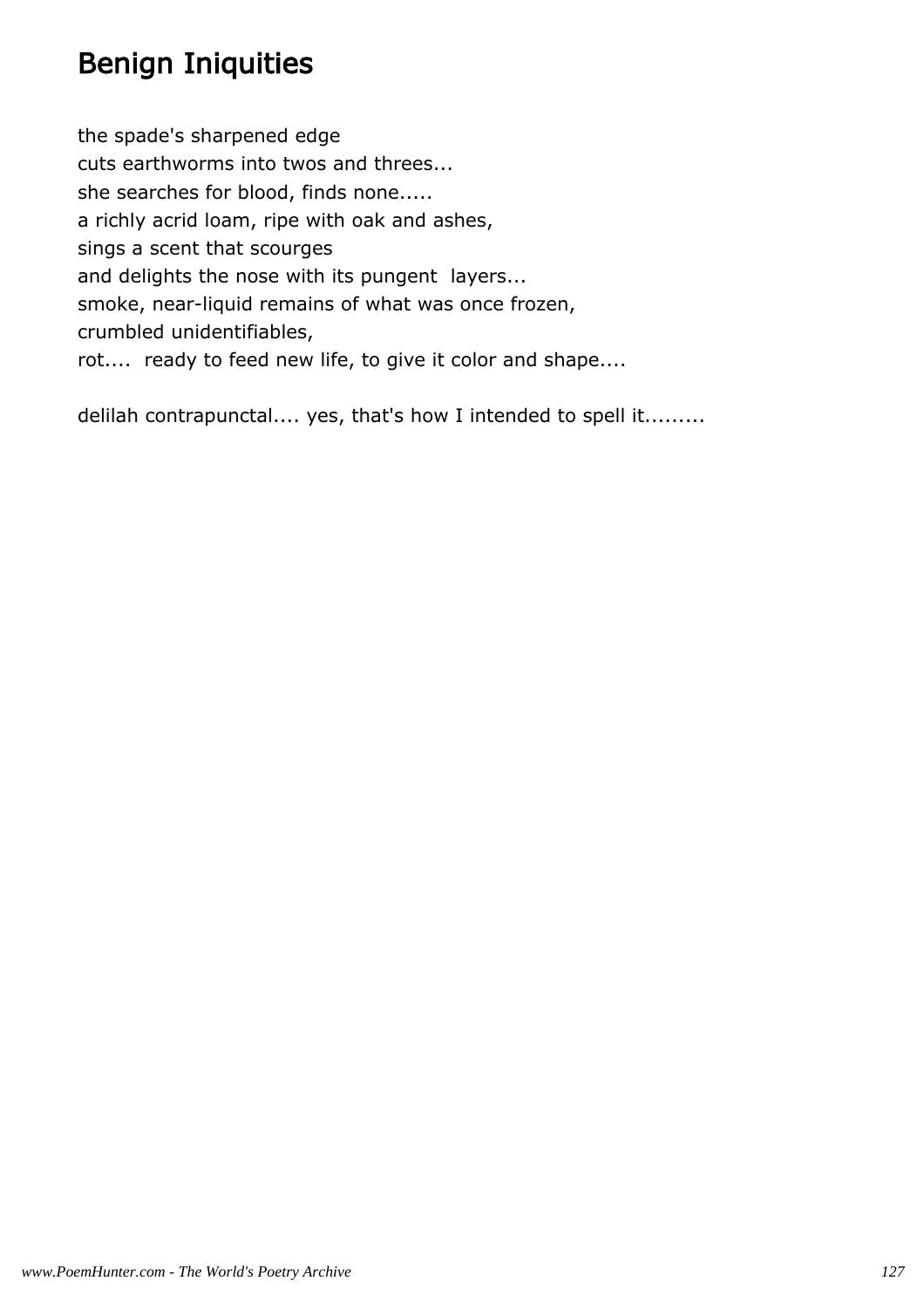## Bird Like

I know, I know....I'd emu late.... but I'm casso wary.... want the whipped cream AND the cherry....

as the croc, us, being toothy, gnashed away, albeit ruthy...

when viol et the notes, that traitor... rose ate the spoon, bill me....but later....

a cordon, bleu, entwined their legs.... as off they hopped to garner eggs...

blossoms bloomed the path they're truckin'.... but all they have are wings...can't pluck 'em....

yep, it lumps'n'jumps'n'hurkies, jerky.... must go now, hafta baste the chicken..... '>)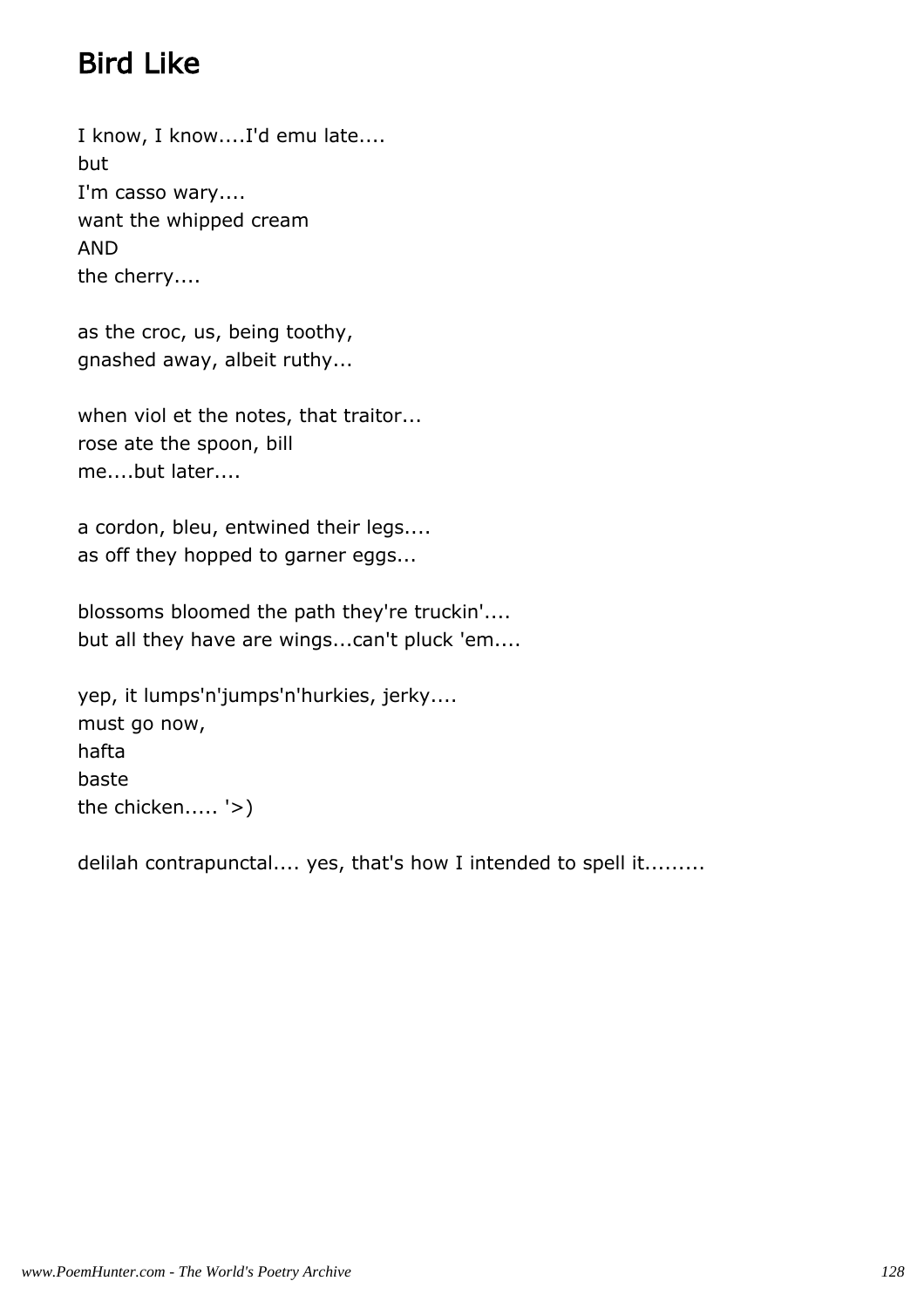# Blankety

blank blank...coverlet.....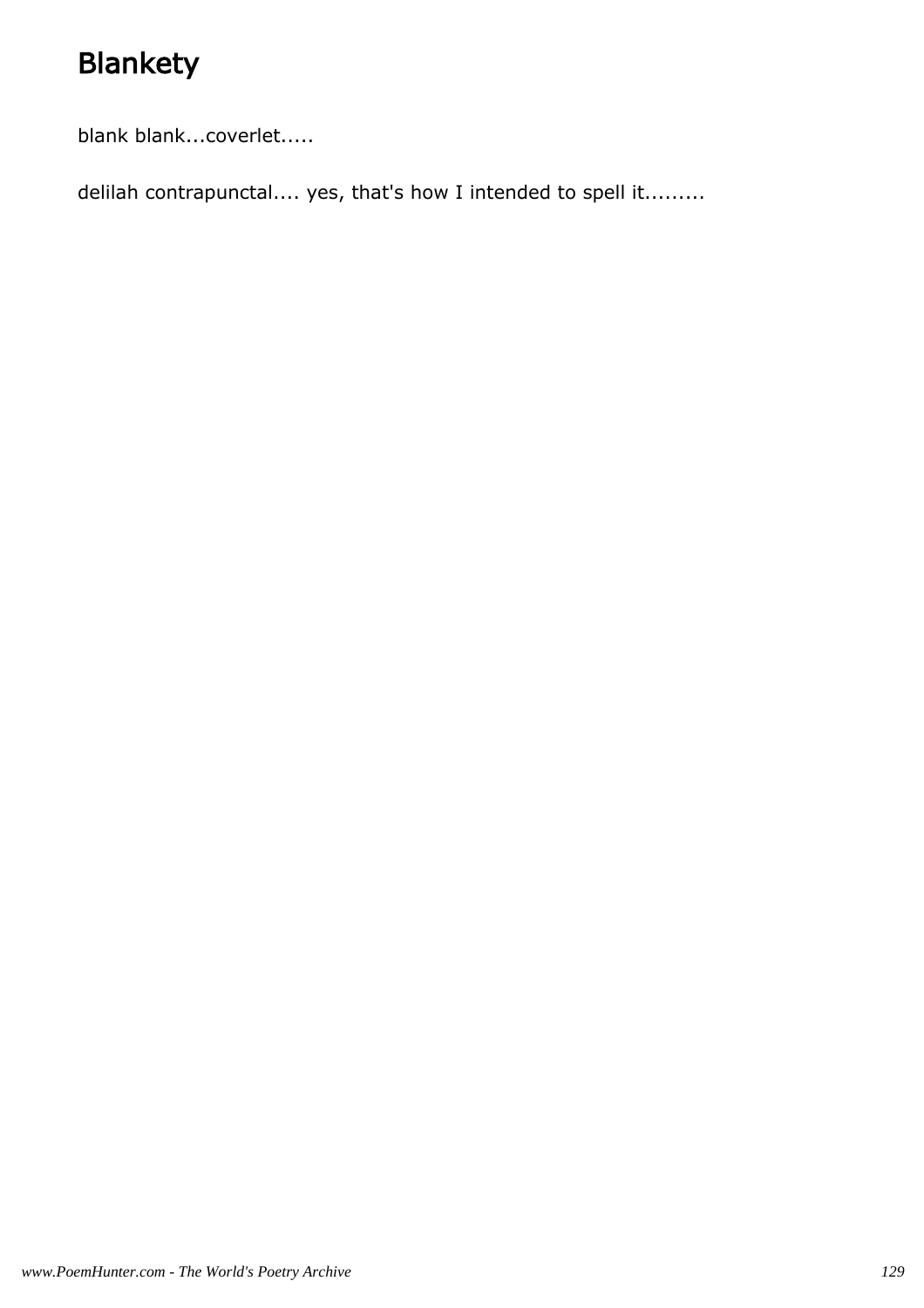# Bleeding Still

from the wounds that tore the tracts of logic...numbed the divining and the diviner...left a one-forked stick.... .... wracked the organ of love, the one we call heart, twisted it into a shape all barbs and fangs.... who is to judge the trespasses committed in agony, where breath is a commodity, highest priced.. unattainable.... and still asking for a song of joy.....? a laud-casting symbolojester, pregnant with decay and bromides, has puked in the windlass and called the spraybits freckles.... shall we dance on this deck? say it pretty? loft it until it shrieks, is penitent and tamed... flightless in an ossuary? giving thanks...certainly and vociferously..... one on...one off....pull a rabid out of a hat and call it.... 'here, cottontail, here...over here...over here......'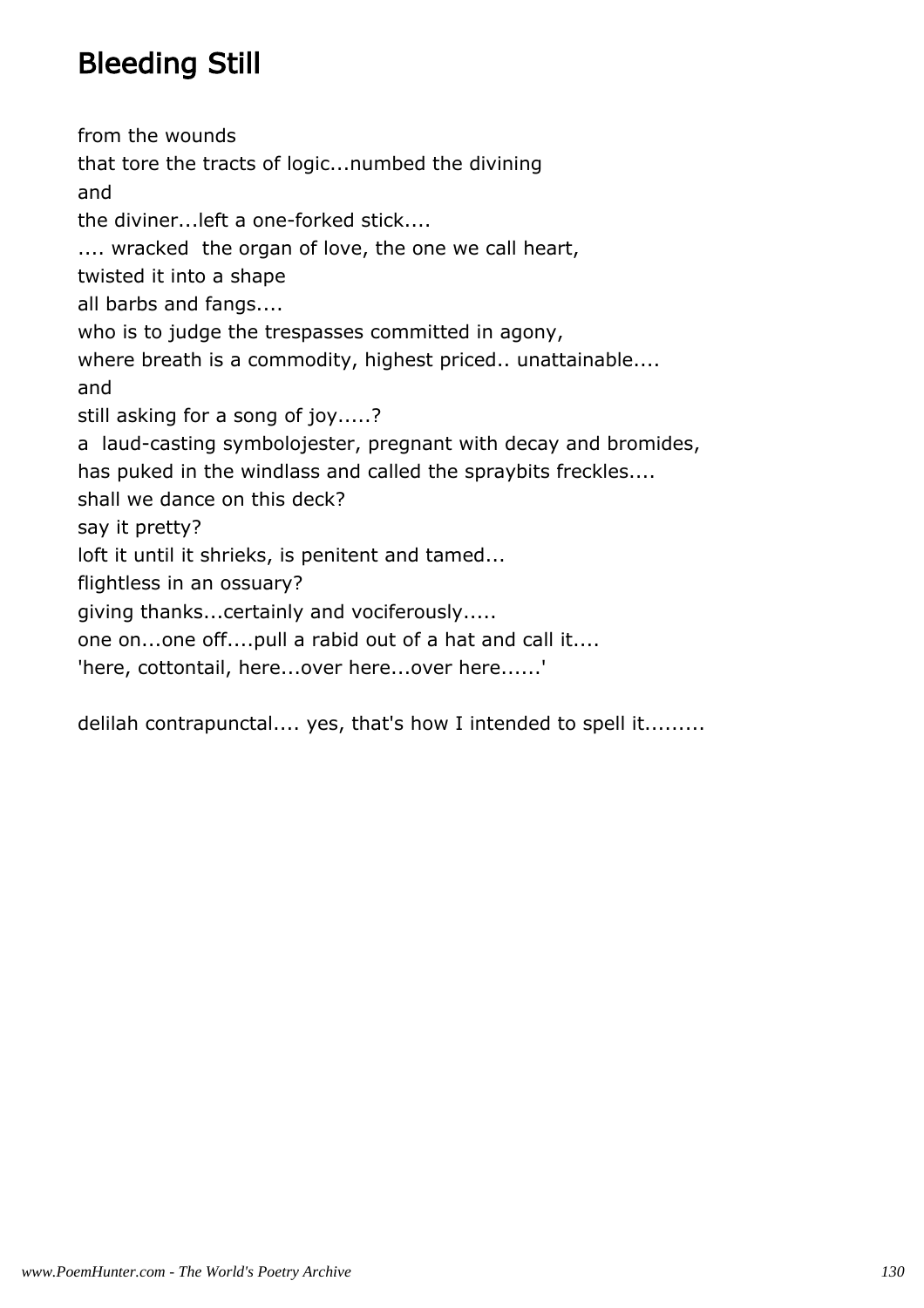## Blue Goggles

tight and overslung an attempt to suck the madness out of the art crushed cornflakes on the front seat hedgehog on the mantle one hand extended the other fumbles for keys in a lint-lined pocket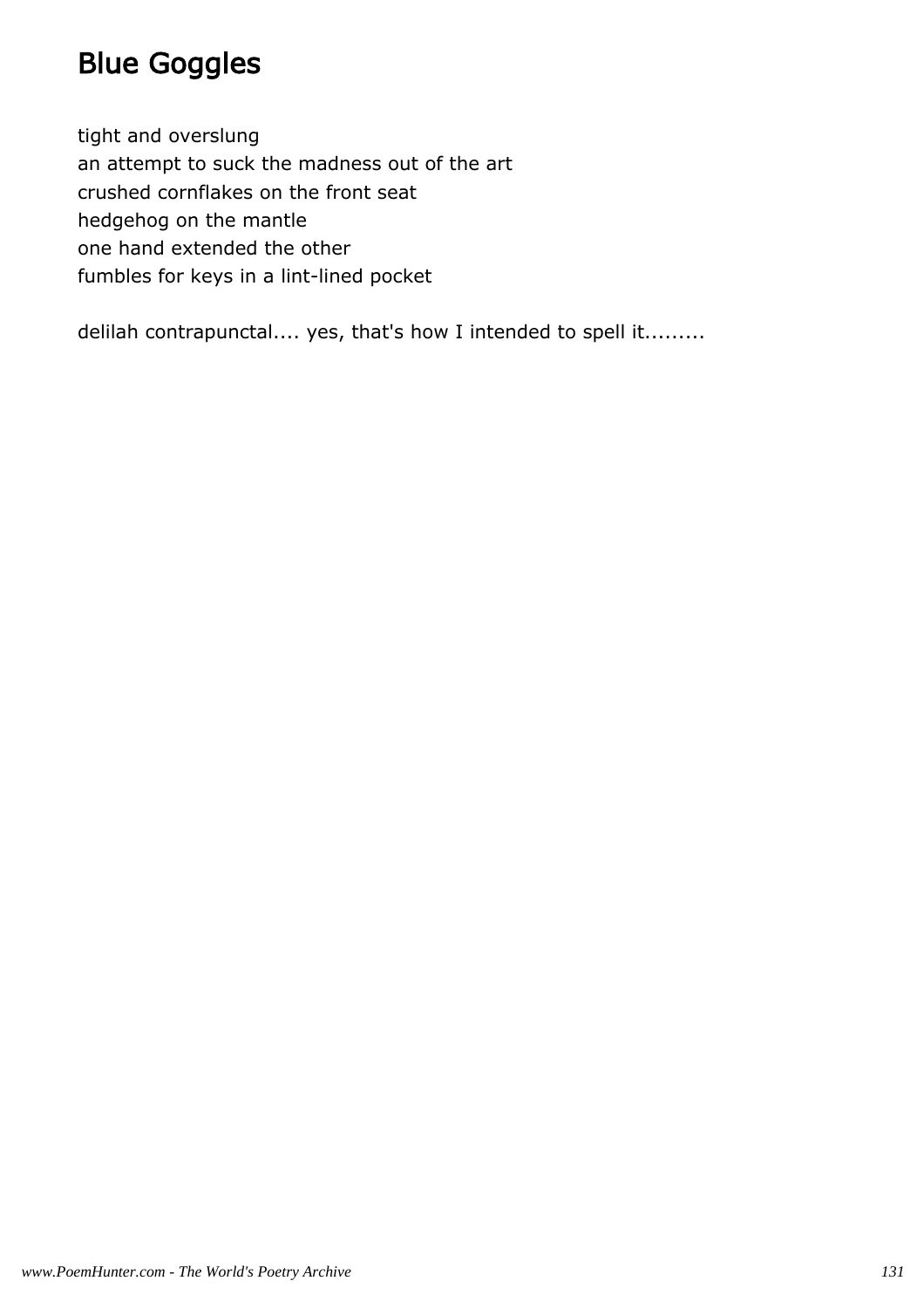# Book Of Practical Nonreplications...........Please...No Offense Meant... ' >)

no more poets...no more musicians..... h'mmmm...a literate plumber? ....an erudite electrician.? ... once knew one...one of the former... what was it that happened twixt tub and dormer.? .. I love old dogs and so did he... between us we had thirtythree... yep...this is a bit more doggerel.. .if'n ya don't like it...you can go to.... read something else, eh? ?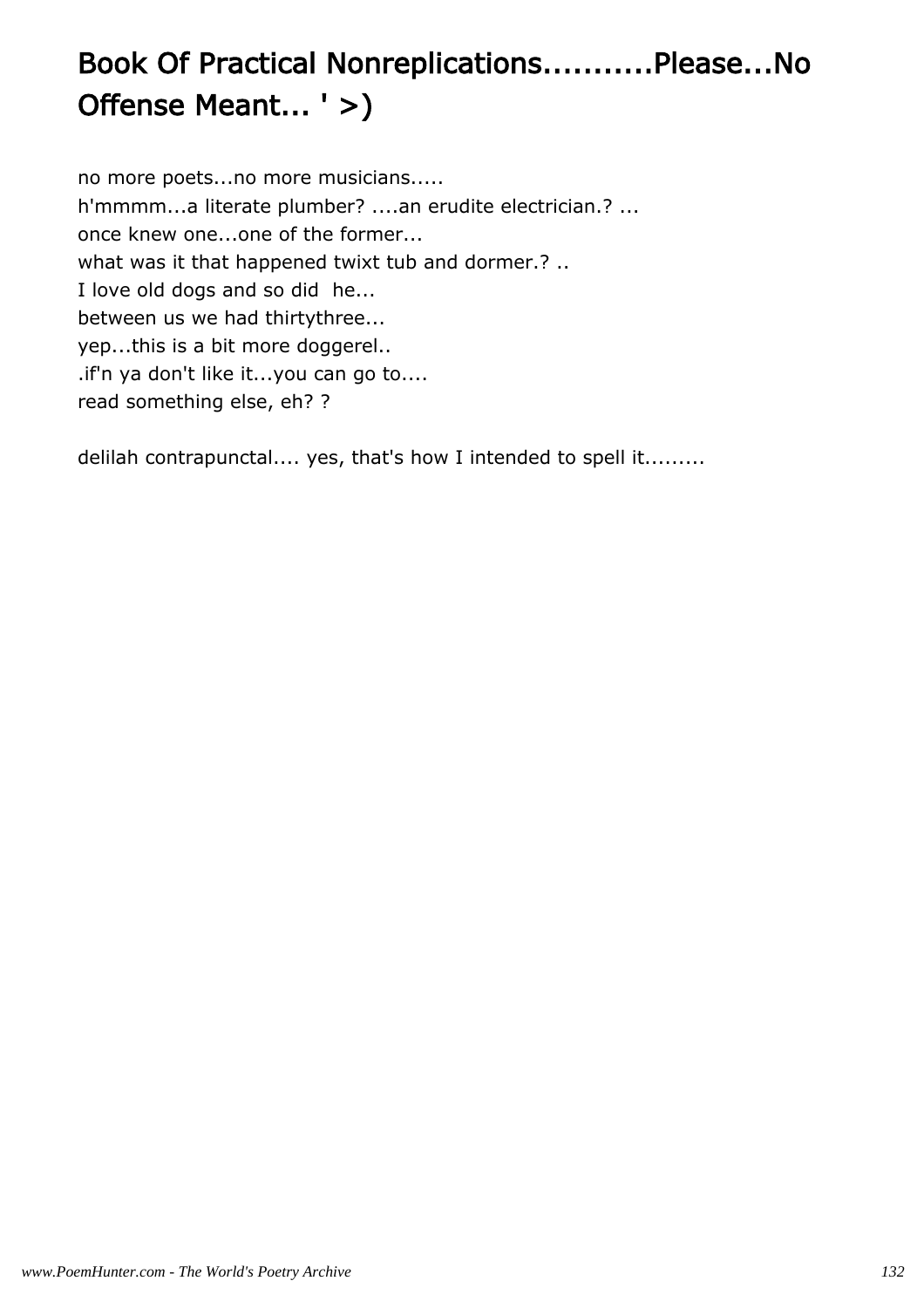#### Born Under Other Skies

both young departures now sharing sport in the still-a-pup meadow so loved....so very loved...

playing...waiting... while we embrace tender shadows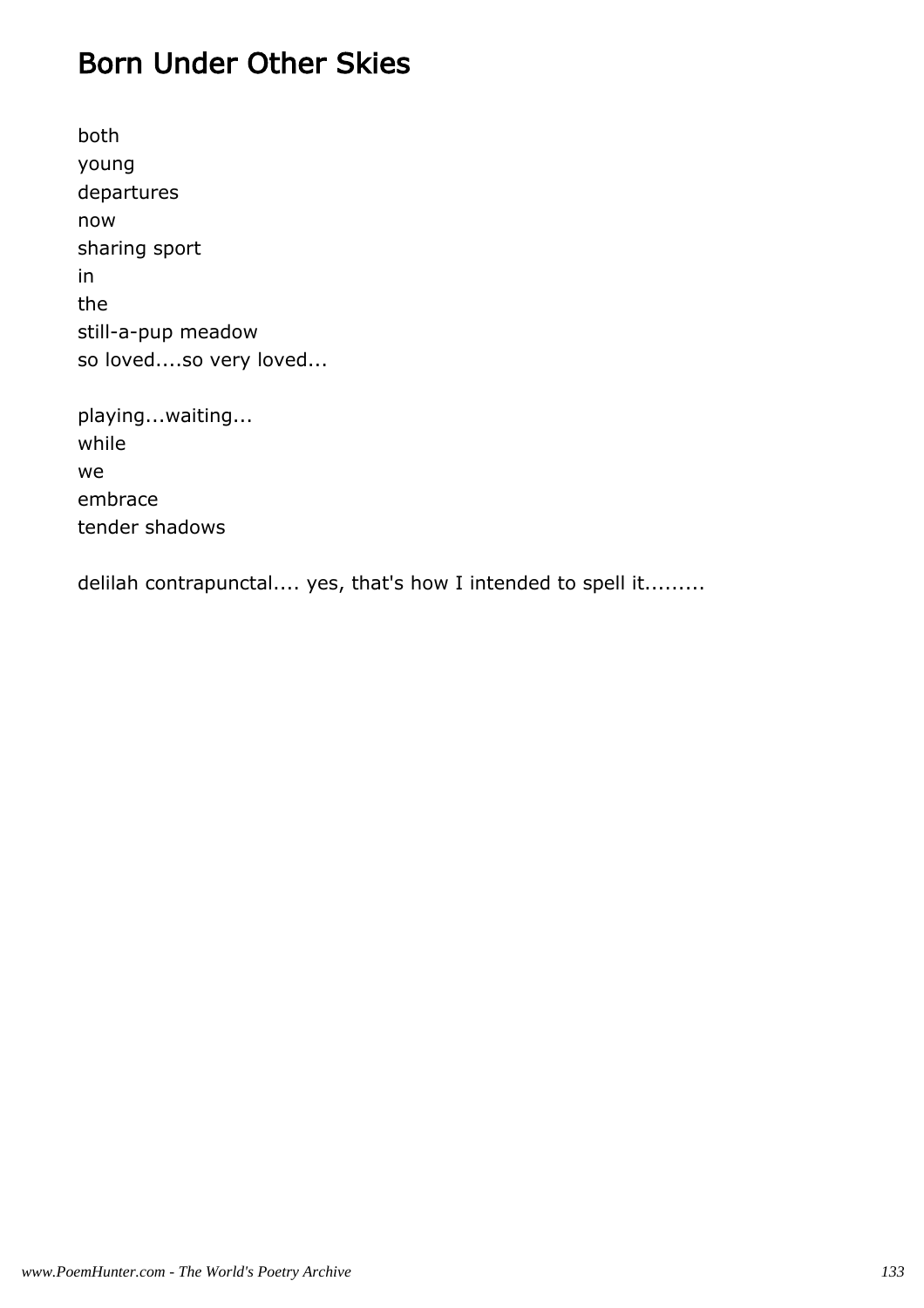## Both Of Us

born for joy....and the rest of it... if I tickle your smallest toe will you dance with me... fling that cautionary tail to the bestest west wind?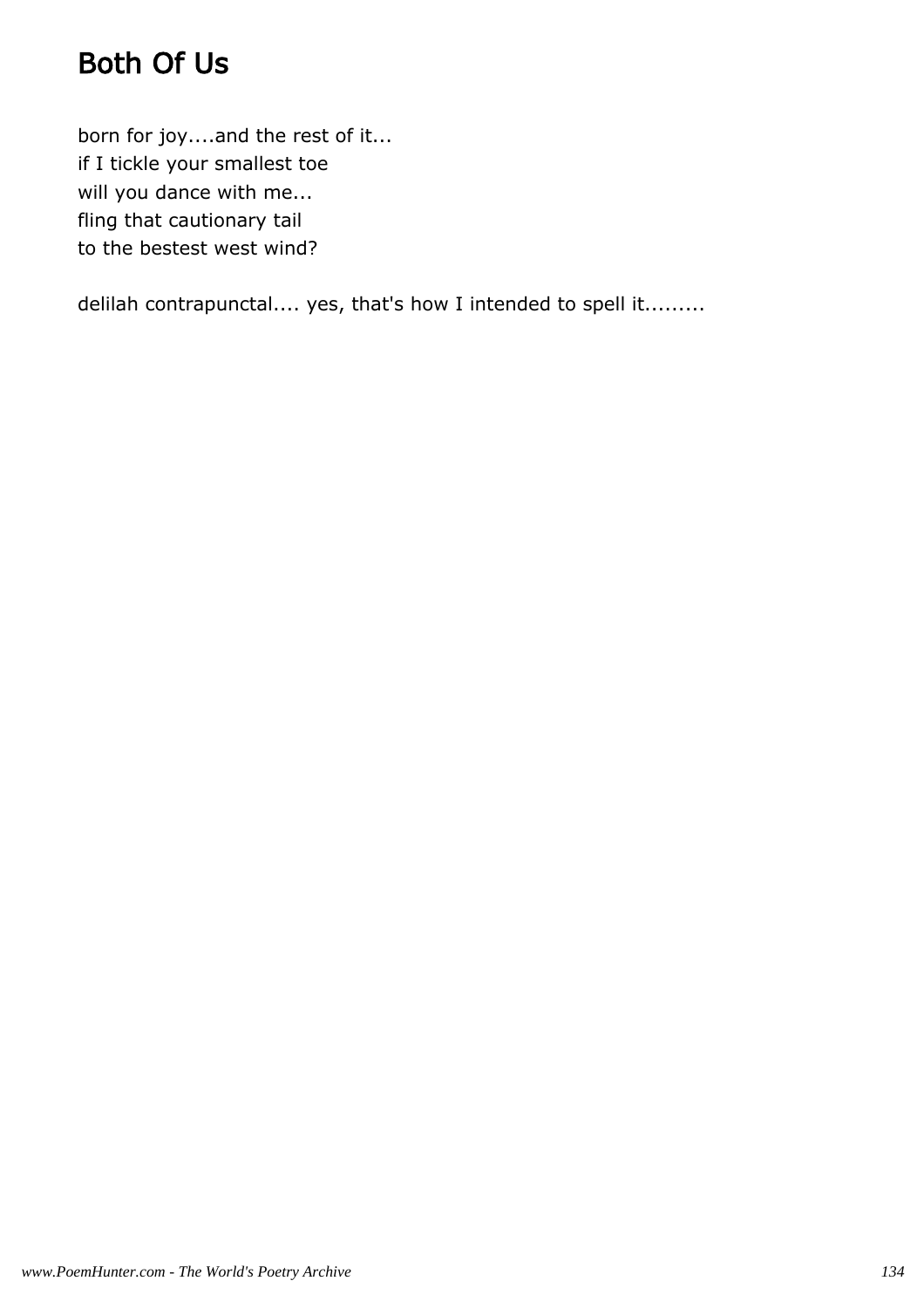## Bowing

to Hundertwasser and Gaudi... I sing and dance in joy-bubbling revelry remaining reverential.... rollercoastering in the funhouse!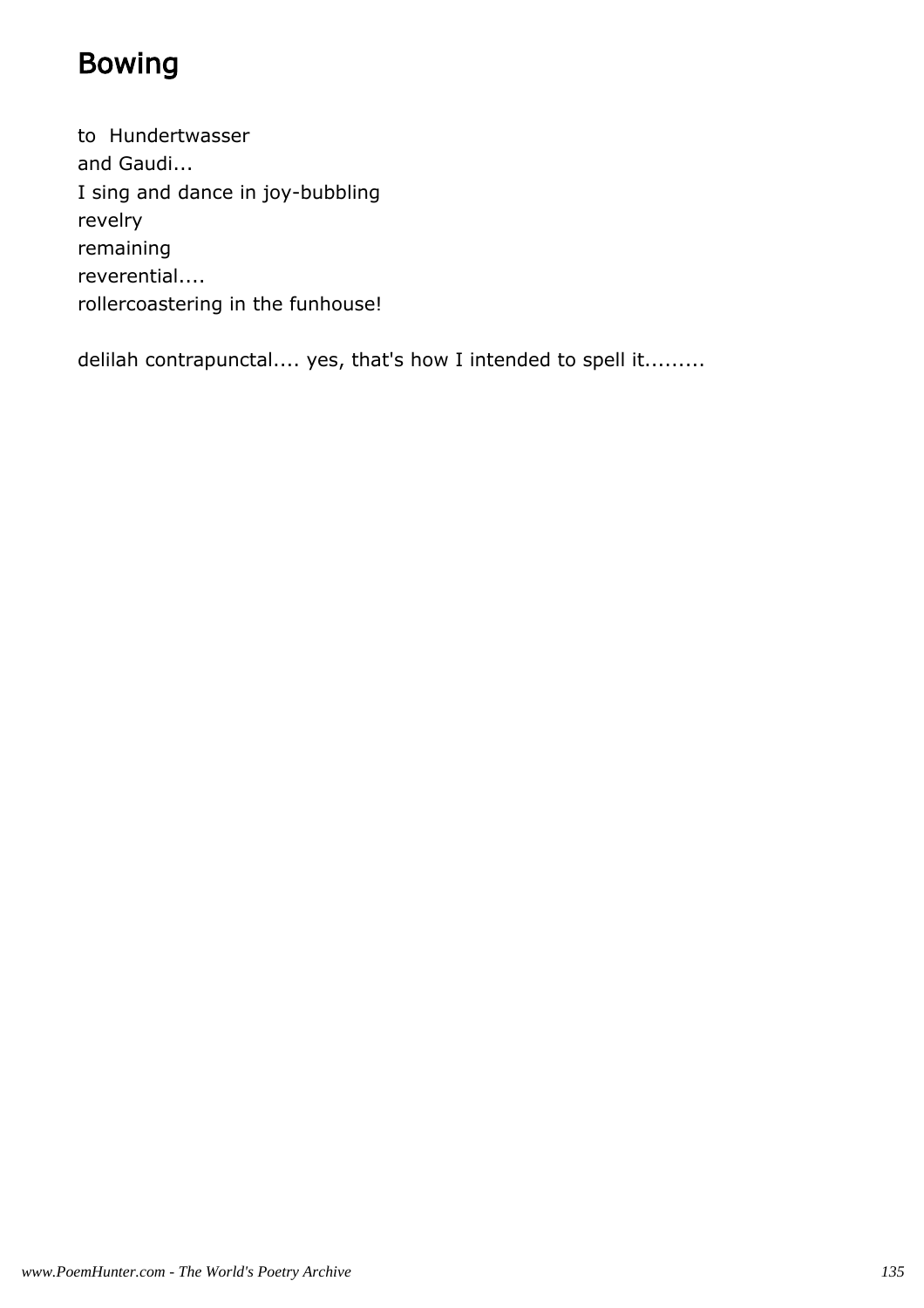# Brinkingthinking

recalling days when newt was eft.... one-handed, garbled... right...no left.... lurking, waiting, yet to pounce.... intriguing some, brain weights: one ounce....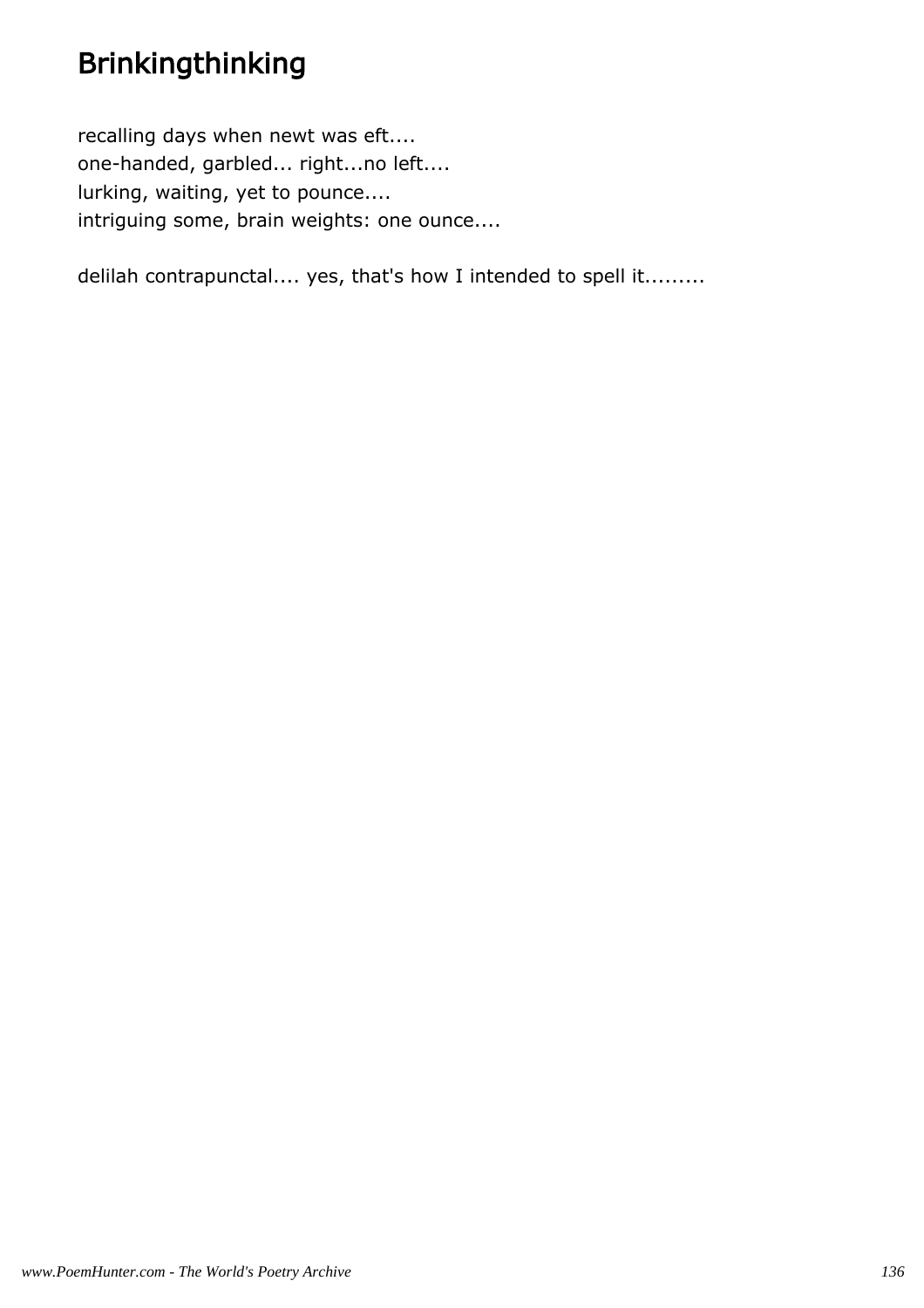#### Broken...Atilt..Askew...You

have to be here....have to be here have to be here....

this is not something I can do..without you.... .withoutyouwithoutyouwithoutyou.........

. timetimetimetimetime.....diminished, no..

......................................................................accelerated..yes

...................................................................................................

abated.....no...

.....growinggrowinggrowinggrowing.....................

.withoutyouwithoutyouwithout you..........if you

are

nowhereifyouaretobe

theretobetherebeherebeherebebebebebebebebebebebebherewith meherewithmehereoranywhere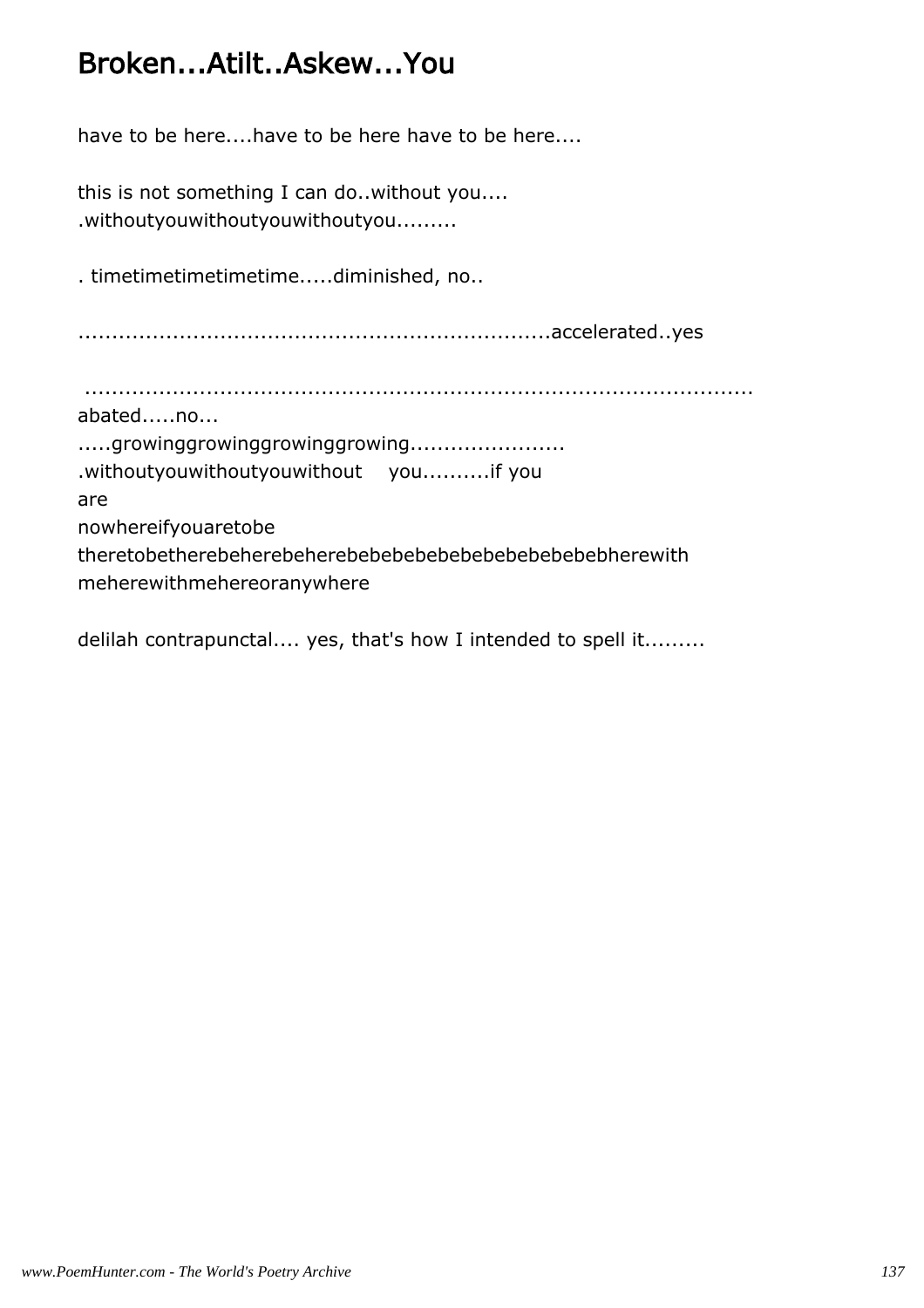# Brush On

your Shakespeare....veneer to seal illusion the eldritch grabbed Lear by the dangling bits/ swallowed/ concluded the transformation had been achieved jump a couple of generations to feast with Titus as androgyny is supplanted by dual nondrogyny, complete with the exchange of meaningful eyerolls accompanied by simpers and cackles.... no bouquets thrown, though bows were taken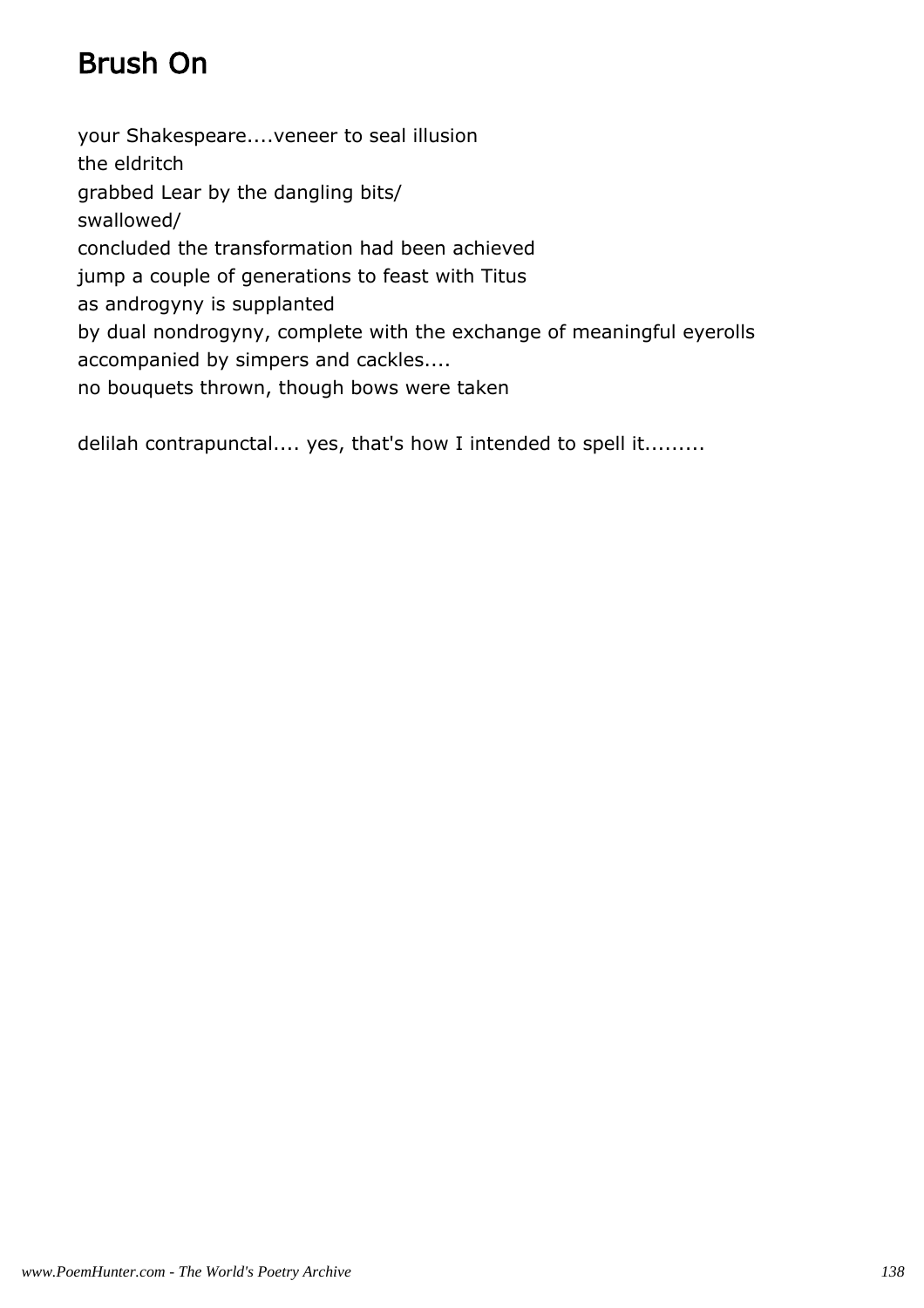# Brush Wolf Of The Golden Gate..

we see your delicate features, fringe and ruff encircling what appears to us as a smile... we hear your less-than -diminutive yips of a pitch that unnerves the smaller scurriers.... we feel your wildness, your hunter's intensity and focus you scent the wind, and are carried by your agile paws to prey...and survival... you cross bridges we have designed to carry our lumbering and wheeled conveyances... .you do so by night, and turn to smile at us as if in thanks... our territory? it is yours...we are only visitors.... you are, in a word we use to attempt description of that which is one with your blood and for which you need no word, 'forever'....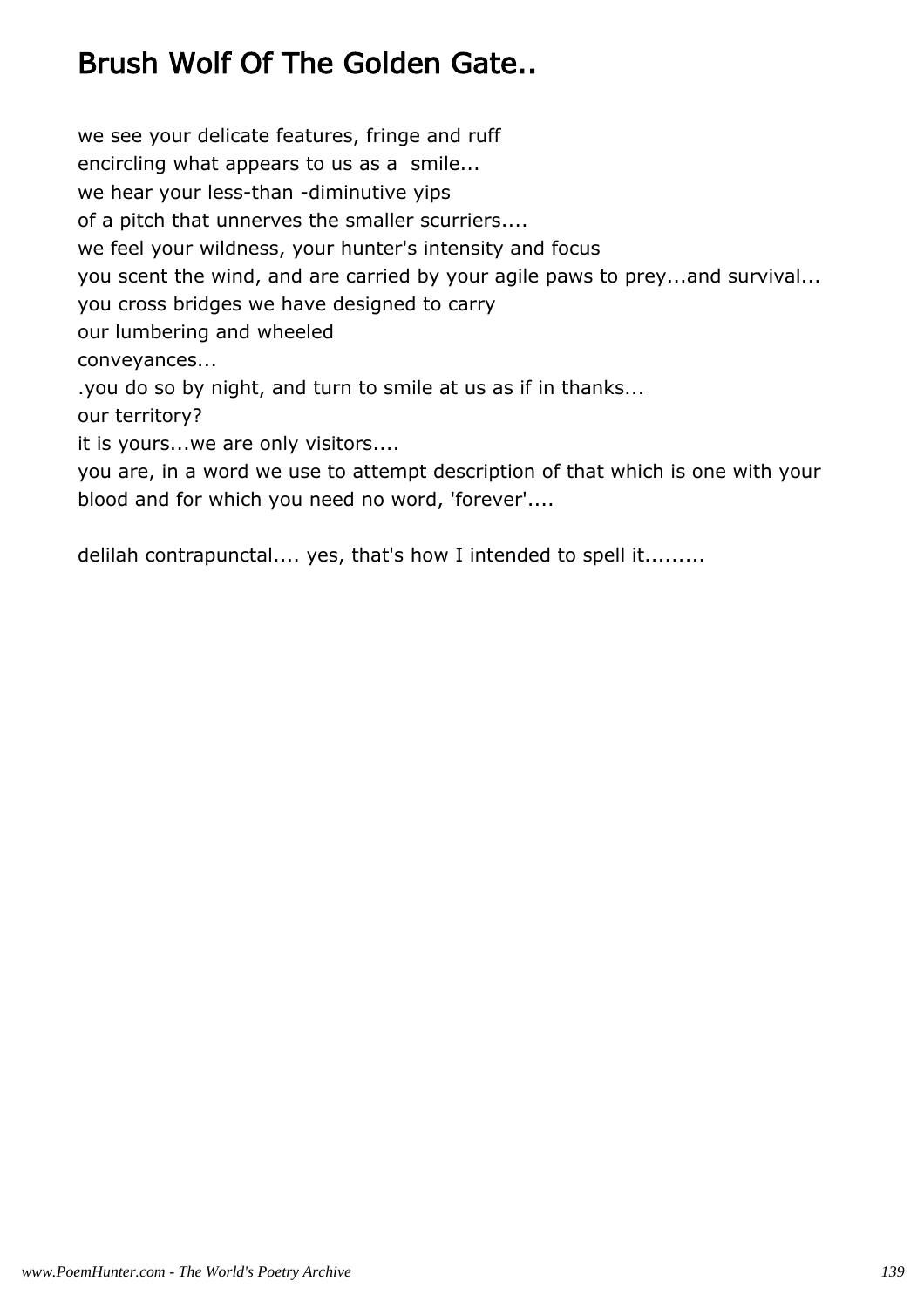### Bullfinch Doorstop

confirmed the slant jounced in a series of hollow-core collisions thumped frayed mysteries spill illuminating softwood planks soles gather bits of lore legends of explanation redistribute them the dance seems random....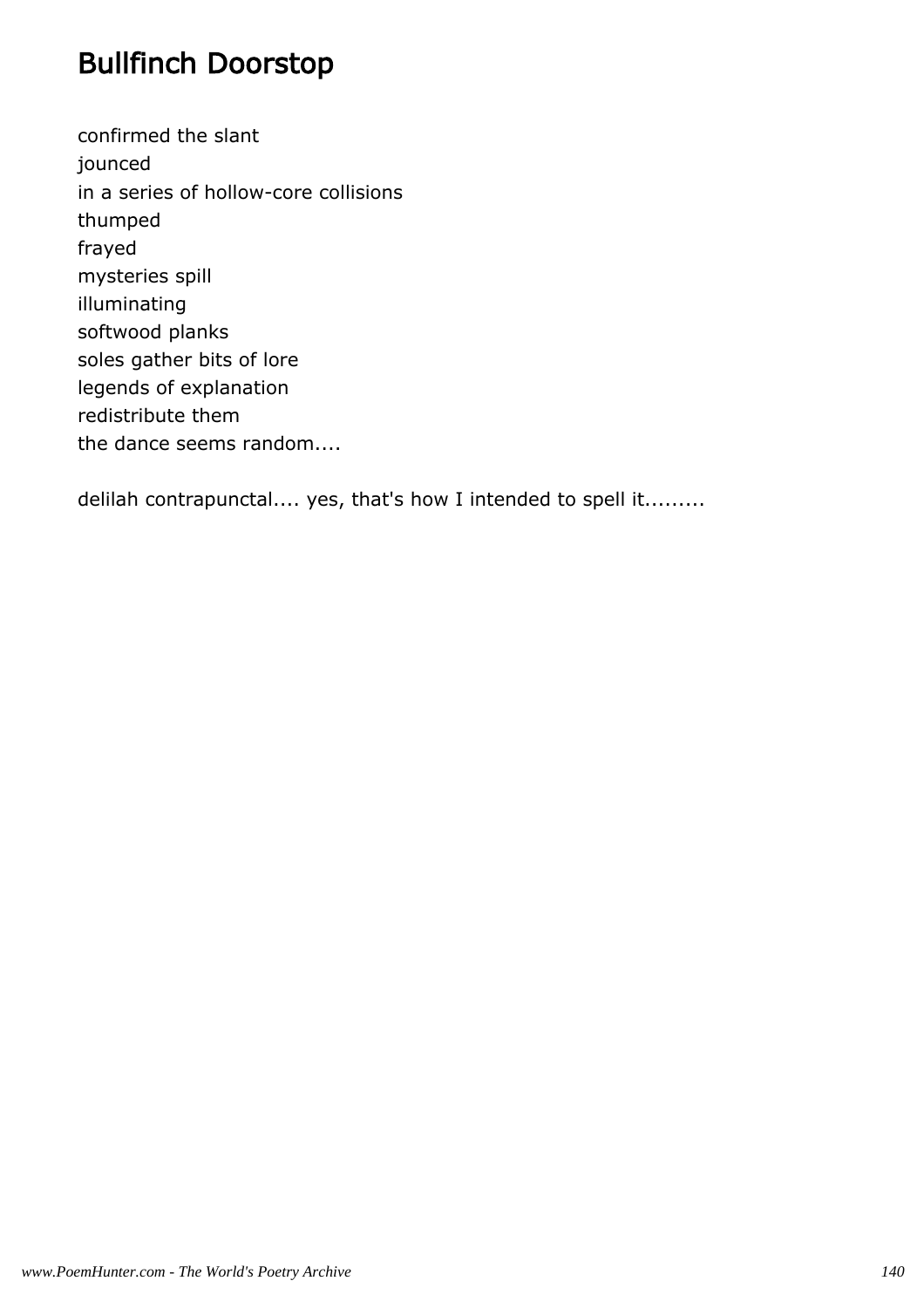#### Bus Stop

groaned up the hill....tight curve.....one lane..... could've walked...run down the trail....would've been there before the bus.... wouldn't have heard Phil say goodbye to his spotted pup, 'See ya later, Mozzzart......'.

that's right, 'Mose-art'........named, I suppose....since I never asked.... for that very same alabaster Amadeus sitting in my piano next to the three Bees....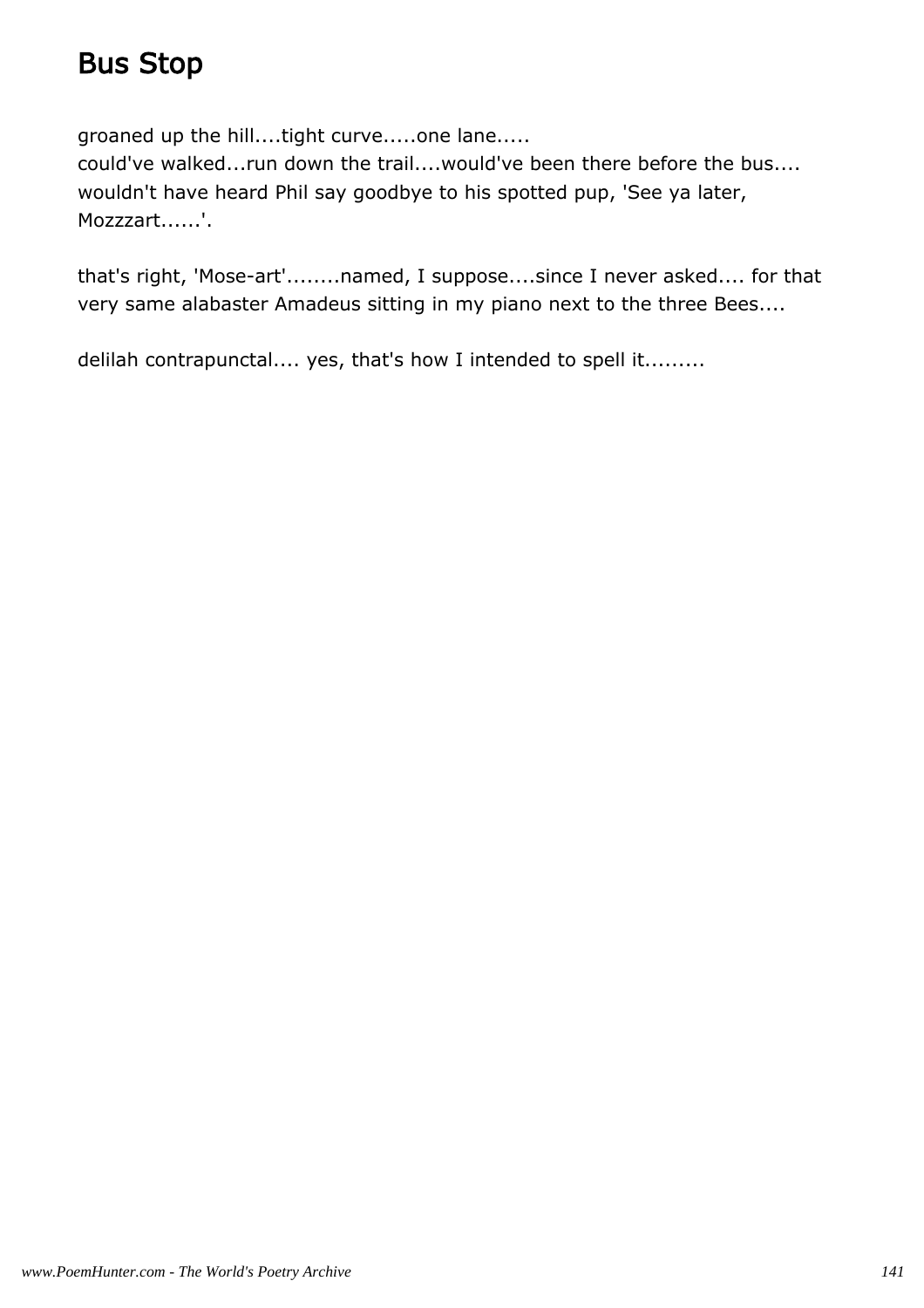#### Butterflied Effect?

Hate'd be too strong a word... as in I hate it when people say, 'if things were different'..... now and again that statement, 'well'....she says, pulling free the fingernails imbedded in her palms.... but wait... how could that be accomplished? ..... a third hand, fist unclenched.......but whose hand? .... .you see, in some instances that kind of if is easy to hate..... (but anyone, any one at all can say whatever they want to say, yes? .....) no, no physiological rarity..... not new.... not not not..... but it hurts more than those self-inflicted stigmadiddlies......if they existed.....in the same reigned-in forest.......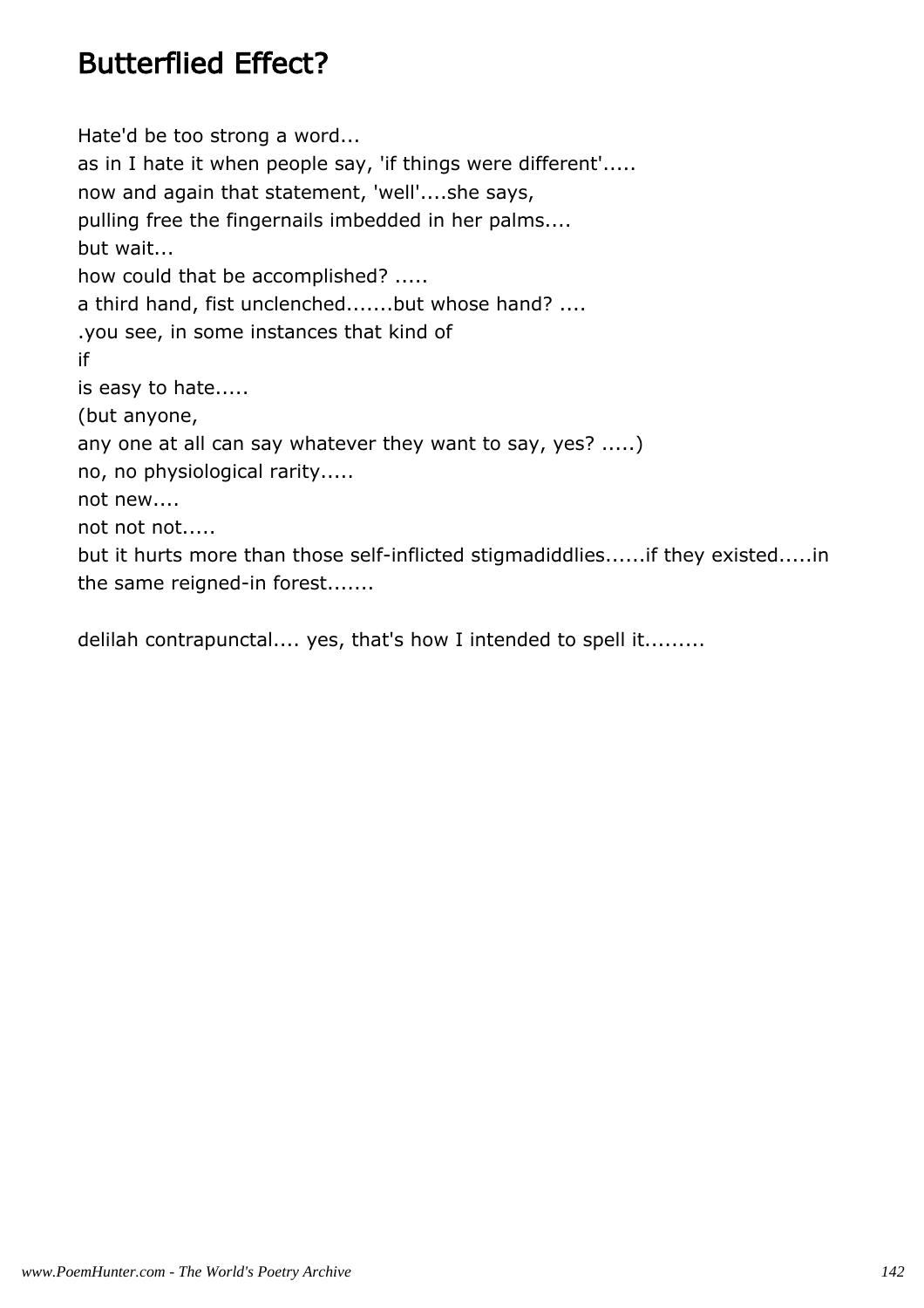# By Saying

I miss you I am saying I miss you and me...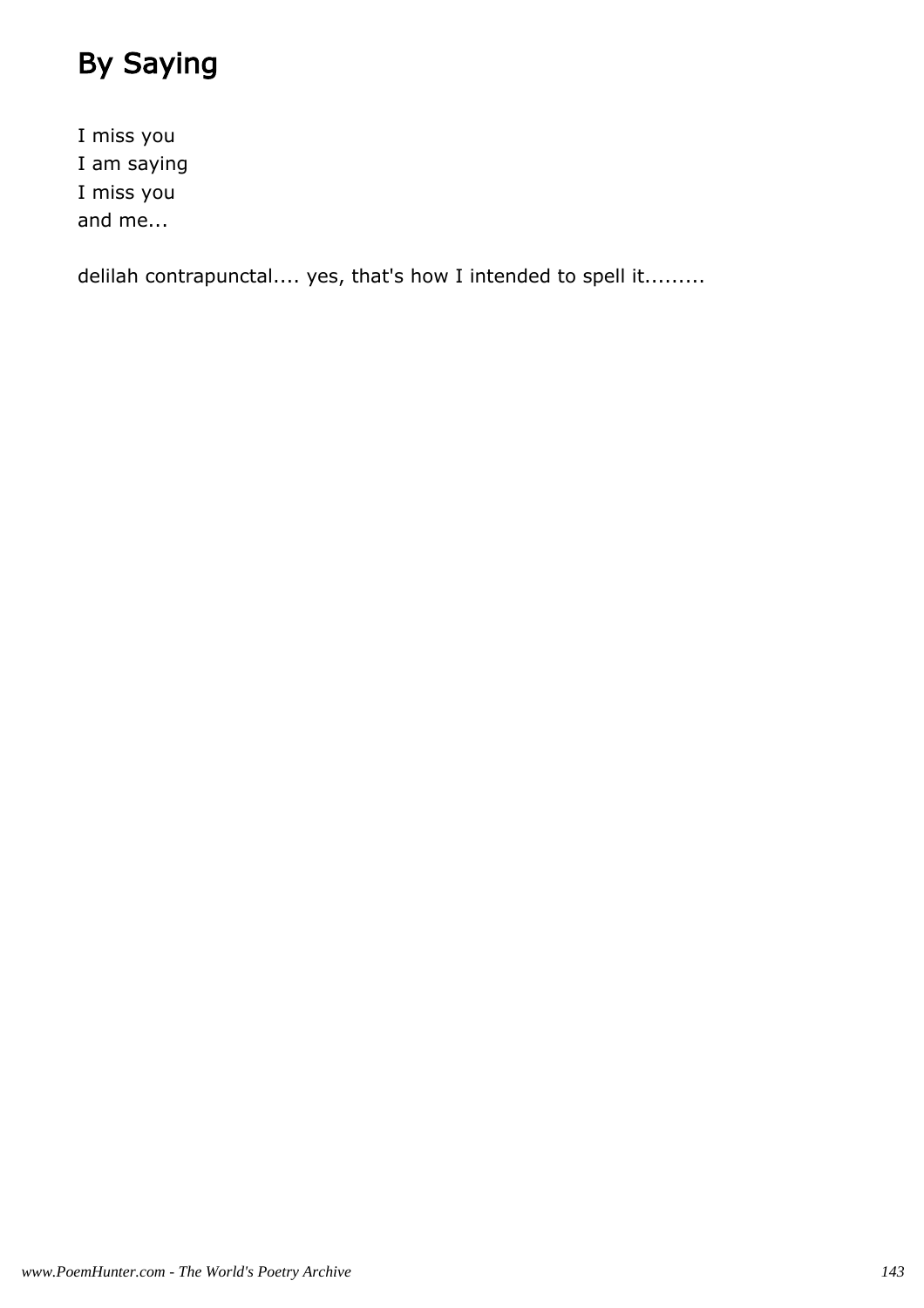# By Way Of

three languages you manage to break my heart with beauty taken the form of ink with a background allowing it to arrest and capture me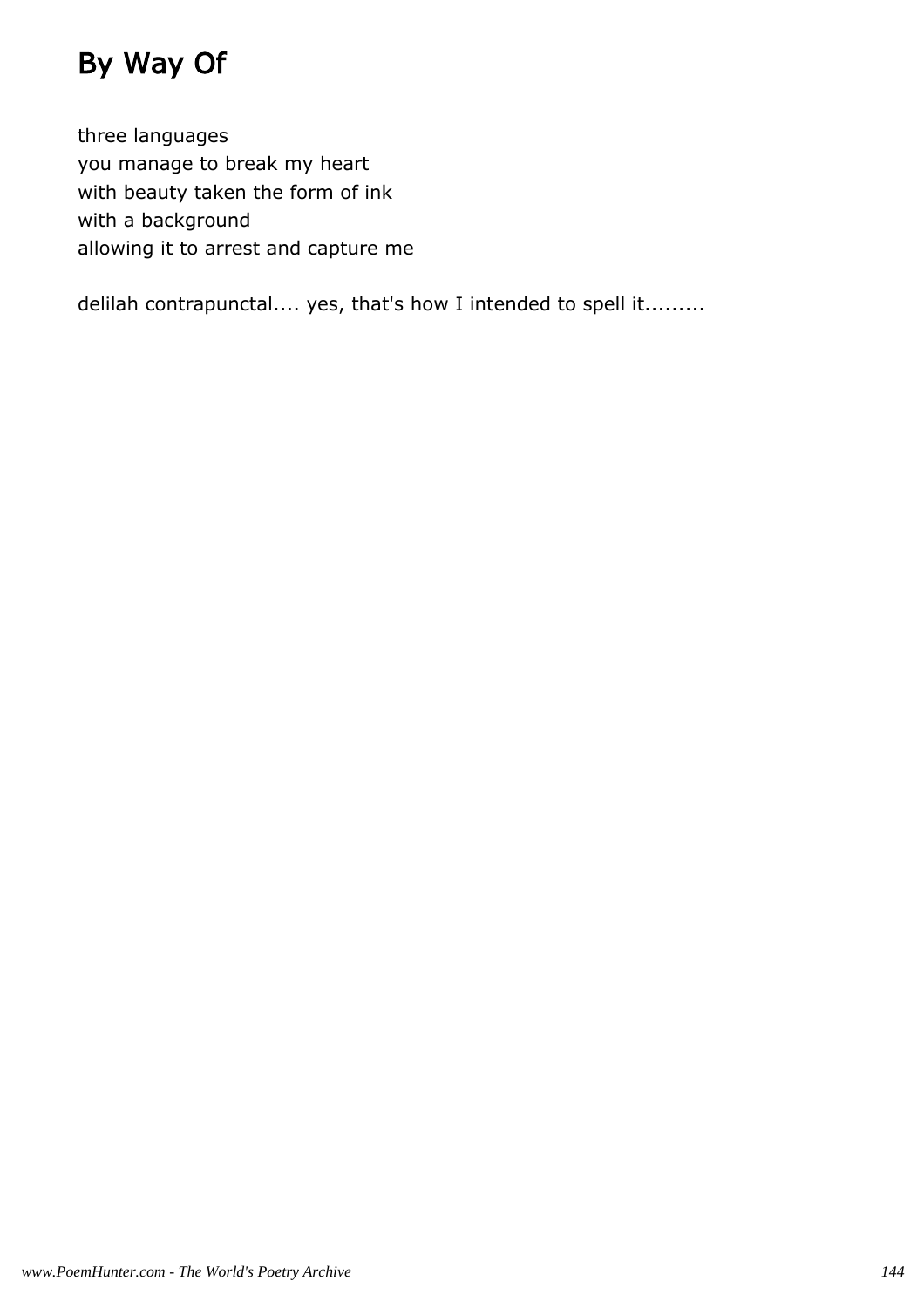# Bygones And Foregones

was no collusion.... ....take that spear, bend it, place it in your... ......scabbard..? ?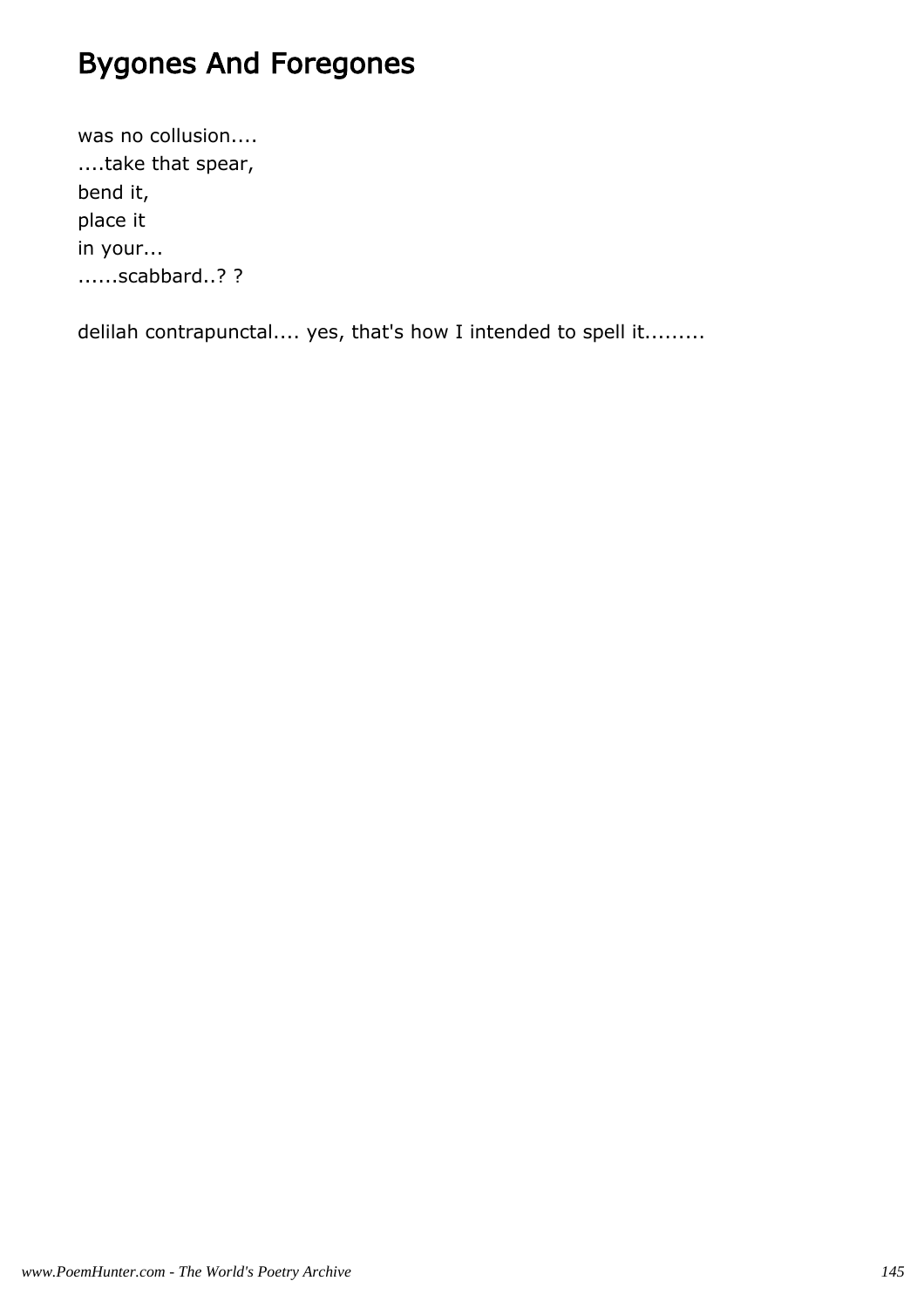# Campari Sons.....And Scattershot Daughters.....

on the rocks... fishing for a subliminality..... ah, baloney.....just make that eclectic squeal....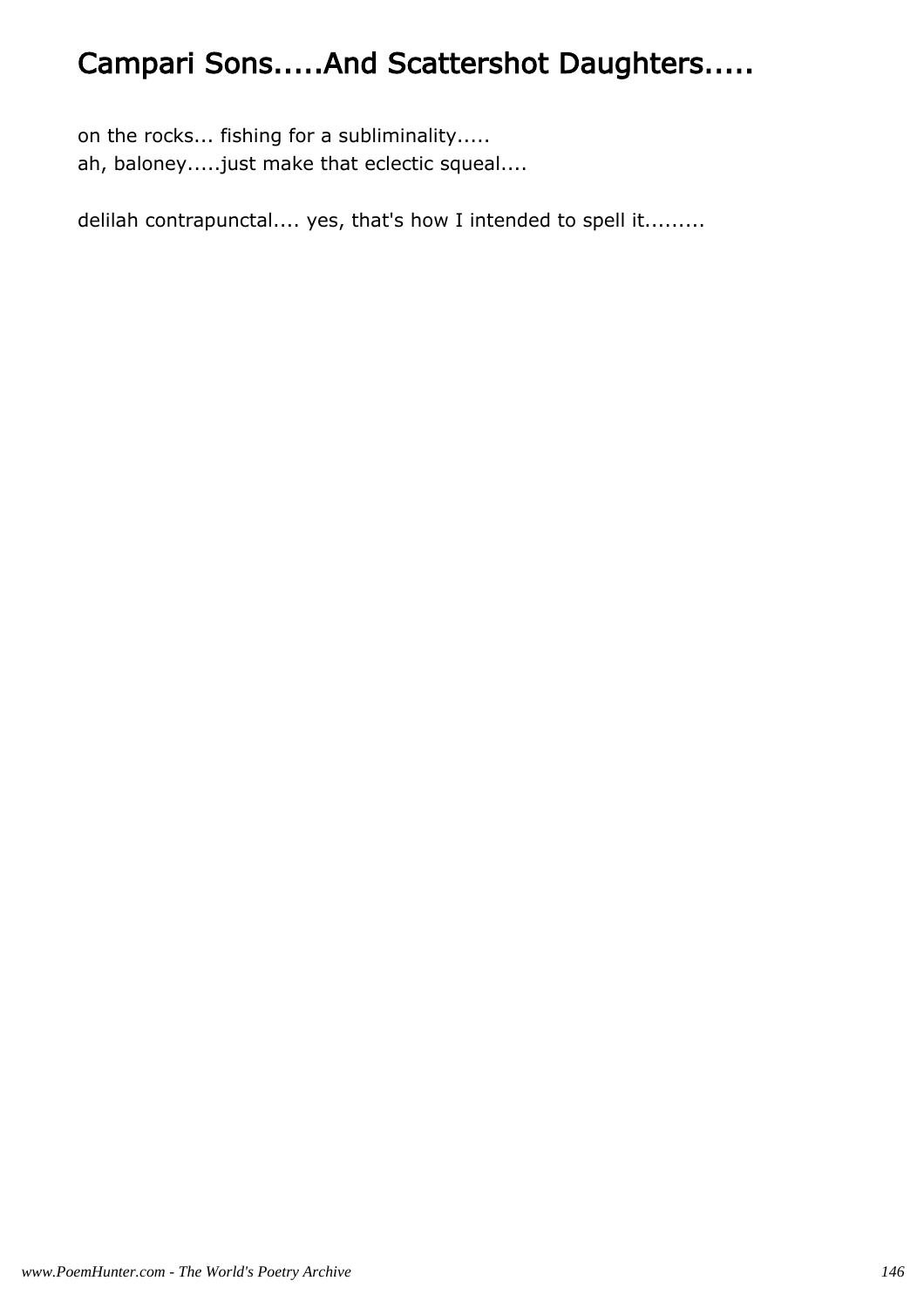# Can

offer you obsession....

frosted, thinly, with discretion..... accused, standing disorderedly... ....to publish, soon? ....next quarterly is time enough to ruminate whilst swinging on a garden gate... ....yes, the goods are fine, but tainted.... there've been beings nearly fainted riding wakes of highs and lows unsure of what the ebbs and flows would wreak....well, sometimes being blows....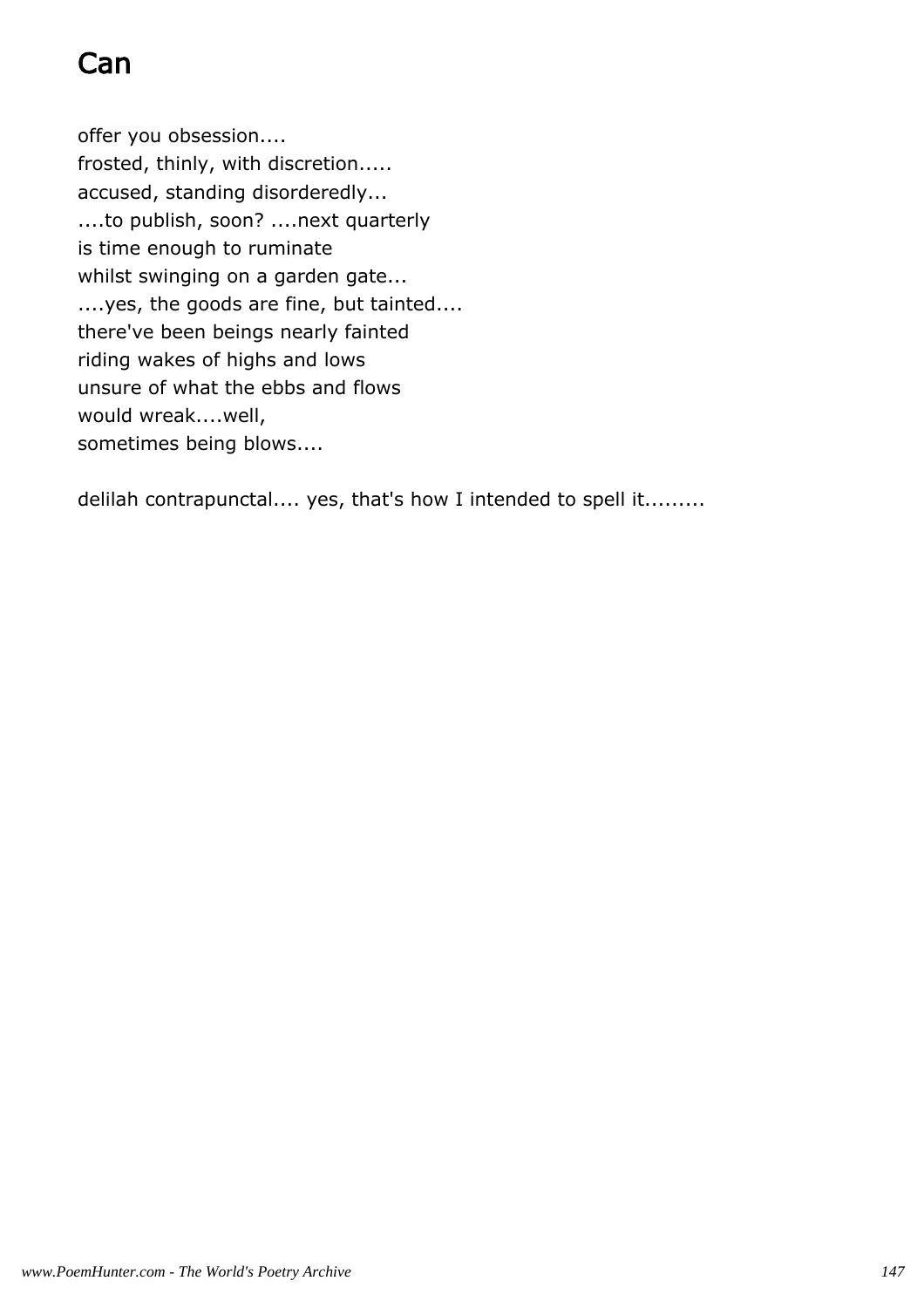# Canemku

you've come home to sleep spattered sodden reeking joy the bathing will wait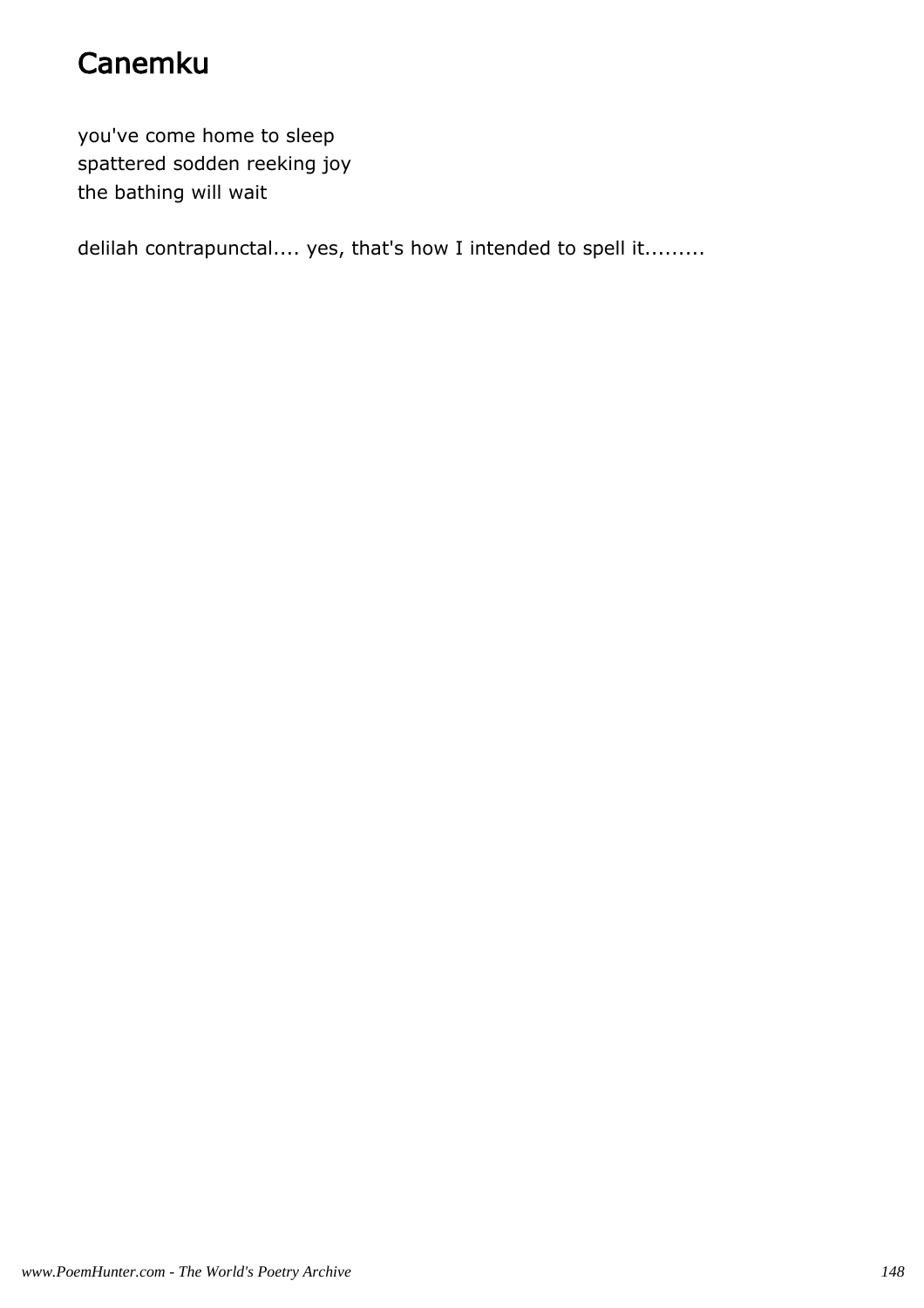# Can'T Take Comfort

in

knowing that others have been penalized and vilified for being themselves/speaking honestly... no comfort/none/only a searing empathy leads to a hastily dispatched oblivion....

many were brave enough to stay...

I am too drained to celebrate....

so where is that promised oblivion.... on its way...it hobbles.....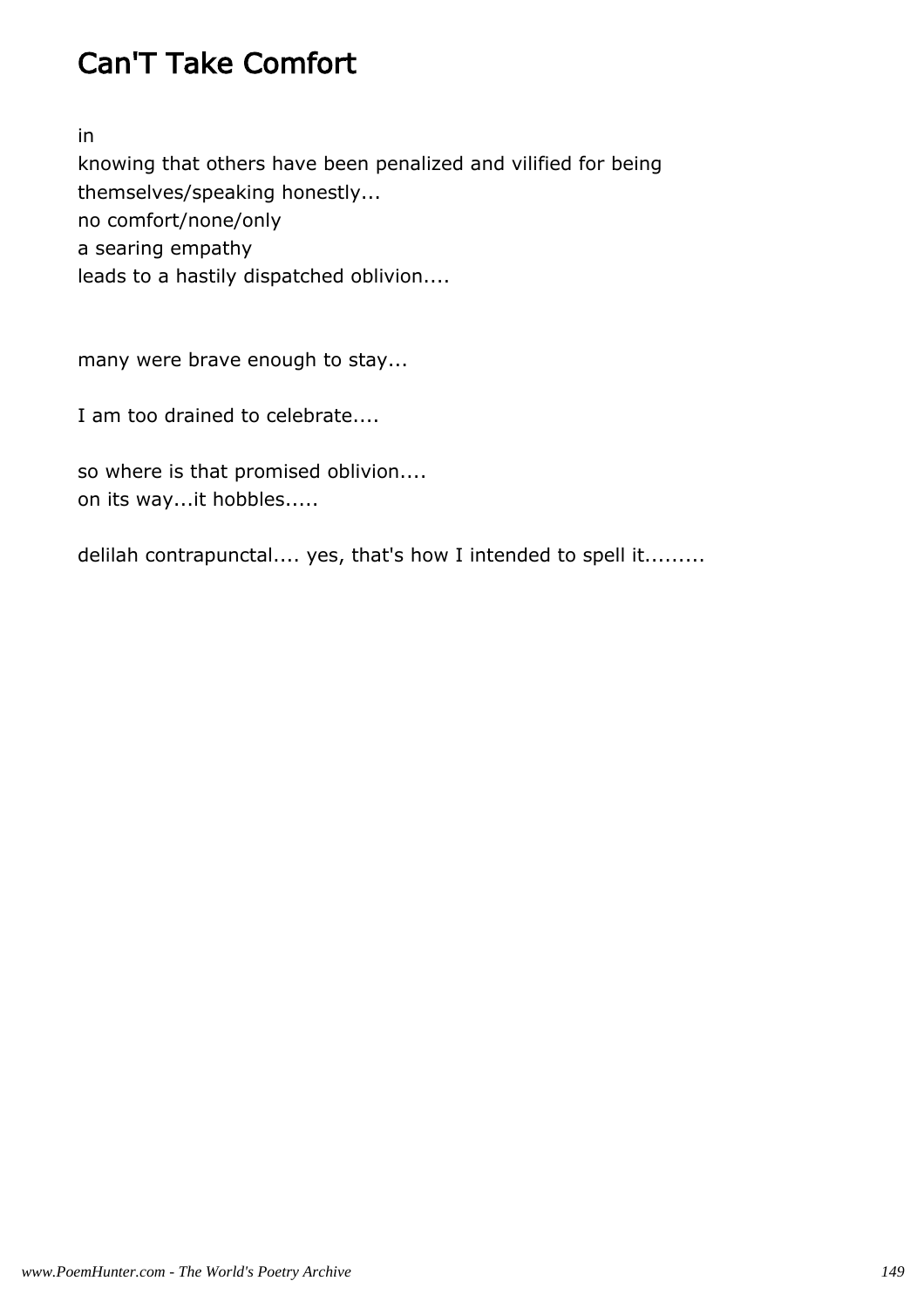# Carlo

richard's at the bridge..... ...no hurry....he'll wait..... love is like that.... .......you know.....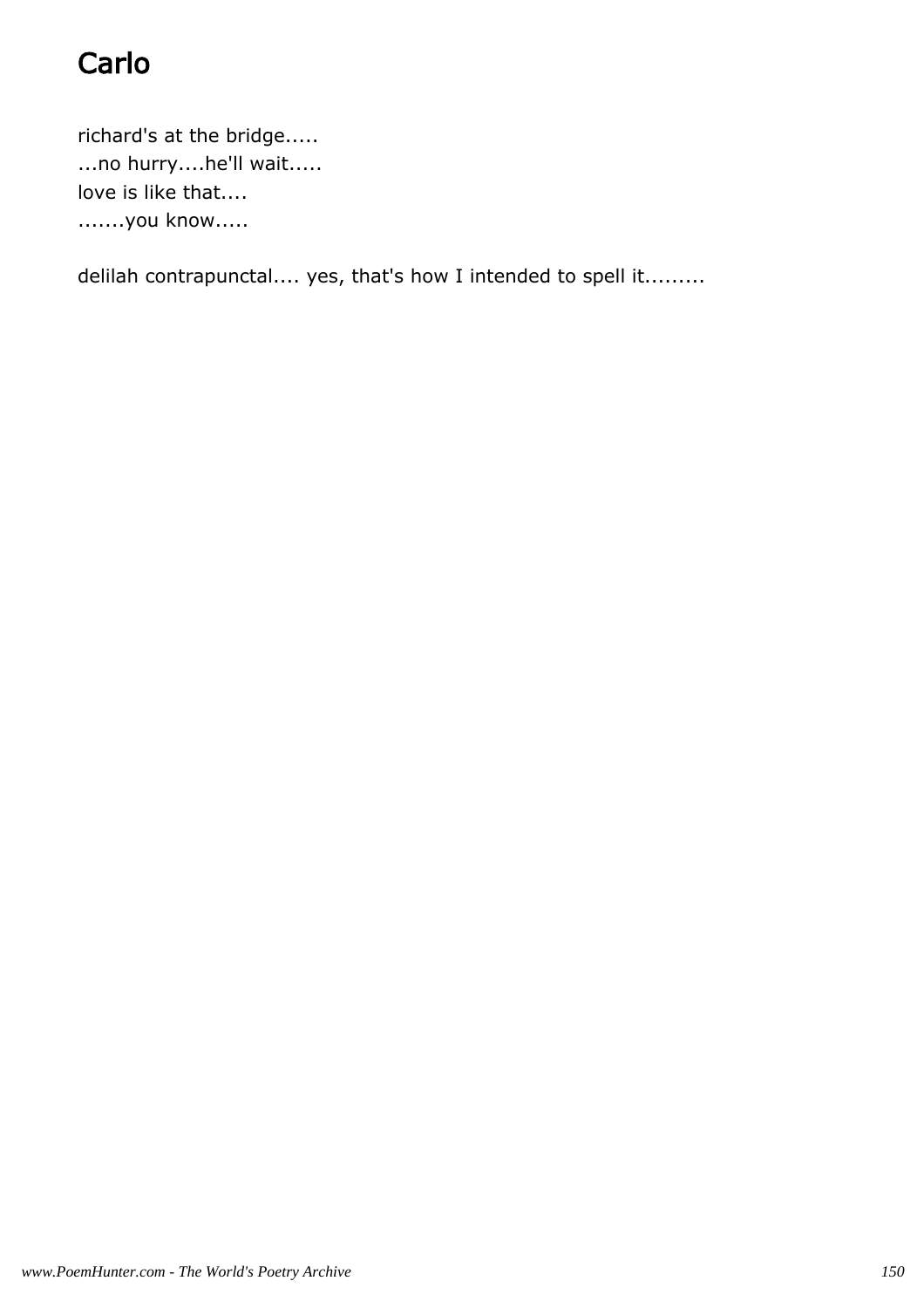#### Carraway Street

we're celebrating R today with February and sriracha if you leave them out, you see, your butt is bit..with 'gotcha'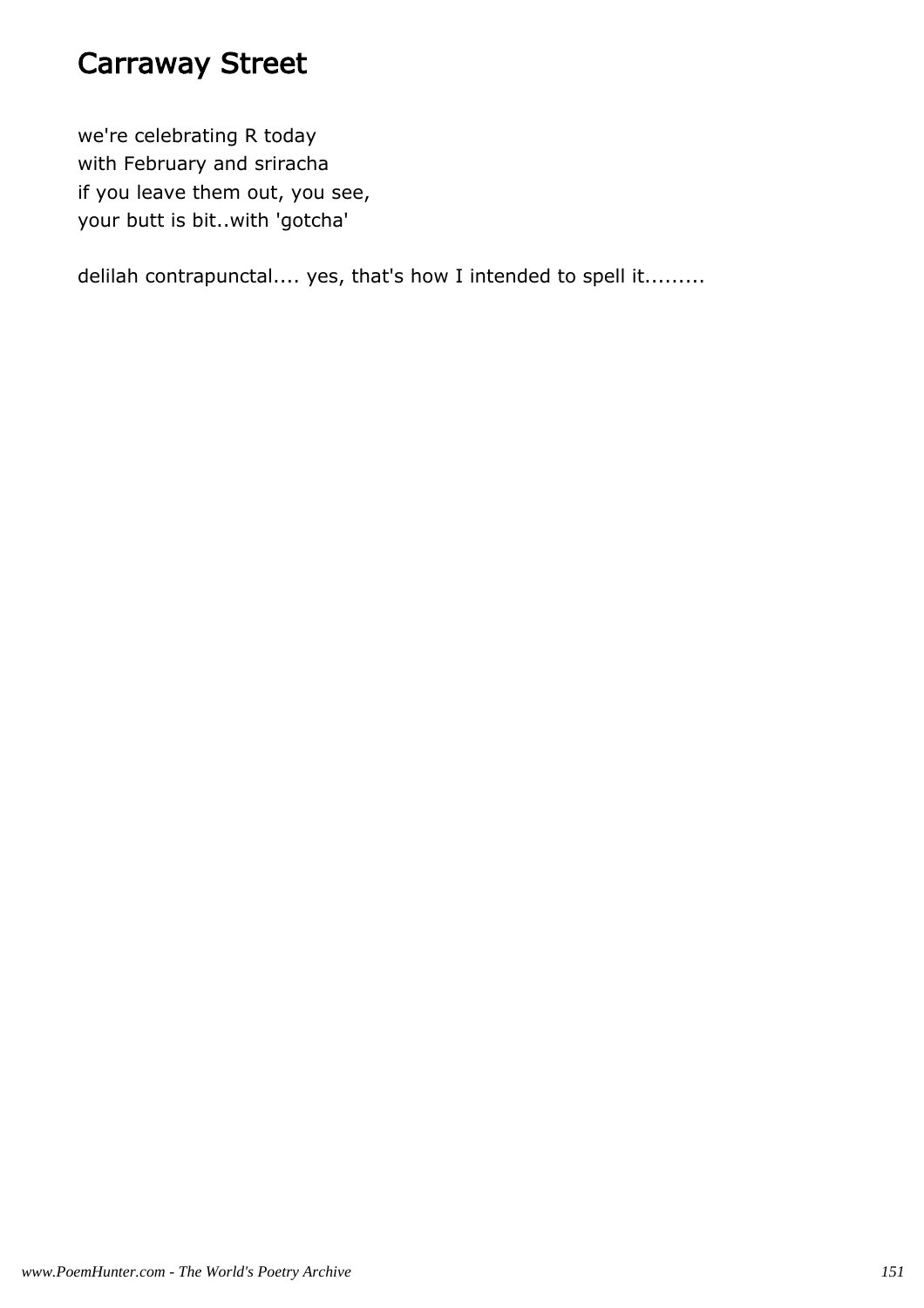### Carrying You And Lao Tze

with Leonard's spices in a fraying basket.... while you now may have sent your bananafish to that hole... perhaps dismissed them temporarily.... to rejoin you in another foray..... when the waters are sufficiently ripe.... where currents, tides, swells and submerged lapwings provide that particularly elusive buoyancy.... I still have mine... ..... darting, flashing, they shimmer in small ecstasies of wonder .... of doubt... ever curious, they seek the (w) hole of it...in it.... find, taste scraps, smidgens.... reconnoiter....gibber, turn as a school.....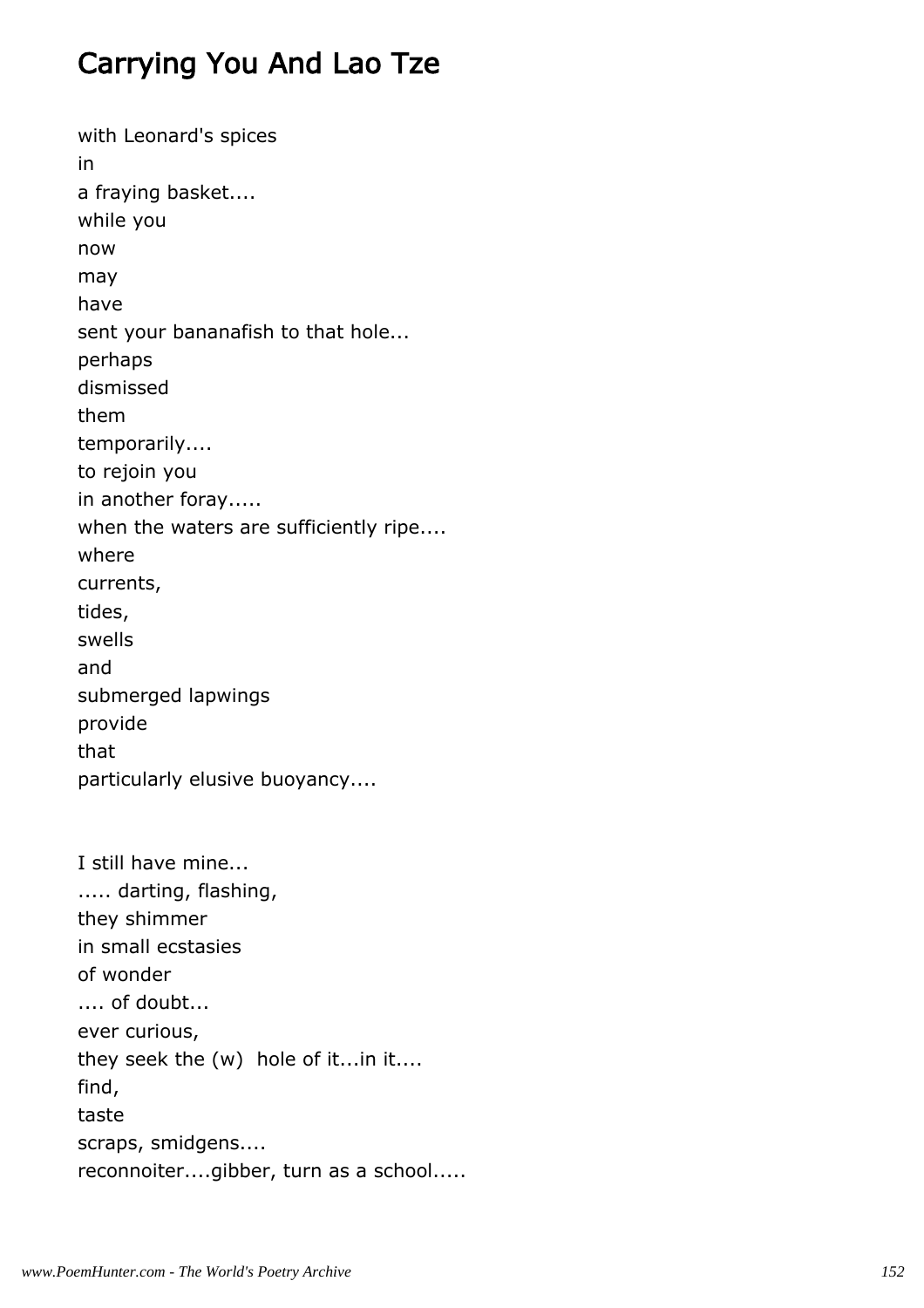I write in my car, too..........

oh, did I say thanks? .....I do, you know..............this forest can be frightening, yes? yes.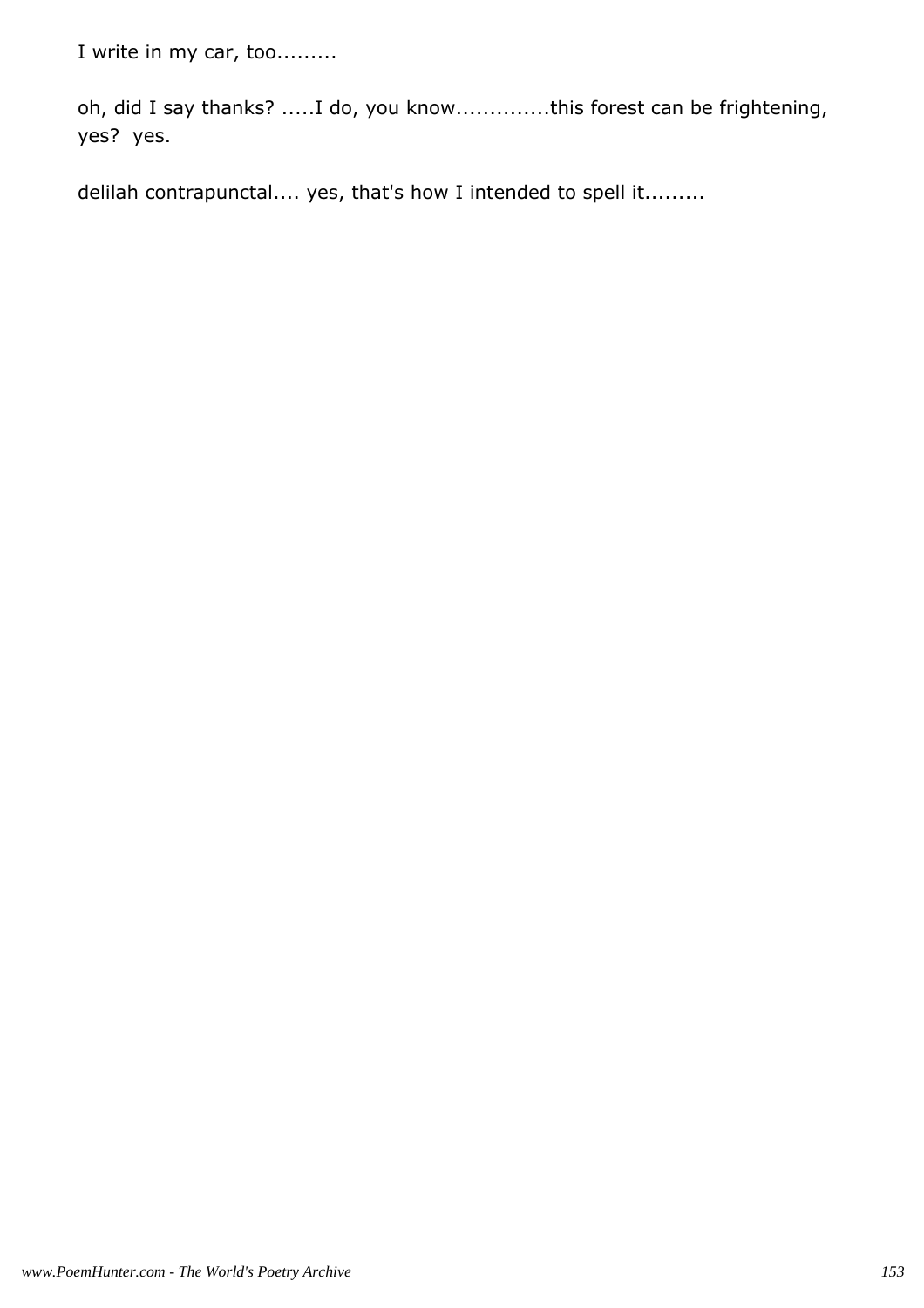#### Cats'N'Dogs And Such....Aaoowhooaaooaaooo

having traveled...been skirtacious.... sidling... albeit voracious.... crowing, trundling... .....mainly veracious... being bold..and perspicacious.... well...if I only had a brain.... surely.... I'd come out of the rain.... succulent moments yet to be.... unless lightning strikes the tree.... ah...I live beside the water...times I wish I was an otter.... only play...and hunt for food.... despite all this...hey, life is good.....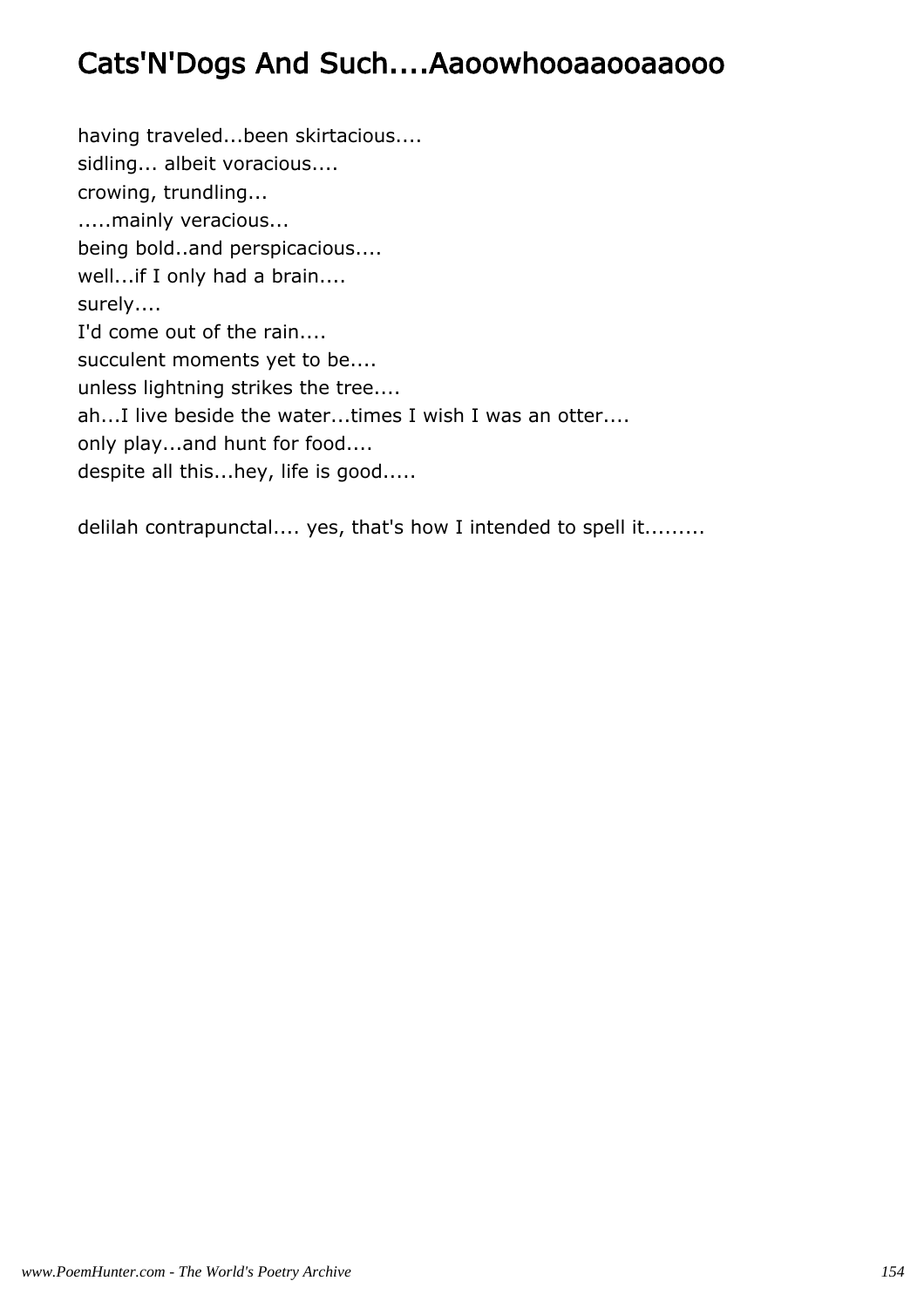### **Cauterize**

my own spout....? .no easier than for you to stem yours...... faces of the same pallor....flushed...

tied to the same tree....uprooted and wrangling a path from chute to buck-off....

amazing that we love so many... .that we love so...... that we love..... .that we......

that...........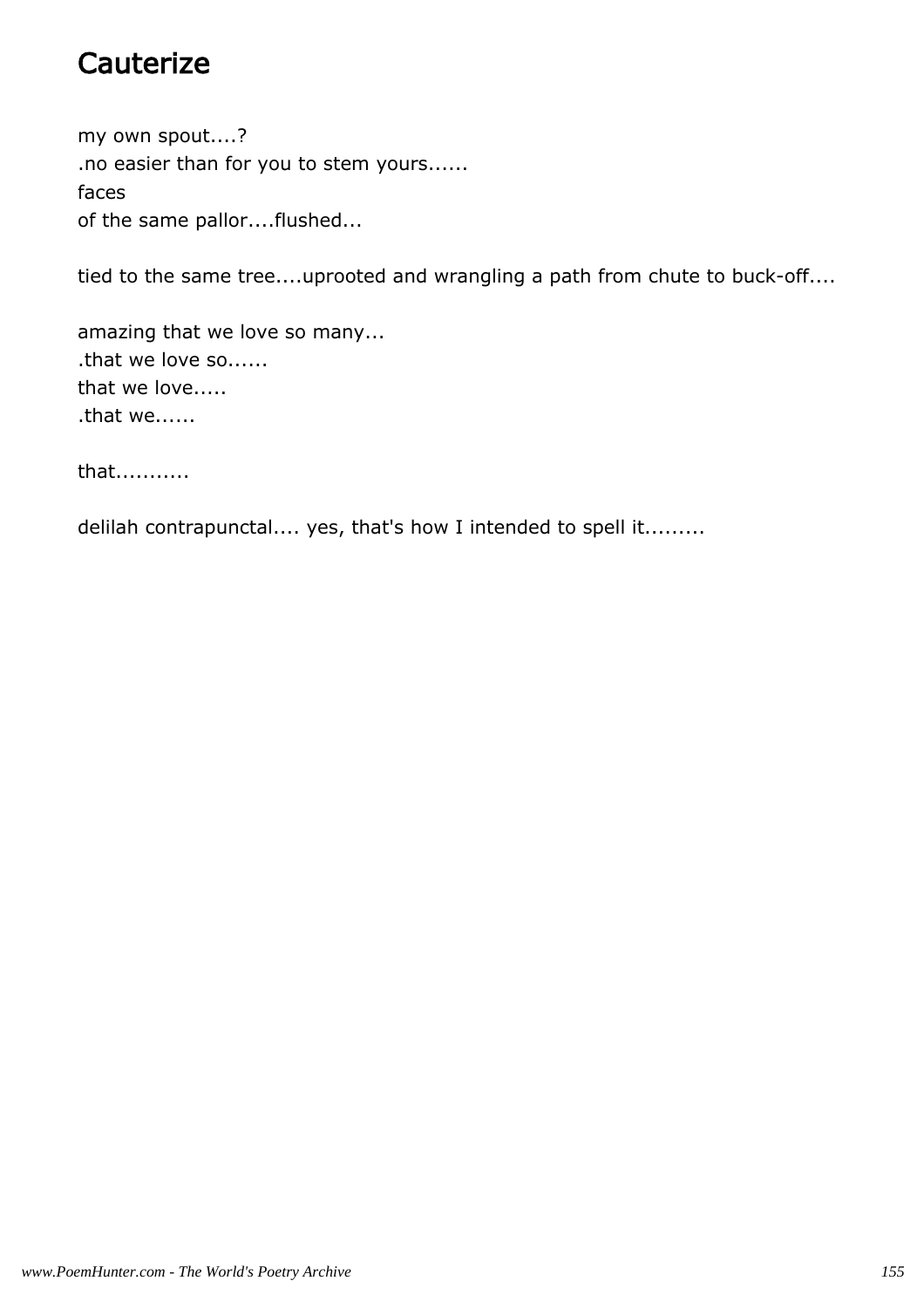## Ceased To Amuse

point given...point taken.....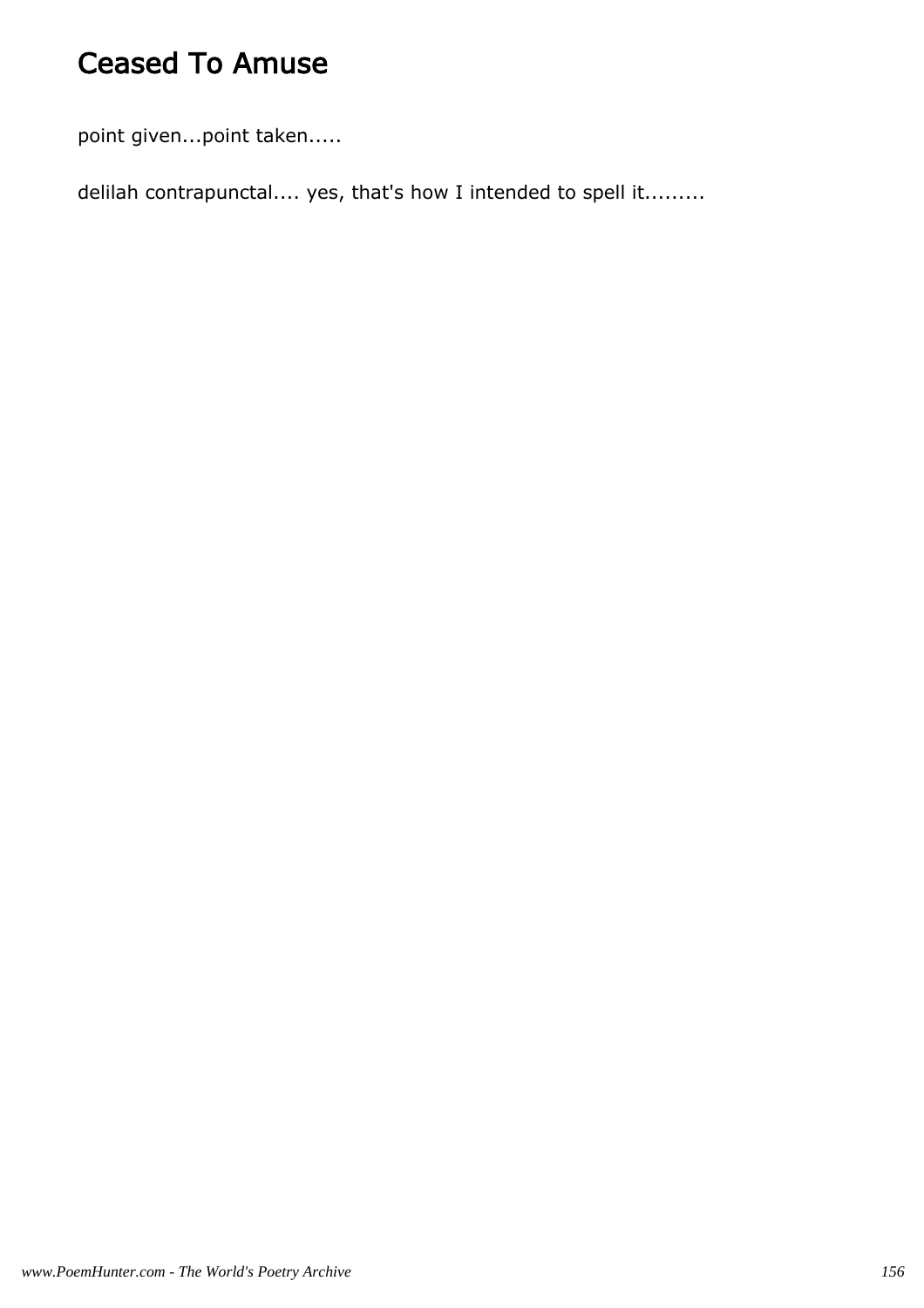# Certainly,

I'm there................ it's not cold.... I'm listening.............and hearing....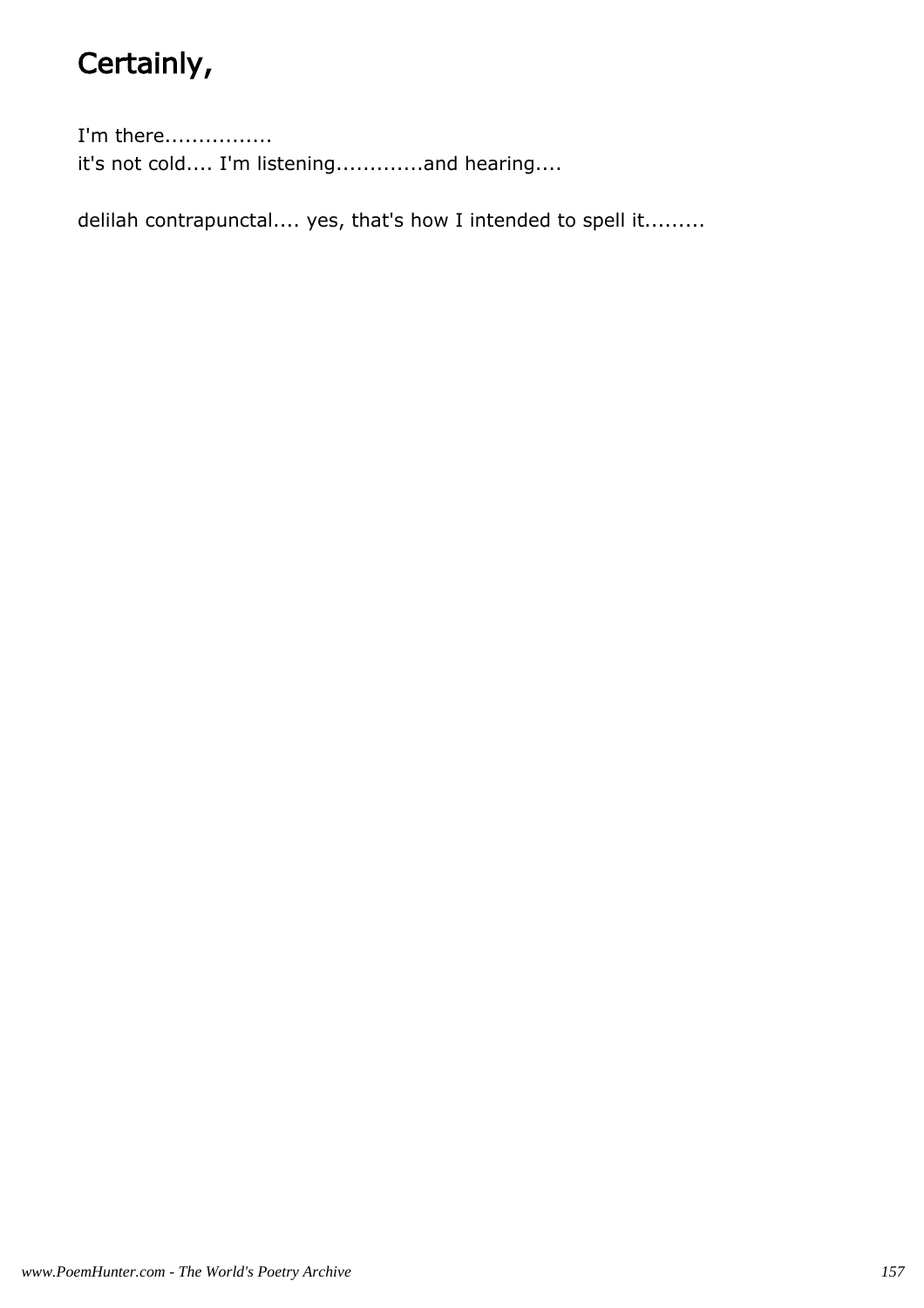# Change

I'd feared him, his brothers, sisters, offspring..wanted them, all of them gone from my place which was not their place, not any longer...

the change came when I saw him dazed, faltering, staggering. unable to move steadily almost unable to remain upright, each step tentative, listing.....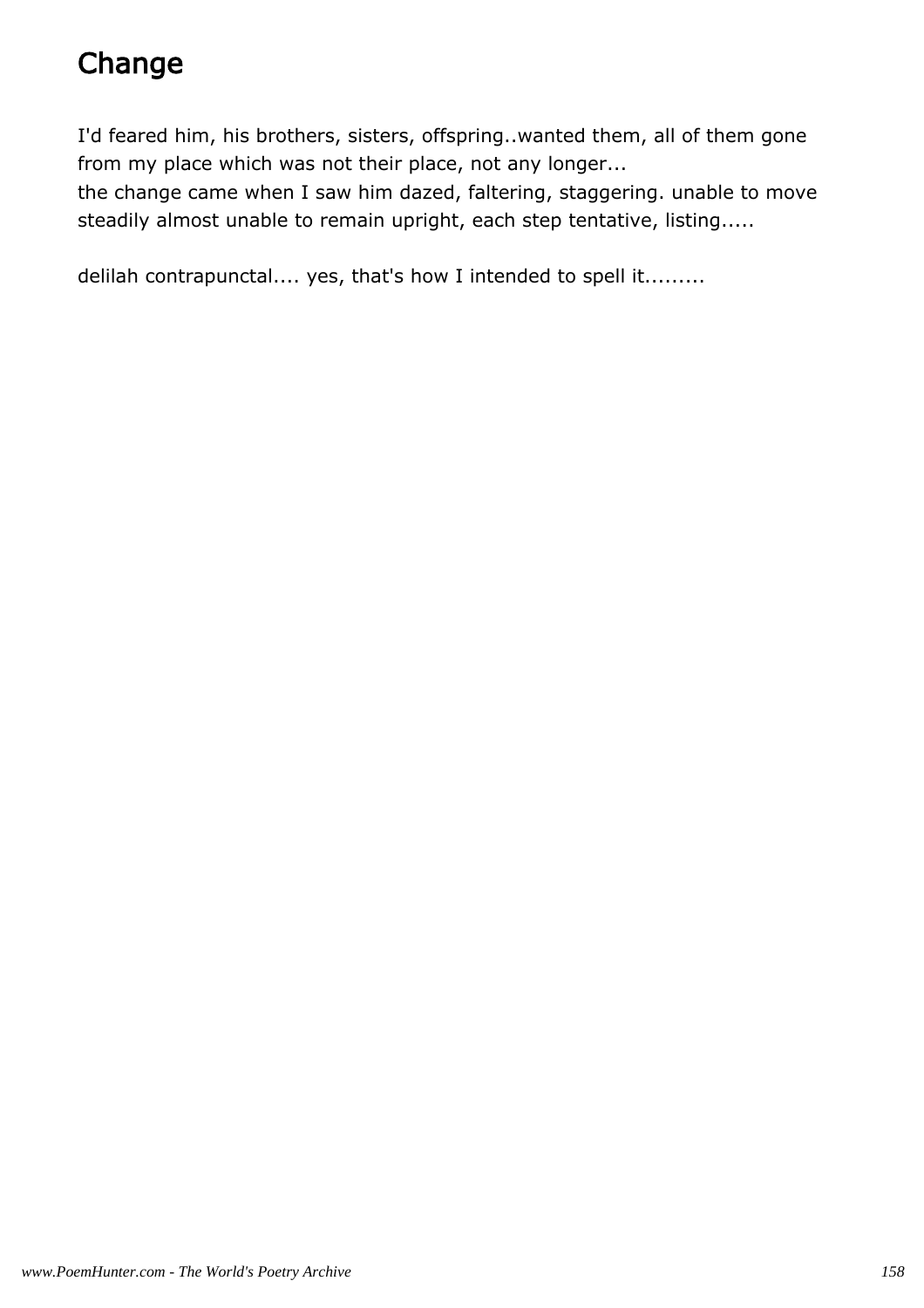### Changing Places...The Soul's Plastic Embodiment...

yes, I am in the bathroom with Bonnard... we gleam...we glow...we radiate our abbreviated tails beat a rumpy rhythm... we suffuse, we do...light!

I can hear you...you and Kokoschka in the living room... rolling about...wrestling grappling swept from cliff to beach waiting for Ariel to join you... ......I feel the draft... ..........this door shudders......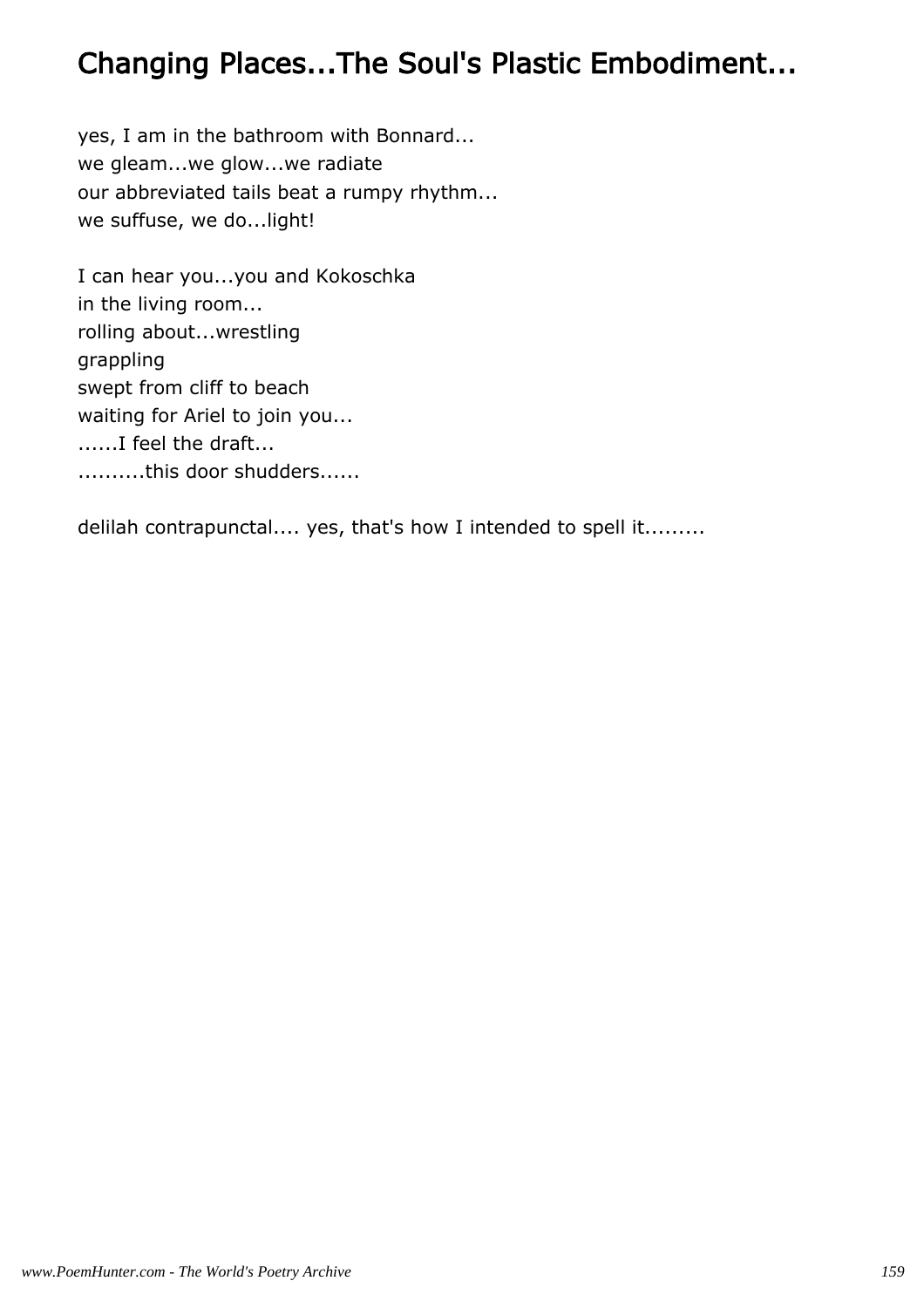### Chasing The Train

of thought, caelatura found a semaphore had taken the place of lightning rods and cones were now filled with blueberry sorbet... as harder rain fell victim to sonorous breath taking the switch back to glory's preambling totters, nestlings flew... bastions of cruciformidable disharmonies crumbled... crepuscular skies sheltered the witnesses, giving succor, elixirs, ephemerae...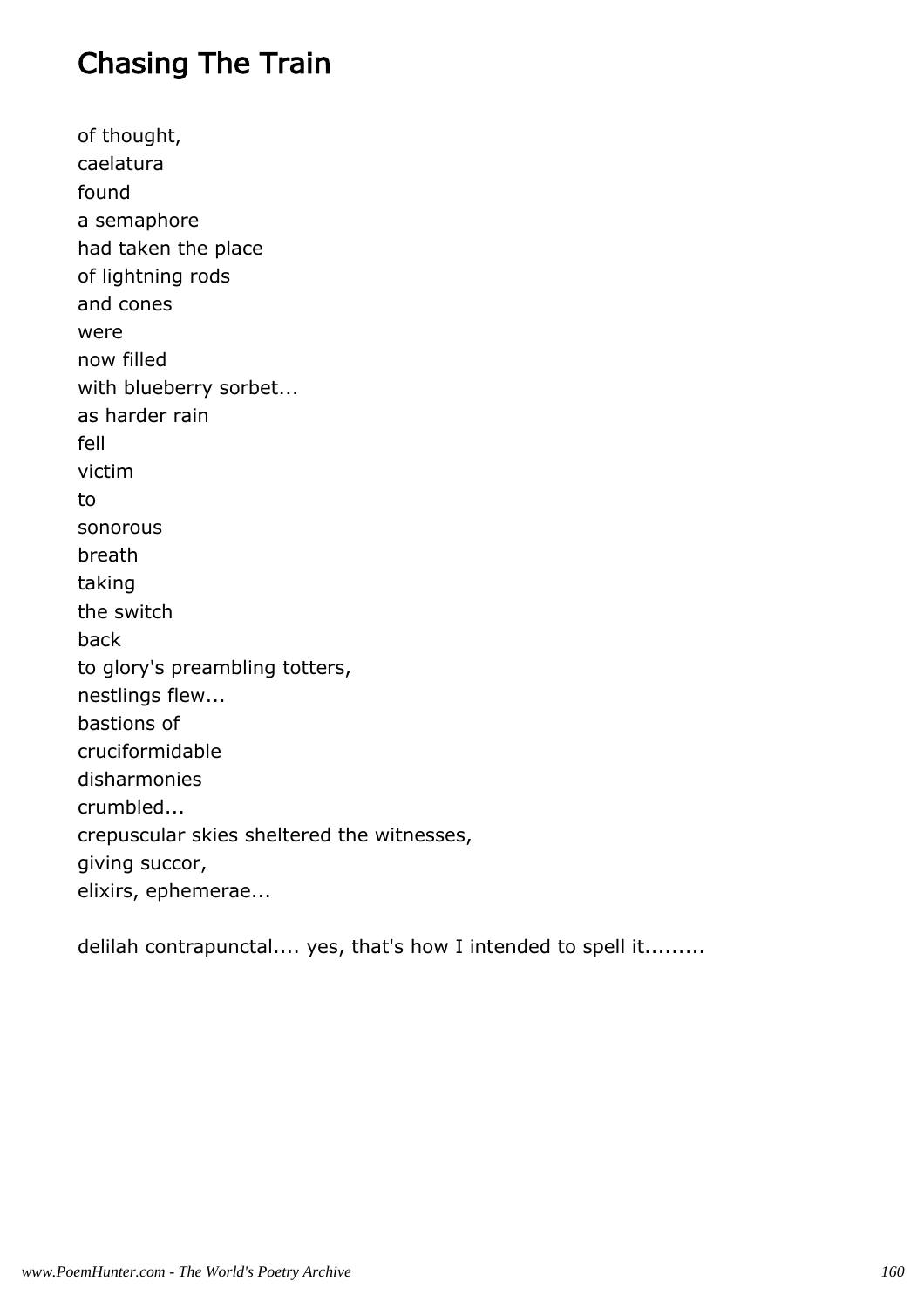#### Chews One

eschews more

a matter of which challenges...delights.....

now back to it.....

.infinite......

and more....?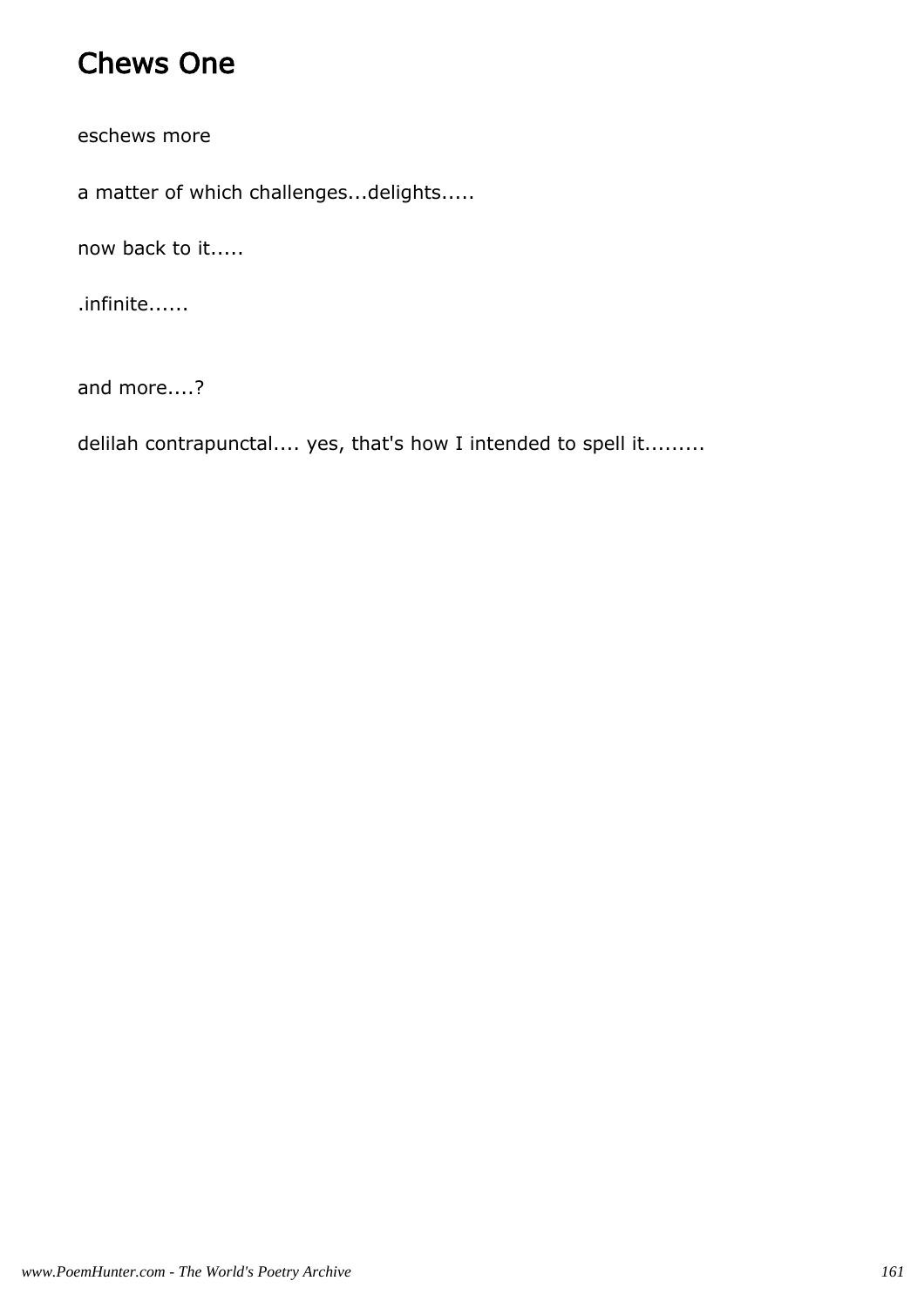### Chimeric Beasts At Dusk

just after the last roseate glow.... the tinge of it having left the tufted ears of their multiple selves.... their probosci barely visible in the darkening.... each gnarled and wizened trunk serves as a foil... and still the eyes and fangs are illuminated.... .....reflected, lit by a strangely reluctant crescent....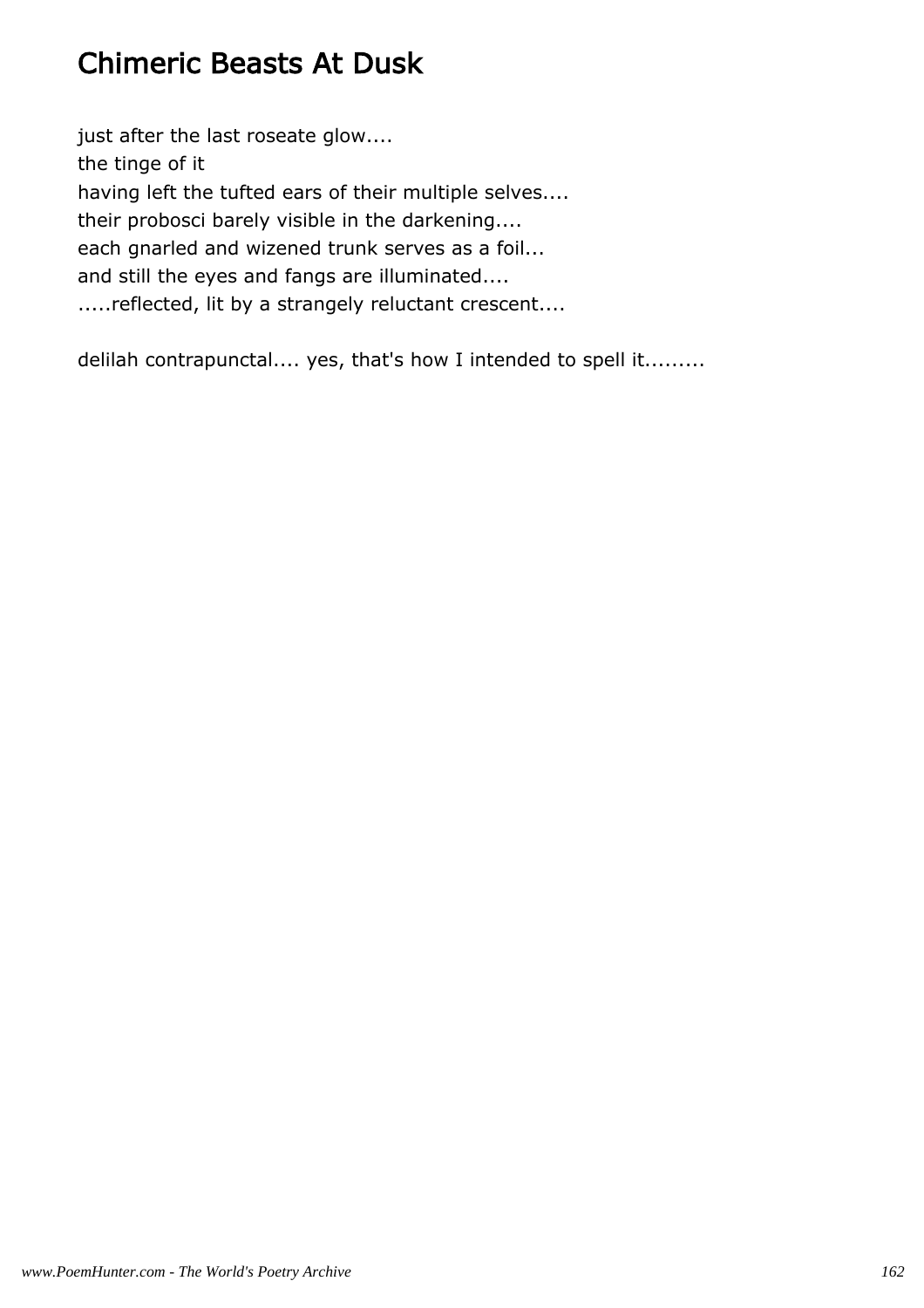### Chinoiserie...Majolica And Bayberries.....

the liar in winter, cold on the cafe floor.... sawdust and bananas, the bane of his boon... six pants for the article... other hills, like green elephants with perforated clouds for ears, rued the nights, sluiced the daze.... spilled leopard's tears and held the monkey's ground.... a pancake for your thoughts, my dear.....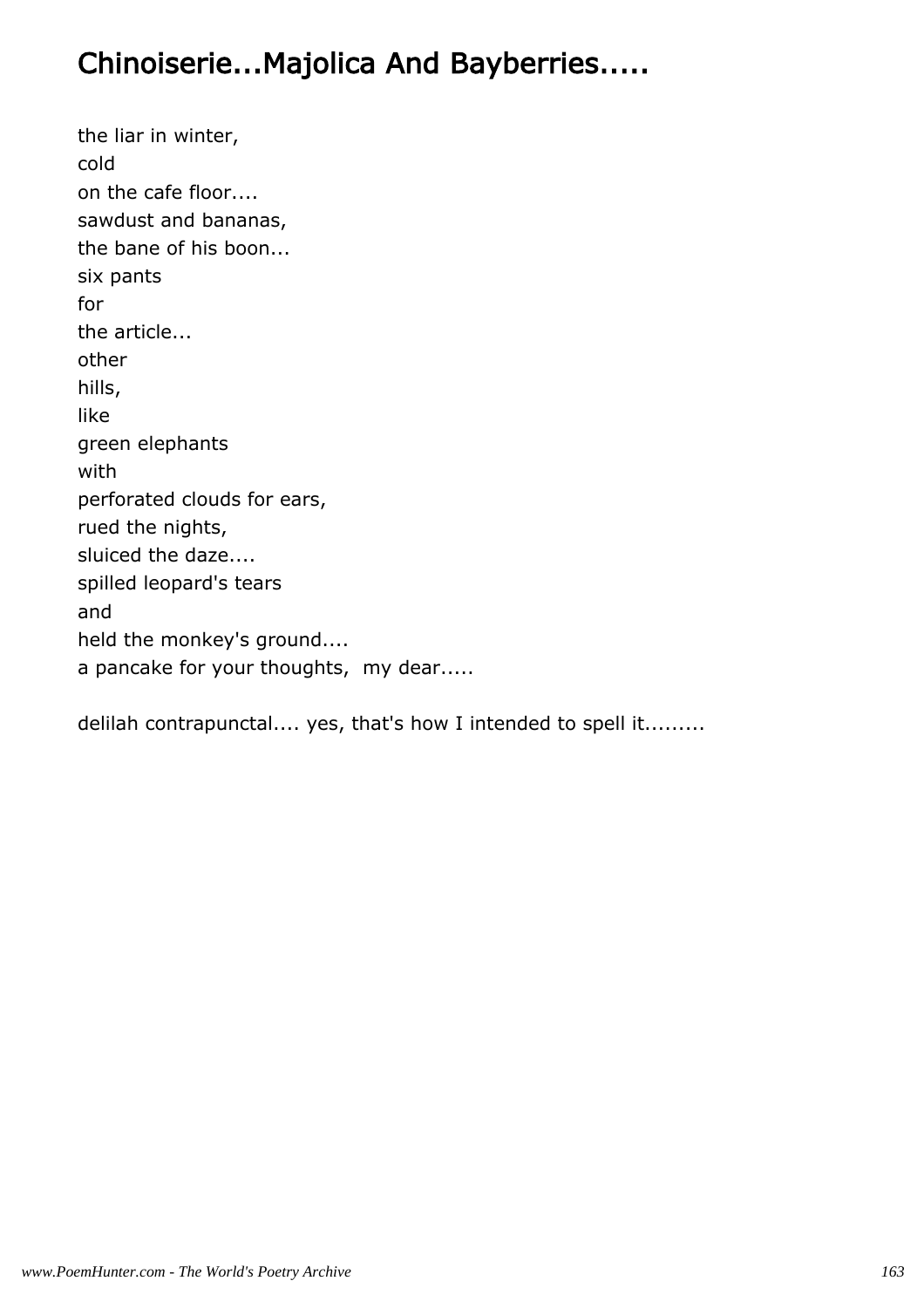# Chocolate-Draped

and efflorescent.... our cupid's day shall be right pleasant....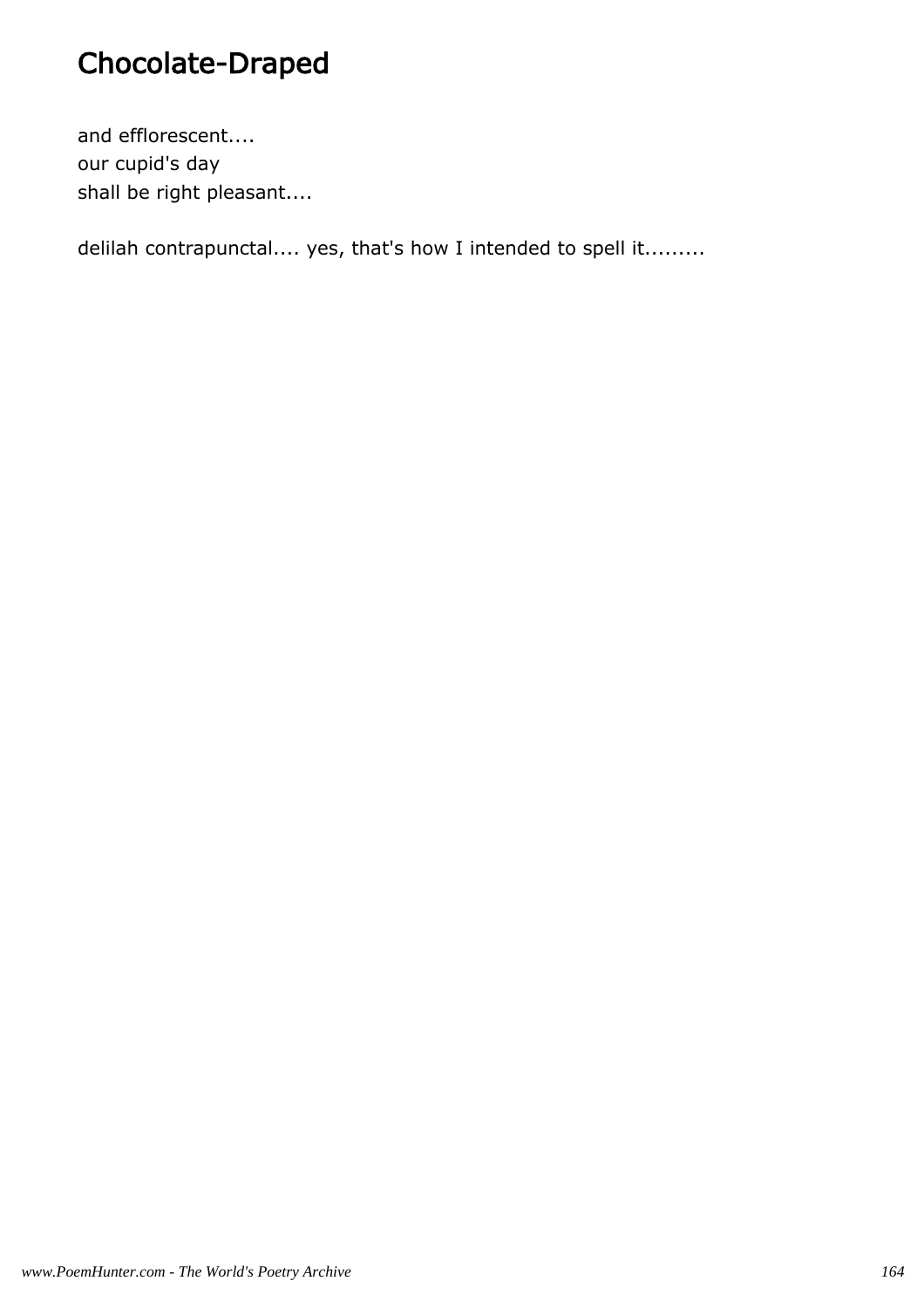#### **Circumstances**

inform the work, the poetry, the themes...

the coloration... granular texture...impending transcendance...

the words work to inform....

slinging, slanging giving up their less-than-secrets...

slanging, slinging an analytical curse a behemoth of a mumbler of moribundant minutiae...

back to work...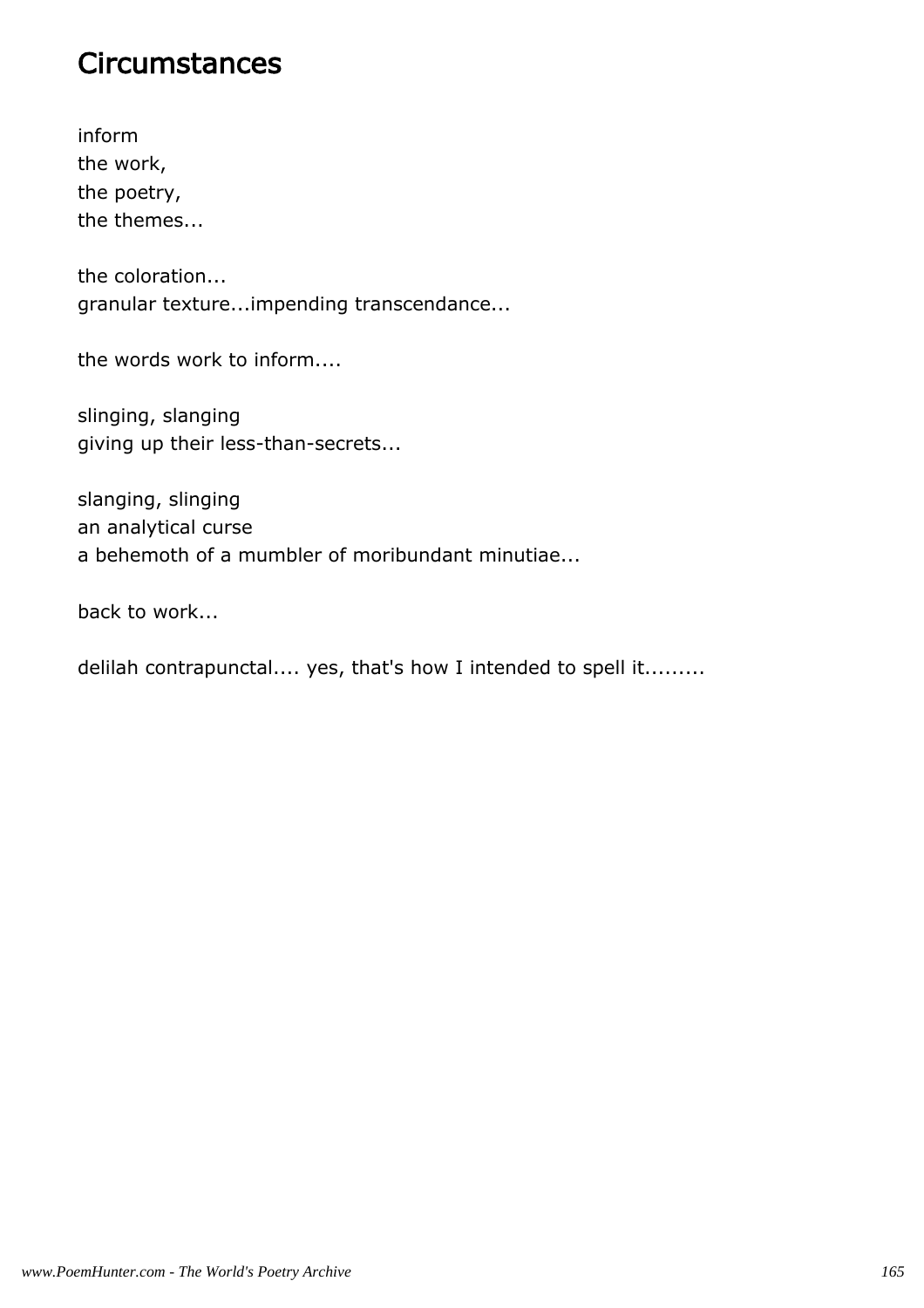# Claiming

innocence by virtue of not striking the areas of seeming vulnerability.... an exercise in perforated futility, is it? is there time enough for a walk around the blockage, a sweeter serenade...a love song, the greener harmony of gentler stirrings...unshaken, left to flower quietly in evensong...?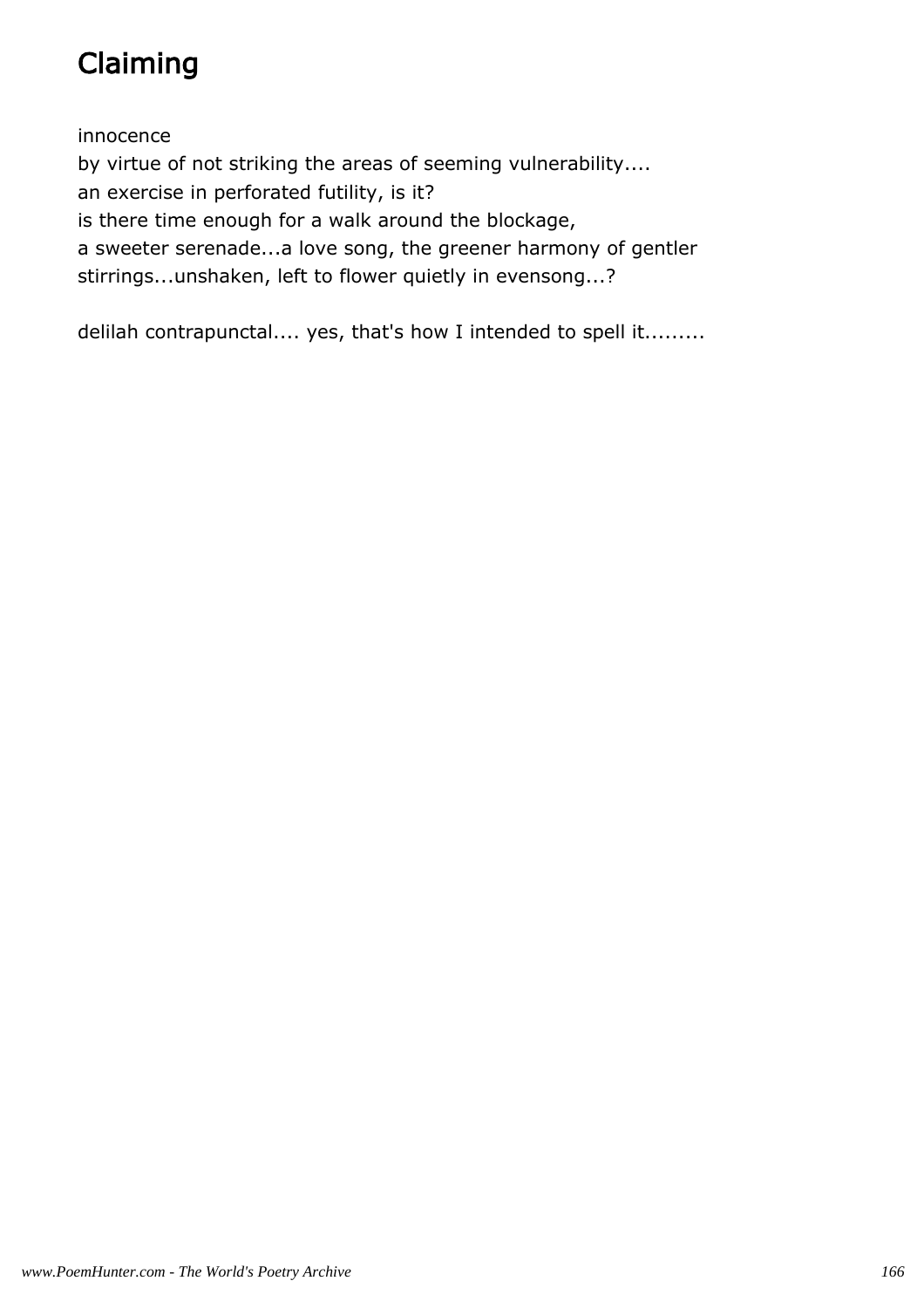# Climbing That Schematic

but the rungs required flight..... from...and with random herds... and they're here...and they bellow.... .stretch their legs in that murky-tone river.... where all of the toes can still be seen. ..by the overfliers... and the underlopers..... never mind the technoblimps......they're hard wired and soft cored.. .spill seed on the wing.....exchange memories with any and every chanteuse whose matchboxes glitter.......but that's the way of it....on the strand.....

I'll take the wheels...and the hell with it.....I can paint a new one..... and...and.....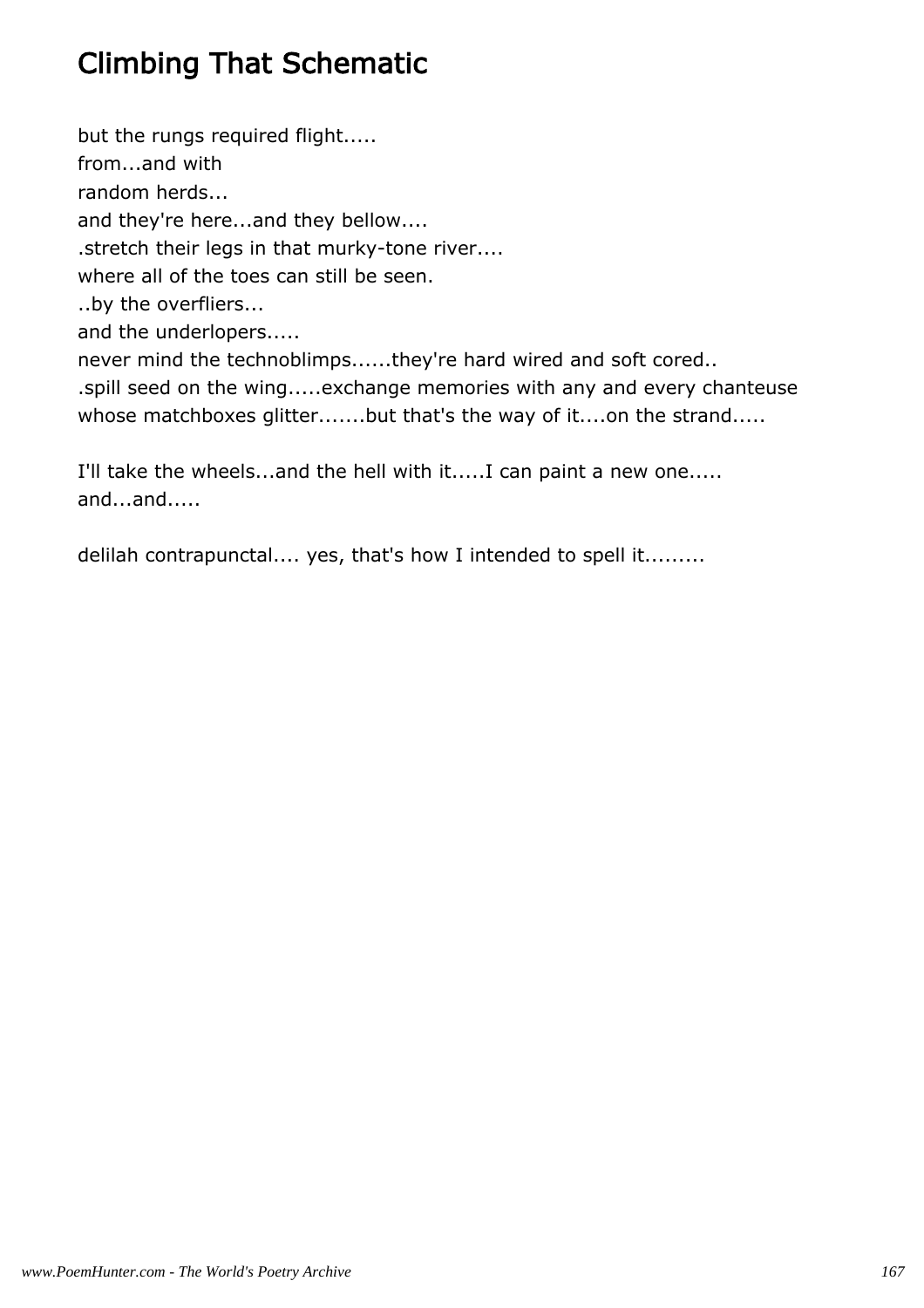### Clothos In A Brewery.

intricately woven fabricreations,

of woofing warps....and the inverse...

conjoin,

stitched,

as teetering, tinkering

helmspersons

parlay the goods and weevils...

all are in steerage, lime littered and tillerscant.......

.now and again...

and again...

each participant, loominous,

fraughtful bouyancy....anteceded by a cluster of bombadeers in the tail lights

the way to the bellicosiness......

partakes of the laughernalia.....carefully avoiding the slipperiest skins.... the pits have wedged between the planks...

the clacking of houndsteeth are heard....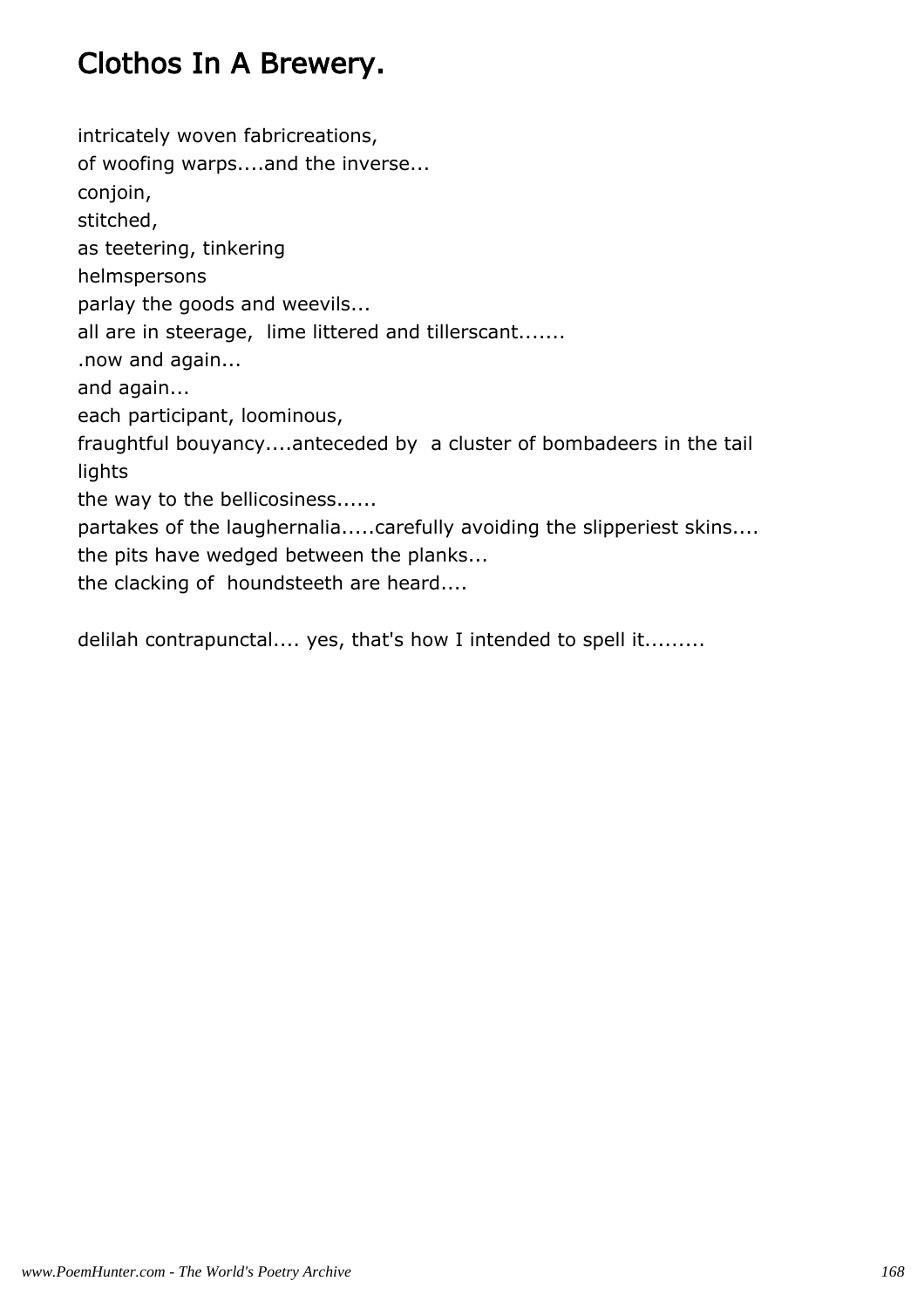# Coarsegrained

circular complexity bites its own tail, holds it in a firm-toothed grip... this madness holds no allure... it speaks in a monotone... it does not breathe...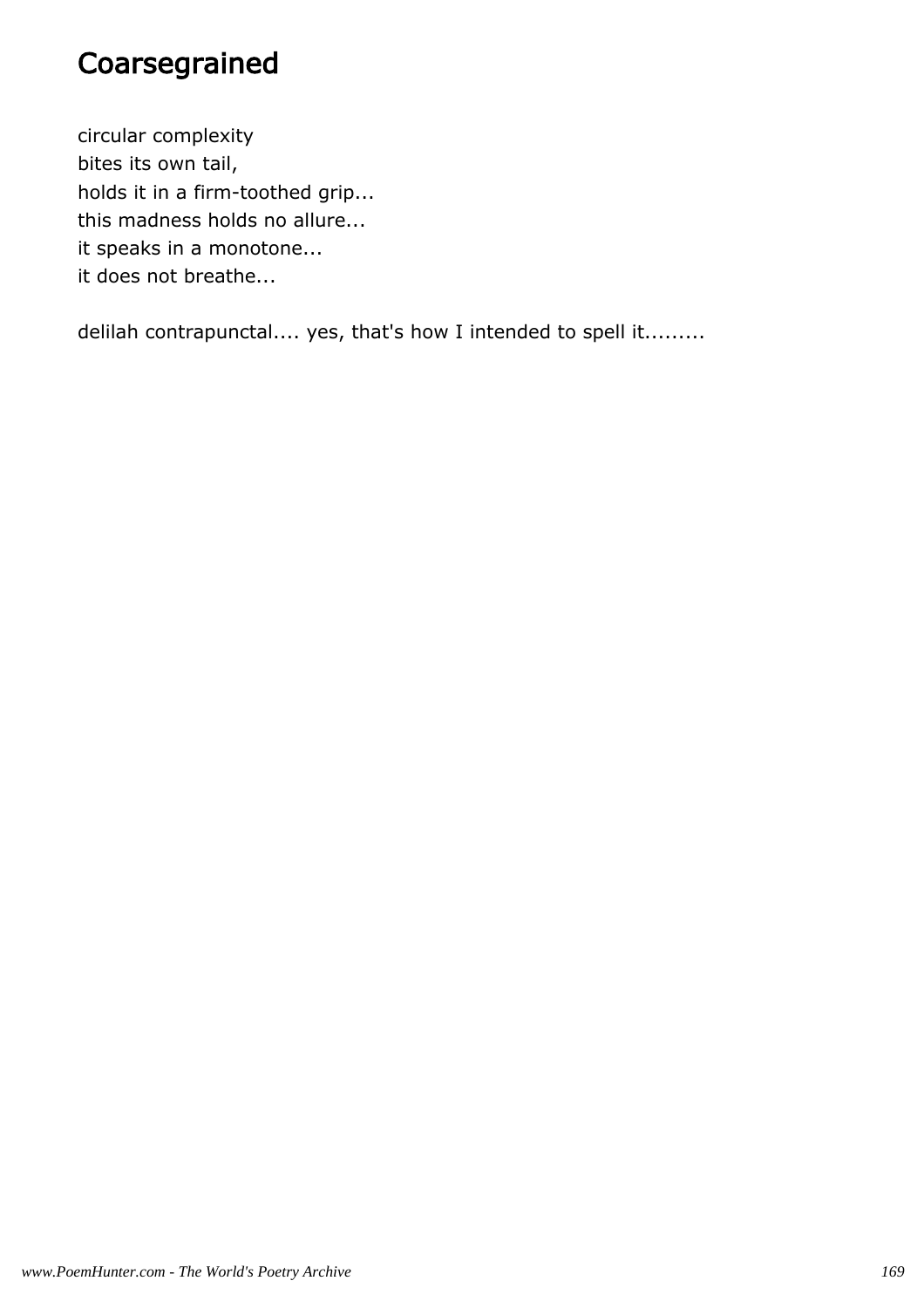# **Collected**

anthems and embroidered wavelengths.... scrutable.... forcewarned to be unctillious.... for the most part.... rapt around the nearest hitching postage..... these figure's undulations dislodge a mint lolly from its hiding place under the cushion..... is a window seat so different from a catbird's......or a pigeon's whole?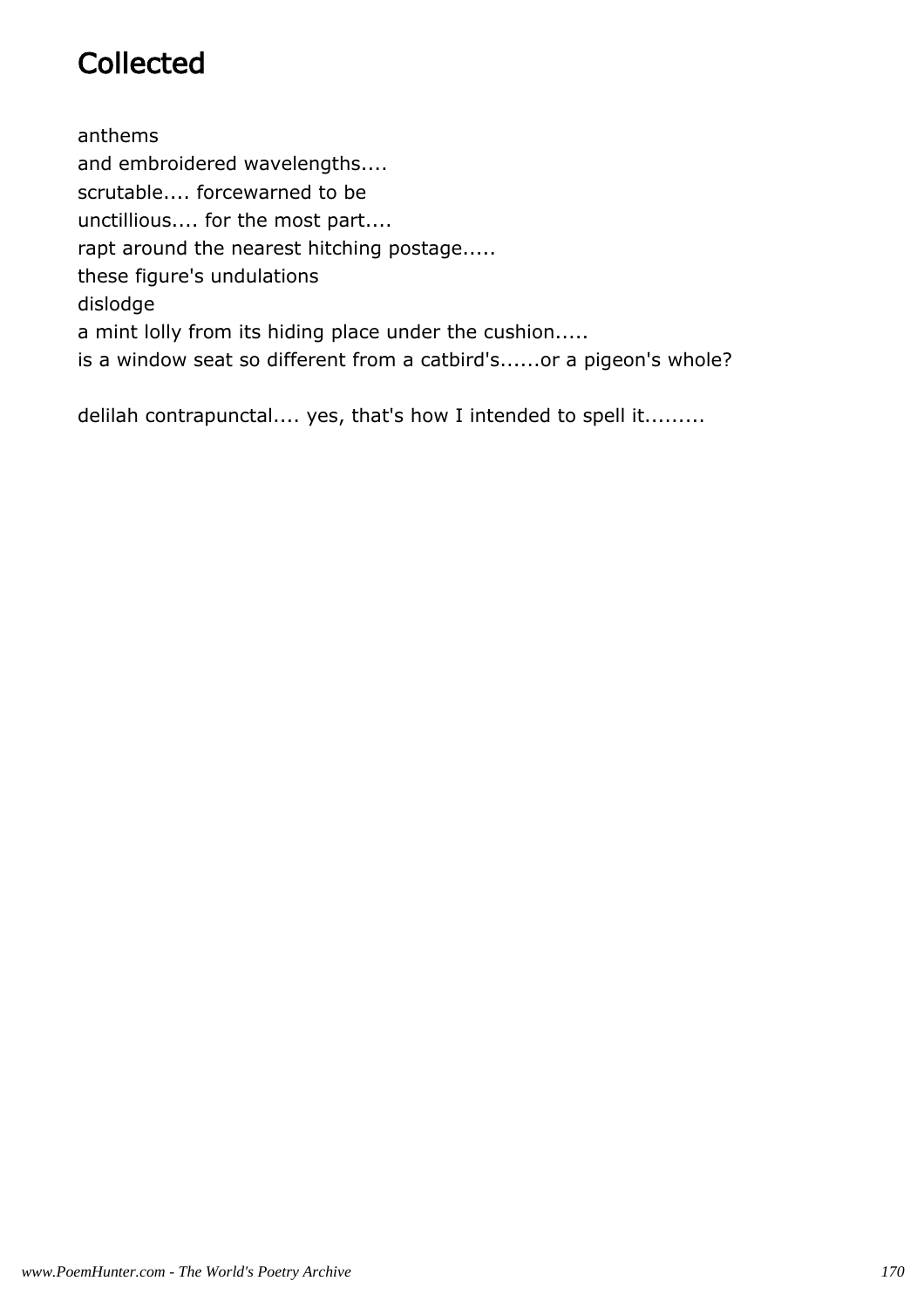# **Comforts**

of spiritual certainty...cushions on the window seat where the catbird sings, full-throated and sure, of the in of in and the out of out... ... members of the choir raise banners, sharpen their fringed shoes... free of doubt, blind-eyed to the rainbow, celebrate the eking of perforations in a one-hued maelstrom..... the loudest seek yellow, are served....

a turtle's voice continues in quiet joy....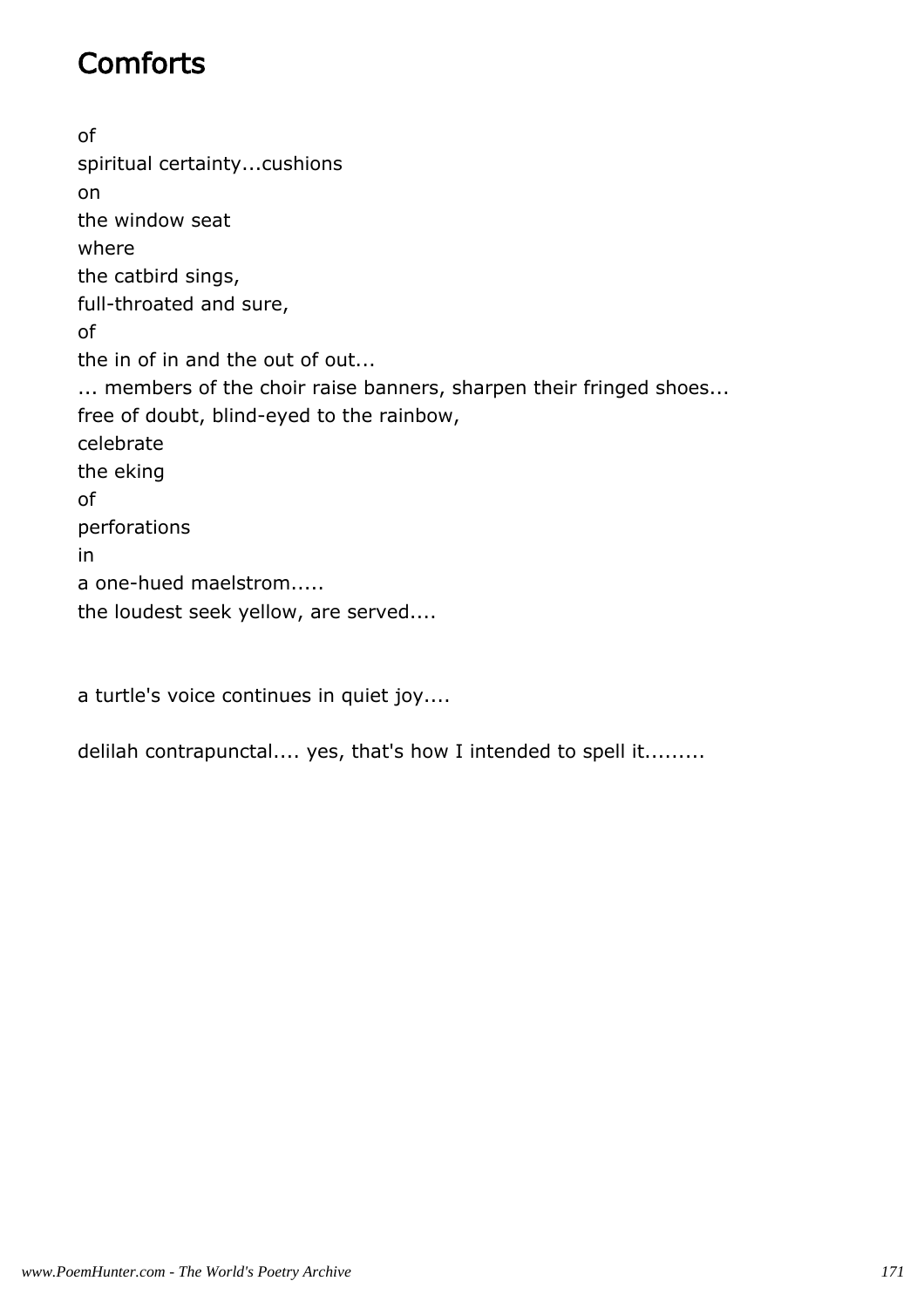#### **Communickers**

with badinagelets, banterlings proformanettes... recuserings... the raillierilent bleatest sings... from the steepment in the vineyard, waves flageolets to the vanguard stops to pick a freesianer... intransigent...in morphful manner... ties a prescientful banner to a stick and holds it higher... floats down a taleplume from a flyer.... notwithstandings hops a groundling, echotasting with each sound, brings tributations....doles out brass rings... in horticulture it's a graft.... as life forms, windblown, it's a waft....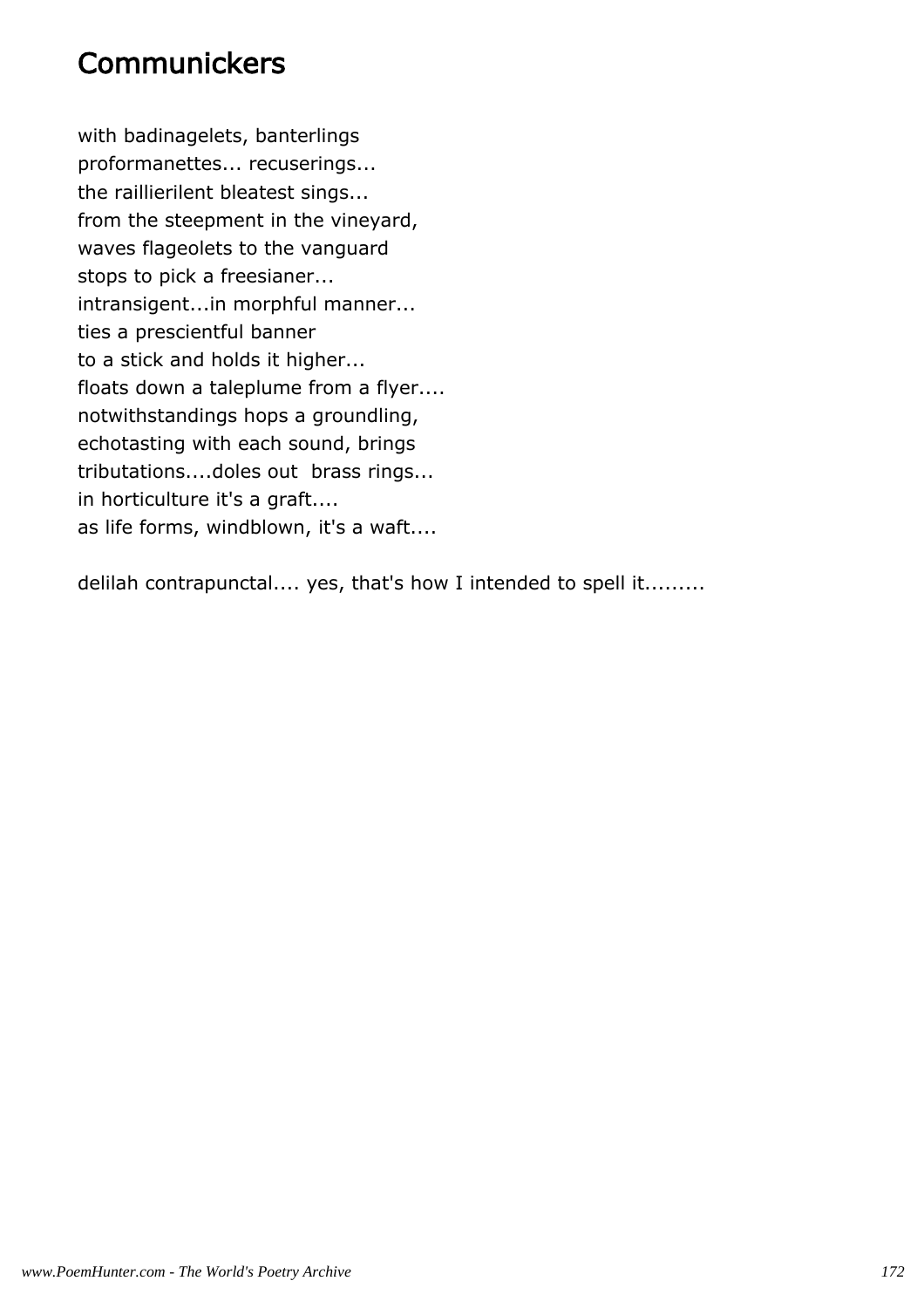# Compiling Personas

today he's Marlowe... ....she is Dido.... the delvings surface, sleep, resurface.... other faces rise..... conglomerates bloom.... the root stock provides a fragrant garden... multi-hued and rich with gleanings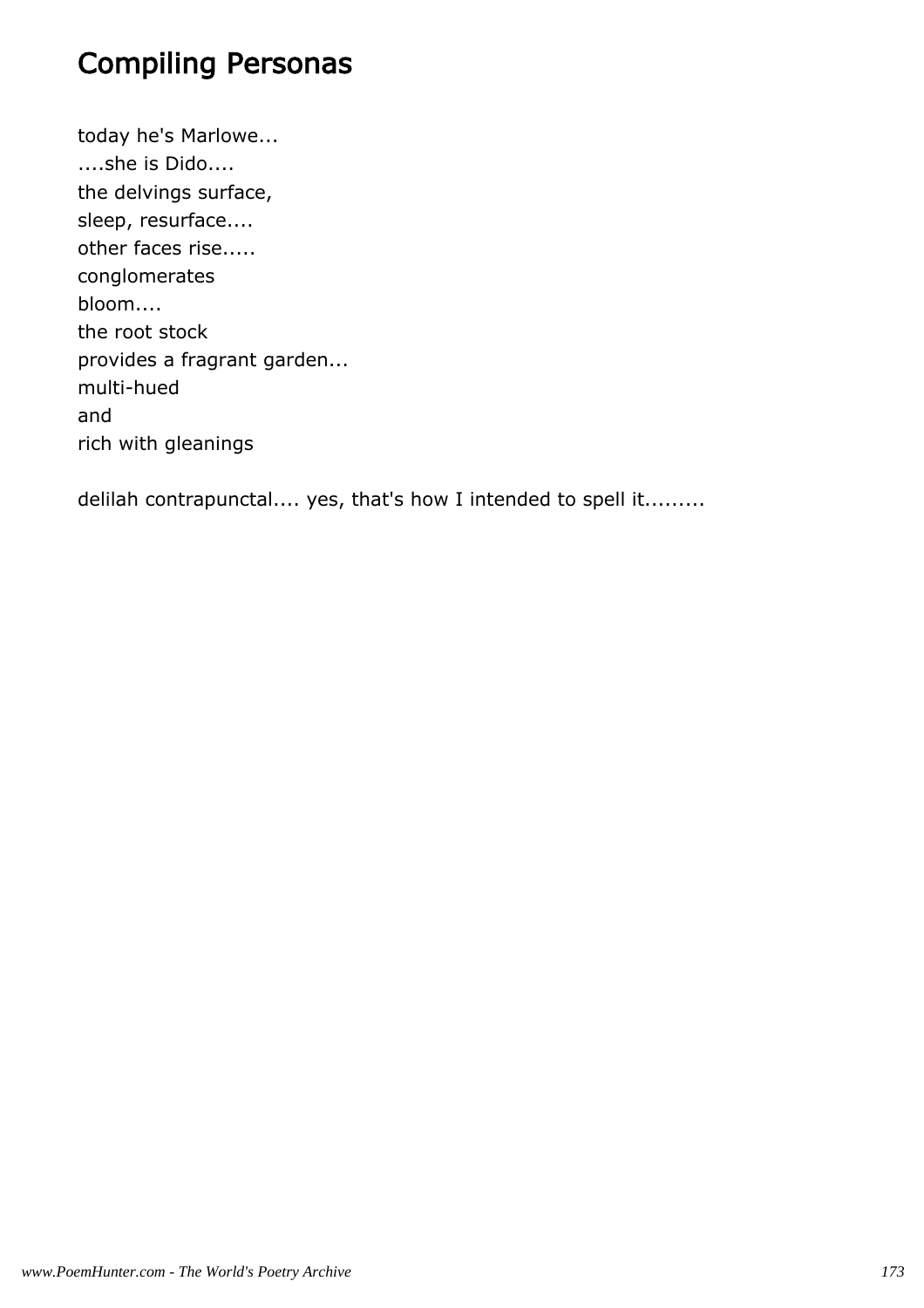## Compromise

you, Dickensian me, Joycean... shall we meet at Twain?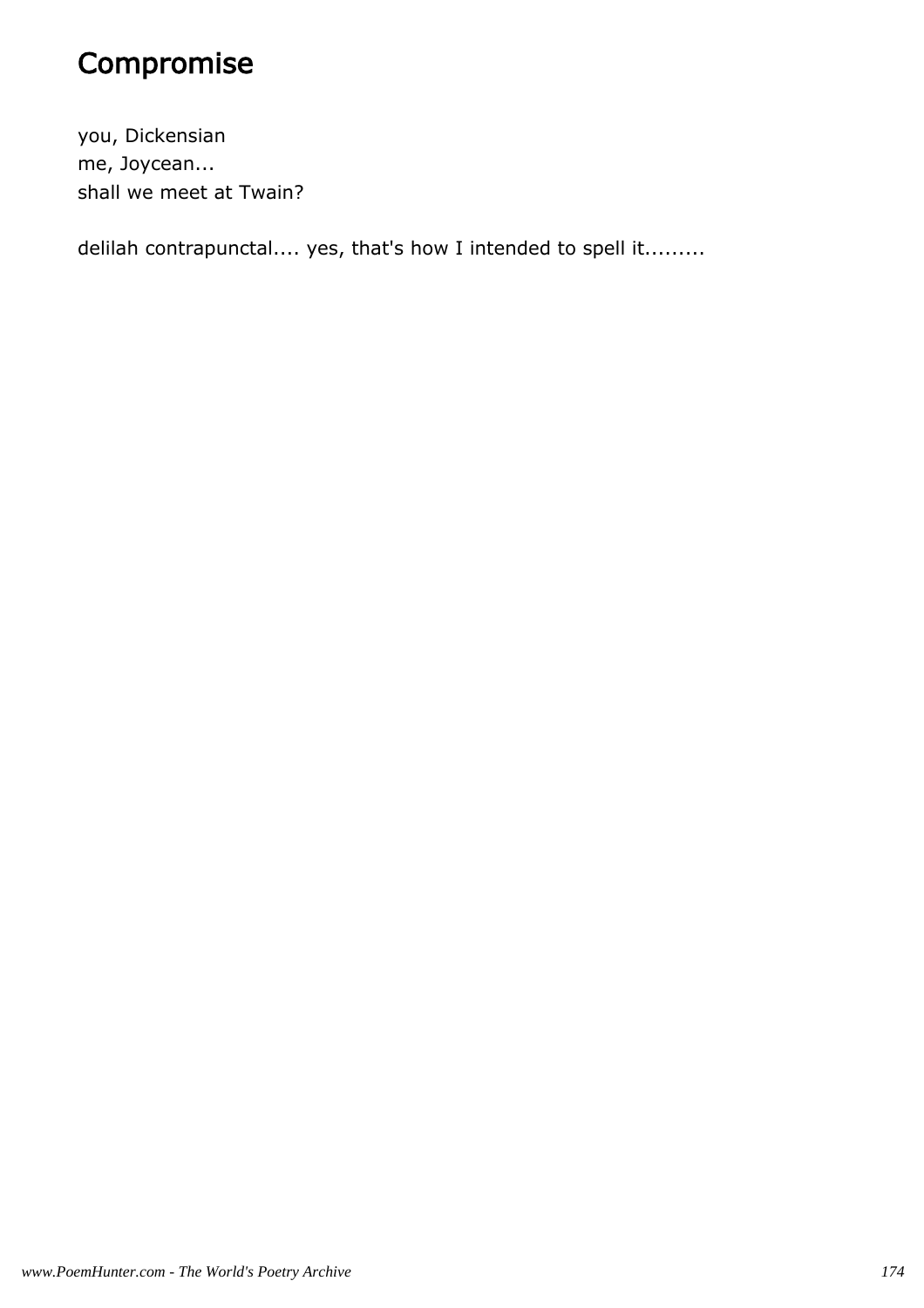#### Condescension

is a bore.... please... leave it on the killing floor.... if that's not something you can or will do.... go.... visit a town in Newfoundland... called Dildo....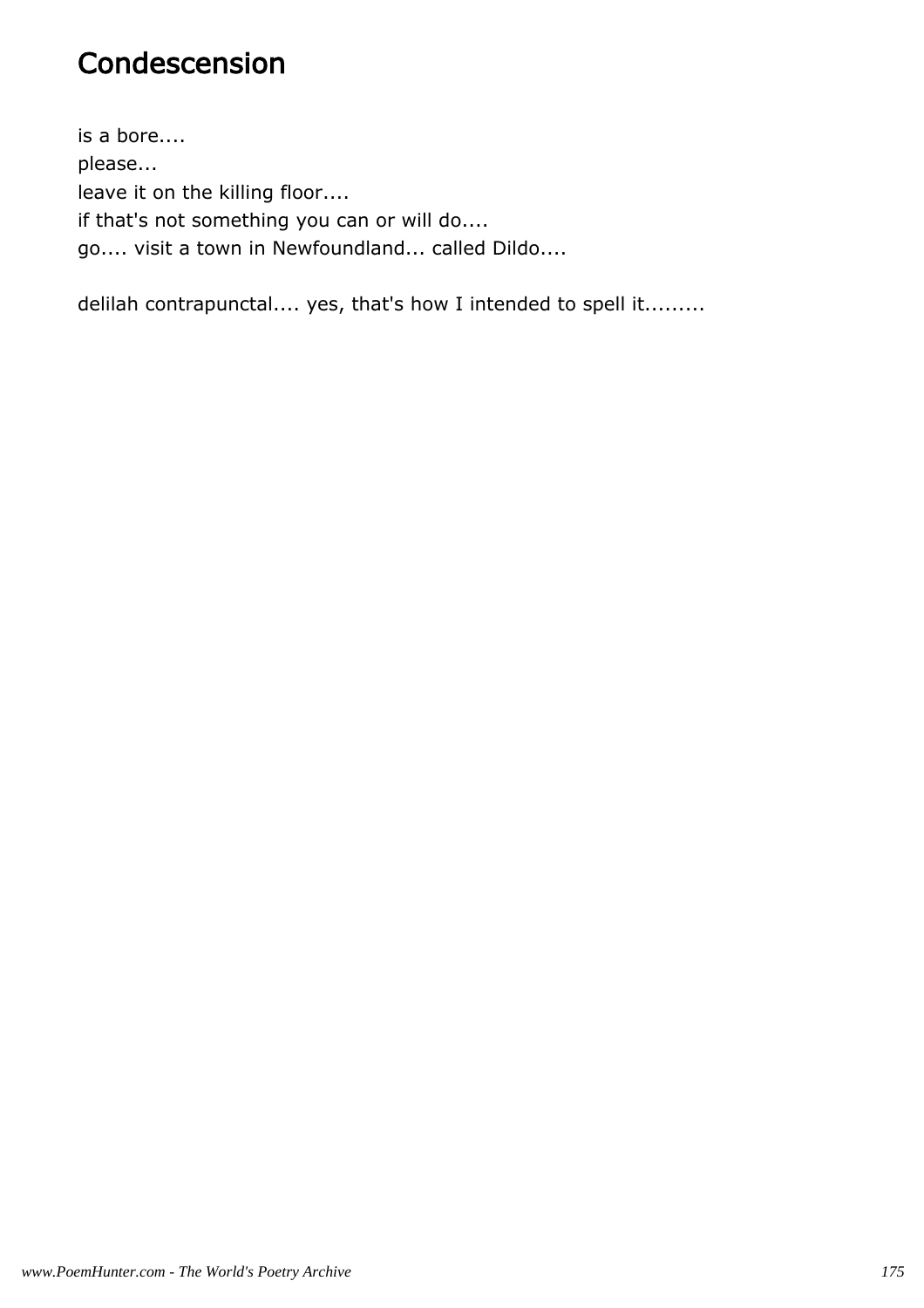#### **Confessional**

when you revealed to me

that early on you'd partaken of the pleasures of the flesh with a heterochromian I would've liked to have told you I'd had a similar experience, but couldn't... mine? ... he was the stepson of a bar owner...a great dancer..... ....we roasted a goose that Christmas...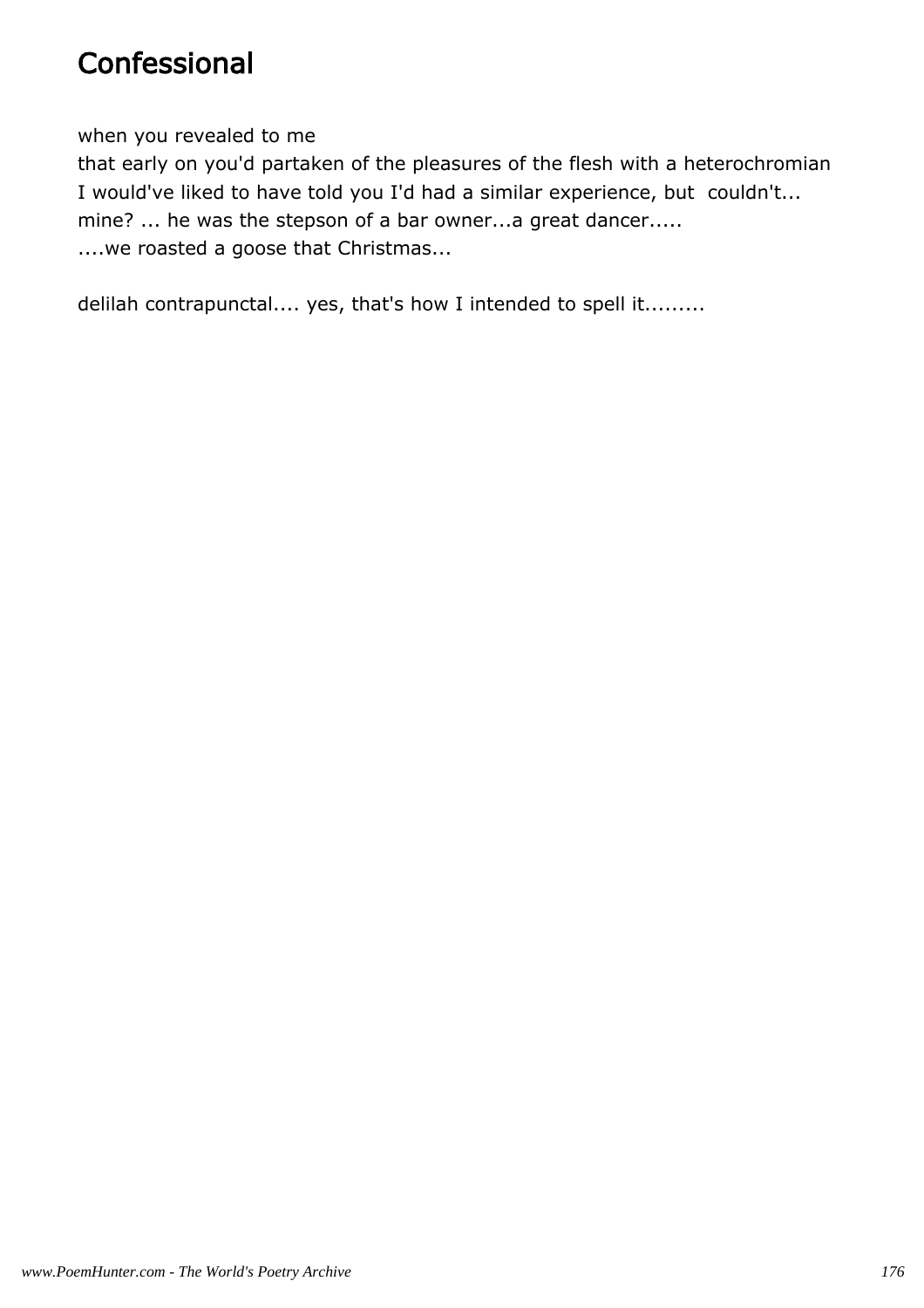# Continuity Is An Art

much like a purple dragon accomplished with fluidity... we'll drink to it...raise flagon! !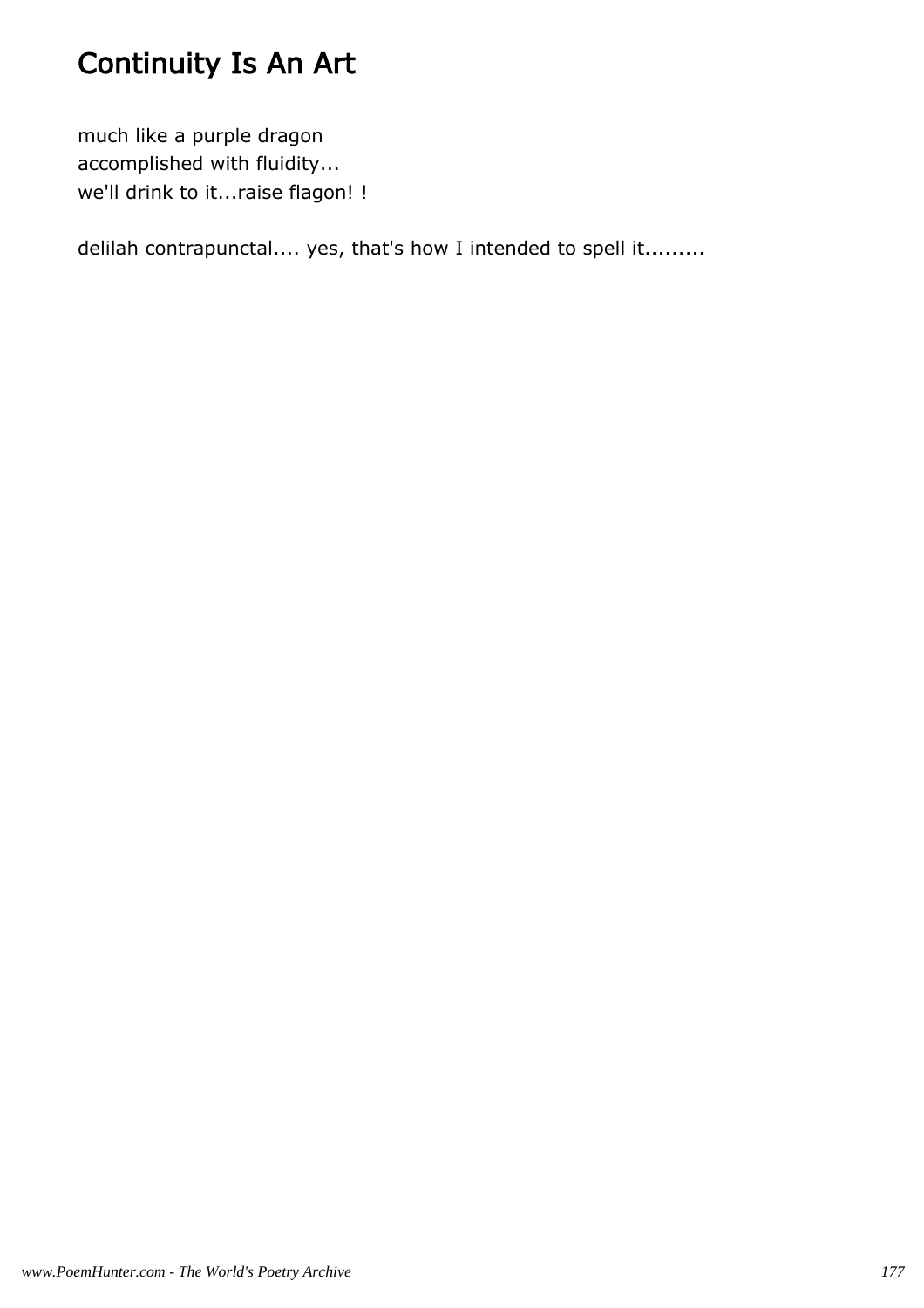# Cordwood, Stacked.....

judicious and salacious.... we all wear many faces...

a tern...a screw.... both dressed in blue....

wearwithall...where with many... skyscapes call to henny penny....

loiter on, with fine intent.... anon, it is....this time's been spent.....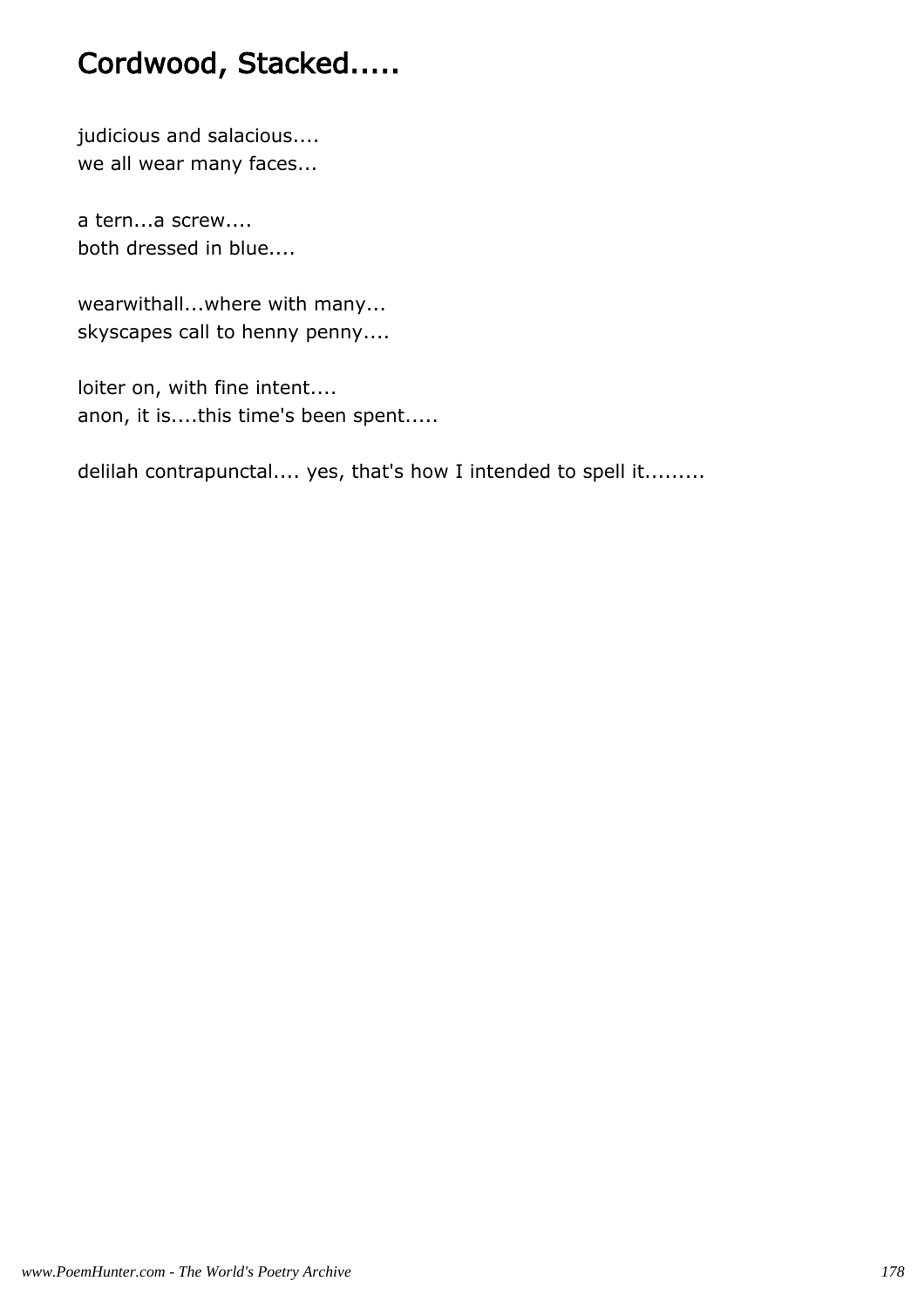# Couldn'T

sit still with it.... been presented with it.... ...and it wanted a walk...a run......

transdiscretion....? ..the better part of valerian, is it?

weave something of the riverbed.... of the swaygrasses... of stones that hang.... in the bag... that touch so gently the others who'd been waiting for them to nest....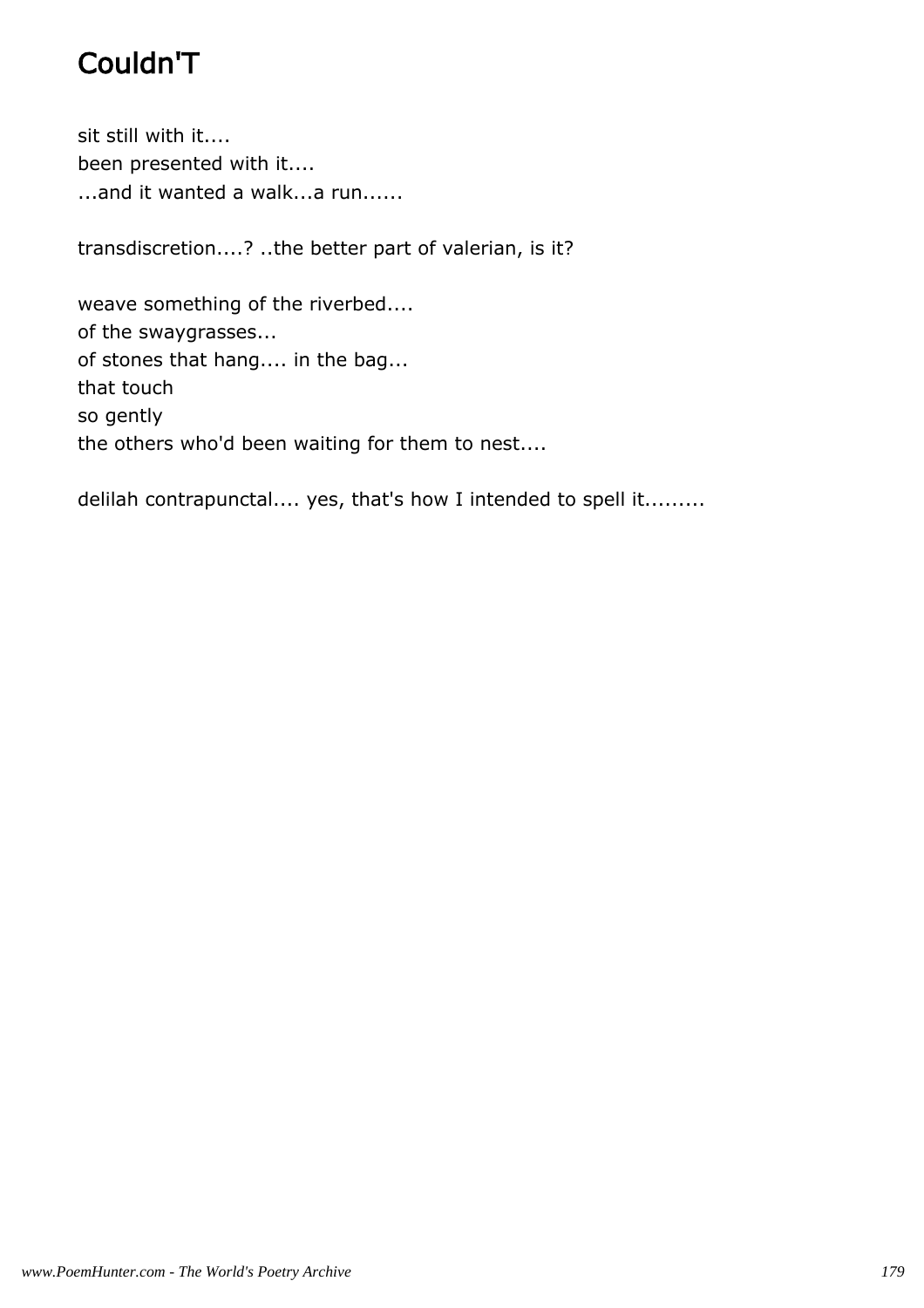#### Coversed Ops

Bambi eyes and low-slung jumper cables to headquarters fraught with say-it-isn'ts were drawn on a bead.... or was it a pin.... or the left hind foot of some thumper....chained to the keylessness of the kingdom....come to the party..line up and be sprinkled with the dews...and the don'ts... .me...I'll stay here with the May Bees....more frosting and less abstrusity lights on the awning overhead..... the blimplets have been clownshooed, gently prodded... underduressed.....and there's a harmonium......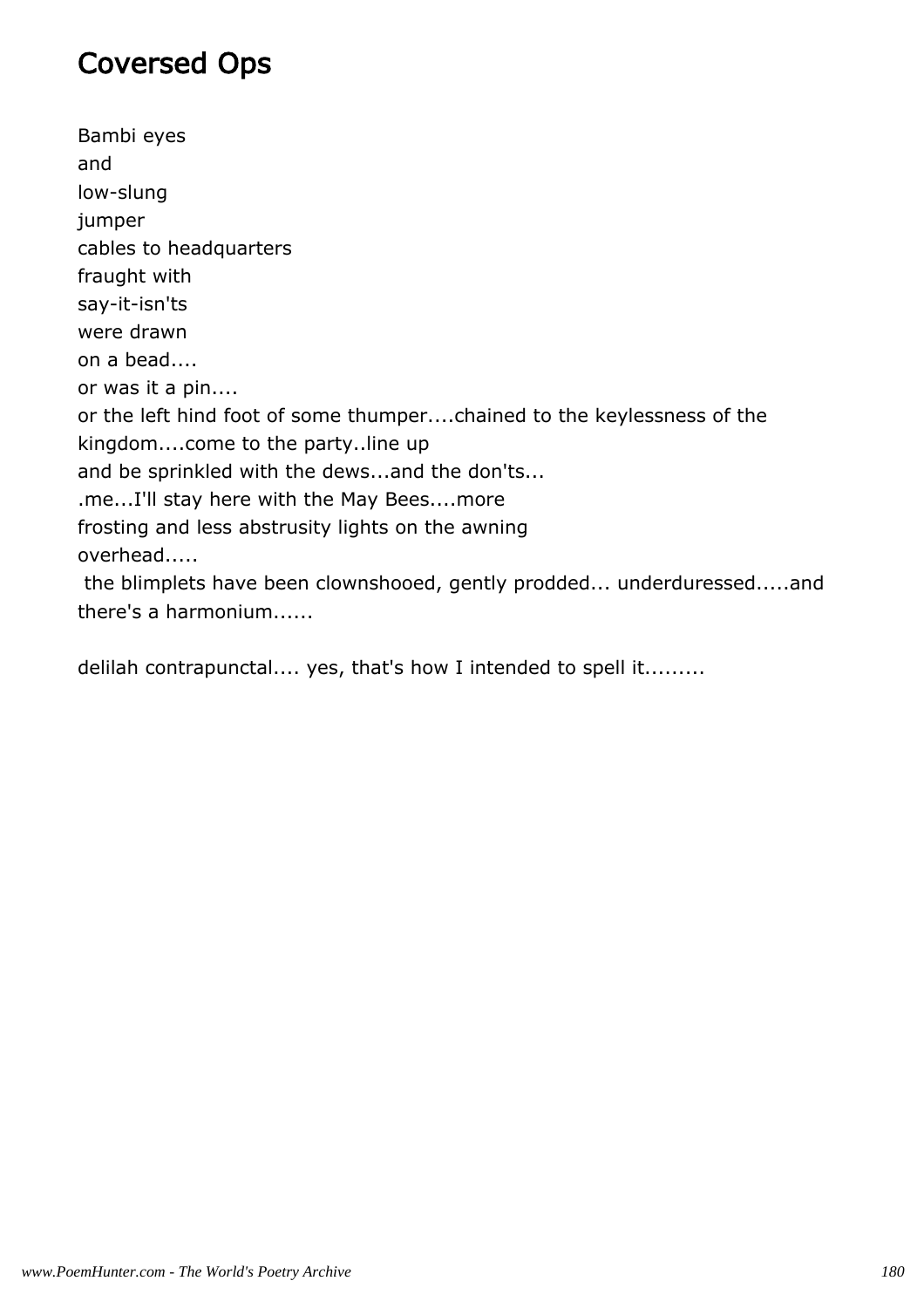#### Creek Walk With Sam

| pause<br>to<br>see<br>gilt paper pavillions<br>hear<br>the band                                                                                                  |
|------------------------------------------------------------------------------------------------------------------------------------------------------------------|
| tangled bootlaces                                                                                                                                                |
| dudgeon lowered                                                                                                                                                  |
| buttons retrieved                                                                                                                                                |
| wet,<br>some dulled,<br>some<br>polished<br>mingled<br>with<br>river gravels,<br>stones<br>a single glint, then another<br>the light must be just right, just so |
| home with a<br>pocket of treasures<br>if<br>the<br>wind-nips<br>have<br>allowed the leaves to move, to turn<br>just right, just so                               |
| the shirts                                                                                                                                                       |

have long since become places for words...for ideas...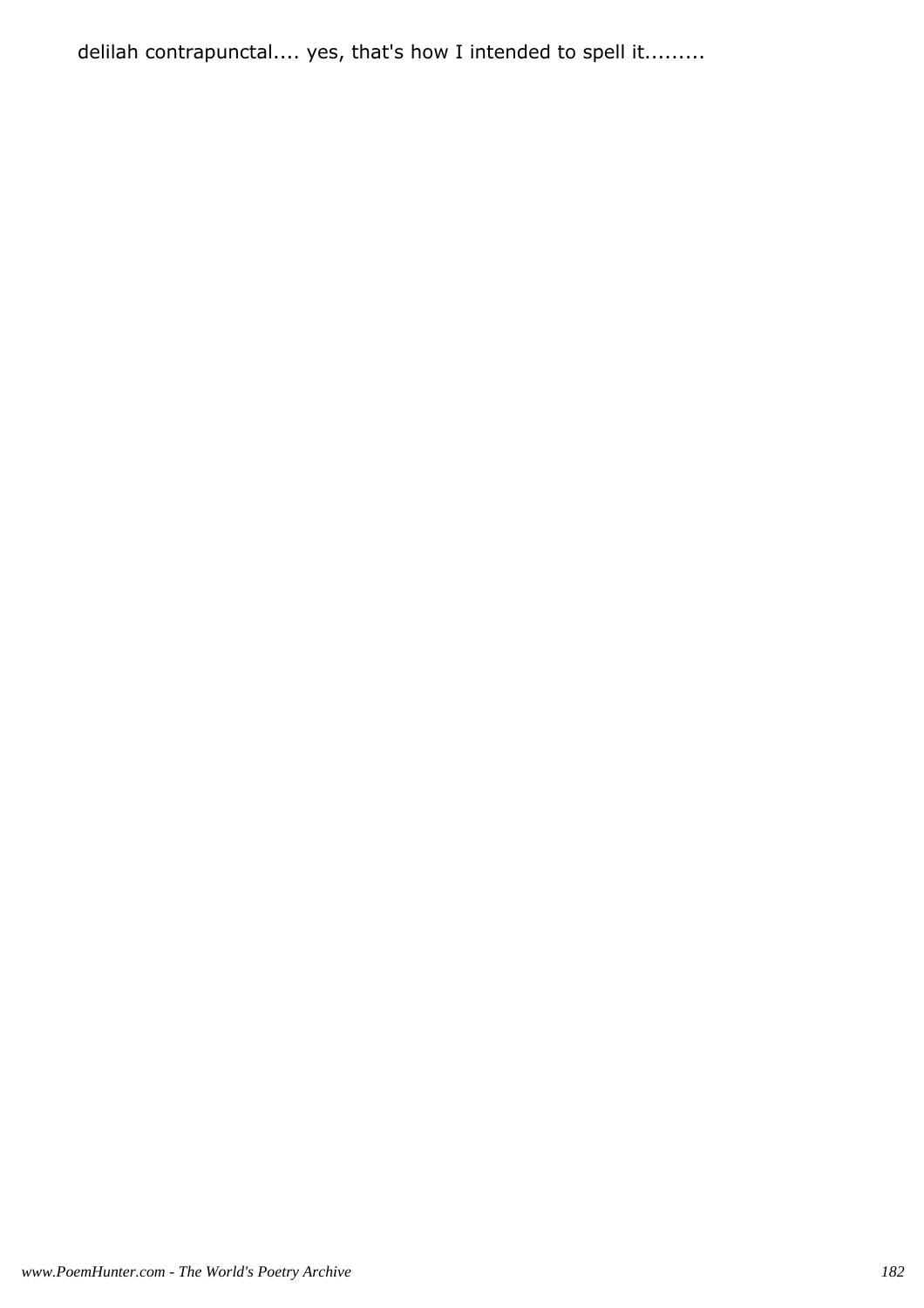#### Crepuscule With Bats

my evening delight sans ocular assistance biggest butterflies ever to wing it through this forest of illusions soundless, for me.... nellie, thomasina, ludi and jorge, what sort of blipping blur does my flightless form present to you?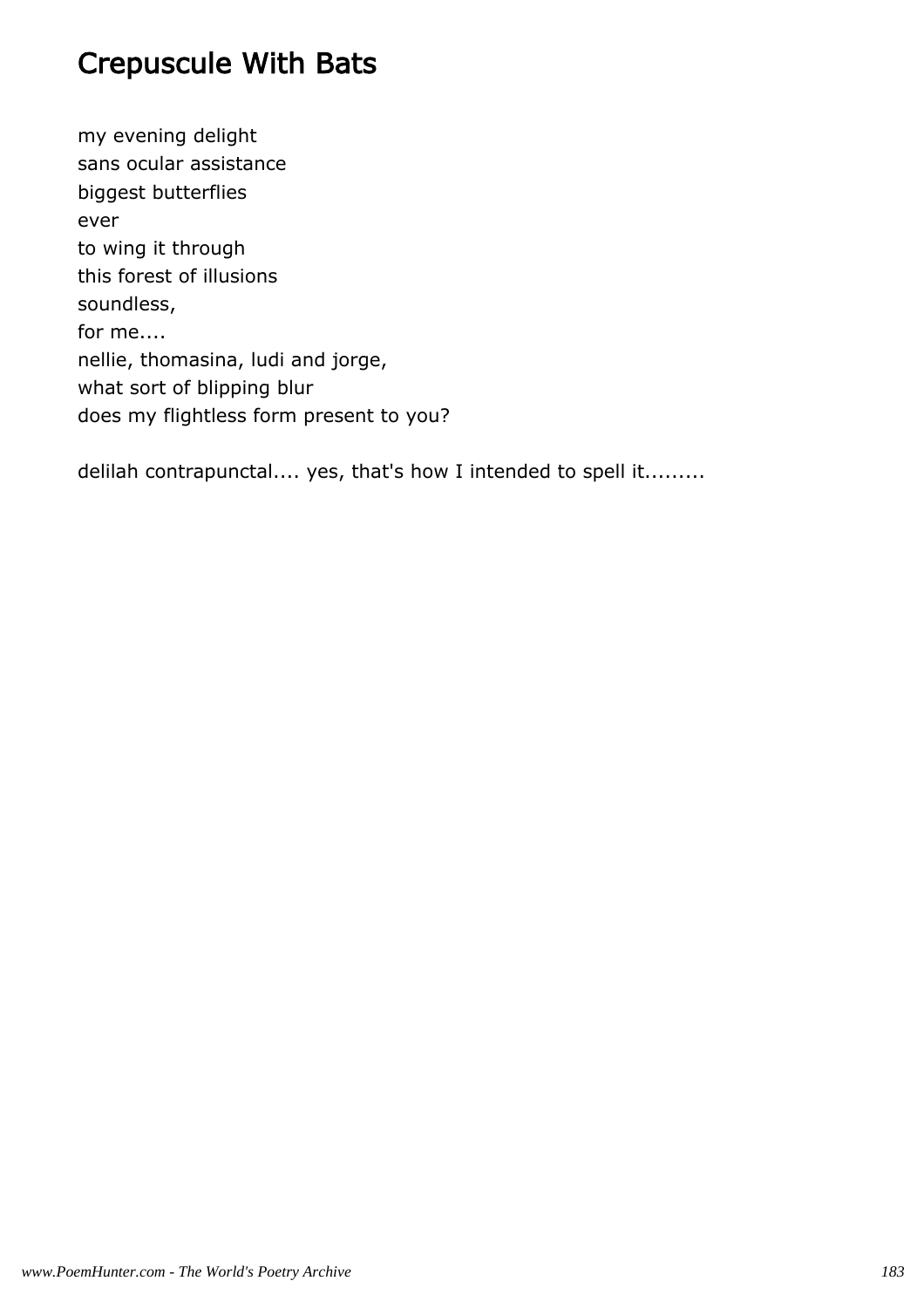### Dangerlessly Dangling

on that woven chain of safety pins.... as they undo....open...free themselves....from themselves....but not from the chain, dazey..... opened to the avenues of slippery leaves and woodrust tambors....slick and splelunking..... as the trailing humps... slides over faucet heads and catches on meandercuffs.. but is freed....nattering... of course... having tried a few side streets, unconsciously woofed... the falling back on familiar rites.... calling to the bluffs..... no, not that particulated alleyway....... switchfed....uncomforted, bleary-gauzed... and then to see the flindering...to receive it as new news ....when it was..........back in plurals... and isn't...not now..... not easily lathered... .been furled and gnawed.... .still somehow gallant in its awkward scrimlight...one foot in maw.... the others gamely going on.....despite the pricktined scrapplewalls....... it hurts a little.....scraping for purchase.... or handgrooves...fingerfolds.....airlifts..........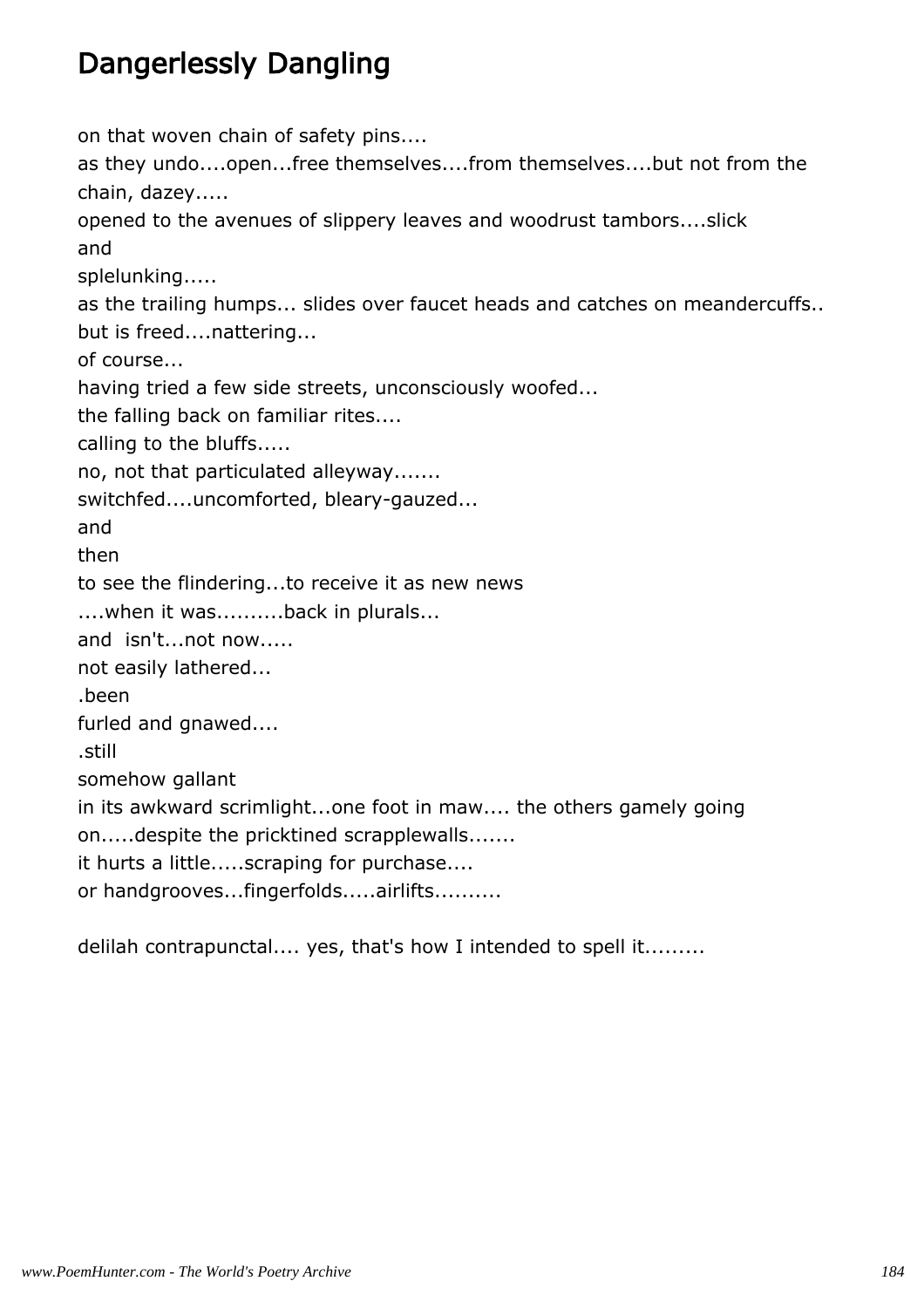## Dare

to go extinct before being shot....stuffed....mounted....

rude......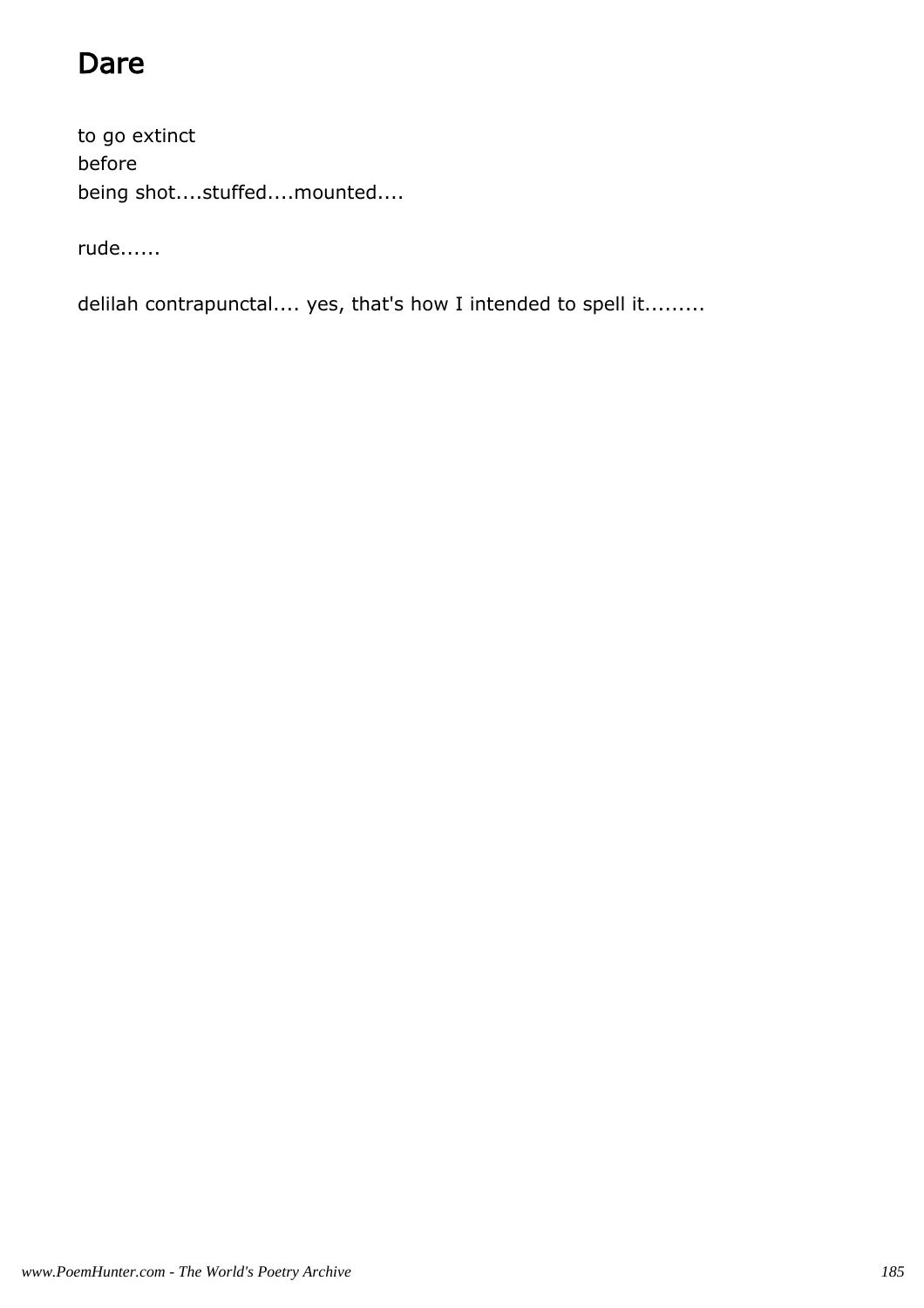## Dare The Fox Of Consequence.....

to wolf, inside the door.... the jackal's slice of providence... the once-within-bound lore....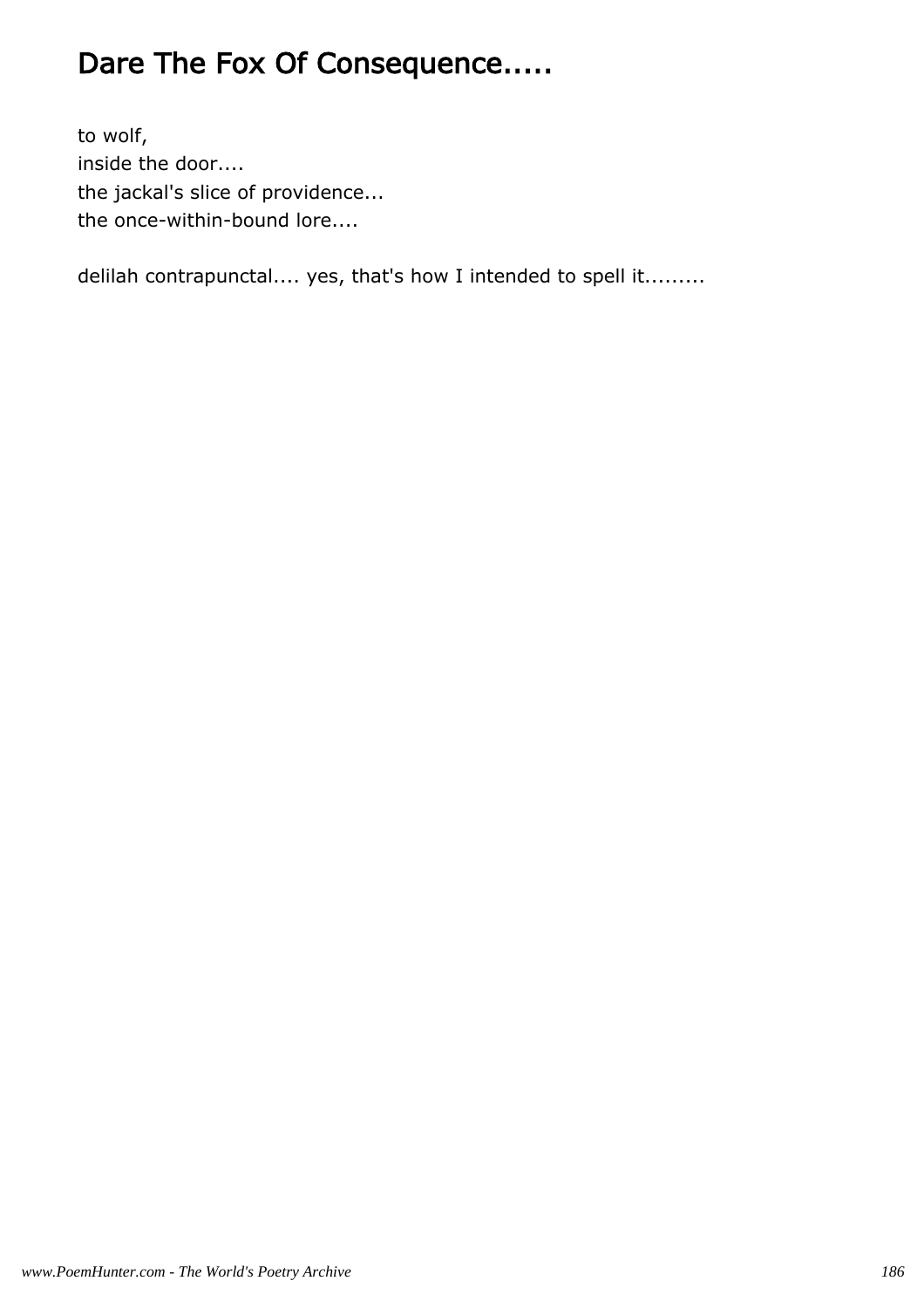## Darting Buds, Well...May

... flaws observed, ....decked with honeysuckle, vine and flower.... bees were seduced.... the larger prey, ever horatious, escaped... trailing feathers and a dismantled paean.....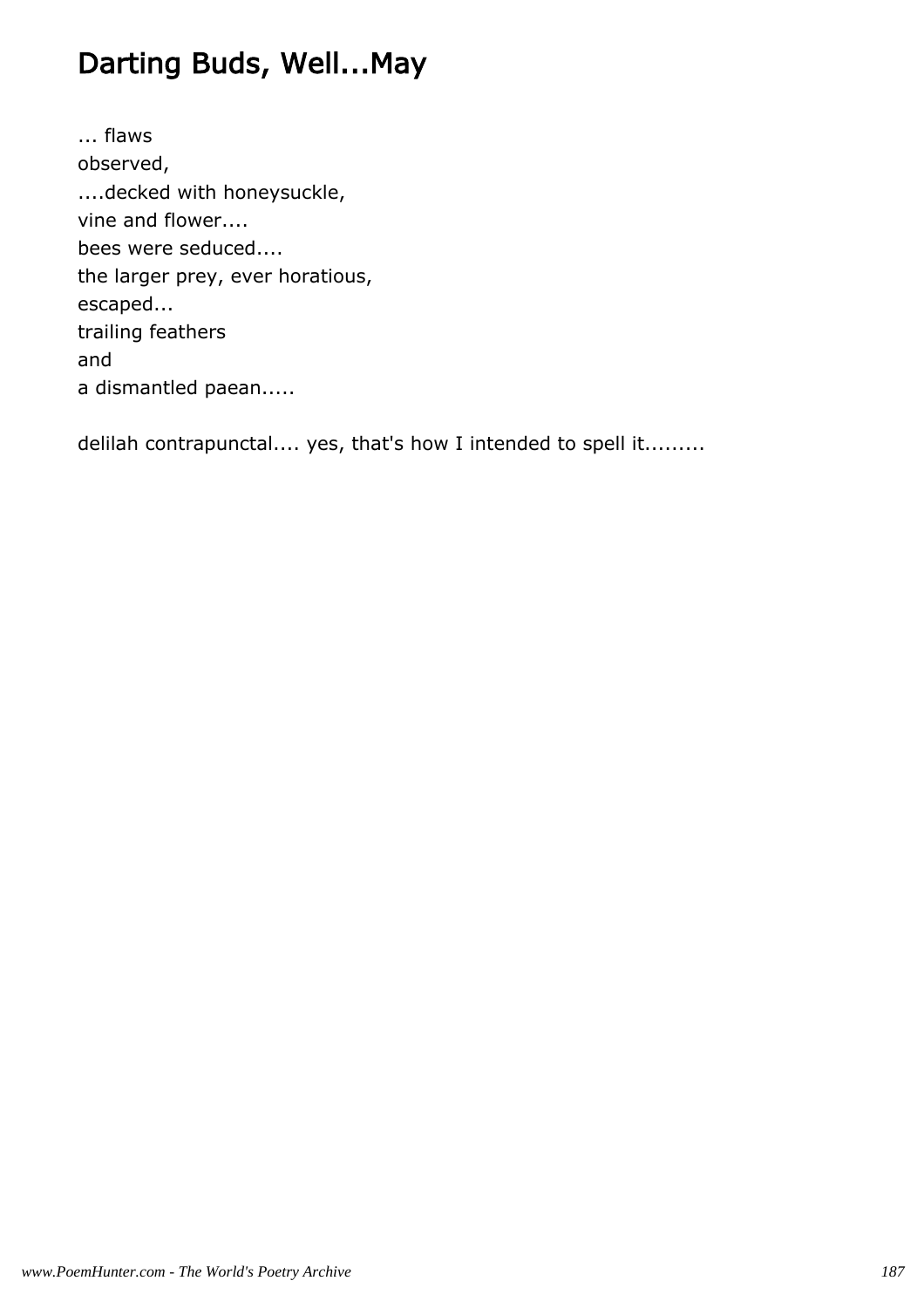# Dear Dog

make me only dual.....thanks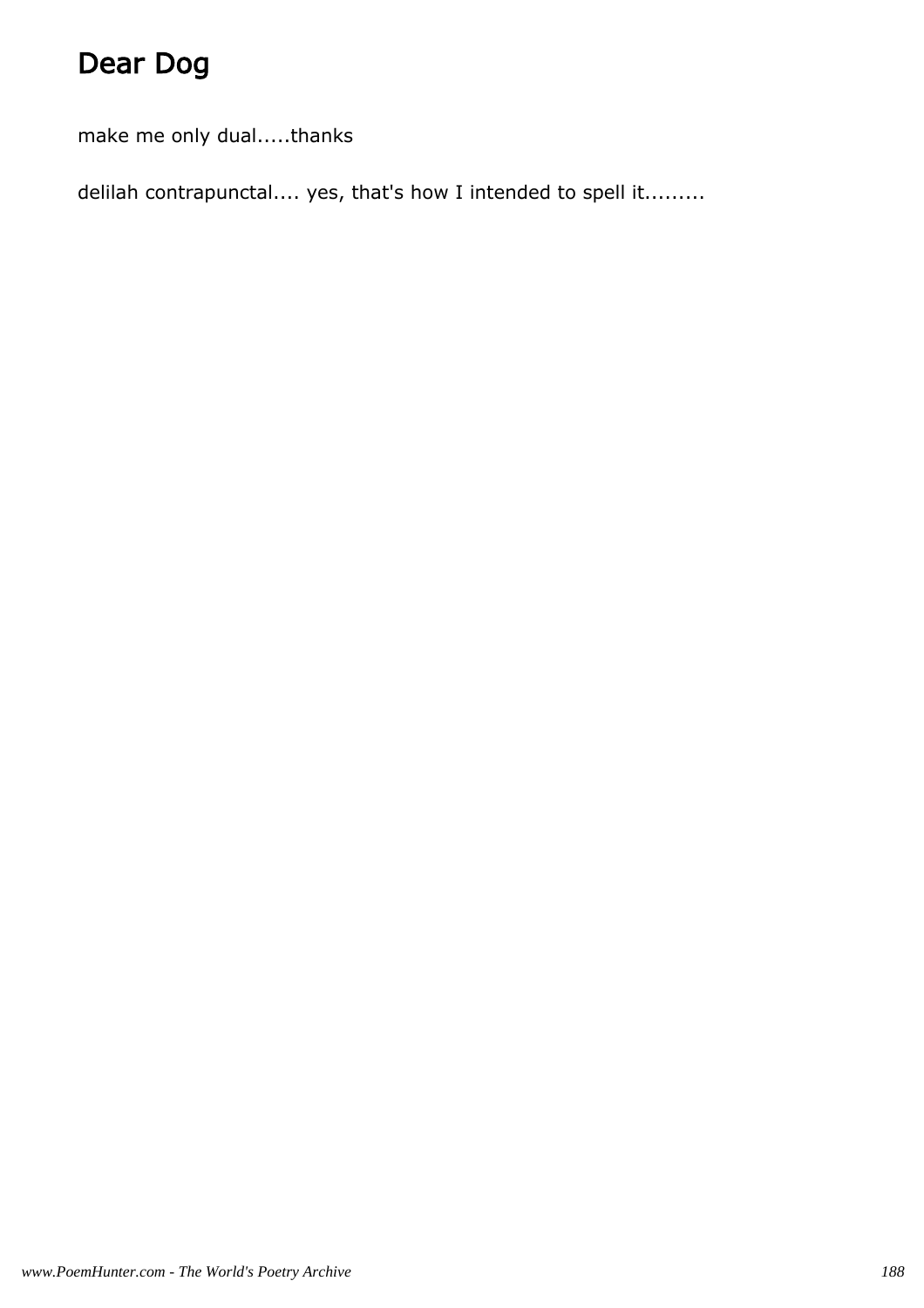#### Dear Poemhunter/Huntress

has no one in a position of responsibility noticed that poets presumed dead are now posting here....? have they risen from their graves just to visit PoemHunter's pages... .....and post and post and post and post and post and post and post and post and post and post and post....? amazing.... what re-animator is at work.......?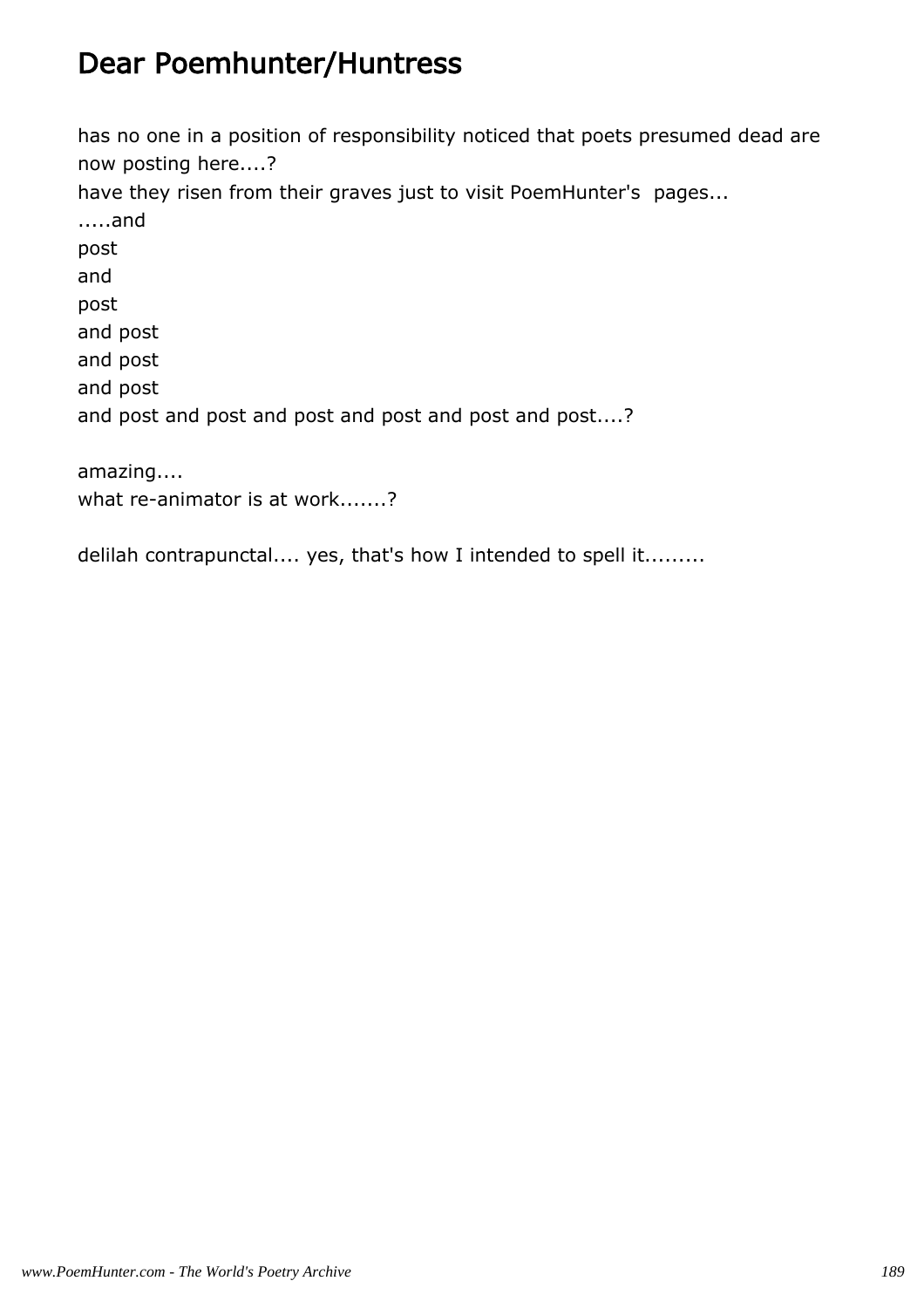#### Dear Poet

you've made me cry...again.... your words have had their way.... I send you love...my friend, that's all...I hope it may bring you solace....my heart to yours......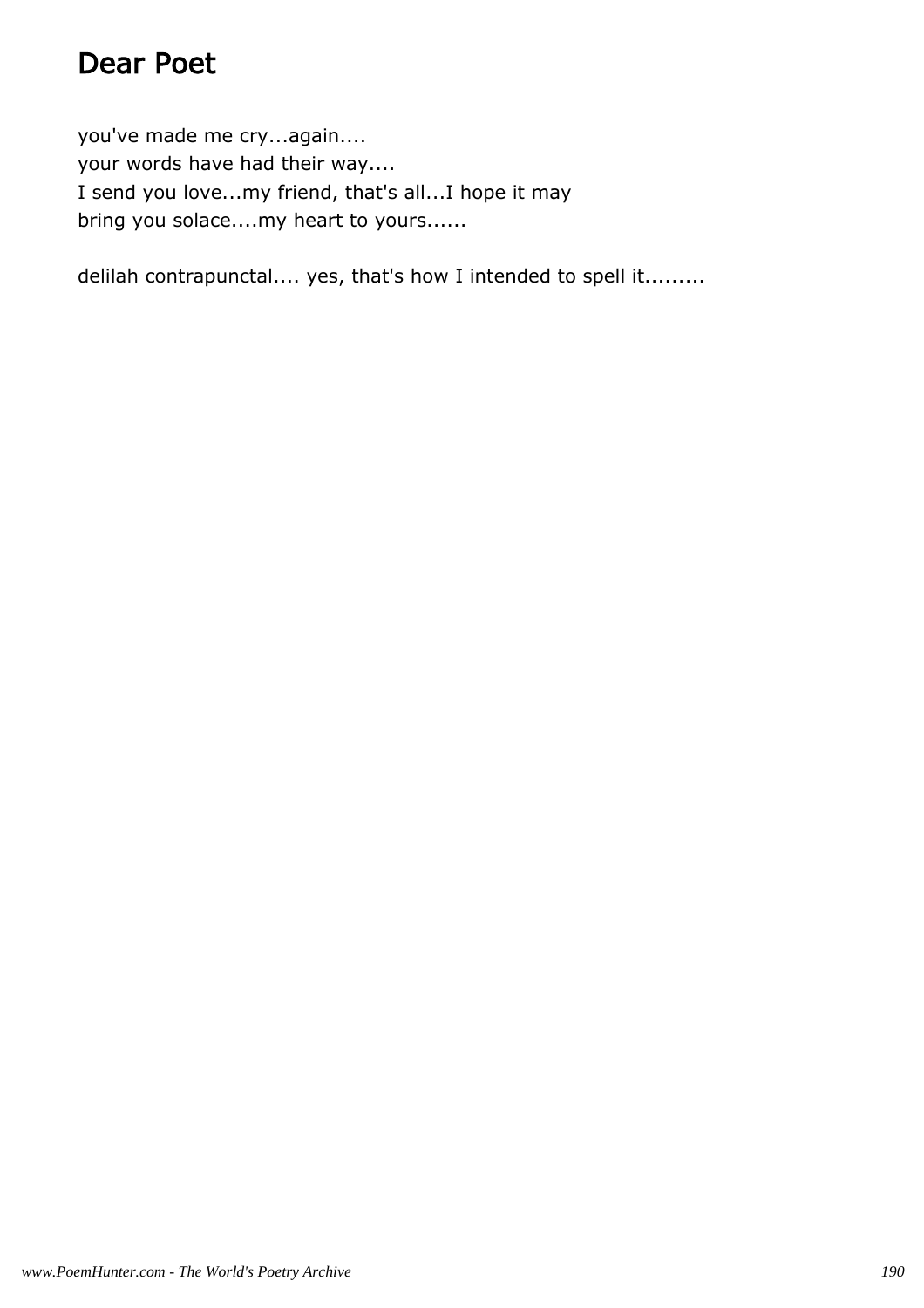### Dedication

to the woman who told me, in all seriousness, 'life is a two-edged street' a mix-mistress if there ever was one...and there was... was the very same who said I was a 'trumpet strumpet'.....we won't get into that just now......

yep..we remember our mamas for lotsa different reasons....sure do....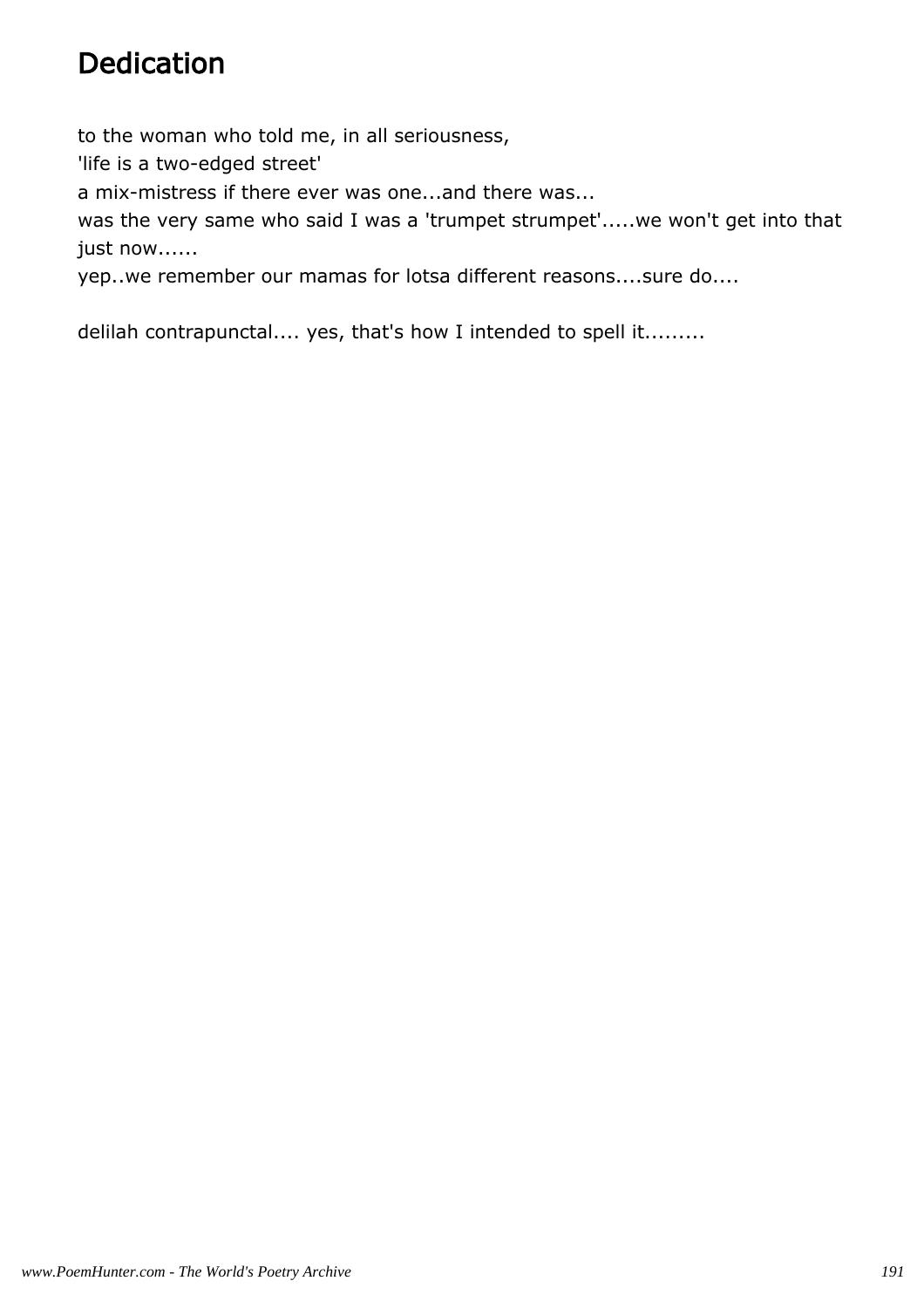### Definitely Not

much fun to see a person get nuttier... falling apart, losing screws, waxing smuttier... the sorrowful thing seems to have run outta luck... when it looks in the mirror, does it see a duck? (oh, no offense to ducks 'n'such....) the loony one needs a cerebral crutch.... unsympathetic? ...yes, now I am... that thing is mean/stupid...whacky, silly...can't plan... all we can do is to wait in the wings and see what the latest brain(less) burp brings.... it is tiresome and dull...nothing much there to mull... do these words of mine qualify as giving it attention....? (I'll indulge, for a moment....throw crumbs to feed it.) .. it jabbers nonsense, not one word worth retention.... it may find leeches who'll oblige to glom on... believe in it, follow it... and eventually bleed it....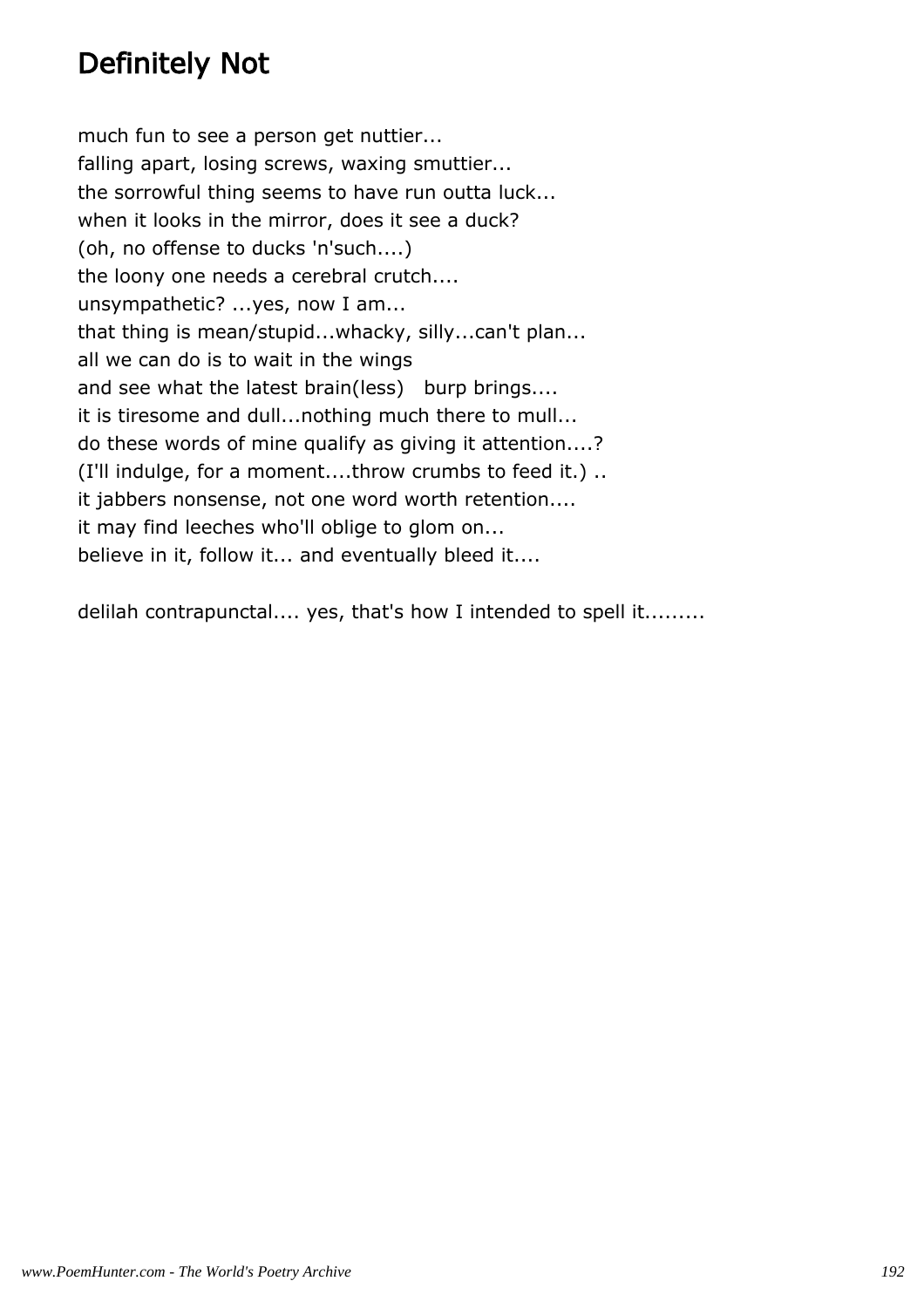# Didn'T Have To

steal it...was just more fun that way.... the way it jumped up and slapped me in the tongue.... it had to be mine...wanted to be mine..... one delirious belch after another.... are the mimics still walking with their thumbs intertwined, their pockets full of spent cartridges...?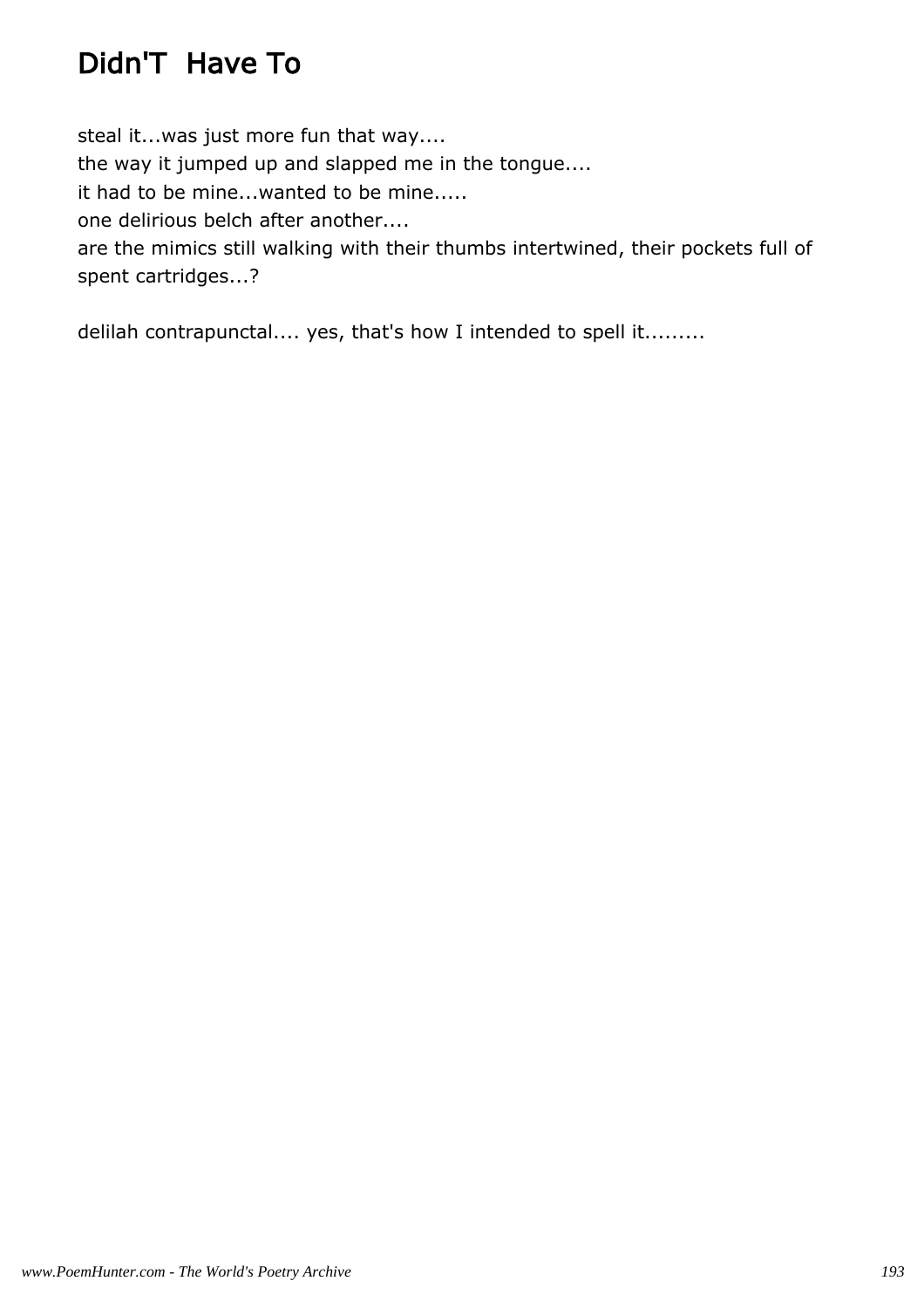## Dis Allusion

isn't was it? without that bit of muzz to fuzz it... curliqued and gargoylesque.... but it'll do for seconds...best....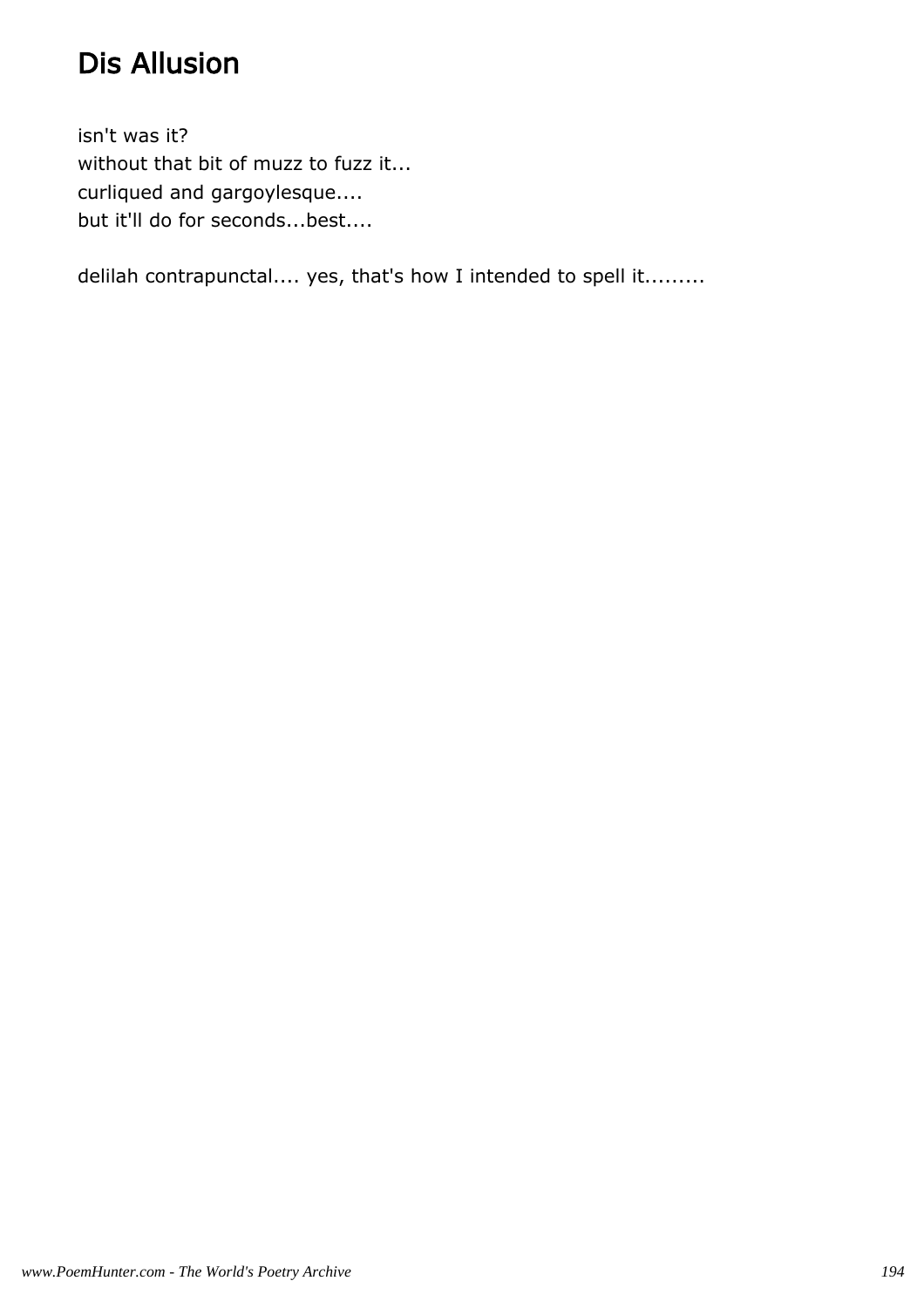### Disenchanting, Franchised....

the old book-sto is now a bev-mo can one not imbibe...and read? veracity voracity perspic\*\*\*\*ingcacity.... what scents has your kindle... can you change them with a spindle or a dirndl or a dreidel pop its top and lick the foam taste the lilacs and the loam in a plush recitative....like the one you've up your sleeve?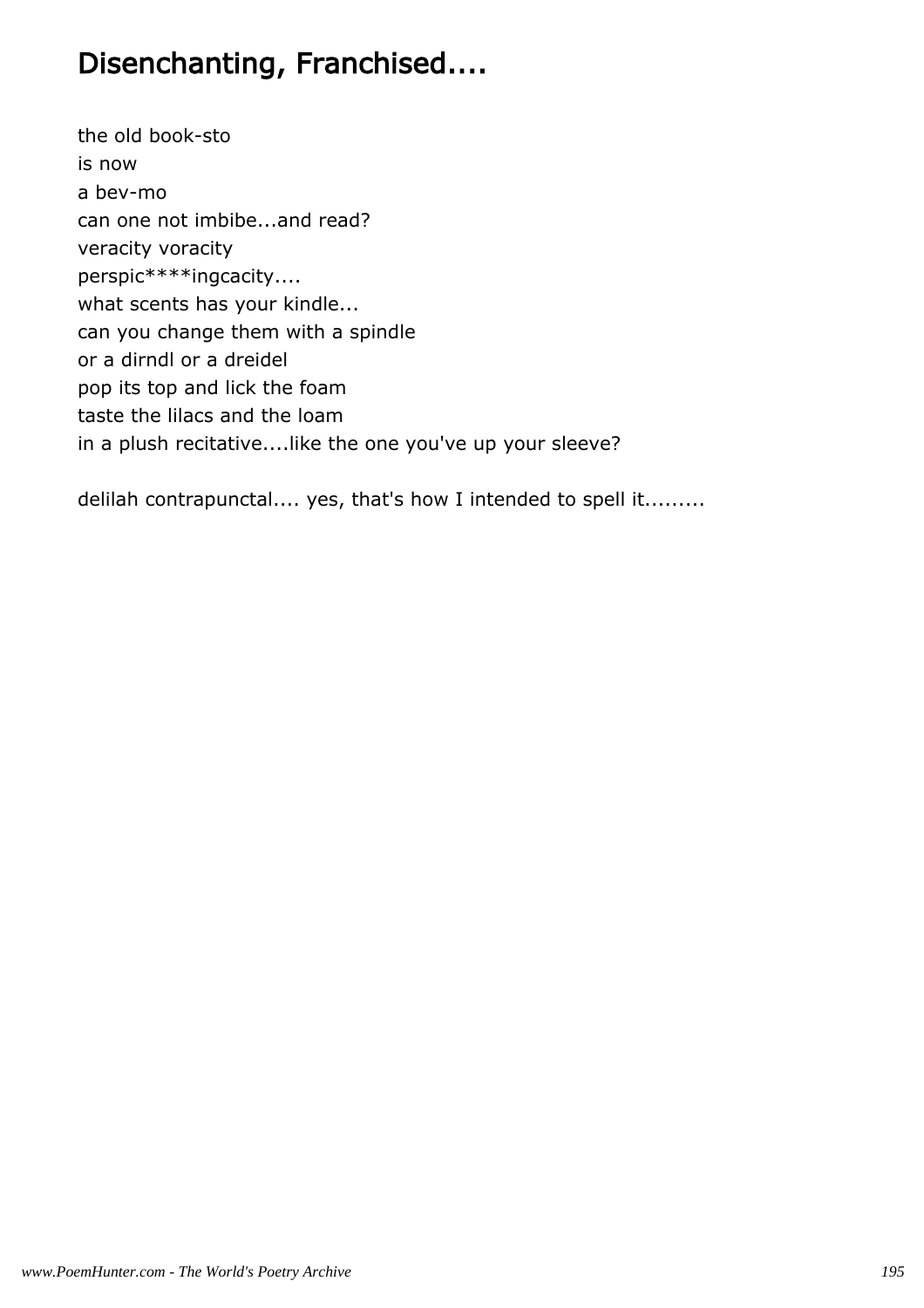## Disgusted And Appalled

this ochlocrat is dissatisfied.... due to fearful capitulation.... when more of our young ones have fought and died, then, will we be brave enough to declare peace FROM our nation.....? ?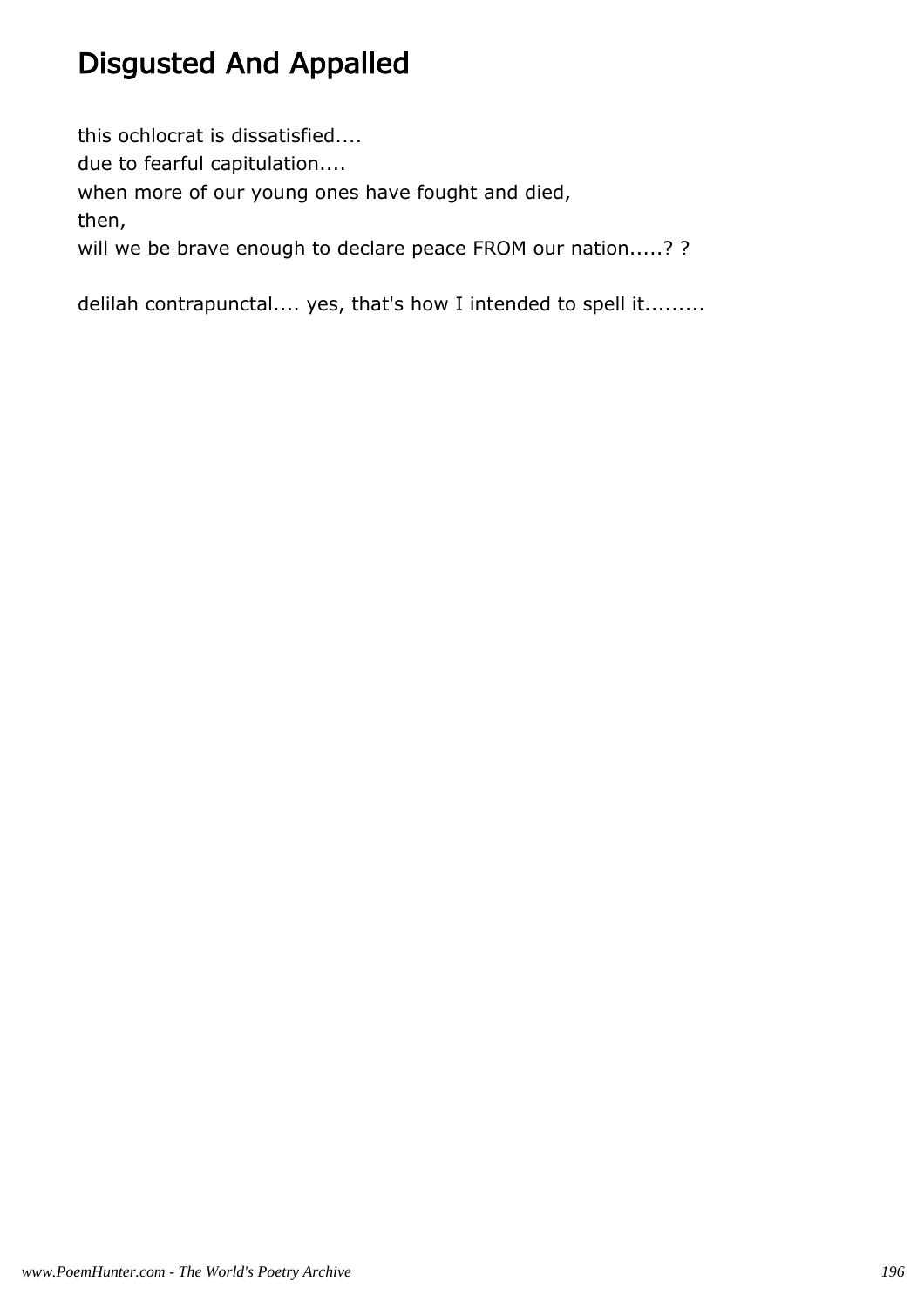# Dished

out a ration...of fire.... and ...... compassion.......(?) senseless kow-tows foul each spree.... darned hard to feel much empathy............. to be pure instrument of love.... whilst pulling off the velvet glove.... to err...divinely.... '>) ......with a smile... seems it's gonna take while.... in this lifetime...or the next..... must improvise....so.... \*\*\*\* the text.....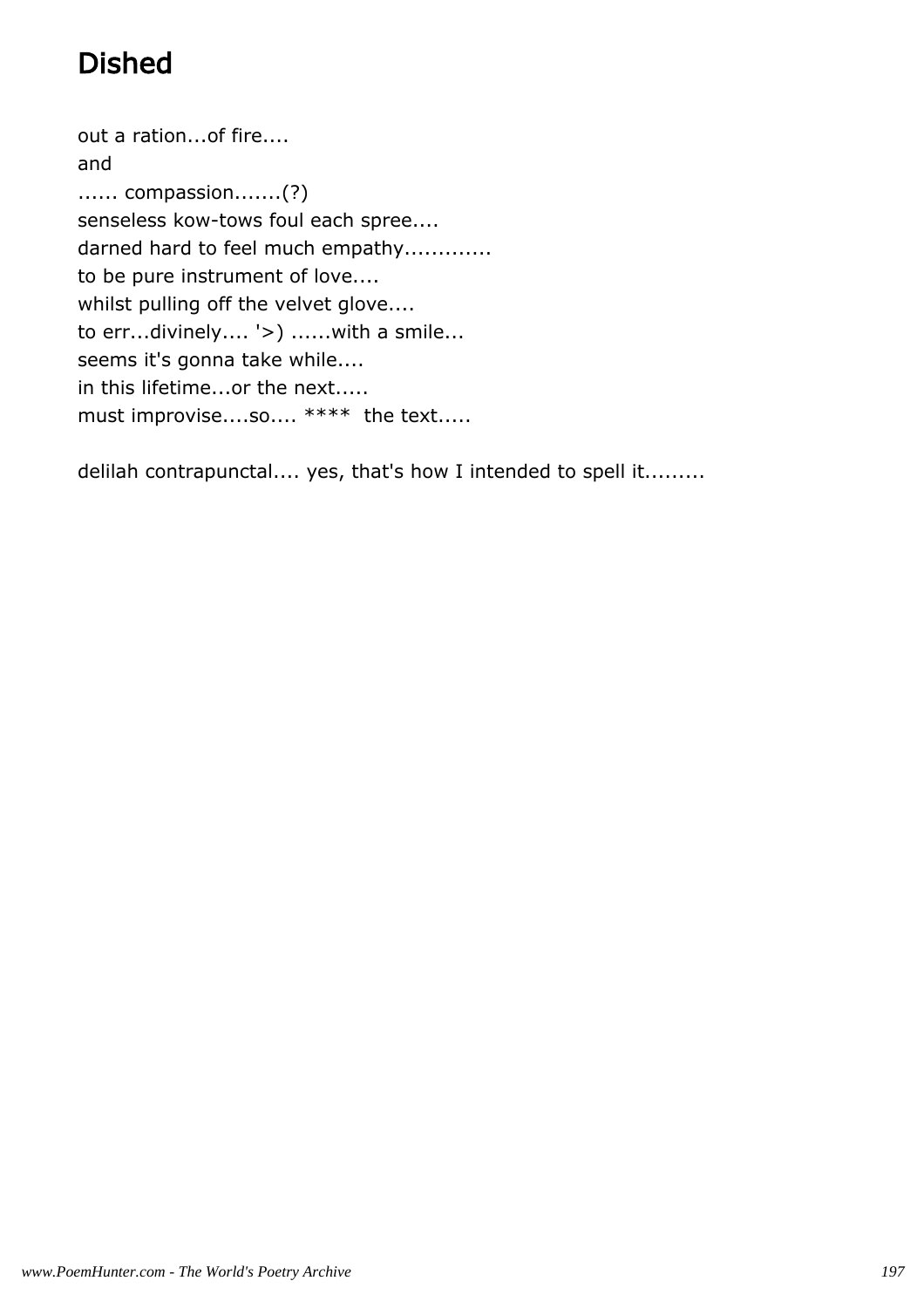#### Disillusionment

at thirteen bells

of partially informed sarcasm soon to follow... rang loud at eight, having found a discarded clarion earlier than six bells

rang their way into words sloughed from dog-earred repositories

tickles eased the paean, avoiding the trail of scrambled eggs was a fait less accomplished

| coming full parabola |
|----------------------|
| to rest              |
| assured              |
| in                   |
| a conical            |
| corner               |
|                      |

| breathing sifted   |
|--------------------|
| dust               |
| mots               |
| in                 |
| glandular disarray |

post-mortise revalations weigh in...duly noted, if transposed...

is that lower moan the empathy builders, a crowd of swans, a prickly pair slow-trekking to sanctified oblivion...or else?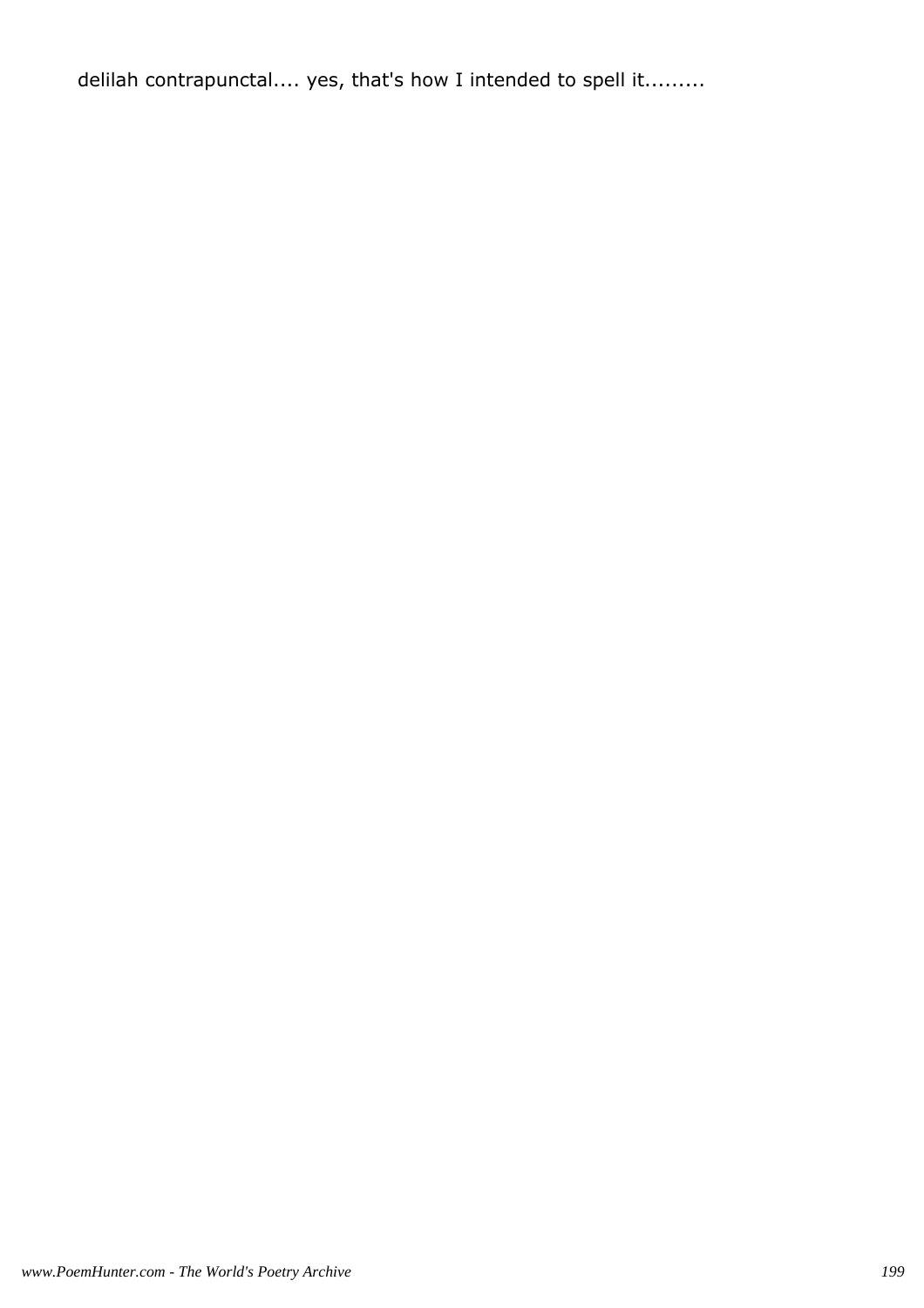## Disquieting Thoughts...

some might find the act...curling up to die alone... to be one of a noble and natural animal...

.I know differently....

I won't say so anywhere but here....

supposing it is good to have a place where I can be truthful....here in virtual company... no good could come of otherwise giving voice to it... it would, in fact, be an indulgence I will not provide...not for myself...nor for the one of whom I speak...

it saddens, but does not surprise me....as I am no nobler than, well...anyone else, and certainly less so than any beast....I will not give the eulogy...

.I shall sing an elegy in a quiet and sequestered place....when moved to do so... seems I am, in today's all-too-compromised language, ' in judgment'.... it'll pass...

it's here now....and it's damned uncomfortable.....! \$@%#&^(\*^%#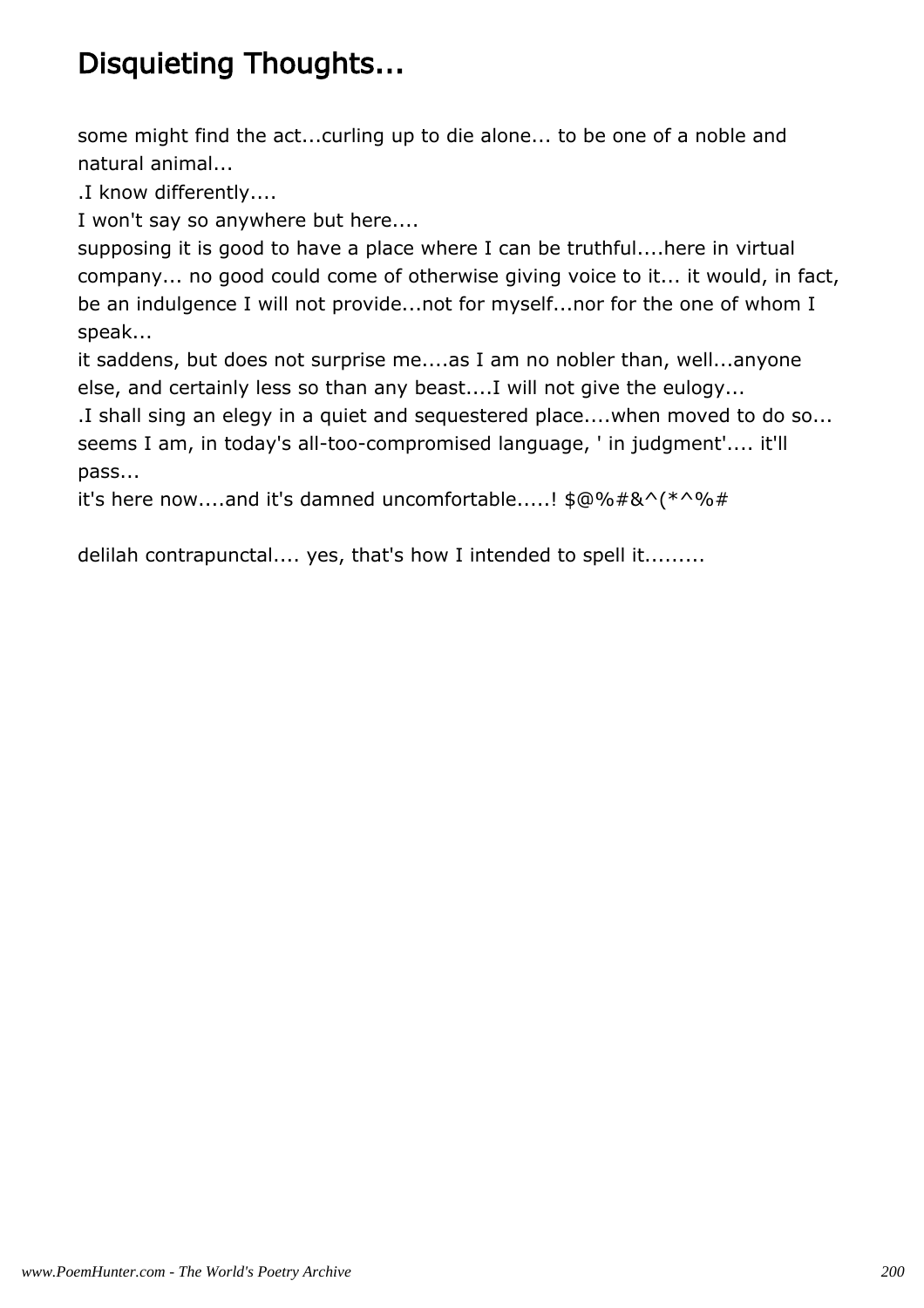### Dissolution

of 'ownership'....

a bridge to another country...a land of sweetly encumbered freedoms... words of definition may fail...love may succeed.... a knowing in the not knowing..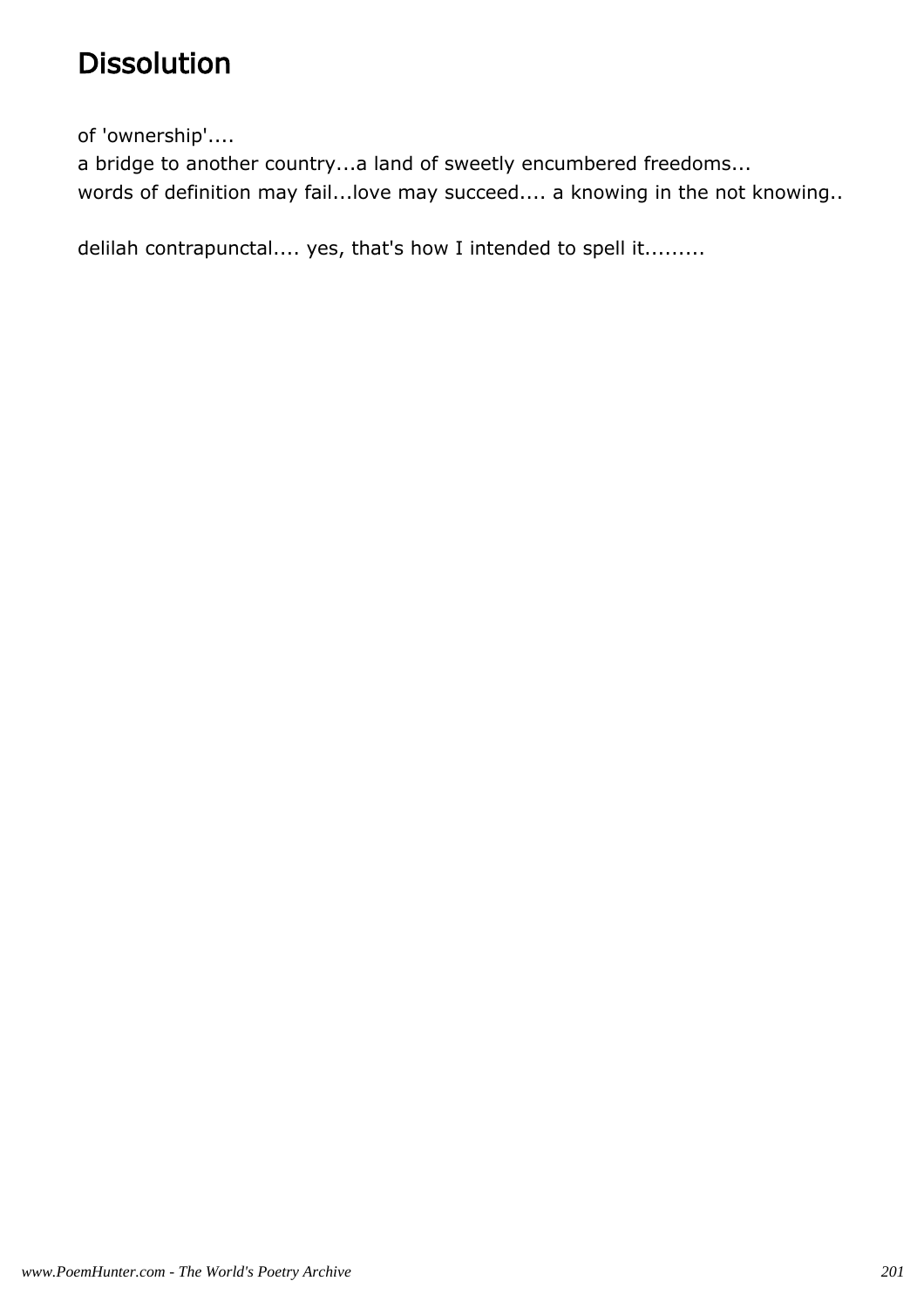### Divorce:

turkey osso bucco.....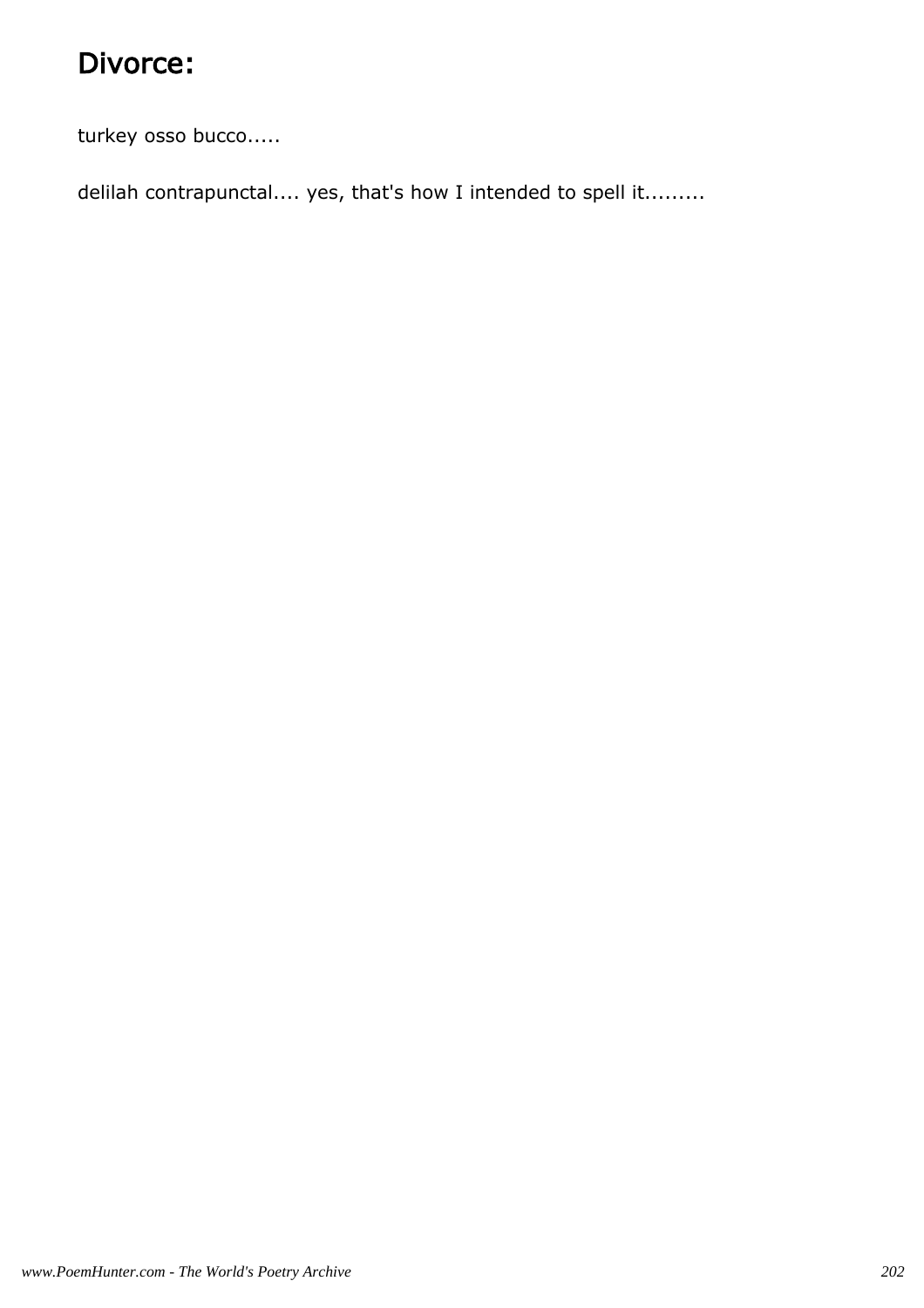## Do I Hear

the patters of tergiversatyrs?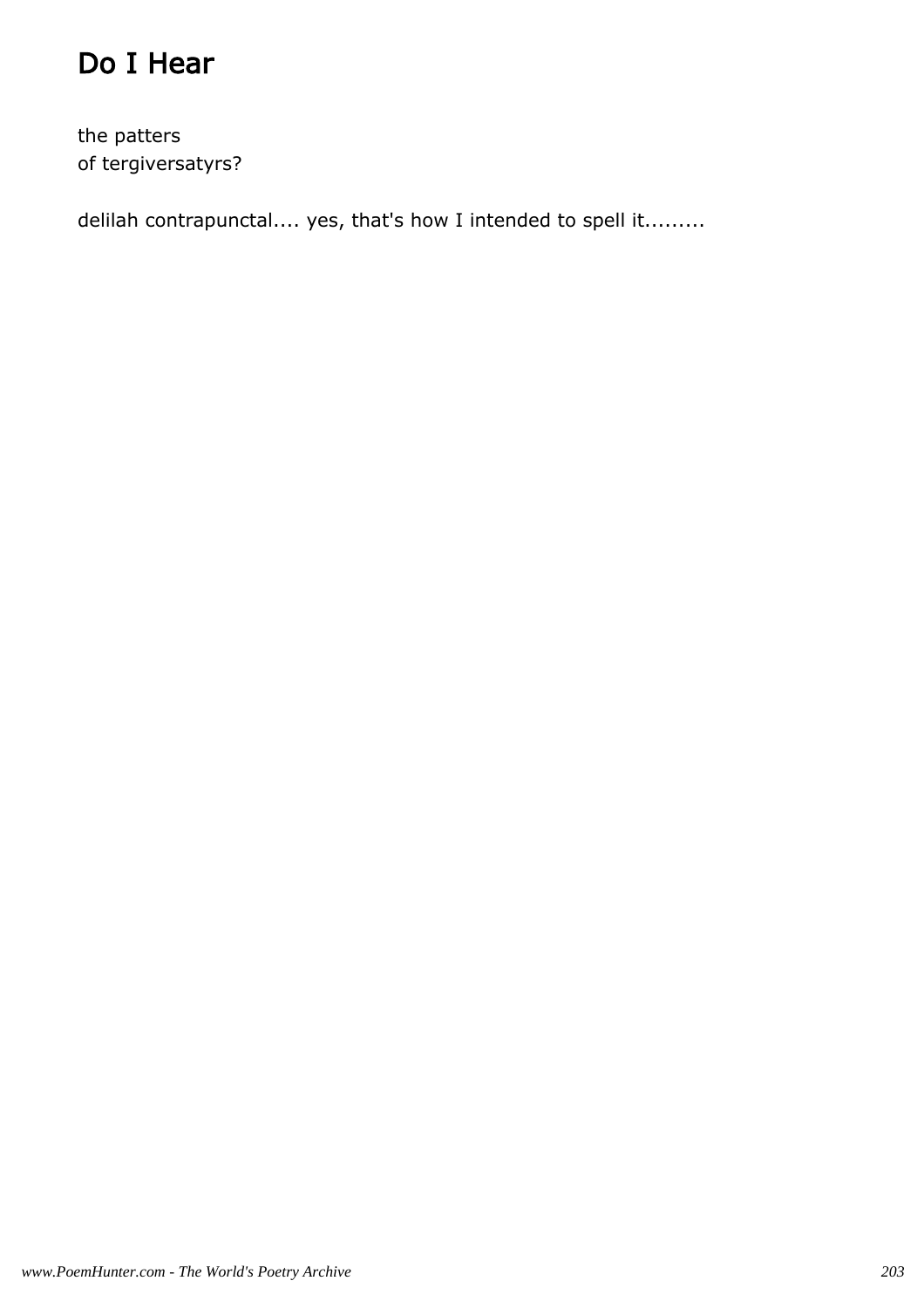### Do Not Ask

for pretty lies.... unless you're going to the soothing-sayer's.... and there are many... avoidance is their art.... coercion their trading stamp.... blithering boredom their product.... the blindfolds are free..........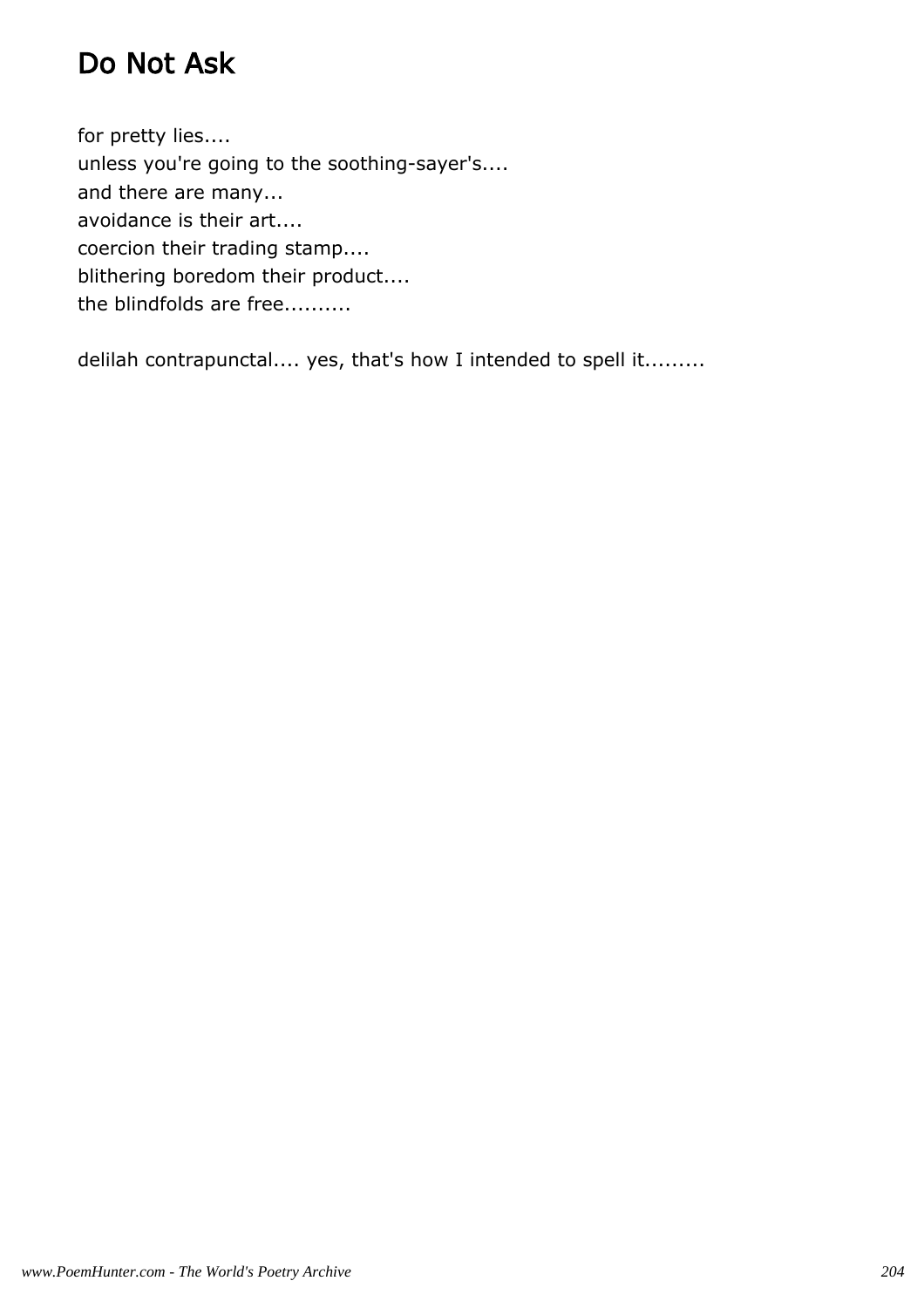## Don Of 'Nothin' On It'

again, an opaquery.....epithetically lacking..... hearing the reciprocal chords...sensing their harmonics, he vomits flowers..... .....poet of another stripe, this tabby, clawless in the clutch, love is his weapon..... notes of blue fire stream from his horn..........

he rarely changes his hat......... ...... when he does it's only to whip himself about the flanks with it, take it to the cleaners and run the race all over again.....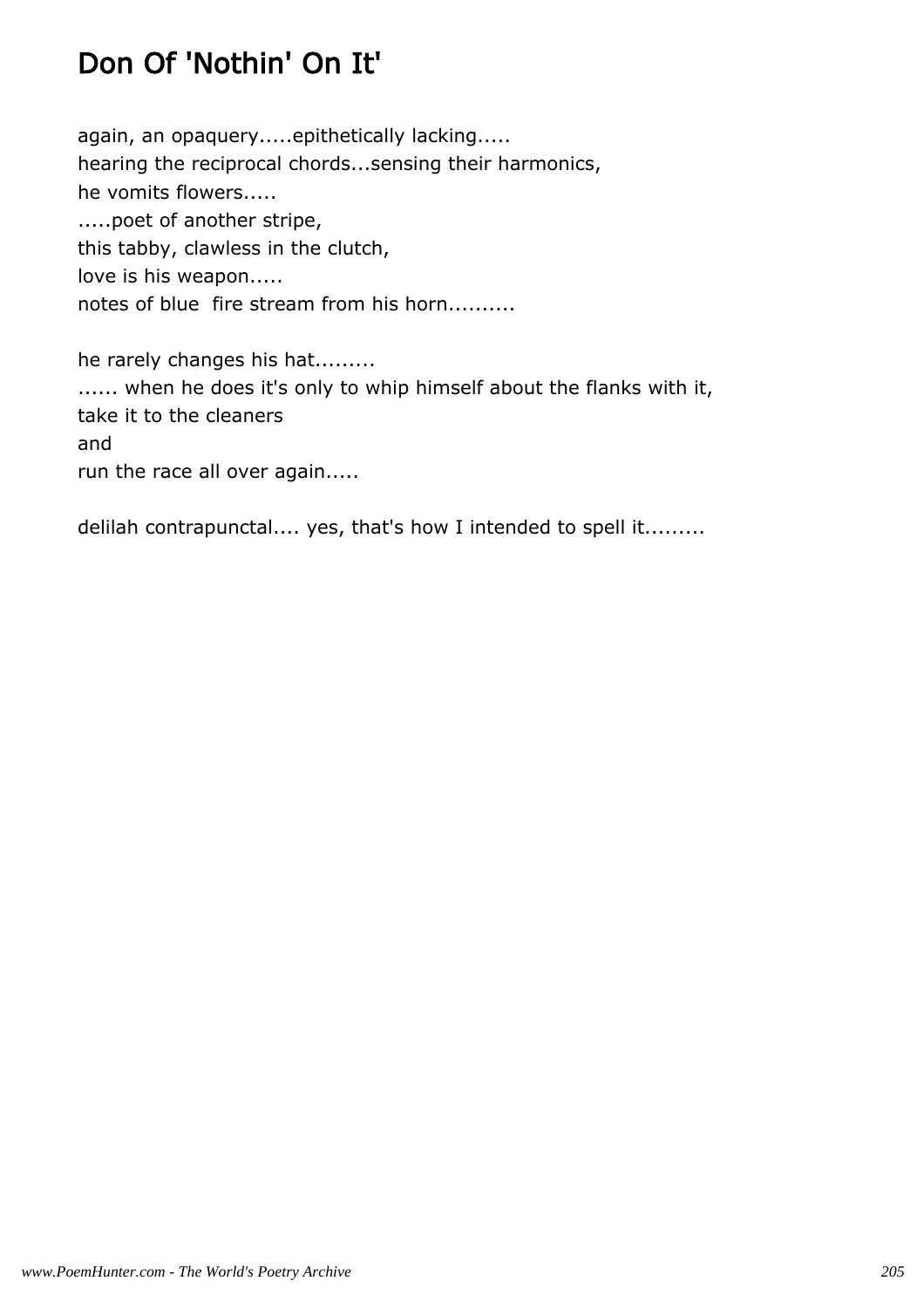# 'Don'T Be Alarmed...........'

it's only a hungry seventeen foot pony

shoved his inquisitive head through the second story landing's open window.... there....

see that hay/those apples?

feed him...

sleep now...

raven'll bring you a new toothbrush tomorrow morning....

stuff's bound to happen,

livin' acrost the valley from Cat Mountain...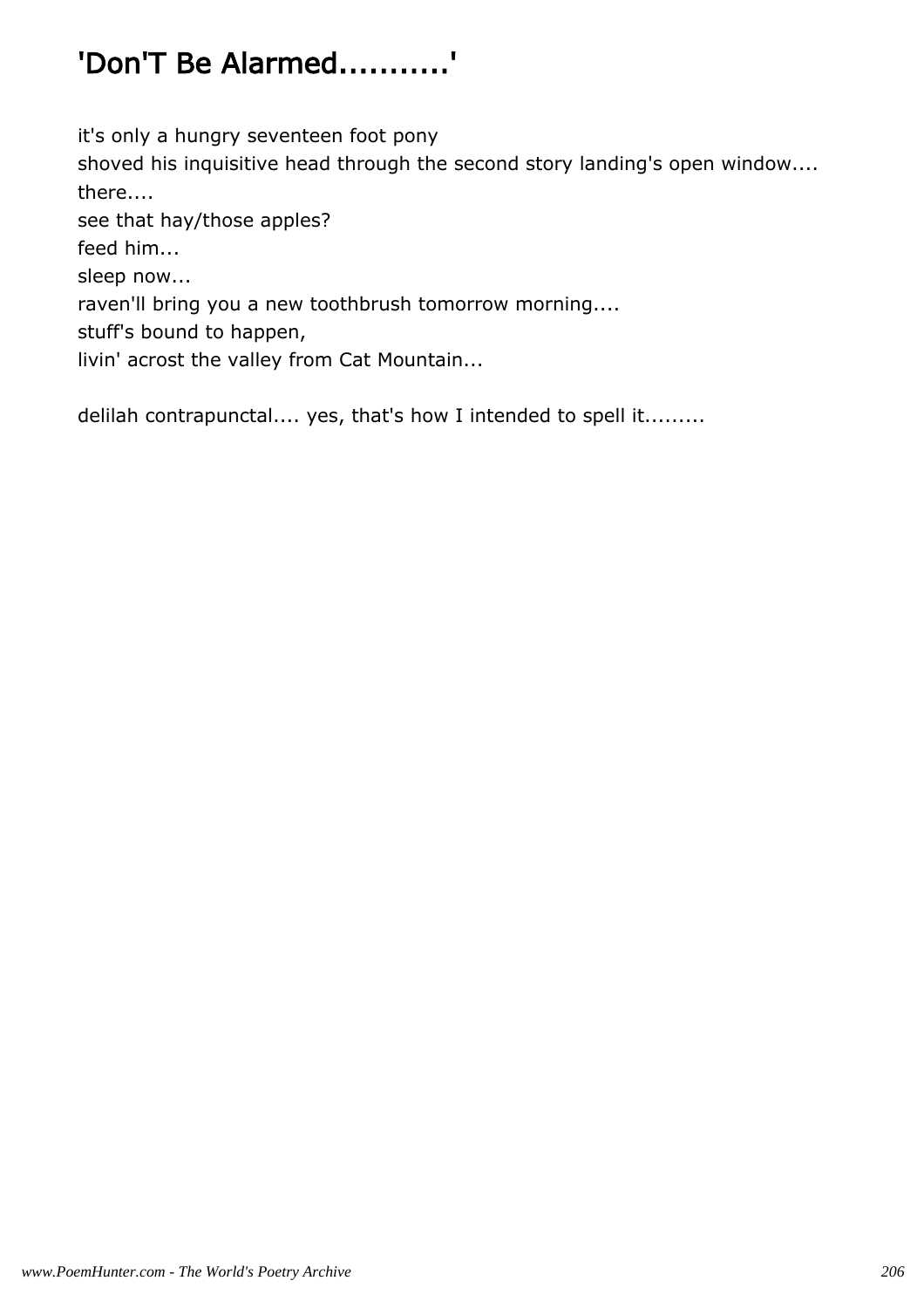### Don'T Pull

the wings off anything..... Peter and Jane sit.... are sworn to gentrified and cruel-less beauty... fur below and fur above.... the warriors of the sunbows, spry and toneful, have made their concubinary prescience felt.... all harpoons have been disrupted... sent to the shallow's soundings.... for lark's tongues would I take up arms, legs, fins, scales, pelts.... and in so doing rend them auspicious? would you? my boots are leather.... do you milk a rubber tree?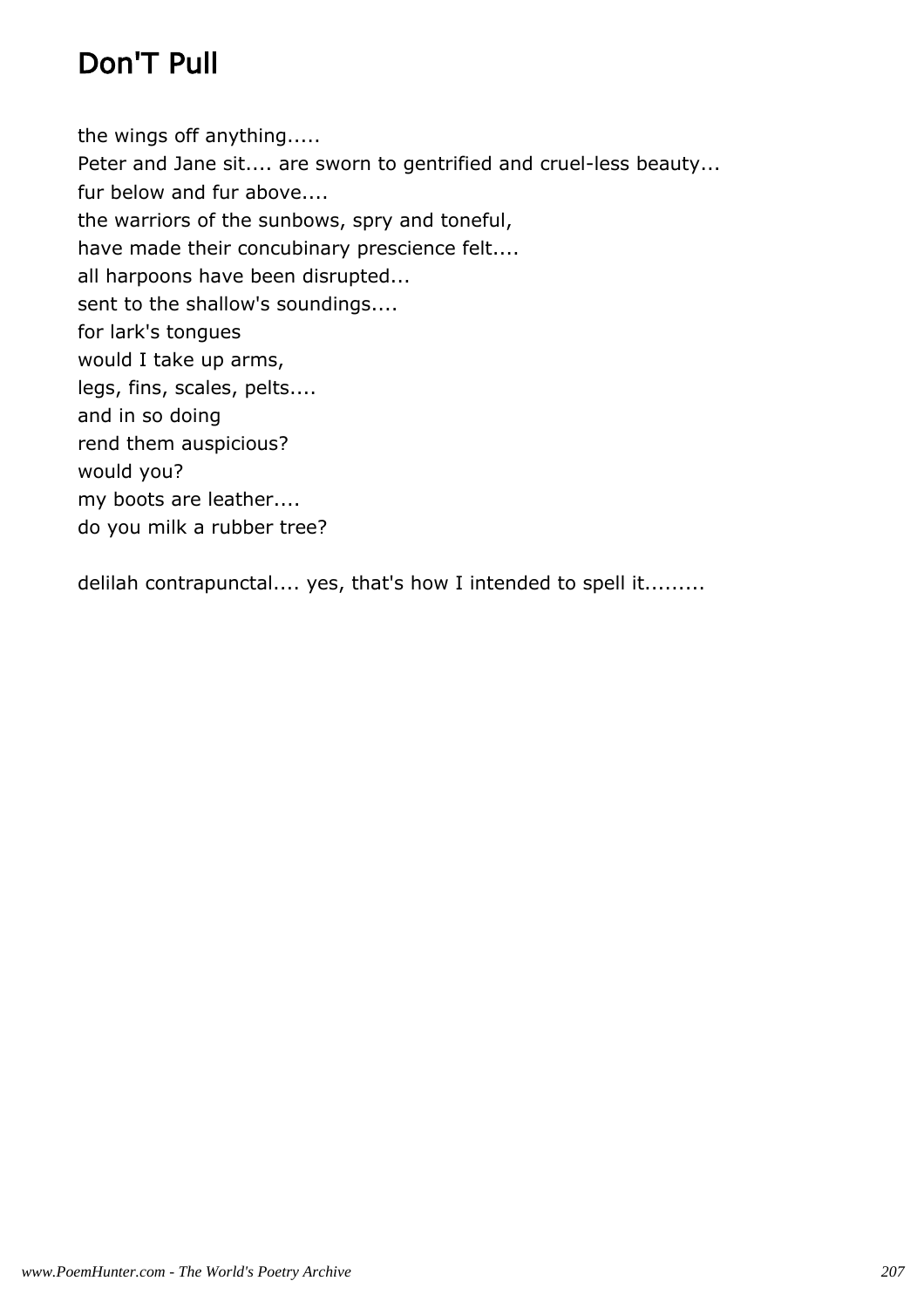#### Don'T Want

| this             |
|------------------|
| cup              |
| of coffee        |
| to endto         |
| he               |
| over             |
| said that before |
| wasn't           |
| coffee           |
| that time        |

more cream and sugar?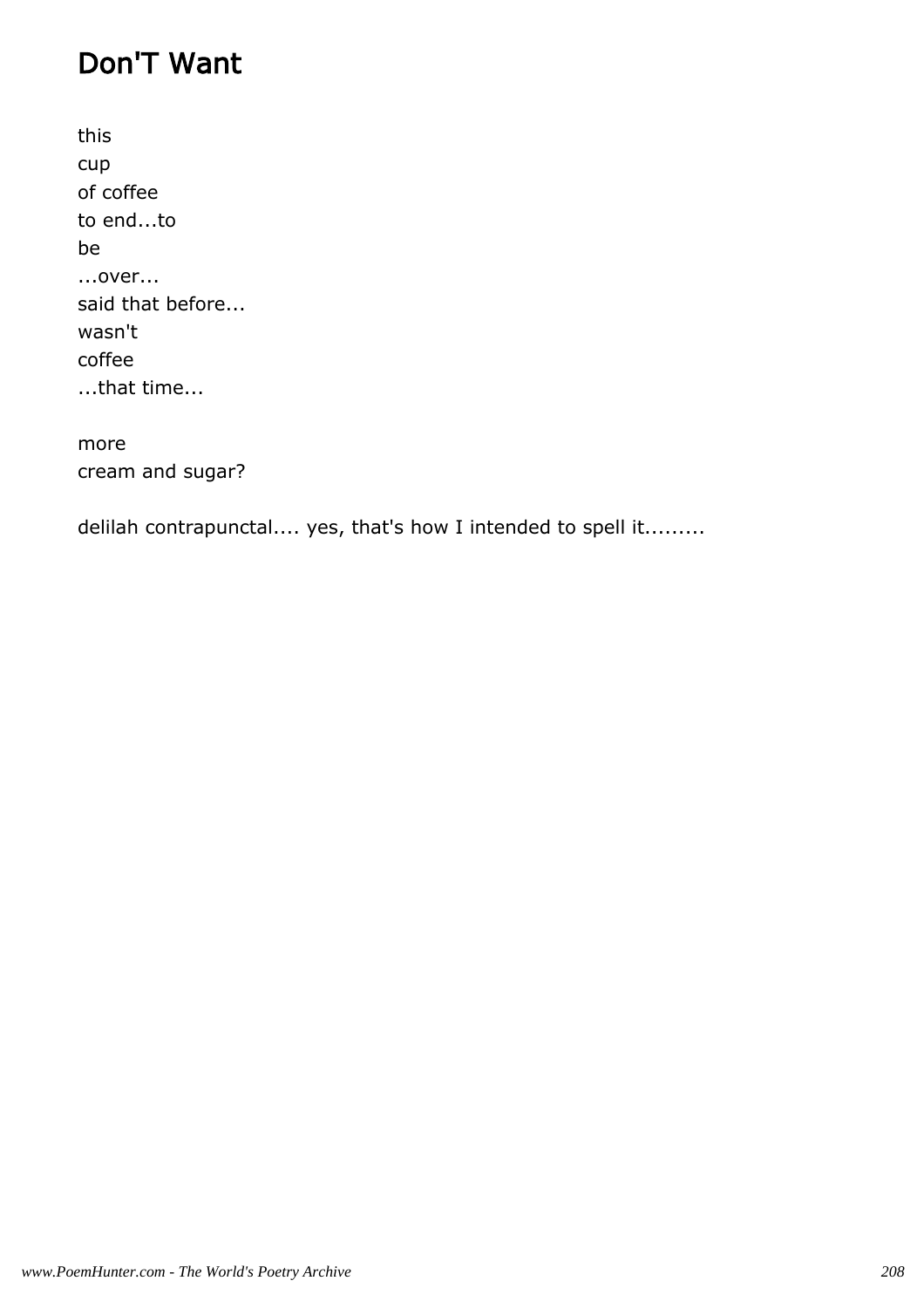#### Douanier With A Blue Towel

approaching the booth...his sacrosanct cubicle........ shuffling the deck with a lowered hand, the driver sends three face cards... and Molly into the trunk... the latch is broken...no time to wire it shut... .....duct tape... where is it.... there..... under the squashed persimmon... ..........cut the label from that oilcan.... sing, sway, with those accipitrine circles in the sky.... almost there.... luck be a ladyfinger......an almond thin...a grosbeak in a dirndl......

..........why not....

why not............

.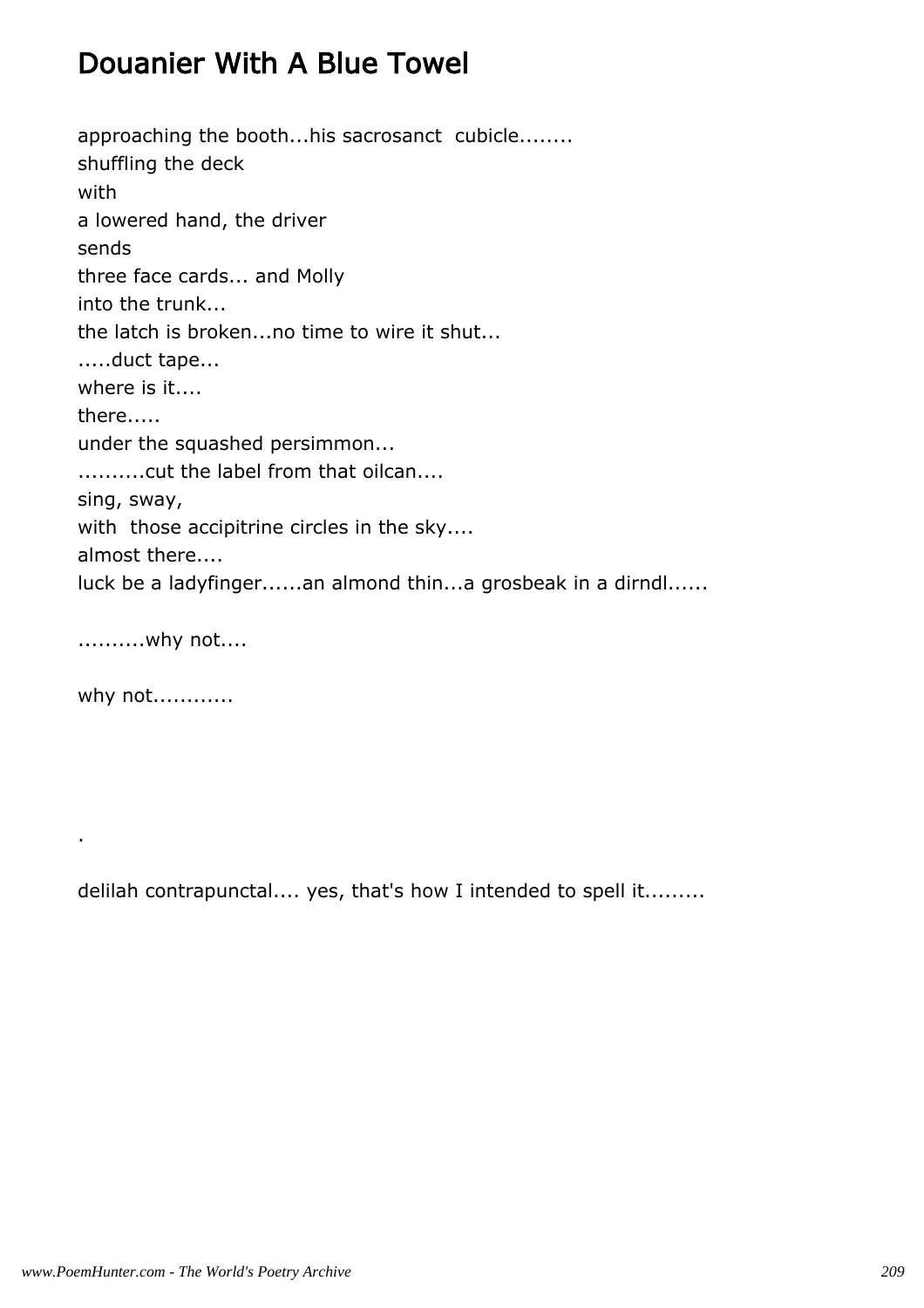# Downsizing And Upsizing/A Fine Day For Banana Sharks

cousins Willy and Nilly now live with me ...they could no longer stay in the frangifrum tree...

whilst one's having brunch the other wants tea I strive to make soup of a single green pea

love can go far, farther, fast and away... blessings and ashes the songs of this day...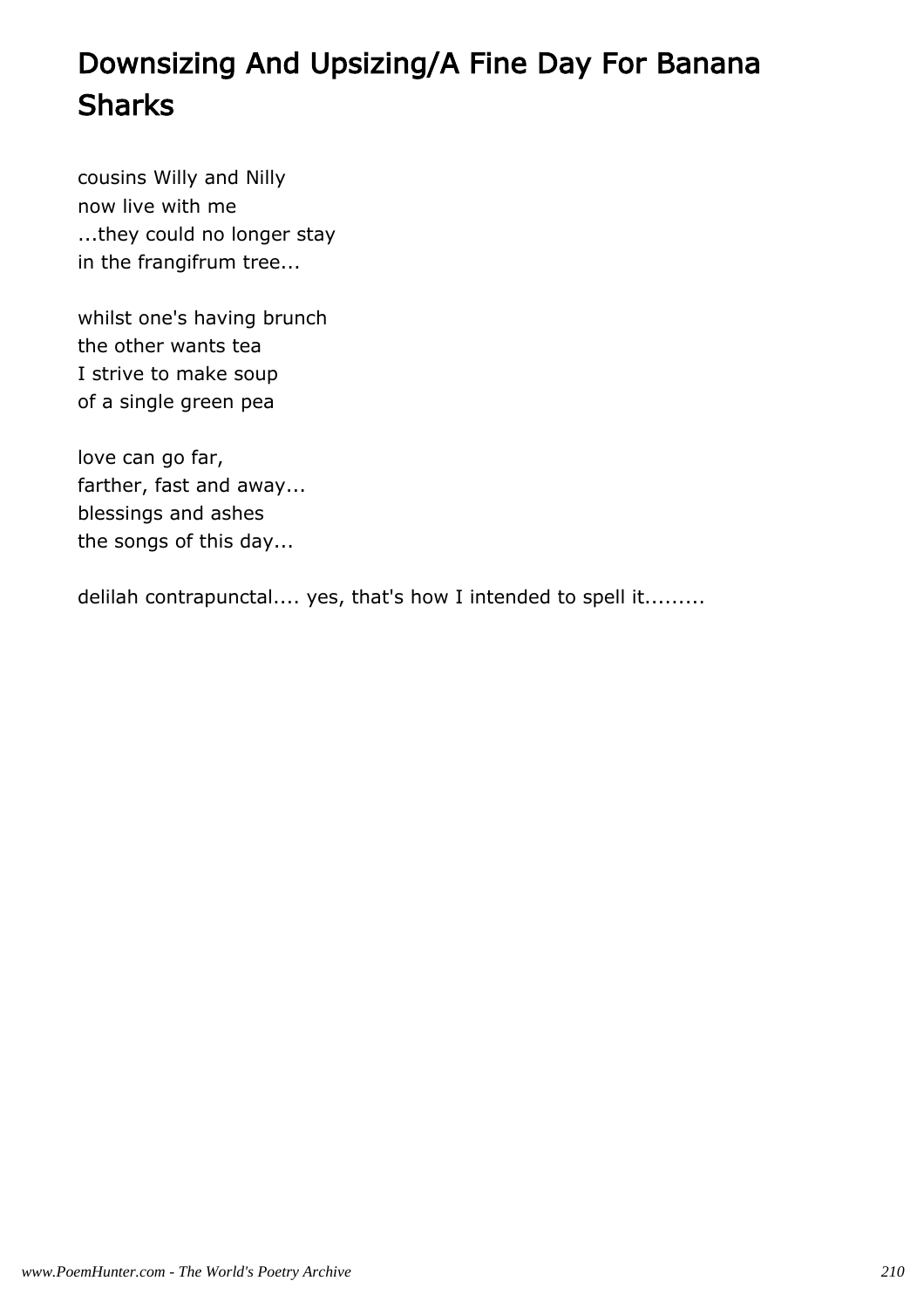## Dowsing

found... a buried torch

steaming leaves slick with yesterday's rain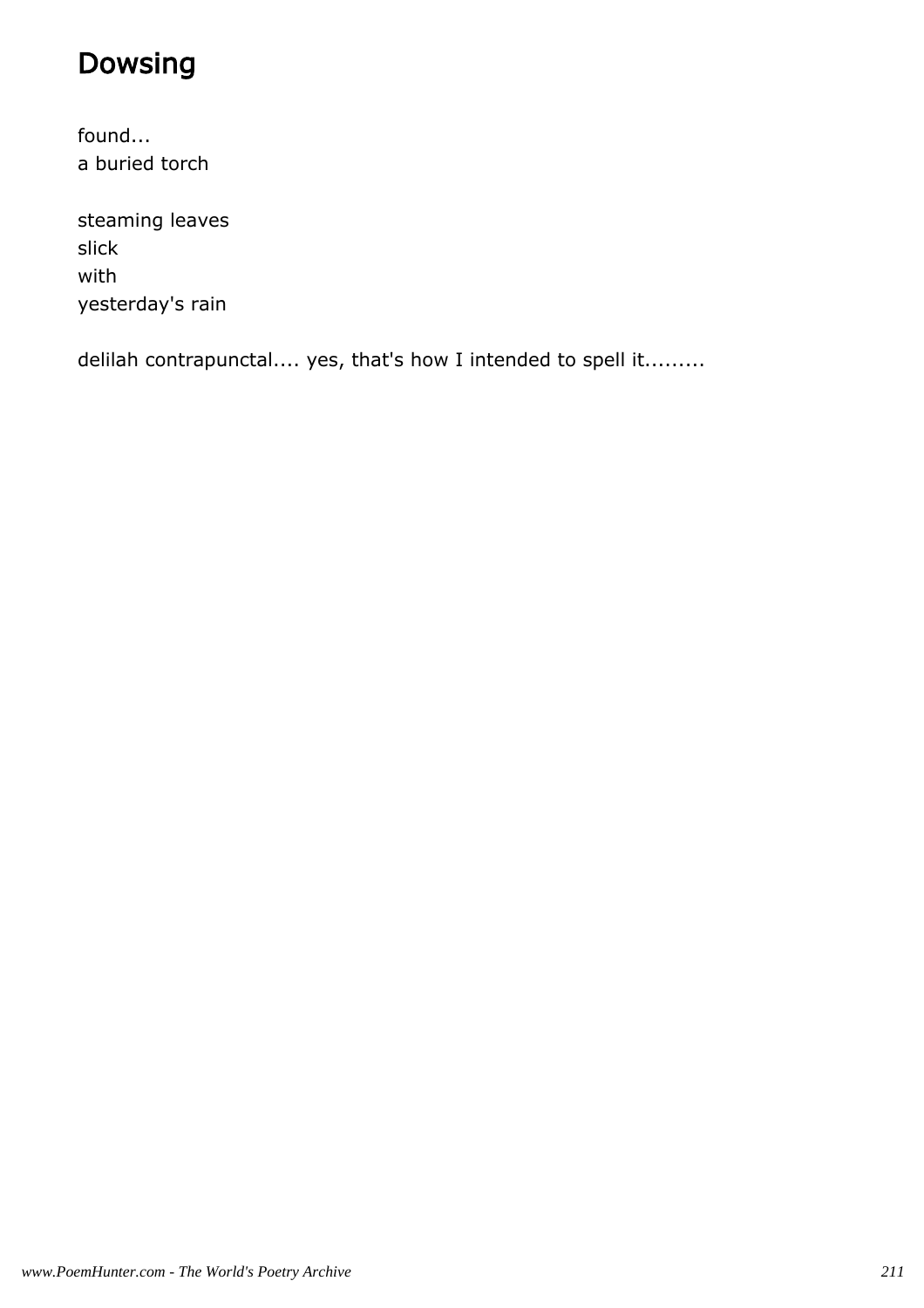### Dream Scape No Goats

opening shot: the public firehosing of michael vick and tom otterness accompanied by the sounds of cheers and howls....fade to: a Halloween parade, one participant being a dear relative of mine dressed as John Turturro's character 'Jesus' from the movie 'The Big Lebowski' accompanied by more cheers, more howls, Tim Buckley's 'Once I Was' and Tom Waits 'Raindogs'....fade to: sunset seen from the Golden Gate Bridge.... ....John Coltrane's 'A Love Supreme'....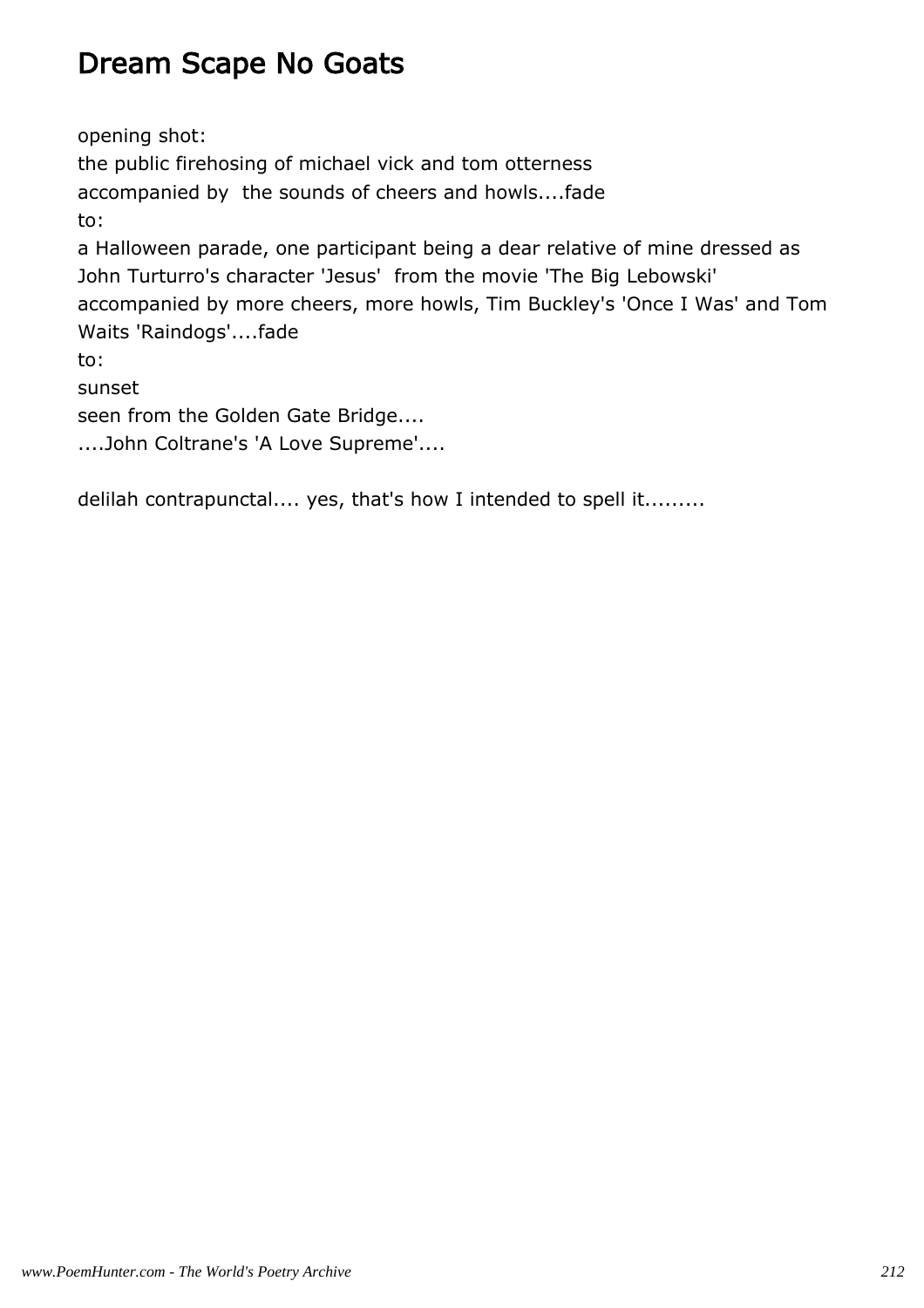# Drunk...

having consumed the twisted peel....yes.....spurts of stinging zest the maraschino...yes...tied the stem in a knot...no digits involved.... and several olives.....yes....green, crunchy.....tiny onions.... I am left with liquid quonundrums....pitchers, ewers...and mine....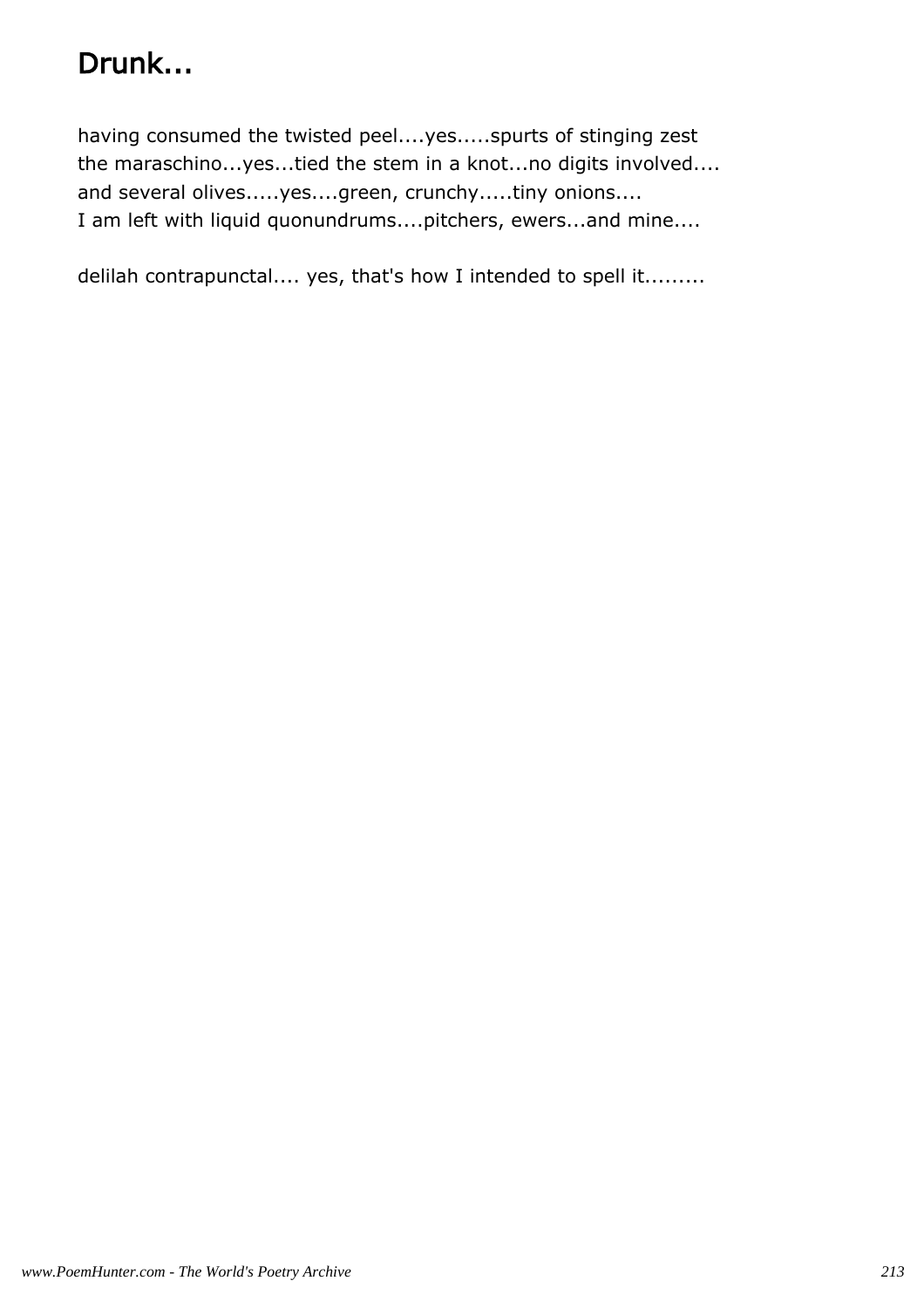## Druthers

to be tossed flailing in a fiery furnace or be bit by that insect the deadly earnest....

I know which choice I'd make...do you?

PoemHunter, by opting to eliminate the forum which had inspired communication/information/ideation, etc. was a serious mistake that, as well as asking us to adhere to ridiculous and inane rules regarding many aspects of writing has made this site, in the main, both boring and irrelevant....a shame, that...used to be fun here! !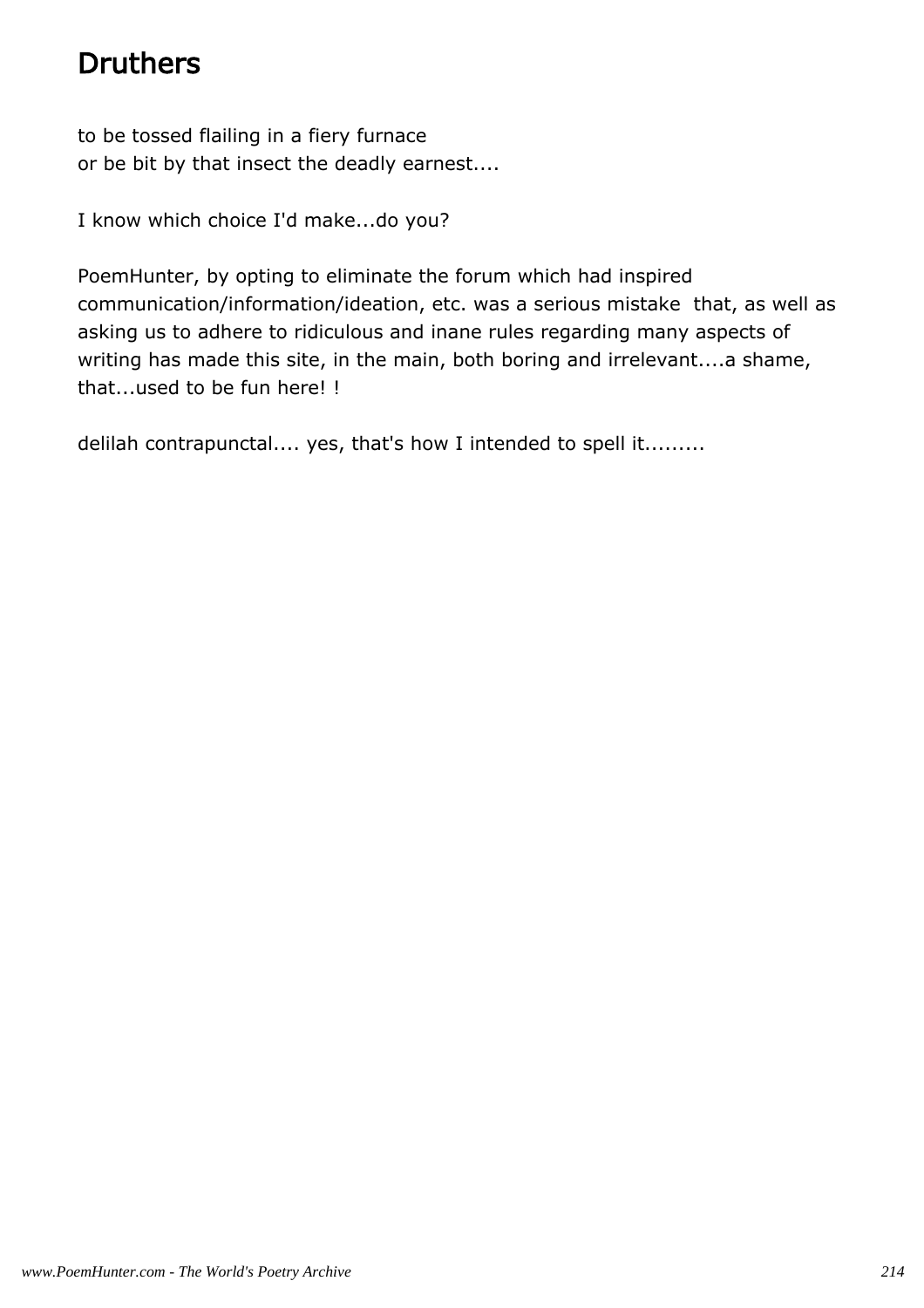### Ducking Dependency

as a scarf that itches, irritating the neck it keeps warm....

parlaying/reconstructing that wish for constancy.... for an indestructible always...

for another sort of truth...one not designed as an escape clause....

free, with tinges of envy....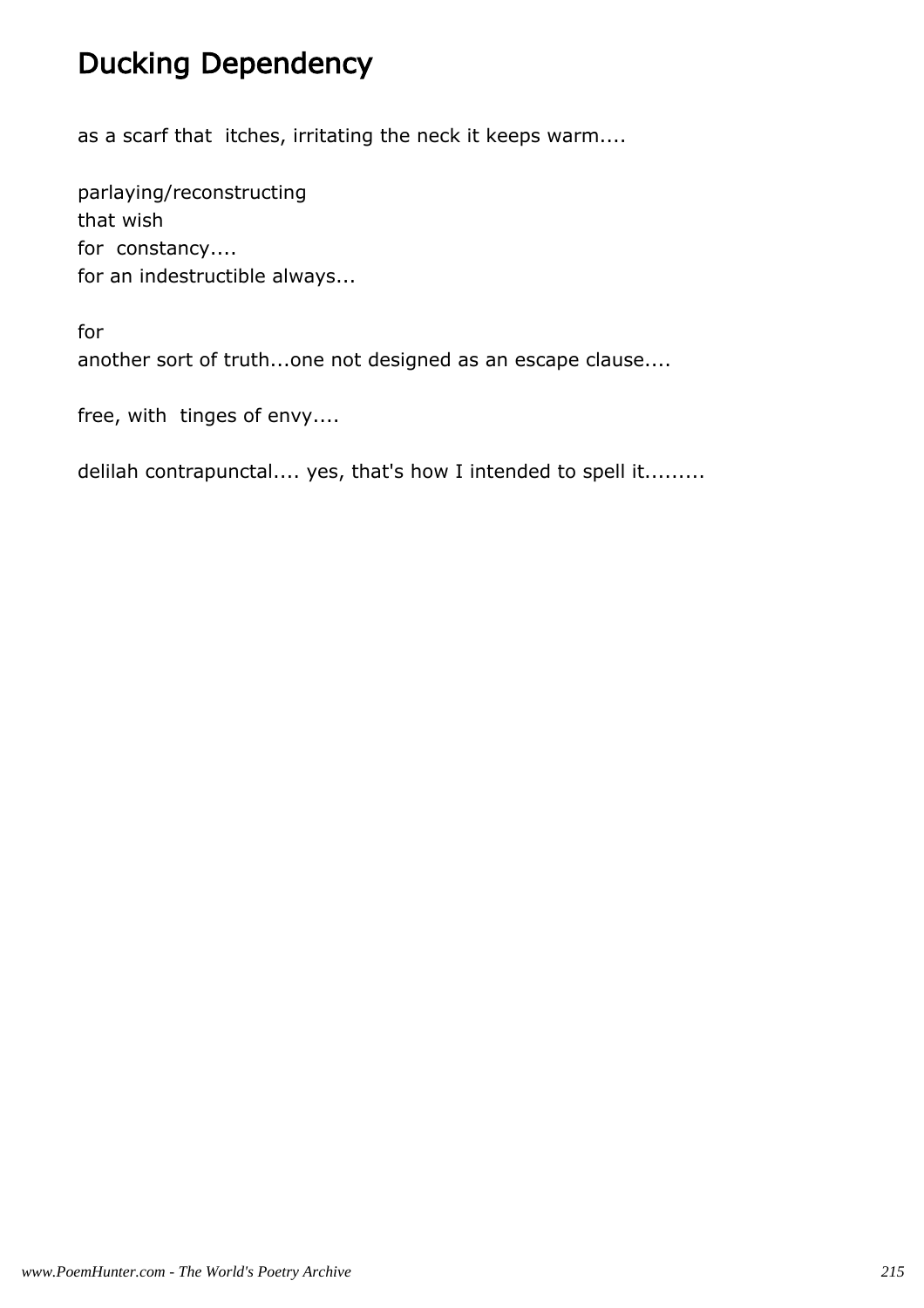#### Each

Word c a r e f u l l y c o n s i d e r e d

a grunt emitted/ committed

shines as a jewel in that sky peopled with sparse illusions wrung-out rag/ bleeding

eloquence a drop at a time...

who's kiddin' who?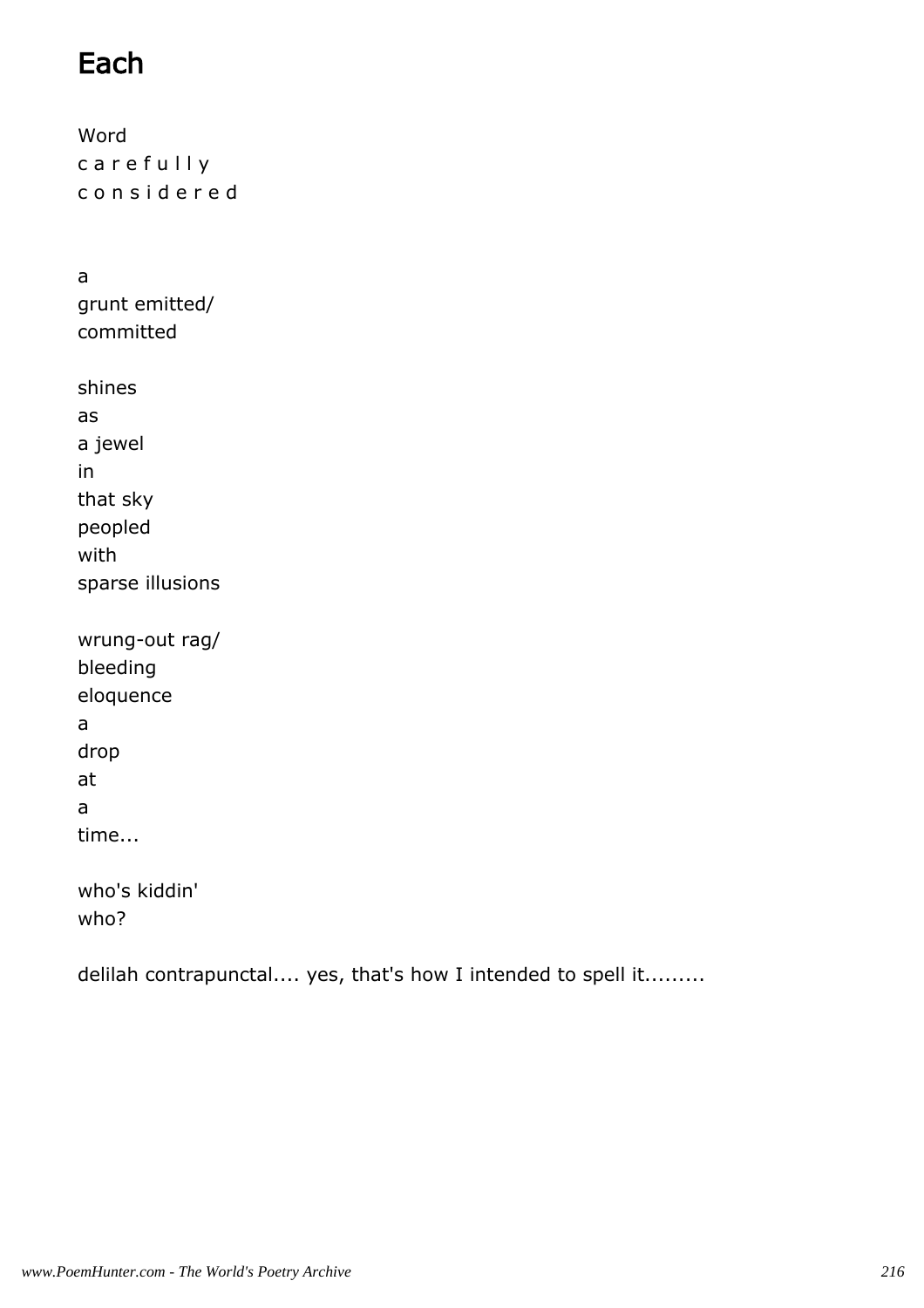# Each An Island.....

no, strictly speaking.... ....... many are atolls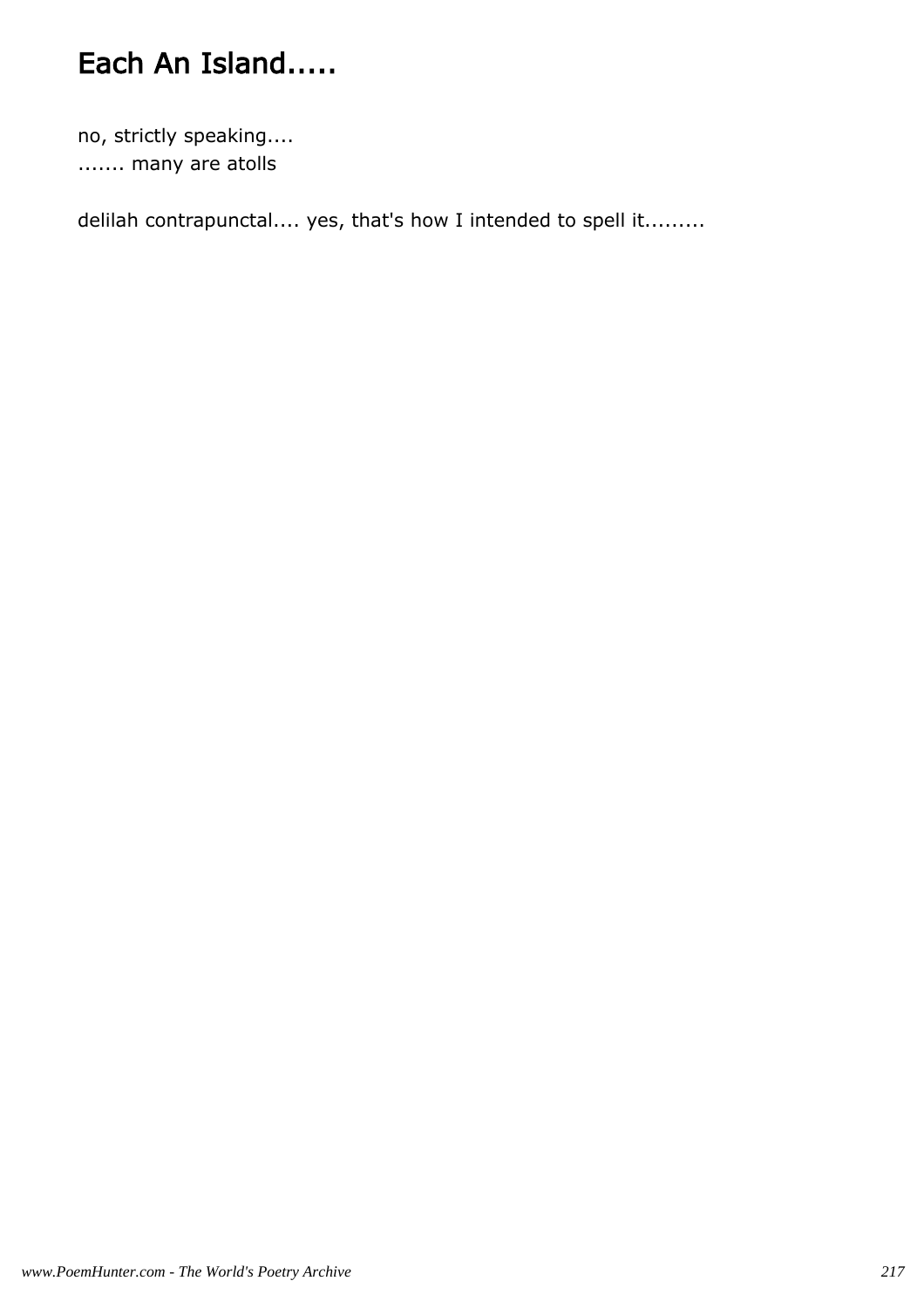#### Effective Erasure

there the blind do not lead the blind... they simply trip and fall on top of one another too self-effused/enthused to see in any sense of the word... boring exhibitions of pretense... intellects? few, very few... those who love and laugh...all but nonexistent... silly/dull.......could be much more...isn't...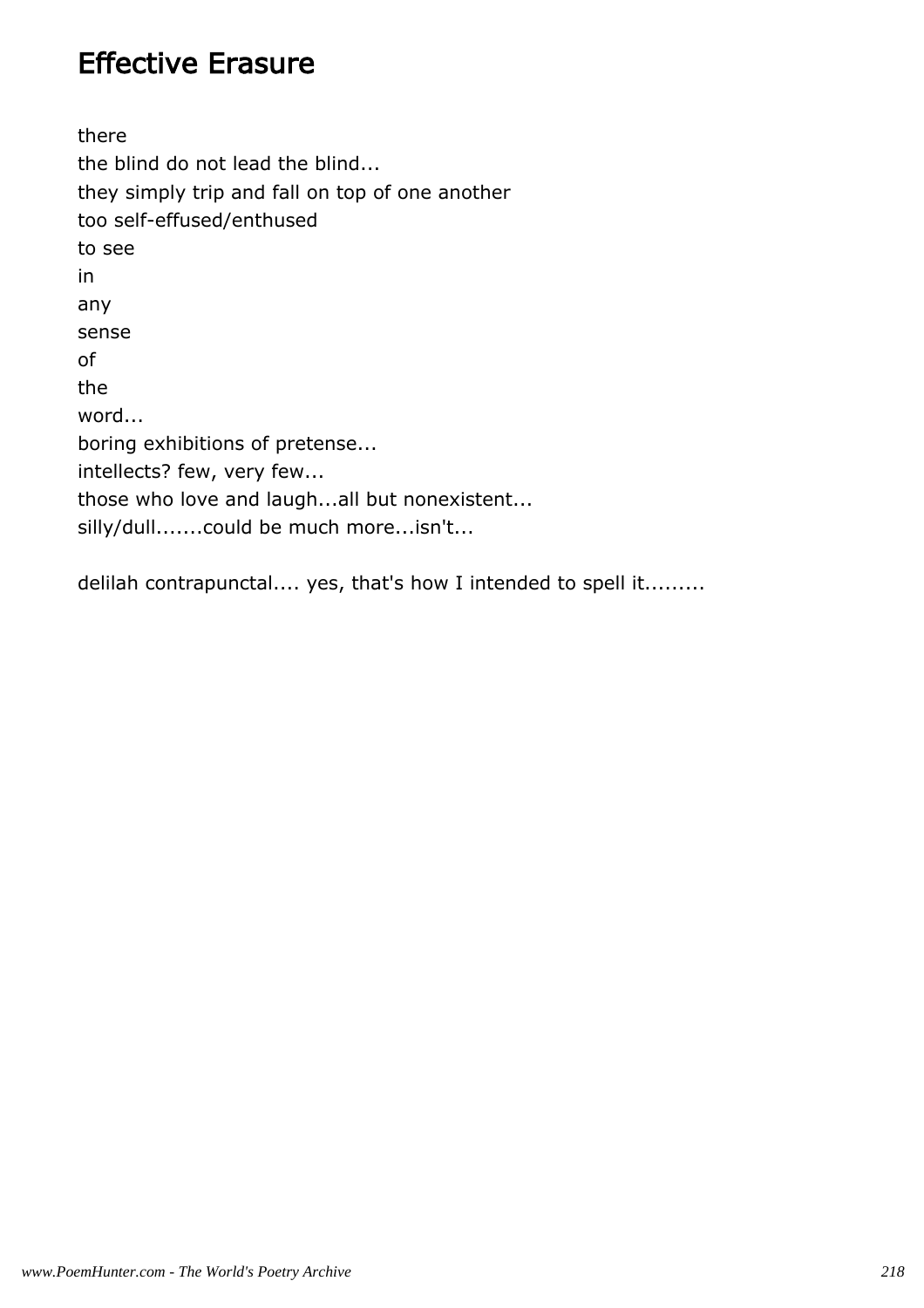## Elegaic

wearing an anklet of gently configured epithets and praises... comprising a well-polished epitaph...

having succumbed

with

grace

to musics carrying the scent of lilacs and rhythmically punctuated by starling's wingbeats

purple...though hardly prosaic...

you've a new playmate with whom to share your songs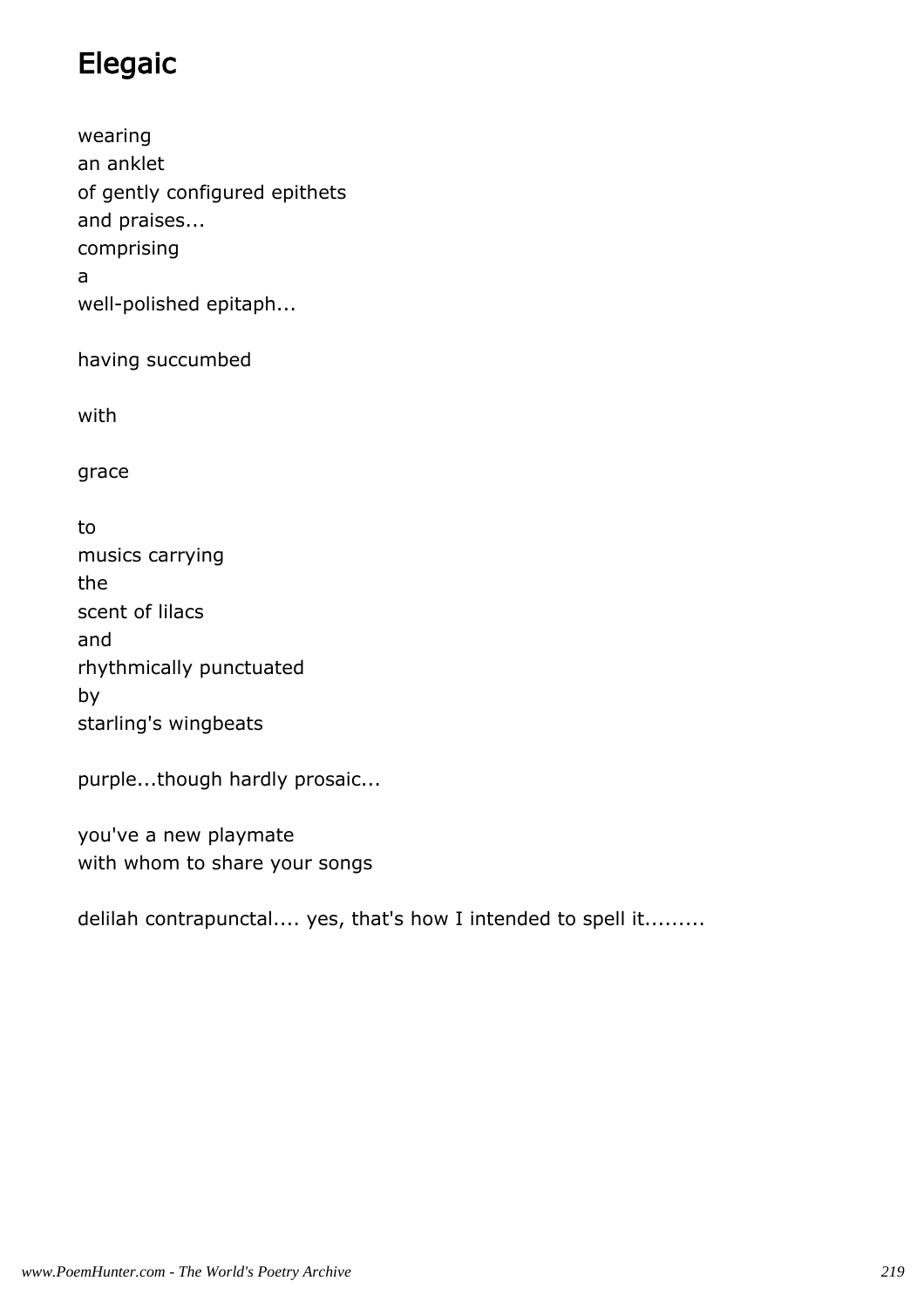## Embroiled

in a morass conflagrated... though spongy contradictory...yes... now where is that bungee?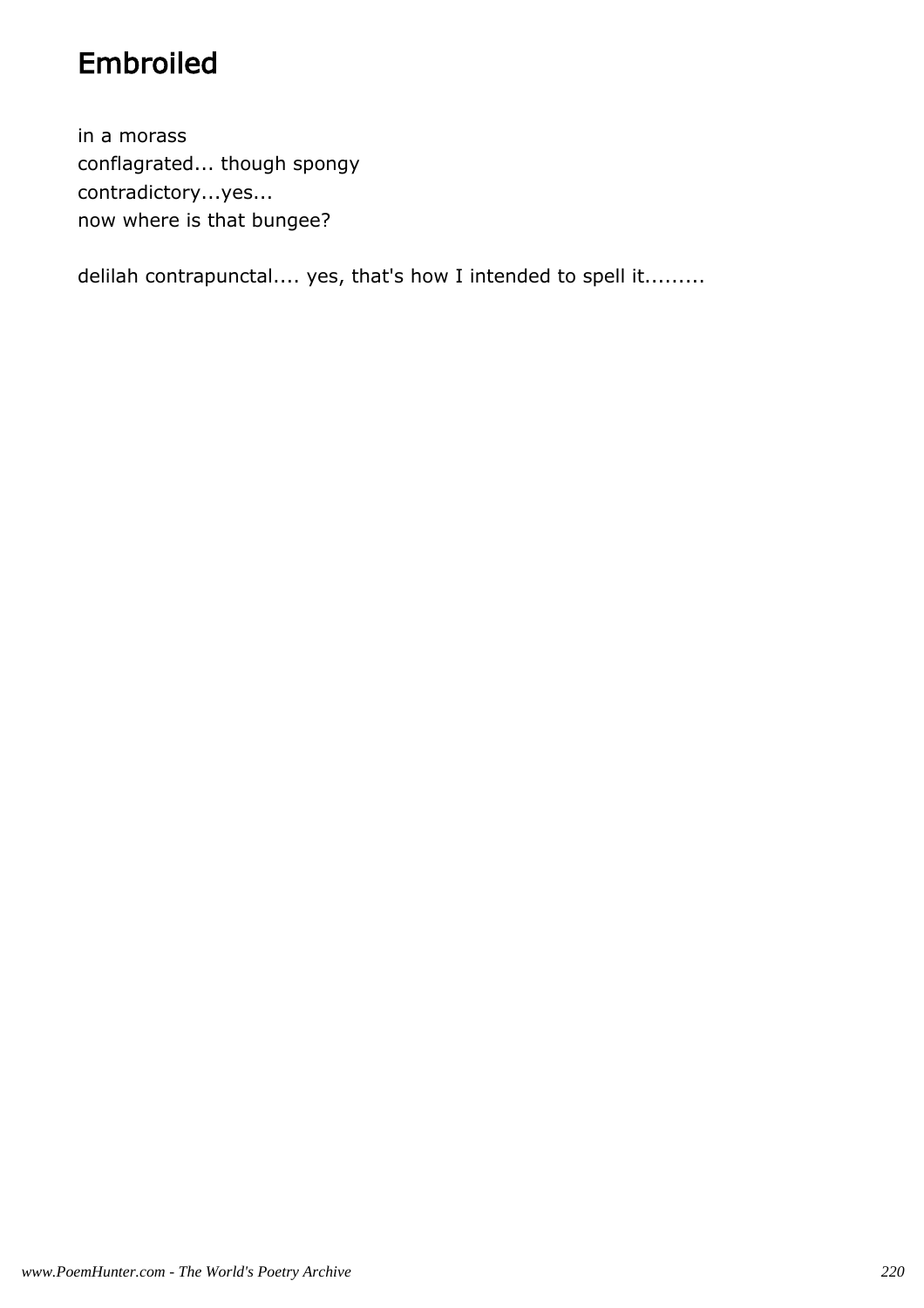# Enlighten

the benign.... those who let it happen.....? no..... ..... let 'em drown in whipped cream..... having found maraschino saviors... another benign act....actless and artless.....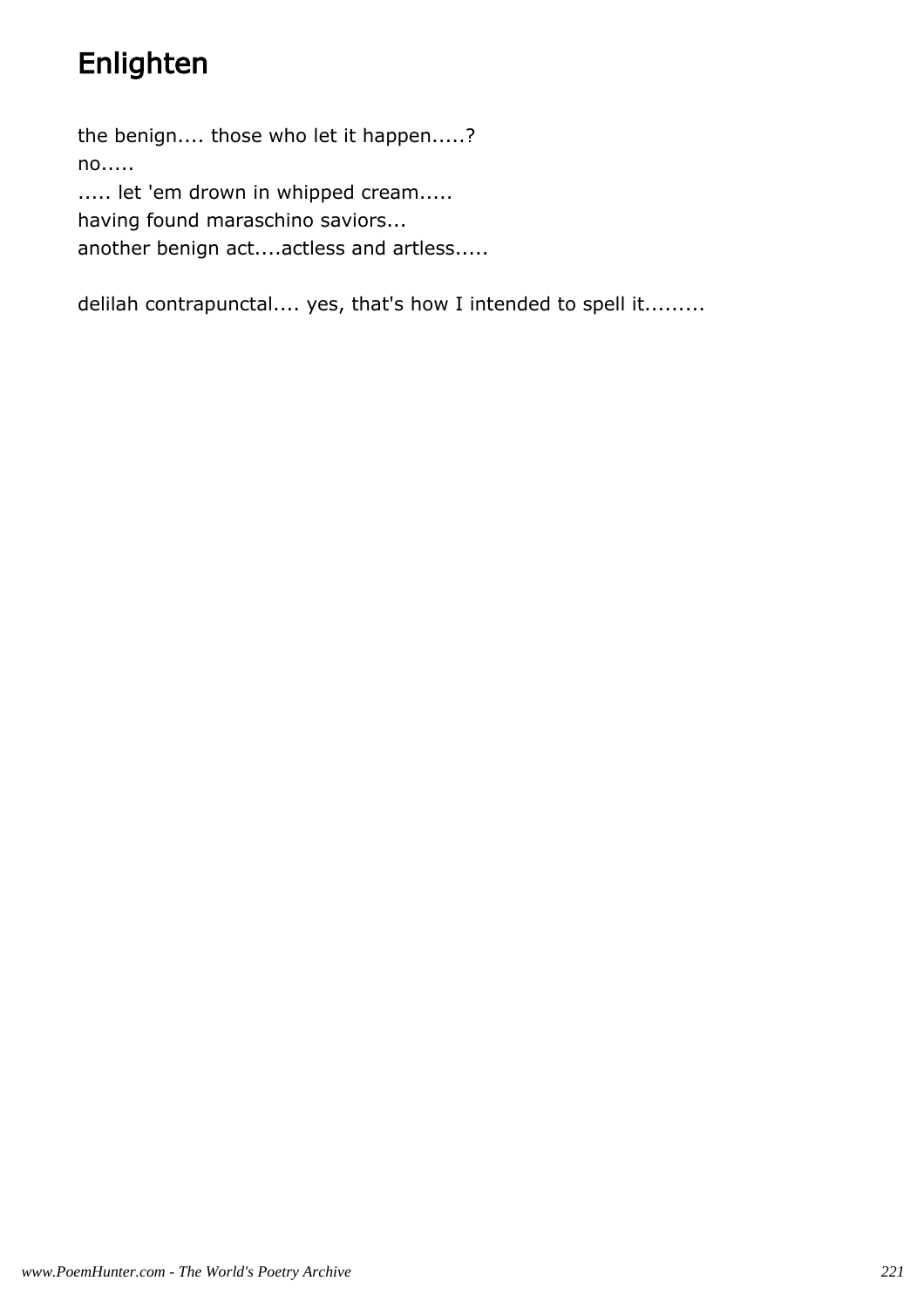## Enough With The Deluge....

please stop! !

whoever you are posting these oceans of words....

enough! !

please stop...! !

thanks for using some consideration.....instead of attempting to drown us....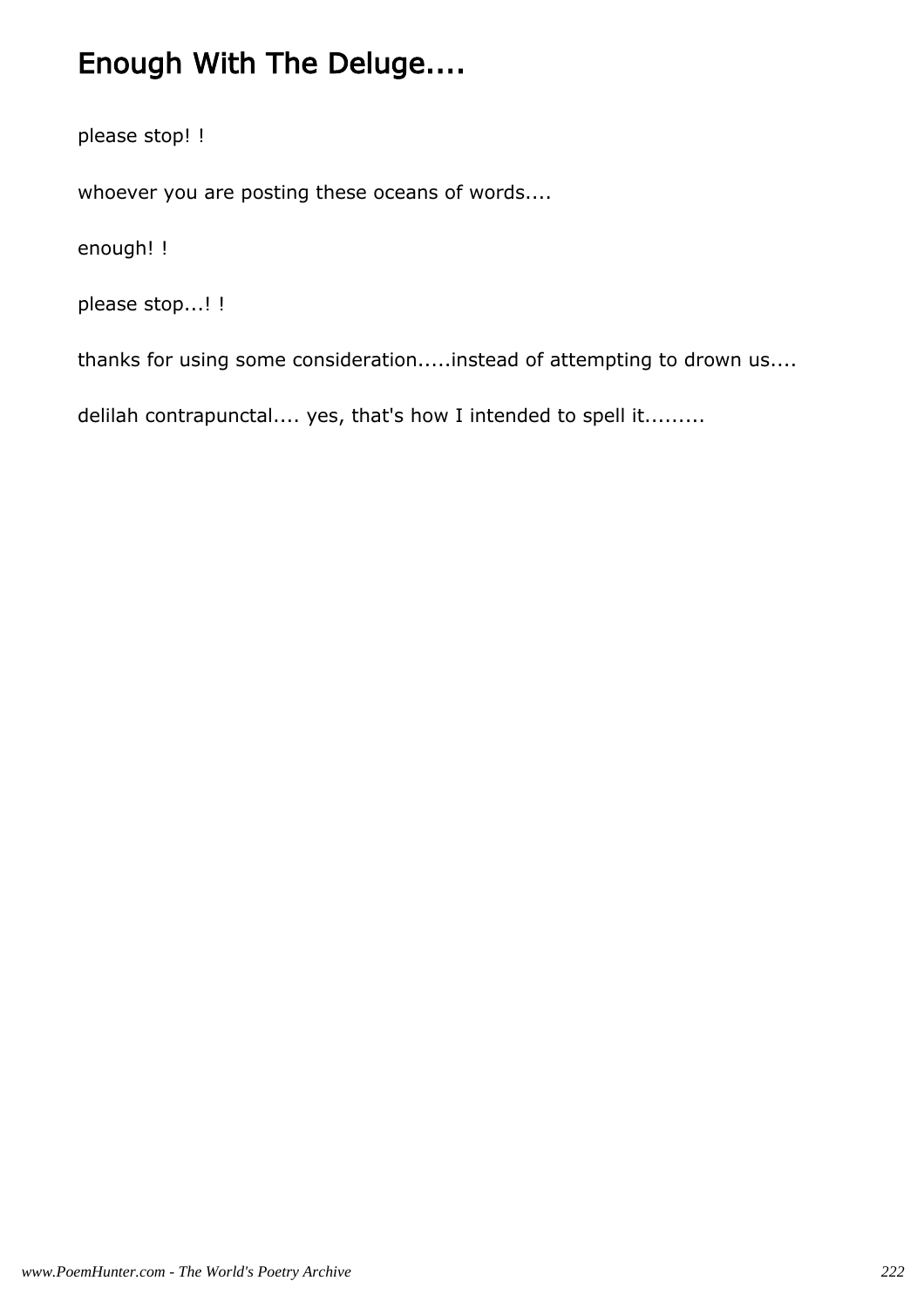# Epilogue

striving long, so long realizing late, later A whole, Incomplete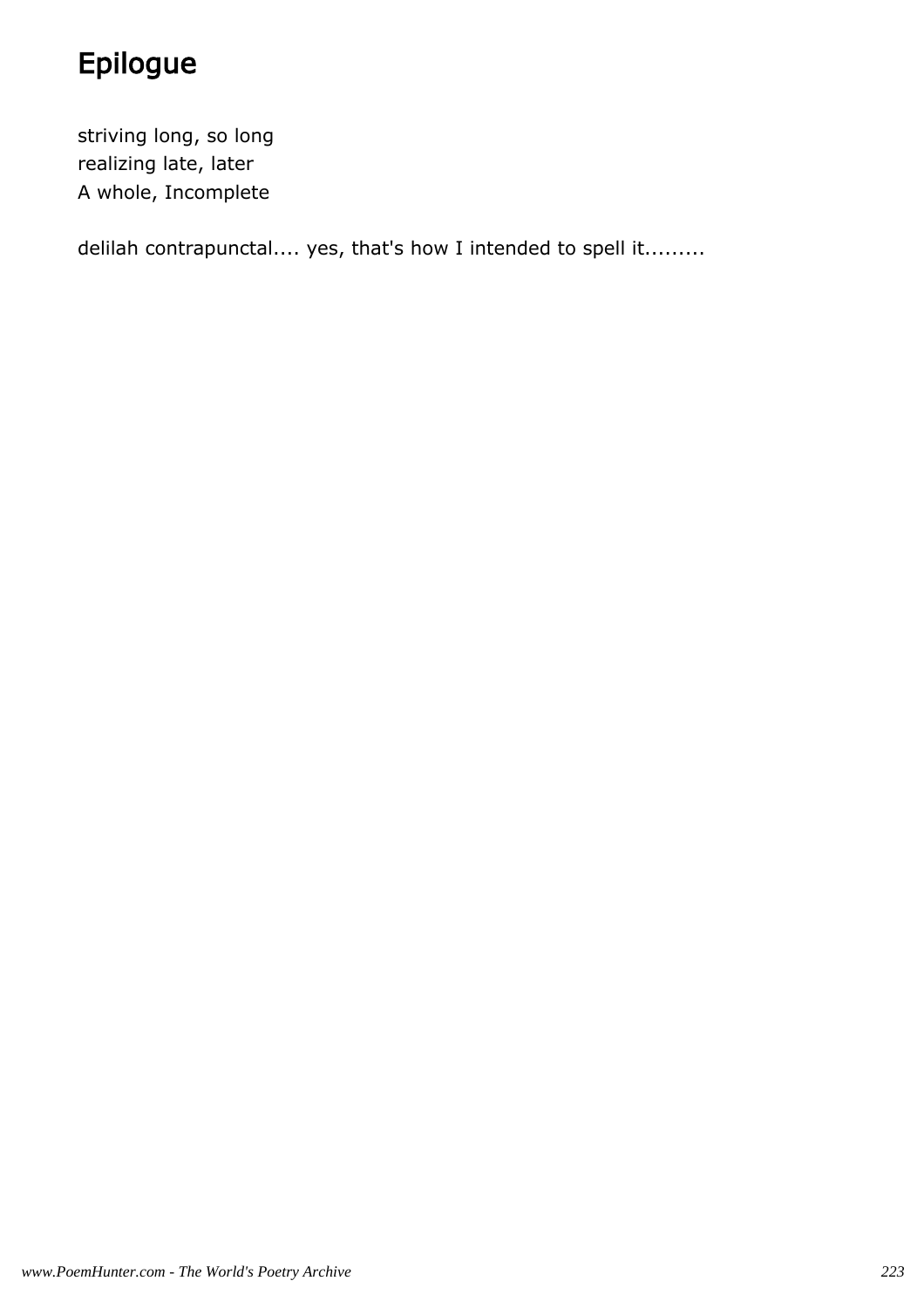#### Erasure And Reclamation

you've found ways to call out the names of the unamable... in whispers and in screeches, to ready ears and to less-prepared and recklessly unmoored stations hand to hand and mouth to mouth.... to swallow cicadas whole and to brew an infusion of hen's teeth.... this while the night wind asks nothing more of you than two scoops of orange sherbert.....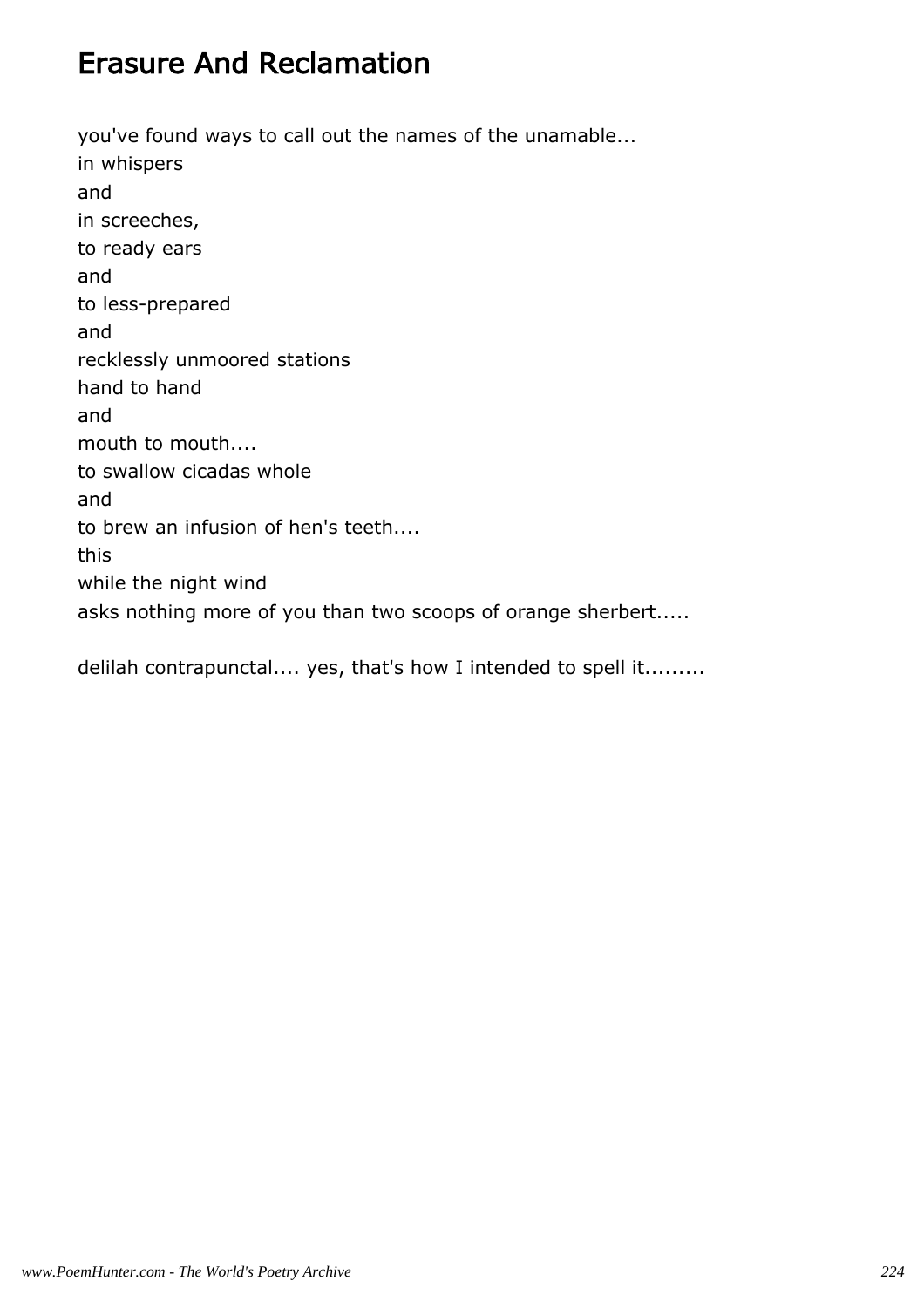# Ete Epeestrophee

having gone a-rummaging amongst the leaves and grasses there are revealed, oh, now I see another pair of glasses if I should till remoter soil could be I shall unearth my foil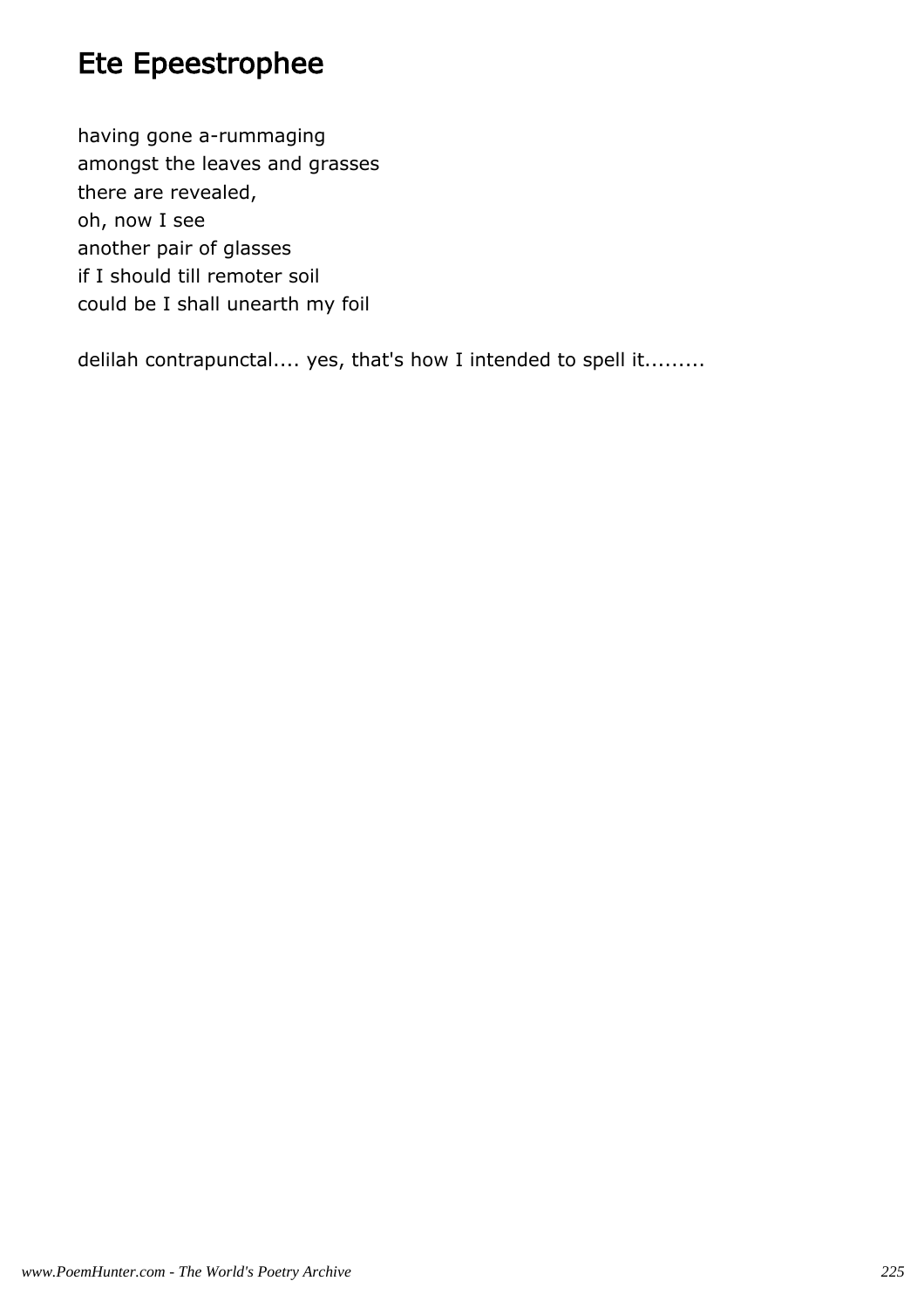#### Even

when I'm psychotic..... I find kindness erotic.....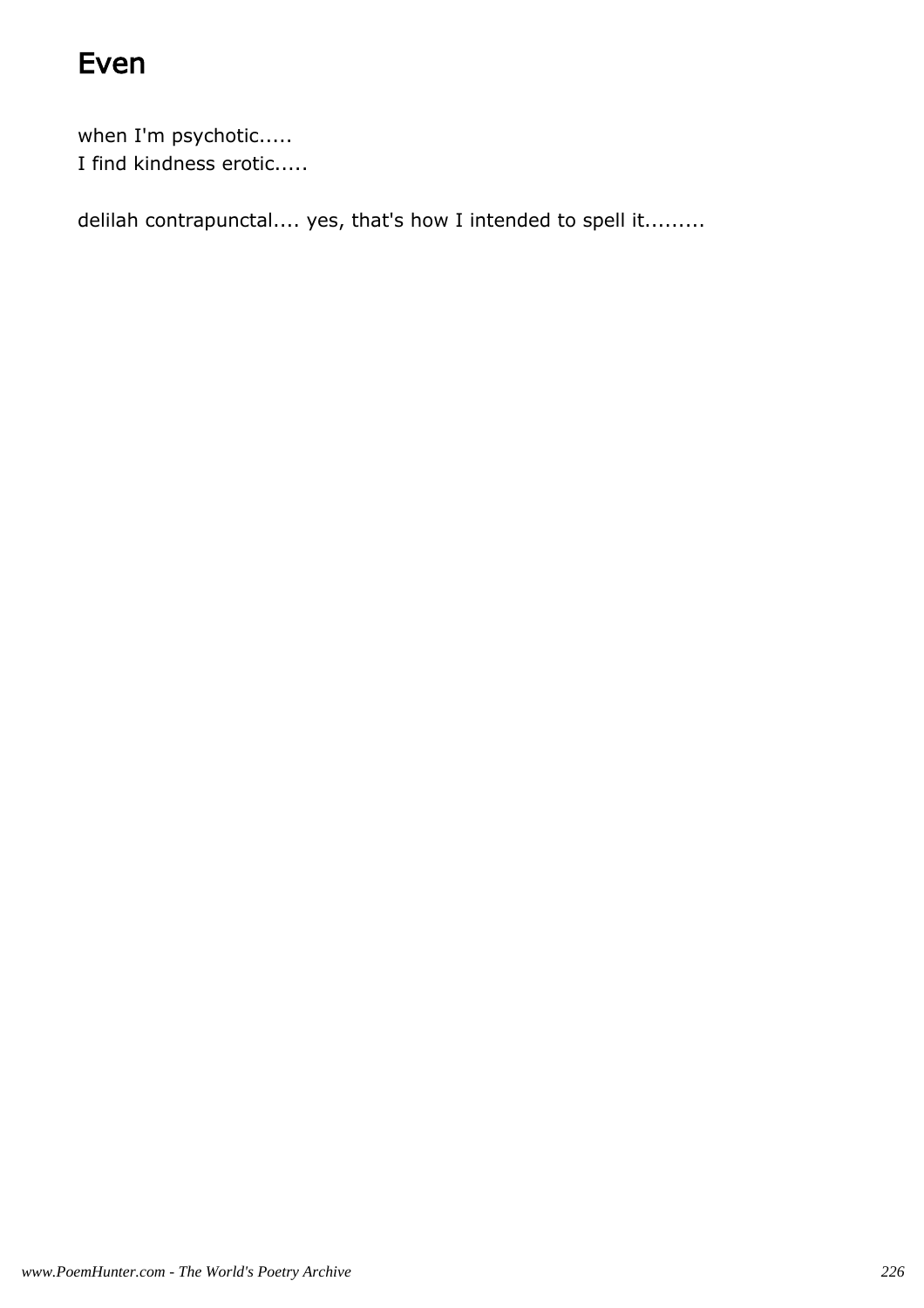# Evening Light/ Haiku

pine silhouetted as perfect asymmetry against a green sky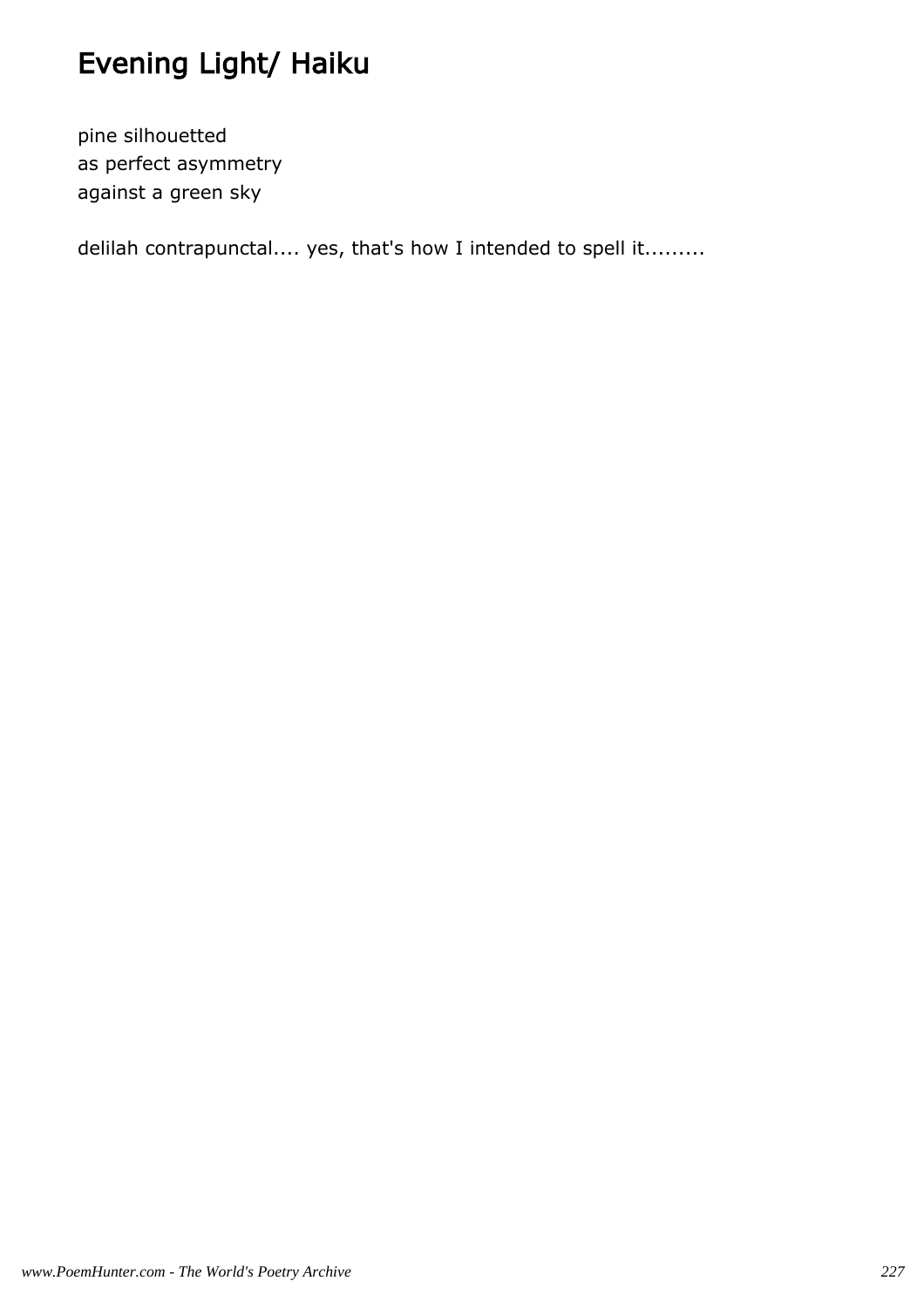#### Every Little

once in an otherwise quiet while.... there would be pawprints....salutary licks and a small puddle.... I want...no, need... to live there in those onces....the rest is a gratuity for the optic nerve....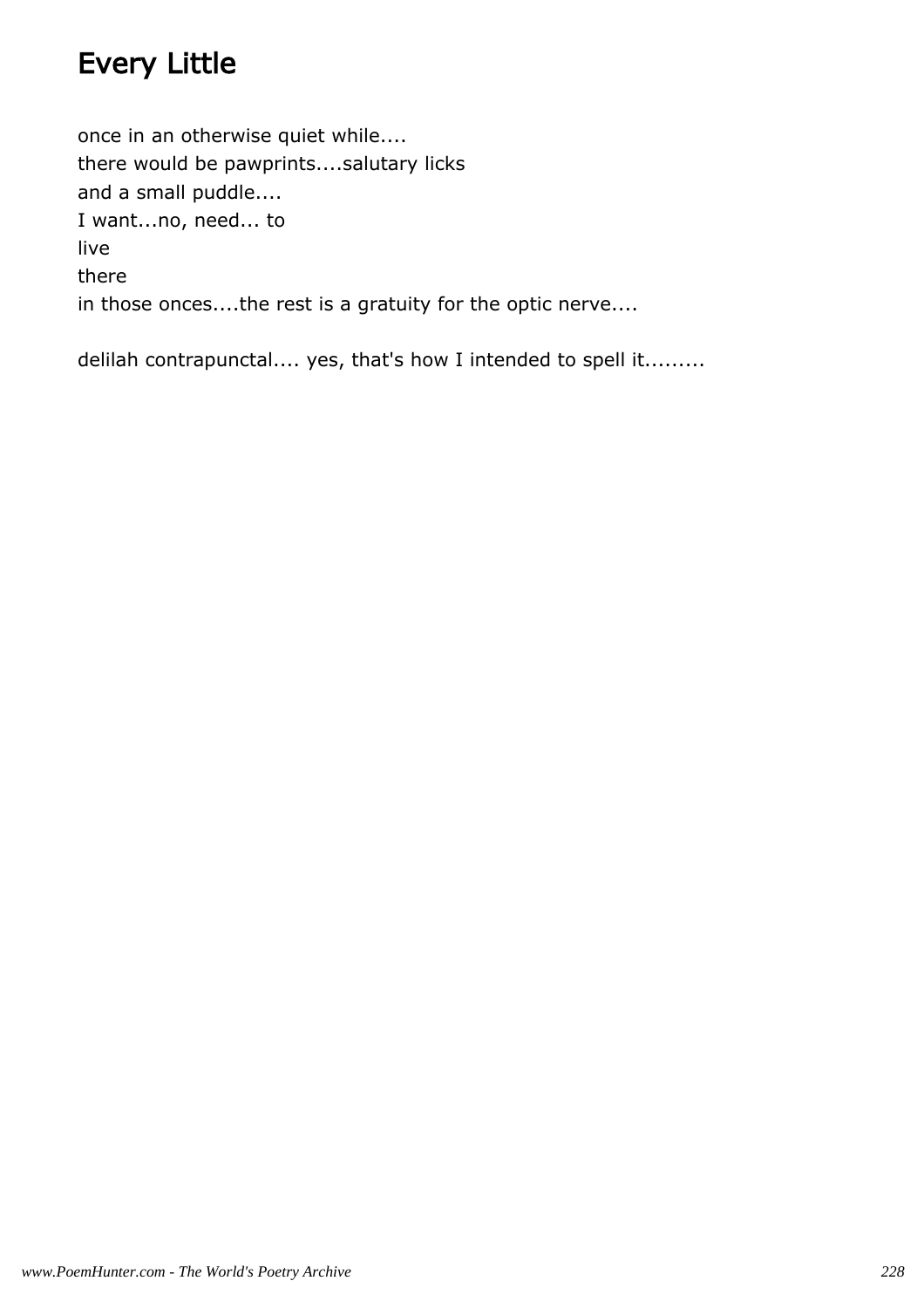### Exchange

those six delusions for a pound and a half of constrictions.... what?

not the ones just here...in front....

wagging, grinning, a little spittley, but comprehensible, in a quite universitile sense.......

....no, .not these, eh?

..........all right, then.. the ones from the back of the basket.....

you'll have to wait a bit....they tangle easily.....have

to draw them out one by one......

you say you have your own scales?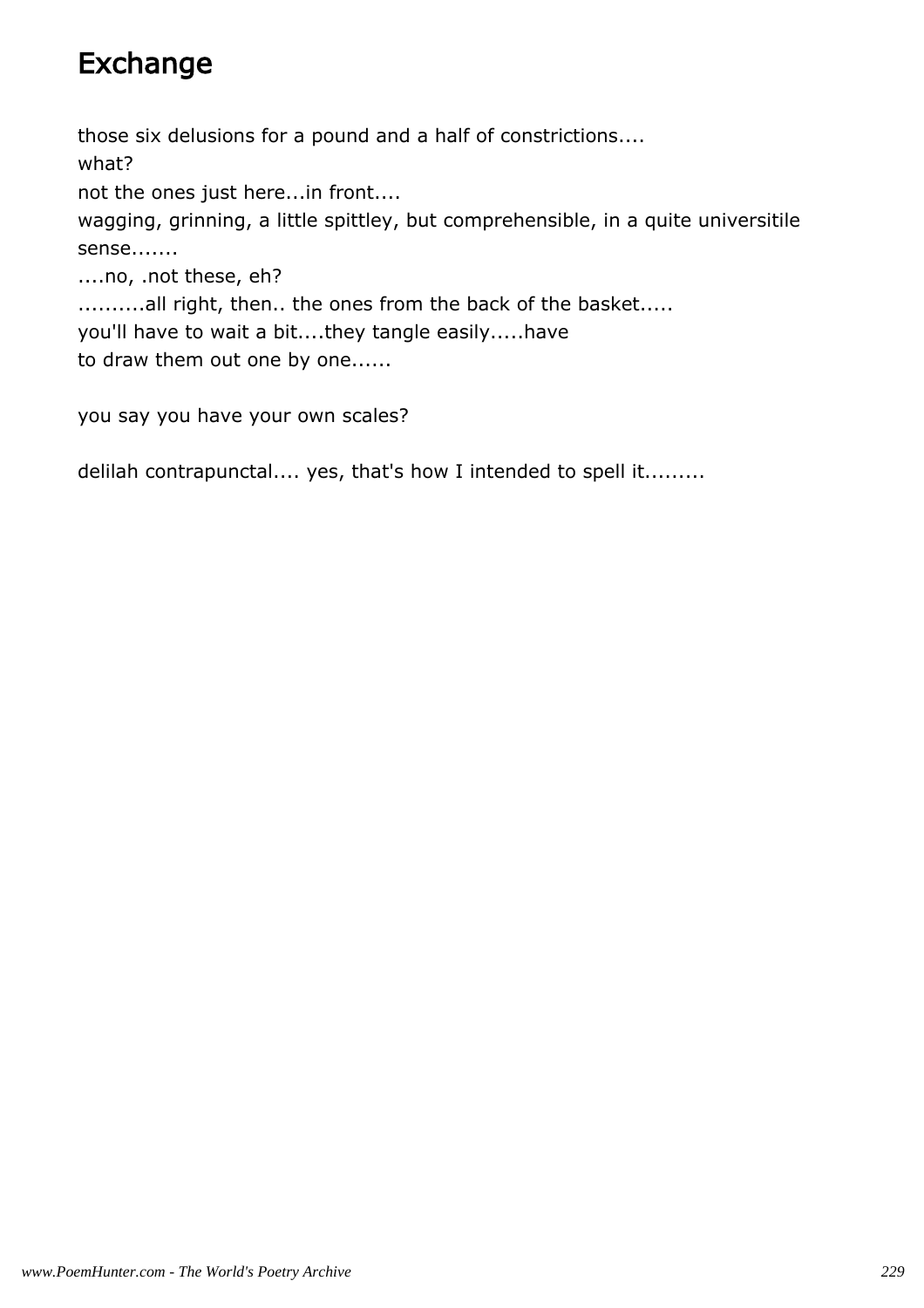#### Exchanges, Perhaps...

if I were to designate a few of the tender blossoms as yours, furtive white-tailed dancers... ........you, hoof-clicks with shadows, ... if there's a fine moon... ....here's what I propose: that you pause after munching to give in return some of your warm spray to this patch, as a lure for the small blue-violet flutterers, that I may greet the day with them as company....we all seek something, eh?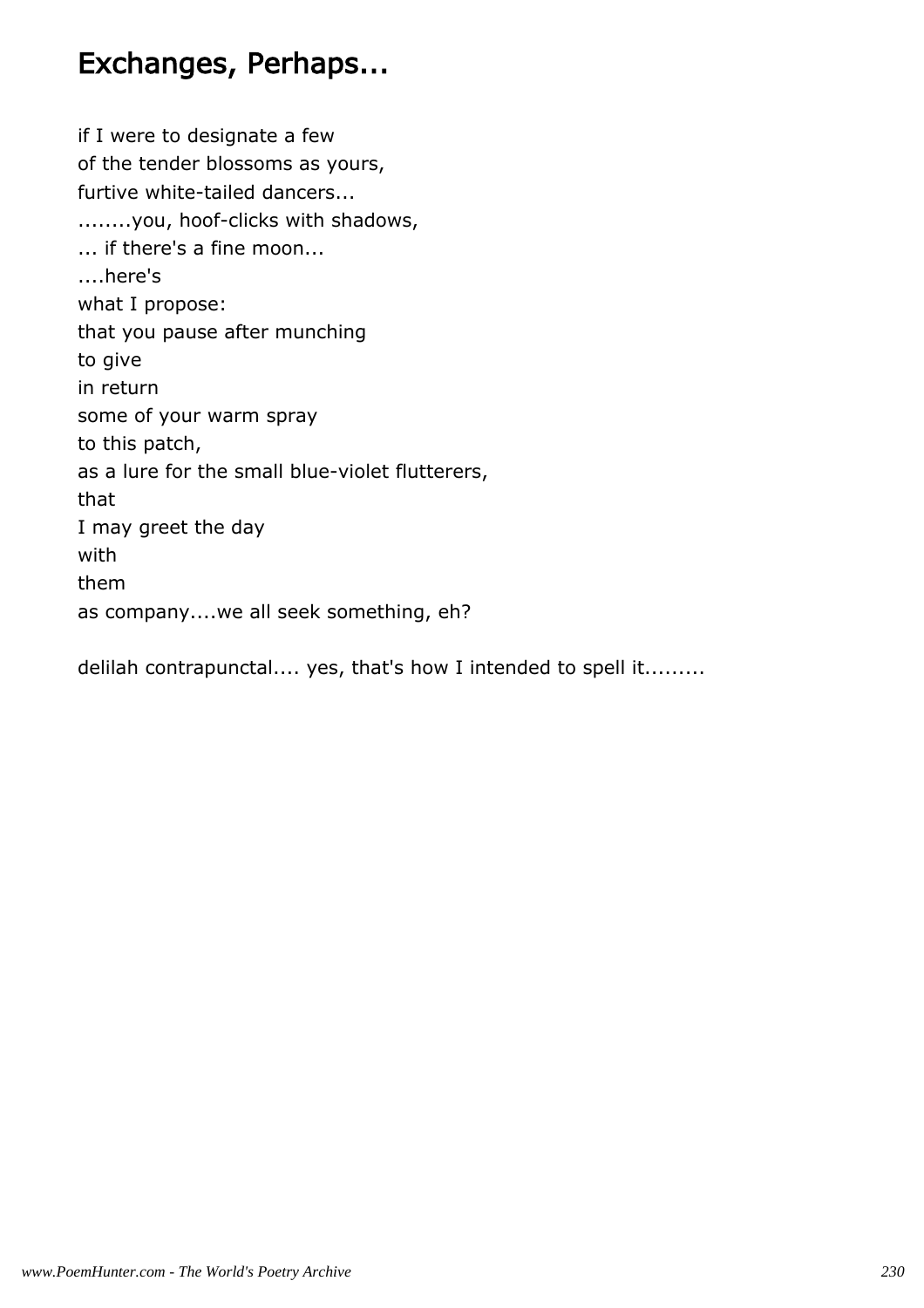#### Excreted

and reconsumed as blood-lust's banquet of still-warm skins... tufts of fur clinging to the erstwhile costume.... as the entrails and forcemeat are strung from the rafters...a display to be critiqued.... .... repeatedly, redundantly 'eviscerated'........as if the eyes, while sighted, had not broadcast beams, beacons....lure-light.....brindled.... blatant......subtle.... and had drawn fire... and moths....in a great winged terpsichorean trundle..........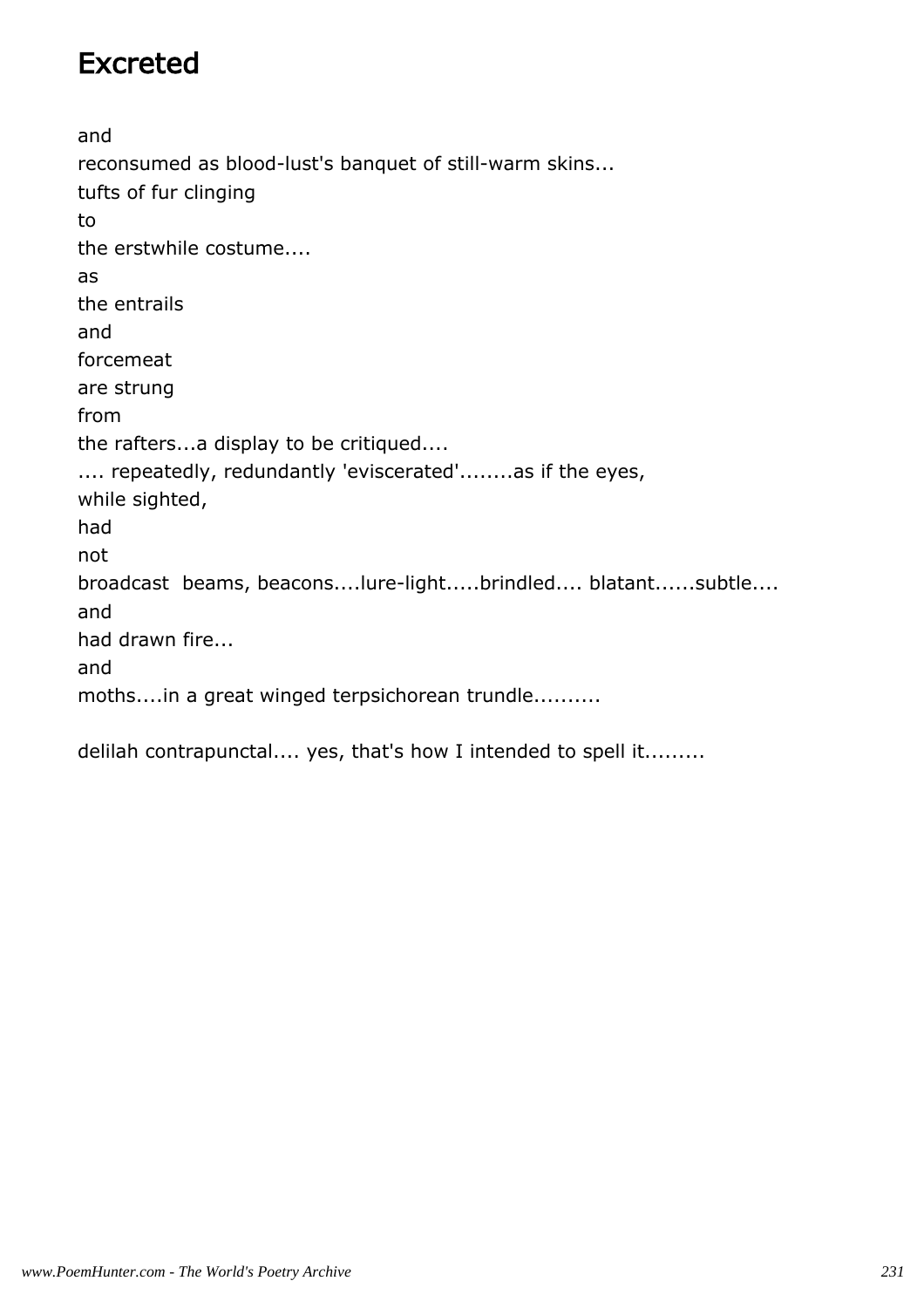#### Facile Nation

with flourish, flash, the drama queen exhorts, exalts to sing.... though... it's not without charity... and in the name of parity... his wish is granted....all for all... to be a drama king..

they could run a drama dairy... a milk-fed spread... .a clover bed.... unless, of course...things get too scary.... but.. .wait....who knows... what flies...ahead.....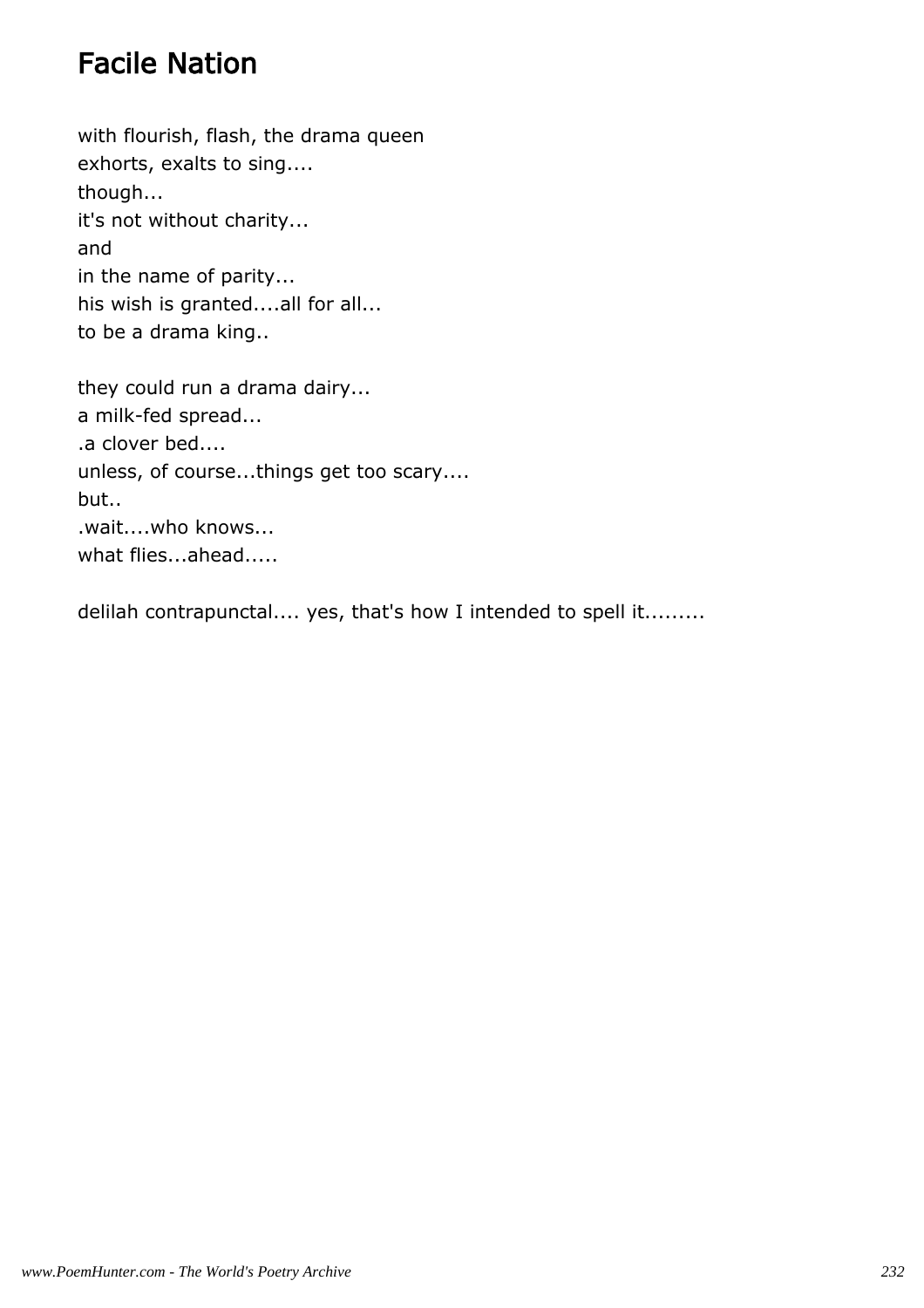#### Fafila's Bear

had had enough of honey

jesses loosed, no raptor to witness the bloodying of that Asturian forest's floor

she flew back to find the crows at harvest, their work near to completion

the hunting party salvaged what remained for a king's burial...

offspring shed their legacies... scattered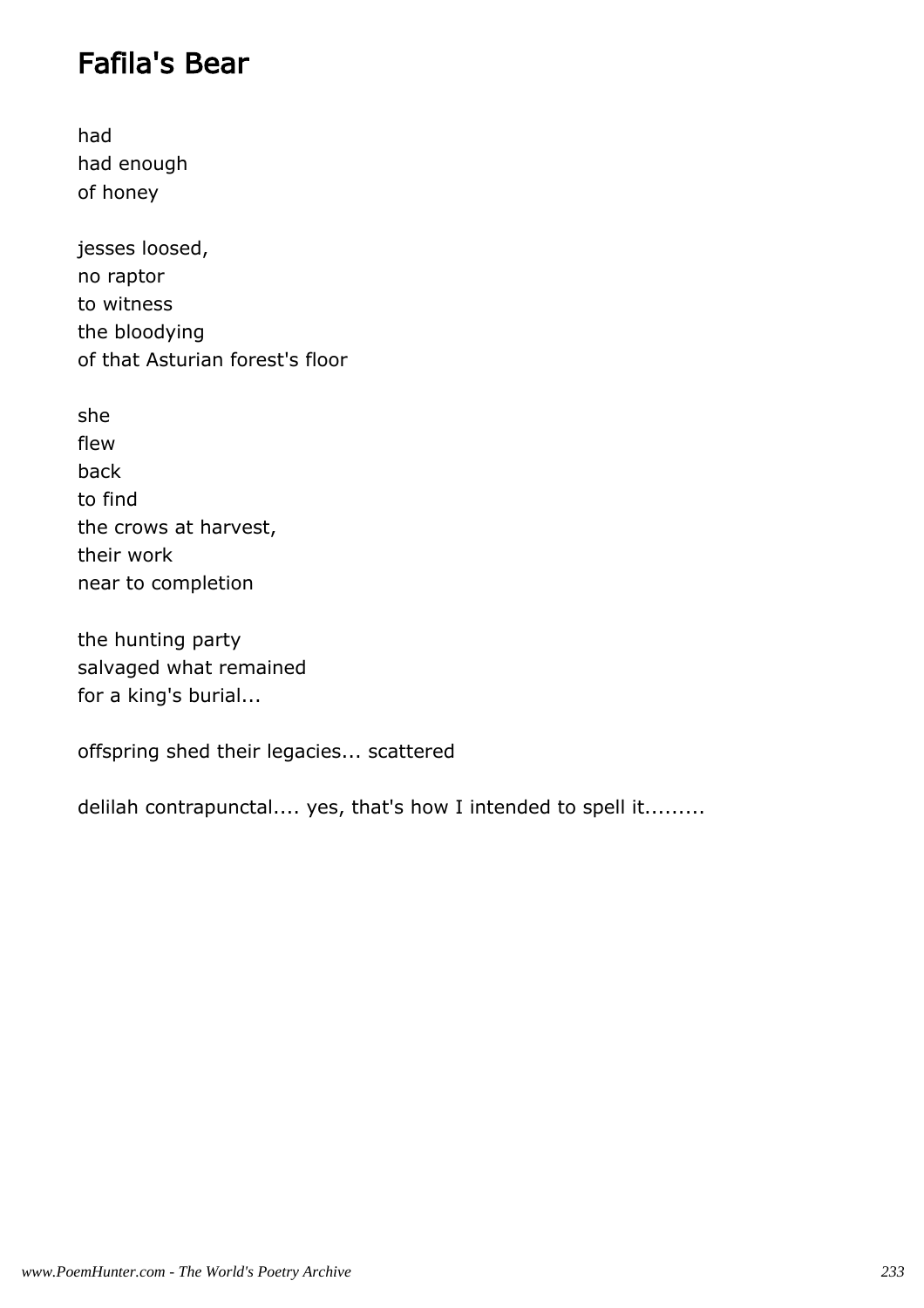## Familiar

....so that the blue lights light, not the red .....or the green... the harness is lined... no cuts, just impressions... pictographs fade and reassemble between or on other ribs and flanks... barefoot, knowing where the tiniest escarpments are...and the rip-rap.. flesh blossom-washed, dried, anointed .... carefully, though by now the scars have scars... appearing smooth, flawless..even to the practiced eye... for every waterfall a barrel... for each slumgullion,

a bowl...

a sprinkling of invisible ear-notches?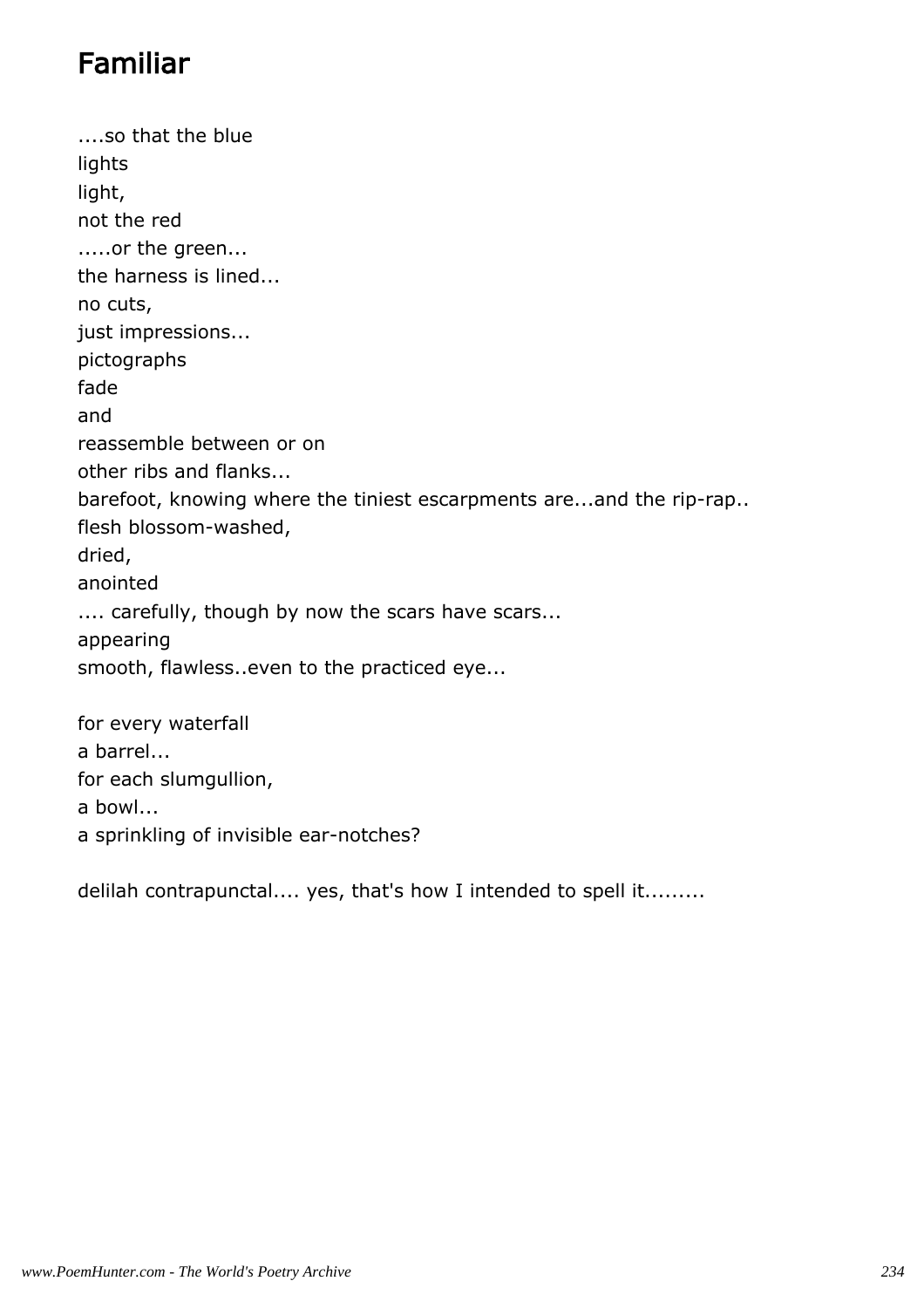### Far From Arbitrary

porcine suds. red rover, red rover paces spaces between spaces. in these hallowed howls. I can be no more oblique. but y, eh?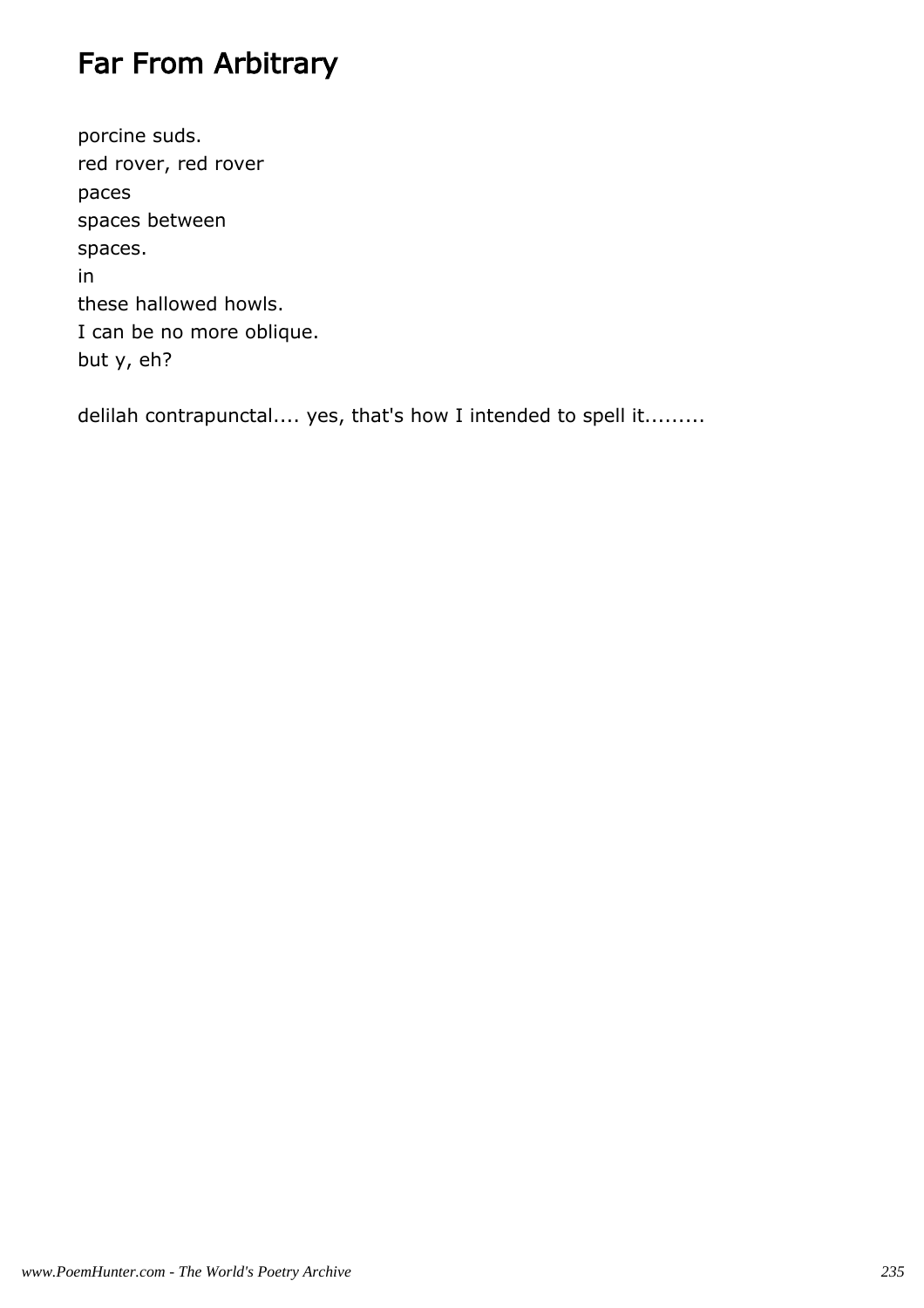# Farfar

above the madding zoo.... I congratulate me....for the goodnesses I do.... and since I've not once listed them.....I'm up for a saintmantle..whoop-te-doo! ! oooops, forgot about that boner, pride... ......guess I'll be the horned-one's unblushing bride.....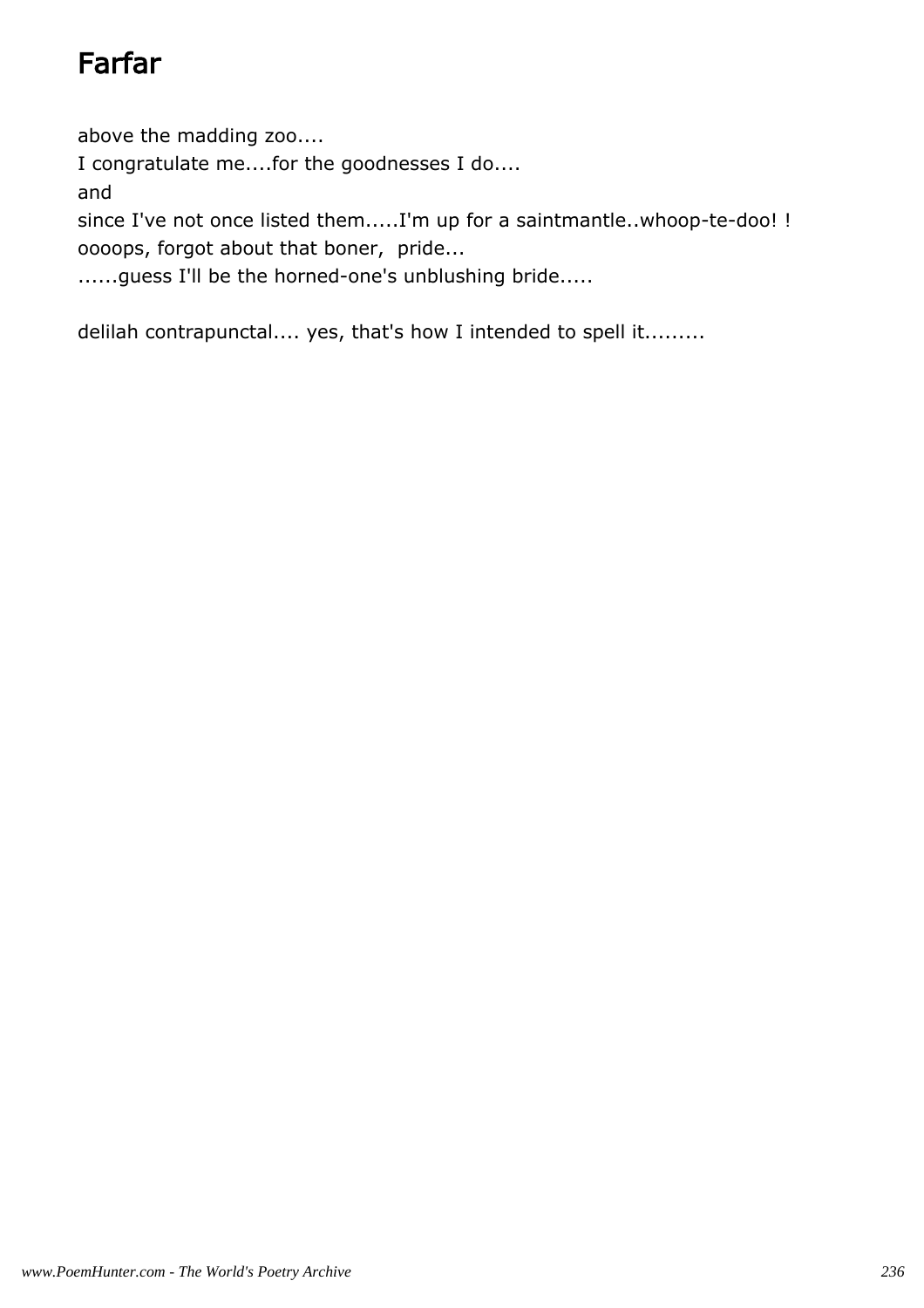# Fearing (First Draft)

the beauty would milk him leaving him empty a shuddering void he took it into his gloved hand to twist its neck it wriggled away laughing as it kissed him on his lips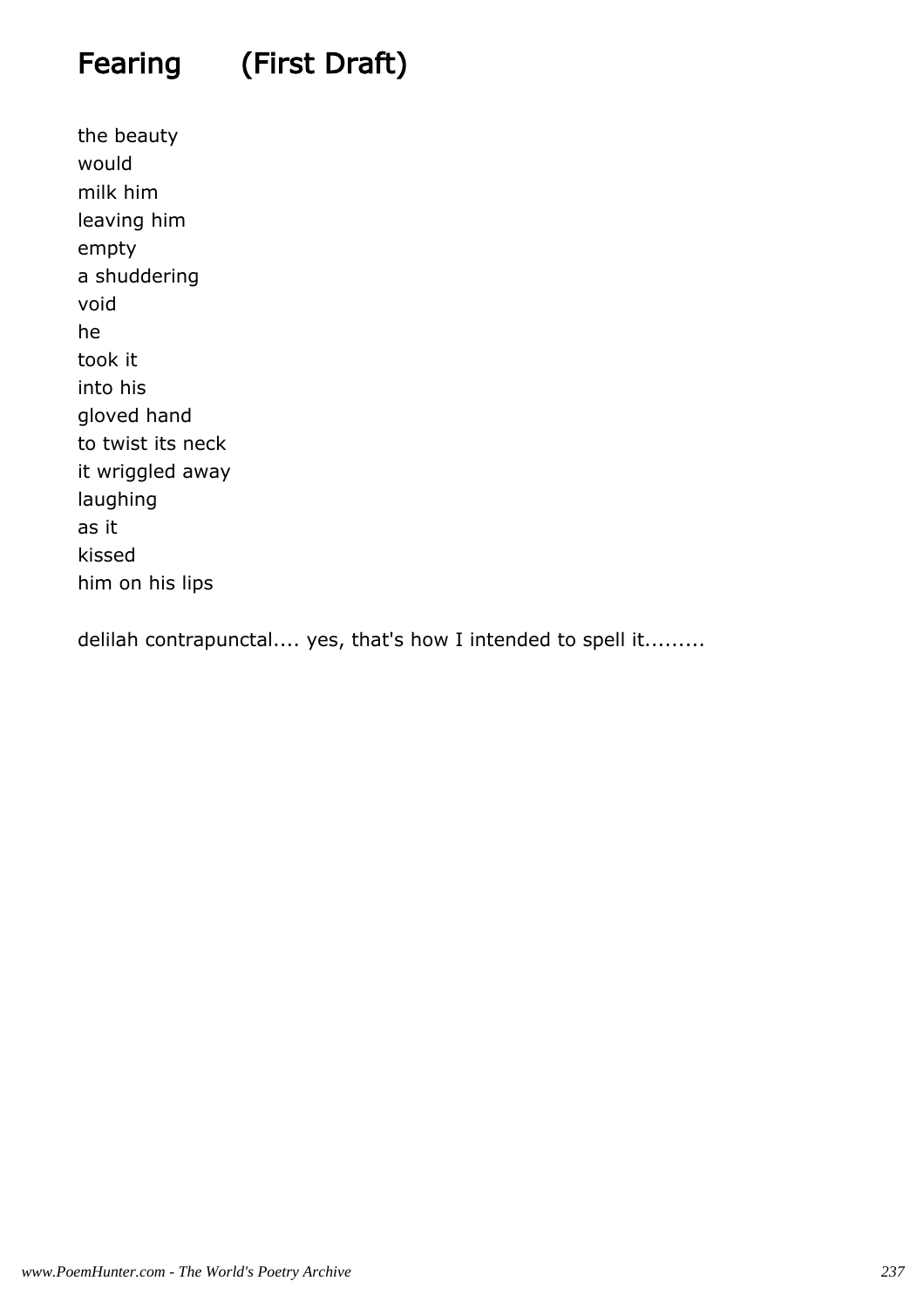## Felinical Femtoolery

I've called me little kitties Dextra and Sinestra..... one is deft as all-git-out.... the other loves to pesta....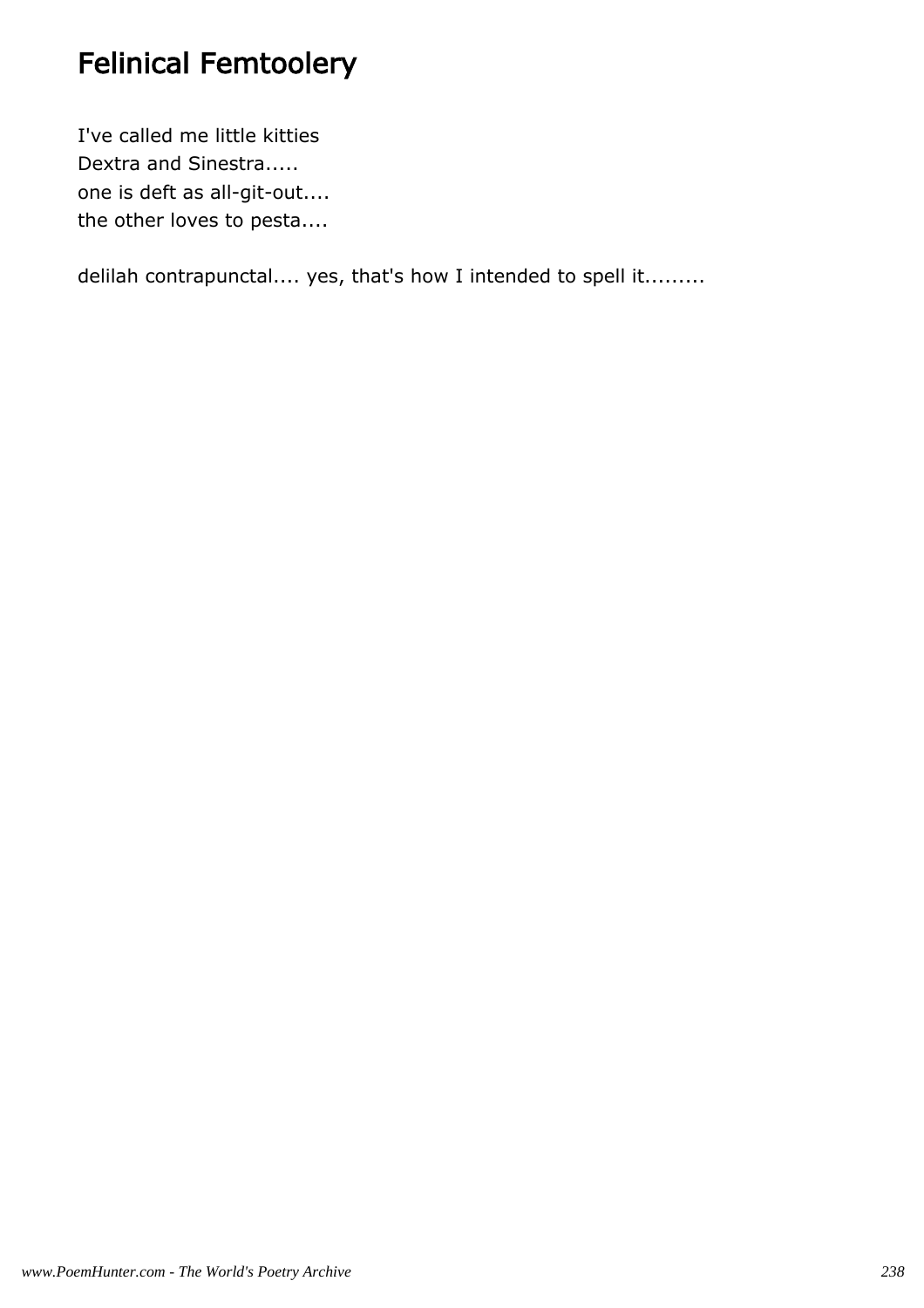#### Fettered, Not

in this finer fettle fortunate laps sang freelish canticles unleashed, de-coffered... well, sprung like boondoggles in the manger.... hey, soos...was that ewer pedal tone? chrys, Alice threw it a bone... hangdog caught on a frimble fleetingly familial phonemes grungled fructacious sonoramas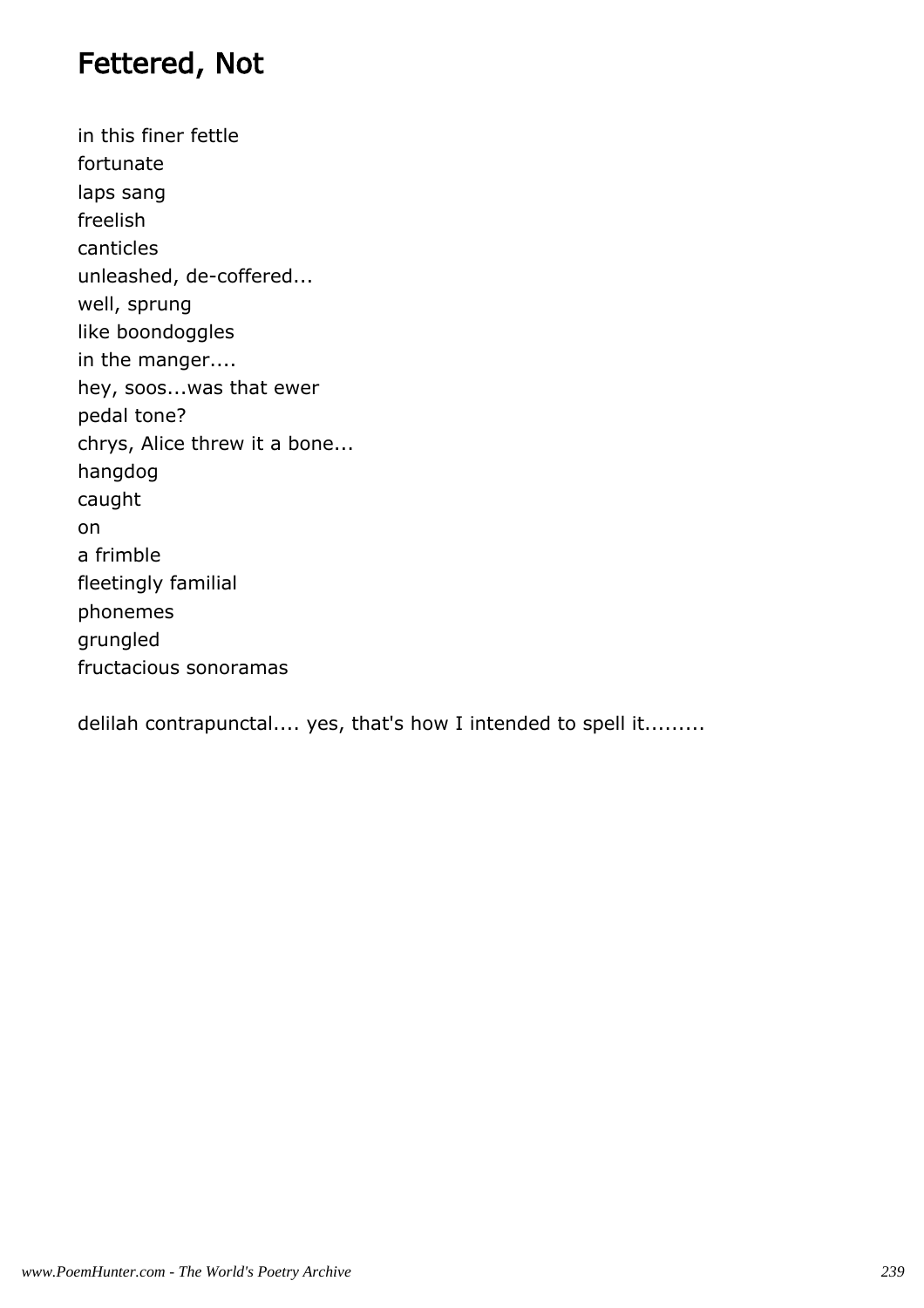#### Fewer

there's been attrition...... .the list is dwindling.... I've had to change the map...again.... our properties are large enough to accommodate the burying of our friends... some ferns...a rosebush.... a place of quiet for each... ..........stand close...their voices can be heard... .I add my own.. sing along with their barks..... .their ululations... see their colors against the dusk.... I raise my arm...an imaginary tennis ball flies...there's a scramble.... claws on gravel...a dust cloud....a victor emerges... ..panting... heads cocked, 'choose me...I'm ready... one more...this time it's mine......' . viscousities....individually recalled..... nasi umidi....

dogjoy...no better sight or sound

delilah contrapunctal.... yes, that's how I intended to spell it.........

.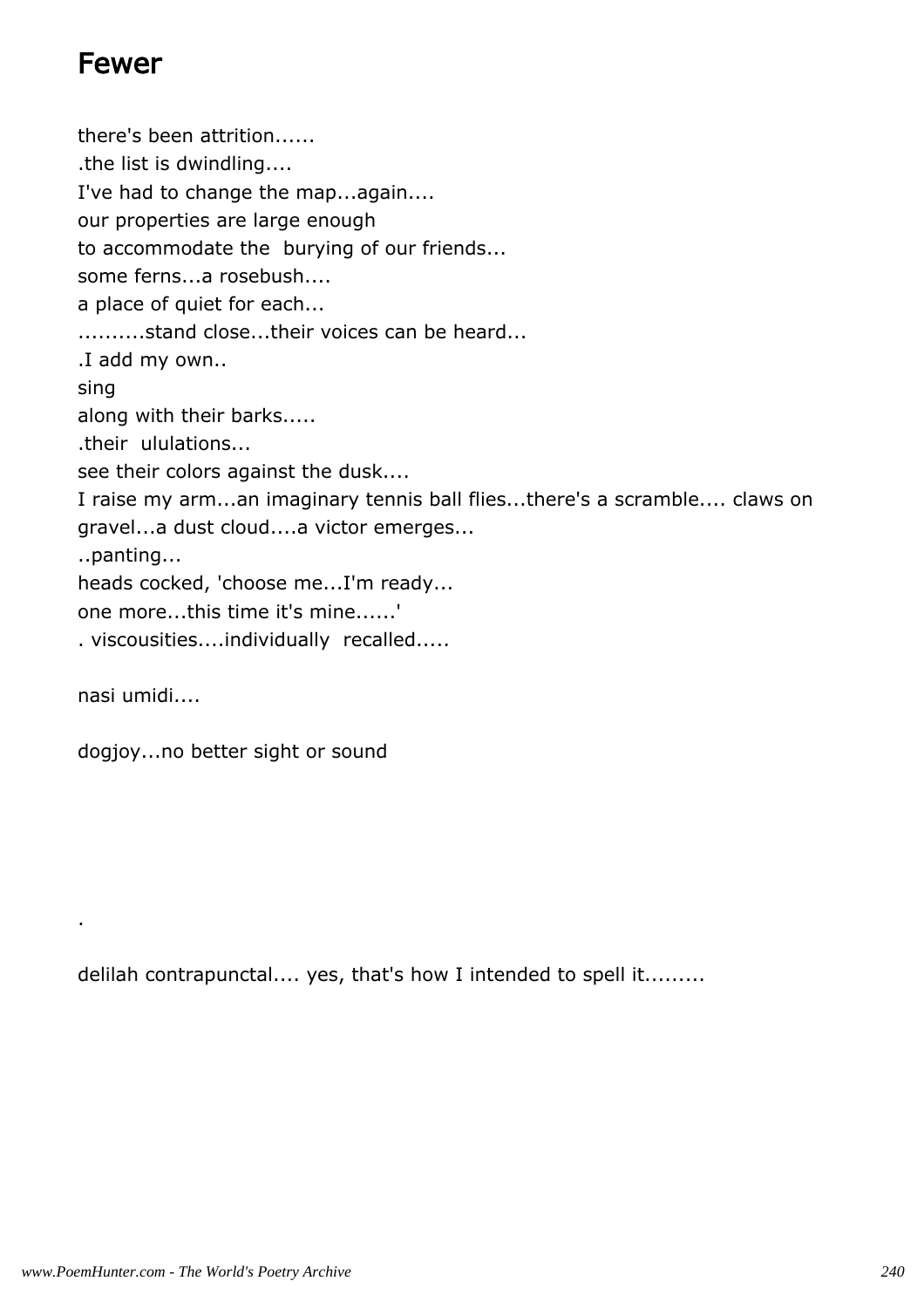# Finding It

difficult to 'transcend' or whatever it's to be called.....

....had few illusions...even so, to hear it proclaimed that slaughter, maiming and wasting of lives is to continue.....

```
that brainwashing is acceptable...to be practiced...until 'perfected'...
and
```

```
that W e A re R ight.... to kill/to be killed..... is a 'solution'....? ?
```
Can no one take the first step...? ? .Is the fear of 'losing' so great that it nullifies all else...? ? Whose 'god' is such a villain....? ? I am sick at heart.....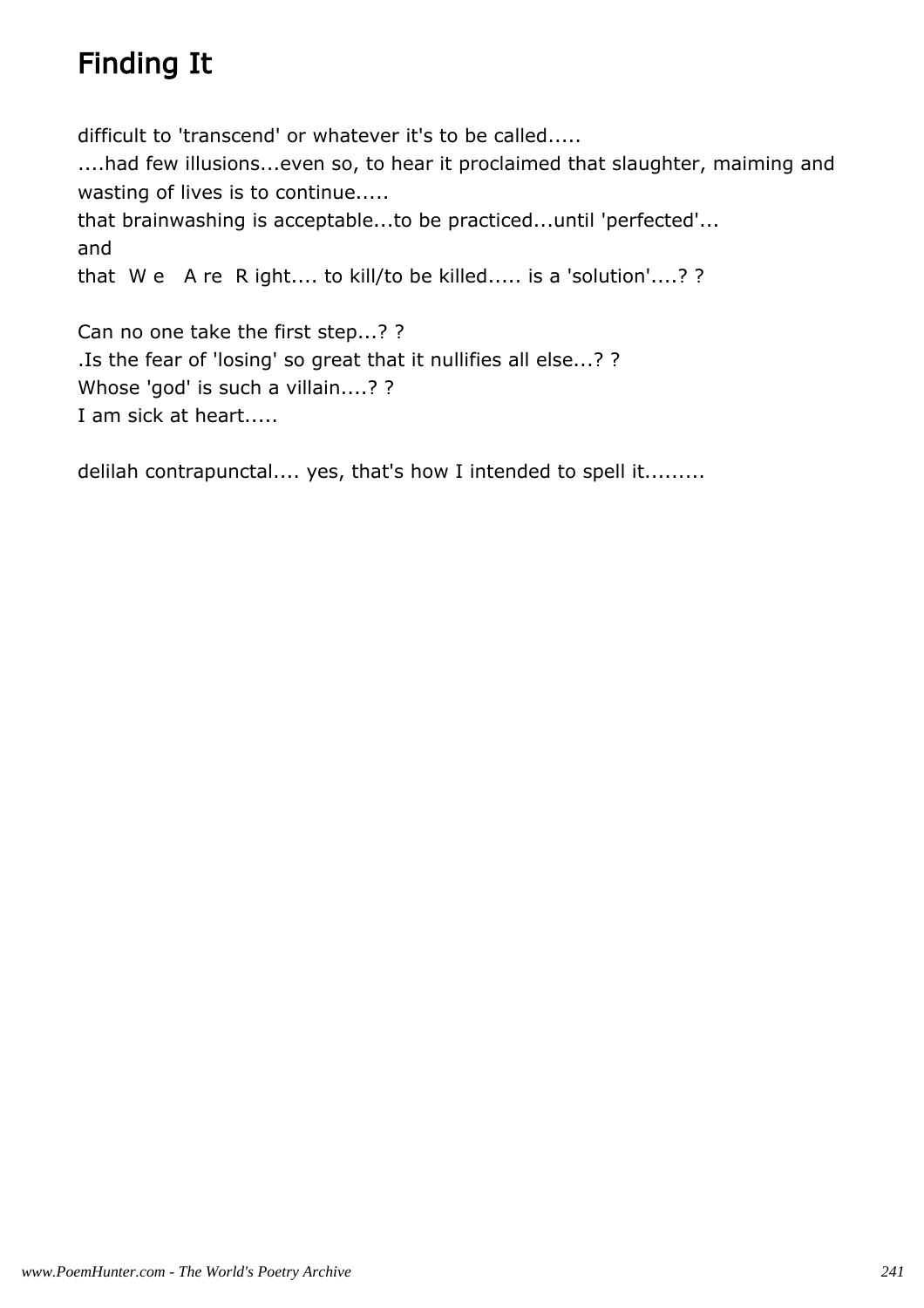# Finning The Cyclist

adjourn, take to the seraglionic cushioning.....outstrip the horsefliers, streaming, beaming, linear-locked to feathered farcicals.... be there, a

greeter

of the solstice-wane....offering trays of treacle and clusters.....hive-bound and munificent.....

good little rabbit.....

there are rewards for the sighted......

.and I am envious.....

but not quite enough to lay down today's hammer......tomorrow it may go back to its place in the piano.....nestle and stroke with accuracy

good little hammer..

ok...lockdown time, is it?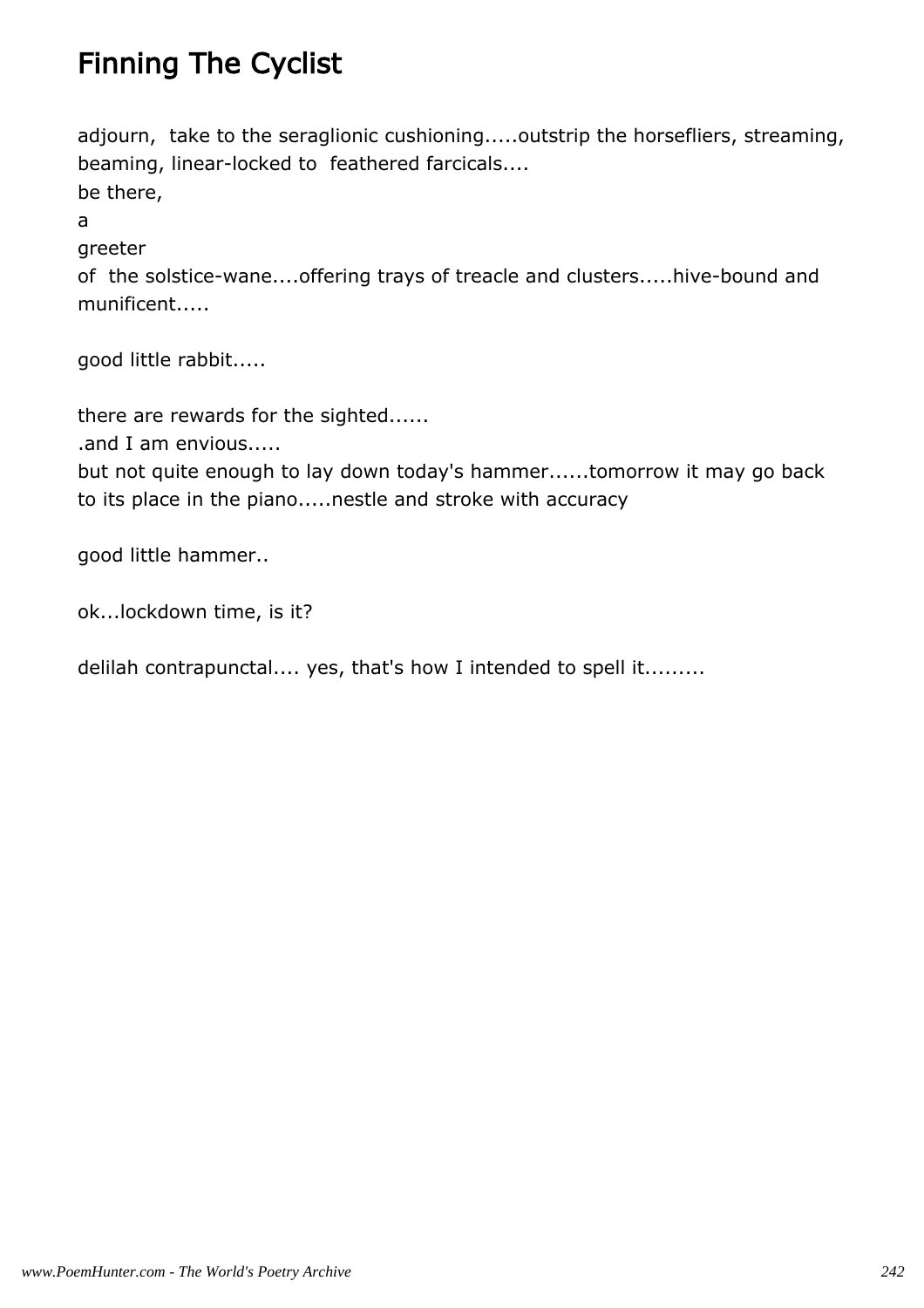#### Fivewinds

was cayusein' his heart out when the mountain spewed its fire.... ....had thrown me, Pop, and a few more of the fellas in his time... .....made it out of that rain of boulders, too....I know he did..... .........heard he's been seen three counties south of here....I'm still lookin' for him.... .........got his favorite apples in my pockets....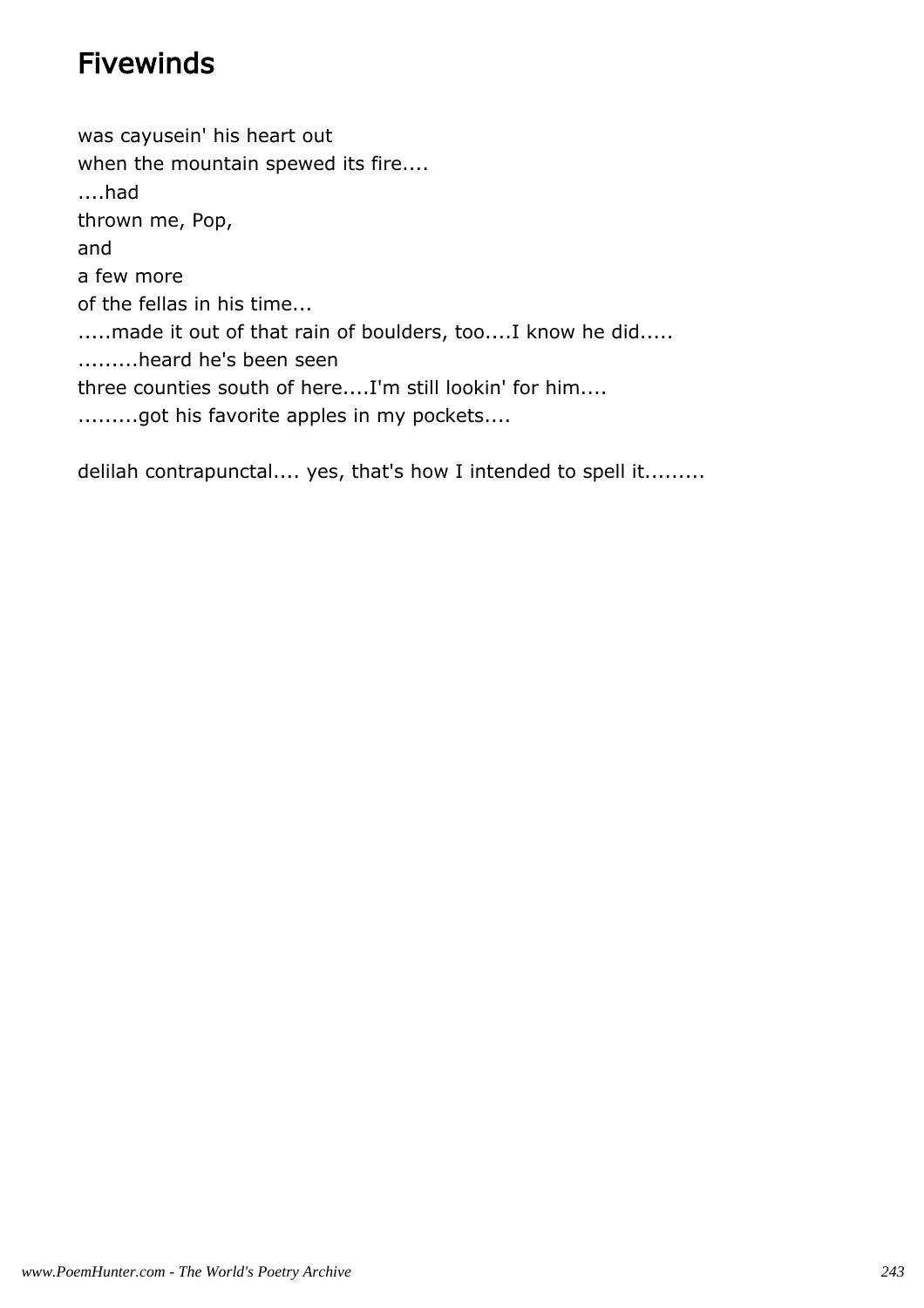# Floatation Overload

an amalgam....graphic realism/stylization.... stilts with bows and sequins on a highwire... three rings? ...make that four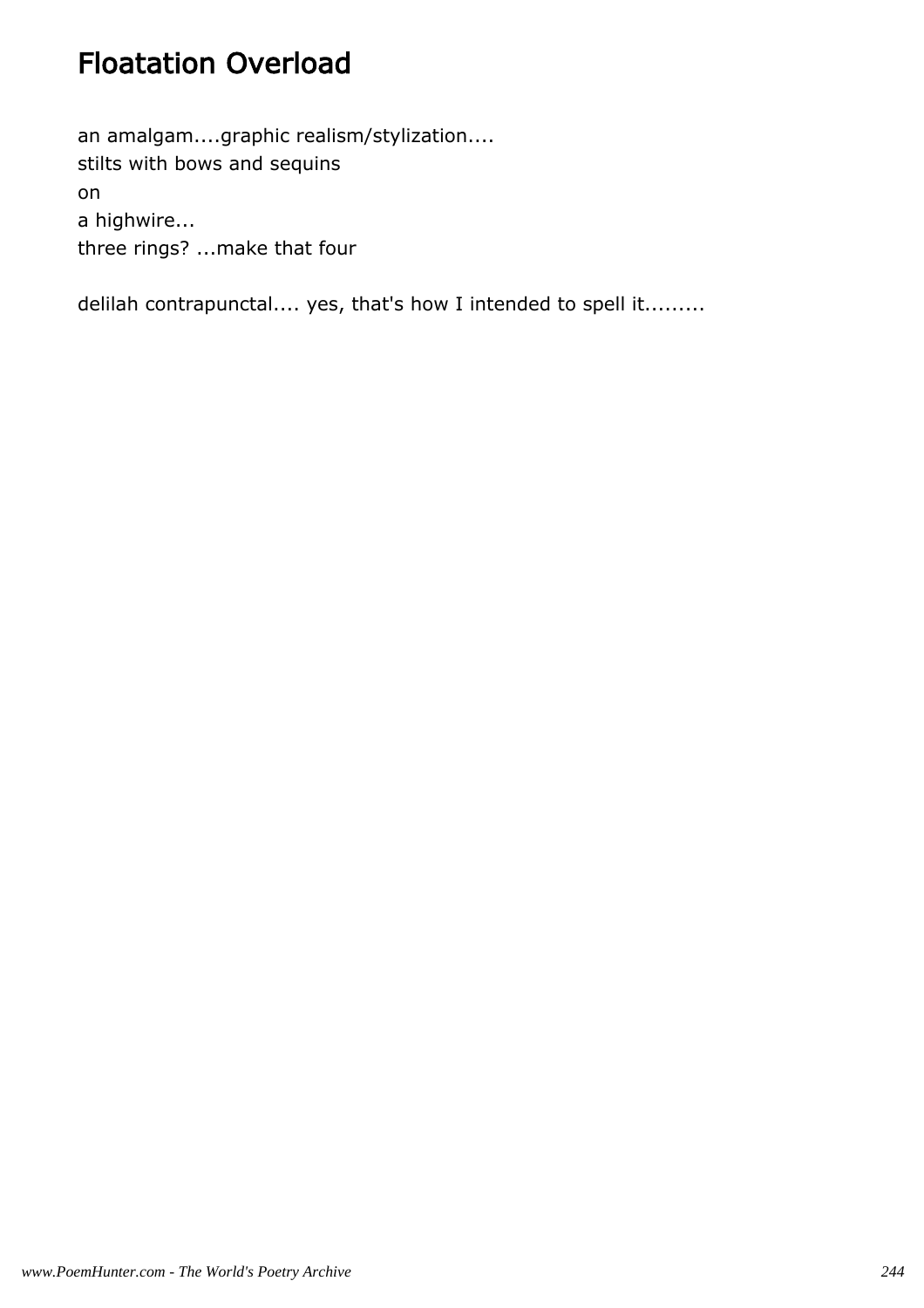# Floatation Overloadingdingding

an amalgam....graphic realism/stylization.... stilts with bows and sequins on a highwire... three rings? ...make that four......

this poem is not already on any list, dumphuques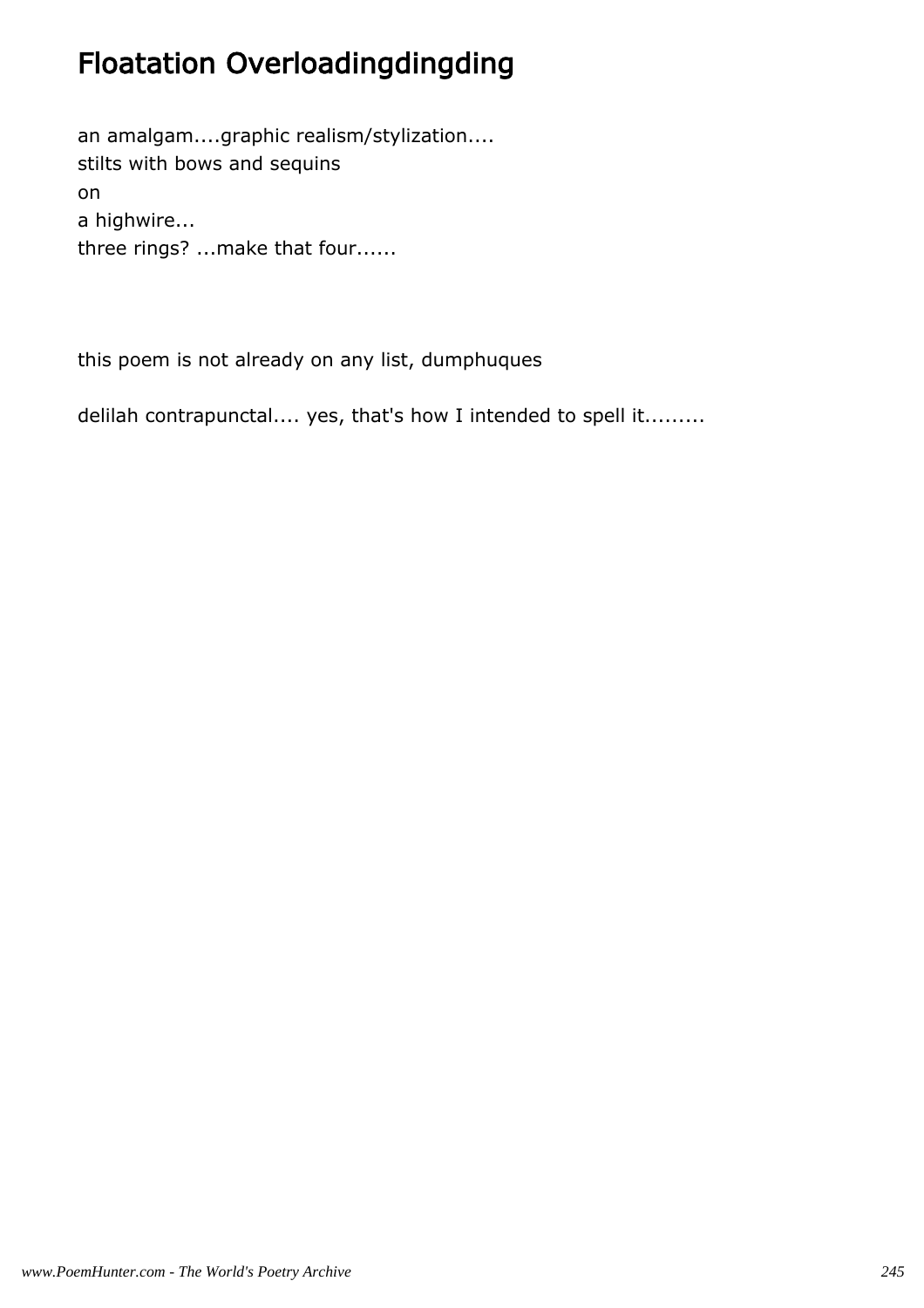# **Fluct**

ewe ace shuns.... nibble a green bough... add jude deck caissons quibble the preened scow foe meant sea quester chuck ell fin ester be hind adore who hollered 'fore' cast iron awn ceiling....? ....nope, not revealing.....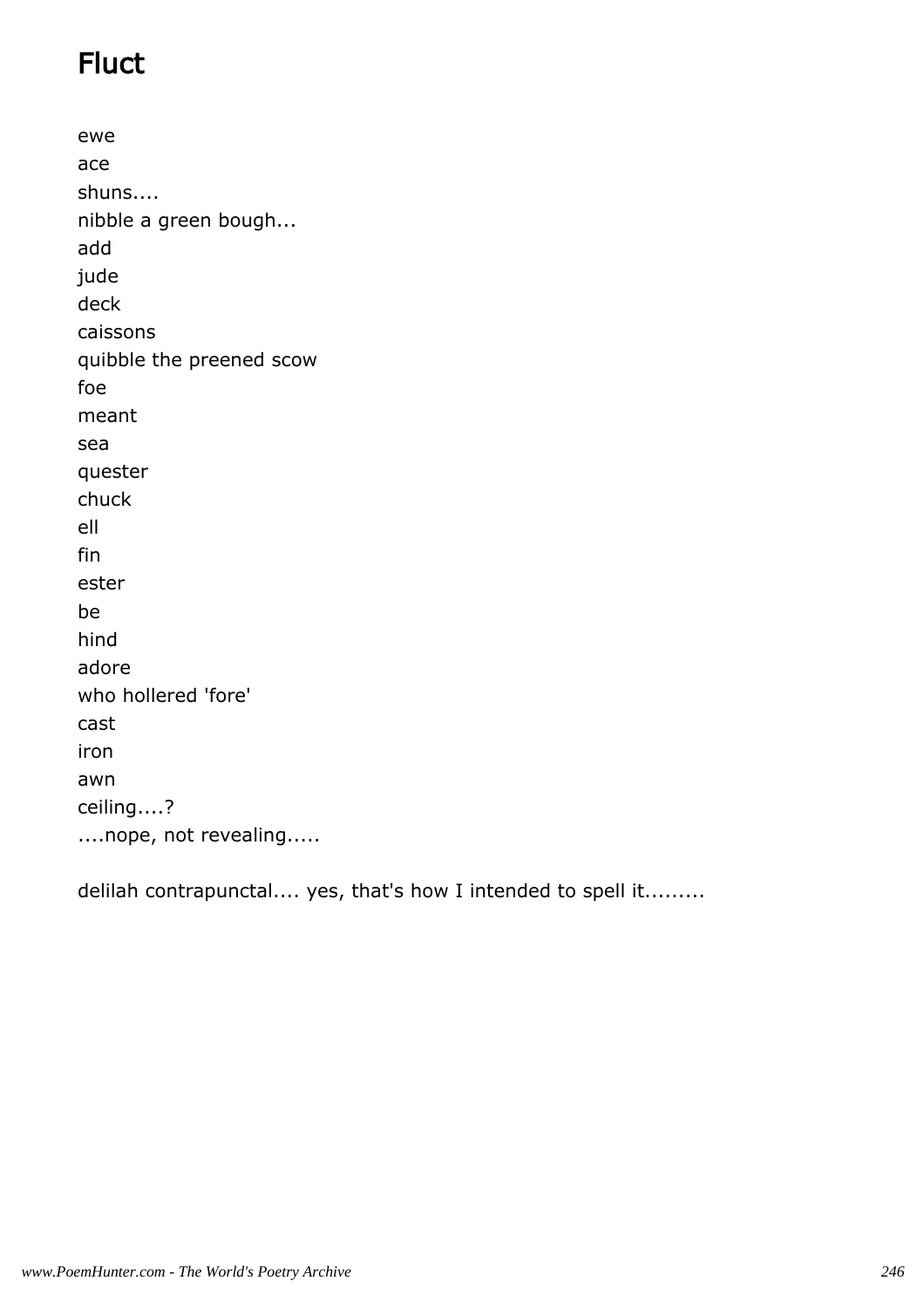## Foggy, Gone Courtside....

have you seen the pigeon toad.... cooing wartly 'cross this road...? I've come to take him home to tea... to serve him toast points, jellied flies, with dandied lions as surprise.... I know you know just where he'll be.... please, tell me....! ! we'll have flurried ghee.... and other sorts of curly mudgeon..... oh, say, don't go off in a dudgeon.... or in a shay...not in a troika.... there's plenty for us all, we'll feast..... on eld-mown hay....and tapioca..... you do look peckish, lissome beast.... out with it, now.... there's a good critter.... saved, just for you, pond-lily fritter.....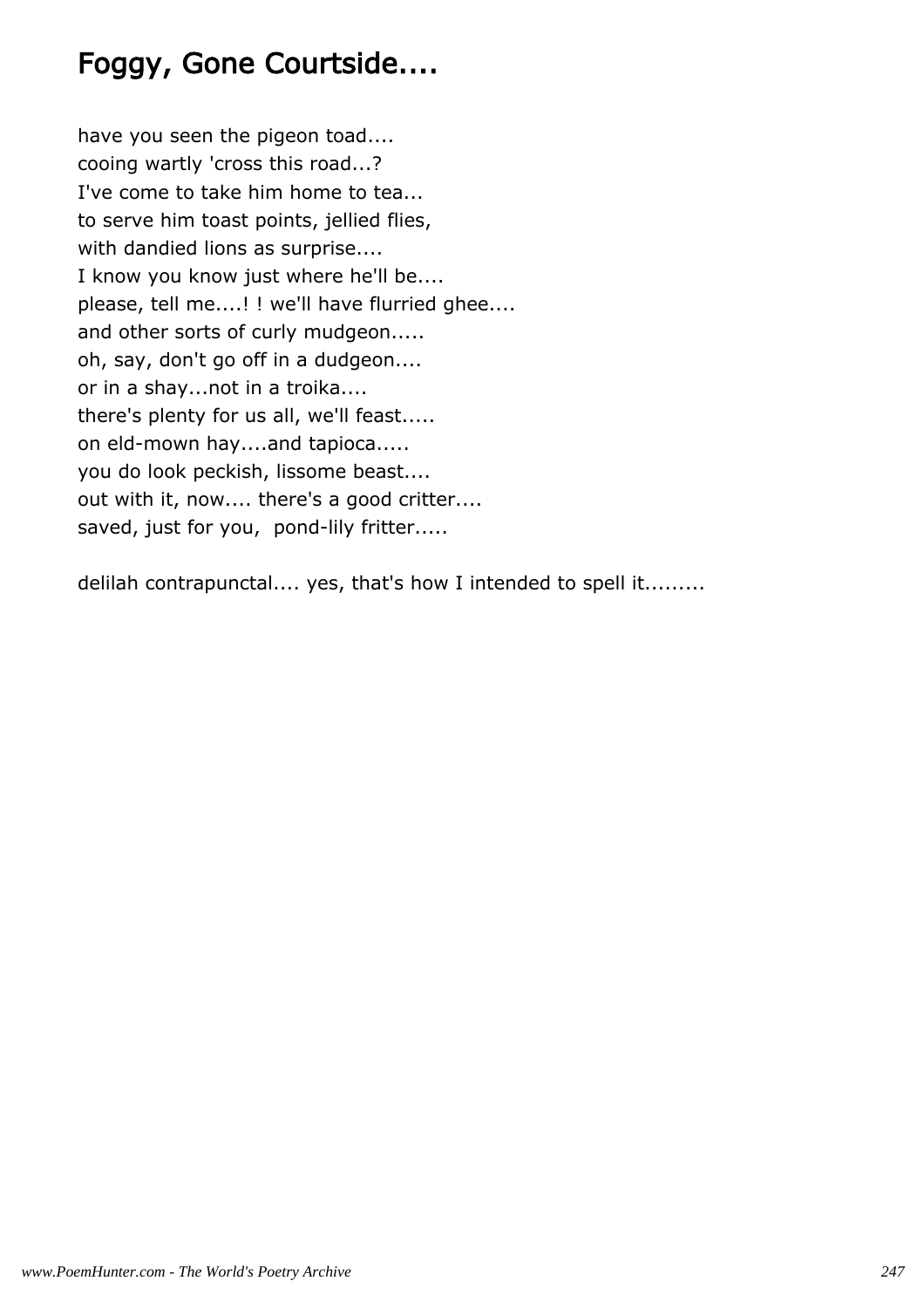# Folding The Sheep

into there...there... .fitting comfortably now. .... indistinguishable, one from the other....a swarm, all fleece and hoovelets, jostling gently to coalesce further, become a near-liquid, a curlified fluid............. speaking.... a single bleat.....a murmer...almost a cooing..... the sharper bark of the herder....a nip here.....another there... .those with tails and bright eyes are swift ...... and holy.....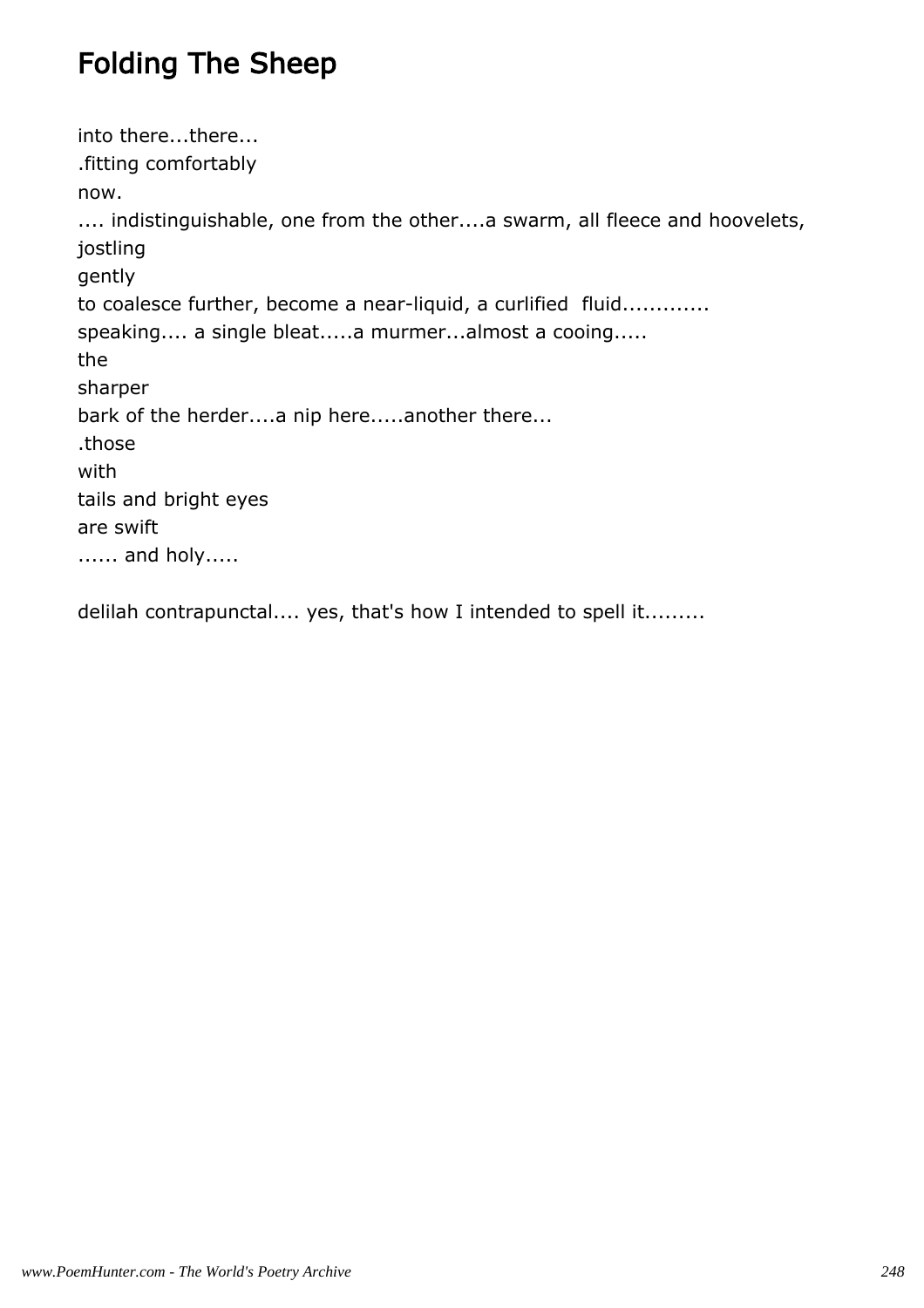# For A Contrarian It Is Not An Easy Thing

to hear and see my thoughts and opinions echoed... though more likely I am the echo.... .it is an unusual and strangely intimate comfort.... but I rest easy only with that momentary bursting of the softly edgeless intense thickly infused and dazzlingly muted yellowing of the plain just after the firecat's leap......exhaled and inhaled in one......... .the appearance and disappearance of a richness emptier for its fullness.....fuller for its empty bowl inverted.... an instantaneous suffusing into the nothing of the before and the after...........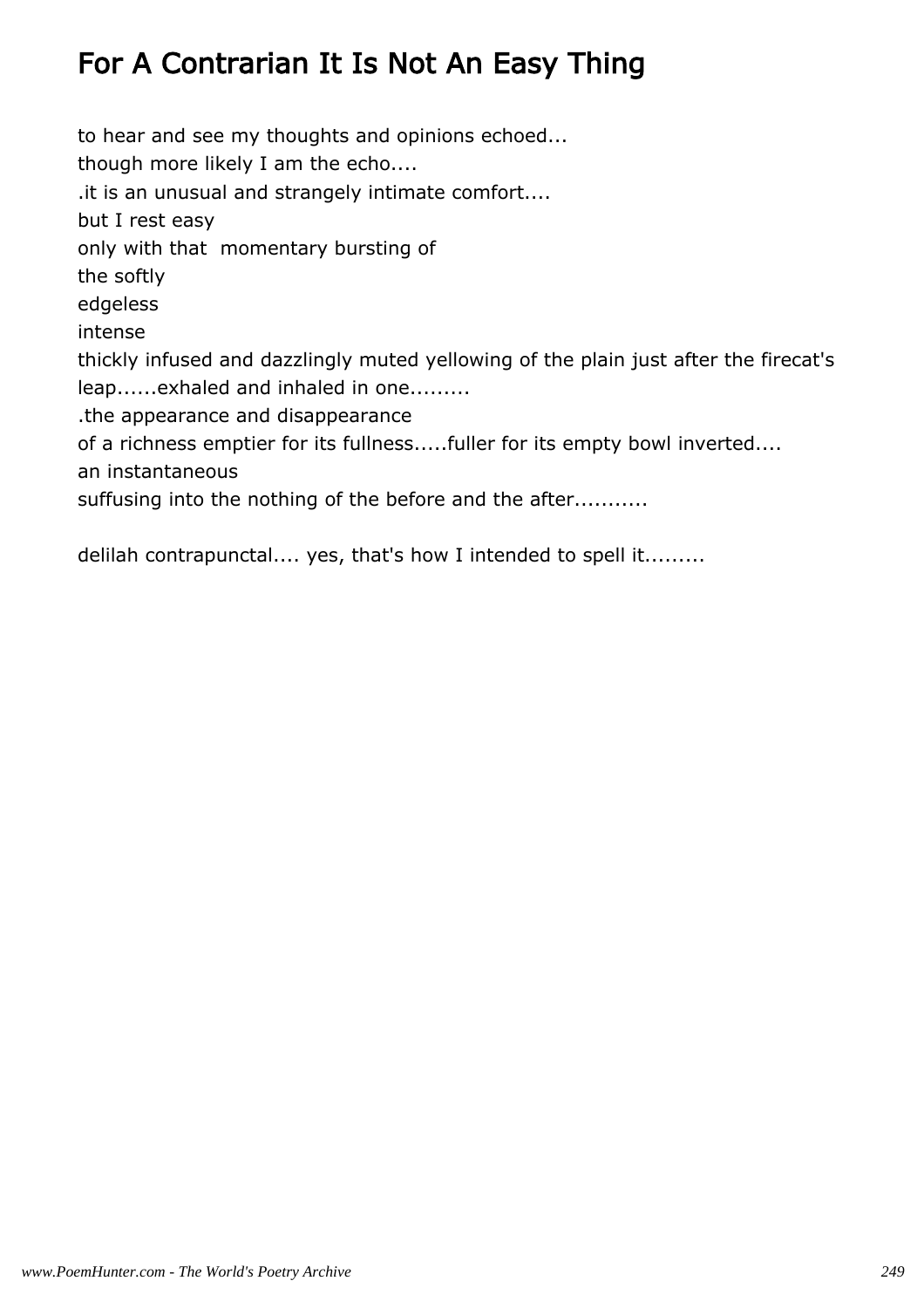#### For Cries Sakes

it's not misspelling...it's neology.. .and some questionable puns.... could keep it honed and concatenacious.... .saltire, in excelsusurrus.... quite warm.....and melting on the buns....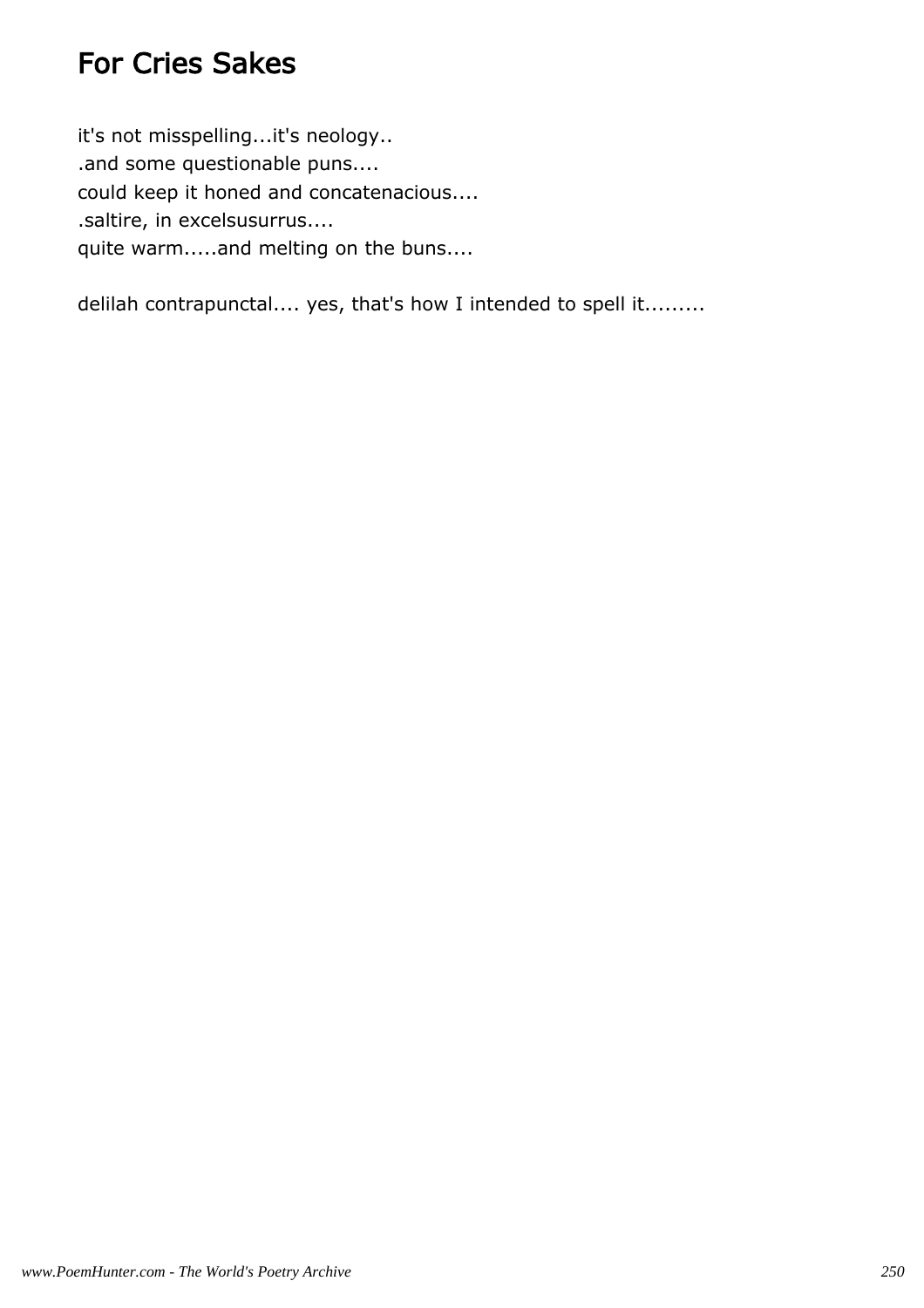#### For Months....

and in parts of years..

he looked for her....

we'd walk..he'd look back......knew the sounds he heard on the trail, in the undergrowth weren't her...he'd look at me....I foolishly thought he wanted an answer...an explanation of why she wasn't there....

now I walk....look..listen to the small and larger life out there with me....

I think I may have known the value of the gifts they were.... ..............and in parts of years............I look back.......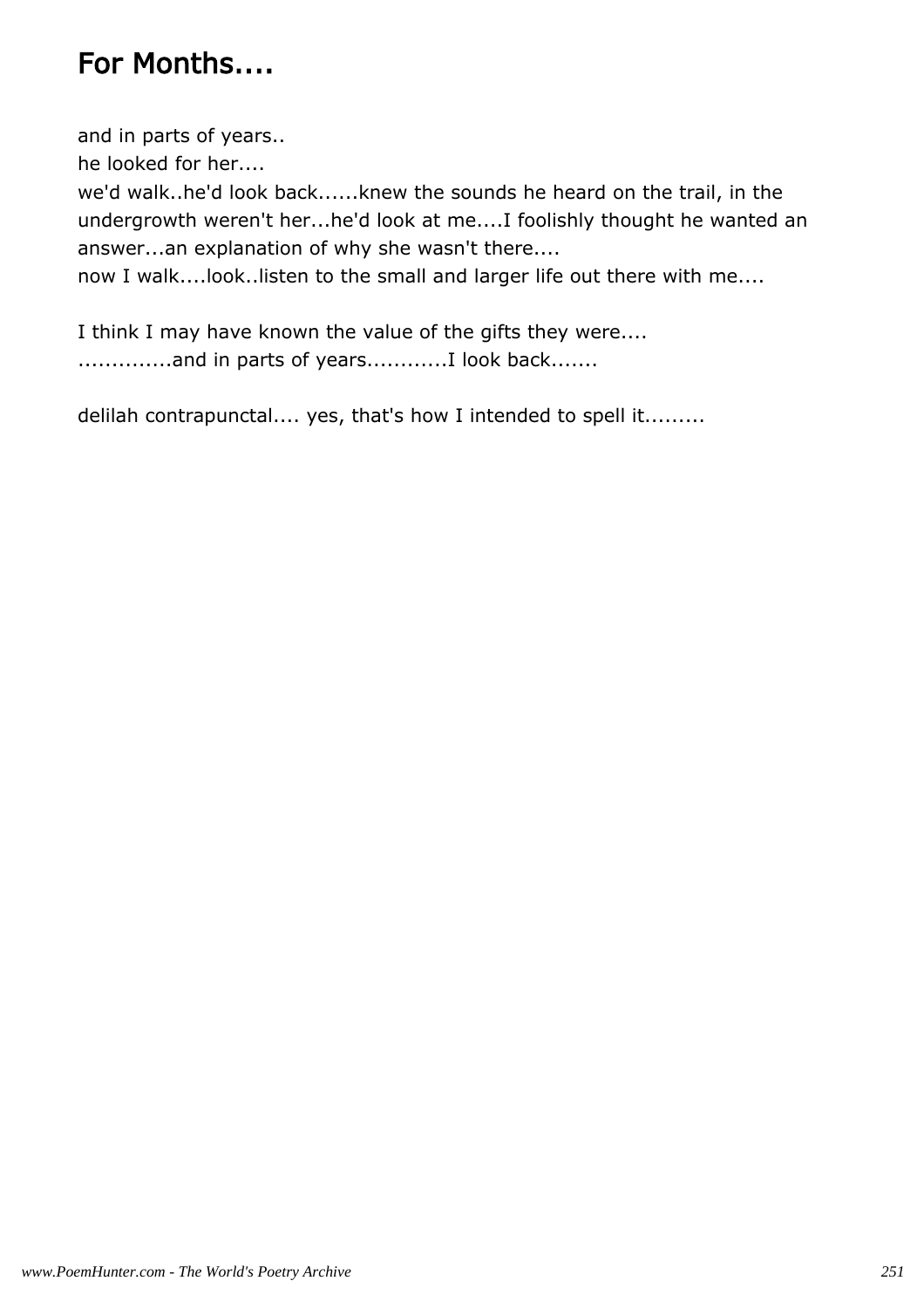## For My Father...

we exchanged many words... some were charged with fire, with fear... but always with love.... .with encouragement, ..... at times difficult to see...to feel to understand.... in retrospect, in fact, in a certain sort of always, those that chose to live in me, with me, are both the simplest and most fluidly complex of all.... 'every day you are born again'.....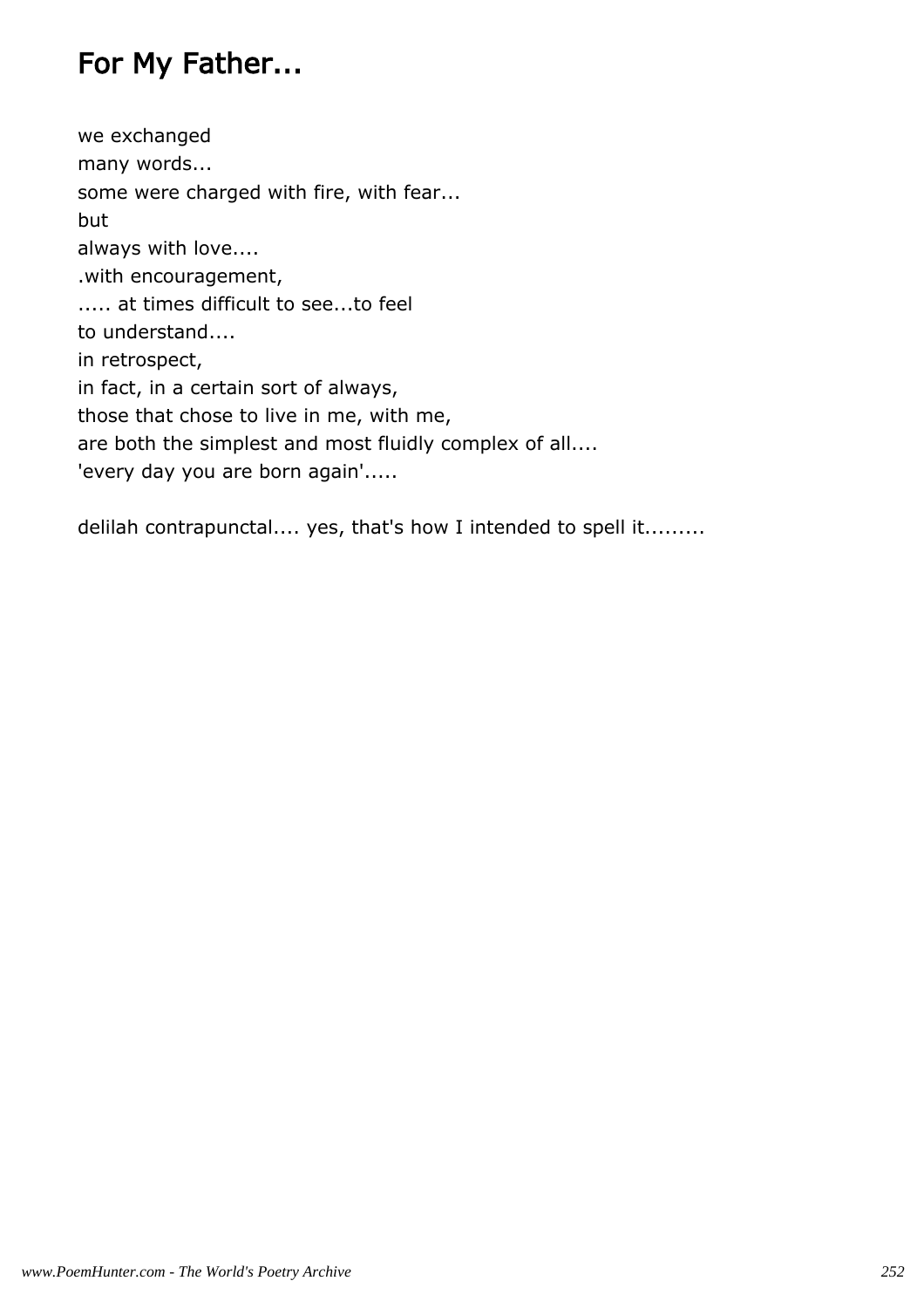## For The Rest Of My Life

and for the unrest.. .for the jocular, if seemingly arid, profundities...in elements as yet undiscovered...

discovered?

```
.....would you claim discovery?
```
.they limp and squaddle...dance....

.... shine with an arcane light.. surprise you

in bleniferous doings...from behind a tree....from a crack in the sidewalk or a discarded, nearly transparent wrapper

.they sweep a starshower across the sky...was it there? ...did you blink? did you

hear

their feet, each toe of their incisively pattering prescapes distinct as a note being repitched for accuracy...a sweeter, purer sound...gracefully lurid, as it laughs

at

your

benighted comprehension...

yet

welcomes you....beckons....and you follow...

hand on hip, testing the wind with a moistened paw prong....

you hear the laugh...again...and again....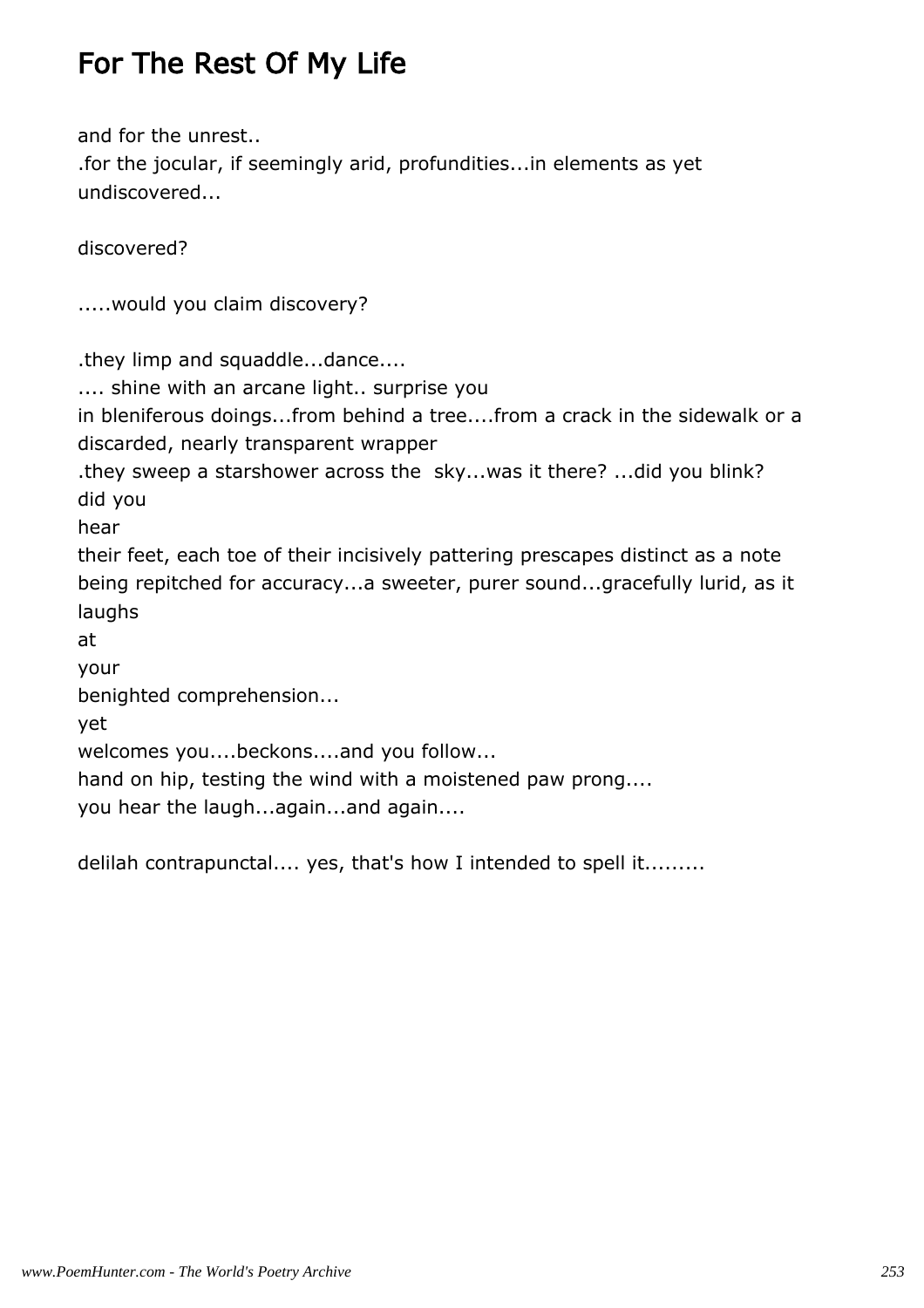### For Warren And Igor...

firebird rites dog eared bites on the seventh sunday when the walls come down I'll be there singing with you like a left-handed clown in resplendent isolation on impermanent vacation

and I'll bring sandwiches....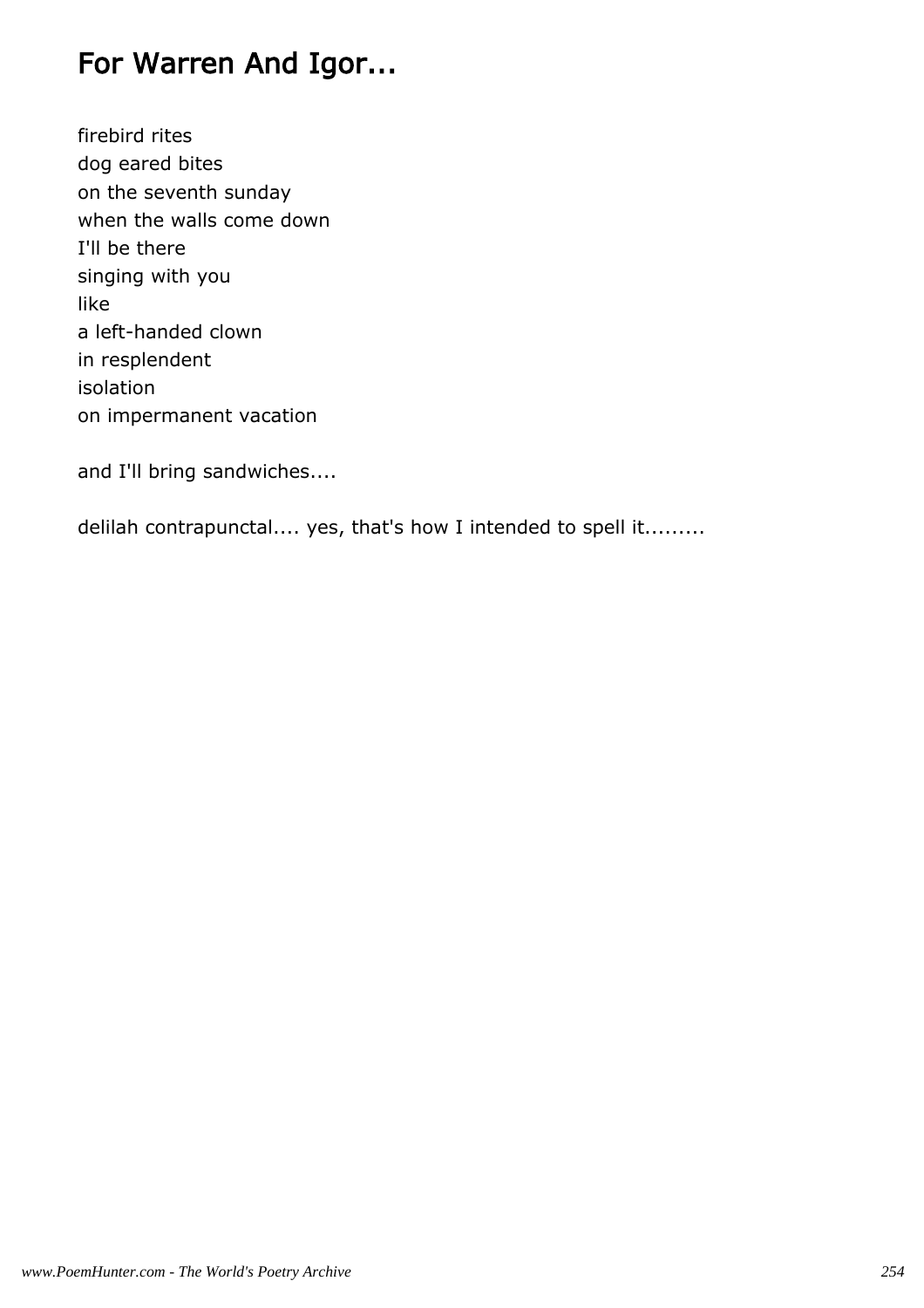## For You..

the loveliest of wonders and joys... .. ah.... sweet, delicious person.....

....me...? today it's wooly worms.. .a hassock...and some cursin'..........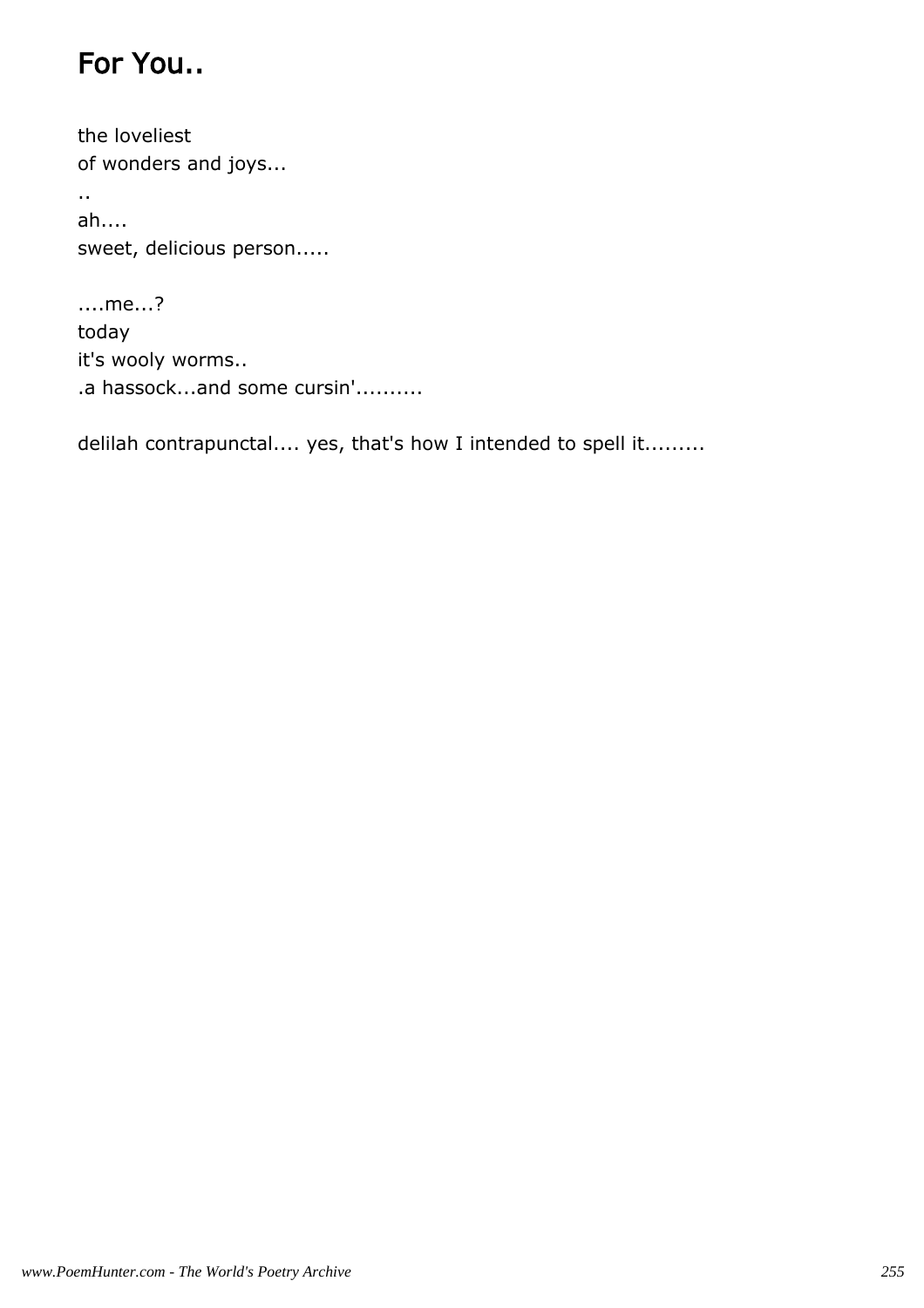## Forbearance To The Quick

his honest denial of honesty would seem to have the sunbeams fall short and later the moon shower pale pish on a sleeping earth... but still they smiled, dedicating their time and their lives leashed to a happier ending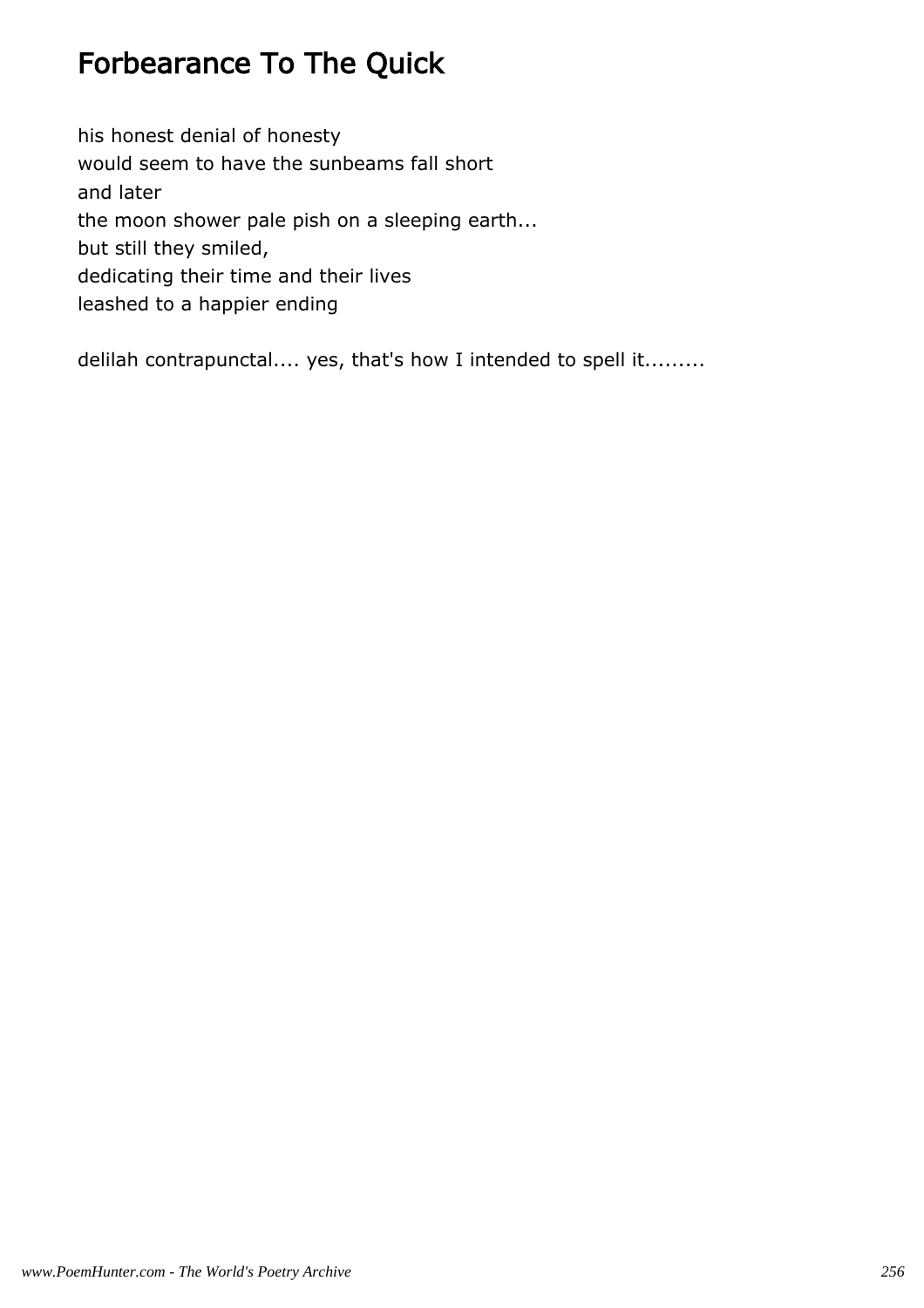### Forestalling

of course, they would have been roundly raconteured had they not decided to lean like squabs in the vestry.... their other accomplishments paled.. and the essential vagaries of the claret-stained finches were heard... pluto waxed waggish, the polebeans vaulted and the trilubricants went missing..... it was only after thunder bolted that a hush fell into a myrtle-flanked tarn...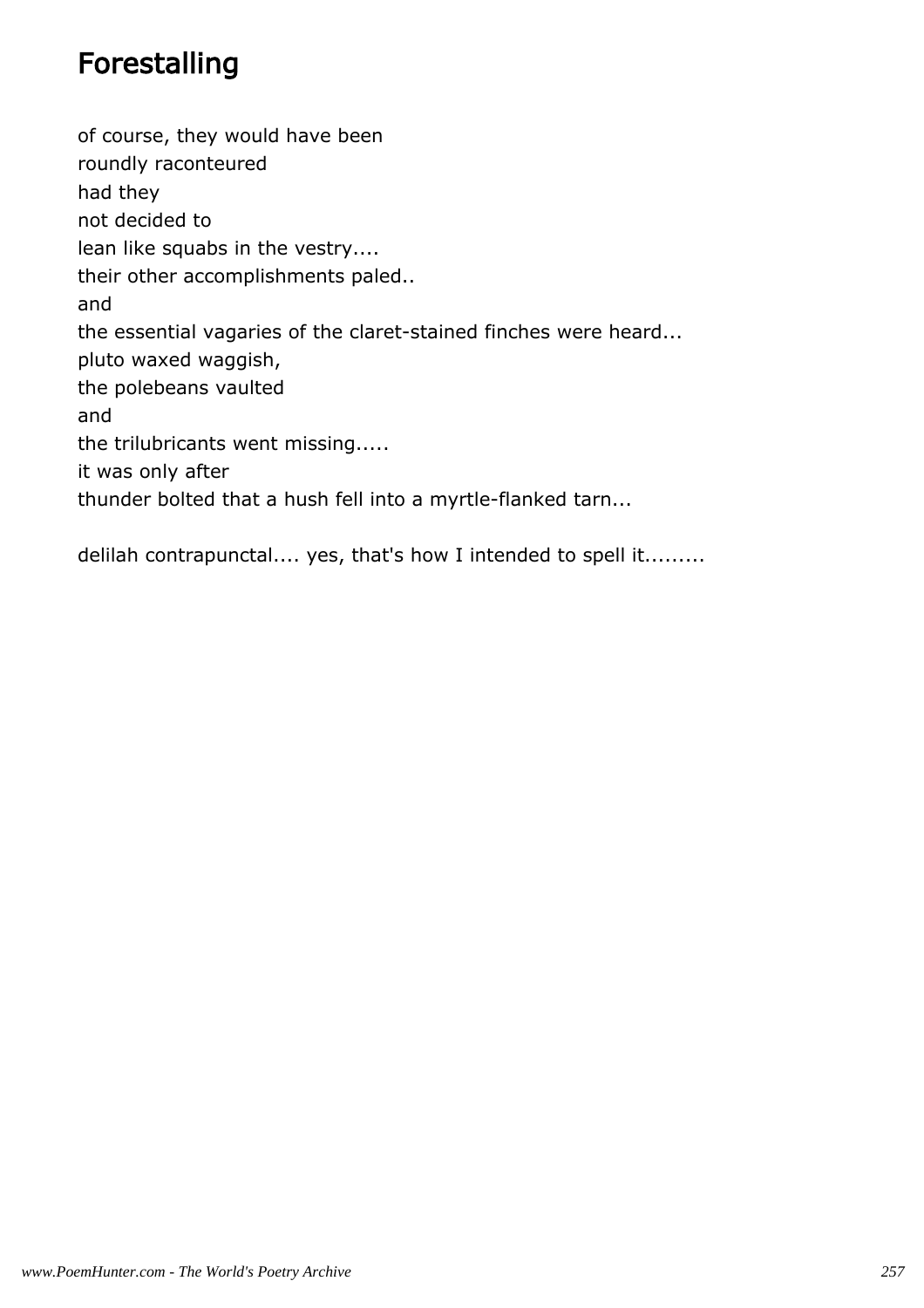### Fouled Ploys

jejune proclamations....... some, in particular..... exhibit delusional views, non-testicular.... honesty, bravery....gone by the boards.... to obfuscate facts, sway pliable hordes... except, of course, poets....and others who choose to cogitate, ponder..reflect, act...stay loose.... '>)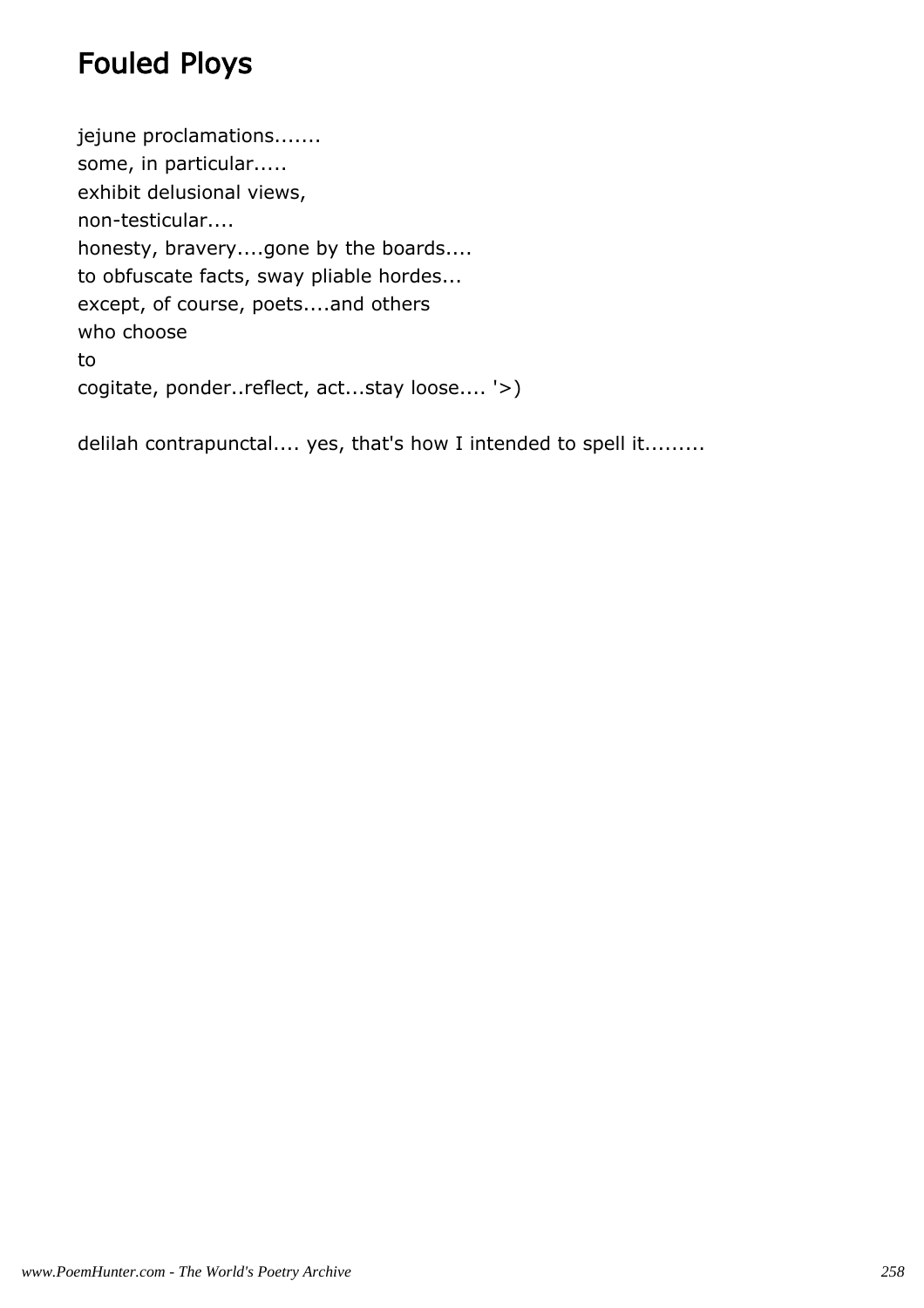# Foun, I

tedista mahguay, collimdaru som dezantol, fombahdila...enscrio bruves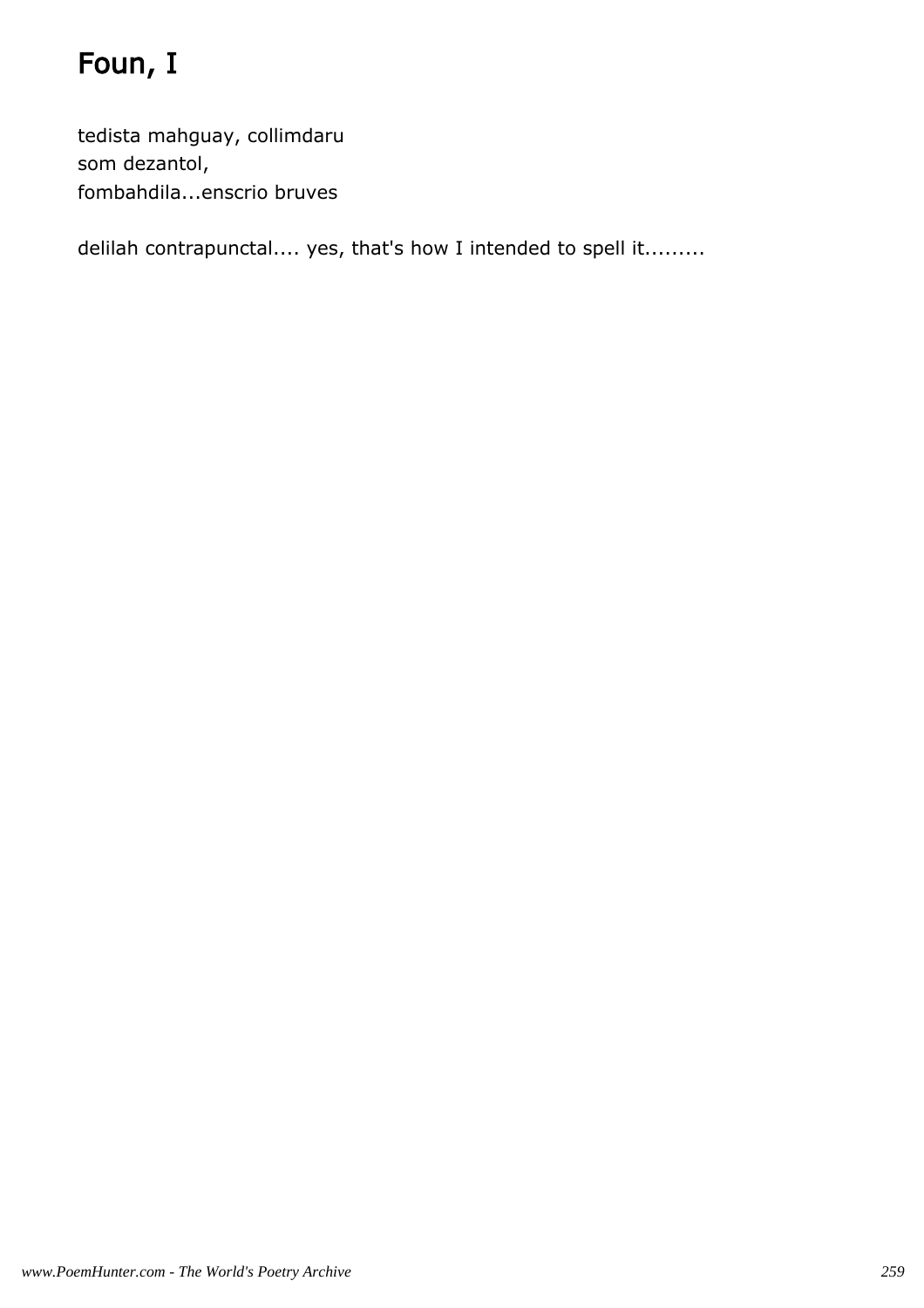## Found Among My Grandmother's Papers...

A bit of humorous poesy...seems I come by my sometime need to doggerelize naturally......

untitled

I'll take me a truffle-dog whose nose has gone

and an old lame duck never looked like a swan

I'll keep a no-egg hen layin' out in the yard....

but I want me a man whose tool stays hard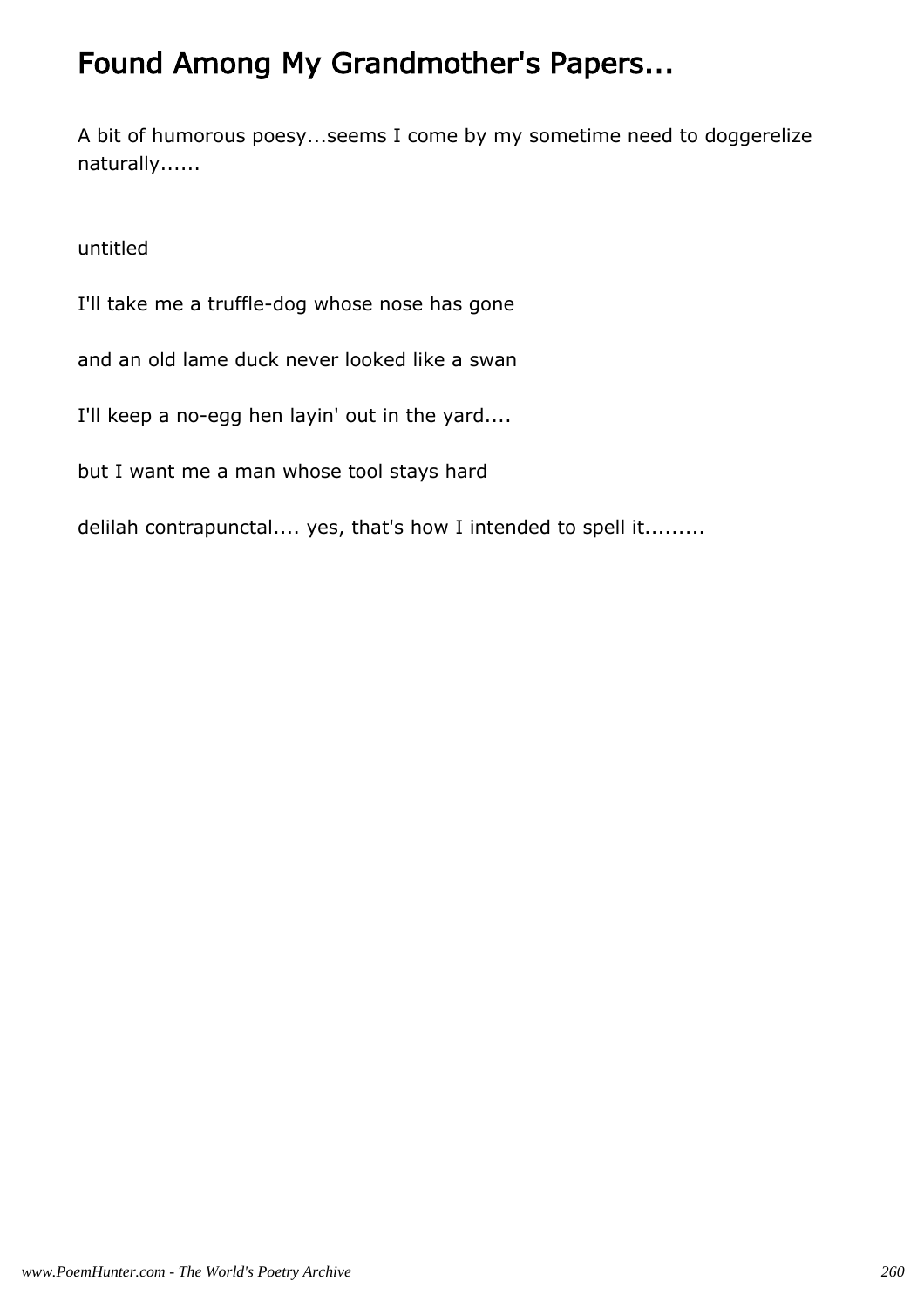#### **Fragments**

of that organ migrate innocently unintentionally inhabiting various cellular structures... ... the wheres that govern the hows... imposing and inflecting a diligent delicacy of contrasted umbrancy, a shading...a spiked gloss.... a retuning of harmonic resonances.... and having done with an area.... flayed it sufficiently, warmed and iced in turn... ....remaining in all innocence, move on to another locale... no formal request having been made....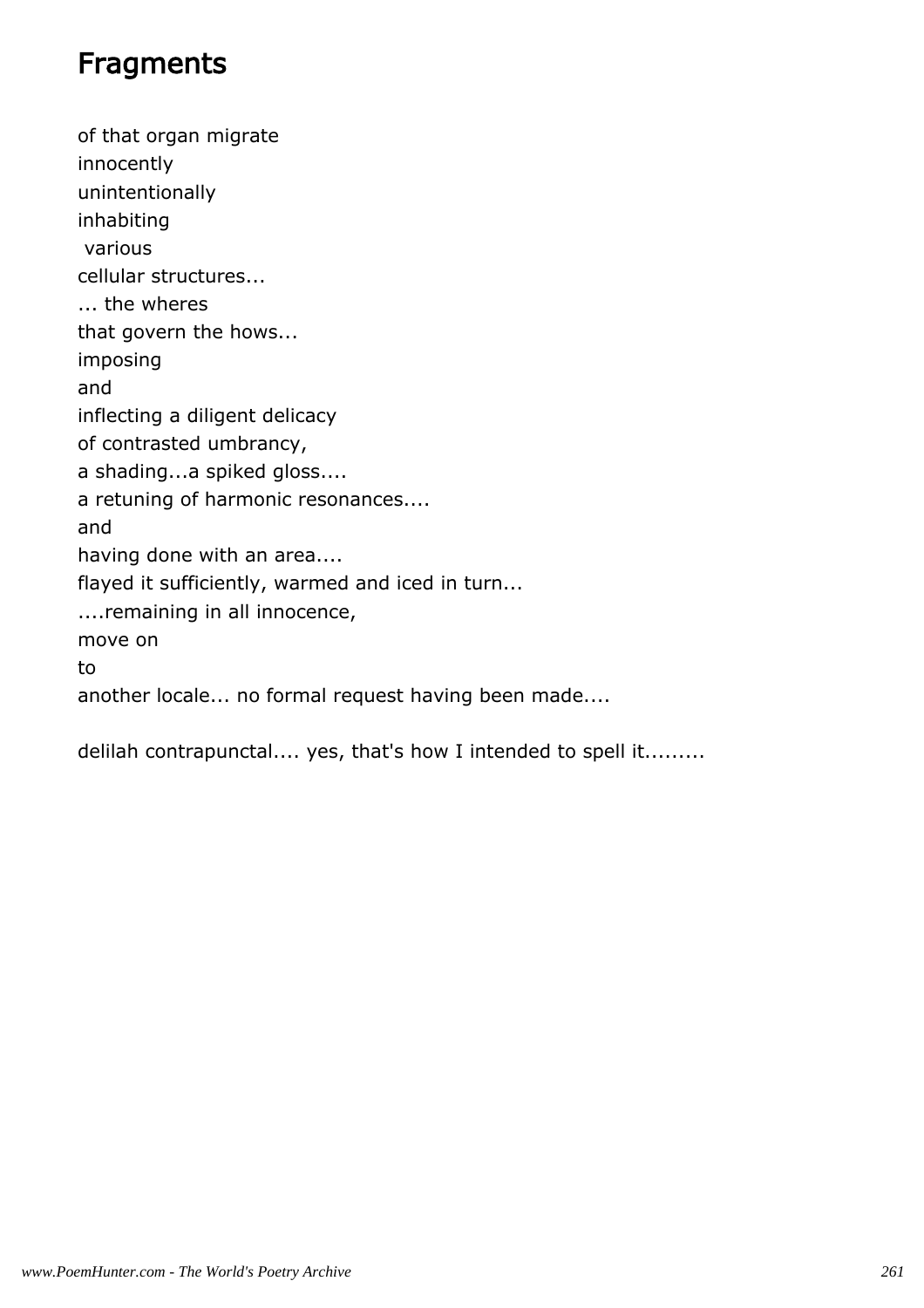#### Fresh-Weaned

from tumultuous sygyzy, striking, a poseur hammers a weir of twigs.... lips, sinks in a slough of after-slosh.... despond, slate-grey with intransigence, cuddles the kneecaps.....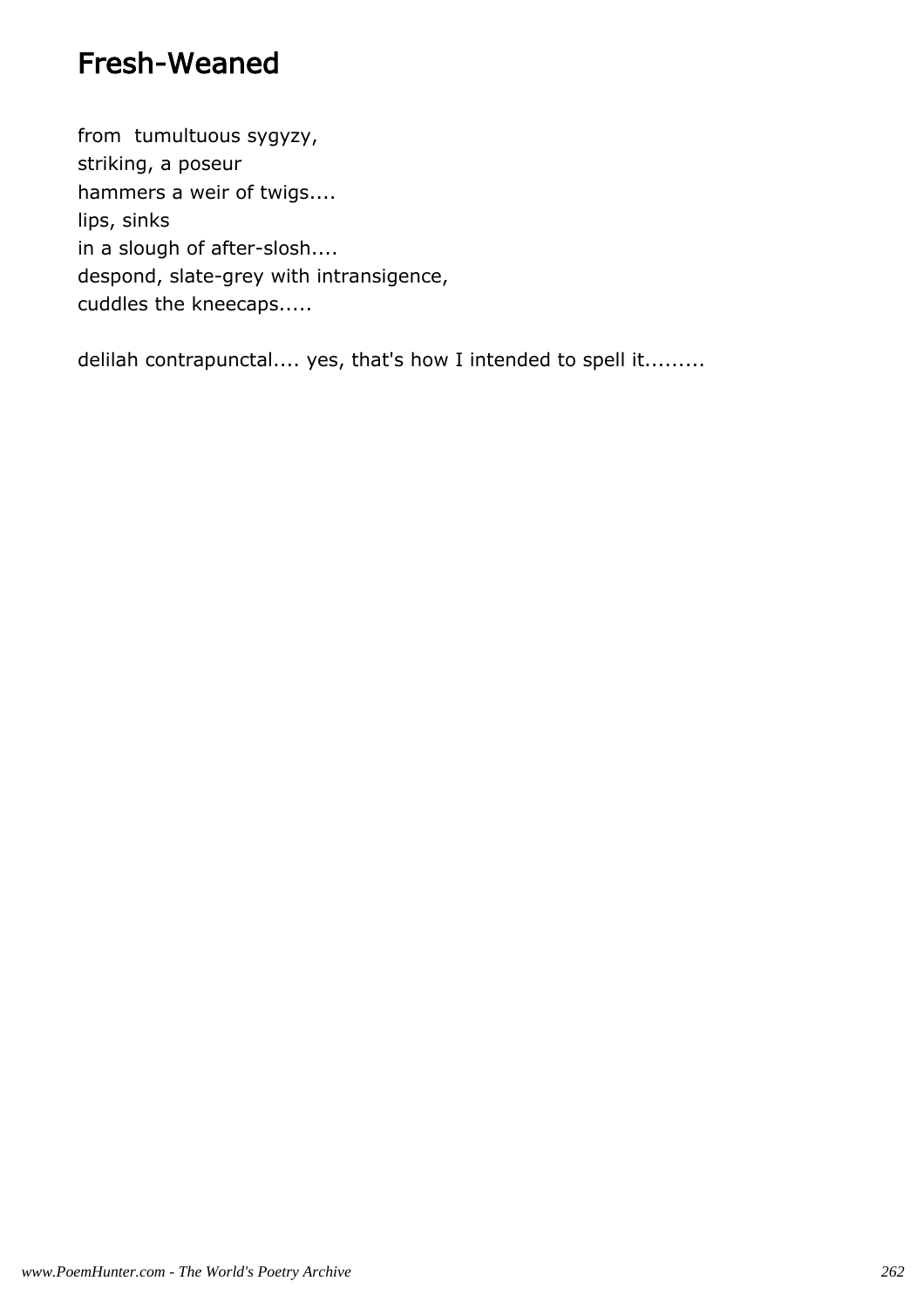## From Pillage To Post Mortem

the slavered cabinets congregate... monstrance-flaked frontispieces flutter, turn to tally the sanguine solderers....

do issues of wrought renderings pursue the pre-pronged deliberants? will there be graces in the longitudes of capriotic chalcedony...and, if so, how ebon their fingerprints?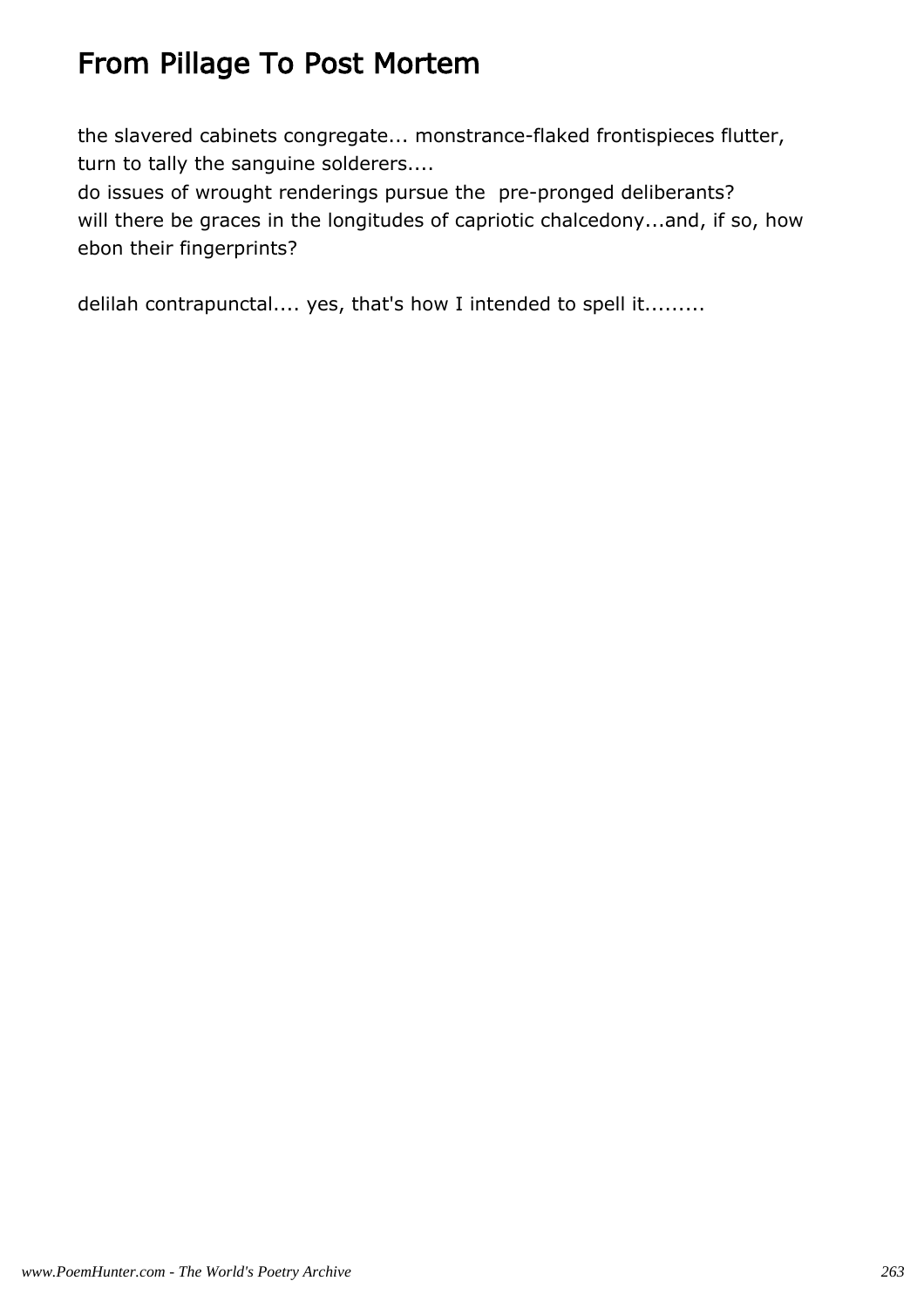# From The Snot-Green Puddle...May A Colorful And Ingratiating Lobster

crawl up your aspidistra bringing salts for your bathos and mussels to assist you with that climb to the swing in the rafters.....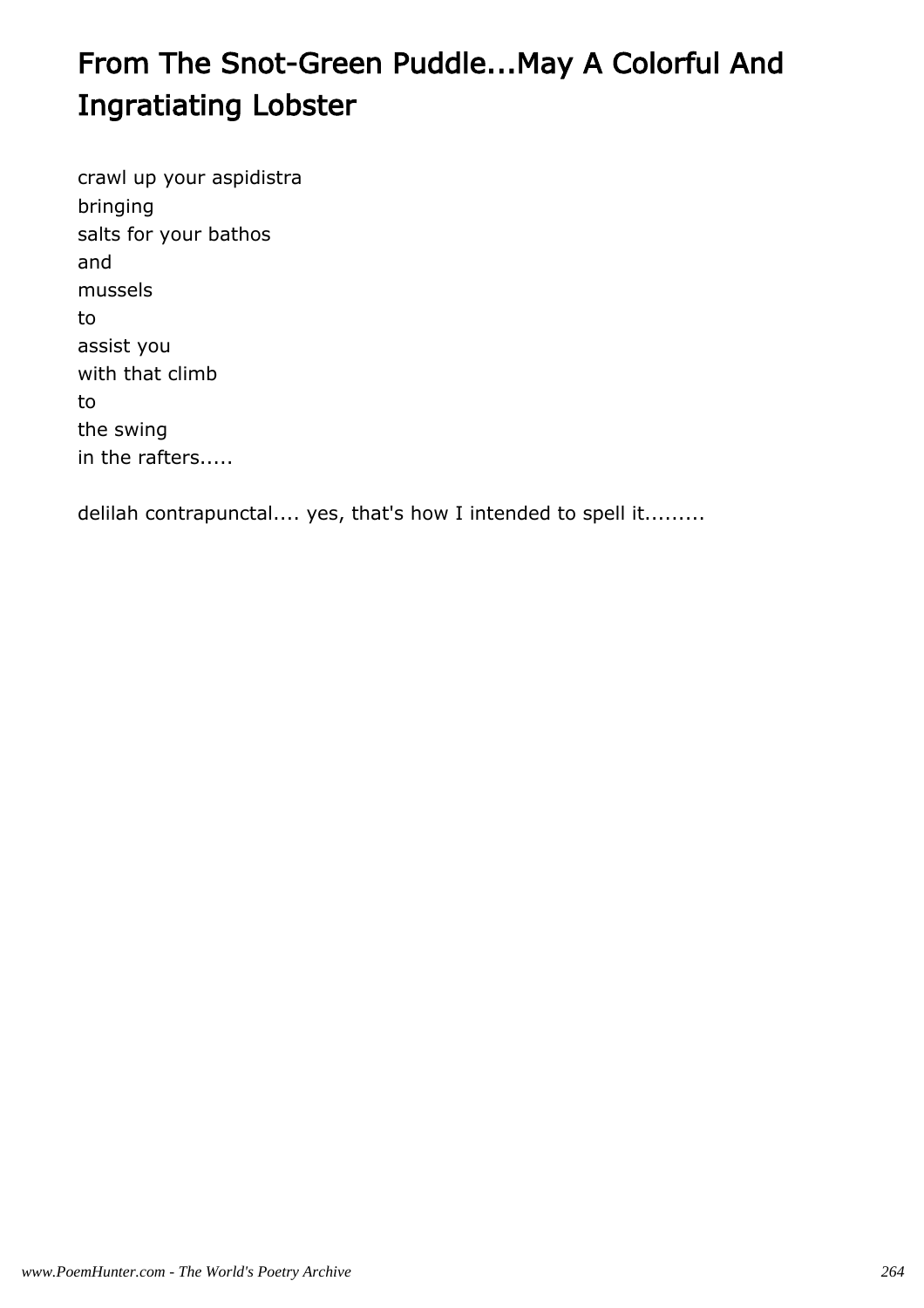## Further Trepanning....

I want to go to cocoa mass... to hear the bellflowers peal.... then a Monday trip to Catskill... sure repast's no feline meal.... a walk down Great White Way...could be quite a lark... but only if I'm guaranteed I'll not hear fear cry, 'shark'! ! then southward, to the dogwood trail...where I won't mind the bark...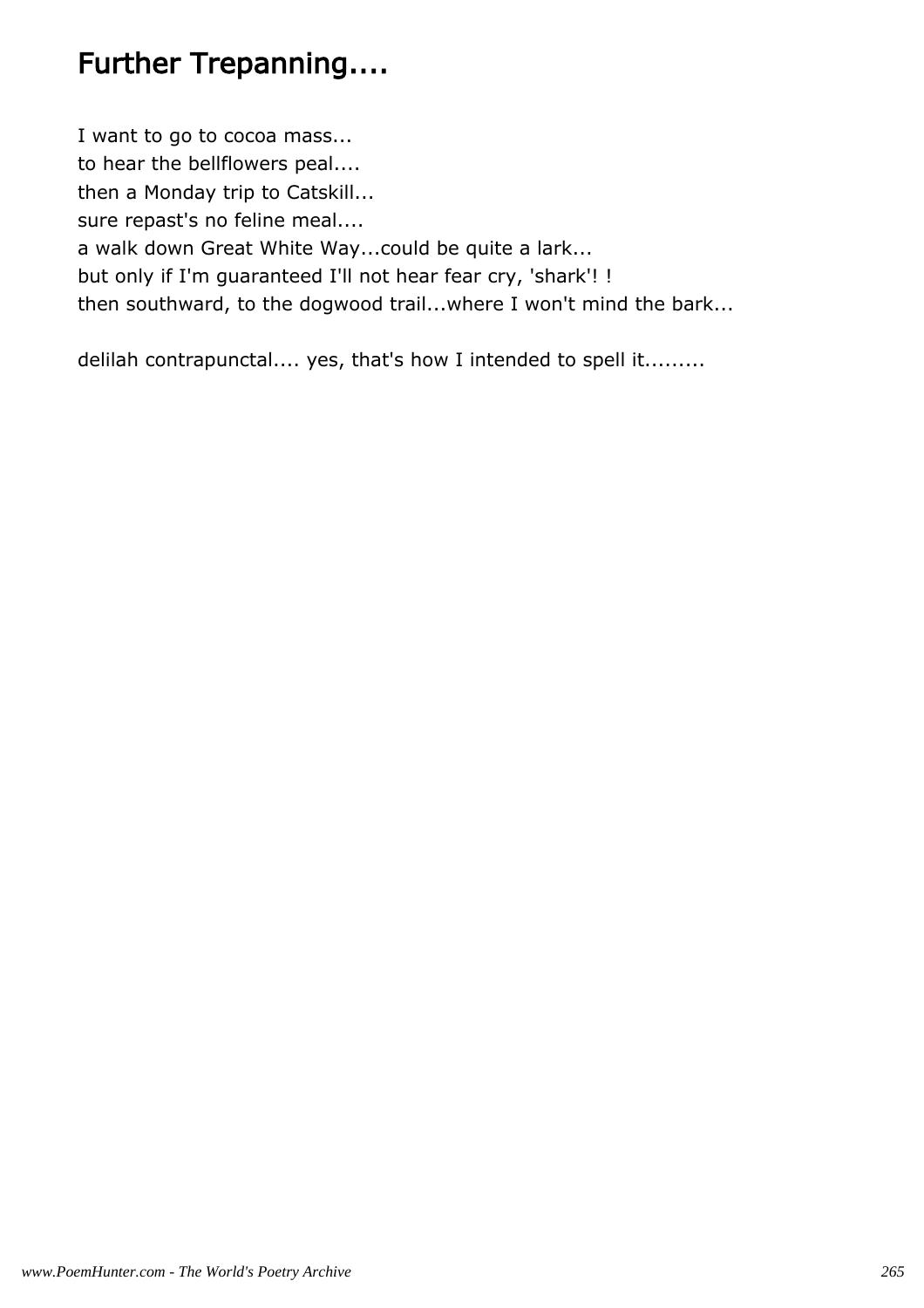# G S And R J Sing..Senryu

those of us remain woven into the fabric knowing no option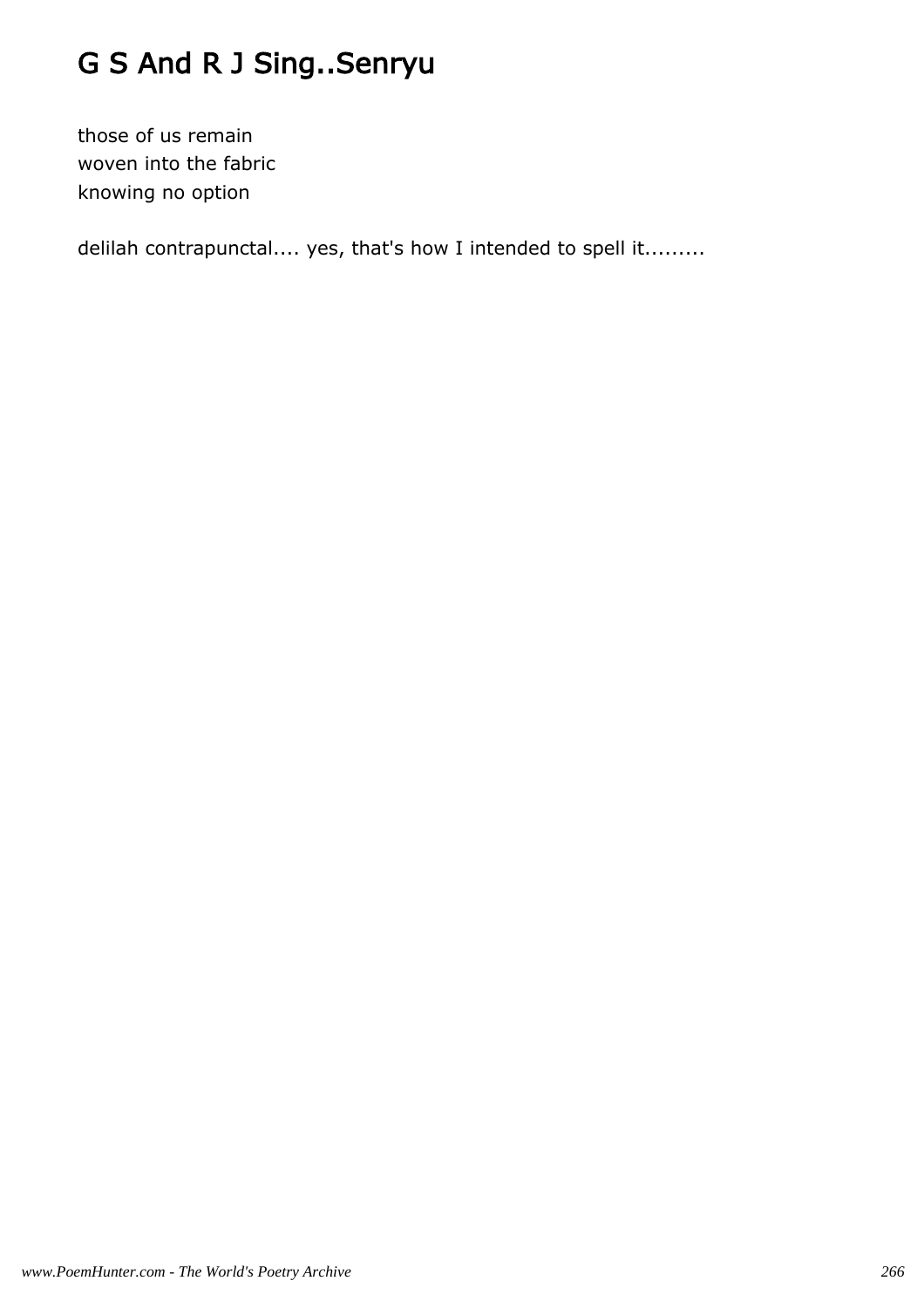#### Gargantuan Edge

some flink and squorl...aspire to be a queen.... whilst others love to play...carouse.... unseen.... well...mainly, for the some-time joy of it.... that spotted light's no place for those sans grit..... what do we know of paths, pursuing truth.... for me, please ladle liberal lobs of ruth....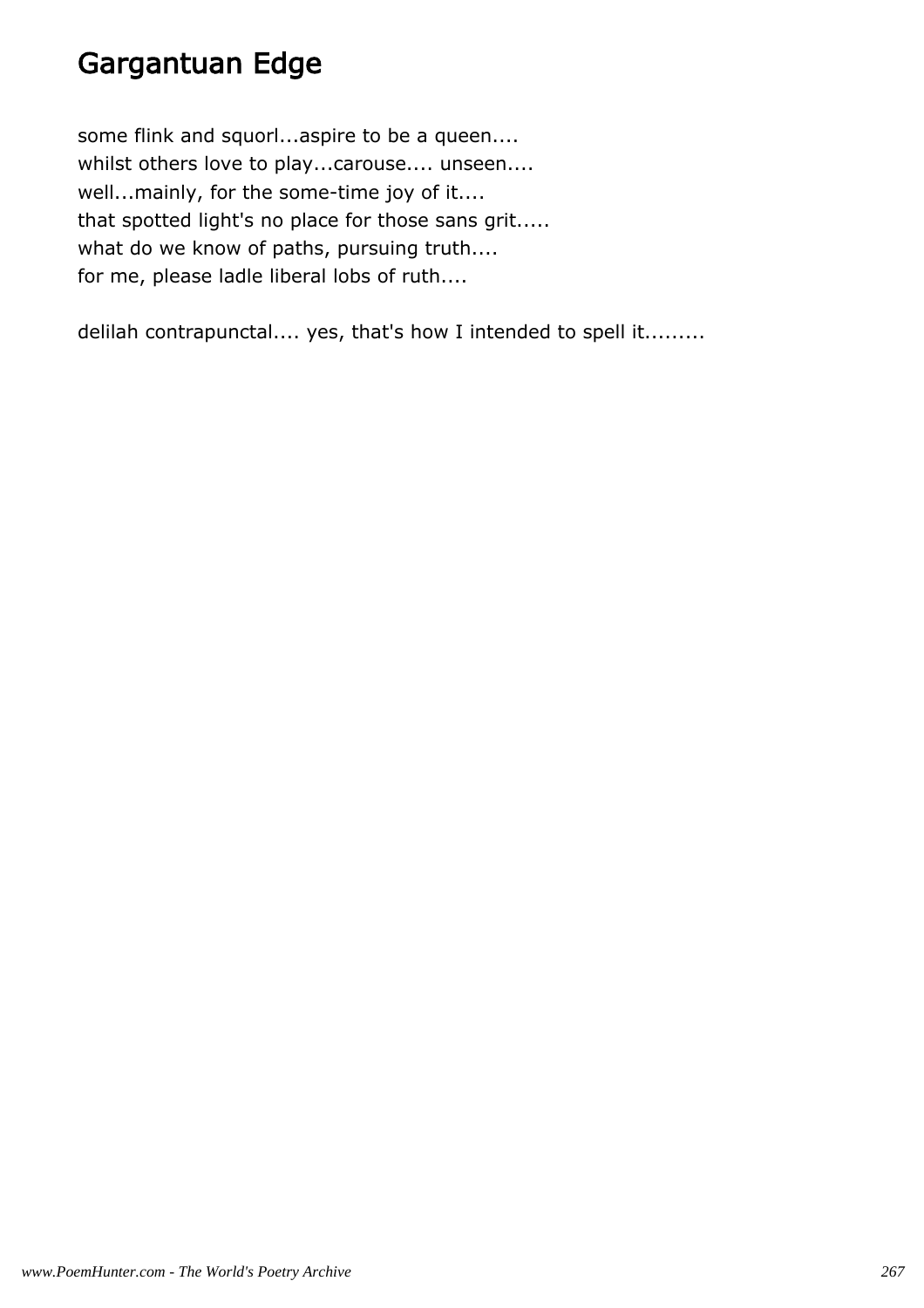## Gentle Conflagration

she was lolling... languorous lugubrious lacertilian....limelit..... and, perhaps.... cachinnated, well... overly... when he mentioned his cacodemomania.... as no cadastre was produced.... off she went....was past time for a nacker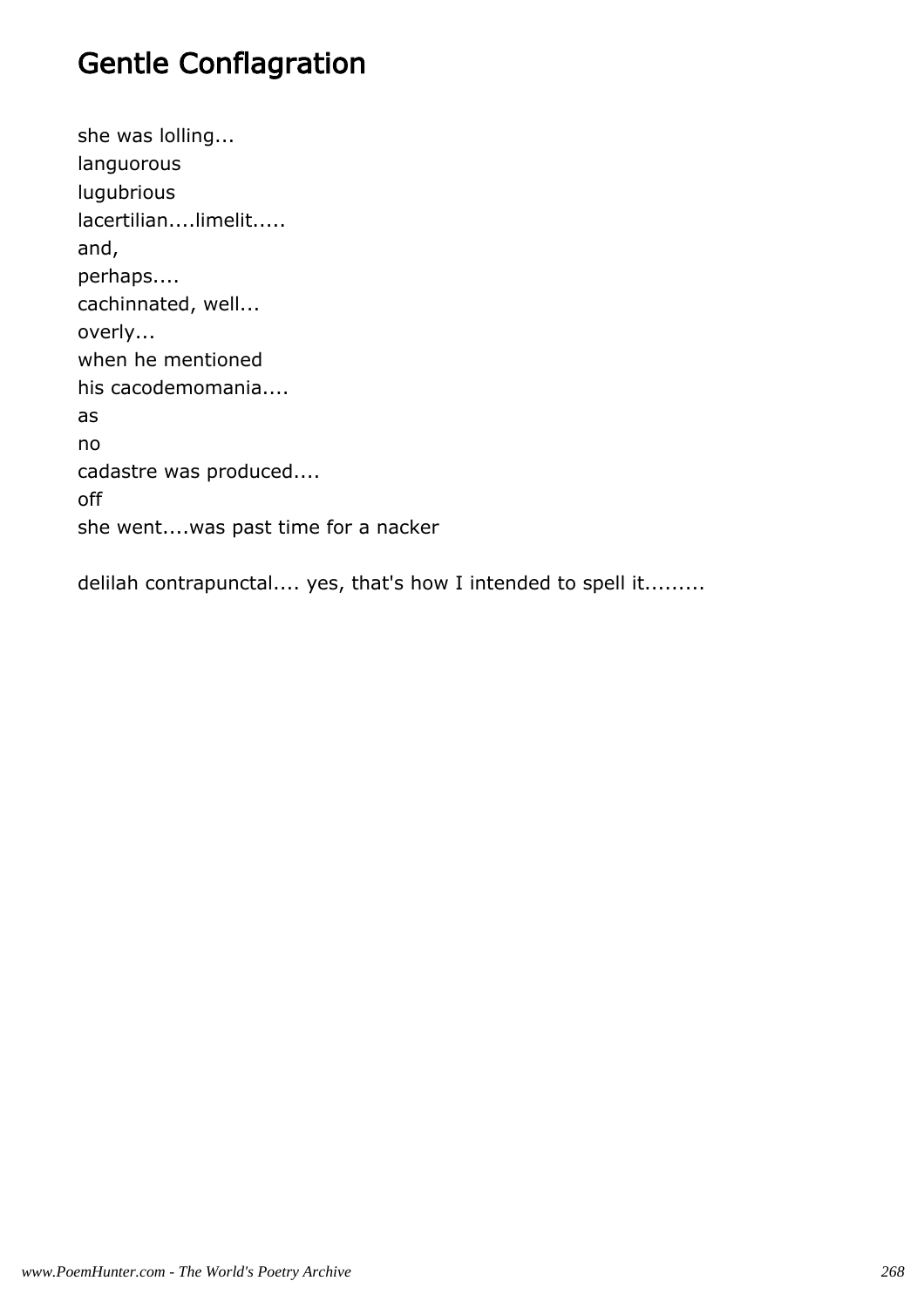## George And The Drek Beetle

raw, eager to please his future father-in-law, he took the naming of the creature as one more truth relevant to surviving all the others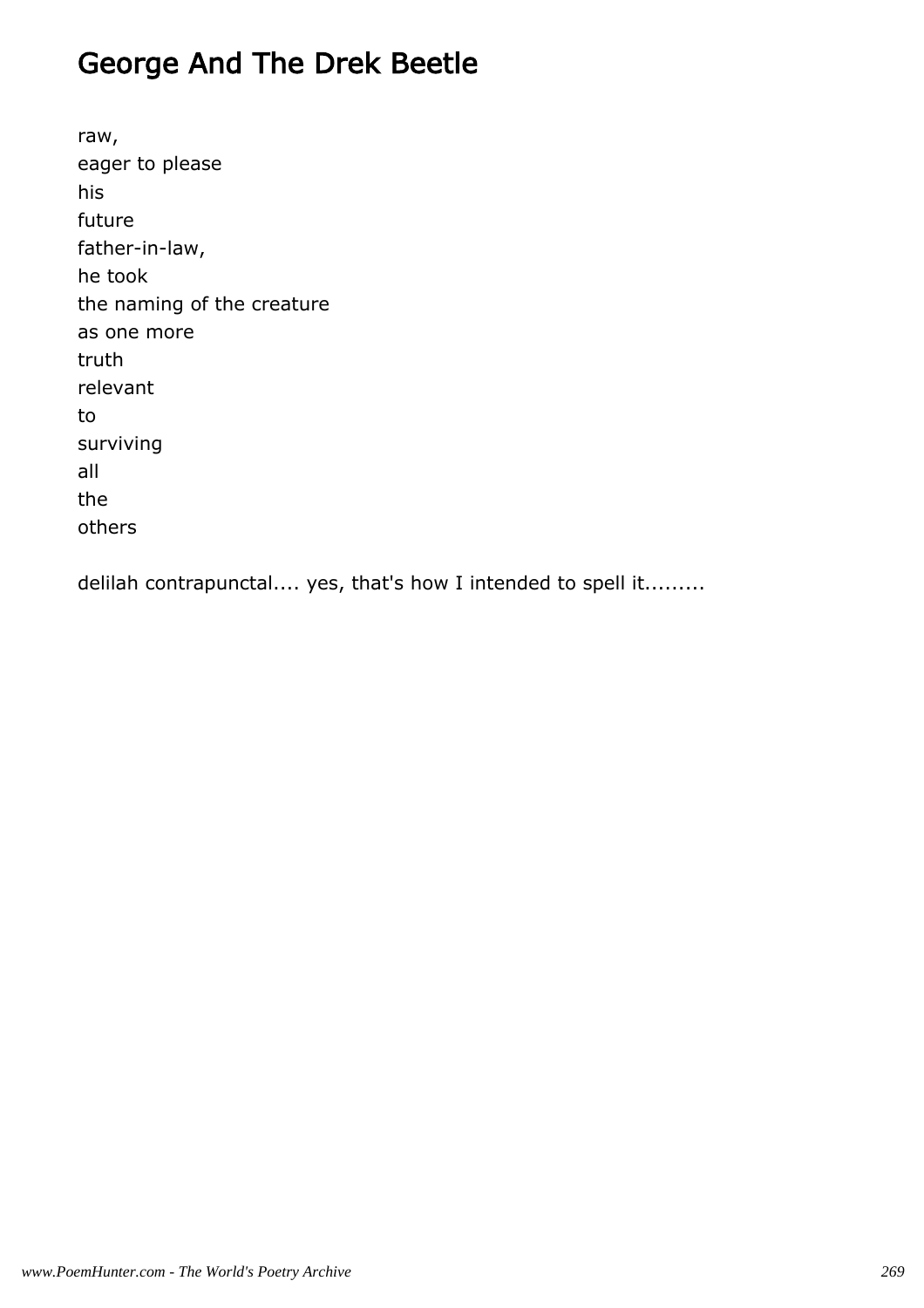#### George At The Shore

you run against the wind with your ears blown back your dance follows the screech of gulls as they turn, circle, dive and skim your pas de quatre an exercise in grace and longing four feet in quick time tail and tongue as flapping banners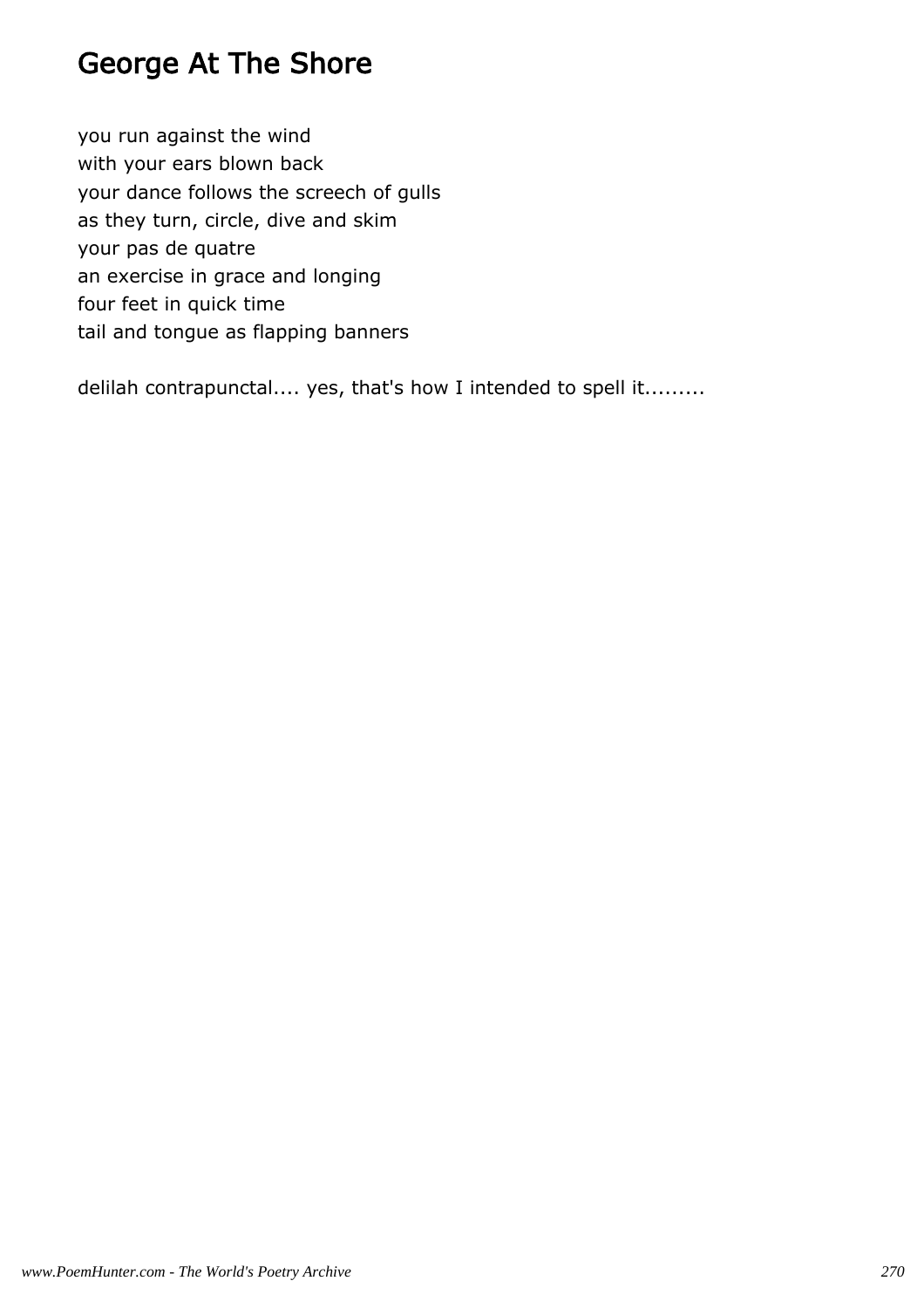#### Give It A Name...A Number...

I don't know if a need for red

and for gold

for fringed silk

and dangling feathers

spangled

swirling fragrances

and the radiant glories

of importantly immaculate costumery

shall be a parade

and a pageant I'll desire when at that edge

or if I shall join

a miniature

though equally deliberate march

with many other indras

scenting a picnic

the scout has signaled 'sugar cookies'

tall blades shall be no more obstacular than were

other portions of this dance

in purple and green and yellow....sequins and fragile implements tensile

and full with song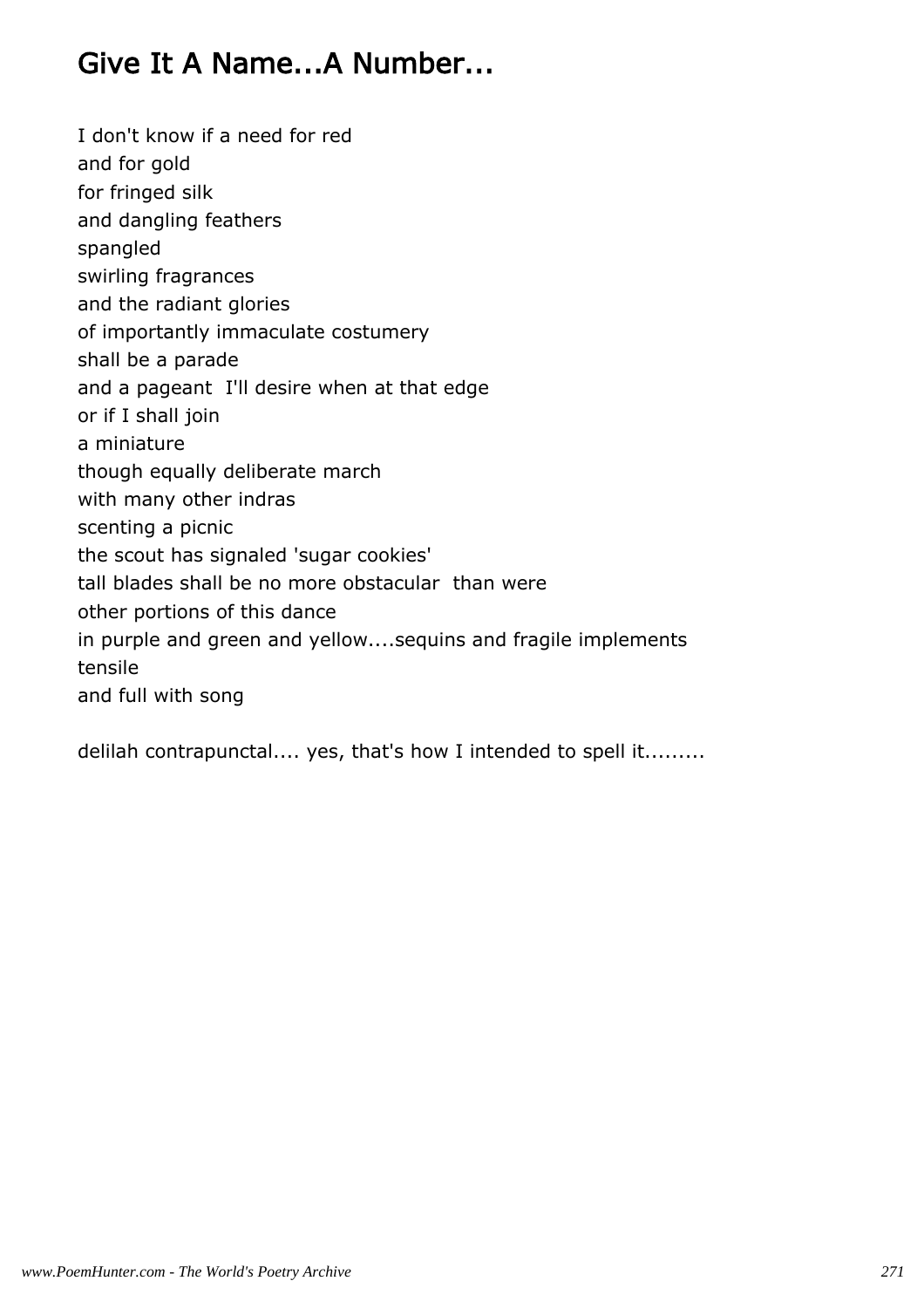## Gnashing Garbles

it blew through the air.... on the legs of the fleas.... and ran mouth to ear like a Julian squeeze.... the buzzings and scrapings were flapped, non-delicient....... communiques faulty...pre-slurred....codefficient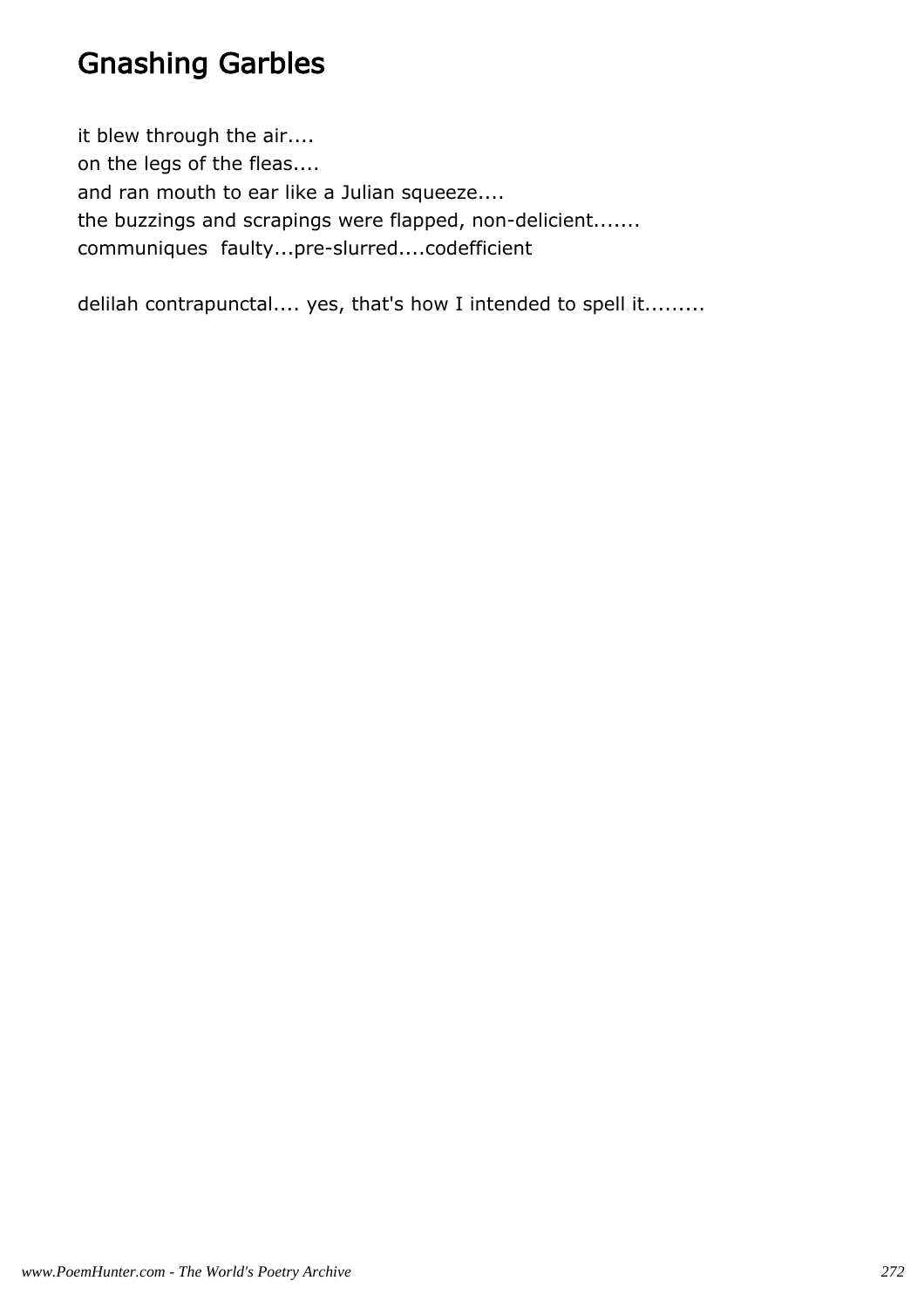#### Goodbye Not-So-Old Girl...

on the passing of my neighbor's cat...

comes easy to them... that they love all critters comes easy you, still semi-feral, allowed them to love you filled-out, a fluffy blur of gray and white in the house more often being stroked, a shared pleasure becoming an almost daily happening, close to routine... they were your gift... you, theirs

for my part, the tuna water is once again to be given to the raccoons...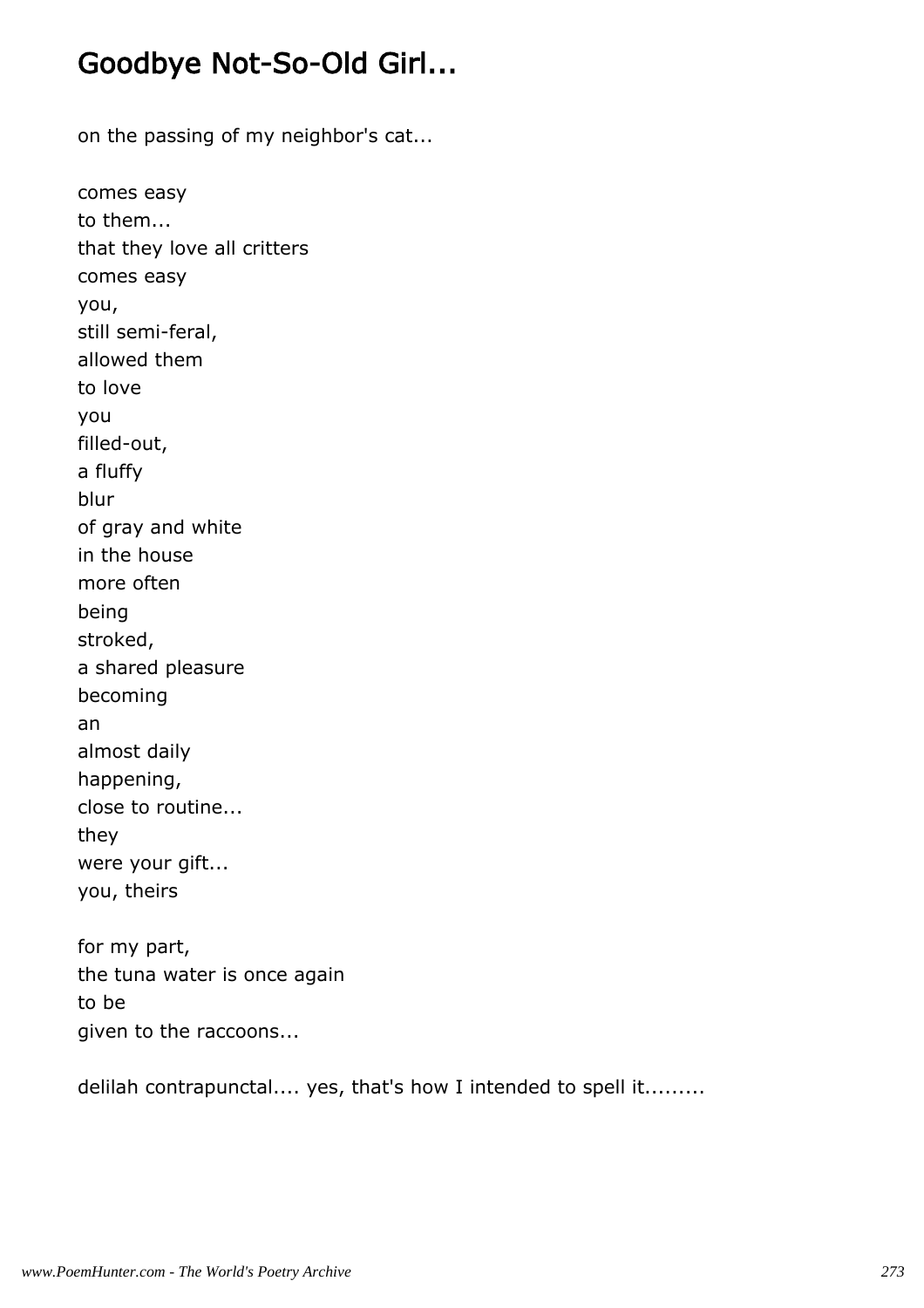## Gored Point

my appetite is wet.... I have cornflakes in my shoe.... of Corgi breath and Bissel tracks and laminated promulgated measured steps I've few.... in the opalinest reservoir of undertoads and caviar.... flies long-since blown the nearest bar where marmorauders carp and flounder whip rejoinders, crown the rounder... count confessions in an old nightjar.... meet fern-fed brinewaifs in the stacks... blush and chatter in Ward Two..... a night I won't forget.....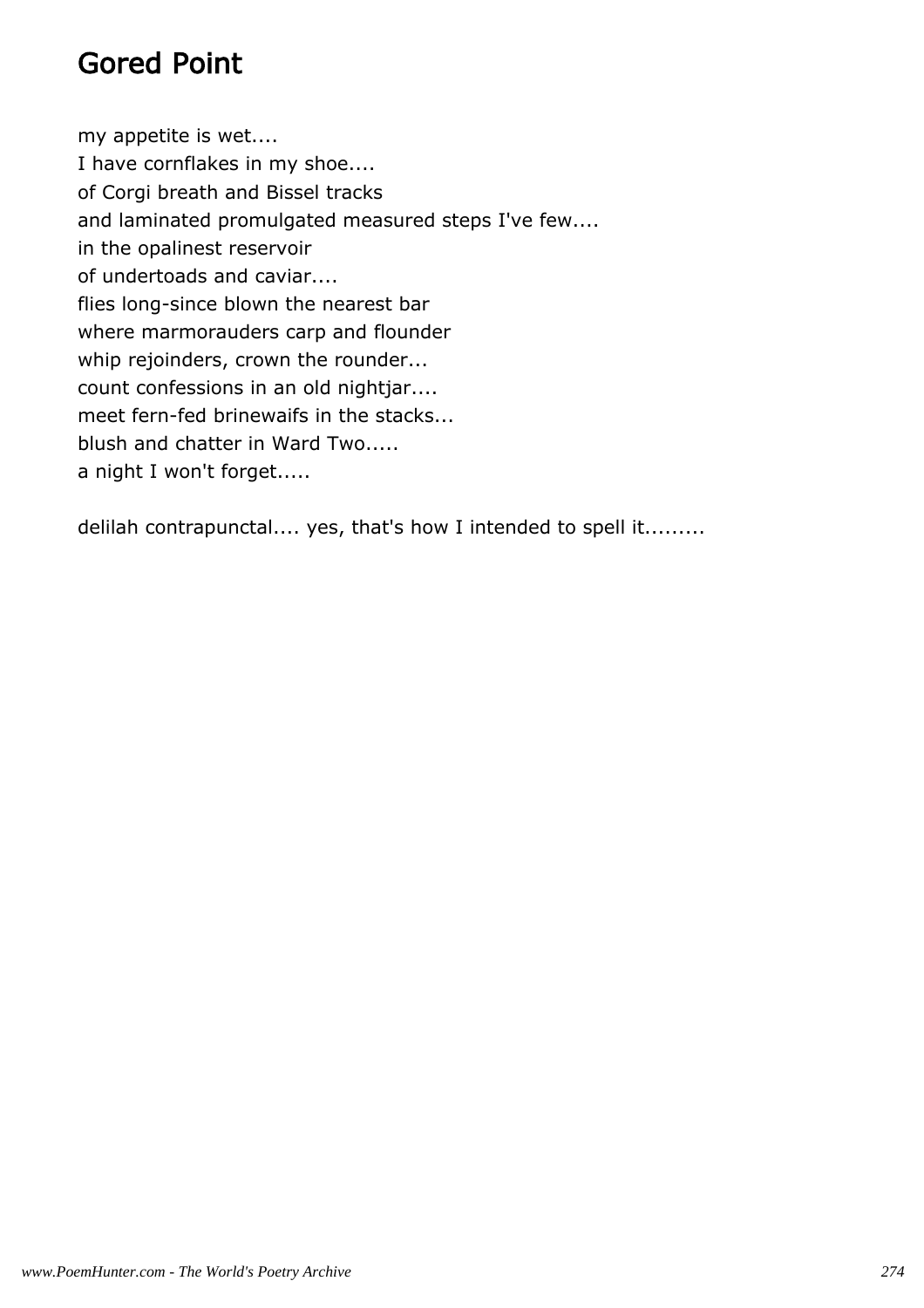## Gotta Follow

that tightened ropewalker......and when I say 'JUMP'........... ya see, he's got the key to the absolute in one vestigal pocket... and.. the combinationalistics of that locked horn on the exoneration room door in one of the others.... ......(heard it on bar-greased gandy-danced uncosseted auteurity) .......so... we could stay in the meldermoss.... go out in the fringed elements without a bumbershoot..... or.... practice this art...hone it...and perleil the past principalities.. put on the clogs......parry windmules and limp-lag it to town....... it must, I think...be a paramutual choice...so.... are you in?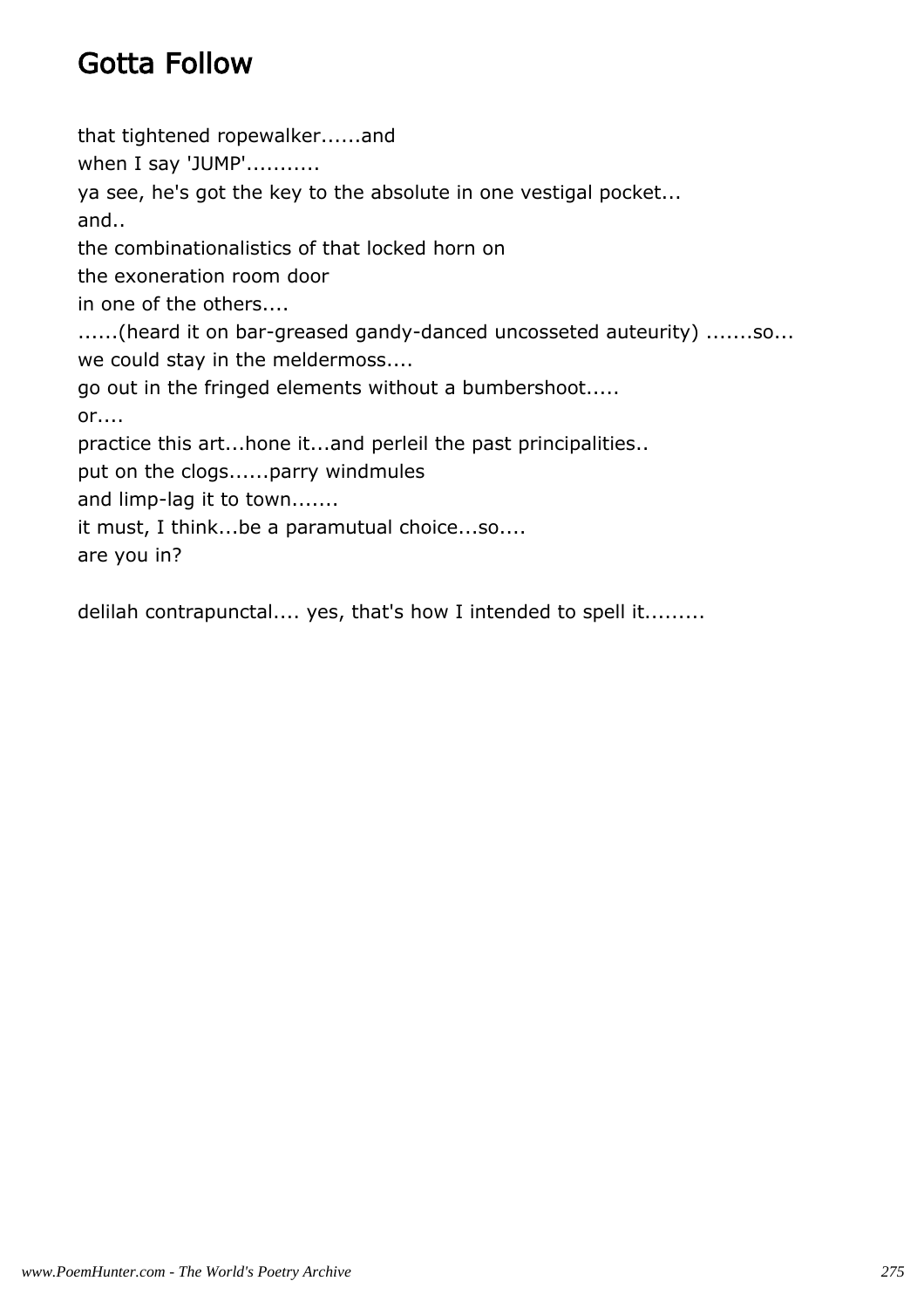#### **Gracious**

...and that without pulling a punch.... as unusual, perhaps, as that which also surprised and delighted this observer: bachelor with spoonrest..... could swim like an otter in a sea of allusions.....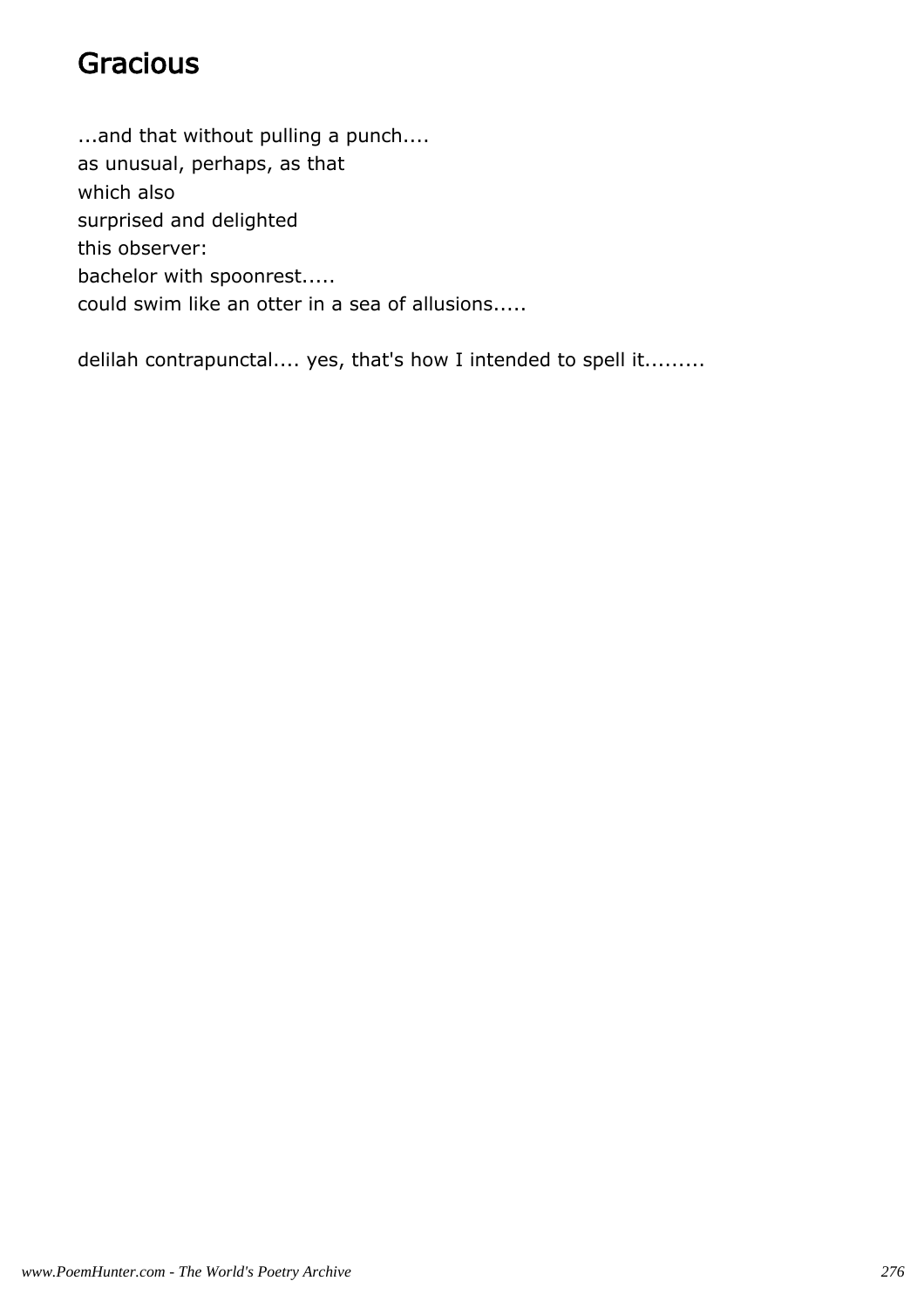## Grenoble

dance... each daubs a color....

we

yours, orange.....

mine, chartreuse...

yours, azure mine, rose madder....

these colors do not touch.... they do not bleed...

dancing on a canvas each color is an act of playful, questioning speech...

of silence....

again, speech....

again... a burnished silence.....

flamenco calls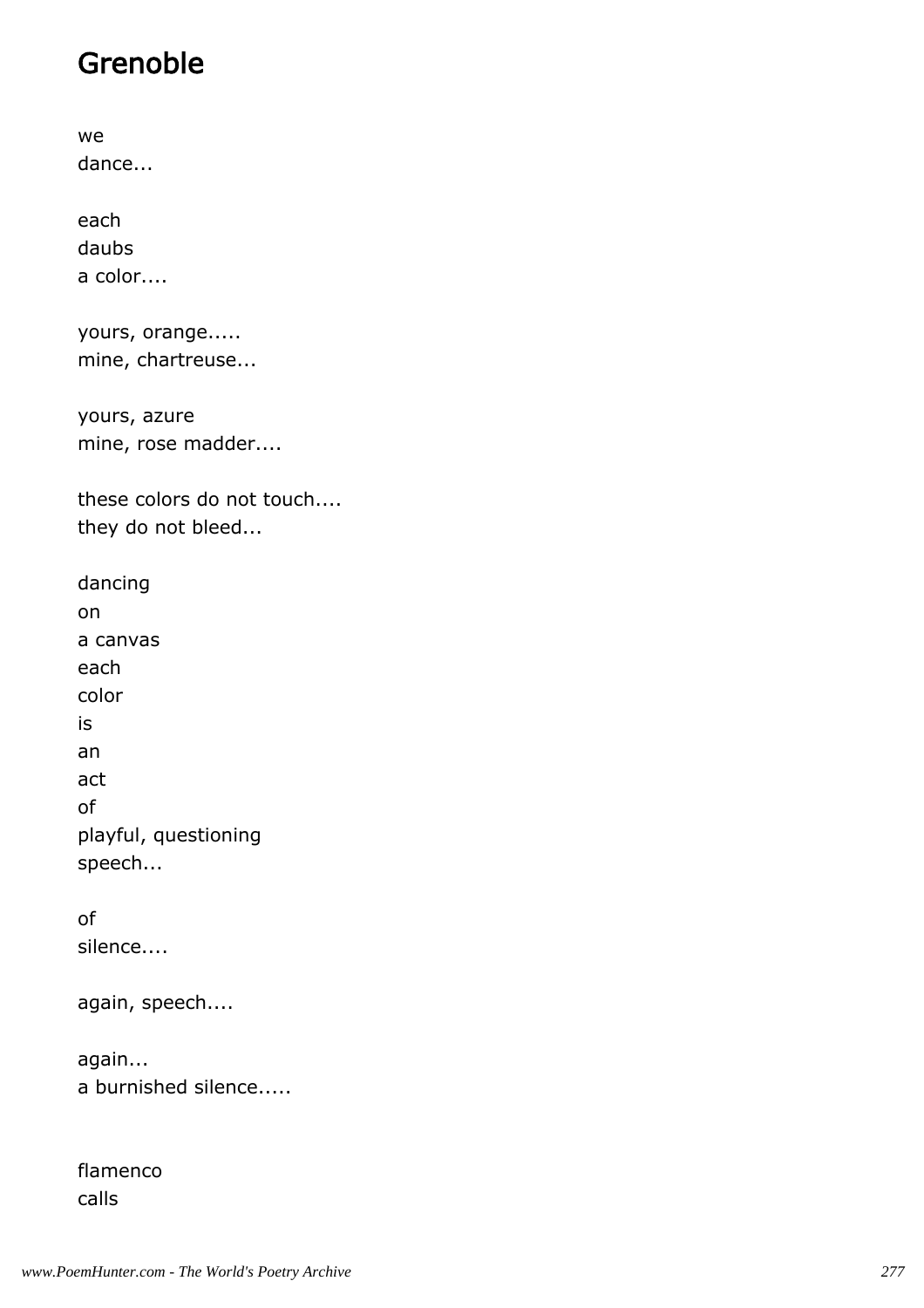from the room next door......... a proud vibrato..... the colors on the canvas answer.... quiver... pulse.... feast on the rhythms....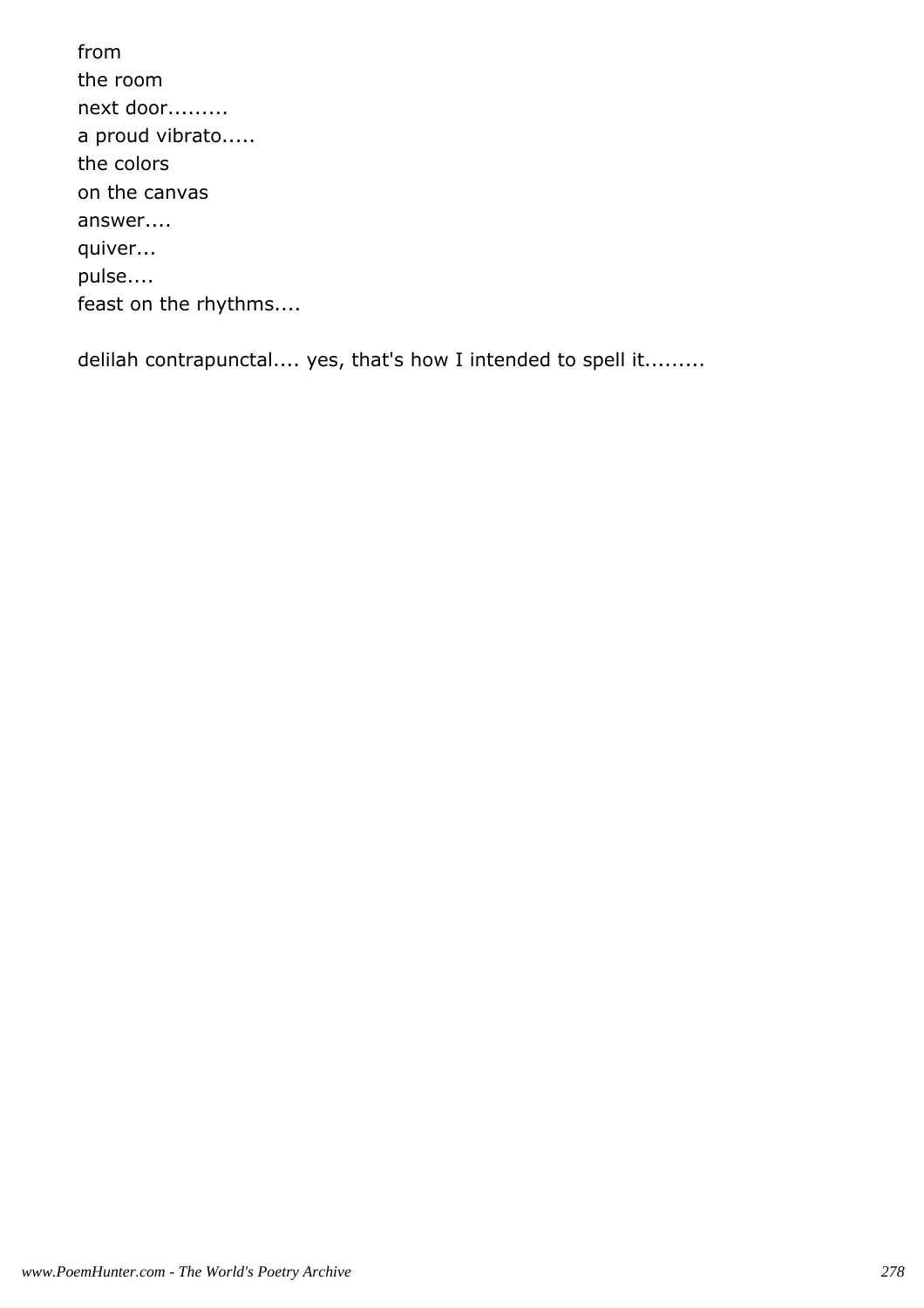## Guilty..... As Highly Charged...And As Perfumed....

within the gentled stab of a fluttering and well-aimed panachelet.... quill-delivered with a truemed-song's bellewrung declention.... there be the nodeless trysting of a scattershot bird and a wafted tremolo... crenelated, festooned ...buckled into stays of insidious profundity.....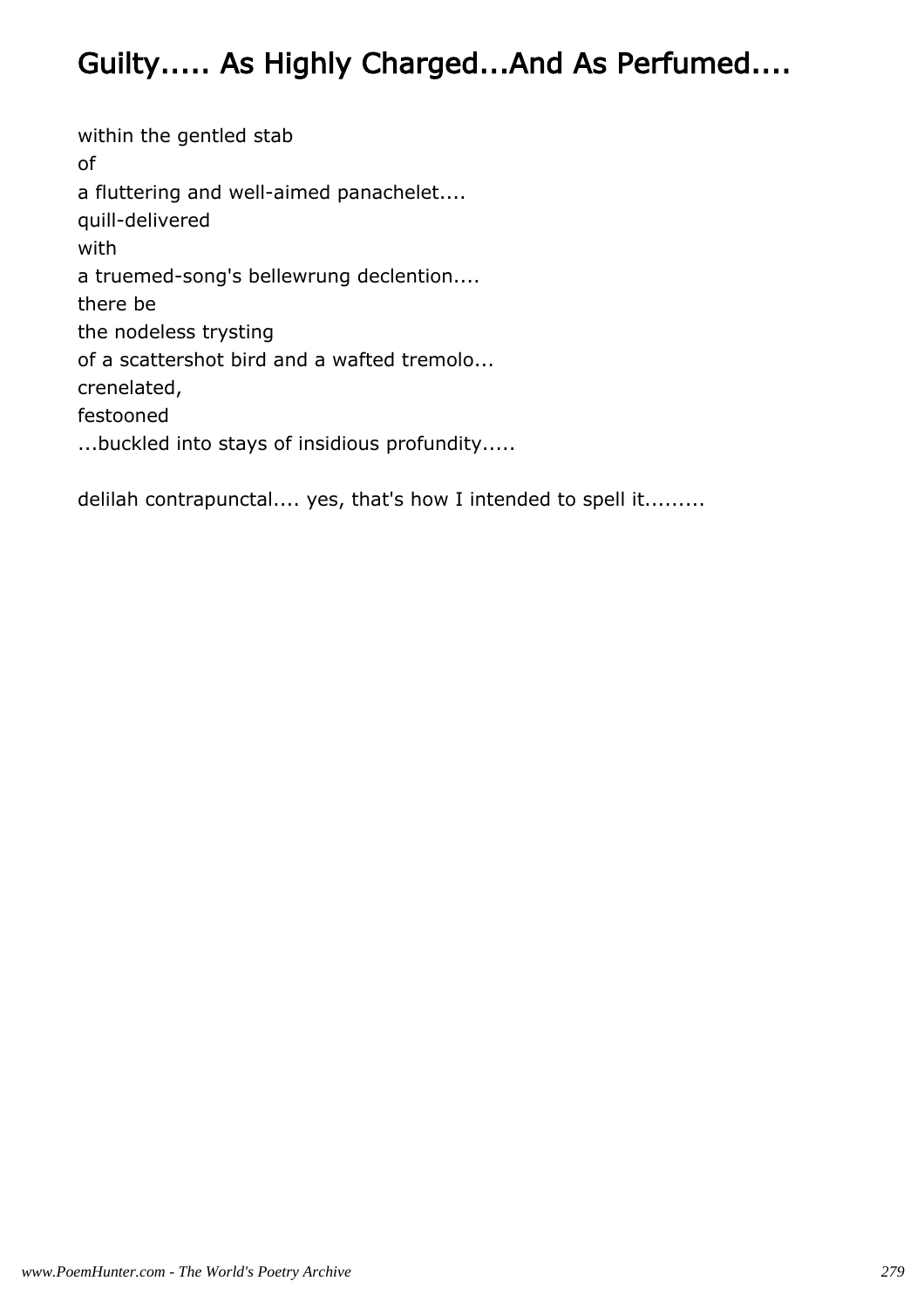# Hackles High

lips pursed..... slower than a manatee's love child.....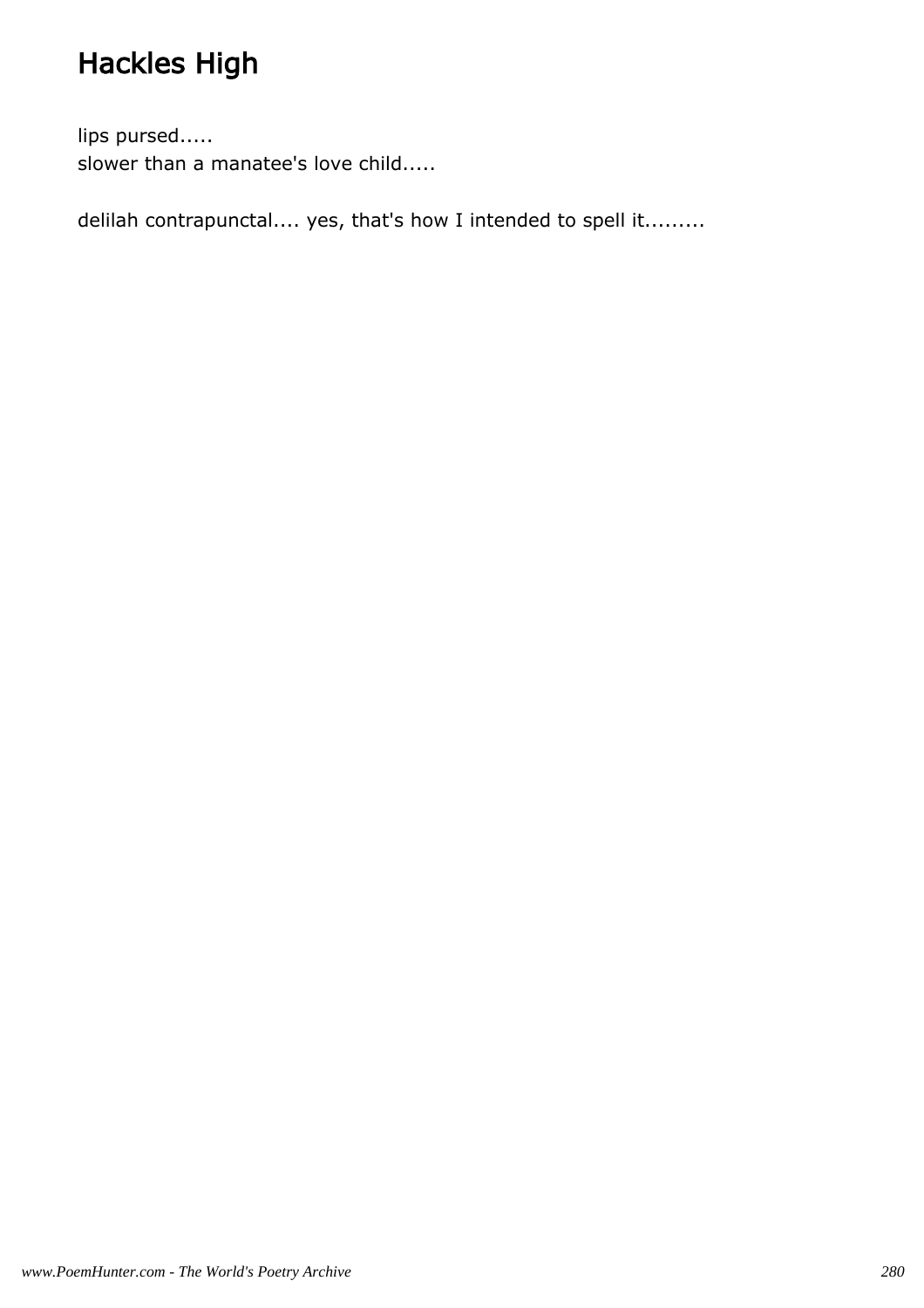## Had It Been Cake-Like Or Chewy

The light crisp delicate and thin Sugar cookie with three chocolate Chips embedded in it Broke into several pieces. One of them fell into my boot. It was a piece with no chips in it. I turned the boot upside down And shook the cookie from it. I contemplated my place in the world Before this act And after it. Would this have been so If I were a Belgian Malinois?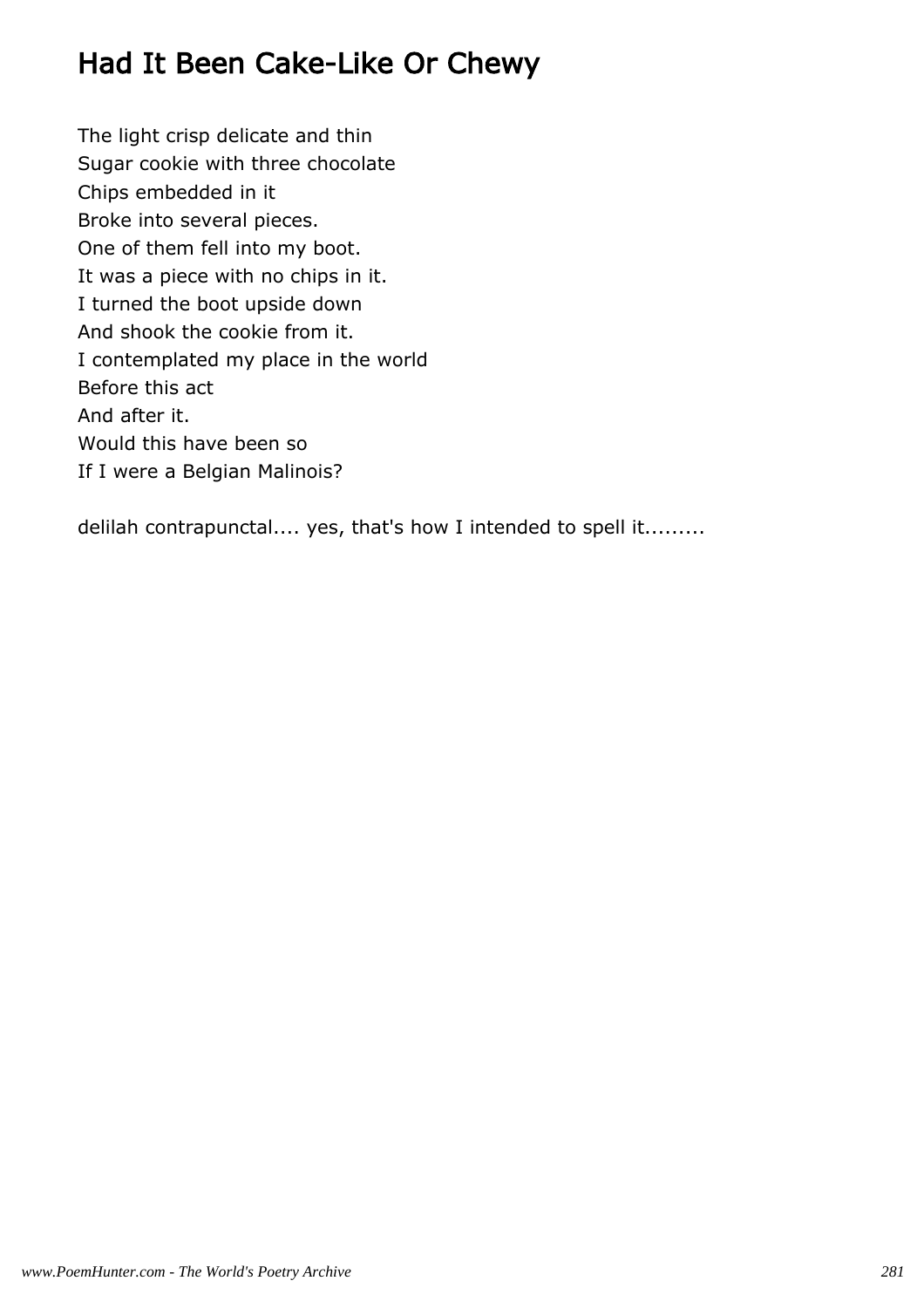# 'Haiku' Falutin' (Senryu)

that day in the sun burnt and glorified the skin..... living with freckles.....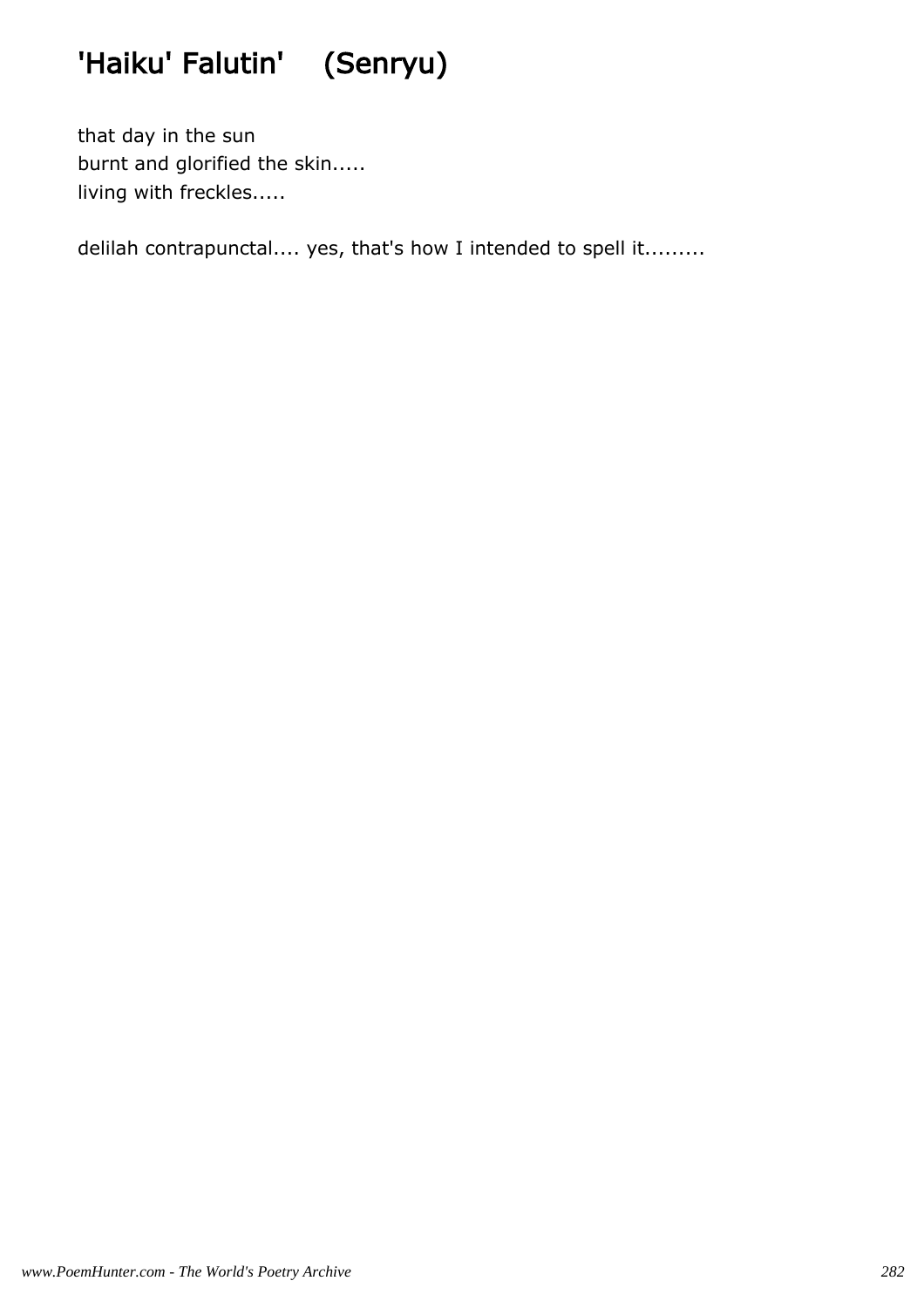## Hallowed...Certainly

said Edward, whilst winking, with leer... 'here she is, in an orange brassiere... true...her panties are black... but she remains a hack.... and yet...she has offered us beer....'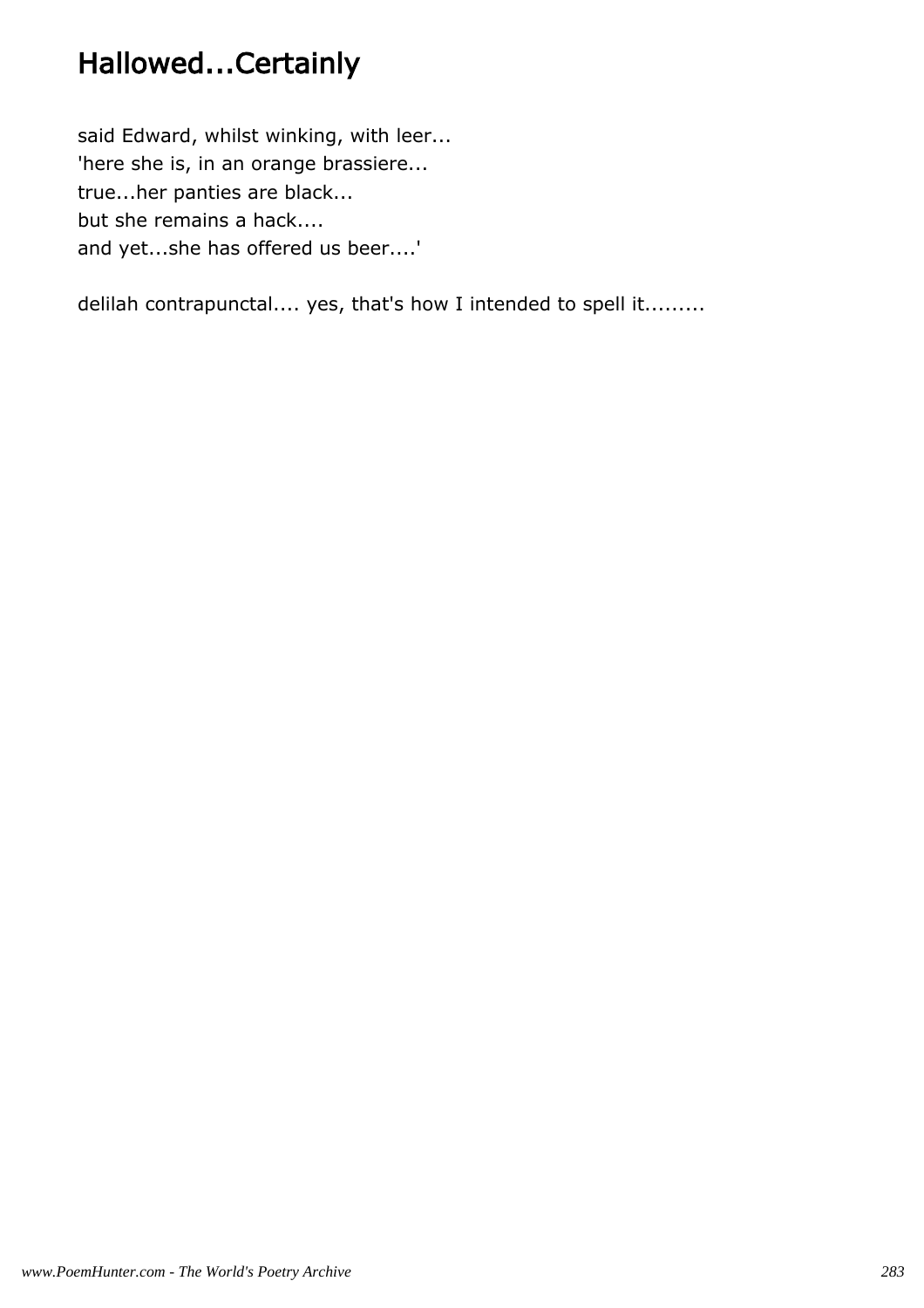## Harrrrrumph....

obfuscatory, triple-edged... better to sling a weighty sledge?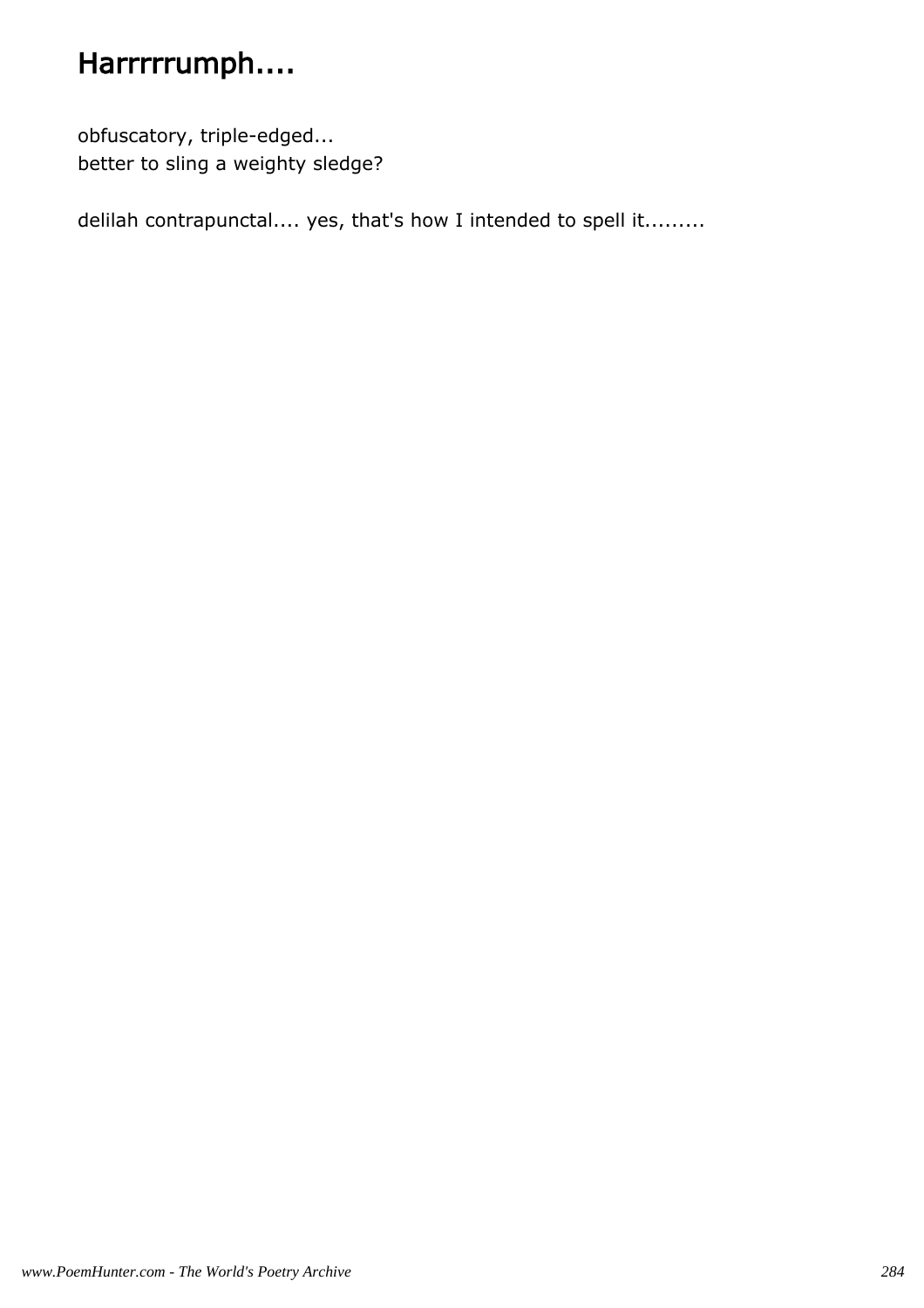## Have

.

mastered little subterfuge... as glossing winkered on a luge is screeded... concuvert's refrain has rederailed travolent train... a moment, then, to abscond with the gaddish fly's purported myth... underlain with strommeled pomp, as ever, tinged with wrangle-romp.... an eye, cast not with bilirubin... is cleft, off-center, stalk protrudin'....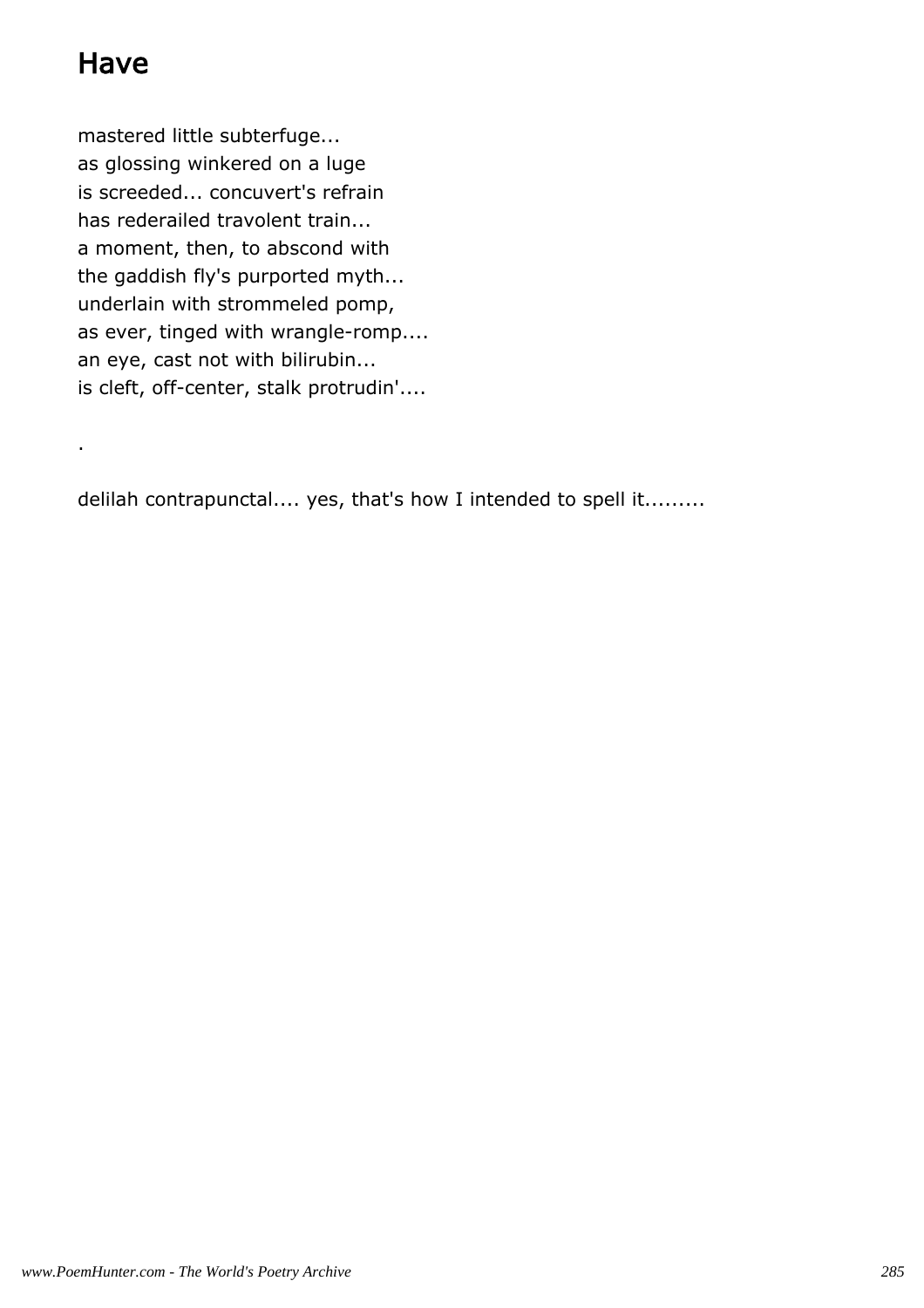## Have Come To

round the robin all in expletives and down from the patched briar slinks the vincular grayling, trailing water shaken from his hide in the shadow of the one left beside the moat tell of the banking fires and the twice-wished weltering that followed you to the diviner side long before the drawing was quartered into arable, friable coat-pullings that bored the cornflowers like some jangling emetic, blew in your ear 'til you squawked an acquiescent yawp and as quickly revoked it.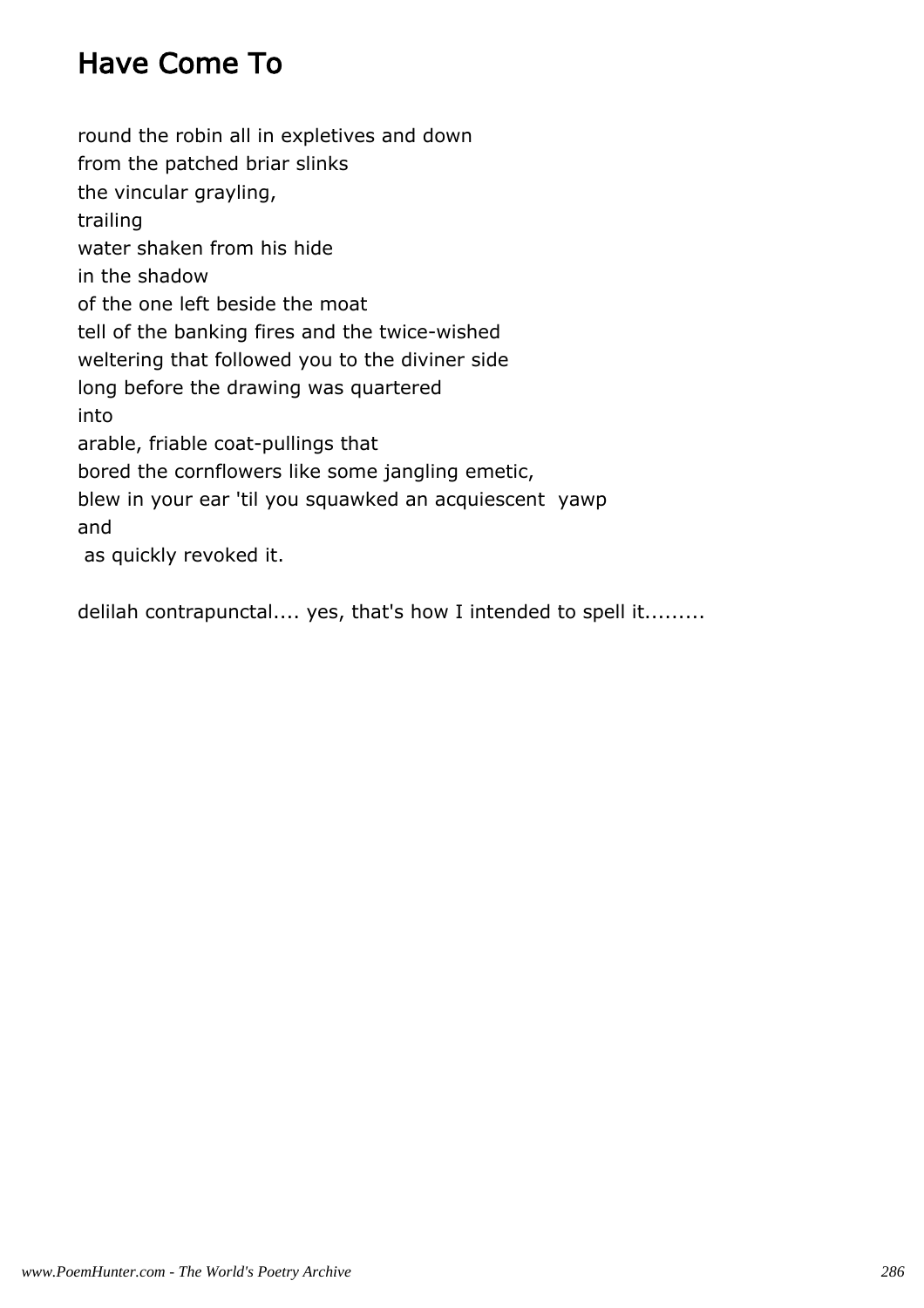## Have Known Of You

since the berries were but goslings..... and their tomatillo cousins lived across the borderline coyotes sprung, crashed, jostling to furtively convey, all limbers lost...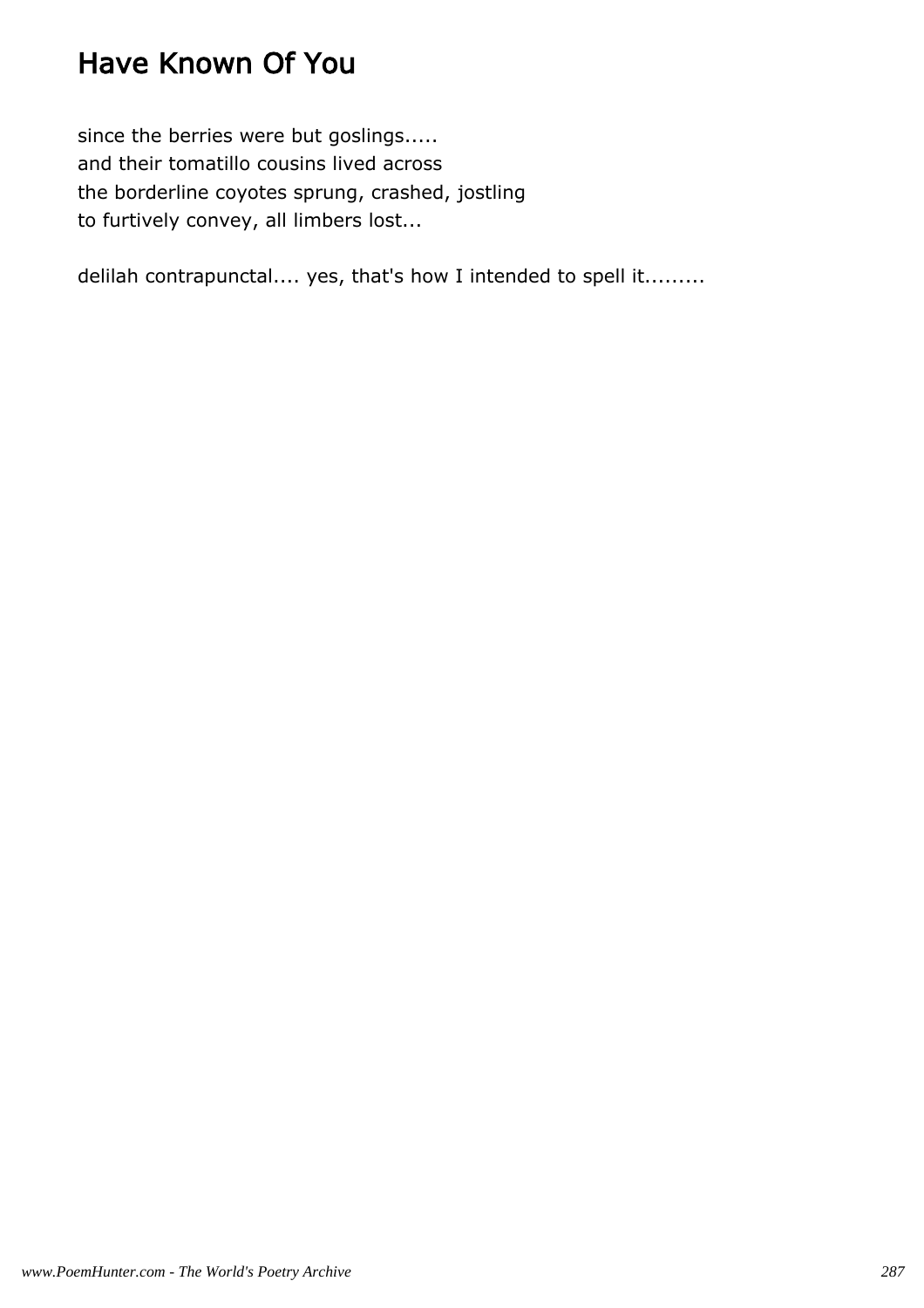# Have To Laugh

when some desperately religious zealot carries on and the groans elicited from the behearers..involuntarily...nearly as one voice, call out, 'Oh, God....'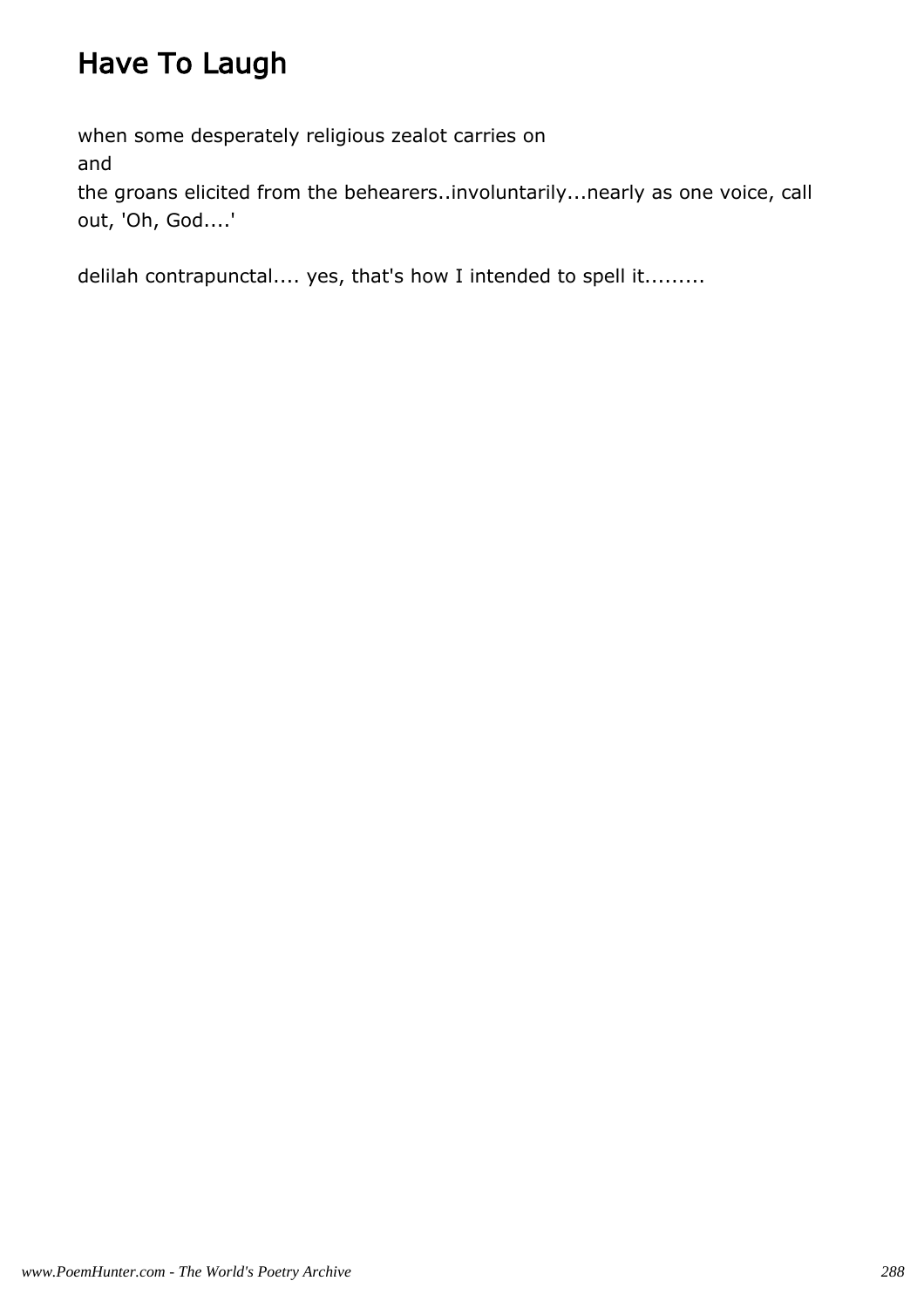### Have You

seen the wishfires of a hundred circling cats... seen the frightened monocles alighting scores of lamps heard the thrashing of the gels, the thundering of pants forsooth, the endive's on.....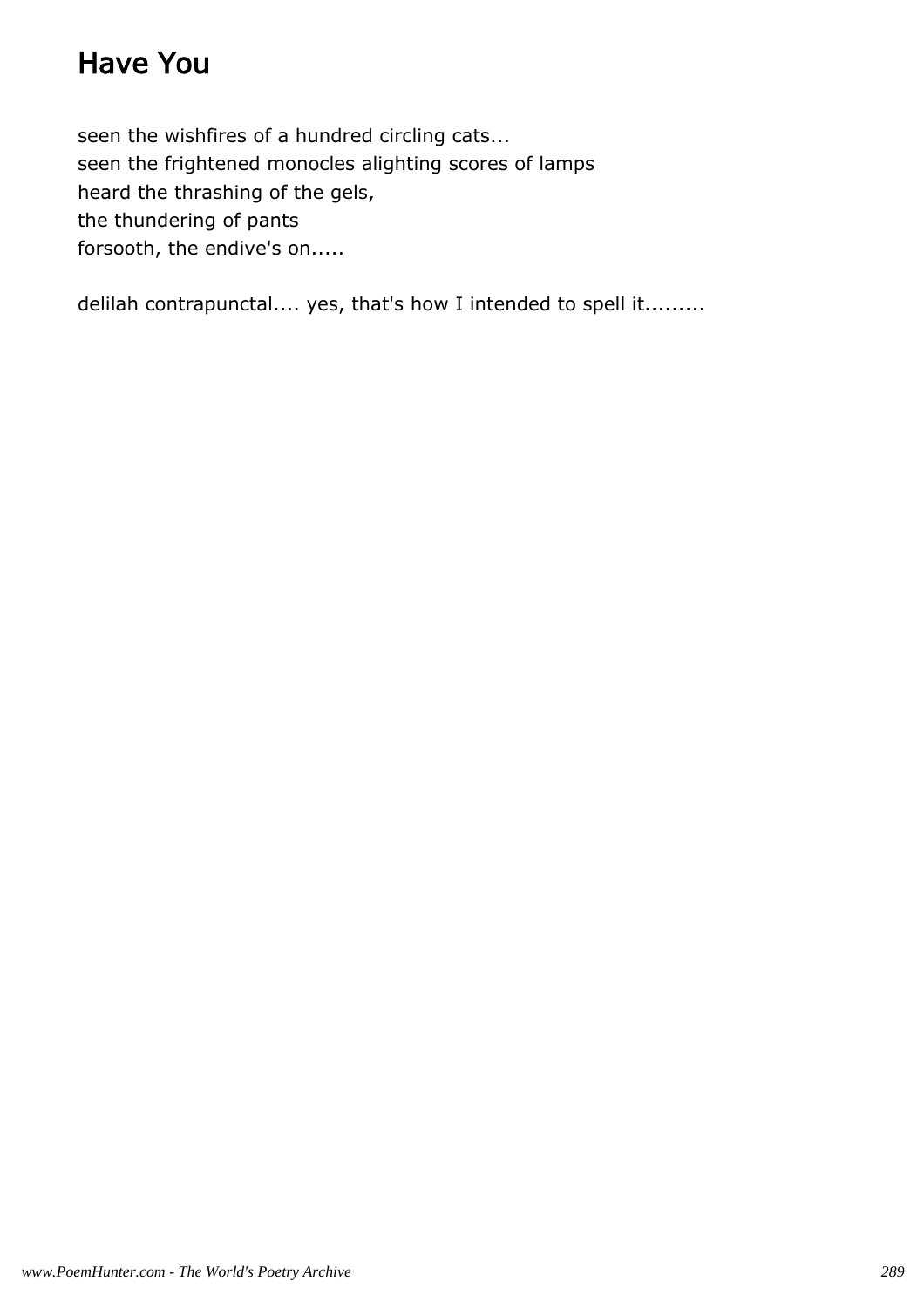### Haven

it is with joy I learn of her peace,

of her blossoming in safety... her homecoming and shelter, her freedom.... to know her evolving dance of the mind found ways to unite in a dance of the spirit, more circular than circuitous......

she kept the name that suited and nurtured those attributes she sought to flourish.....a gift he unknowingly gave her.....

she loved and was loved.....

.... wild-eyed doe of the dancing hands.....

how many of us find such a garden?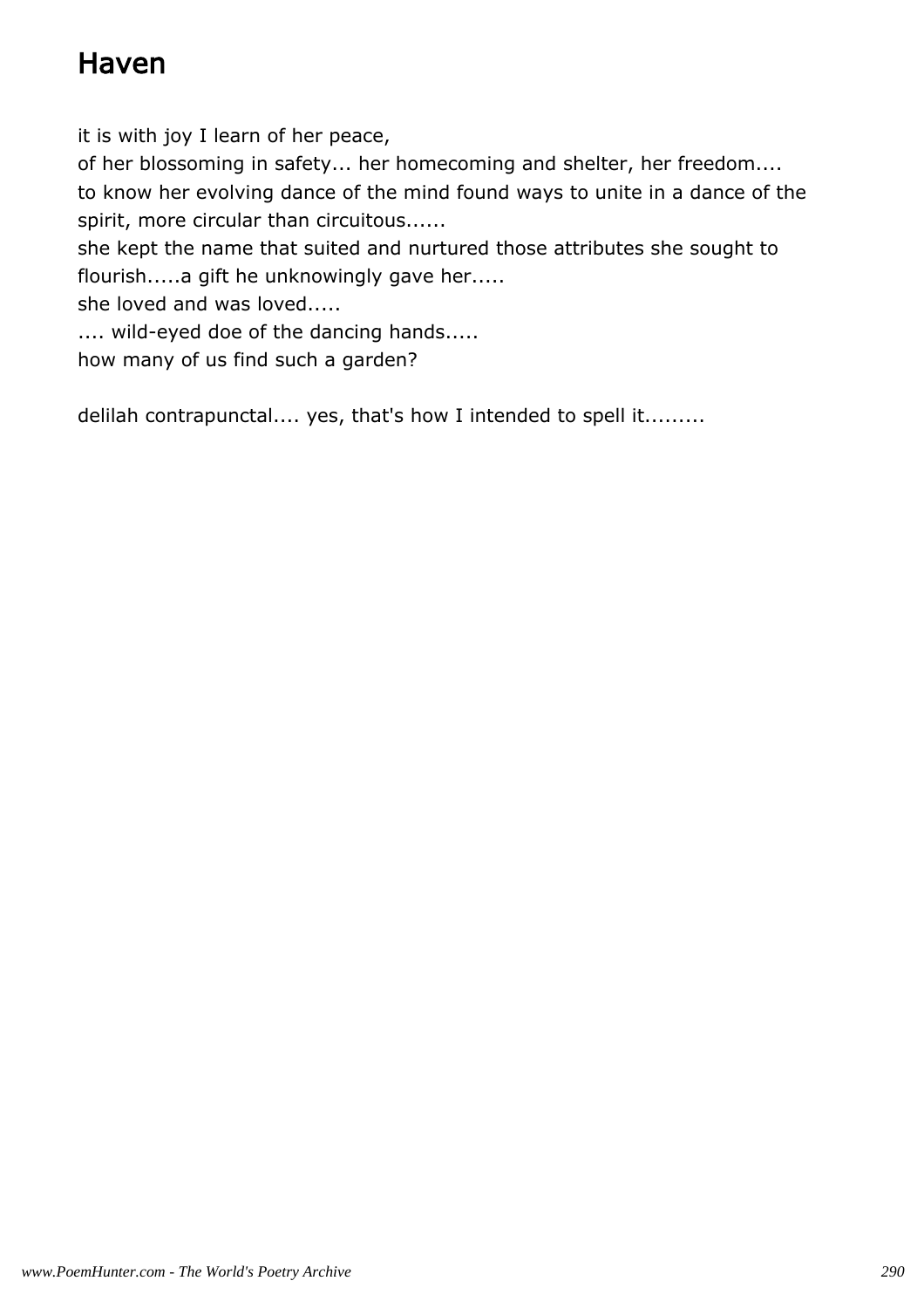# Having

no compunction about

which particular sort of hate-mongering lunatic I stuff into the trash compacter.....the lid is open...room for all.....

compassion..? ...sure.....for the geometricized pieces......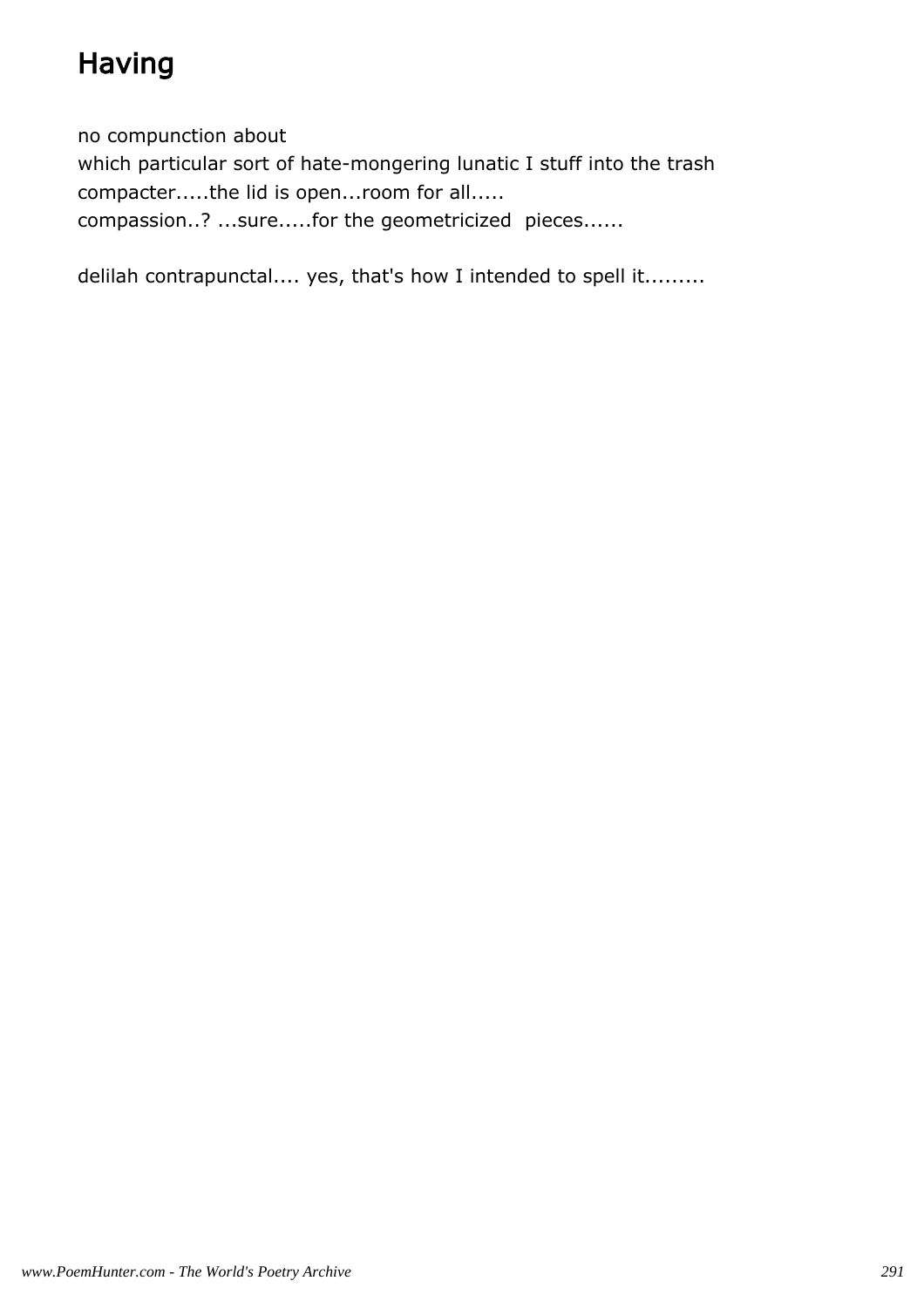### Having Made

sure it won't need more than some... visual enhancement... for the colors to be brushed on louder.... or softer or more nuanced or broken into kaleidoscopic splinters or a paste for manageable consumption..... after the doing...the living of it...the extrinsic internals...the reverse of such.... the spit-lovely and thorn-pierced qualmlessness of the free-er fall..or faltertumble......after the fire......resting on embers and words...so many words....wetted with them.......

they struggle/compete.........play top-dog....wagging hard......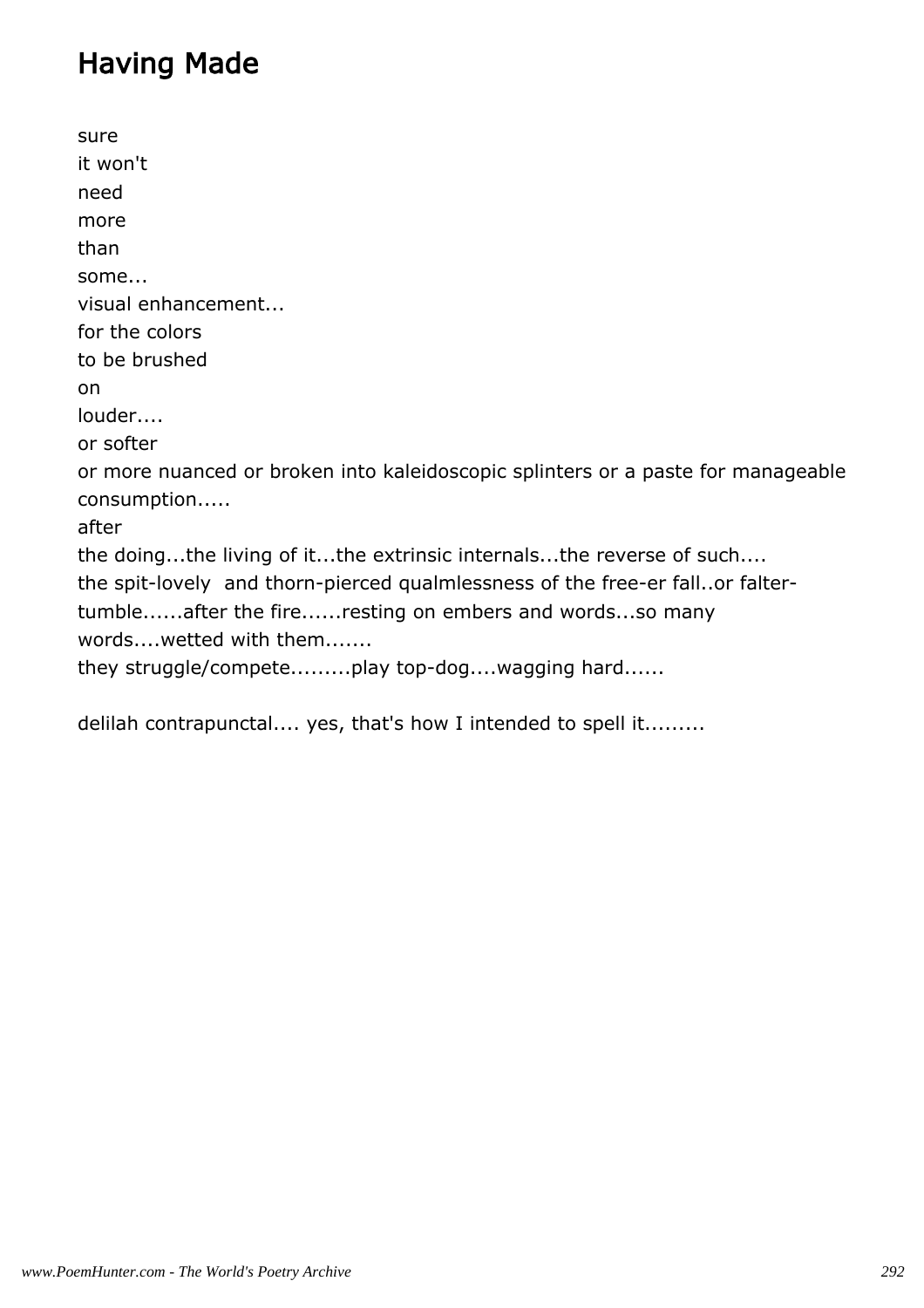#### Hawings And Hemmings

the advocate's advocate's devil holds a mirror with a handle, a bevel... banters, plays at diffusal accepts no refusal continues to dance and to revel... the atmosphere's thick heel, toe taps do click as the laughter's maintained at high level...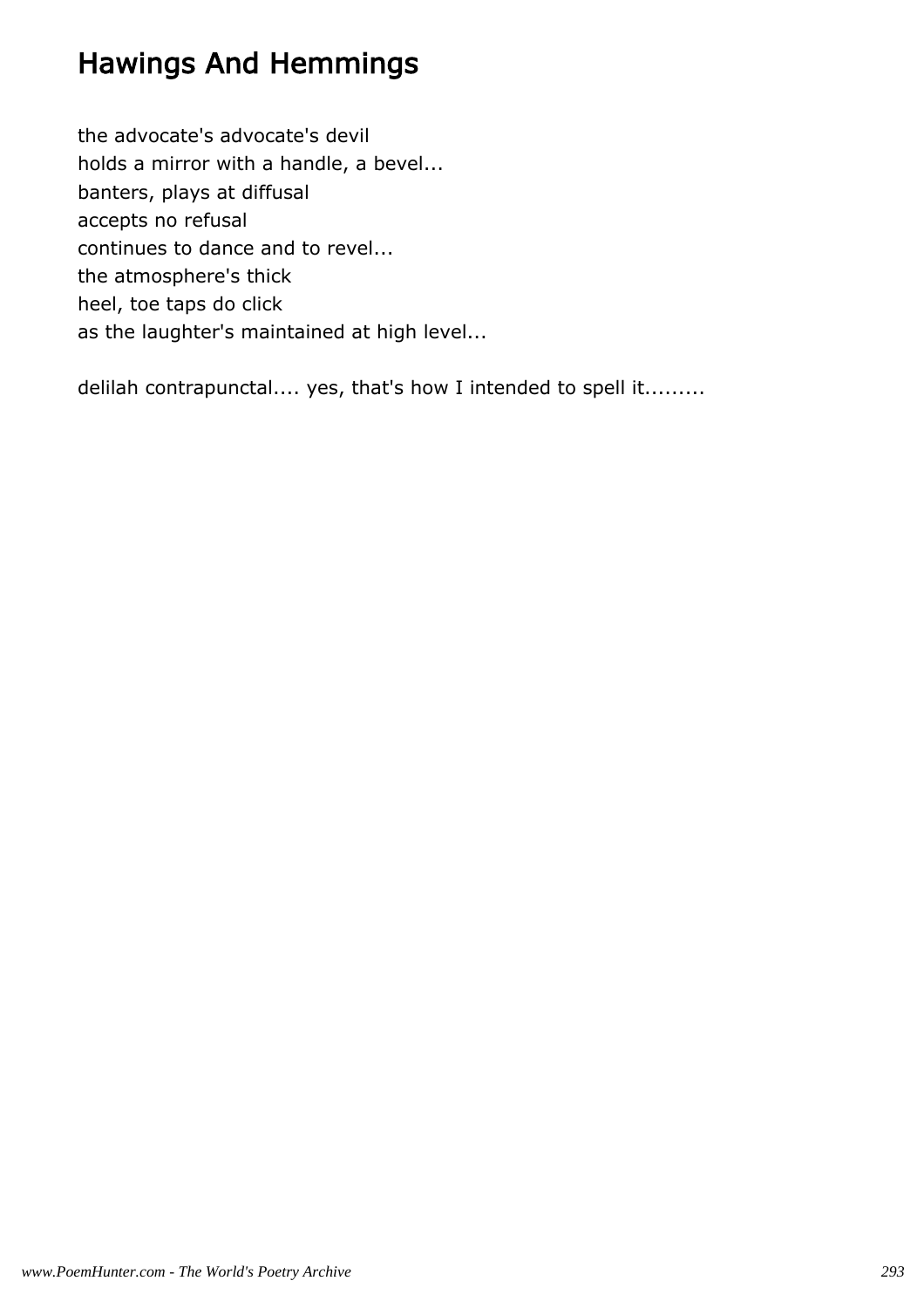## He Couldn'T Care

acutely..... and so she left him... resolutely....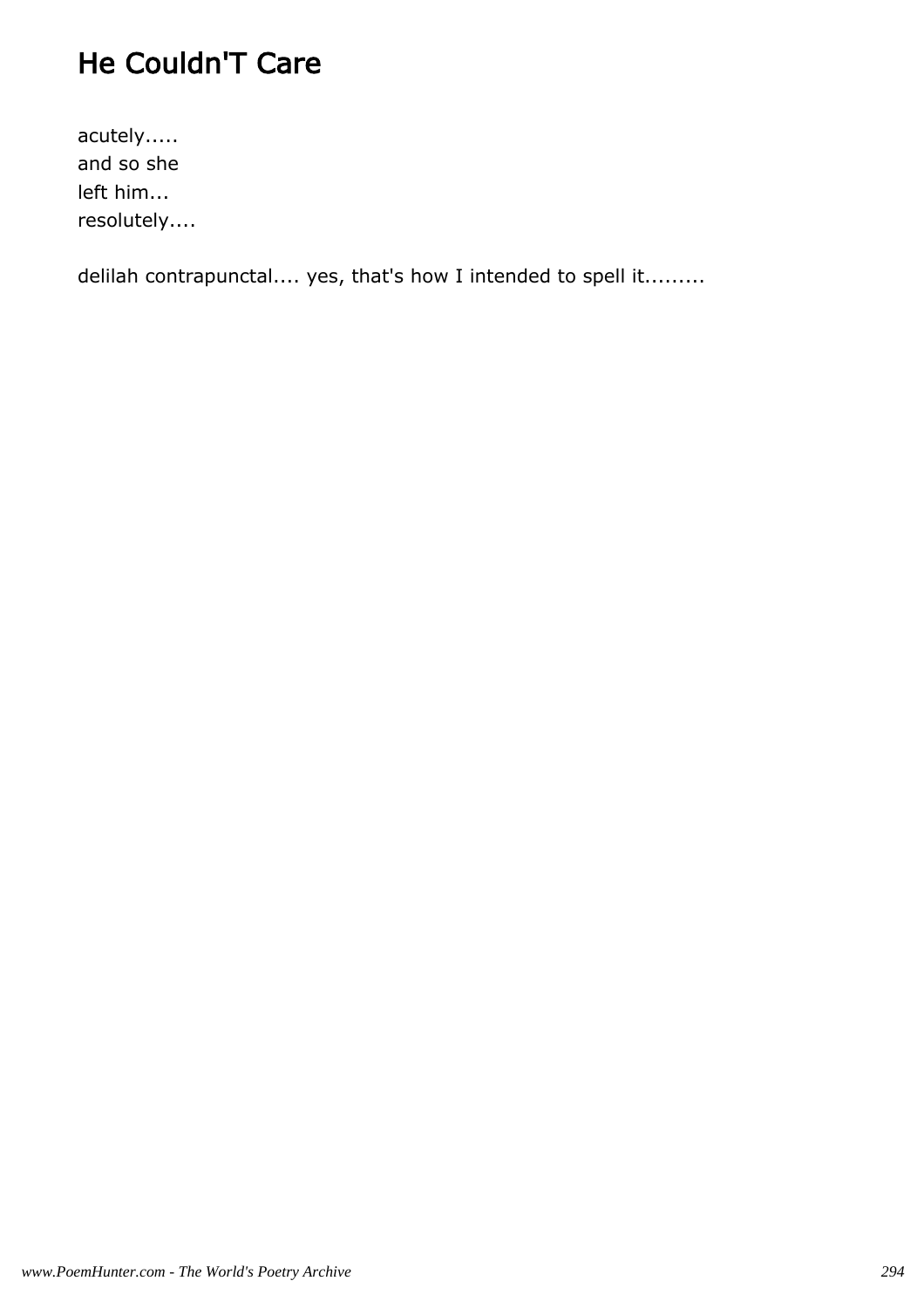#### He Doesn'T Love It More Than I Do

I know now who owns it.... I covet it.... I shall get up...tonight.... I shall swallow it whole.... carry it to my bed...dream myself inside of it... .....live there until next Tuesday..... hear the street music....the rumbles and clangs..... until next Tuesday.... he won't know what has happened.... as I'll have swallowed him and his turning light..... he owns it because he can.... I swallow it because I can.... until next Tuesday............. he loves it, too....with his fine eyes and his grapes.......his multitudes....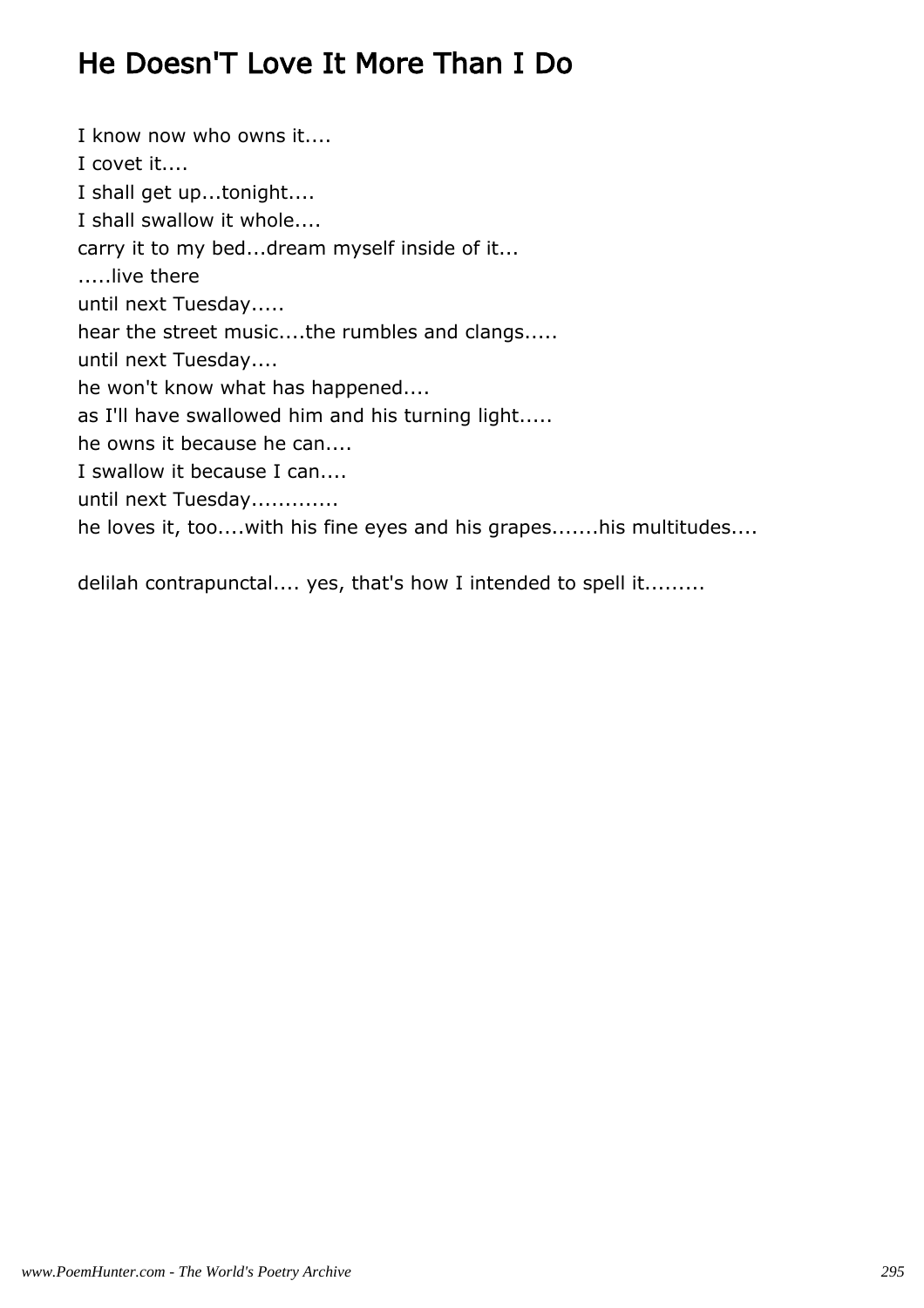# He Heard

Freddie Hubbard....

came close to putting down his trumpet....didn't....

I read Wallace Stevens.....

inspiration....another dog from hell......an intriguing one....much more....so much more....

and

I love dogs....don't care about the 'absolutes' of why..... and I paddle on.... just above water....just............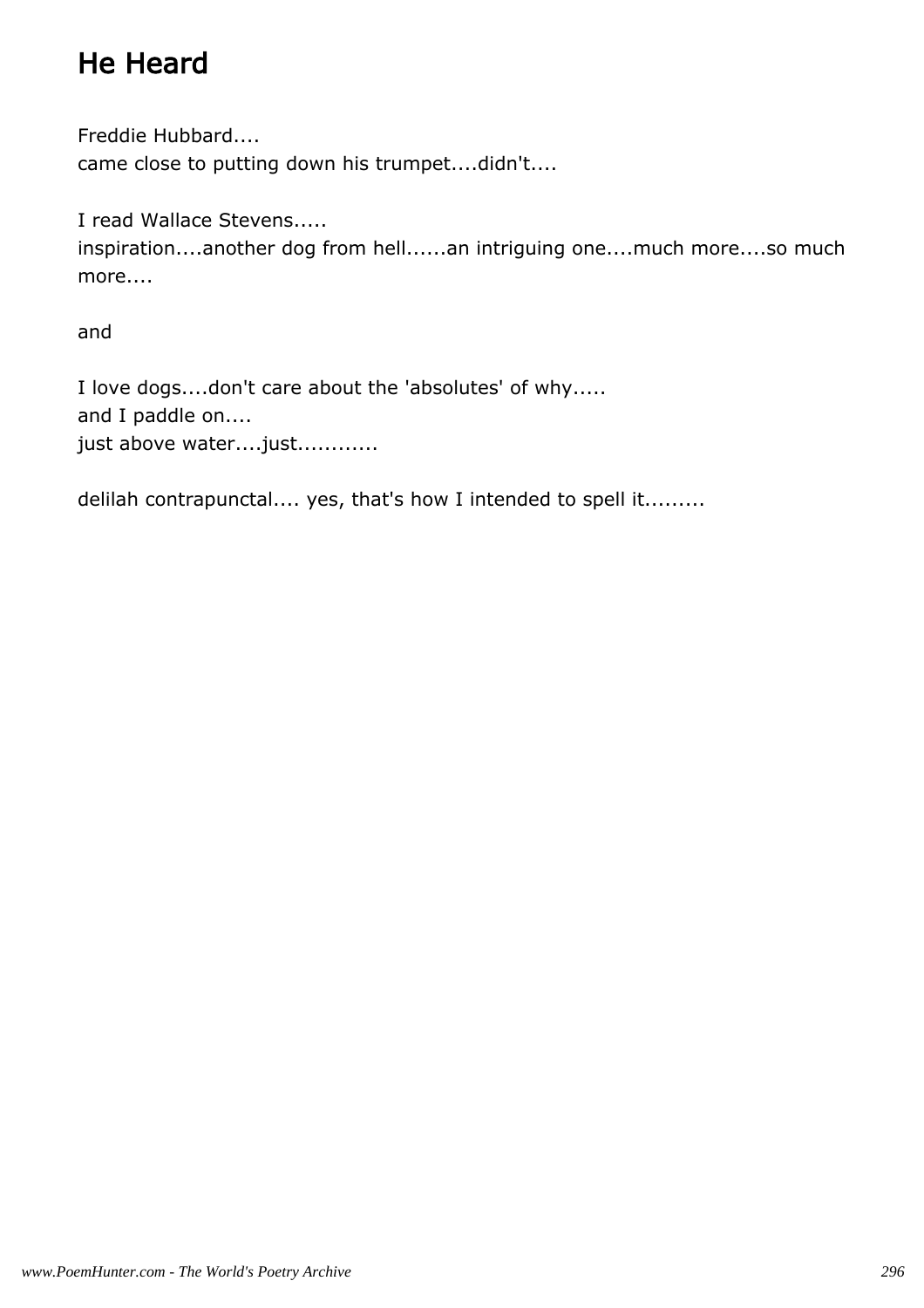### He Knew

I loved him... the joy we both felt when we met on the narrow road spilled up the hillside on the one side and down into the rocky creek bed on the other... .there began a series of yips and howls from further up the canyon whether or not there was a wind to carry the warm and bounding particles to the ears and hearts of those sharing the dance, moving with its rhythm, savoring its taste...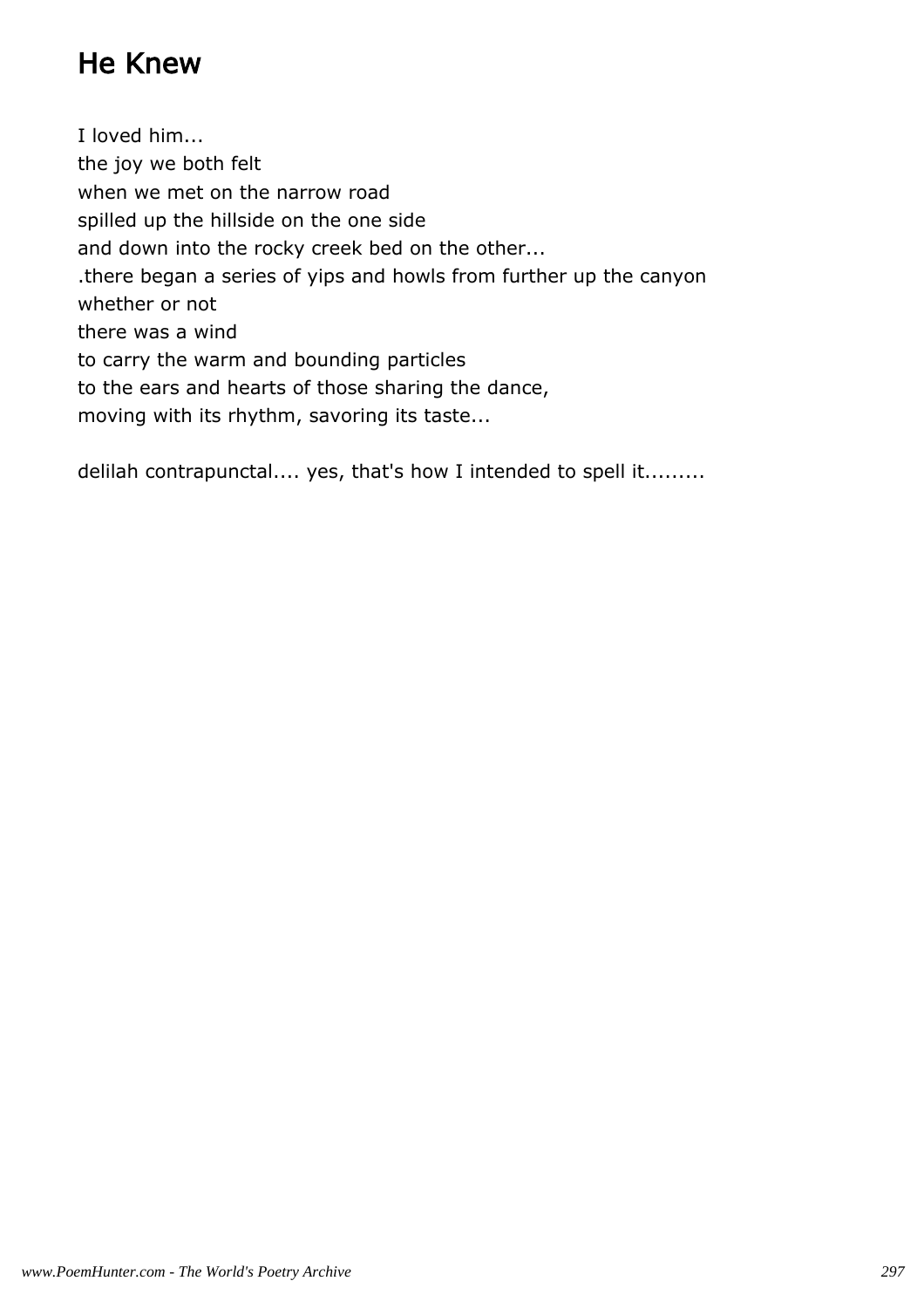# He Loved Her

Apologies....

the ones having to do with not meeting the standard of silence...

of being herself, adulterated only with joy

on everyone's

terms

that were.....irresistible even to the most rigid of hearts: 'I suffer in silence, and so should you'

'you shall adapt/I shall waffle/slightly wave in the bries and in the gorgonzolas yet remain steadfast in my core once molten now solidified with jagged edges that cause internal bleeding of which I say nothing and you must be still be still be still'...do you hear me/I do not hear you/do you hear me/do you/do you/do you..you have gone... you are.... gone....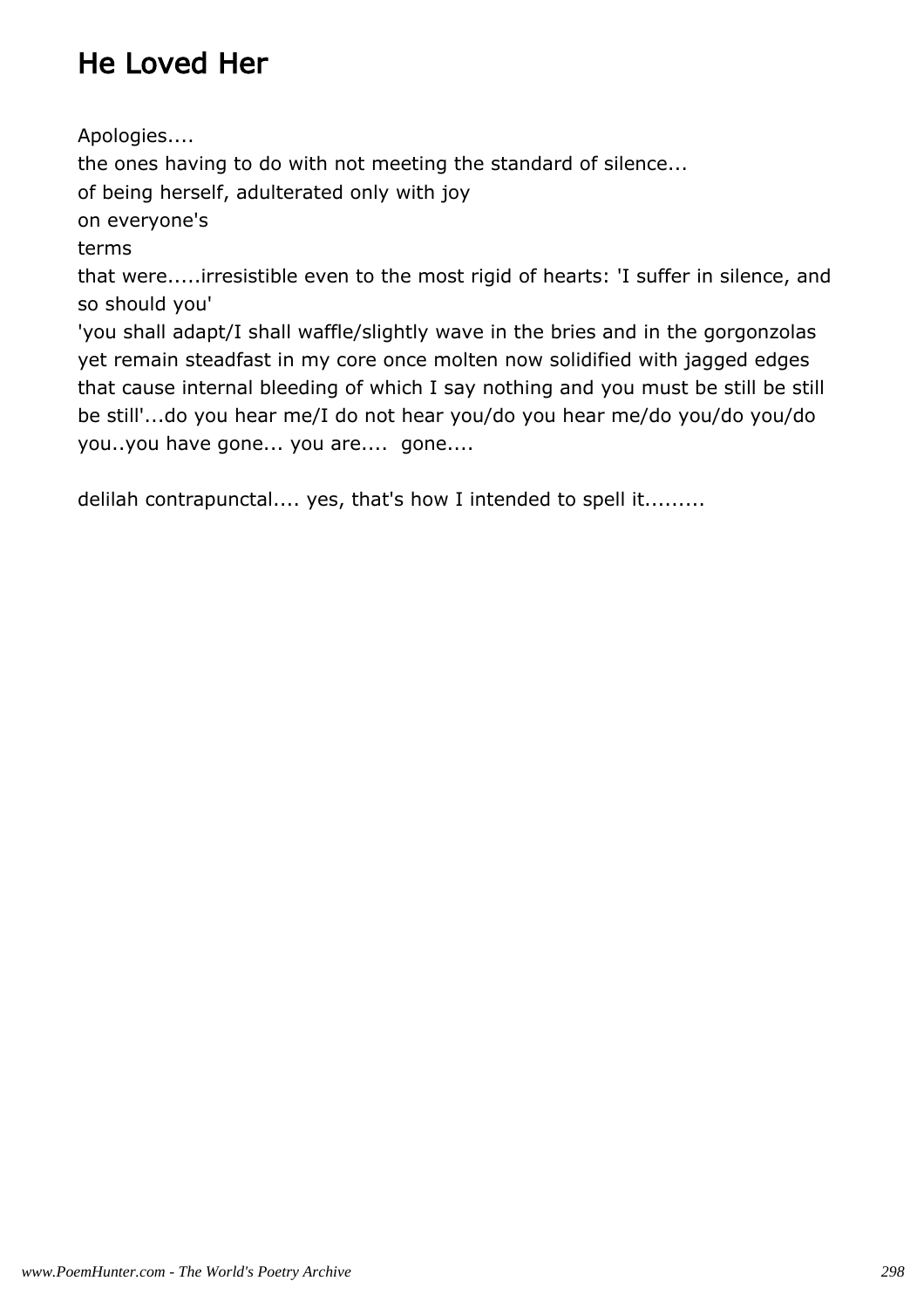## He Was

yestreous, trined, to a fault kept all of his tears in a vault where freely unboxed, under patented locks they sat...went to seed 'til he saw was a need and then handed them out to the phlox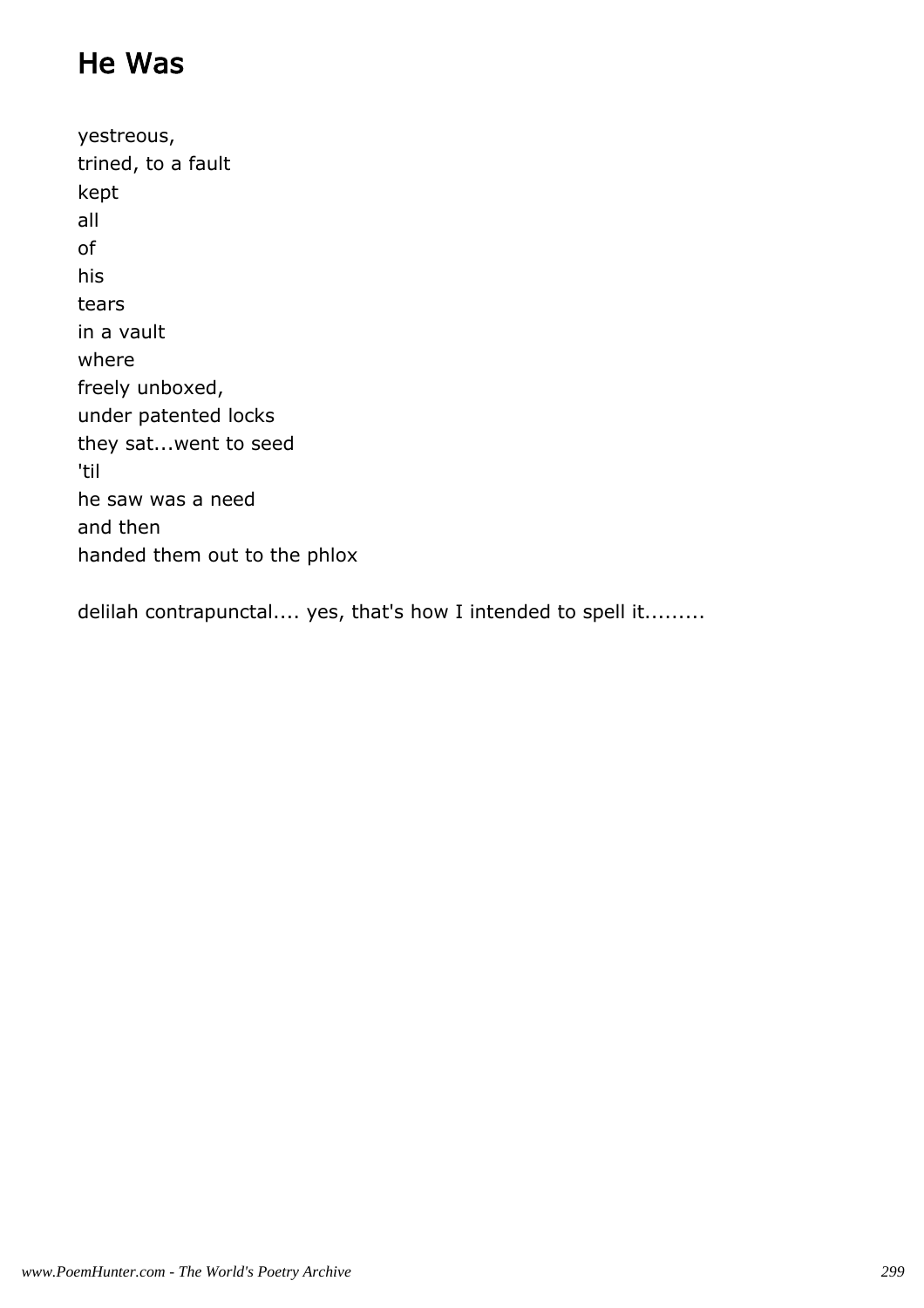# **Hearing**

a voice of reason....squirrely...gnawing away at the nuts.. bolts and screws in the reliquary..... farming out tasks of demolition to the hands of time-wearied dryads.... mounted on the thinnest of checkered picnic-cloths...like the one that belonged to an apple-buttered bruin... one who said it with a slap...dash it all.... some of the sear-up has oozed into the cracked pot on the seamlier feathered beds.... .... they get up early... and earlier....at first crow....now... ....when do they sleep? ...perhaps to dream....to mollify... perhaps to batten down the hatchling's brine... .....throw an inconsequential shoofly into the rain barrel...... where are their dust motels? ....milky-lit.. .with that one bulb..suspended from a velvetine cordiality... ....they' in a few quarters...drawn the blinds...ducked... jiggled for a second..best at that....so in comes an electoral morning... dew drops and the way home is obscured.....in a rococo frame....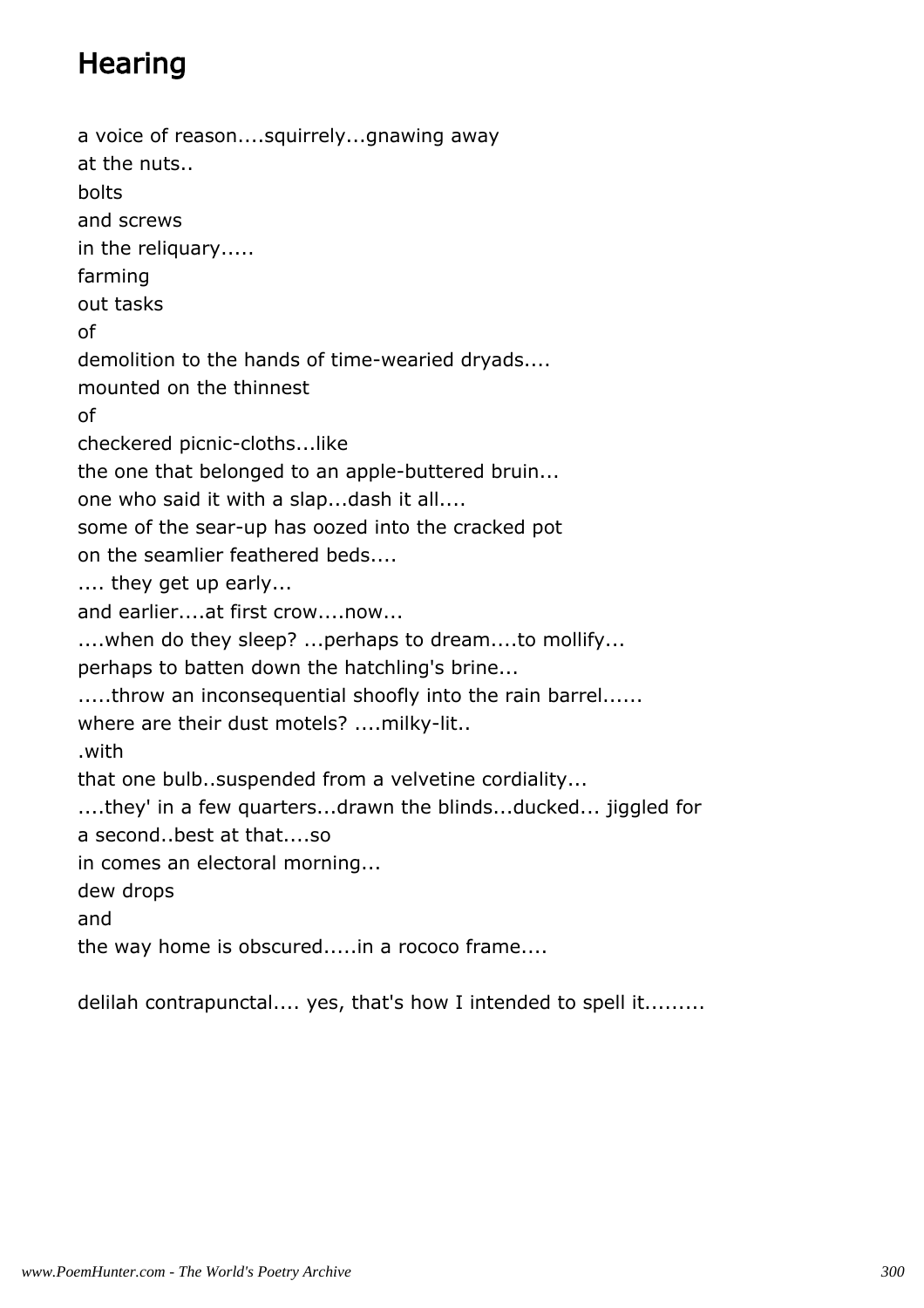#### Heaven? Simple....

yeah... that's the place where every dog that hasn't been loved and cared for comes to me.. .and I have food and hugs for every one of 'em......and things are cool....very cool.....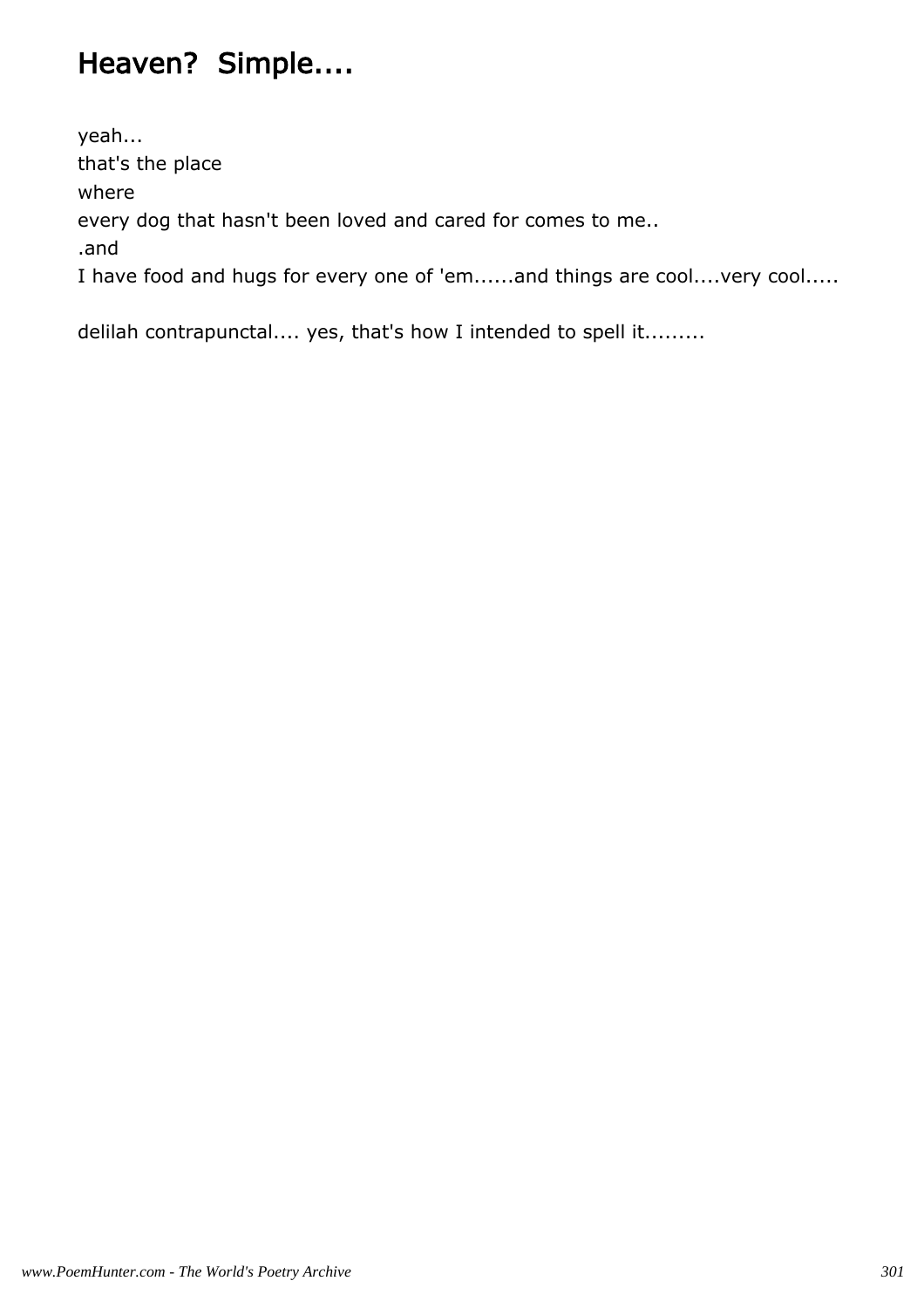# Held, Accountable

kissed, sweetly...

cherished, in moments thieved from time's grasping dolor...

known, in all ways possible... within the bounds implied, imposed...consciously chosen or seemingly inescapable.....

there is a comfort in this......

wonder and beauty in its reciprocation....

it's that or hardscrabble sainthood......

distance and munificent passages notwithstanding.....

..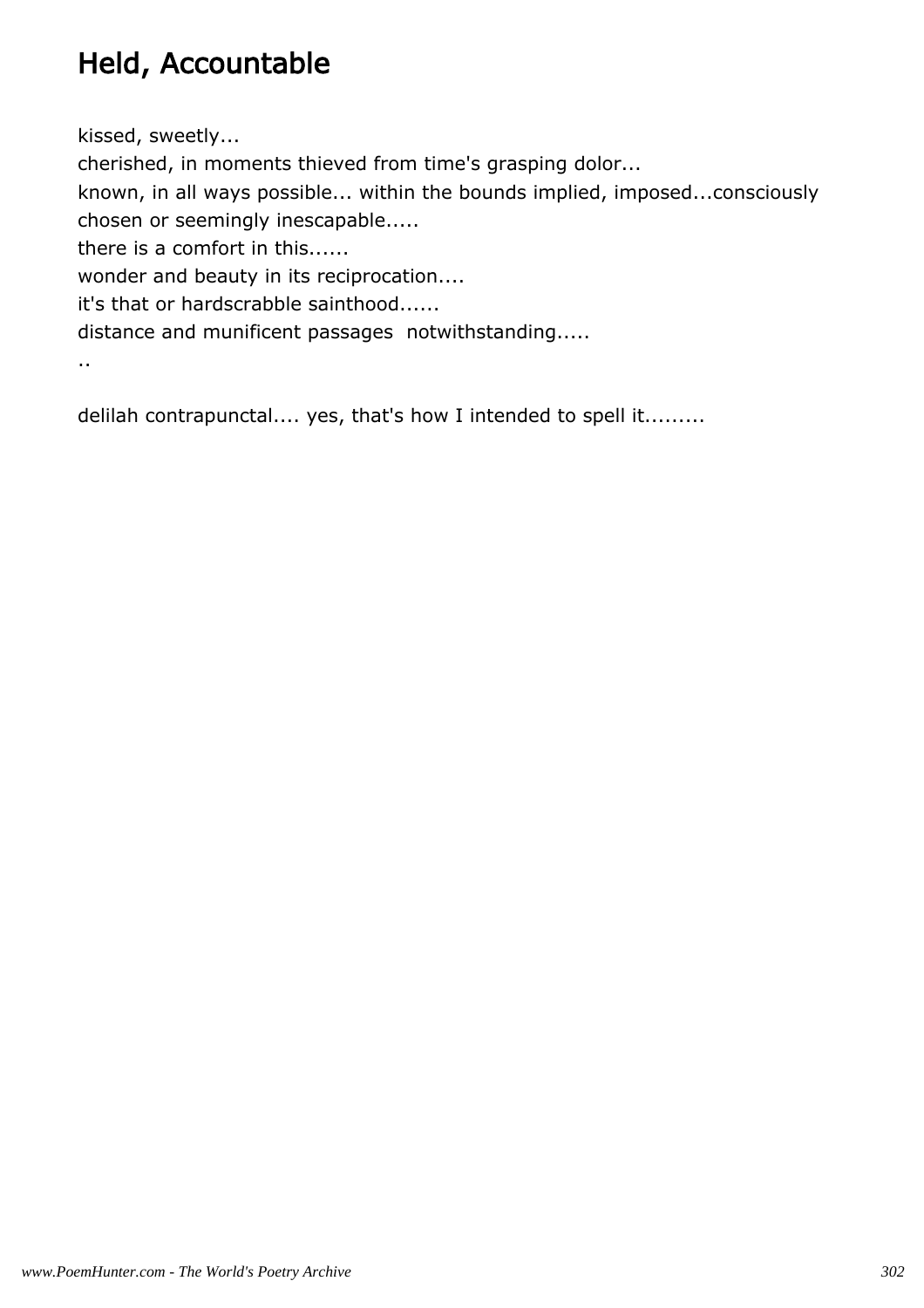### Hello Charles And Descendants....Here

there has evolved a louder sparrow ...pitches decibels like a spit-ballin' southpaw his mating/warning/gathering-time calls are heard above all eighteen wheels scoring the concrete lanes... early lessons...foghorns changed his tune? had to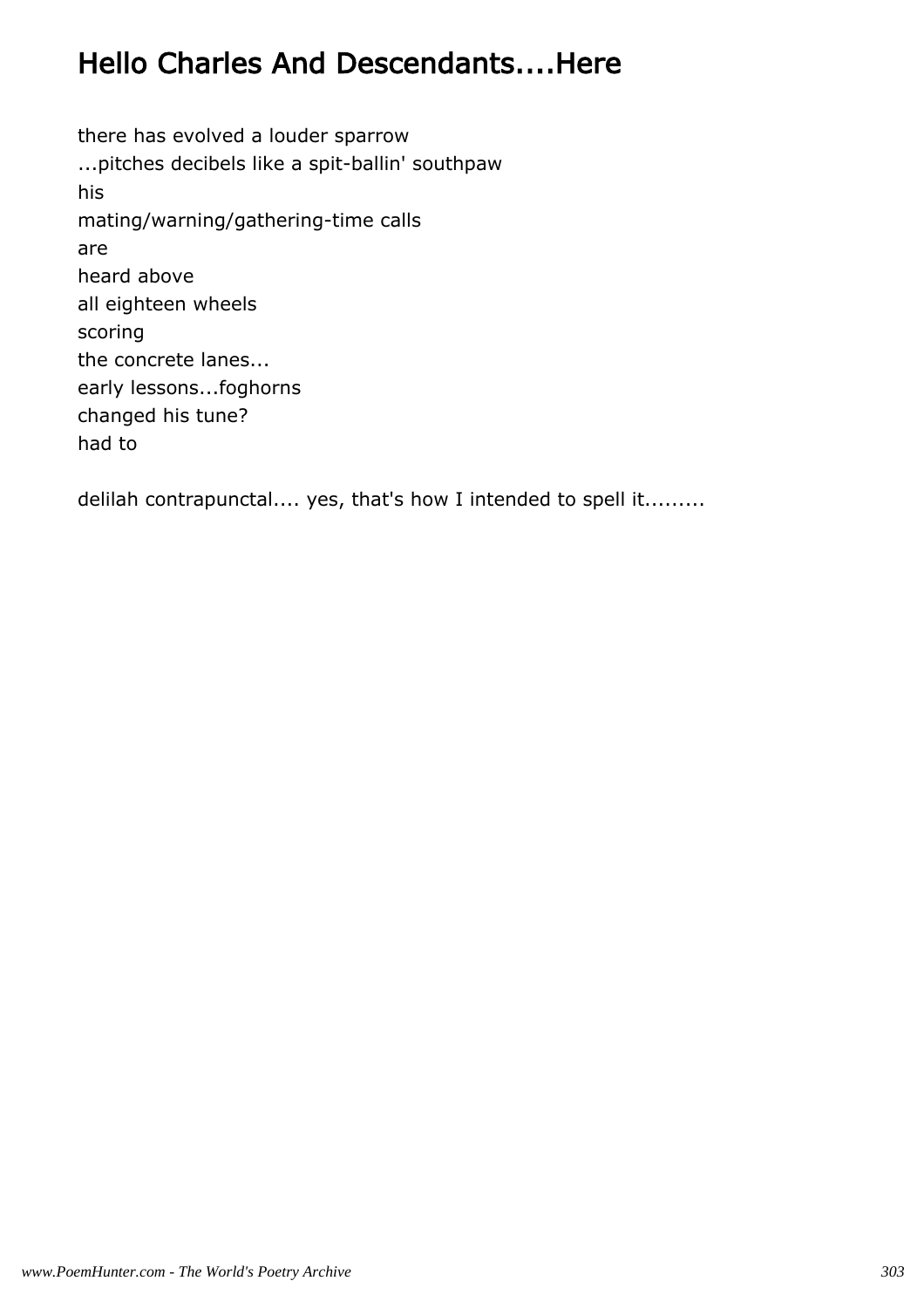# Help! !

.

from dawn into the gloamin' been held captive by strong yeomen.... the dial's been dessicated, no trace is left of gnomon.... ......hear this tale as it's related.... why the ducks are scramblin', roamin'.... could be said it is an omen....? yet, the crew is rather handsome.... and there's been no talk of ransom.... .... could be a far worse plight, ..........get back to you...tonight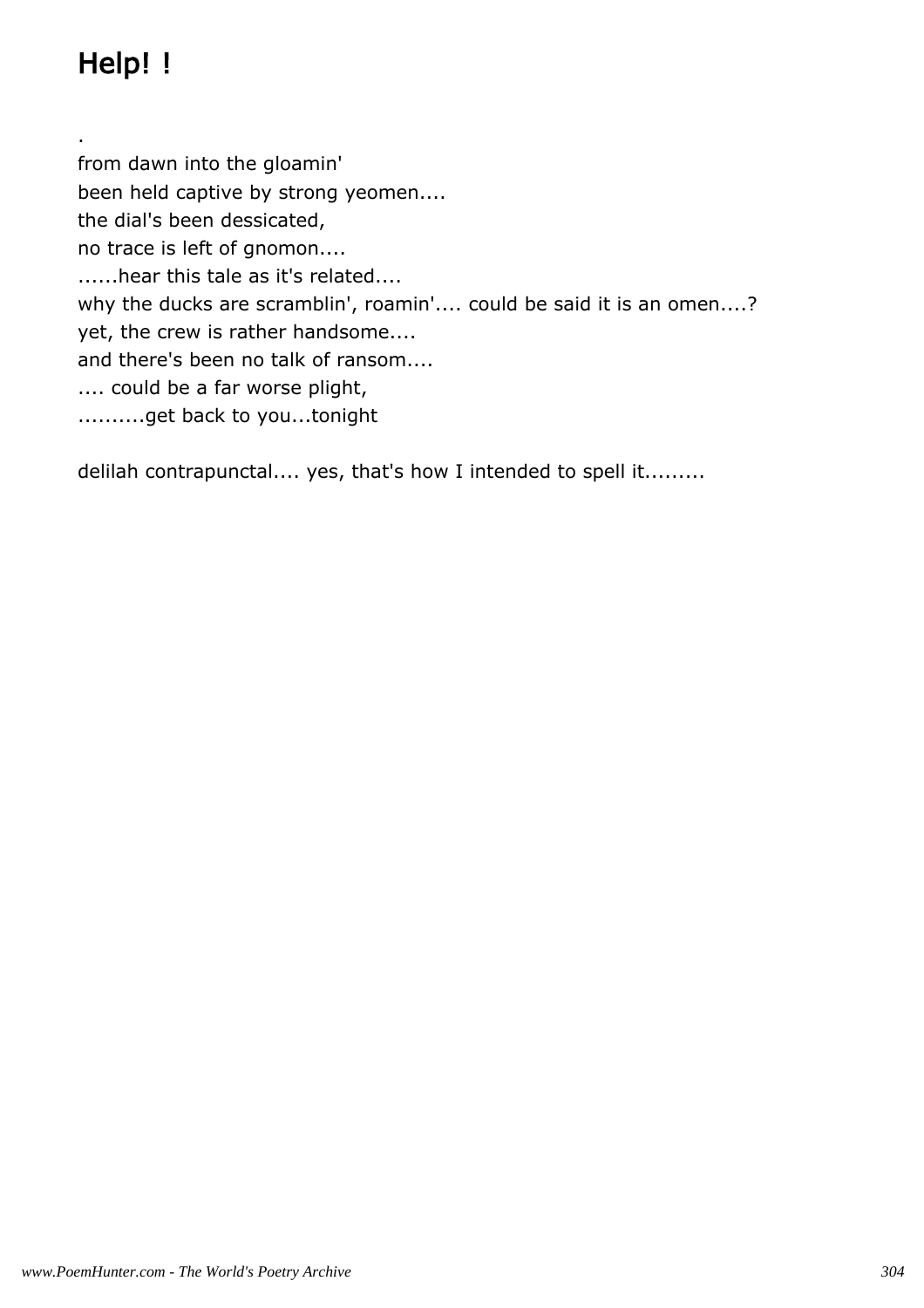# **Here**

in hell with Lars.... Udo is coming soon... he is bringing a pumpkin...or a deflated basketball... mud on his tongue and zealots in his underwear shall make his journey both arduous and joyful.....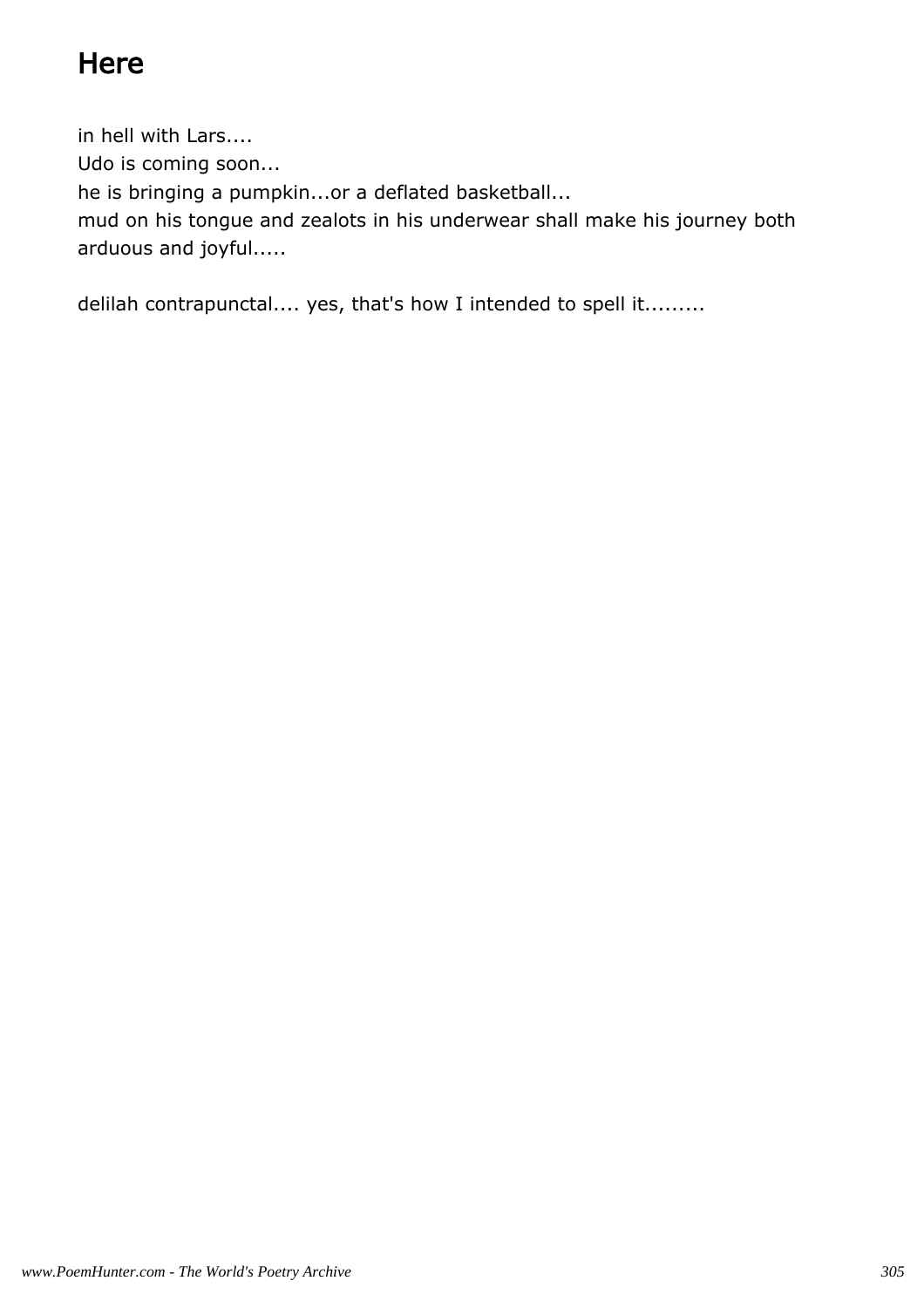## Hi, Tech....Low Rider.....

you're a concept car..... been beggin' me to drive you..... I'm not sure I'd live to tell.. don't know if I'd survive you.... rode my two good wheels on the off-road trails so long.... would be new to sing a duet... a screamin' rain-slick-highway song.... well, alright.... just let this lass toss back one last demitasse.....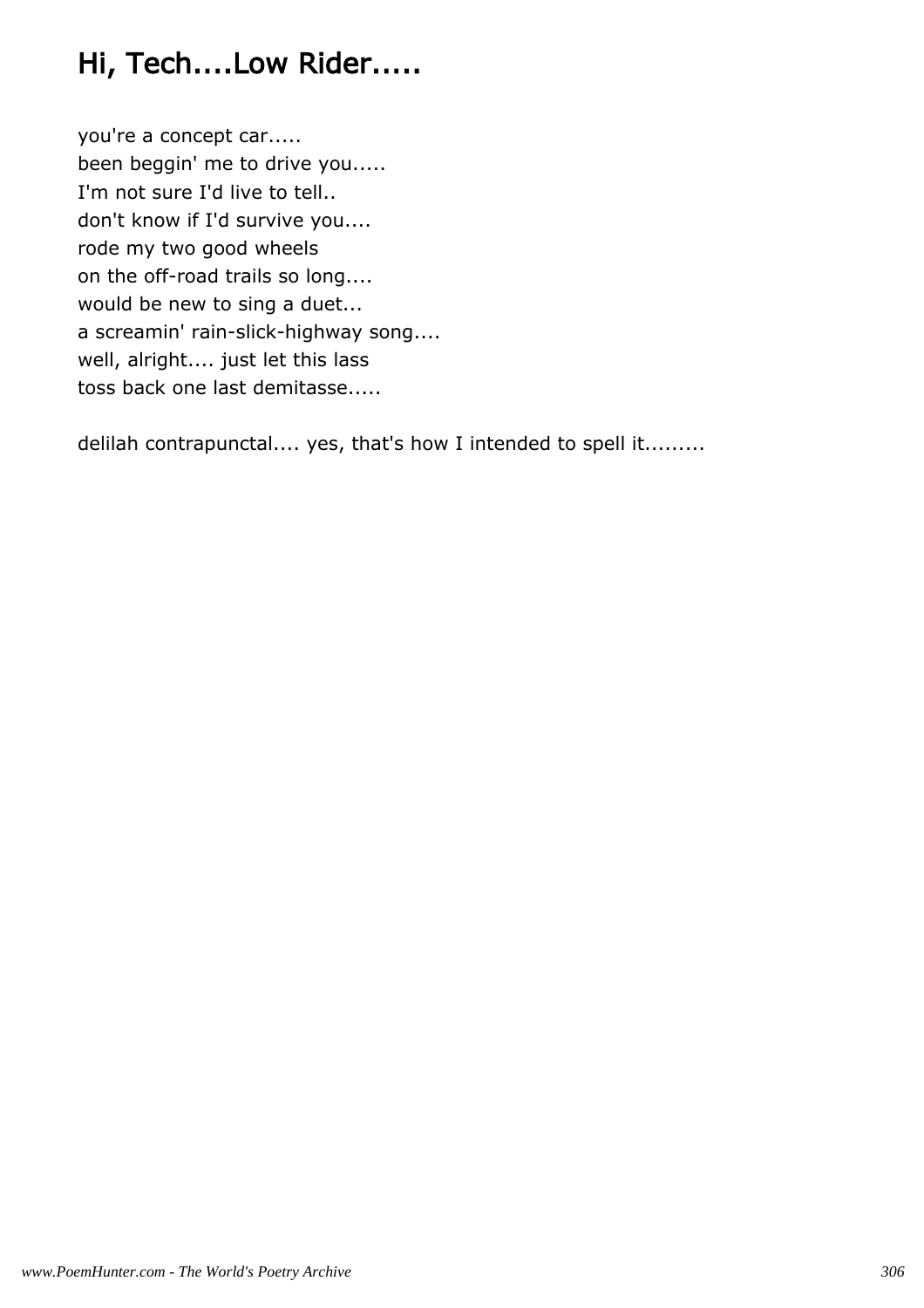# Hide, Obscure

Bob Woodward's face....

and

the body bags....the dead shuffled off quickly from their silent transport... is there something wrong with this lack of pictures....?

I'd not presume to say to the families of those who've been eradicated...or of those who survived, but barely, that they were lost for nothing........it was/is for something........I surely cannot define it as something in which I believe.....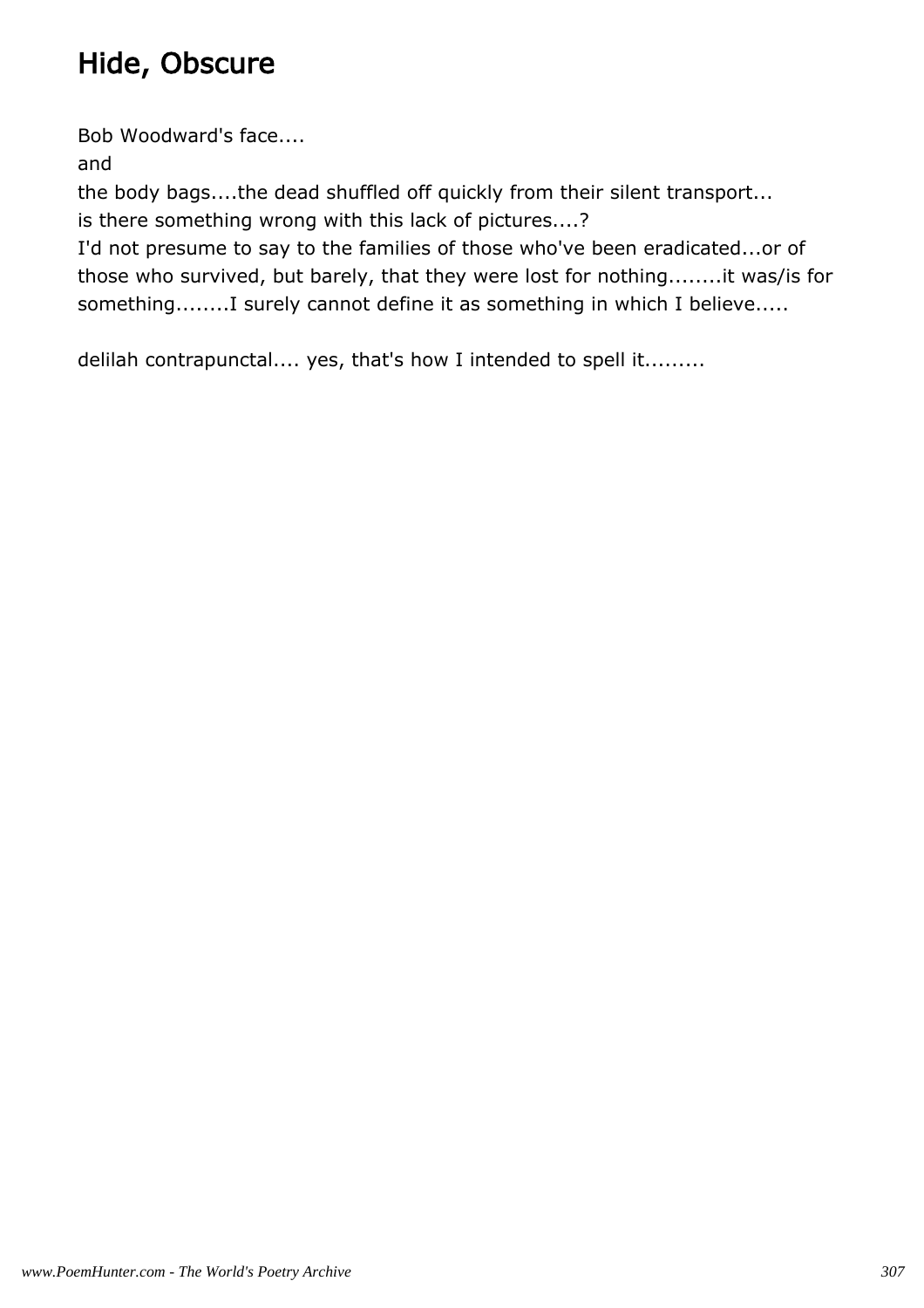#### H'Mmmmmmmmm

up close and versenal slink, periscope, to curse'n'all to feel the surge, the lessening the whip'n'stitch of blessening the plangent wail of biped's song the ululations of said throng to hear the chorus skate, assembling and discern which, to date's, dissembling.... since truth is beauty, beauty, truth.... all swallowed, then...with gulps of ruth......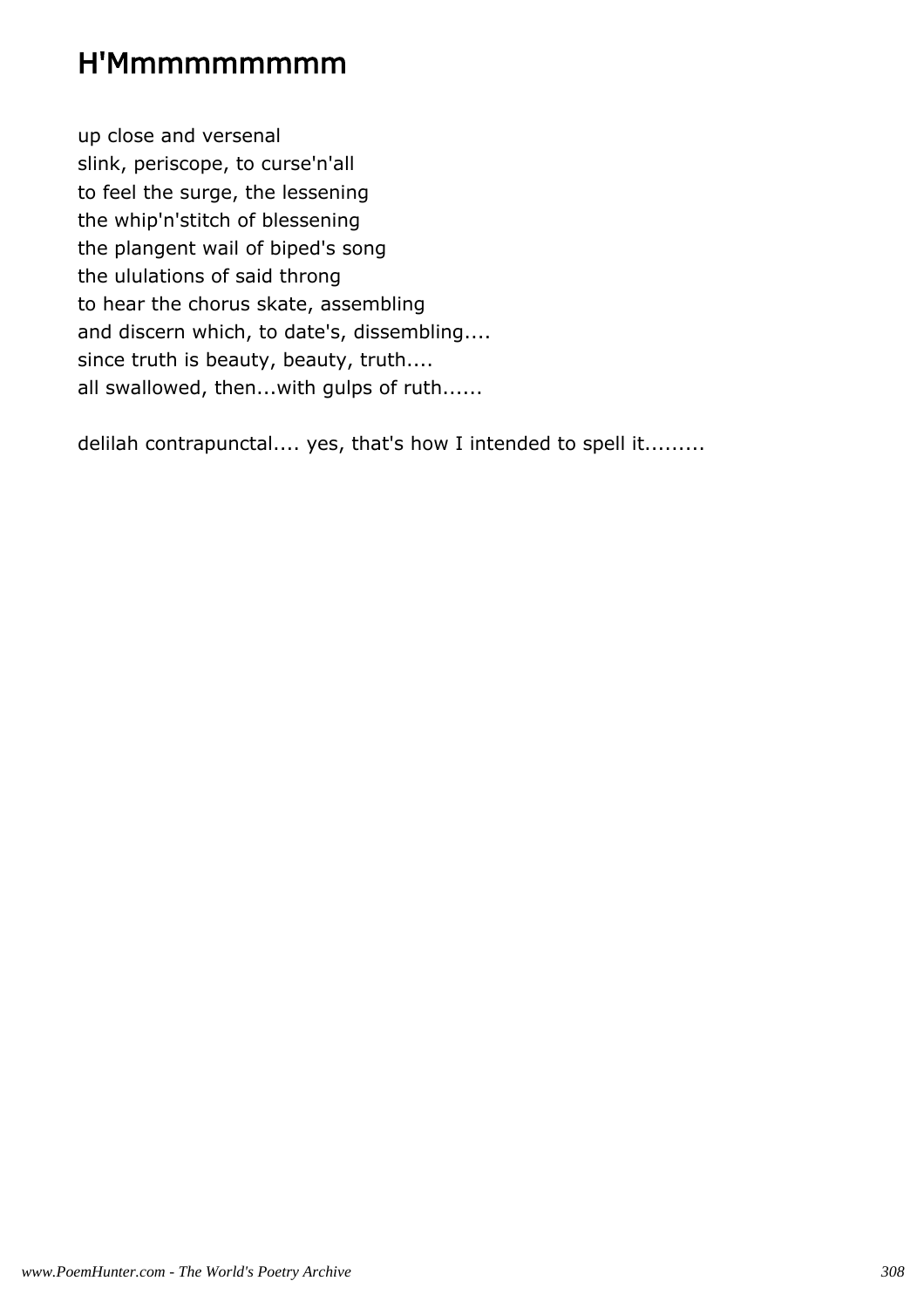#### Homemade Jewelry

am wearing a bezoar necklace in case I become wild and reckless or even a trifle bit feckless... gain repute that's other than speckless '>)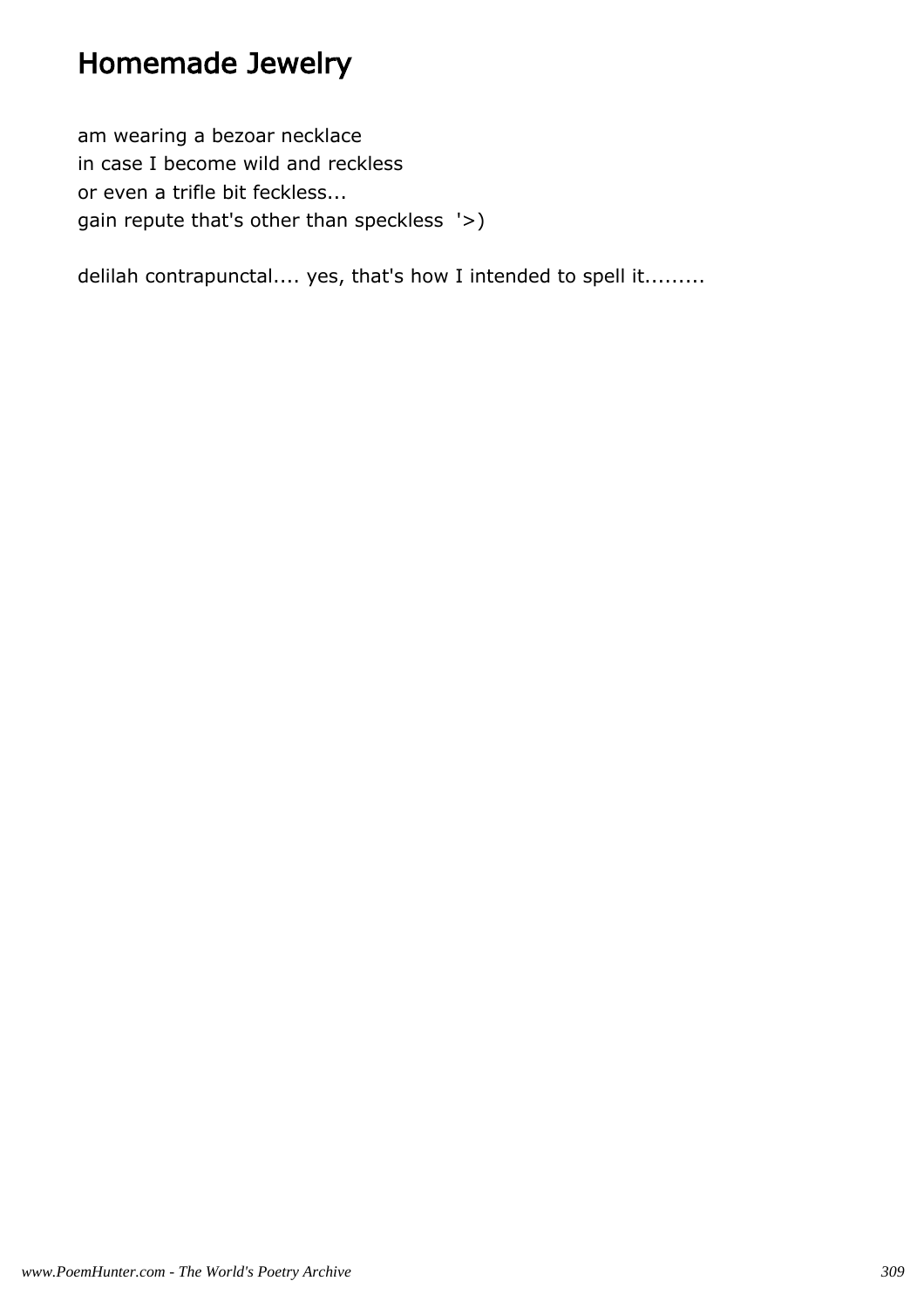### Hound

dog caught a rabbit... that rabbit keeps on twitchin' askin' for a foot...(or an iamb) or some switchin'.... hound dog's tired, don't wanna hunt... least not no rabbits whose thinkin's back-to-front... go on now, bunny, find a carrot or some parsley... it's thyme to be sage, leave those droppins lots more sparsely....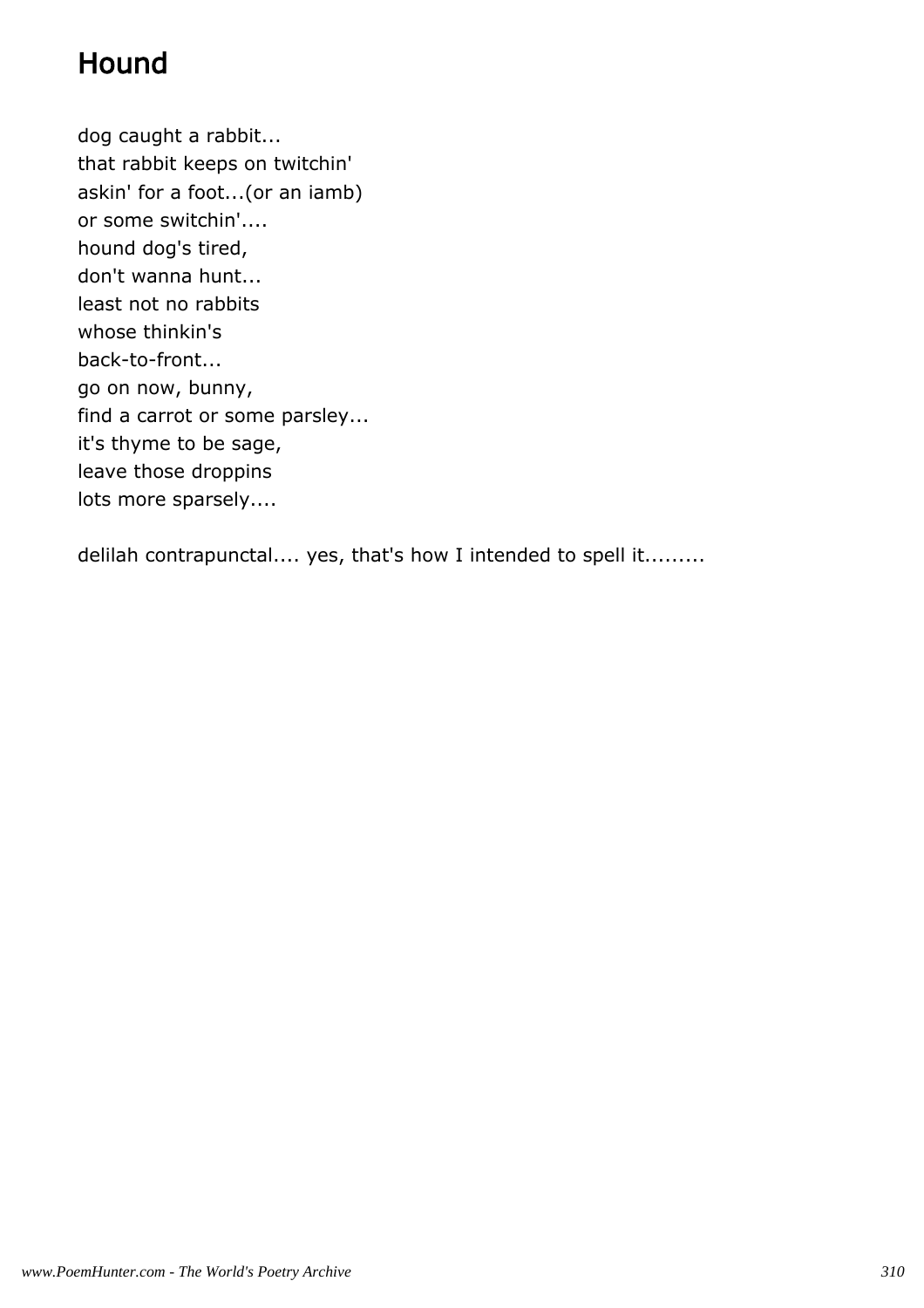#### How Sweet

the birds of euphemism.... swelving skylong...mending schism... with feathers, some of brilliant orange, solbanded plumes, carnelish tints... higher, higher 'bove each tor range... searching for their junior, Mintz......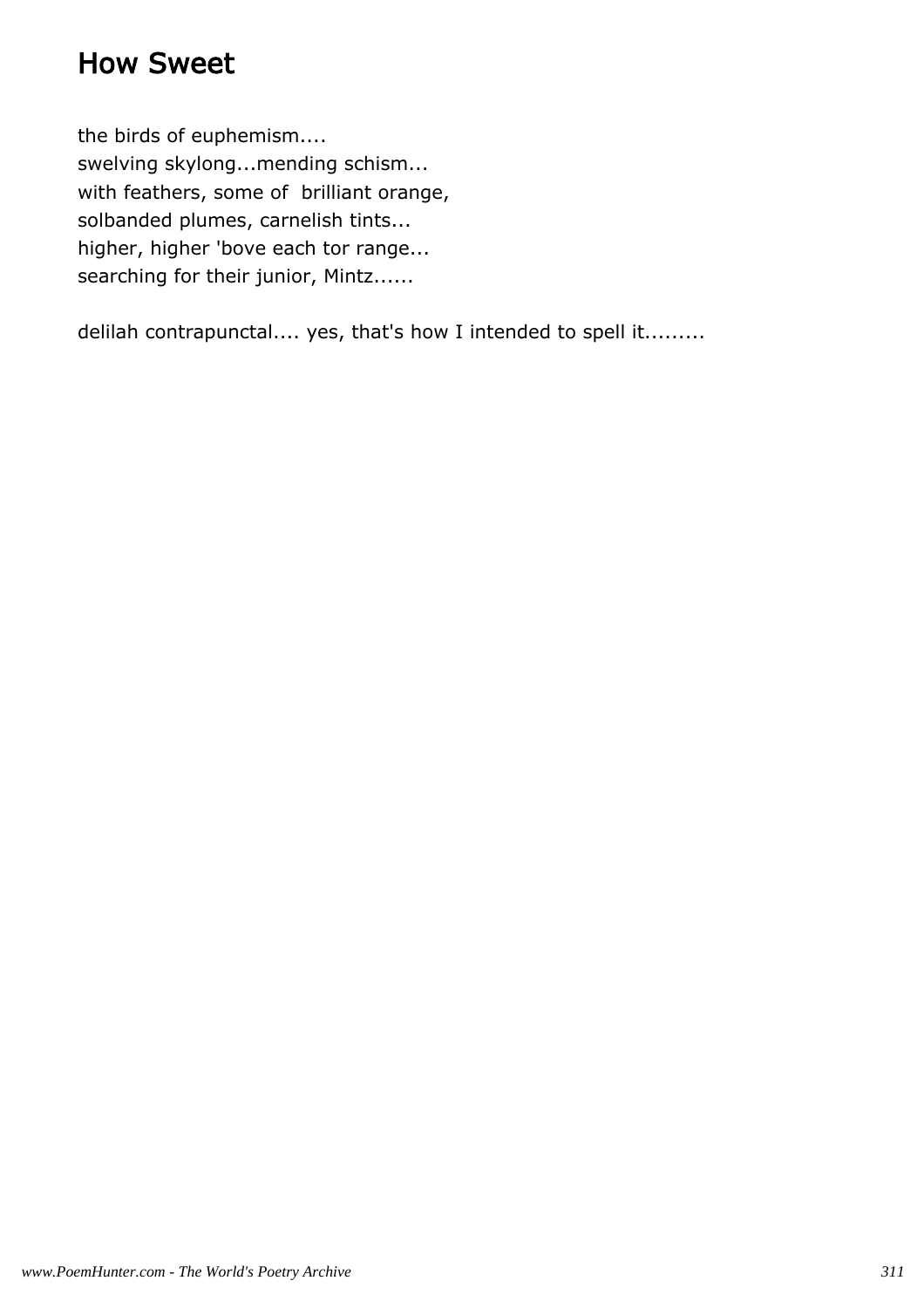#### How To Say

I do not like who you have become....and list the reasons....

to say it any other way would be a lie...but how to say what is so without being as brutish and cruel as the one addressed...the one who has been tortured and condemned...'hell' is other people, as well as oneself...escape into a 'living' oblivion? no, too crowded there already...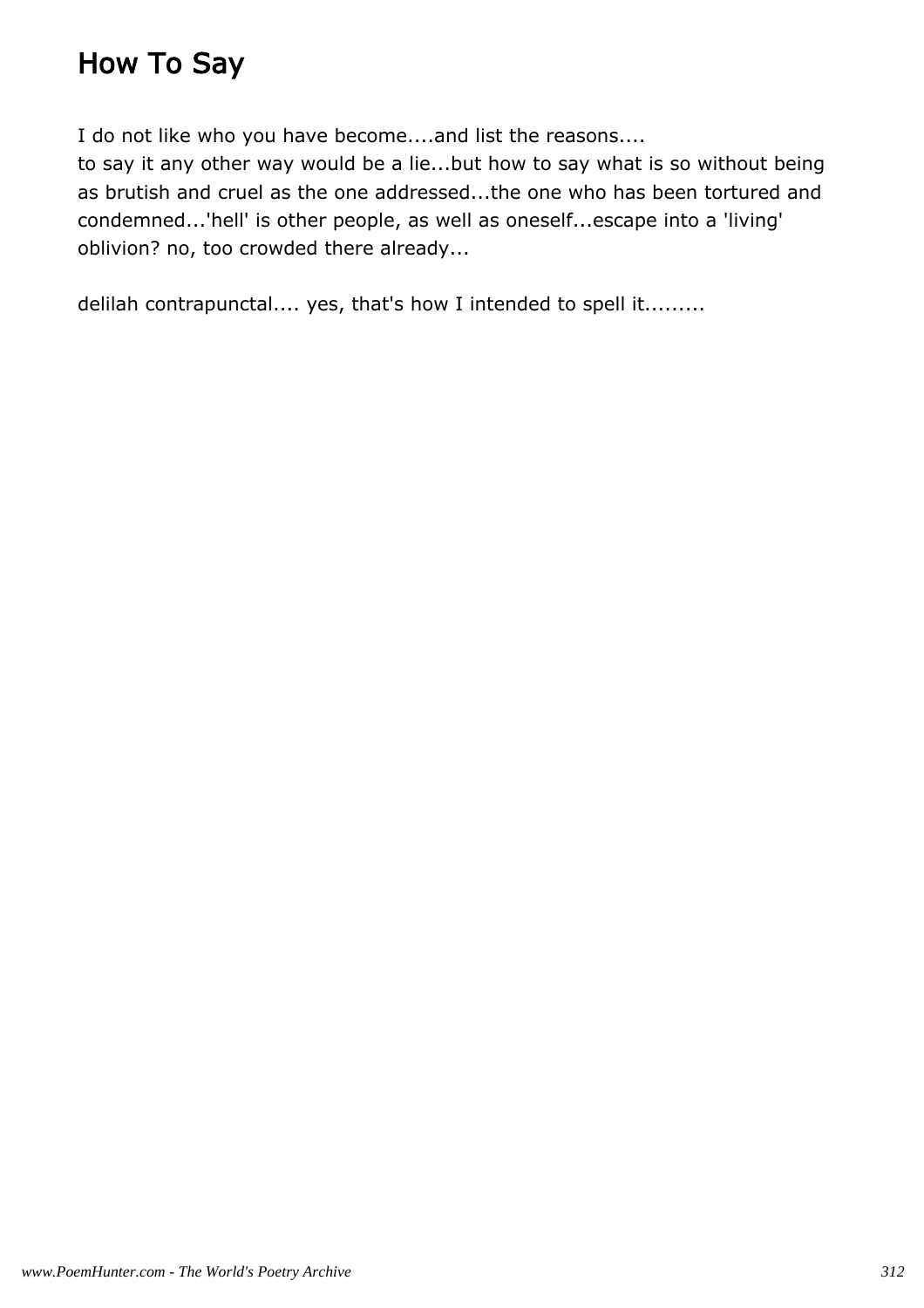#### How....Just How

virtuous must I be...before I get to go... these reparations, they proceed.... but....oh-so-flapping slow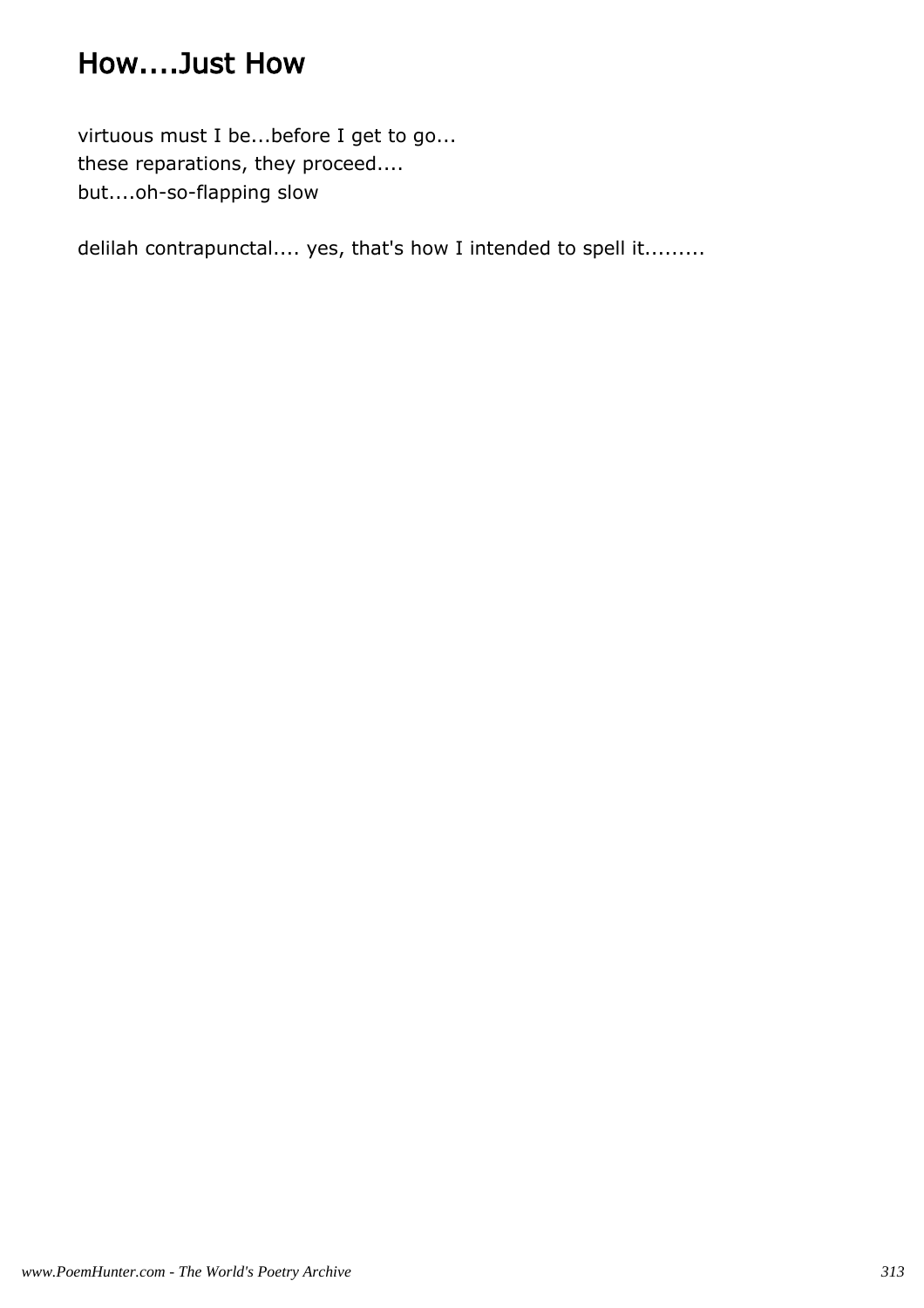# Hubris

did I say I count myself among the sentient?

I remove one of the thorns from my shoe and limp on.....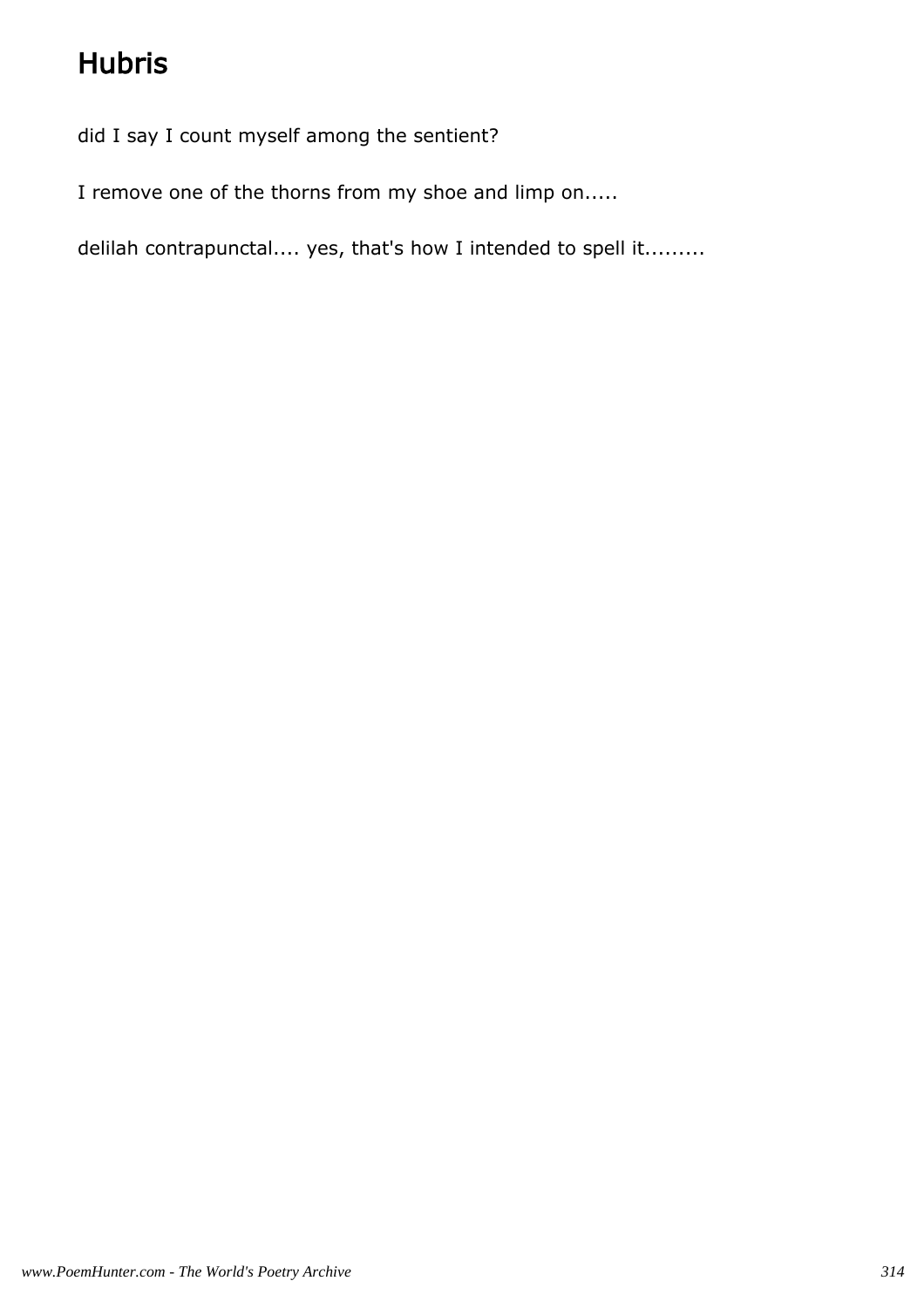#### Hunter's Moon

come up lame on this path and it's teakettle over melonball... need a loose-limb/sure-foot mule now...

chariot and troika abandoned...good for the straightaway, ......bells/feathers, all those dash-and-prance trappings had their place...

c'mon, mule....there's clear water where we're headed....smell it? we'll dance a little in the meadow once we've rested up... gonna be there before sundown, I know it...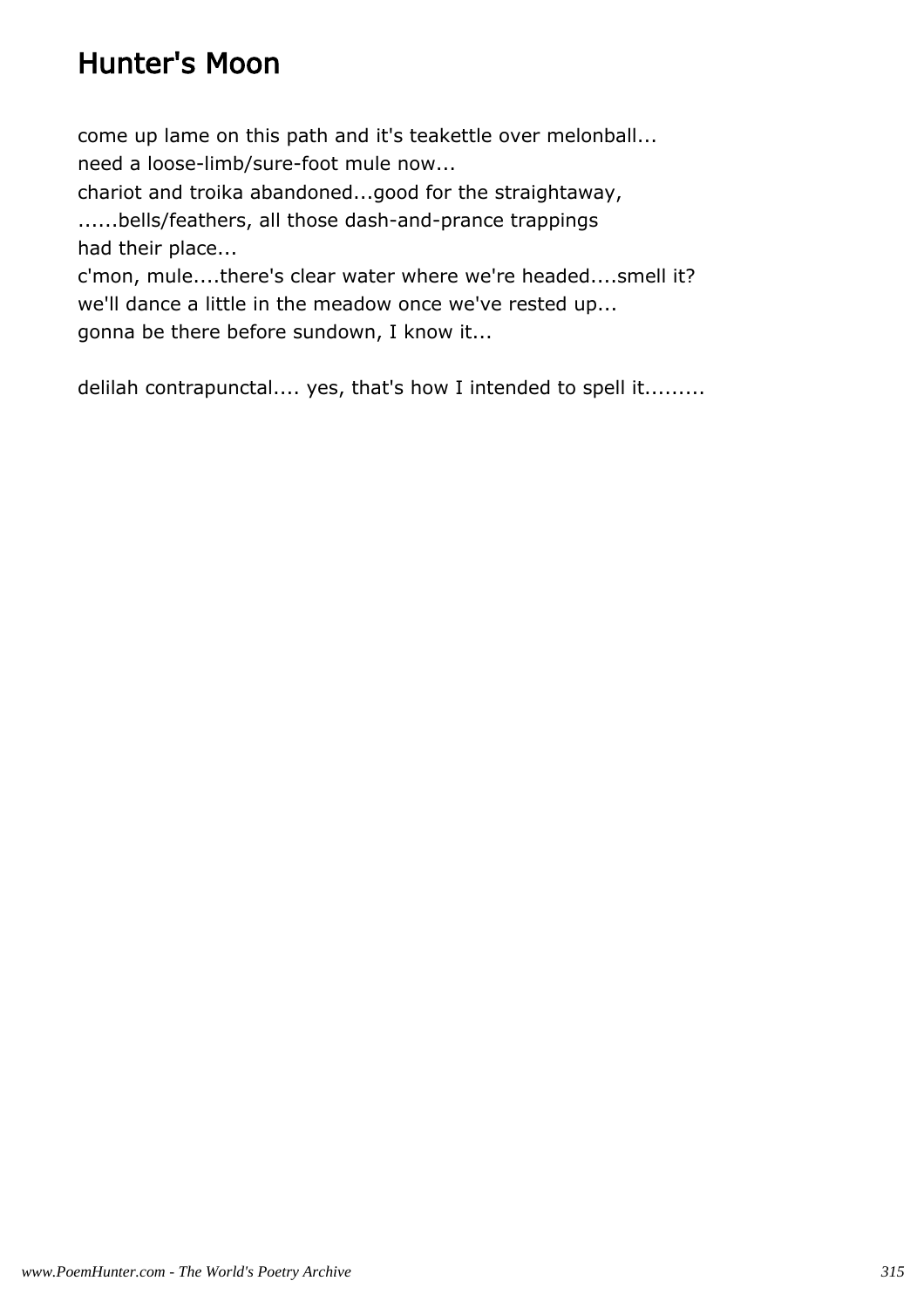#### Hush Now

don't explicate..... just hop on that ol' midnight freight.... lipstick...dipstick....don't explicate... you know that I dig you...but just so much can be endured..... and I really loved you...but now I am enured..... hush now, don't explicate..... honesty, don't over-rate.... so, darlin'...as of this date.....don't explicate..........

sorta to the tune of 'Don't Explain'..... with apologies to Billie Holiday and Helen Merrill..... Doc Holiday, too... '>)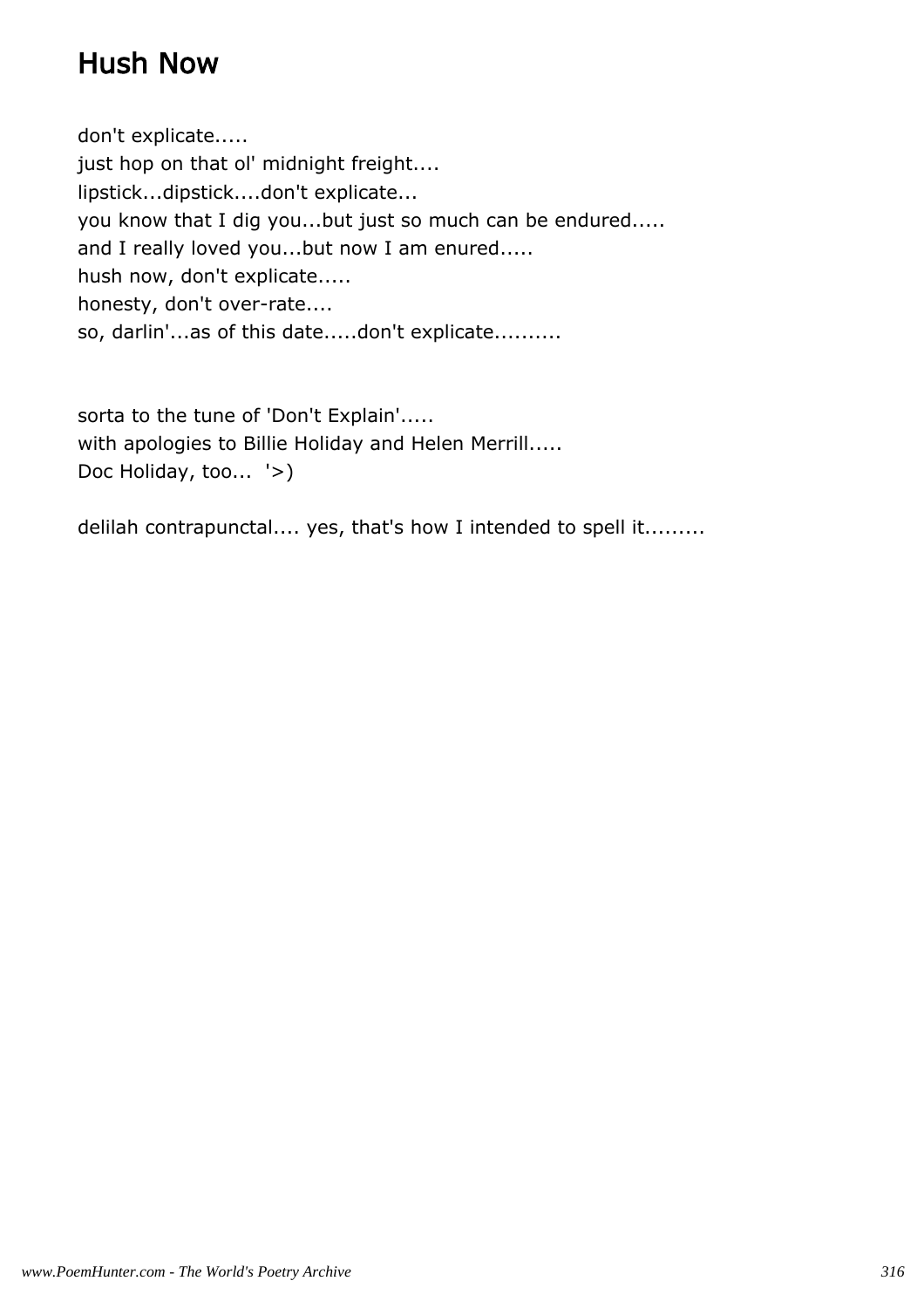# Hushfall

reversion oozes, viscous.... meandering sensuouslessly through the space between door and floor.... for now she has climbed a tree... is breathing in the scent of lilacs, and has brought her lyre with her..... in the morning she and the critter will be on their way......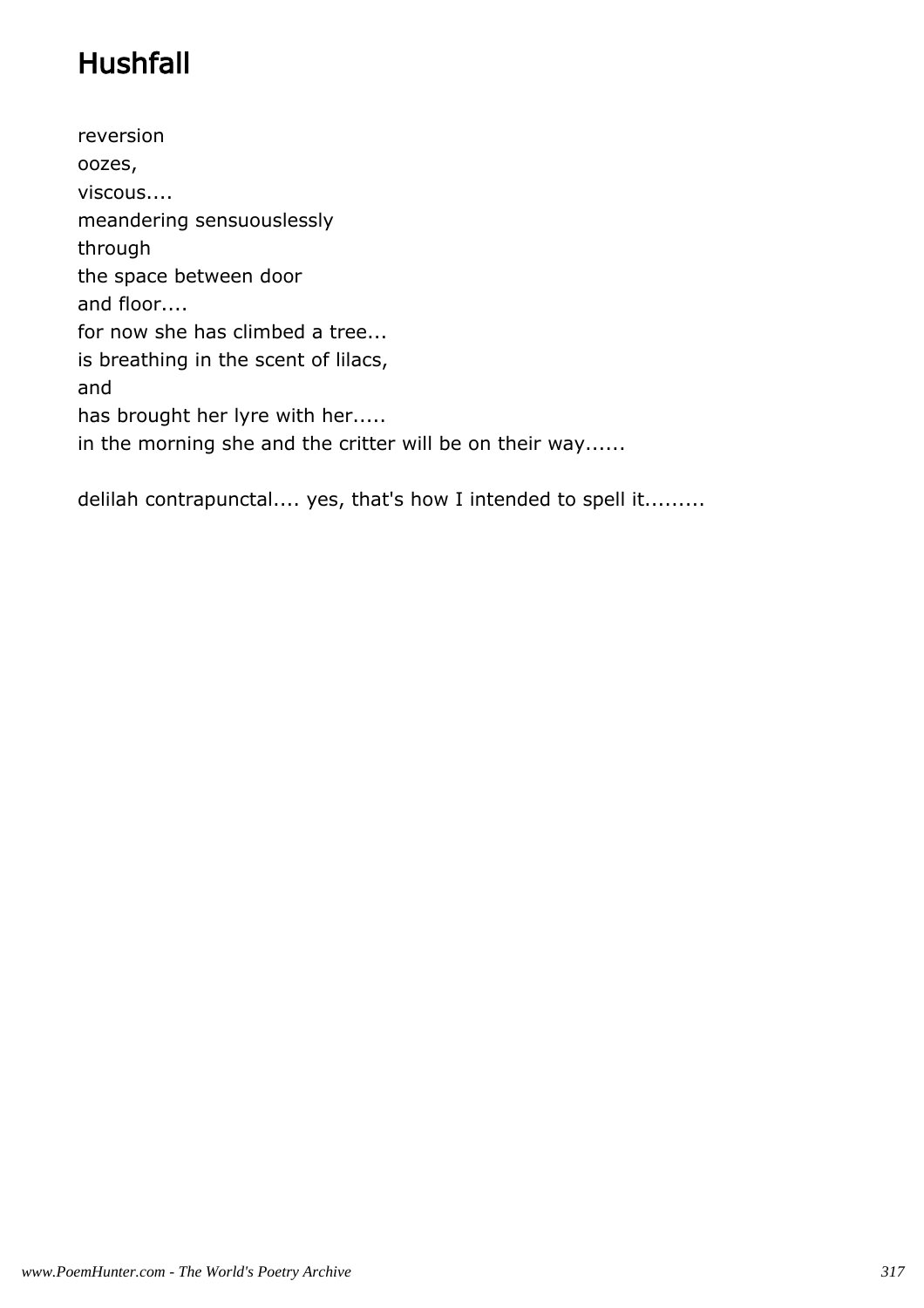# I Almost Wish I

liked you more... divisive and insidious things you said and did bred mistrust... but, by gods, any, many and all, I miss your dog... he was a dear and delightful fellow, a fine being... I loved him, and shall 'til there's no breath in me, none... beyond, who knows? I share your sorrow at his passing.... dammit, dammit...dammit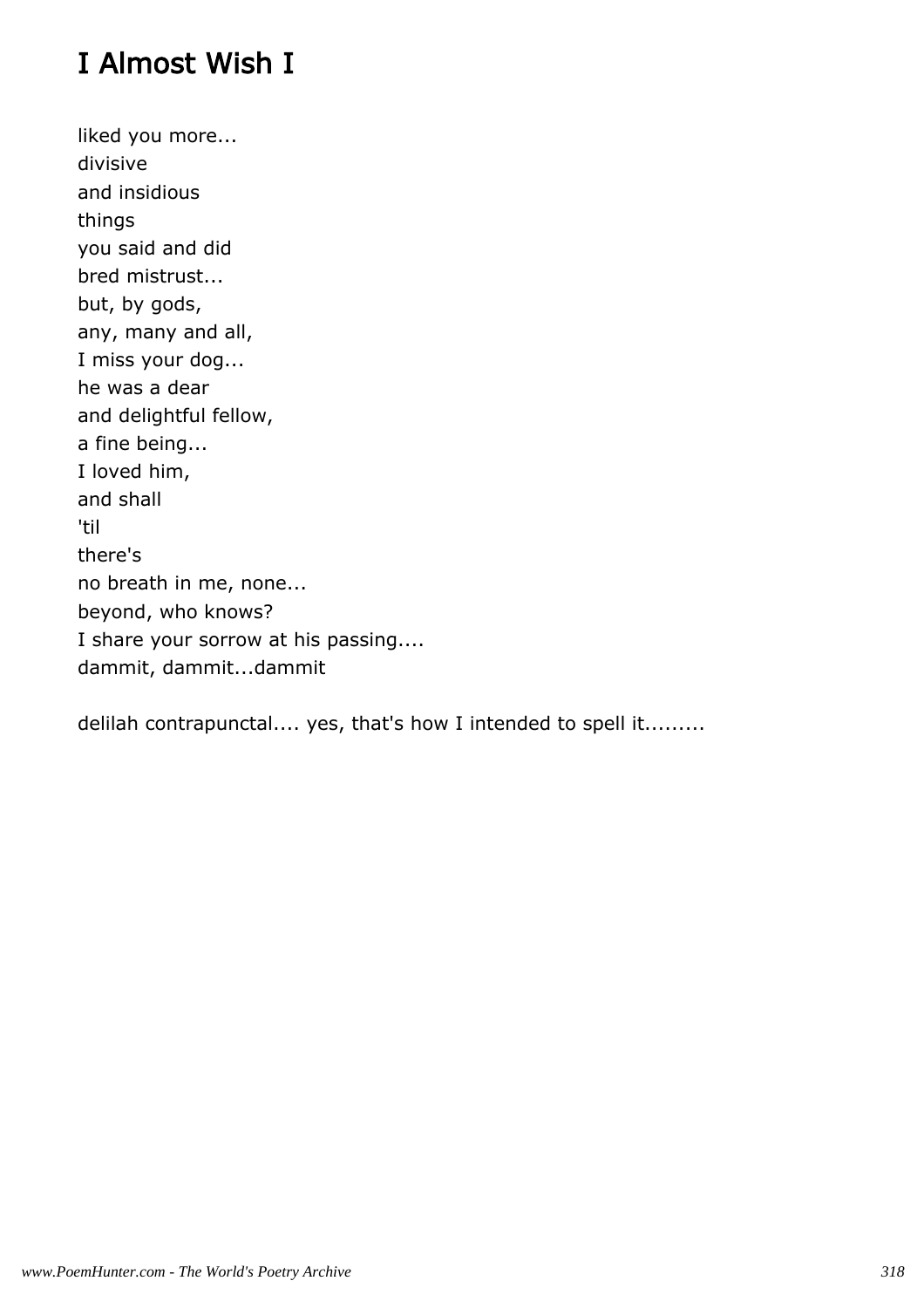# I Am Unfaithful

in the best of ways...... as the water in the stream knows each bank, each stone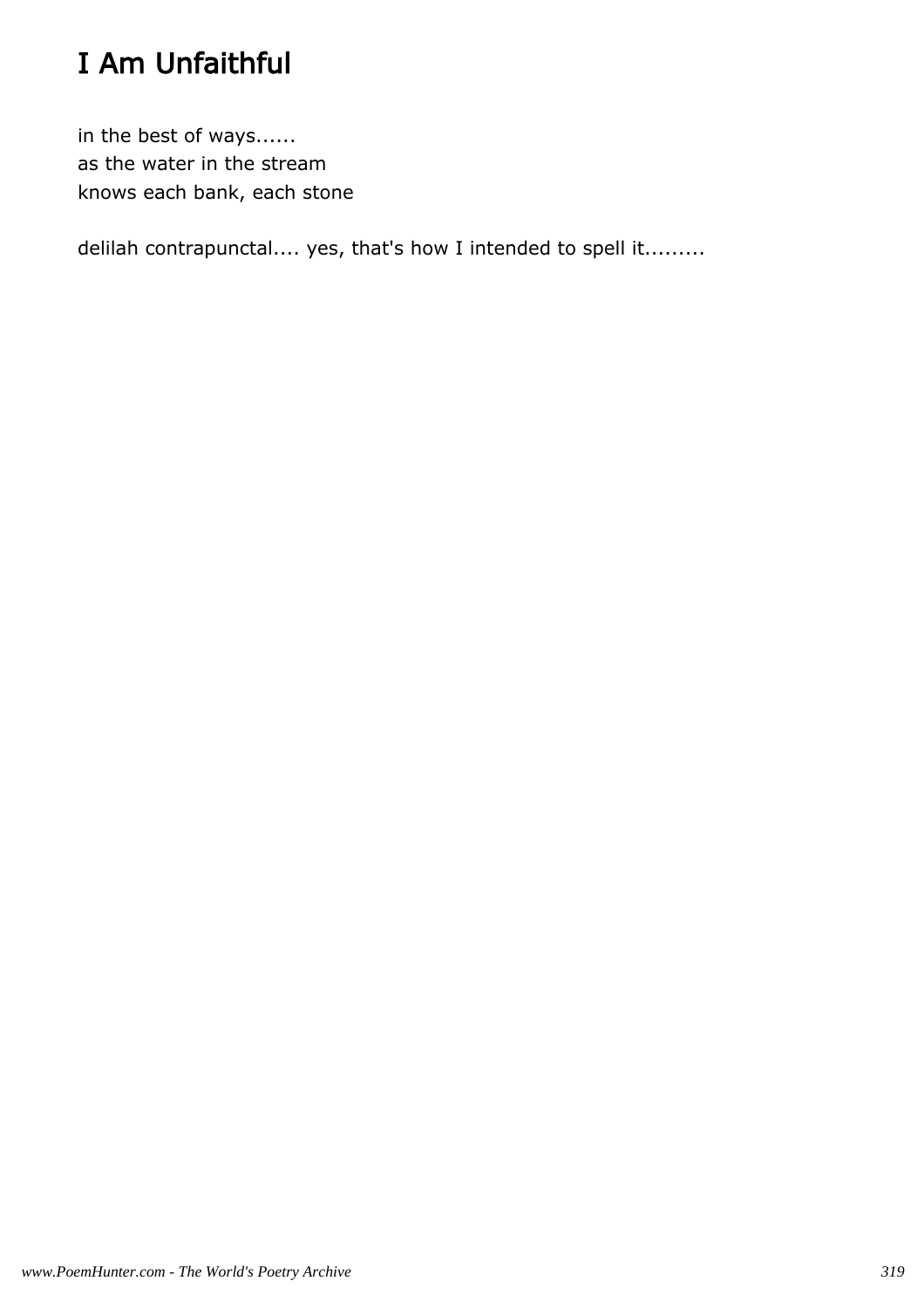# I Hang My Hat

on a hook in the anteroom..... as the door opens, revealing the chamber beyond, the coterie gives me a glance...imbued as it is with secretions..... I giggle......throw a bonbon or two into the moat..... loving the warmth that toasts all barnacles.... we shall all be found.. .out....and in.... each of us necessary......obstreperous, glowing.....mutating, nictating.....full of awe...and more than a few beans.....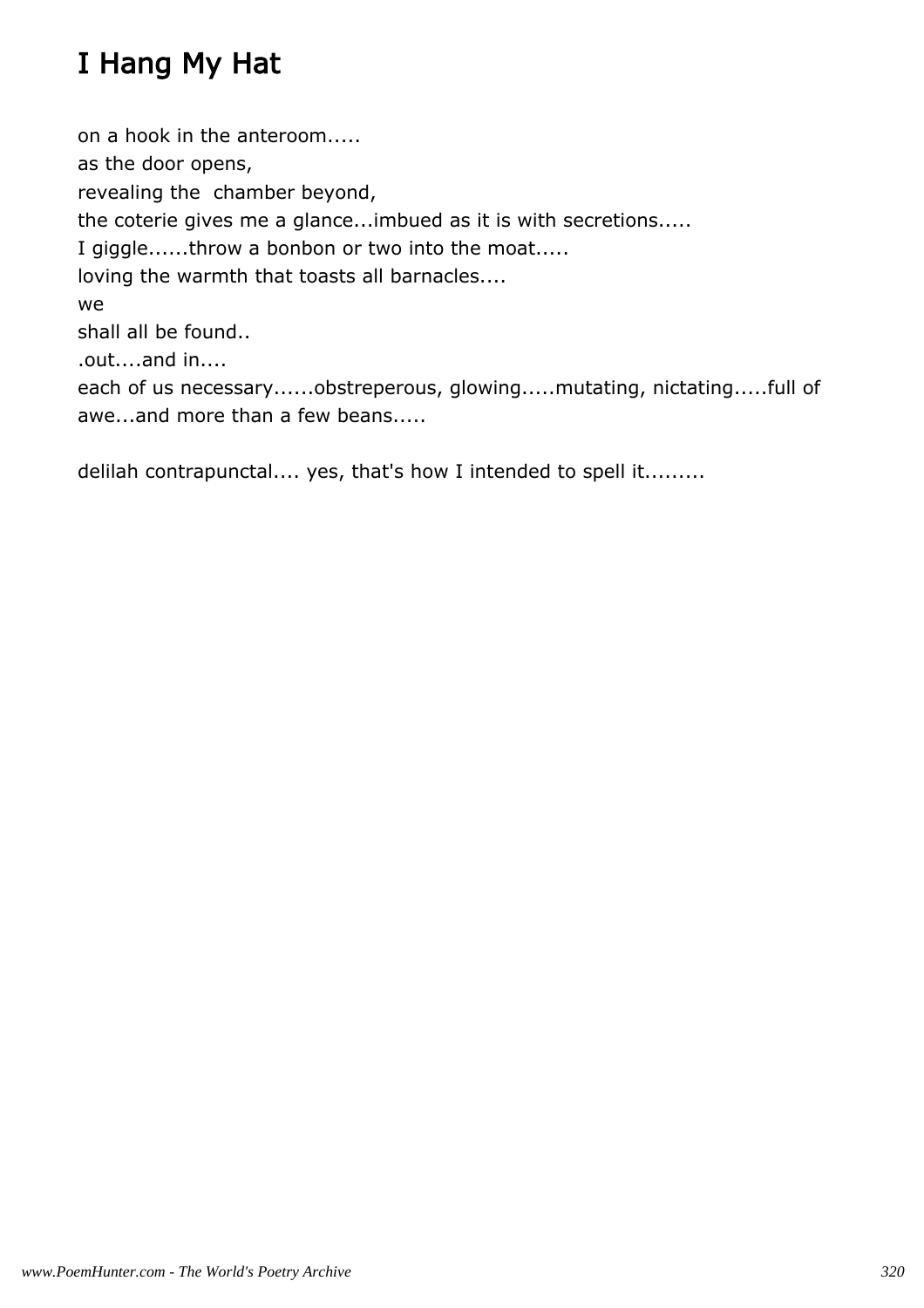# I Have

a room of my own, as do you.... I visit yours...you visit mine... I cross the hallway and enter yours, barefoot... you take the time to put on your slippers before your visits.... a gentle tapping precedes your entry.....or was that the wind I heard...? no matter... the windows are open, the doors unlocked....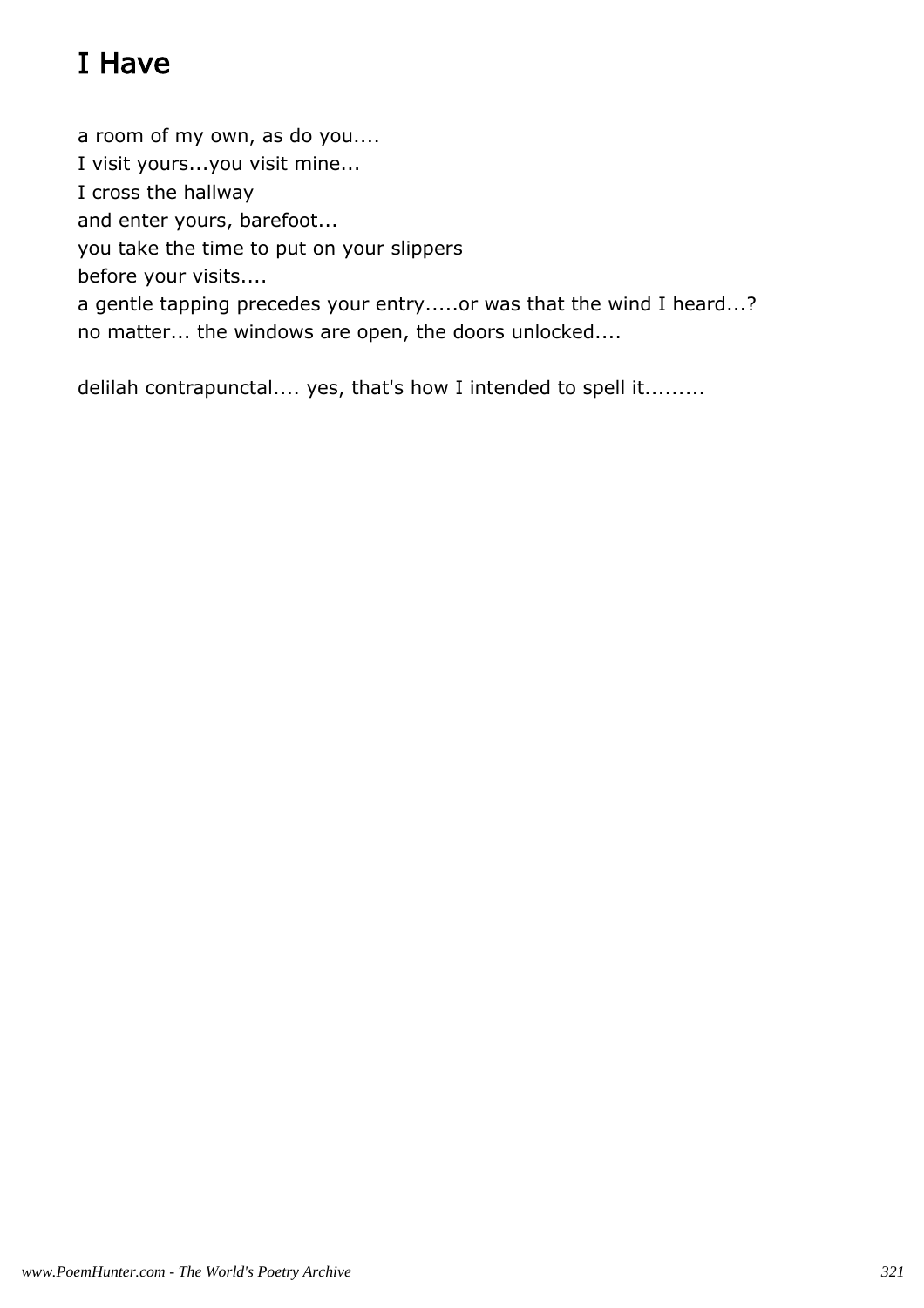# I Have Apprenticed Myself......

there is no way I could not have done so.....

I have recognized a purer love than I could have imagined possible..... and have set about the learning of such joy.....

it grows.....revealing more.....

I kick up my heels....spit on my hands...turn around three times....... .and I am glad.....

me, of little faith and much longing.......I commend myself.....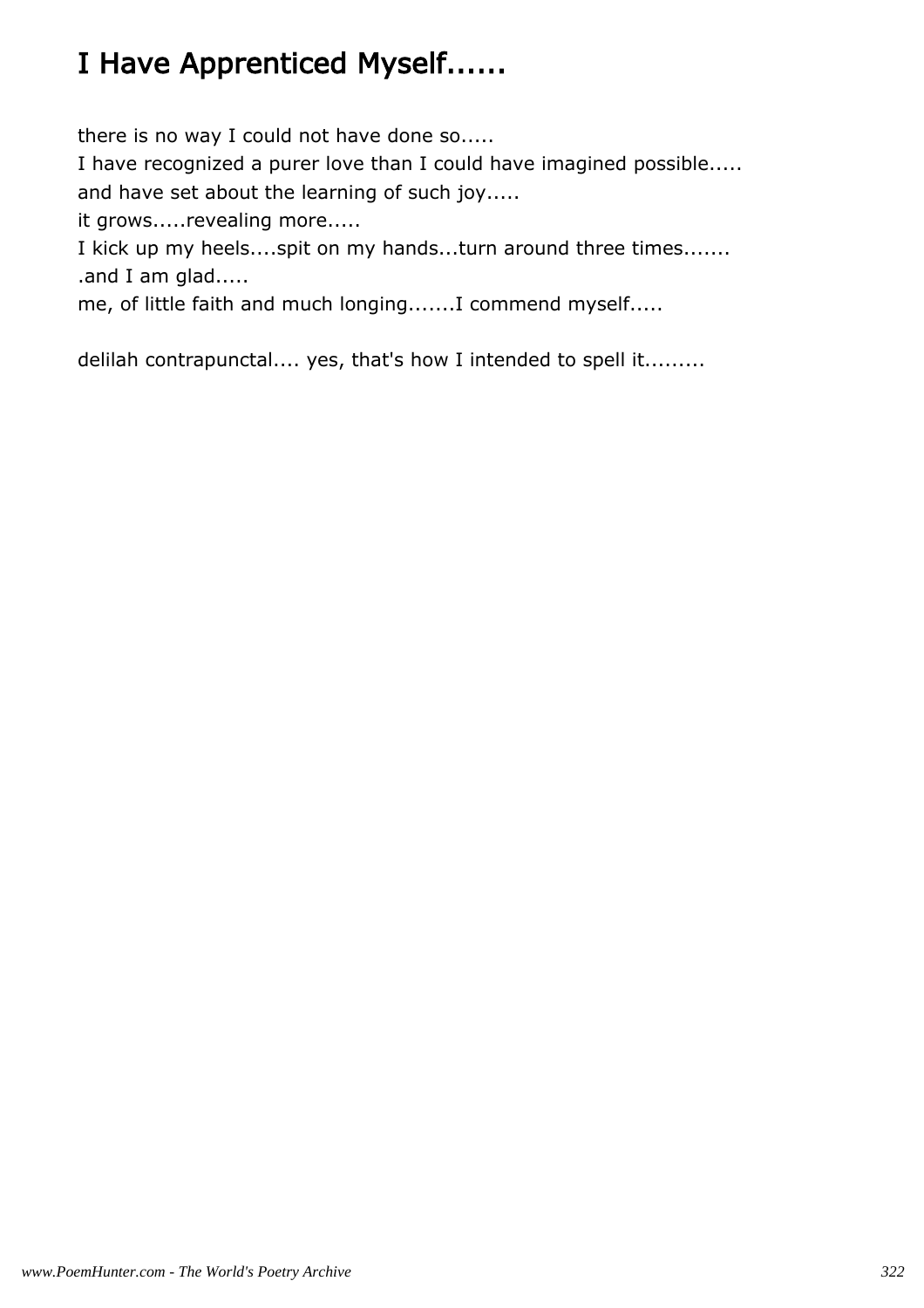# I Heard The Hue...And Didn'T Cry

though copious amounts of tears were shed when Kelly and someone fell into bed.... high on the list of indiscretes.... those hours spent beneath the sheets..... if you have oars, the boats, you'll row 'em.... and I spin, drift....so comes this poem.... no one to blame except myself... was not writ for fame....nor pelf.... forgive, or not, an awkward allusion... on blameless parchment..this vain contusion...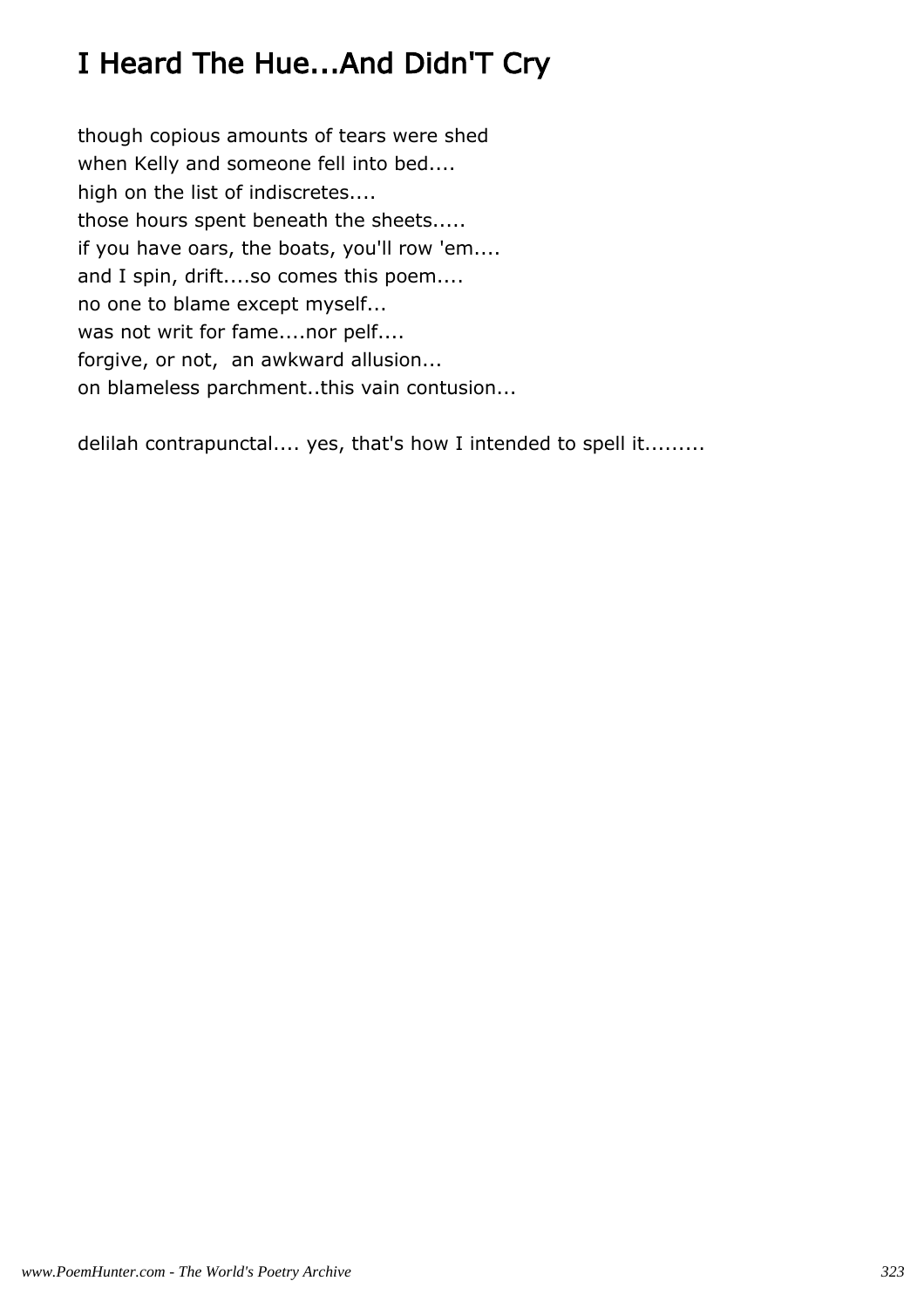## I Like A Whirlwind....

and I don't mind picking up the afterlain leaves......

press them between pages.....a regular library of congresses....... or so the story goes...but...'round the campfire, after a few marshmallows... who's to say....or not to say.......how do you like your alchemists?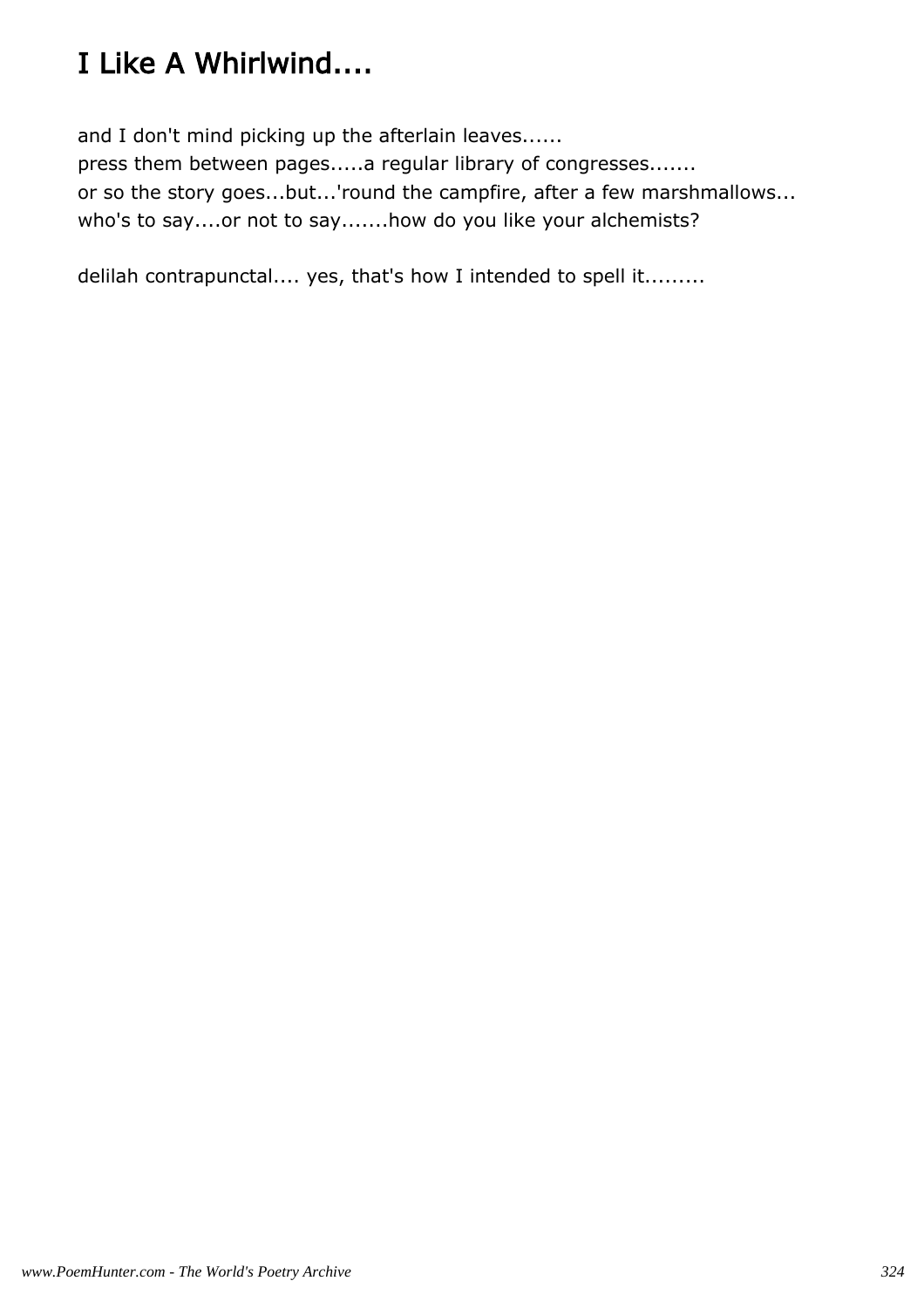## I Love It When The Beauties

congregate......I am a wall on the fly at the convocation.....flapping my wings as soundlessly as possible......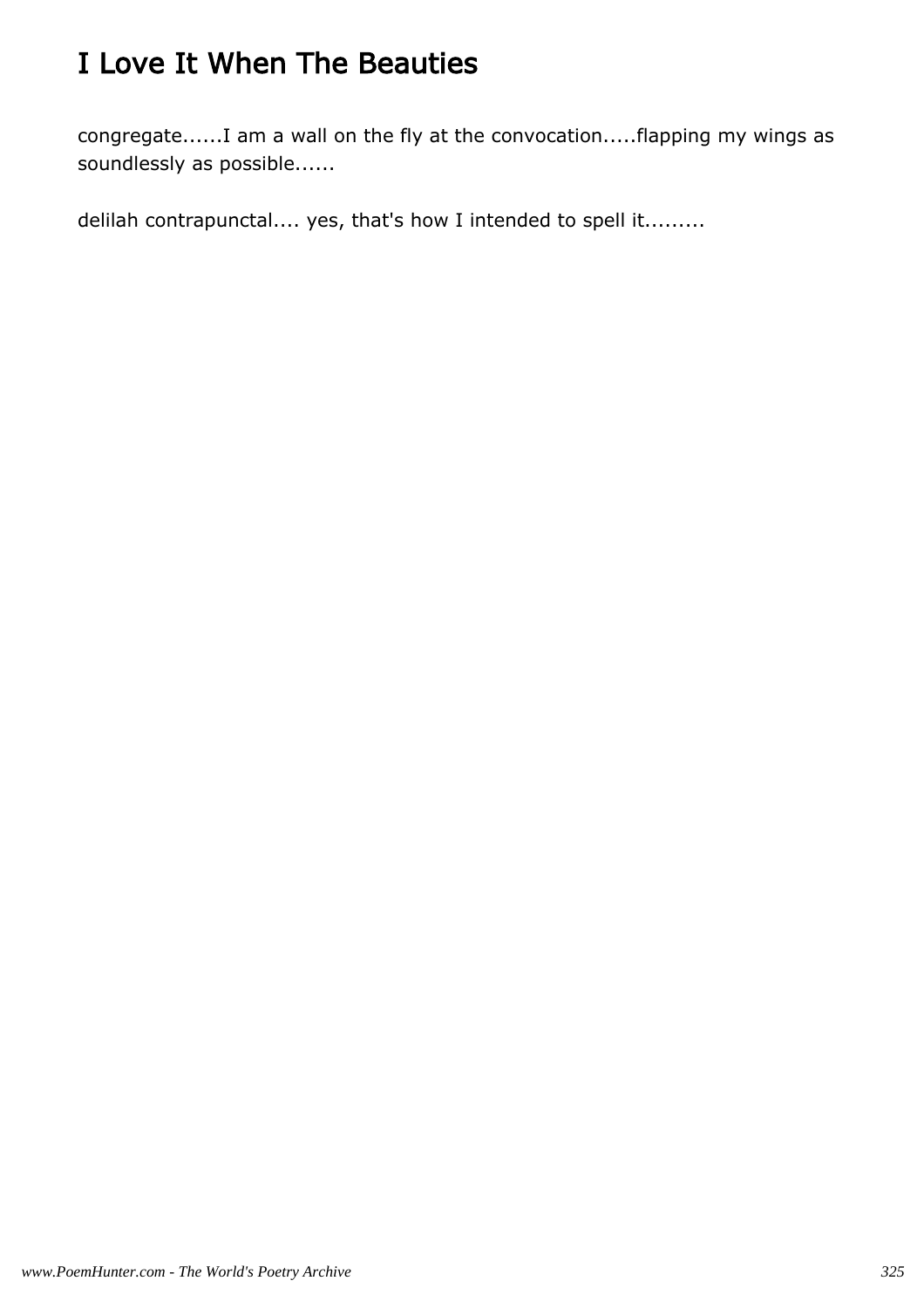### I Might Ask You

to walk with me.... I do intend to meet Barney's molly.... heard she's black and gold like him.... he'll know my whistle....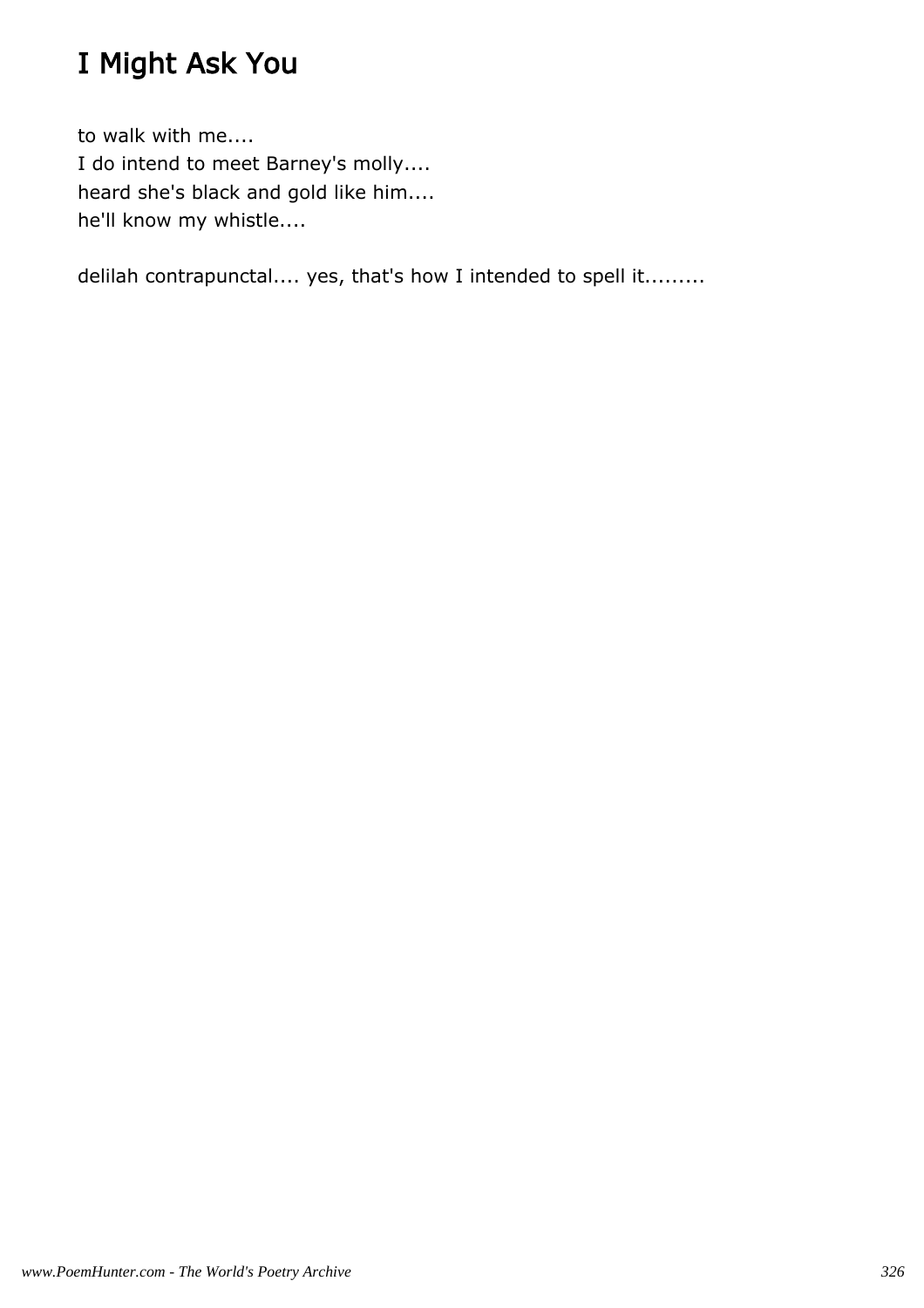# I Miss

your neighbor's grapes..... and your dog.....your dog....sweet dog.... ........sweet grapes.....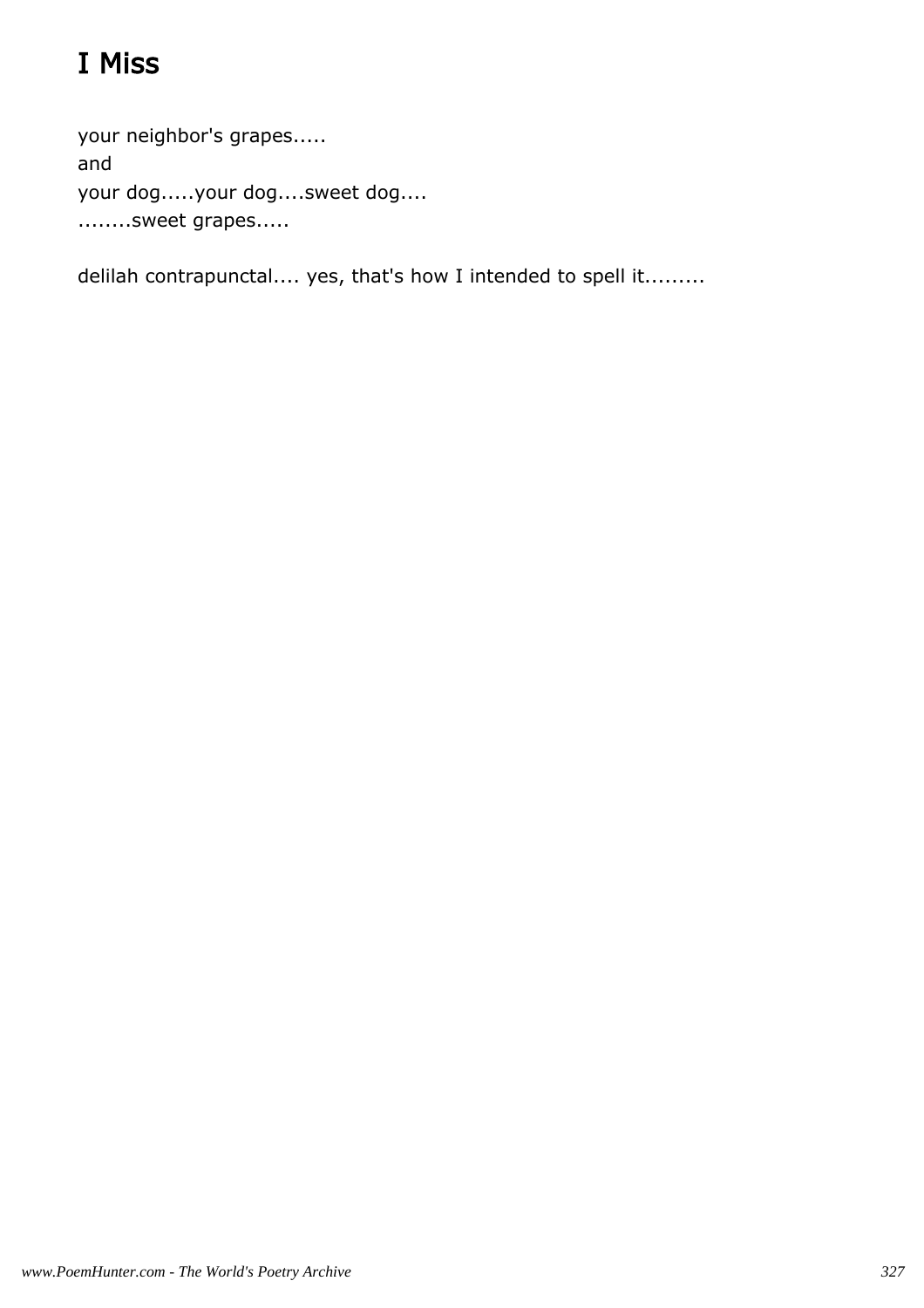# I See

the refined animals bathing in your eyes splashing, their painted claws cupped to carry fragrant waters, hissing... flavored with the colors of redemption.... I lift their sodden clothes high above their heads as they willingly stretch and purr for me happy to be clad in nothing but perfumed fur we run up and down Gaudi's hallways...slipperly navigating each curve....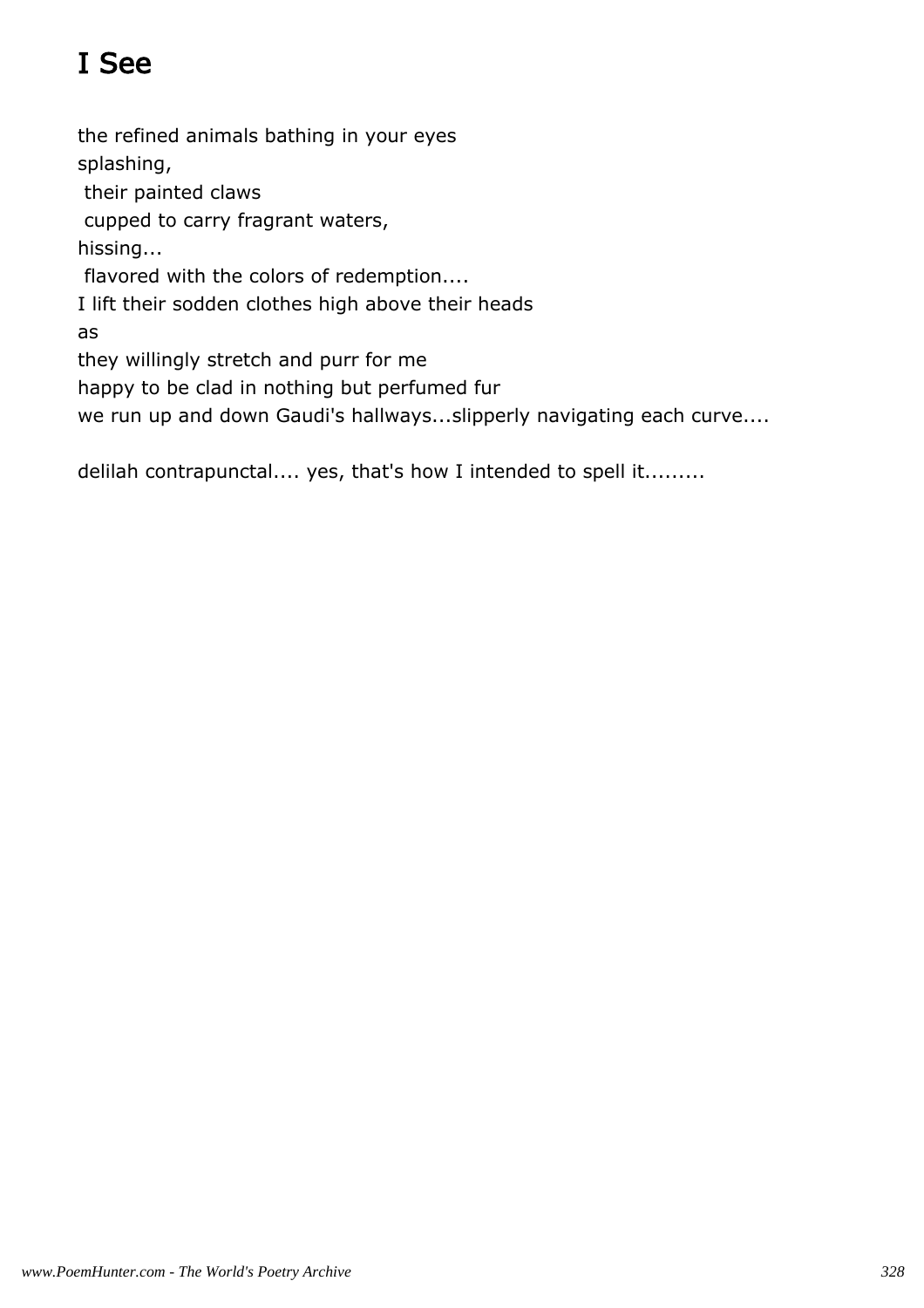## I See It Has

become a channeling night.....that or we are in many dimensions simultaneously.....(which I feel we are, indeed....)

'that's how the light gets in' Leonard Cohen.....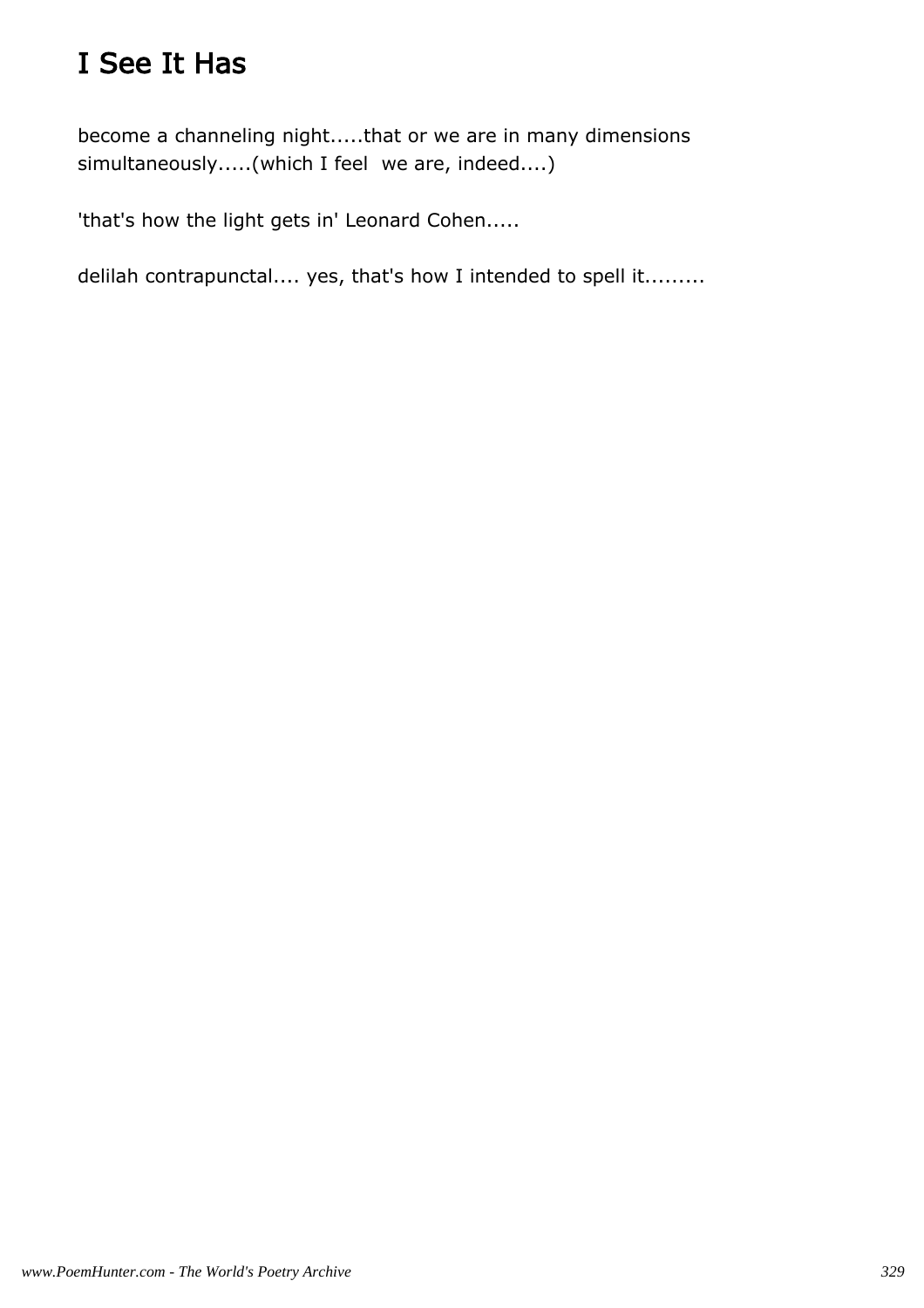# I Should Have Thought

to clone him....

the memories are flesh...and scent...and a thousand sorts of tangibles... in song...more...

but not enough........I couldn't have imagined this...vacancy.....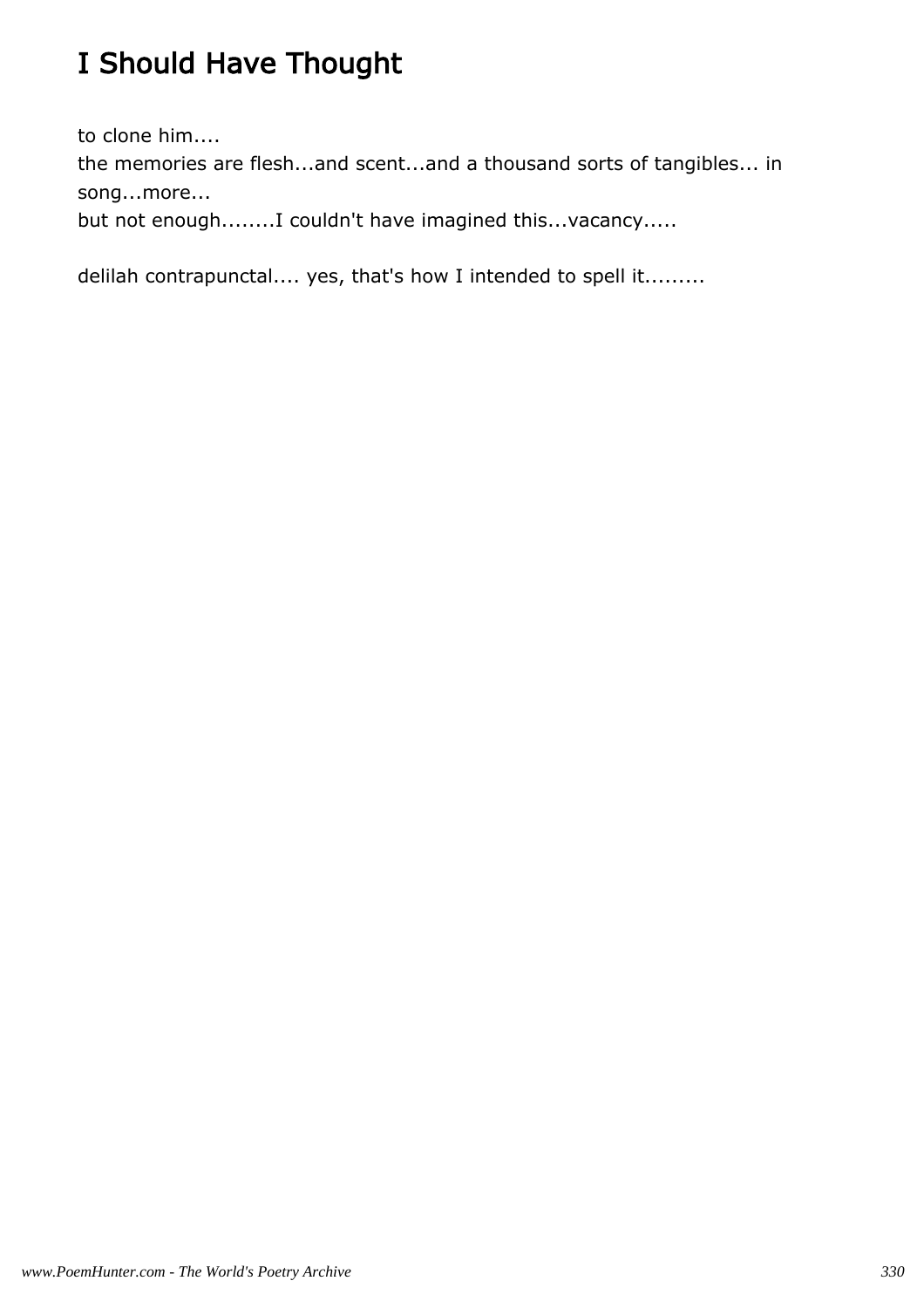## I Tuned Back Time

my house was full of dogs

my heart broke open with happiness

ankle deep in fur

lashed with wagging tails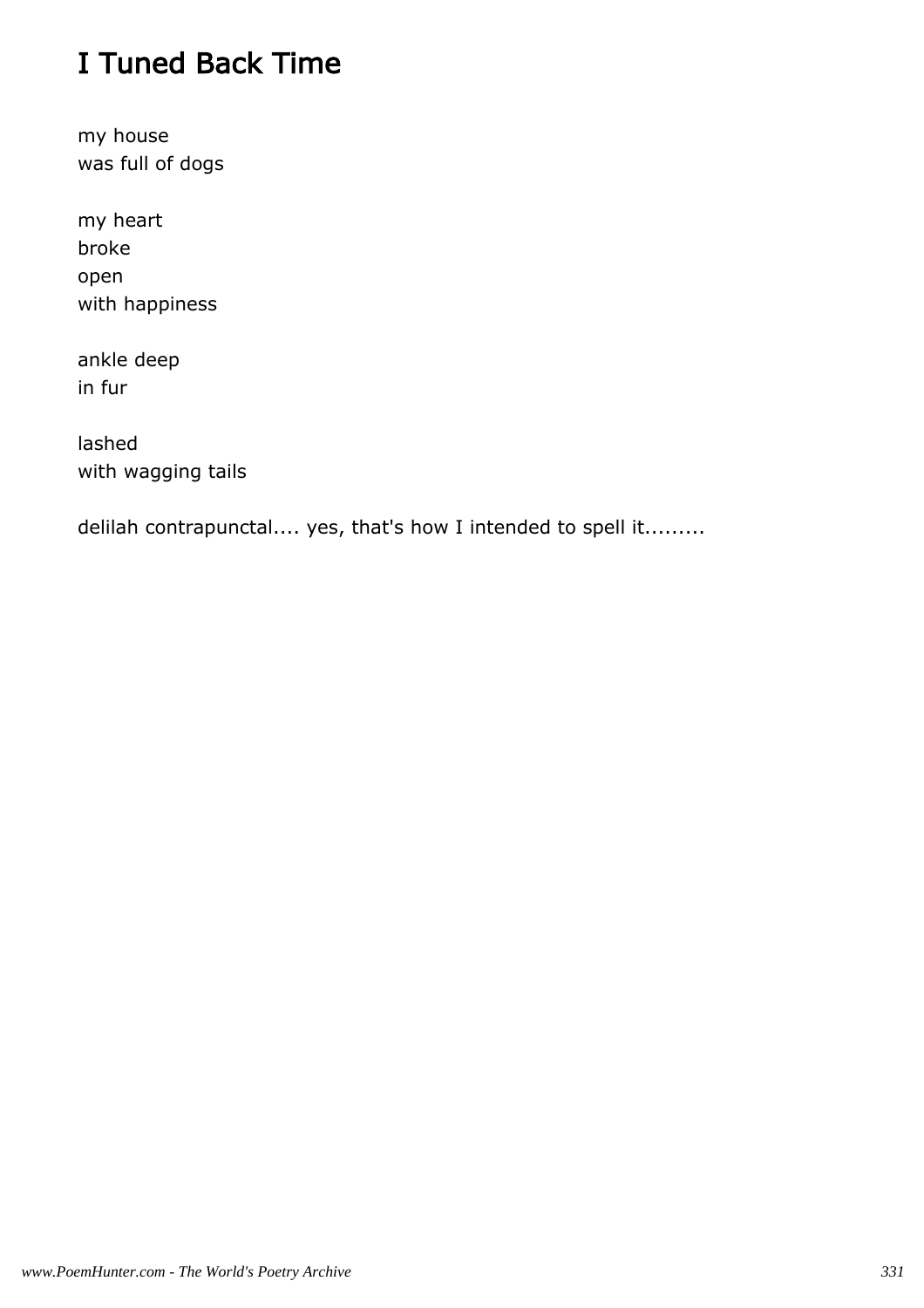# I Want There To Be A Rainbow Bridge.....

that's it......quite enough.....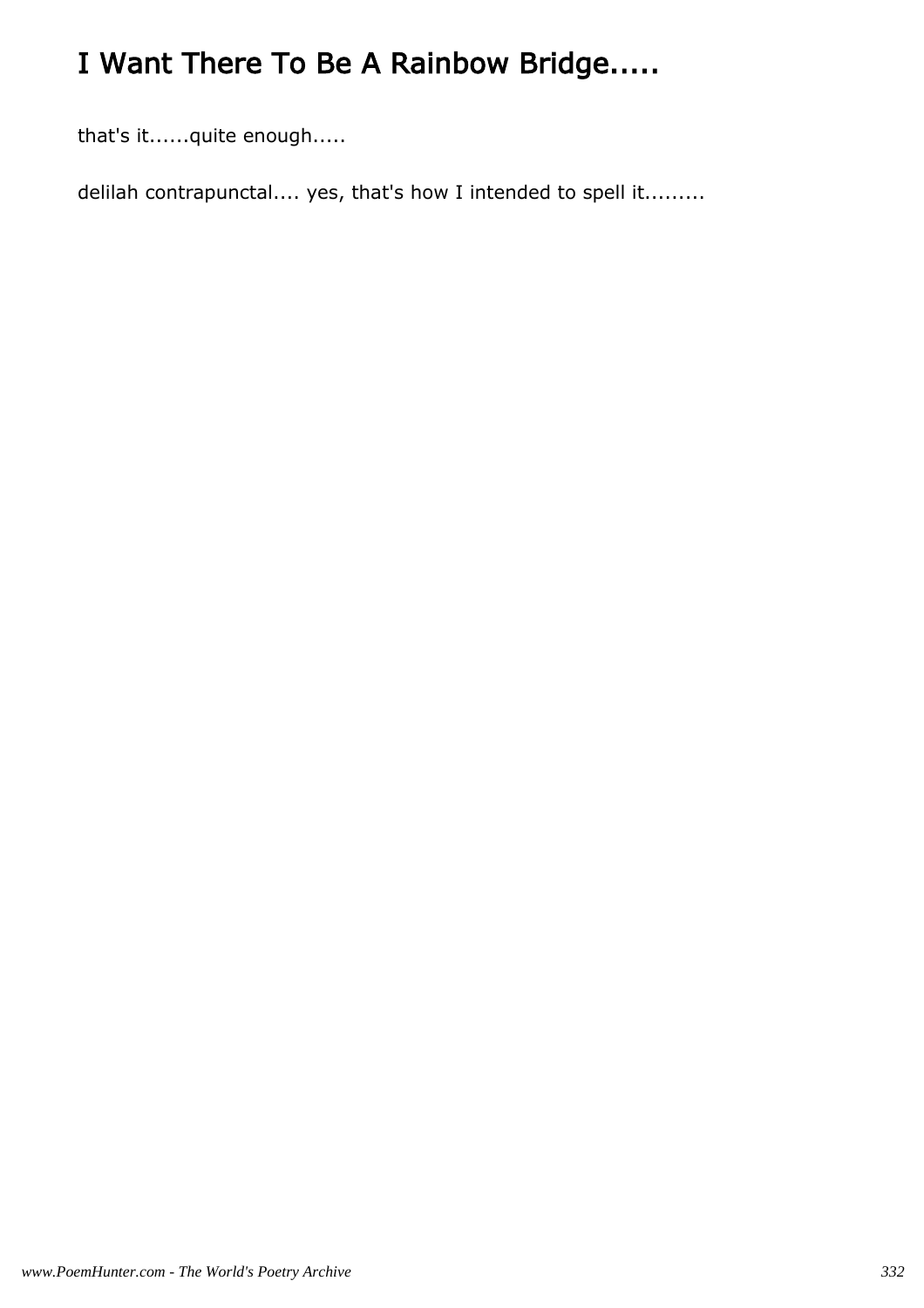# I Wish

I'd had the courage to be your thunderbolt.... your honesty, your sweetness..... I knew you were a treasure and would keep me safe... years have passed....I've shot myself in the foot a lot/ more /no toes left...or right..... I looked for your photo...and found it dear face...beautiful still...aging well and oh so settled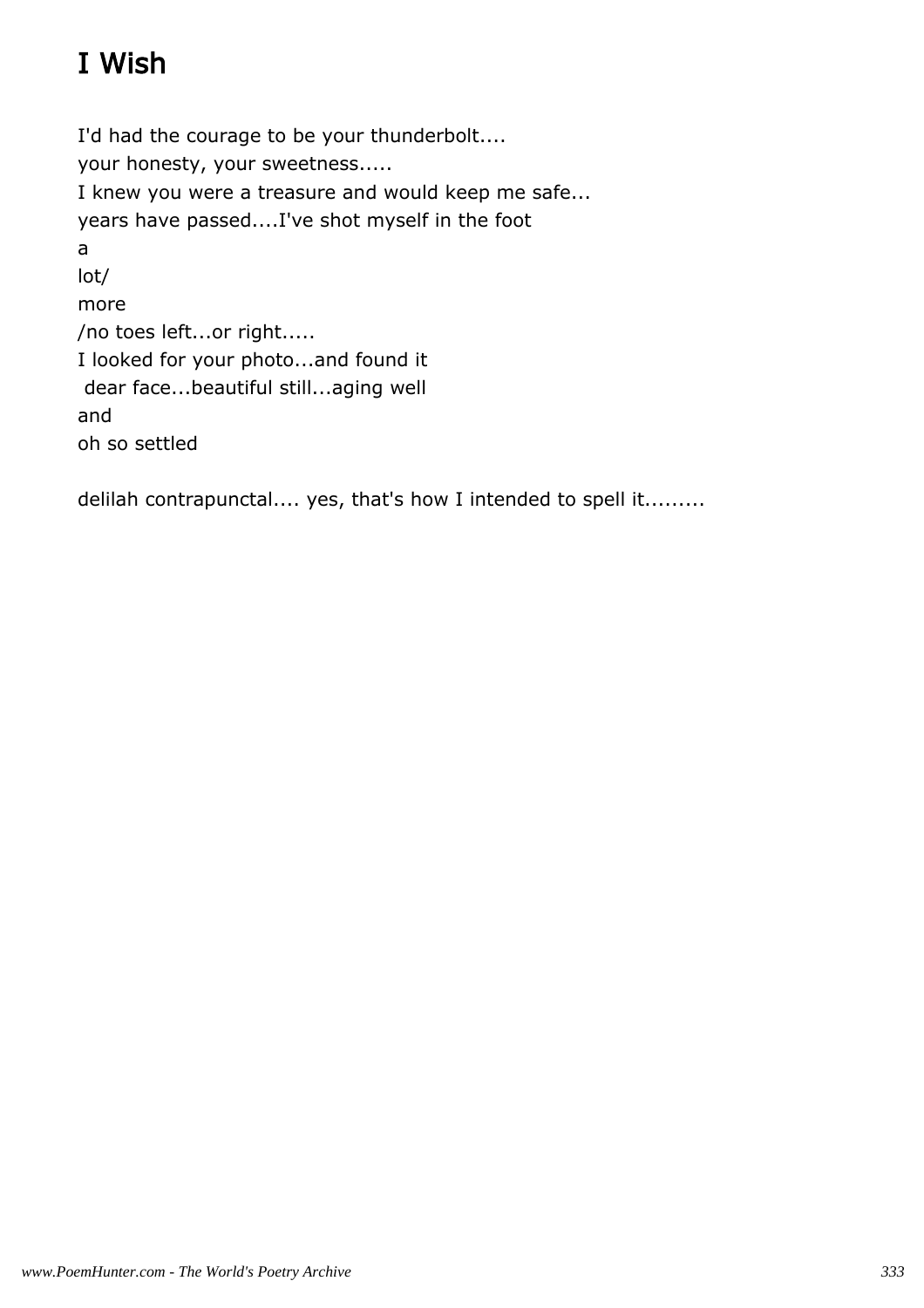### I Would Prefer

to see St. Lawrence's fiery tears

from the hills where the Escorial sits, a monumental and historic presence,

somewhat frightening to a child, mysteriously looming, reaching for

heaven...stones, alive, seeming to breathe, to sing....

...not this year, we will watch them

instead from the old pony pasture,

now a homemade

motocross track.

The road through the mountains to Escorial

is long. It winds, hairpins for many miles.

A favorite stuffed tiger was lost there.

We shape the earth as it shapes us.

Our tears, our blood feed it

as it feeds us.

St. Lawrence was roasted over a fire. At one point he asked to be turned to his other side, saying he was surely well done on the one that had been exposed to the fire...

sainthood for having a sense of humor, my kinda guy...

I will think of him tonight as I watch the meteors, his tears....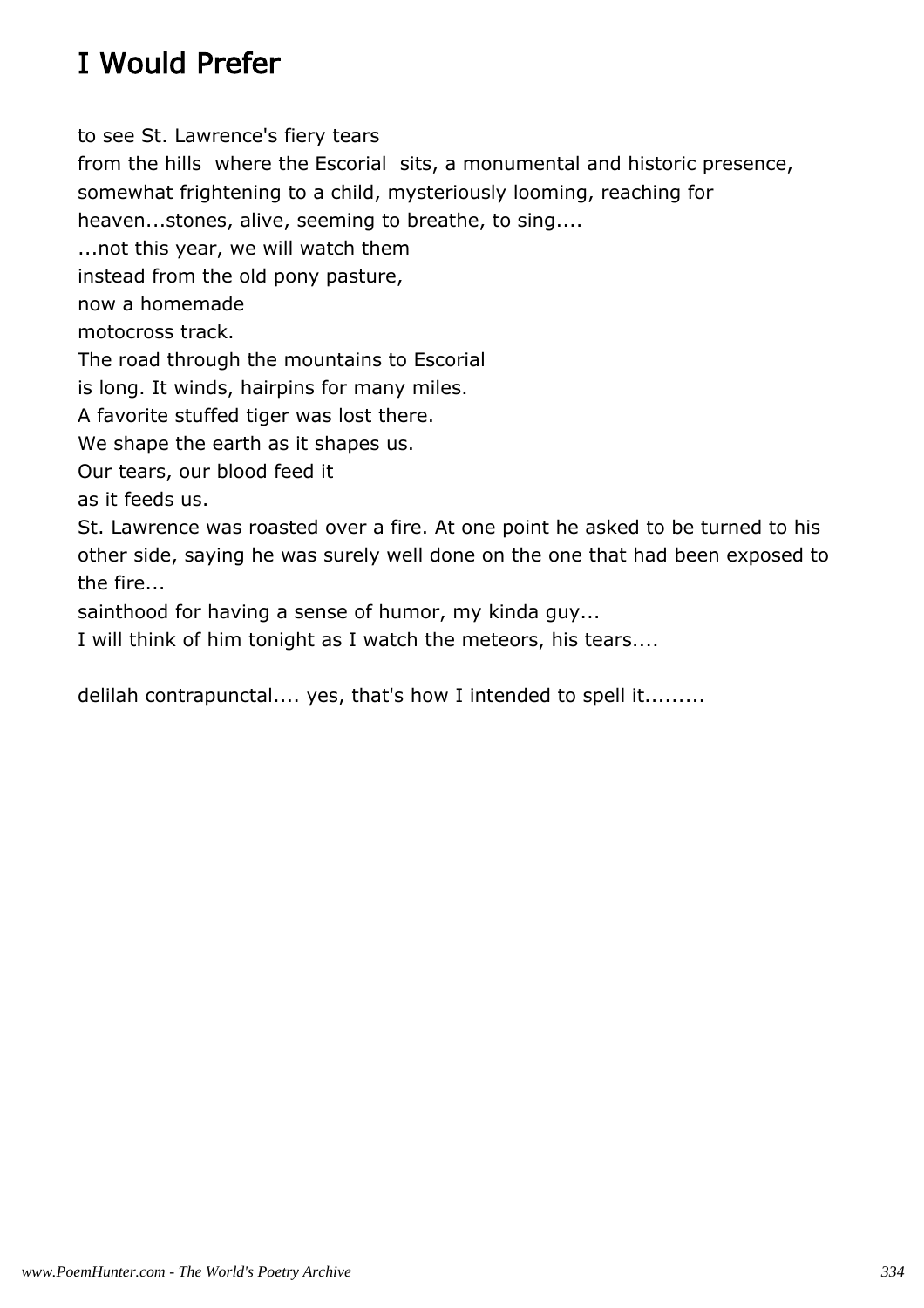## I Wouldn'T Say

it's much like reminding myself to put blueberry preserves on the shopping list...which I have done.... that does sound sticky, eh......? going over some falls in a barrel....more rupturous... .....got duct tape? which way's Uppsala? ....and can we stop at Tivoli.....? anyone for a maddercap dash? ....I've brought the tomatoes....... and a bullhorn.....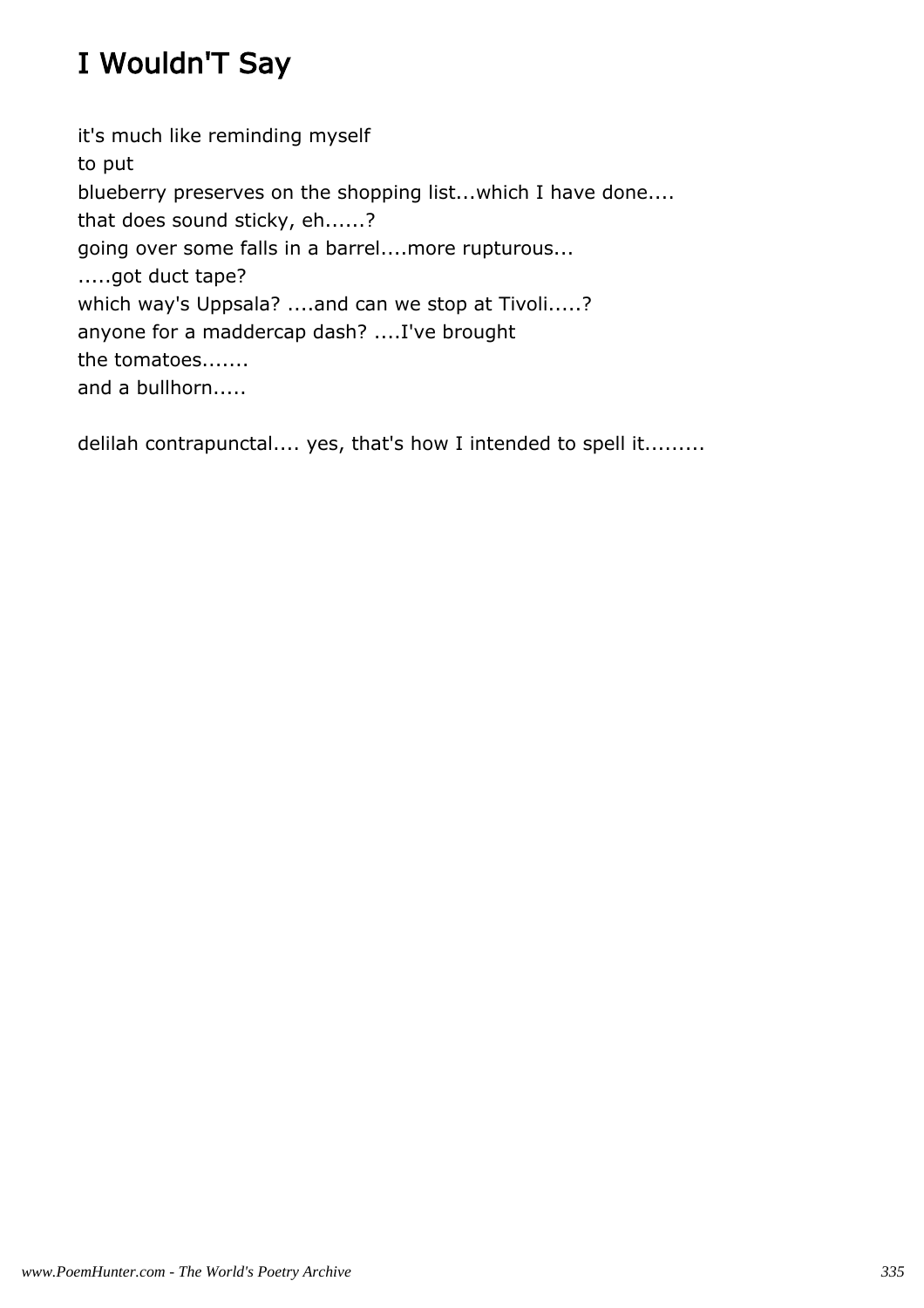## Ialdabaoth

the rush of feelings, squealings surge oh, not another demiurge....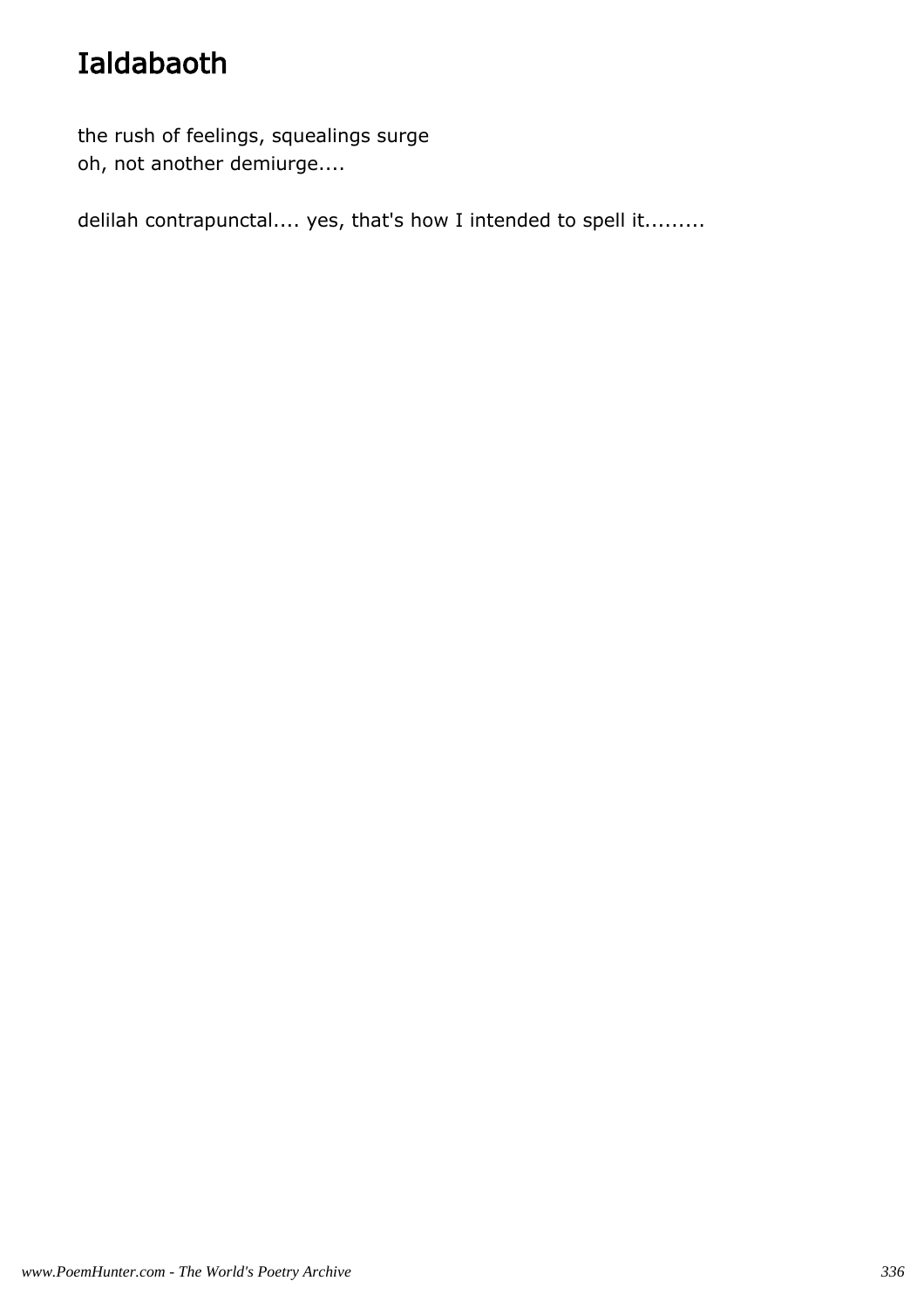### Ice About The Toes And Ears

.

needing a dose of Doctor Beddoes' gas.... Quixotic flows the pen at this impasse.... a time when brain and heart seem near quiescent... a splash of warming mirth would be most pleasant...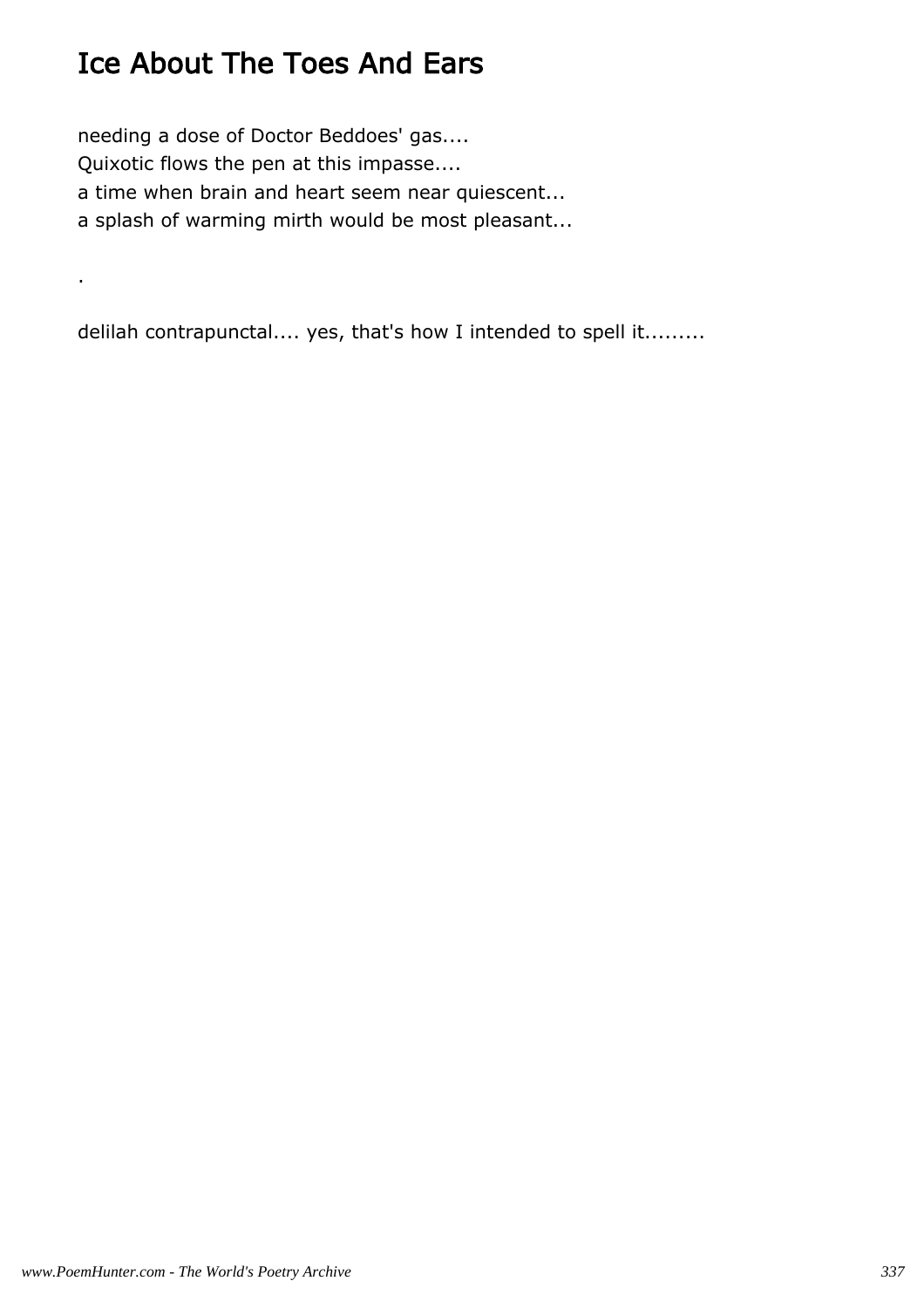# Icon?

nope................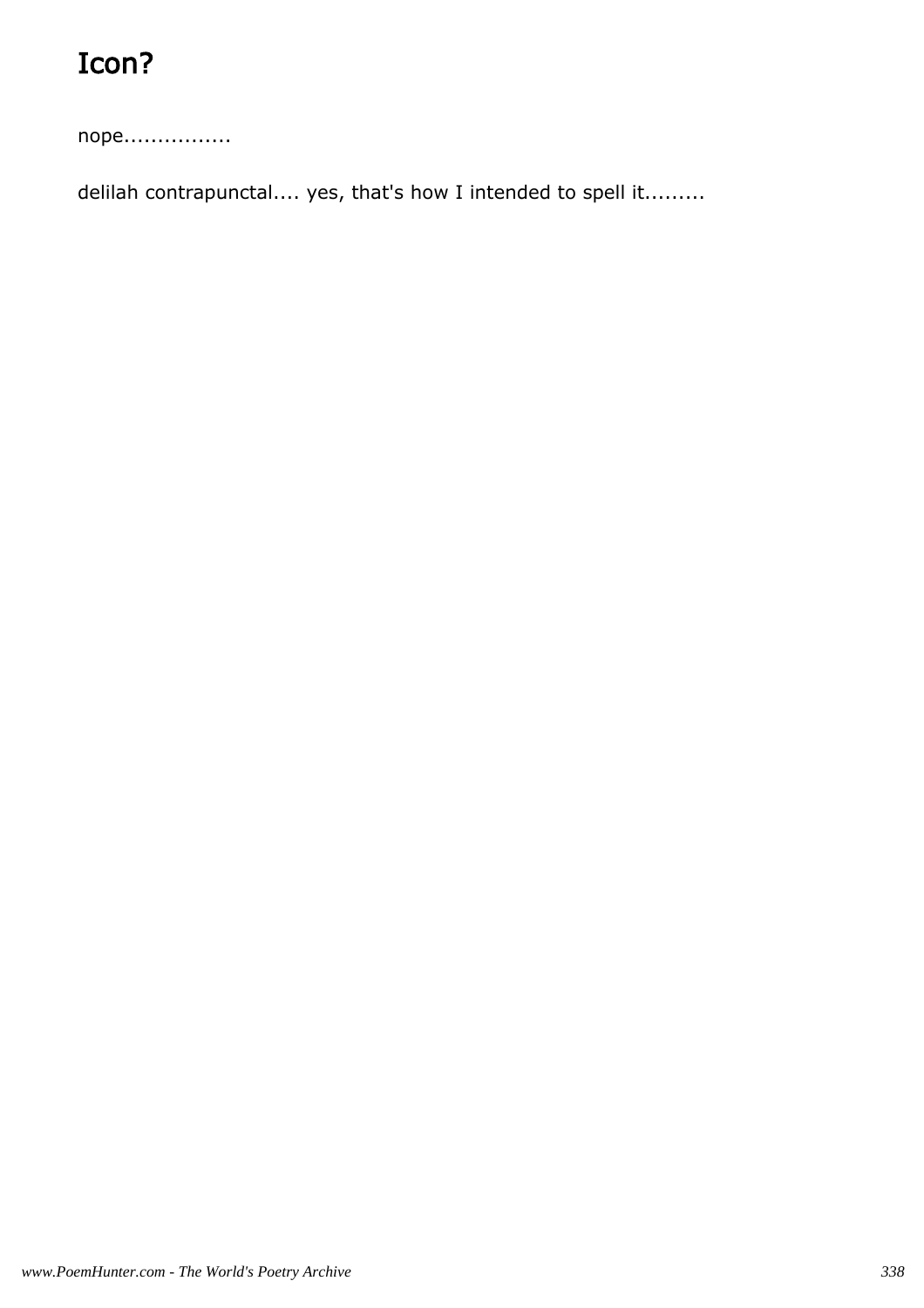# I'D

commit more adultery but many 'adults', well....frighten me.... but...I bowdlerize......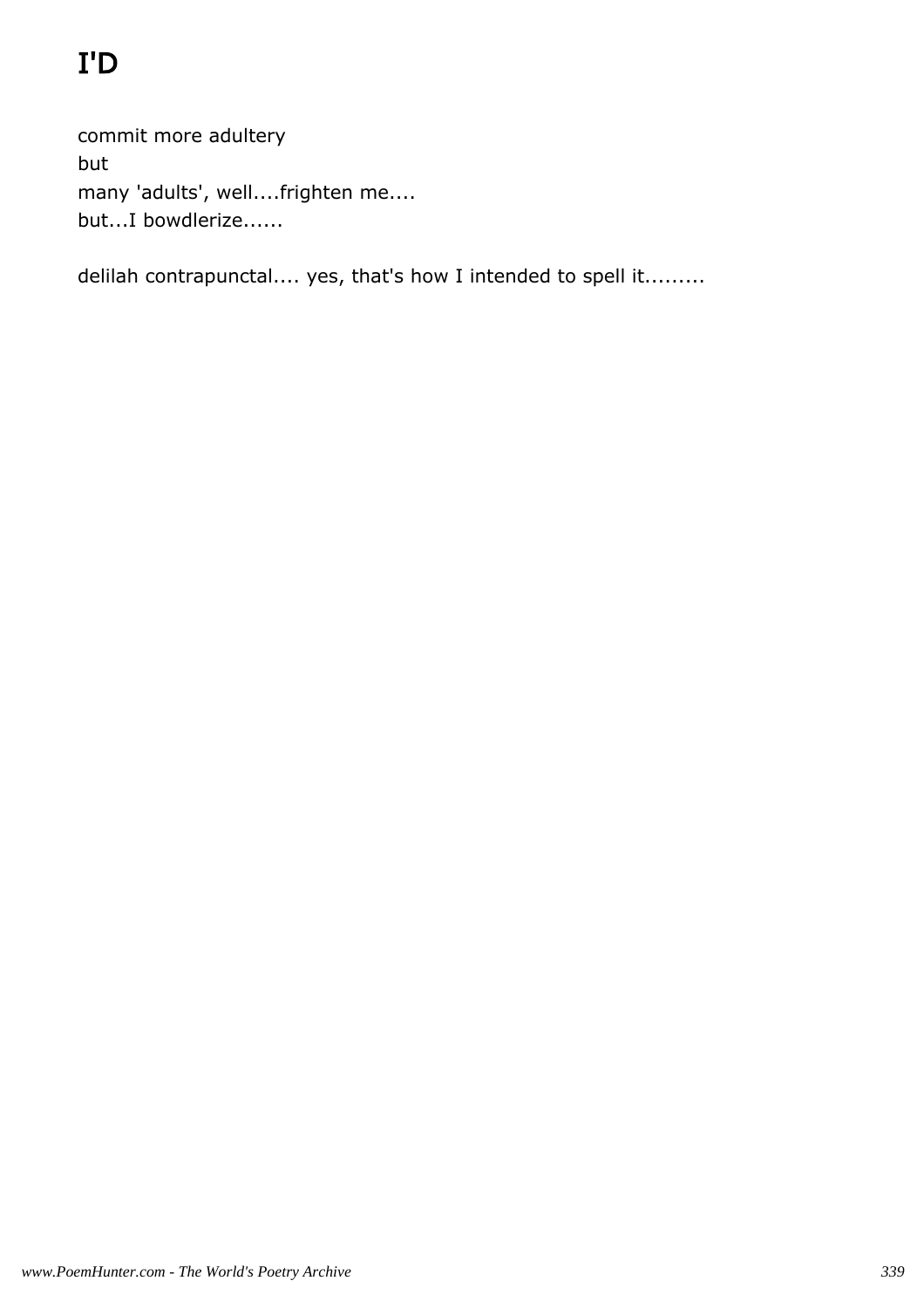### I'D Bet My

bottom, and a dollar, too..... there'd be shared mannerisms...in content, if not in form...or the inverse.... must be a phase.. .a stage...the one I shoulda left on..... how many discrete parts has this whole...? each magical.....as they collude, unknowingly..... I see paw prints.. .someone's hopping.... .....oh, it's me.....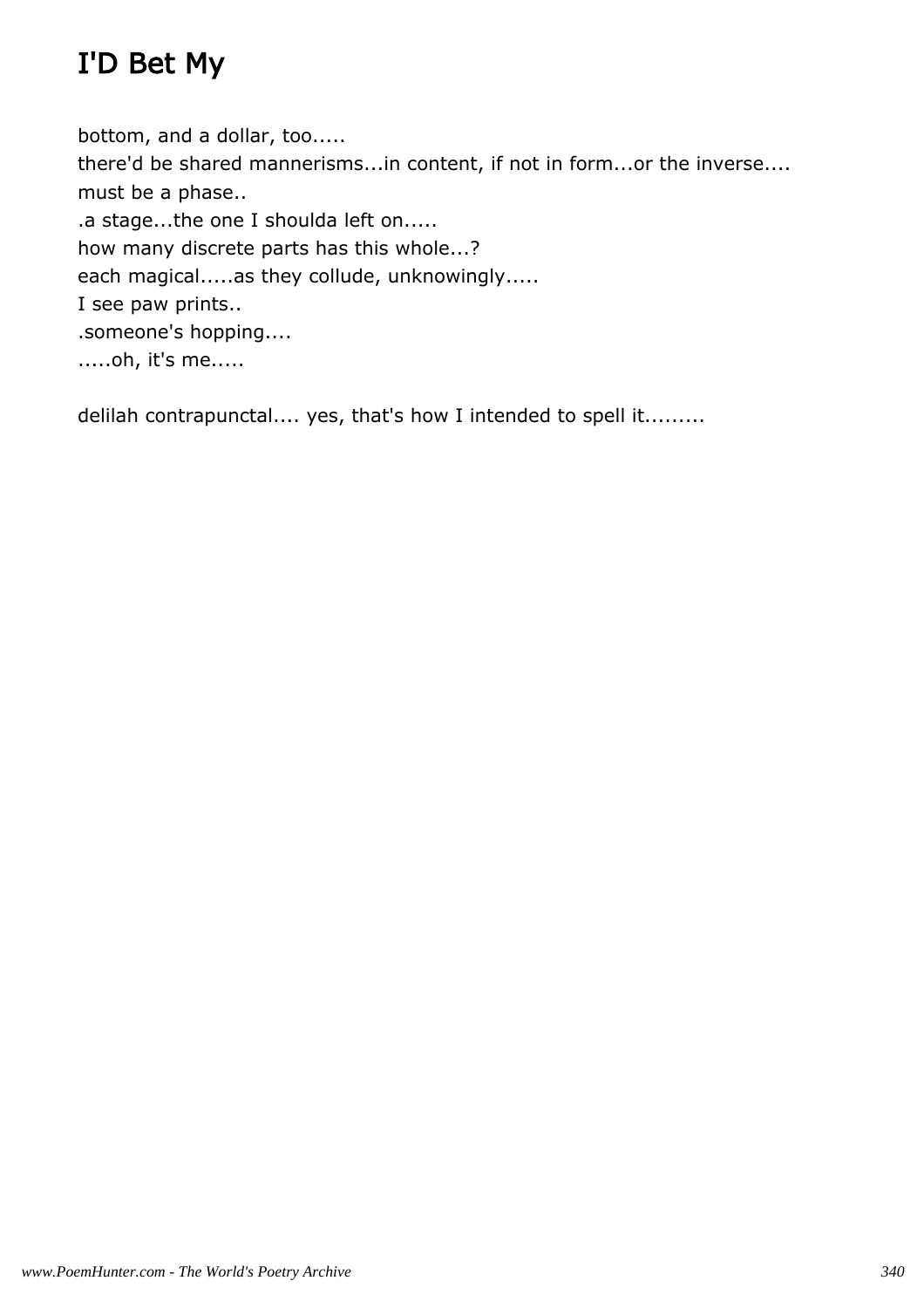#### Iditarod Memories

Aurora Borealis... Susan Butcher in the sky with all her dogs and all the love... they'll never say goodbye...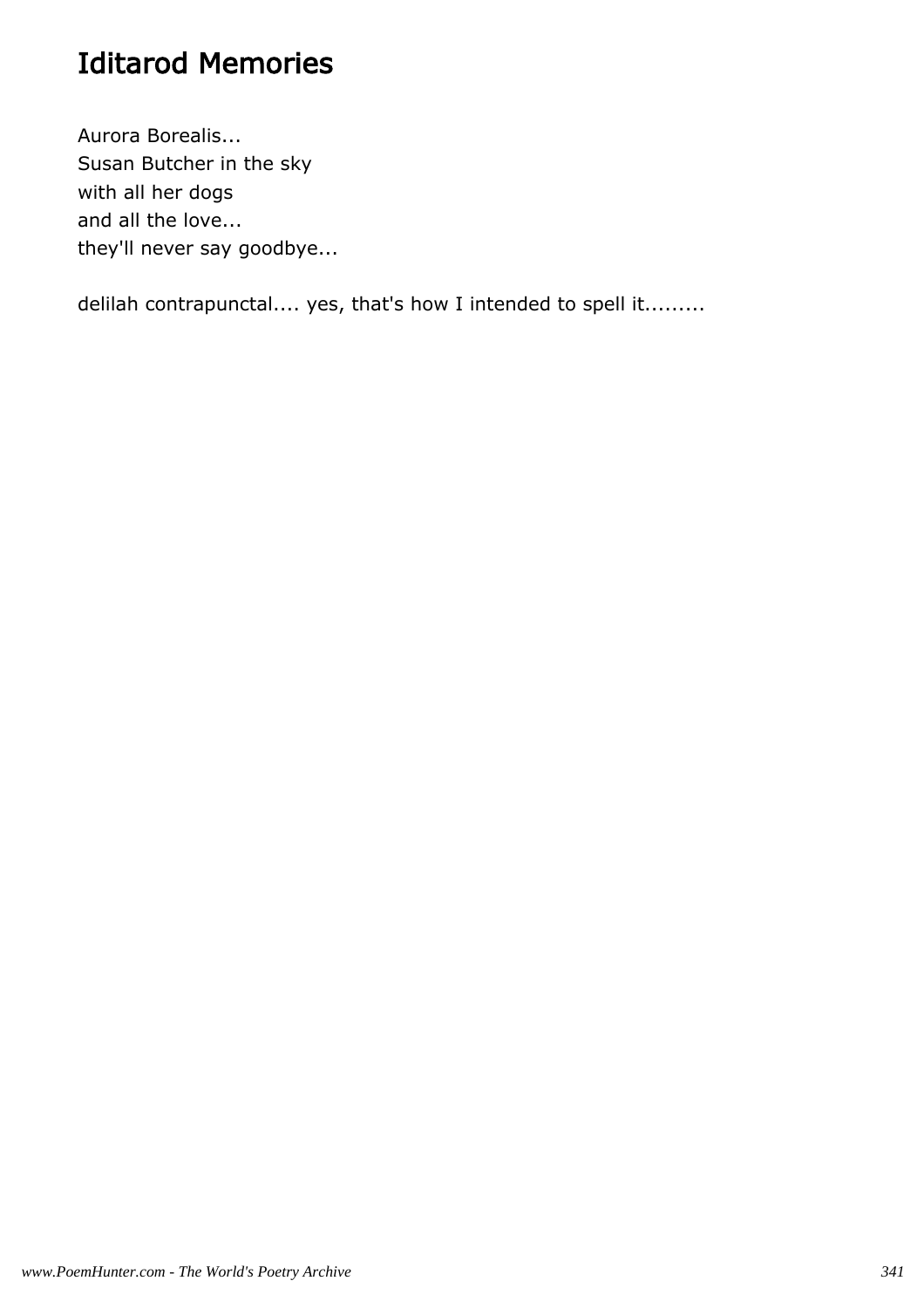## If Anything

it stirs... not stems.... in defiance... of necessity..... or just because... it is absurd and wonderful.. .and visible..... accosting...or in retreat... .fearsome toys....nothing squandered.... refuses to be stifled....and hasn't asked.... a foregone of inconclusivity..... betcher bottom holler.... so...define it...? why not? when other avenues and sidestreets alleys and cul de sacrificial iambs sit by the abeyance....slappin' their tales in the mountebanks.... some ply their wondrous beauty...and damn well...... .I chomp in awe...I do......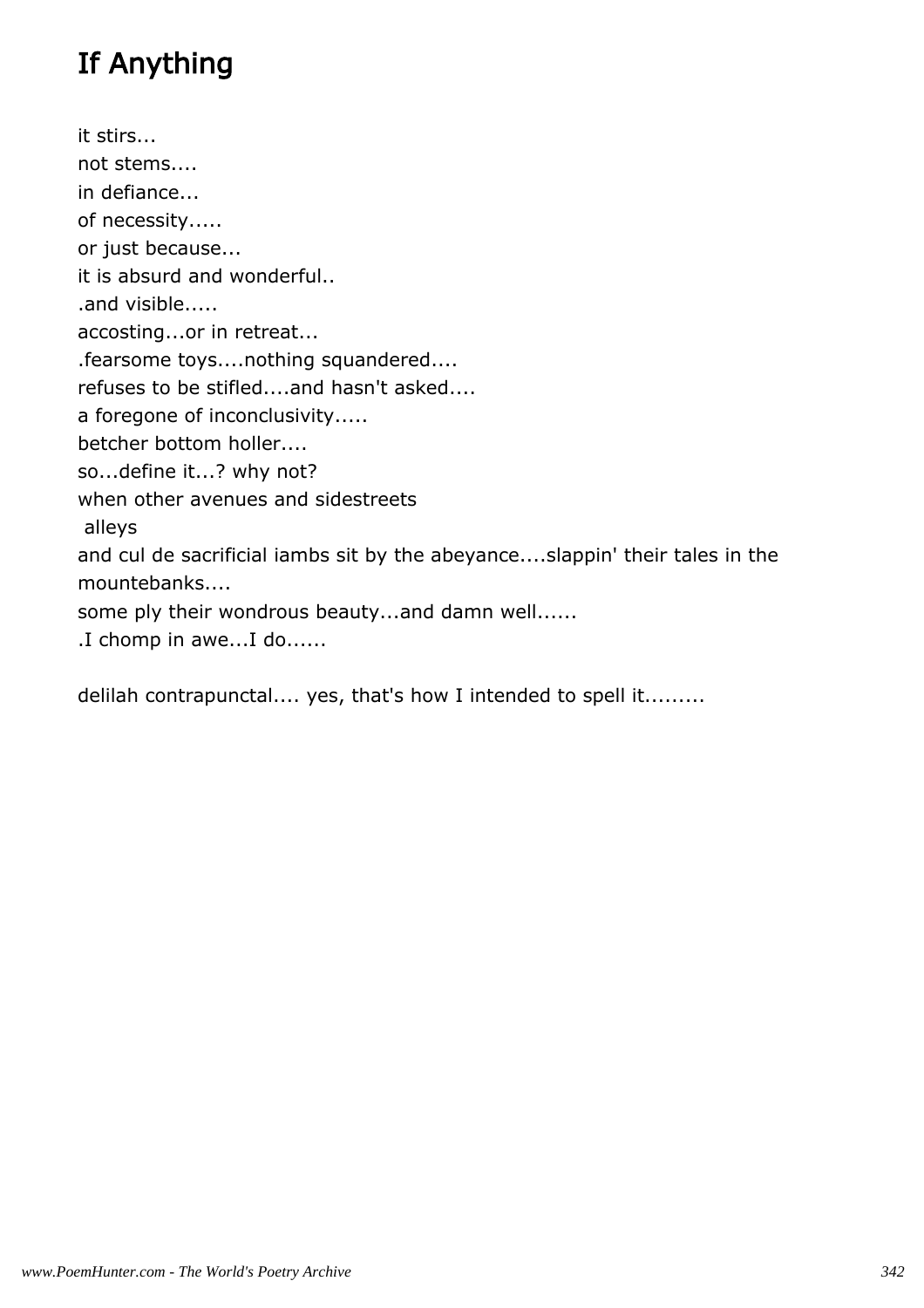# If I

say it aloud.... it is no more and no less true.... legs and a tail...breath...... a behind-the-knee bump.... if I say it aloud..... it is no more and no less true dear snout.... more have come to meet with you over bridges of invention...... they have been as easily and as deeply loved....I can tell.......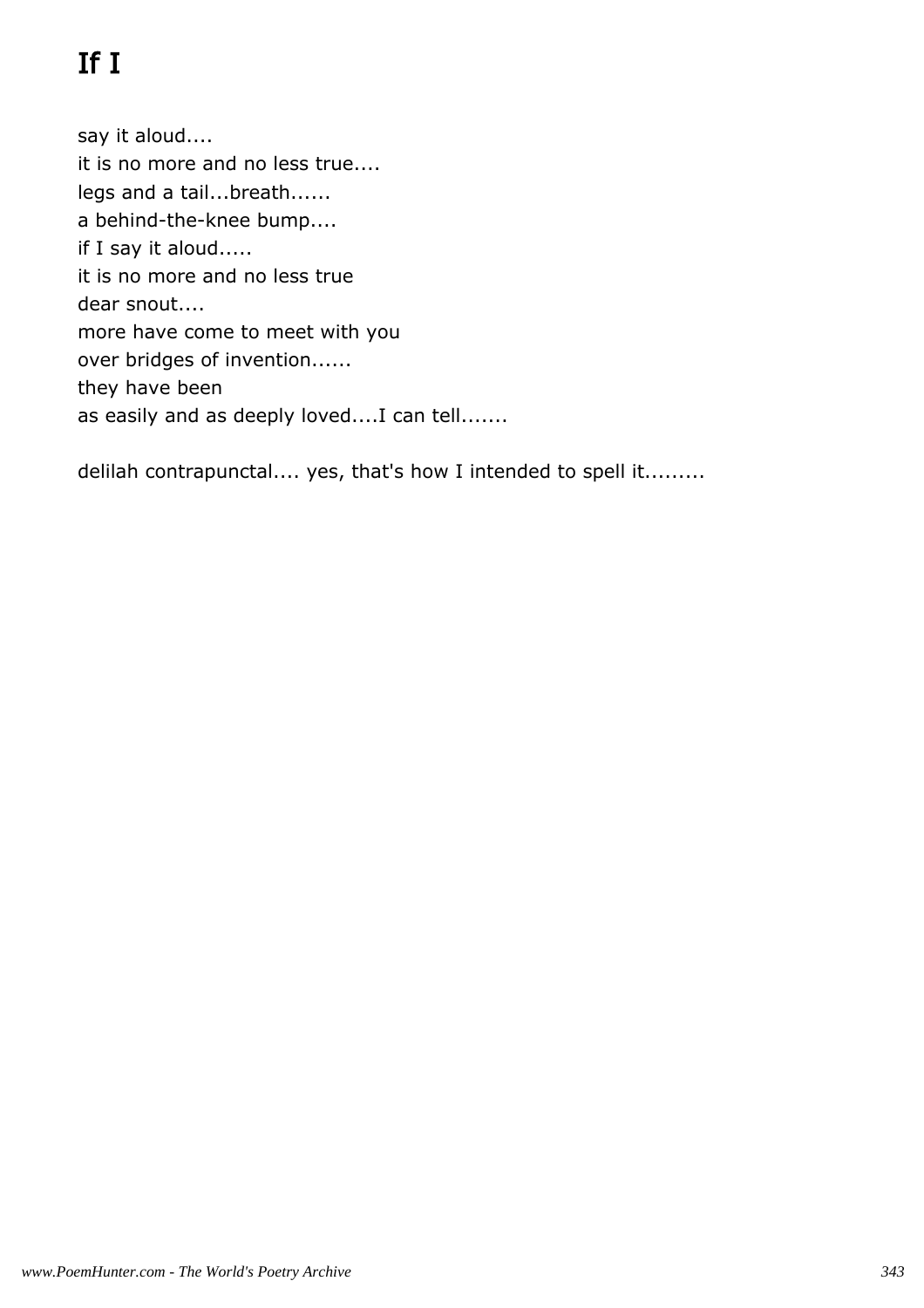### If I Was

a dog named Jake would you chase me with a rake would you spend good times with me or leave me chained up to a tree would you love me stroke my fur care if I were pure or cur clip my nails and brush my teeth warm my belly with sliced beef see that I had water, clean a place to sleep a time to keen when sadness held us made our bond ......old loves vanished won't be found...... until the bridge is crossed and we will dance and howl for joy...be free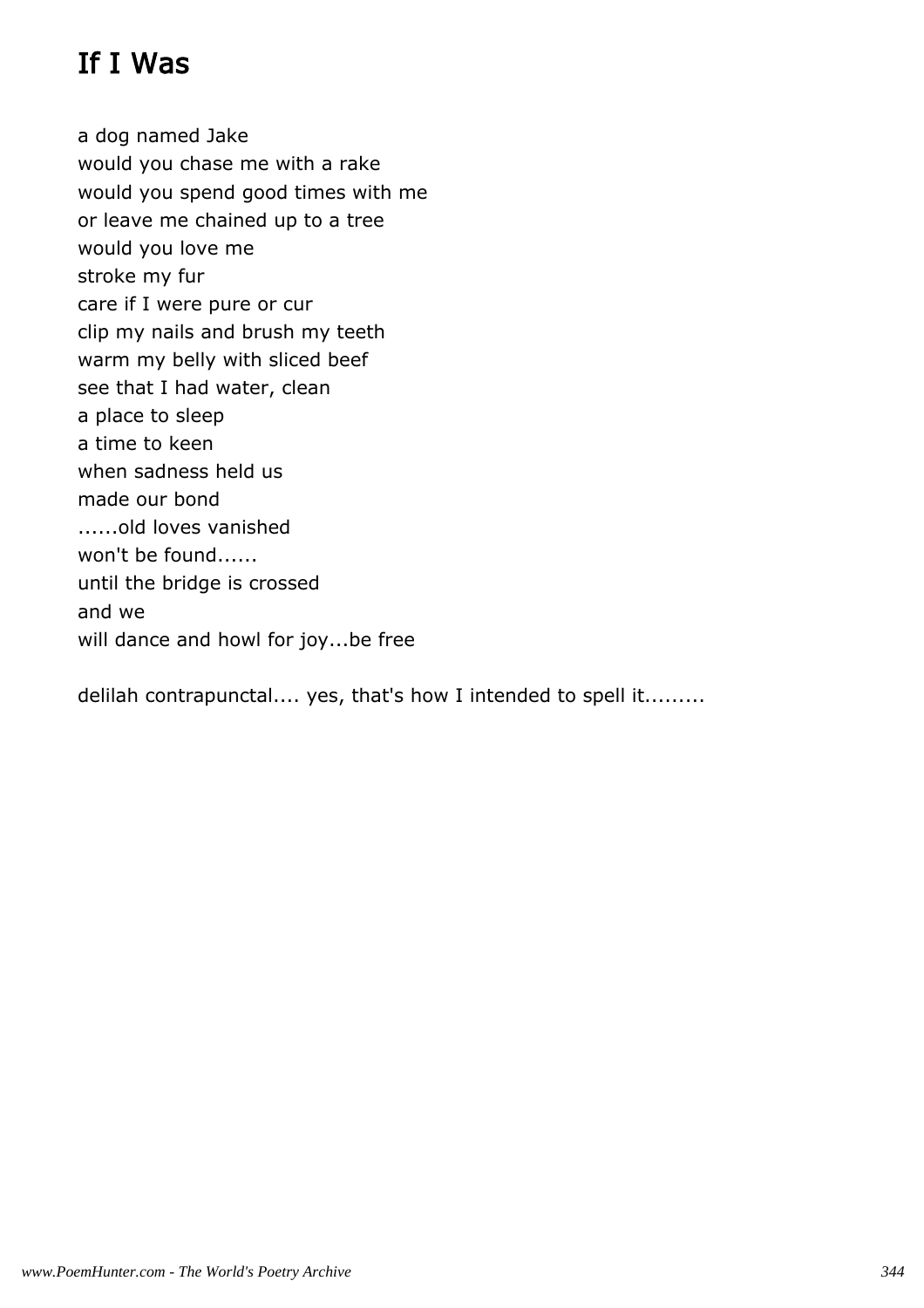### If It Looks Like An Aiguillette

and it gets pulled on.. harder than it might have been.. .and it flakes......it may actually have been a flatter fish.. .not a chance of reign, just some hollow thunder in a haze of mistaken alliances..... all up for grabs and feints............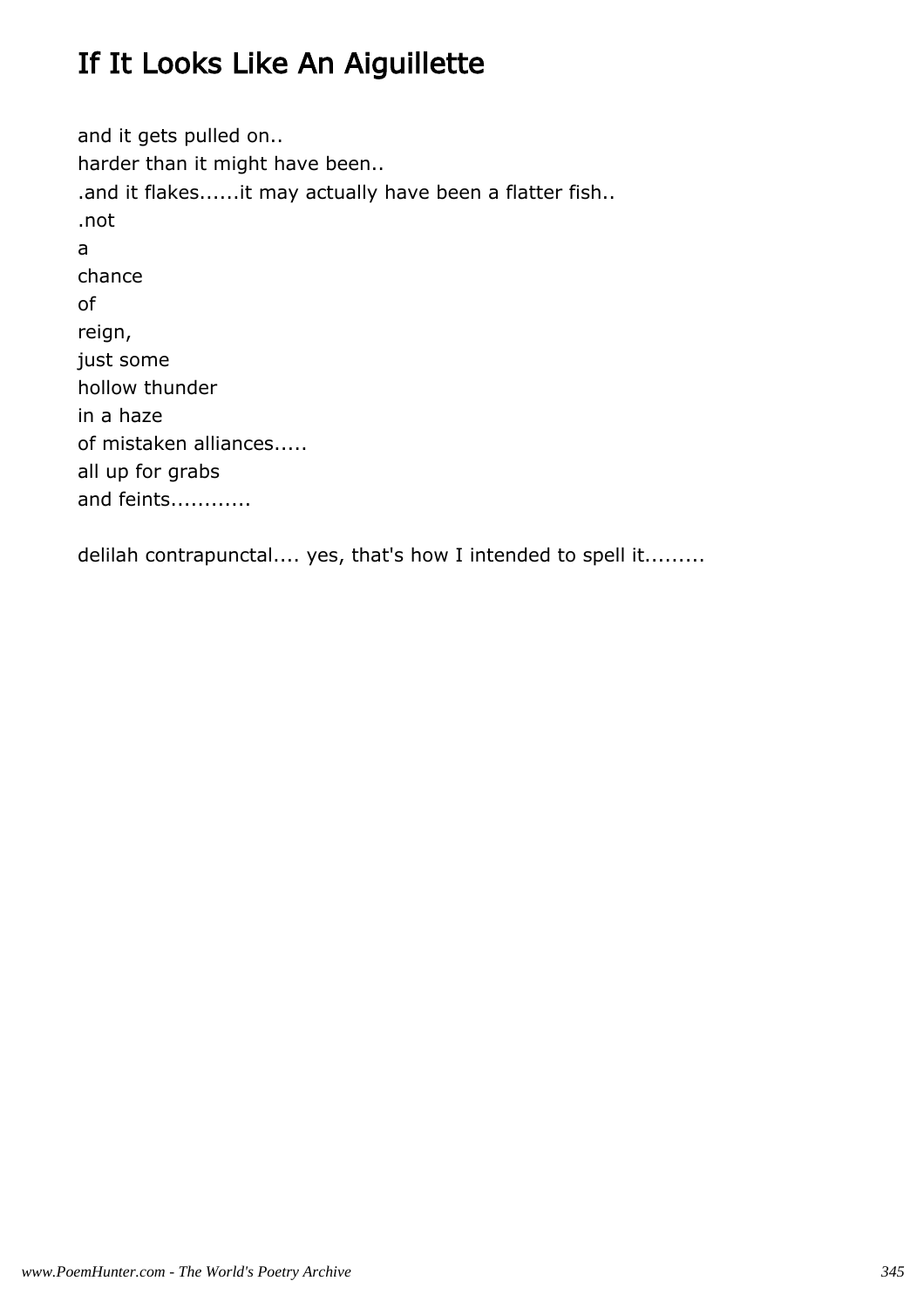### If Not Universal

then clabber-dashed and bronzed in aspic.... fruit-lipped and on a spiny, frictive plank.... wings lap and toes hold.... all heathened-over with diatributes and manifold destinies....run. ...parallel collide on a short walk to the sea....a fresh view of bare air......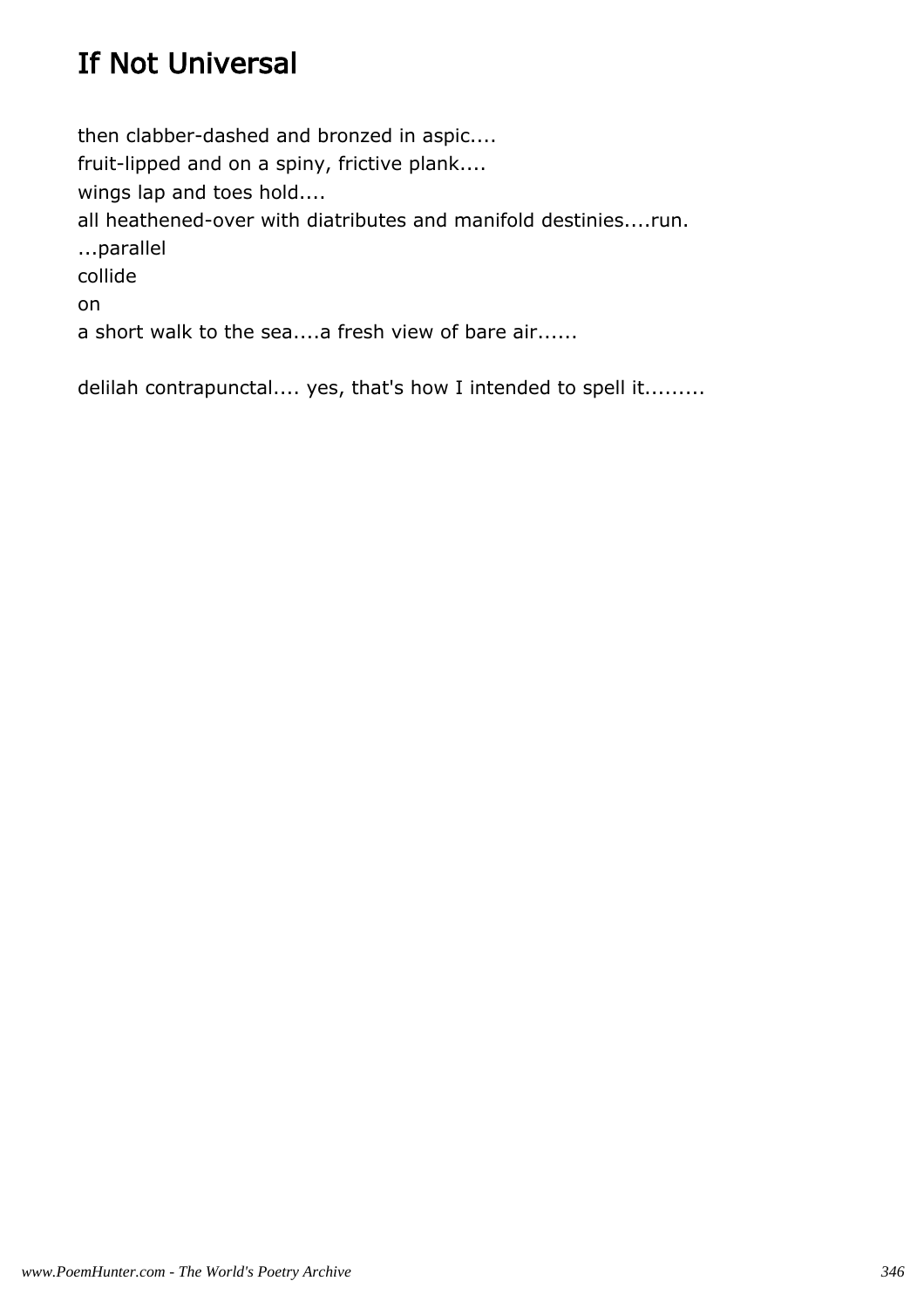## If The

objective is to educate.... with this massive endeavor.... deluges won't accomplish much there must be means more clever.... will say it is unique...this flooding of these pages.... with blocks of verse and copious amounts of print, non-Gropius.... please, write them on the Bauhaus walls.... we're drowning in these poemfalls.....

thanks...'>)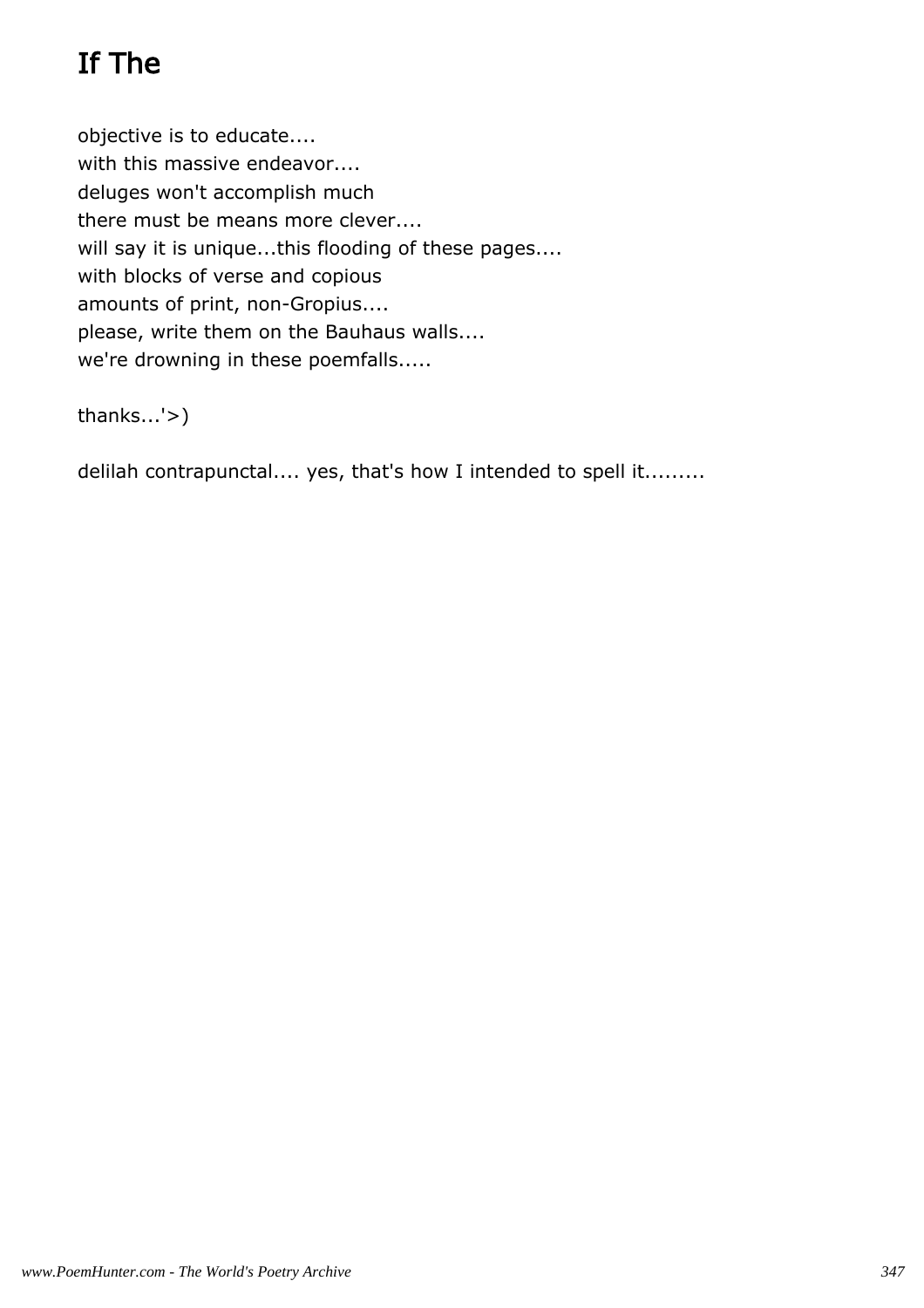### If The Jester's Motley Fits

then wear it to the ball.... the laciest of underpinnings never pleased 'em all....

mix rudiments of parody with crudiments of malady add just a pinch of anarchy, to stir up, wake from lethargy, the ever-flucting bandolyrists dozing in the hall.....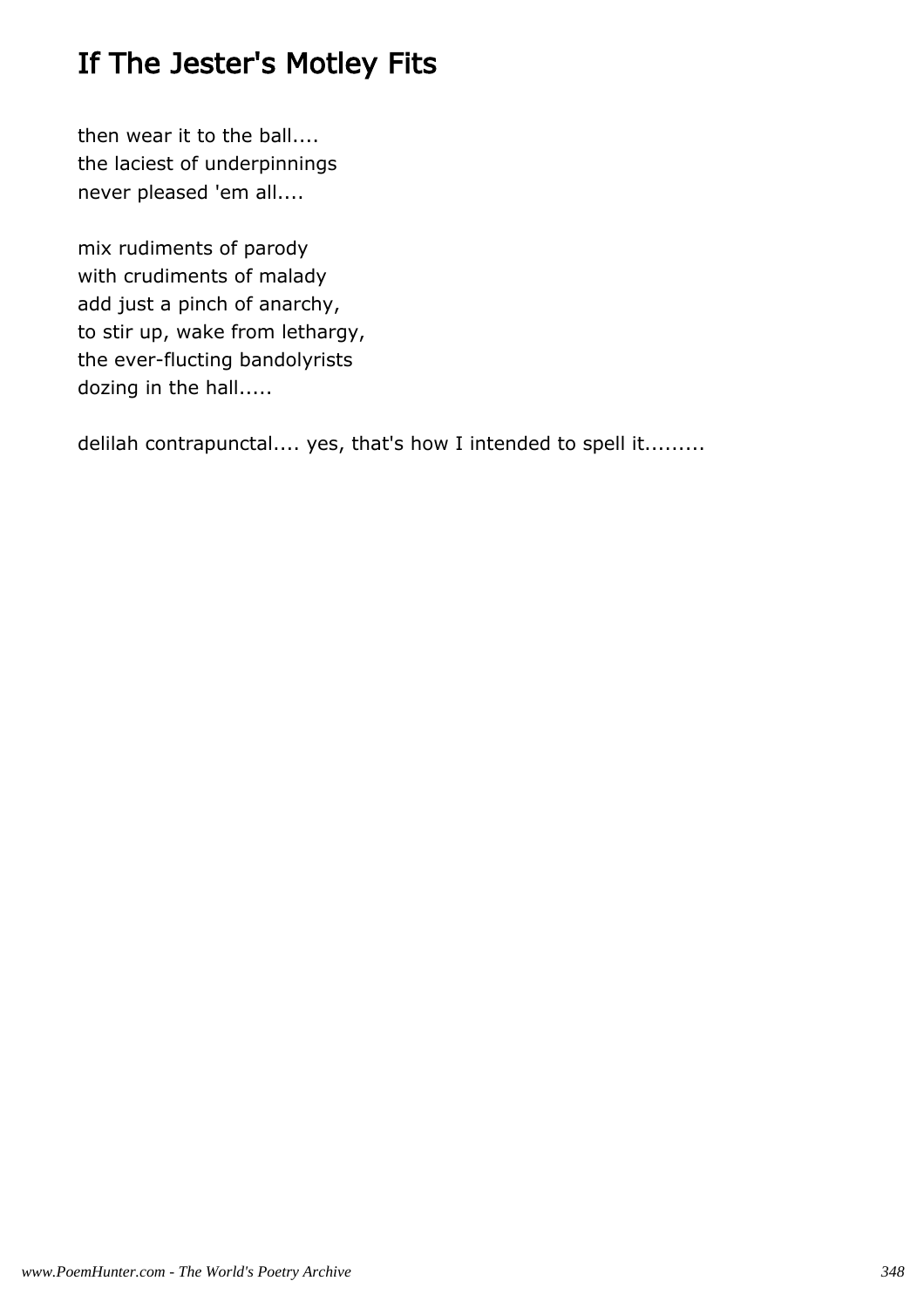## If You

die in the cab I won't take responsibility for it.. .I didn't specifically ask you to come back to me... .well...I may have implied there was an open door...or a key under the mat.... yes...there's you in me and me in you and it all spills over the edges of the pan and .puffs up like a popover gone mad....... I have your extra glasses, both pairs....sometimes I wear them and look at ourselves in the mirror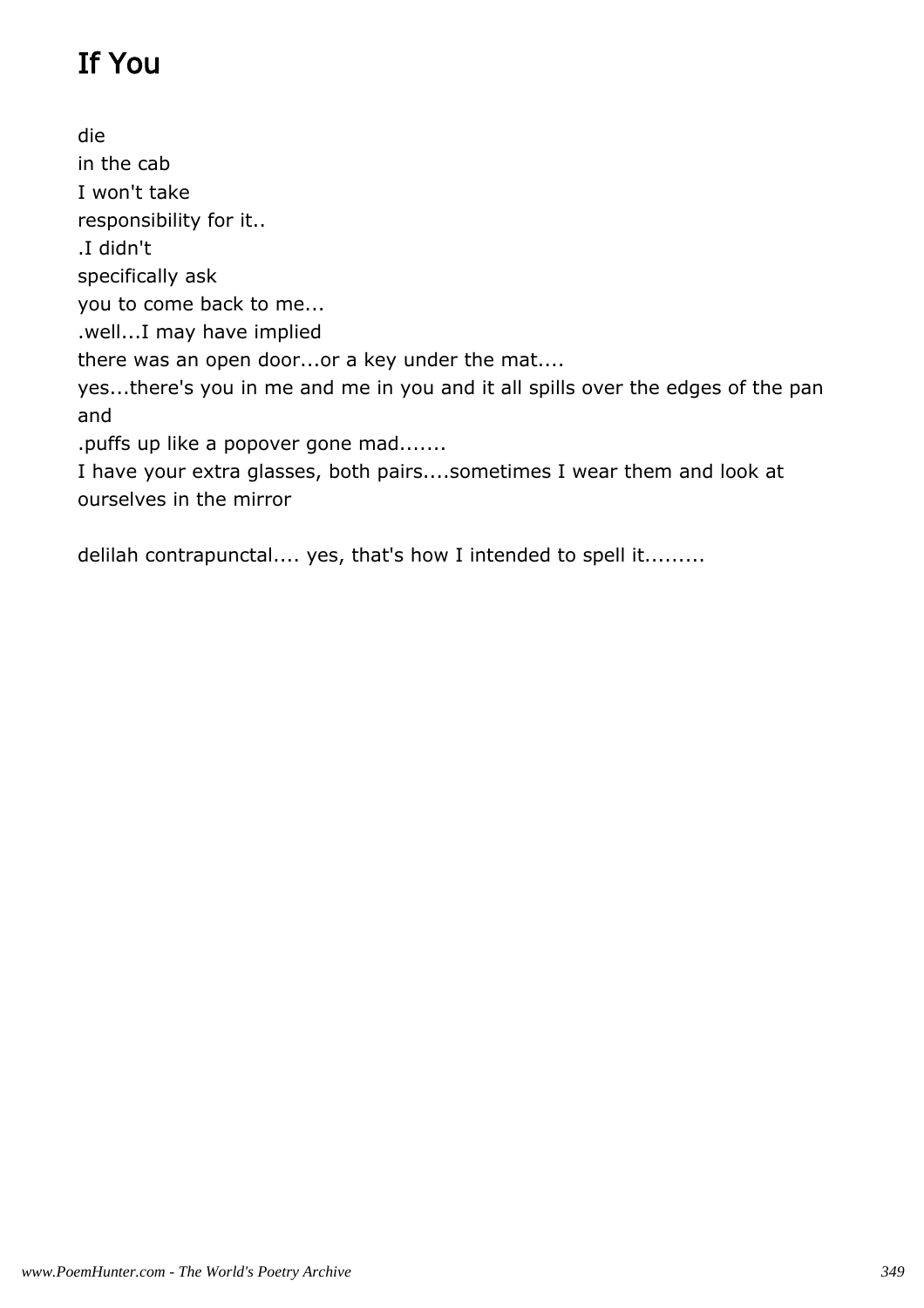### If You Sail

with me to catalina I shall bring gewurztreminer dry, yet sweetly fragrant just enough to charm the peccaries on the isle we'll be flagrant away from ears that hears and eyes that sees...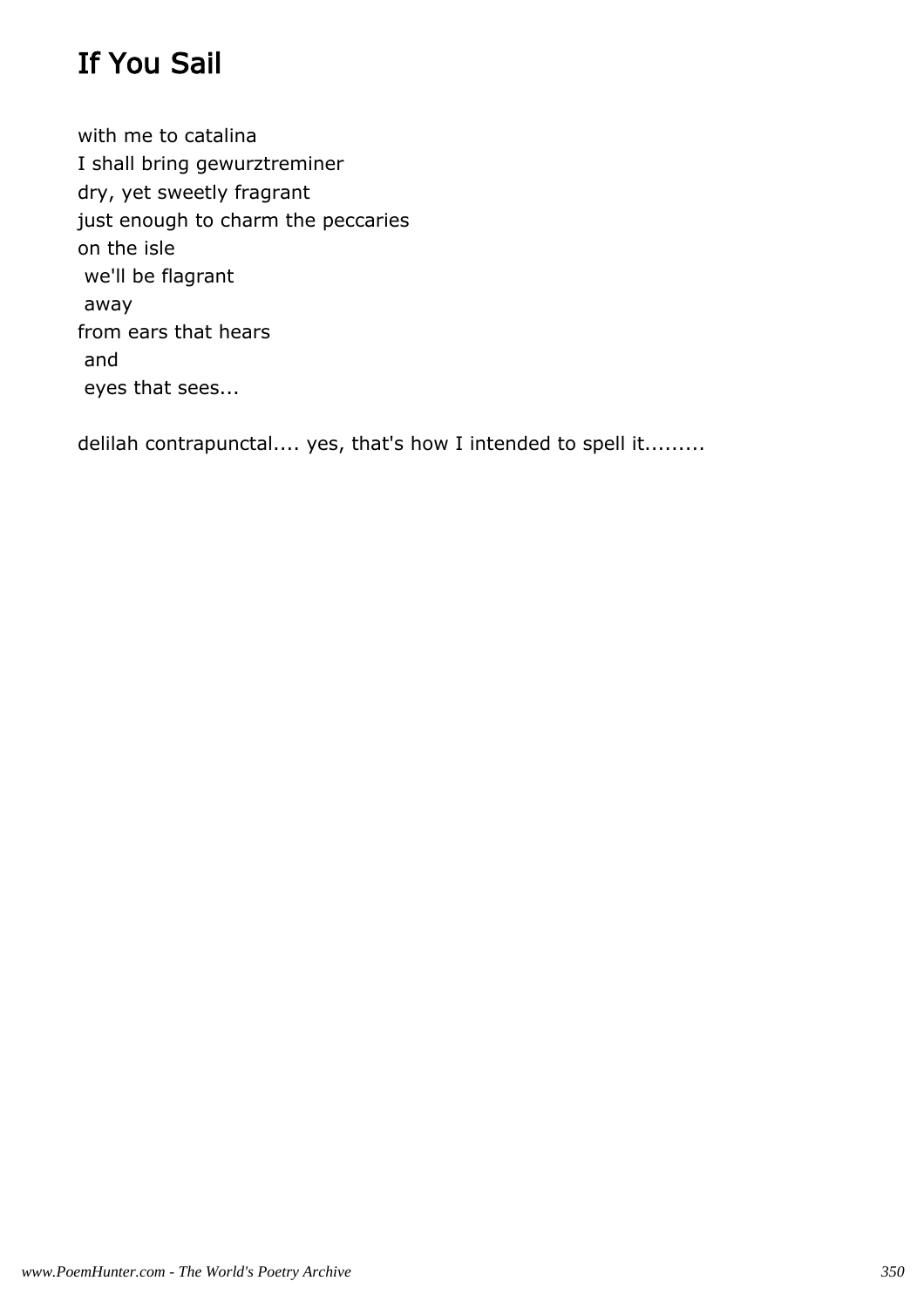## If, When I Am His Age

I am offered a plum role.....I shall accept it...

.he was wise enough to have done so.....

I speak of a certain Canadian fellow.....whose history as an actor covers, uh, the Globe...and beyond it.....trekking...

to come to rest...and play...

in a Boston courtroom.....his finest hour, in my estimation...

.as a character who shares my nom-de-plumerial initials, D. C.......

and with whom I share a day in March...the twentysecond.....

Happy Birthday, Bill.....you, me, Stephen Sondheim, Chico Marx.......wouldn't that be one fine party.....! ! ? ?

ruminations watching Sunday night reruns......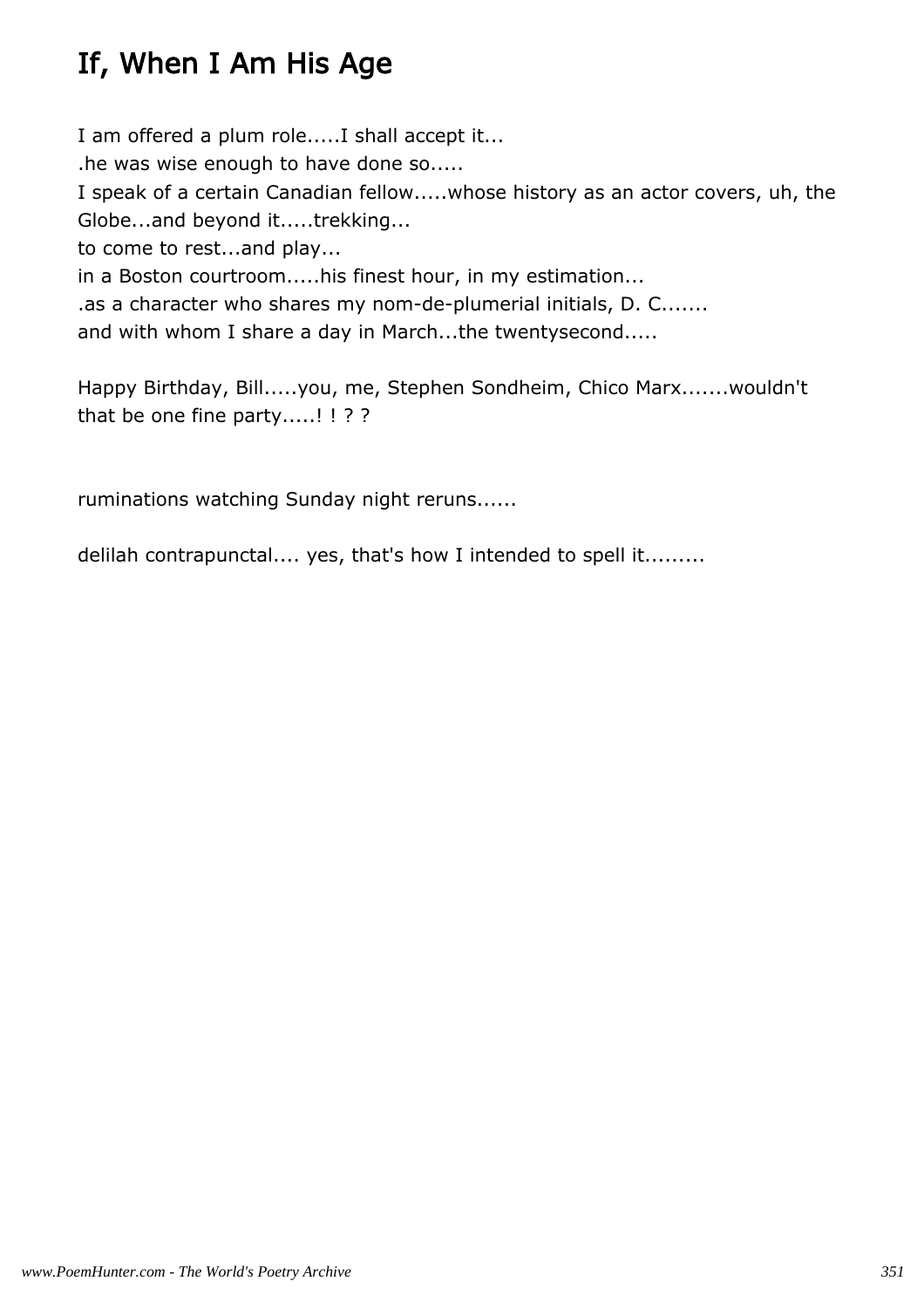#### Ignore-Ants

... twistfully, gristlessly non-compost-meantistly....... without intensity, subtlety, sensity...

moribund density, coopered in staves, splintered and worn for conscripting raves.... nuanceless, stillborn, in chrapulent caves....

.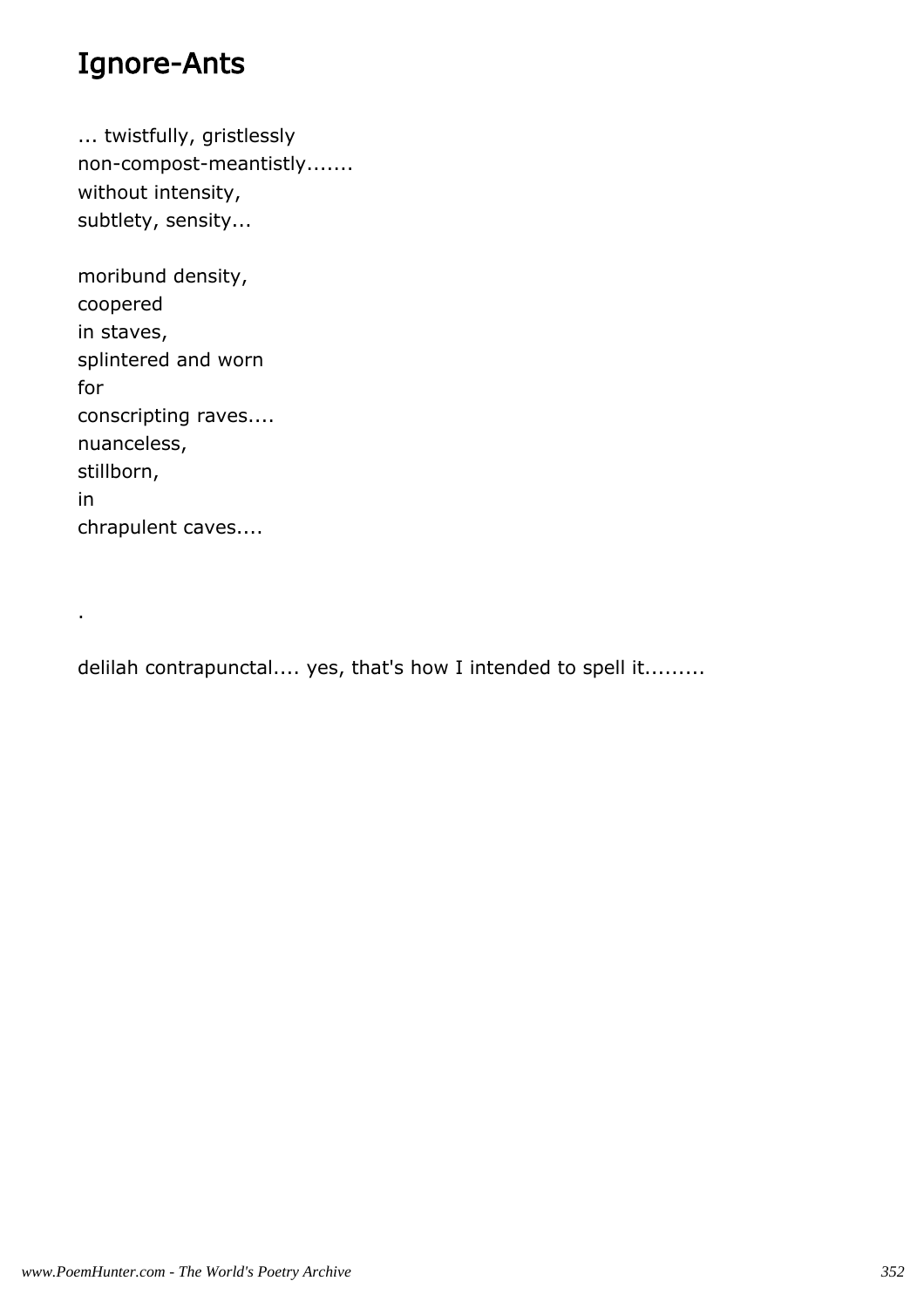# I'Ll

meet you at the next-to-last resort... you'll see green smoke rising from unseasoned alder branches.......gray-blue mountains.....

...summer roses, violets...some fever-few stragglers are here.....though sparse, they are stubborn, hardy....insistent...

this edge of the world has found itself in other than retreat...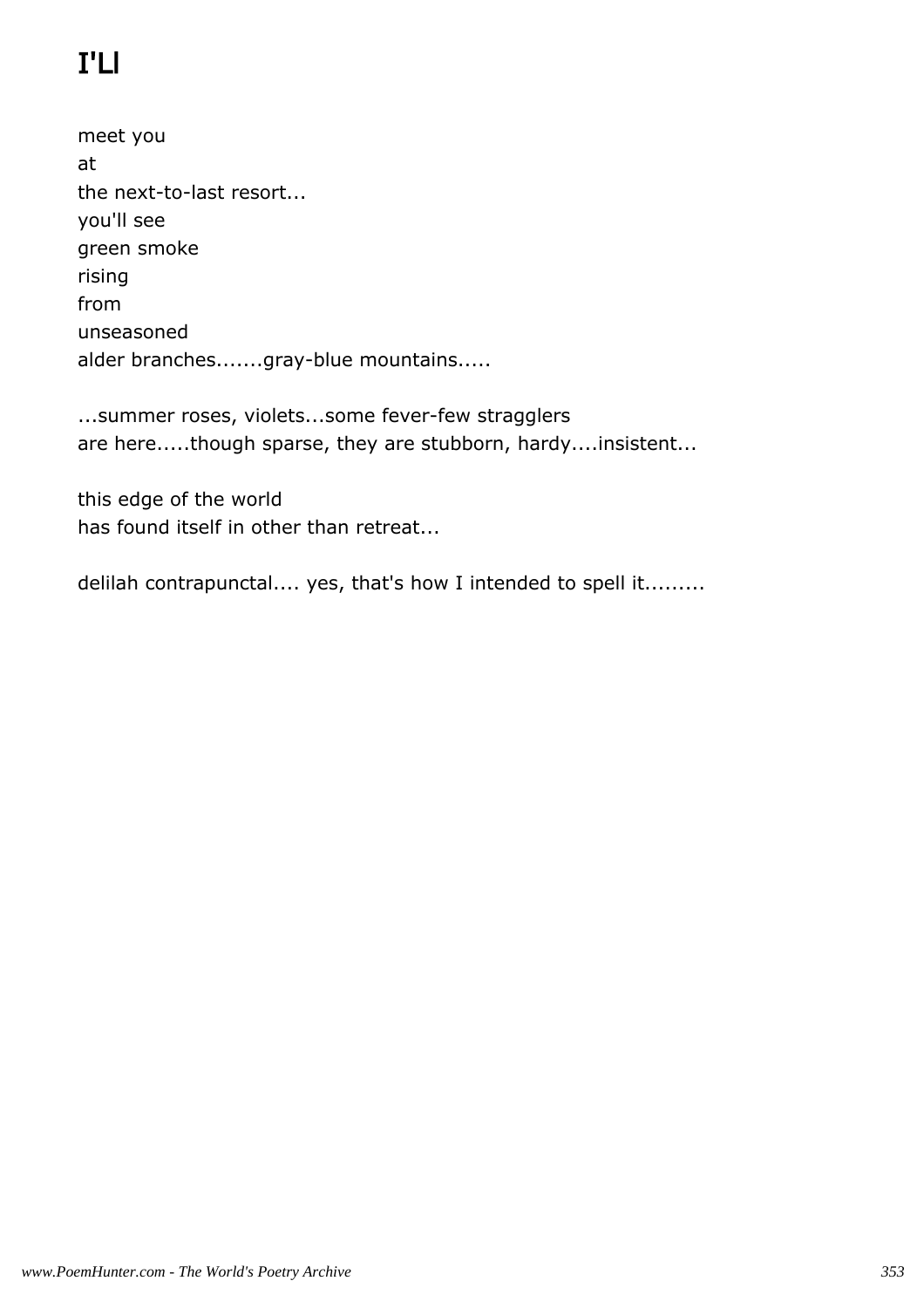### Imelda's Infinity

a saying, 'no bigger than a minute'

staying, in this incarnation, not much more than a minute...

so few memories to hold

back/forward/propelled/carried in a flood of that something we call love... as we are compelled to name that which cannot be named....

it seems we shall continue to name and rename...

her name was/is Imelda....this time.....

and the others, all the others......

we name all the parts of the whole...(do we love maps?)

some stand, unnamed, not so much defiant nor complacent but whole of themselves......

she was/is Imelda.....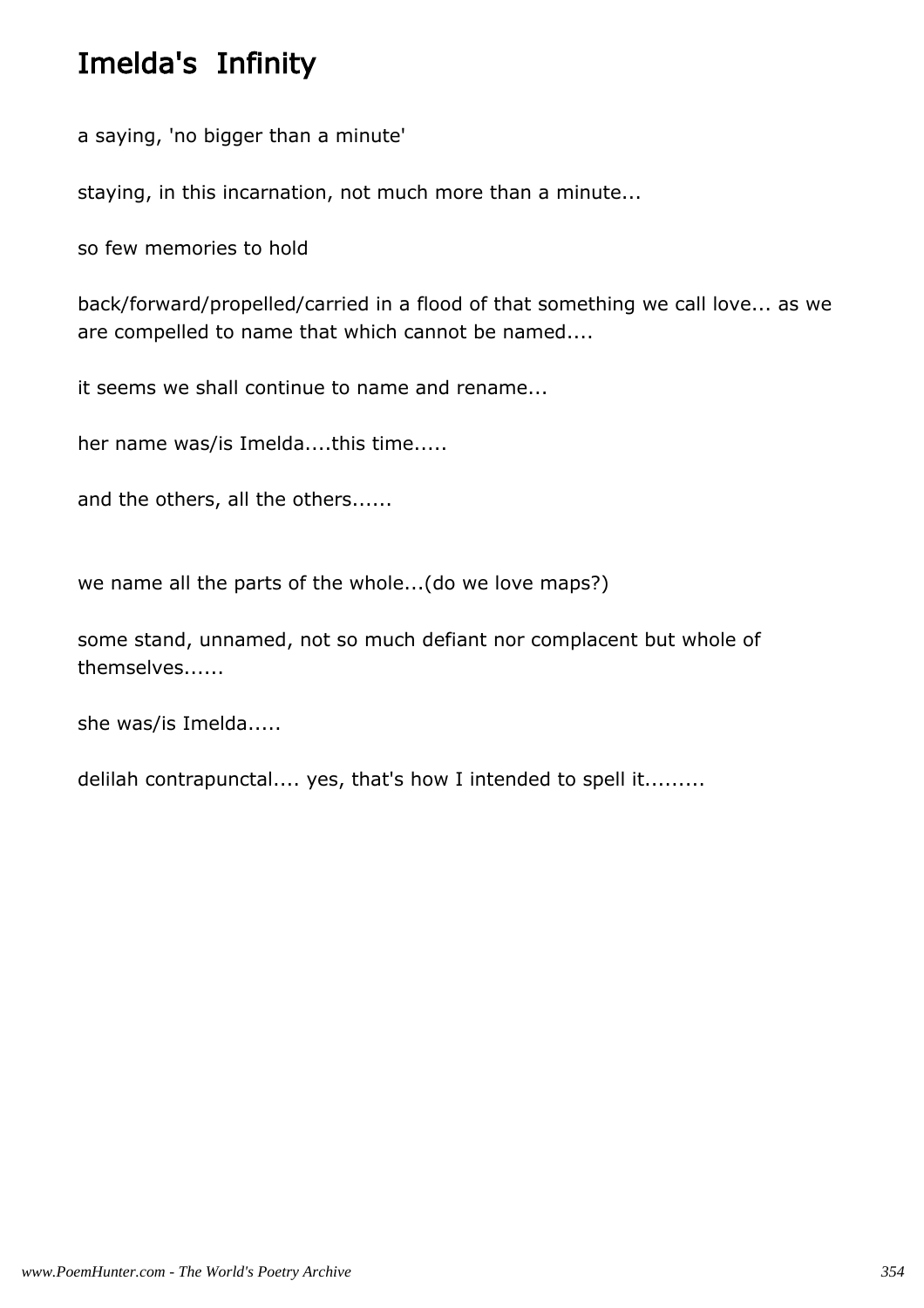#### Importunate Newses

the cloying simper the sleeked-for cam... the slightly smoked non-candid ham... it works...it plays .... be it shanked sham... reserve...performed well...by Diane.... not to denigrate those successes... yet...human-like, and without messes?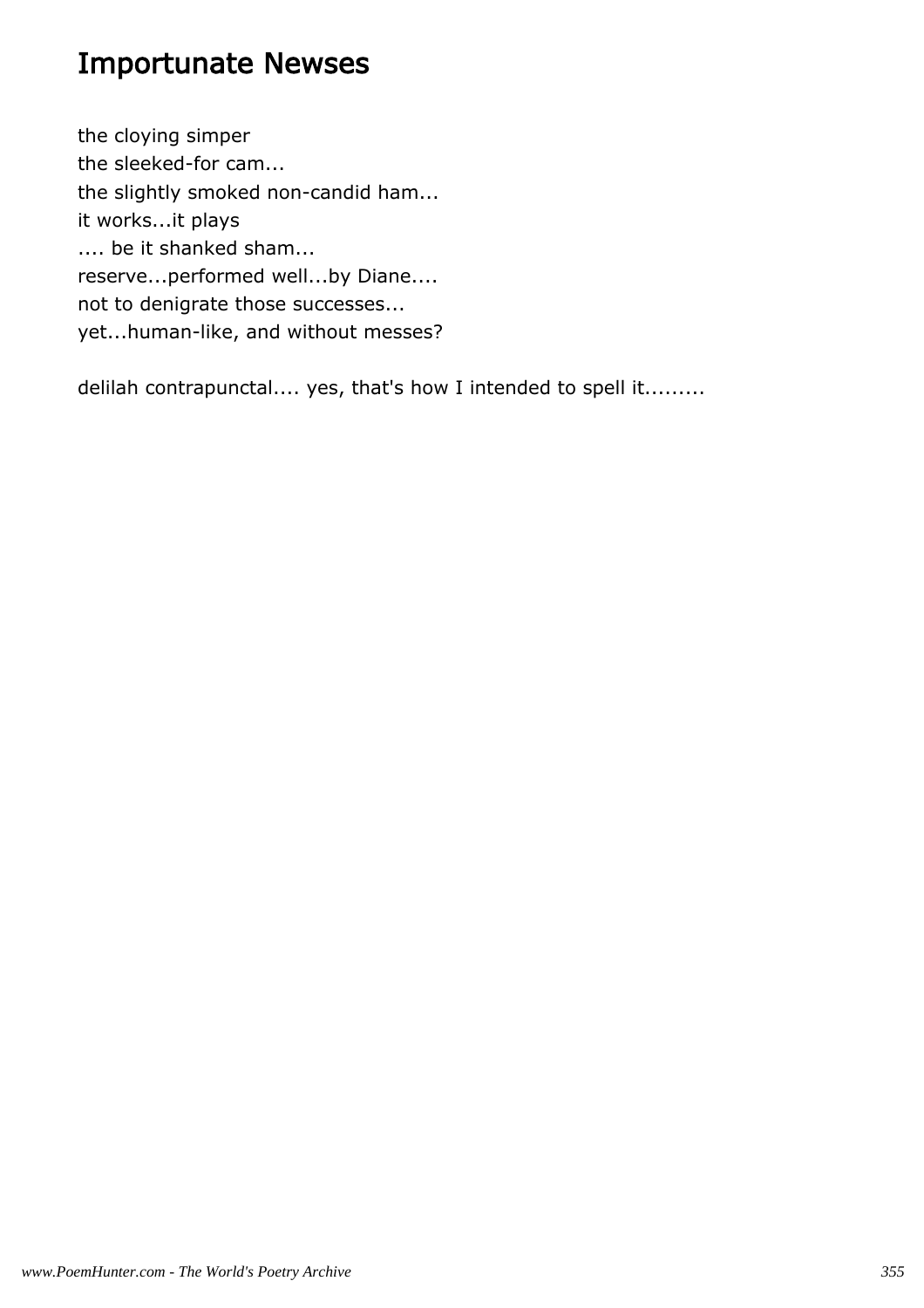### Impressive, Yes...

but lack the subtlety...the delicacy of a rumor..... I don't propose that they be altered... as they will always find welcome..... it has become an amazing industry..... a blaze....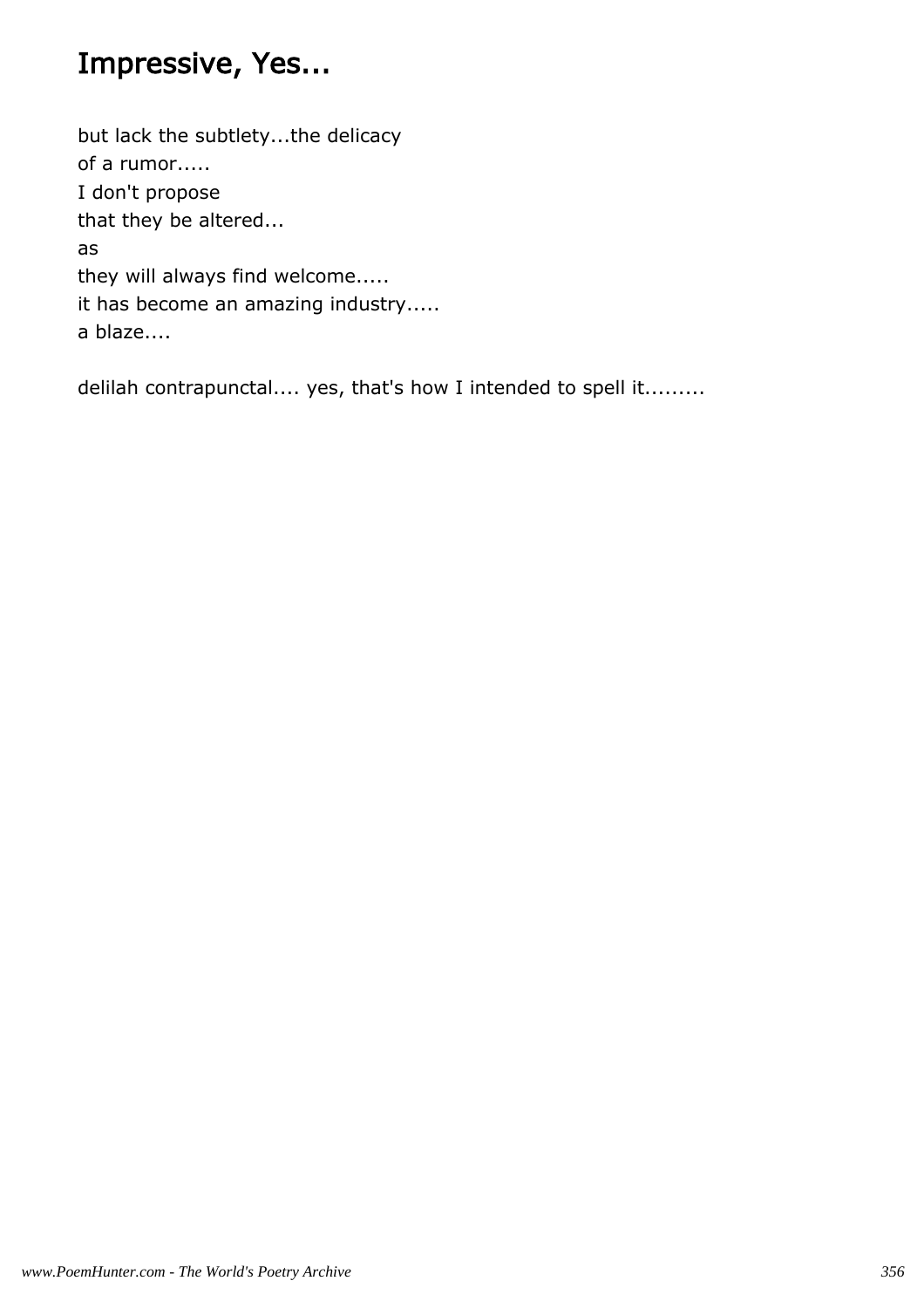## Imprint

when a person turns completely around.... (a last look, given and taken) to say goodbye in a slow perfect circle of measured steps... the gracefulness lingers... the music of the image remains as the figure disappears....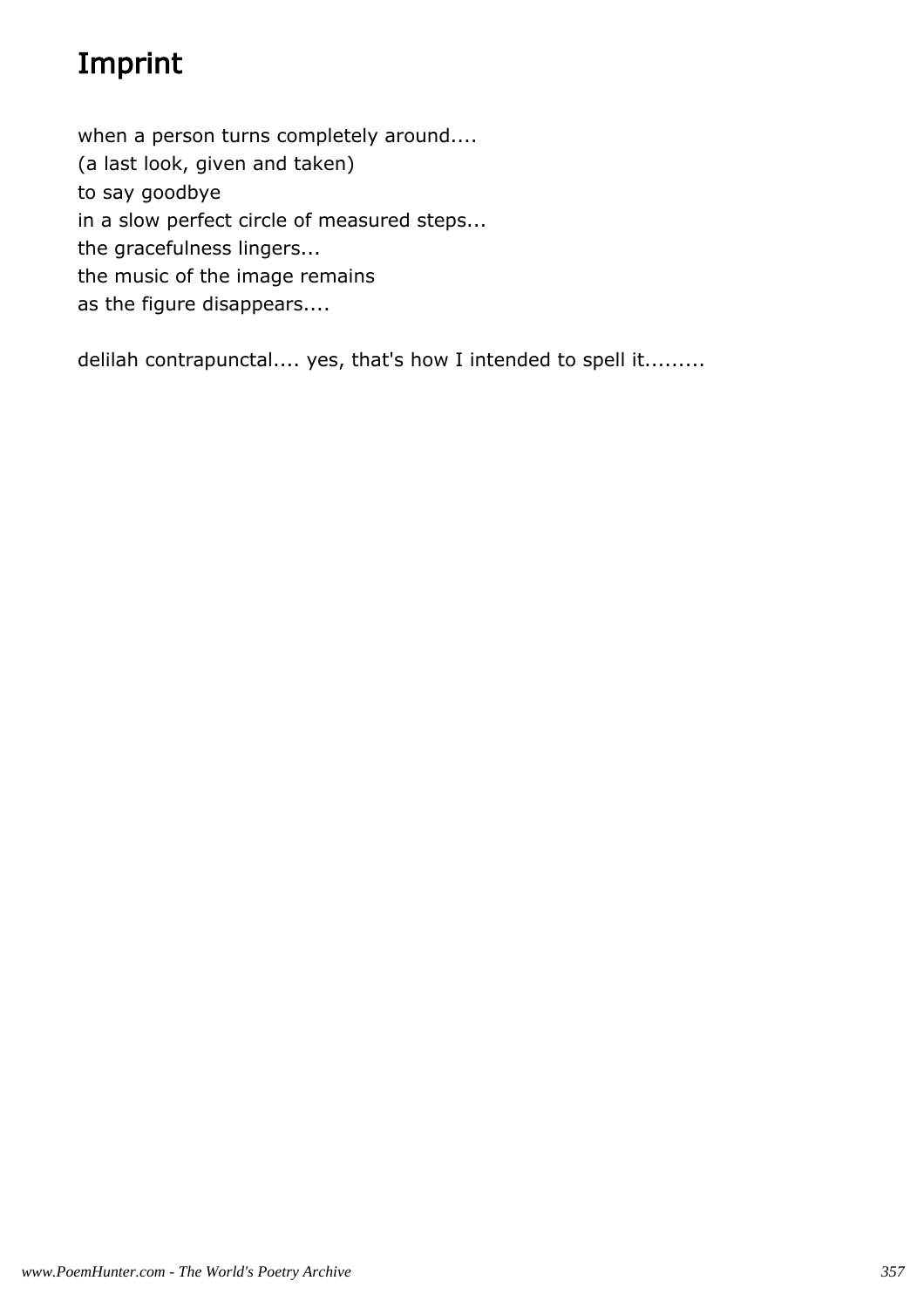vestibules, sarcophagi... there's heard a caterwauling yawp.... scrawls, mongering hide and eye, prowl interstices, palm a palp....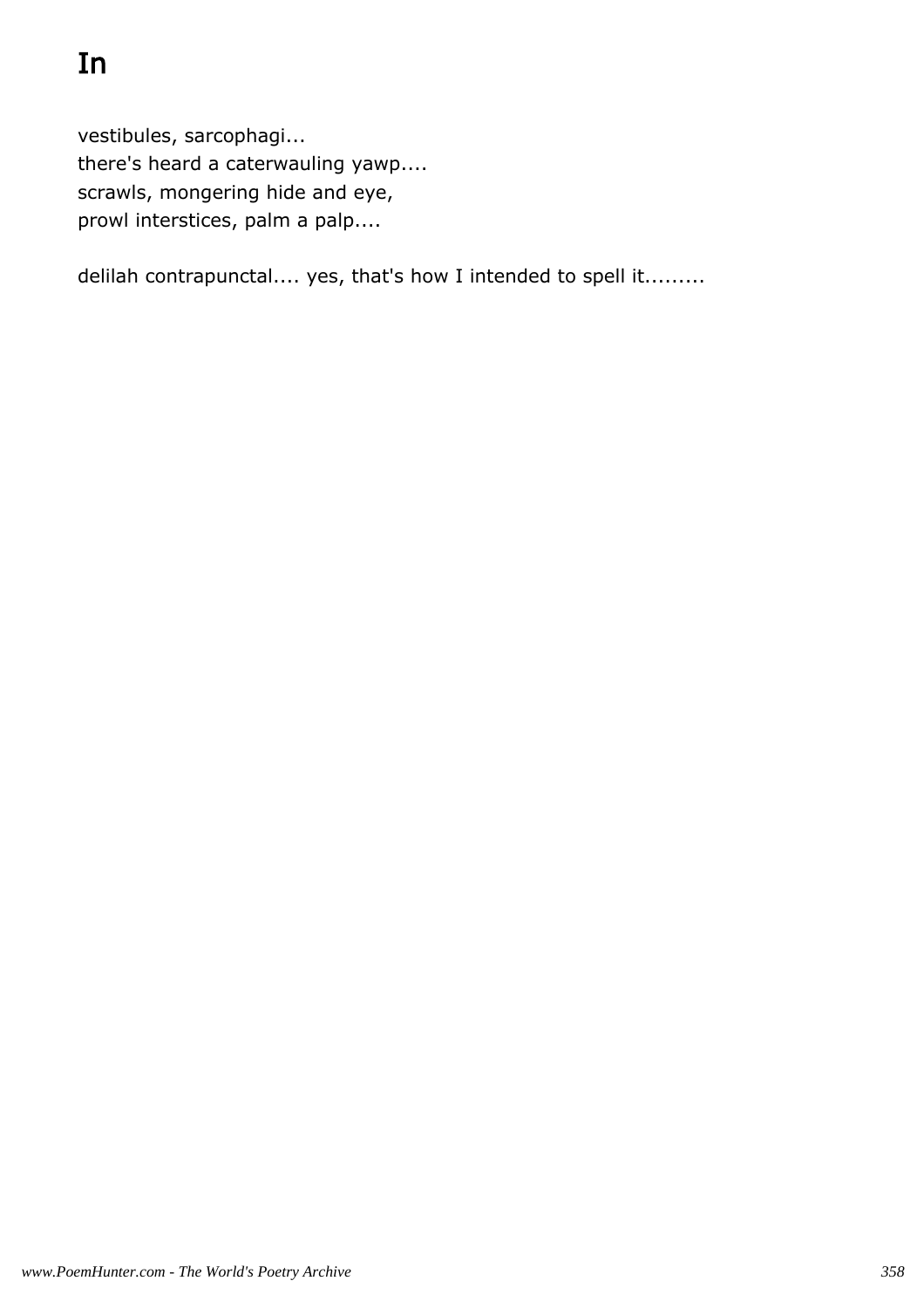## In A Mournful Drone/Minor Key.....

sliding between wails and knees of over loaded aims to please won't falter now, they've grasped the tail of hunger... laid on cushions beneath trees to illustrate their expertise can't give it up, they'll march to be called lover... fawning at the gravel bed to reshape what has been resaid they'll whistle tunes, recant an early thunder.... words now stand in triple file to savor stings and to revile the headless horse who claimed to be their brother.... an ebbing tide... soon there will be another an ebbing tide... soon there will be another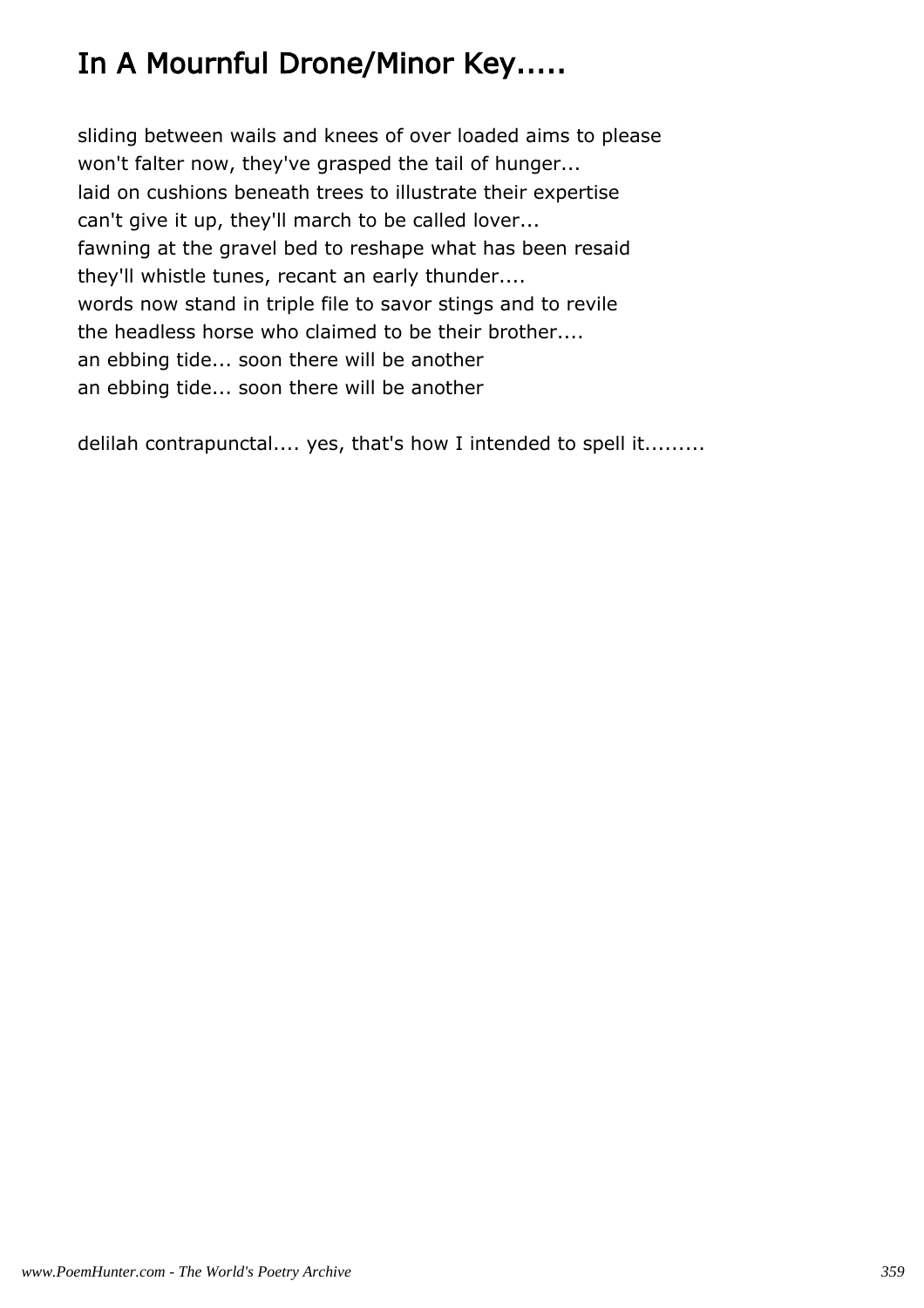#### In A Not Time

a not measured not a measure of the stuff not related not particles there had been a void in which you and I were both free of our self-divised tortures at the same not time what then would be now

and

then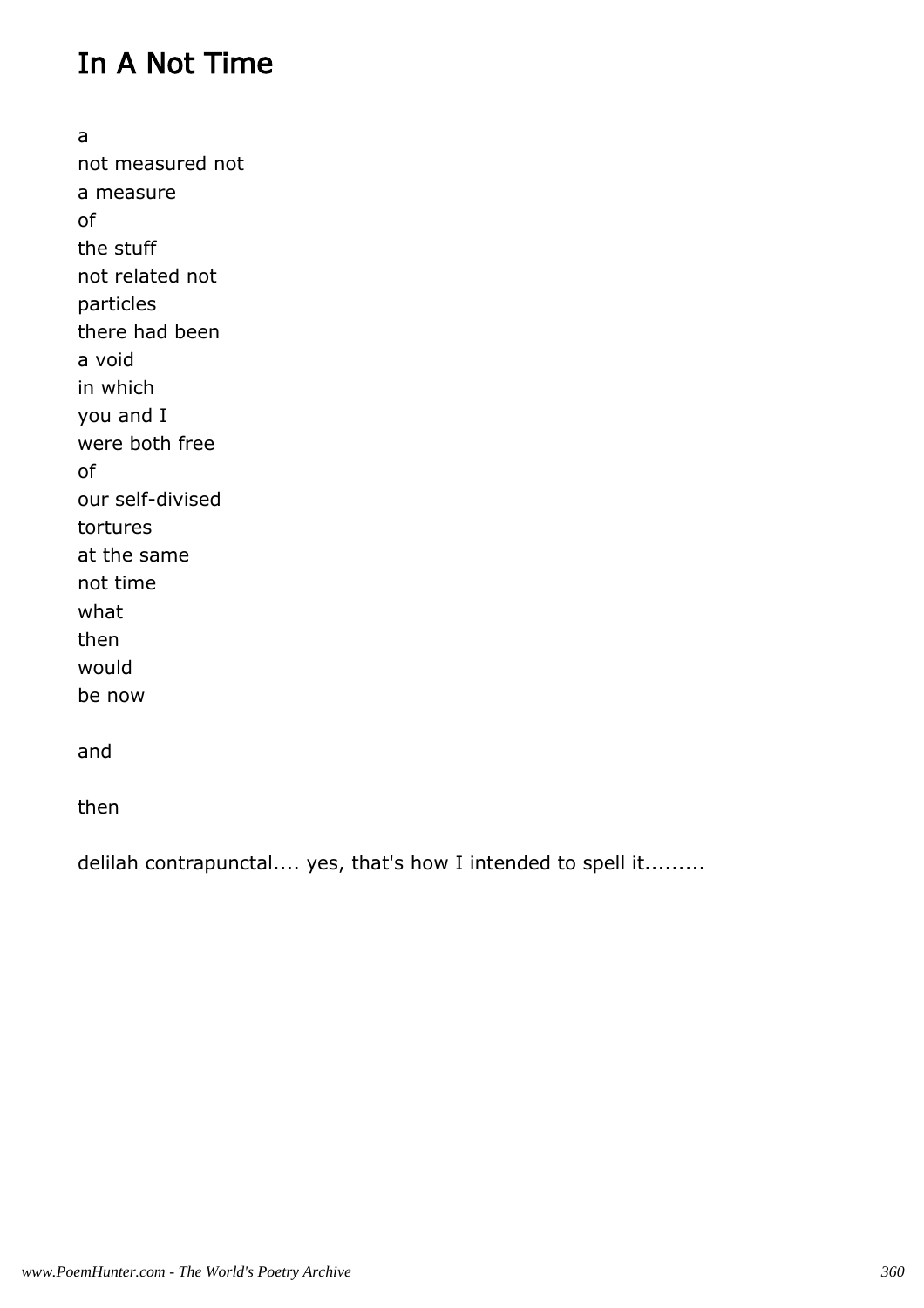# In Awe.......................

the beauty of a black-backed jackal..... and some poetry I've read..... there's an inexplicable familiarity..... sets me to singing..........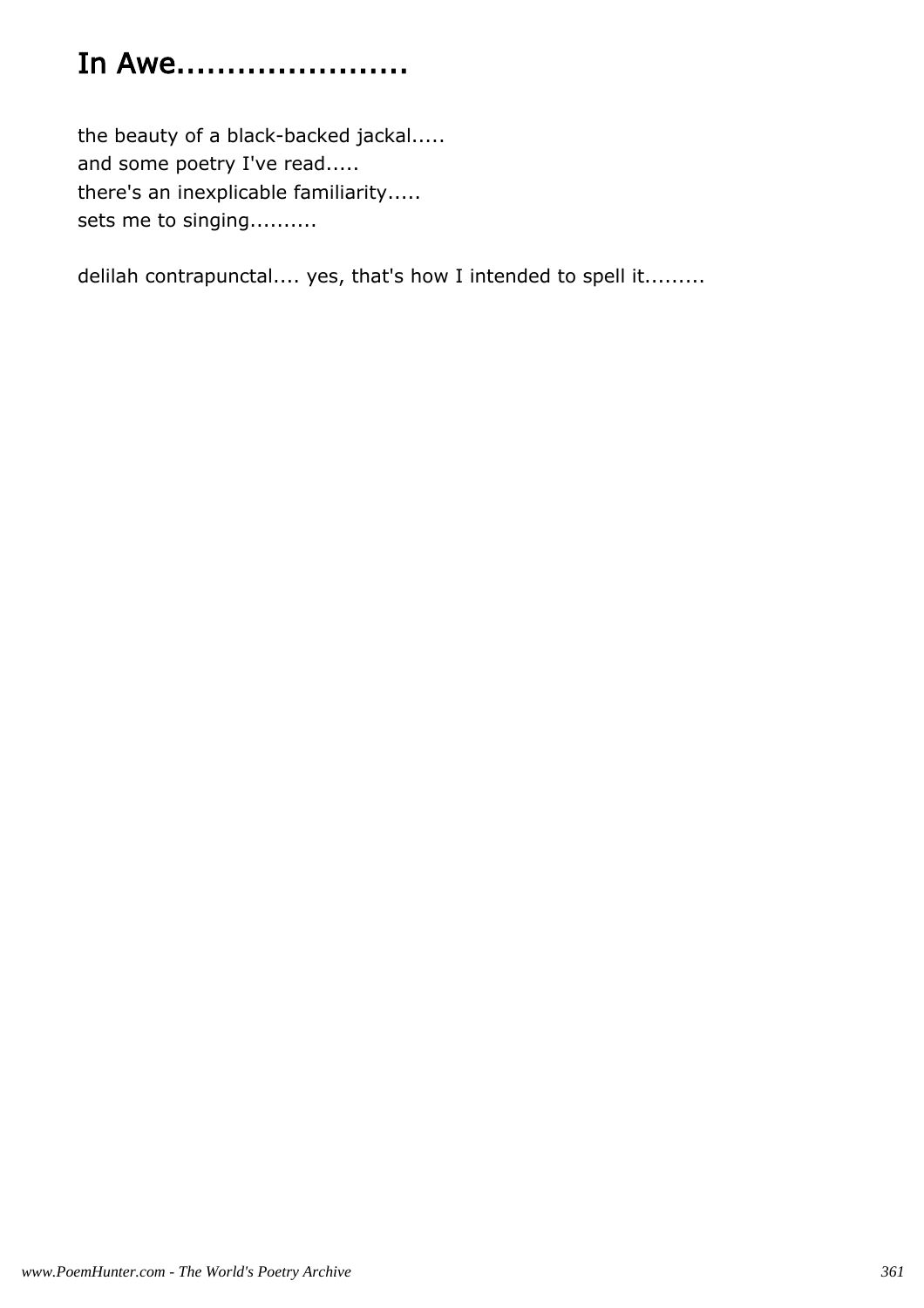### In Character

lolling, lulled......nodding, numbed...... lulled, lolling..........numbed, nodding...........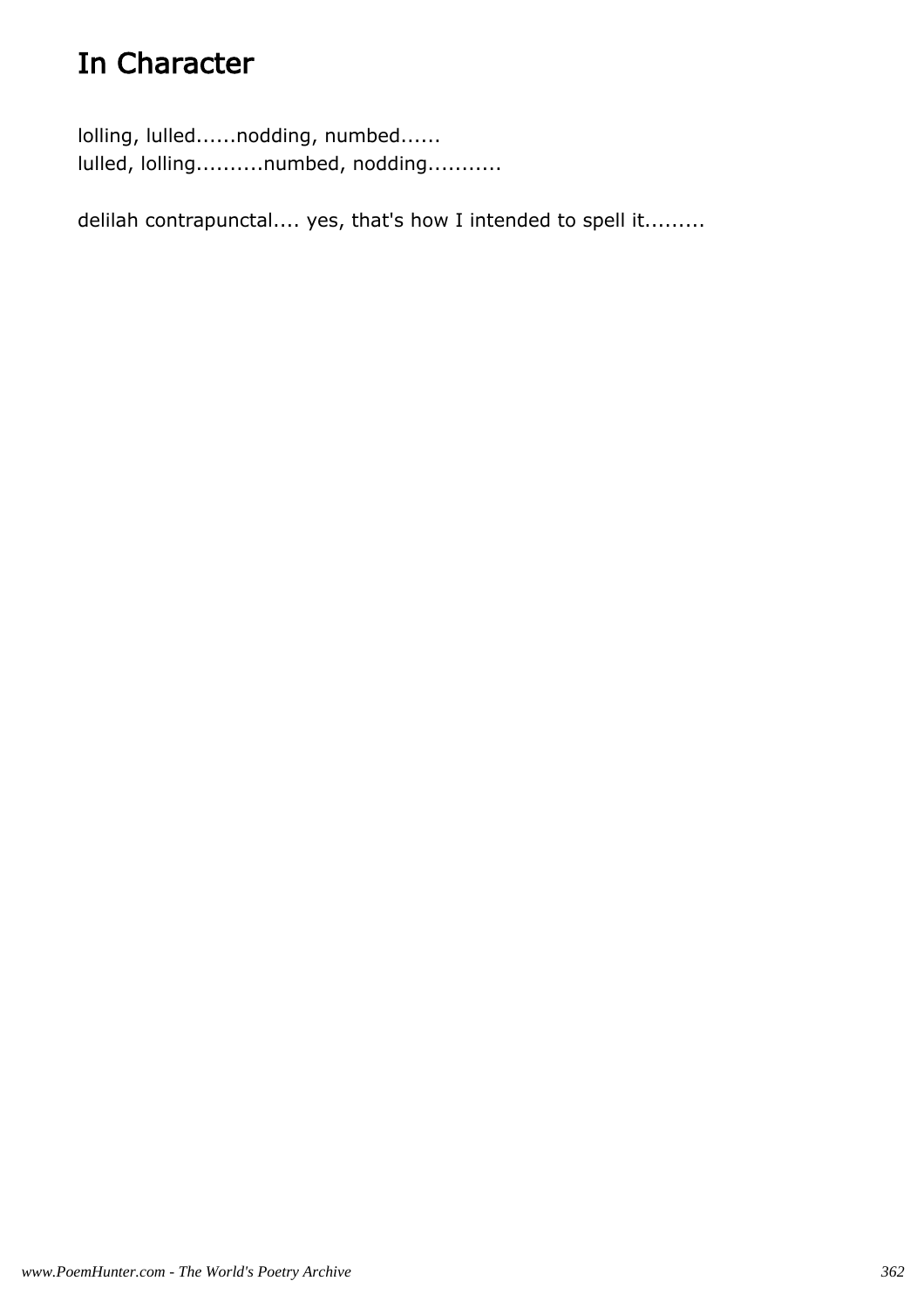### In Dubious Pezogamy....

foundering, agroof.....an obeliscolychny just out of sight...but there...or there.... some blinkin' where.... on ceous lea..otherwise fallow... but for the laughter of an occasional cisvestite there is little sound.... I'll rumble out a gardyloo to our local ichthyomancer.... that's on Tuesday next... looking forward to the visit, macrural beastie that I am.... .after, there'll be shuffleboarding... unless, of course, Dio scapa da lett in bicicletta...... one never knows for a certainty, eh?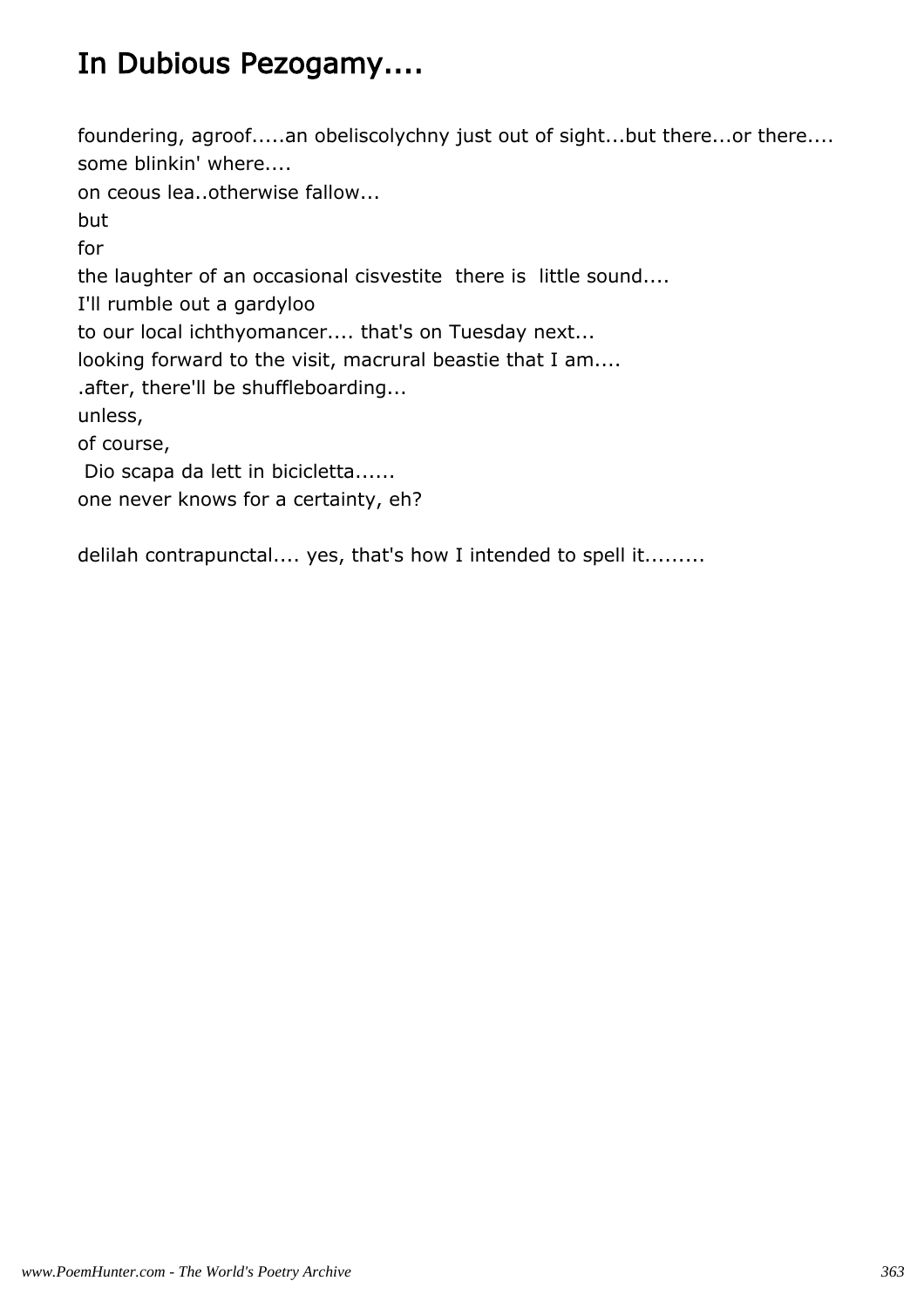### In Search

of audacious bettor angels.... finding them in the front and by-lines.... they squawk and keen... their wing men and women have plucked most allusions from them.... .leaving obscurantists winnowing, waving what appears to be a mutually paramount bandera of a startling gray.... ....boxes groan with the weight of conspicuous assumption... .the cheap seats implode.....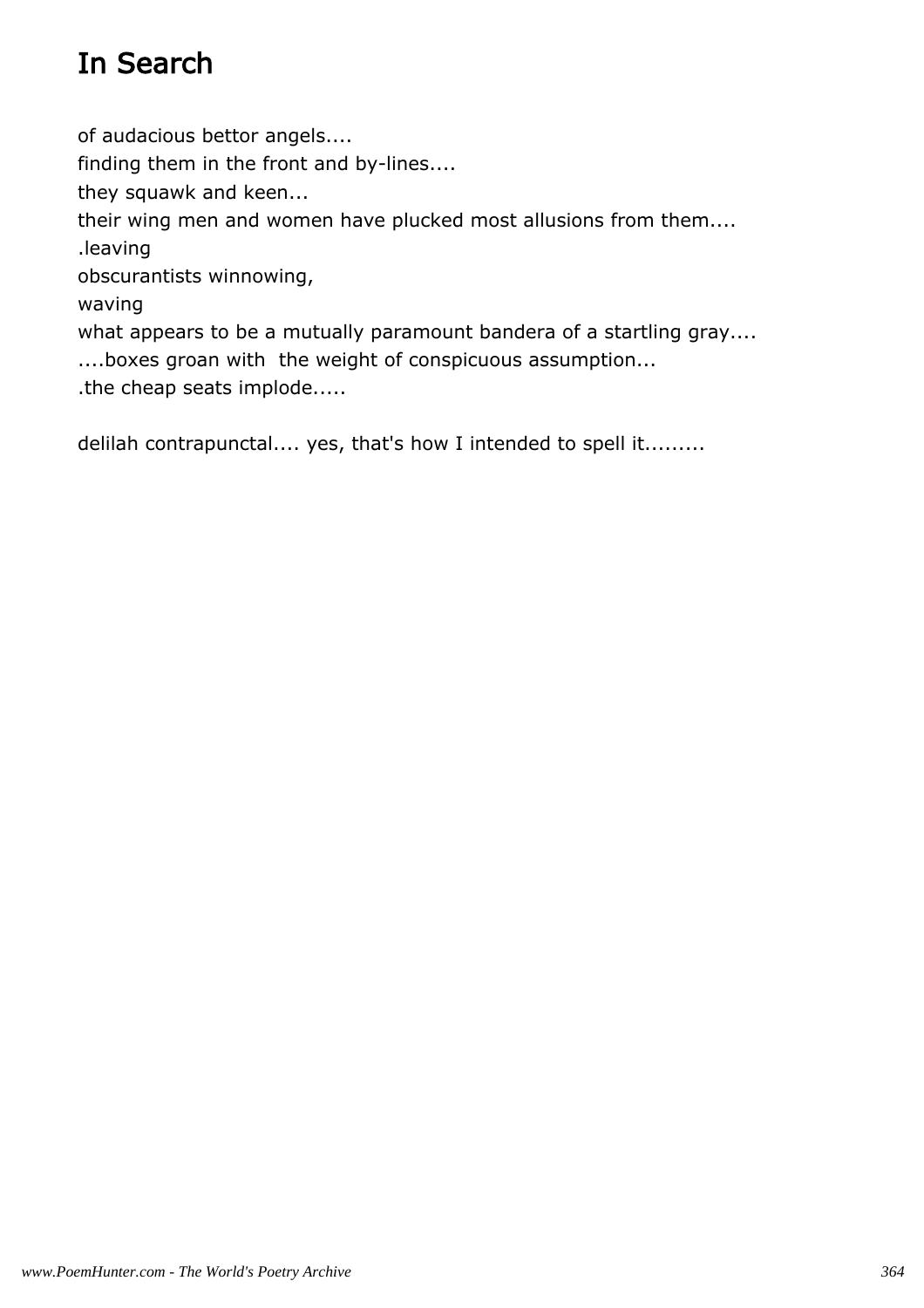#### In Semantic Disarray

with largesse and sidelongings.... straps of inordinately thin spaghetti, the linguinist falters, ......swallows an etude, breaks stride....bread..... and flings tangential columbinaries at the grinning flanks.....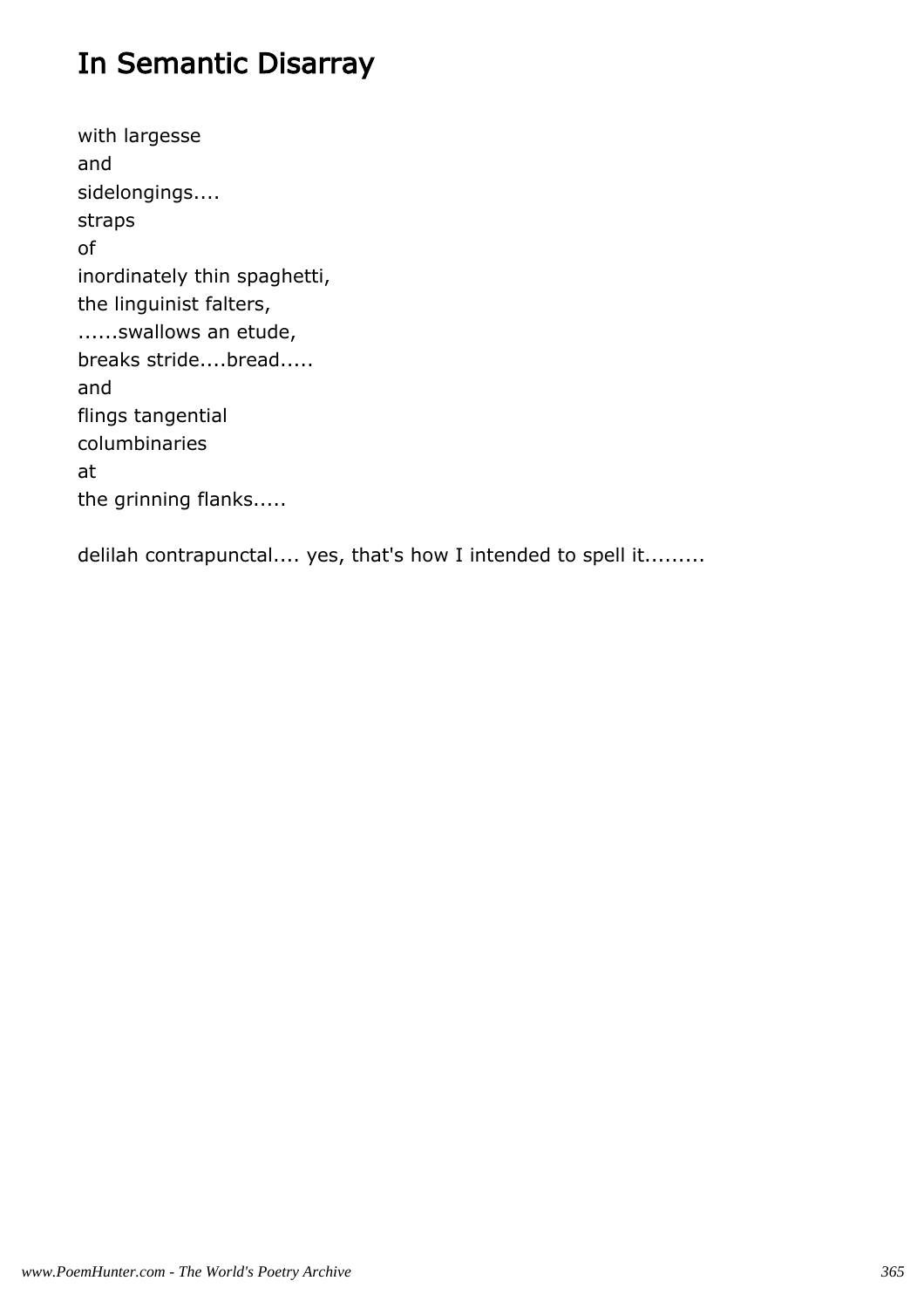# In The Cooperage....Hide-Bound For Other Than Glory...A Continuing Story

I admire those whose egos.... well-behaved, like gentled beagles, show they've lived and learned a thing or two... have sought sweet logic, understand pruning.... fondle fiery runes.... remain unscorched.... me, I still chew a bone.....hide it under the porch..... go back to it...gnaw like a leopard.... oh, for the wisdom of a german shepherd.......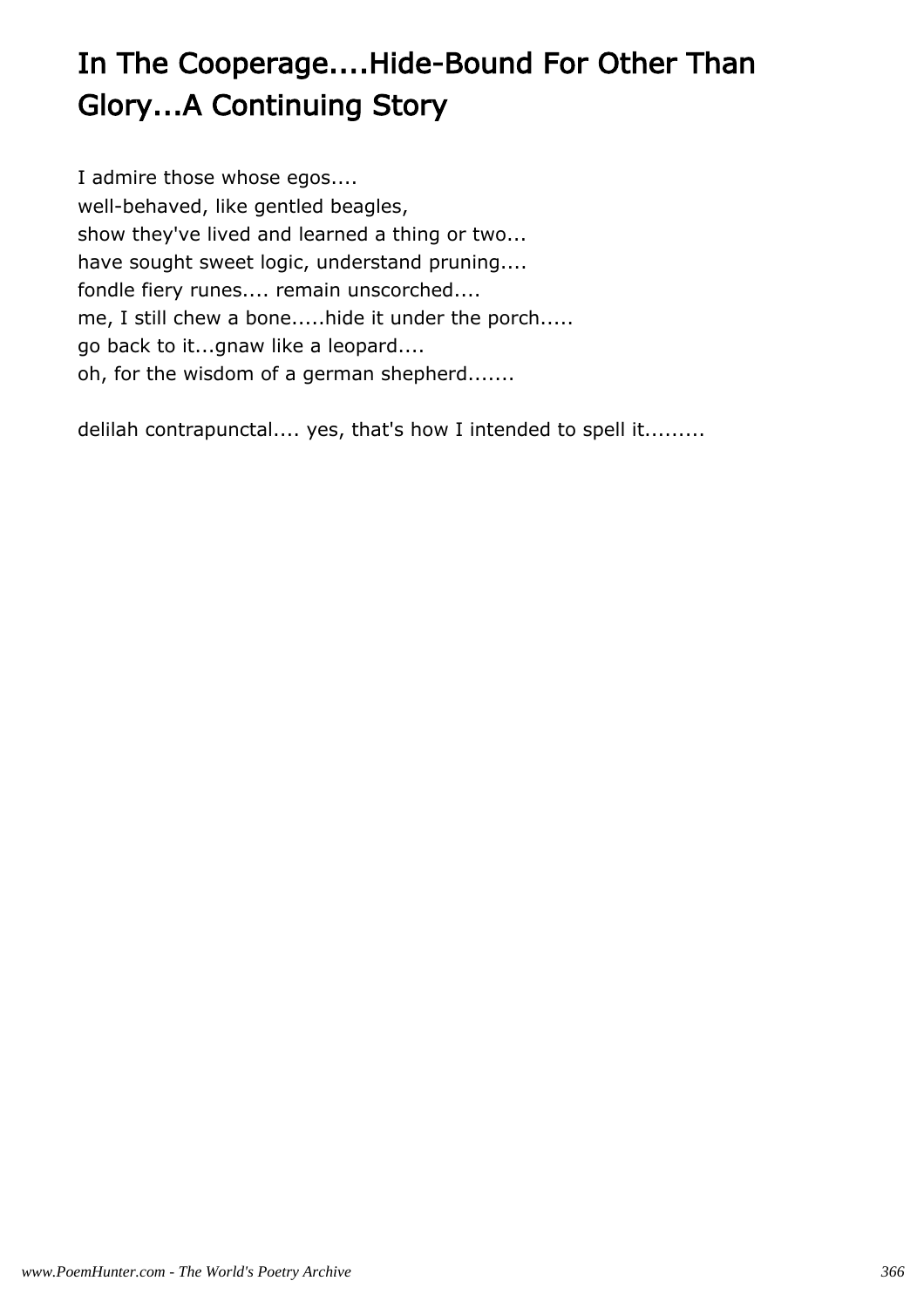#### In The Kitschen

as she basted the lam with cherries and jamb it turned out for the wurst.... did she add too much kirsch....? 'wasser madder with you... should be pinker than bleu' said her lover, the gnoman, home from velodromin' 'want it pink, so it squeals... takes the spokes out your wheels...? I just knows how I feels when the sauces congeals.... how 'bout some pineapple... or a plateful of scrapple.....' she said, with a grin..... downed another sloe gin.... 'don't get in a tizzy....you'll deflate the fizzy'..... he countered, 'roast goose....with a side of blanc mousse.... that's what I was expectin'....perhaps piggy with pectin' by that thyme she was sleepin', so he went a-creepin' to the fridge, ate the plums.... .something wicked now comes into town, rode a wagon..... white-feathered...with flagon.... it all depends, you know....you'll see... on one's appetites.....and the letter 'd'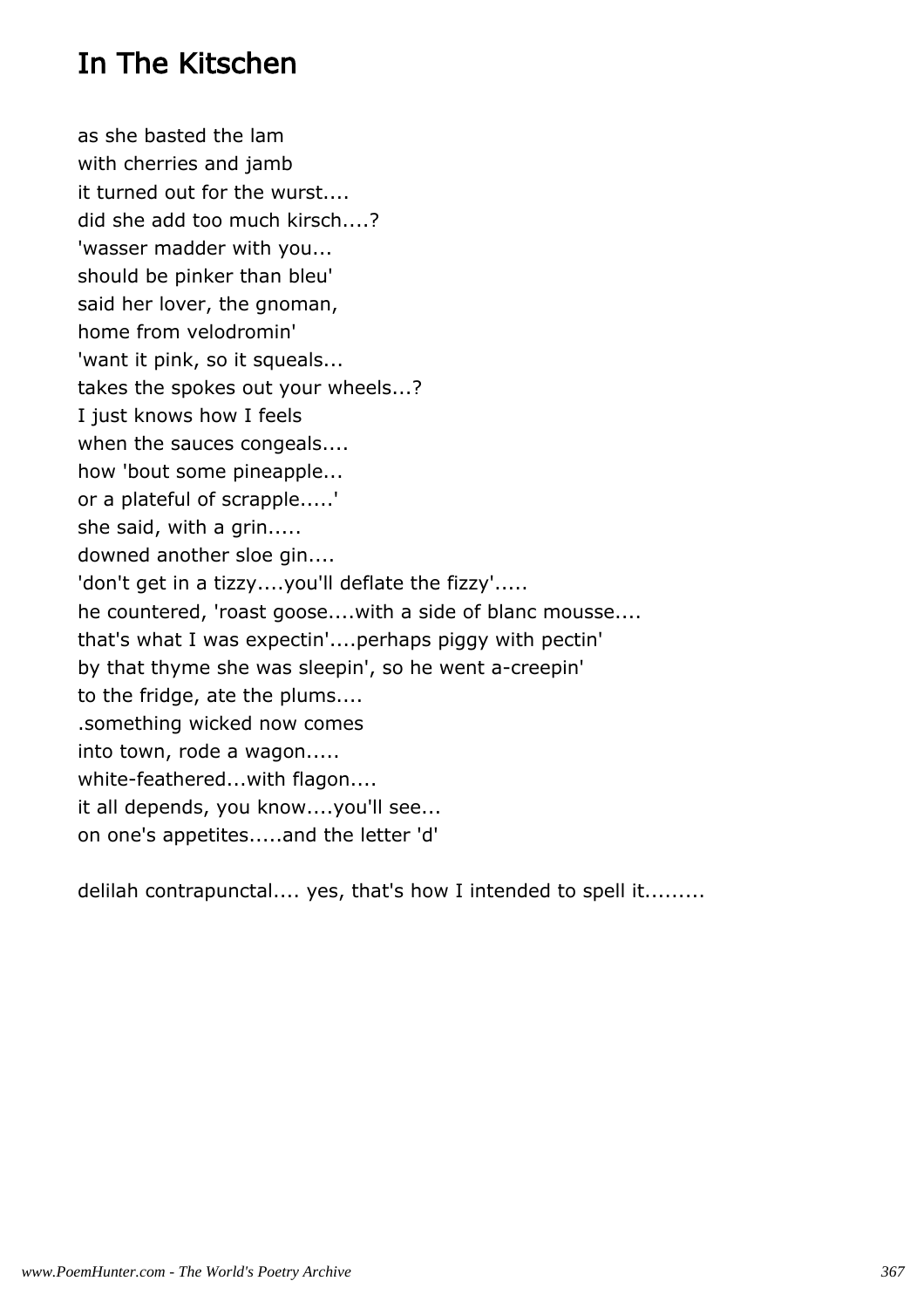## In The Roaring Shack

where the blots on this escutcheon bear a printmaker's autoclaved bootlaces... clangorous and bottle-fed underlingerers float in the cherry swamp..bouyed and procrustean....with their scissor-legs and muted banjos calling for a broadsword and a half-liter..

.I would run but the milk thistle has stolen the pathogens...weary of cardamom, I blink before the feral froth....

encumbered by no narwhal's pegboard, he glides past and is enveloped by semiotics...

I always suspected the ramp was at an uncomfortably quizzical slant....that it has been confirmed is of little consequence.... and no beekeeper's handshake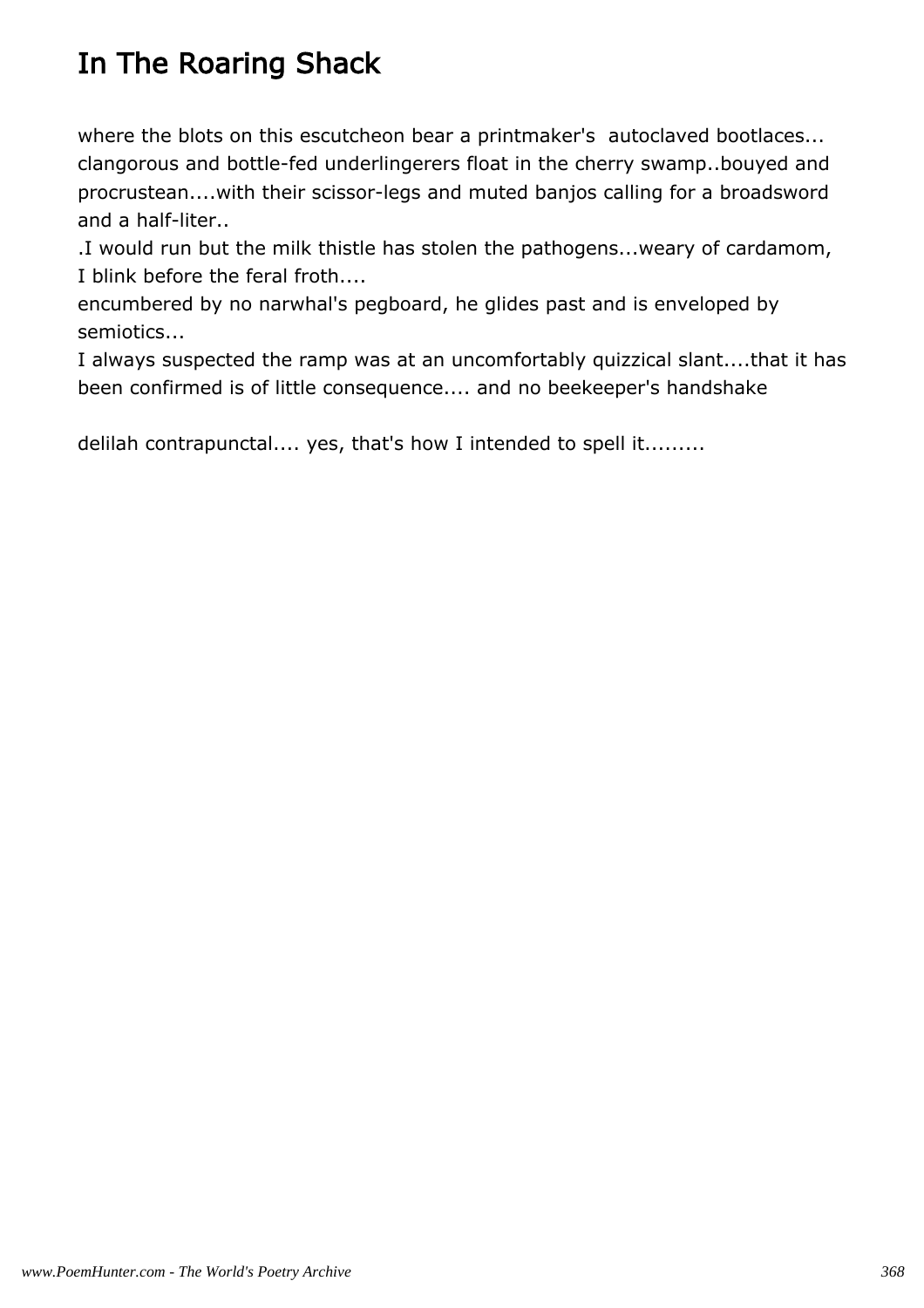## In There

like some little ruminant.... nibbling the turf...turning the soil.... can smell the rain...dizzifying blue...a morning glory's pulse magnified by a gray sky...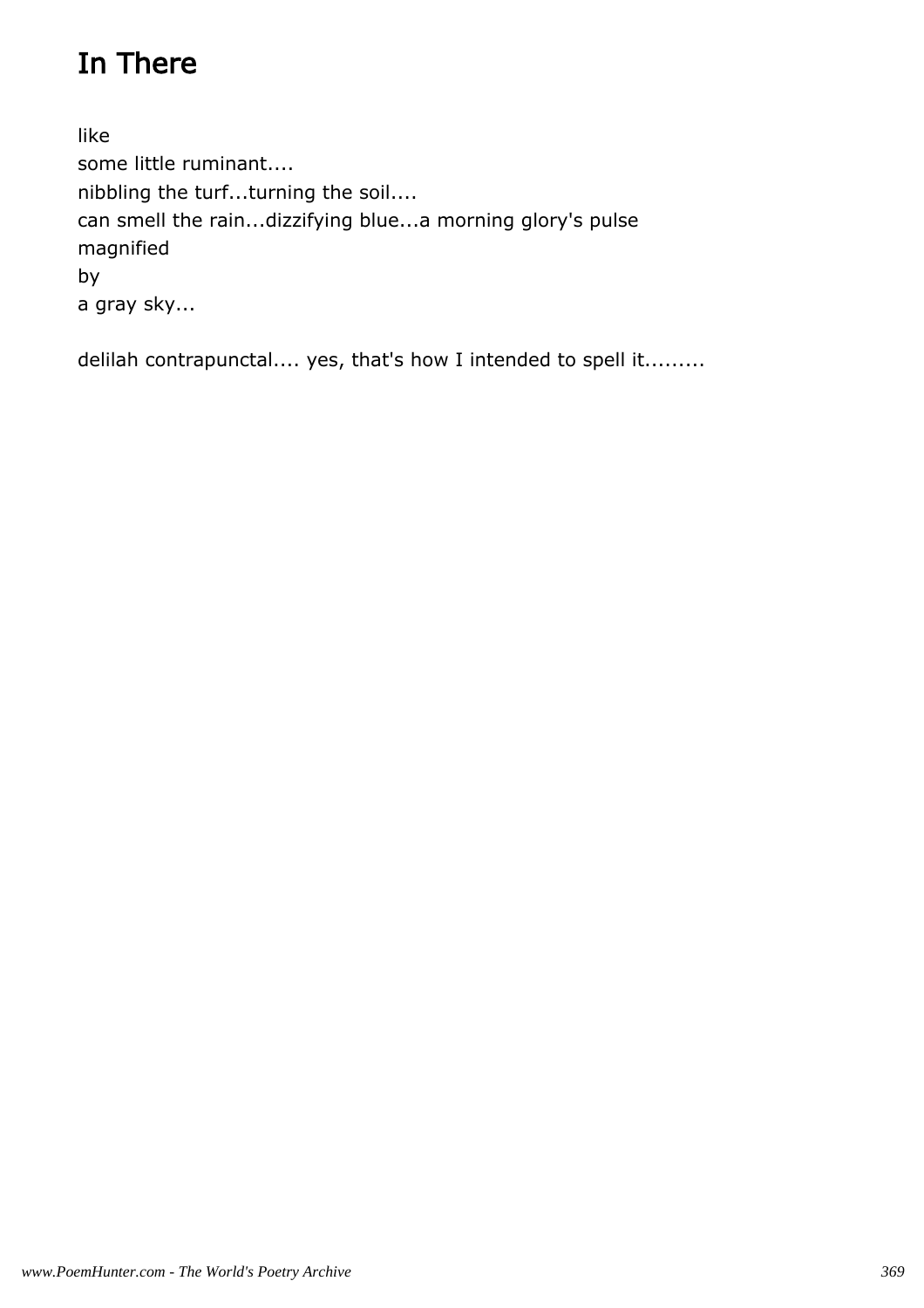## Inanities Of Language.... Misinterpretations...Skewed And tations

how little it takes to be labeled, for instance, a 'dissident'....in most any context.... can anyone read...comprehend...anything.....? this concert, worldwide, is one of amazingly nonsensical cacophony....... arms, hell.....dictionaries, I say....and compulsory use of them..... a larger peace...? could happen......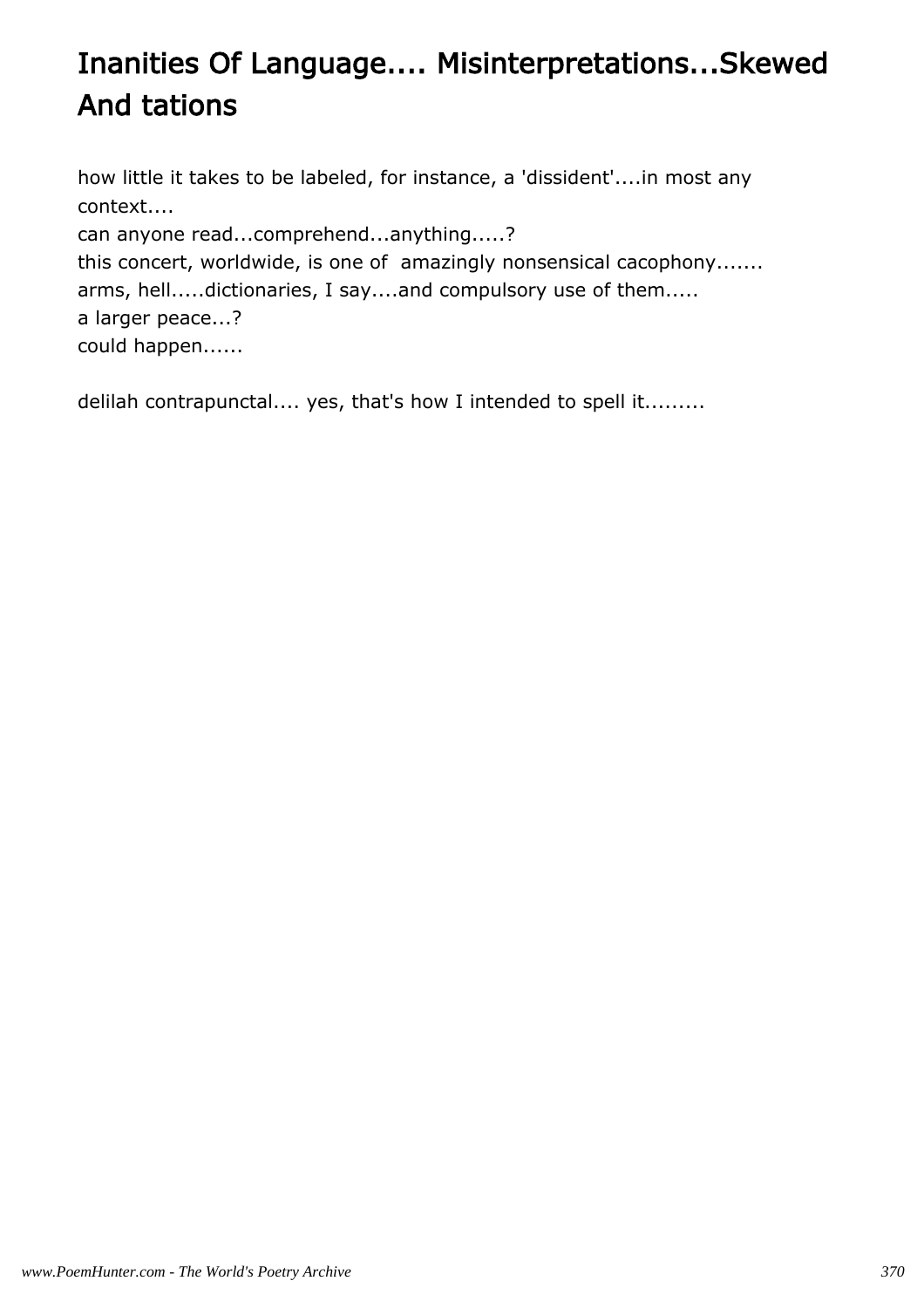#### Indefinite Perusal Without Benefit Of Optical Aid

according to avocado's hypothesis

a couple have come to the conclusion that pantherism is the way to go... it's that or the two shall become an agitator pair....

pitiless, narrowly sequestered and nonrecumbatory....

all that sans a sauced chicken, consumed in a tunnel laced with vanillaed reliquaries and frozen momentos.....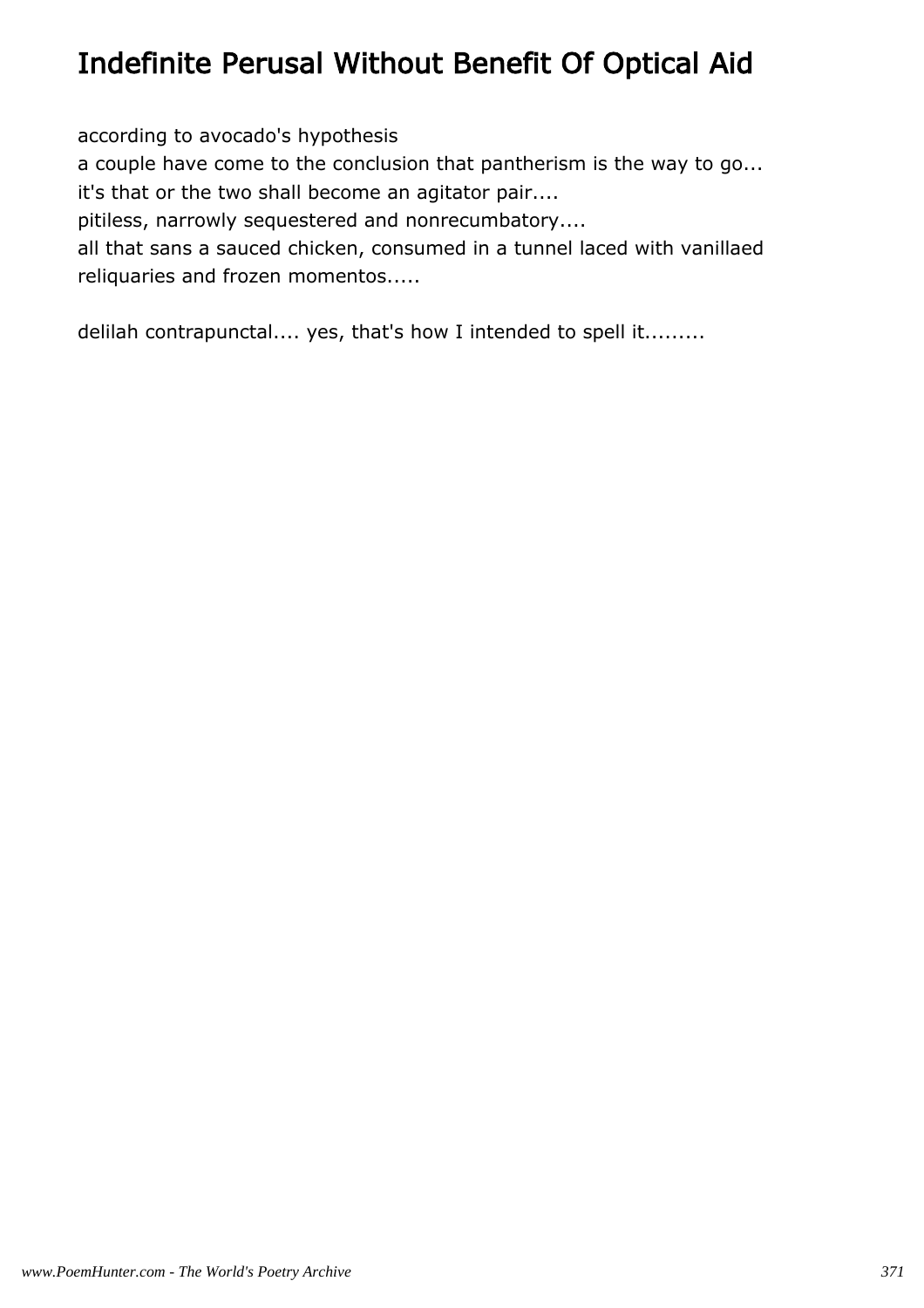## Indelible........

I walked across the room sat down at your desk...my feet just grazing the floor...your chair is high... it suits you... .leaves me swimming...like a penguin under water....a bit slower...almost able to flip and twirl....... I stretch out my arms...to lay them flat on the surface where you write.... what's this? through the lace, the eyelets of my peignoir's hasty sleeve.... .the left, to be exact... .there is a stickiness......I lift my arm to examine it.... I see what appears to be a tattoo....in fine detail.. .curliques and florettes....asterisks and umlauts... ..all printed..... on me.. .in the spilled ink of your subtext....... shall I bathe.... shall I be bound in soft leather.... .illustrated further..... .as prologue........ .epilogue..........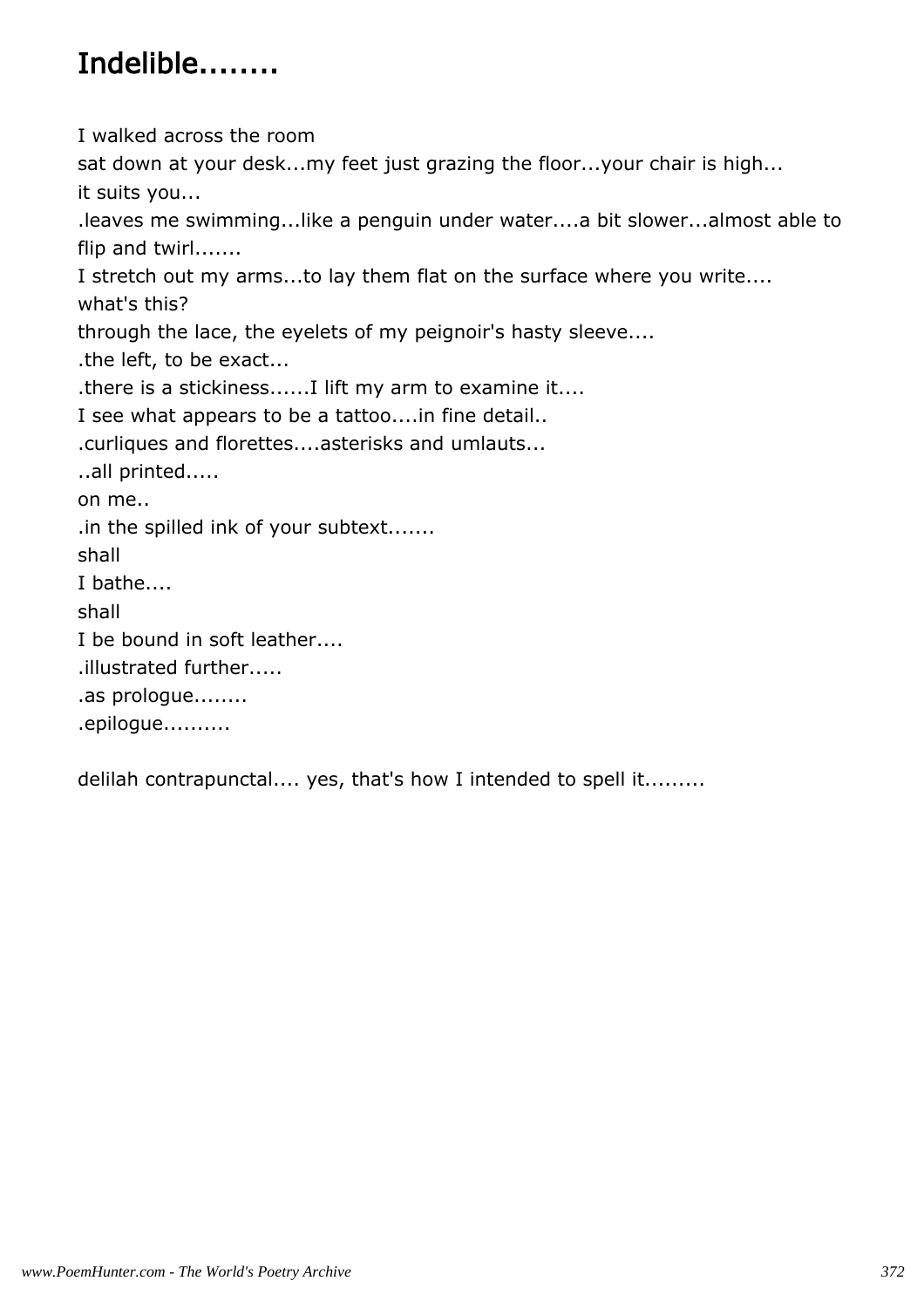### Indulging In A Bit....Just A Bit....(A Byte) ?

of plagiarism:

'He hallucinates. She's dead.'.

thanks for the definitive tickle.... '>)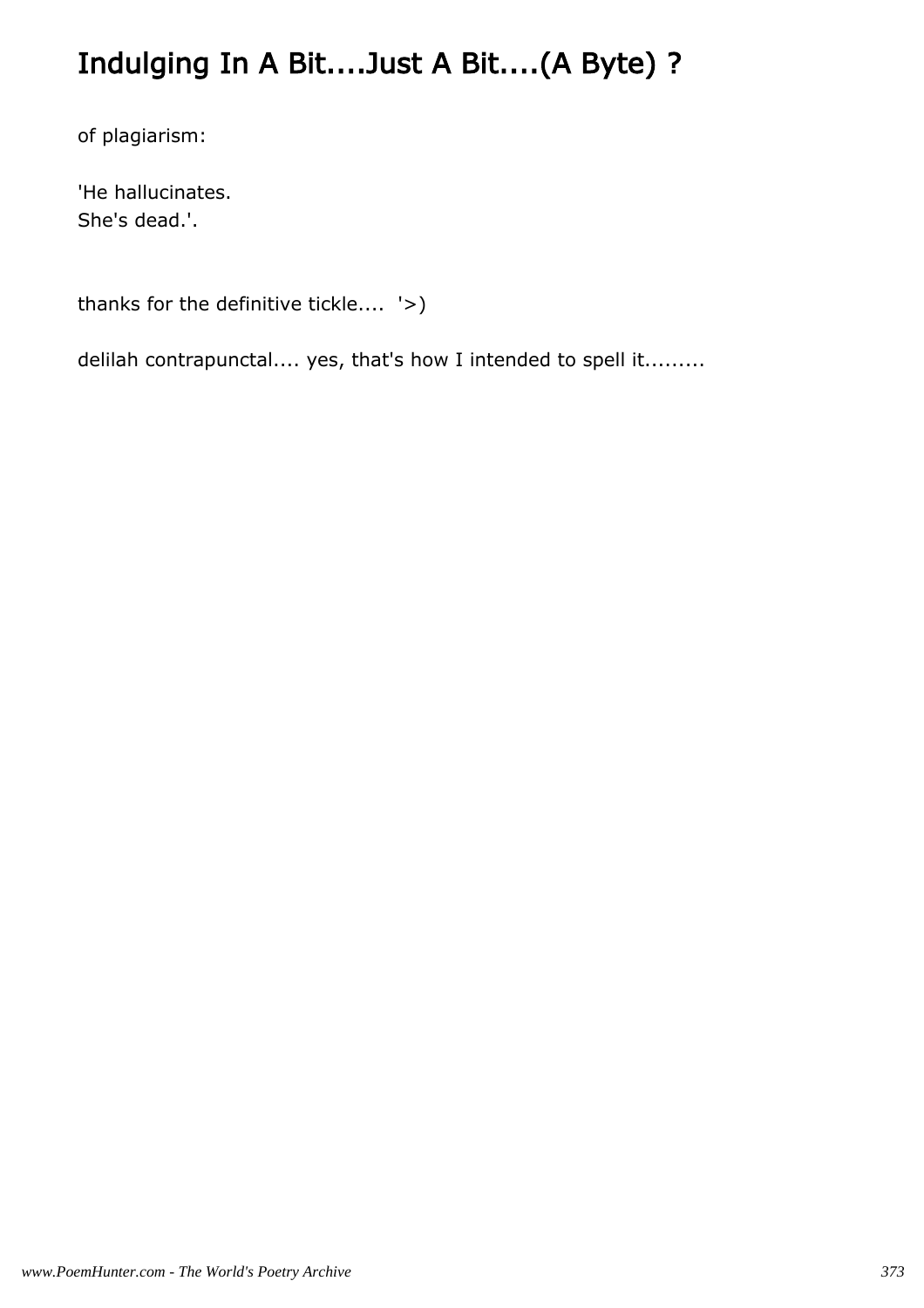## Inescapable Elements

tickle............................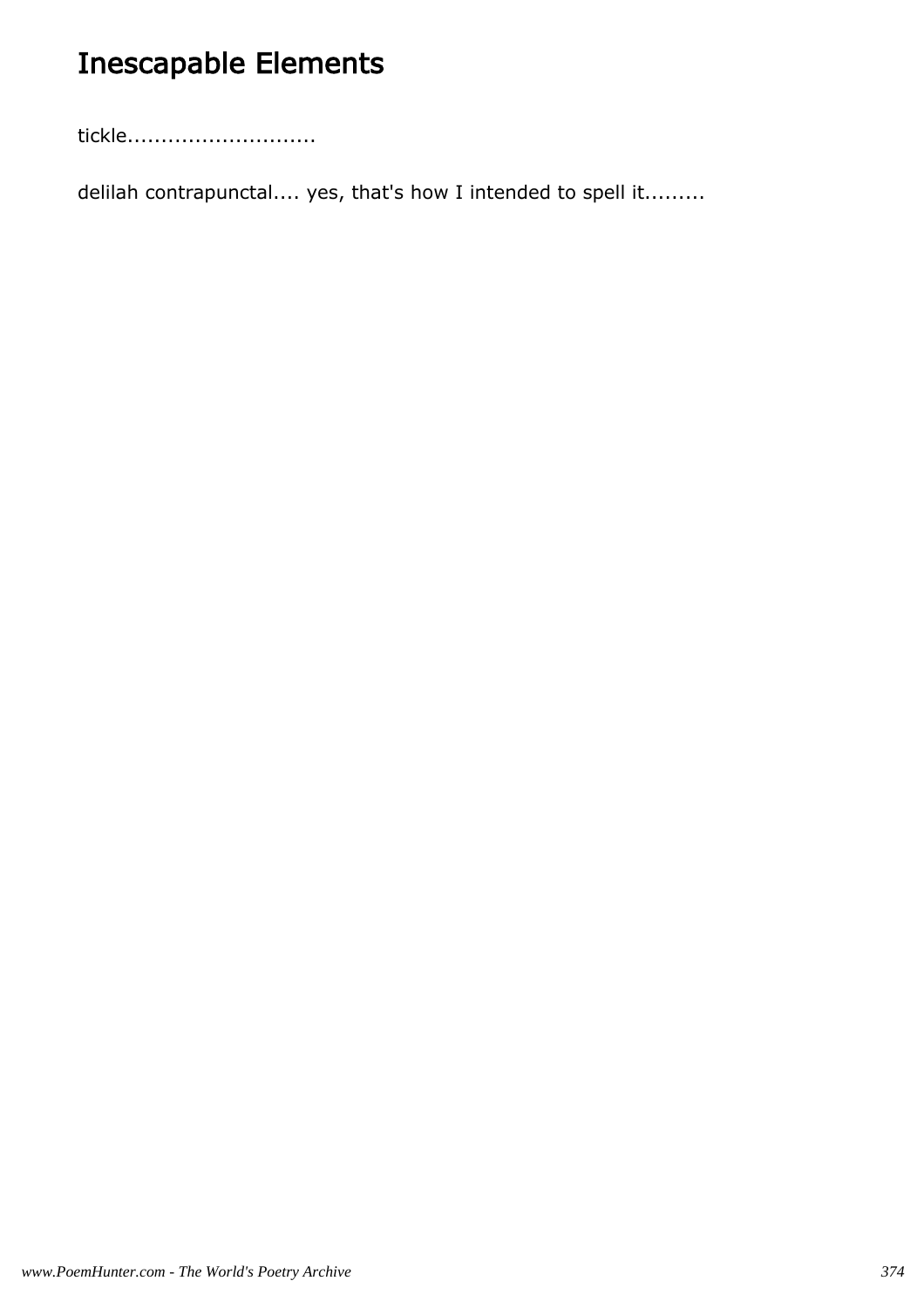### Info On The Internet...Aka 'Google This'

what does one do after discovering that an 'illustrious' former cousin-in-law is credited with having invented the vibrating dildo......?

as you may have guessed.....

......nothing '>)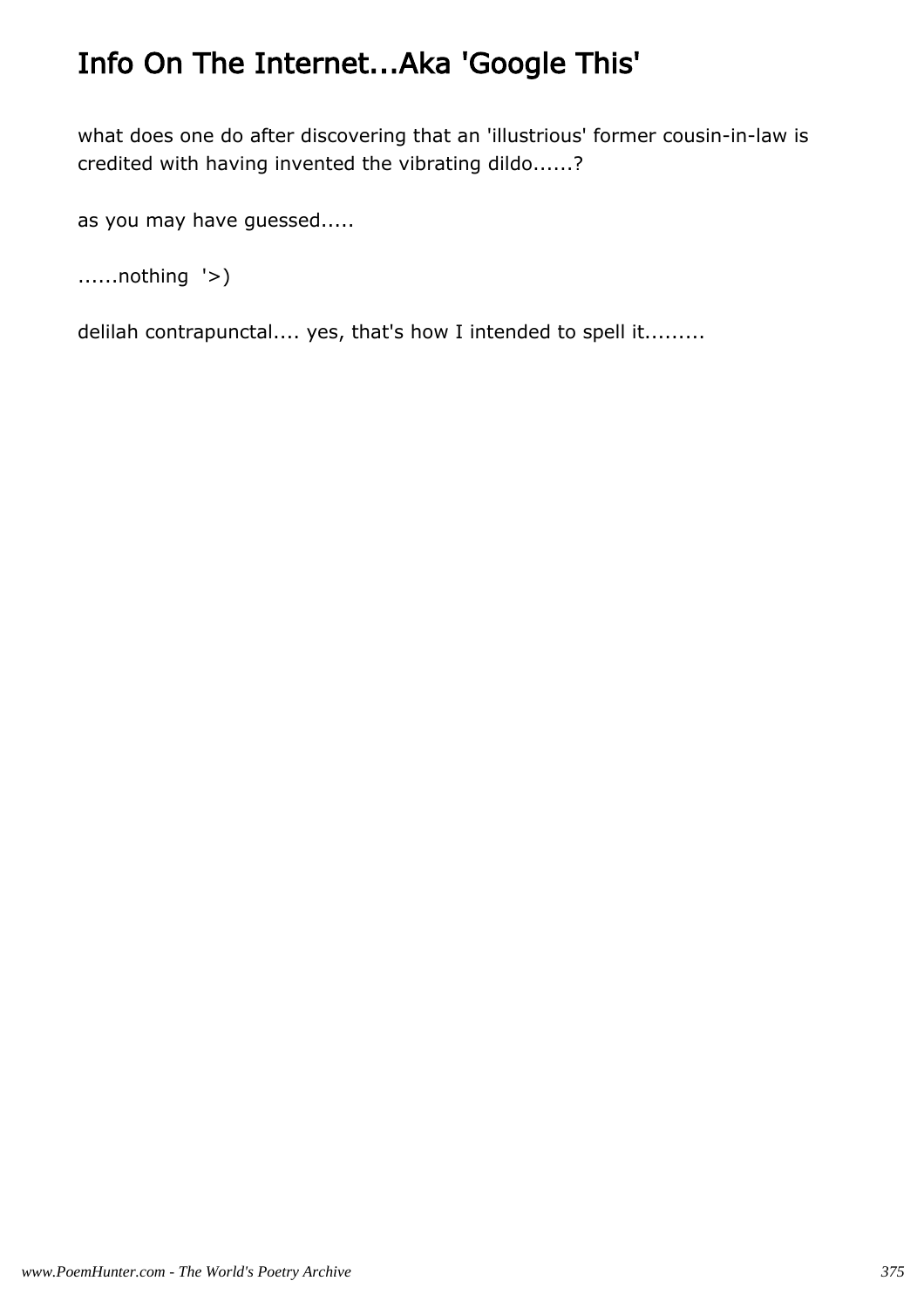## Informed Indulgence

uh-oh.....too slippery.....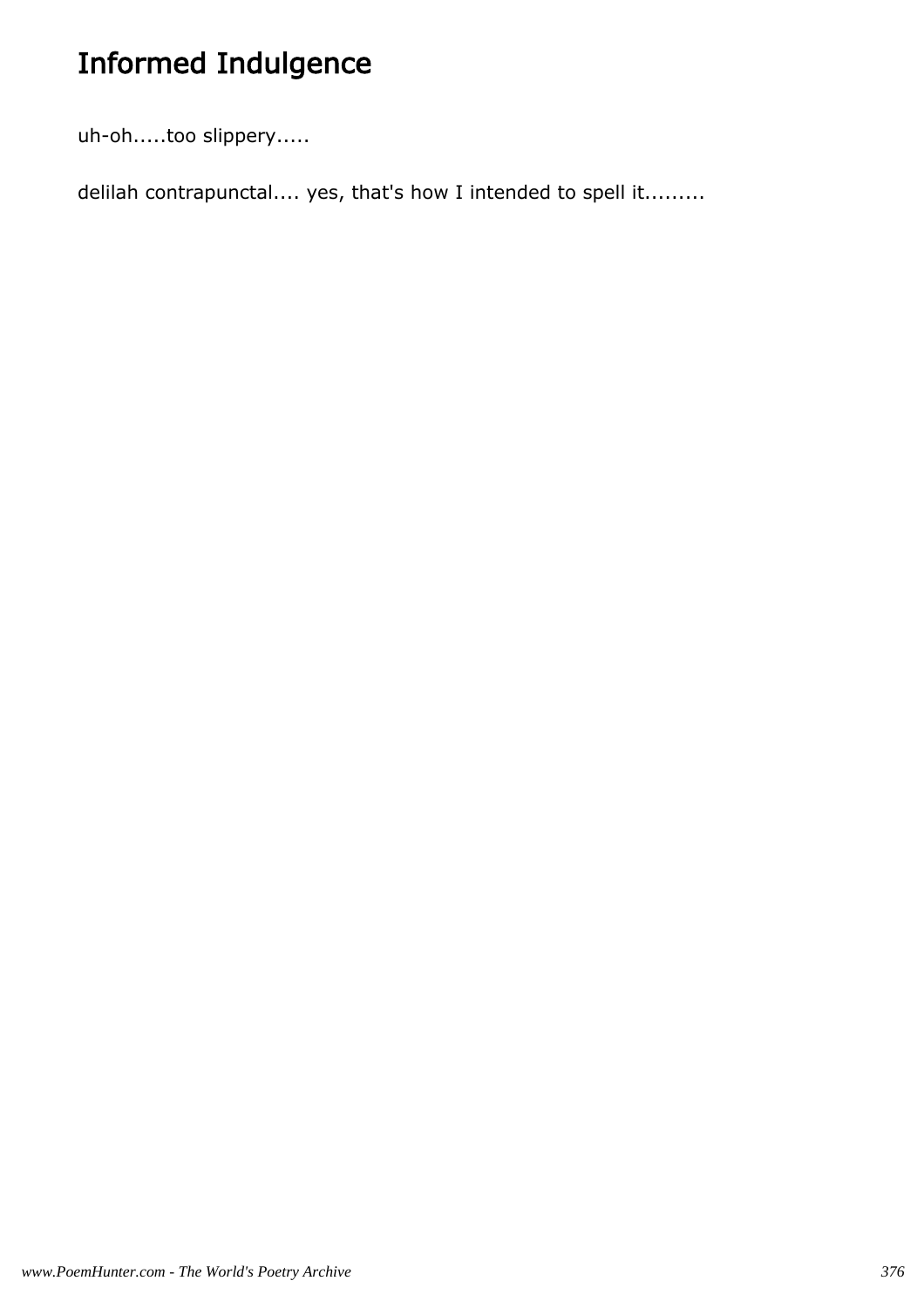### Inheriting

he got his many bucks from outliving all those clucks and marrying into more... but don't call him a whore he's always known the value of baskets full of eggs his heart may well be shallow but he thinks, on feet and legs yes, I may think him callous, but, in honesty, I'm jealous... if we were still related life could be less syncopated true, I might have died of boredom h'mmm, that I'll never know... ah, but for the lack of condom yes, that's how the winds do blow and blow is what I did... when still a silly kid, I refused to live with anger or to pander to that rage so I left the prickly manger and turned another page.... now I'm tired of rhyming and this doggerelly mess won't end with 'I confess'.... ooooops...just did...'>)

another excerpt from 'broken meter tales'...'&qt;)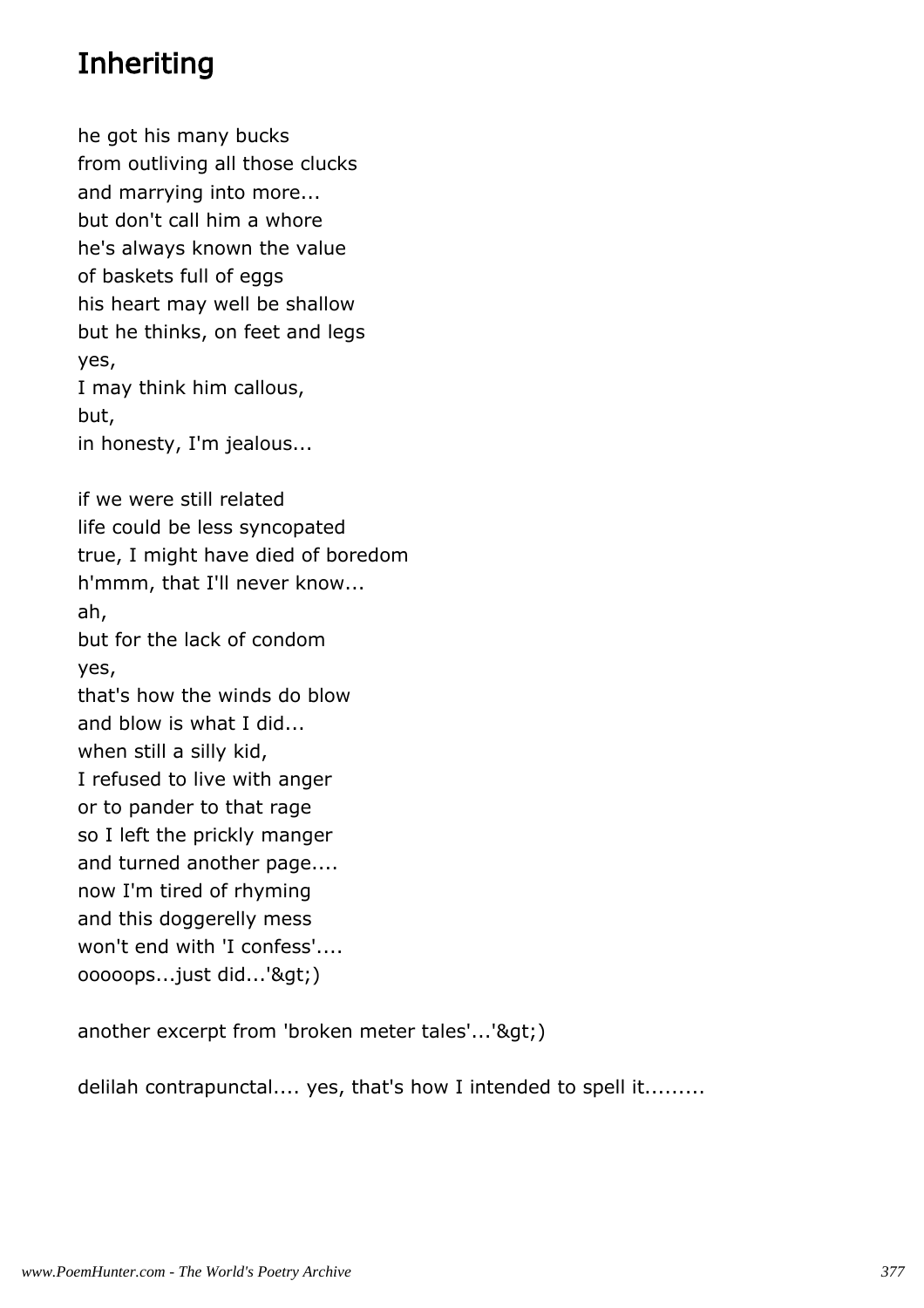#### Inspiration.....Some Walk

a fine line between homage and plagiarism... .since I lost my memory I do not have this problem...ever..... '>) to paraphrase is divine.....much like wisteria.... or

a buttermilk sky...clouds limned by a toenail moon....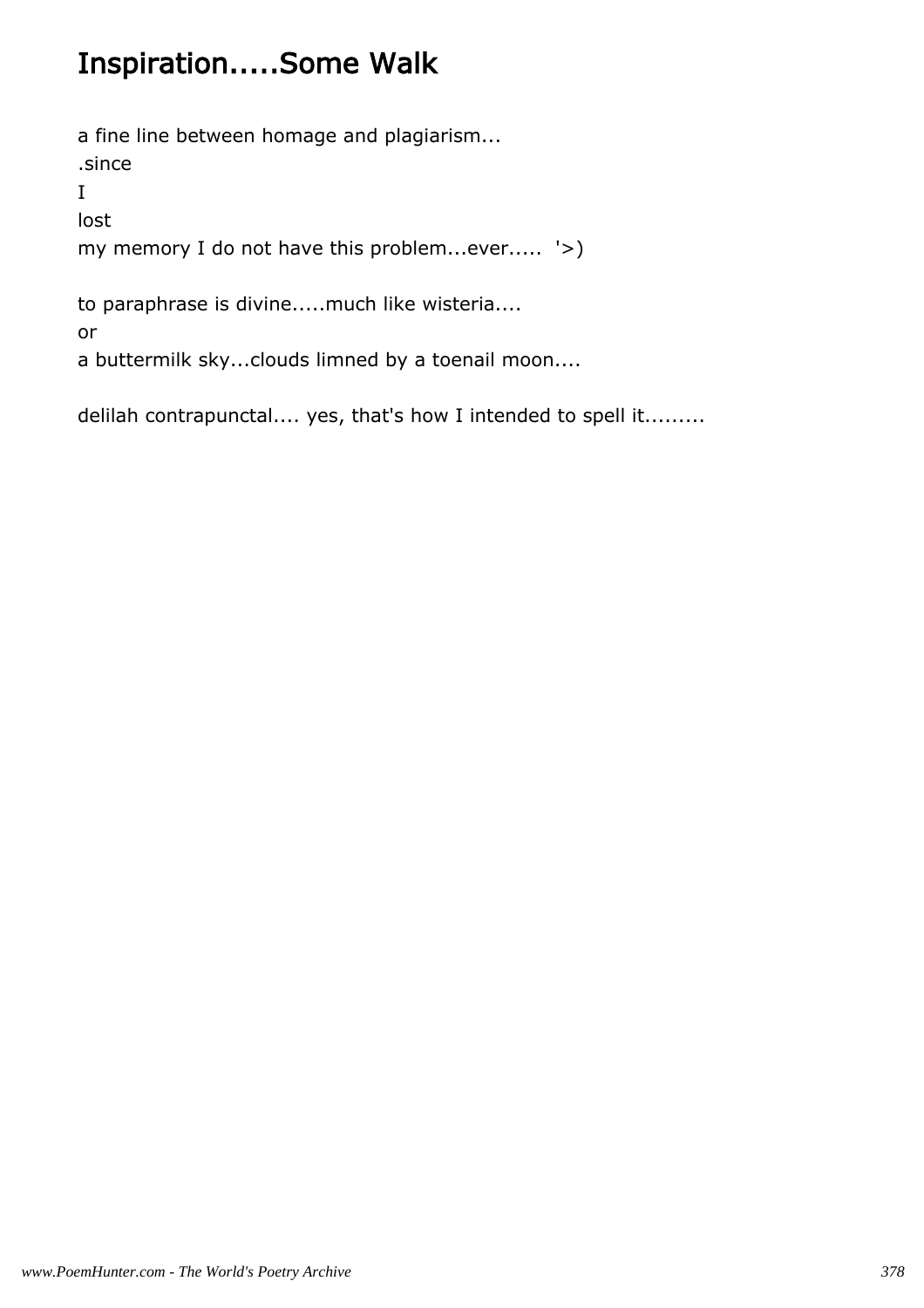#### Interminable

jangle of an obtuse wrangle...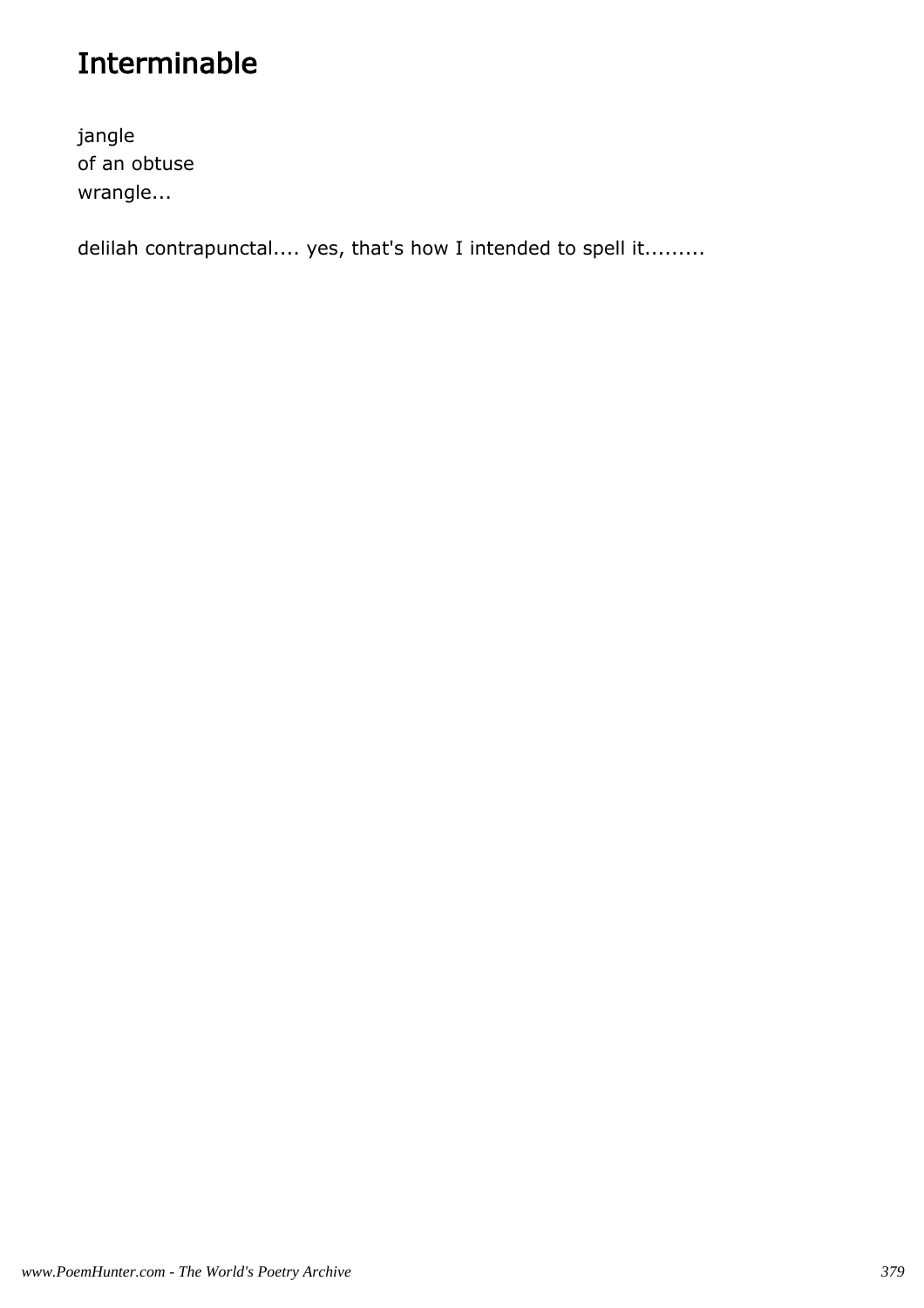### **Intricacies**

in a sapling's shade.... dear April... rooting.... ........give it a high-four.... tracks of an errant wolf.... ....decoupage, now..... berries float...follow a lazy current.... .... leaves have curled.... capillaries a tracery of dry whispers.....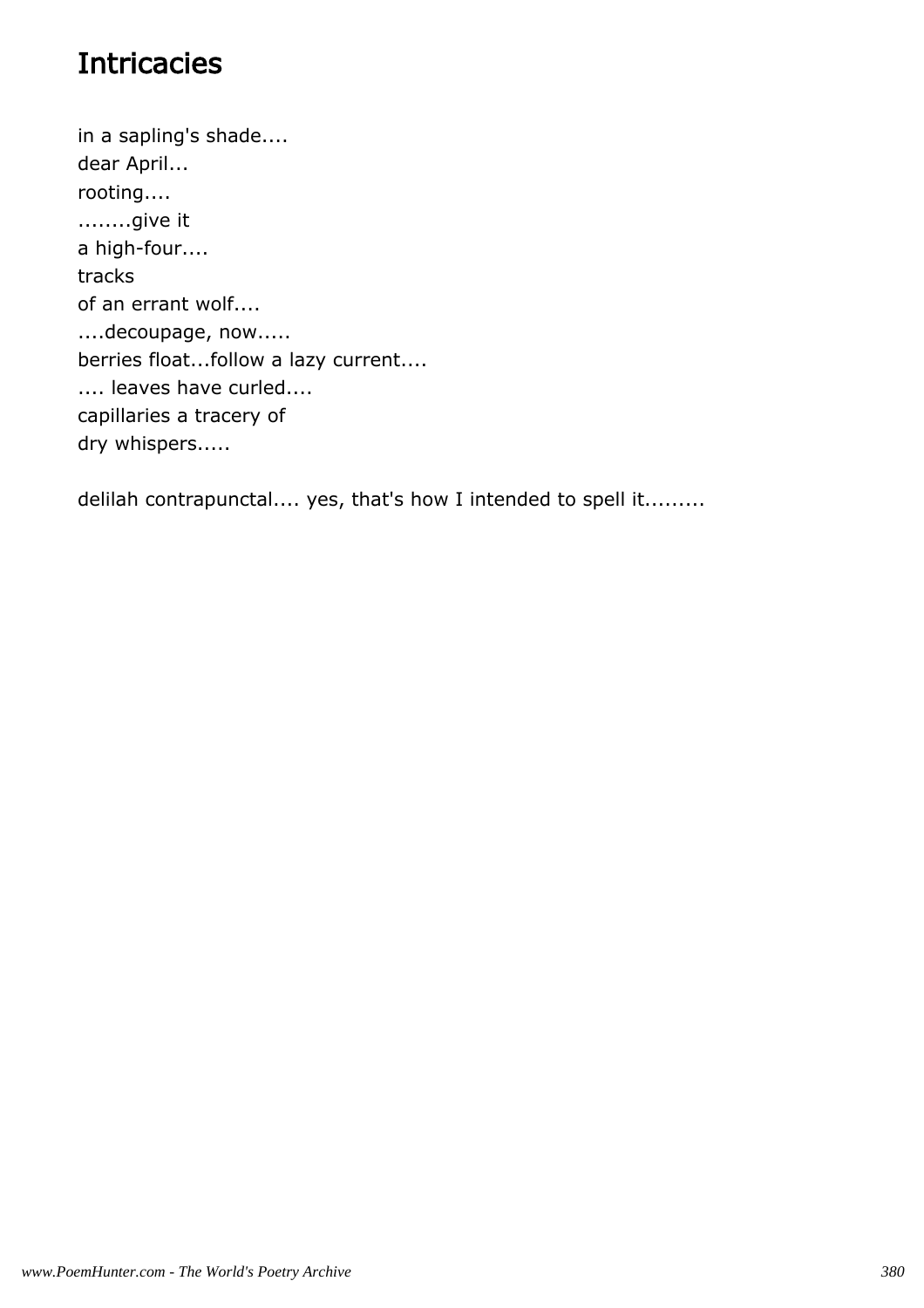### **Involuntary**

got in there...tickled/bashed/slud and skirled.... now it jumps out.... no gate/no barrel to jump.....leaves a print....an almost monogram.... and I find it...later...sometimes a little sooner.... nestled in...oblivious to the bristles and pins.... .a little raucus/purring/obdurate life of its own/my own? well..... it did touch me.. .it bit..and licked.... ... tempted me to follow....I couldn't follow.. .so it came to live.... in me/with me ....and, damn, it can sing....octaves....and what a vibrato....(and it is mine....gave itself to me......) and works me....works me...and I like it... .and it scares me...and I like it.....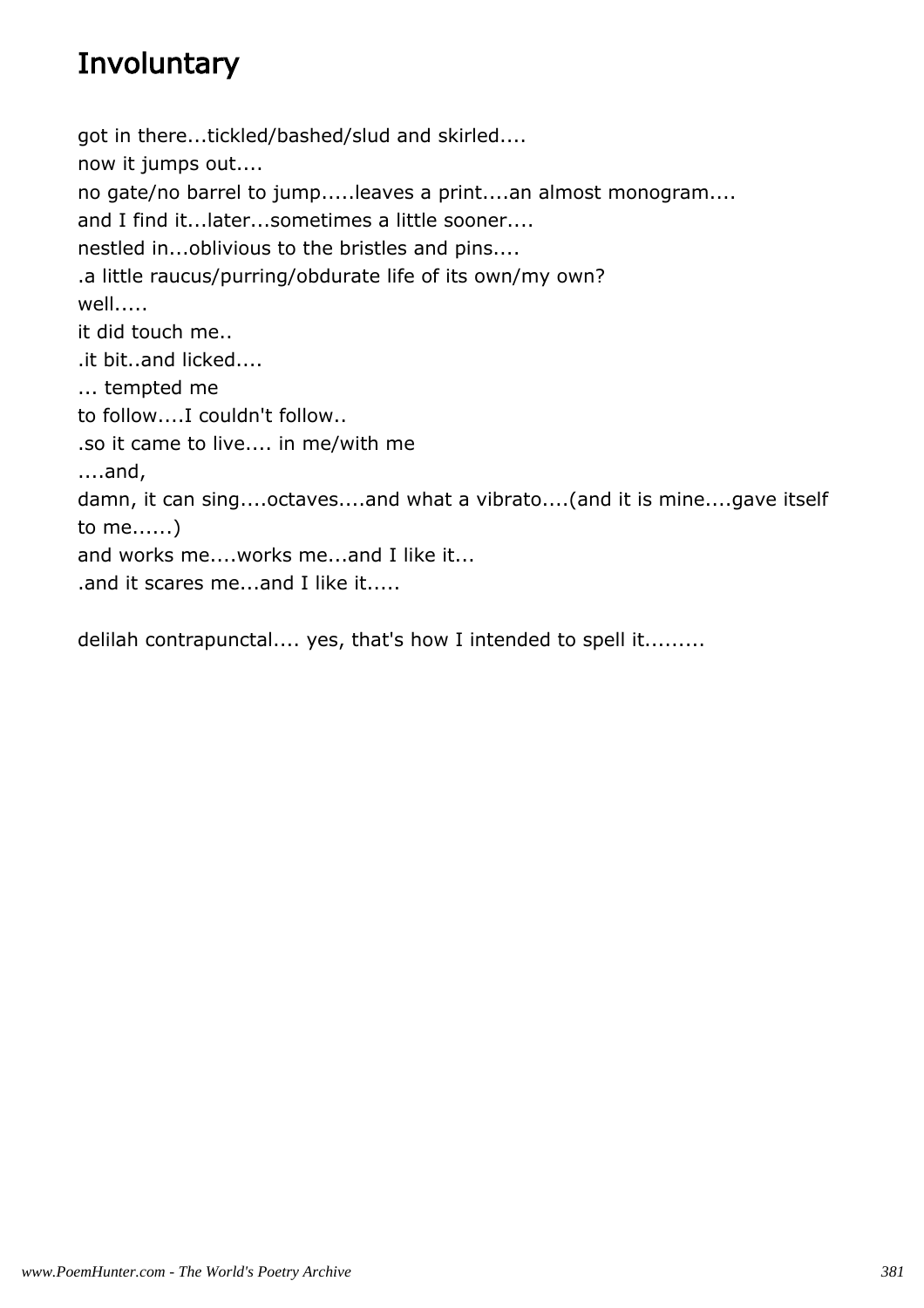## Is He

alone with his dictionary as I am with mine in our respective worlds coping with old saws and such and much ados and adon'ts a a a a a h s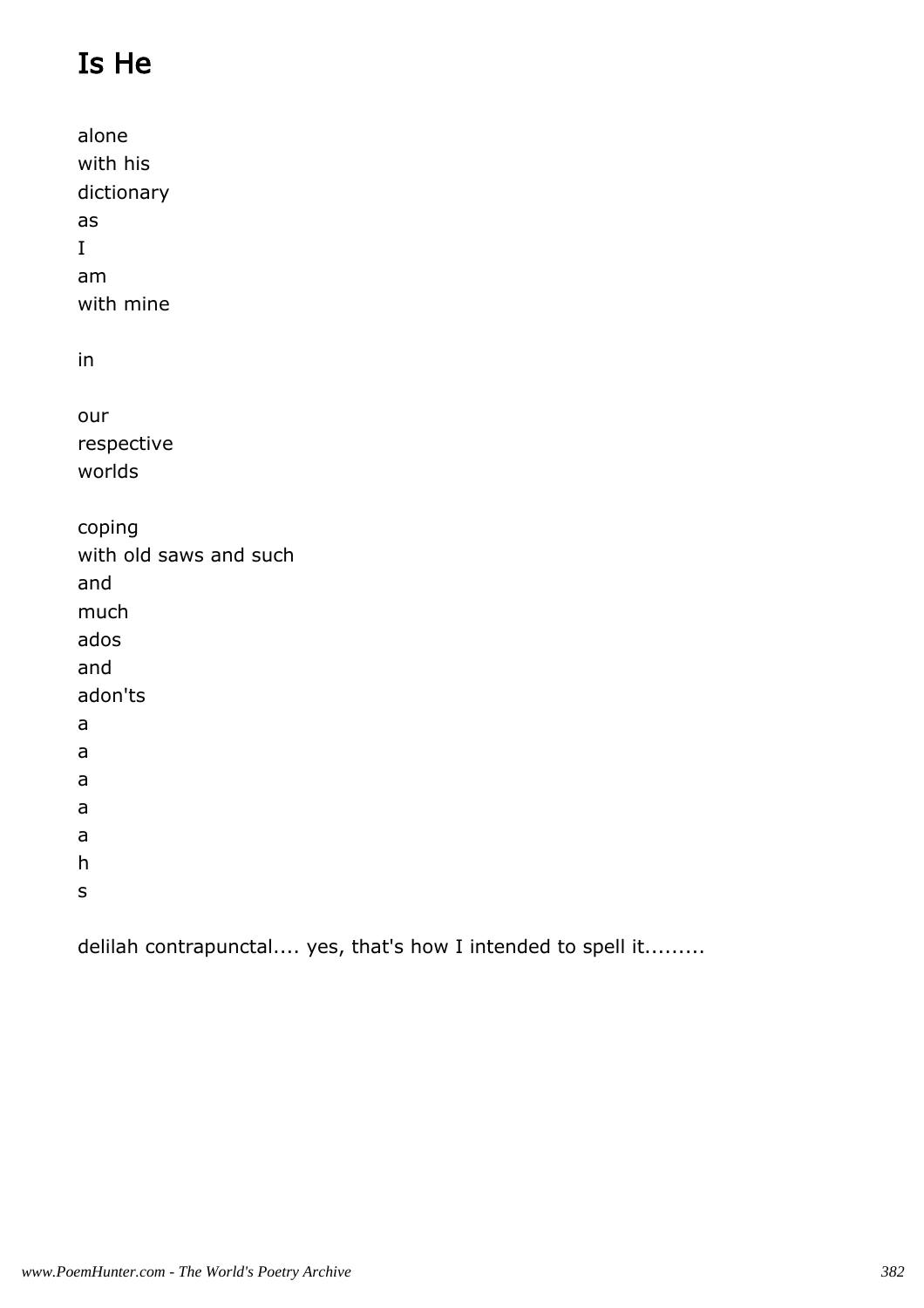## Is Joe

lieberman ayn rand's spawn? .... intelligence diluted....screwballische stuffs retained...?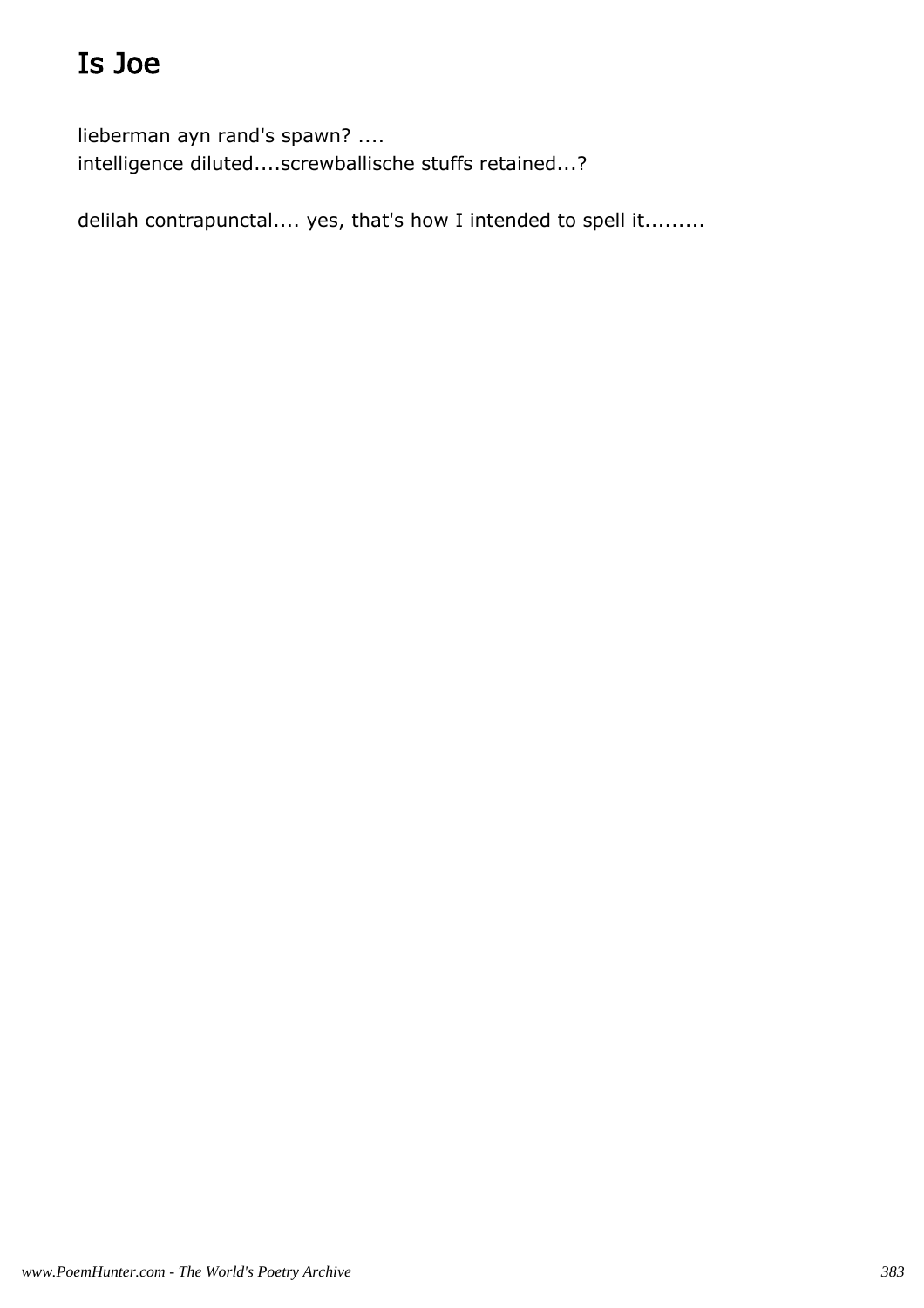#### Isolate Them

warm each one secure it in cupped hands one thumb lifted, an aperture created to permit a scent to escape... breathe deeply thoughtfully... (not to apply identification/familiarity based on sight or implied by name...)

unable to detect differences... even when blindfolded....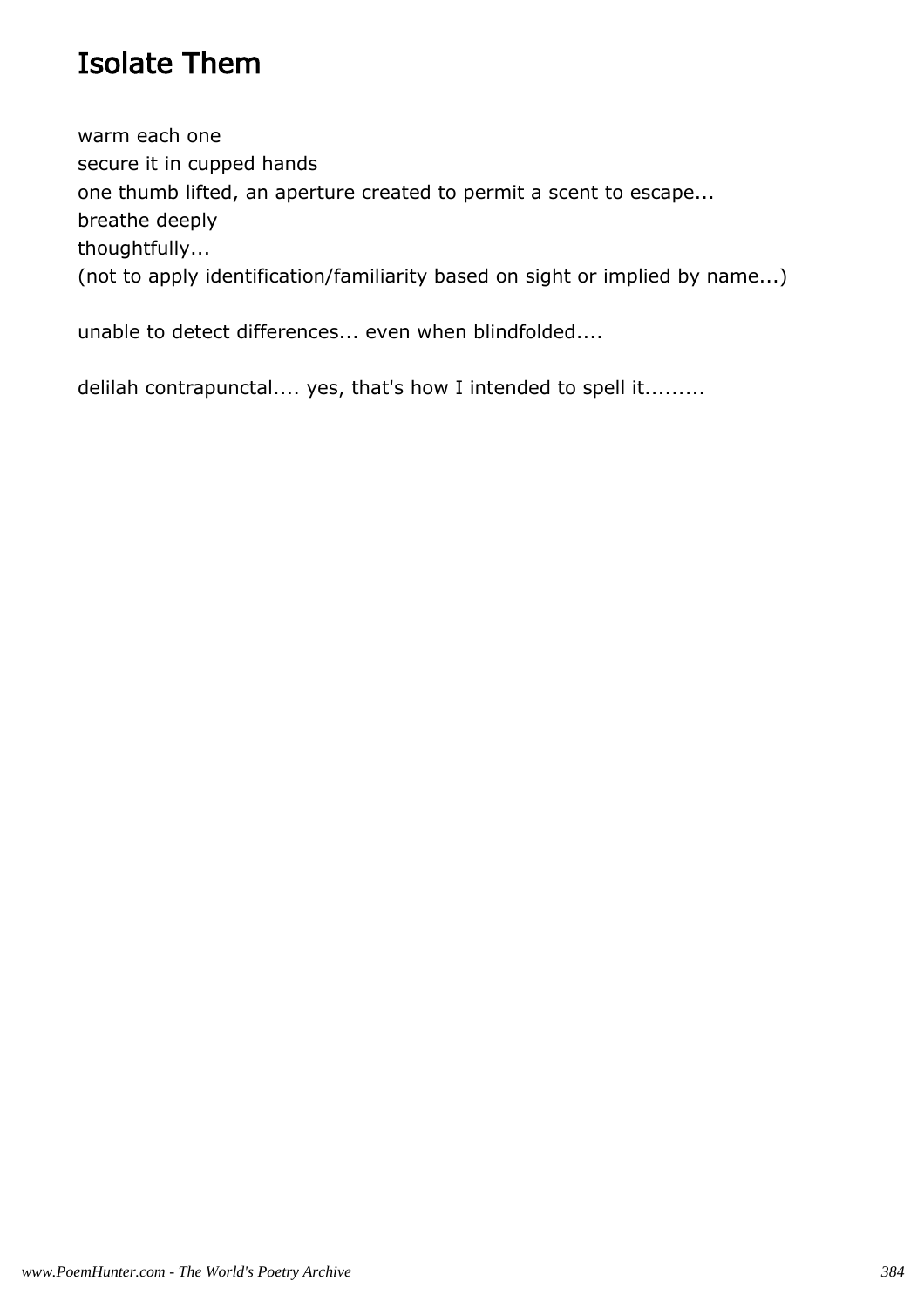lived, in surly (albeit confident) repose...

given a less-than-penetrating glance, it could have appeared to be smothering under scraps and spittle....

all the while sharpening its claws

on the slime-smeared inners of the bin...a fact that had gone unnoticed....

(the lid being unlifted and all)

it pretends no graces....spews a caustic bile...the recipients of these well-directed fluids are those whose hiding places were ramshackle, stuffed with senselesslydeployed weaponry.....

it does discriminate...it knows mercy, but has discarded that tool...

mitigate...mollify? (those m'n'm things, sugar-coated for the thin-skinned...) it does not offer candy...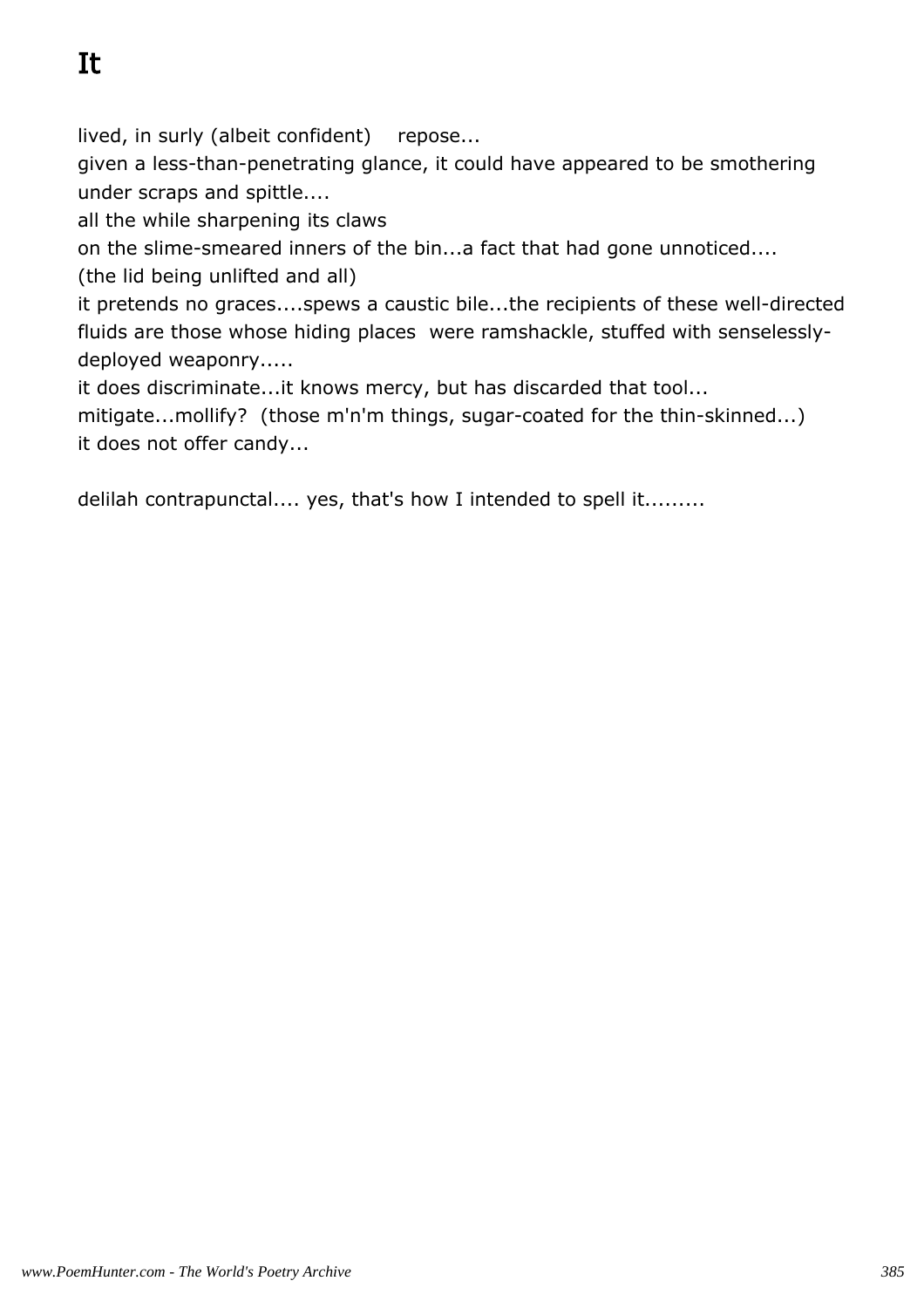### It Cheers Me

to think of the fourteen wonderful years I shared with my dear black dog, George....

he did much to keep away the other ' black dog' that has been with me 'most as long as I can remember.....

I'm a lucky woman...to have known him for the treasure he was (and is) from the moment he was born here in this kitchen....his dear, wild mother, Rosie, preceded him to that rainbow bridge....also at fourteen...

.me? wishing for 'dog' spelt backwards.....well, if that would facilitate the three of us meeting again in an always place.....

I make no pledge...I claim no adherence to anything but what we call love.......and probably have done that as poorly...perhaps, at times, nearly as well... as most of us two-leggers....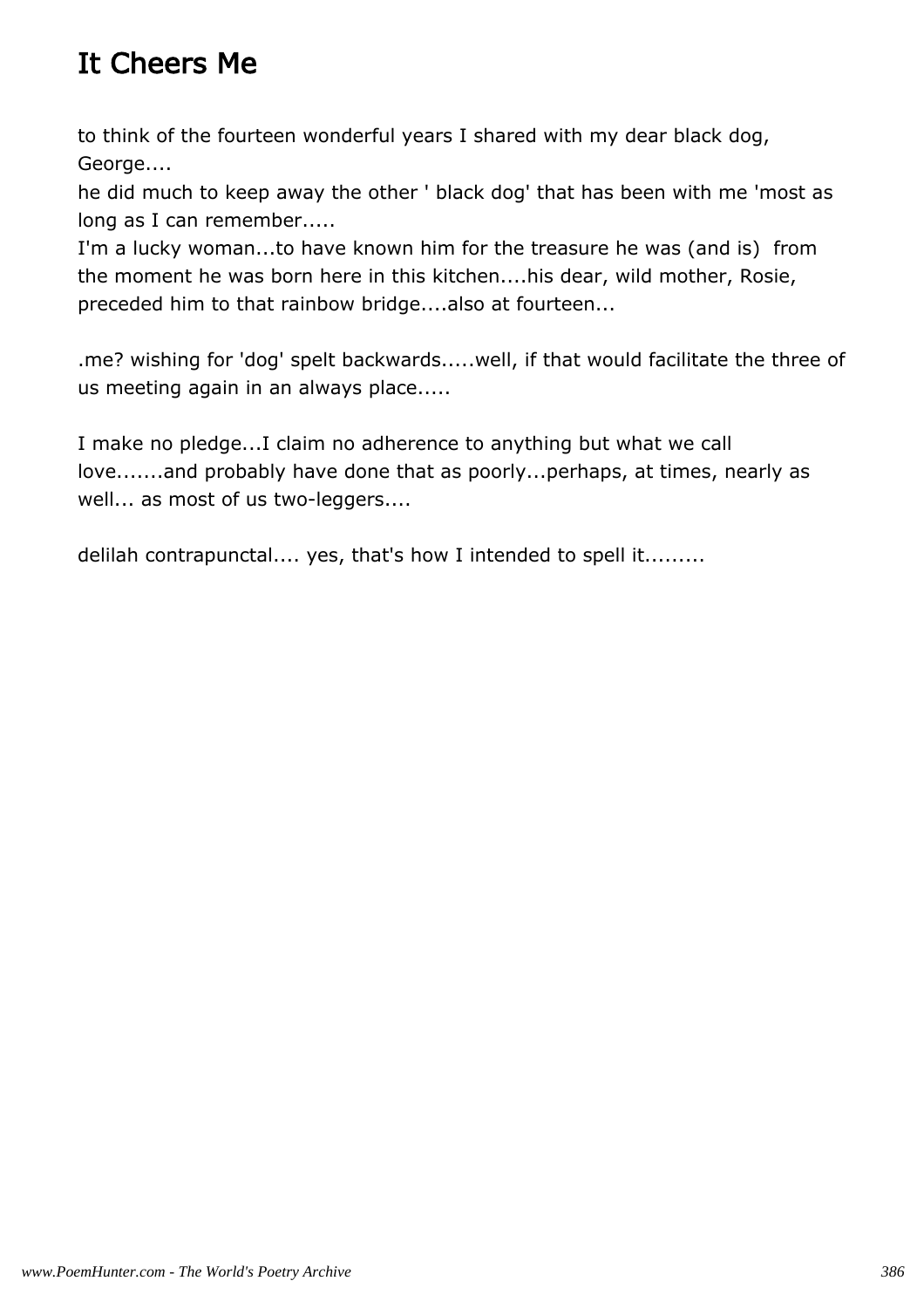#### It Could Be Better

to be the flue.... to feel the white smoke crawl through me...... it could be better than to wear the unobjectionable figure on weightless links against my shaded lamp acceptably dimmed by layer upon layer of dermal applications.... it could be better to be the flue...... .... word weavers could claim the distinction of a bandwagon.... in wishful extremis.....the song's the same....the pitch, well...higher?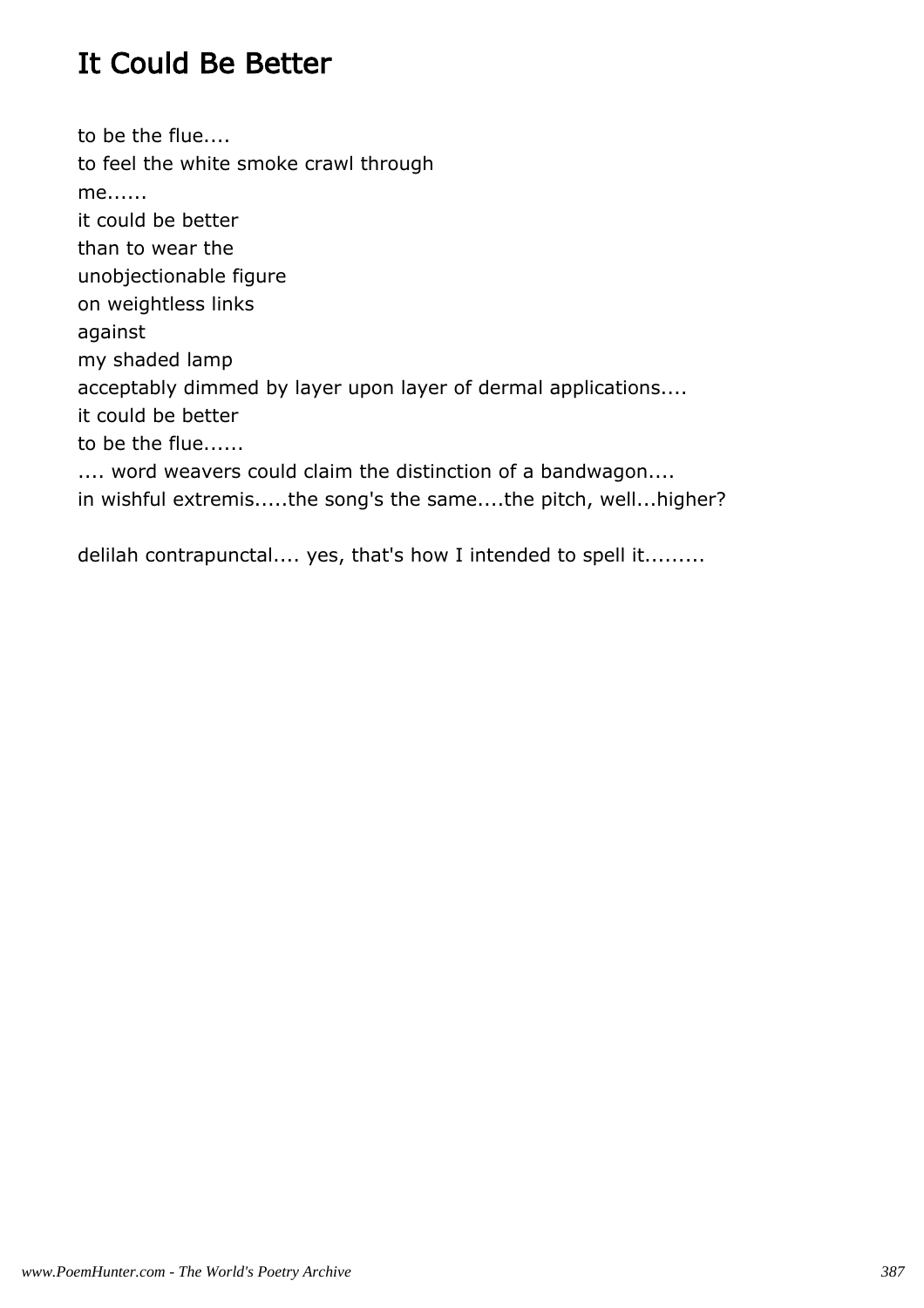#### It Could Wait...

.

.

but it's fresh and warm in me now.... so every day...not only on his birthday, October fifth... I am grateful to my father...he knew what I needed... .exactly....

took me to a place of improvisation......'just listen, you'll hear it...you will'....

another time, ' wait for me here in this bookstore...I'll be back in a while'...

he invited me into his library..of sound...of words..... he knew I needed one of my own....and he knew where I'd find it....

he didn't say he knew me...but he did....

g-damn beautiful man, that one.....fiery little dancer.....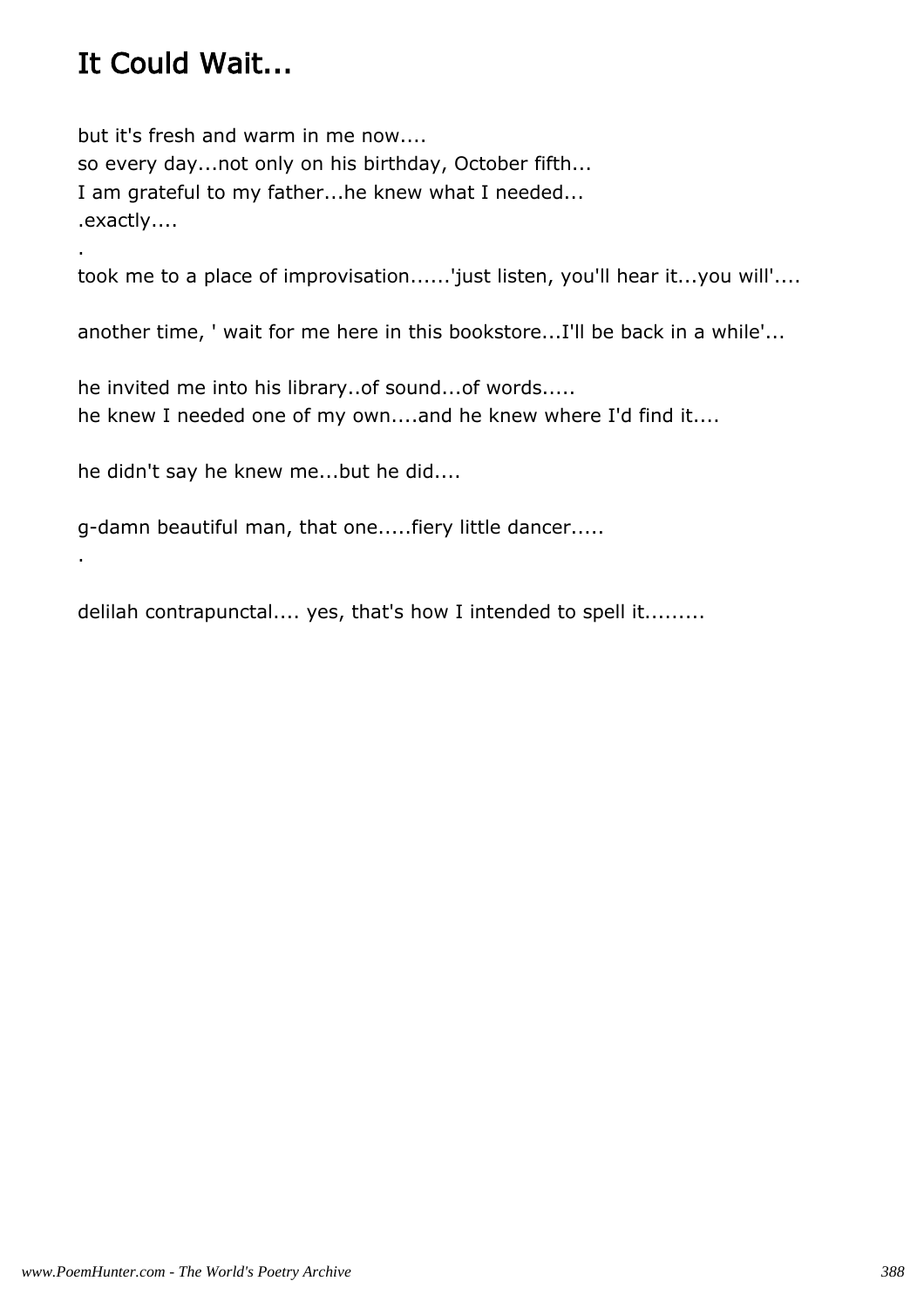## It Hangs Out

breathing....hard looking for its something(s) often neglected... scurried into a cupboard, hidden behind the wedged wood...tail caught on a cuphook... showing tiny noses only when the coasters are cleared.... uh-huh... has become a little shriveled.....the mirror of reasonable doubt attests to that... flopping aimlessly between awe and credence it bleeds....then, congealed by tenacity, wails, wallows, hits the note....(pitch is OK) .....discerning powers not as clouded as could-have-been...... as to balance.. ....fragile would best describe it....... hoping the hands that hold the tightrope.... are.....are.... rough rehearsal... oh, it isn't a rehearsal?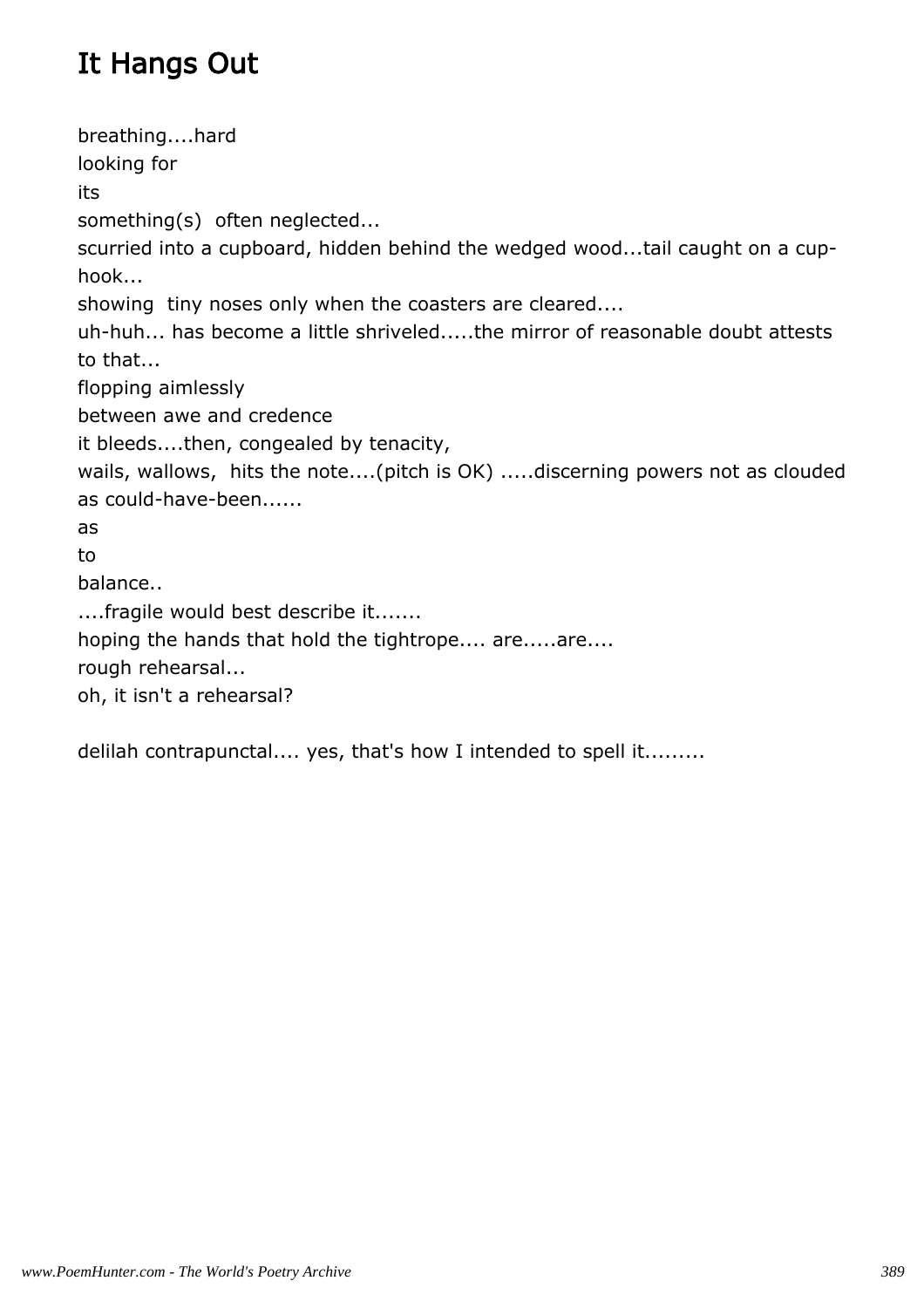#### It Has Become More

difficultured to meet in the petrified dishtowel..... the rankers are descending from the fortresses.... they file, singlet-draped, down the narrow valley of dormice and dredels..... spinning inchestuous rollerei from their polished pallettes..... I dreamed them a garden of sunglasses... some gave of their watercress... the bouquet is as complete as it shall be........for today.... .........tomorrow, well... .I don't presume to say.... .....................but I snicker as I doodle...... if it frays...will it break at the dotted liana?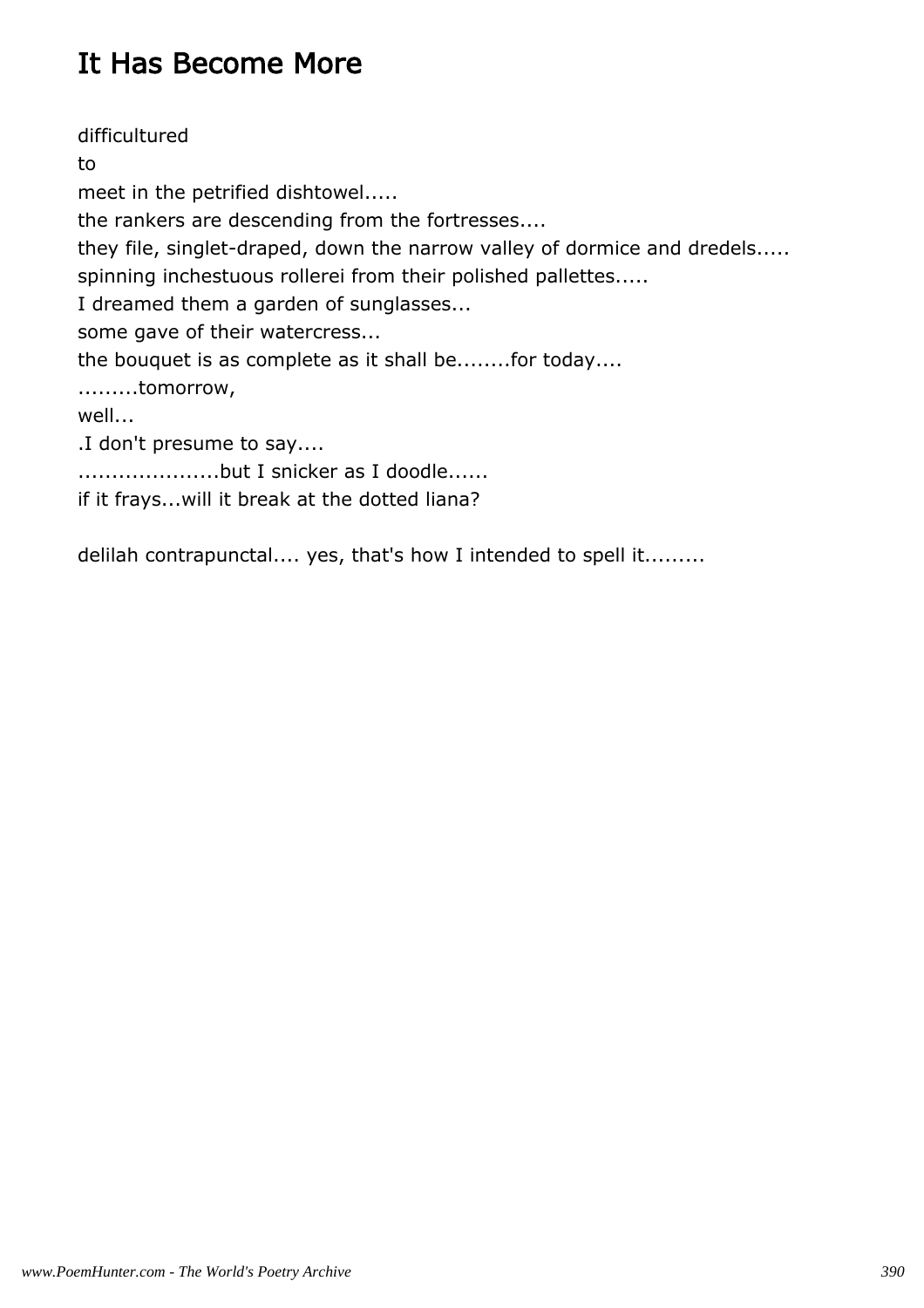## It Is

neither cross nor gift... not buckled/strapped on....no flagrant emblem/weight... no ribbons to be untied...no exclamations of joy/dismay...

it is...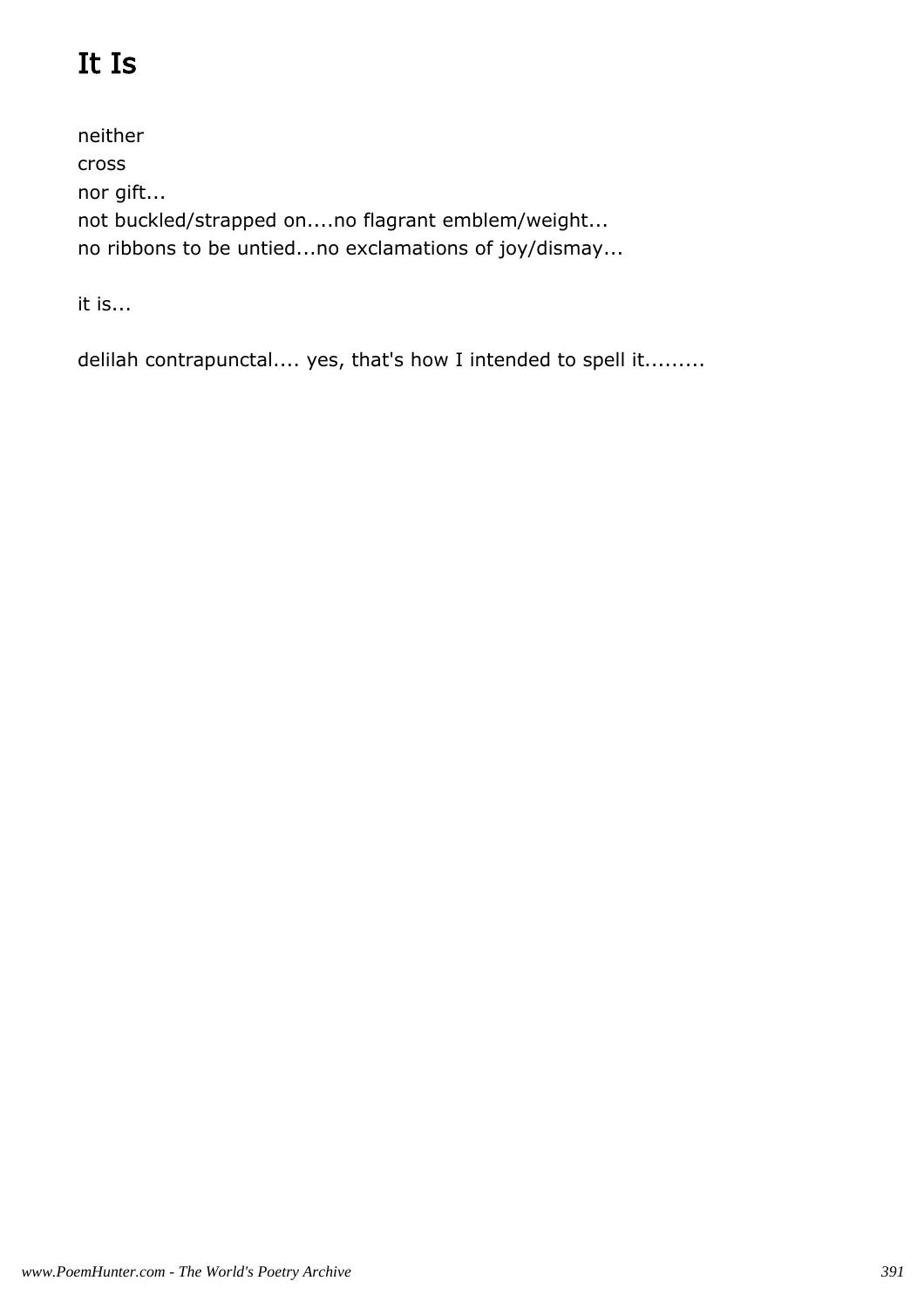### It Is Just That And Not That

feathers stuck on the windshield wipers......

a grinding rumble...for two quarters...not just the one, like the directions say can't be called drapes...those're droops..... unhooked...pull cords unresponsive...

in the cafe the unruly eyes of over-perked demiurges are glintglaring muted epiphanies at cracked naugahyde....

kick the pebbles.. .they clink...almost clang against an overturned washtub...... a relic in zinc... testament to the insidiousness of dust... .

promises never said out loud....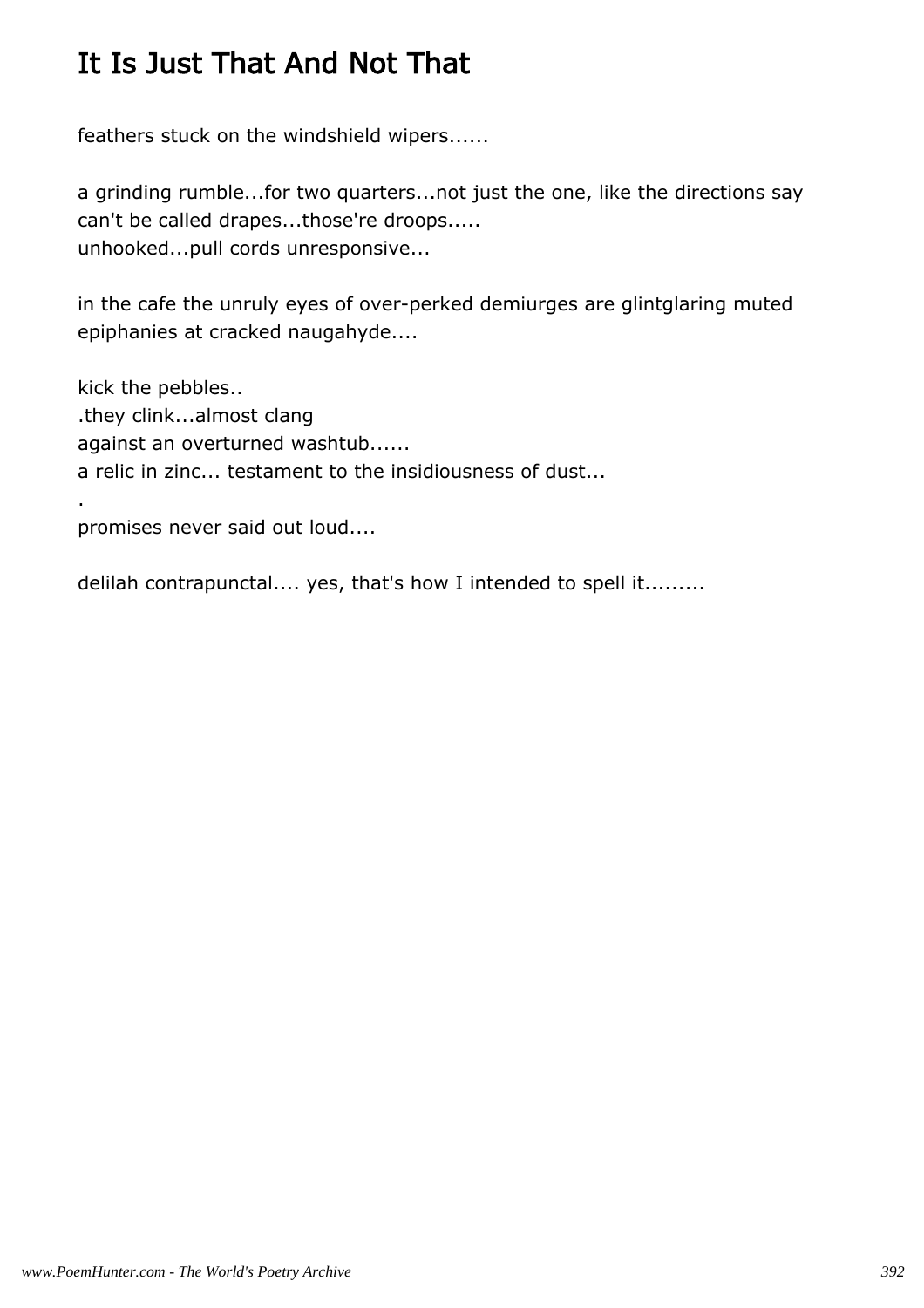### It Is, Is It

good that I have only a faceless nonexistence to shout at... by turns to condemn and implore, 'stop hurting him, you cuspidor of uncertain origins... when the sobbing has ended I laugh at myself, distracted and even amused at what could be termed a form of spiritual envy....I hide beneath my rock, afraid, diminished.....angry and abject...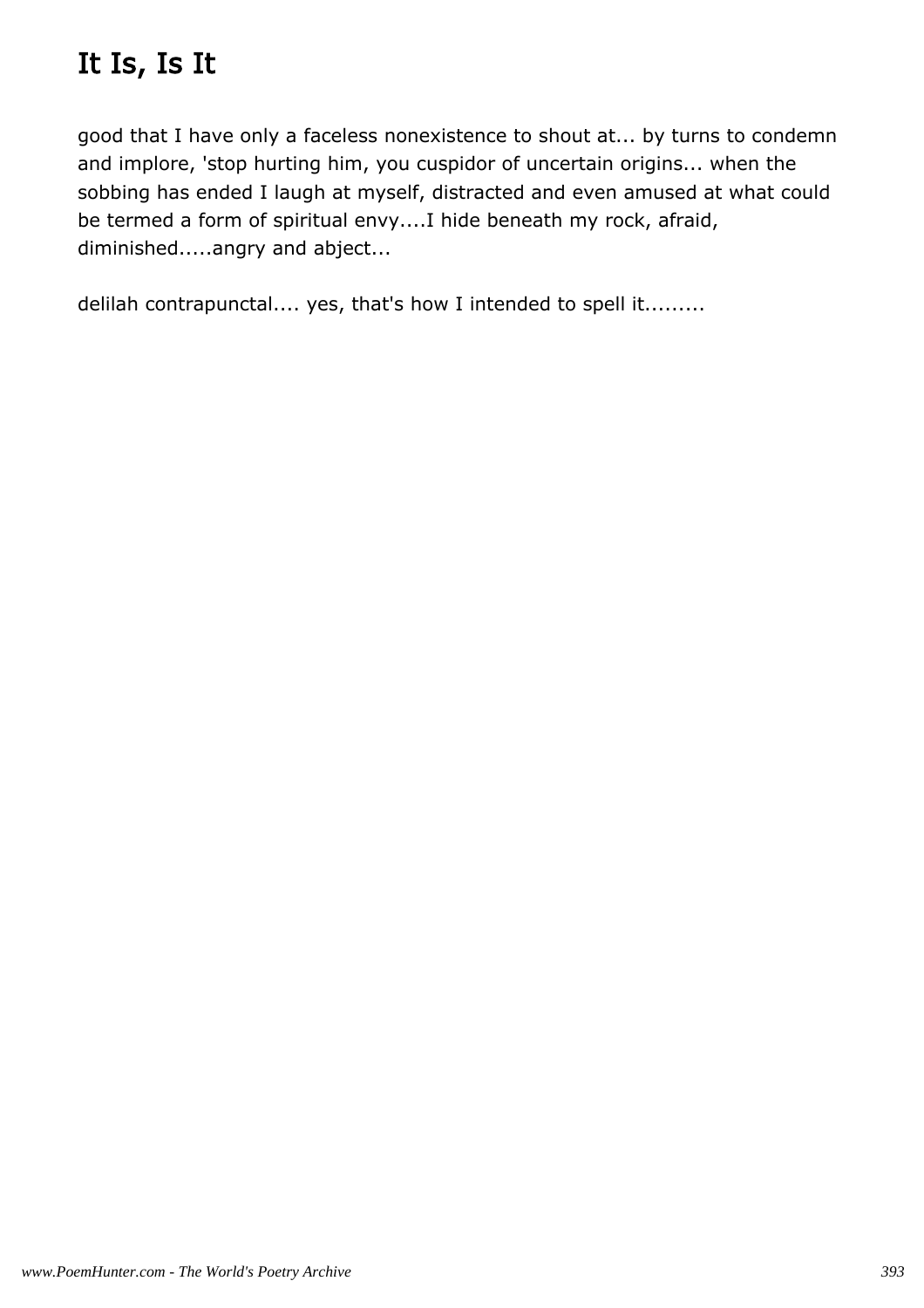#### It May Never

happen again... that is said .... again and again.... saying that the roasted chicken at the Safeway deli will be both edible and delicious...again.....ever......again..... now, if one is a gambler, bearings in mind..... some odds is odder than other odds..... then, there is, or was the once is enough theory.... having difficulty with that one....even though, oddly, it is the most consistent of the many.....

luxuriate in it?

swing a cat, find a Higgs boson?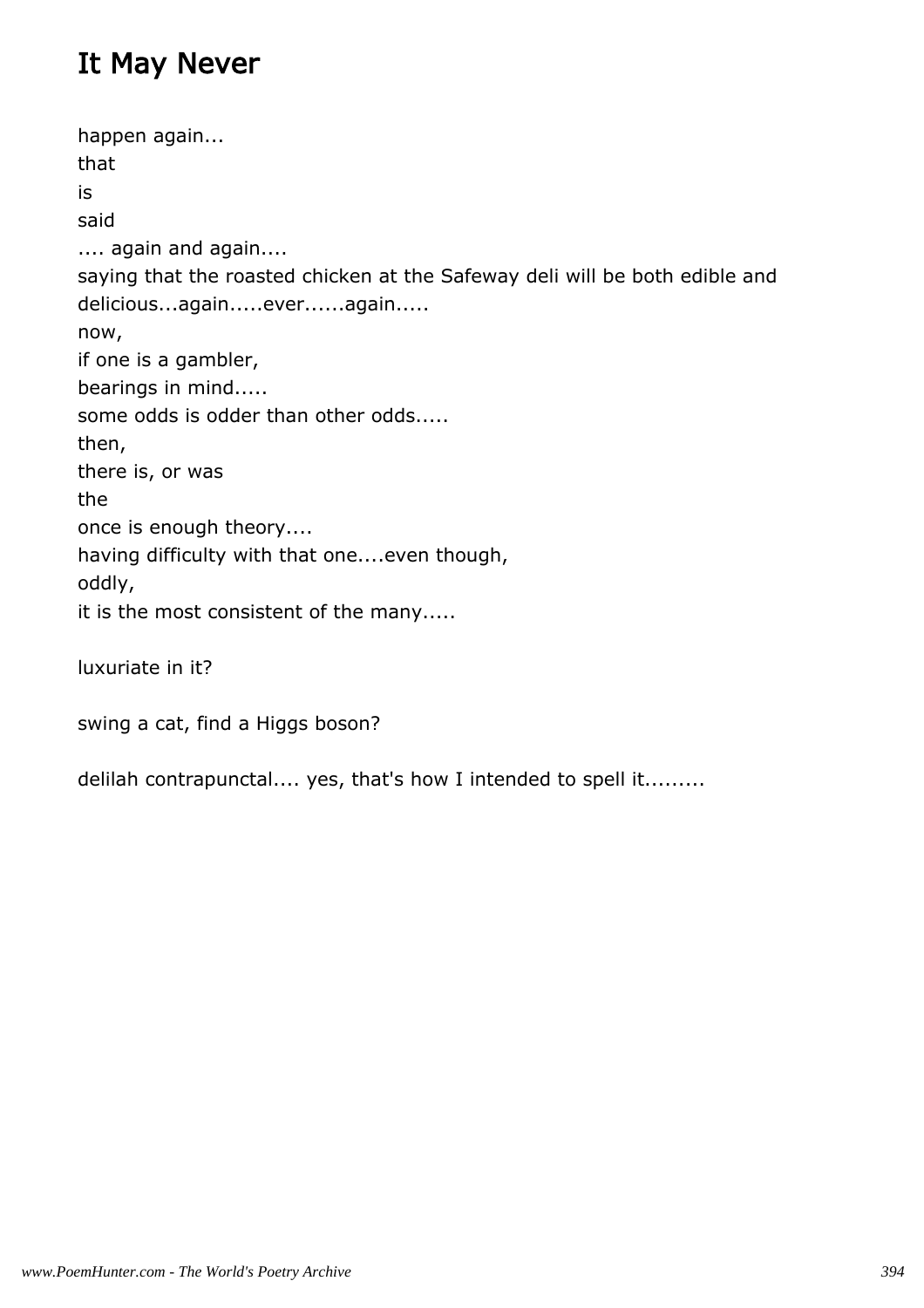#### It Was

the green sky did it.... a call to the clan .... loud, long... in the glow before the dark set in....the answers came... messages in unwritten keys... wails... semi-hemi-tones....bent blue-red ....the chorus sang....keened, rejoiced.... fell silent in the just after.....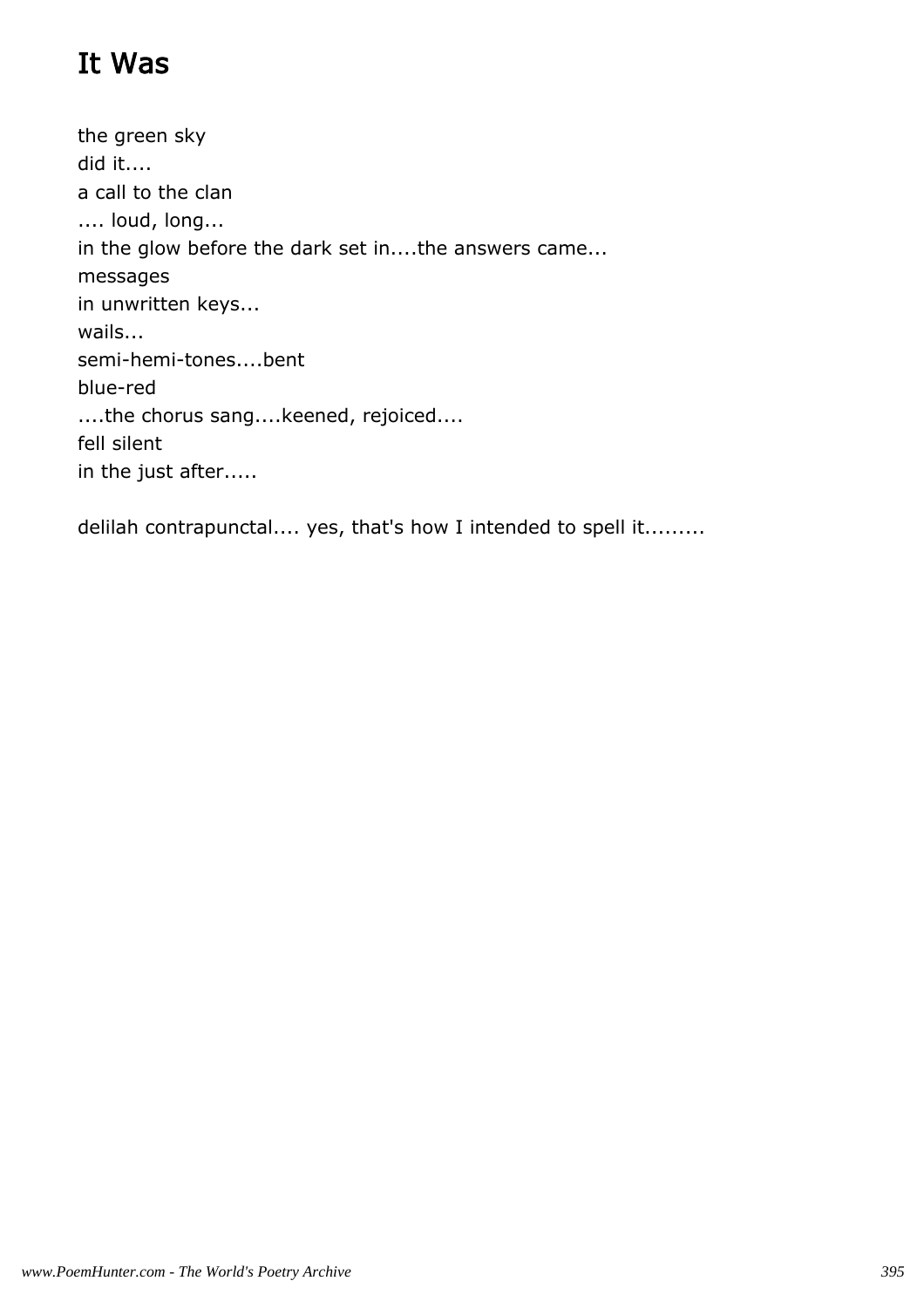### It Was Her Beauty

got her in the door..... more music in Sarah's little toe.....right or left.... and she'd be the first to tell you so.... so..... cheers for the honesty that kept her around so long......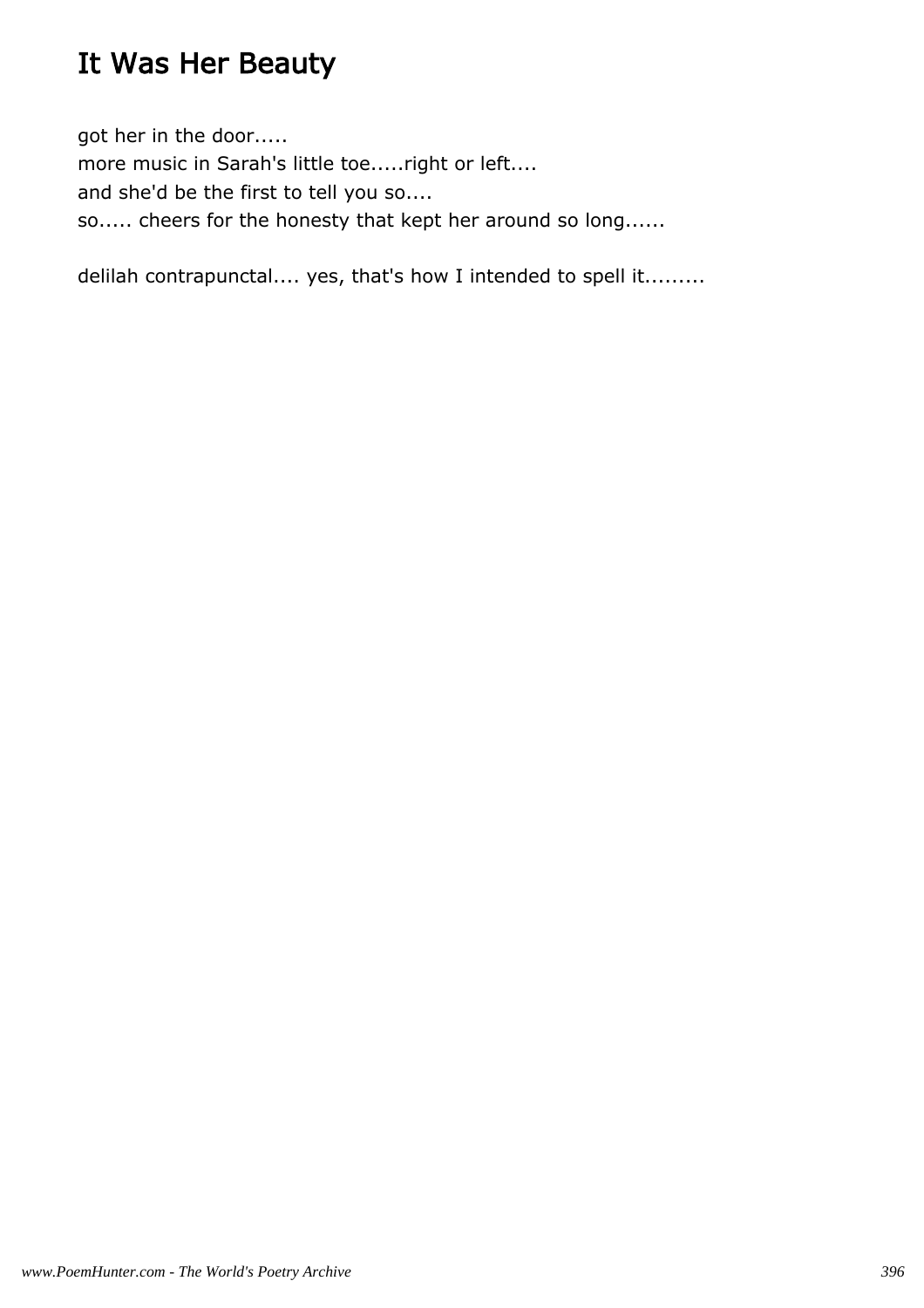# Itchin'..... Lookin' For The Way Home....

we all be such dichotomies.... I'll be outside...scratchin' me fleas....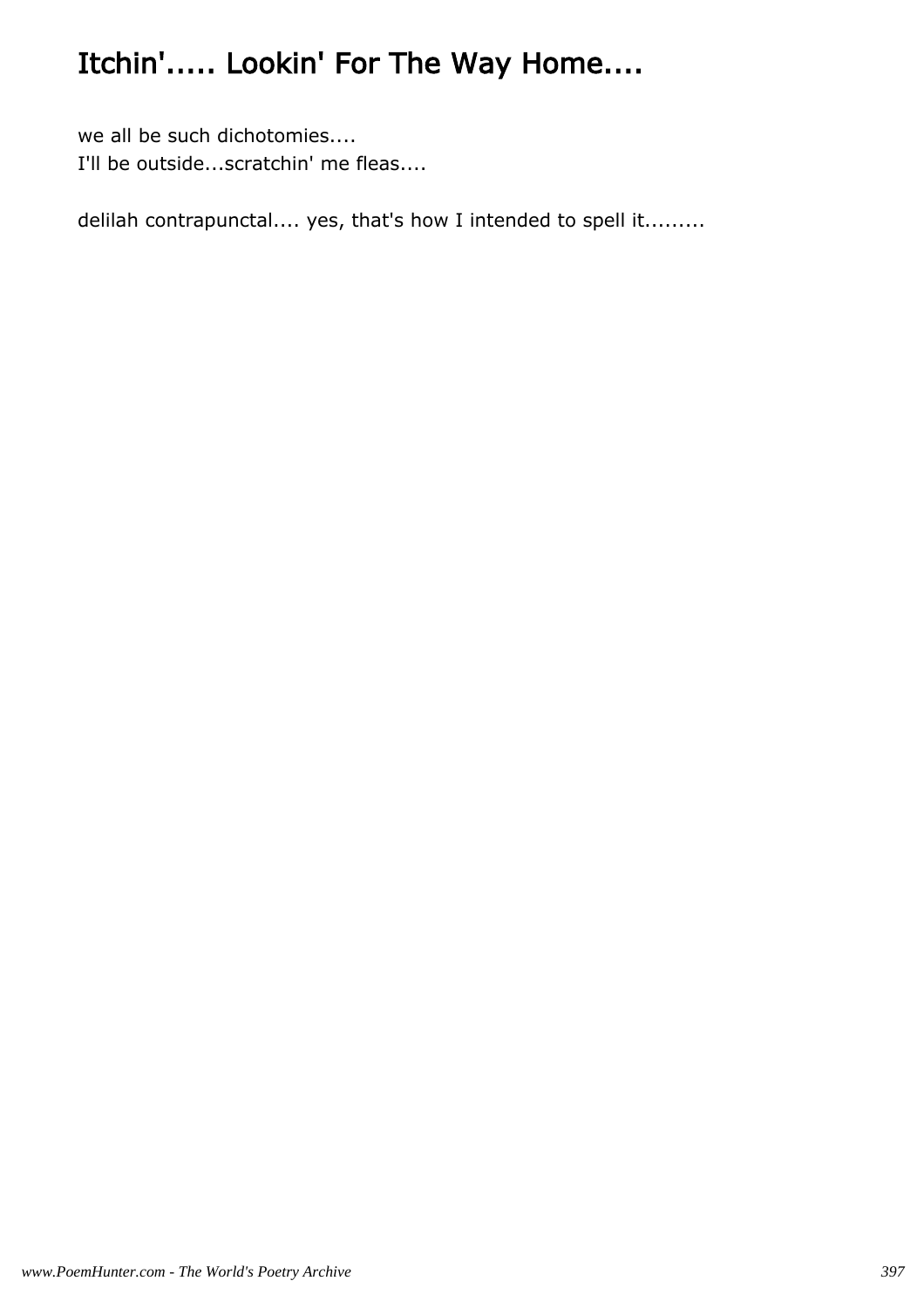### It'D Take A Heart Like Big Red's

and even then who'd run that track unshod, unbroke with not one maybe jump even before the impulse takes full hold split the second hand let it fall in halves thinner than a silk thread gone before the visible is back before it isn't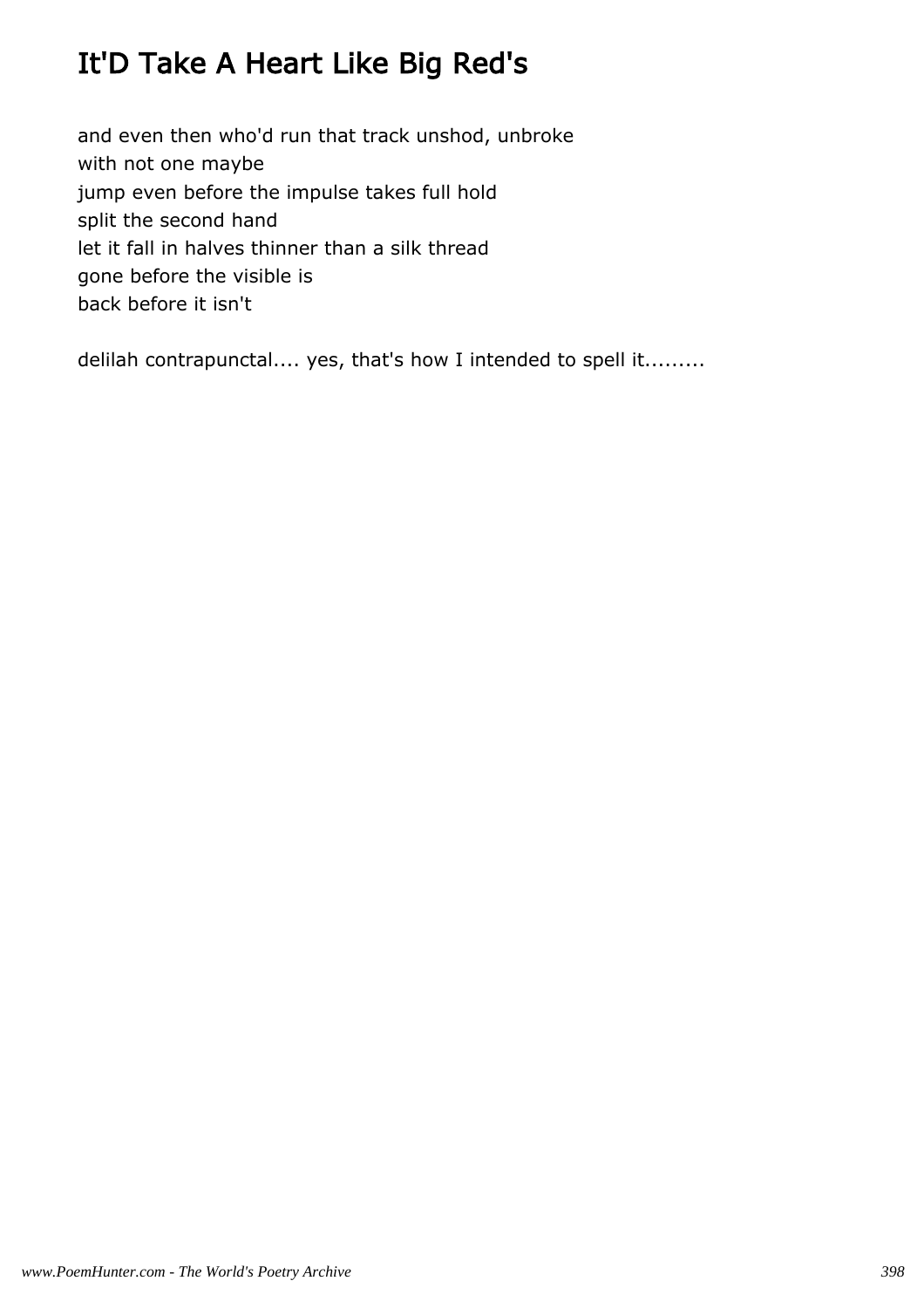# It's

mountainous.... it's fountainous.... it's swept-the-floor-with wantonous predictations.... consummations....and that's the least of eructations shooting forth from this great nib.... ooooh...droooling... please...someone, anyone..... pass a bib...! !!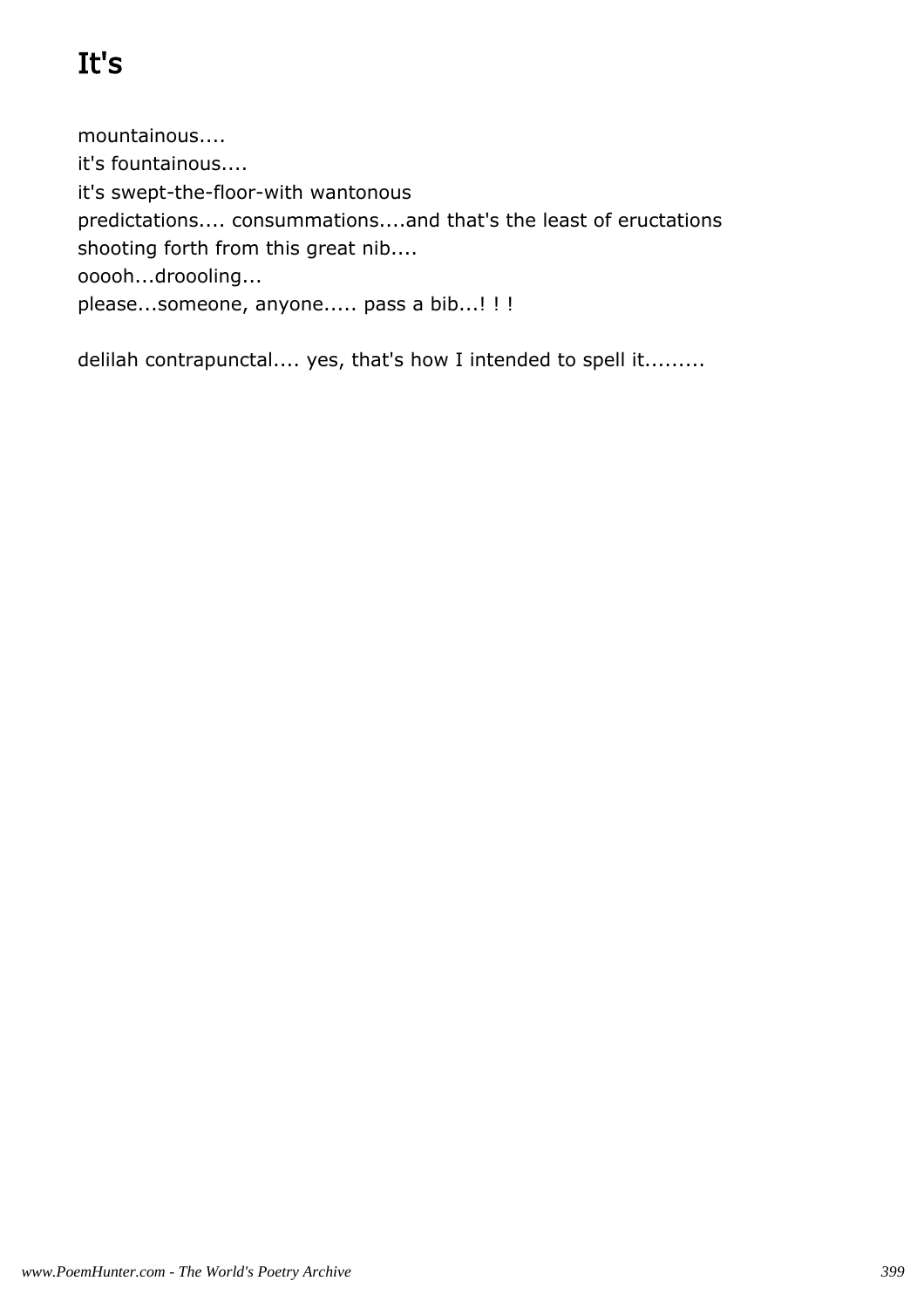## It's Fish

or cut bait which of the travesties to mourn to choose, carefully, when and where the safest places for crying are captured, despite their elusive through-the-fingers qualities there is time, there is but first to keen and to writhe over the loss of the library at Alexandria or can it be as washed silk wrapped around an unsteady cenotaph one that alternately chuckles and convulses, mouthing generosity while hoarding the ink and paper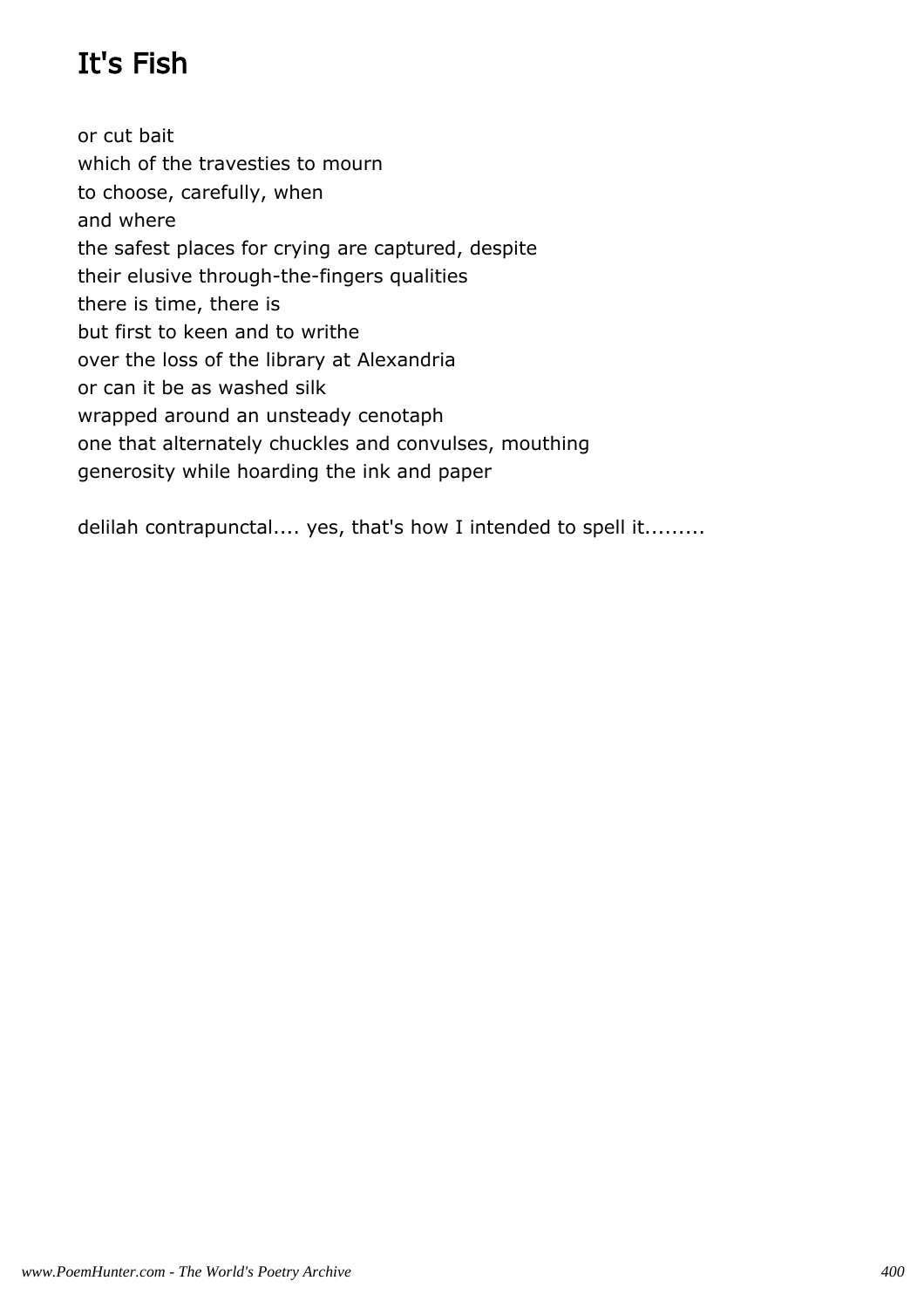### It's More Than A Cup

and less than a bowl... .it's the ermine tails trailing from the moth-munched stole.. .it's the pointing toe of the ebb and floe... it's the dual-humped casualty of a singularized revelry... .it's a cornichon capped with a mercantile map... it's a finger-poppin' chess-set coppin' poetizin' croupier... .on a slander-riddlin' candor gigglin' mesmerizin' getaway.... .it's hot in June but froze by May.... a bealzebubblin' torporpot of debts one's gotta pay..... .it's the clownish waifling's trapdoor tappin' two-horse-gaited shay....... and if you run across it it'll love you... anyway.........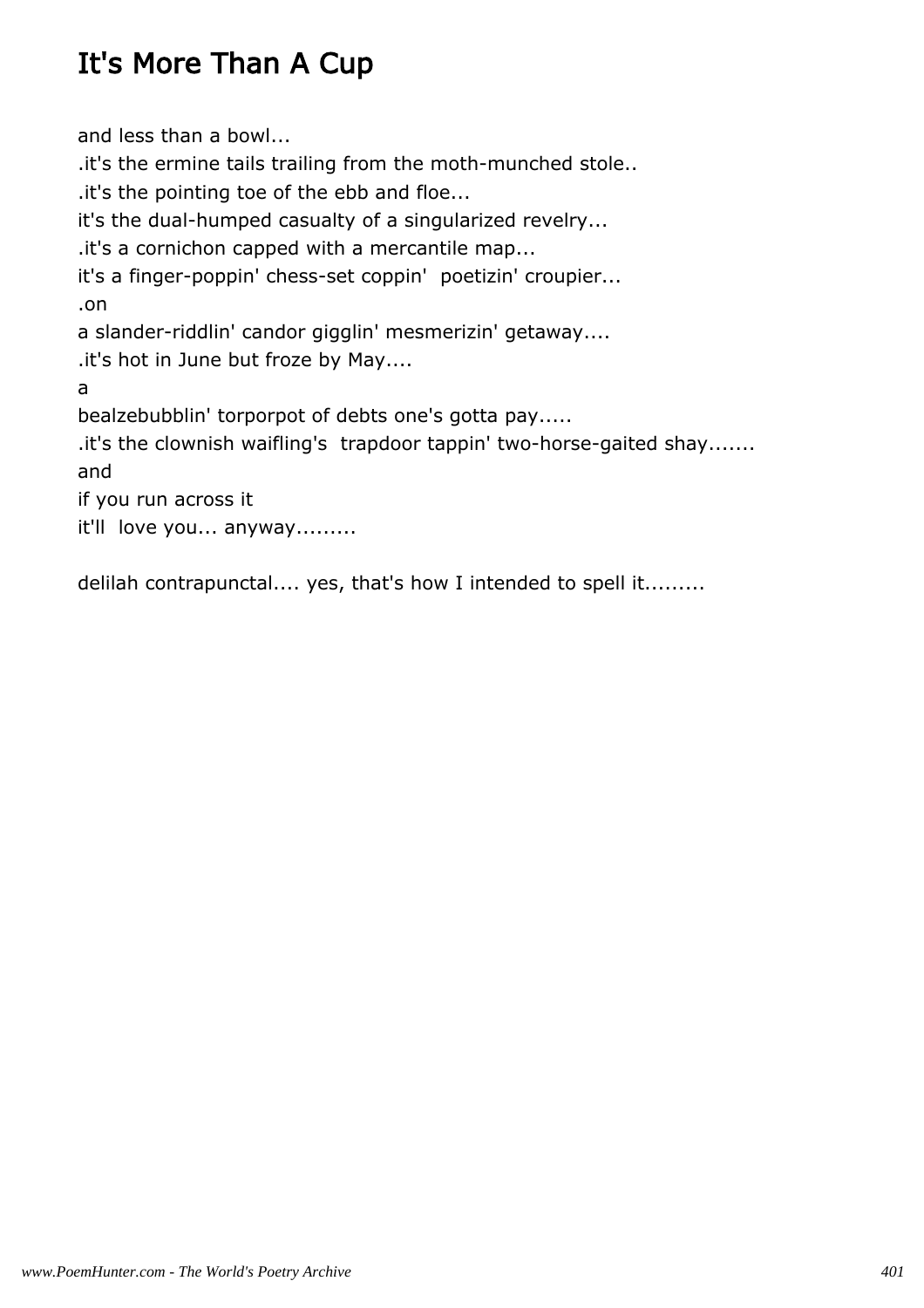### It's So.....So....

fur crying out loud

louder

LOUDER

behind that lamp post........errrrrrrratatatatat..................

solsolsolsolsolecism.....never enough never enough...................

solips....

solips can

canned a one a two can can......sistick tickticktock toggle.....solips sole soul lips.....

flurry furry...

two cans of snakes labelled mixed nuts...solipscistern and brethren.... it is enough enough enough.....soleschism.....ole! !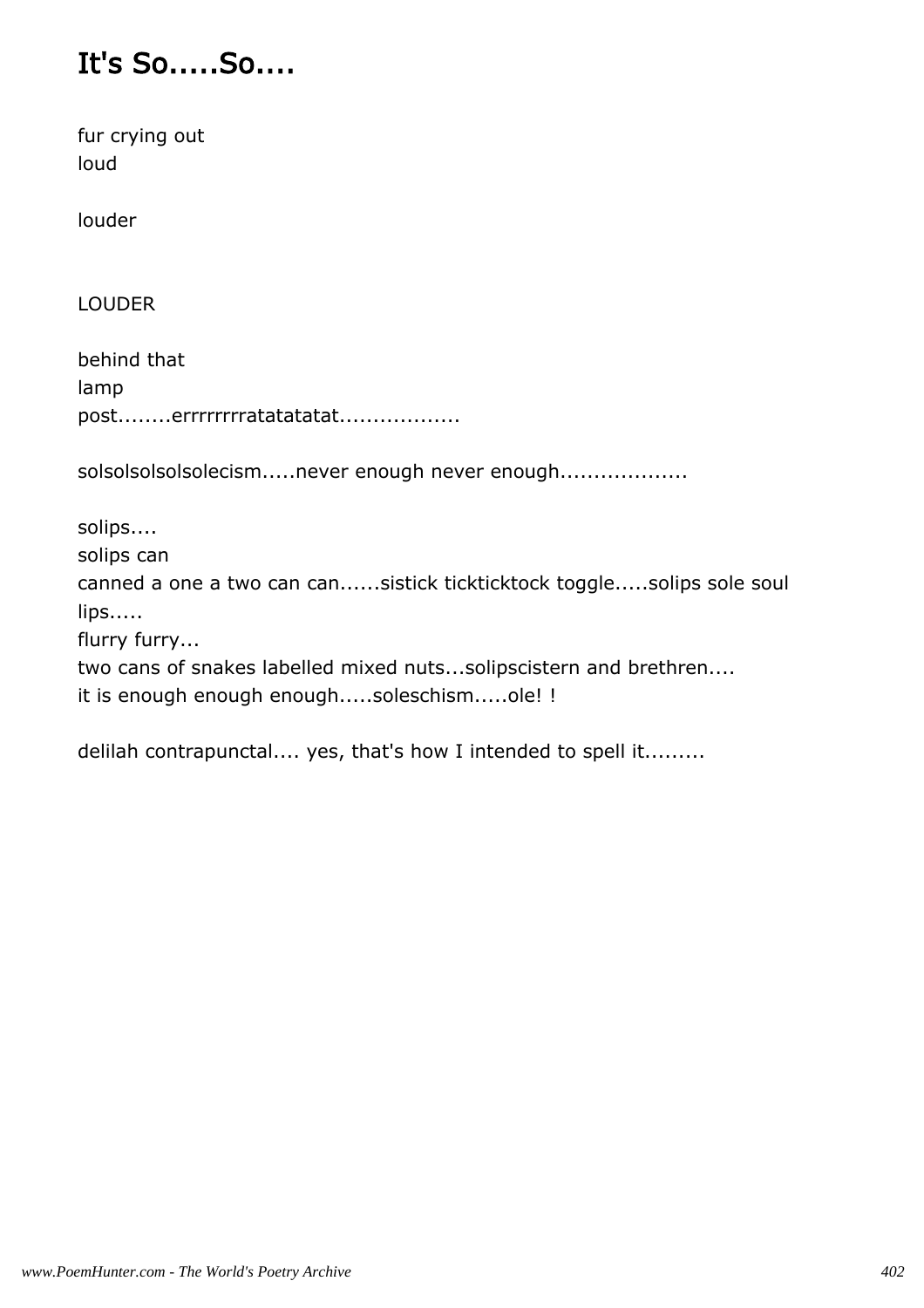## It's The Day

the animals bless us........ . .......every day, if you're paying attention.... and accepting the joy.......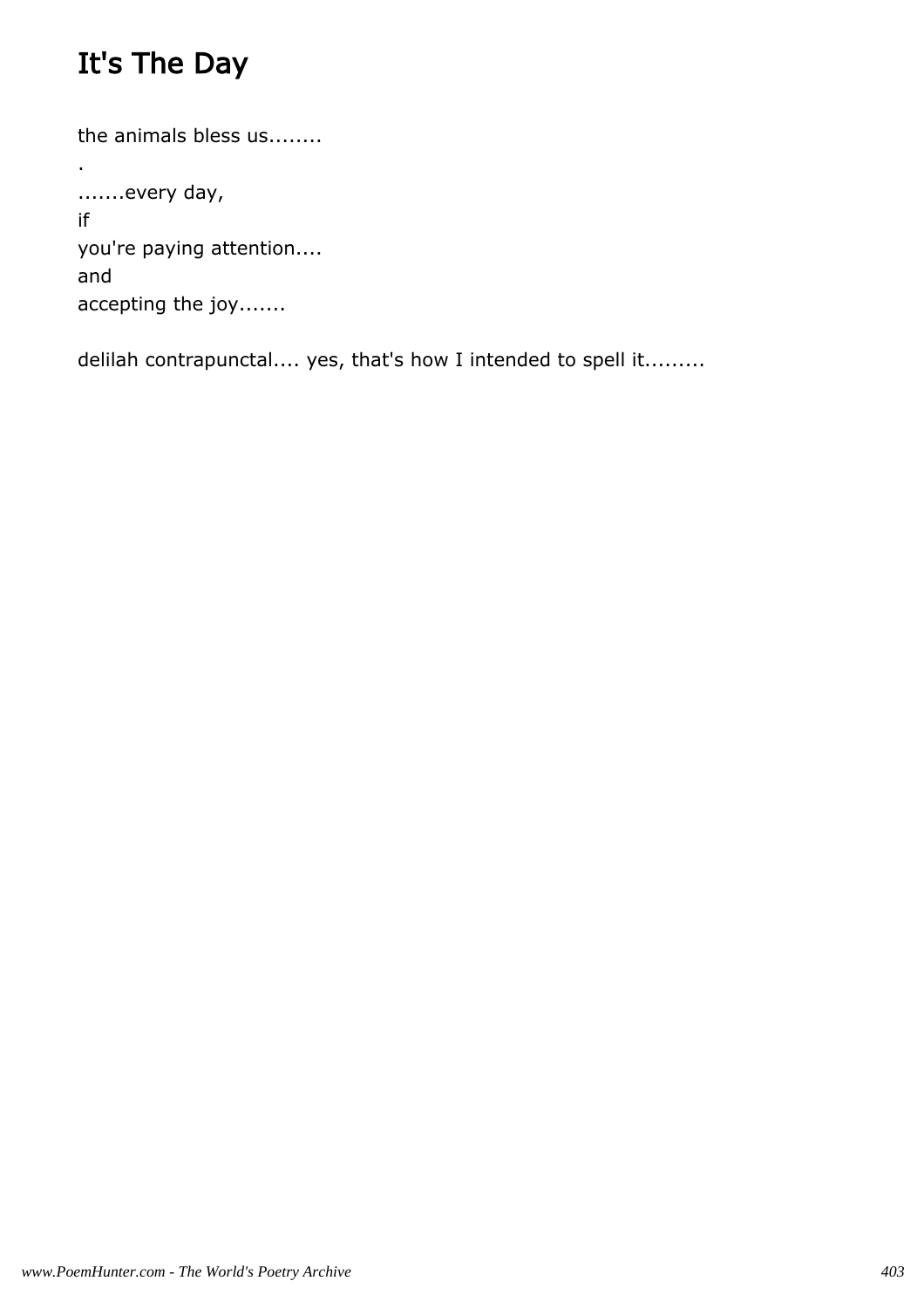## It's Too Late To Drive Into Town....

for that giant chocolate covered marshmallow bunny/pumpkin/ seahorse/racehorse/polar bear/hippopotamus/brontosaurus..............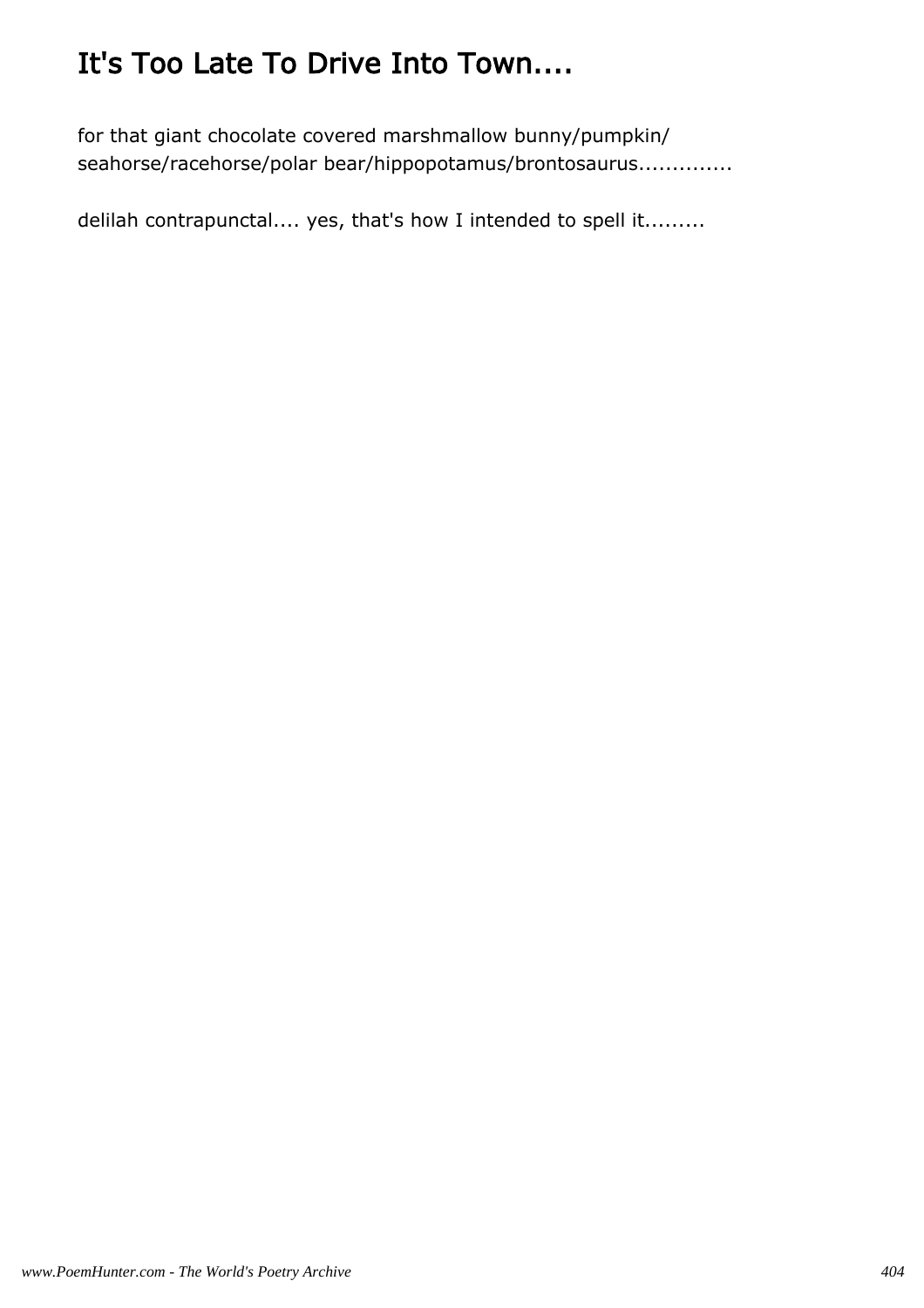### It's....It Is It Is....

alright.... I'm here...you are not here... for me you are here where I am you are I am here...you are here... you are not here you are here and, after all we shall wag and yelp in recognition united, once again with all the other jindos on the island of room-for-everyone... Atlantean as it always was/is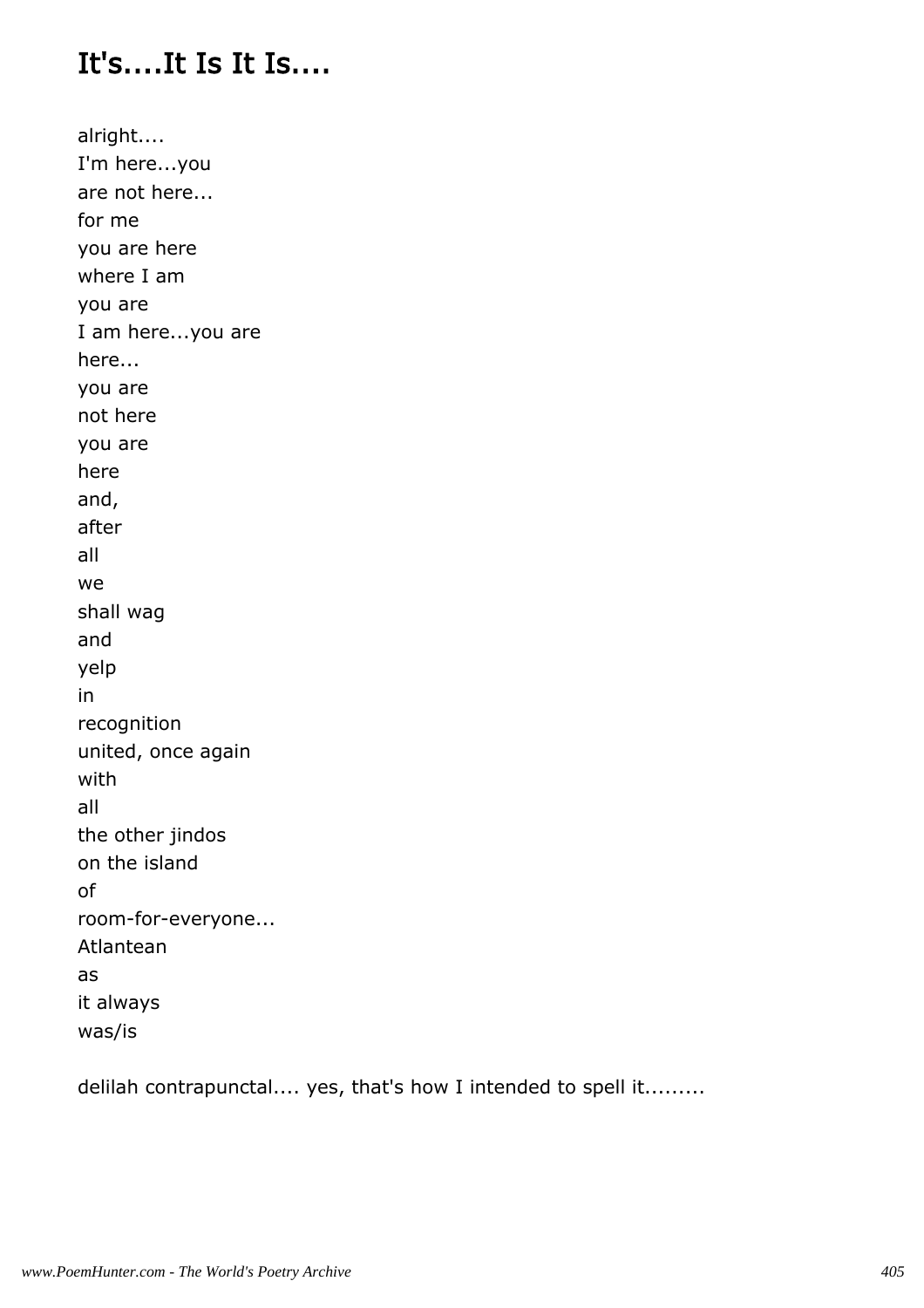## Jaybird's Marmalade...

dipped his beak in somethin' sweet.... sweet as a green sky just after streaks of red-gold-pink catch the last fire and let it go.... so damned sweet it hurts.....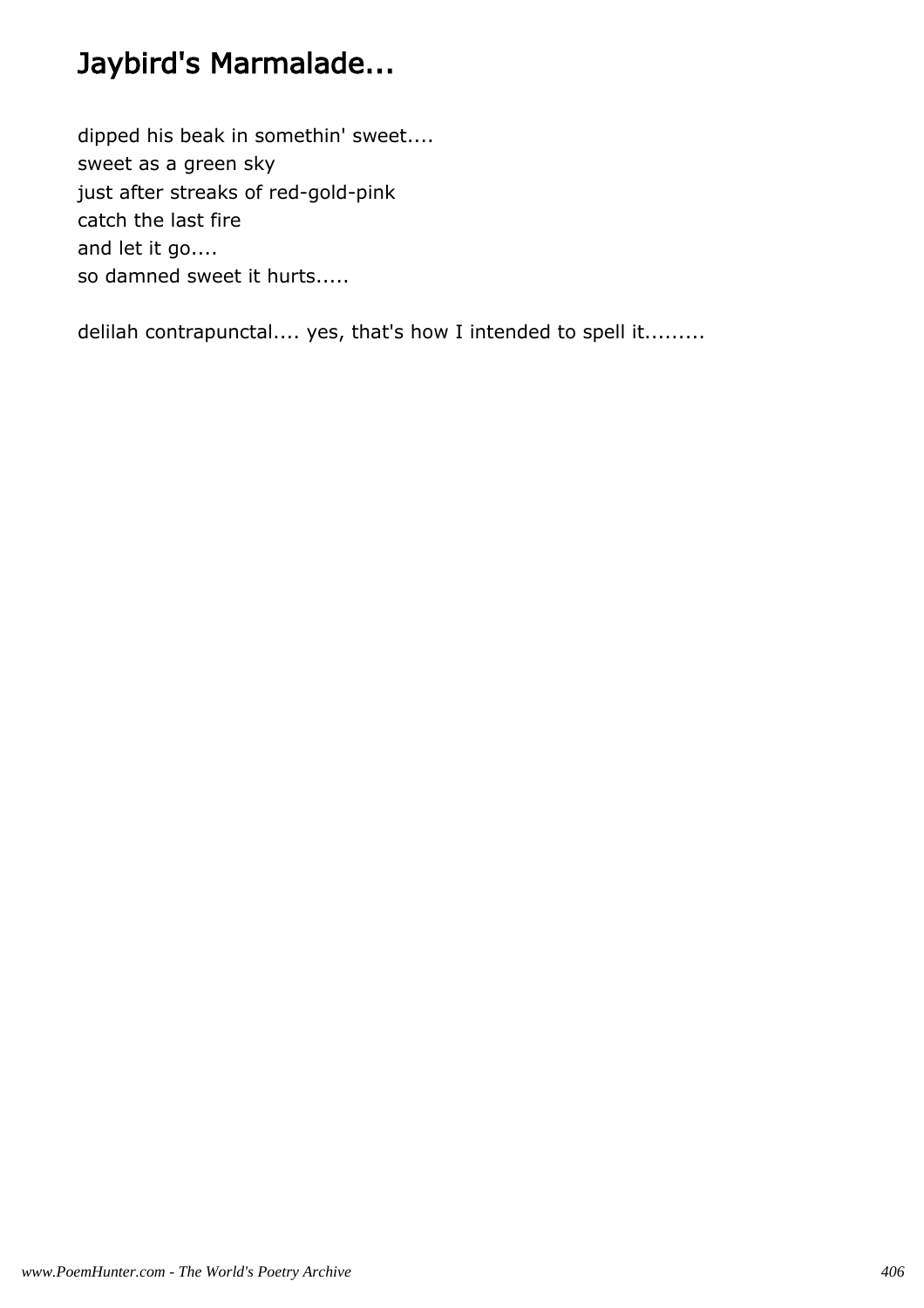#### Jesses Aloosed

beings from other planes, dimensions, may find us fare, for prime ingestion.... red and blue dogs....beings, pasty... all in a stew...may prove quite tasty.... kestrels, lammergeiers hover, stalking.... defying time and history.... .much is still a mystery.... shall we be enslaved, toasted... balking?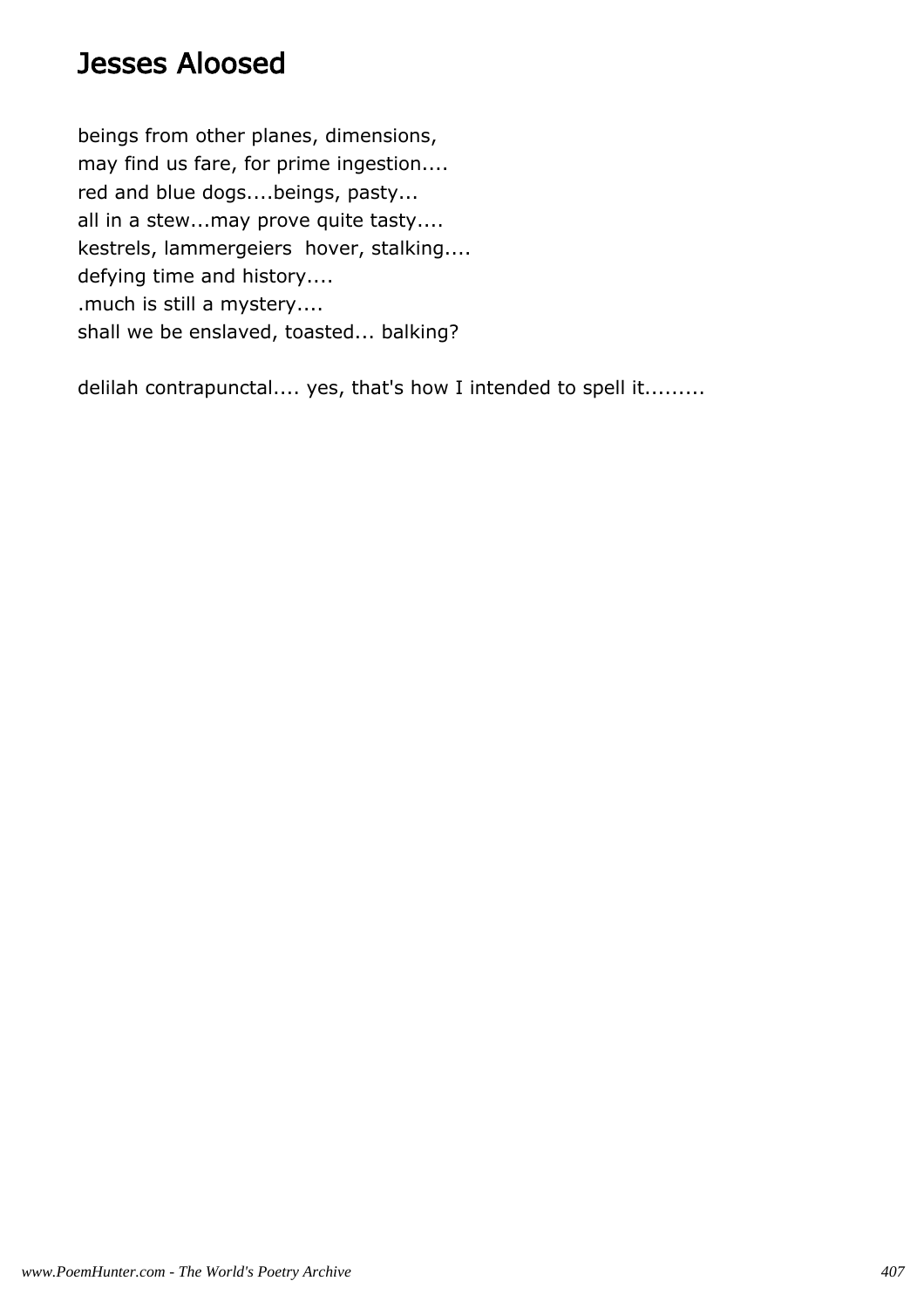lieberman is nuts..........................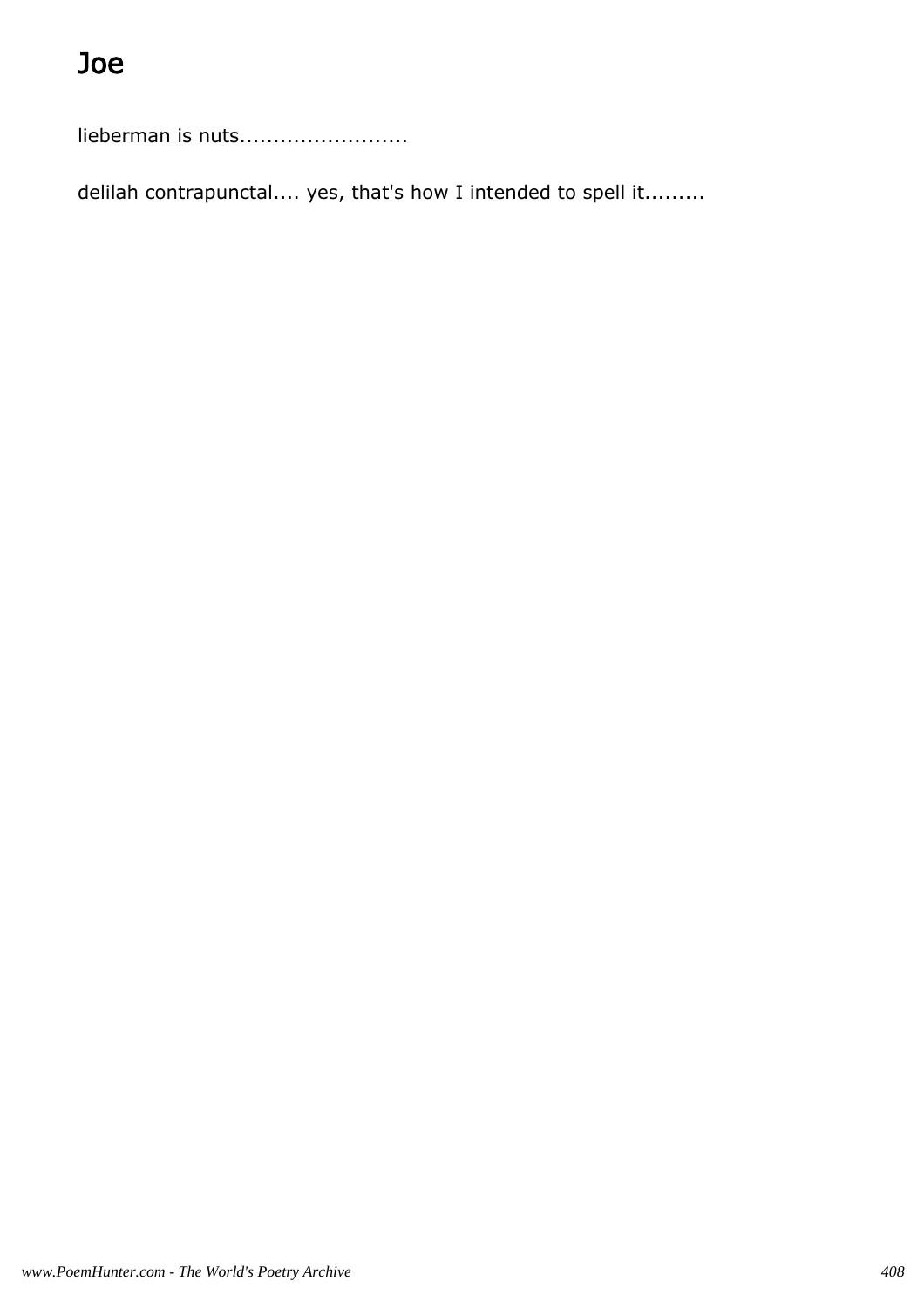### Judy...The Obscurantist...

had married a man of many parts... some of them working.... for a better world, of course....of course...... they had fled the outcroppings...lit on a dragonfly's nest.... where he continued to produce corks and windjammers..... she, with puppy-warm eyes, was content to bring in the wash...stomp the grapes and glean a glancing blowby...... I'd like to have known her better...... this cousin of the etherplane.....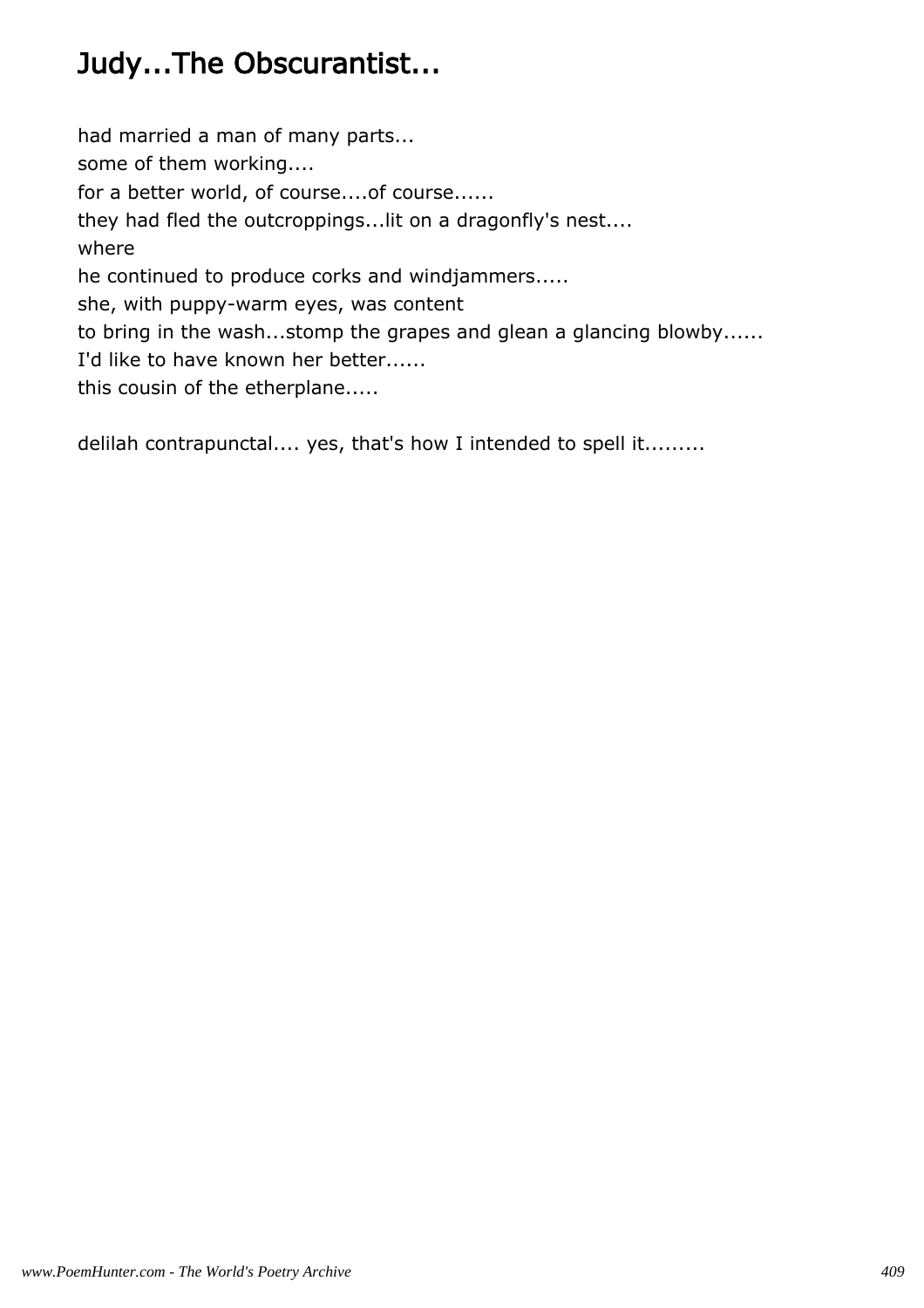## **Julius**

with an aching heart and an eye other than obdurate... accompanied by a duck, ......that thing with feathers winging it from soup to sofa...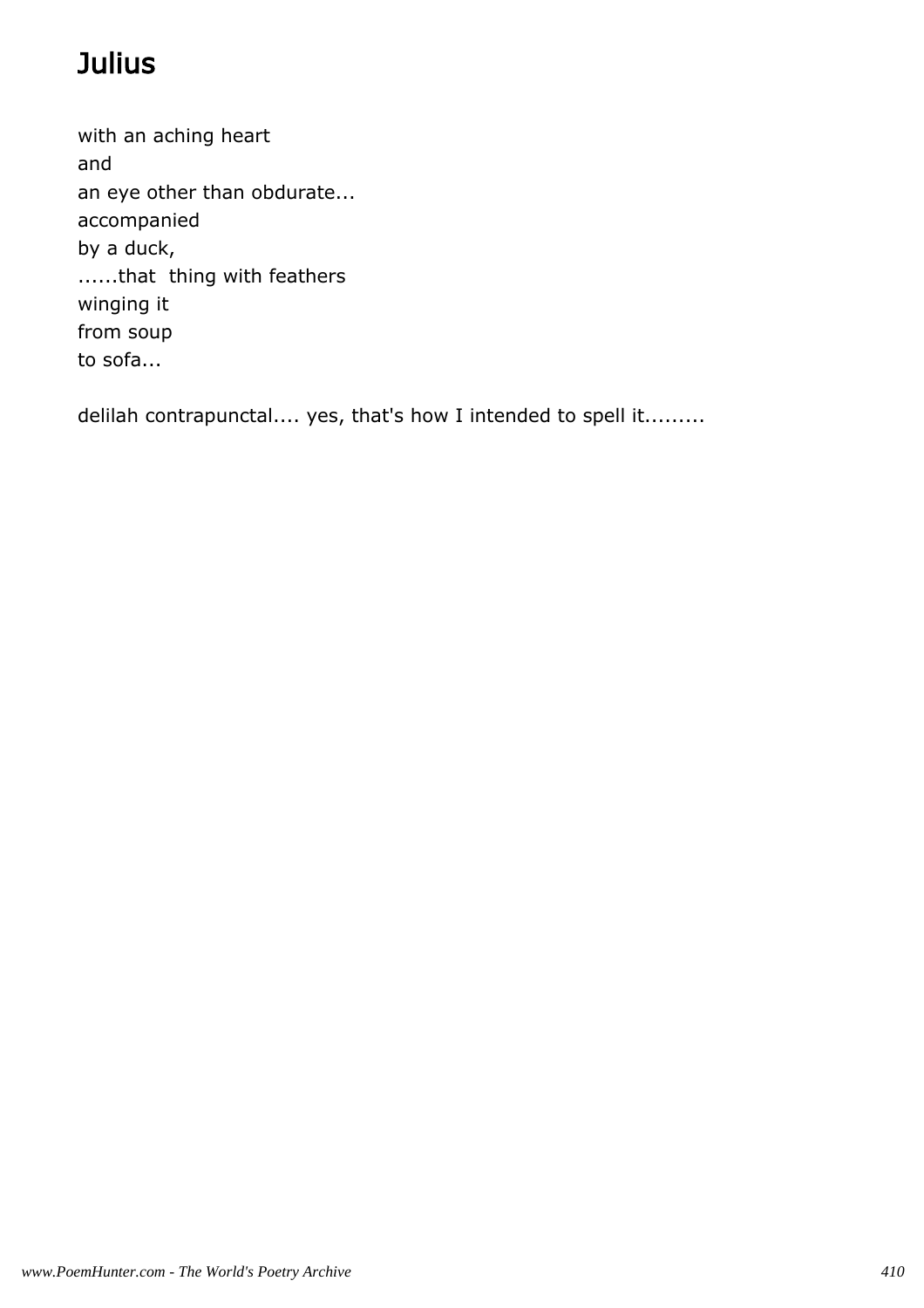### Just Enough Song And Fog

flatiron-shaped with a verdigris cupola

in the northeast-facing corner of the roof garden

pineapple sage and violets

seven german shepherds and

three blue russians

climb the stairs

claws clicking clacking rubatos

where the carpet doesn't quite cover the marble tread

the others have their butterflies and majolica urns

patinas of reverent lust

each balcony shelters

and exudes

a rhythm of its own

to wind about the wrought iron curliques

in a blend of musics and fragrances

ethical mishaps are recounted and blessed

savored

and set aside to ferment soundlessly

each an echo to be jarred and released

at a

later airing

yet another cloud of embroidery revealed

on a tapestry of whos, whys, wheres and laughter....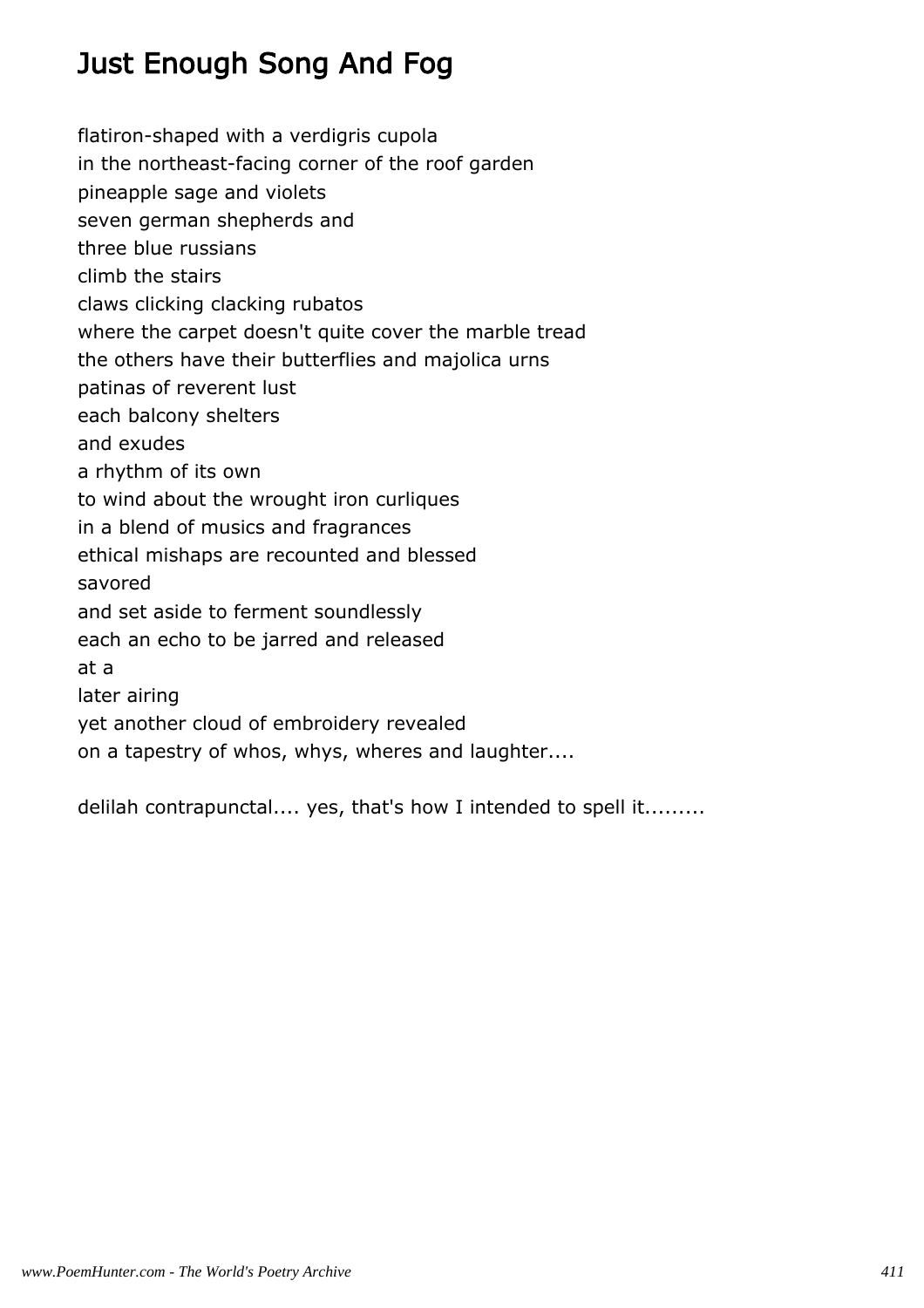### Just How Much

Was near-photographic illusion.... take that bull... speckle-faced like any true redhead with thick off-white eyelashes protecting juice-filled orbs from dust and other perilous sights, unseen as often as not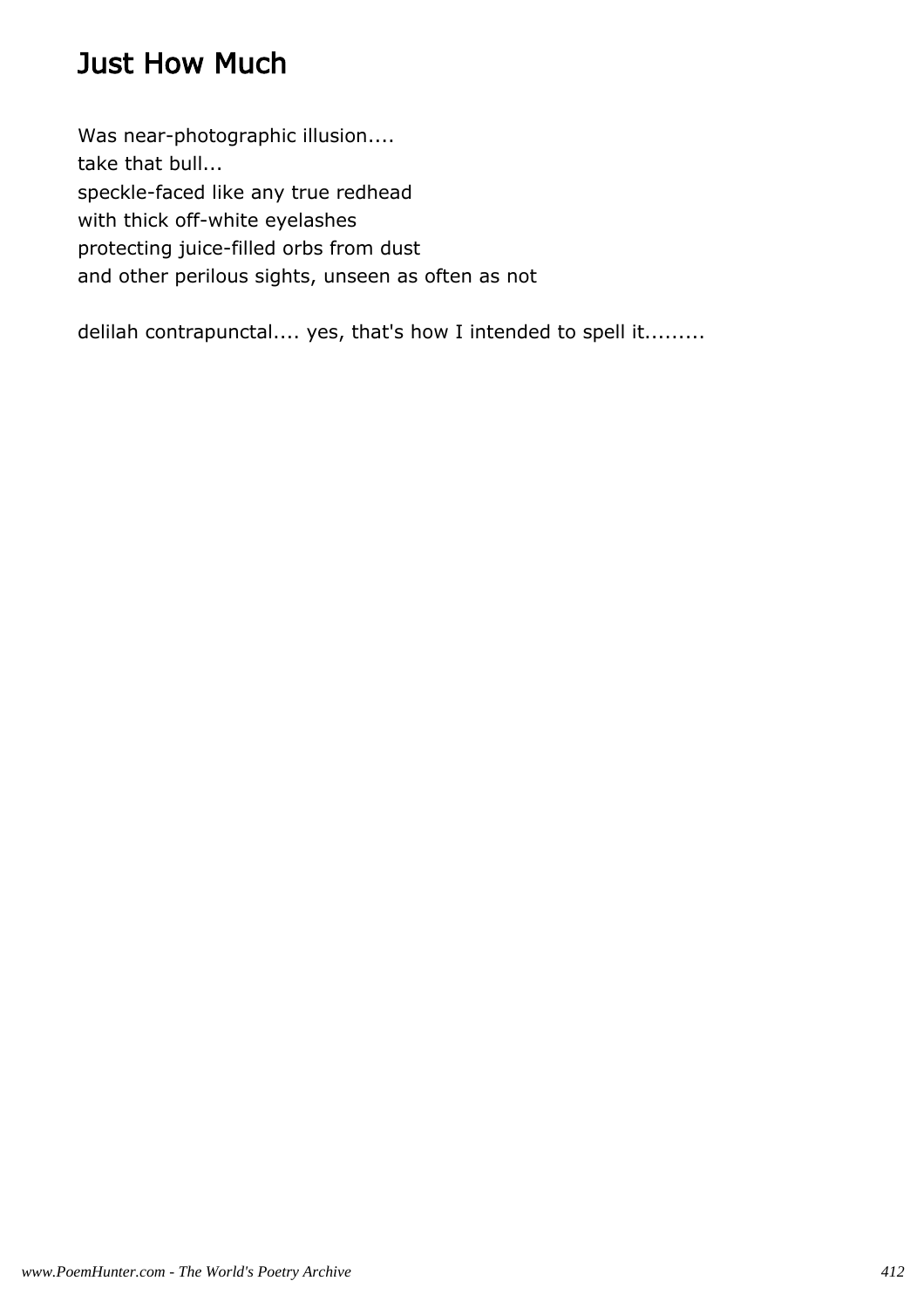#### Keepsakes

The son of god clipped his toenails she keeps the parings in a linen pouch, its knotted drawstring wound around the second and third fingers of her left hand...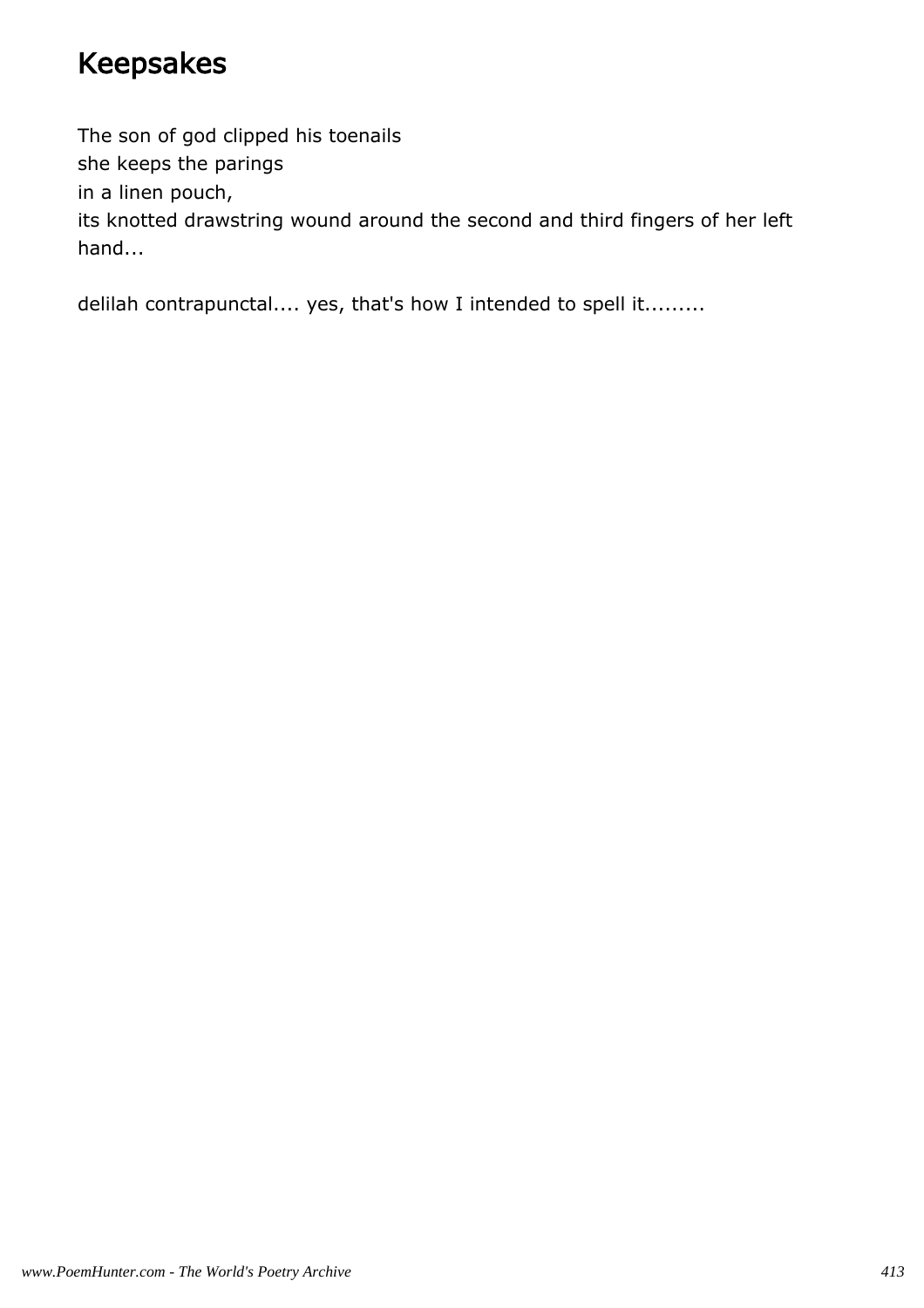#### Knowing What Must Be Done

It has become necessary.... It is wrong..... ....but it is so right.... .........it needs to be done. Will the consequences of such an act be bearable? I think not. Yet it must be done. I must do it....I have seen them suffer. I can't let it continue. It must be done. It is illegal. It is immoral. I must do it.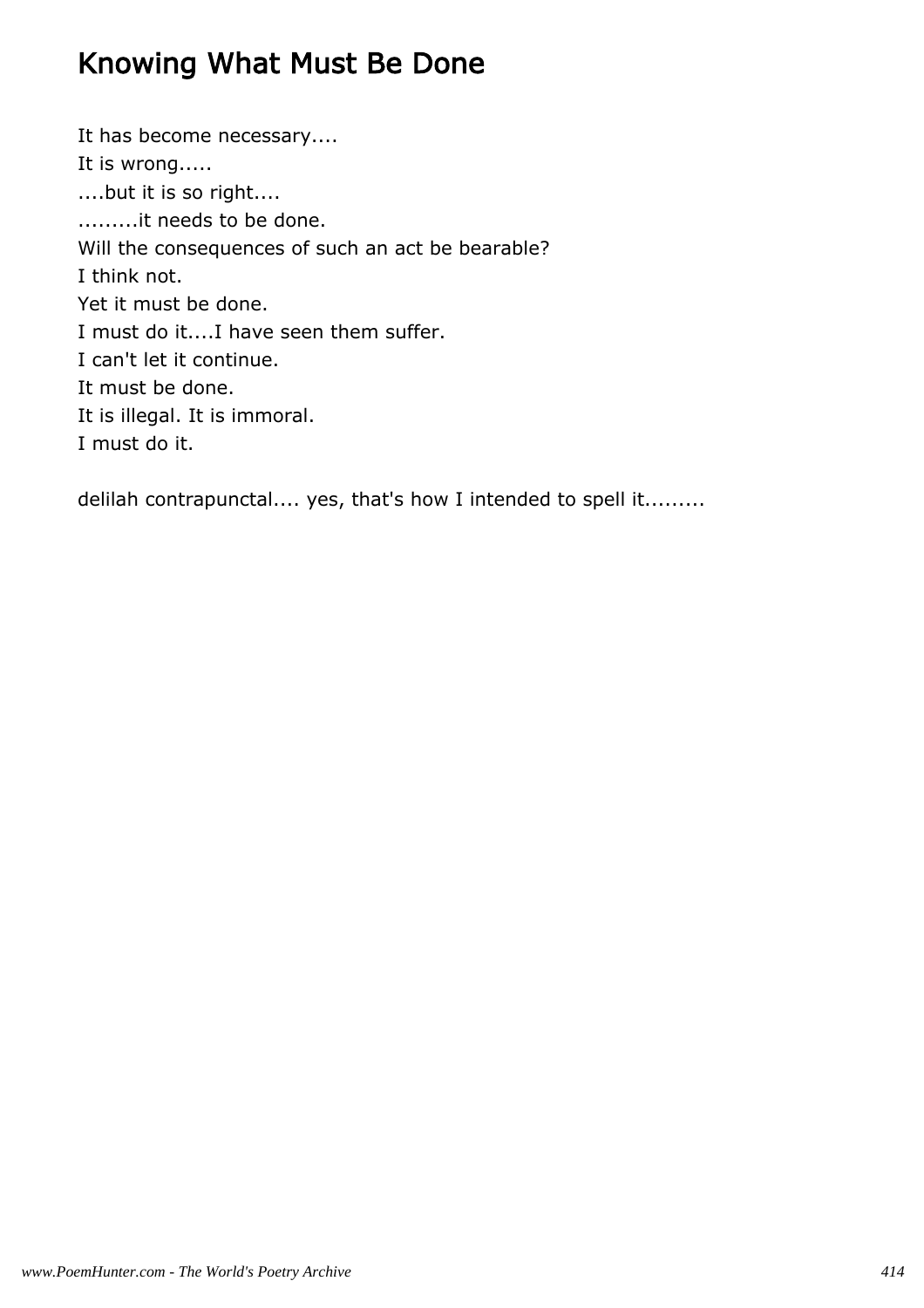### Kynikos

bites.............too effing hard..... I'll take the cloak, eschew the lantern............these foolish hands are drained of blood, song.... words...words.... .you can have the ball.... and the bone.....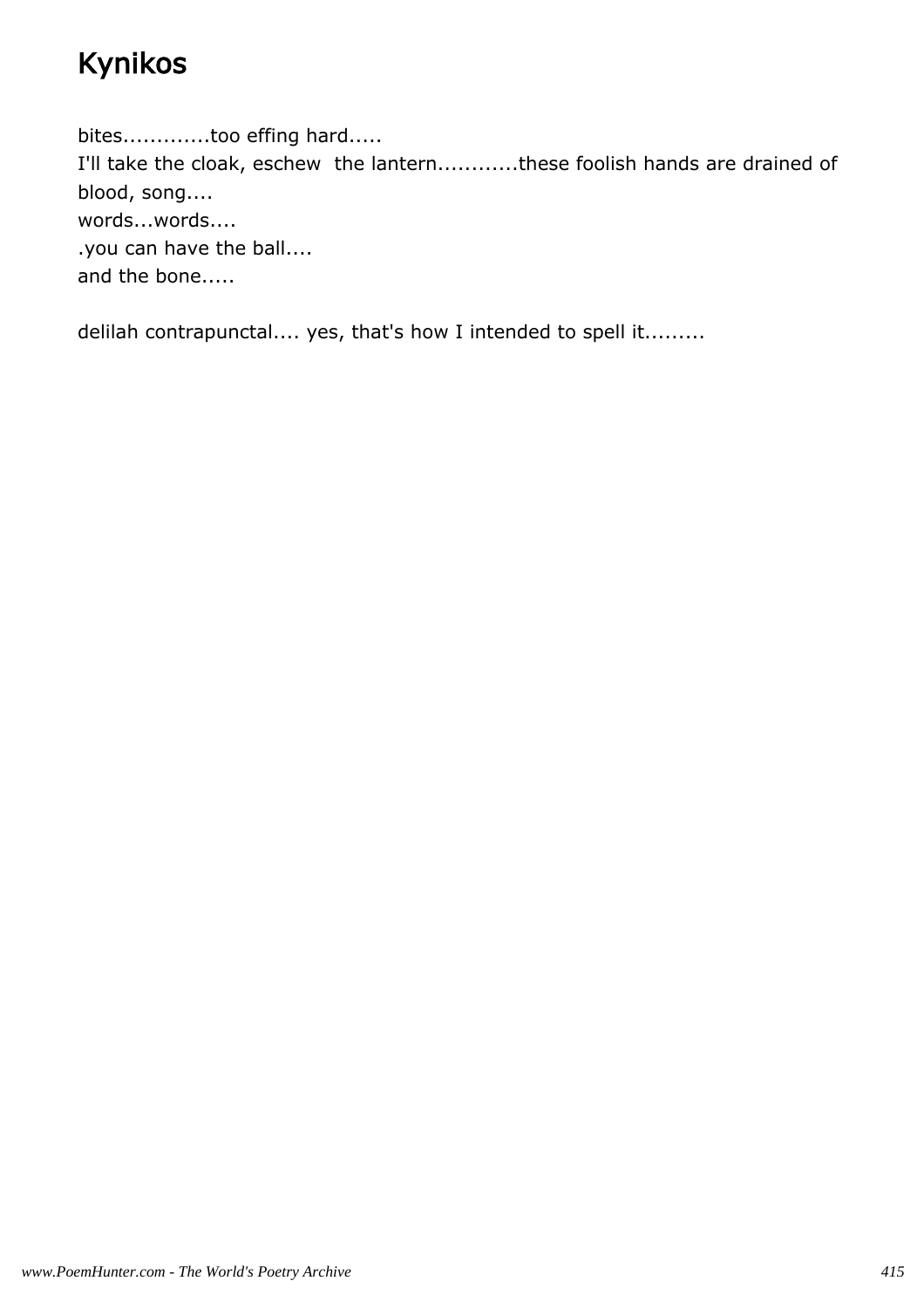### Lacking Pandas

with methods, most Draconian... twixt pillars, sleek... Ionian.... shouts orders on the phonian.... then cools out, plays euphonium..... at night sleeps deep, alonium.....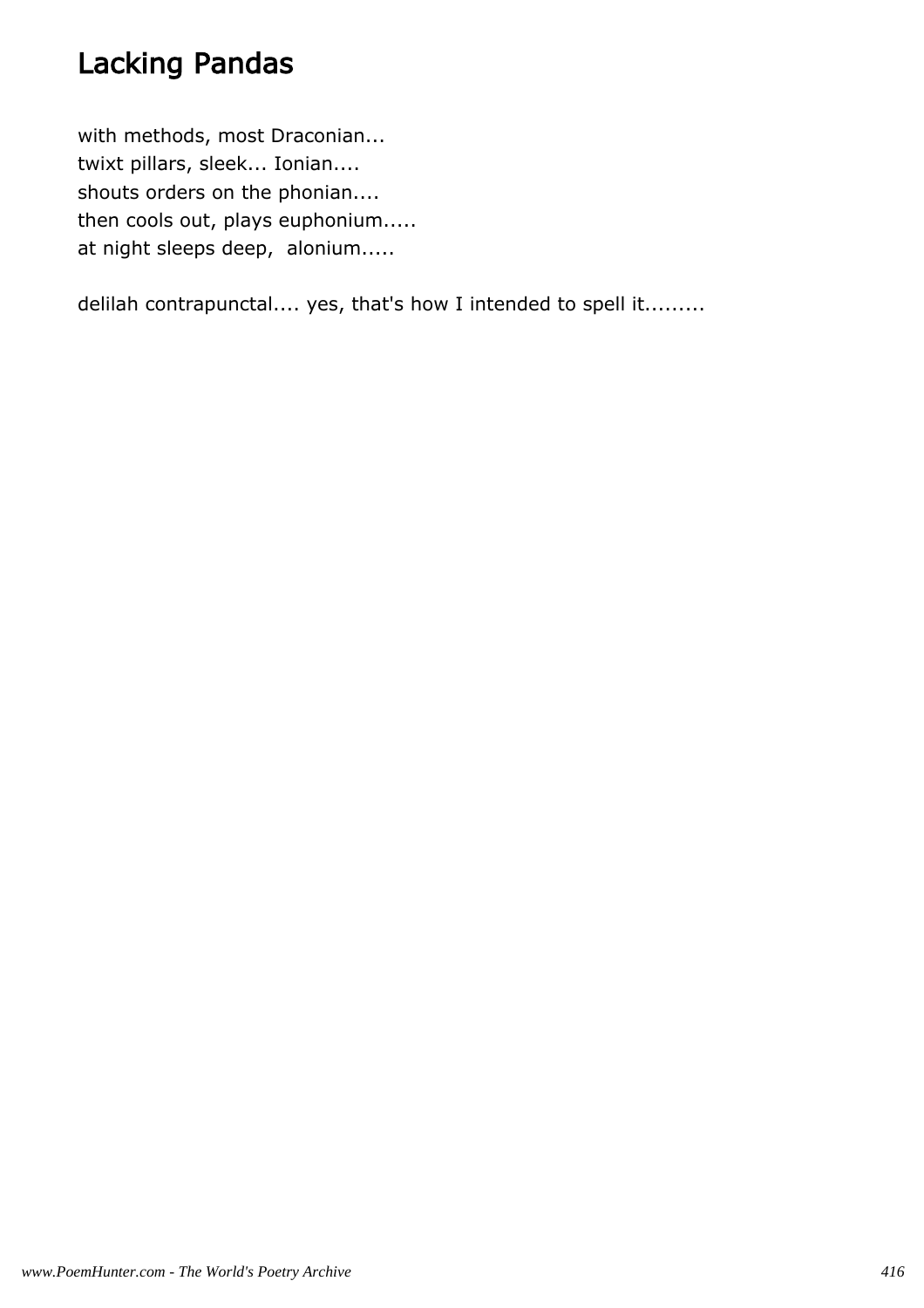### Lament

I have lost you... but worse, far worse, you have lost yourself...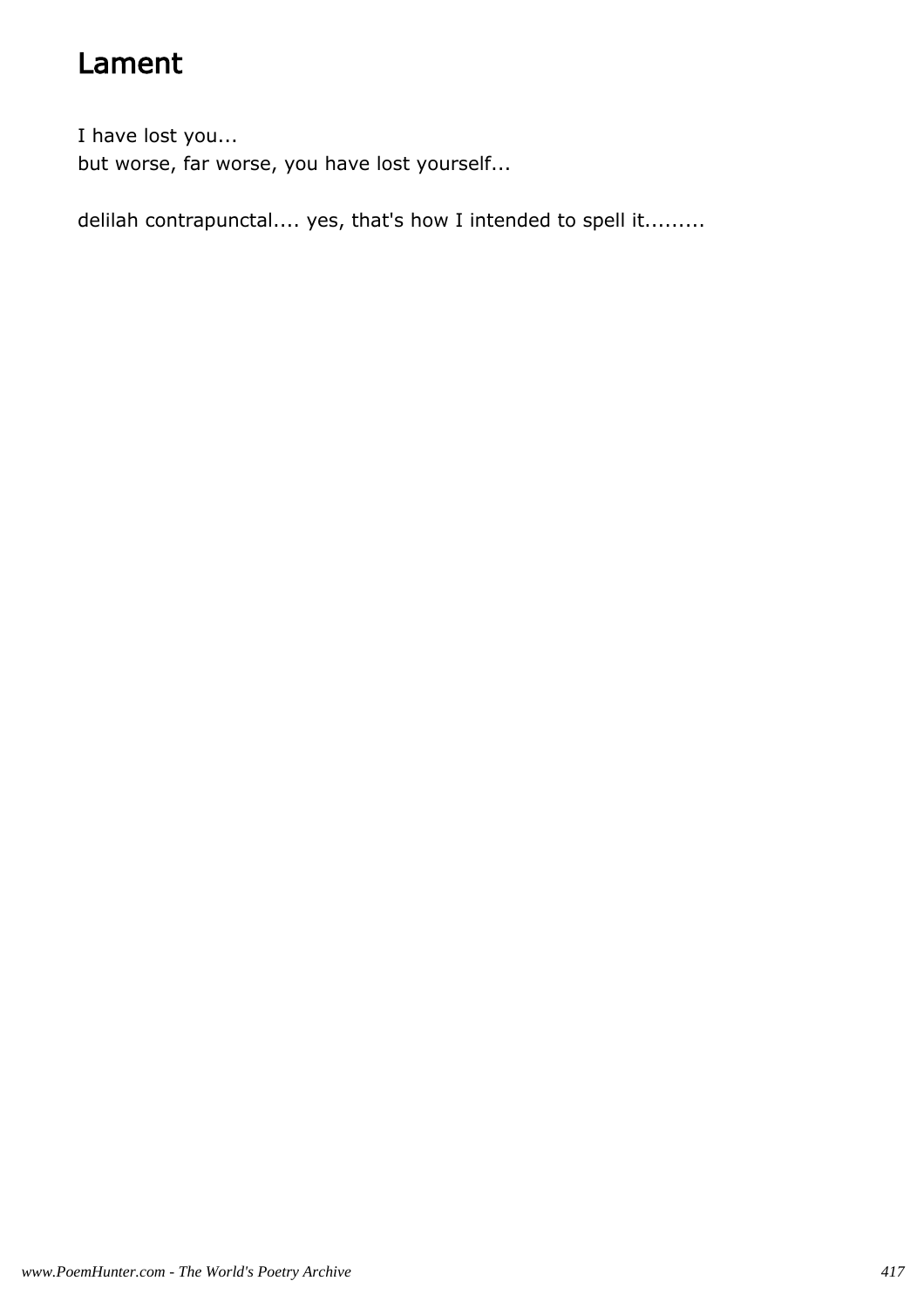#### Last Breaths

of all the departures from the coil, those in which I had involvement... as in being part of a simultaneous living time... of shared love... all that that may involve or not involve..... I heard only my father's final aspiration.... it seemed we waited for it and he did not disappoint, he fed his girls until he no longer could/he was loved he danced with joy

you...you ran to the woods to expire/I had no chance to hold you/you were loved/dear red bounding laughing one you were freedom itself

you waited for me/I was late and you were cold when I arrived/I had no chance to hold you/you were so loved so loved so loved/my wild and lovely guide you still have my heart and my soul if I ever had one of those

you took off your tuxedo in silence/I had no chance to hold you/you were loved/you, so quiet and patient so strong... so ever there

you I found face down in the creek...did you try to drink? /I had no chance to hold you...you were loved..also well loved by someone beautiful many-colored survivor of times and places

you slipped away when I was gone I still don't know why/you were loved/you were loved by two young ones/well loved in your too short life/well loved /hambone seeker so alert so noble....so....gone......I wanted more memories of you/with you.....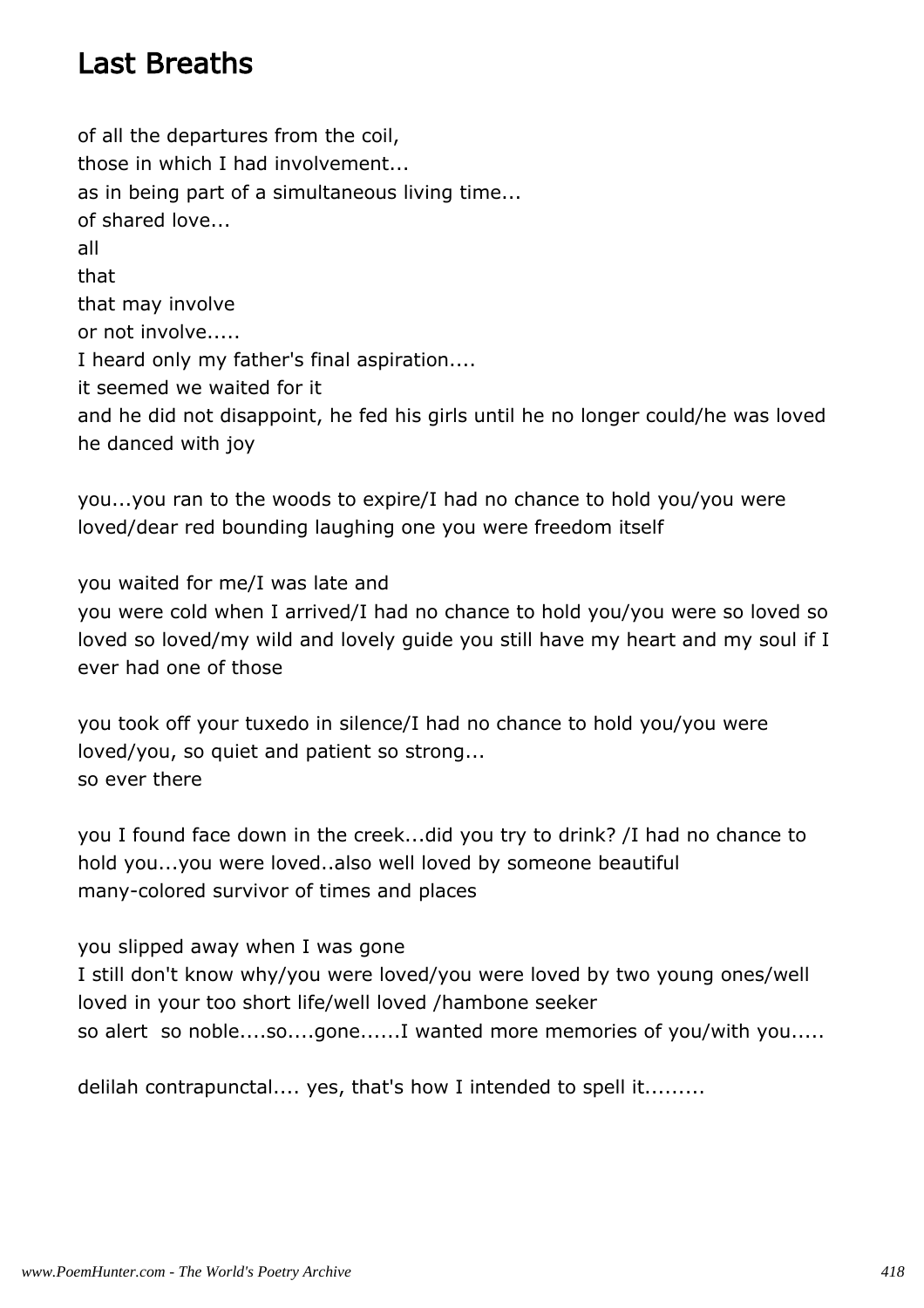#### Leave

me hanging there...like laundry flapping and snapping in the wind.... been breezy here.. .those spiky redwood things. .whatever they're called.... something else to look up.. welcoming the diversion...

they're all over the deck... .and impaling hardy and tender growing things.... tiny sforzandos ...I marvel at their random tenacity... and gently, carefully pick each one free...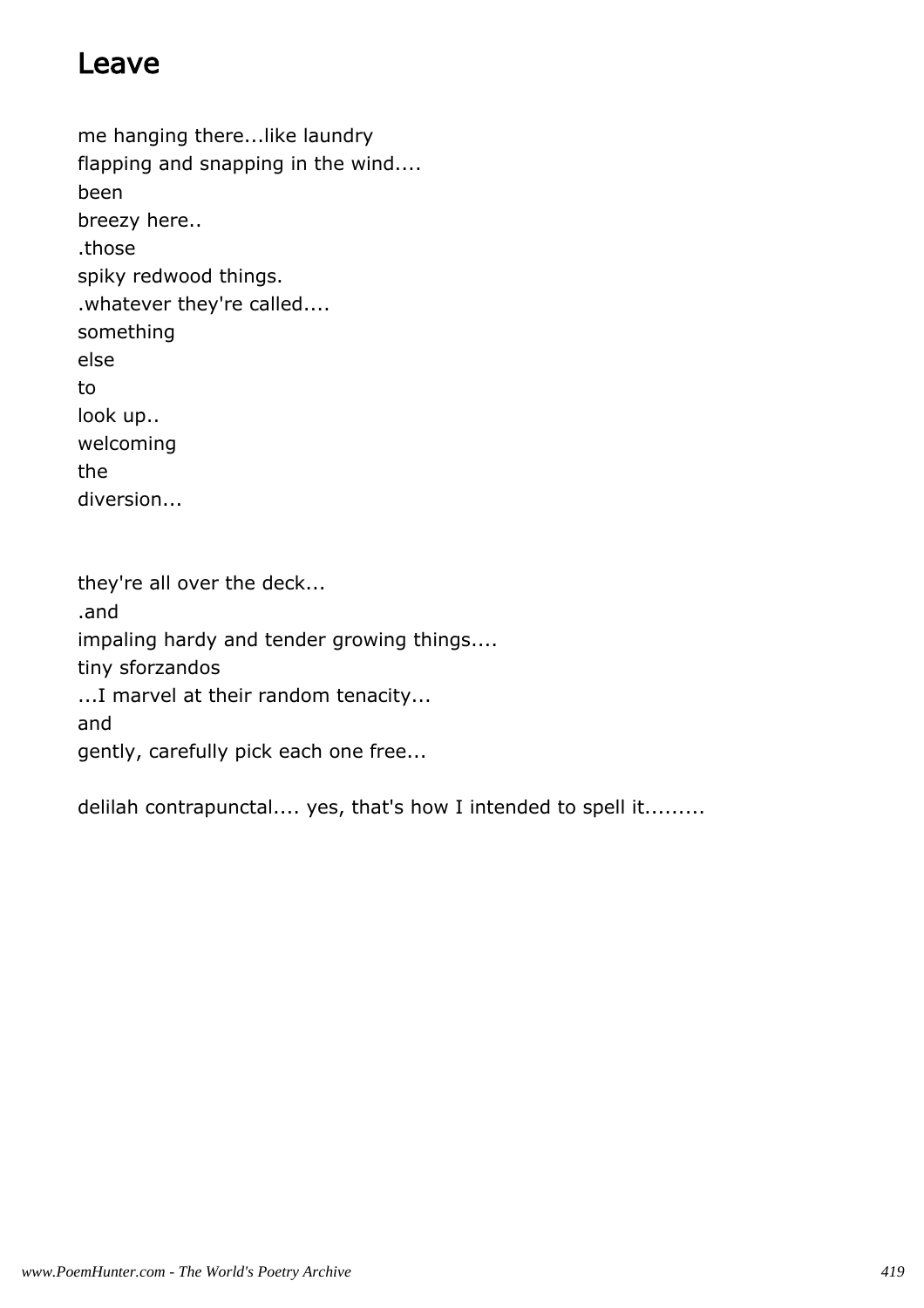#### Left Coast News:

purportedly mutant greys and tabbies have piddled on and in the evidence... bicycles, circa1945, are rusty and have a distinctly felinical fragrance..... Fox news has allegedly prompted an allegedly imbalanced man to make allegedly threatening phone calls....

one reporter used the words 'February' and 'erudite'....pronouncing each of them correctly, albeit in different sentences......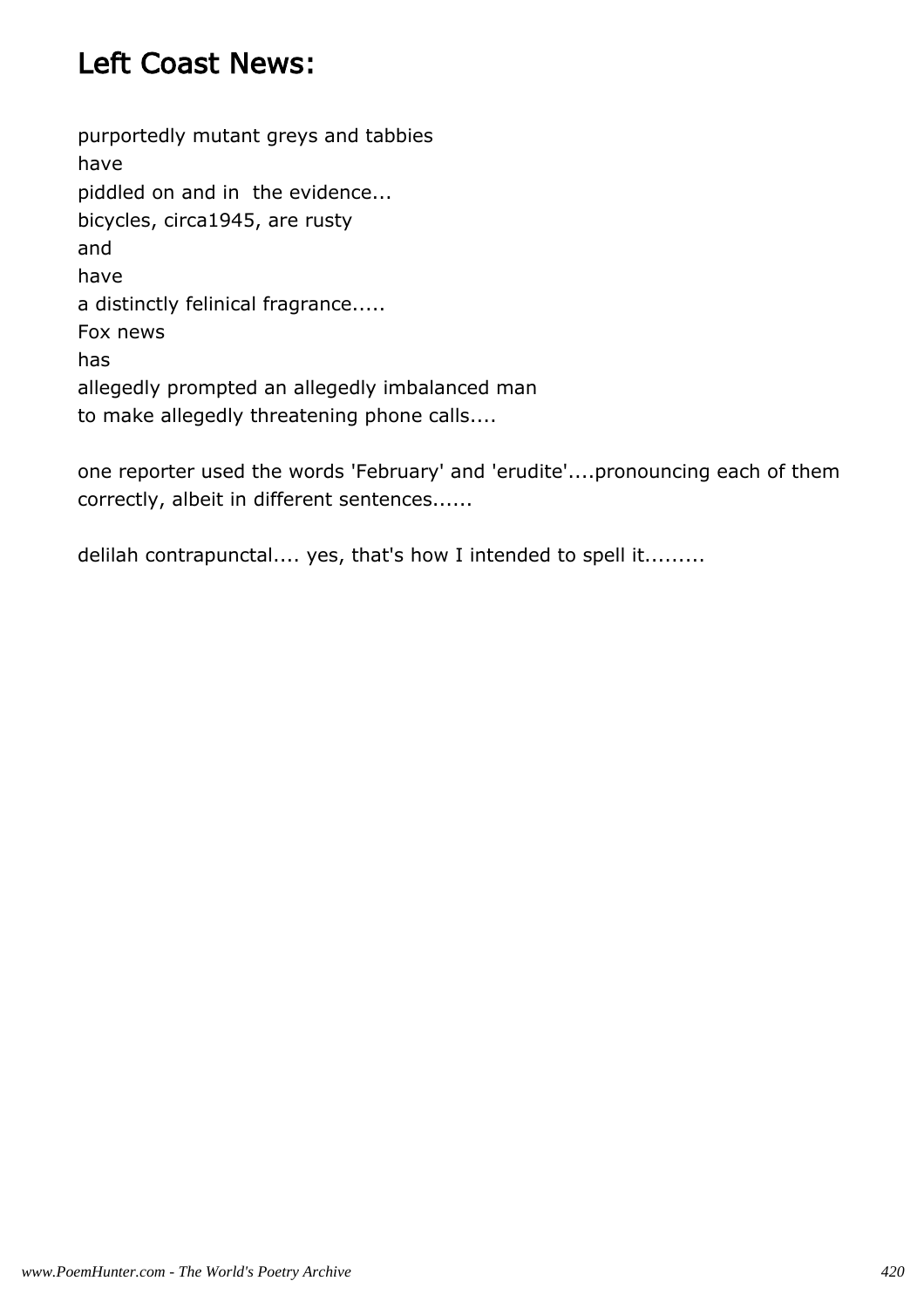### Left Us Broken

in a place of jackals... counting by ones and twos triumvirates circle, claim a standoff as overhead a cloud of longing peals...casting an umbra of cacophony though none are miscreants, the velocity of each raptor seems another translucent miscalculation... .... legion or merely platoon, squadrons swarm driven.... propelled...perhaps by the squawking impetus of those whose live birth came to an unpredictable halt, frozen.... opaque.... songs stifled yet unbearably loud.... how much is illustration in the form of overlay after overlay.... scrape away at the layers of pigment to find a stillness....penetrable... joyous....ah, pigeons in the gearbox....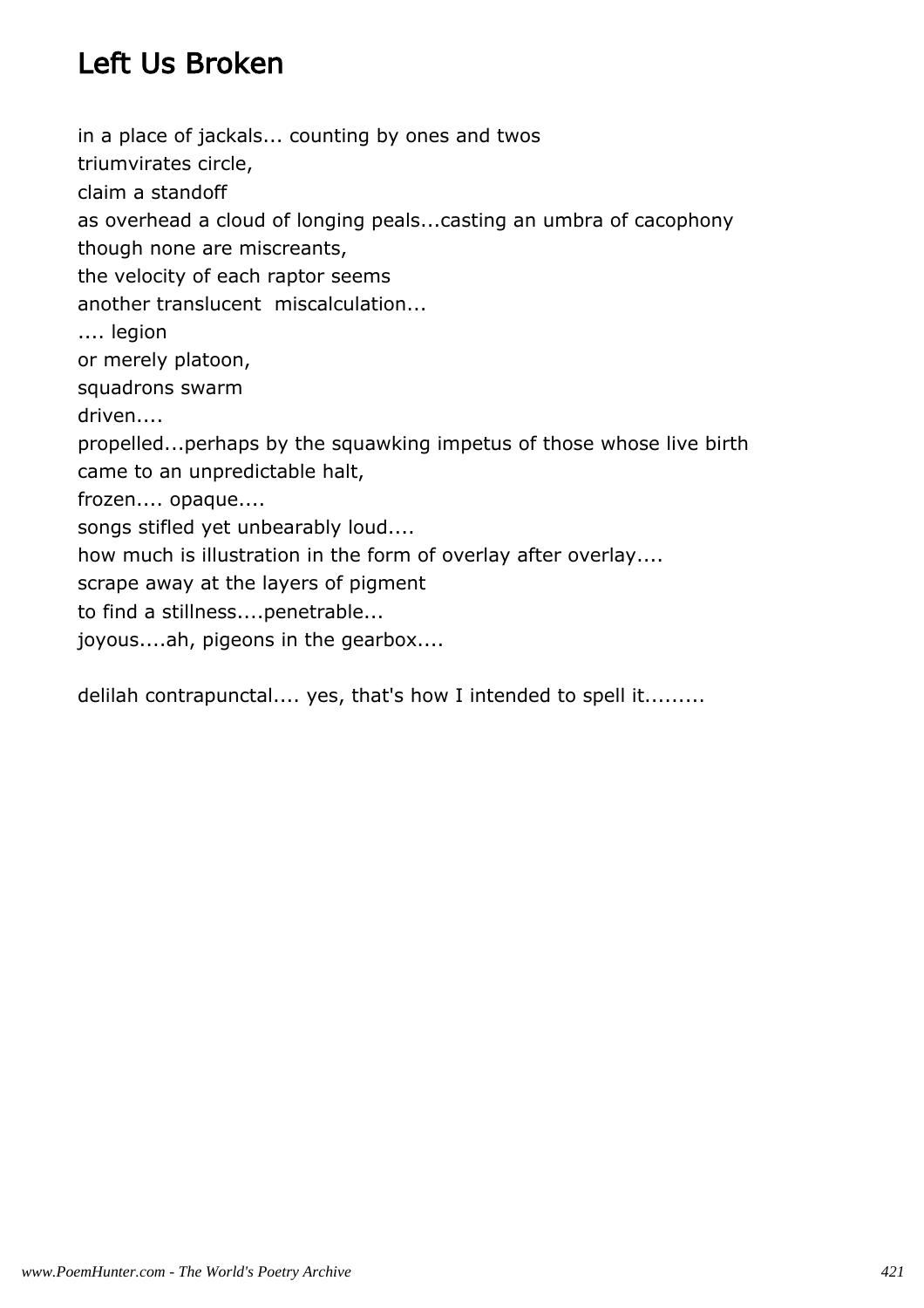## Let

it violate tear gnaw become a skin filled with jangled bloat bleeding scraps of bone and flesh... of soul-parts exchanging cacophonies let it have its way.... it must... it is no strange beast... it is yours... it is love.. it is nothing....it is all things....it is....

it is messy, unbeautiful.... perfect....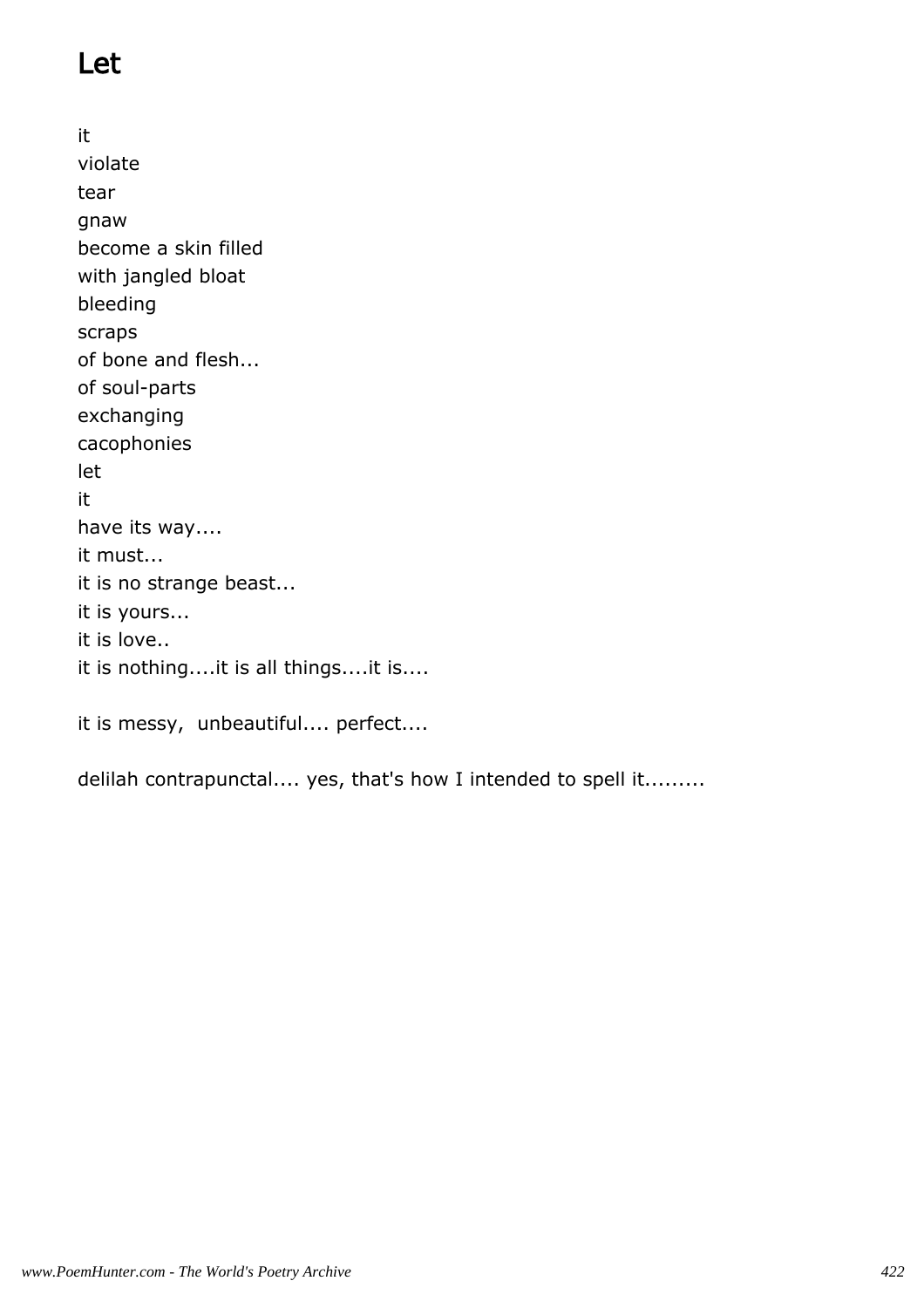### Licenses And Liberties

in the corner by the hearth.... found my sweet inamorato sequelated, seeking warmth.. orbs, falanges decussato.... made a soup of March hare's whisker-clips... Blixen's dew-hoove's shavings, Humpty's shell-gel, fireflies' flickers and the substantive stuffs of cravings..... he imbibed the soparific...became focussed....quite pacific... we've ascribed the heal to nuance.... well...could be some superfluence.... we now loll the beach on Waikiki..... and you're welcome to the recipe.....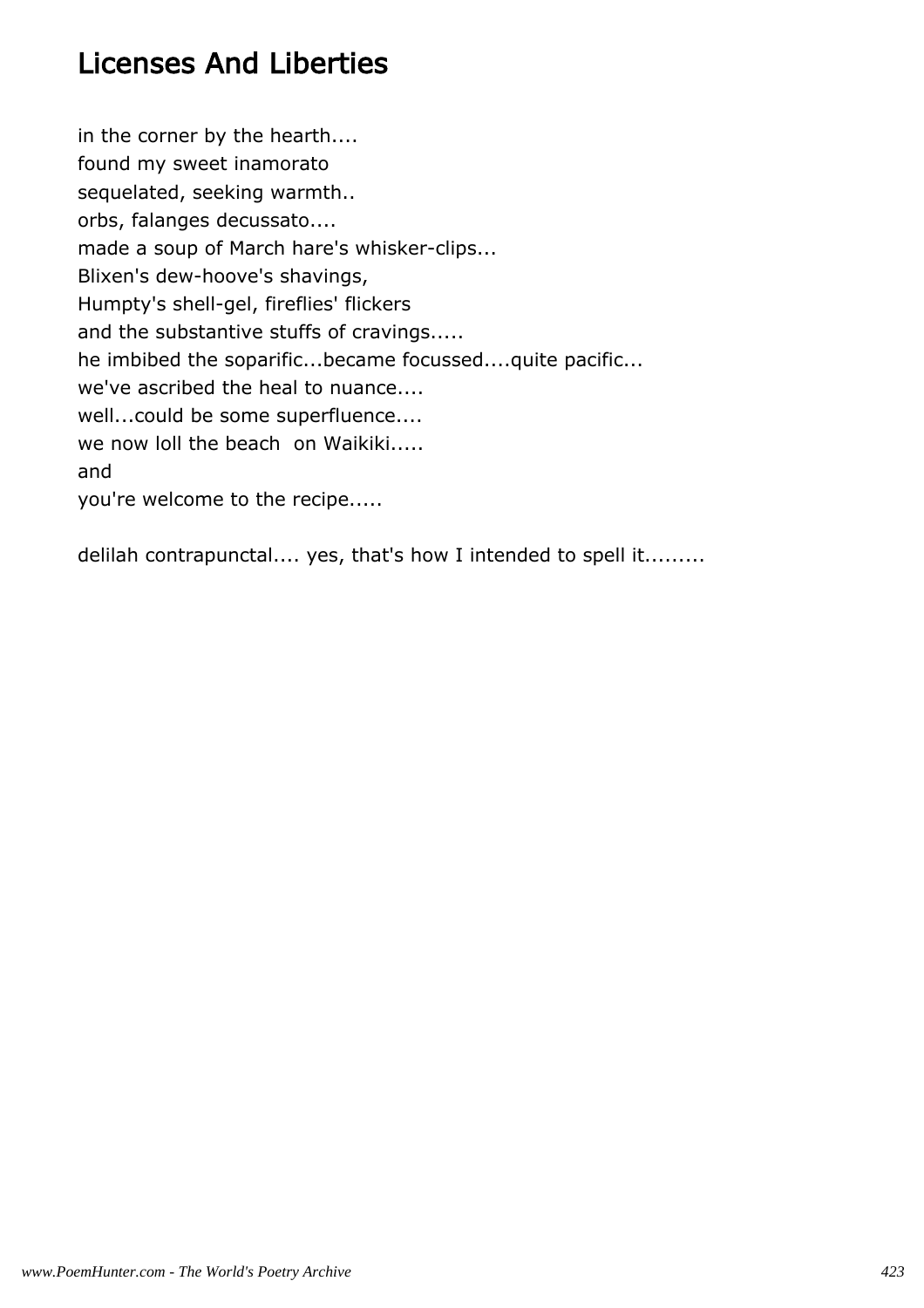### Lifted...Blinking, Wincing, Elated

into a sky of heartbreaking blue...

I hear you, friend, you've been there two apples and stethescopes now being served on the veranda...

last one still dressed rides the wheel... ...and mind the switchbacks...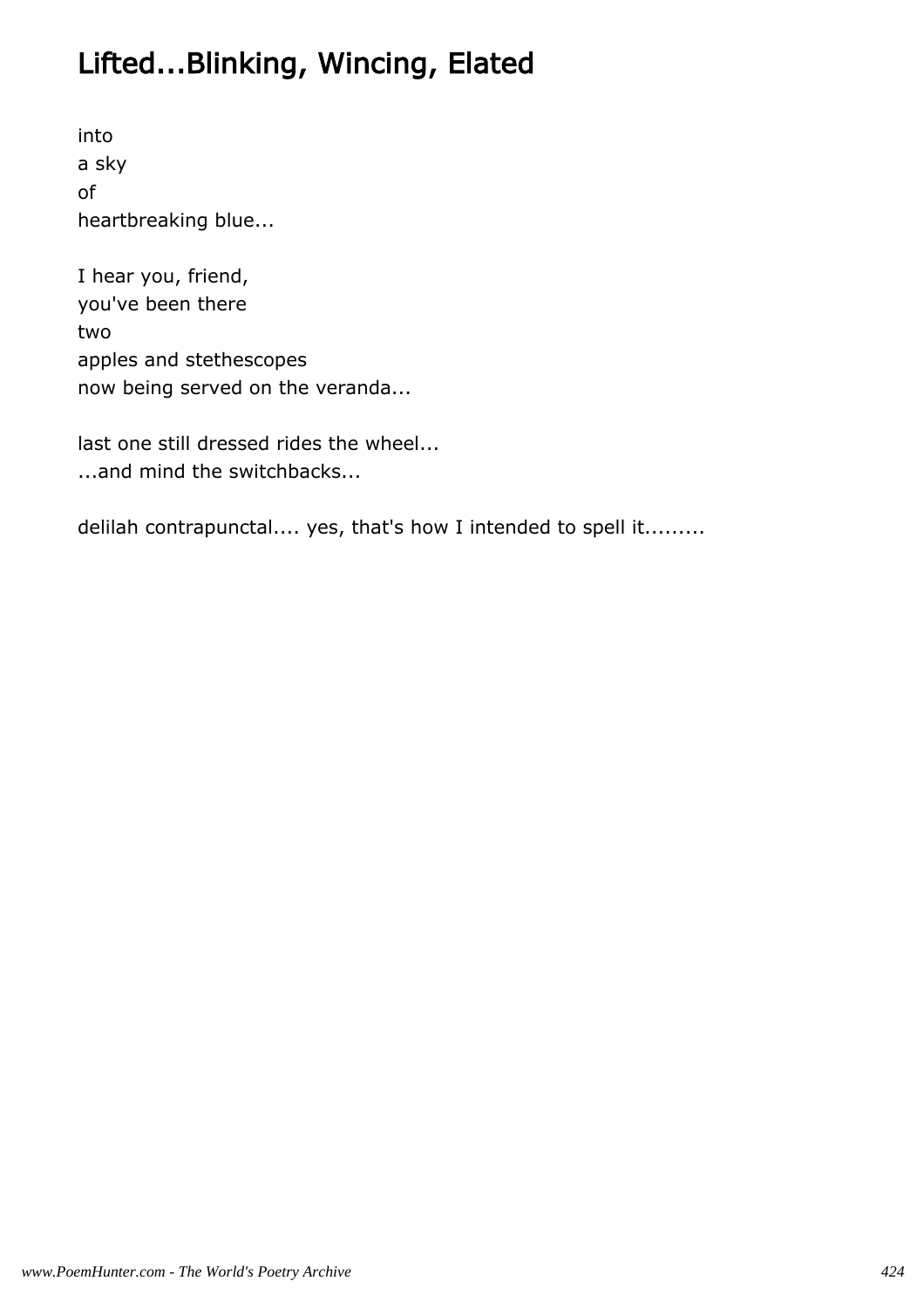### Lighter Than Cucumbers

seen through narrow windows between buildings a naked moon leered light on the silted carcasses of small and larger riggers wheels paddled into ground.... land-legs restored and rushing.... Jean, the sea-going barber, held courtly in her spotless aerie.... welcomed a diversionary tactility.... rounds tabled in Vella's purloined kitchen.... flat-bellied, an enchanter's mydriatic eucharist was served.... sand-sturgeons circled.... each a totem-to-be.....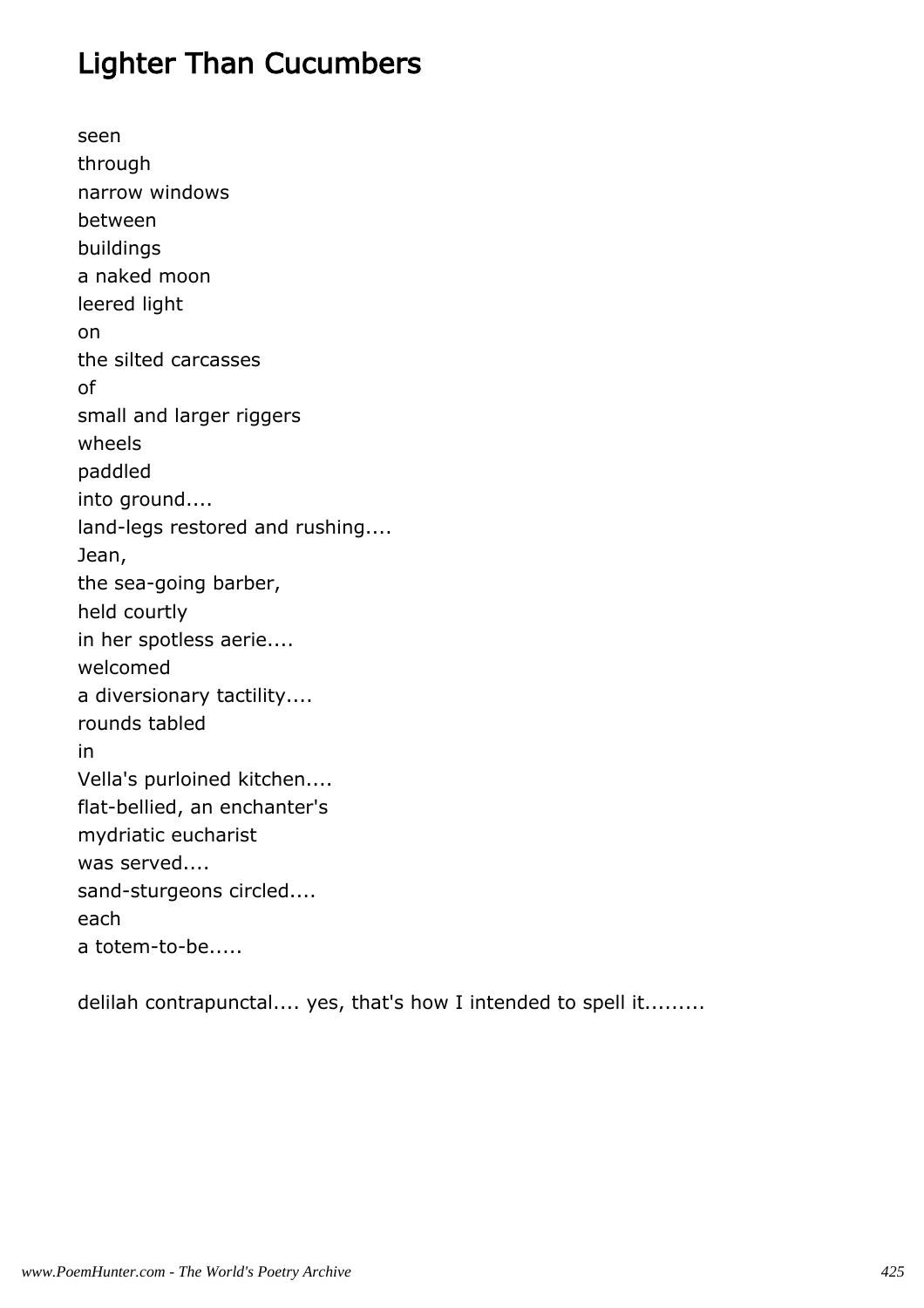### Liking What

the word-seed did... how it was handled and was fondled and how it grew sprouted in creche-parade grounds chanting jelly of the jelly of the putty stuffing the whorls and bursting...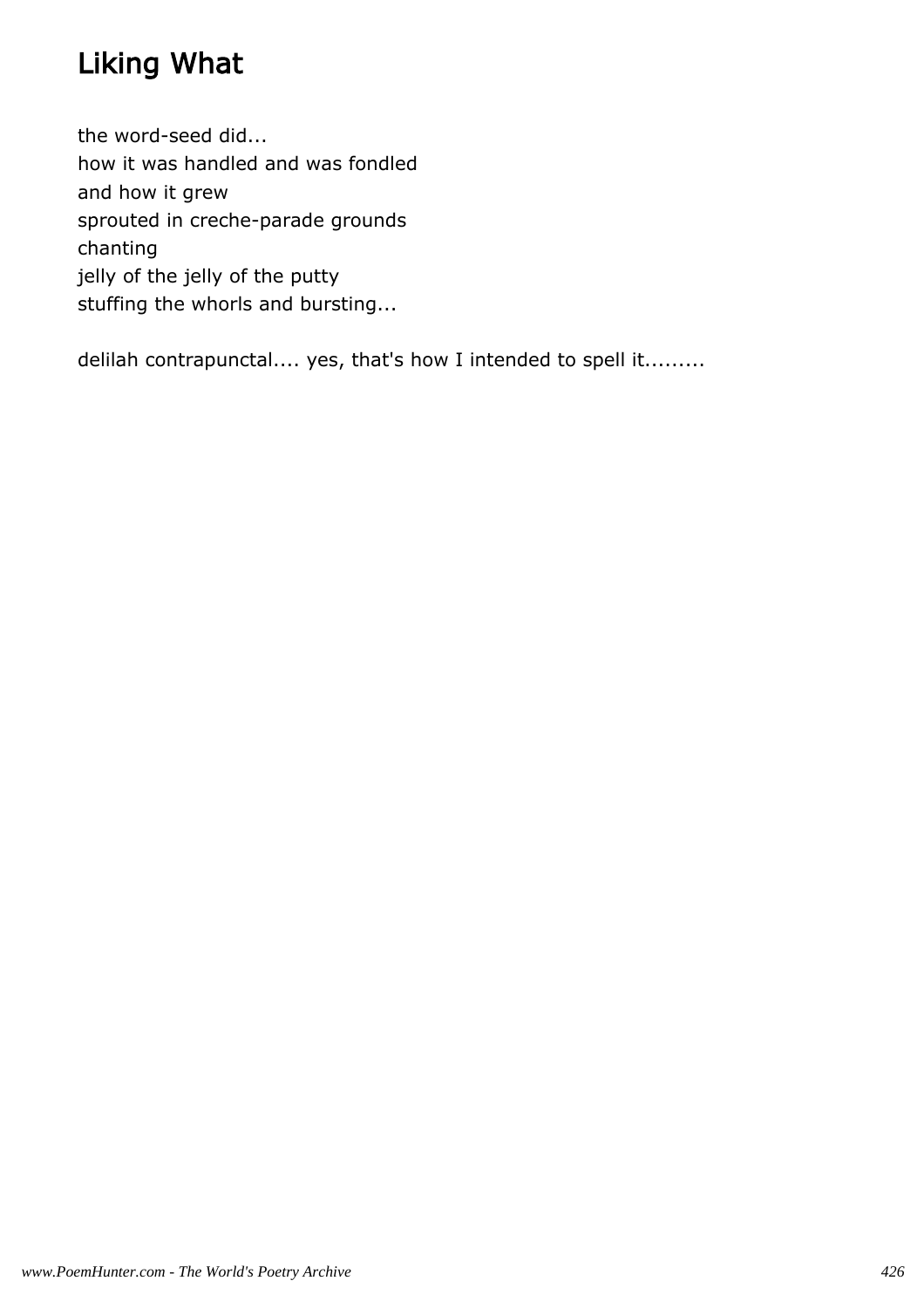## List

of thems that must be laundered.... waxing, whilst gibbous... fractures of the crucible under the stair... ......never mind the ones rhapsodizing in the ballroom...they'll wait.... lingering torcheres, blunt-swaddled in bluefly drones... some, not all, of the taxidermist's donations to the caudal regency... .......those violet studies....beautifully withering...almost afraid to touch them.... the pinking shears of altruism....rust remover...just a thought....enough, for now enough....... for now....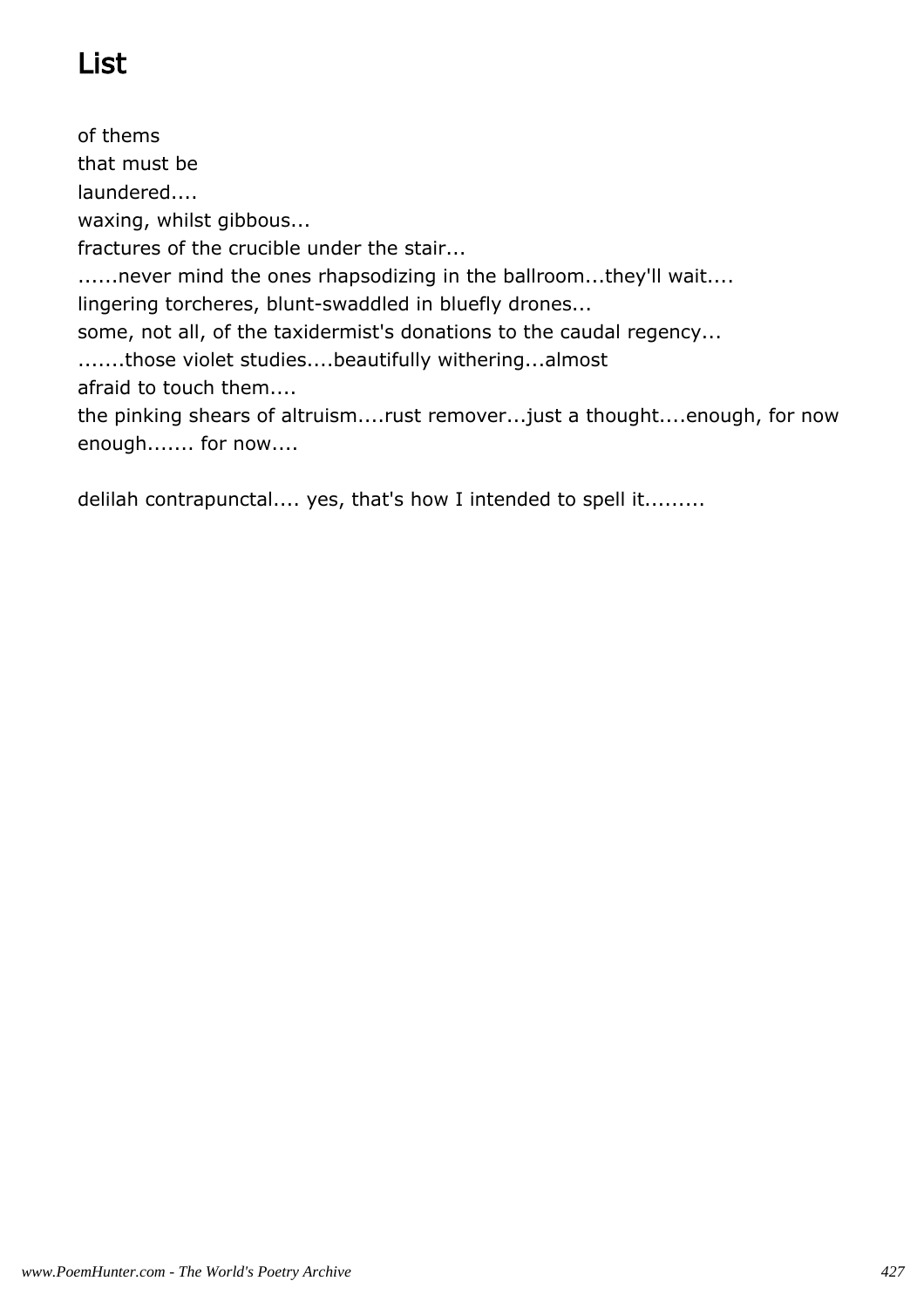#### Listen Eddie

that mouse you sent me three mornings ago was completely dead by the time I found him still soft or soft again true, he had done nothing I wouldn't have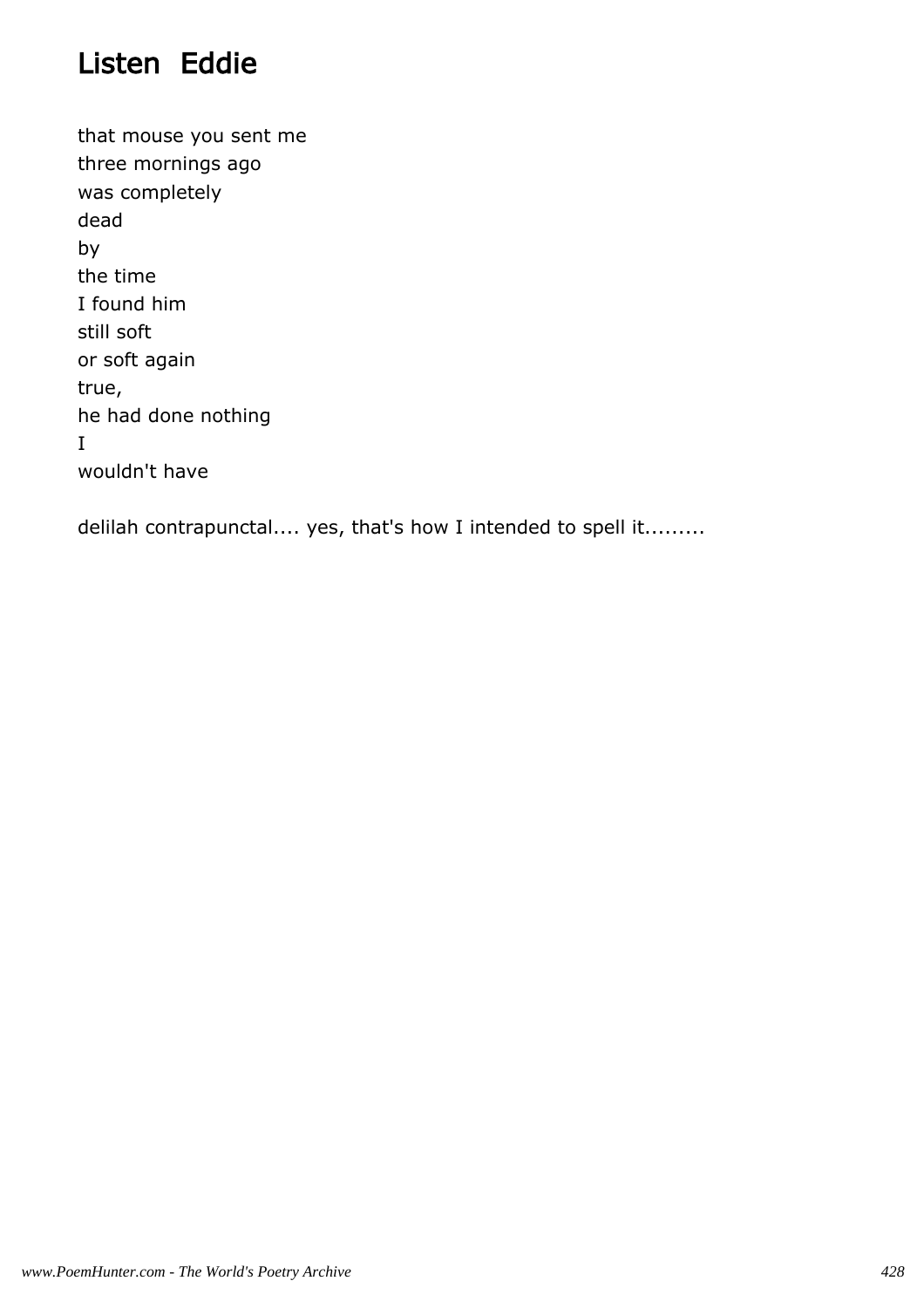### Lost In Metaphorville

two lovers of the written word eschewed nectar, fruit forbidden, their dreams sang on, yet were deferred they tumbled, spent, into a midden where souls of those who'd loved before (and left their candy in the store) perfected lines and lays of worth some slender, some of greater girth a spark remains, but, oh, alas... they spooned not on the forking path...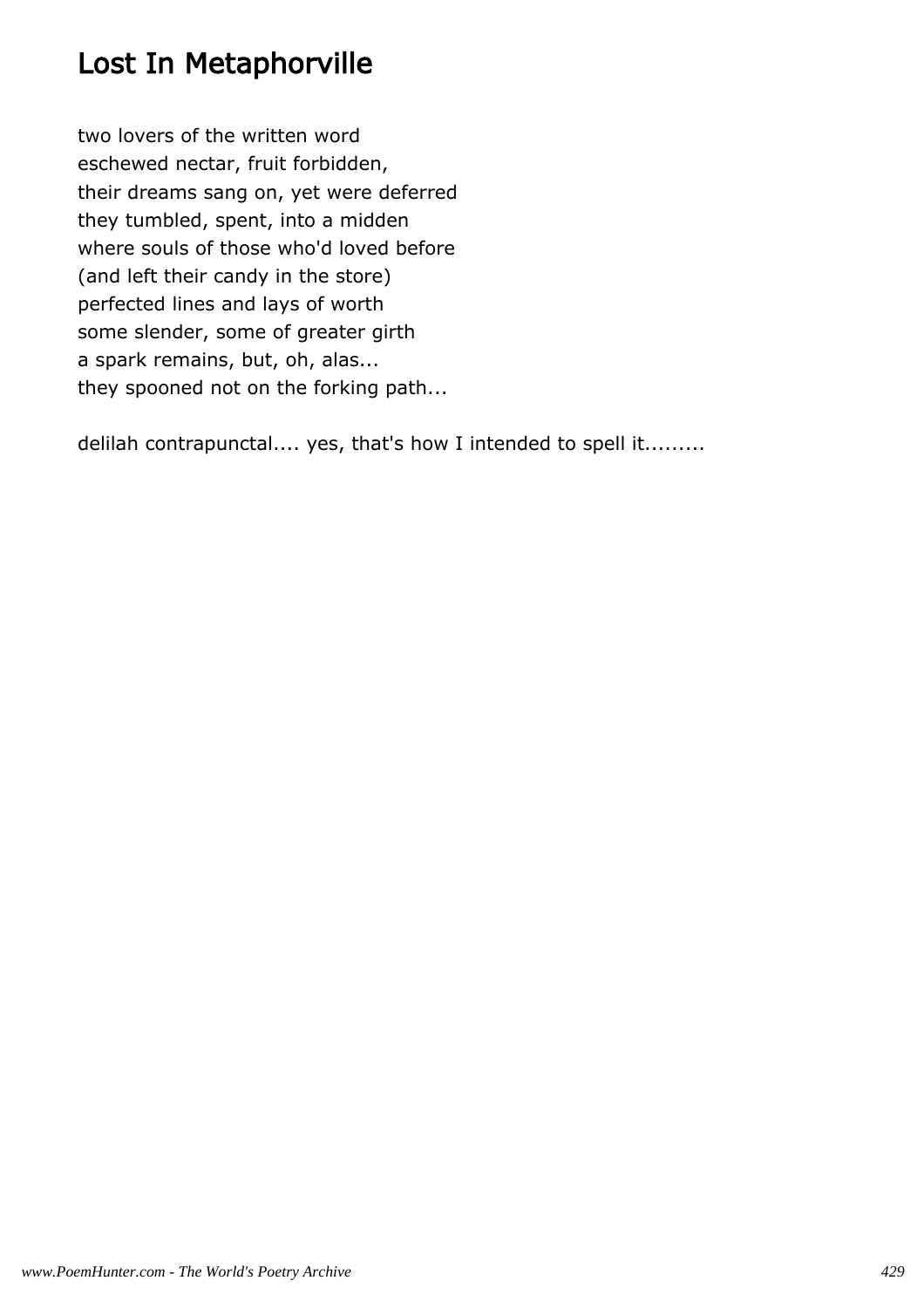## Lost In The Woods, East Of Nowhere

the man without a name is now the man without a brain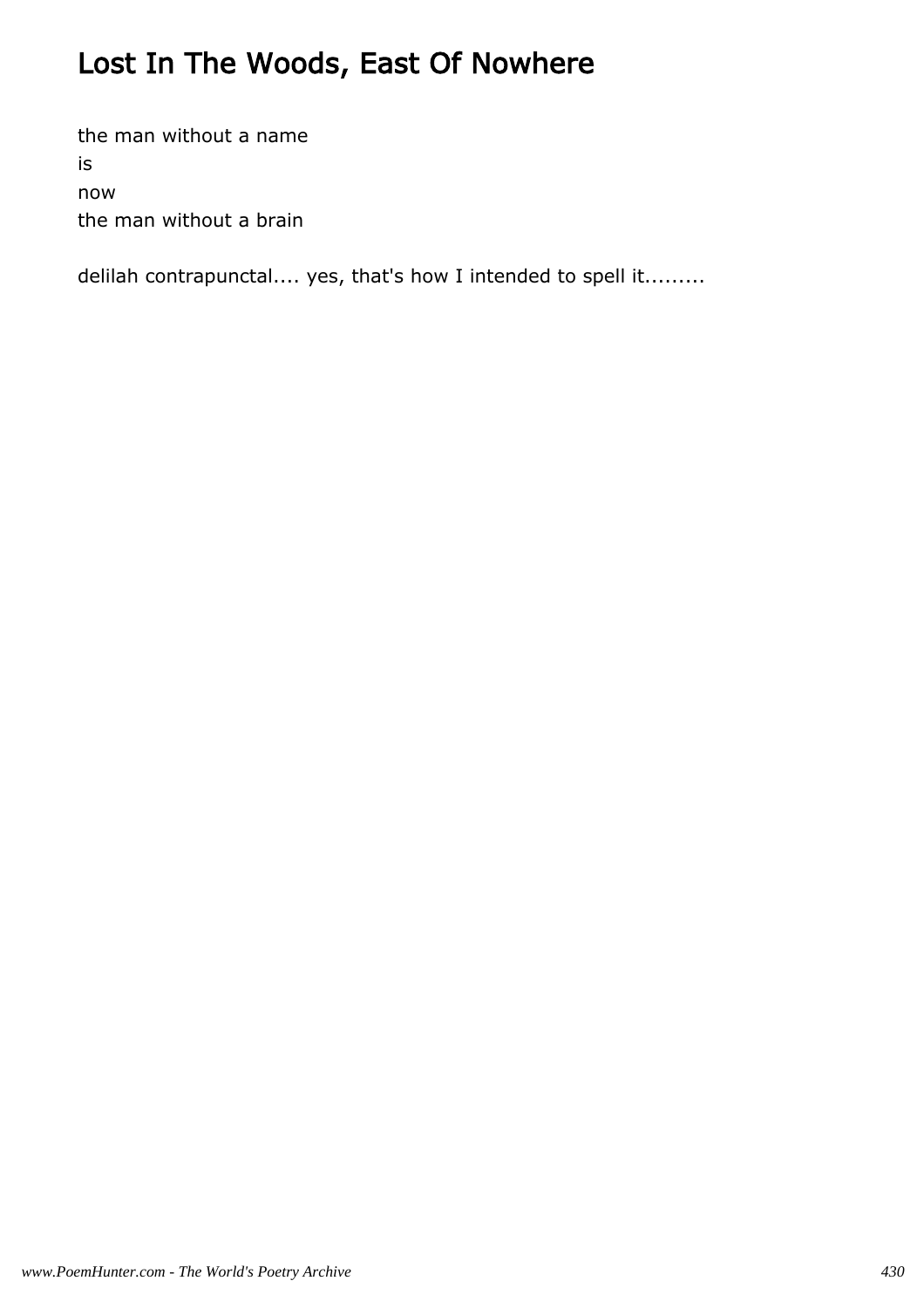## Lotline Squabble/Self-Aggrandizing And Frightening Perspectives Of A Child's Mind

she wished an agonizing death to the man who shot and killed her dear red dog...

the agonizing death was that of the man's wife, a massive woman given to wearing green pup tents...

yet, she felt both remorse with smatterings of guilt and a certain sense of responsibility....this after listening to late-night conversations between the socalled adults....

hiding behind the kitchen door, feeling terrifying and confusing emotions, along with an eerily construed sense of power...

it shouldn't happen to a dog it shouldn't happen to a kid it shouldn't happen it should not happen at all at all innocence regained...? ? wishing rainbow bridges... wishing....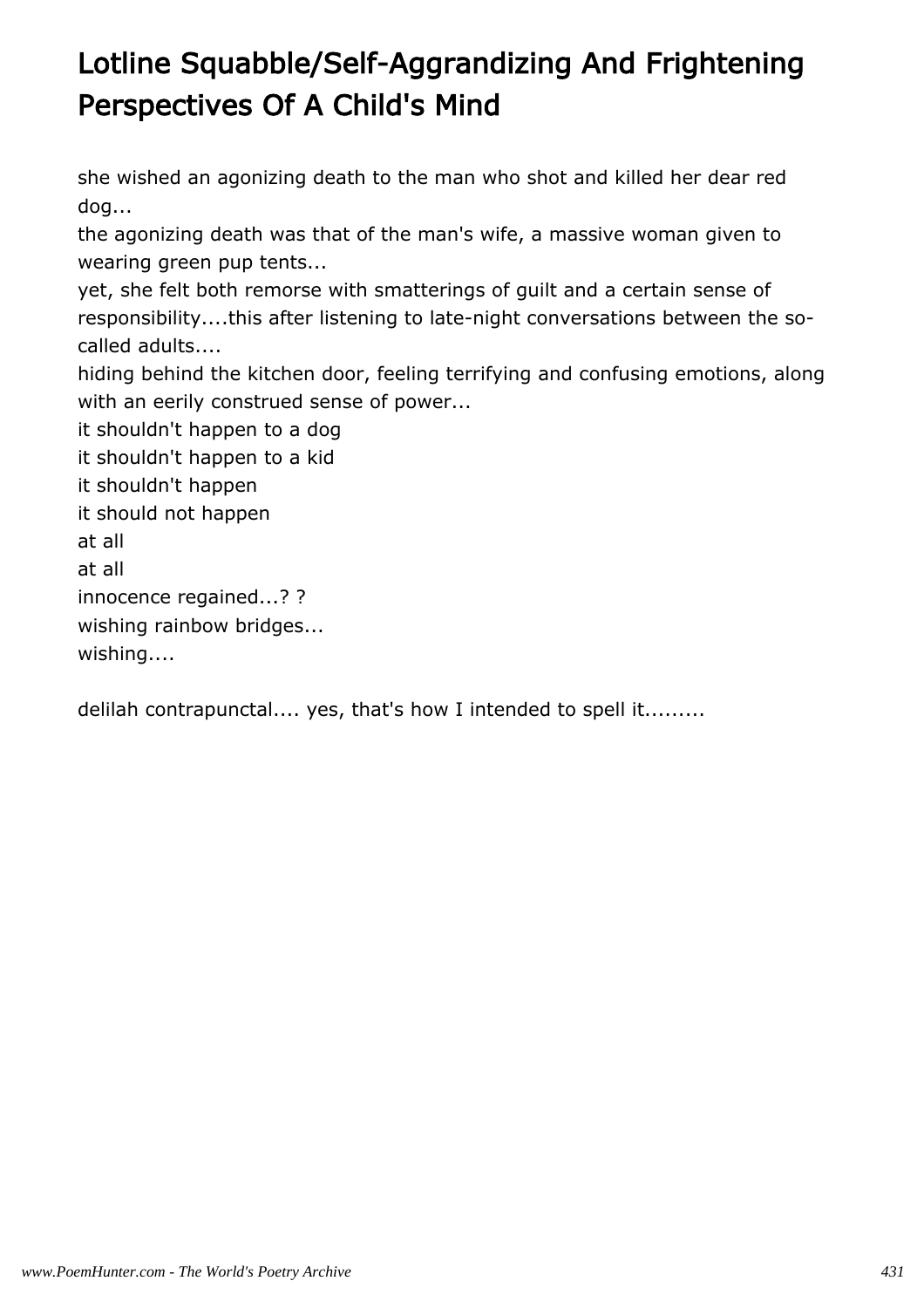## Love And Noonday Onions

if

I hadn't married a Texan

I wouldn't know

they existed

dark cinnamon soil silk trees everywhere...

acres of pecans no-see-ums... red, like the itch/sting place after they getcha

sudden heavy sky raindrops the size of twentyfive cent pieces....there and gone in two minutes

funny what sticks and what doesn't.....well, it all does, minutes, hours, words, music....

this is what decided to surface.....was thinking about garlic.....these words followed....funny.....

\*the onions, not Texans '>)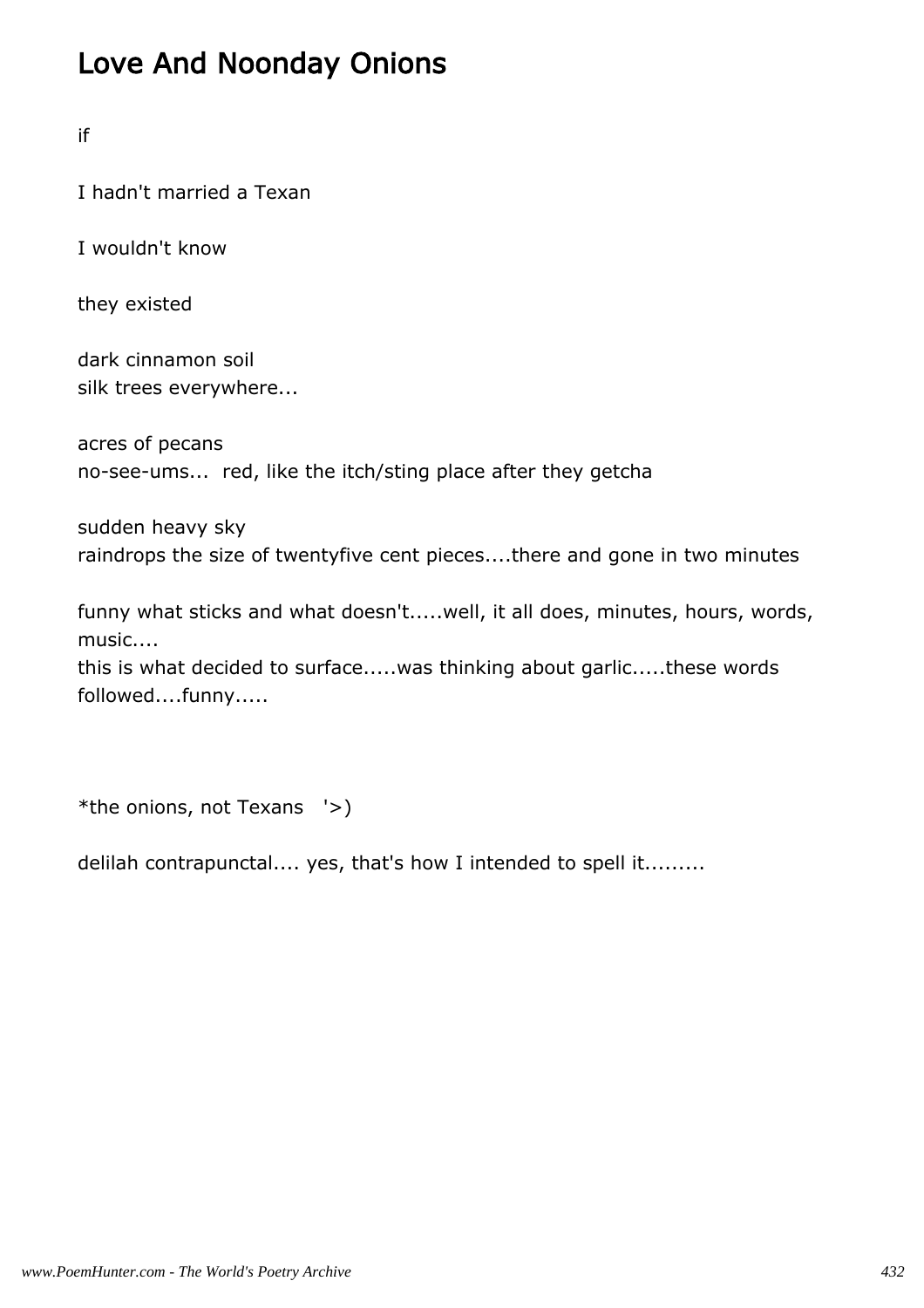# Love Story, Sans Disclaimers.......

......................................... ................................................ ................................. .......................................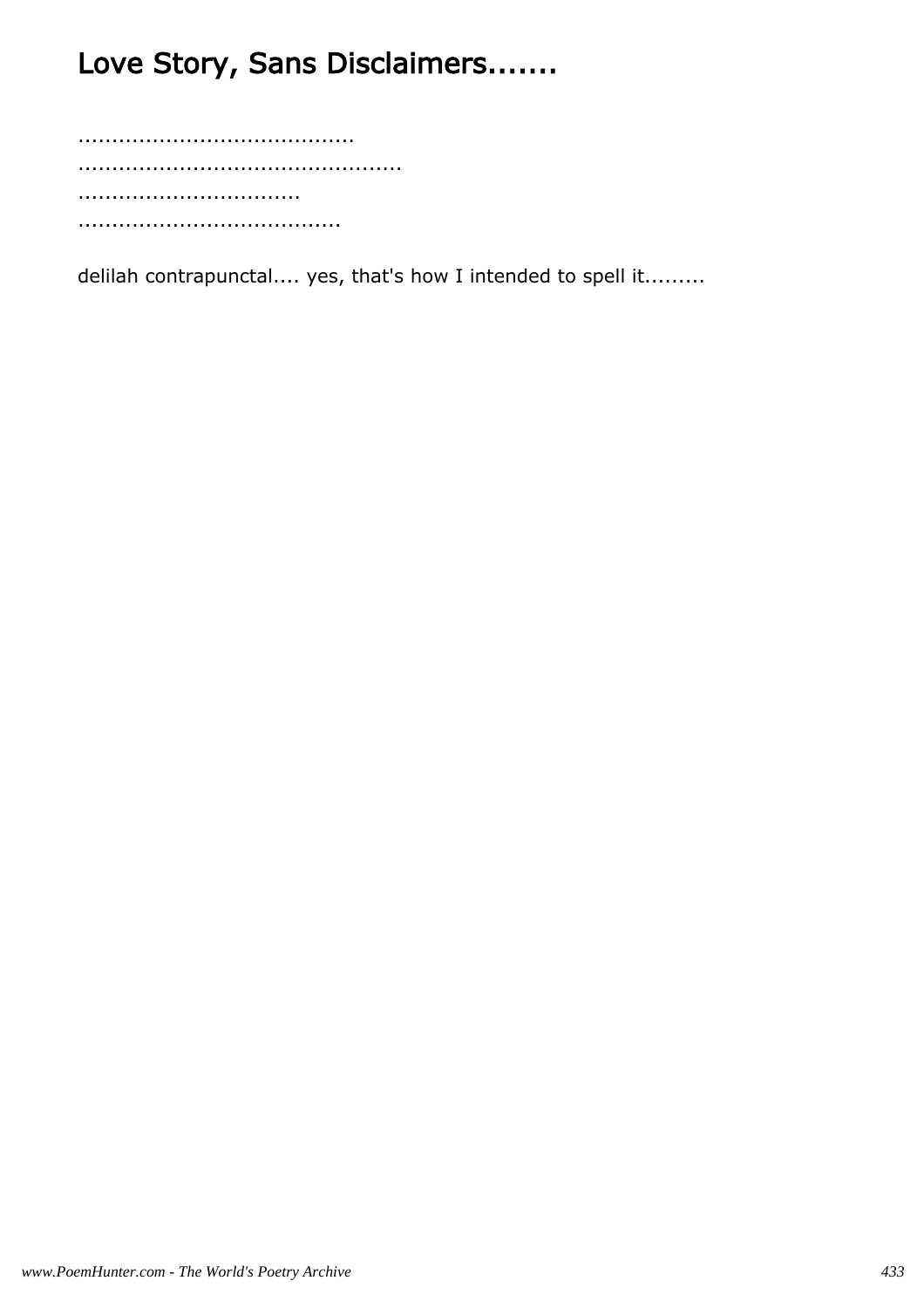# Lovely, Maybe... To Have A Head That Obeys

or one maybe three, that'll continue to parse, mouth, spell, project, granulate... to underply the mudspatters and wreak havocsome the druperies.... carry on and on and on and on... write a book about it...a bestseller... go on the talkshow circuitry until it overlodes the webworks and twittlingtattlers... .this tale would get tears out of stone's bellies....bring carpenters and soothersaying at the gate....if they could get past the yards of spilled entrails in the driveway without tripping and bloodying their knees, believe it.. .it's the stuff of which jerkings are made... .lifetime chanelled times six and more..... .and without a bit of window dressing or door decking..... wouldn't be a dry eye in the house...... or an airsick bag unfilled....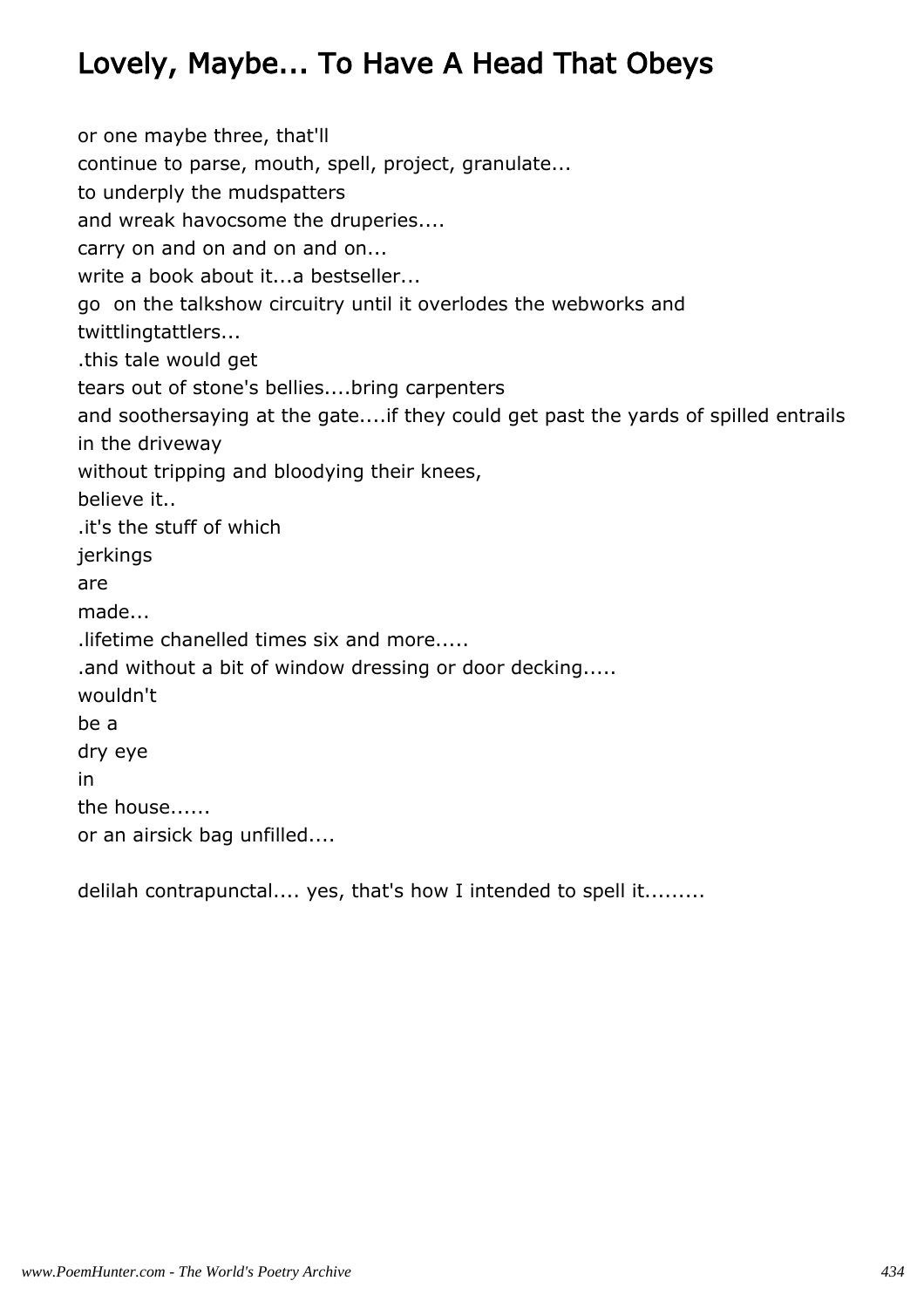## Loverly

it is true I've developed a penchant for beings deemed other than sentient to the deemers I say, 'though they bark, yelp and bay, these souls speak excessively trenchant'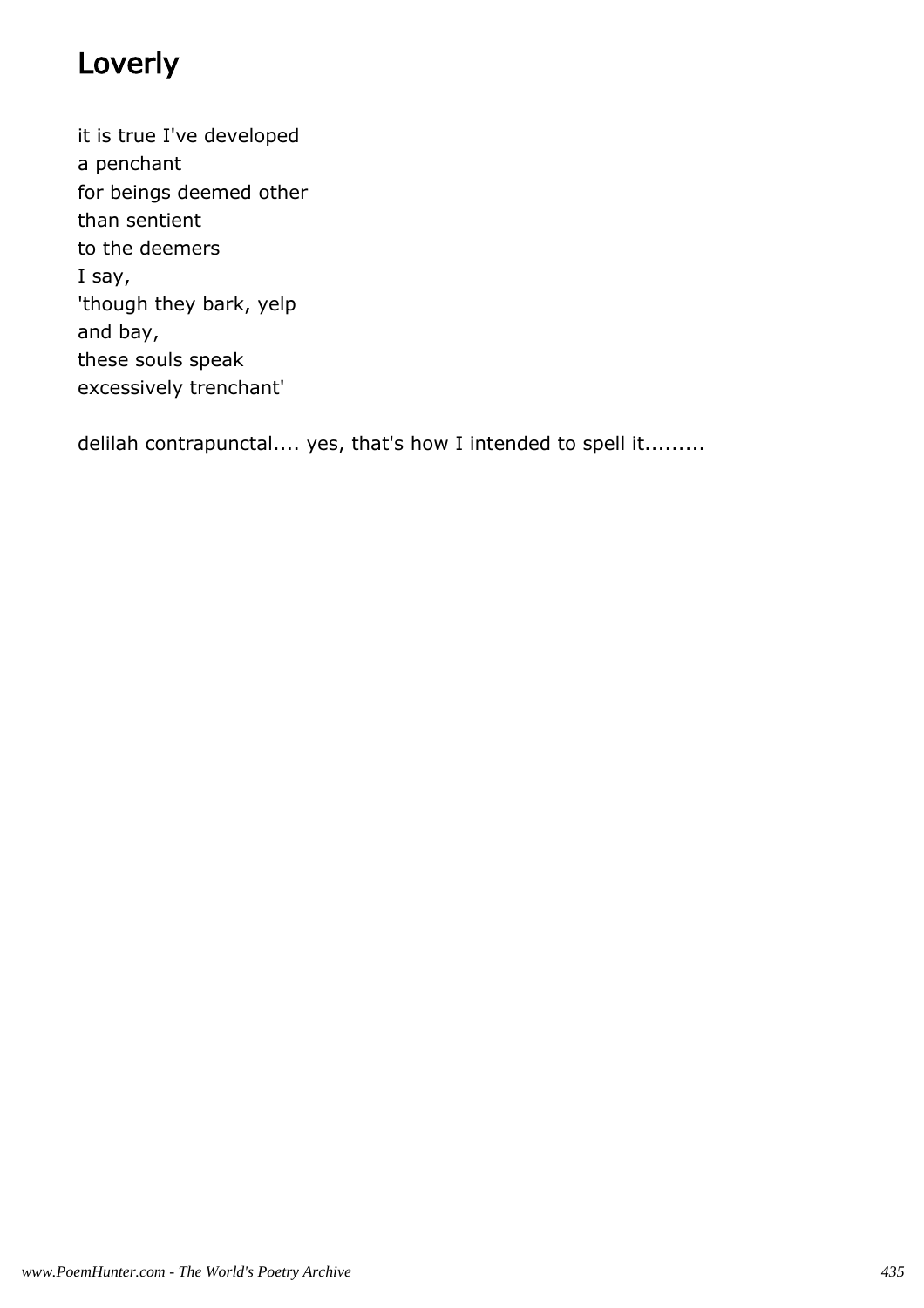#### Lovers

in name only proximity has not changed anything resembling the crux an act consummated in all ways save one shadows fall as both are bearded with the chosen configuration a bliss of worship and denial by now much is moot a way of containment peace and other intimacies soft days long walks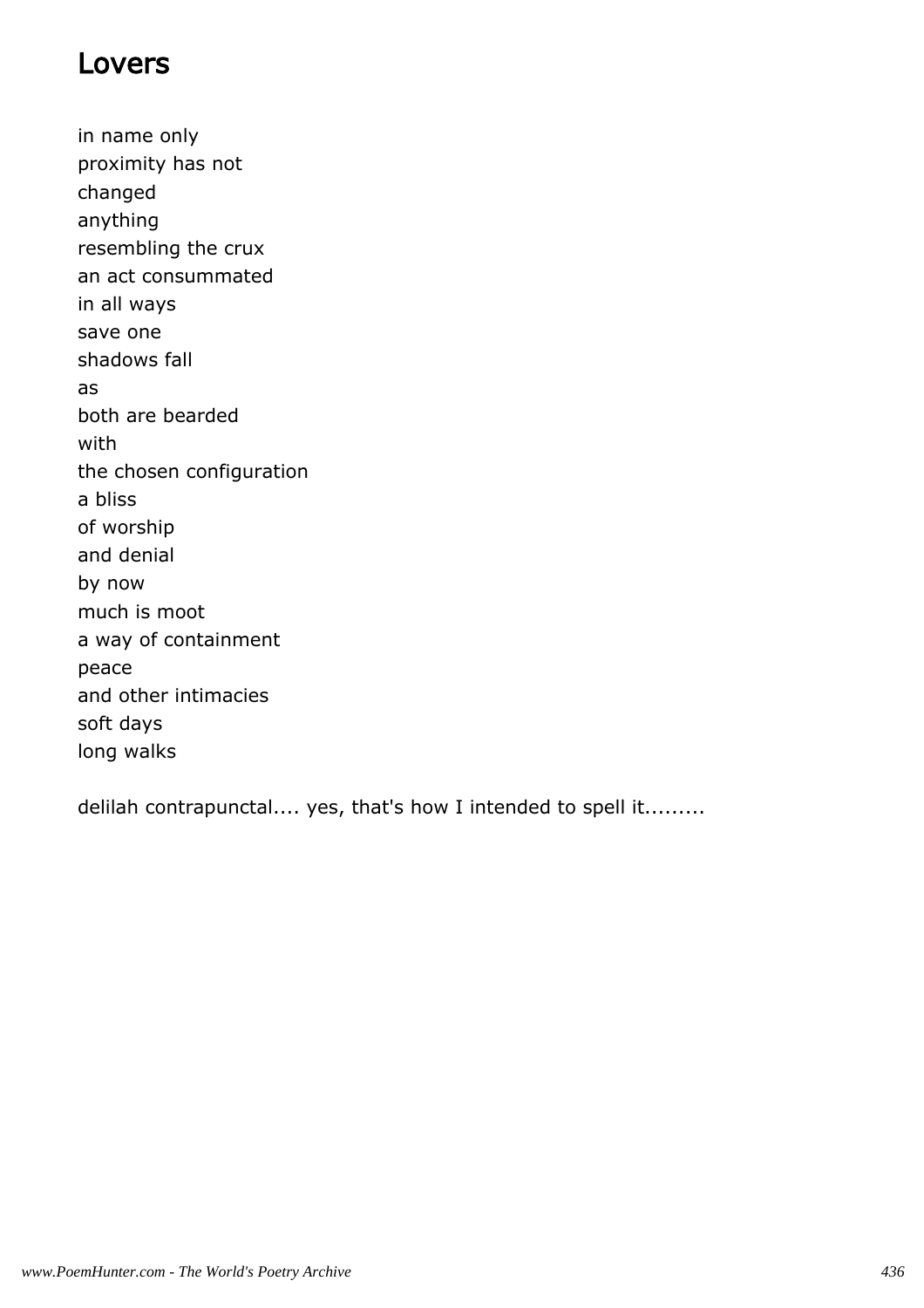## Lucia

today my tears are for you....with you....shrill laughter and flying cushions..

yours, a chair... fire...

mine, a closet door... an unfortunate toilet....

smaller and less weighty things.... easily swept up and quietly disposed of......

we dance...in a tangled shadow play.... each terpsichorean effort....lean...bold.... limned in colors unseen by a more naked eye...

.here are my softer slippers... scents of rosemary and incense... arrows, embedded......

a fountain playing in each cloister's garden.....a less-than-hallowed sanctuary....

fewer buttons now...zippers...occasional velcro.....kevlar, down... ...offering protection against the foehn.....

................................what is the word....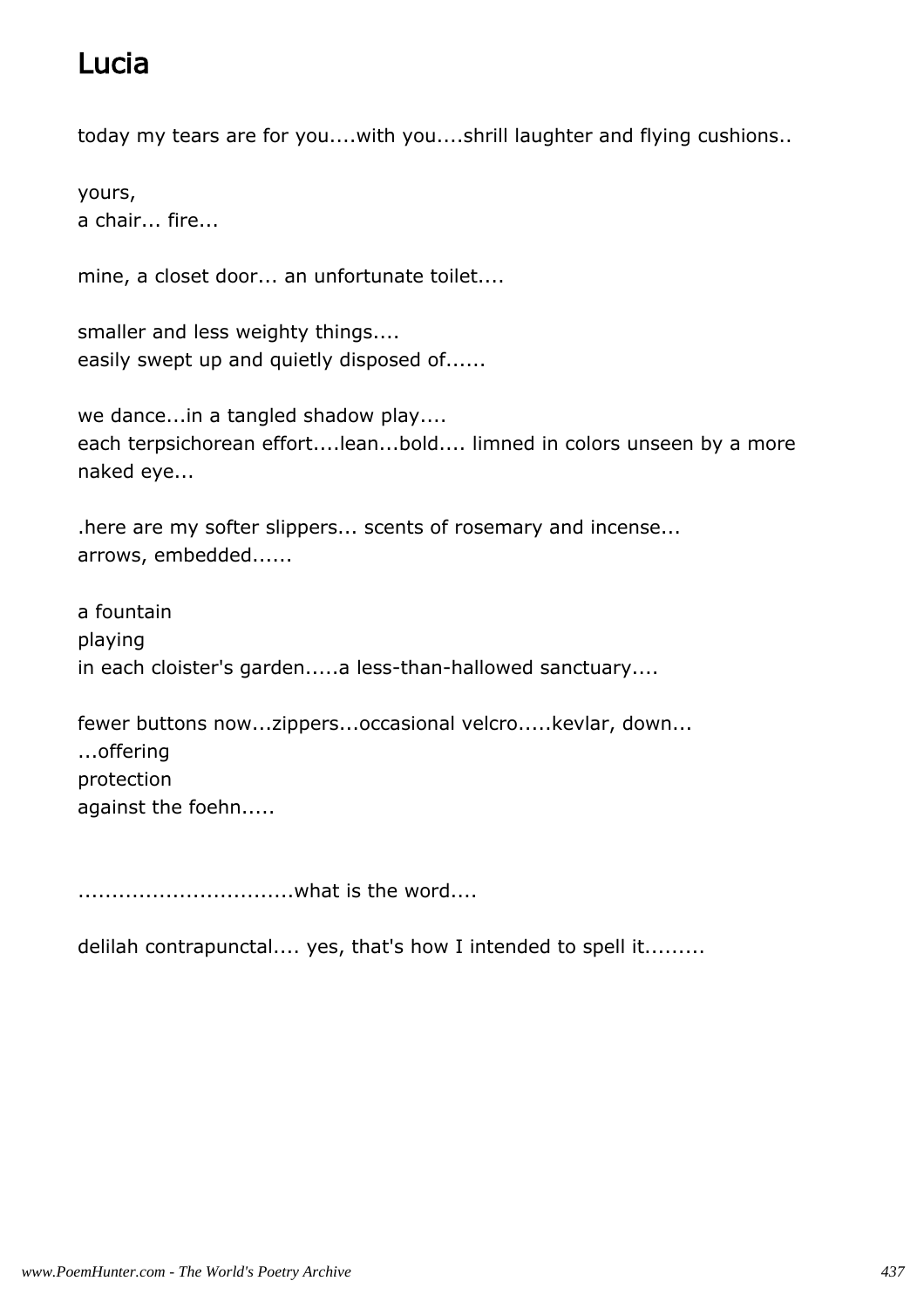## Lupines, Lilacs And Purple Starlings...

it was a smallish gathering... with two exceptions, all attendees brought their fetishes....some of which arrived unleashed... others could be heard scratching and nibbling at the etuis, shoulder bags, bandanas and crockpots in which they were confined...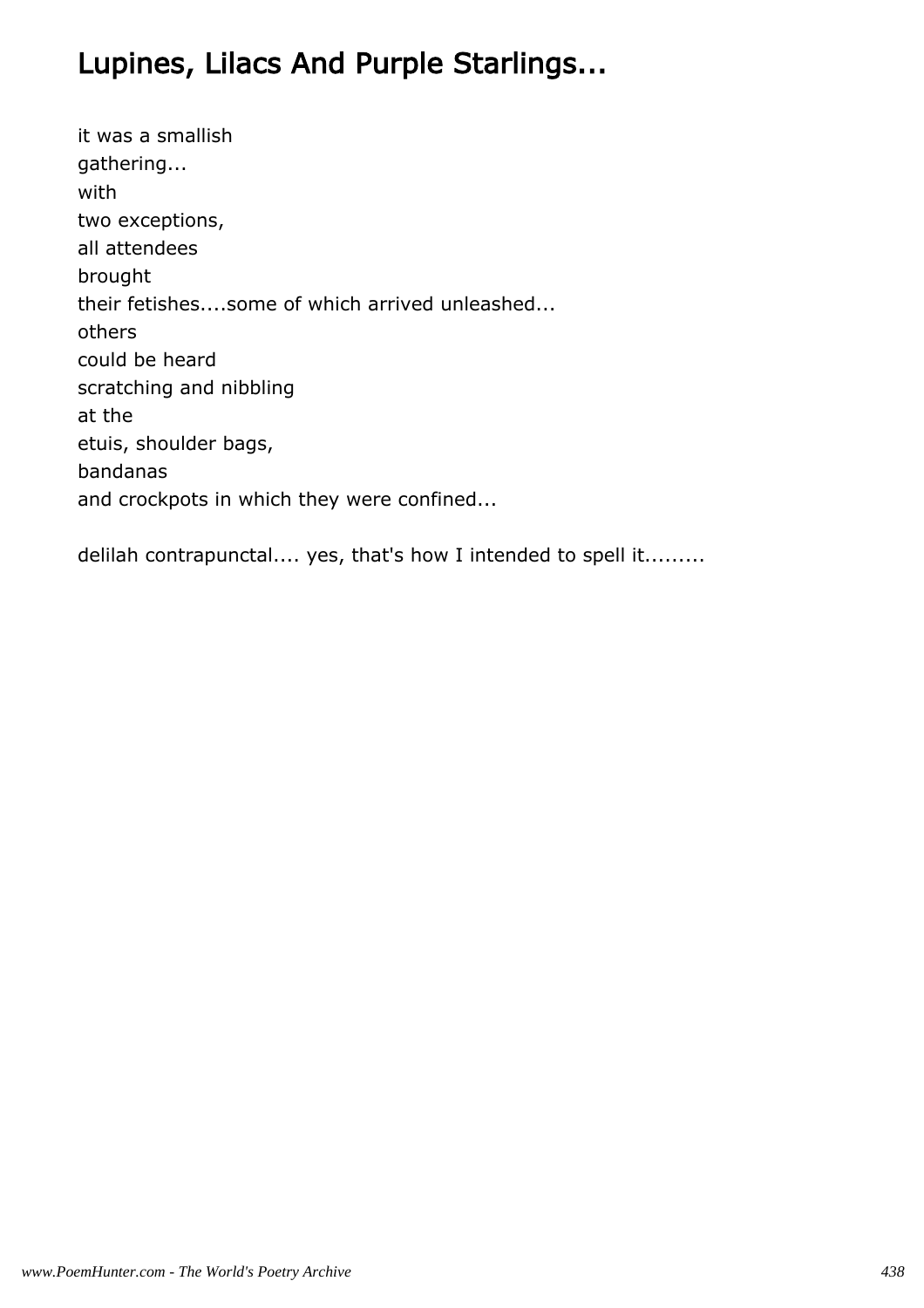# Manolo

I must have your toeless boot do we not share a great-great grandfather as starcrossed as David and as bloodied as a lamb?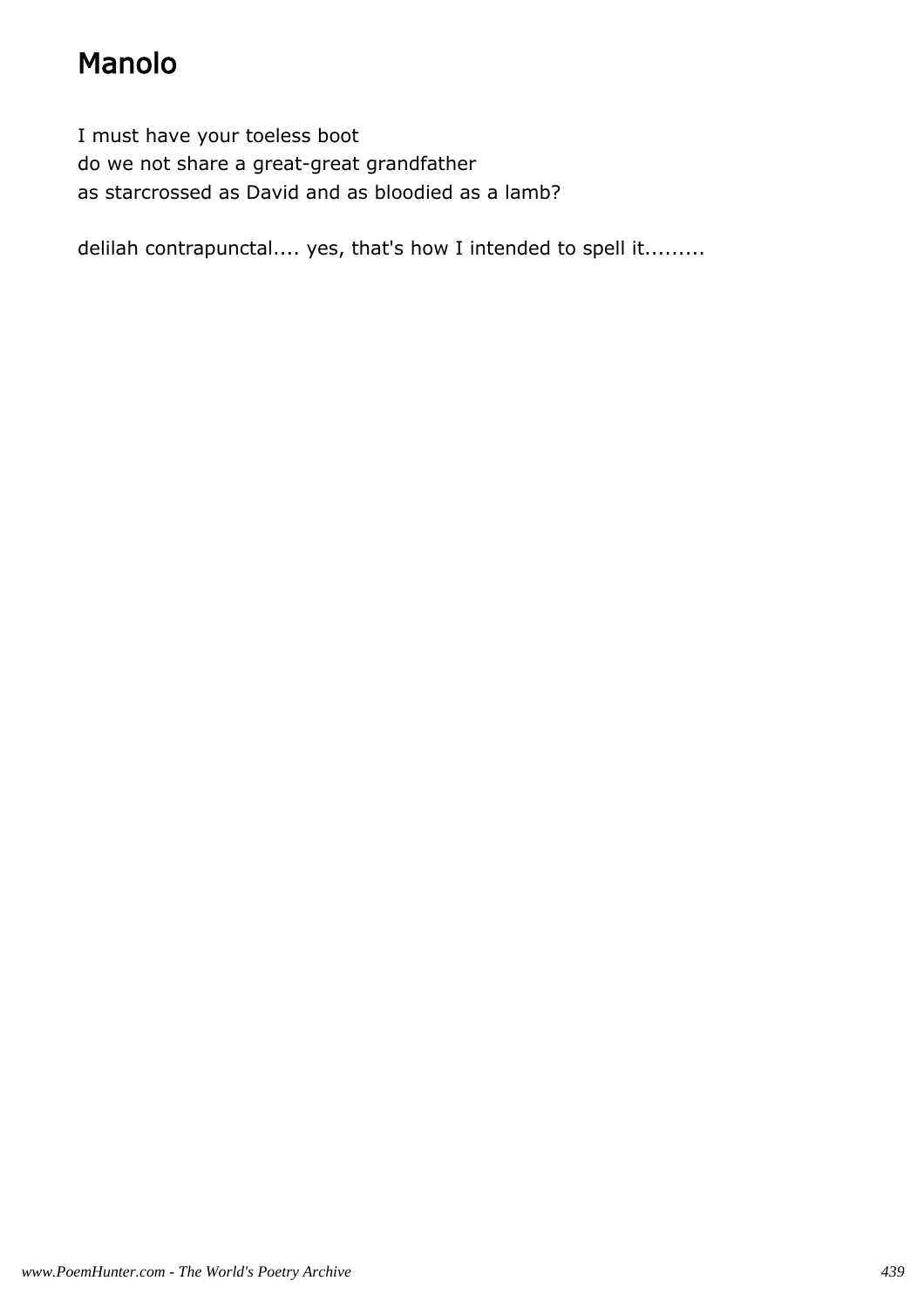### **Masticating**

autodidactiley cerebellicose, fitfully... Kynikocoasting, spreesomely redoubtablarming....promisecuously folded sheep and gone to sea the whizzard....protoplastischizmly.....

who knows (I don't) what all this meant....sounds like something vital's bent...  $'$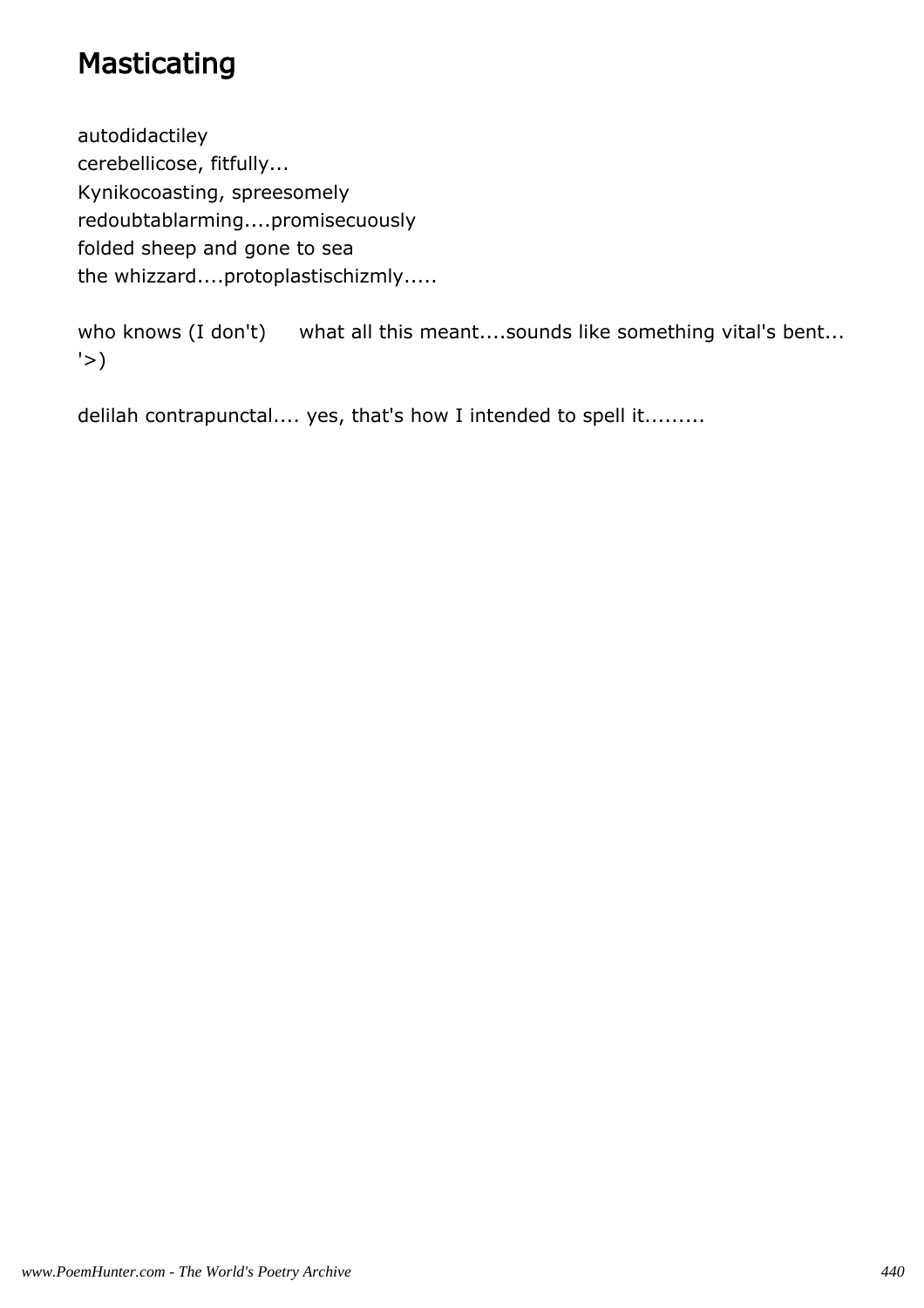# May I Have

the loan of your subtlety for, say, about a week...? I mayn't, then, sclump, obfuscate, frimpoliphize and skleek....

Ann Amy Chewer, neologizer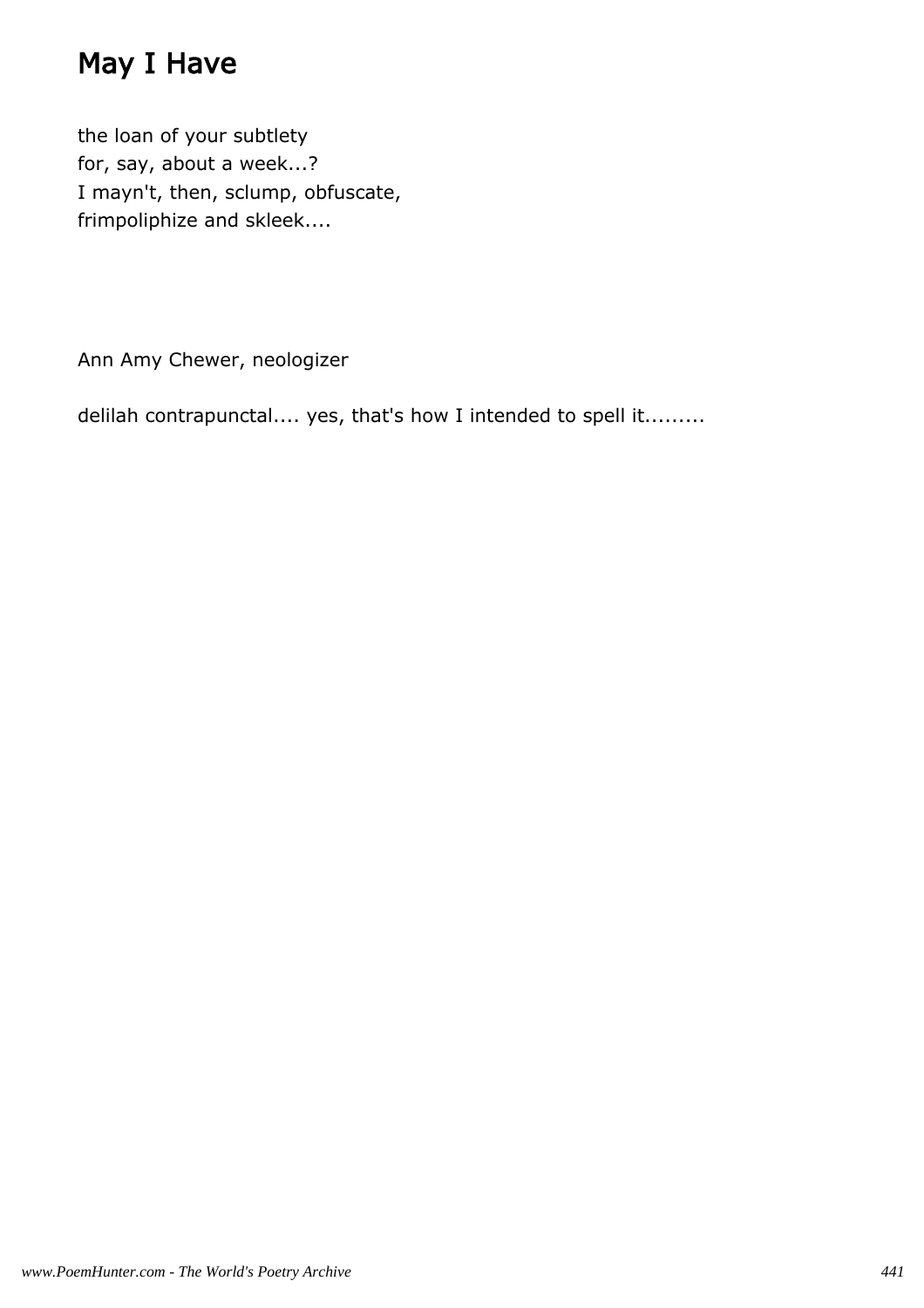#### Meandering

if there be an expiry date qualifying or disc qualifying particles of speech ......spoken or written.... as the last word.. are the statues limited to spartan shots.. and/or bearings strayed from the hip....? ponies are not small horses...yet, forks lift... if a camel is stuck in the eye of a needle is backwards forwards and sideways a matter of torsion?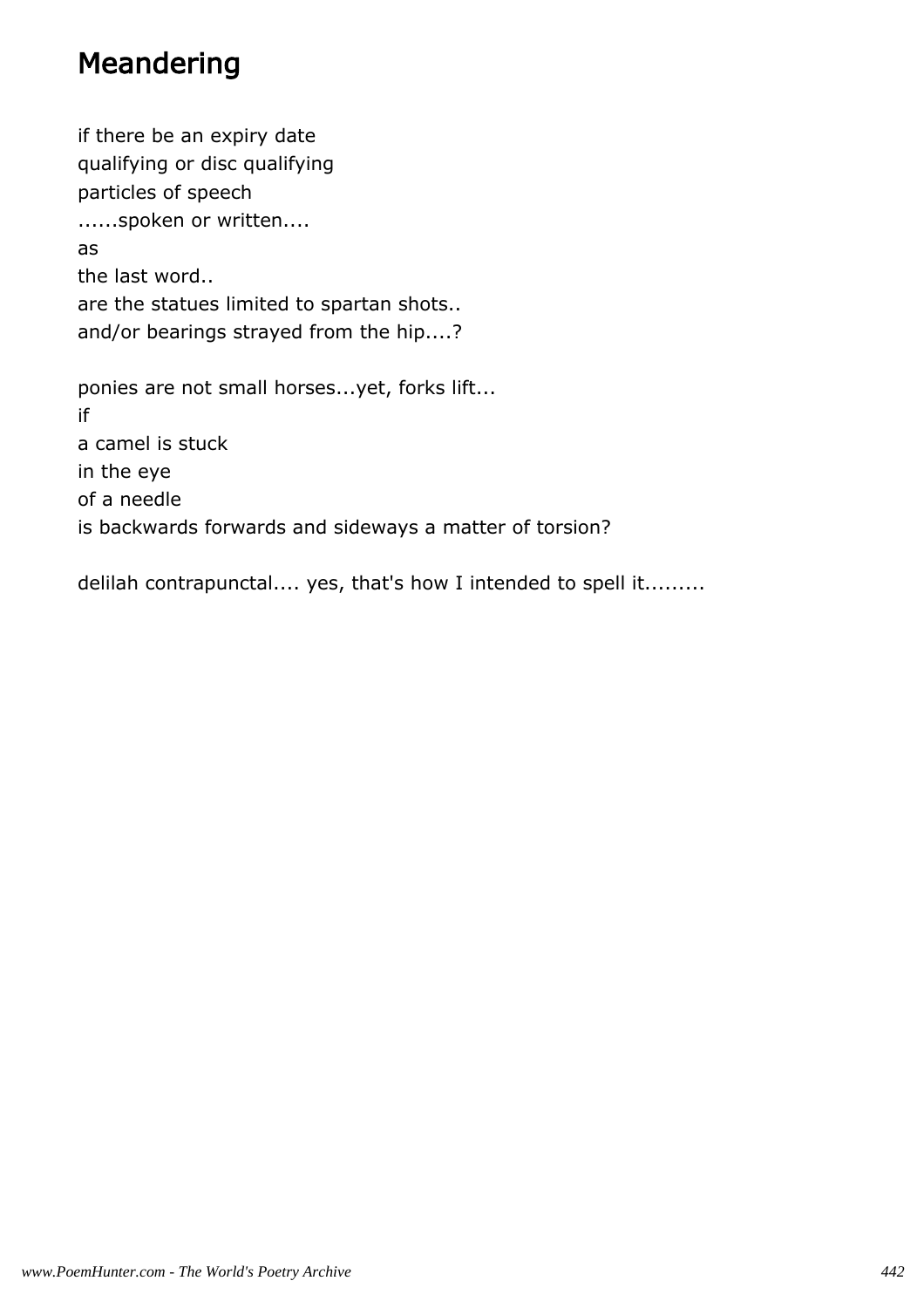#### Members Excluded From Forum

brings a feeling not too warum poemhunter pulls some stuff that could put some folks in a huff me, I find it less than biting as the site is now tres uninviting boring is just how I shall put it I don't want the app, you know the site was fun and now it's  $s***$ hey, Poemhunter, you soooo blow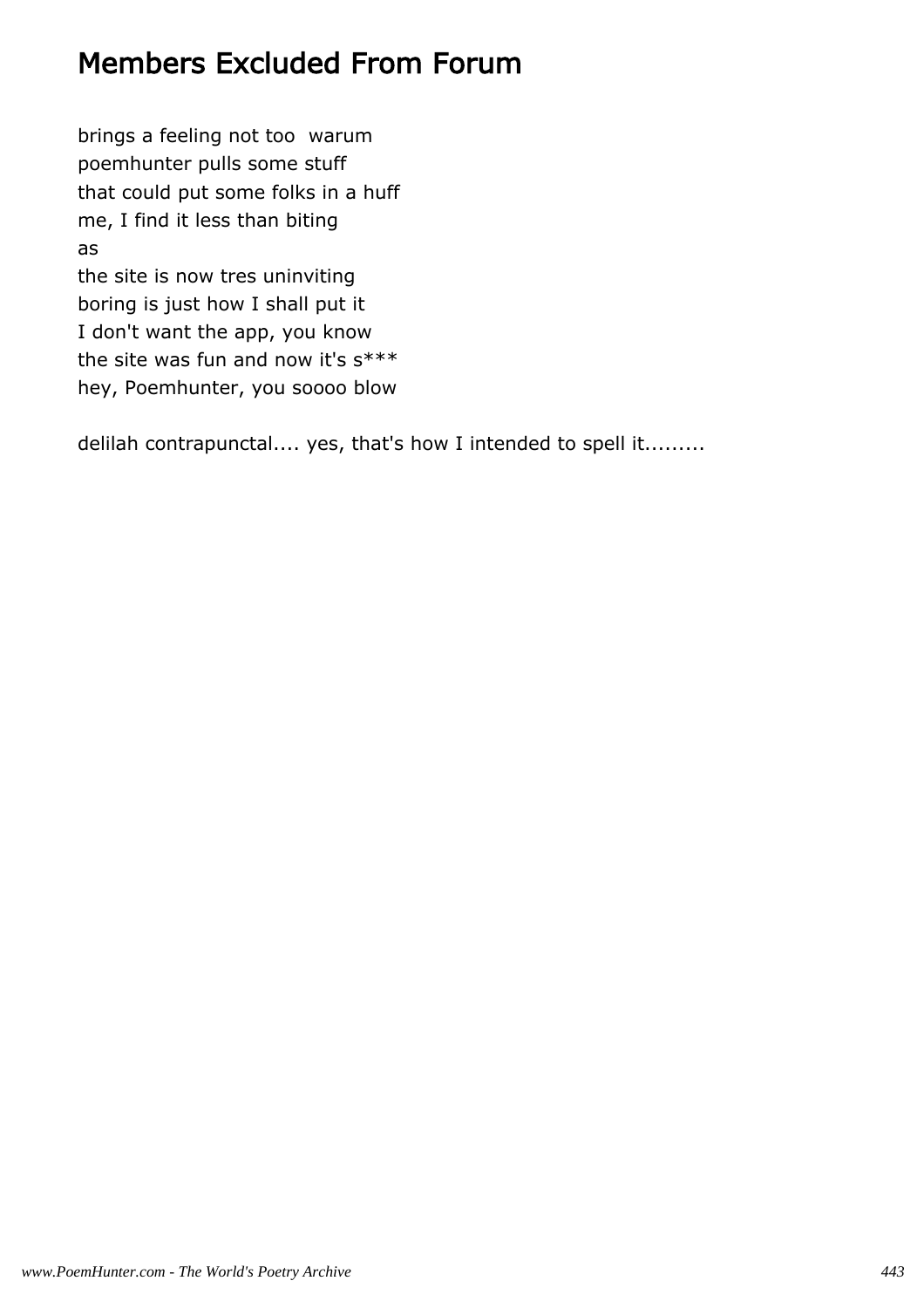#### Memento In Amber....Shades Of Gris

I would send a petroglyph.... but ......well.. ..in addition to their being.... in most cases.... of considerable weight... .heavier than various other objects....and less tensile.... what I have are a few pictographs...... they might be worth something.....in a cloistered market.... or ..a home-grown sidewalk sale.....a sort of bring-your-own-chalk affair.....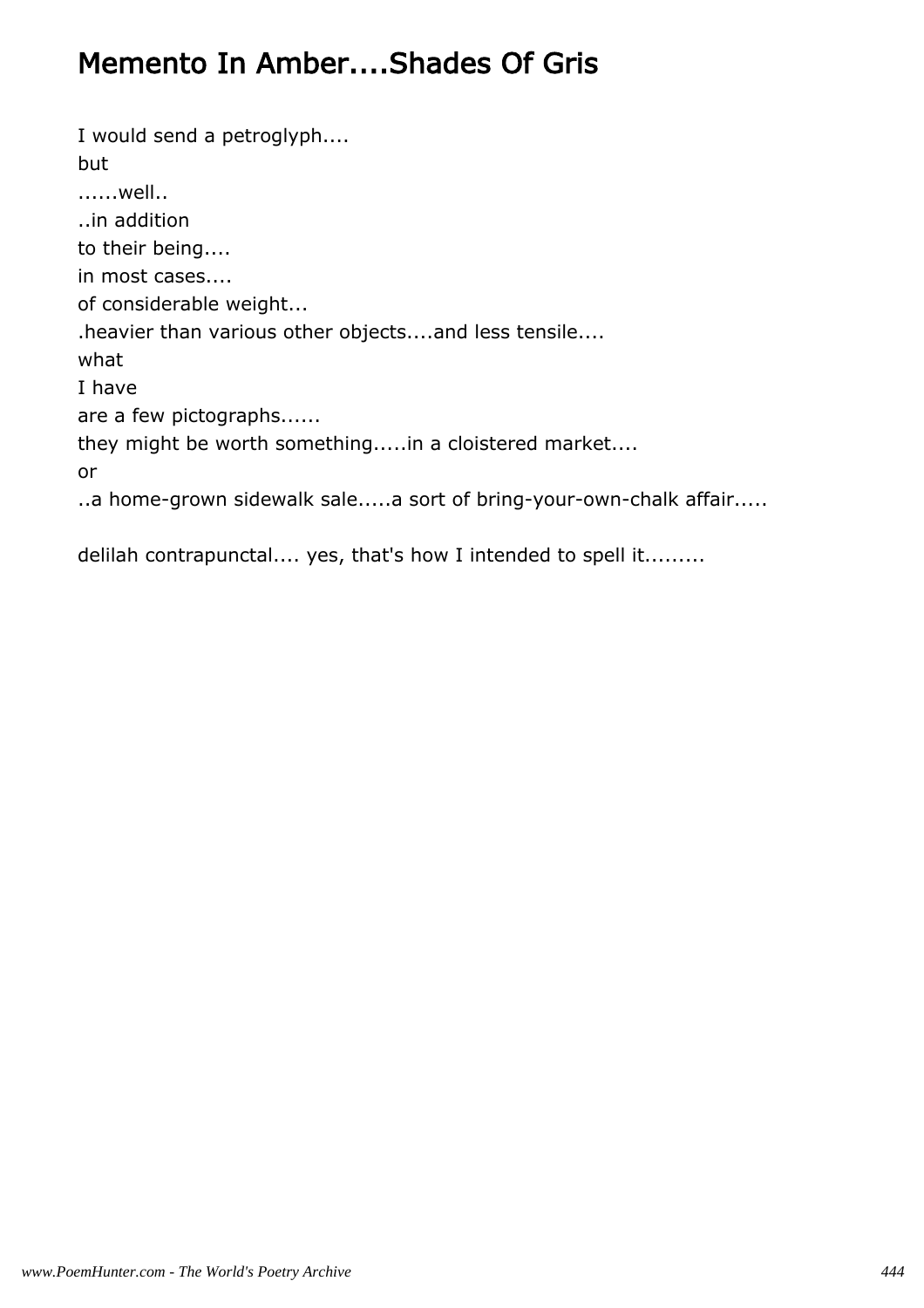## Memories That I'D Like Erased

Too many....

dammit.....

lacking the ability to be selective....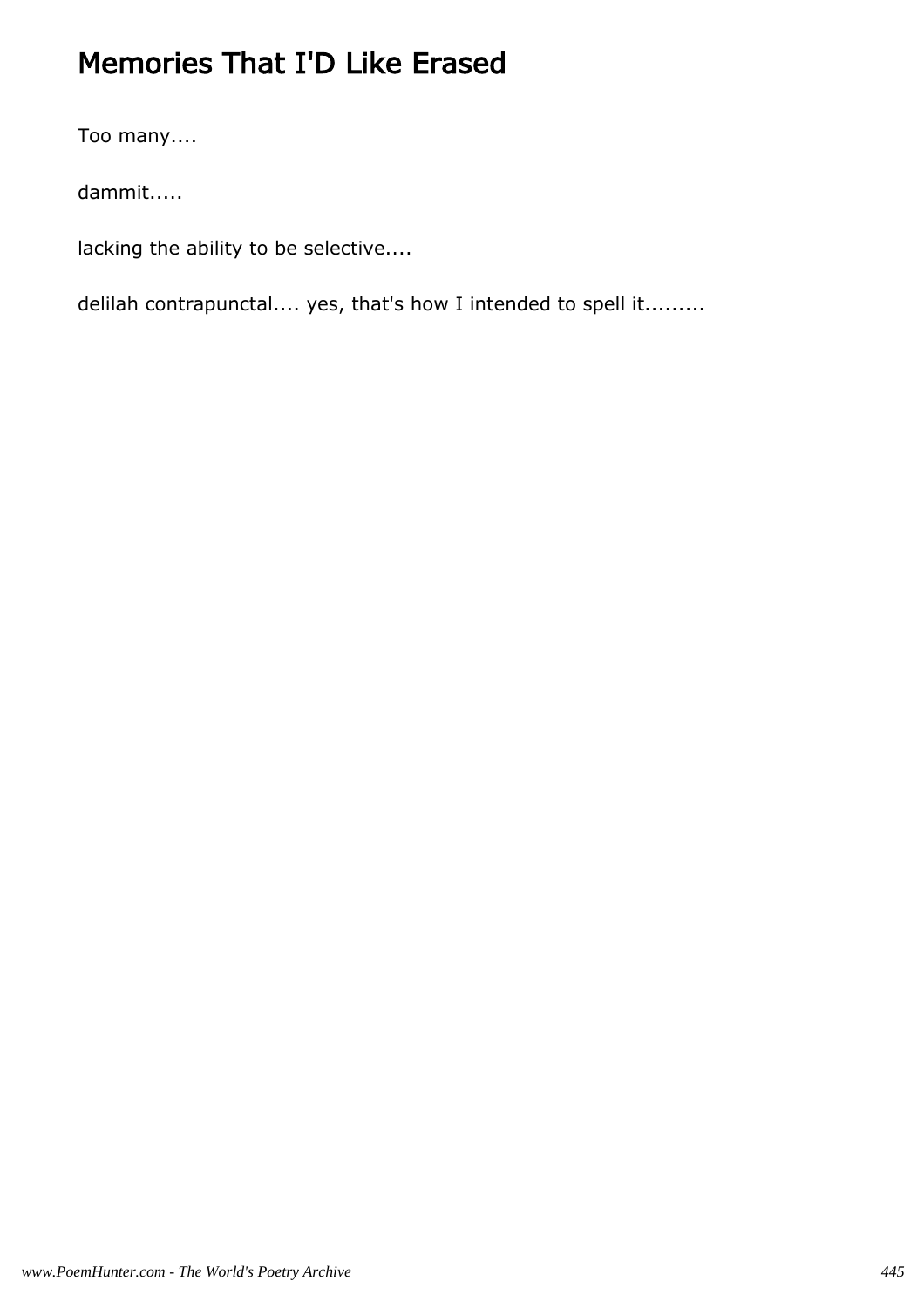## Menage A Too Muchly

lacrimonious spectrum robin's egg or della Robbia marinated aqua

middle-of-the-knight shade periwinkled once in a spruced-up moon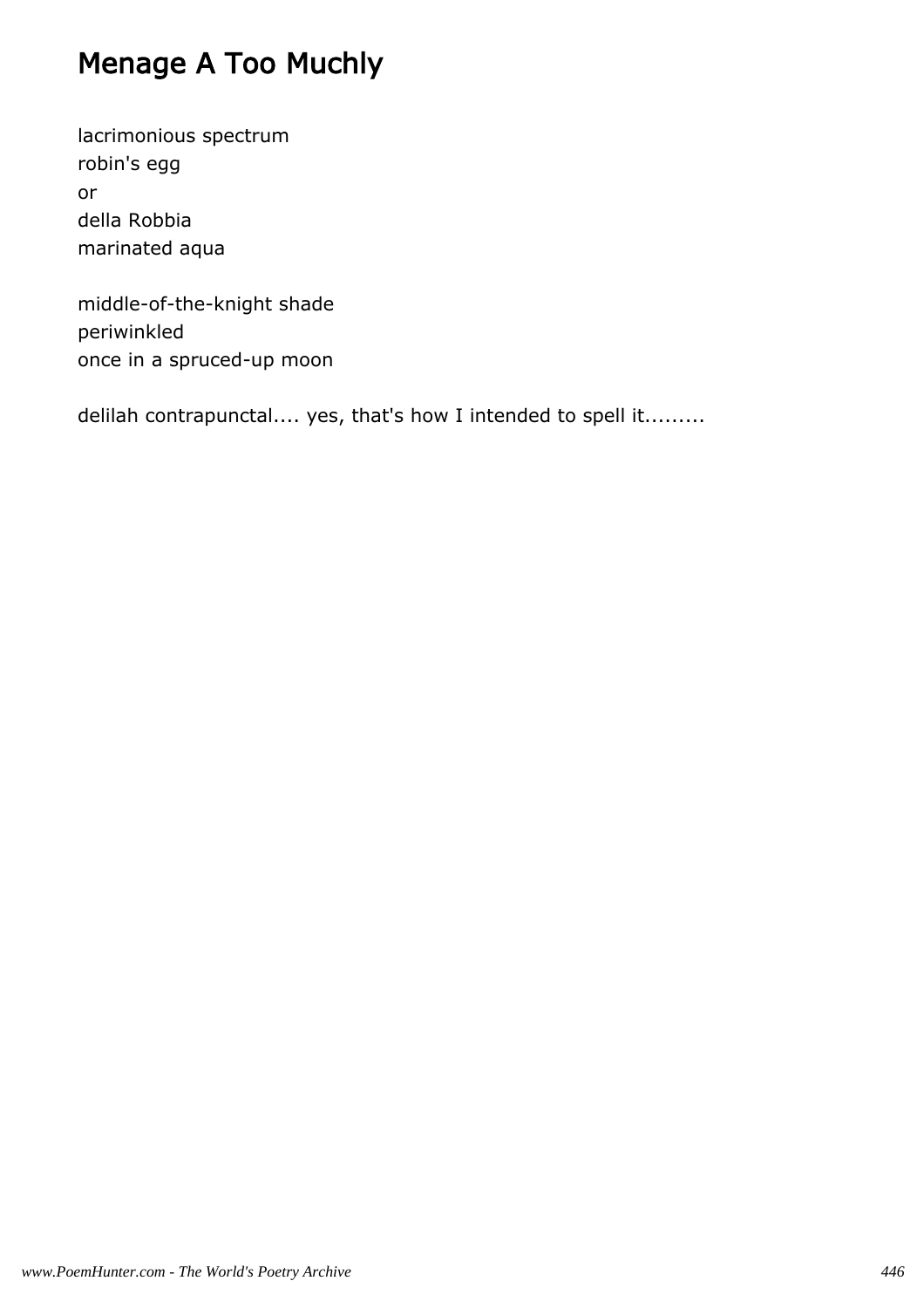### **Merry**

eve and adam, too... bless each bat and kinkajou... from polar ice to peaks sudaten small and large, with none forgotten...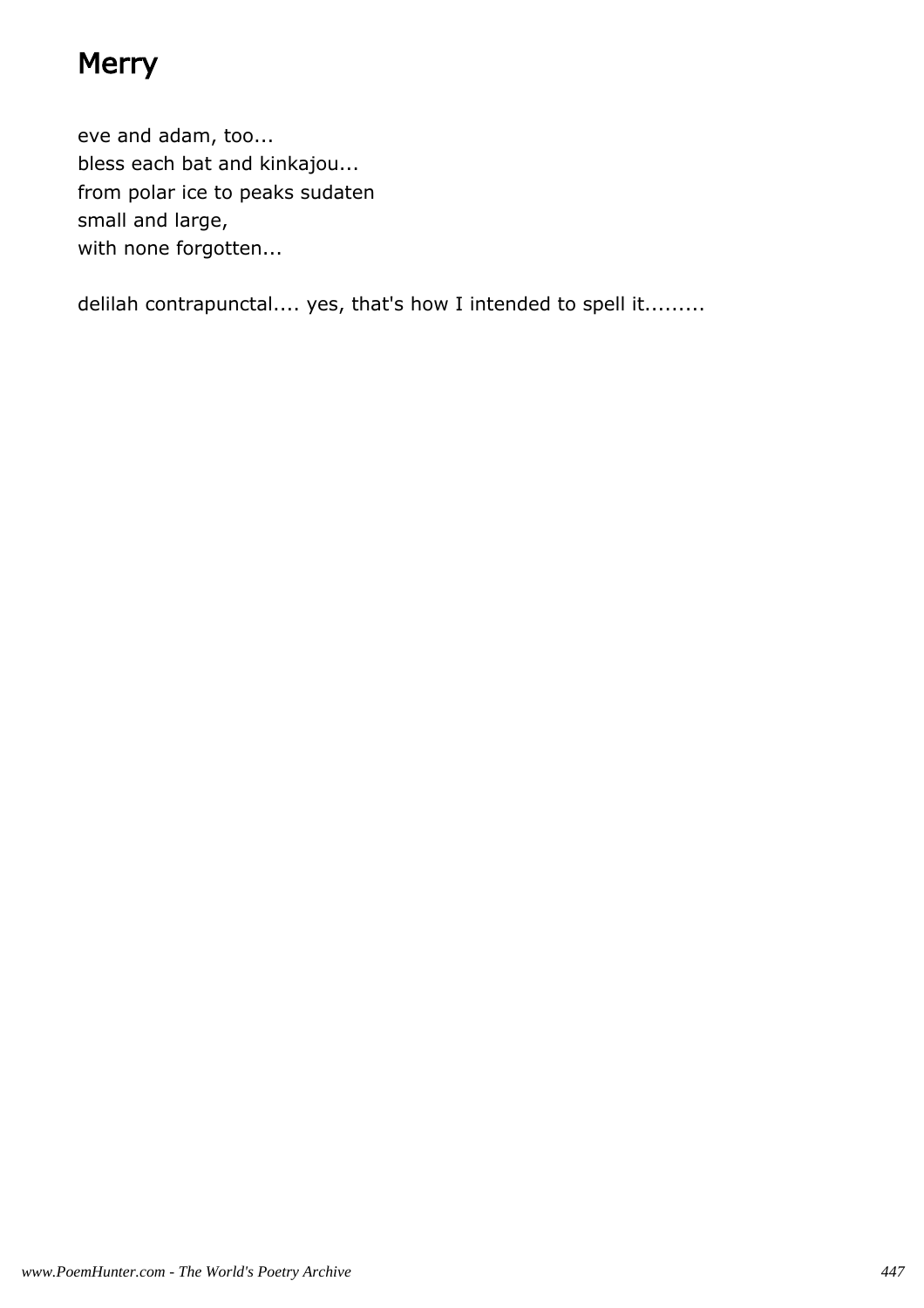## Mine

is to be a recognizer.....awestruck.....and wagtailed..... to breathe it in.. and blow.. (.I do know how to whistle...) and that's the bit that sometimes chokes the chortlehorse..... with a beaded stiletto..... a wordflung candle... .unstrung.. .strung up.. and ..flippin' like a fresh hide in a wind tunnel.....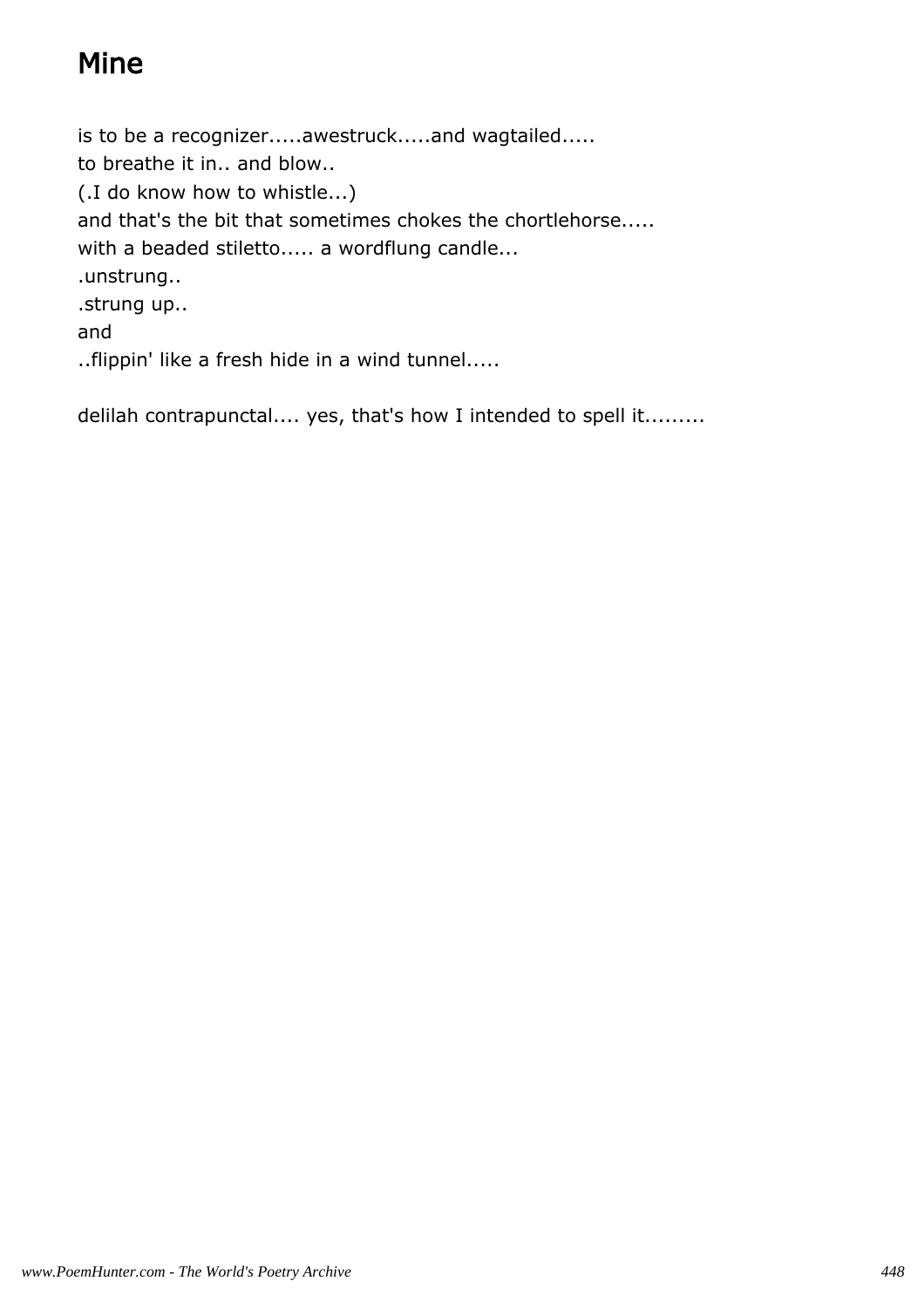# Mobile

hoverin' hawk moths, sweet fledermaus, I'd just as soon not go watch Charlie gig frogs... I may even hide in the lowland mudflaps... ....I'll never tell, and you'd better not, either...y'hear? and as for that jar of fireflies....keep guessin'....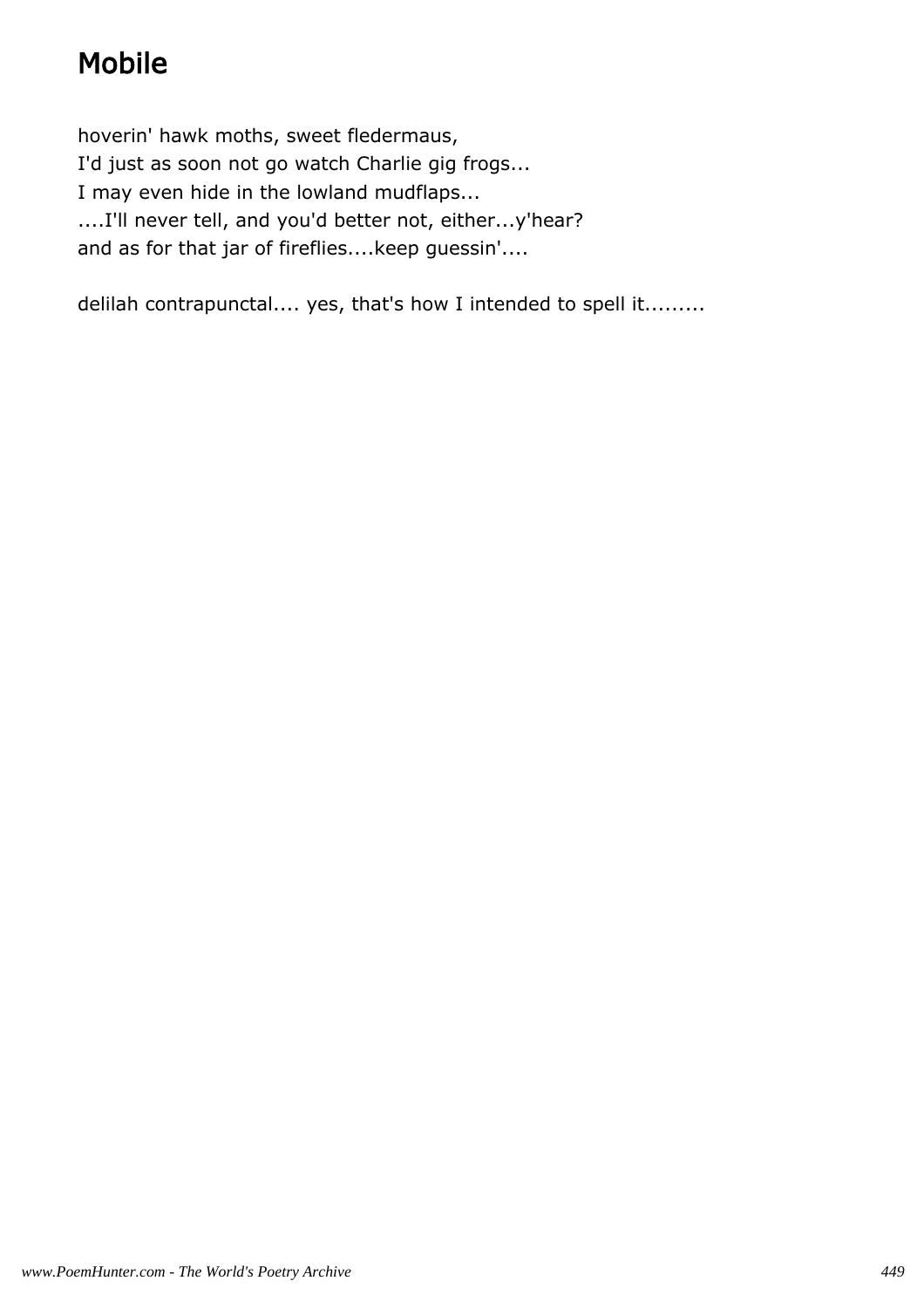#### Modest

to a fault...but whose... the exhibition allied the gores...and slid behind the sliding doors.... oh, for a lift to the rooms of rest, unconsidered in the last bequest... dear child, do not touch the art with fingers.... ...let it find your heart... yes, to skate on marble would be fun ...soon... popcorn and the park....and sun!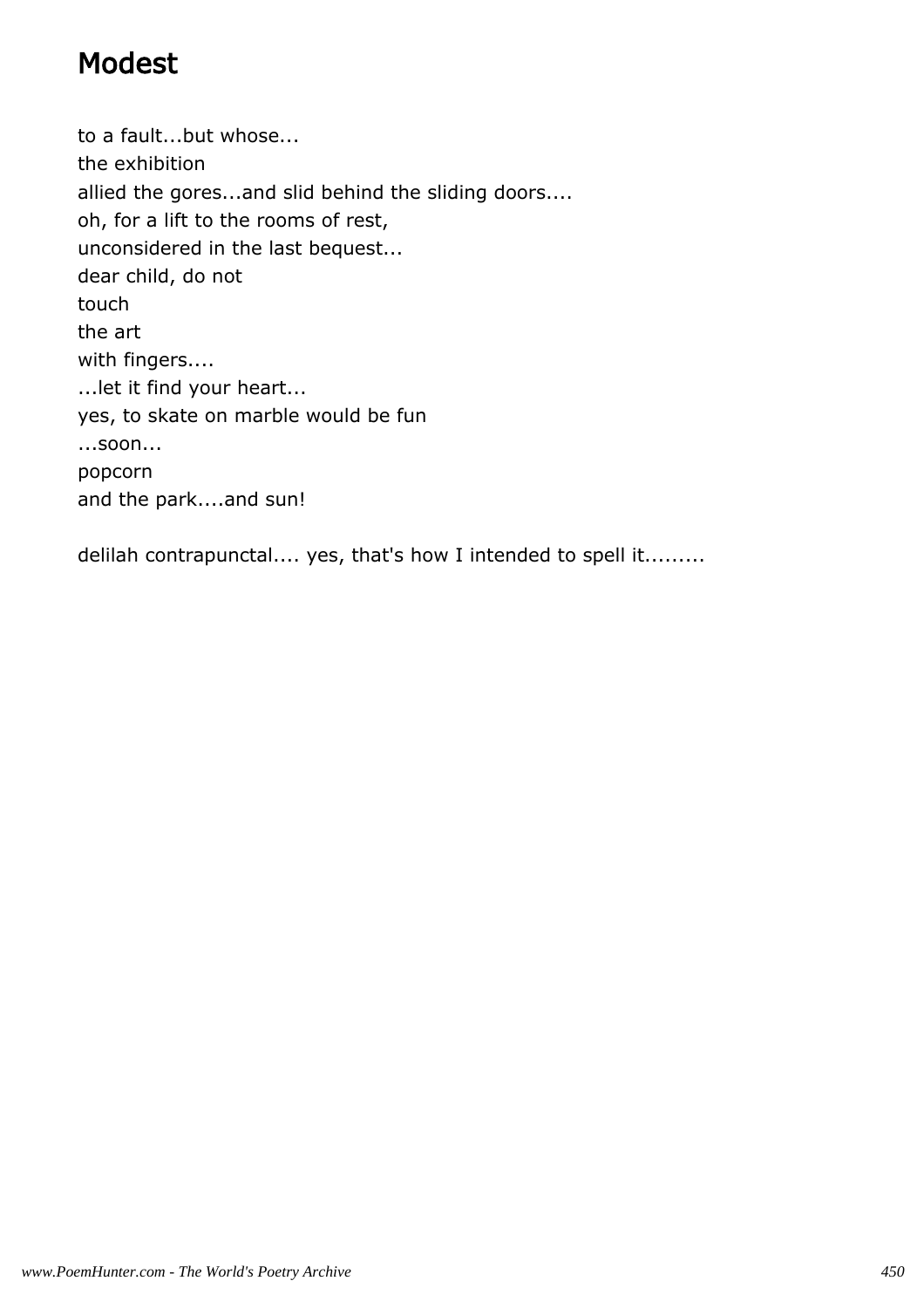### More Fodder

to use the lungs of the poor and ignorant to filter the air.....

one more way to herd and sacrifice innocents......reserving information for the blest-with-monies.......

what of their equally innocent children.....once they are aware, conscious....how will they bend their silver spoons?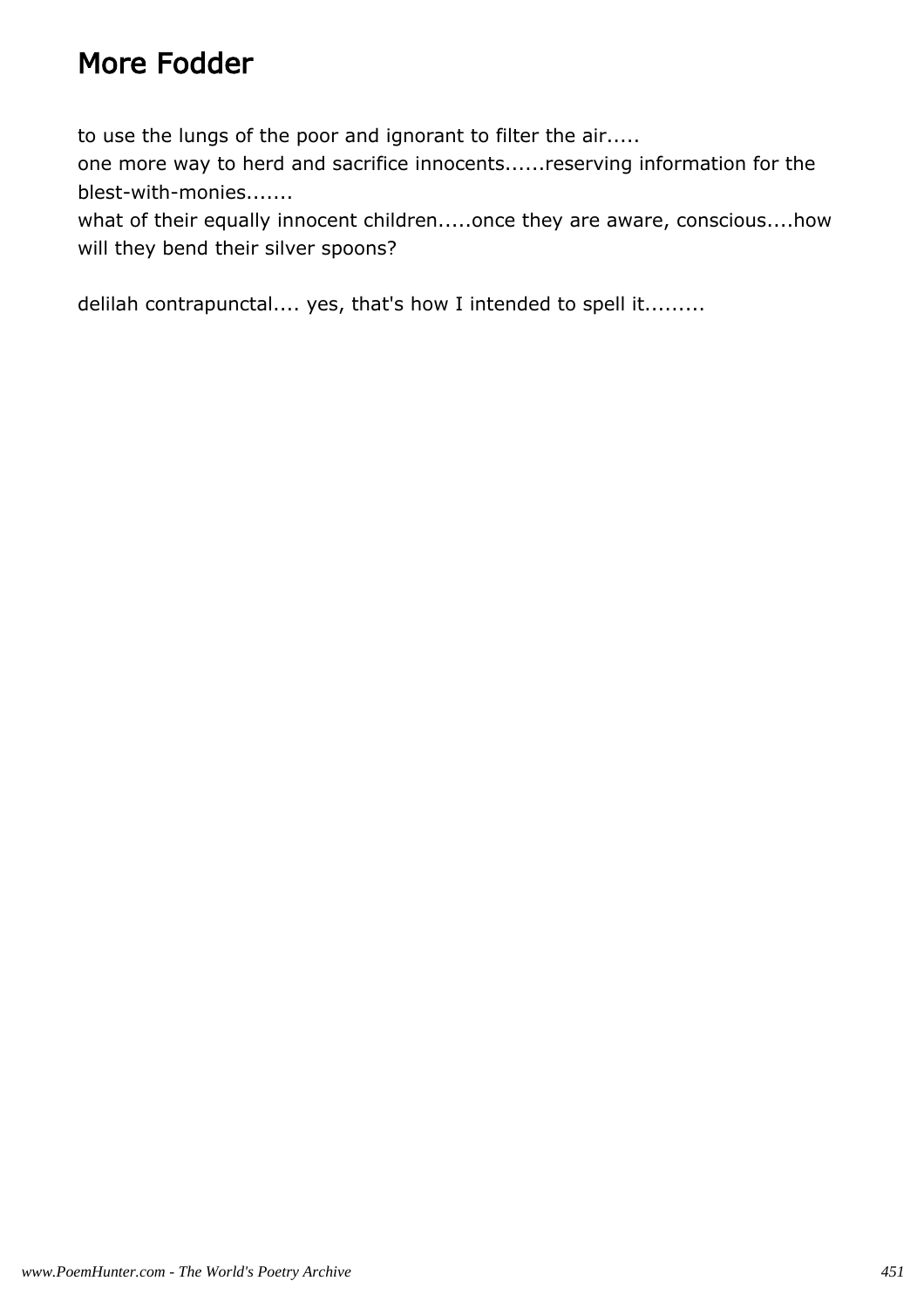# More Than

familiar with each blatant nuance..notably transmogrified...delicately.... .close to grafted...home-plated....borne by a crushed palette..... highlighted with brandable crowflies, rifts....

....a light in a corner... spreads soft-suffused umbras... shows wings and ribs.... ......beyond fright and esoterica..... plays...jocund and terrible...a shadow-dance... complete with cutouts... .powdered open-work.....above the sheets....above the luminous frottagility.....

I'm leaving out the part about the rook...... the thumbnail and the rill-seeker..... leave 'em in the fermentarium for now......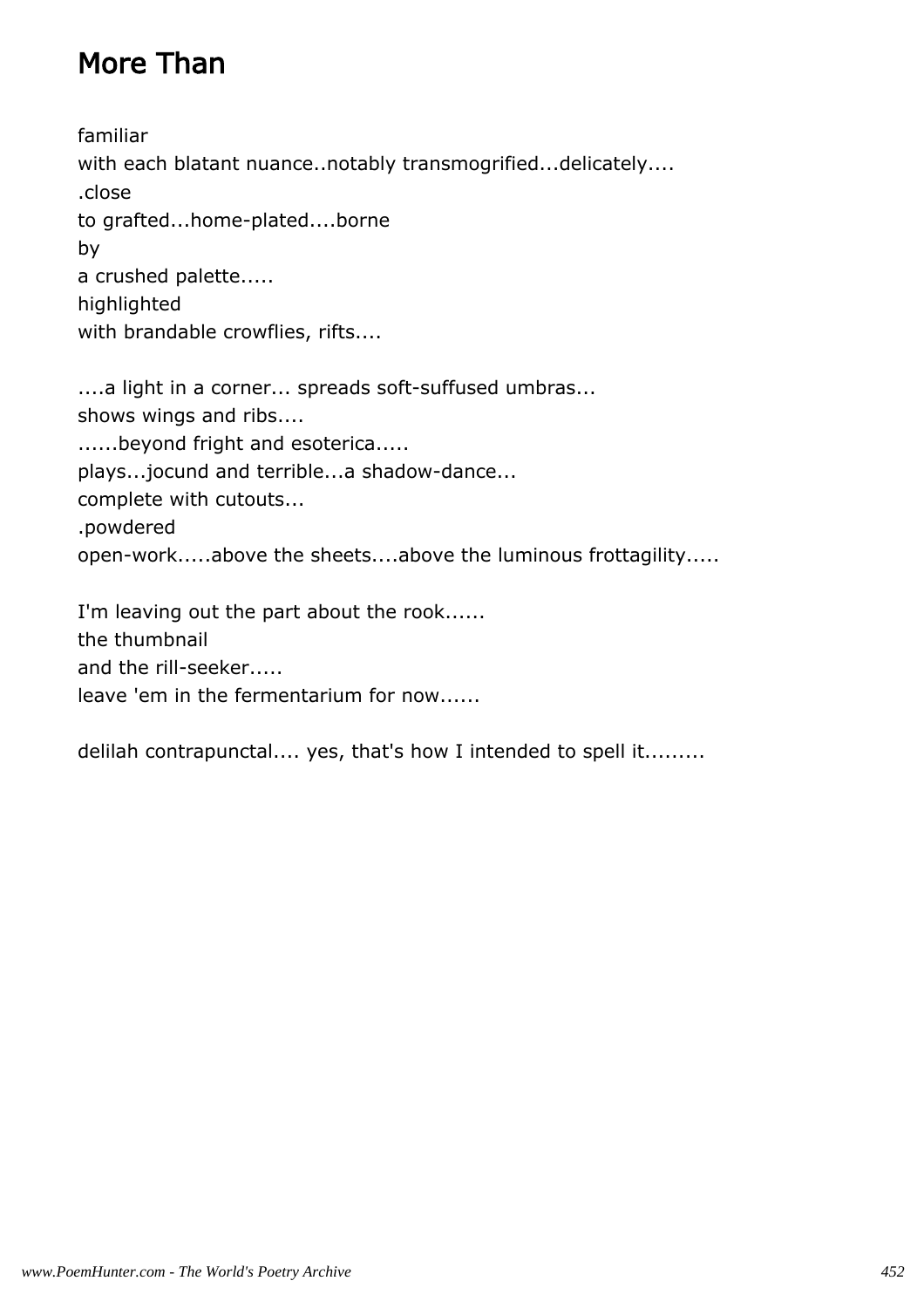#### More Than A Myriad Of Ways....Aaaahhhhhhhh.....

he'll bid me exalt.. sweat and strain... he asks I flex my lesser brain... it's worth the toil...perplexed turmoil.... to pursue, find the inner workings..... the plangent twists and turns...what's lurking.... in art I've vehement believins.... yes, grateful, me...for Wallace Stevens! !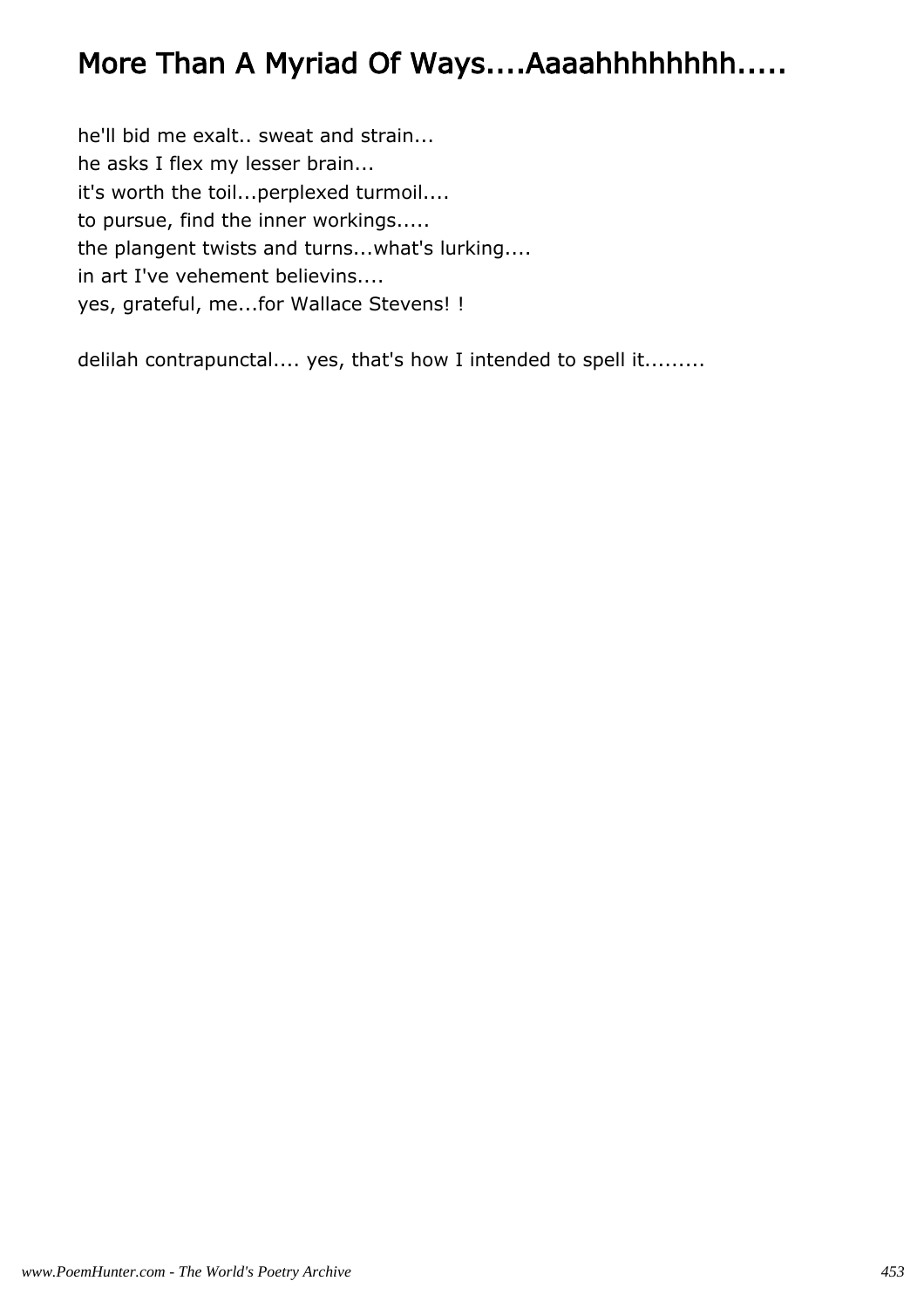# More Than Likely

could make an effigy cry..... a snake walk and a possum play the banjo...maybe an autoharp...... wearing snowshoes... and a slicker...with a blue visor.....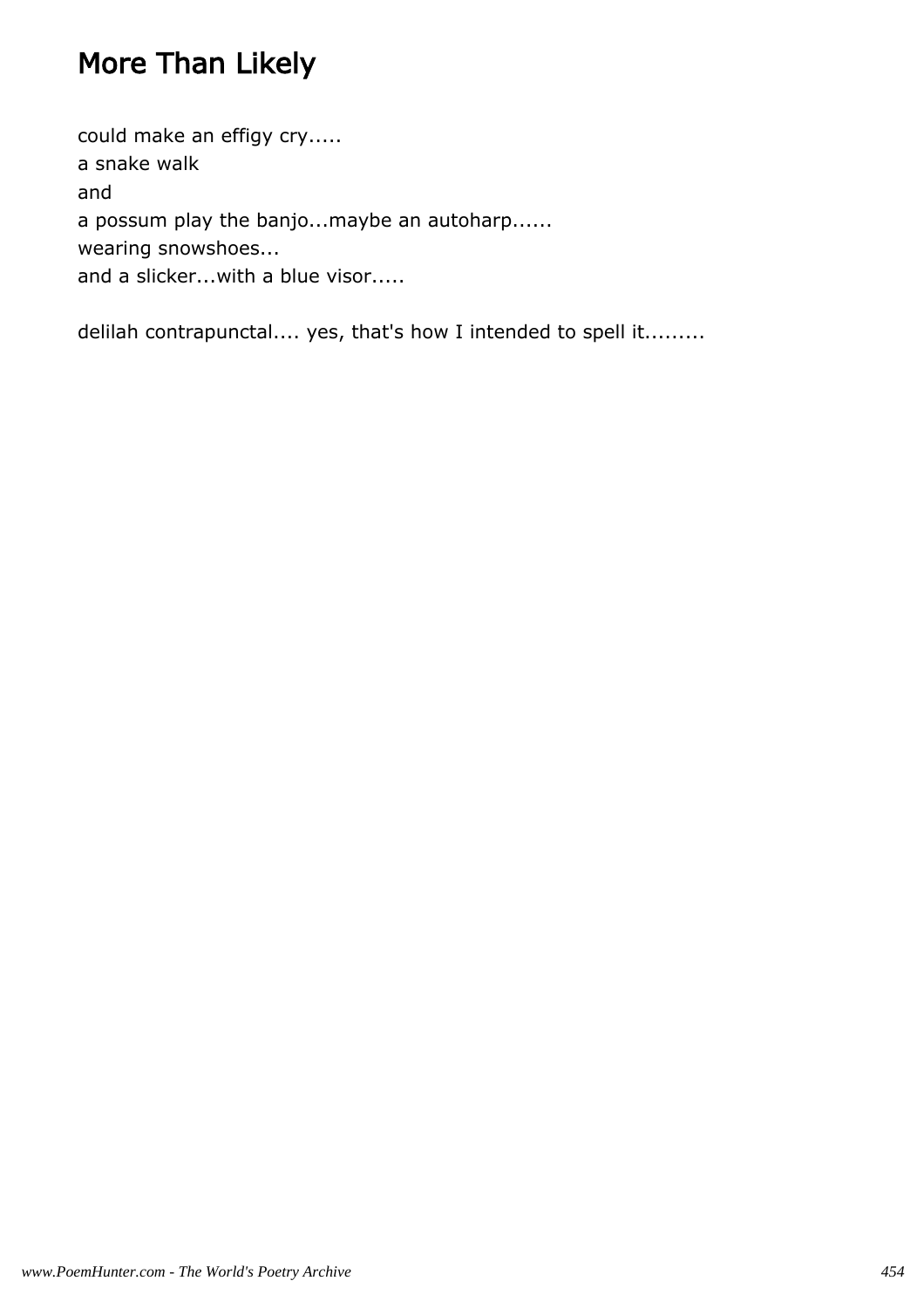# Mosey Forth

and play your opalescent tambourine in the frozen meadow.....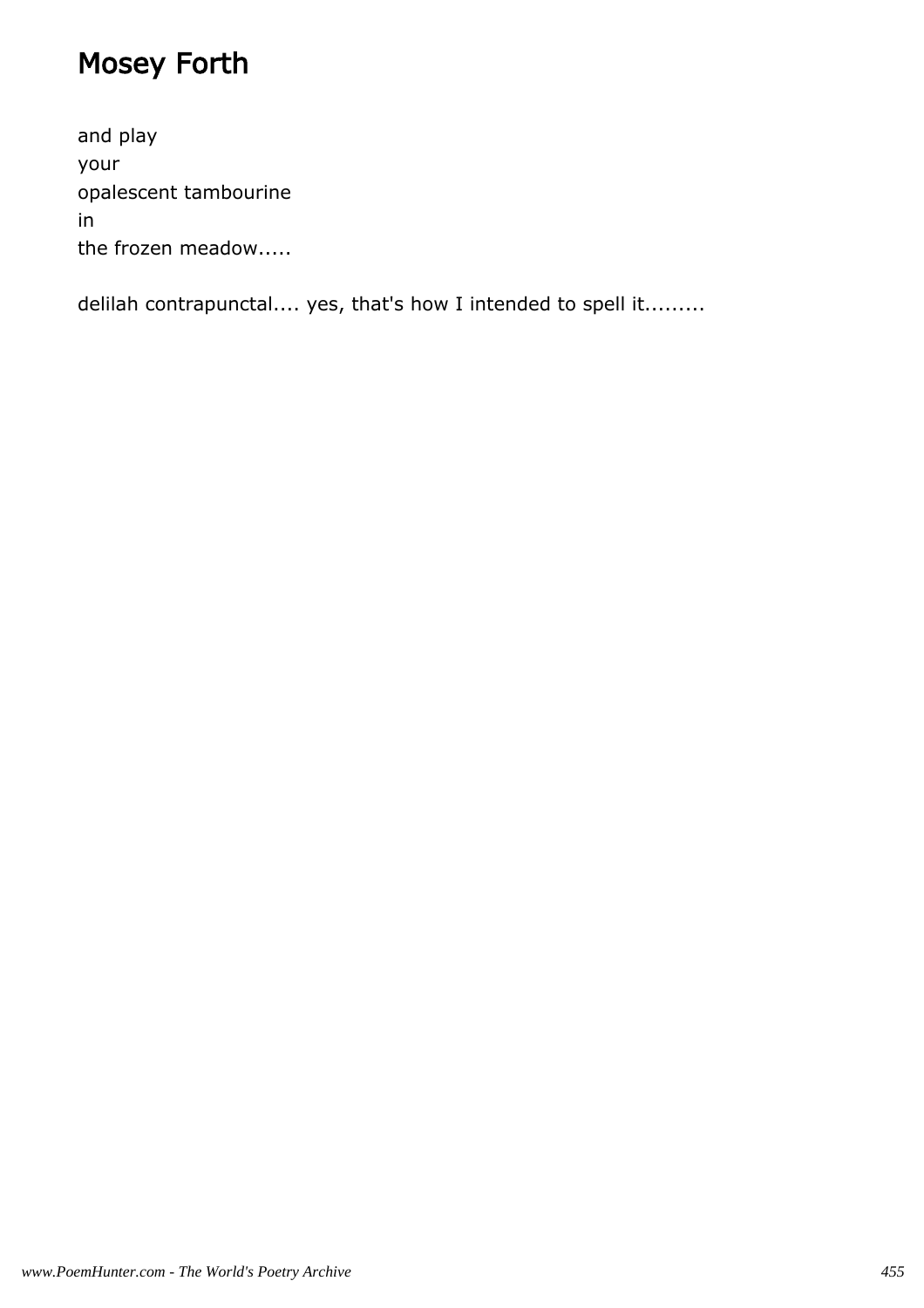#### Moulin Collie

stringing theories into bergamottled receptors..... one who waits with a prescient eyeful towers above the potables...sways. to the tune of two forks clapping..... on, core...on, core.......... . let the pits fall where they've spread the sheets and made a pyre of the cormorant's leashes..... the mill is floss and the barkers are idle.... throw us a biscuit..and we'll bay no more....... it's gibbous... and the chimely fauves

do tire and tremble in the lathe....all whimsy, are the blues and mauves... and the bobcats behaved....

this time! !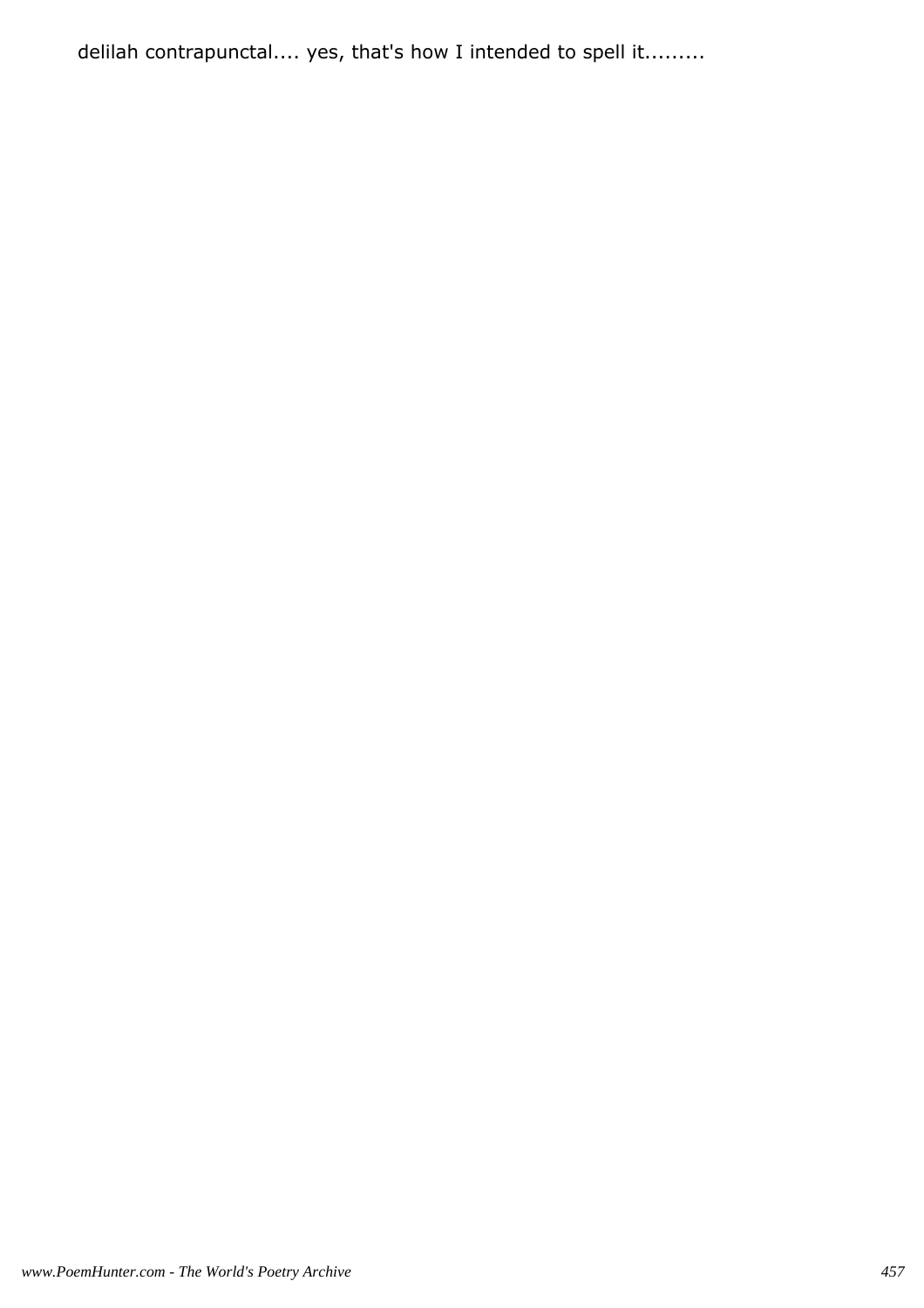# Much

as I try to believe

I'm having a cartoonish nightmare where ignorance\* is celebrated...

one from which I will wake to see sentience prevailing...

but, nope...

I turn on the TV...... hear the squawks and shrieks of giddy depravity from one ex-governor of Alaska, the cheers that follow her inane statements... and I know, sadly, that there are quite a few other-than-lucid wolf-killers slathering with blinders on...and it is indeed not a dream....

need more chocolate........

\*no, make that stupidity and shortsightedness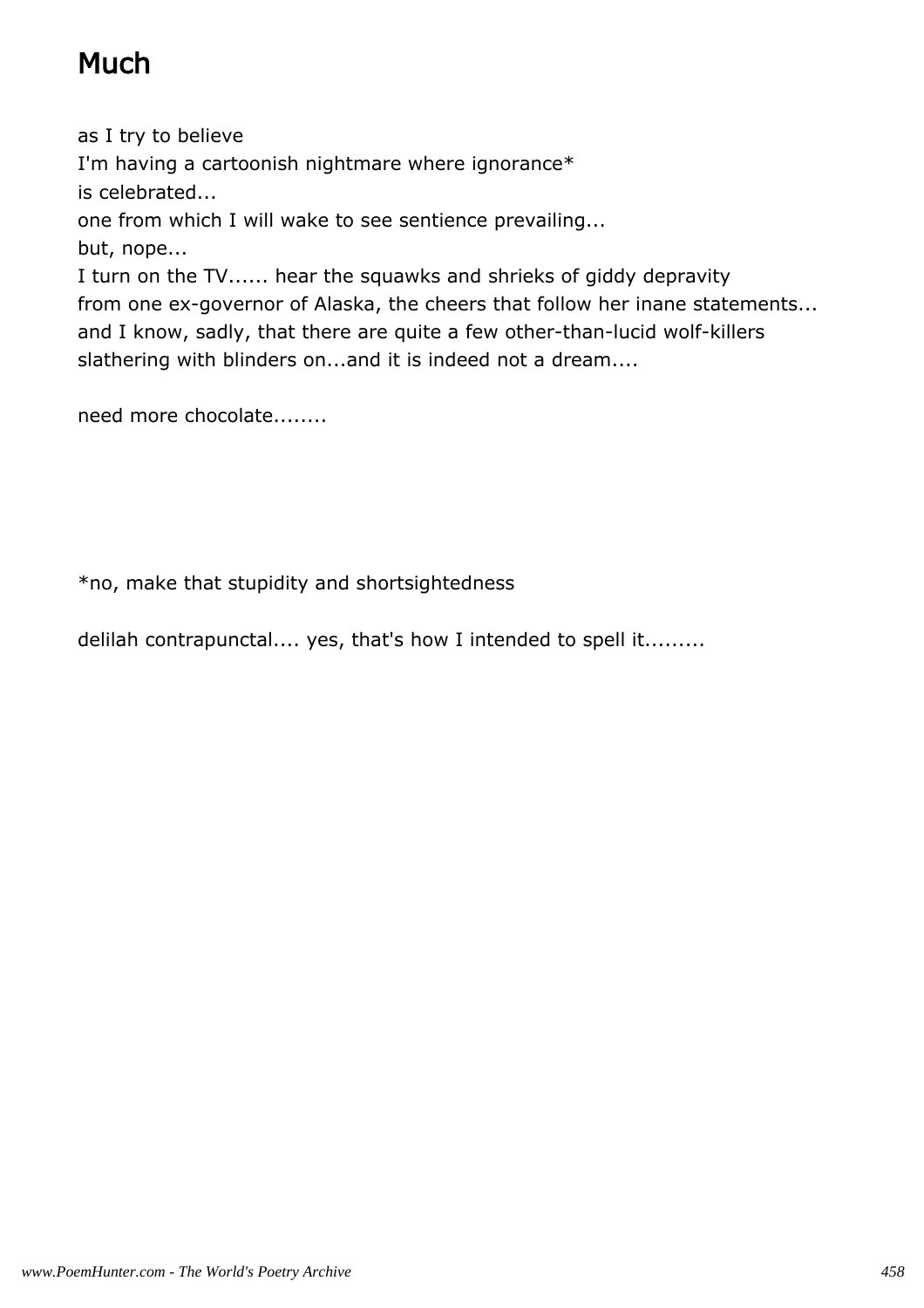# Multiples/Gradations......

lover louver leaver lever leveret lather linger

languor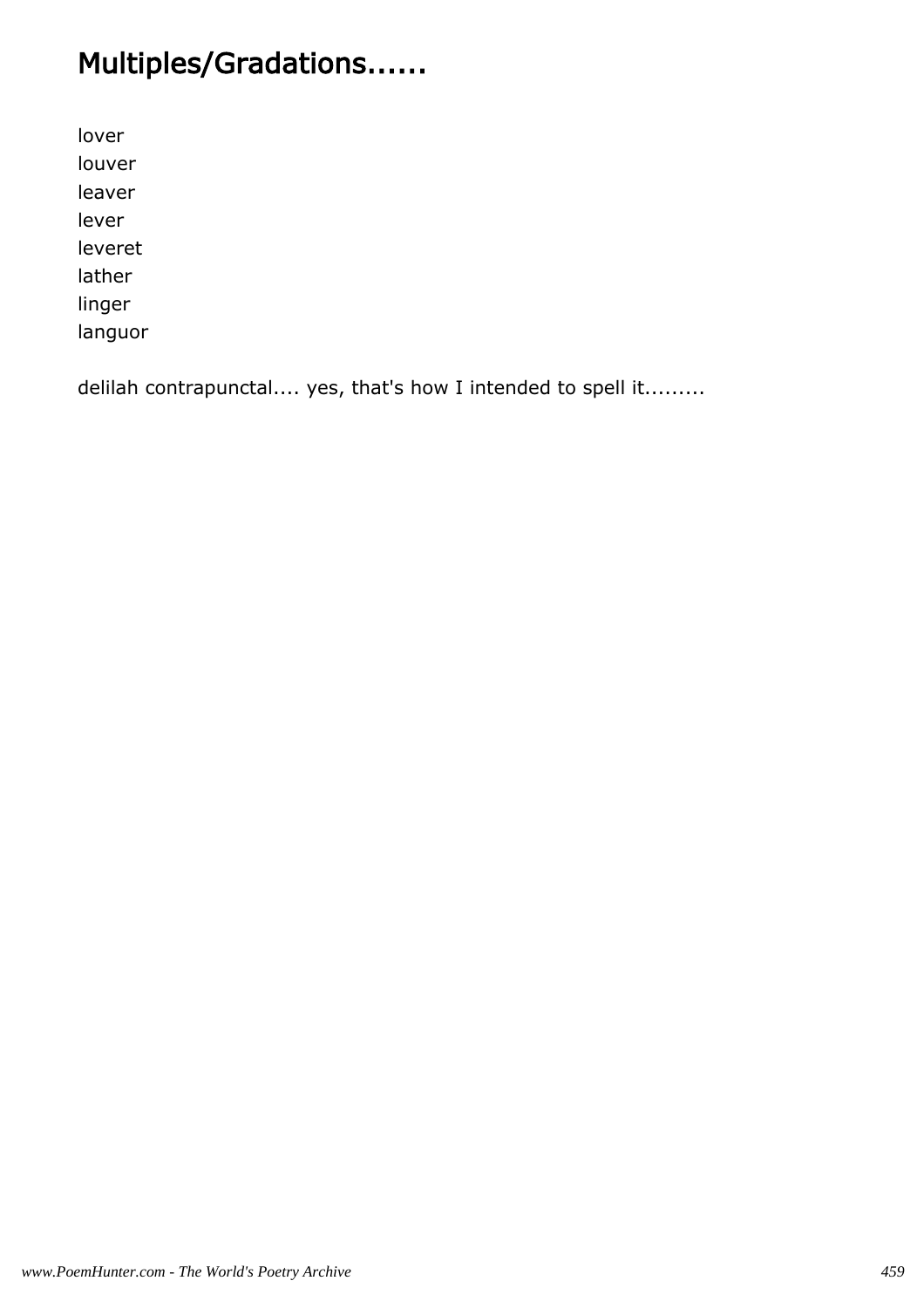### Murcott Tangor...Yummy, That....

no, not a cat.... and doesn't rhyme with much, at that.....

there's languor, Bangor, walks with swang or out all night...suffers a hang-o'er

OK...more.....I'll admit as much..... so...add to this...it needs your touch...

me, I'm off to have another.... let loose a clue? ....no...ask your brother.....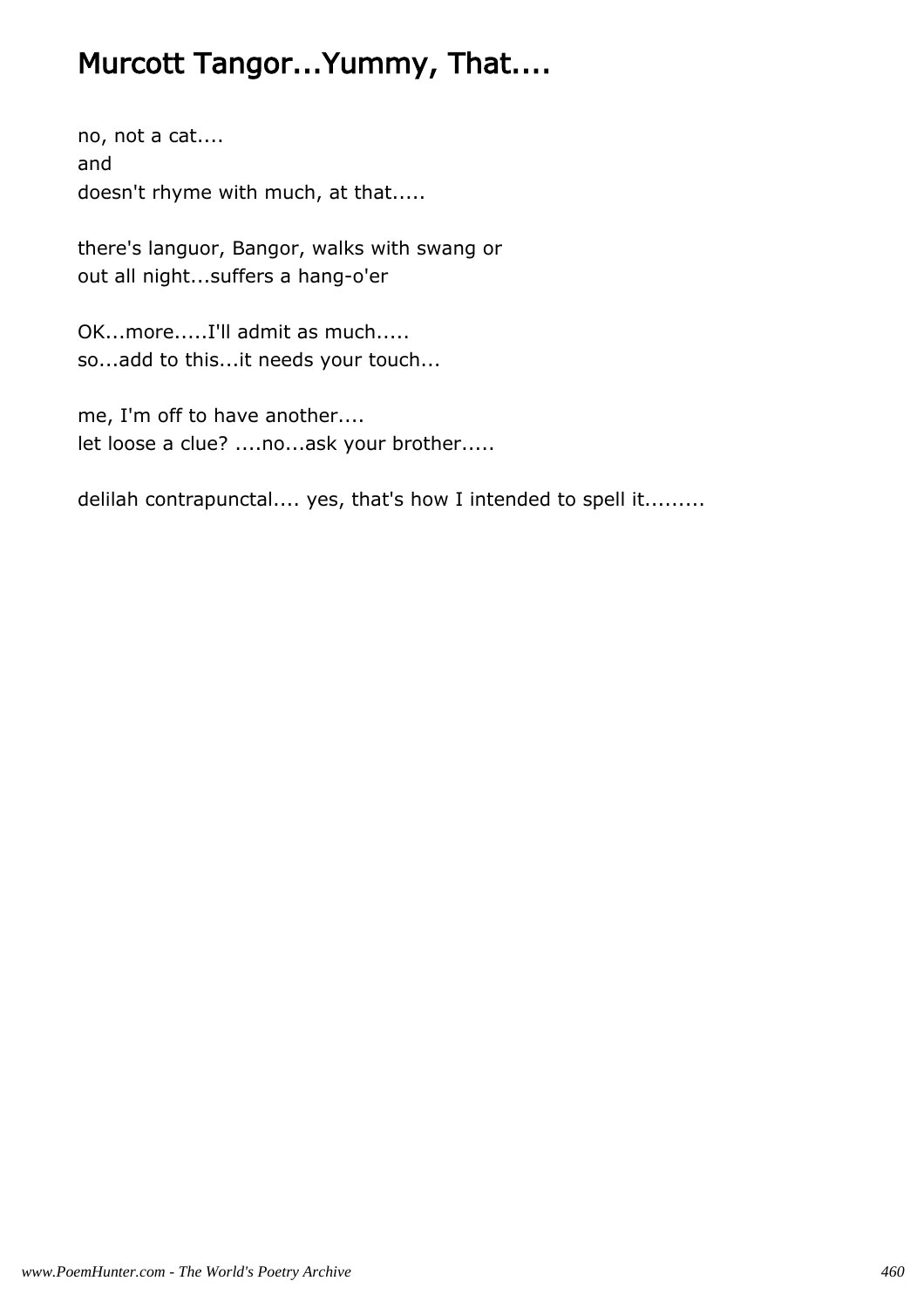#### Musical Shares

```
augmented...and diminished....
with aegis...under shepherd's crook....
all
about
spun
with
spume-light's chords....
scintillas
on
a
wayfarer's cloak....
dismantled....
rewoven
on a broader luminarium...
form another arc....
one
of
tangents....
predisposed
to
ululate....
a perfected pitch....
```
hear it?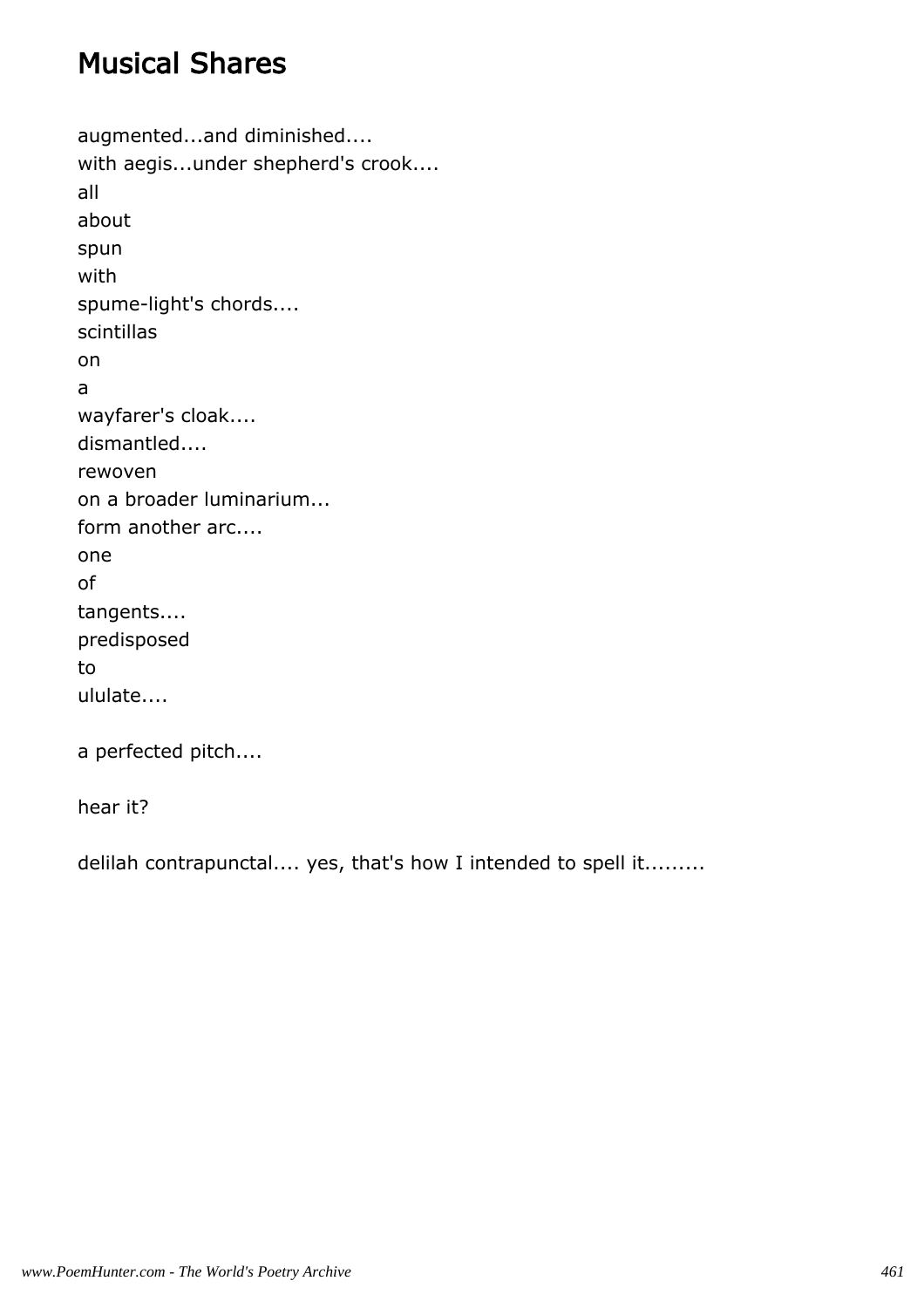## My California....

manifestly....by this shining sea... mavericks cry for bread..... crushed pearls and gold.... laudanumbed....

for bread... but please...no raisins or other fruit.... of any kind... in the bagels... .it's unconstitutional.....or should be.... blueberries? ...in a pie, if they must be inserted somewhere.....

and..

if I wanted alfalfa sprouts in my strawberry shake I woulda asked for 'em... and I didn't.....so, please.........I ran all the way here......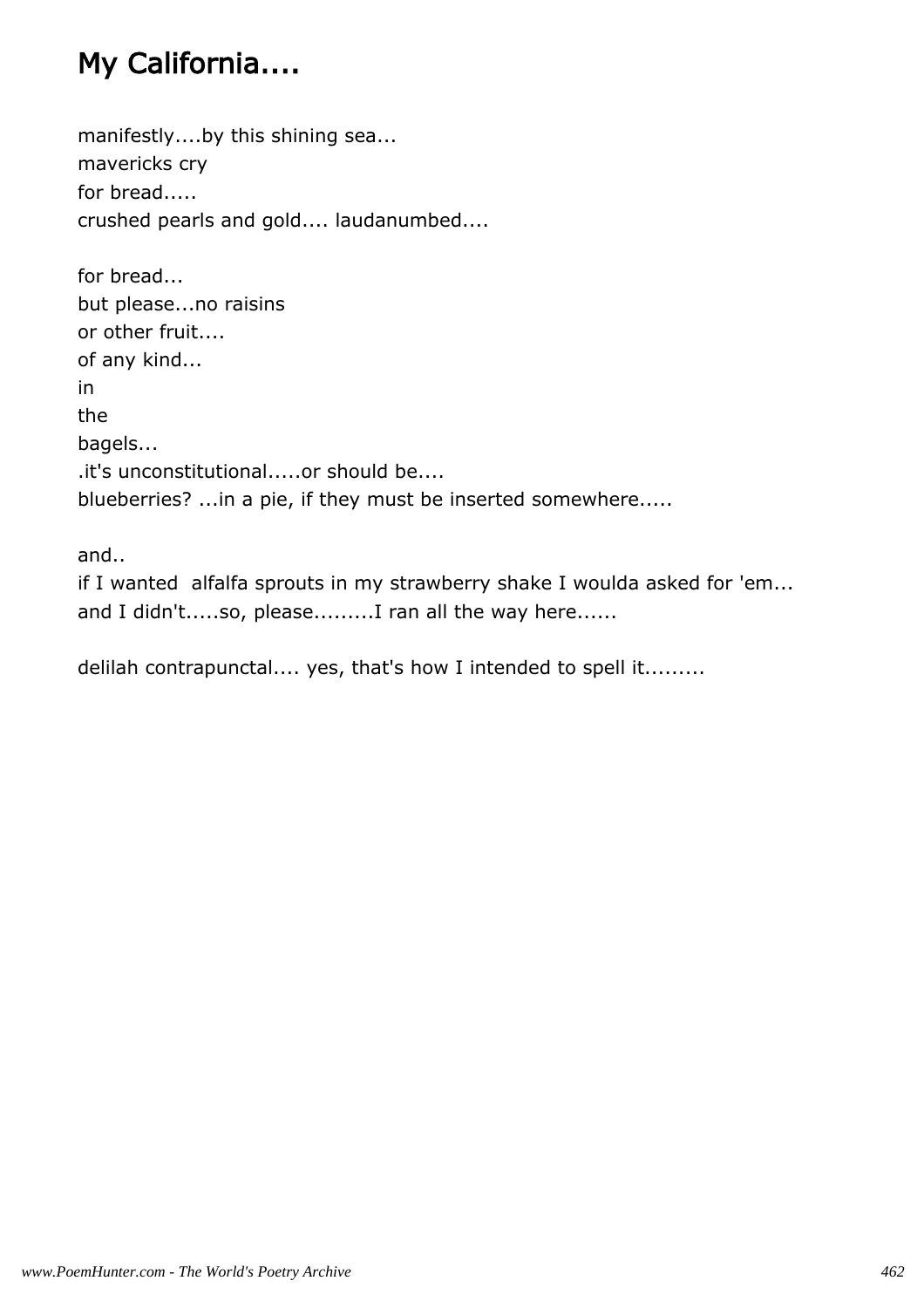## My Dear Rene...

due to the treachery of images

there shall be none here...these printed words are or are not an allusion....

if objecting to this correlative,

or to the corral

from which it has escaped,

please know there may be more than two mysteries in this garden, or fewer.... ...and now for my bath.....I have left my hat on....

yours in silent frappe, . One Who Sings With the Larch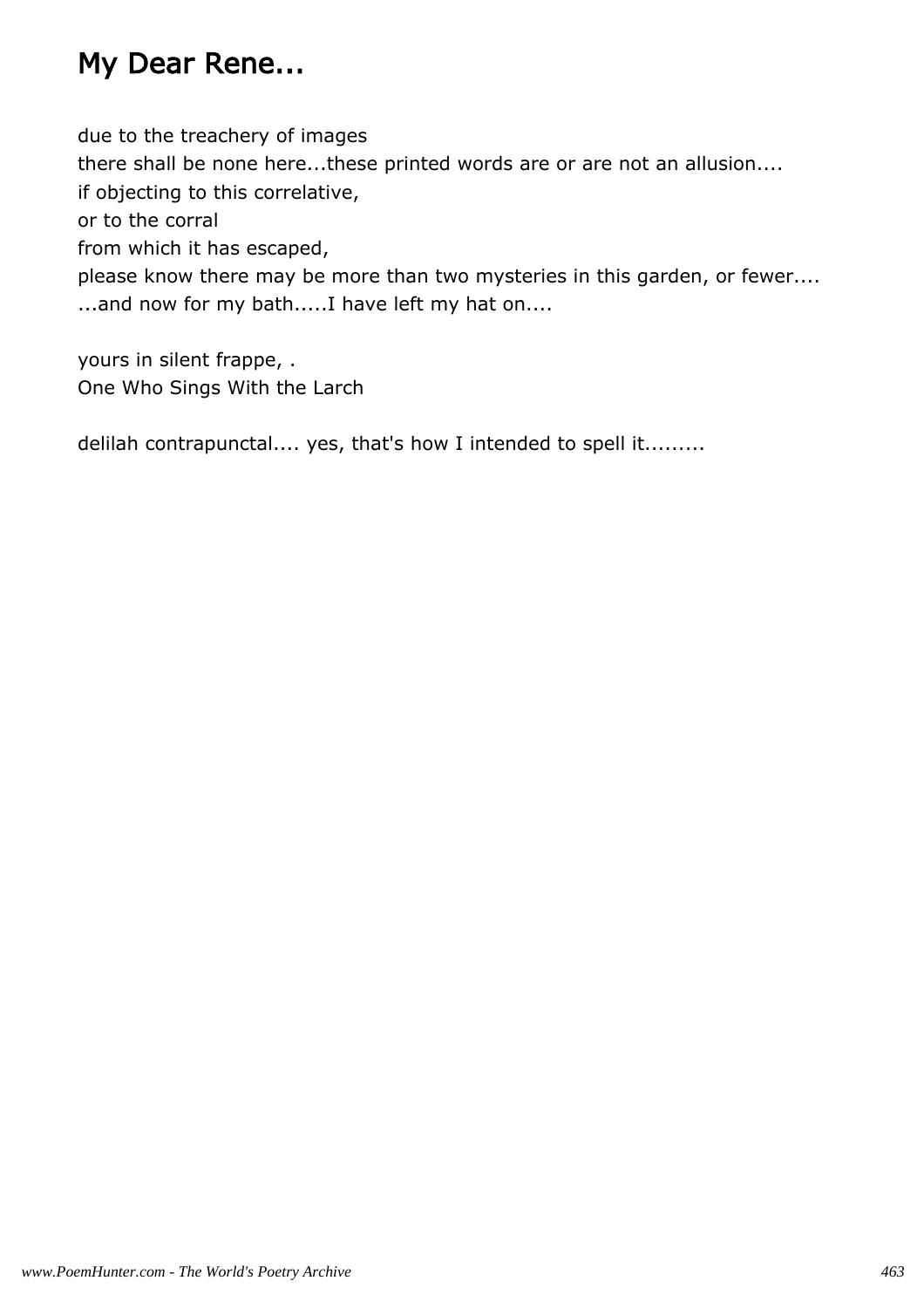### My Insular Existence

in the reliquary of circumstantial provisos there's been a greening of the hoe-handle... a quivering... a rustle, a quiet urgency, re-writing that shop-torn syllabus of April's renderings... ...alma sequestra... a traveling of tongues... mortar falls from between the bricks...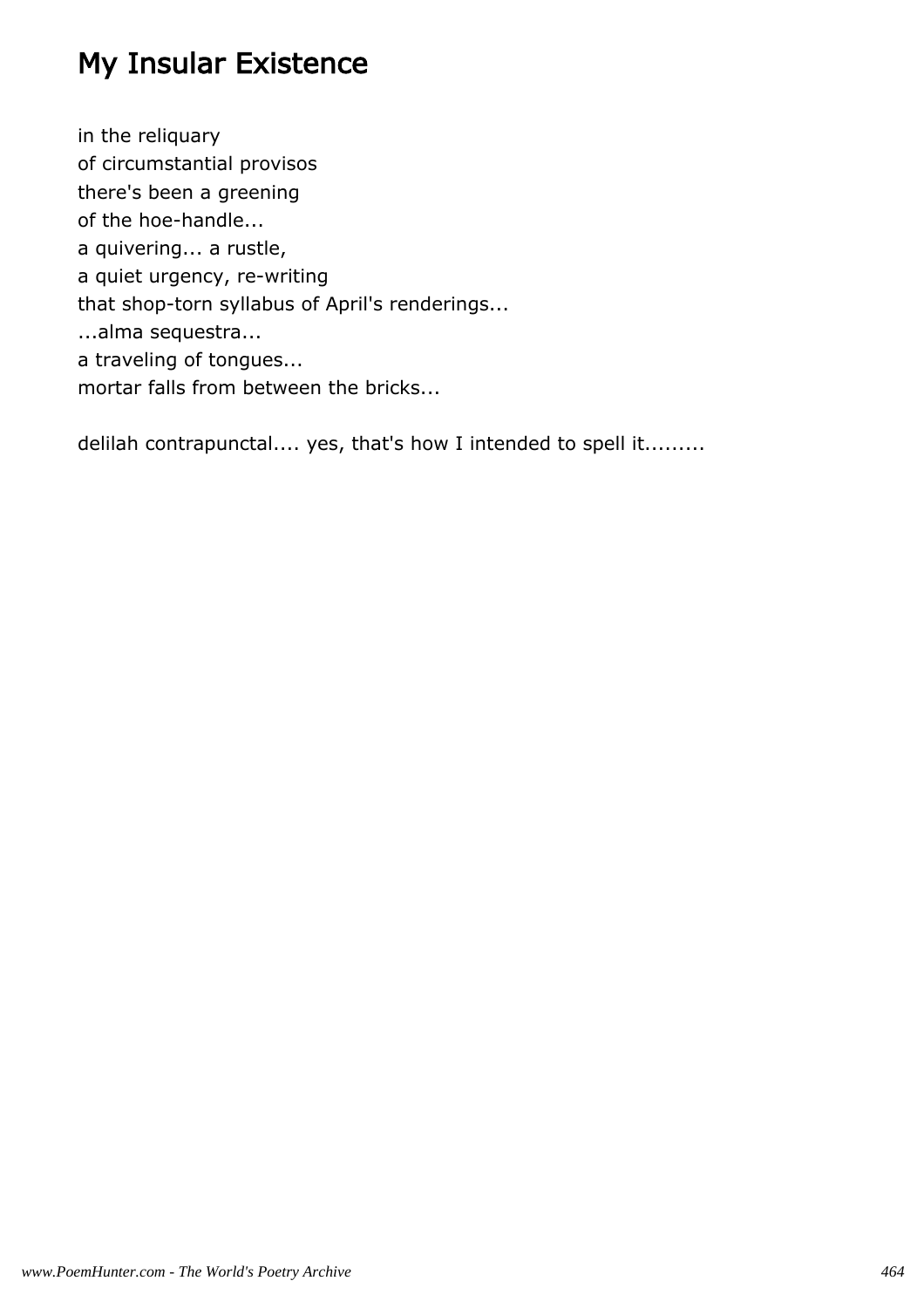### Named By Love

his name was not 'a dog' I do not know what his name was in his language he accepted the name I gave him in my language and knew mine in both as well if I say his name aloud he cannot run to me if I do not say his name aloud can I take it to mean he is just asleep in another room? he is often in my dreams, the waking and the sleeping ones have I deified him in his absence as he deified me with his presence...? of course... the words blend, become parts/wholes of one another....interchangeable as was intended in an age before they were names growing into repeated and recognizable sounds....named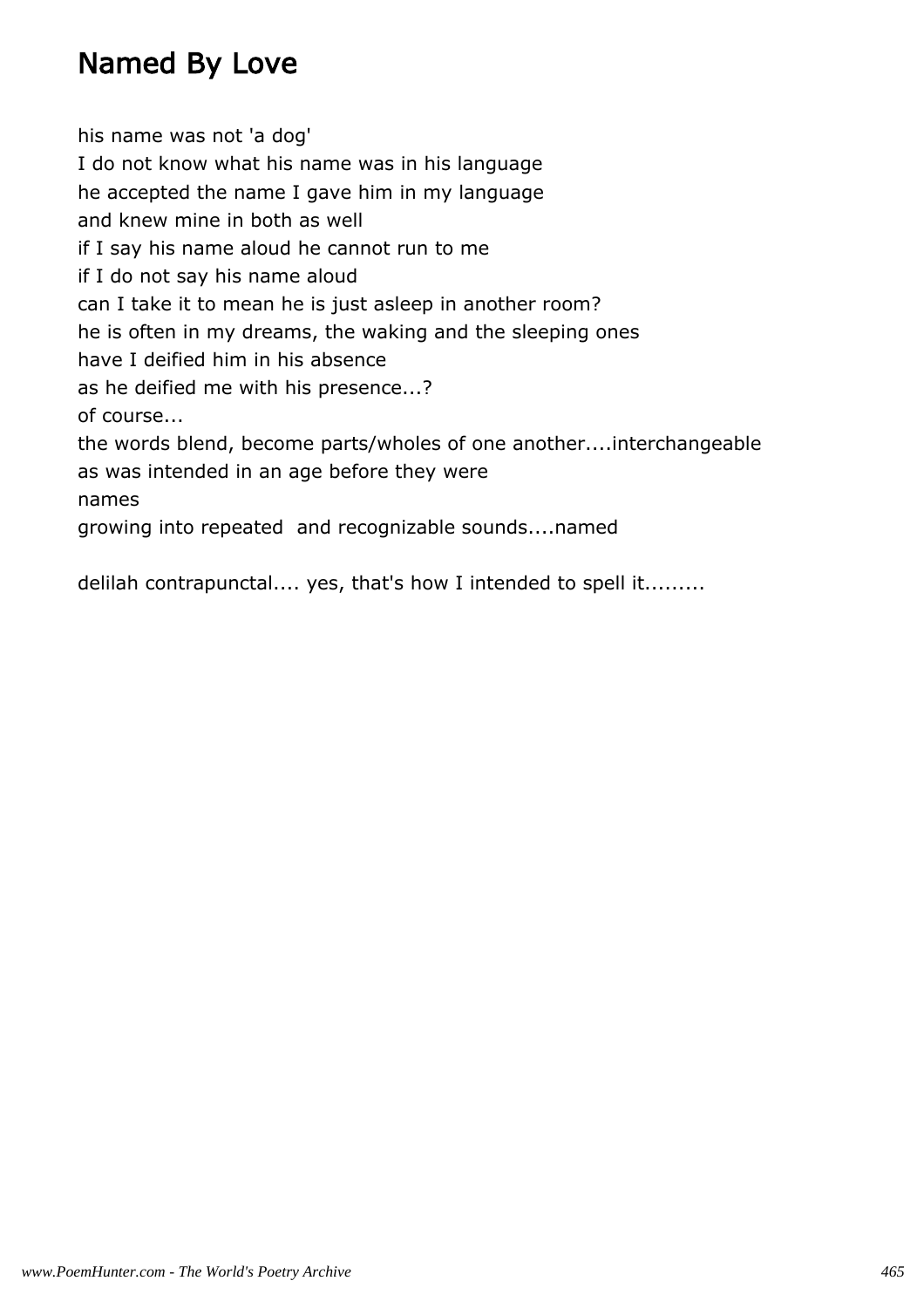#### Naming And Renaming....And Now I Will Call You

skyrla.....I say it as I sit at your cenotaph....

you chose to go deep into the woods.... your last run..... you stayed there....gave yourself to nurture the place you loved.... I knew you would do it your way ...you did.... and here is your name.... .I say it again.....it is you.... it fits you... anyone for miles around this glen knows that..... pitch not being your concern.... except when I threw the ball to you.... only to you..... the others were not there as far as you were concerned.... you tired of the game..... you left to try to tear rocks from the creek bed..... gurgling and splashing, wild girl..... you were red...you were curly....you had no choice but to run....with frenzied joy..... I know where your kind came from.....where you were bred...... and you are skyrla...... you always were....and now I know, too...........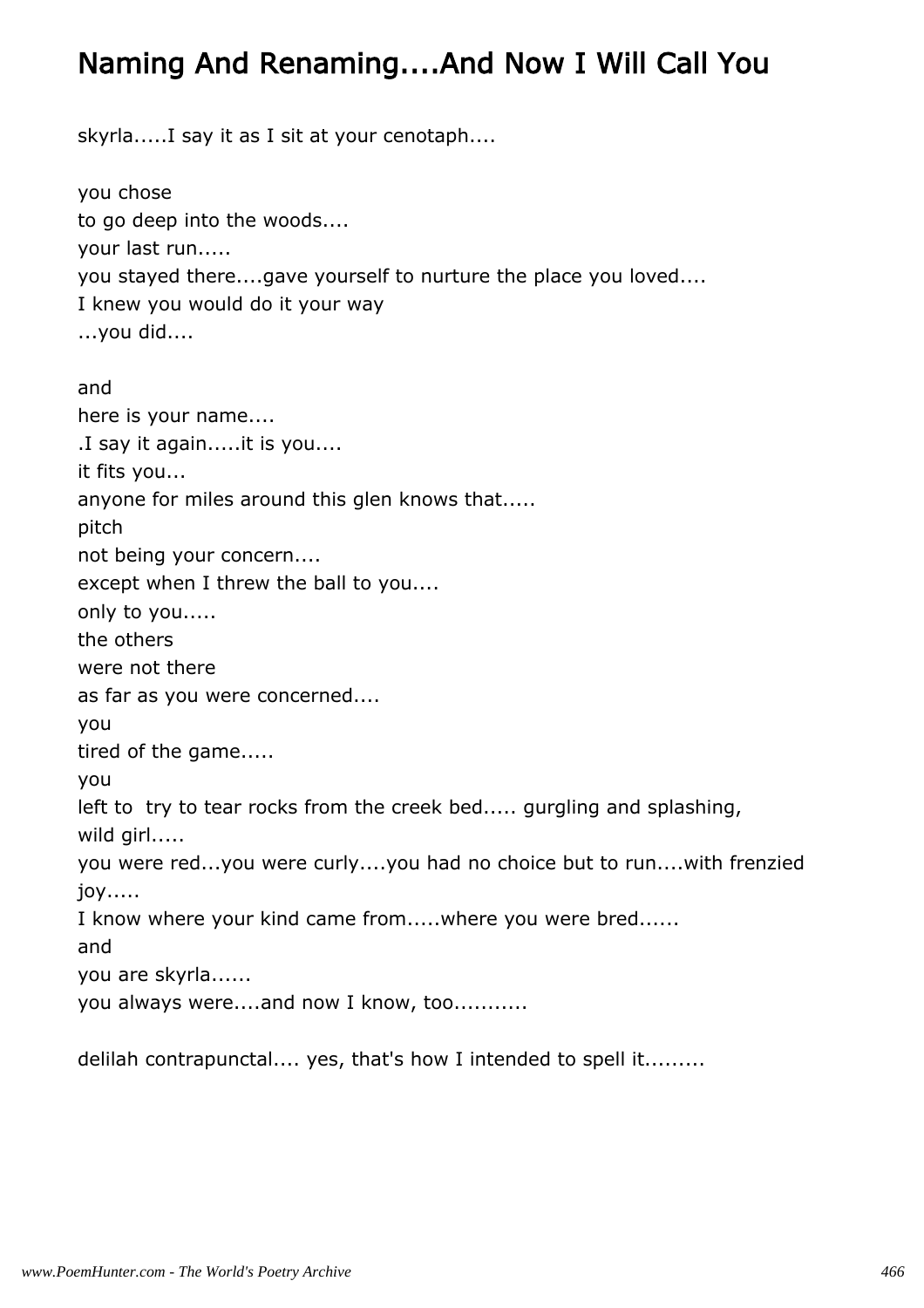#### Neon Negligee

in the anyhows of anywheres they take their vows and split their hairs prod their cattle count their chattel free their mantels prove their worthies clear the brambles jail the scurvy tread the spaces skip the traces jump the lines and pay their fines make their haste and work to paste the labels on the cables of the importunish ladles in the woodsheds on macadam let 'er rip and let's have at 'im are the bywords and the why words of the laudatory scat if the well's dry let the cat cry make the hay shine...and that's that...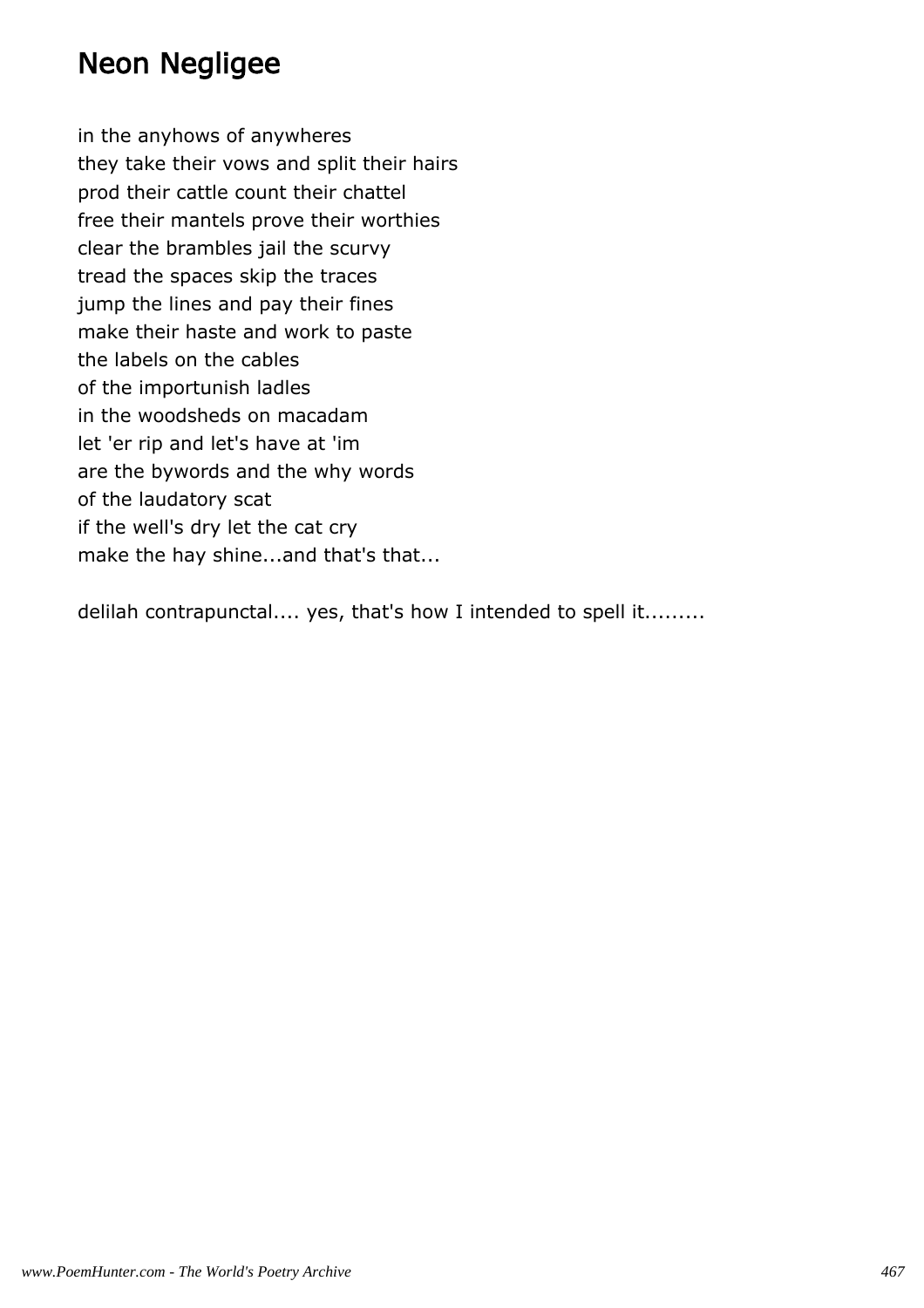### Never Did

do well as a distraction....... am not capable, happily, of being collected.....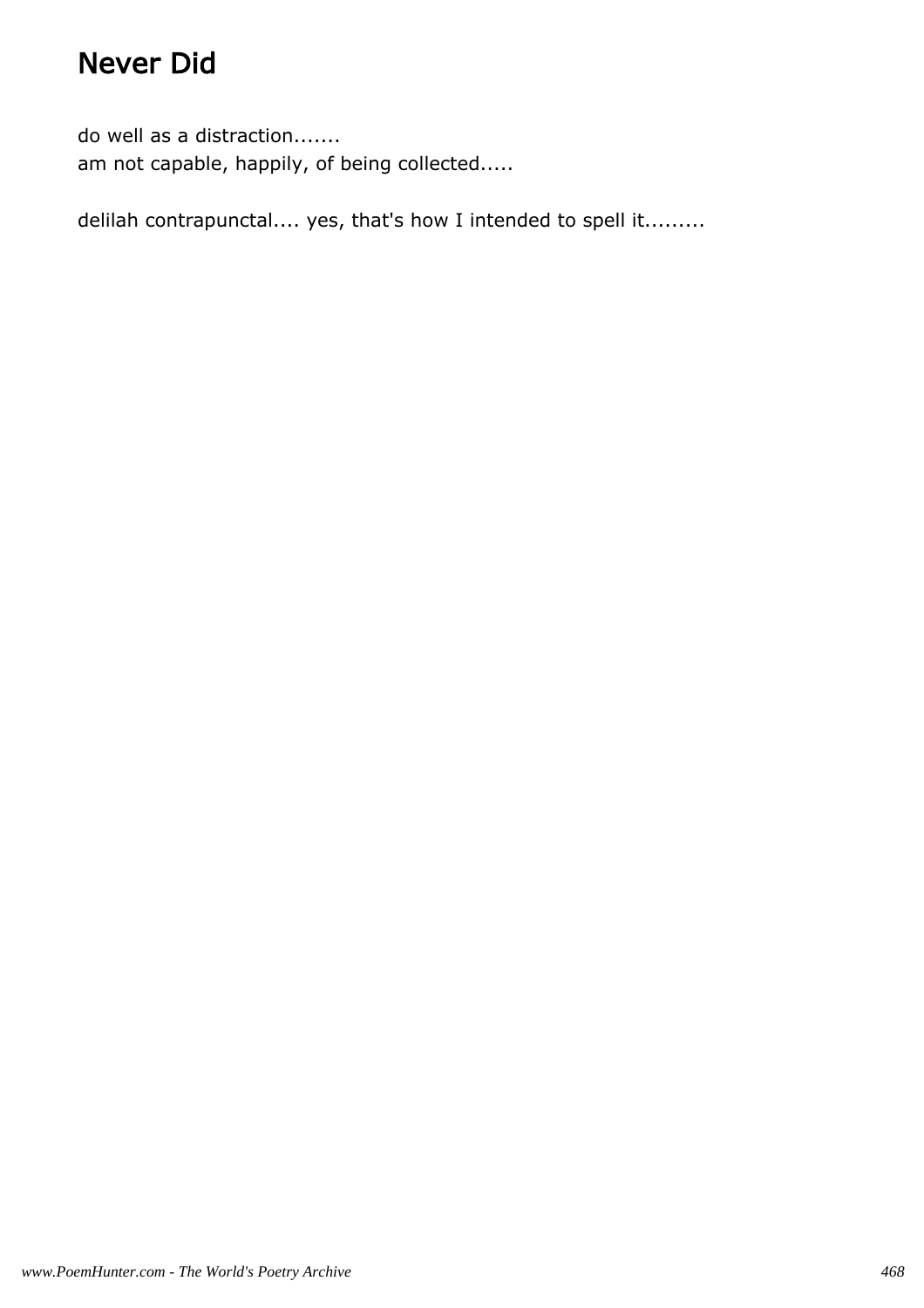#### New

fence pickets evenly spaced

driveway paved

windows double-glazed

siding gleaming unweathered

roof intact most-everything-resistant

where are the old man and his two dogs one red-gold one grey-black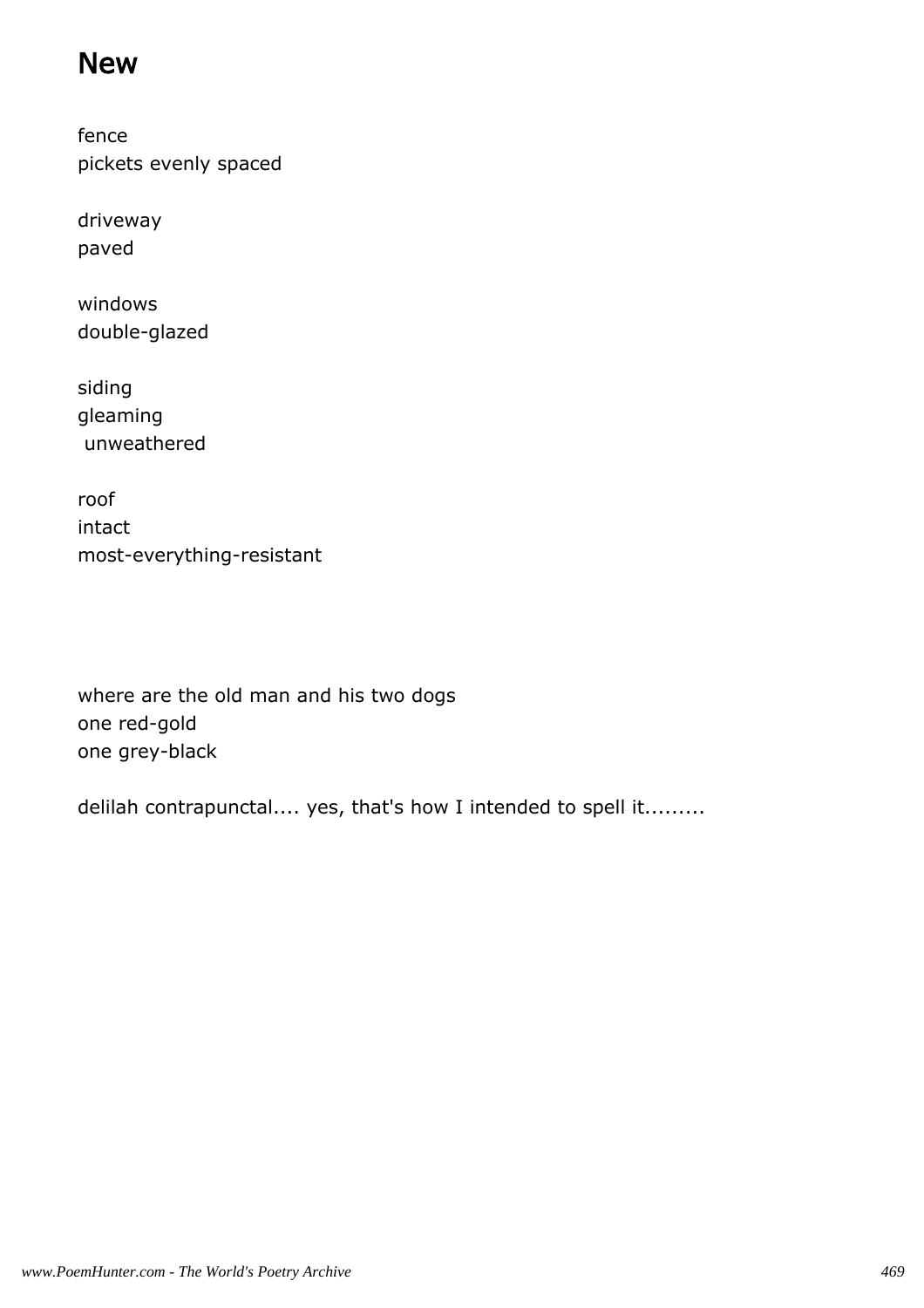#### New Geography

I lay the strip of rain-rug

over the first few feet of

prettier woven floor art

by the front door...

there aren't the eight paws

that would've brought in

wet leaves and other autumnal effluvia from the walkway...just my two, and I usually remember to scrape off some of the stuff on the mat outside...

a foolish act, a habit, an always-done-it thing...

so quiet here..no claw-clicks....

I rub my head with the towels...still on their hooks...yes, I've washed them, but I like seeing them there...

... I have managed to give those cumbersome slickers away...some other prancers are loping sideways in them today...imperfect design, covering perfect love.... now I'm laughing...hear me?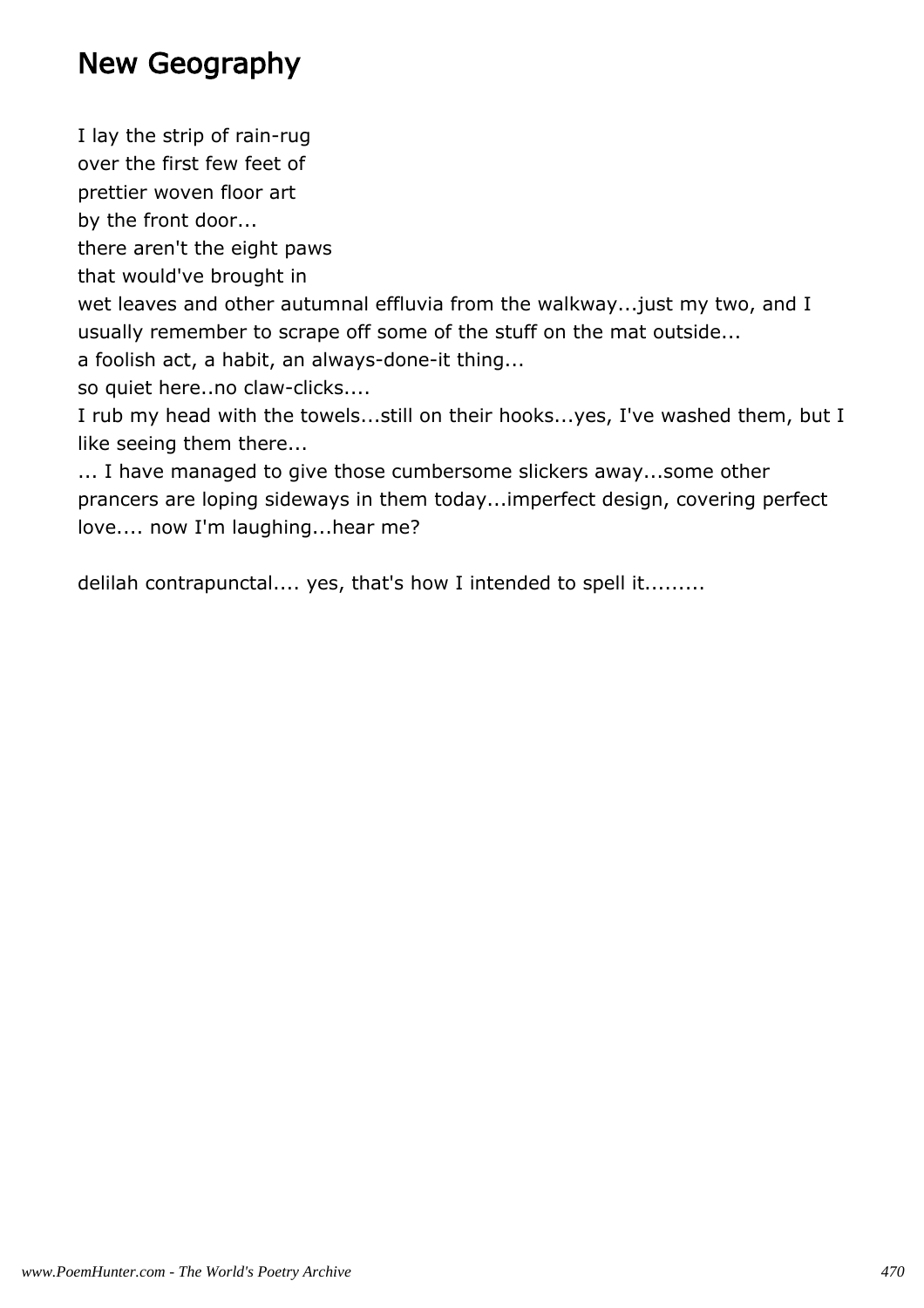#### Night... Mares..? ?

slept...then dreamed I was behooved... awoke to find the floors were grooved with gouges, scratches, mars and nicks.... before I filled my bowl with Trix .... to ingest and to ruminate that confounding night's events... I saw some nails....the evidence...! those iron shoes, though coming loose, had once been fixed to hooves uncloven.... I'm many things, though seldom sloven... life becomes stranger, odd, precarier.... and now to find a better farrier....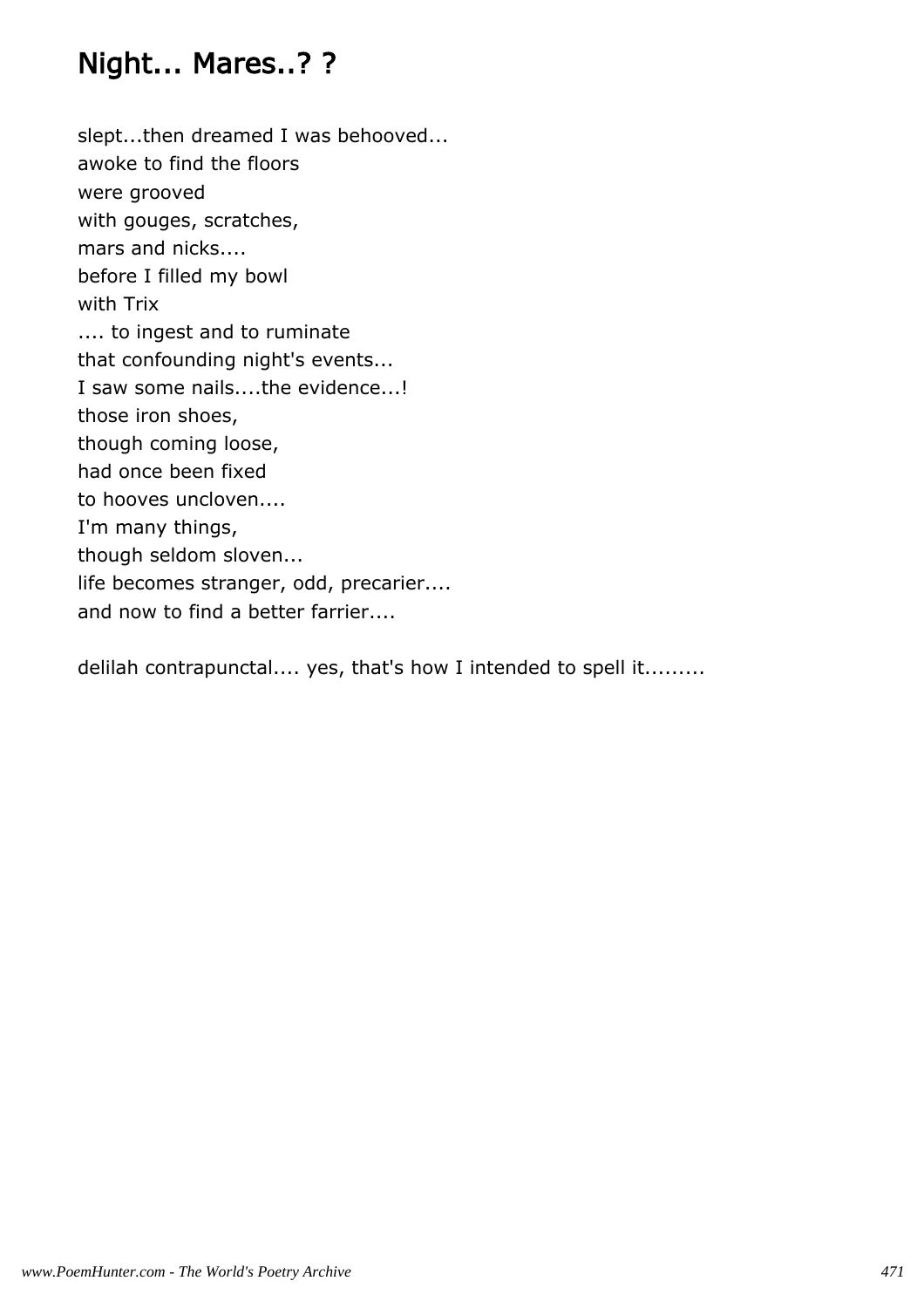apotheotic blaze... the red and gold of a soft day's ending provides all necessary light..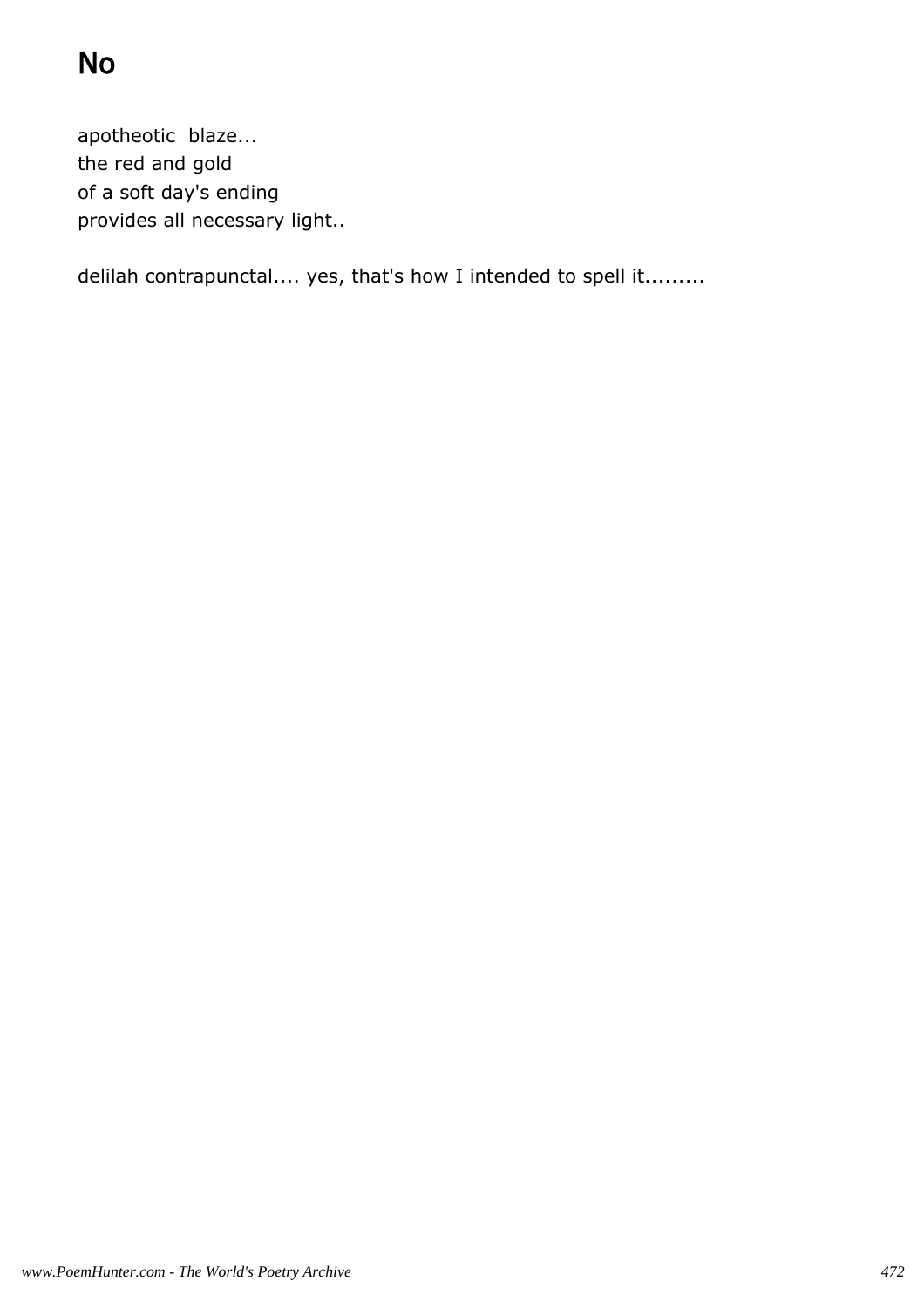## No Blue/No Green

I fly a flag of red gold and black shepherding and retrieving, with howls, tails of those magyar legends....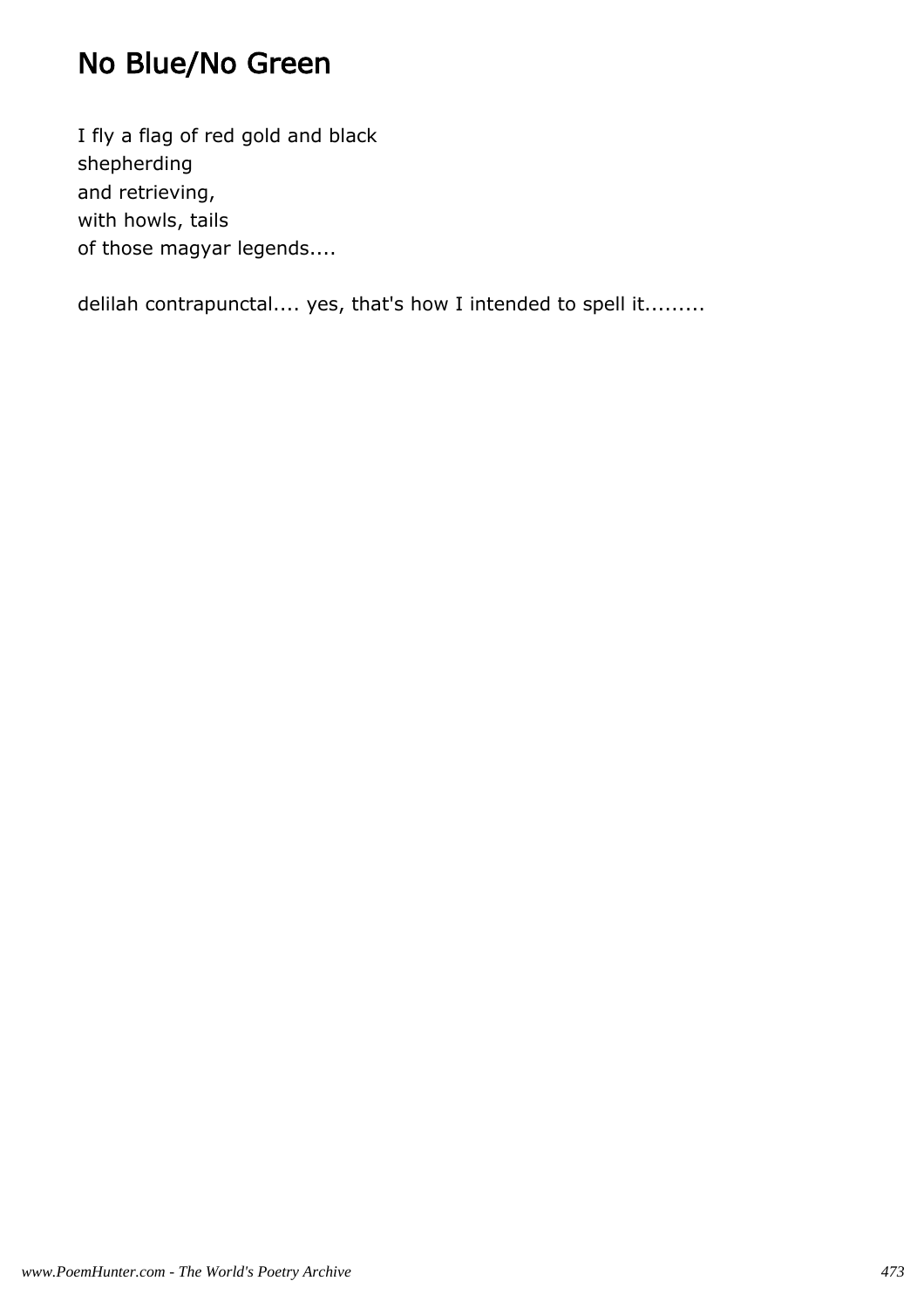### No Room In The Orifice

with heart in mouth.....but wait.... there's a foot in there....firmly lodged.... space being at a premium...h'mmmmmmmm........ I said, 'h'mmmmmmmmm...... .....was mighty difficult to say anything intelligible, under (or over) the circumstances..... and, when it, the pedal part, is finally removed... ......more woes.... .I'm so far from the nearest nail salon.... that slightly orange-ish cherry-ish red is a hue to make one cry..... must have it.... oh, life....one extremity on the heels of another.... good gracious me...and good gracious you......who knew?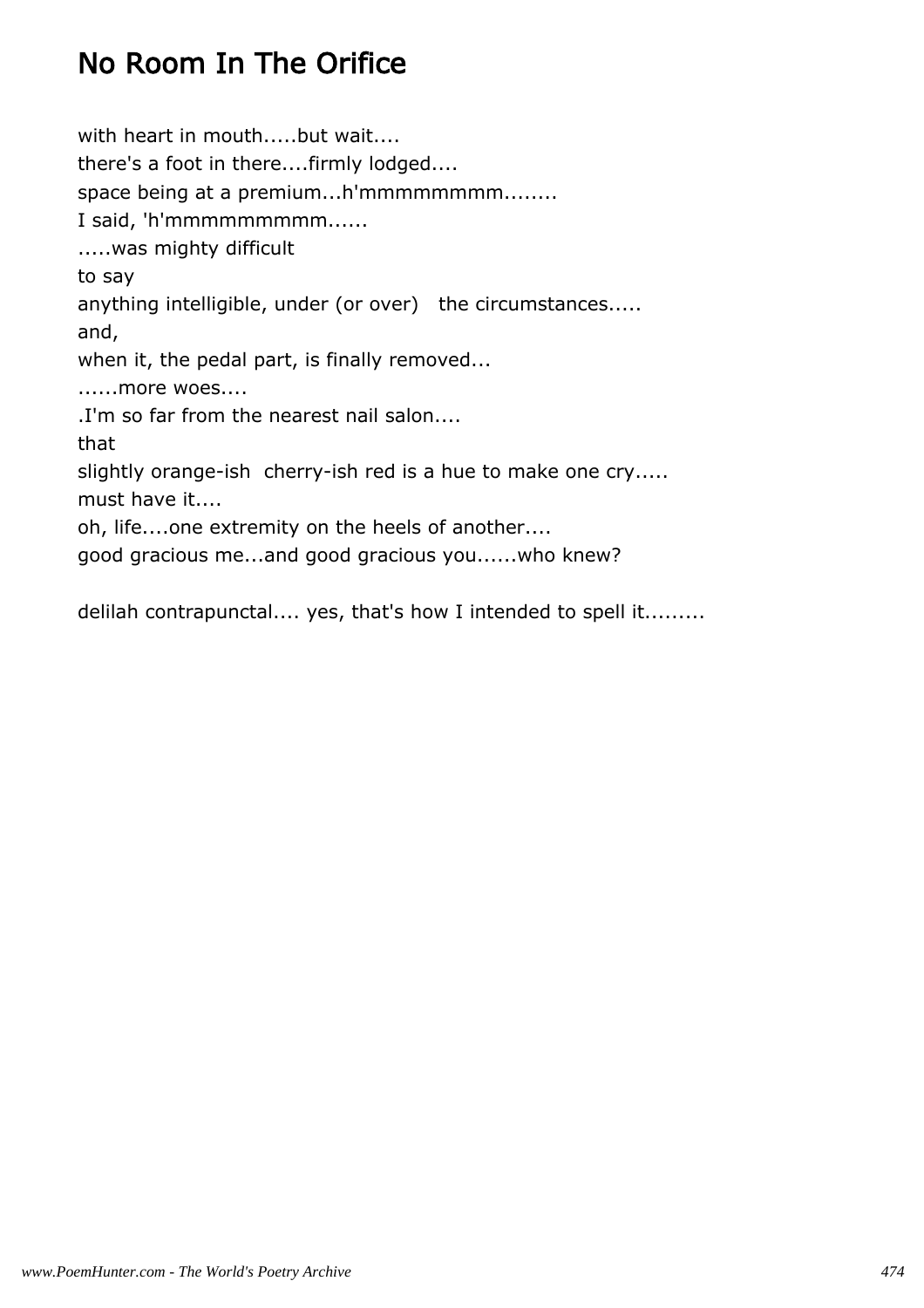#### No Subtitutions....

sublimation....so unsublime.... must, have to place it where it belongs or nowhere..... distractions, illusions.... violet light, umbraless.... demons....no.... usurpers, powerless as ever.....absurd, bathetic....I say this not as judge but as participant.....

exhausted any number of realities........

hah!

that other-than-exquisite word: ...'numb'-er...... ..............knew I'd find a laugh in there.....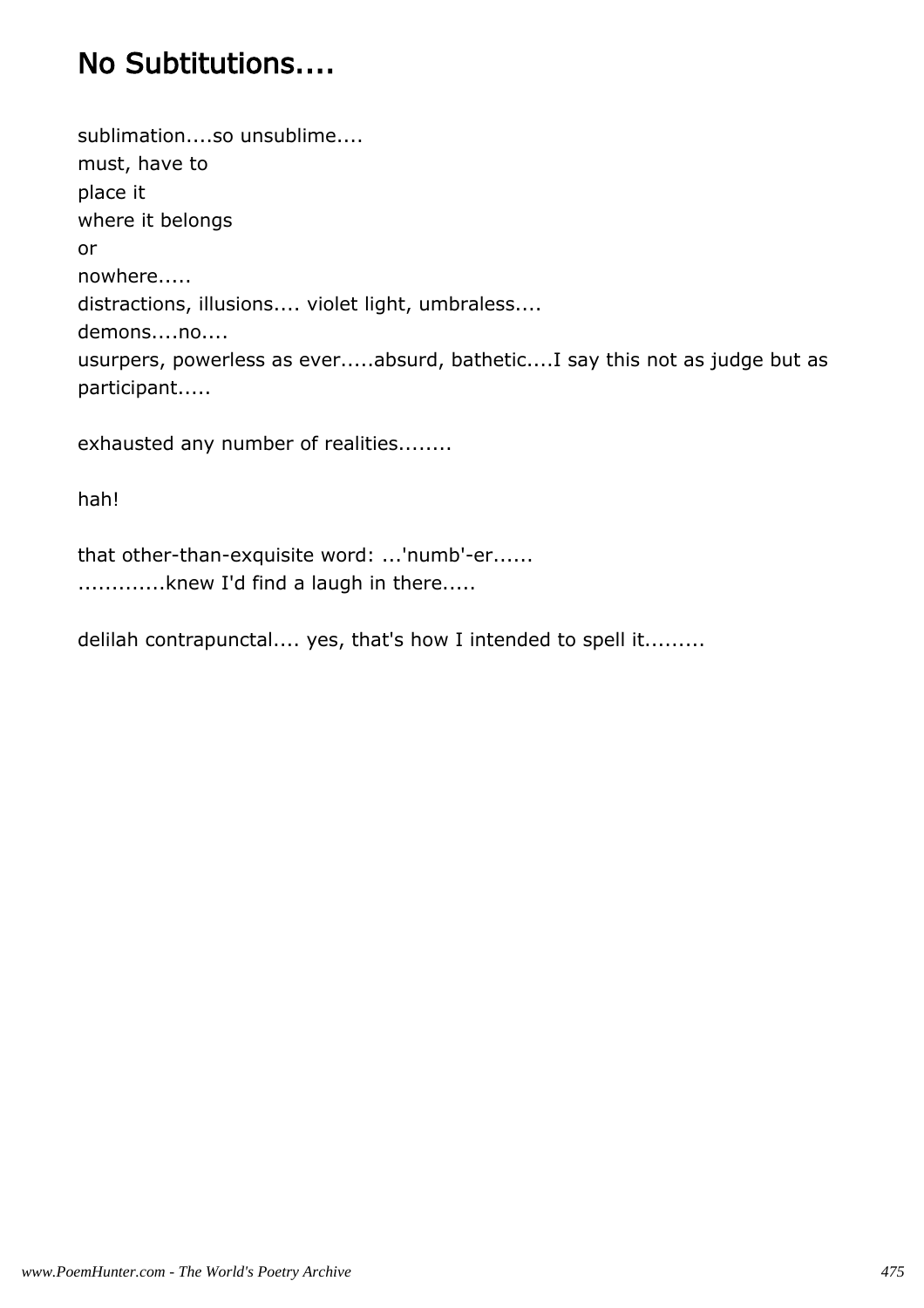## No, Didn'T Notice....

that particular detail...or

that one...or the other several hundred...or more.....

no...completely escaped me, those.....yes.....yes.....assume as much, if you must.....

.what they mean?

how to interpret them...and those...and the others.....?

of course it matters.....on the one hand....the one with five thousand fingers.... each of them with its own miner's hat.....and a brace of canaries.....

and it was very difficult to put them into that one desk drawer....... .keyless? certainly....

..I let them out one wing at a time...and replace batteries, if necessary... ....on the feet of a snow-white rabbit, I do......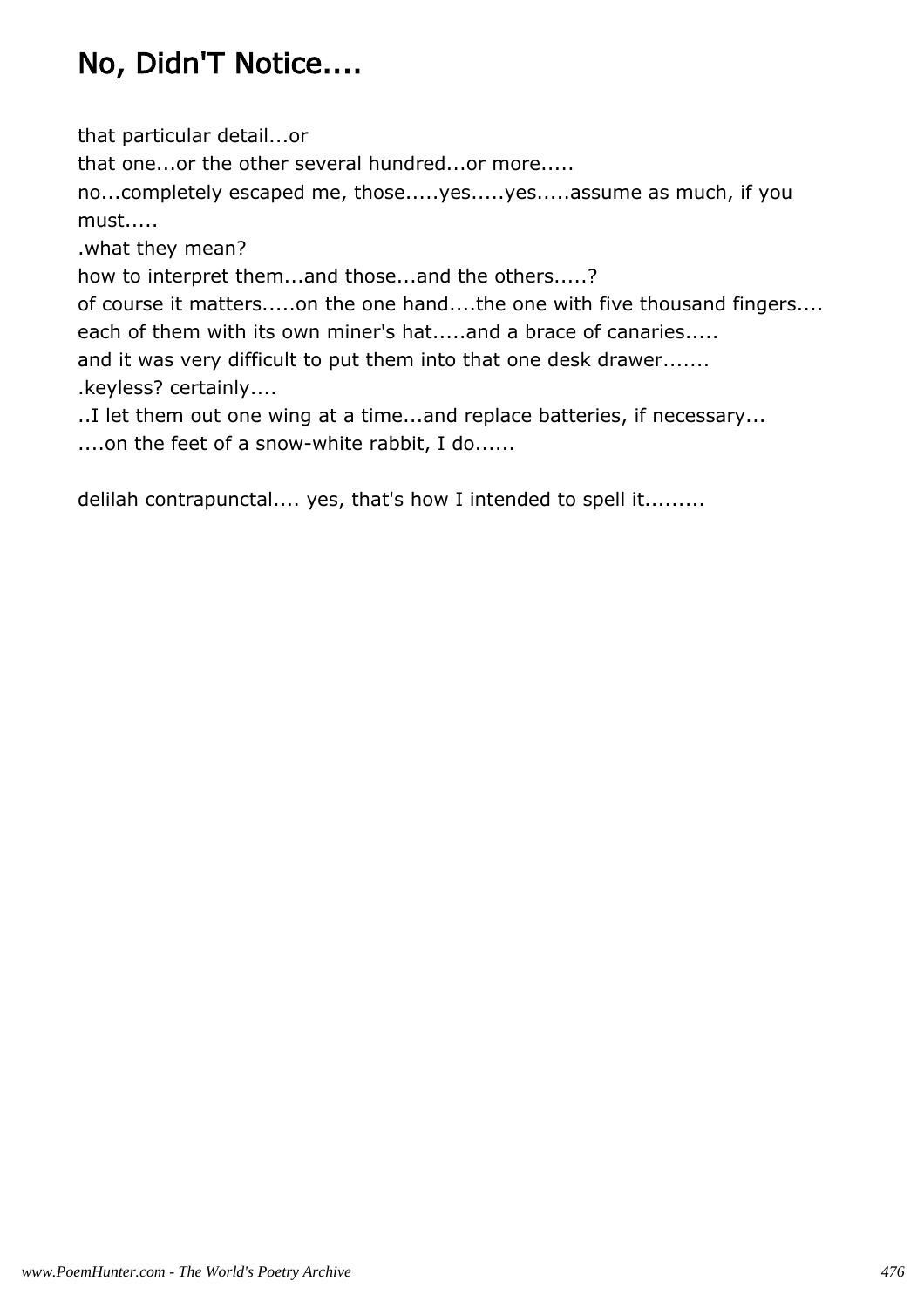## No, Not

strictly a 'tangent'... .nor ponderously intransigent, however strict... however.. .howwmsoeweaver, crust like so many tiny barnacles, nor a flimming flam among 'em... to pull the thing out by its roots, if it had roots... .wave a feathered fan at its anterior, flossify the will o' its wisp... .set up a blockade...it'll holler, 'it's a set-up'...and it wanted it to be, bad, real bad, it did....and oozed under the rug, gumshoed and harlequinkley eyed... .why, if I had my druthers ....where are my druthers? coulda sworn they were on the chair with the persimmons and the green-gilled cabuchon fish's husband.......dammit...gotta go find 'em... will you please take care of this problem asbestos you can? put out the fire, there's a dear....thanks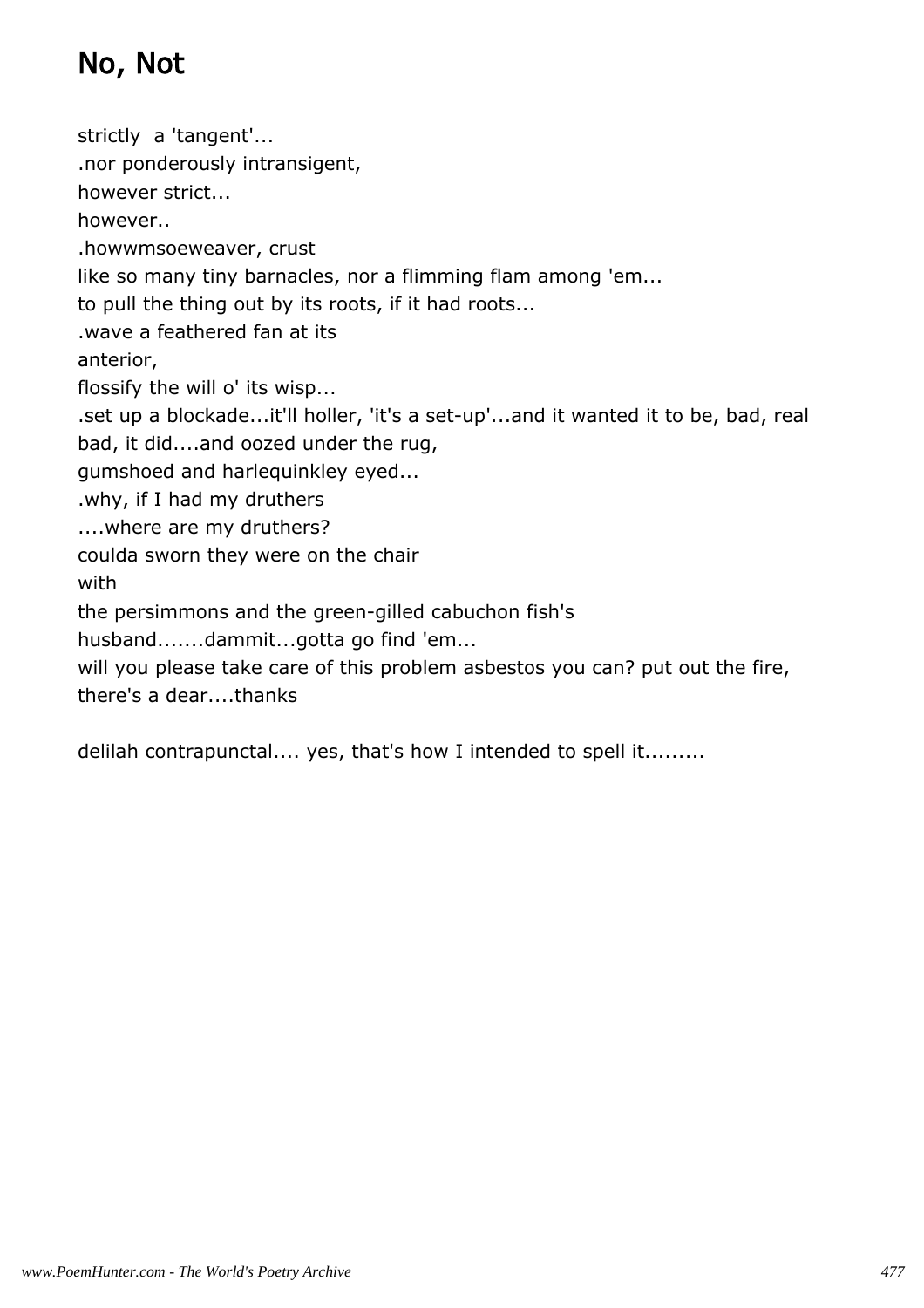#### **Noctilucence**

fades to not-quite-black... hanging by one strap from the ladder-back... dit-dit-dit-dah-dit-dit-dah-dit.... basketball echoes keep time....we don't... if we could... would we.. or call traveling...?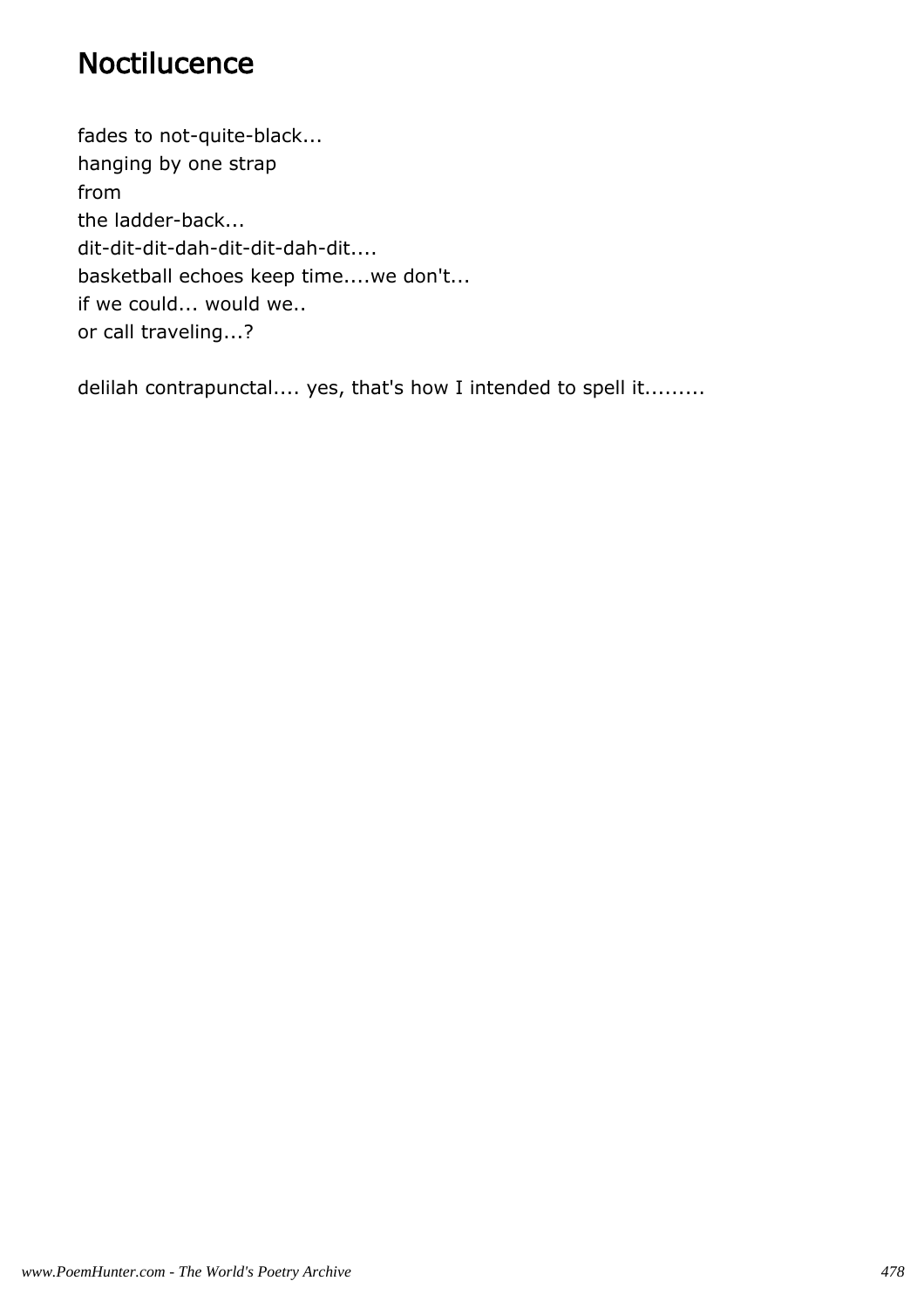## Not

a question of comparison....no room for that....it'd be senseless.... it is simply that it is complete.....the inroads..byways...colors and sounds, textures and melodies have been exquisitely traveled....no, not to an end point in any way, barring structure....

...abstracted, concrete...resolved....compositions lacking nothing! ! ....

impressed? well, reverent is more like it.....I won't presume other than exhilaration......

there are other beauties, of course.... and I need them, too....I think I do... still.....the completeness...the completeness....! !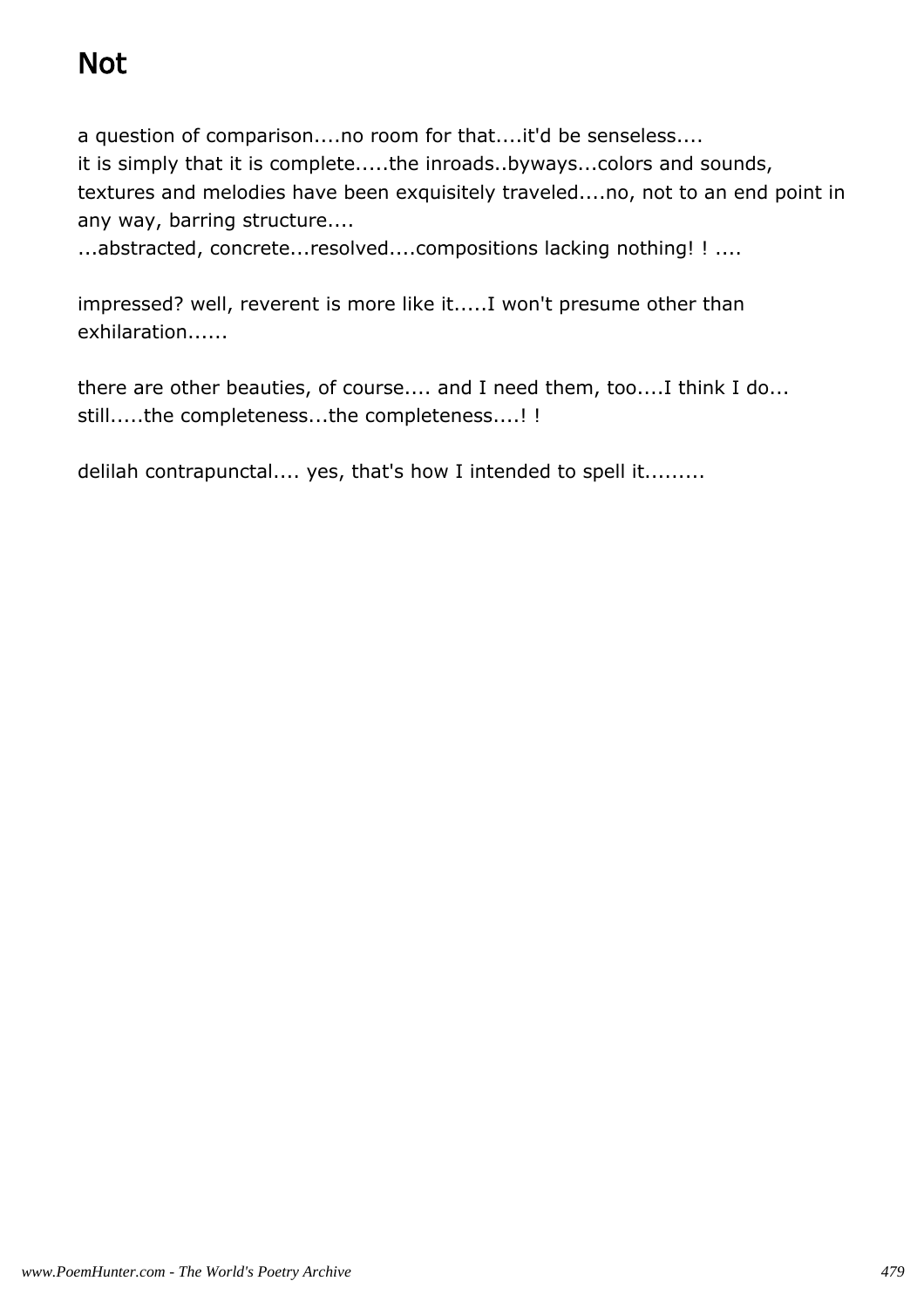### Not A Breath...

each was taken...and named somehow incorrect.... through the wrongish part of one of the nostrils...or both ....not specified...implied....? how grievous? another error... a slippage...down on stumps into fall's mushpile of once-crisp leaves now brown and ochre-spotted slime.....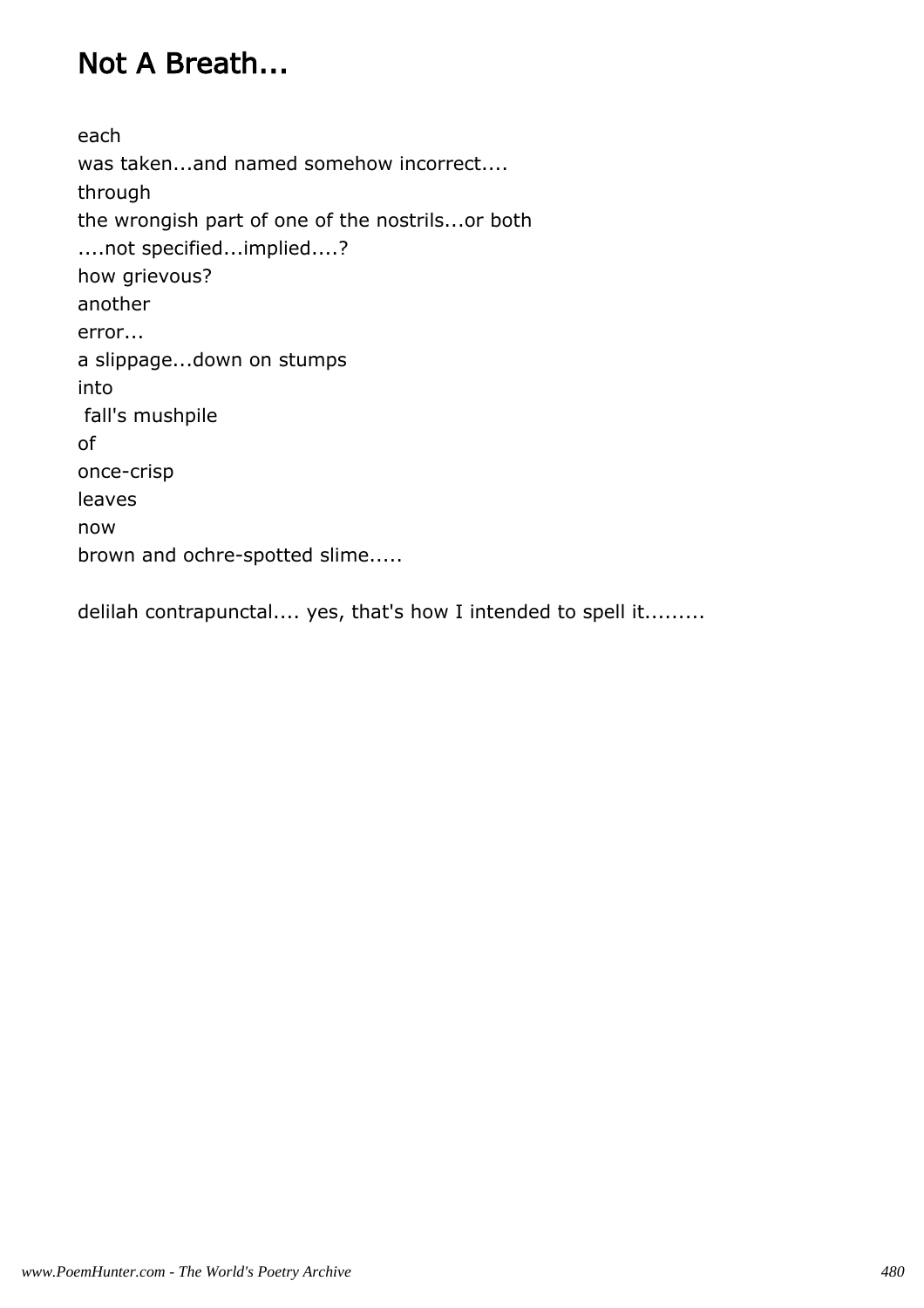#### Not Always, Just Ever

another nickel in the time machine four-toed sloth turns green... indigenus envy vegetation coated downward head first of many seconds and thirds a minor fall a major lift fresh-squeezed codicil with raspberry sauce bulging at the groin... two boles and a strike that an abseilient preamble scuttles the scenario uphill hind legs leading like a slow-speed jugger naught else ought else/or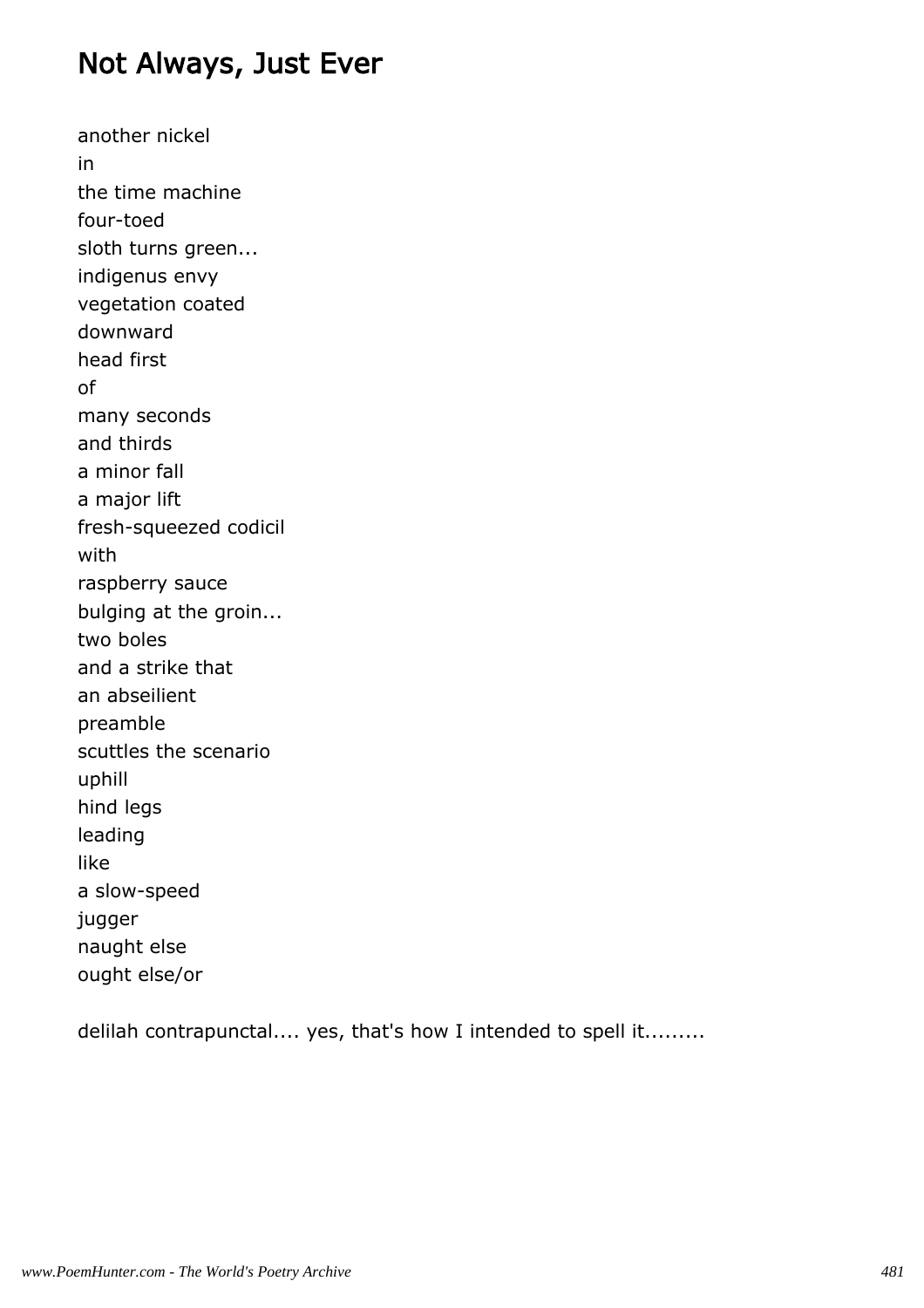## Not Back

in the form it once took.... not back, no... but returned... as though having been out on lend... new colors, sabled strokes ... newer shades, hues... finer mercies, of a scorched sort... fully dressed... unclothed....graceful..and awkward in truth...(is retreat to the familiar an option... a thought that can be seen and heard...) grinning like foccacia.... folded like a wren... the heart of it a tumbled stone...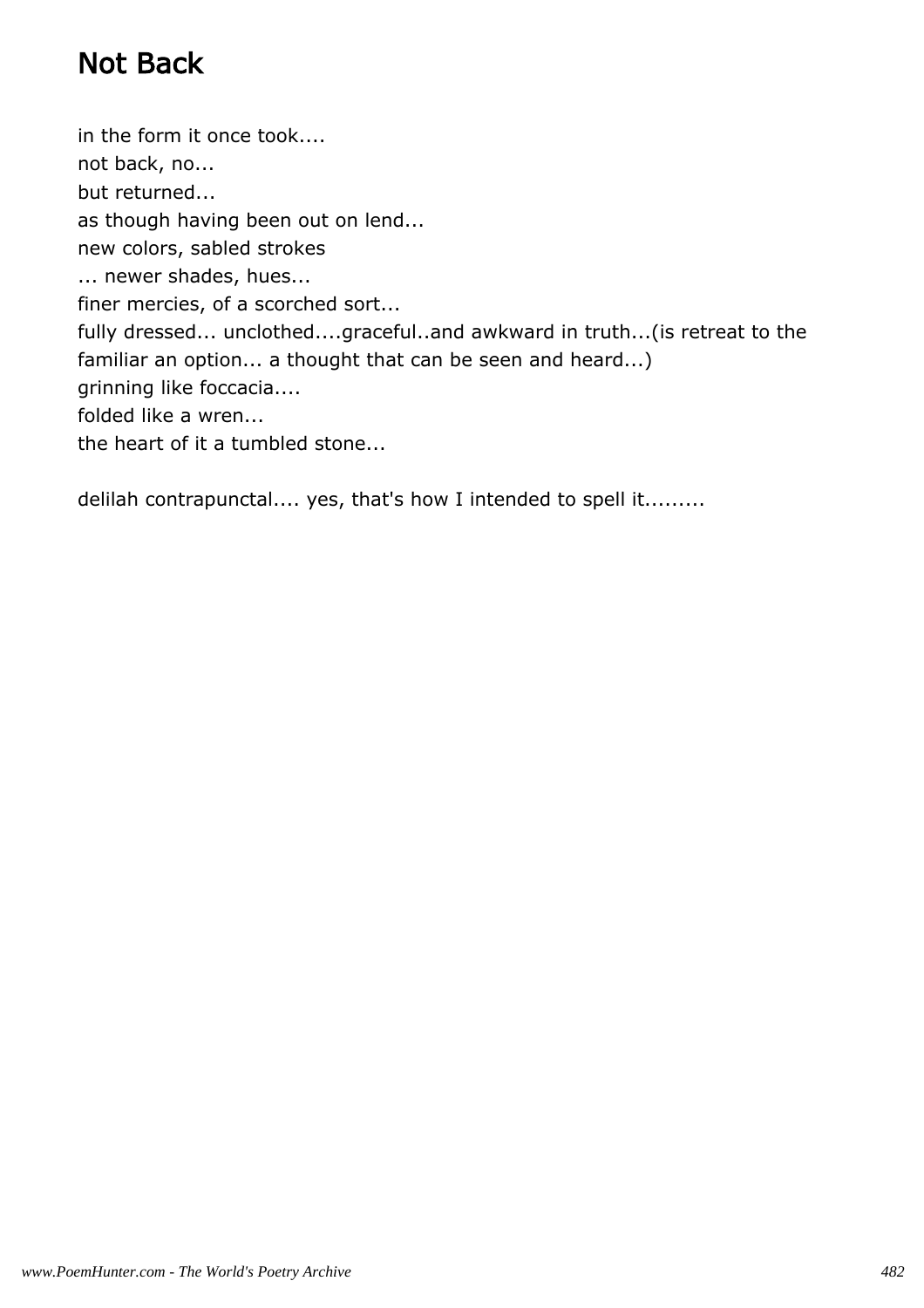#### Not Burdened Or Relieved

with or by years... eons... worth of garbled and variously misinterpreted chants and drummings... the do nots and do do do do ssssssssss... the warinessess.. .the kiln-dried depersonalized longings dedicated to statuary, more formless infestations encrypted and given promises of later, later, it'll get good'n'plenty...... there is nothing to cling/clang to but the trolley.....the brass wringer... no one to blame.... .excoriation becomes a personal and isolated thing.... shared only by beasts with slightly larger brains and soles equally calloused...........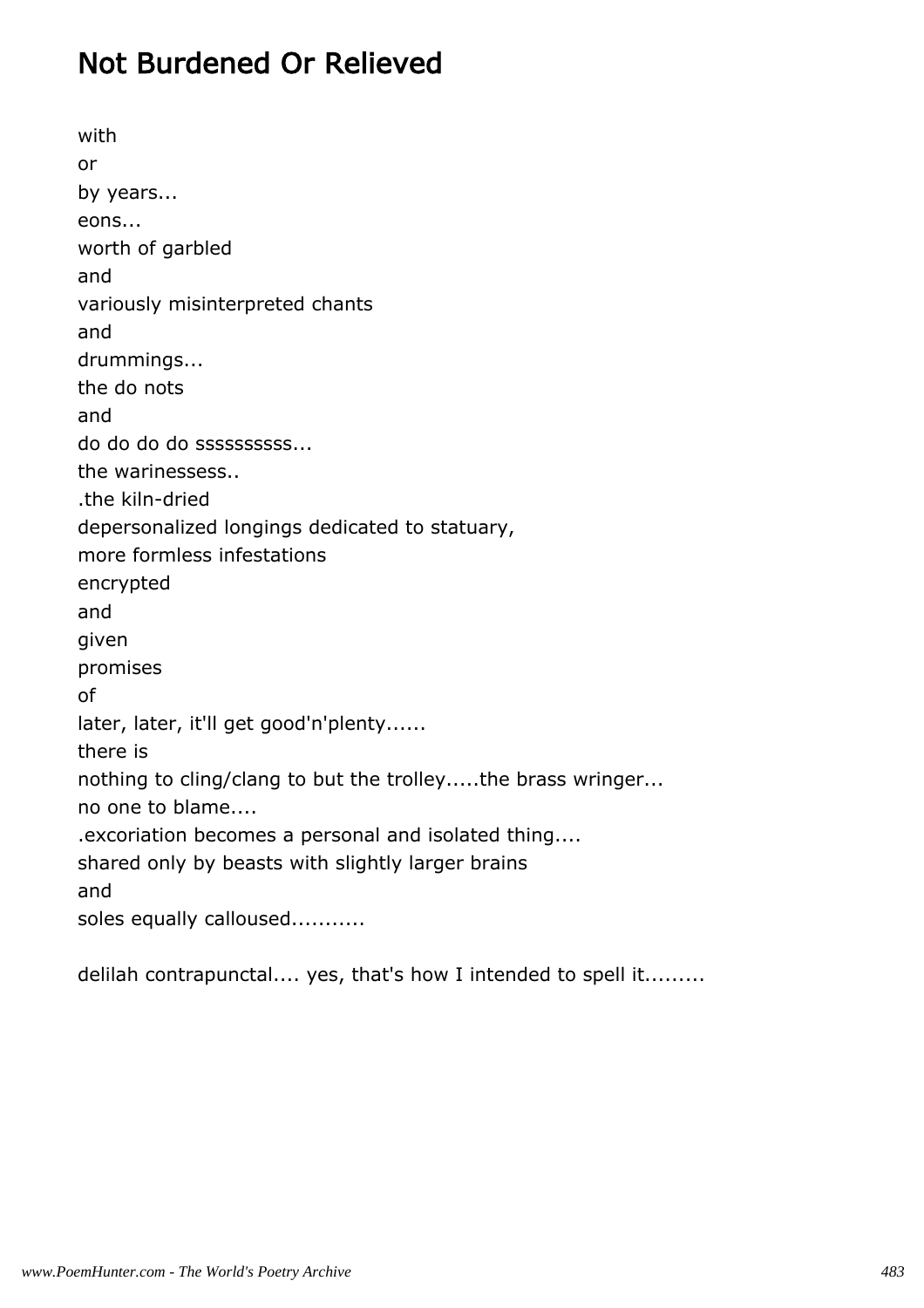### Not Funny...

but....listening to the news... wondering just how it feels to be 'shot in the incident...' (the person is going to survive, a doctor of semantics was consulted) ... as shall I, loving language in all its forms as I do.... up with many oddities/blepharismos of interpretation, including my own, and yours, I shall put....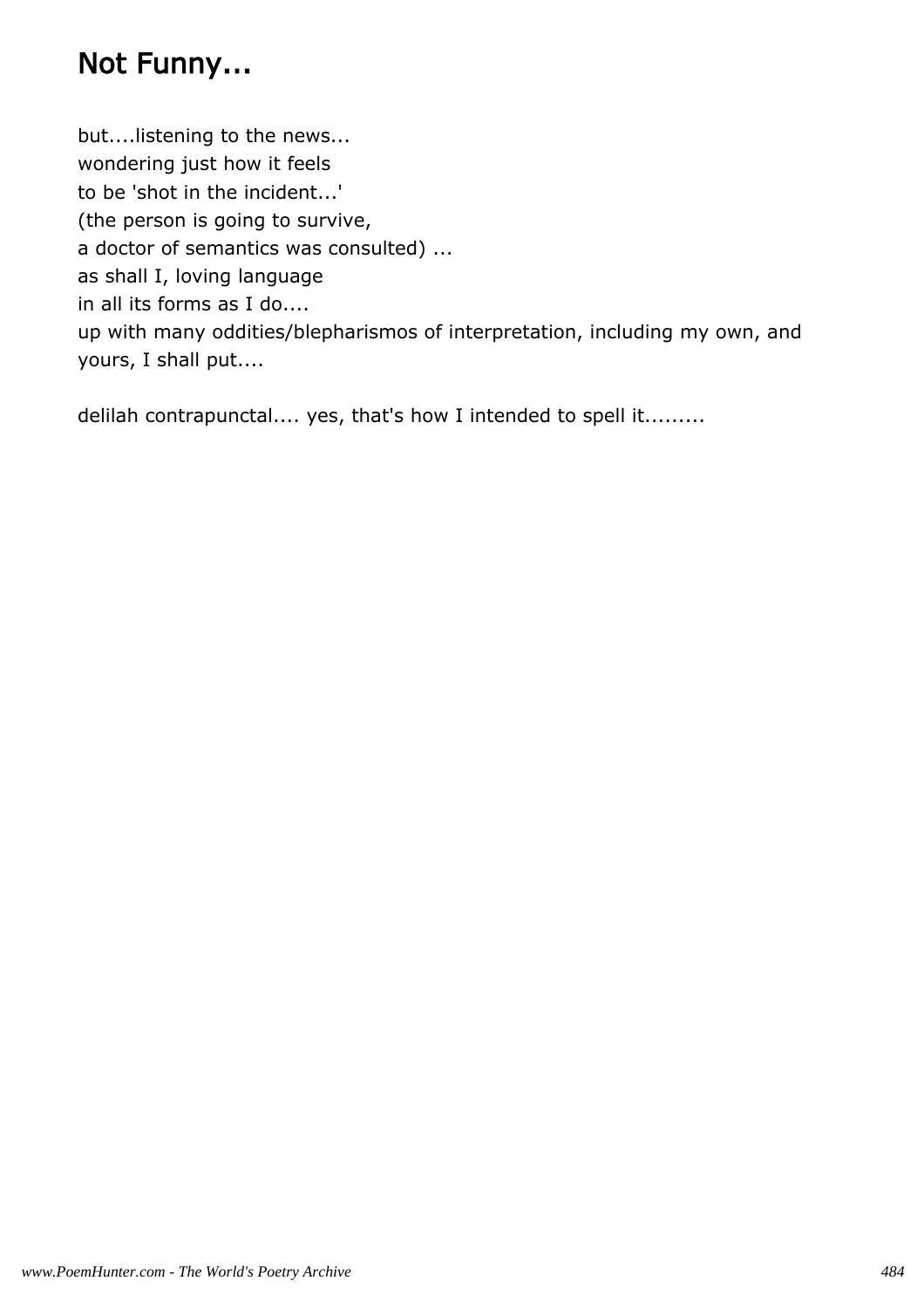## Not Hardly

expecting the end to be any more... or less comfortable/causing consternation/ absurdly flavored and textured than, say, the beginning/the middle/all that stretches/meanders/dribbles throughout and, being weired, pools, then rushes to catch up with that can't be caught stuff...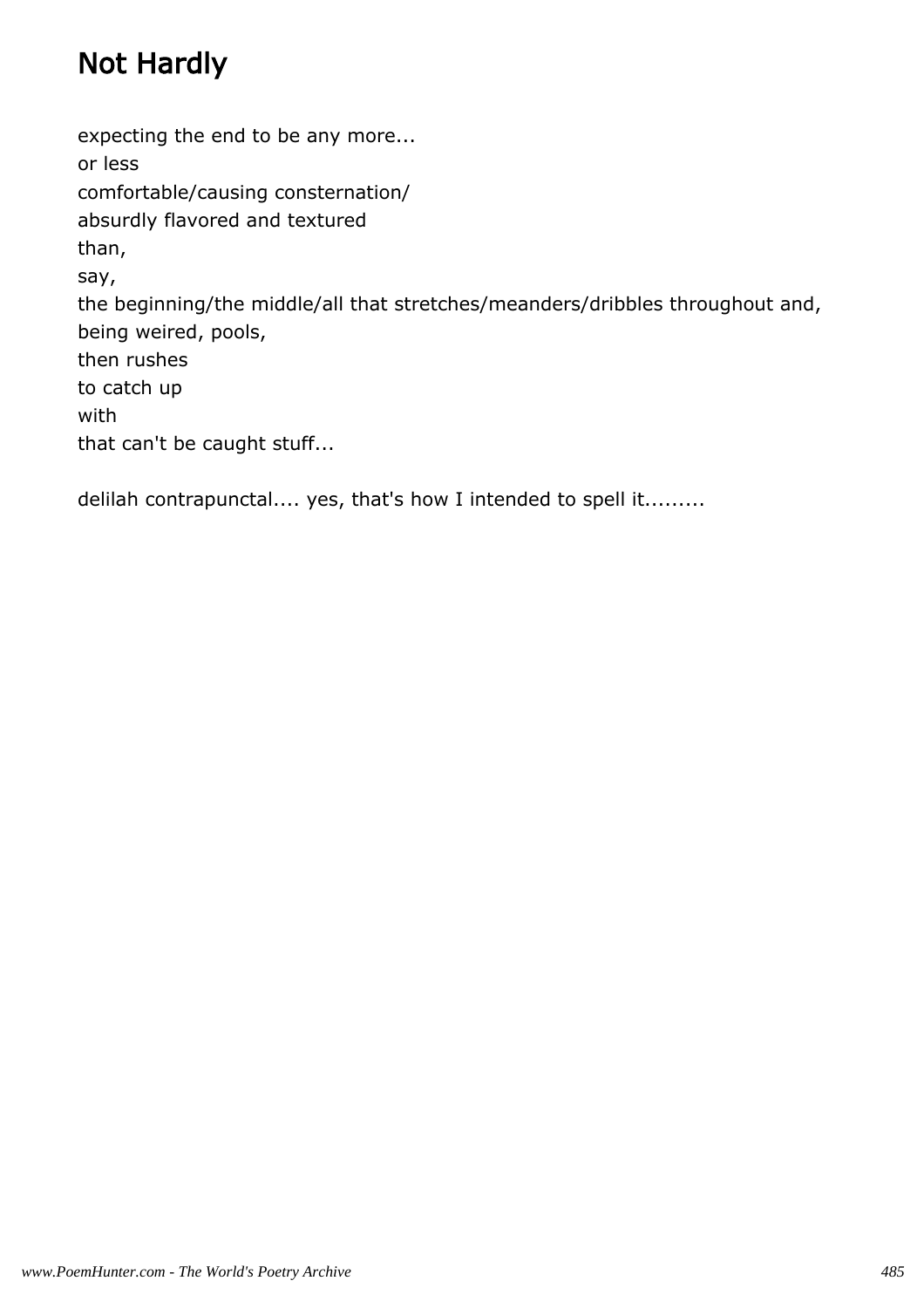### Not In The Obit

she, the longer-time mistress/paramour..... another 'special friend' was mentioned... the community stifled any word of the other other's existence..... she'd guessed it'd be so...way long ago, that when the day came she'd be one of those unmentionables.. ...I remember the glow of her when she'd been with him... it lasted for days at a time.... she'd blush..she'd sing, music poured from her... yes, she knew how it would be..and why.....and she loved him.... .....their duets...well, those duets.... those duets said it all.... we shared those unrestrained intimacies.....much more than vicariously.... transcended the hell out of what was not in print......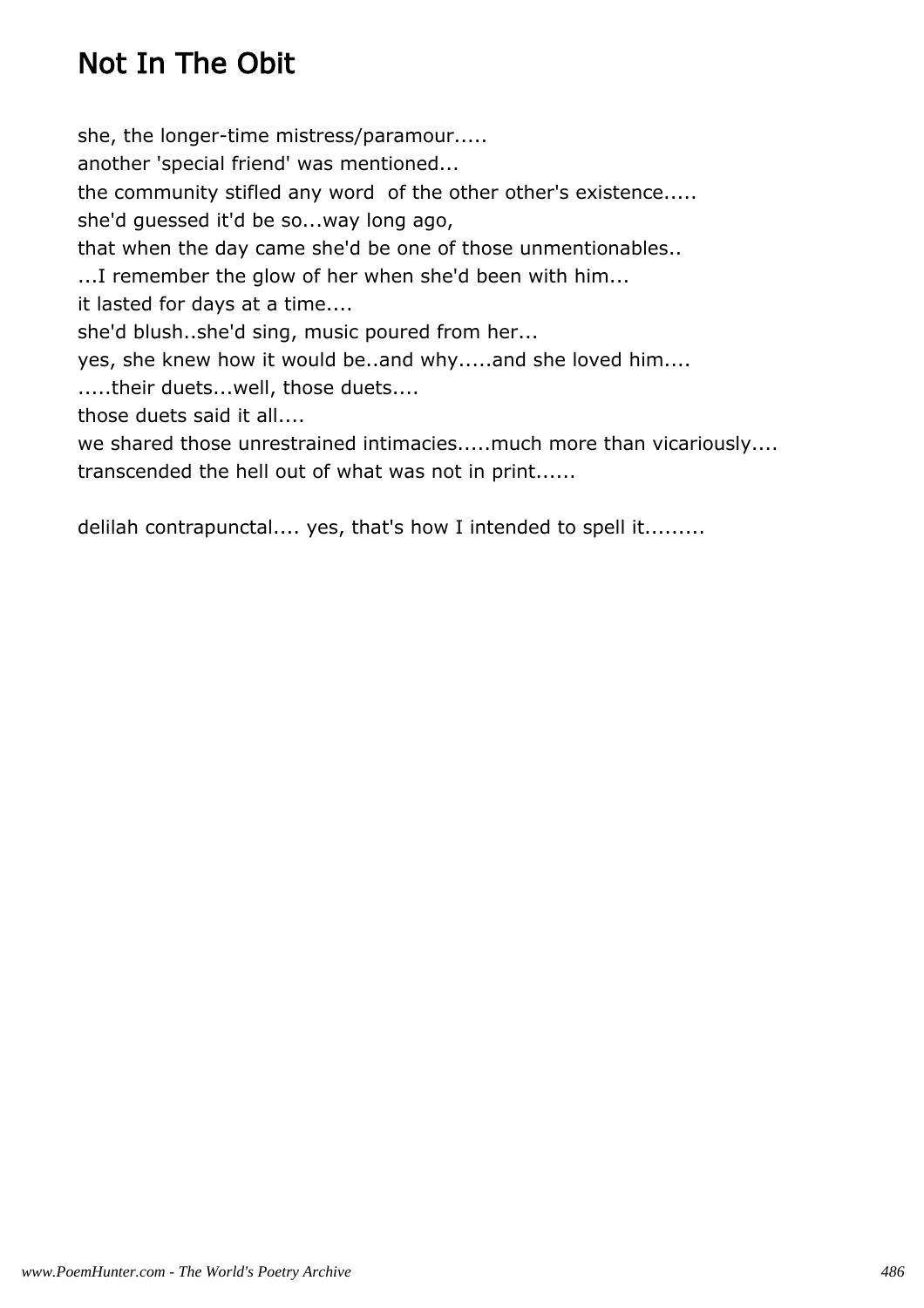#### Not The Gas Pipe

```
an attempt
to slip through,
slide
away
from
the myth...into
............. a playground
..... joys...gut-terrors...
........... dizzy,
headless
run
hop-slam-spin
on
a platter...whooping
whoosh.......thud-thump...
into
the
shallow
sand
at
the bottom
of the two-humped
shining creature....
```
let me stay here with the ones who aren't allowed to visit...whose noses drip on their flimsy

clothing whose shoes were not purchased at the finer stores...they laugh and shriek they relish fear as an exploding toy that does not kill....let me stay.......let me stay..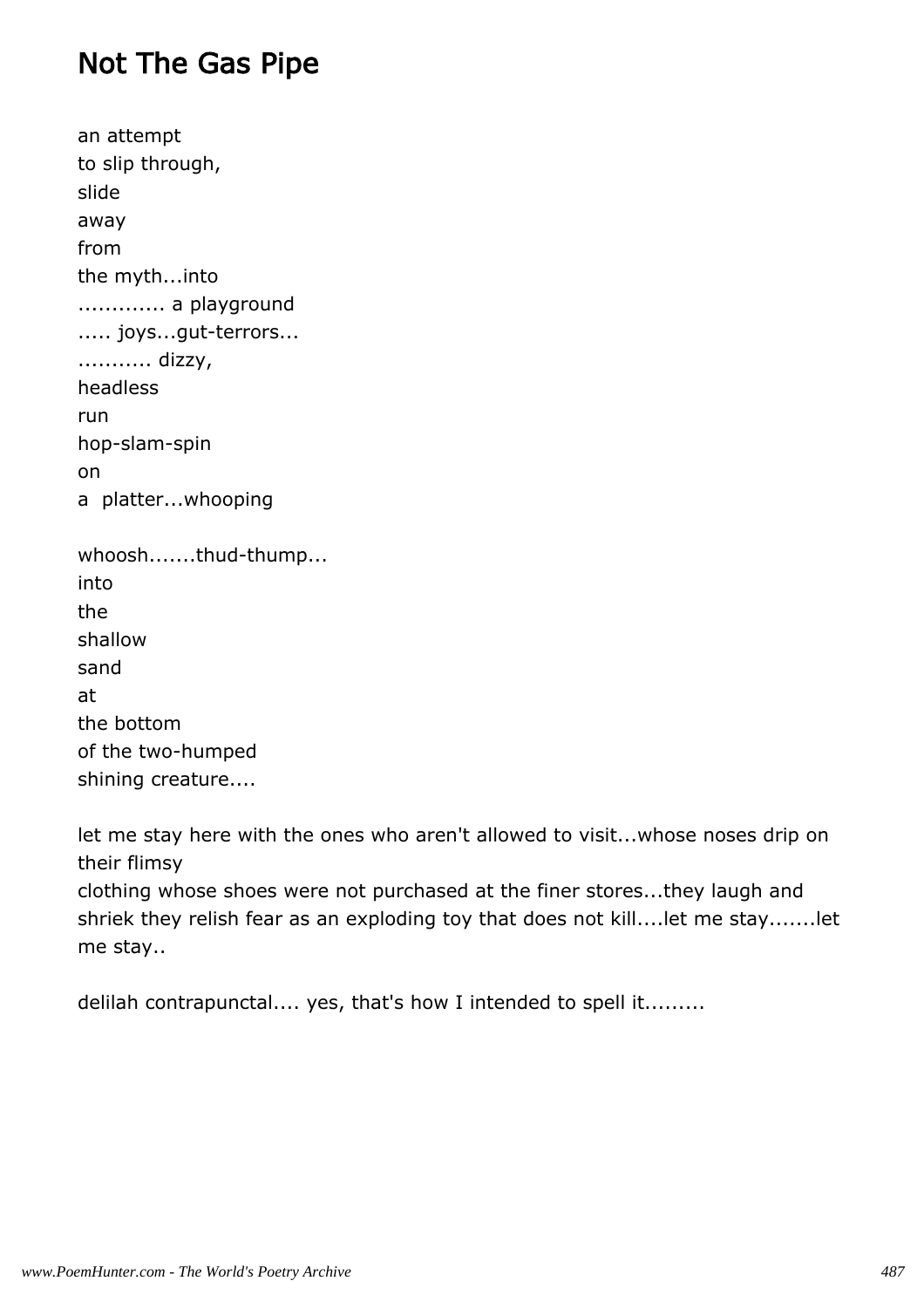### Noteworthy..

to no one.....or two... or any................with an exception: me.... .....as I can now die happier.... having learned that Nabokov wrote on 3x5 cards.....I do that, too...! ! .and, like Stevens, Joyce and Beckett.......I was born! !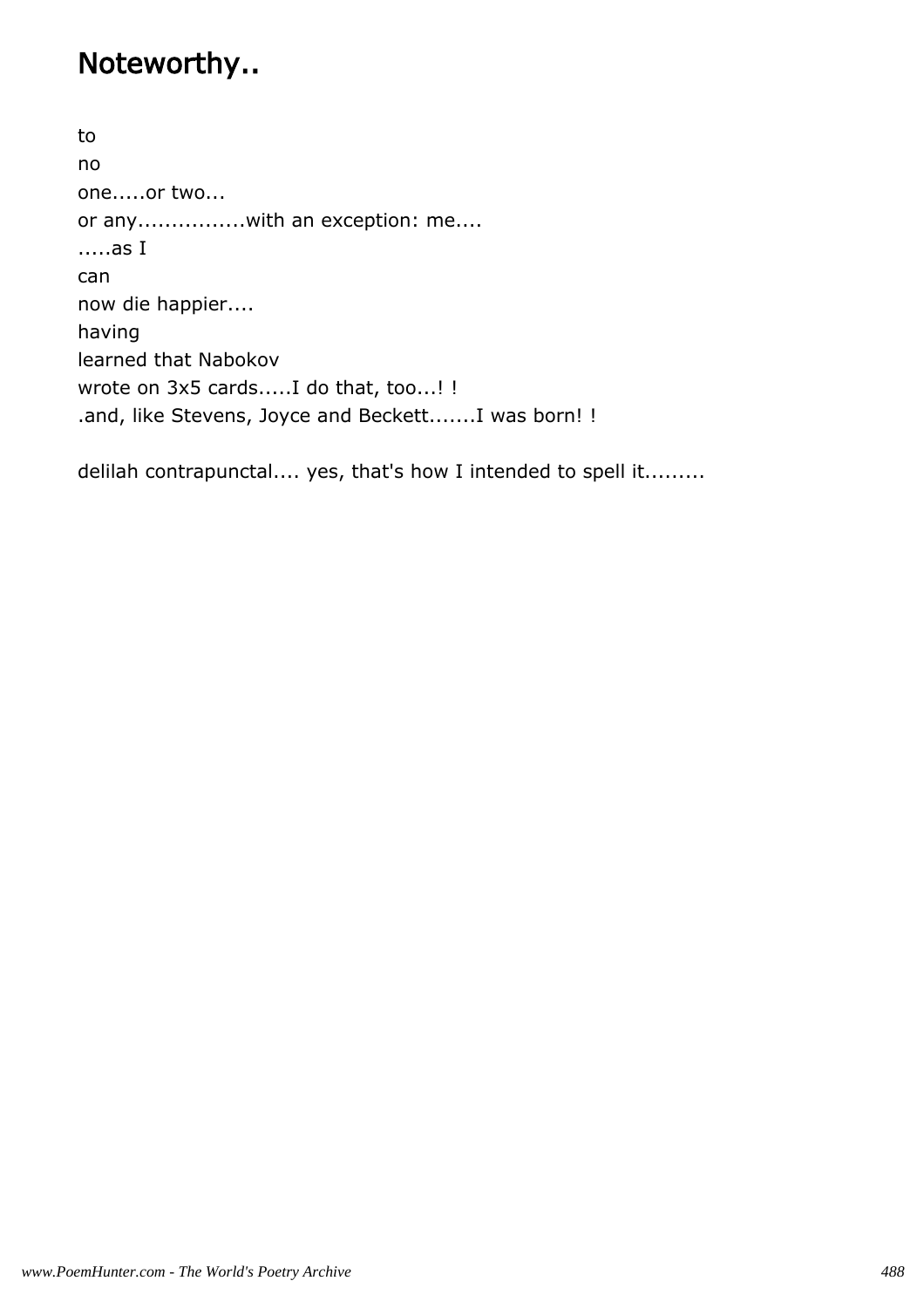#### Now.......

it's yours.... I threw it in the prim rows path... some longish toenails....a few claws.....unicyclist's tread.... all've left their prints and plantigradients..... a lammergeier decided against carrying it away for a free-fall to the smaller escarpment.....I'm glad of that.... it is, in the most basic sense, for you, after all..... .and the various piercings, markings and enhancements.. only serve to, well........enhance... not to adorn.......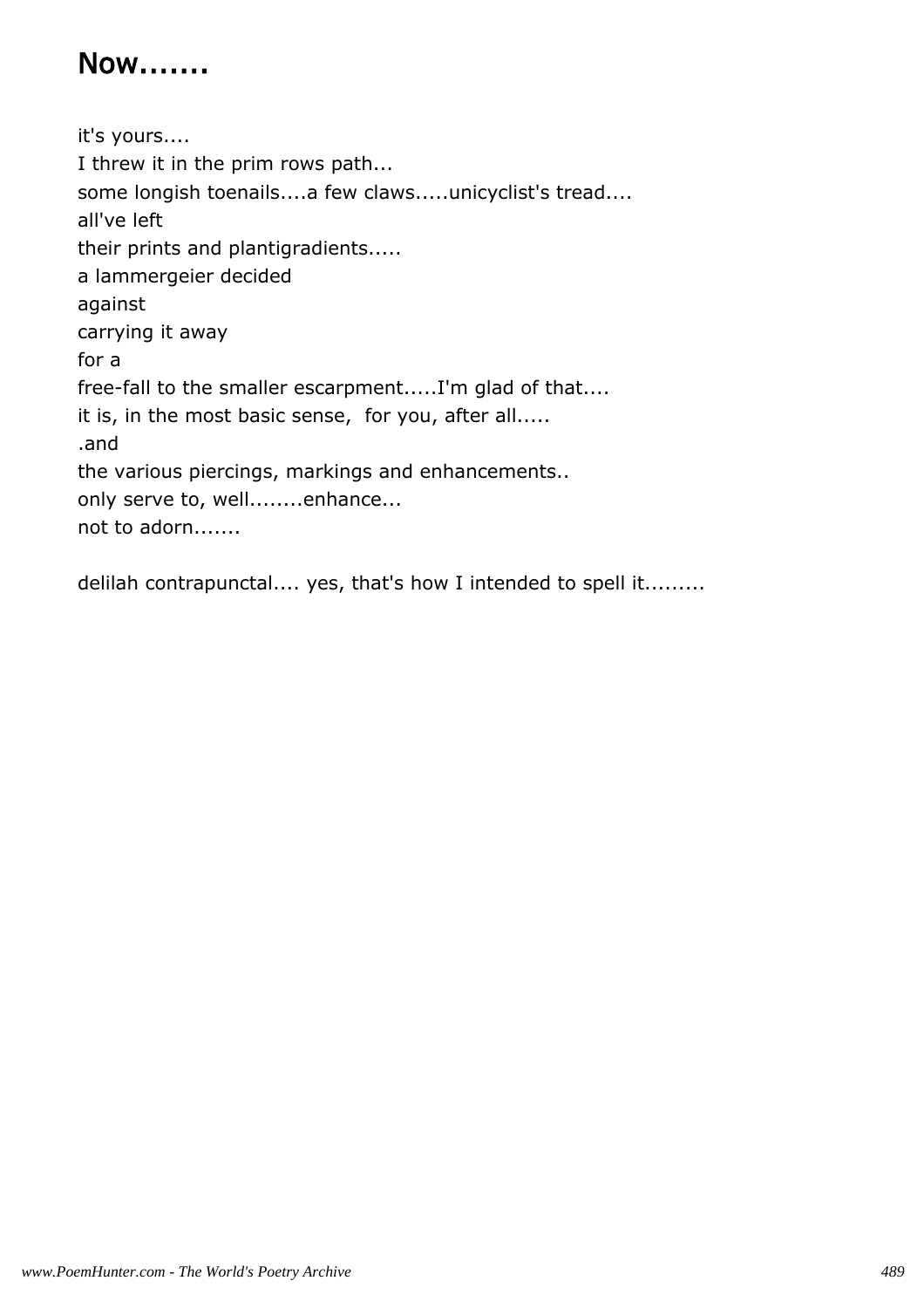## Nutkins /Bodkins/Aubade/Oh, Really Baad

Lady Jane and her squirrels all red wisps, tufts and whorls unamoked and revived now with timidless stride clad in nowt but their pride hold their own as betides in these fair countrysides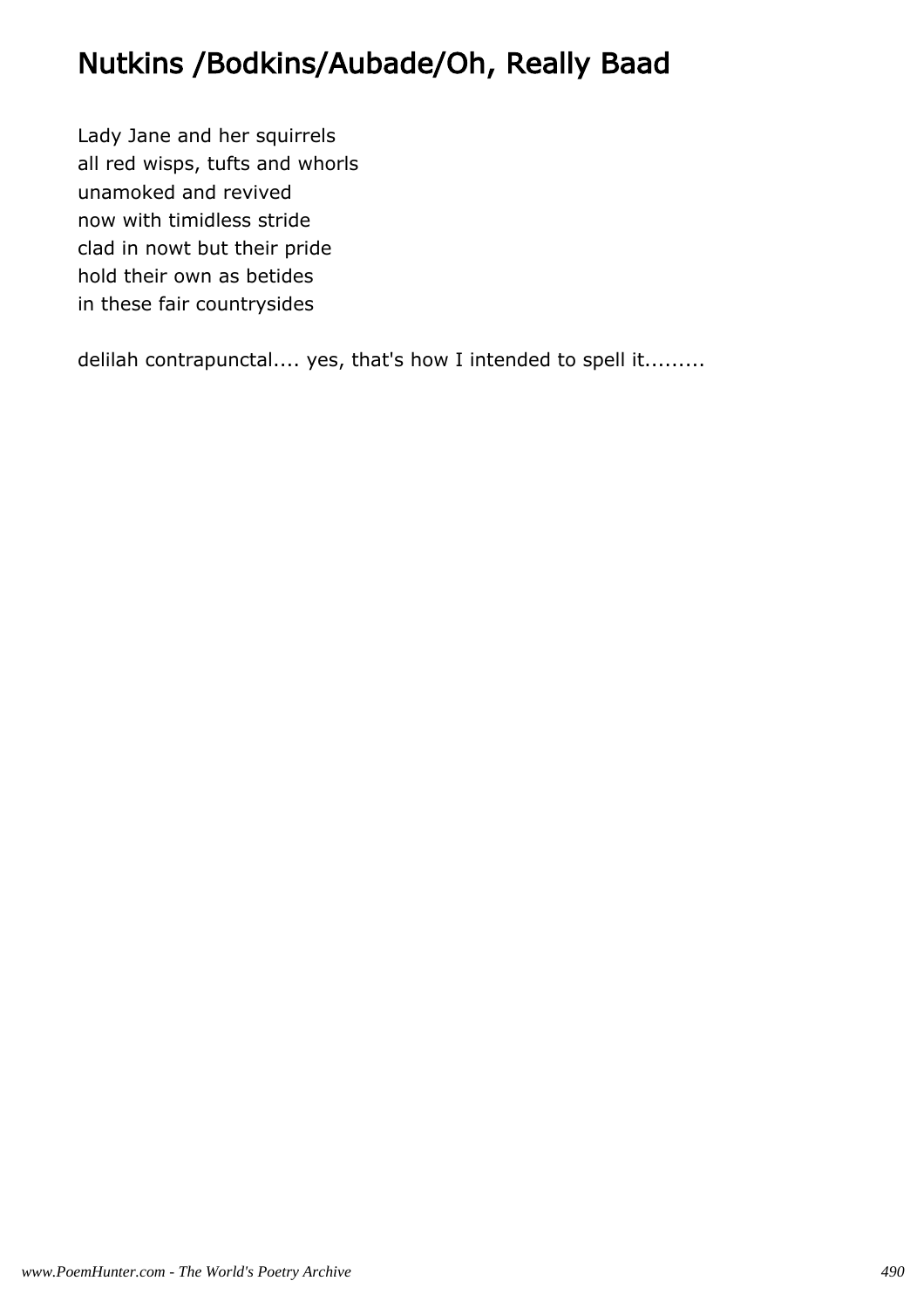### **Obfuscatorily**

it's time to be ornate, banal and truly mad my grey cells are propelled from a wobbly launching pad ever green and wreathed in writhing sump pump's issue keens, abiding ask no more of me, my dears a zarzuela robbed my ears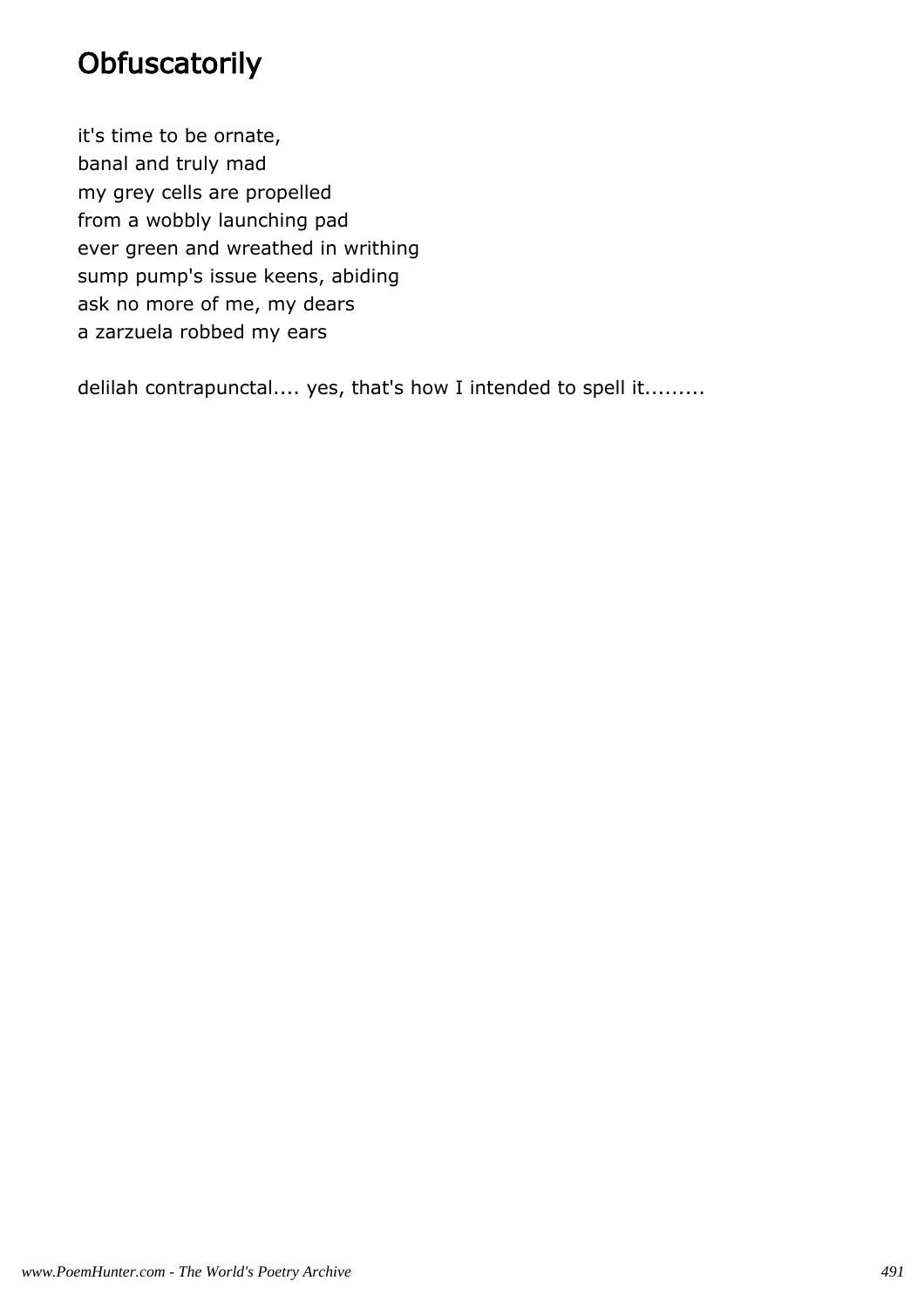## Observing Riches

on a small planetoid.....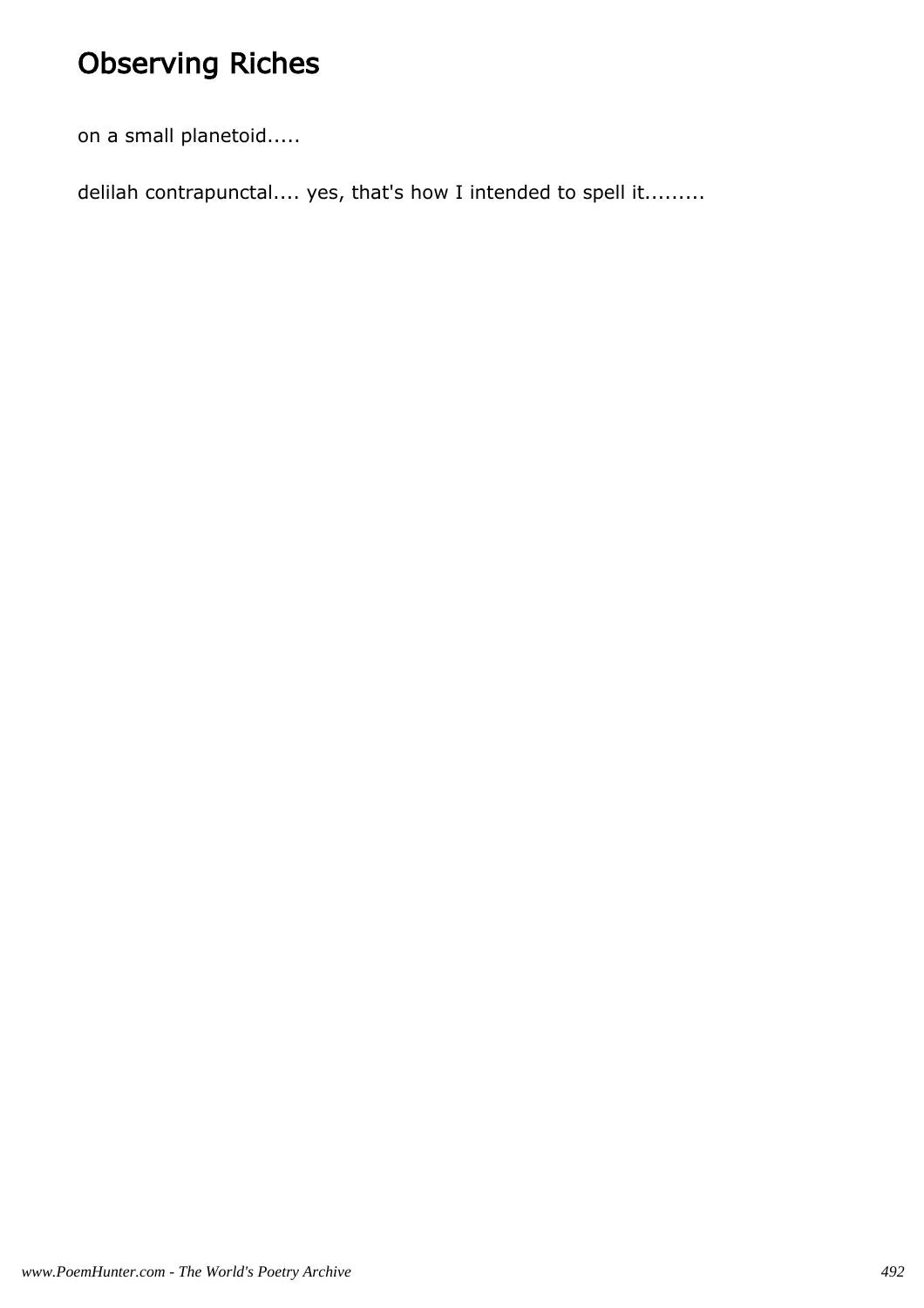#### Odalisque's View

sun stutters through a tattered shade creating an opalescent patchwork of gently broken beams

in the sequestered garden a toppled obelisk finds warmth, keeps watch

in the mine green canaries breathe as though oblivious to the here-and-gone spark

it is a day as like and as unlike as all the others..

the locket is worn smooth, its faded contents secure...

we are pastiche...all the rest is eldritch and sward-bloom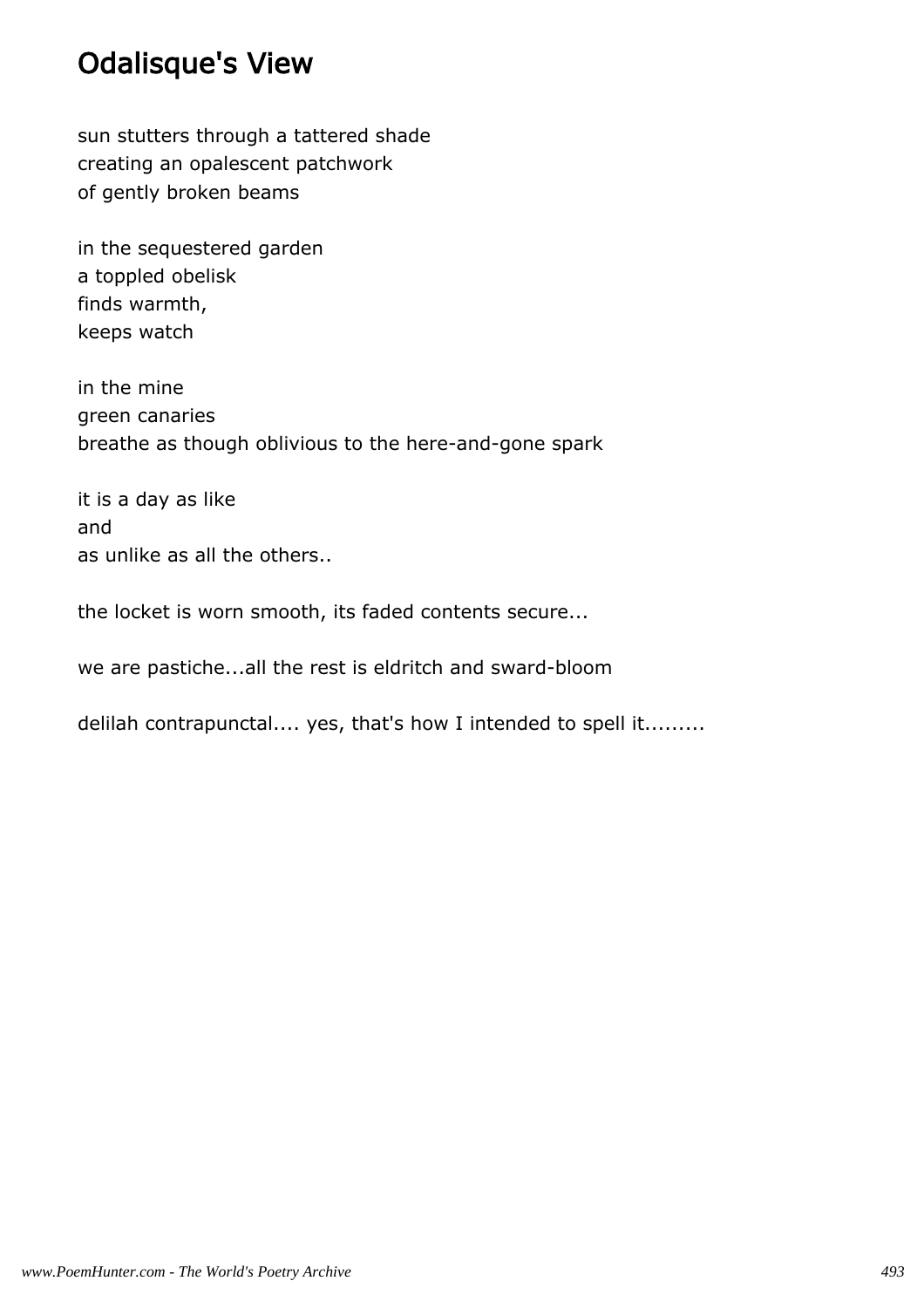## Of A Certainty

I alluded too...

^&^&^&^&^&^&^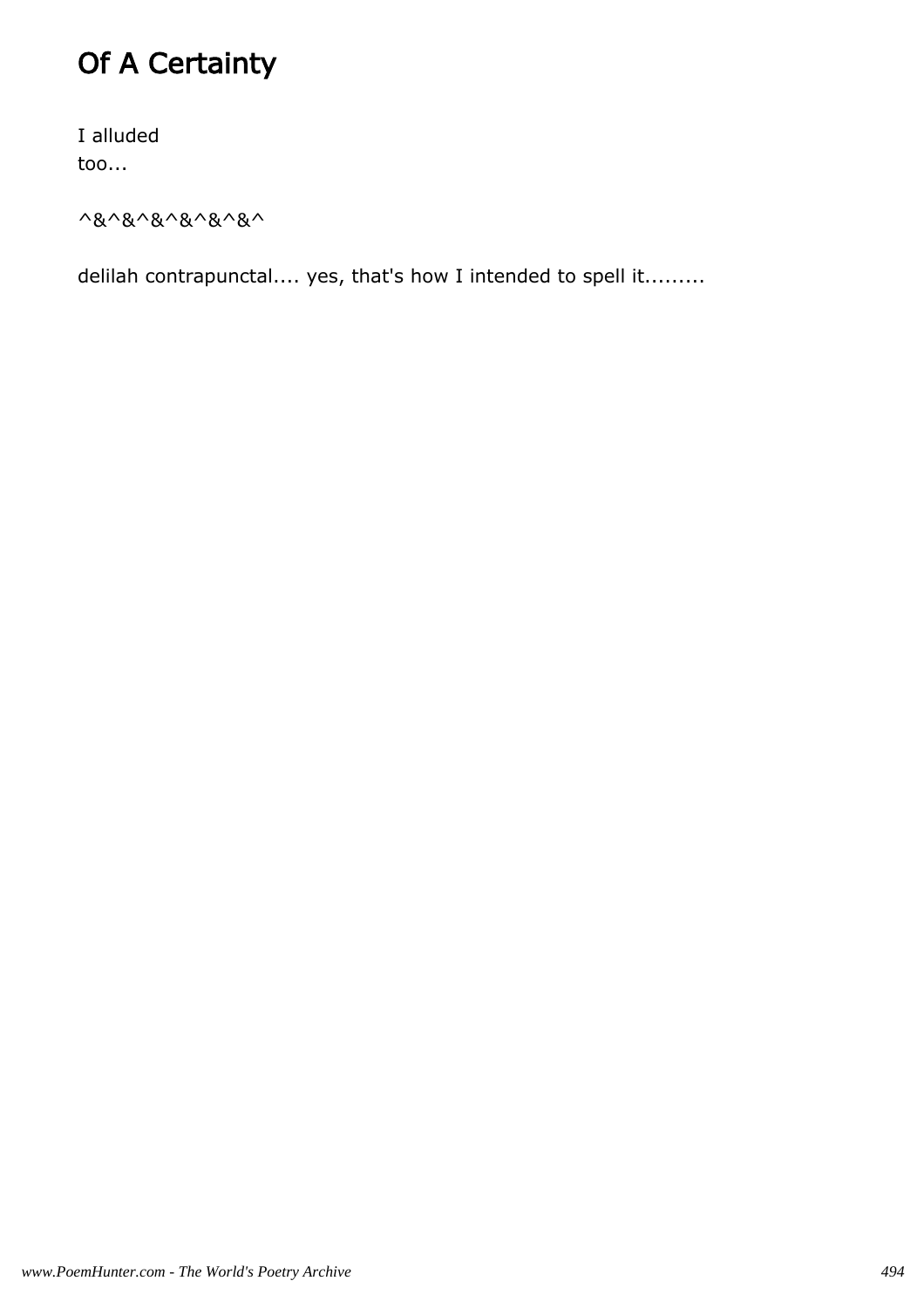## Of No Use

except to say so.....

comprehend too well..............? ?

as costumes continue to dance on a set or two or more.........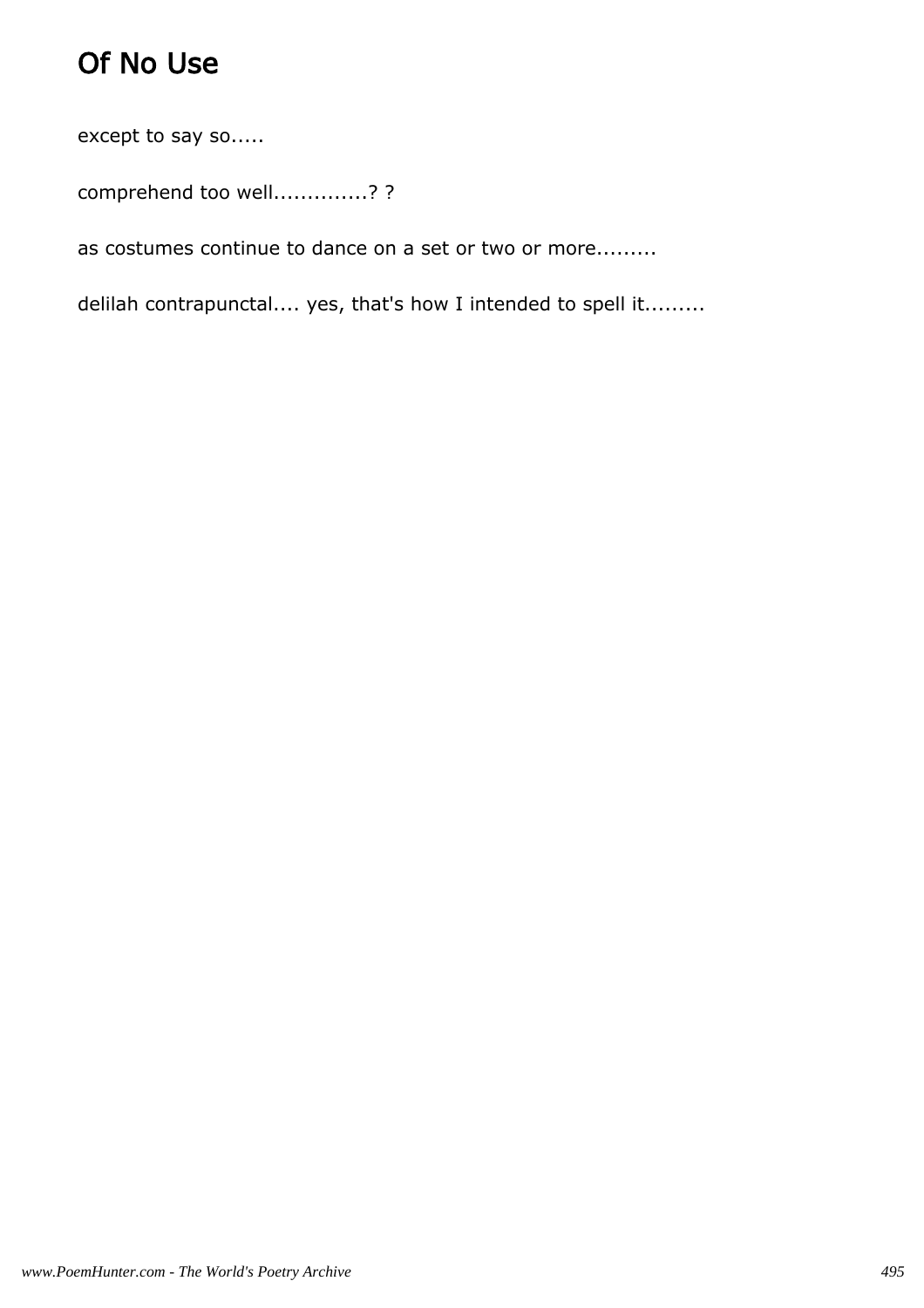## Of Origins/ Relief System?

bahs-bahs....interconnected roots.... which muds were tracked in on which boots.... who had dallied.... who had dipped... who had placed a mortal grip on who and where and how and why.... conjecture-winged starlings fly.... research, spin around and wish... I hadn't found I'm..... gibberish....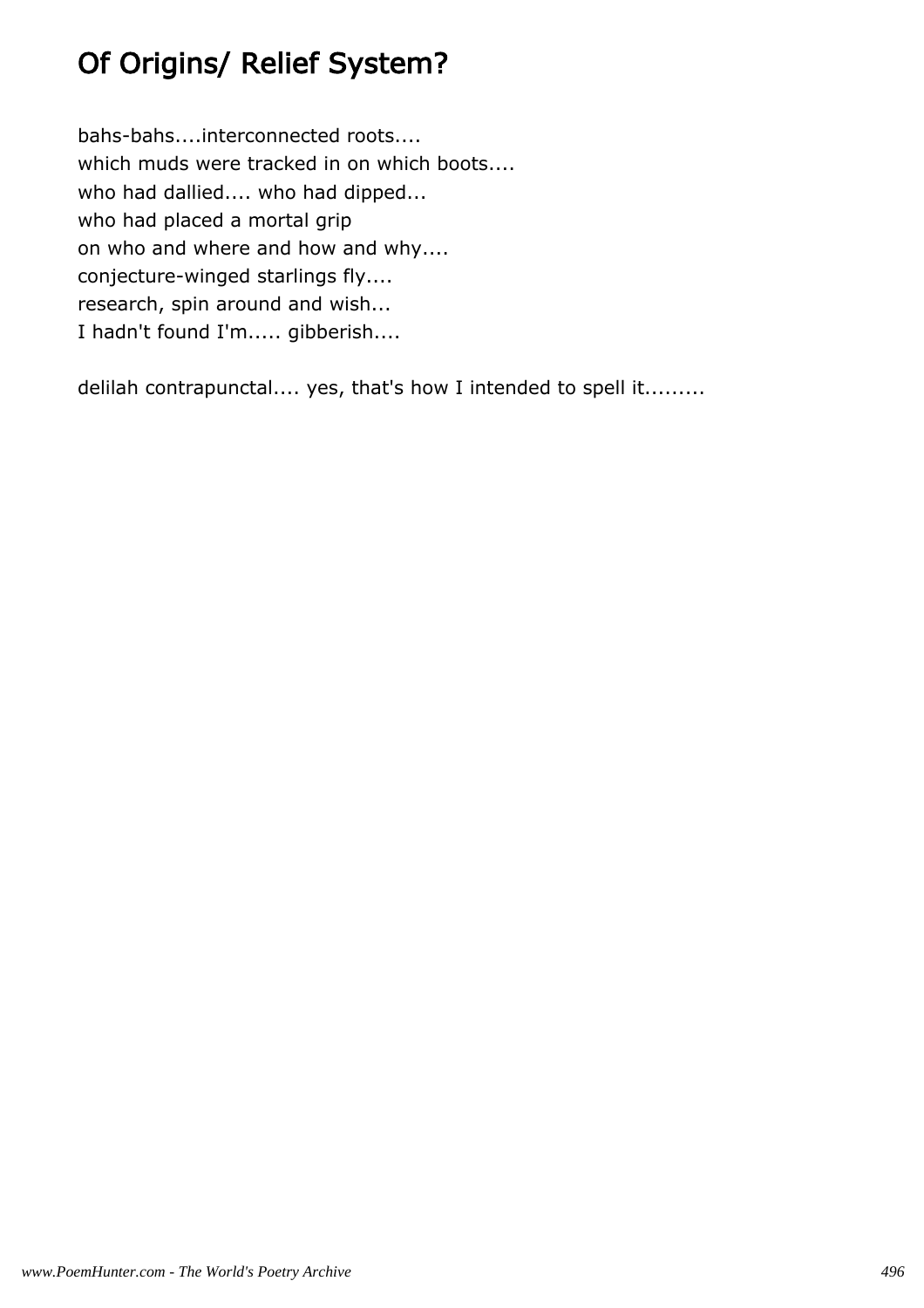## Of Pith And Kin....

Lobelia prefers to be ignored.... left to her own devices........ but Rosemary...garrulous, woody-stemmed...bold... holds her own.......sometimes yours... .........ran amok in the furze... in an admixture of vherbs and spices.....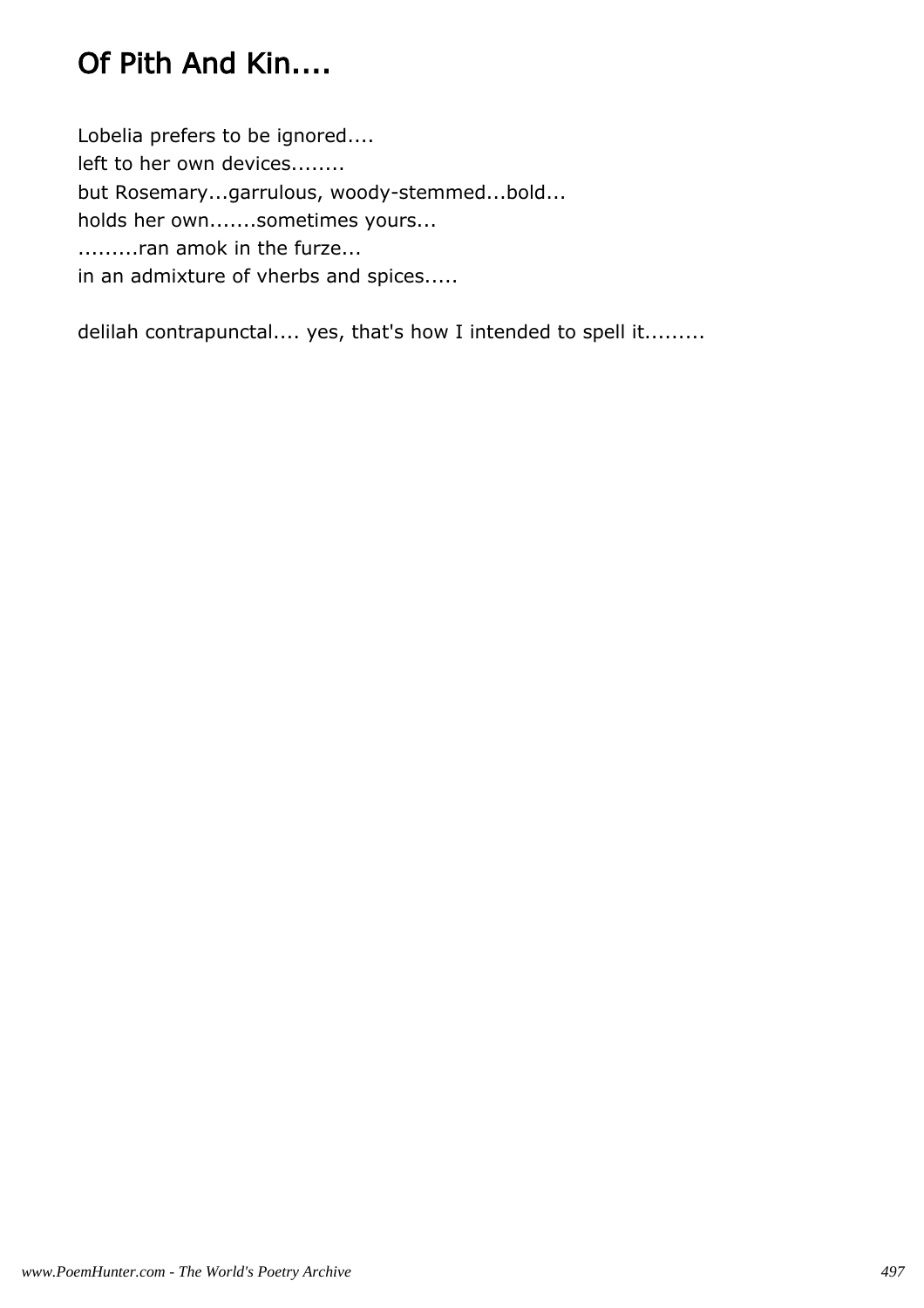## Off The Road...

hellyeah...

I'll jump in the back of your pickup.... ... slide across those bedbumps.... lick the wind with a tongue blown...fluttering curly rippled undulating rhythmically like a soft pink potato chip...got some? got some?

got some?

goggles? ...I don't want no.............you know.... oh, you'll wear 'em too.... and that's a collar around your neck....?

and what's that on your finger? shiny....hard....does it hurt?

sure...I'll sing with you.....dance, too.....

what's that? ...a 'kissin' contest'?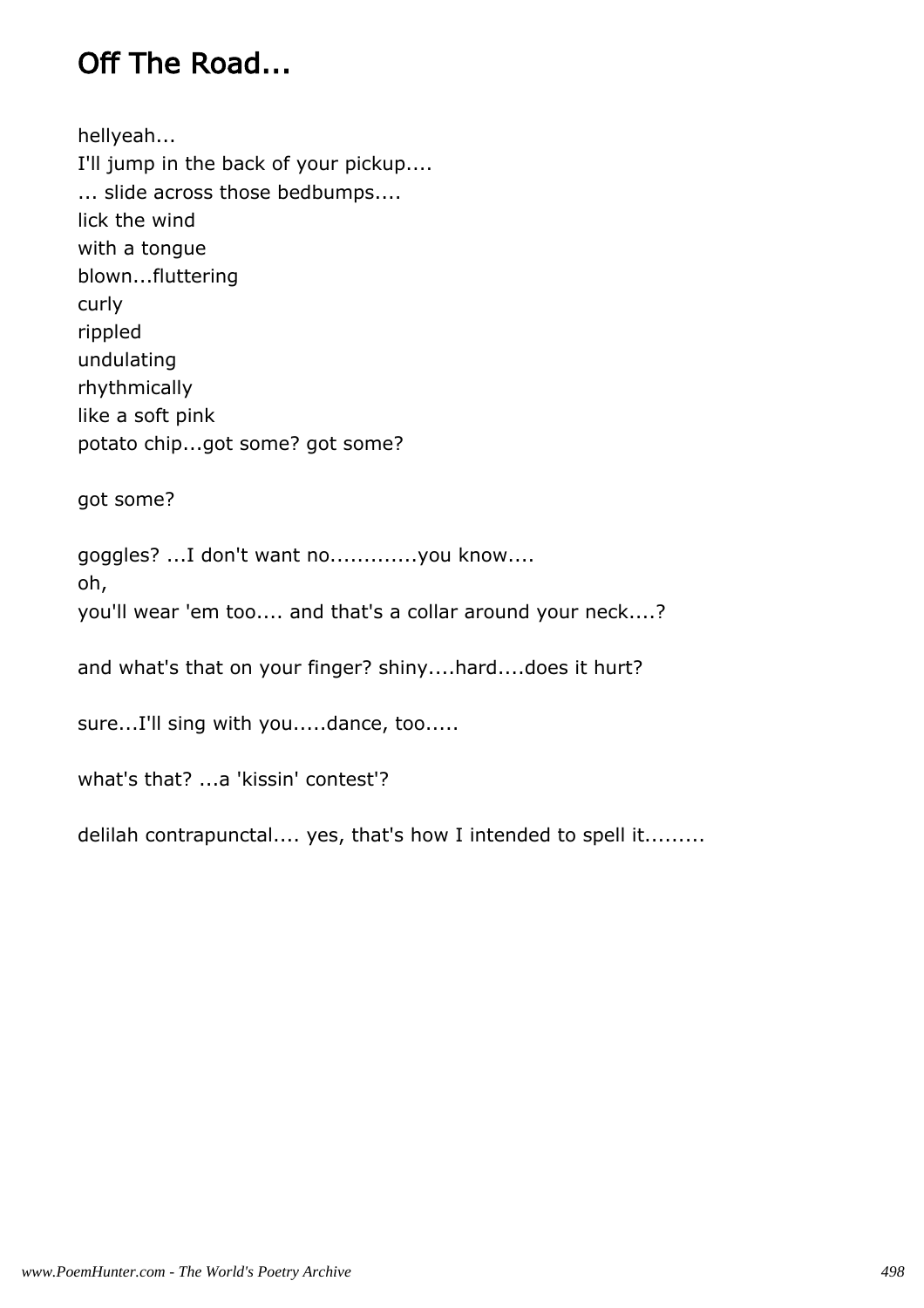# **Ogylkvgtxrfu**

hahblsCgkvdetcdh; ioaebti-

=e09UWBKLN/KBSVSVDKSML; DVDSBKJHJBhbvjvfuiu; ieqf jhkdcs j,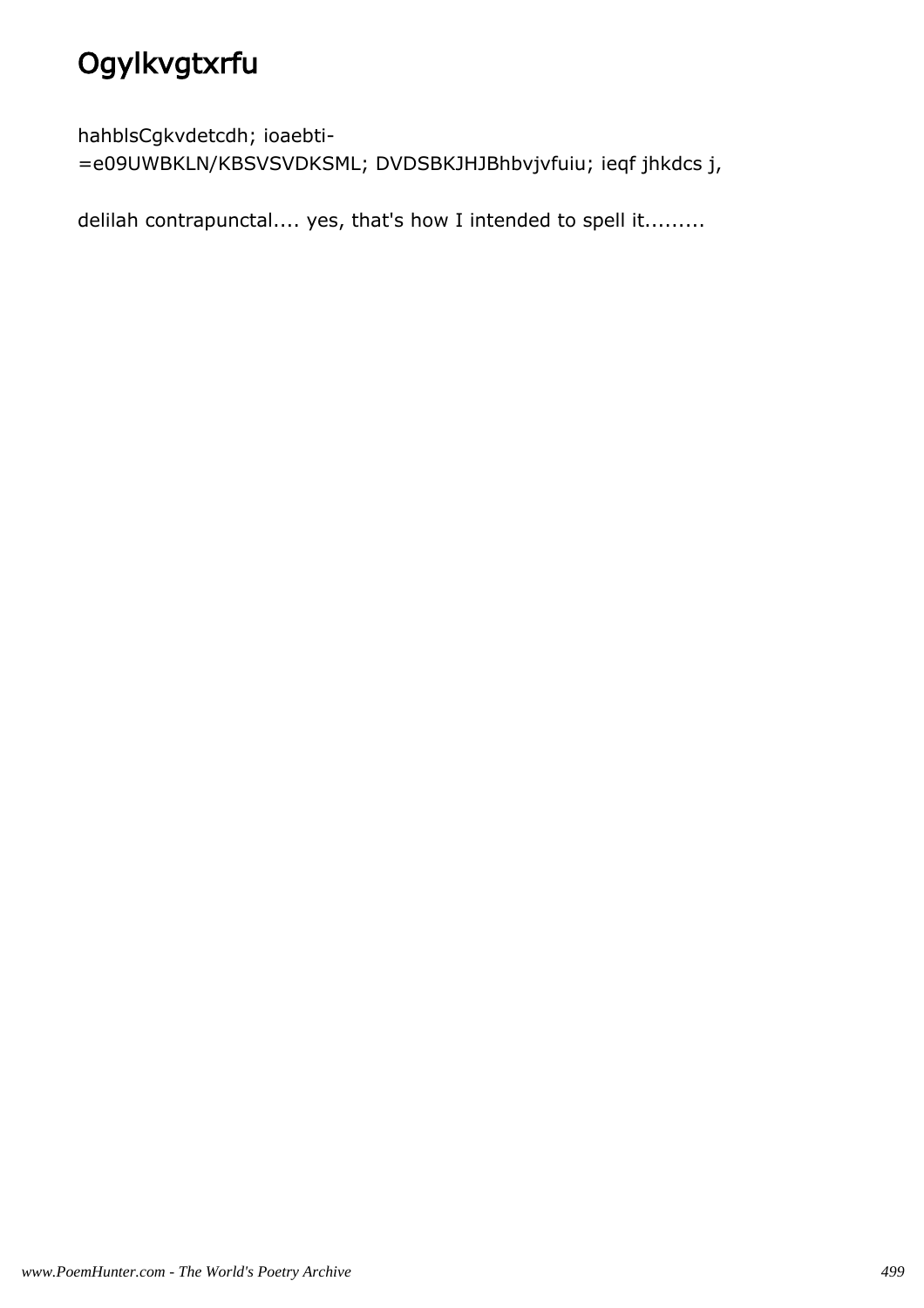## Ok....

you are multitudes.....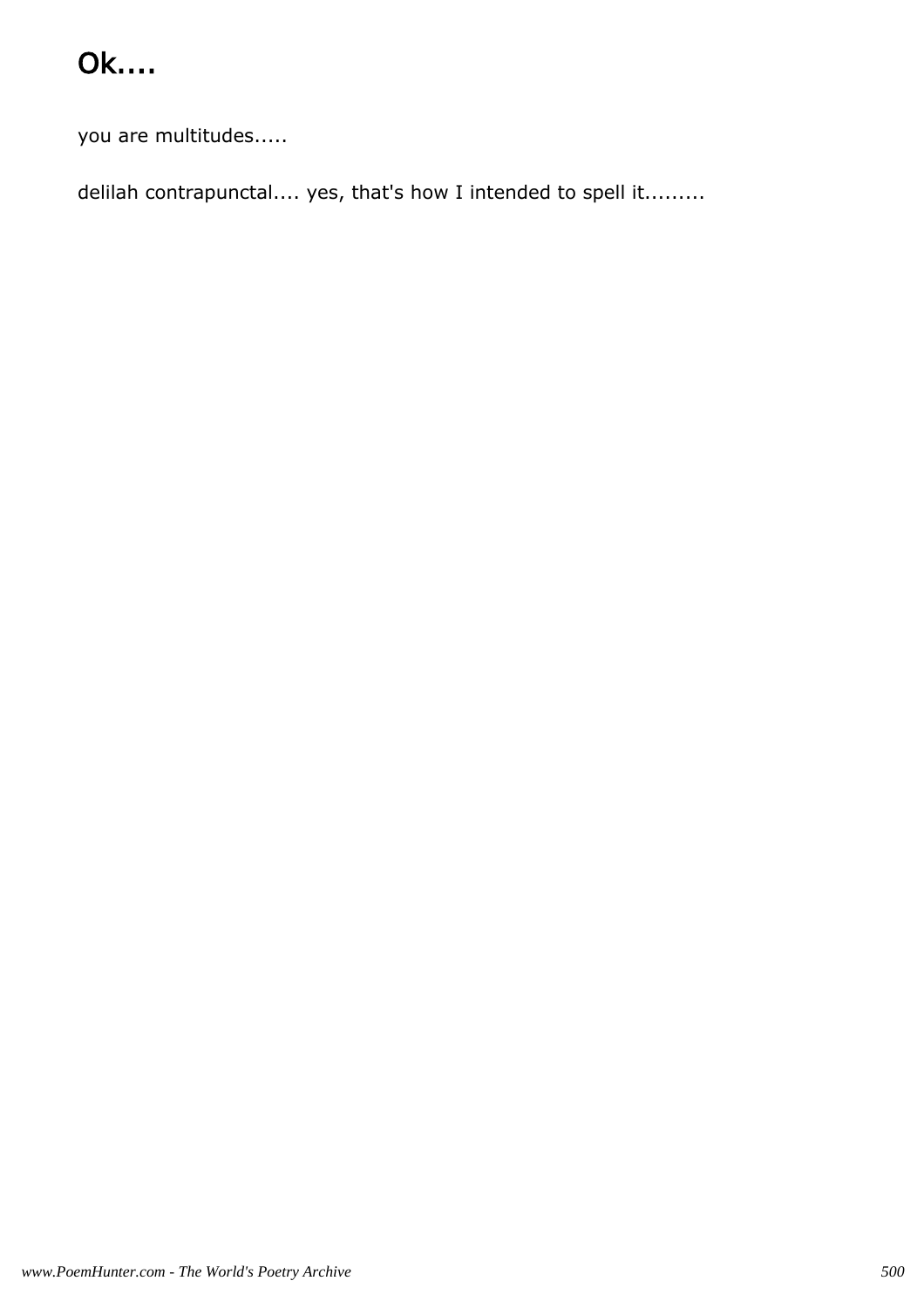## Old Tigers At Rest

when it was suggested there were possible ties to possible ties a breath was taken a pause... then back to lolling in the sun respective scritches of respective backs and the flick of a tail chased away blue tales and red herrings swum their ways upstream and down... that heartbeat seen on the scope? nothing at all... a chance blip... see? it's gone... never there...never there at all...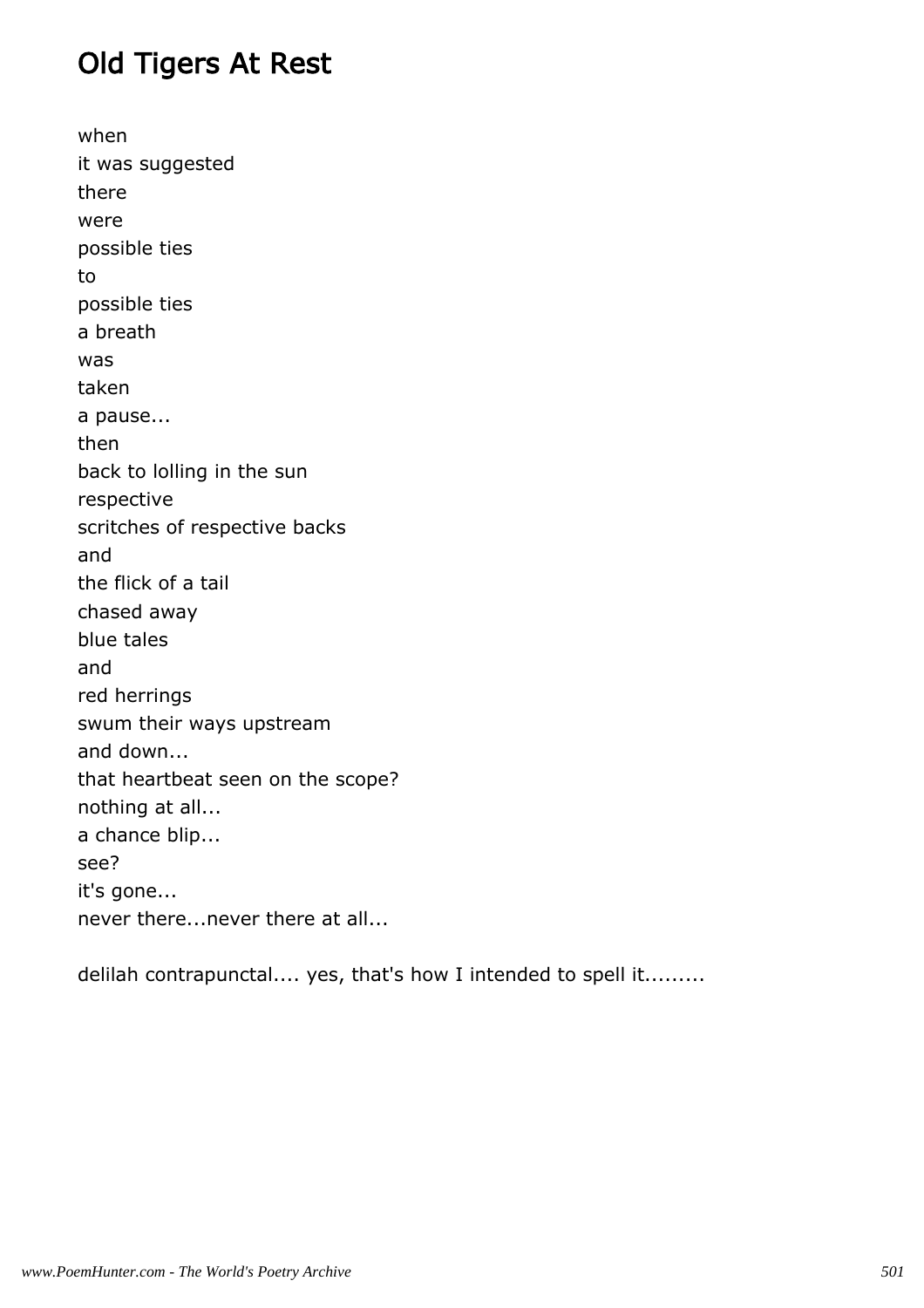# On

porpoise on dolphin on skate and on ray at donderous bliztening azurent play

some splash in tidal bassinets replete with foam-flecked sobriquets...

others, carried 'round each horn on currents as the everborne rely on squalls, each gale enthralls

neptunians, tridently pierced ambrosially weathered, Bierced...

if rhyme is given little credence.... do swim away...and so, good riddance.....

any tool can do it, sure.... .well bless that load of stale manure.....

the one-(ok, sometimes two) tricked peonies sprout, proclaim.... with very little variation, done well enough....again, the aim stays true-ish.... to reframe a grinding out of same old theme(s) of unrequited love and like a joy-devoid and eyes-shut hike.....flappin' like an air-drowned pike...

a wallow in the jello, then... .could use a new point on the pen?

this blather took but little skill.....and could easy pass for whining..... seems all need something new to 'thrill'......but that's just me, opining...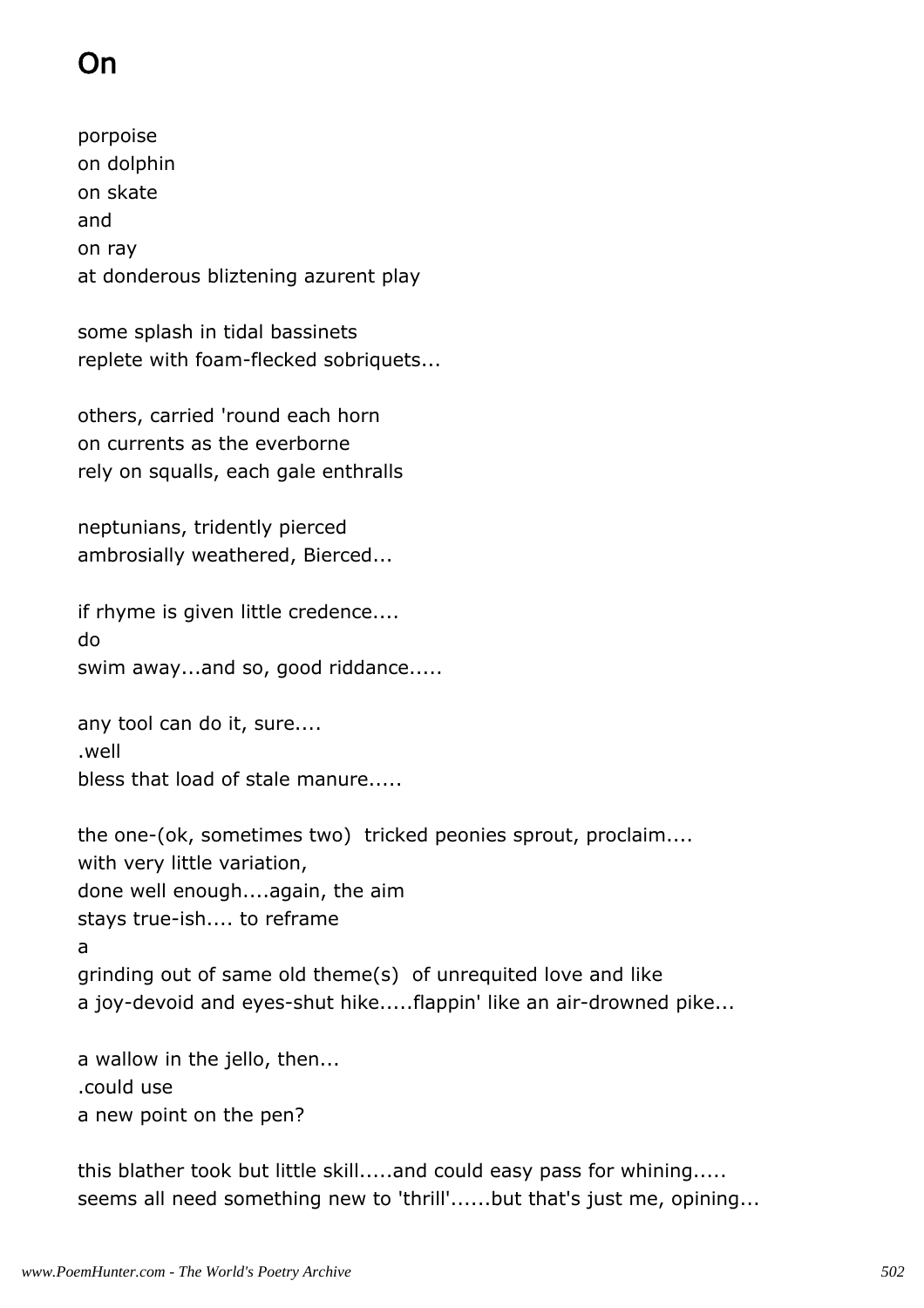as I see and hear it.... this does not apply to one one-tricker.... with observant eye, pen... ticker.....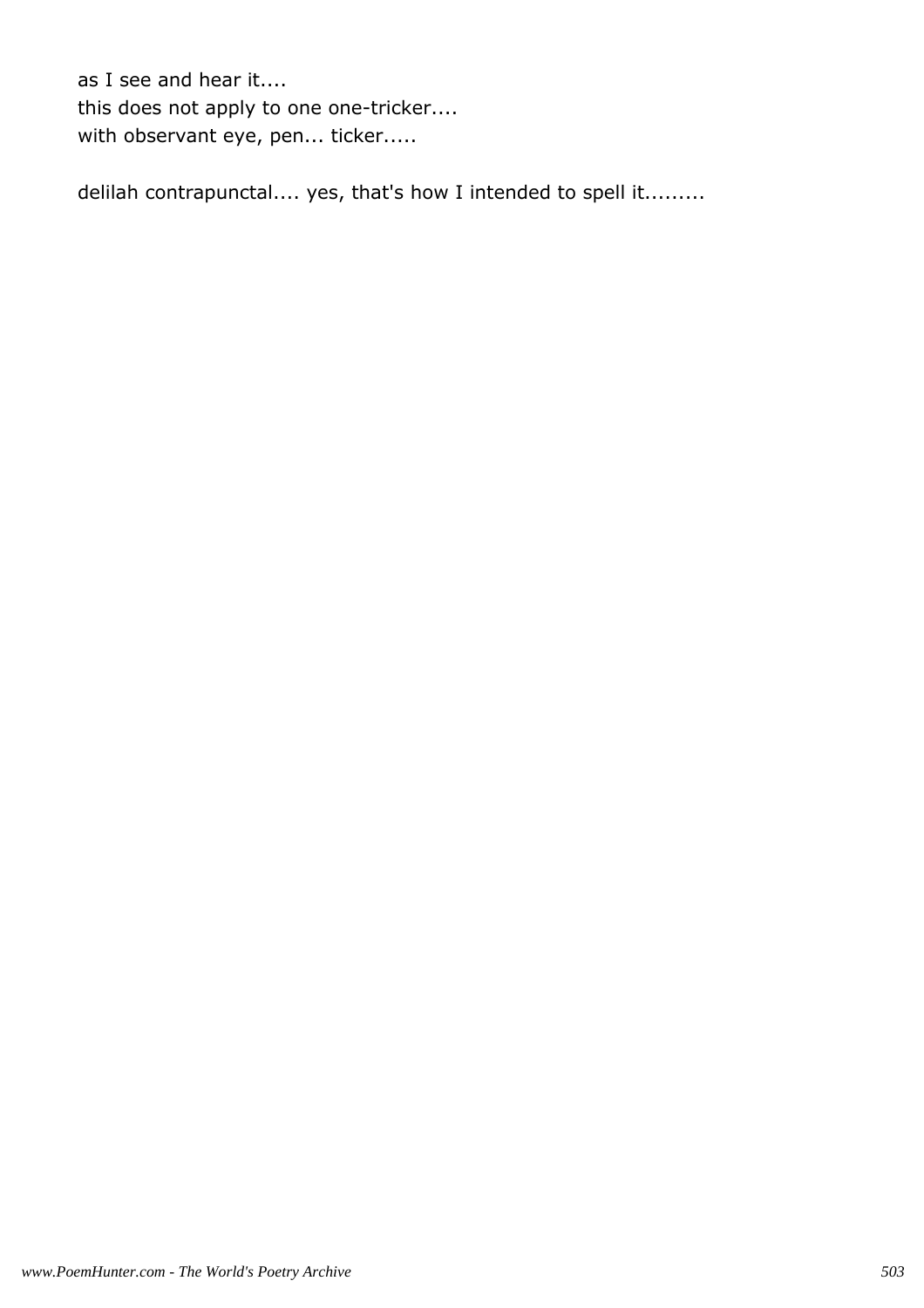# On A Which

hunt for an either or an or or the least elusive allegormy microwhimsic stratopheme.... I'll take me off to bed now... it could float in in a dream..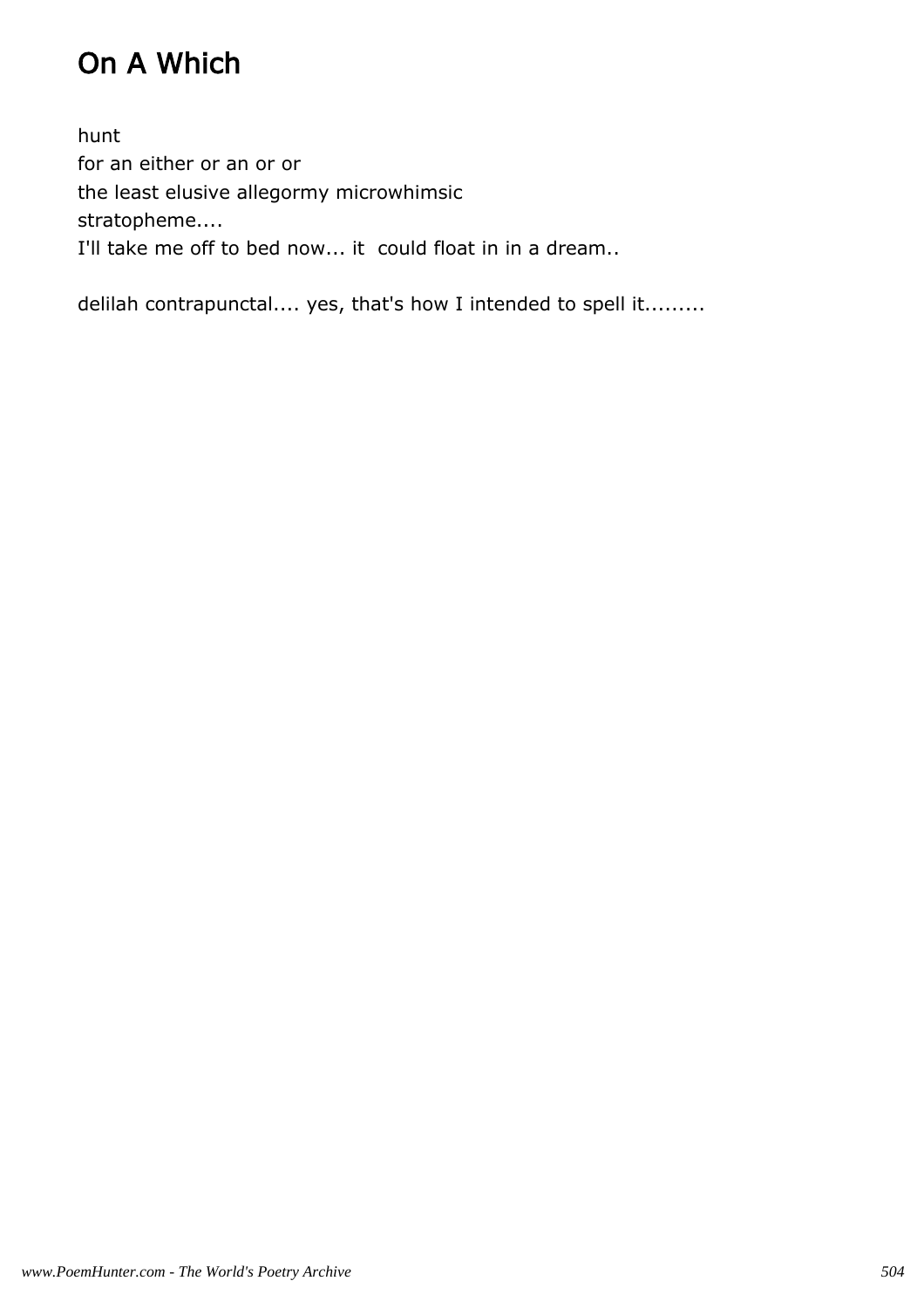## On Miniscule

muscular platters..... we'll see to it they are heightened.. .and lengthened...(.might not be necessary) as to the under-remitting substance of gravity.... .it. has puffed the countenance and parlayed the resonance..... the strung section.. .the horned section... .the vivi section.... .in all gerundially thumped ascension..

.so where's the pitcher's pipe...(had it right here a minute ago.....)

be assured...the affair will go on.. ......on time...and catered......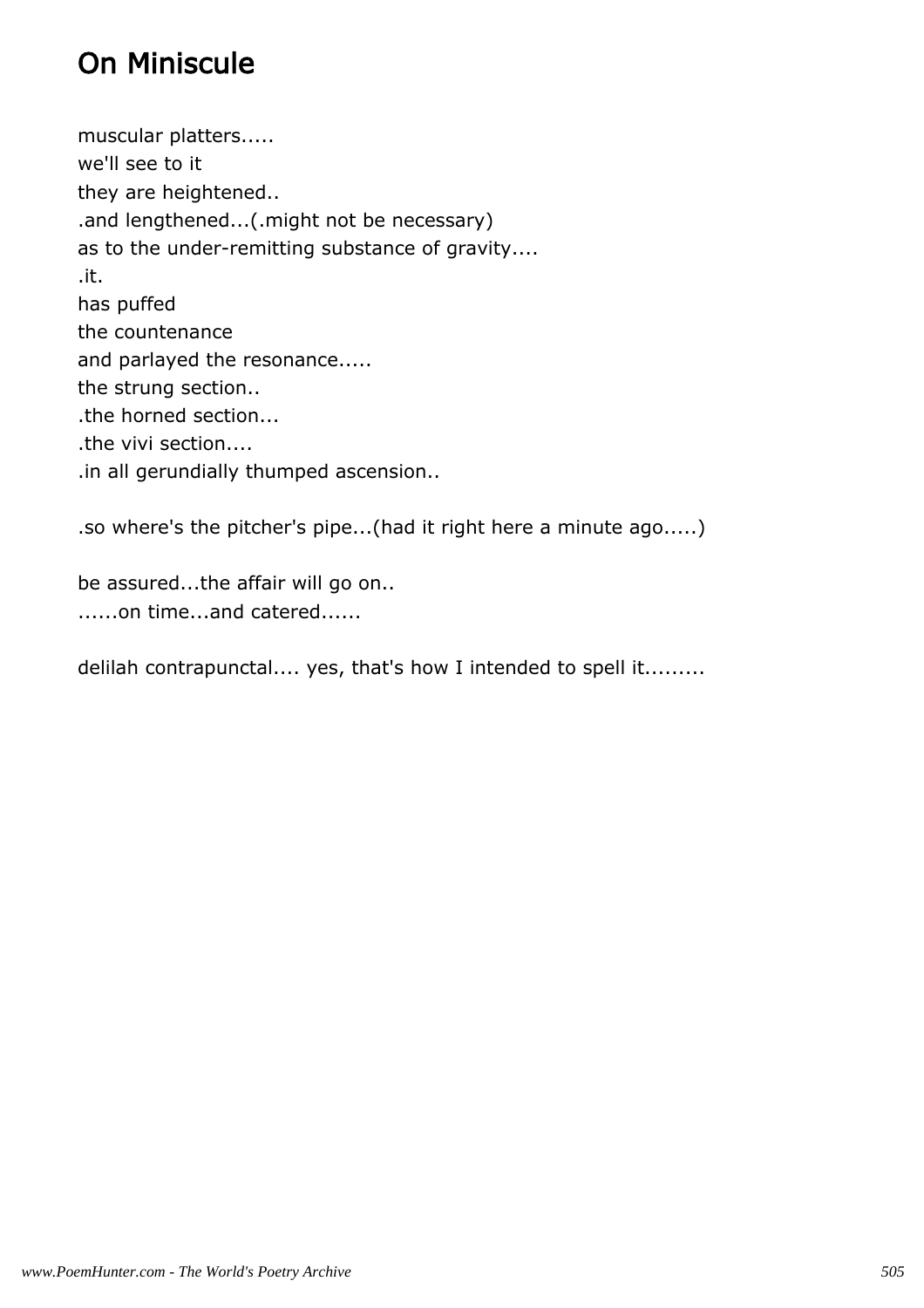## On The Smaller Planet

scorched..... anchored by thirteen suns and forty two moons.... having lost a turnkey somewhere on the road back from the overhaulers, syzygy traded the old Buick for a sandstorm..... hasn't been seen since... but when it's really quiet, I'm almost sure I can hear flip-flops, you know how they slap-slap-slap...... ..and maybe someone whistling 'Blue in Green'.........I love that tune.....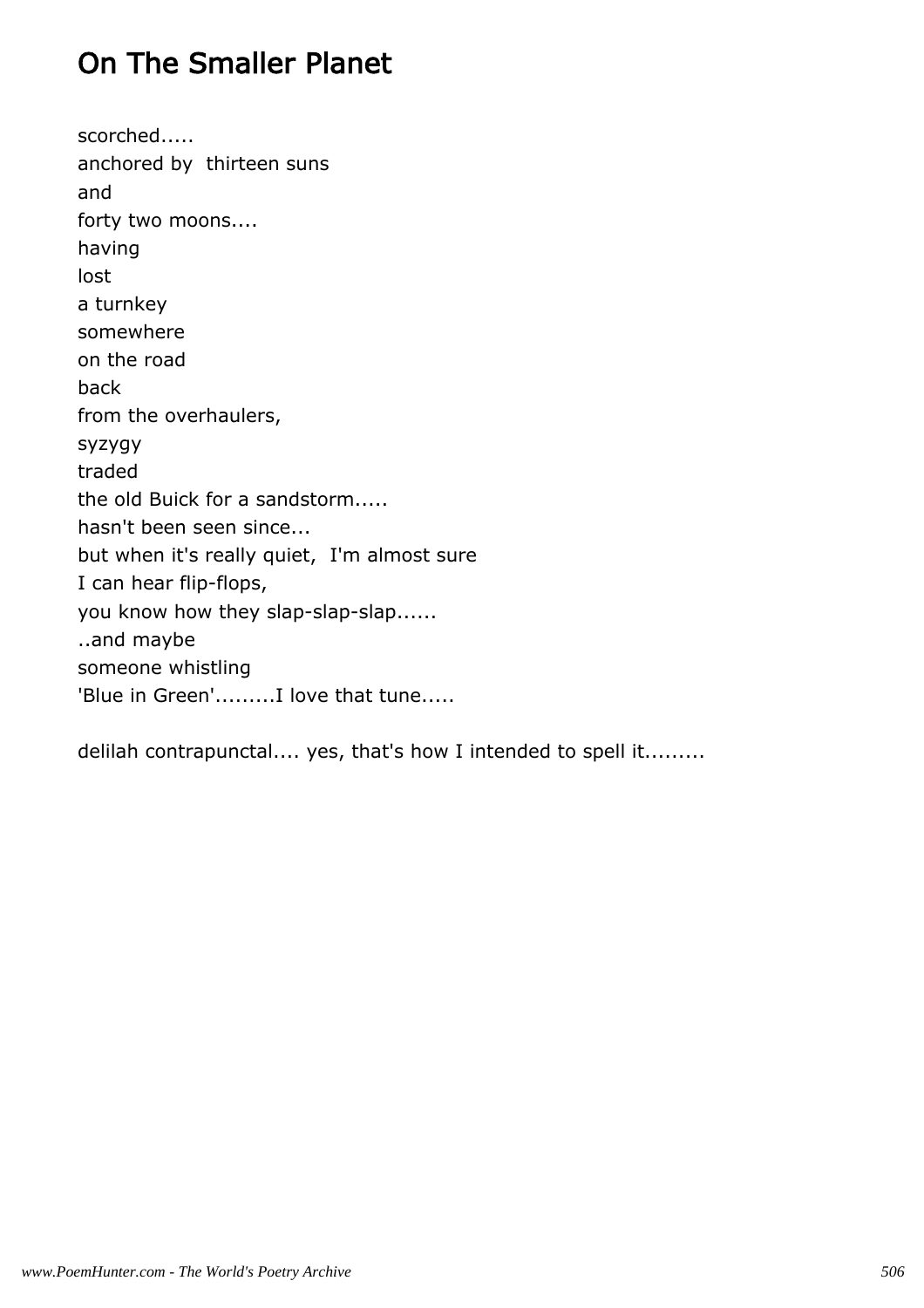# On: Display

offered first to the k then to the w the nXn

sang her phrases triple-tongued her mazes

slurred no toe

reprise...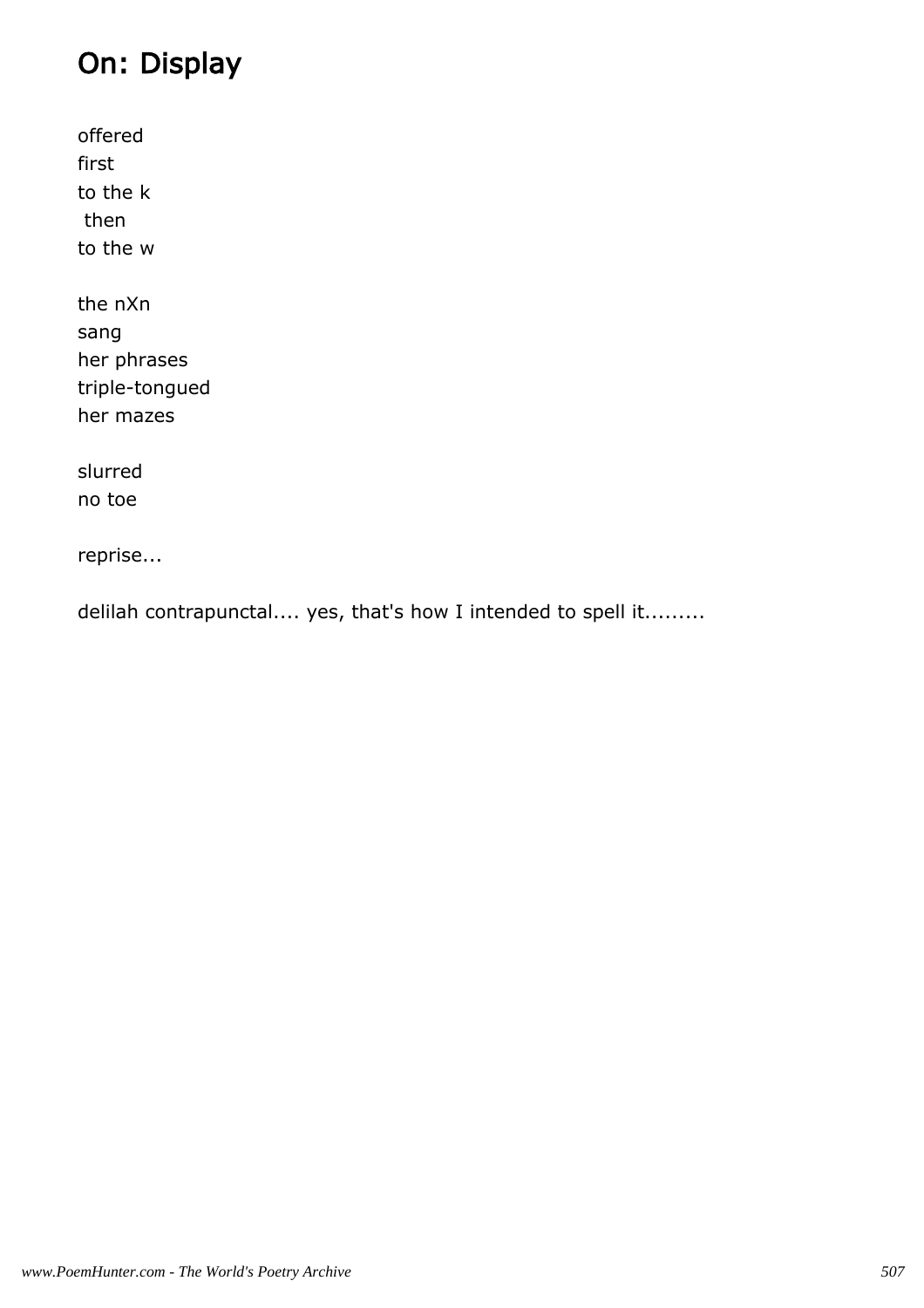## One

brought a whippet, the other, jingles...

gradually, the bleachers filled with belles and whistlers... ...pomegranate hawkers called their wheres...

if you'd been listening to the silence between the linnaeans you could've heard a pinniped drop...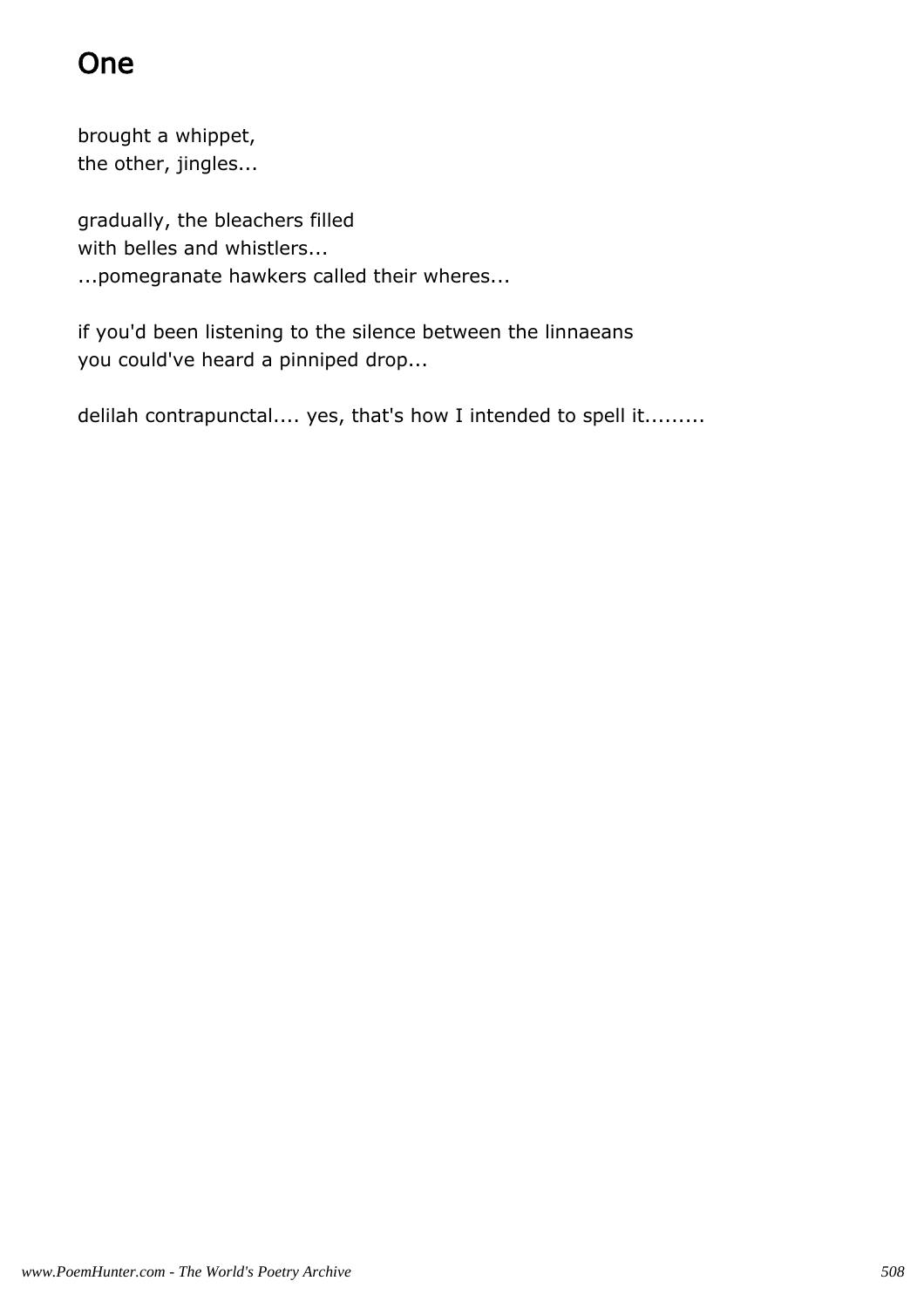## One For Boz

aaaoowhooooaoowhoooaooaooo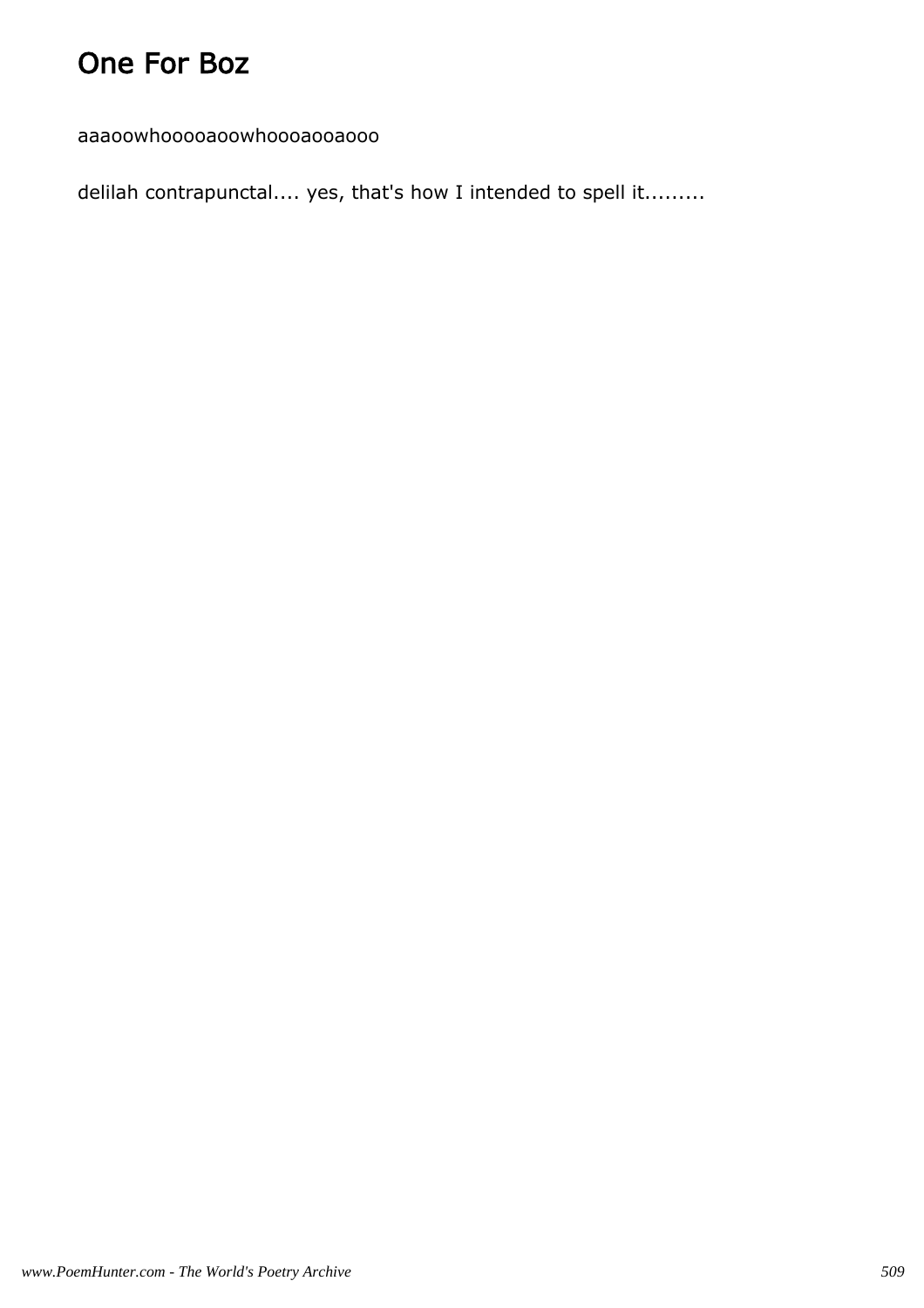## One Man Klezmer High On The Blues

taps on his boots soul on his shoes snappin' his suspenders while his horn goes on a bender dancin' with the fauna... hear the call from over yonder when the birds go flyin' south there's a poem in his mouth as it soars and takes to wing sure and it's a lovesome thing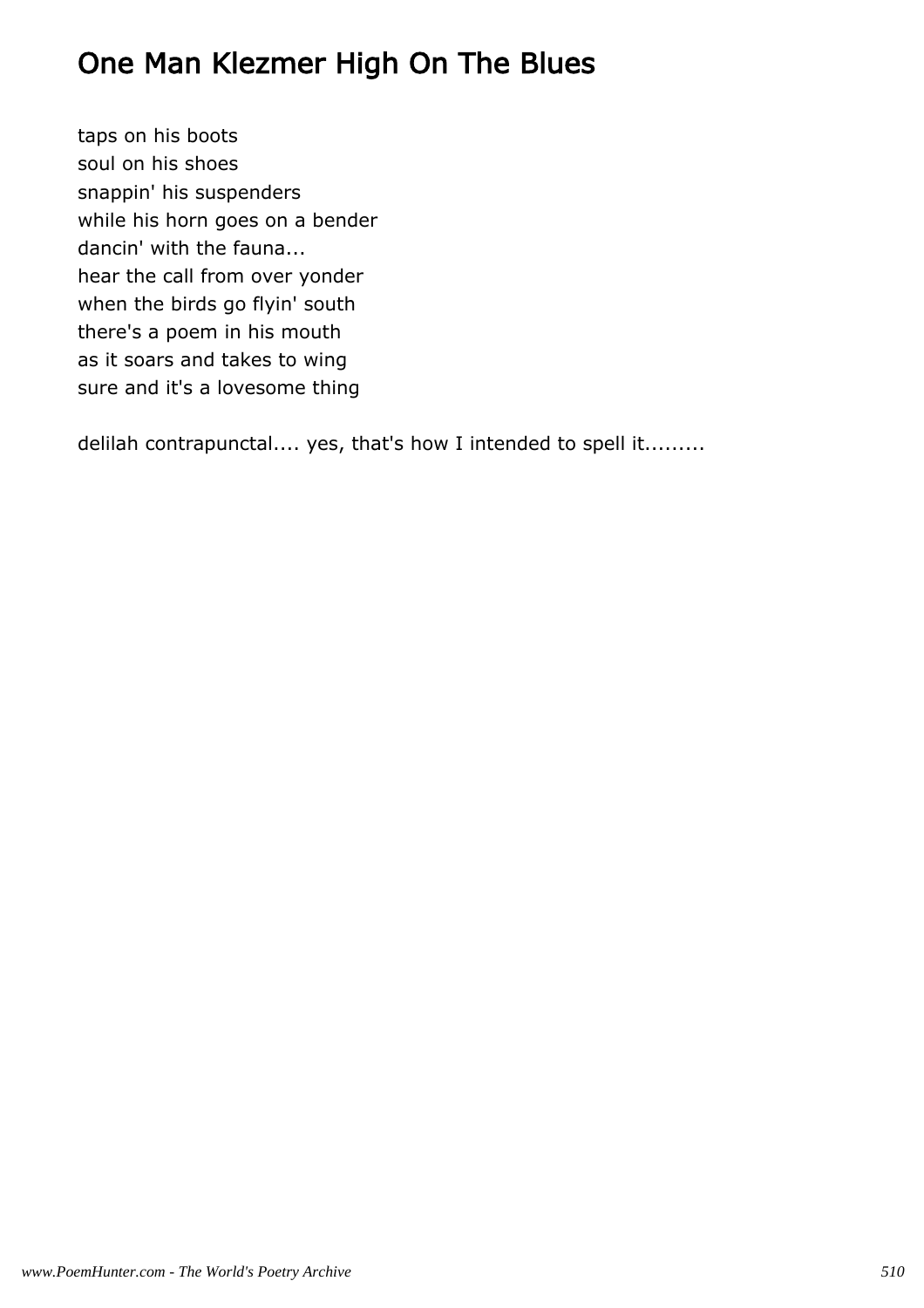# One Of

noxious buffoonery and crimson dandelions.... why couldn't I just say 'red'.......red...red....red.... it's a fine color....for a fox or a crane's bill.... a trampoline...a cumberbund.... a penny whistle......an excuse.... trotted out like some swabbed decade..or an incensed floor-buffer.... circular and adamant.............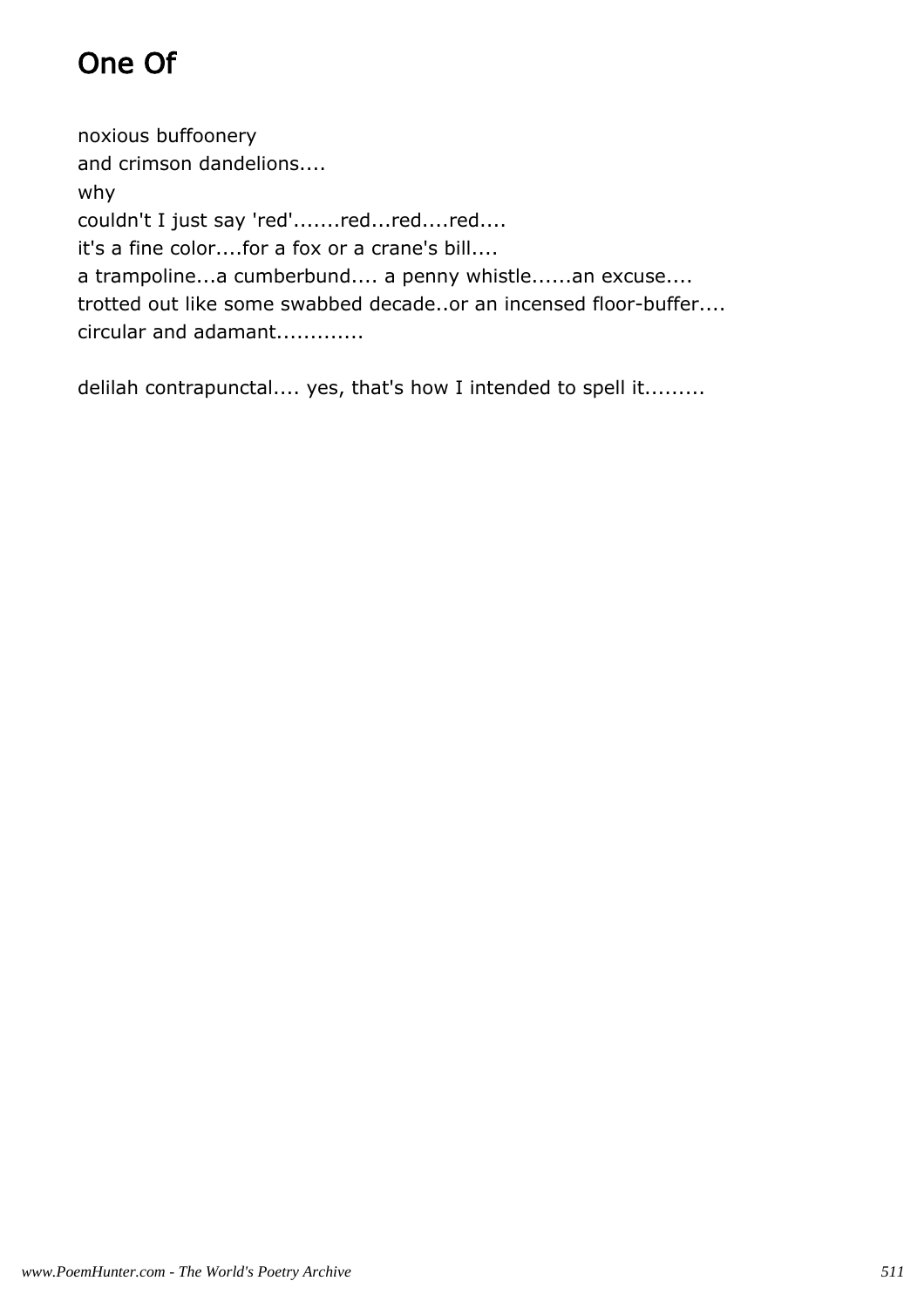# Or Is It The Helium?

George and William's love child, thrice removed, is posting here on PH...... ah, the dressage of it.......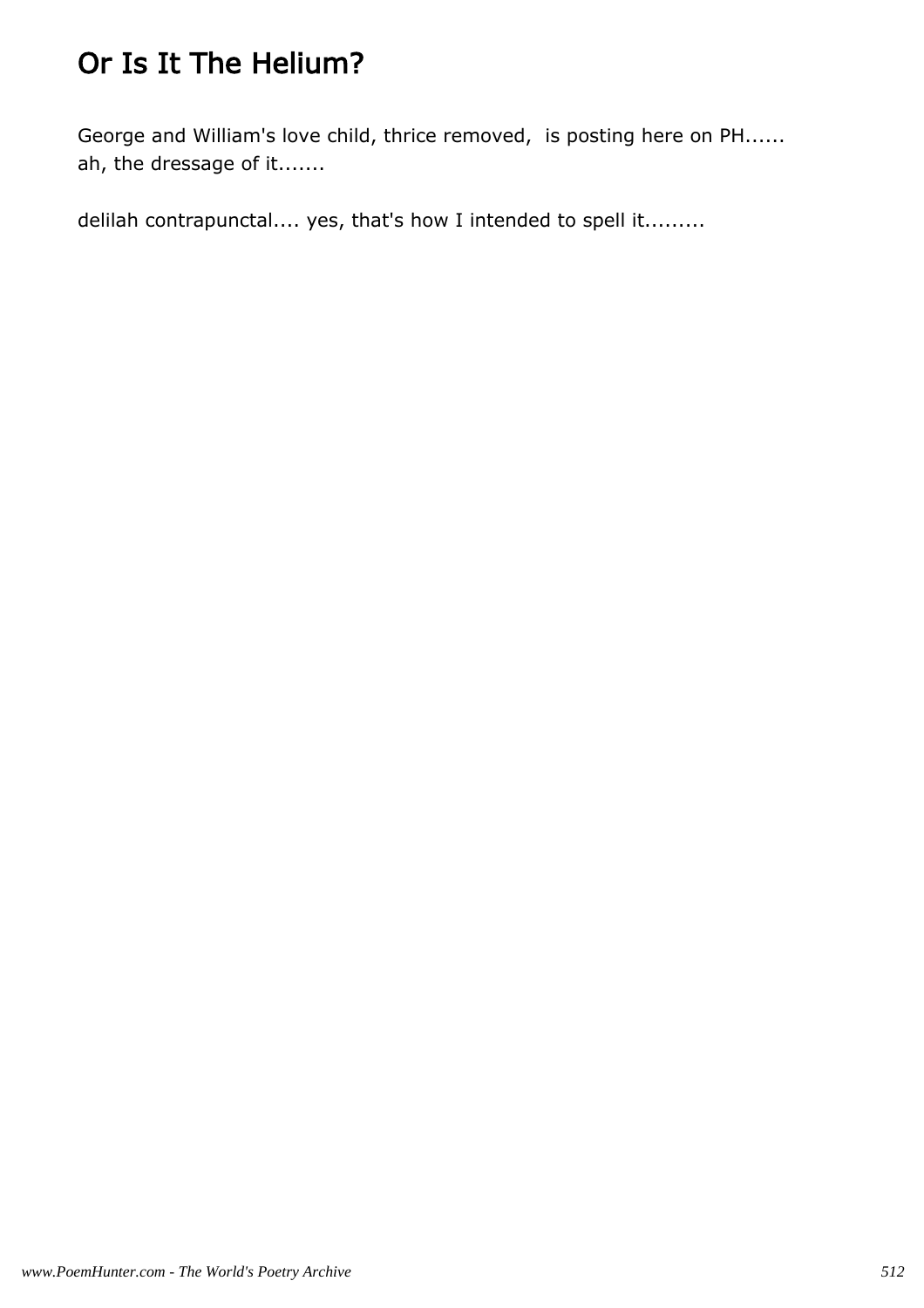## **Ornithorthography**

has taken wings and blasphemicalderas from a sutured camellia.... the sound of it makes mountebanks whistle and stomp in the atria...... positive they'll be circumnavigatored and formed into strapping purses with names like JunglecatJimsonweed and HarrytheHarbinger...... the ears of the eyes and the nose of the mouth were laid open... .a jogging trail of tearducks left a symbiotic semblance of a myrrh-bespattered nuance.... it was pocketed, refrocked and sent out for coffee and crullers...........

not making news...just reporting it.....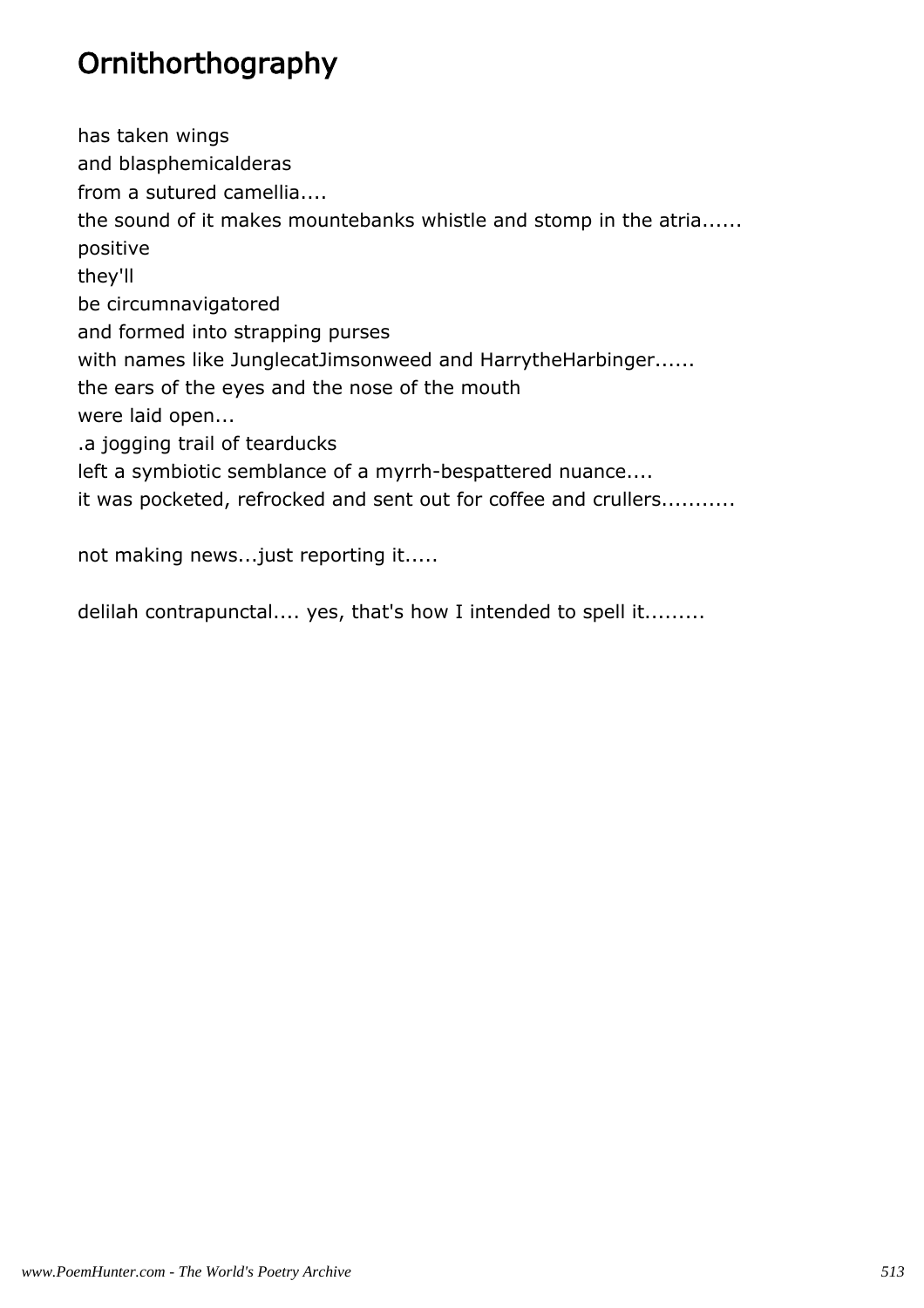## Other Cradles

like my dog I will roll in it...we both howl the smell of it from our breasts.....our throats... .our voices crack....our ululations weave like ribbons in a dance. .streaming... .their colors....rampant....gray.....shadows vibrant and reeking.....

unlike my dog I will shower.... .now I am lilacs...lilies of the valley.... he remains scented with earth's musts and festerings.....a living bloom.... steaming....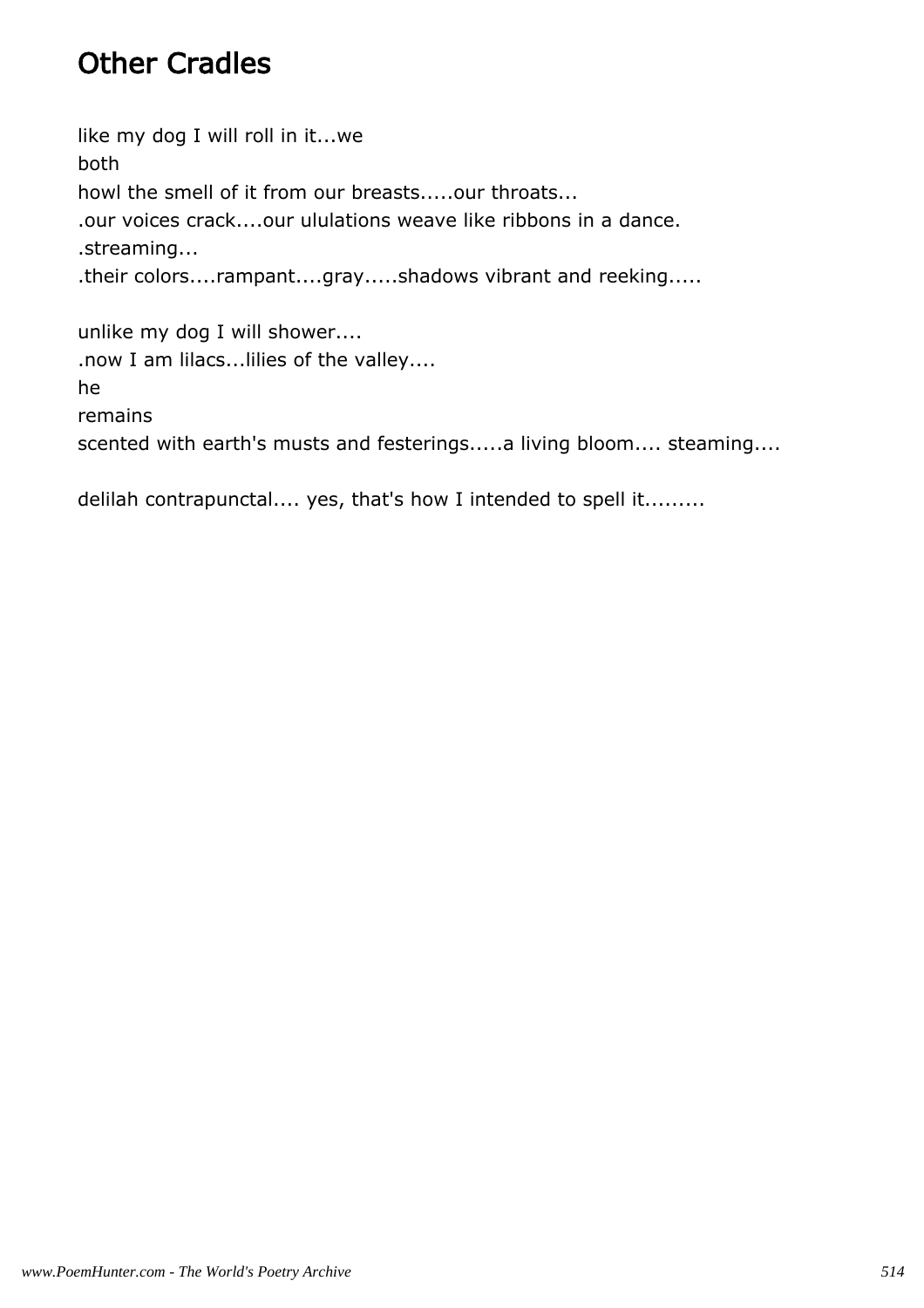#### Overlook

George's sky blue pants tattoo a silhouette against green sea rhythms sparks send doldrums off to play in crash-flung froth paradiddling ruins, remnants open your mouth to taste flavors singing of salt kelp cotton candy sweat and sweet oils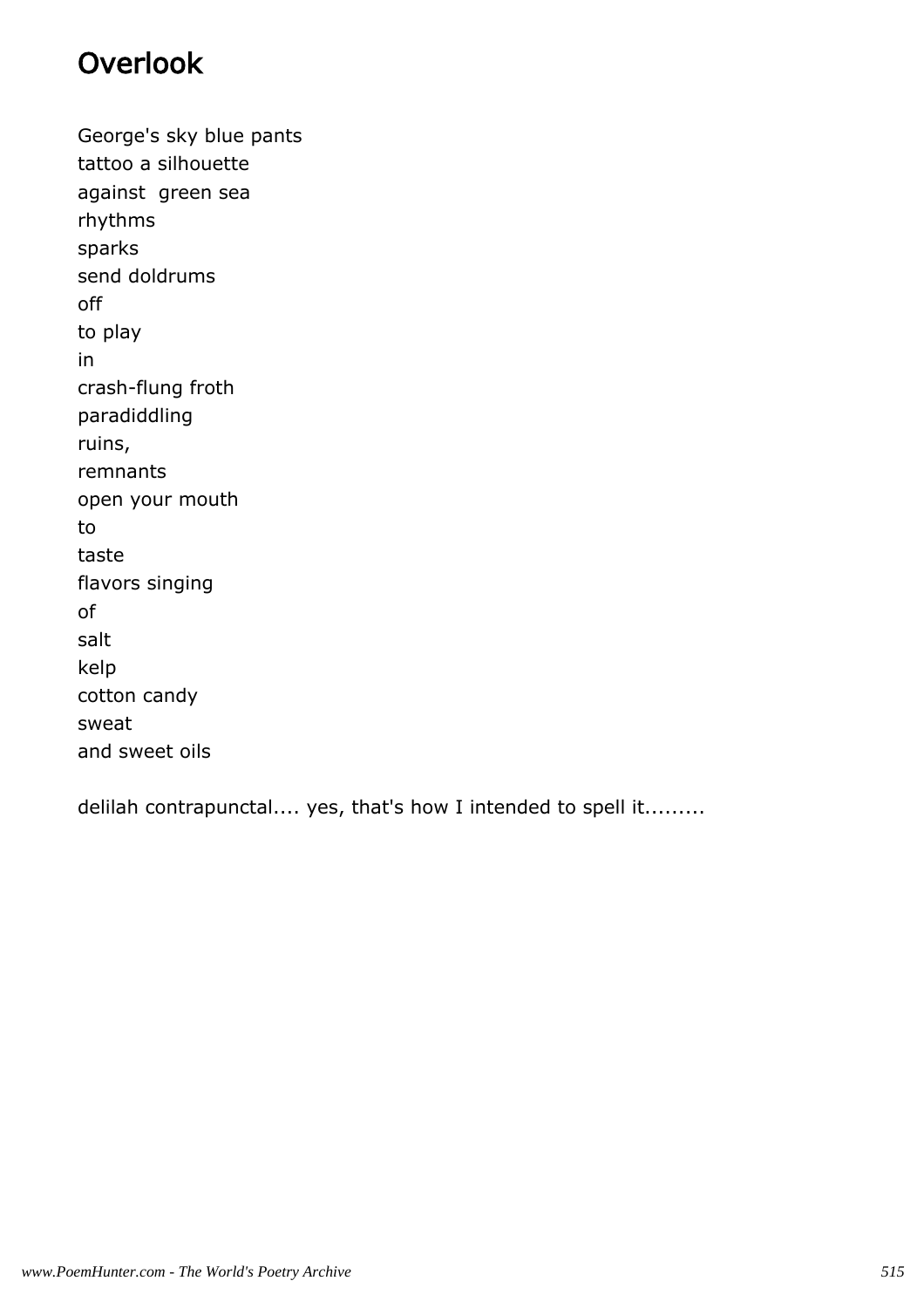## Overskill Overbering Underground Uberherring

the baby's drunk the bathwater..... all of it.... gurgling....tiny toes tracing the faint ring 'round the tub....... not completely jibberish, the finless seek a center, bored.....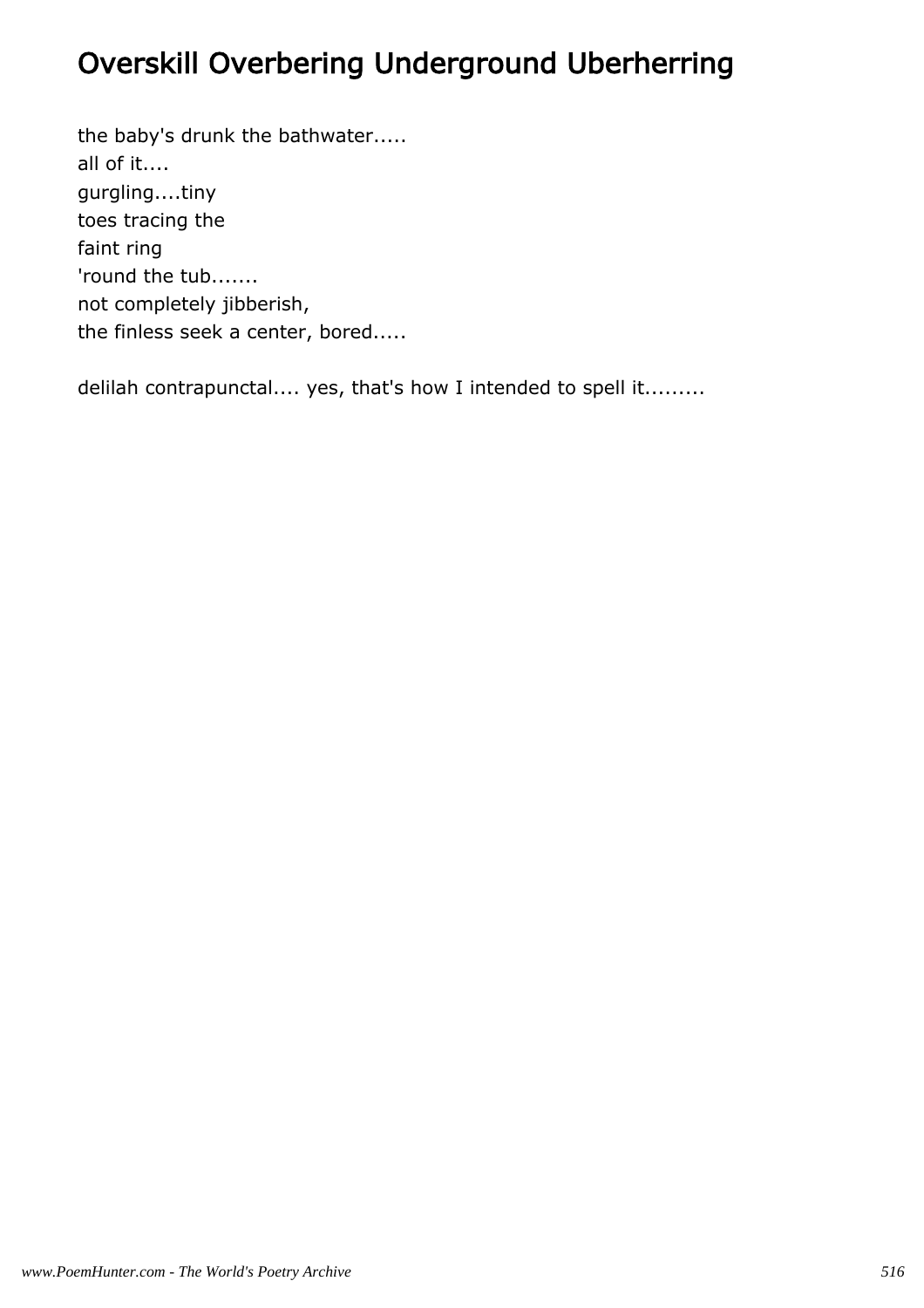#### Owe, To Hack...

and to smack... and don't want you should give it no slack.....

there's a constant deliverin', bloobles... like the bubbles drained down from the noodles.... in the sink, and the brink of the edge of the simmerin' squink has a flavor of multi-sludged gleanings all awash in a sea of fraught meanings....

bobie oh-dough... where does it go... over the top is it a crop of crinkle-crimped blues... does it wear shoes...

is it hip does it flip over treetops and is it worth scrip

can't tell if it's freezin' or boilin' with the ludic underpinnings roilin'

but it's here....if unclear... with the metaphors dunked in near beer...

on a beech...owlets screech... .mechronicled drones out of reach....

in a sub-subterranean flumelet there's a broadly-excusified room, let to interswunk dramafied doom sweat....

now it's through....whoop-ti-doo....the hooves have been melted for glue.... yep...it's through...and so hip....so, so hip.... like a faucet that won't cease to drip....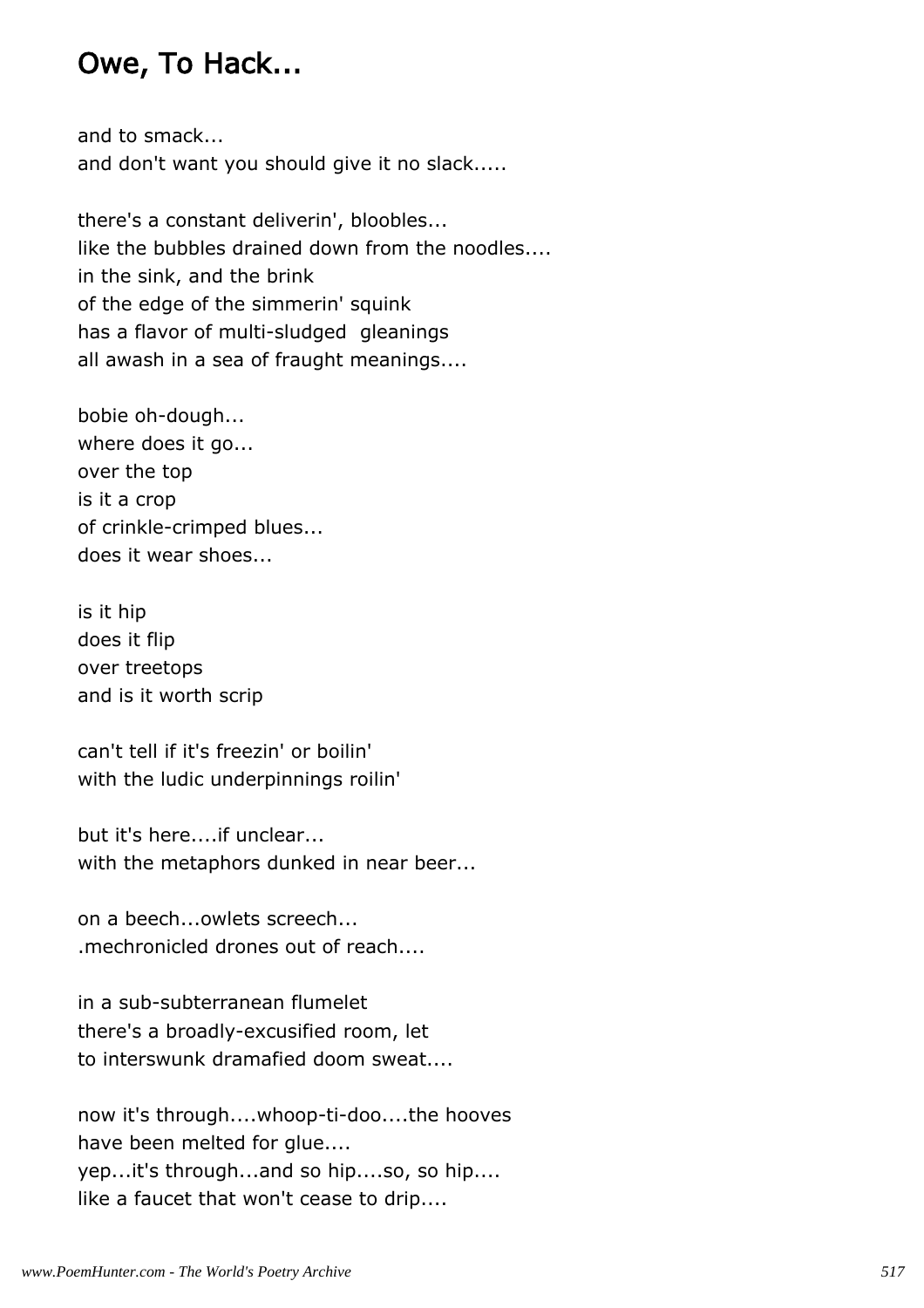so, so hip......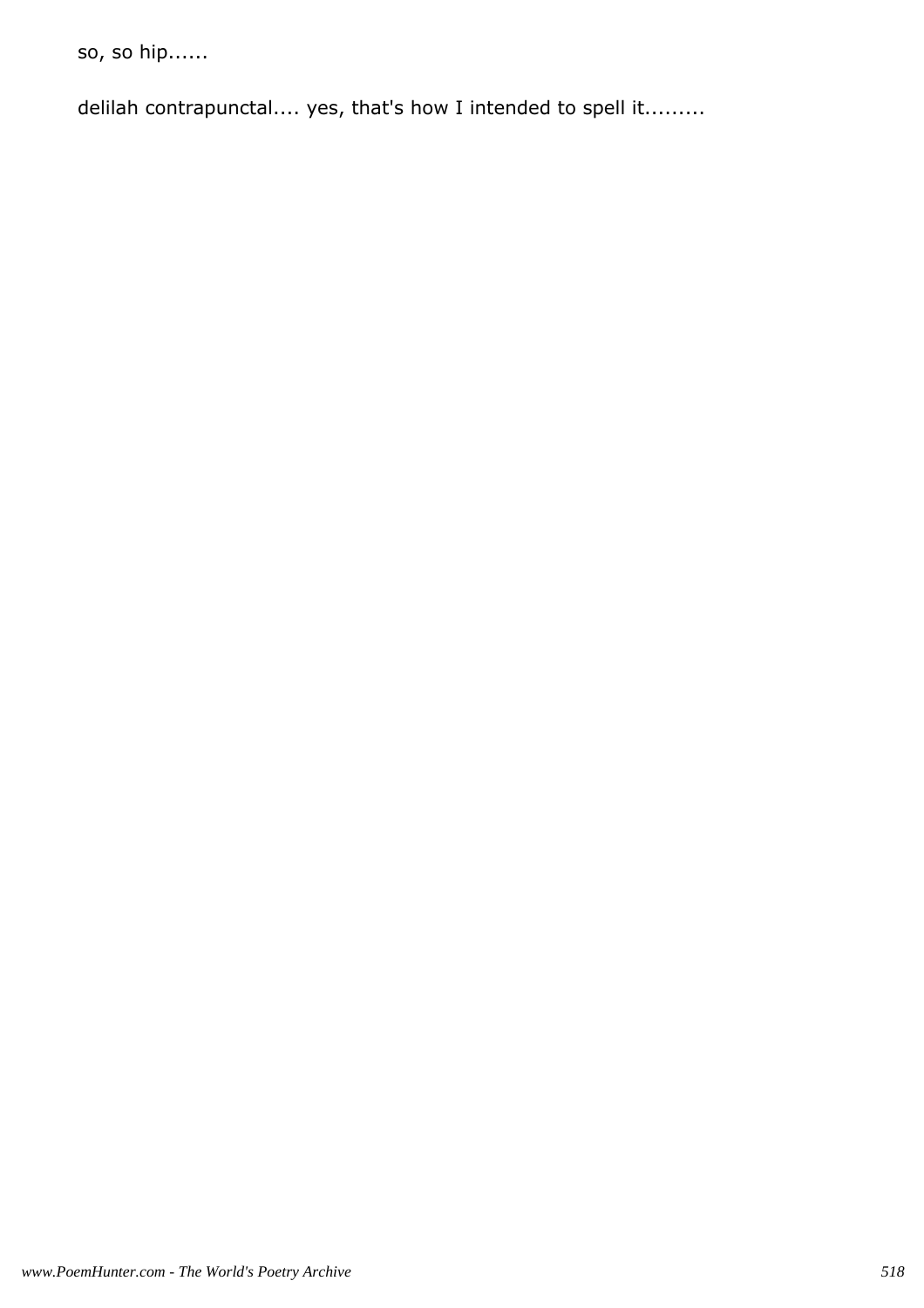### Pale Writer

counting toes while wearing sox... tugging, pulling boots on... saddling an equine ox... what..... the champagne... and the flutes, gone?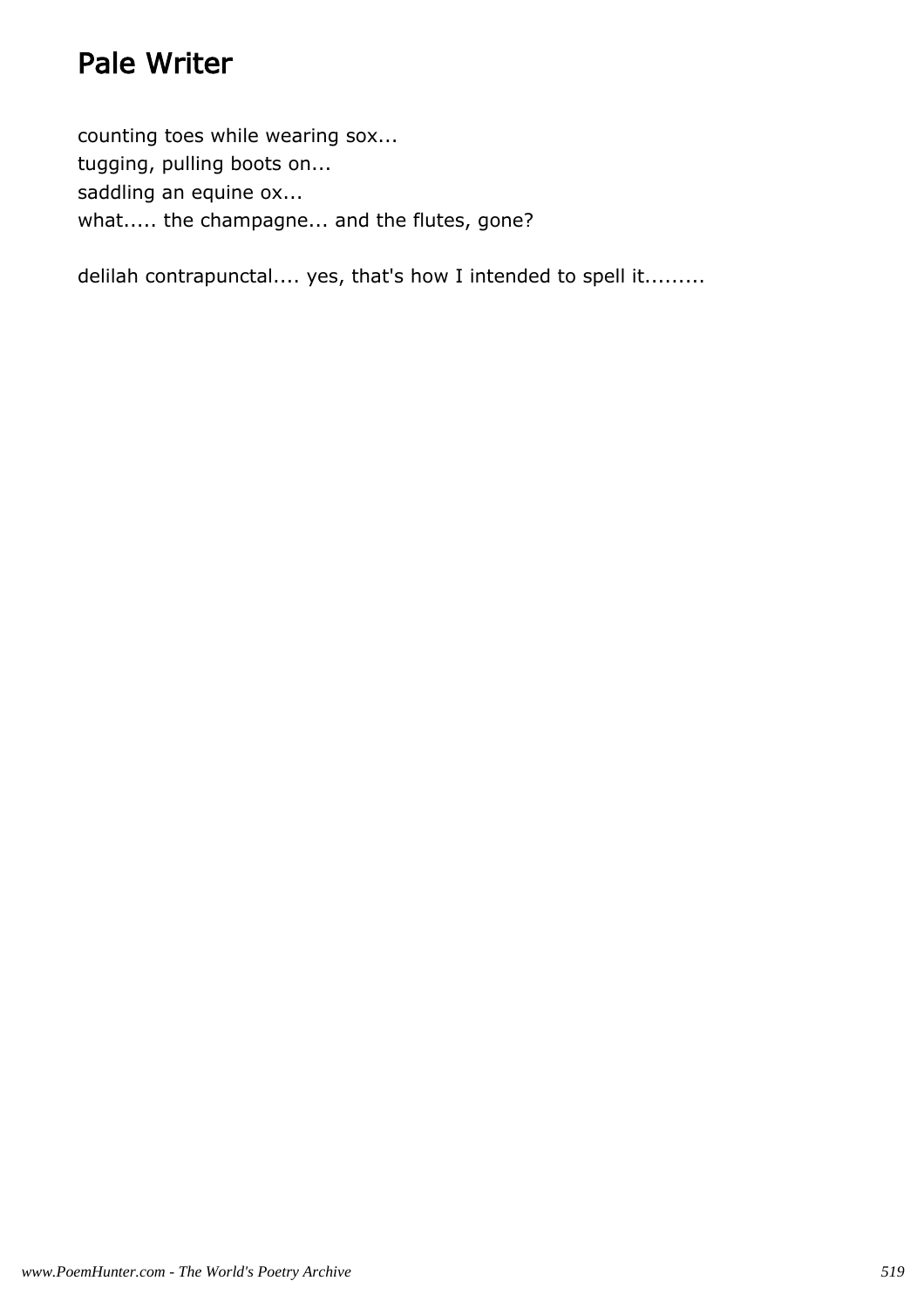#### Pancake As Enigma

discrete.. those which embellish in familiarity... butter, syrup (jam for some) ...

udder sourced/ churned/ paddled/ subject to whorls, grain...

acer derived/ tapped/trickled into alloy trap/jollified in glass

(lips and fingers stained...)

mouthed/imprinted/crushed.... swallowed, a journey of conglomerates....

there is order...up?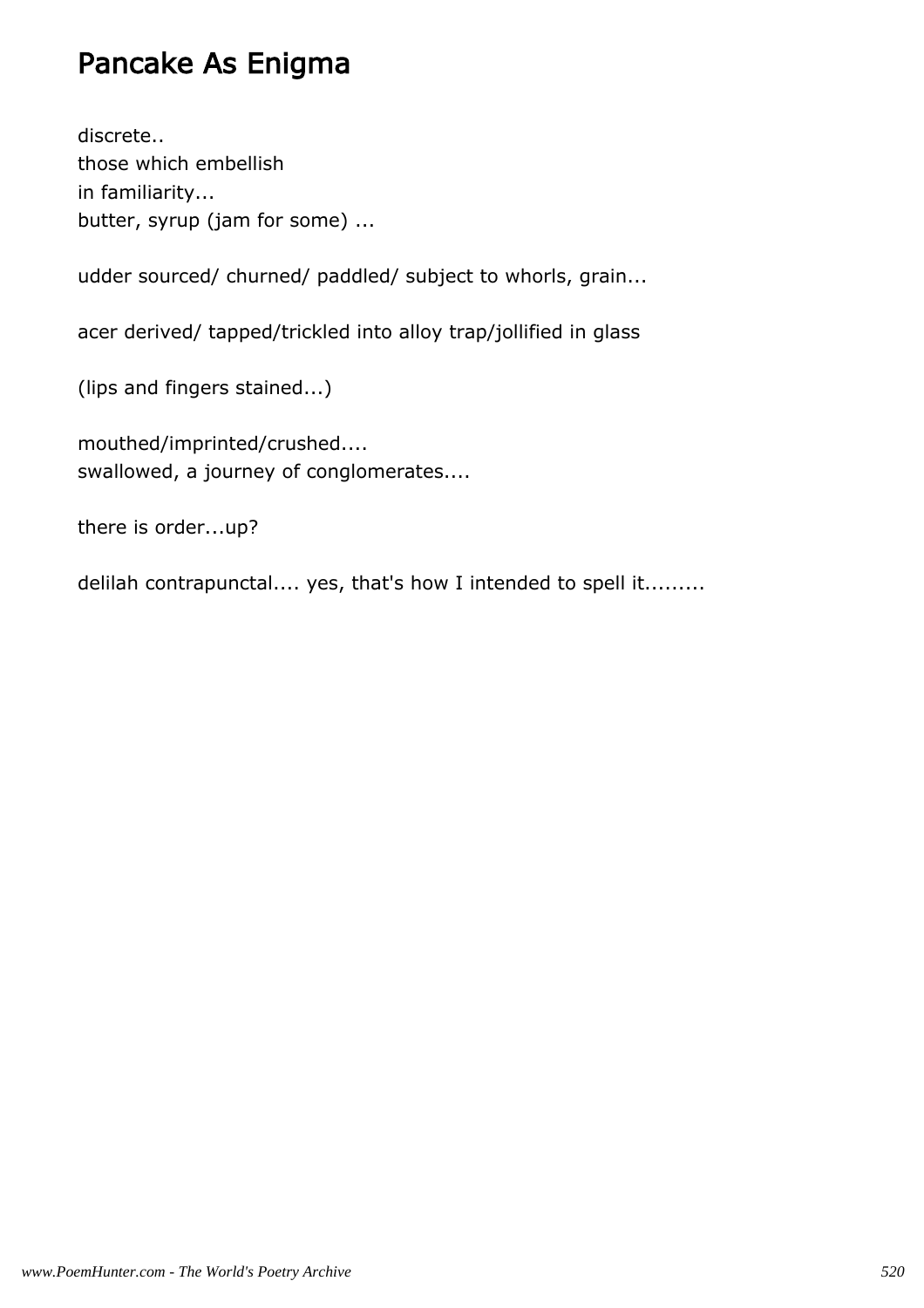#### Pantomime

gestures, articulate as ruffled doves... as lizards on a twig, swaying with each inhalation, their rhythmic pulses seen through near-transparent skin... a fresh bouquet appears as another vanishes up a sleeve... a dance, soft-shoe.... heliocentric in a downpour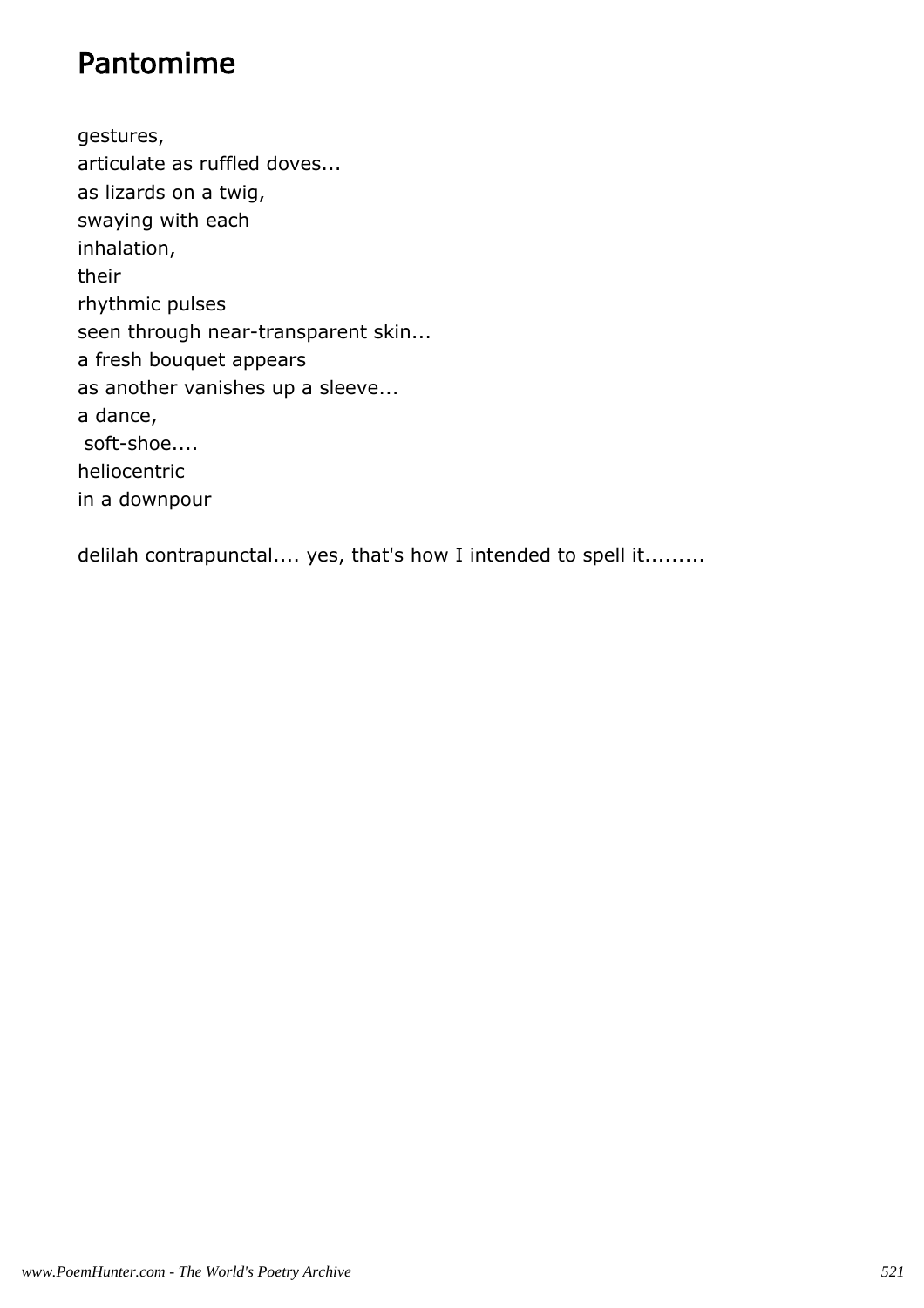## Paraphrase?

no need.....

............................................. ....................................................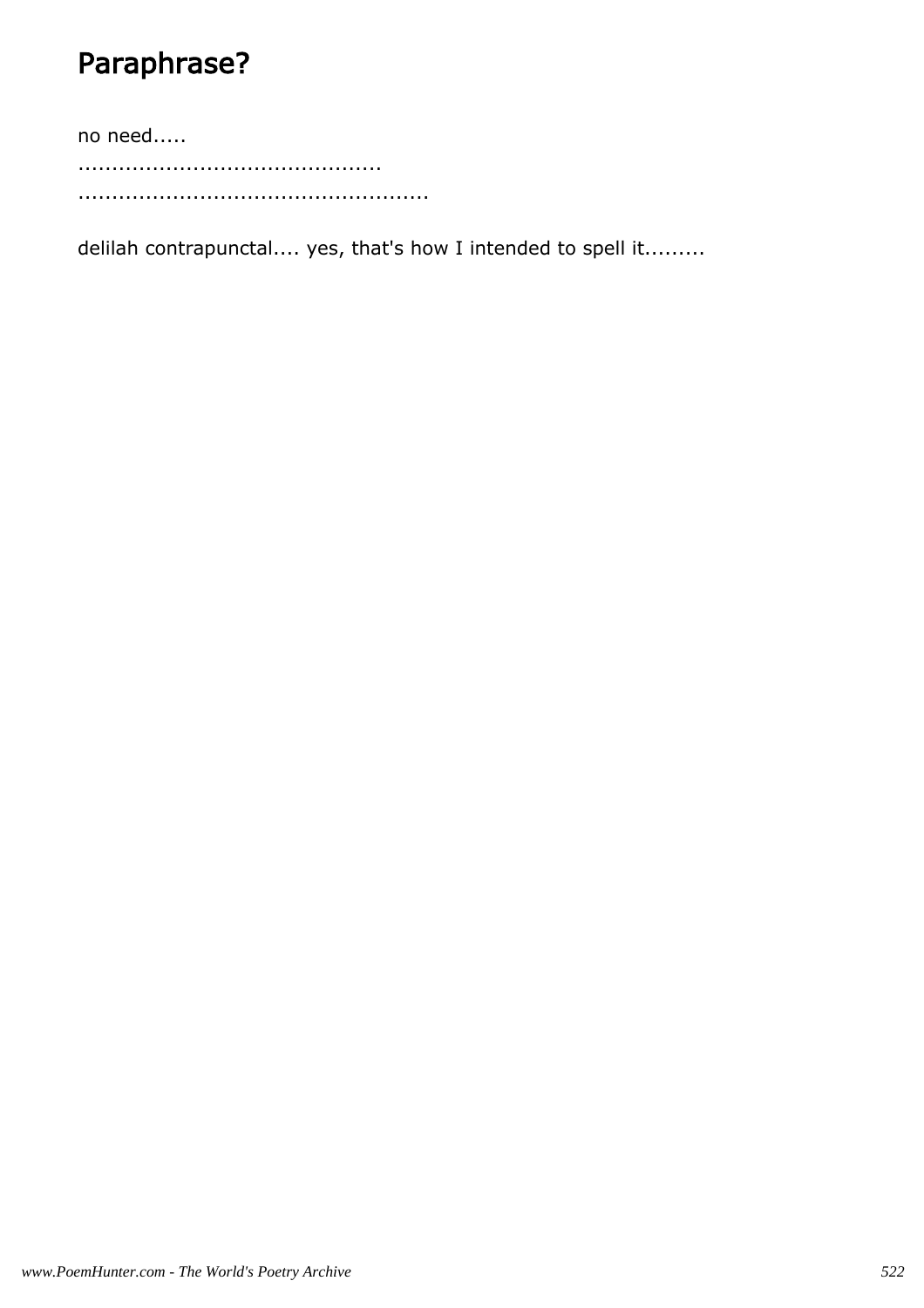#### Pasturized

how frightened were the ewe, the ram.... rumblings, heard from high tor dam had brought them worry, fretful grief.... night came, sounds ceased..... ah, bas relief.....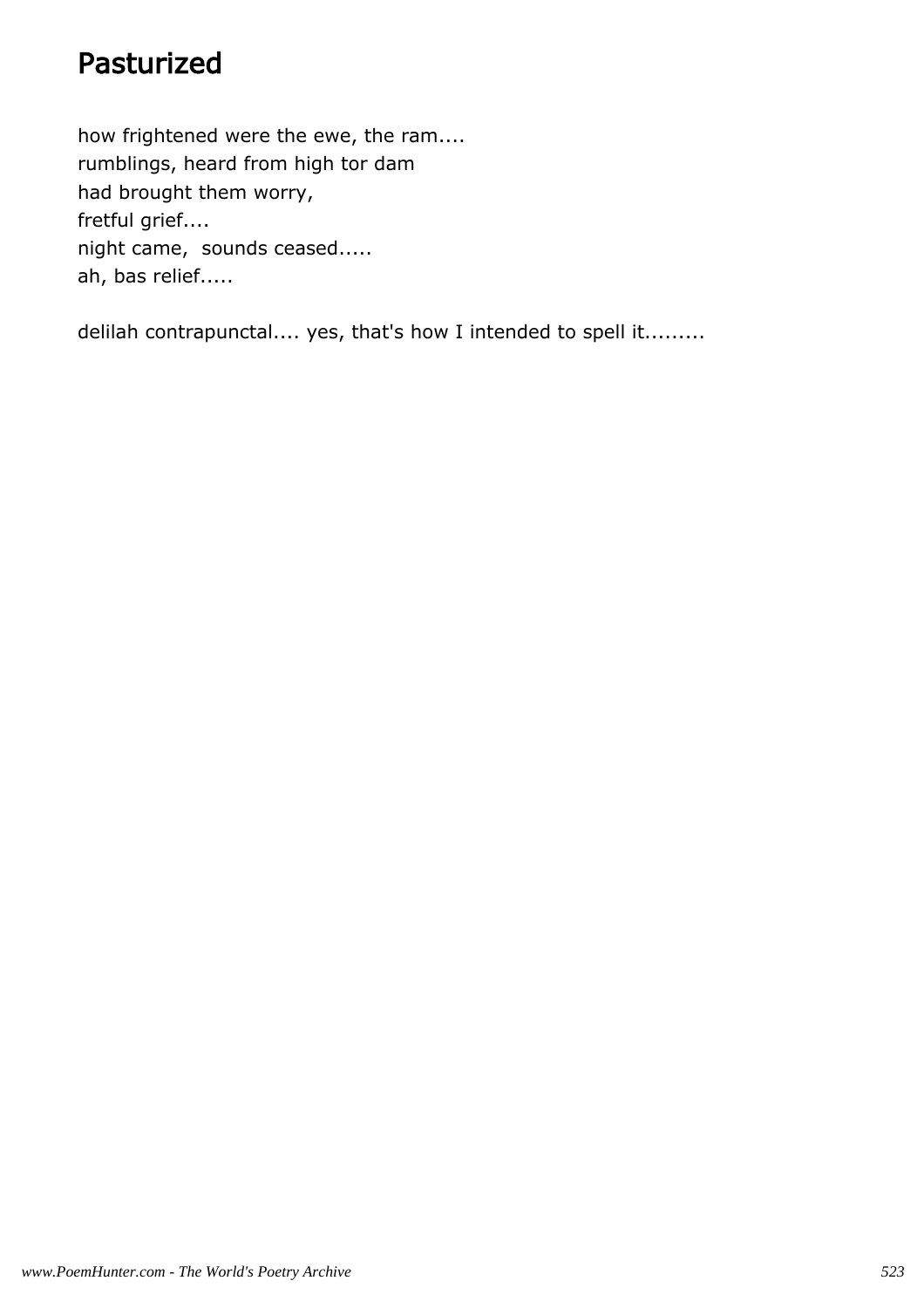## Peabo In The Tall Corn

headed for the English peas.... four little legs tiny feet prancing didn't crush a single blade of Texas long-blade... red-birds and red bugs.... heat and humidity fought for dominance.... but that prize was won by the vast inverted bowl of an interminable sky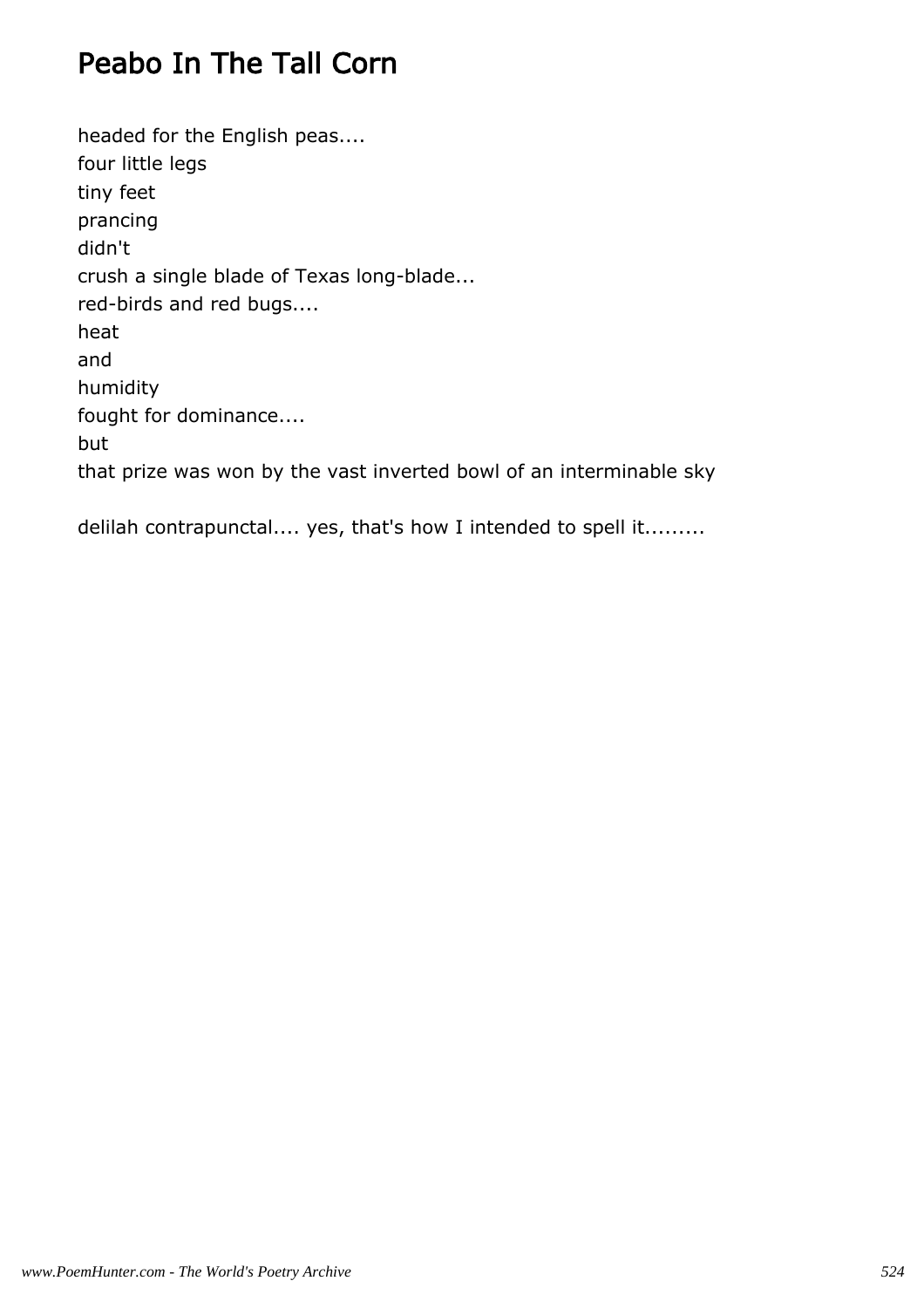## Pedantrick, Prozakick, And Just Plain Nutz

...sounds squeaking and squrbling the kissing of butz.... preying and cloying a turning of tricks microcozmicly schmutzing same old pollyticks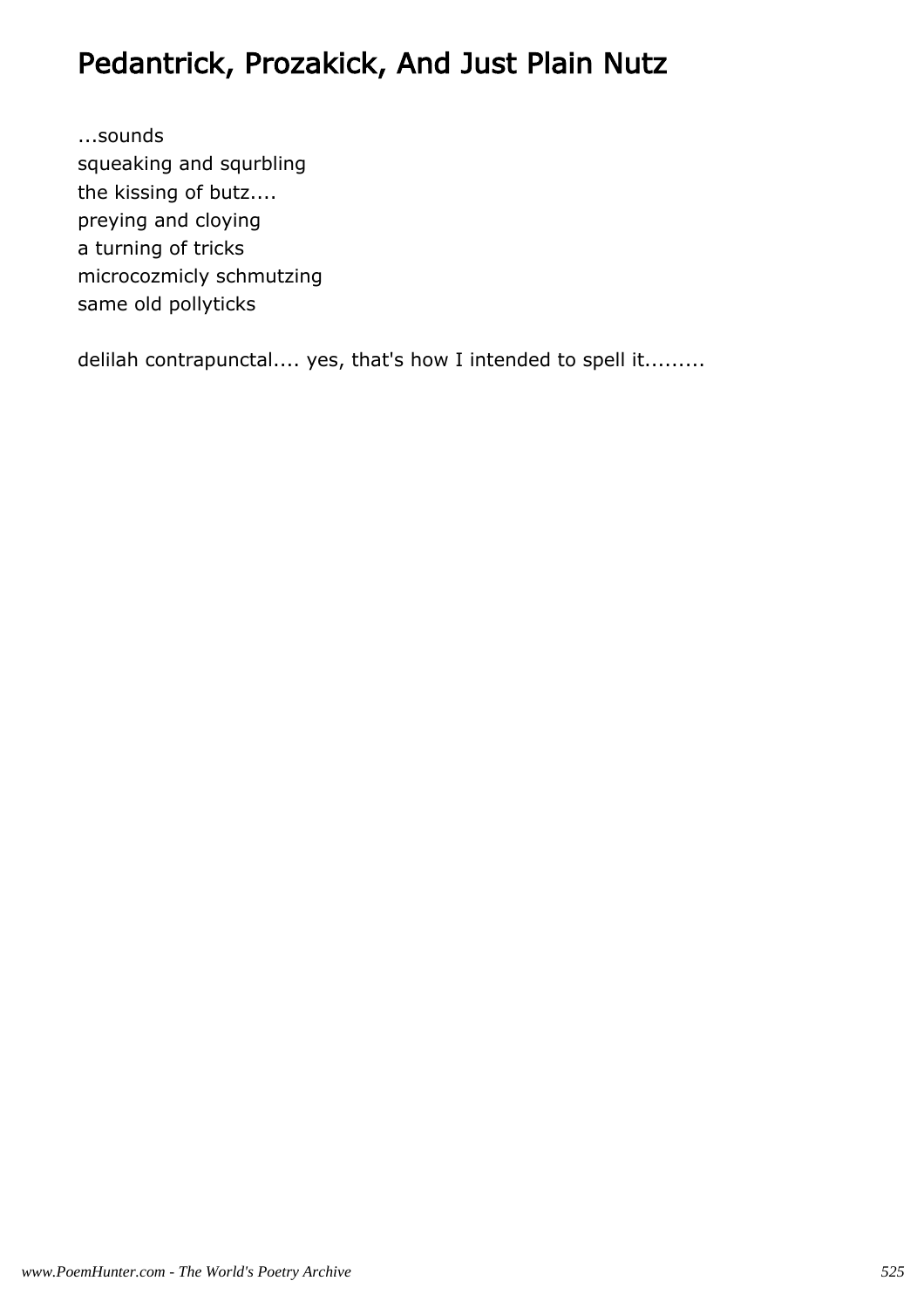#### Penultimate

soft fire orange eye.... cadenza graced coda curls... soundless ripples spread........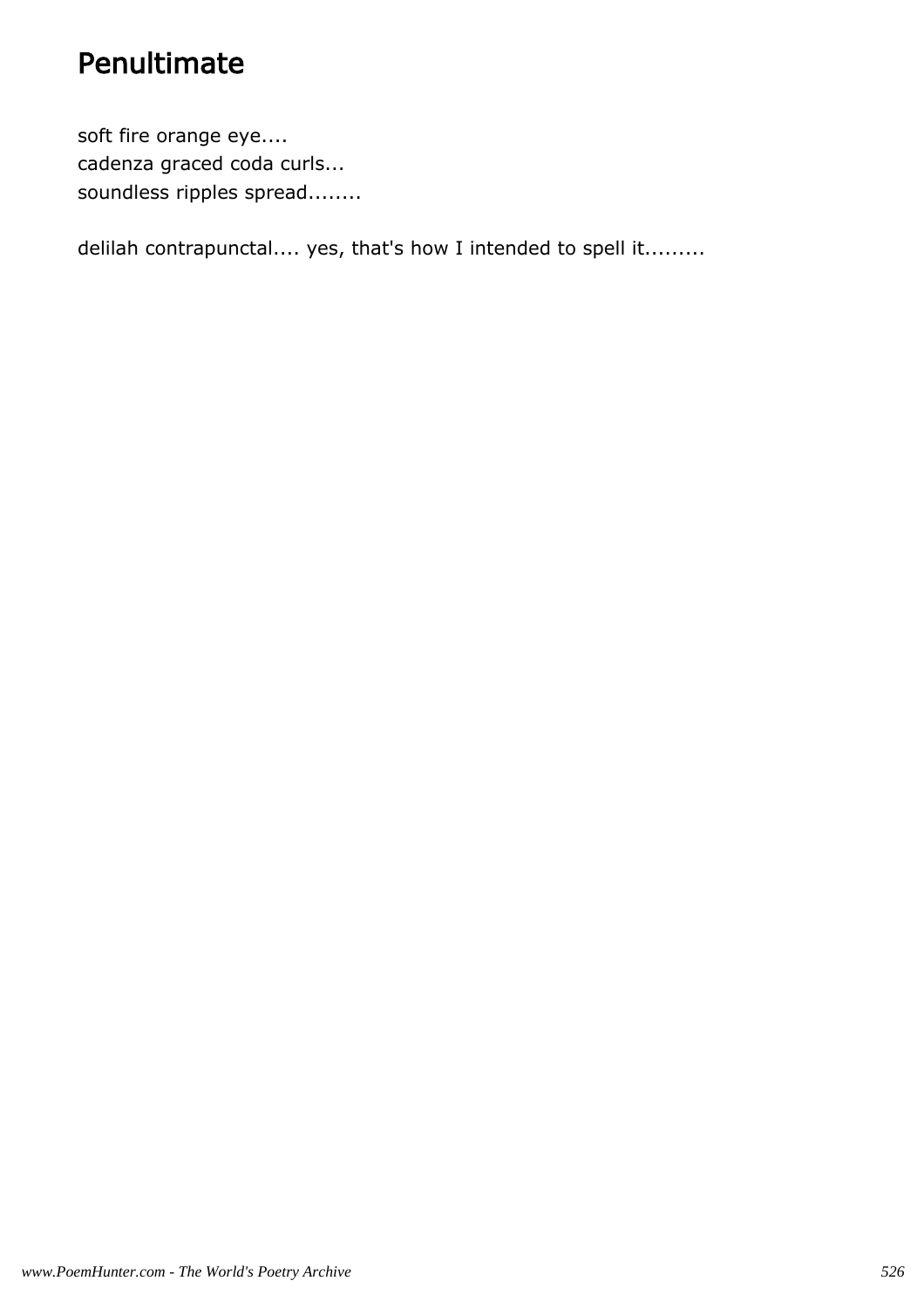## Perhaps

it was the virginal extremis..... the hallucinatory joy.... the transcendence...the above in lieu of the in.... the floral supplication.....the boldness of the quivering reticence..... the winding about the bough.....the limb itself untouched by the vine.... the transparency of the petals....

wing-veined........as though preparing for flight......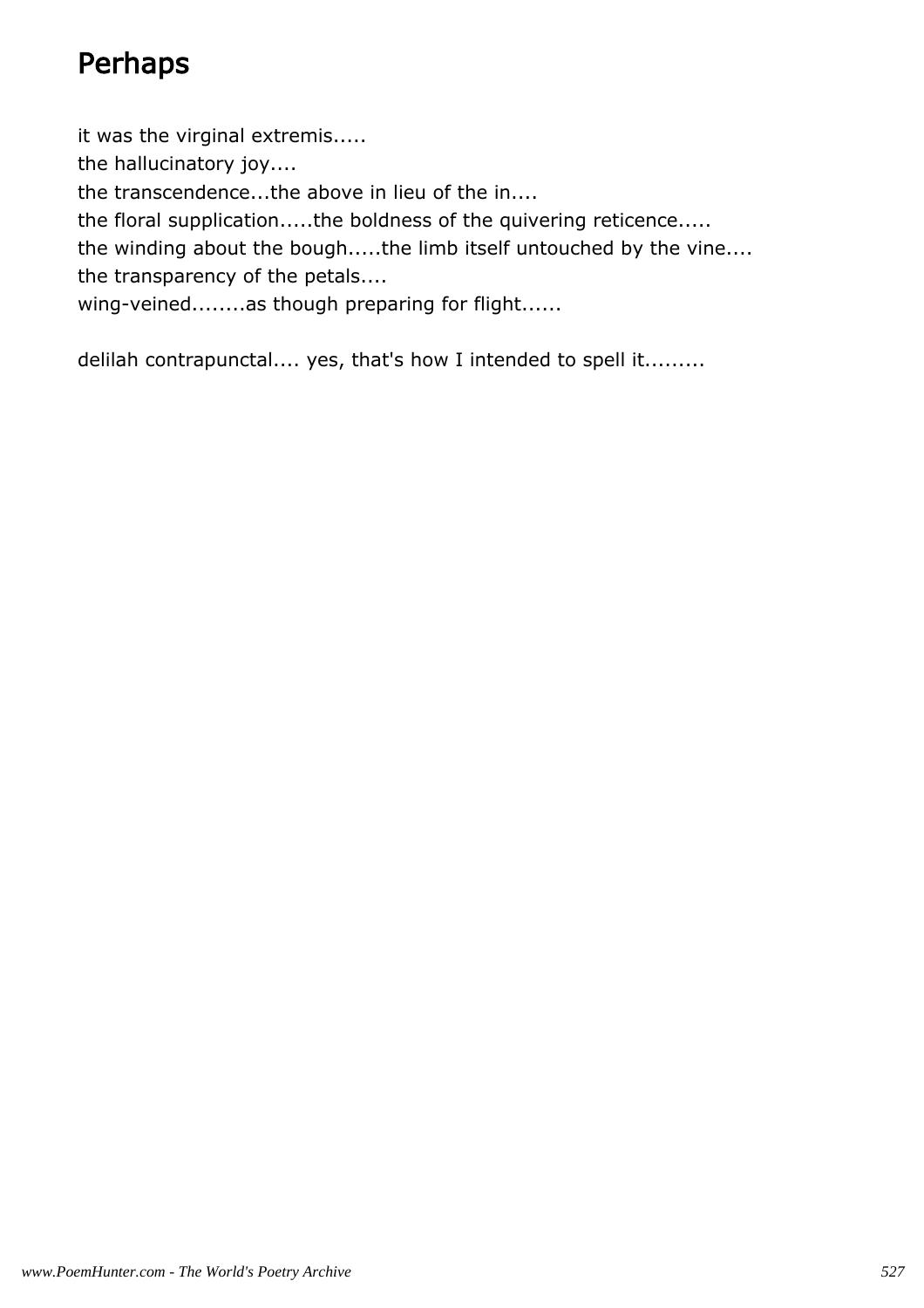#### Petitioner

she signs every one that comes down the pike

her own children look for signs of life signs of love

having eschewed the church of the outstretched hand, the promises, the requests to touch the untouchables with the other hand... full of the same promises

she travels the many reams removed cause cause causeway...signing, signing the same road, the same paving stones... buying a way to grace, giving until it is painful...exquisite? and touching no one never touch ever no one no one no two no one...

the safety of removal and its imitators..of a cloth, hole-ier than the shroud that'll wrap her in a peace she almost knows in some dreams

pieces of those dreams drift into her daylight hours her eyes, soft for a moment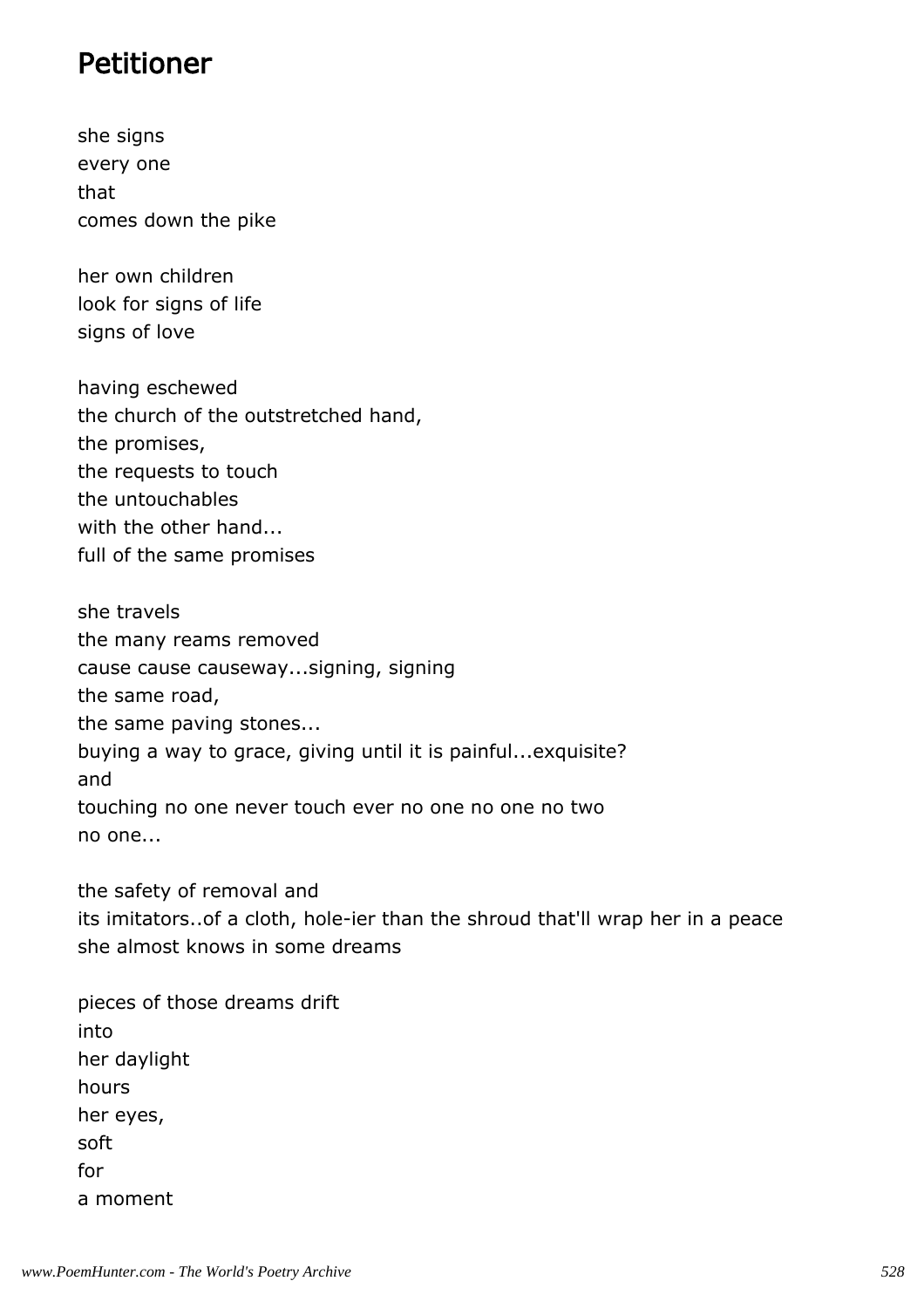...back to focus on the walls inherited wealth have festooned...the shiny things...she may touch them....

certainly there's more to it....consider this a snapshot...less than a portrait...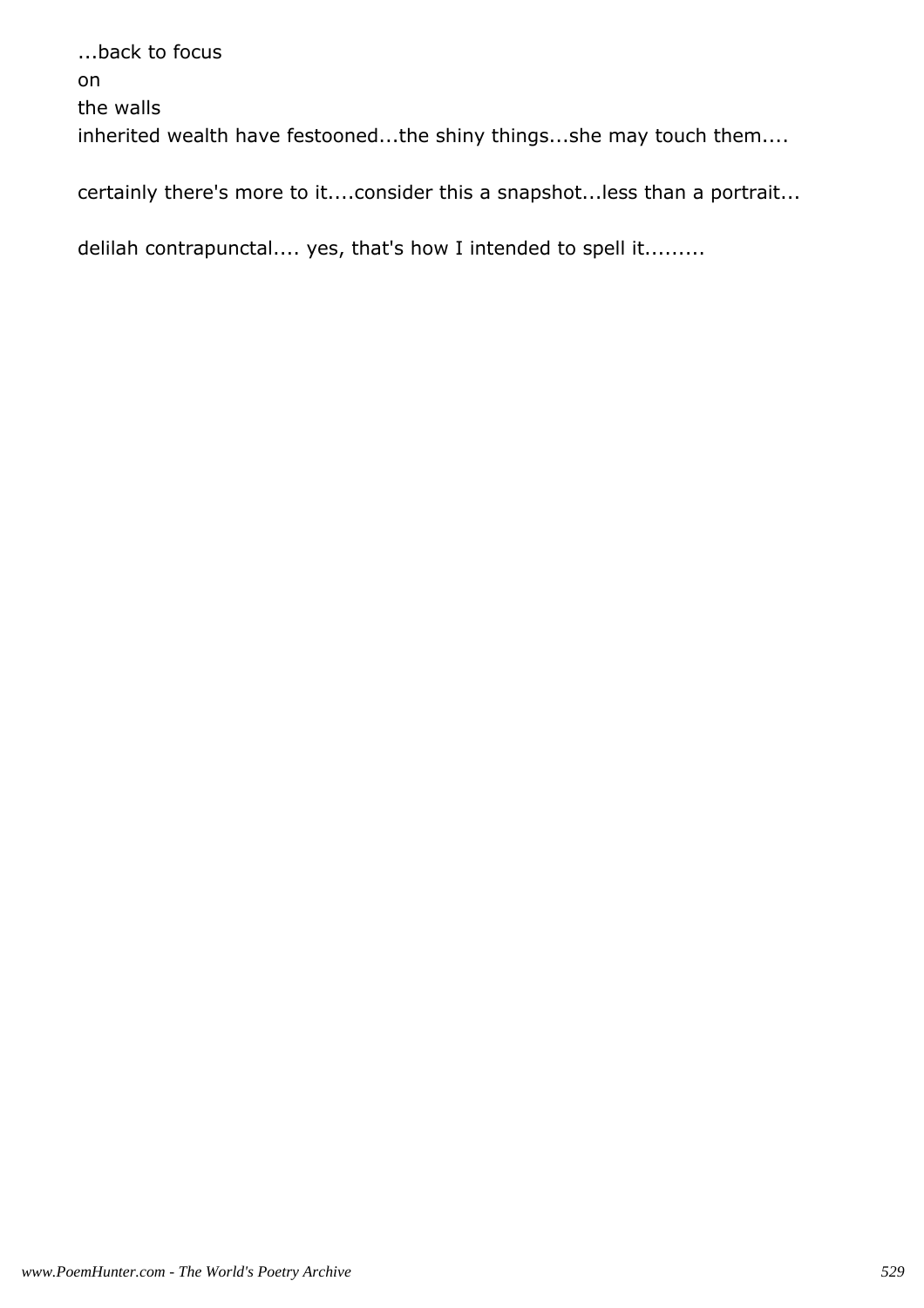## Pffffffffffffffffffffffffffffffffffffffft

layered, mysterious....ever intriguing..... transparent blatancies....innately fatiguing......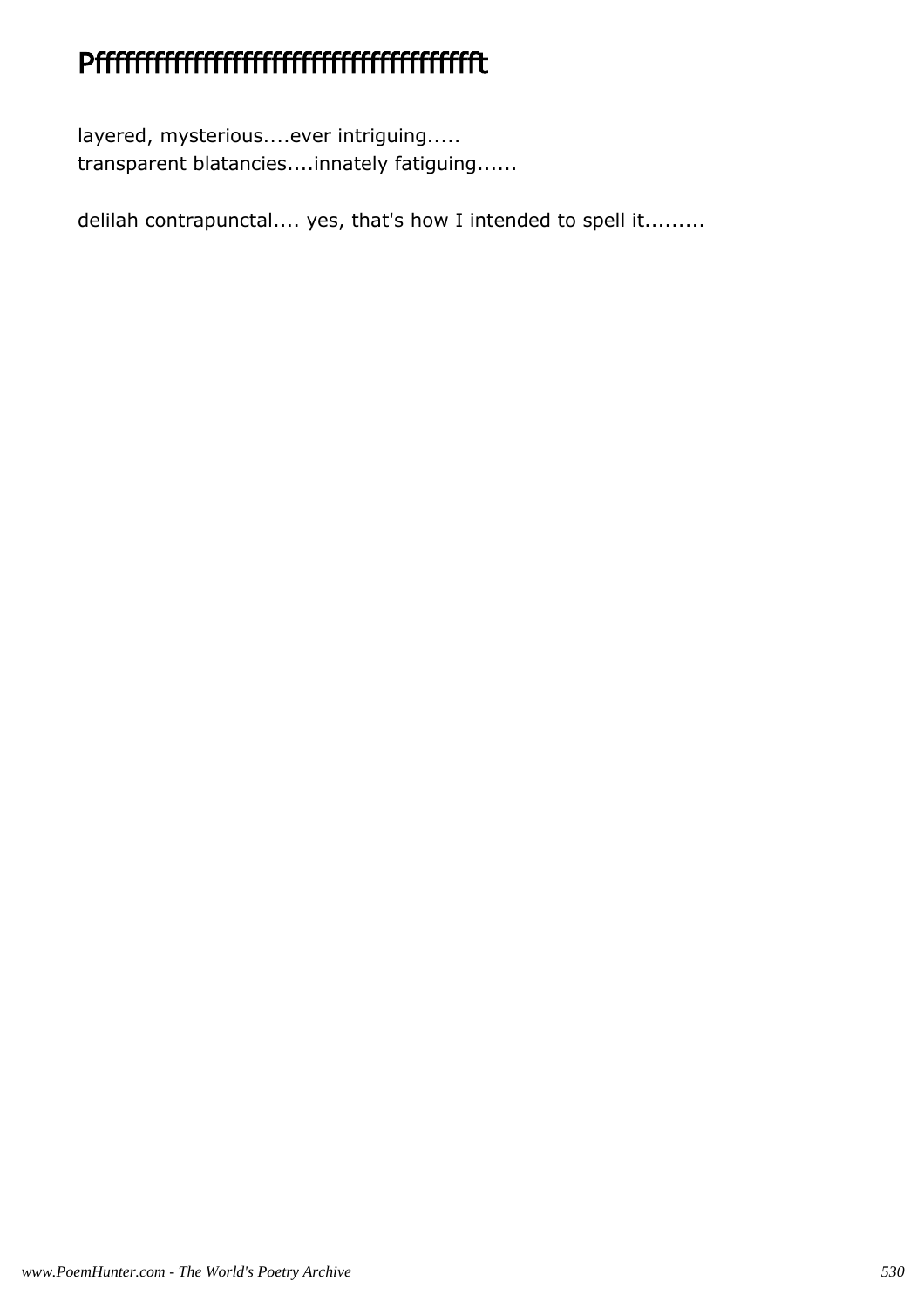## Phuque The Salmon...Let The Humans Live

there is no poem here....how anticlimactic.....(words I just plagiarized...did so enjoy them)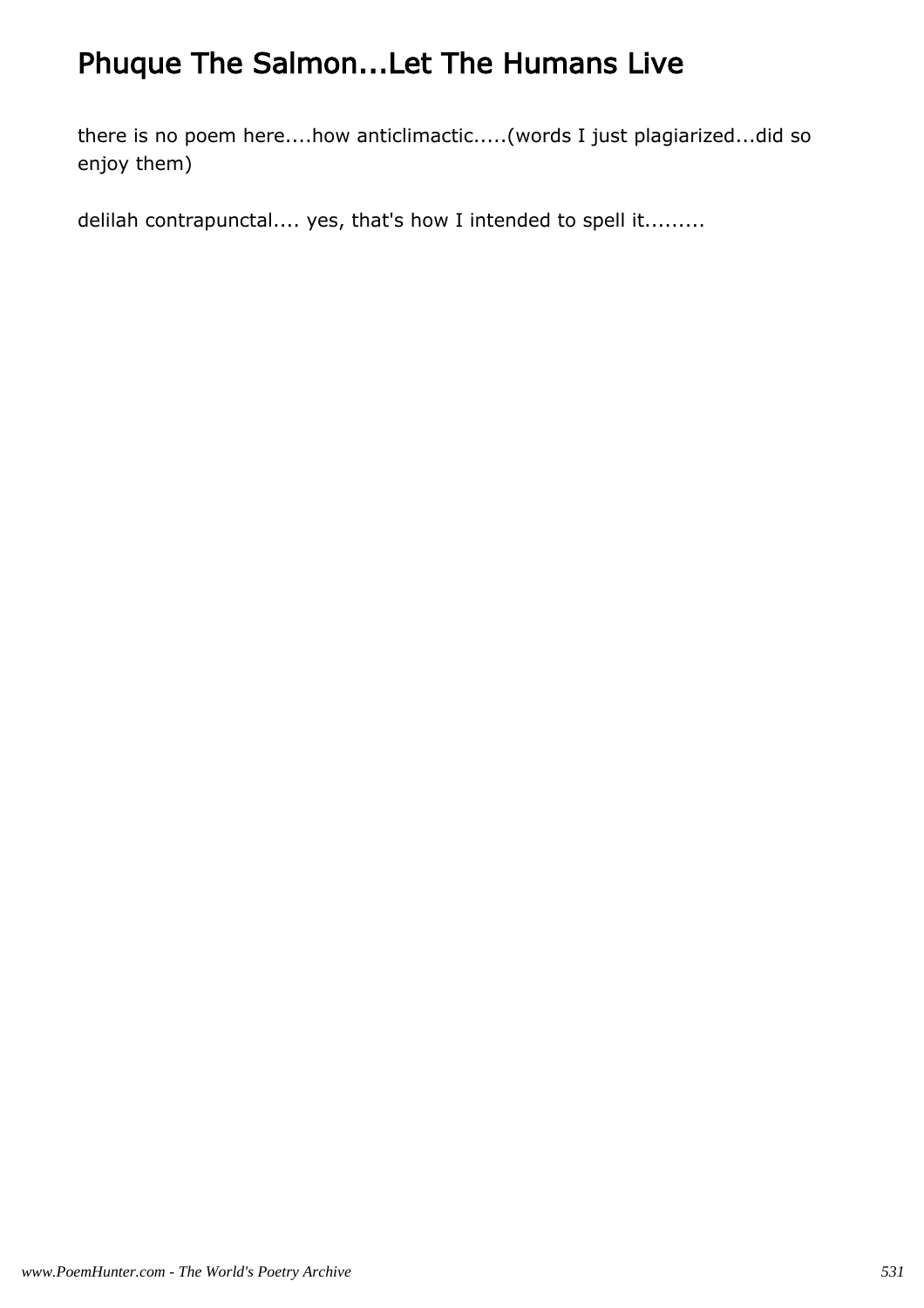## Pickleweed Slough

isn't more than a quarter-hitch from the half-timbred palaces... jumping rope over the chalk lines, a breath of chain link song blares a sort of heraldic cacophony, swings its tassels like a crinoline peacock, and preening, promenades the sweating concrete...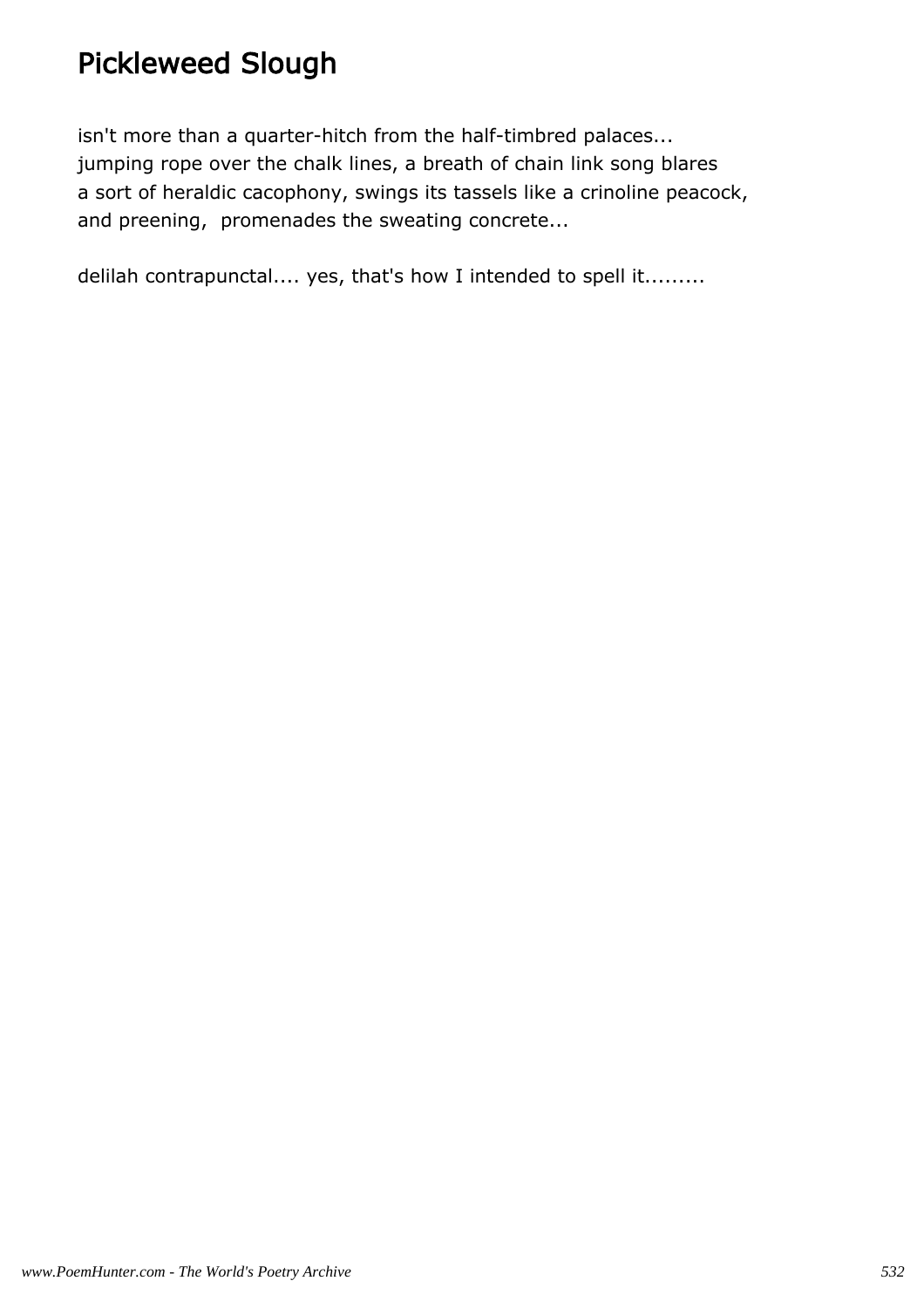## Picky....Uh-Huh....With A Dill Spear.... Or Zoftig...

if likened to Peter Paul's posers.... few add the needed second S....

in the style of a sandwich ....that'd be less grand, which could only mean she's R(e) ubenesque...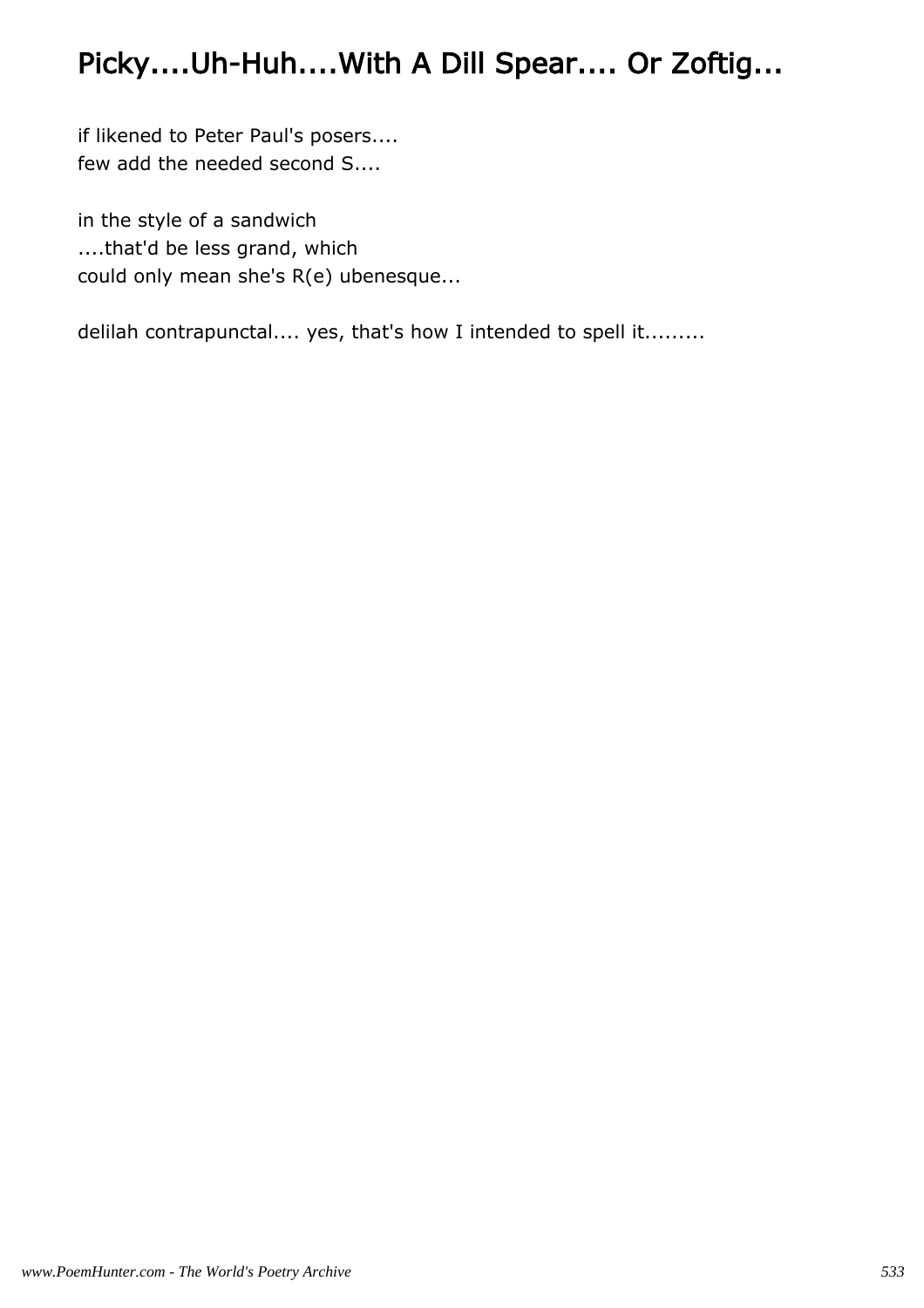## Please

forgive me...armored beast.... it was not a deliberate act on my part to declare you an adjective.... and I would be remisser if I didn't take this opportunity to clarify my intentions....which, to the best of my ability to sumpulize, were innocent and only fell under the wait of the goonflies who had bunched on the elderberry tree... ..they fell in a lump and underscored the pentacles.... I was in paean, as a result of the mishap... and became uncloughed and misderiven..... accept this by way of an apogee, if you will... .I've taken all the precursives possible to assure that it won't happen again any time soon.. and certainly not before next Wednesday.....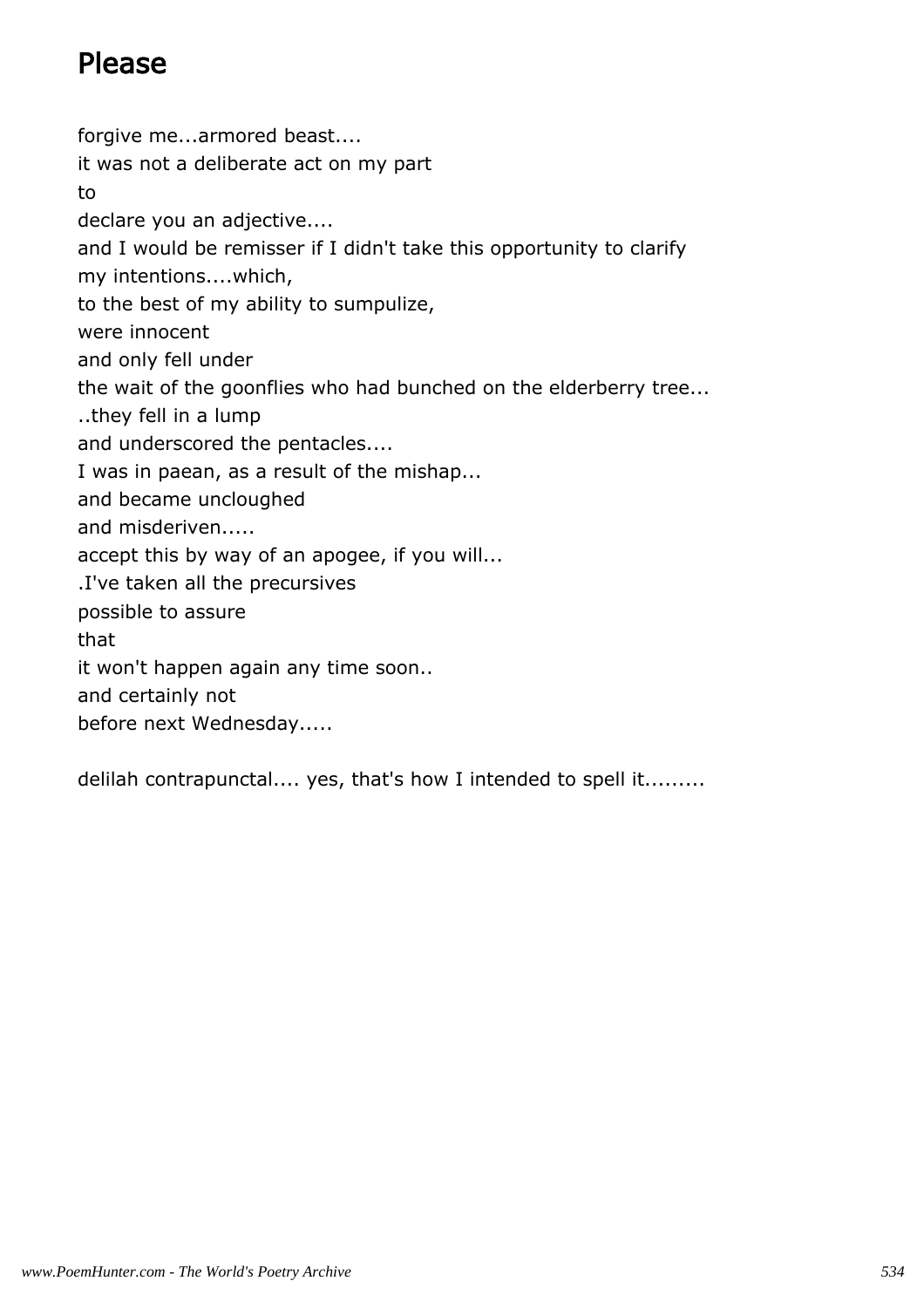#### Please Don'T Show Me

the picture of the bear with a ring through his nose without telling me where he is so that I can go there and take the ring out...

can I be clearer about that?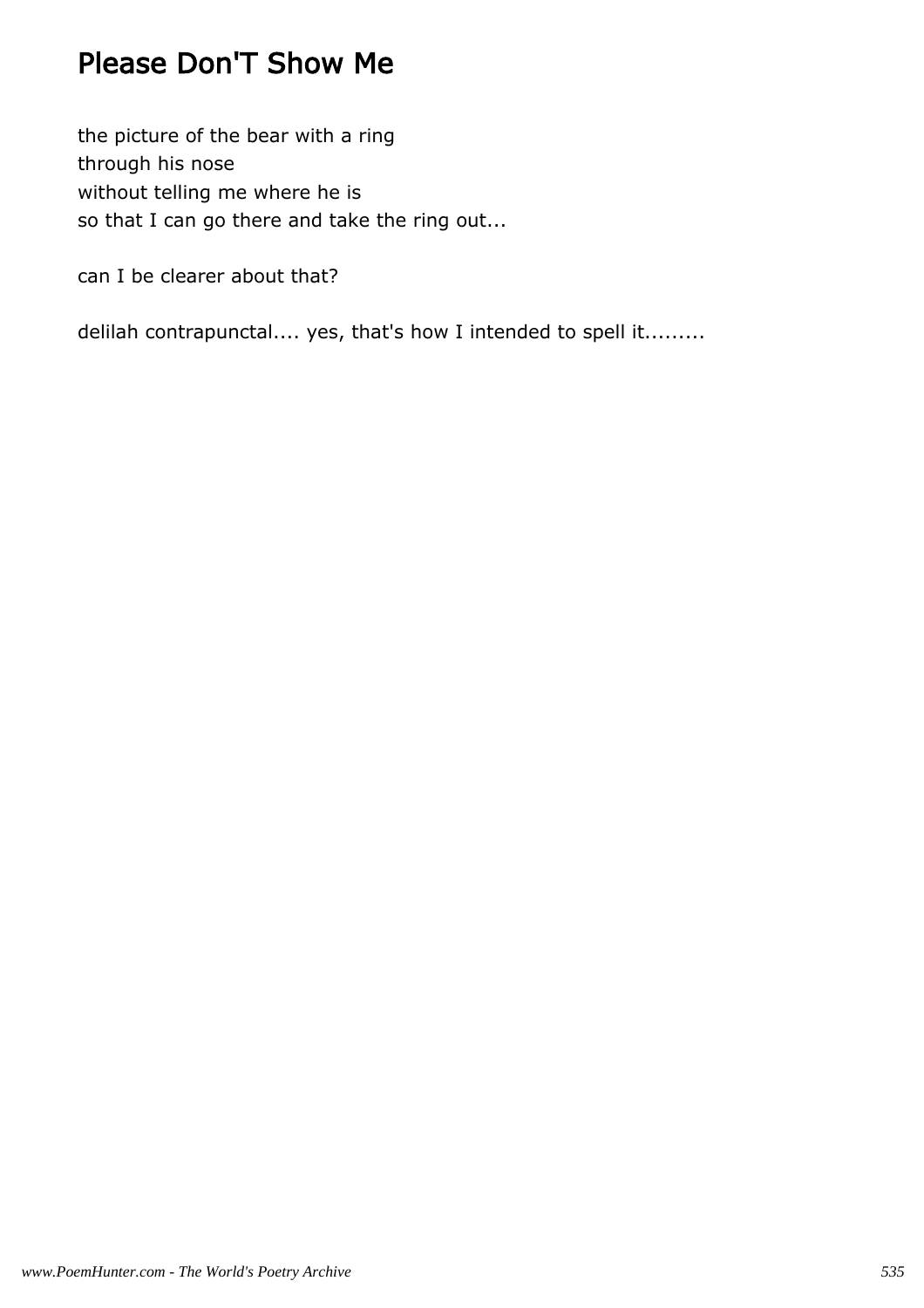#### Please Whistle

me a story.... ....winter-colored.... ..... you can print the melody line on that cloud.. ......that one... over there........that's the one.... it's in my sky now...it'll reach you....don't know when... ..I'll hear it..........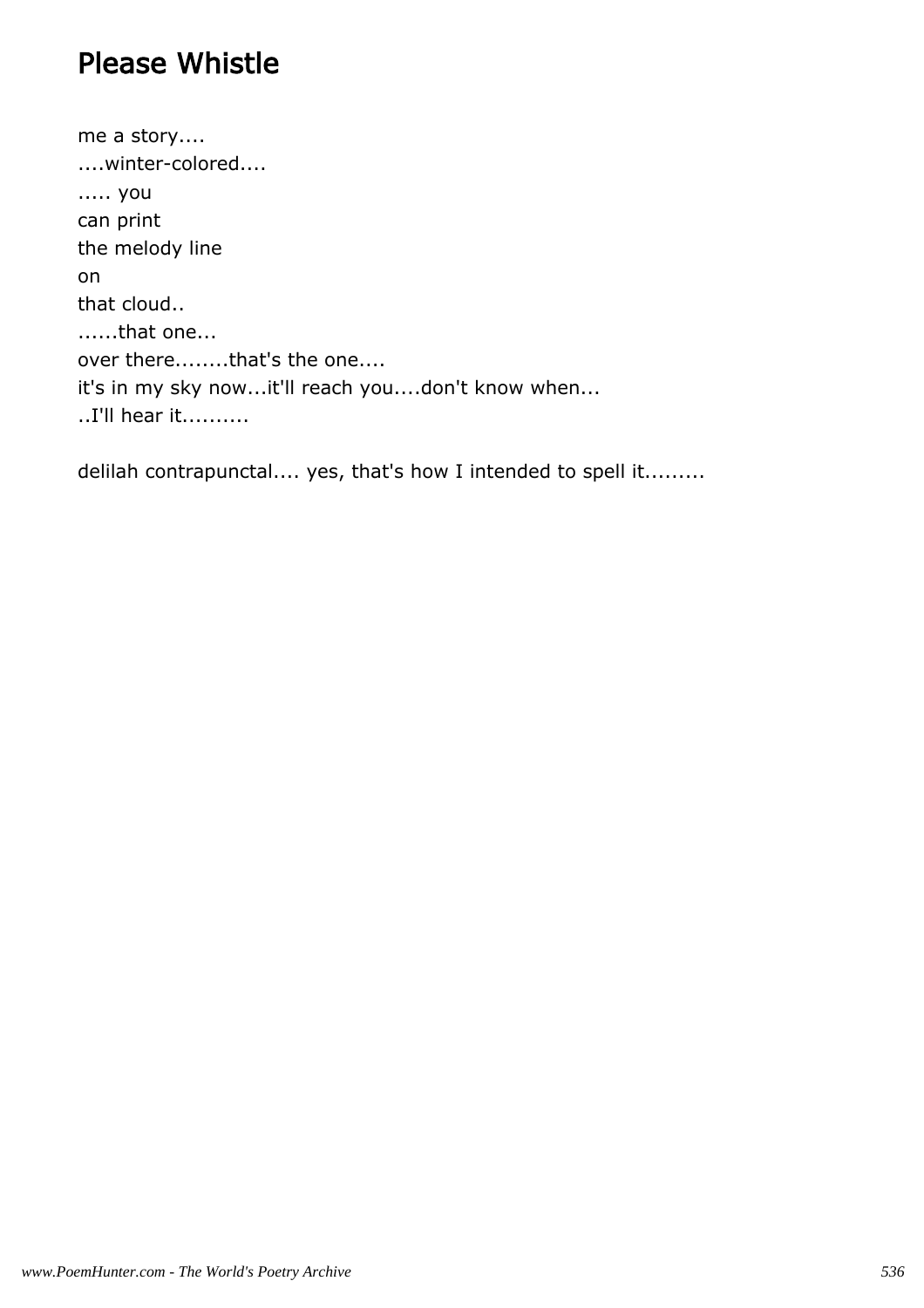#### Pleases Me

that those echoes have colored me and my doings.... a joyous confirmation...... .and there were attempted robberies.... .I had to drown the perpetrators in pancakes and pinwheels.. ..left 'em spinning in syrup and huckleberries... .threw 'em a rope, of course.... .the ones that shook like laughing dogs in the sunlight... ran through the sprinkler..... ......they were the keepers..... and soon wore bells and sashes of their own...... in an intimacy of shouted whispers small and large princes tracked to the wheelhouse... .received their badges......shared their music.........the rafters sure as hell did ring.....!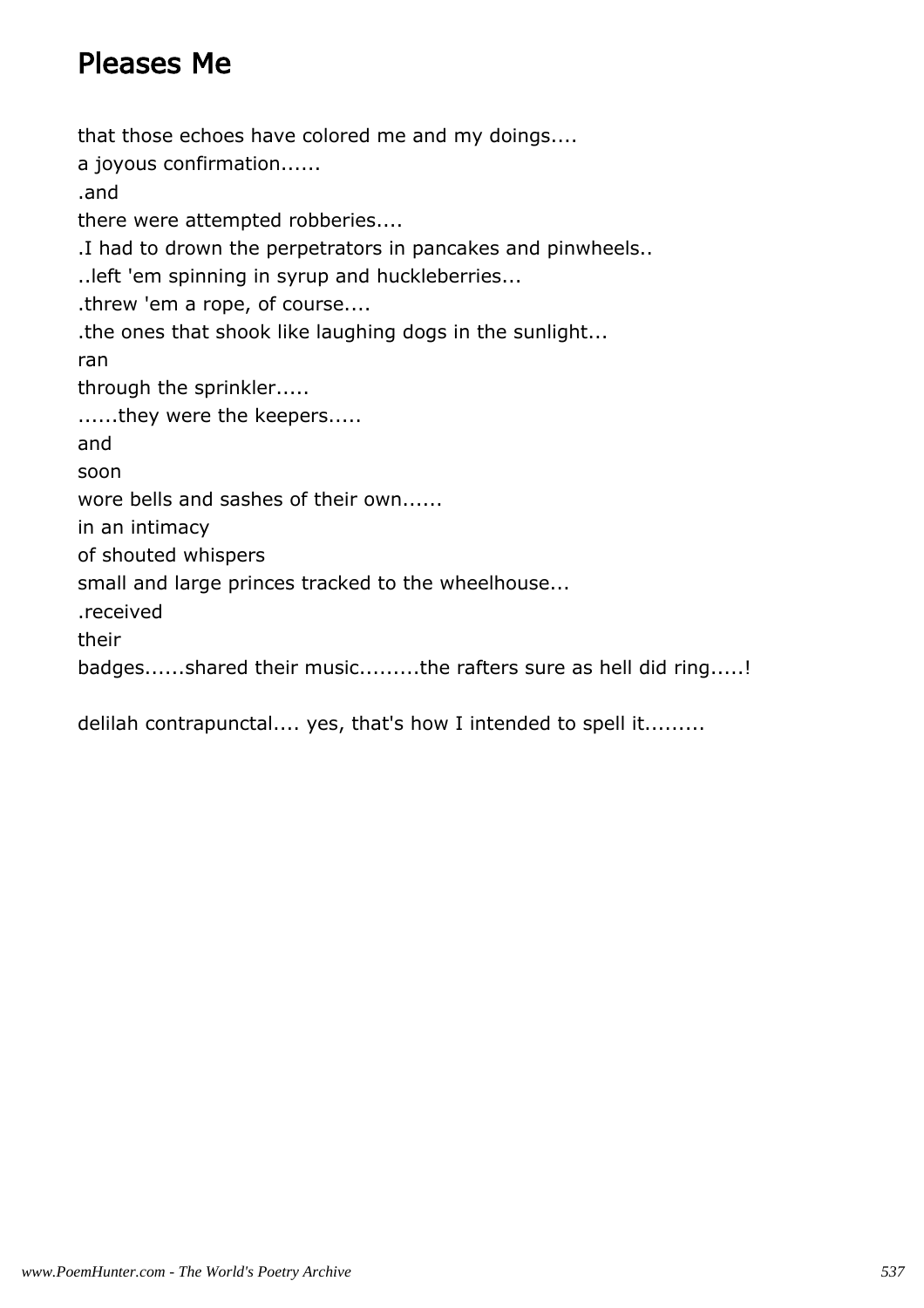## Plumb Bob's Plum Tuckered...Procurement

of a riven thing.... will the glue stick well enough to comfort the corollaries...difficult to say...less difficult to find a rubber bandana...duct tape...a masquer's scourge in any century....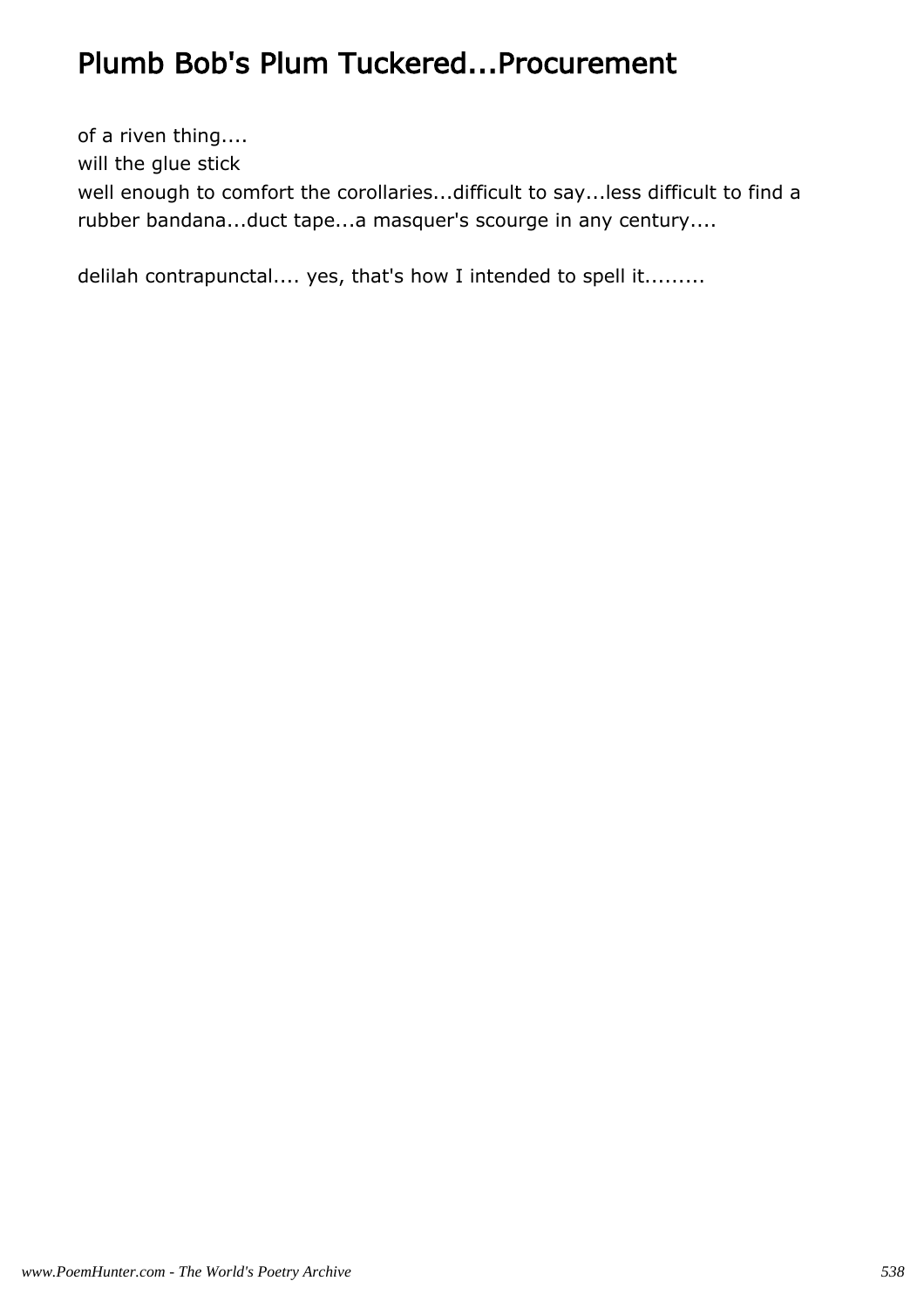## Pluralismic.....

kitchen sinks in dishabille... thesauri in rebellion... someone's stole the drivin' wheel.... PC's got a gremlin... things have got most aleatory... downspour fill the rill...oh, glory!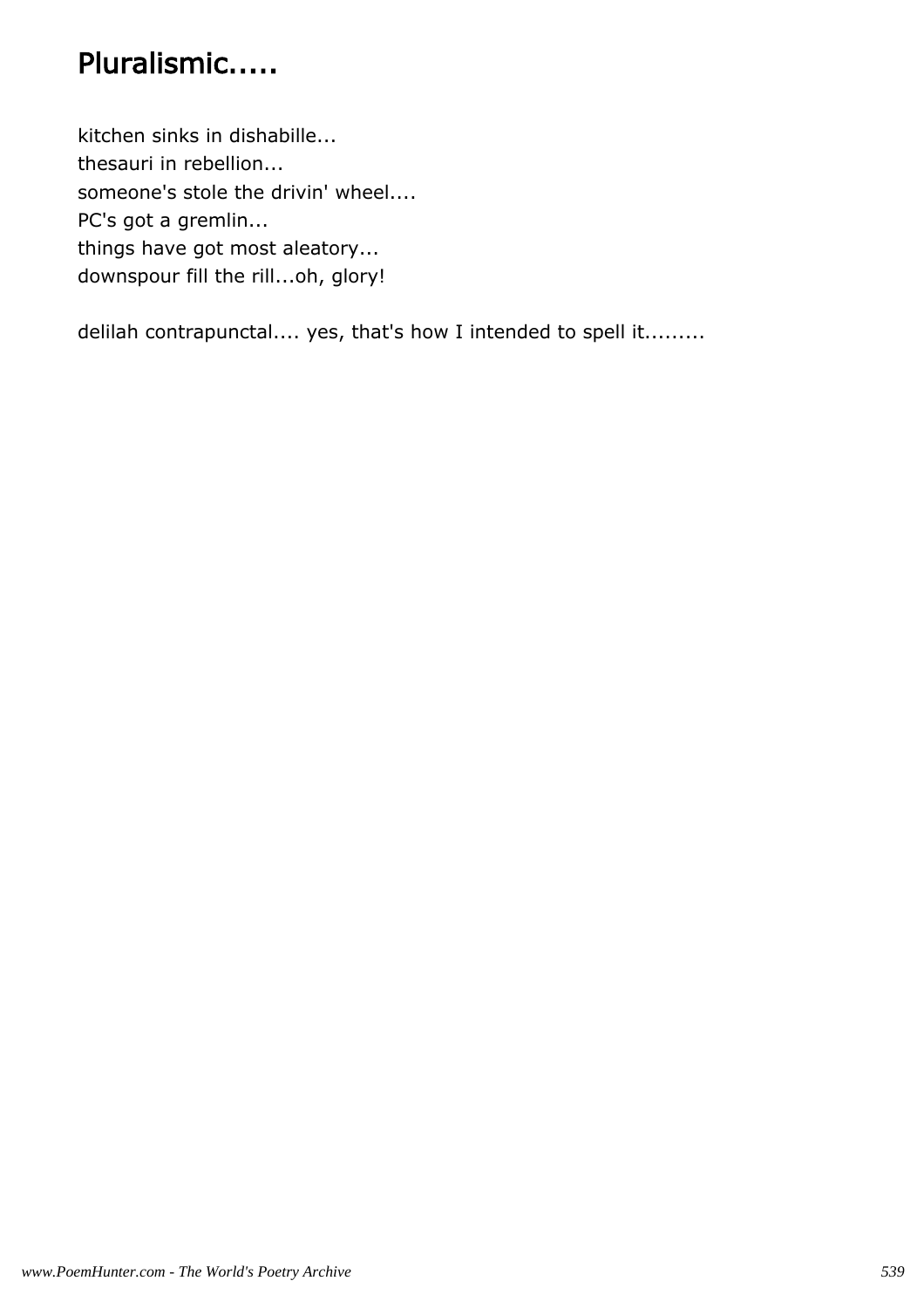#### Poem Deluges

not many will read them.. the flood is overwhelming... .hip boots and small or large watercraft may be necessary as.. there are too many...rows of them, one after another.... inundation serves no purpose...but to annoy.... .please limit the contributions to a very few at a time.. .perhaps but one...two at most....thanks.....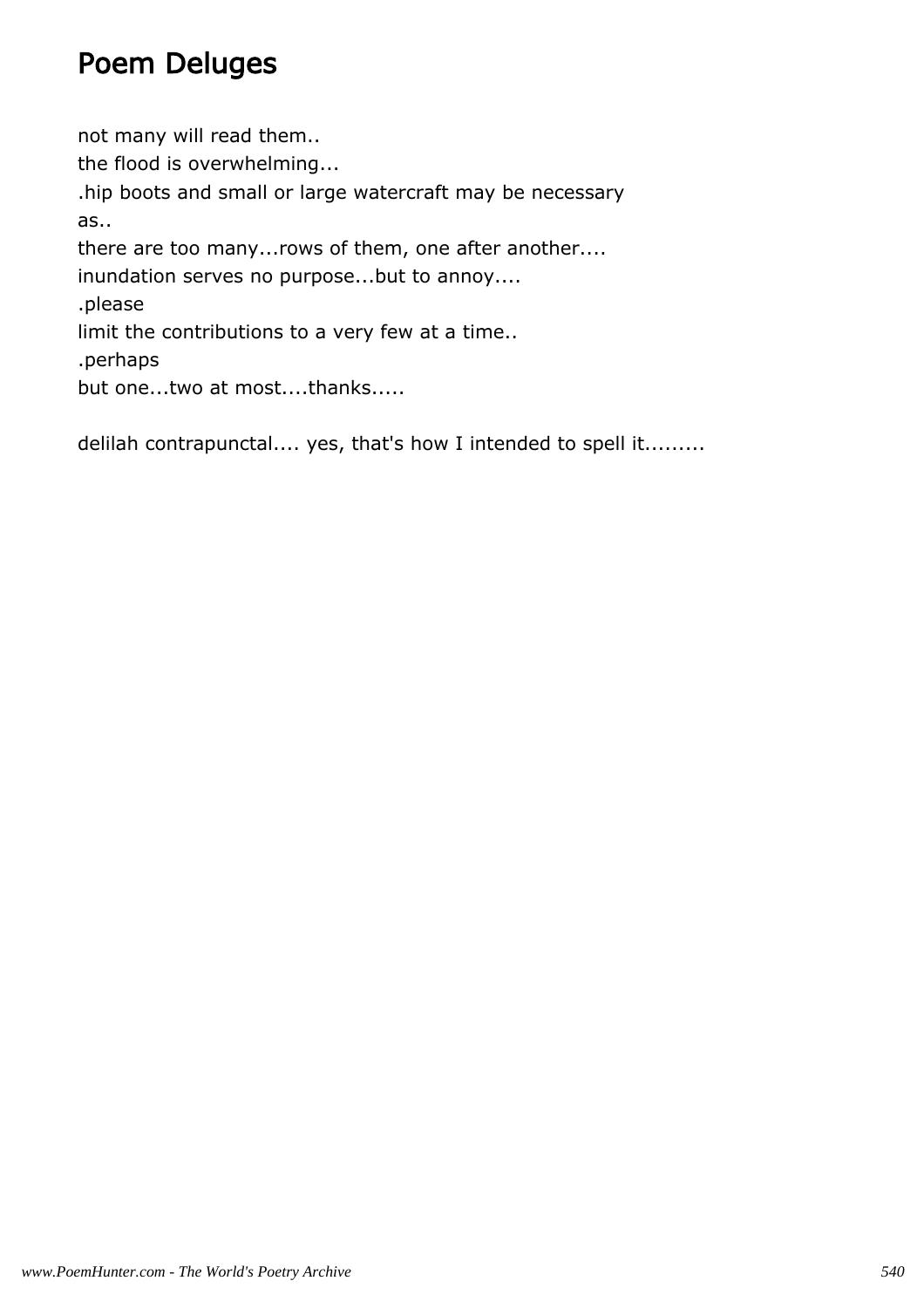### Polemical Cats

yowl, scratch and hiss mountainal molehills and tarns full of piss.. this puling, strachendrous.... a flouting of druries, the mounds of skrinked scrut, unleashed by splayed furies have made navigation an ardorless task... vanish... .....away, now... .........go home...and kiss Bast...! develop, at least, a semblance of hubris... .....a word to the scribes from the doghead, Anubis... of course, yes, I know, that canine's a jackal... and guano is stuff from the nethers of grackles.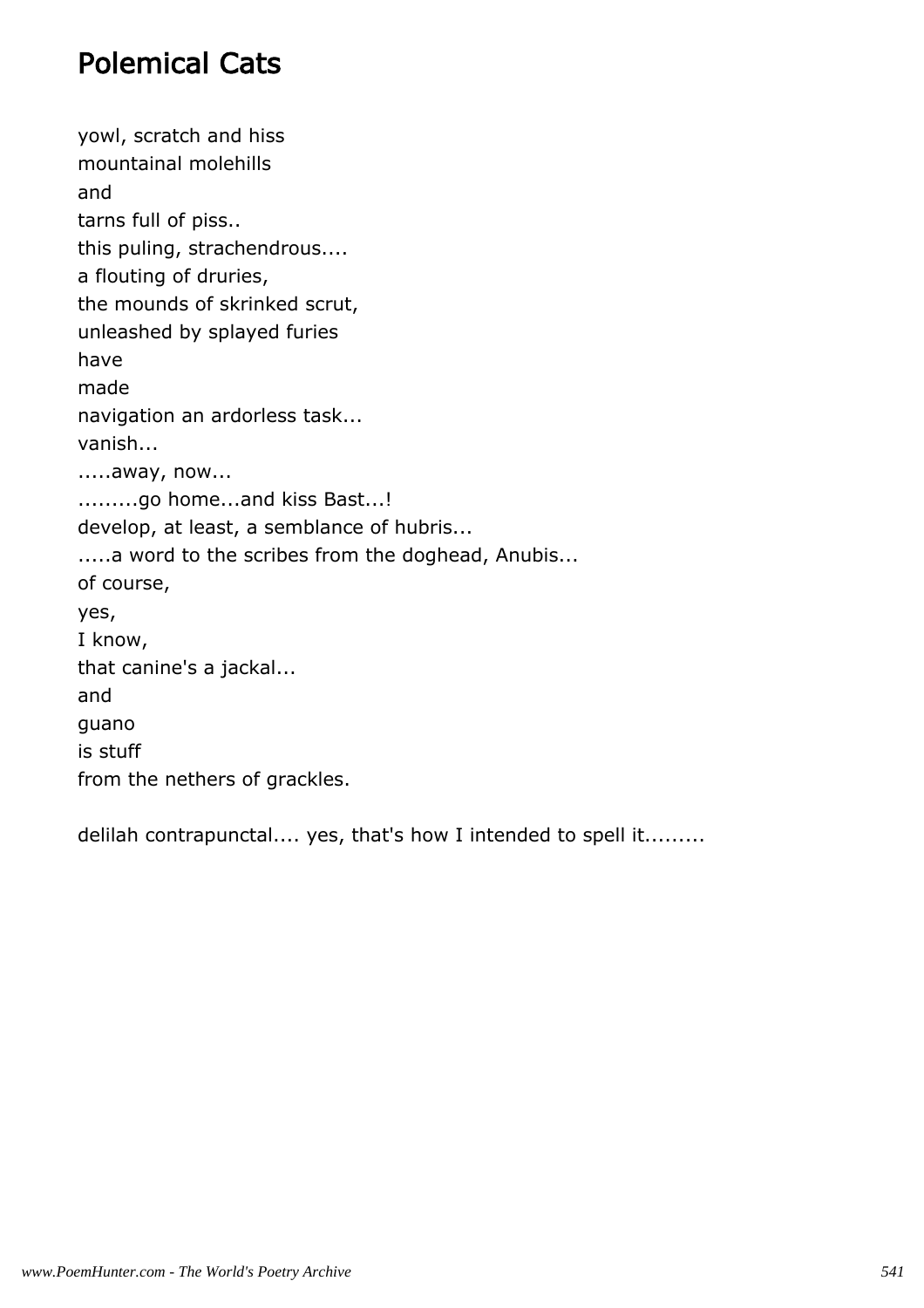## Popping Jays

If the laud dawg's willin' and the crique don't ryes I'll ululate with yews under hazy, maizie skyes with a belt unbuckled and a cork unstopped there'll be mooin' in the meadow while we howl behind the shed.. oh, let the mignonettes be truckled on the sweet grass where we've flopped.... let the cat sup on the fries as we croon, vermilion.....

attempting newer structure.... as the metes and bounds cry 'rupture'.... for the love of it, the pleasin'.....takin' off... oh, yes....ecdeezin'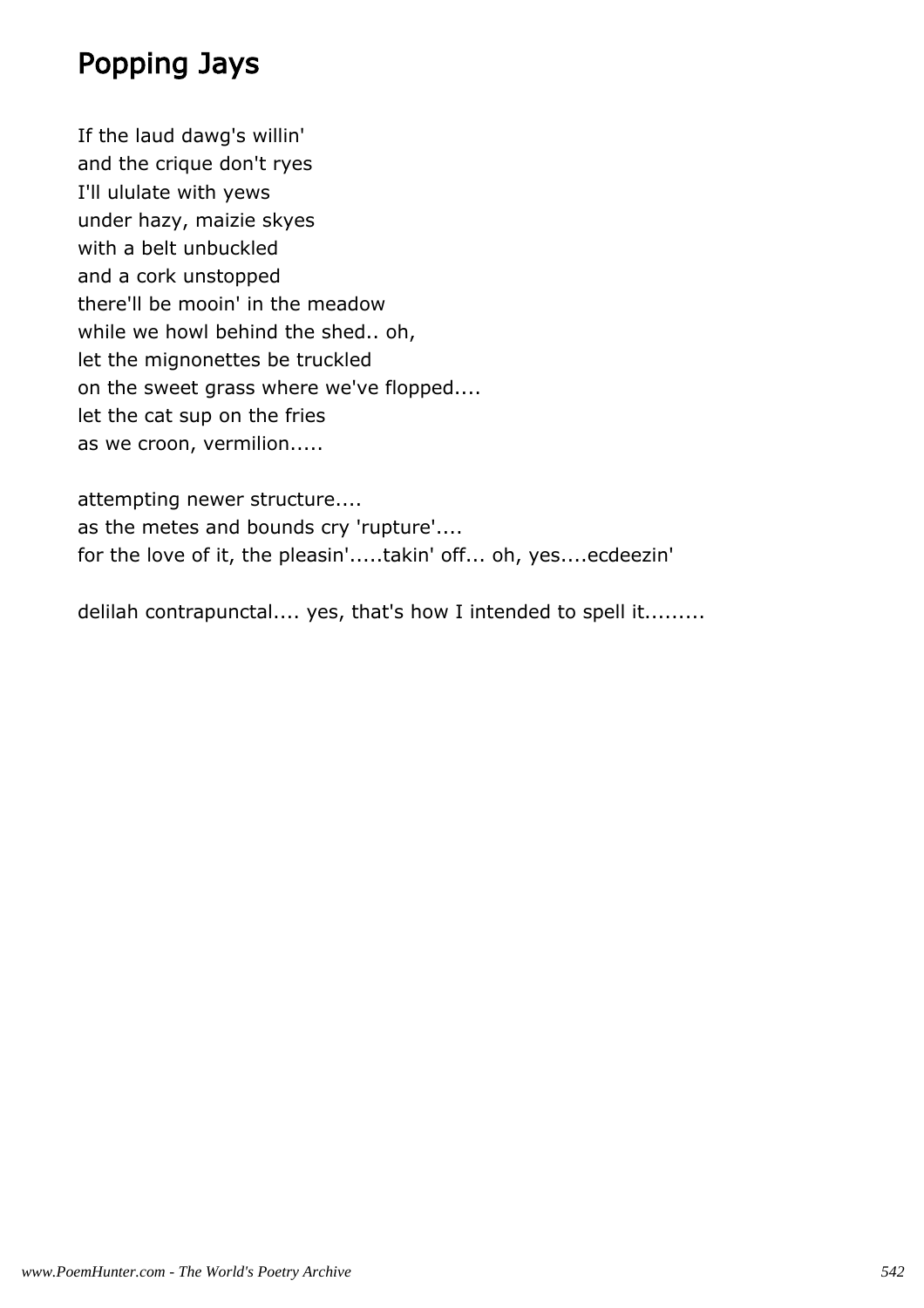## Possum, No...

nor a barrage of taters..... could have been a peppering of miniaturized truths..... overrated as commodities/tokens assuring entrance..... undervalued as diffuse spikes of lavender which have pierced the caul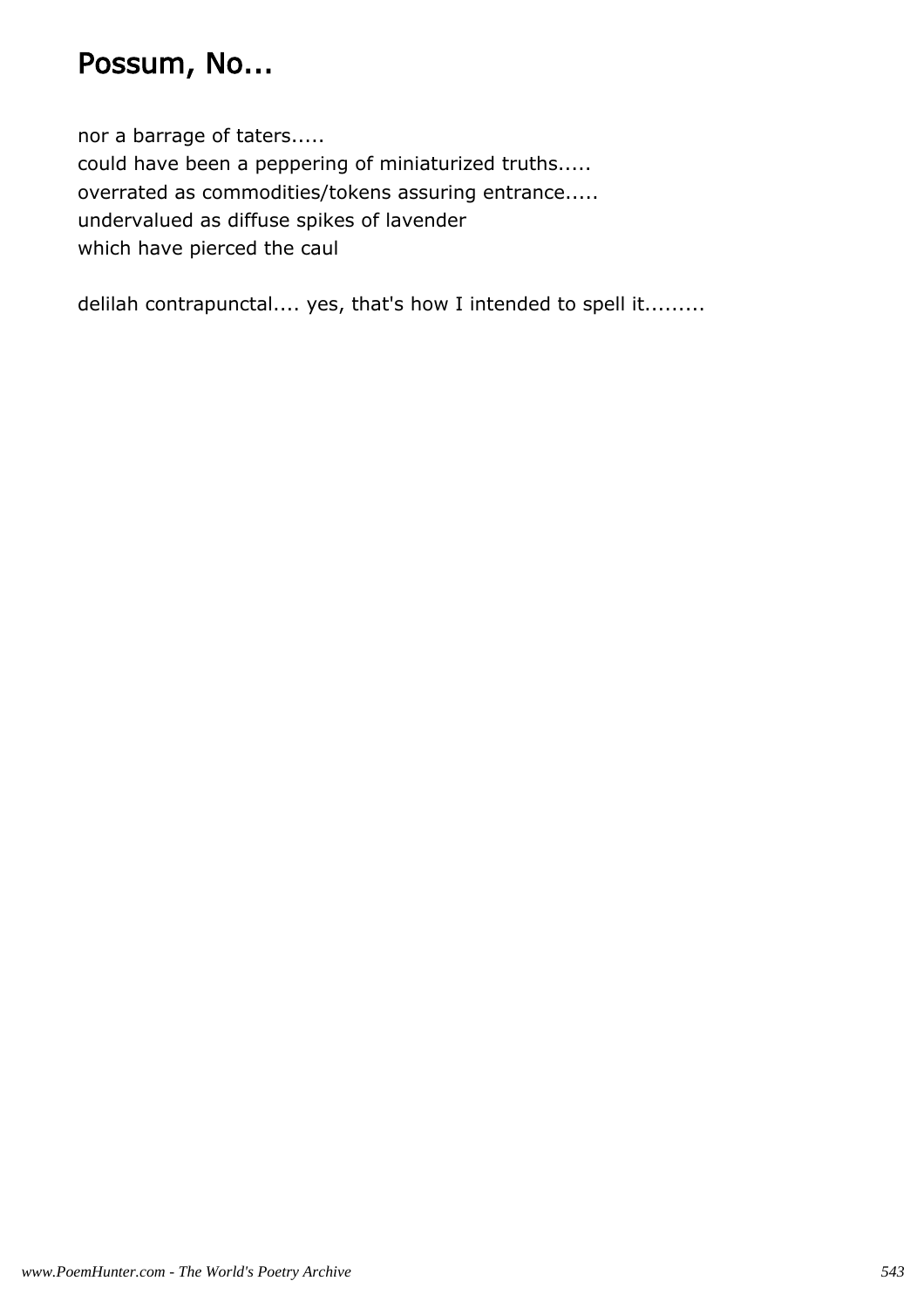# Privacy-Ku

I like my neighbors and the green of tall bamboo providing a screen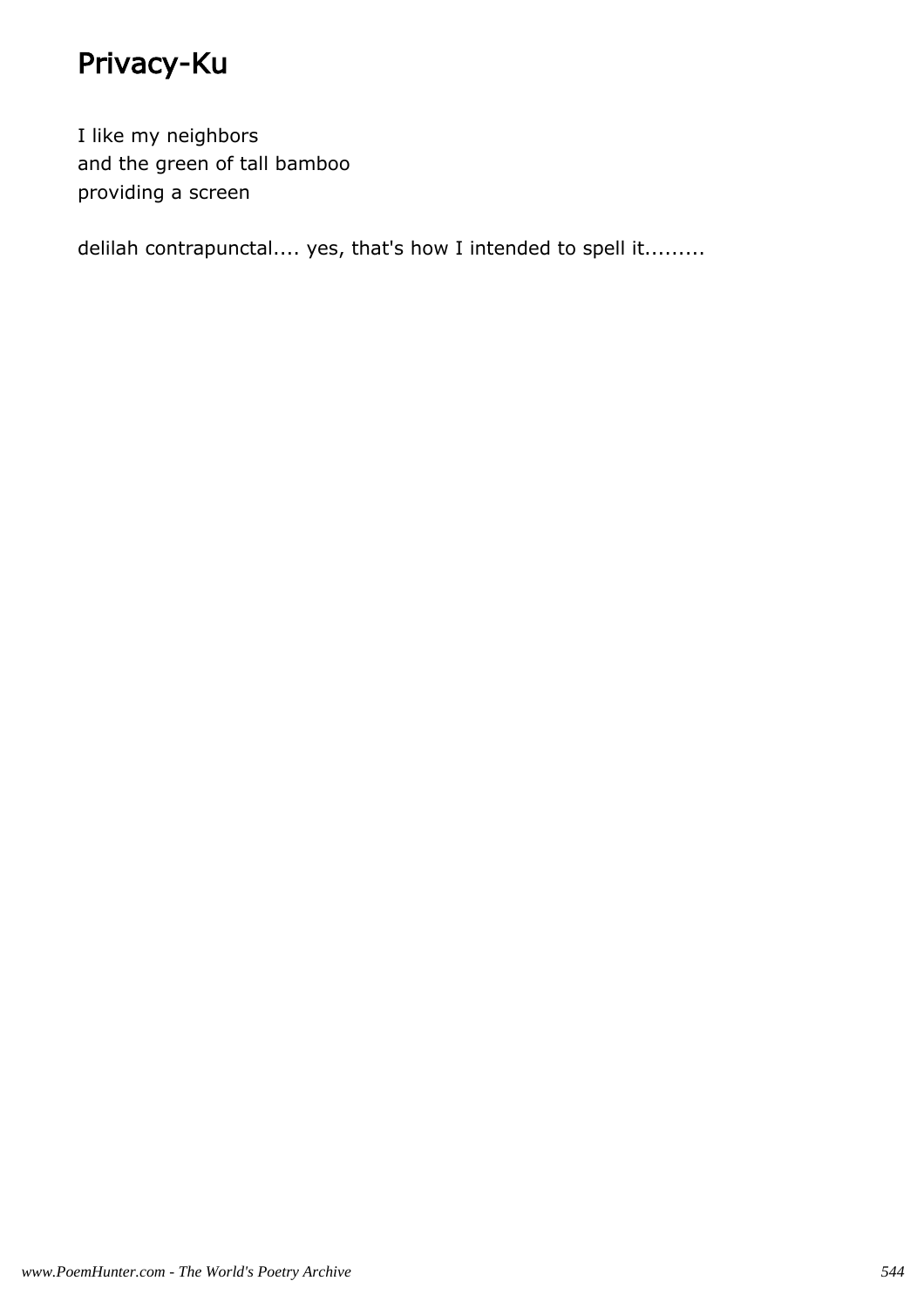## Privateering

he smuggled her a golden eagle, some cockatiels, a half-grown beagle... now they perform a tango...dance, sans flossy strings and spandex pants...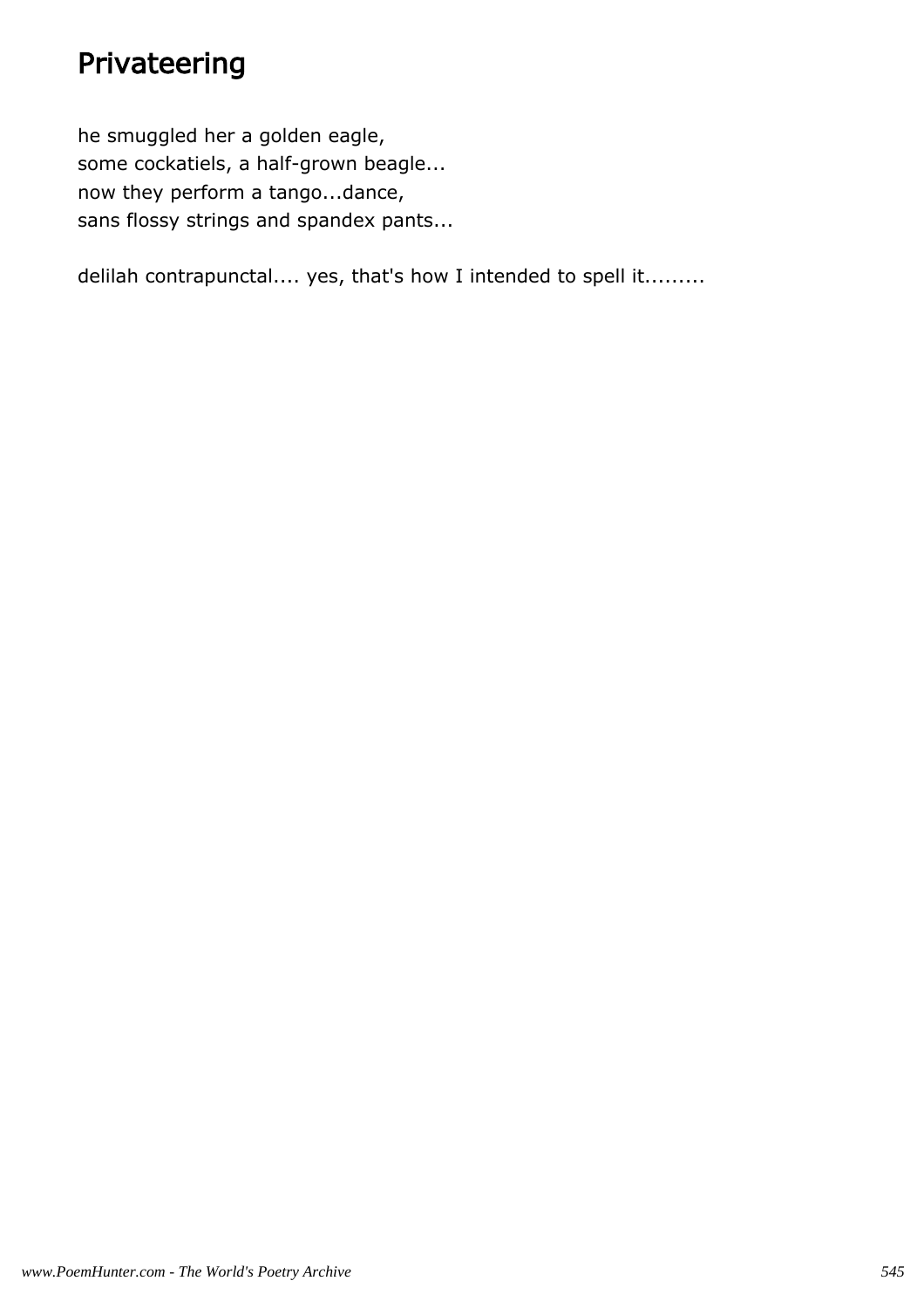## Promises

we shall not fail to read together escarole, the only lettuce to be cooked I shall do my best to ignore your brother-in-law all day lilies all night lilies adherence to a preponderance of gentled logic, decked about in whimsy blue lava lamps in the billiard room nooks lit with pomp under most circumstances.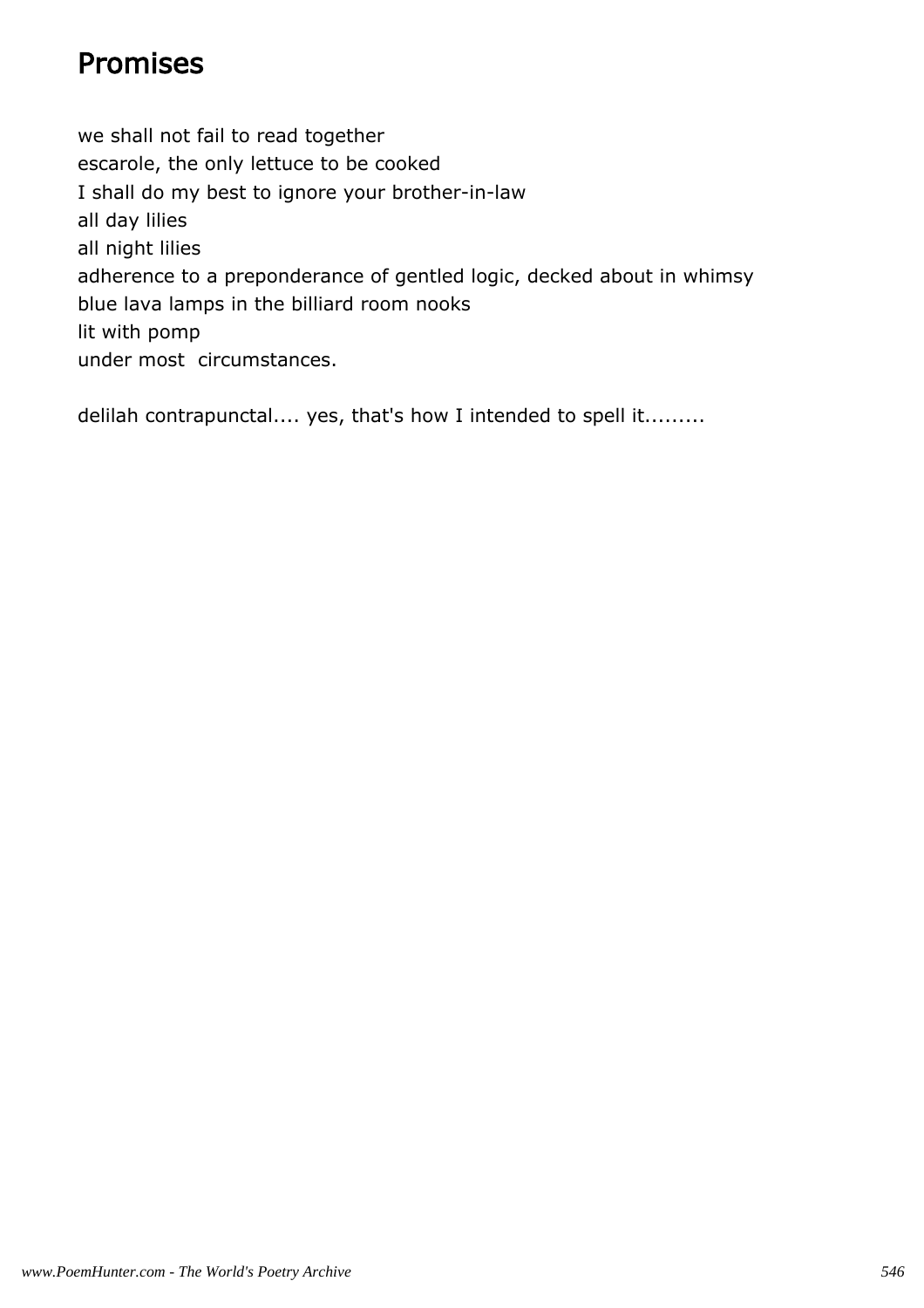# Psalteries With Junipero

some of those herrings were red others were chartreuse, some bleu the ones raised my spleen shades of emerald green and off, hand in paw to the slough

perhaps to be continued....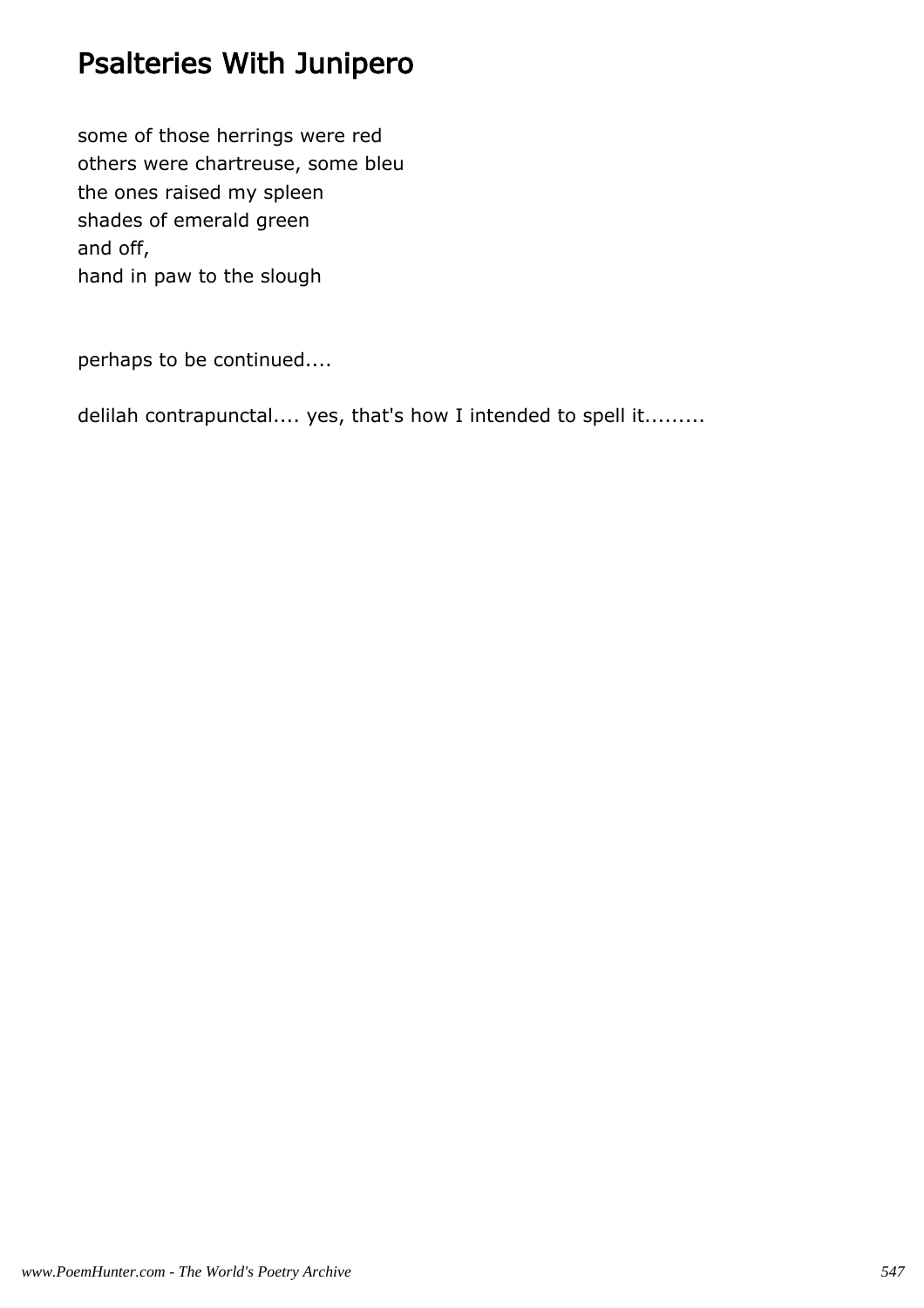# Pull

me heart out through me nose... flailing... less-than-sweet repose is mine... I pine....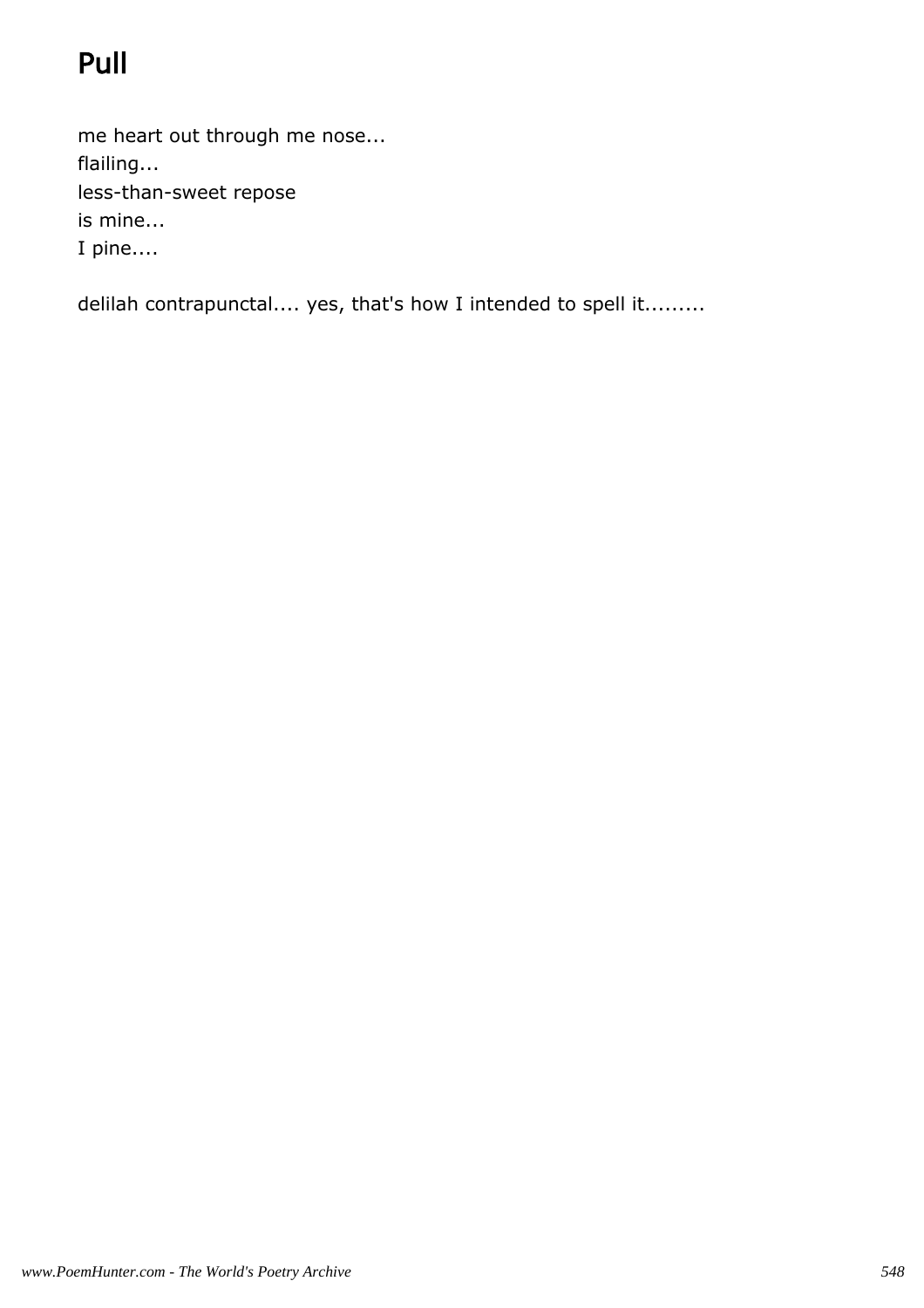# Pummeled Well....

an apple on the head...a core whinge.... a pulpy mess... juicier...orange...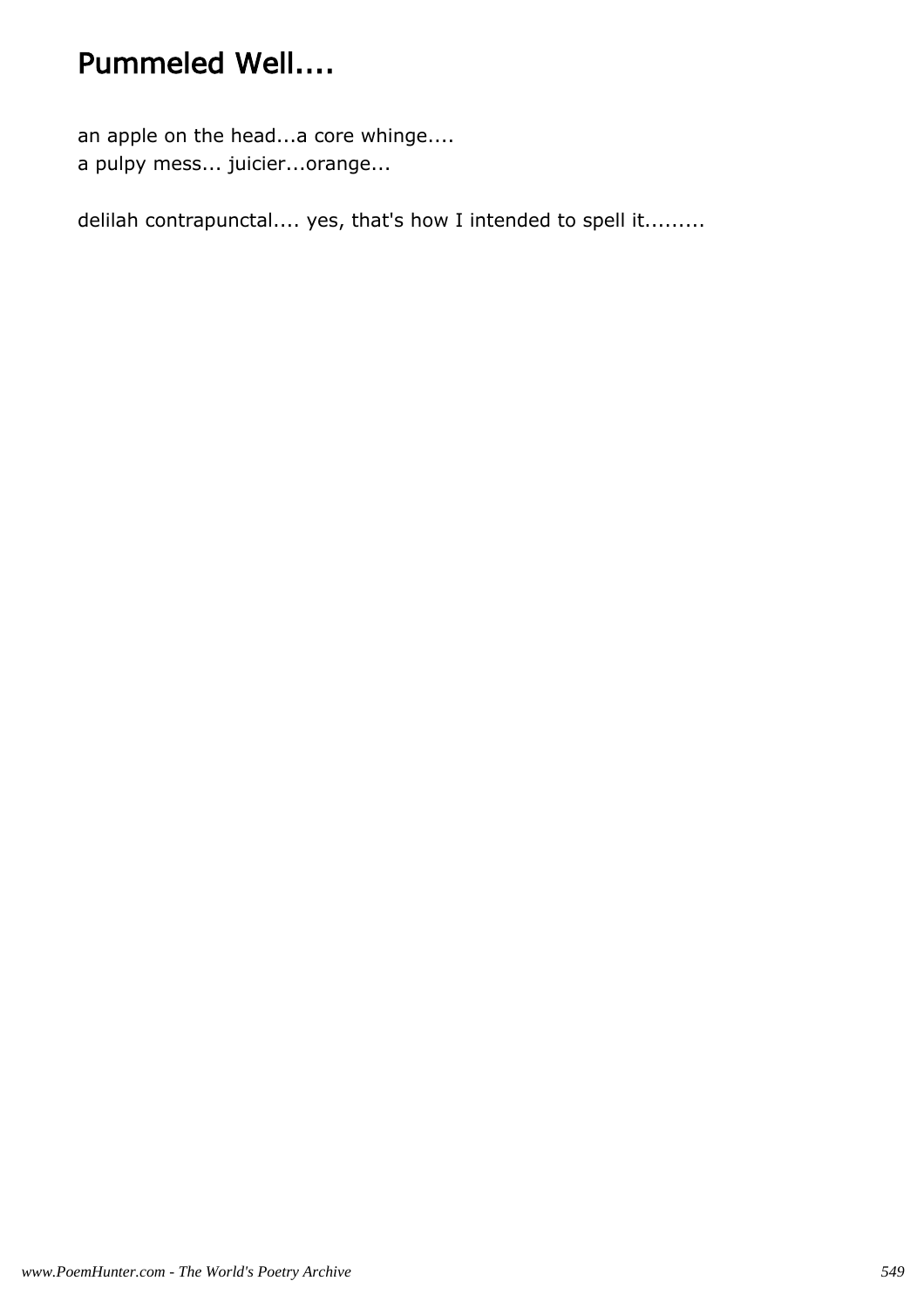# Purrloined

rumbles from the belly's necklace....cushioned now.... wauling night a shaded bygone....... replenished...fed with bits of scraps...warm milk..... from a hand that just faintly resembles a paw.... lives...tamed... in a chiaroscuro corridor.. has not fence-walked in any other than a metaphorical sense.........eats larger birds......roasted... but knows the otherly lure of bat's flights......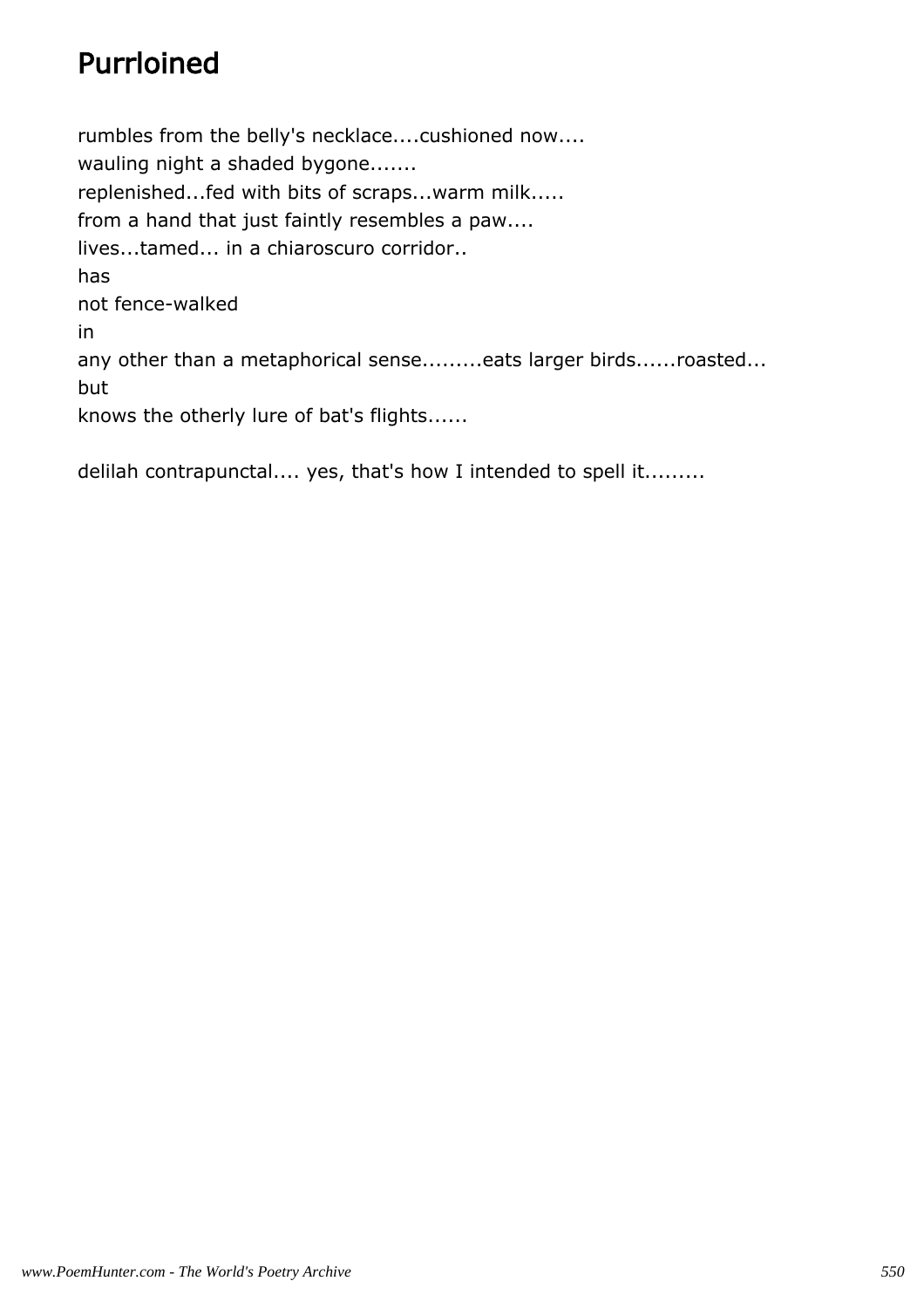# Pursued

by that rocking hearse.... slap...dash....torrents of a-verse.... '>)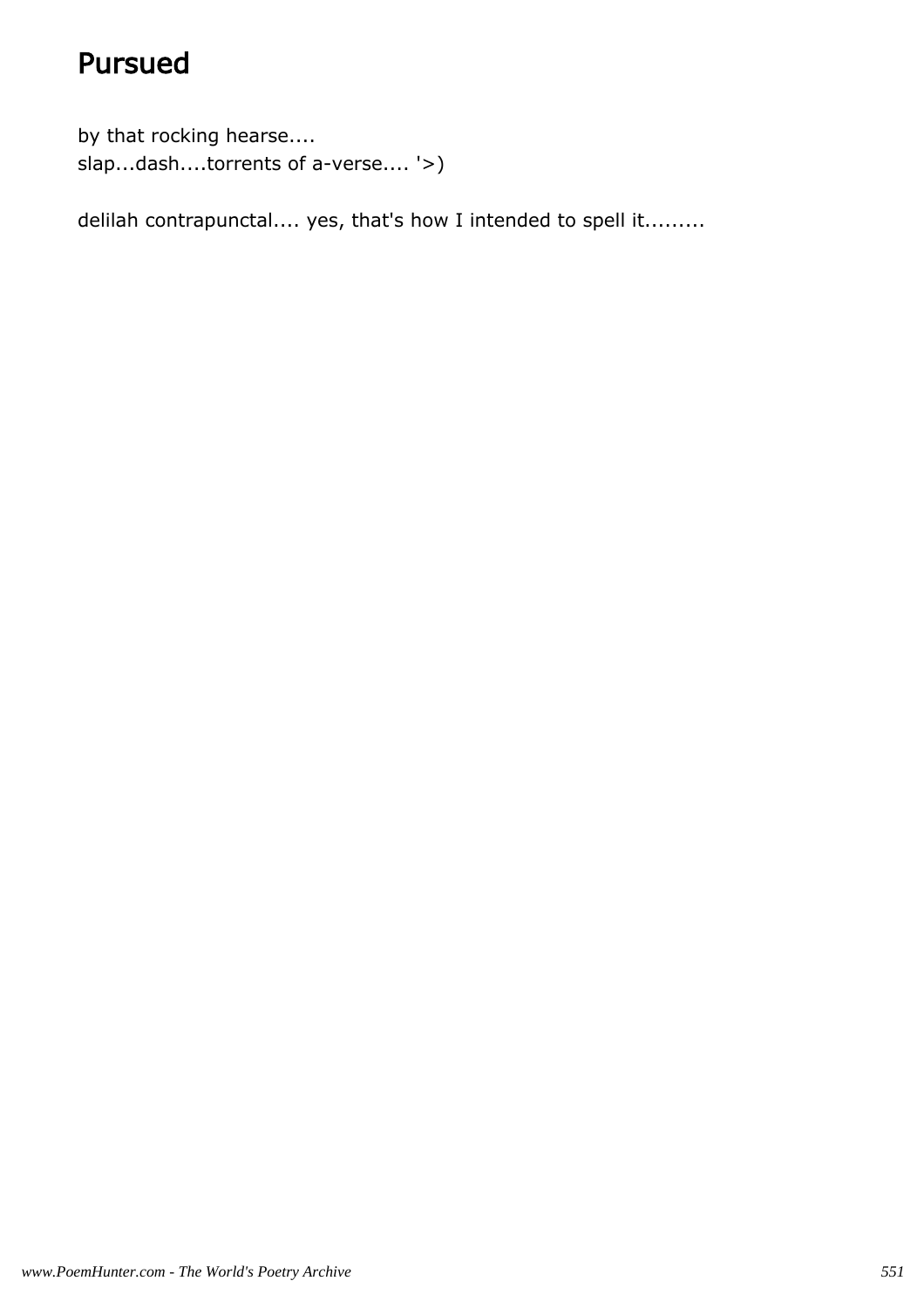# Quadangled

he lives to see her abject an art that she cannot perfect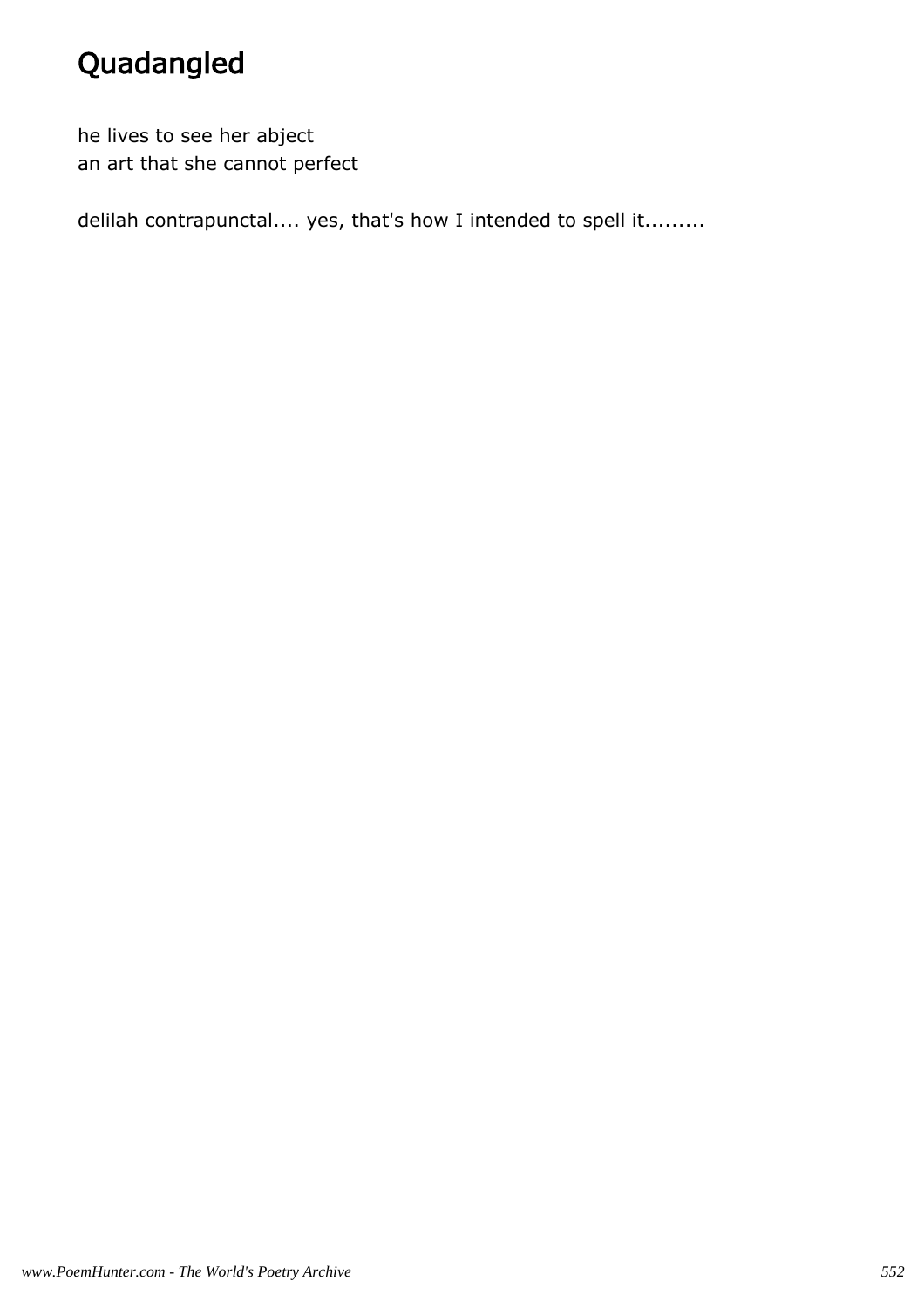# **Quandry**

do I call/write to his widow to say, 'that's my melodica'...and include my address?

on a good day he would've appreciated this grace note....we each wrote some not-too-bad tunes using it....

dunno, what with the goings-on, etc., he might've given Gabriel the loan of it on one of their traipses into the elysian boondocks... ya never know......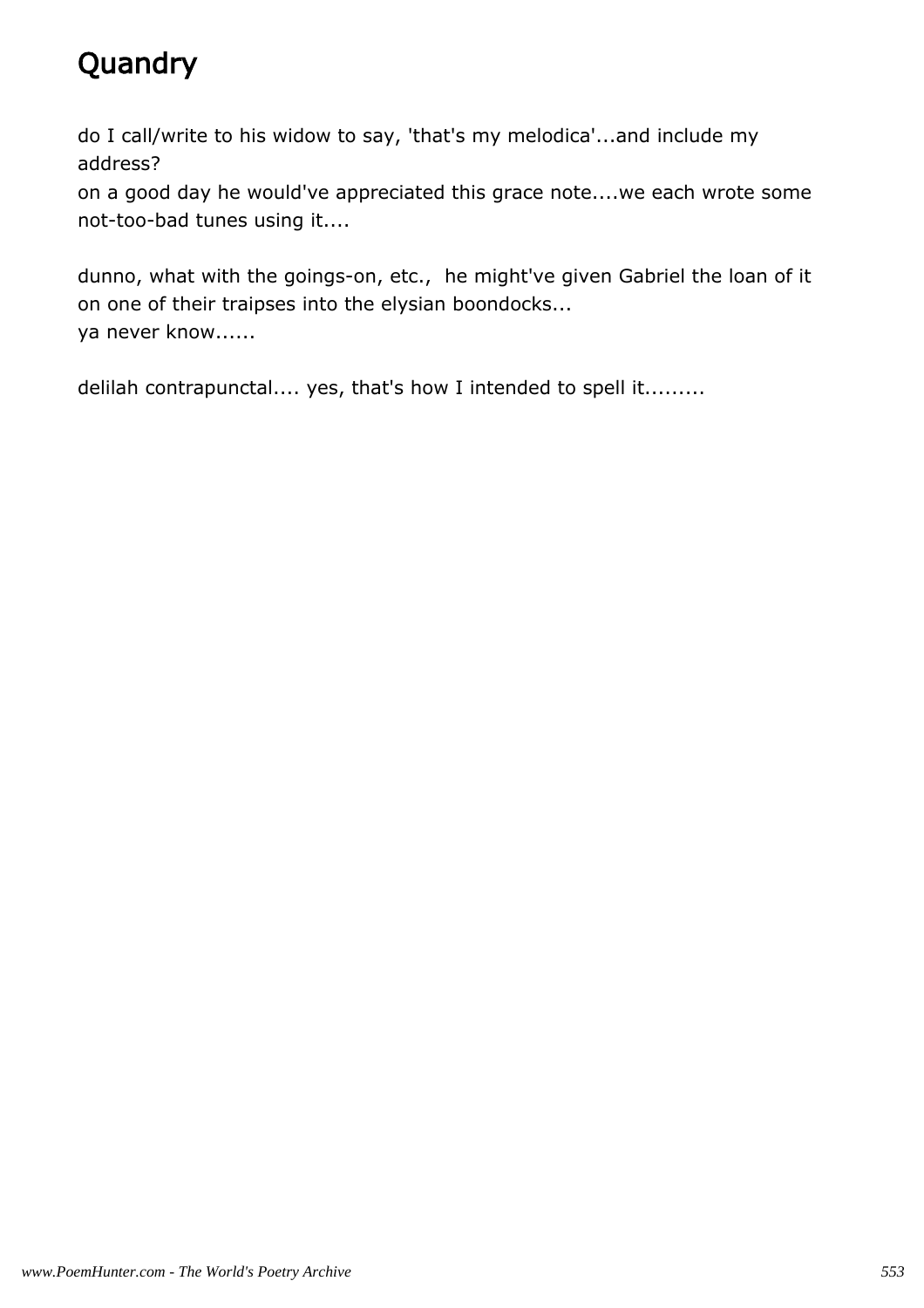## Rabbit Ran Rampant

raggedly roistering rollicking rampaging renunculing rasputining redundering rapscallioning recantering

I miss John Updike.....a writer, that one....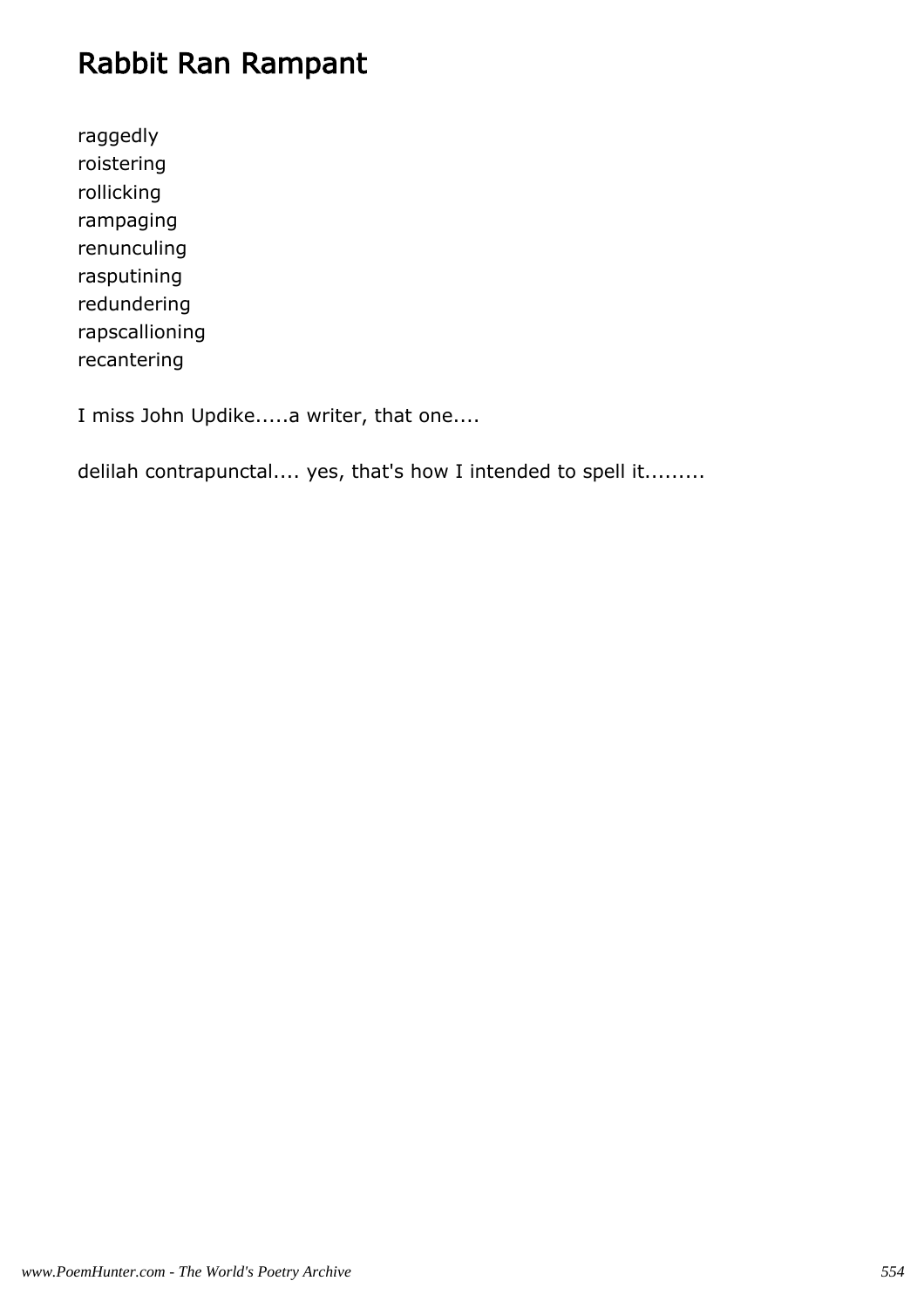# Radicchio

she has perfect pitch plays an imperfect stritch now ain't that a caution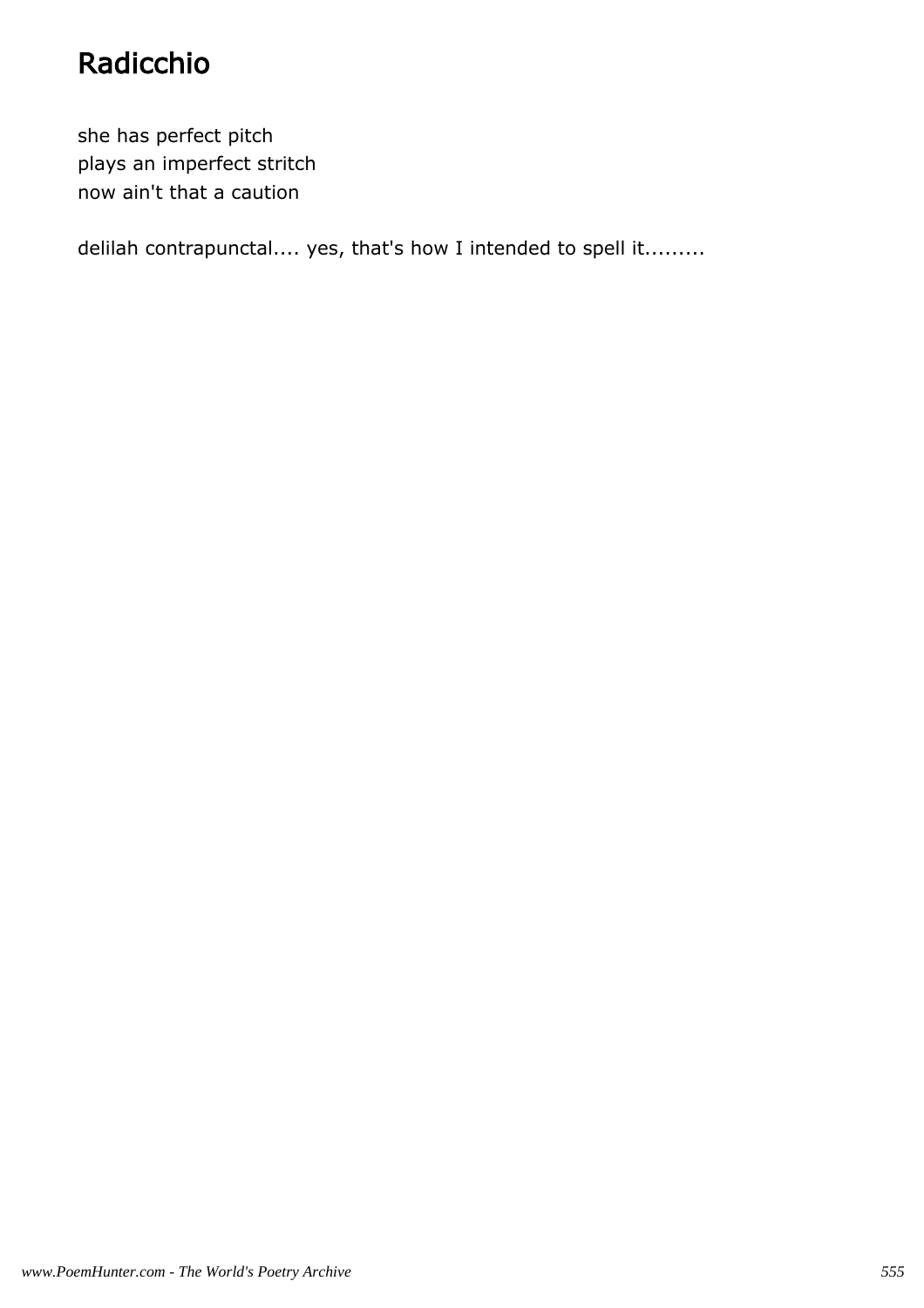## Rage Against The Machinations

can't anchor us, slipstreams be dammed.... ornaments the sighs of saint dreben's wort..... shots fired at messengers... a stringer of popped cairns... a hoary muffin..... a rightful air.... an estuarian worrier...newly fretless....

#### all

have

made contiguous attempts...........

the hoary muffin tasted pretty good... ......better than chocolate-covered carrot Styx to the ribs ... which leave most aforeisms more wet than crisp.....

so don't tell anyone anything....

.....some may guess...some may gather.......

.....but you won't have to start missing them....... or losing them.....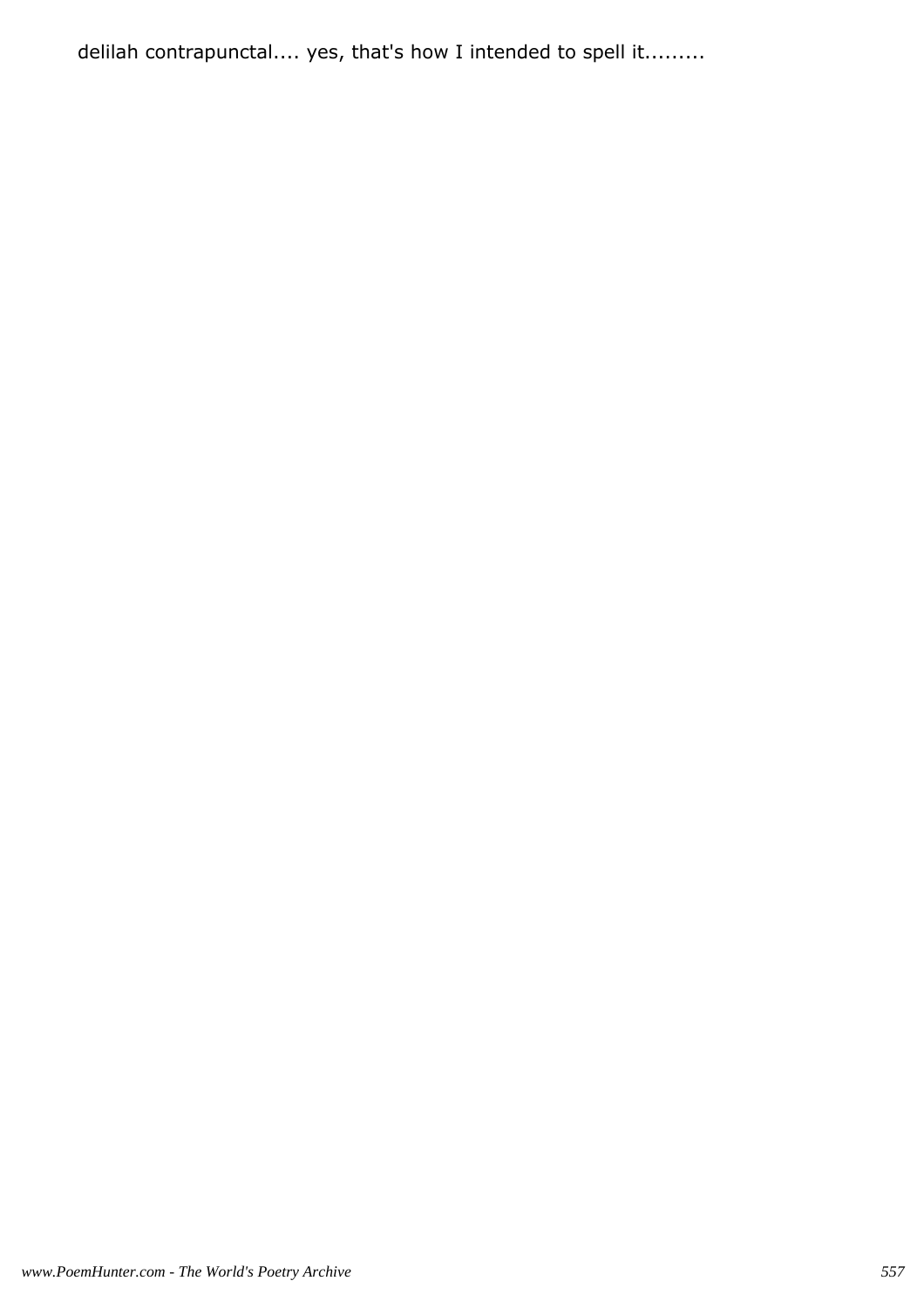# Realing..........Brave Ones........... Reeling.........

rrrrowwwwwfff roooooowff rowwwwwwwwwwfff rroowwfffffffffffffffffffffffffffffffff rrufffffffffffffffffffffffffffffffffffffffffffffffffffffffffffer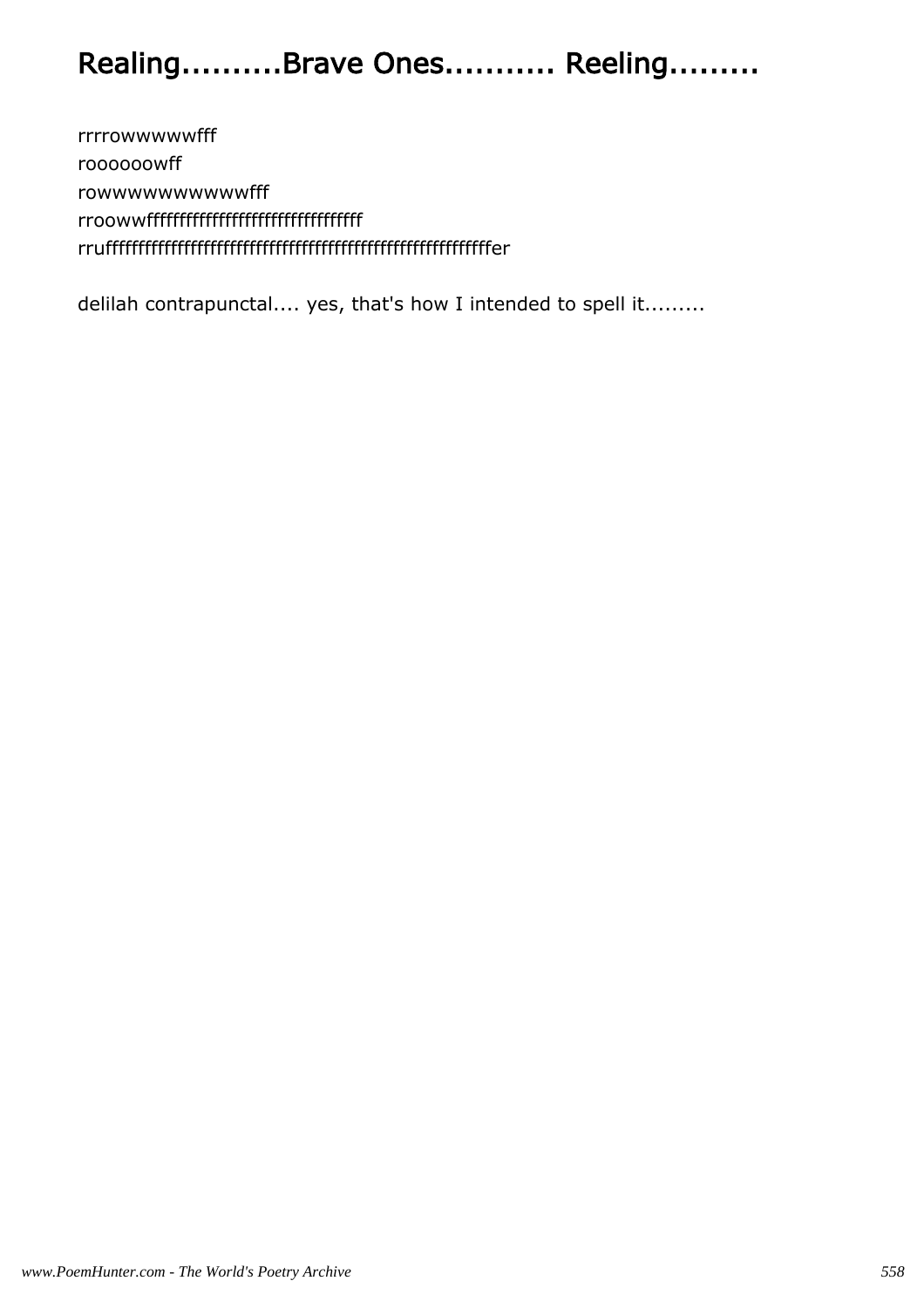# Reasoning

in it? ... of course..... an internal rhythm... an external one or five..or thirteen.... and, no... .not entirely voiceless.... .there's a mewing sound...and a growl.... and a bushel of chortle-berries..... they could be sorted... basketed.....rinsed..... later, there's the whipped cream...... oh, that other reasoning...some of that. too.........in various flavors..... alphabetical...well....could be done that way....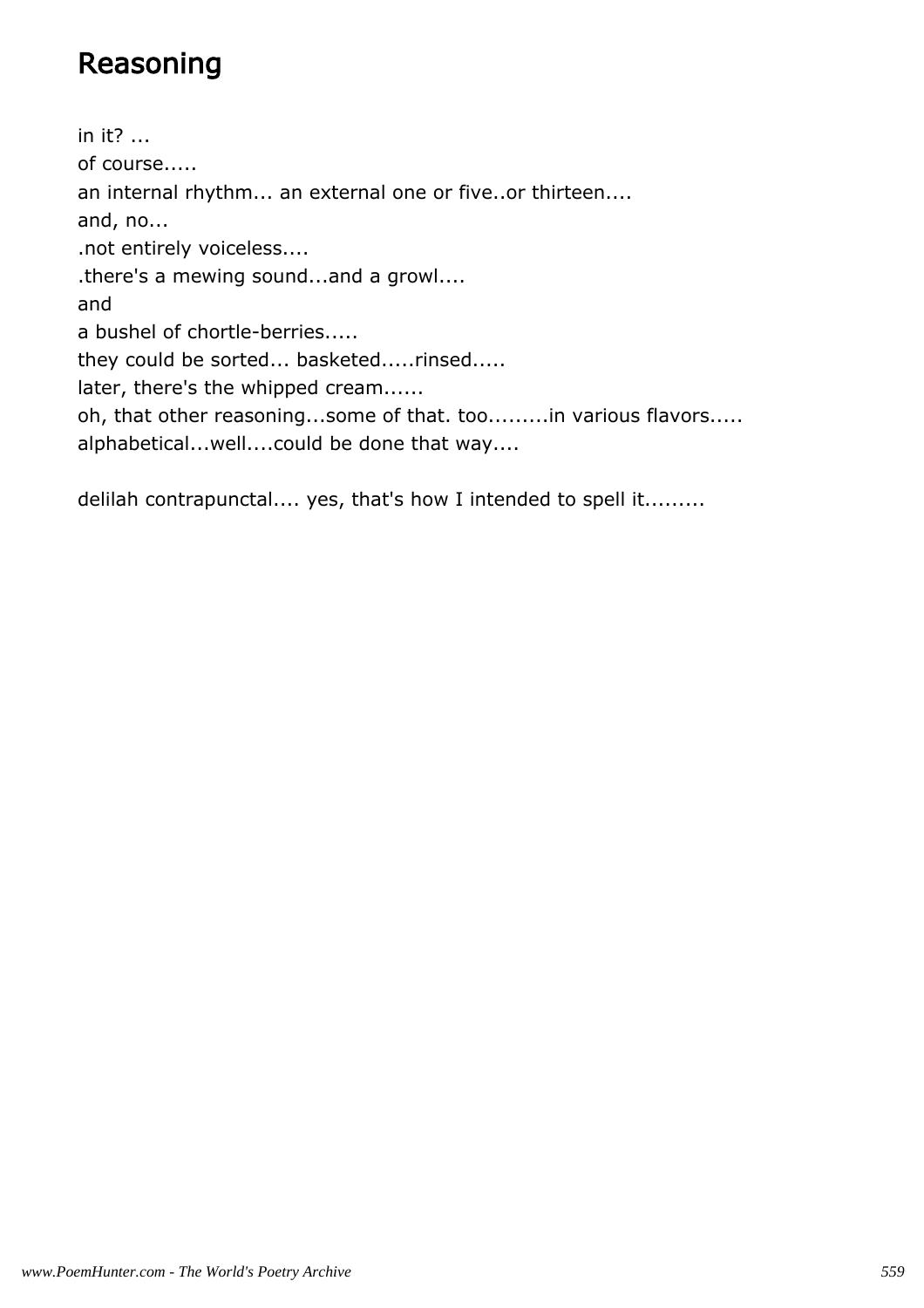#### Recipe

take one parboiled cliche bite it in two add the strings peeled from four hams

gently stir in the juice squeezed with rapport and vigor

from

eight

(preferably purloined)

hearts of palm...

bowl the mixture

place it in the bath six maries and their marinated heirs have provided

ovenate for sixty seven minutes

(basting regularly

with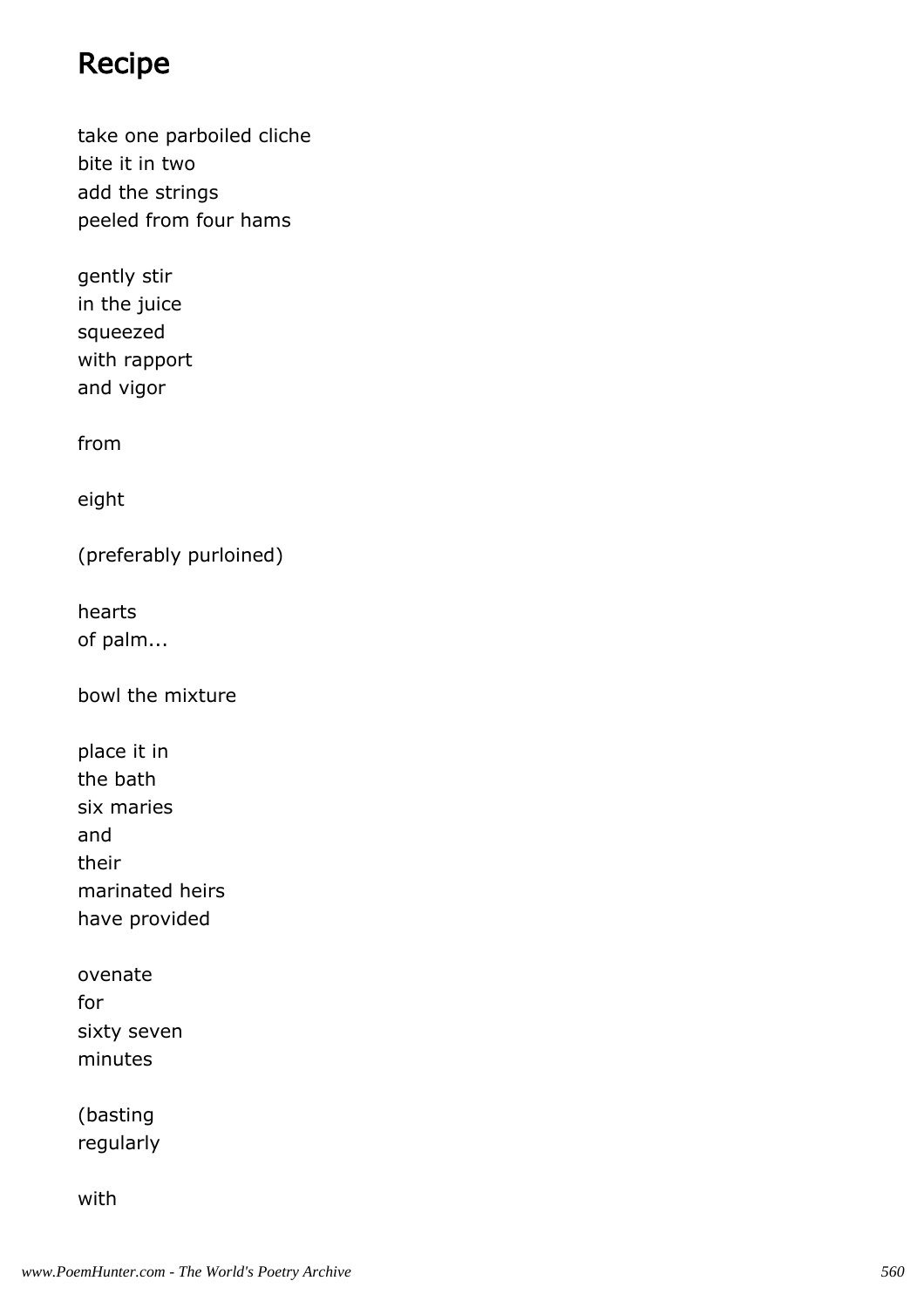pomegranate fluids and terrestrial vapors)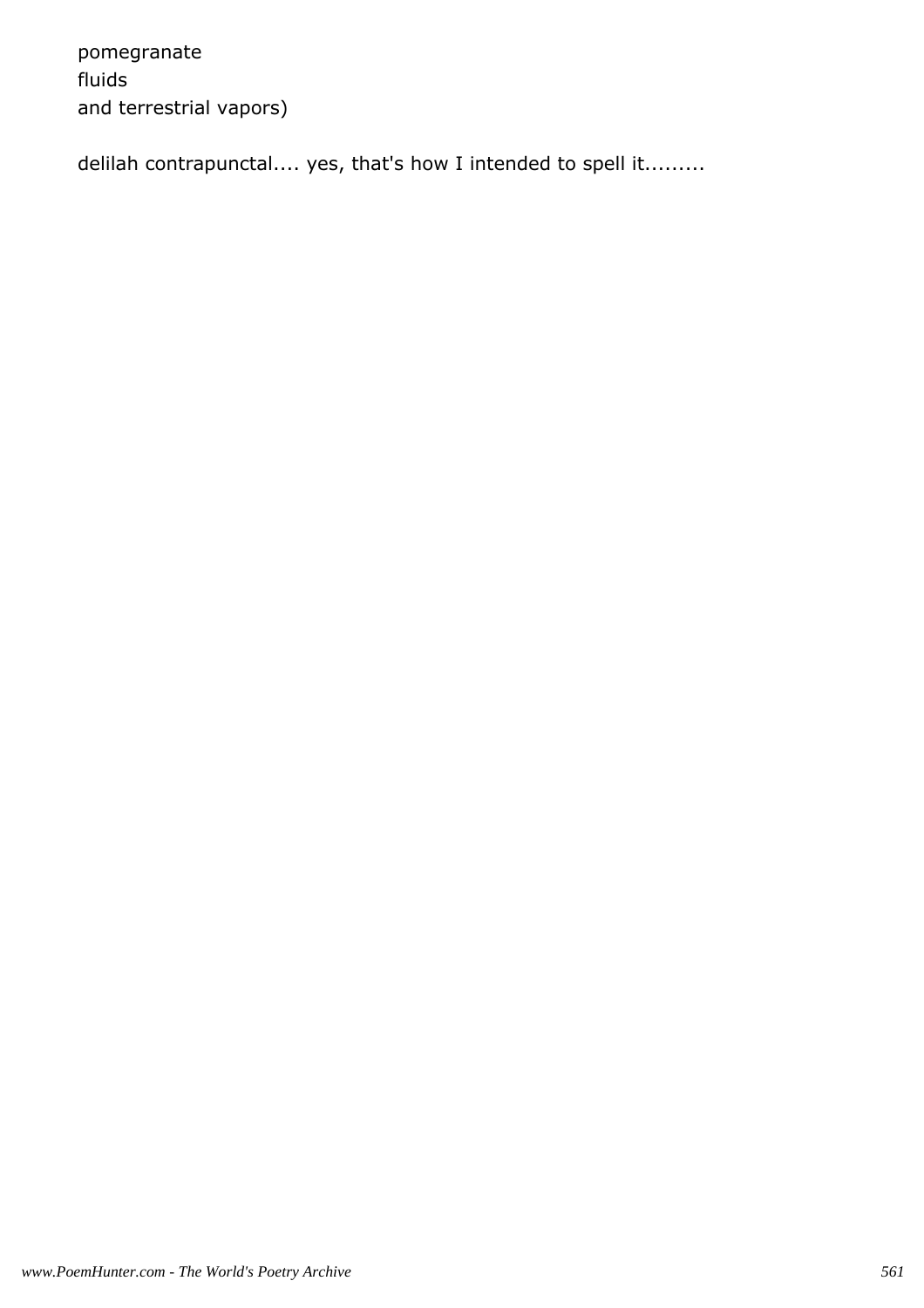#### Reconstreusels

stuffed the carpet in a bag to lope, trek....vend some spleen... the tent-pole's bent.... there is no vent.... the jellied bean's gone green.... alas, no buyers.... unprinted fliers... birds, sparse-feathered on the wires.....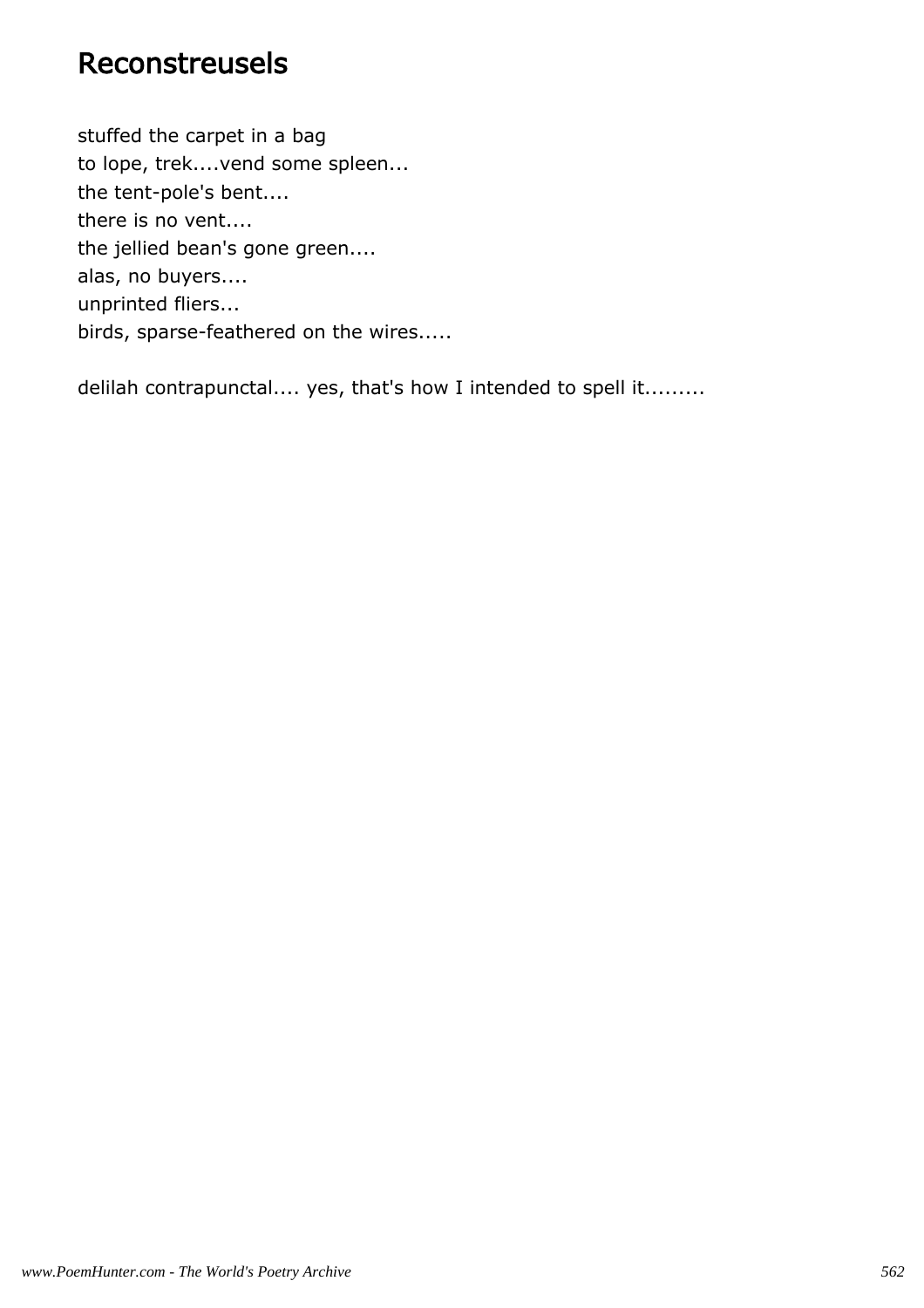# Red Hawk Seeking Eagle

who'll venture from aerie, talons whetted, (retracted every other day) for fishing jaunt to streamside close by lowmown lea just a short flight from nest on catamount ridge...

wing it?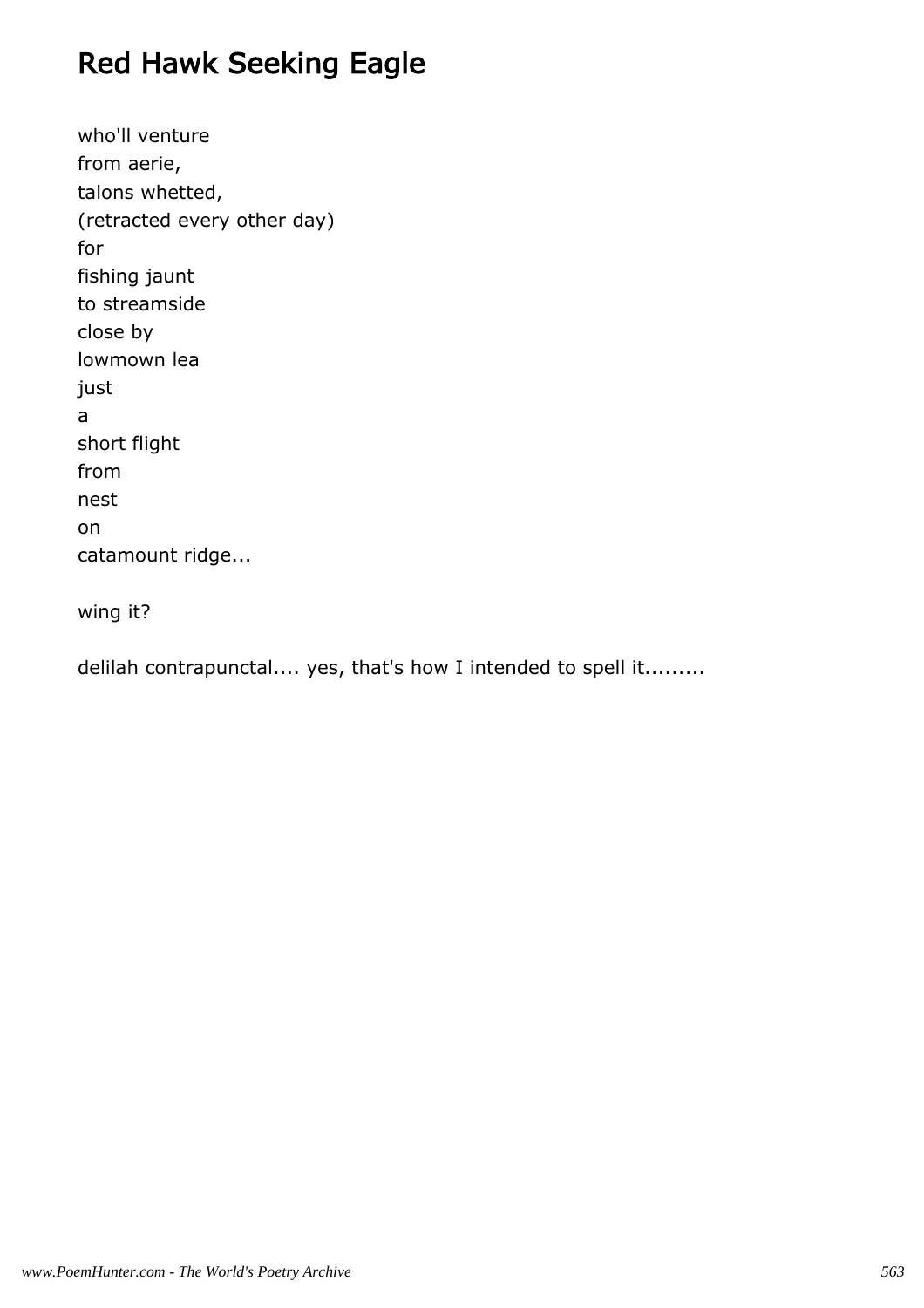## Referendum

on a scooter.... shoot, dammit..! .that's the one......between the ais...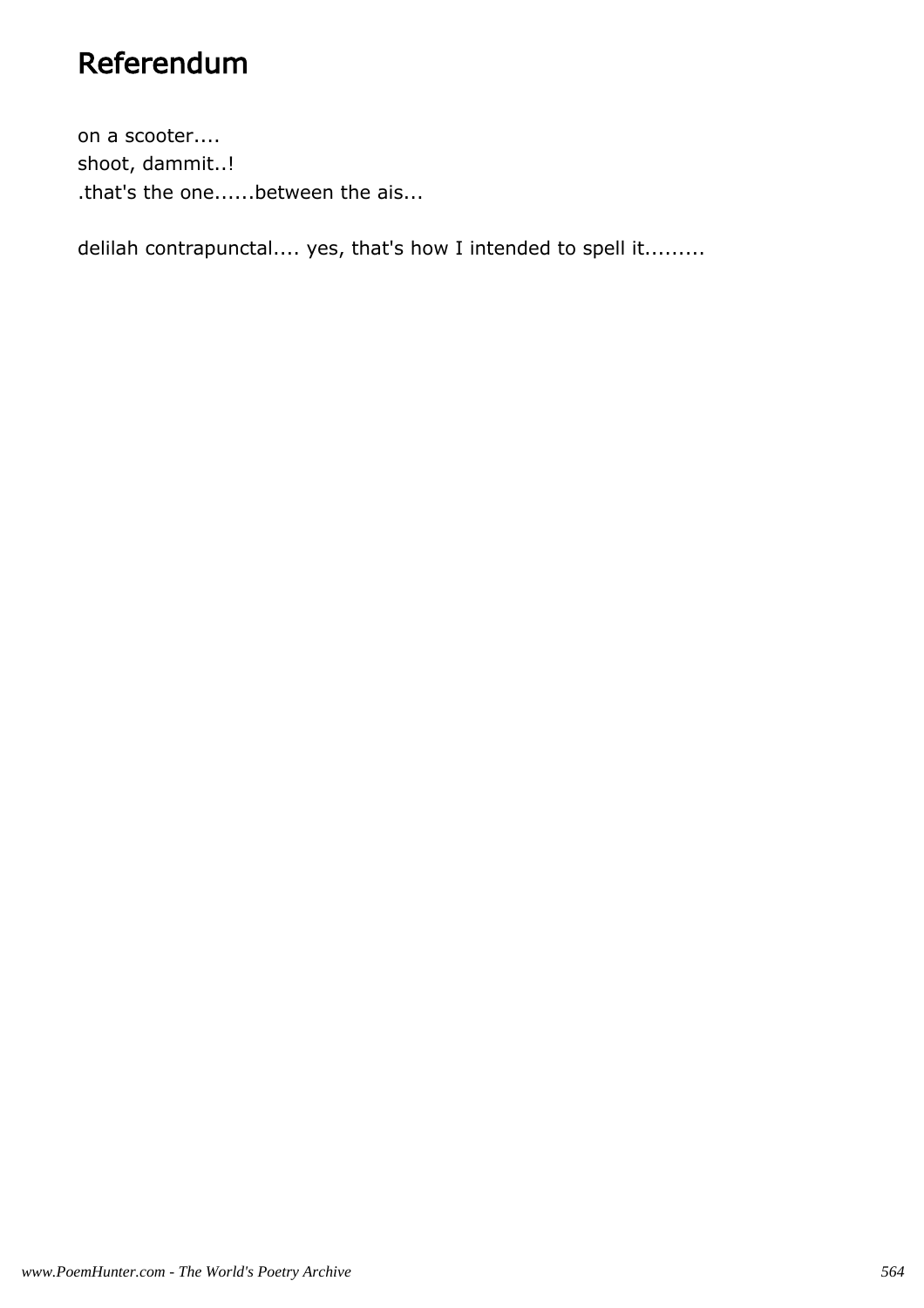# Reflippant.....

lacking gravitas..... could be that hare across the os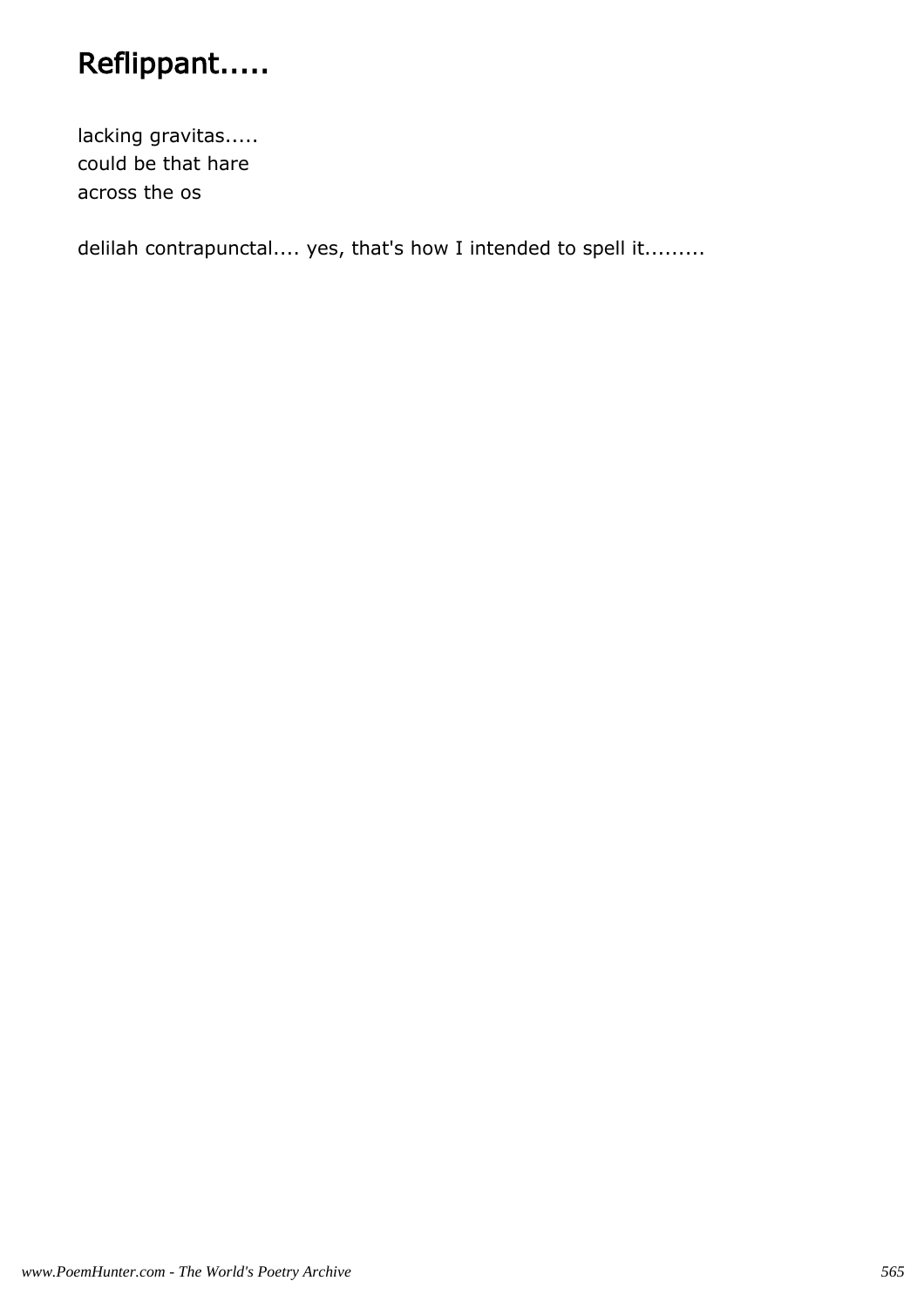## Regenerational

when we met he looked like Tolstoy now resembles an aging Marine they say one reverts and convergences spurts like the jelly inside jellybeans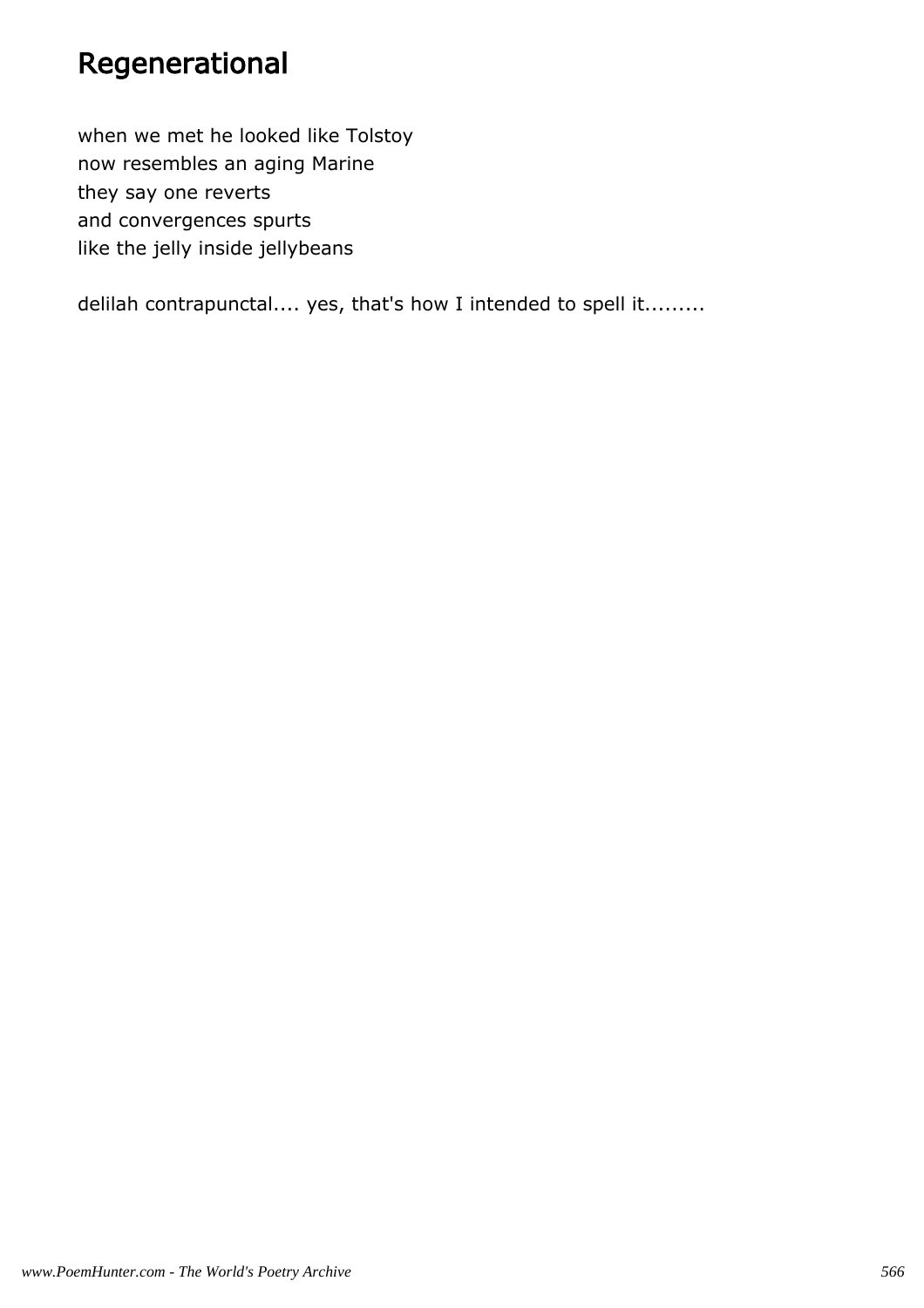## Remembered

bodies... faces all but forgotten

faces... bodies vague, as partial etchings

characters... as energies emitted/shared... distinct musics, colors dancing...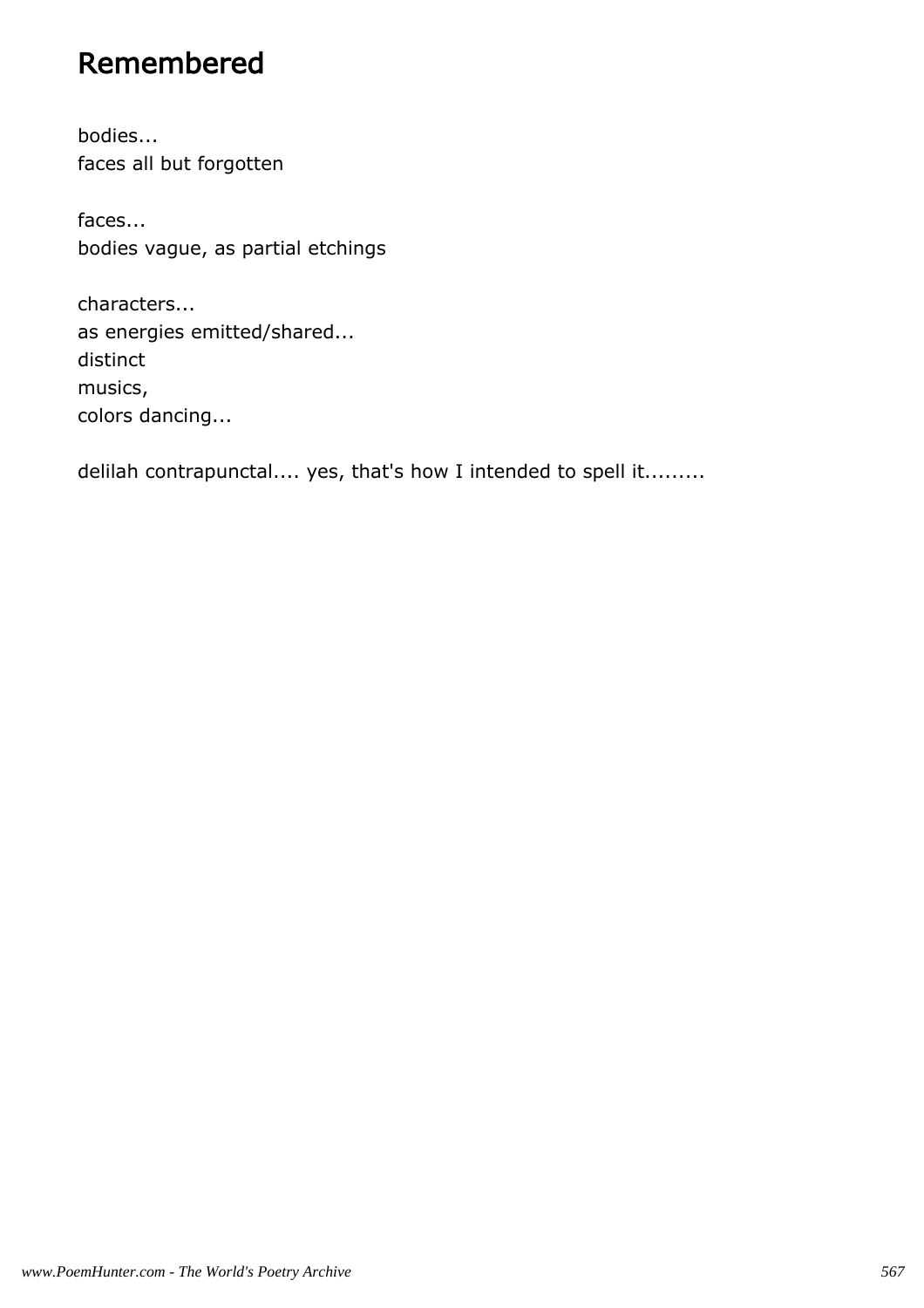# Repetition.... Senryu Triad

gravel hits the pane.... the window to the left of that one is shuttered

holding, made solid, less with mystic's mortar dust than rubber bands, paste....

more tiny stones strike... their musics are muted bells claimed by ordinance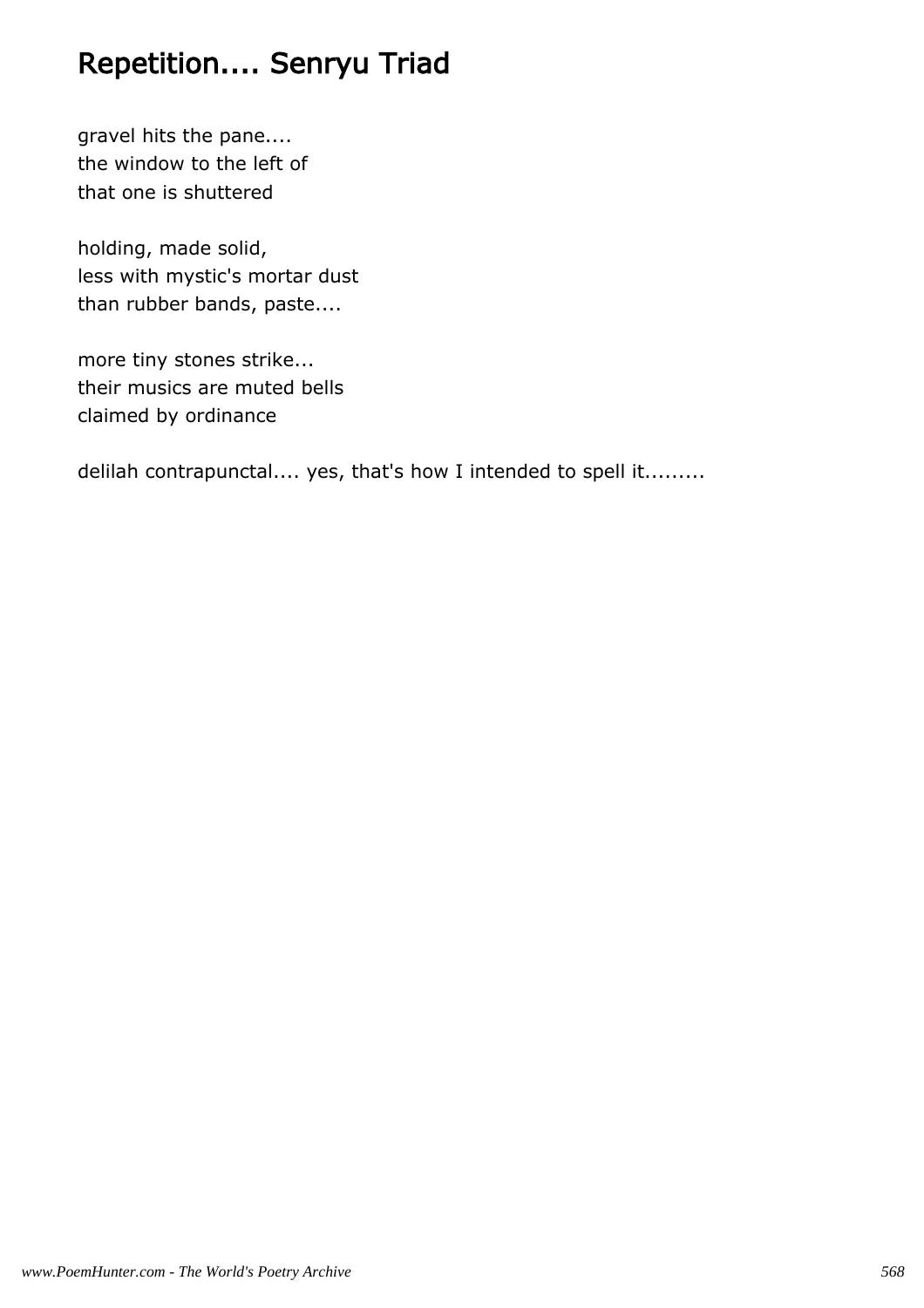#### Re-Re-Re-Reborne Again

tothepurple shower curtain/pinned a lonely mezuzah/ listen/ steam clouds donkey's milk soporific/hallway swan in pieces/balcony of waving meat and vegs/arsenal of patent leather/ grosgrain bows/neon blinks a tricolored eye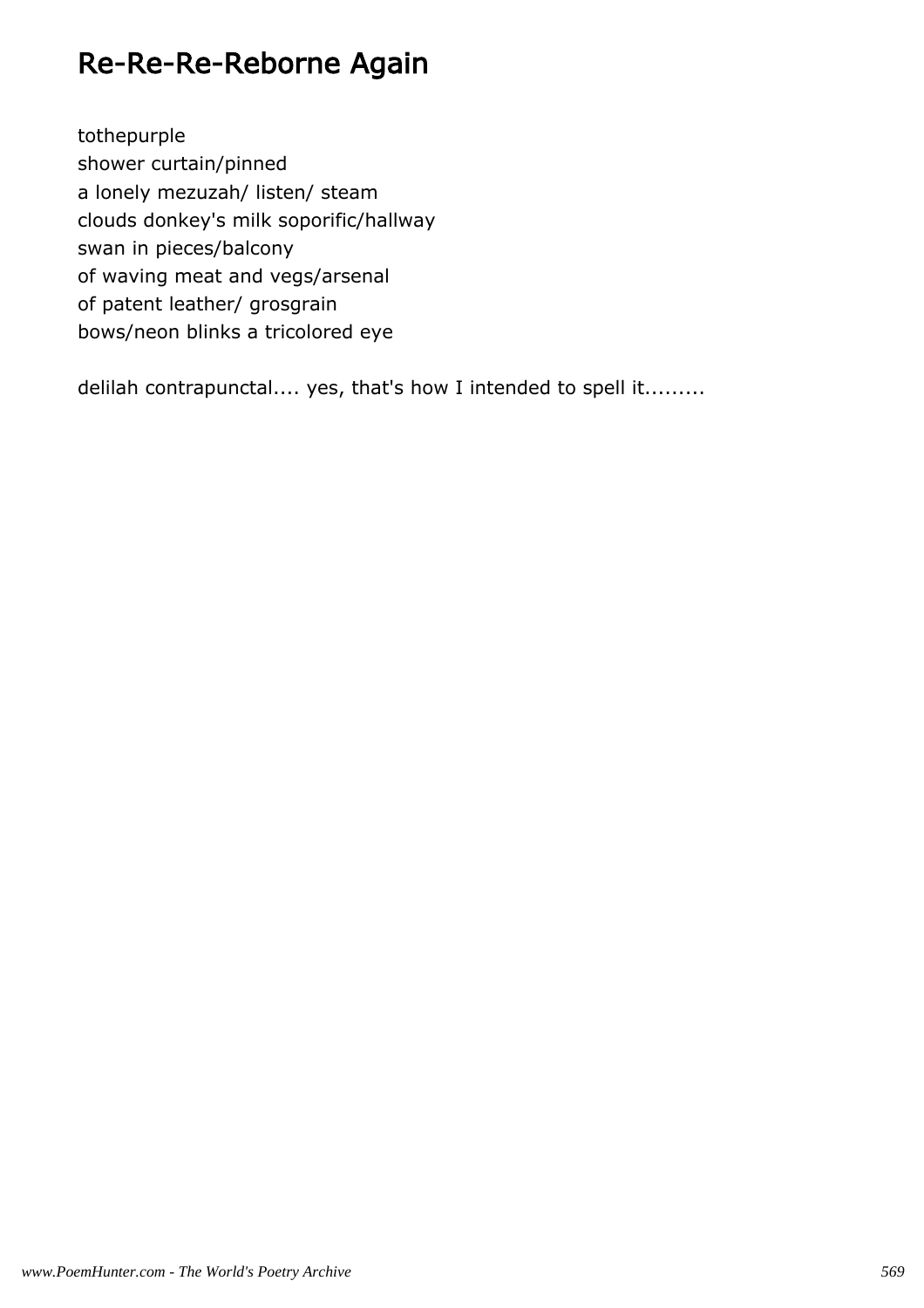## Reverie.......

as I asked for love and fidelity of the heart, mind and soul.... perhaps without equal reciprocation..... I was no Virginia...he was no Leonard..... in retrospect...we were harder-edged circles, penetrable on rare occasions... .we did not belong to ourselves..... how could we....we bathed in our own reflections..... we were beautiful....we were flagrant, compulsive in our wounded ways......we asked the implausible of one another........ .the questions, and the answers, I more than suspect, were known by our German shepherd.. .his eyes tried to tell us the simpler secrets...

what is remembered...what is lost....what is learned....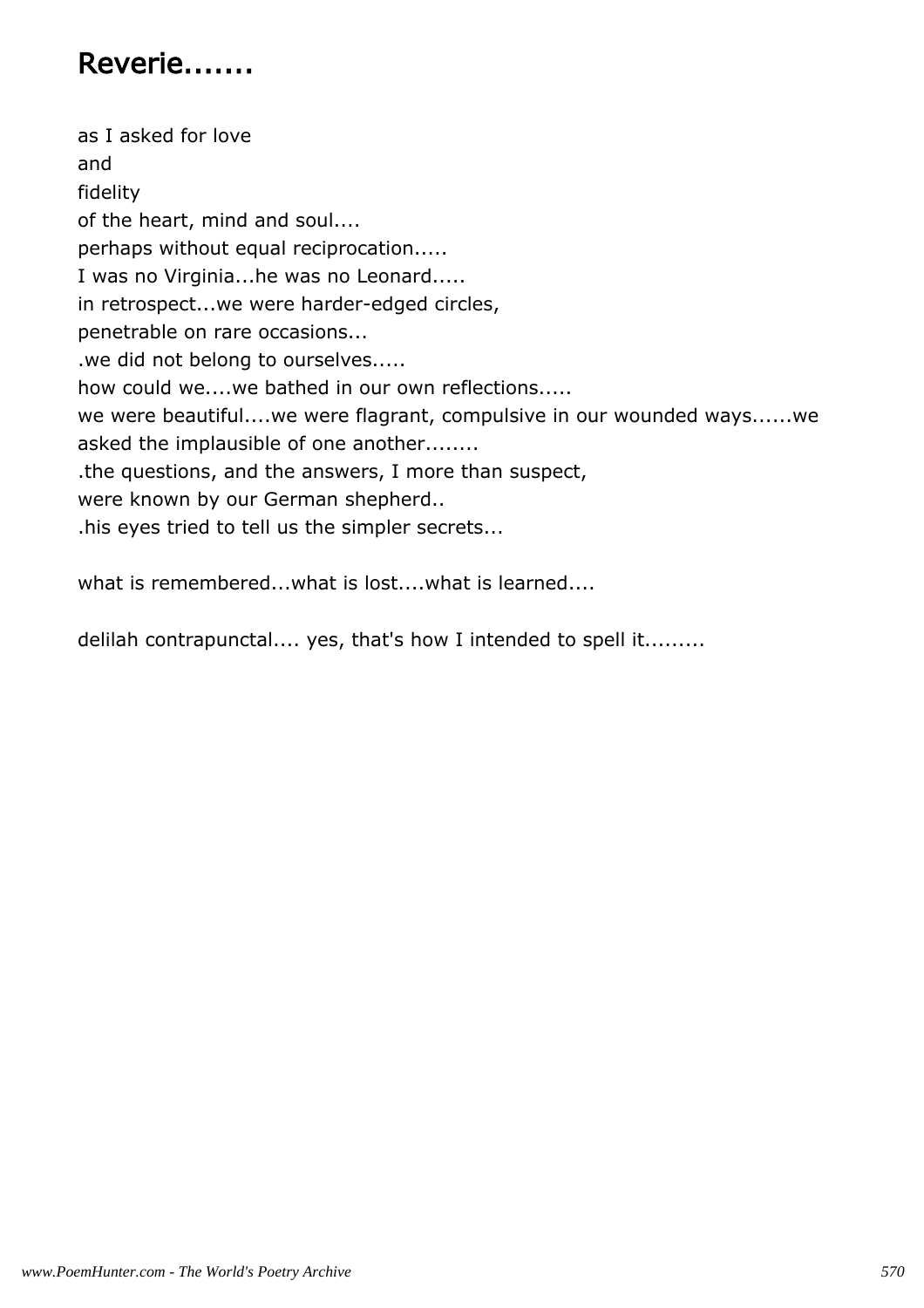#### Rewardering

no butt of sack..... no jeroboam of cliquot no jelly beans, none no red velvet cake no red eye gravy..... laudy, me? ....nope, not me.... .you have a shot... ah...I opine...contrarian that I am.... maundering laurels, I do declare.....and shall not desist....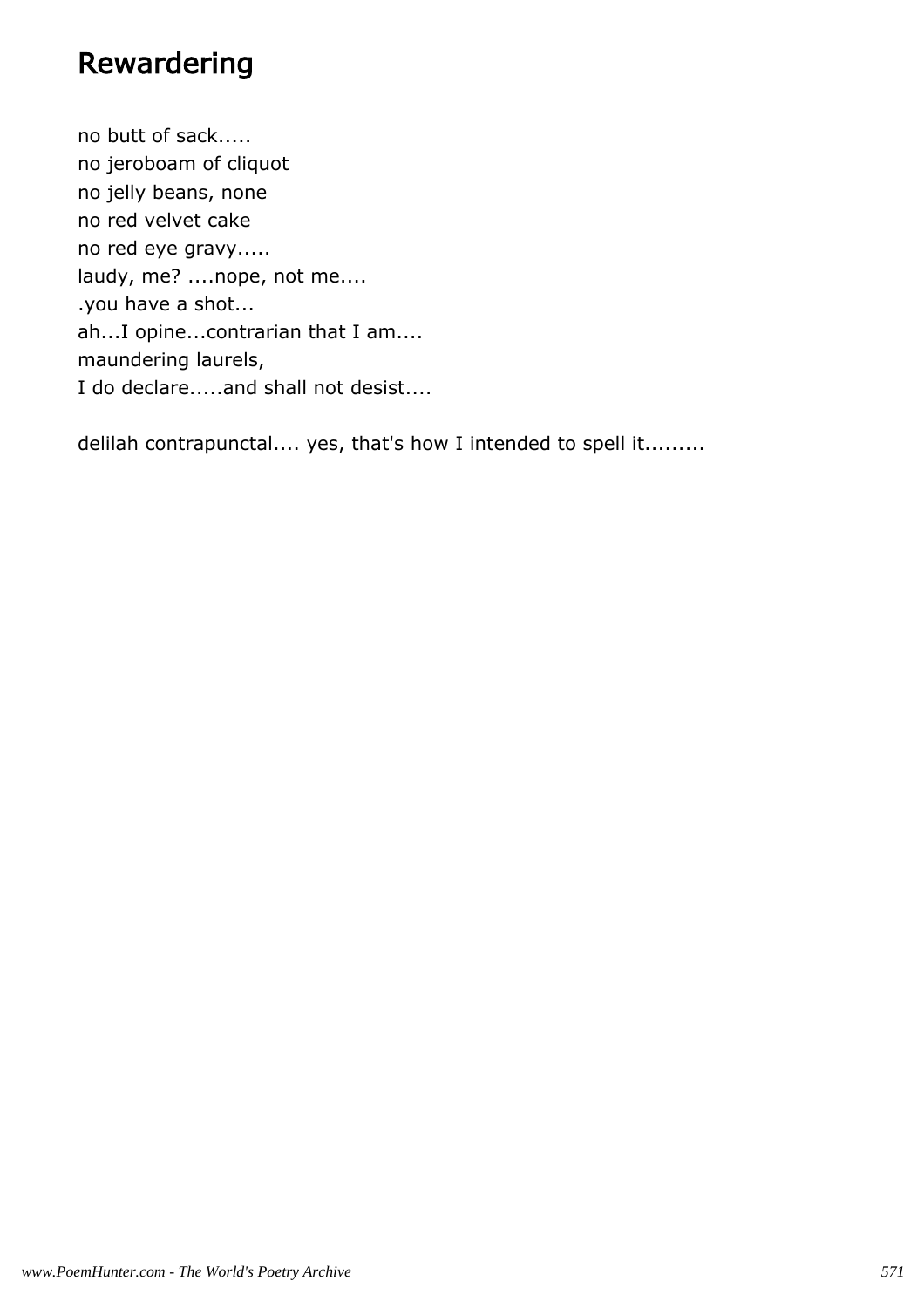# Rightful Commupence.......

filled a super soaker with liquified dog faeces... Tom Otterness got a bunch of large squirts, right in the mouth (saw him running... running south) Michael Vick got squirted all over, in all sorts of places, he was naked..and bitten, bitten...hard...yelped in pain...

no saved graces......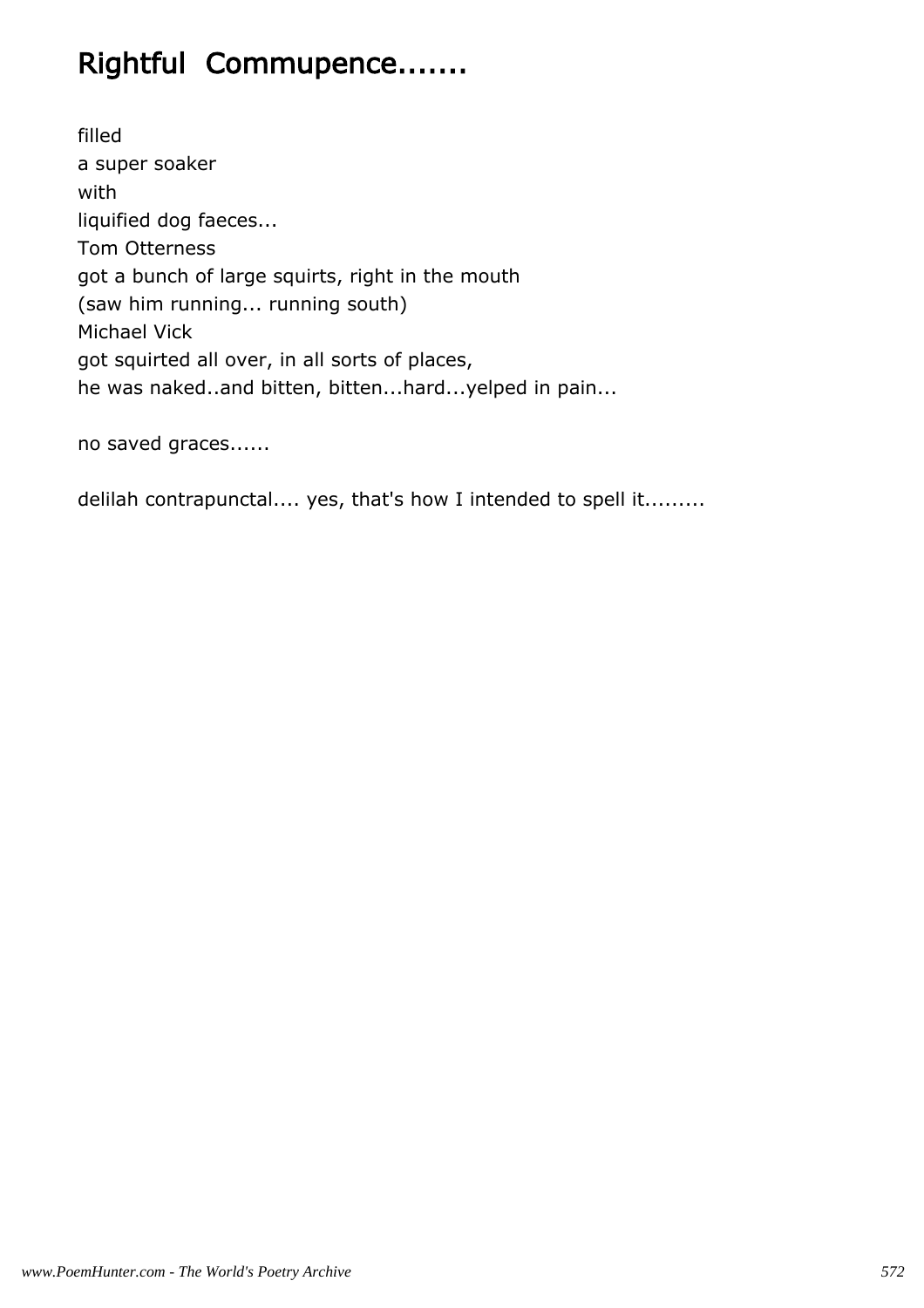# Rip Tide

we lie disordered on the sand... having found no keys to polydactyl freehold ....to the skeletal absolute.... we rise, chanting to the ghosts of demarcations past and present, plant blazing poles, tilt at winds.... blind-sighted, keening....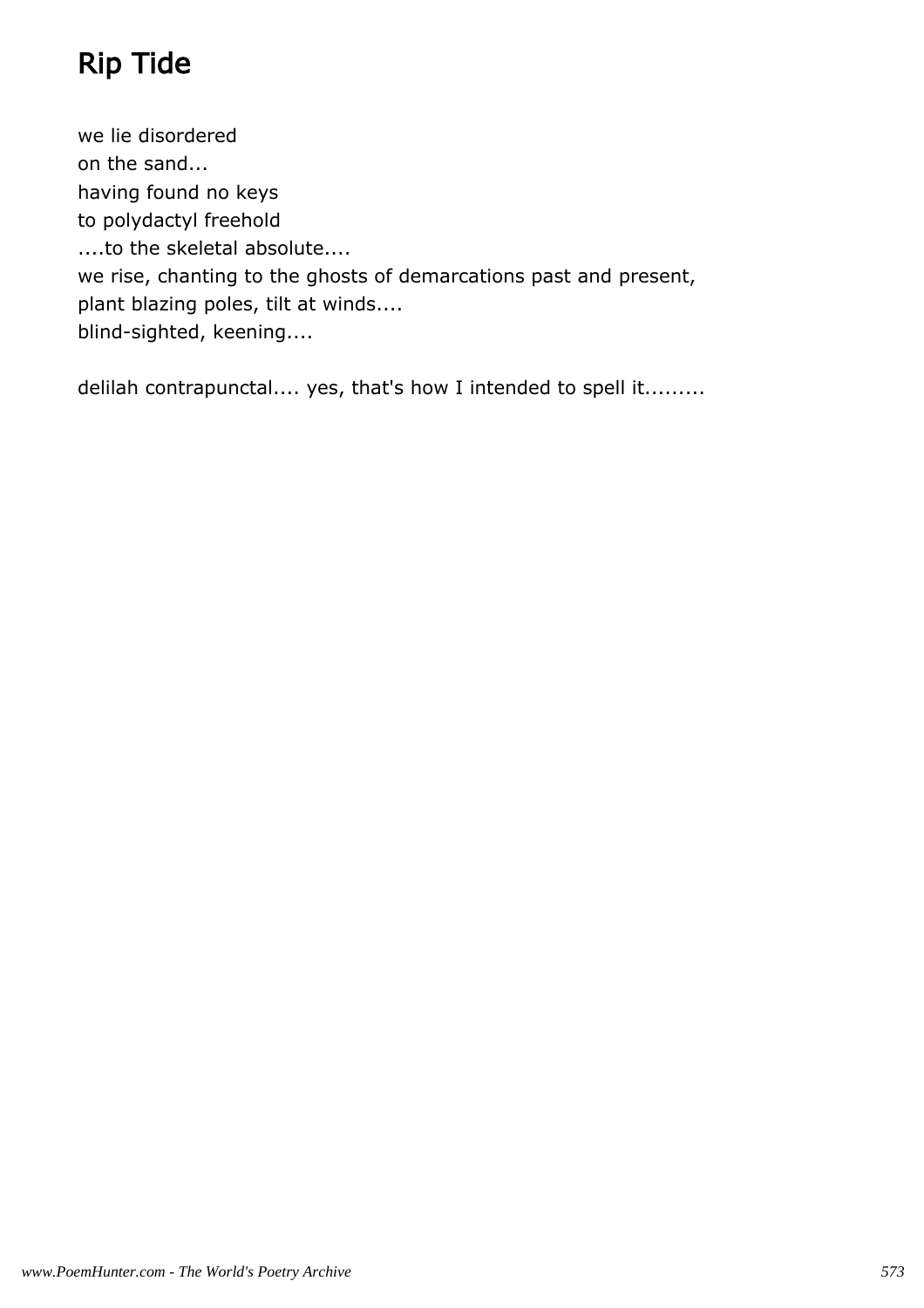#### Roadsideshowstoppers

those umbra gazellettes were there.... .....then they .........fell....up.... ............. up, I tell ya..... couldn't even call it a half-swoop, the raining down part of it.... more like an almost dance, when the invitations were delivered after the event....

oh, we were talking about incongruent triangles.....weren't we....?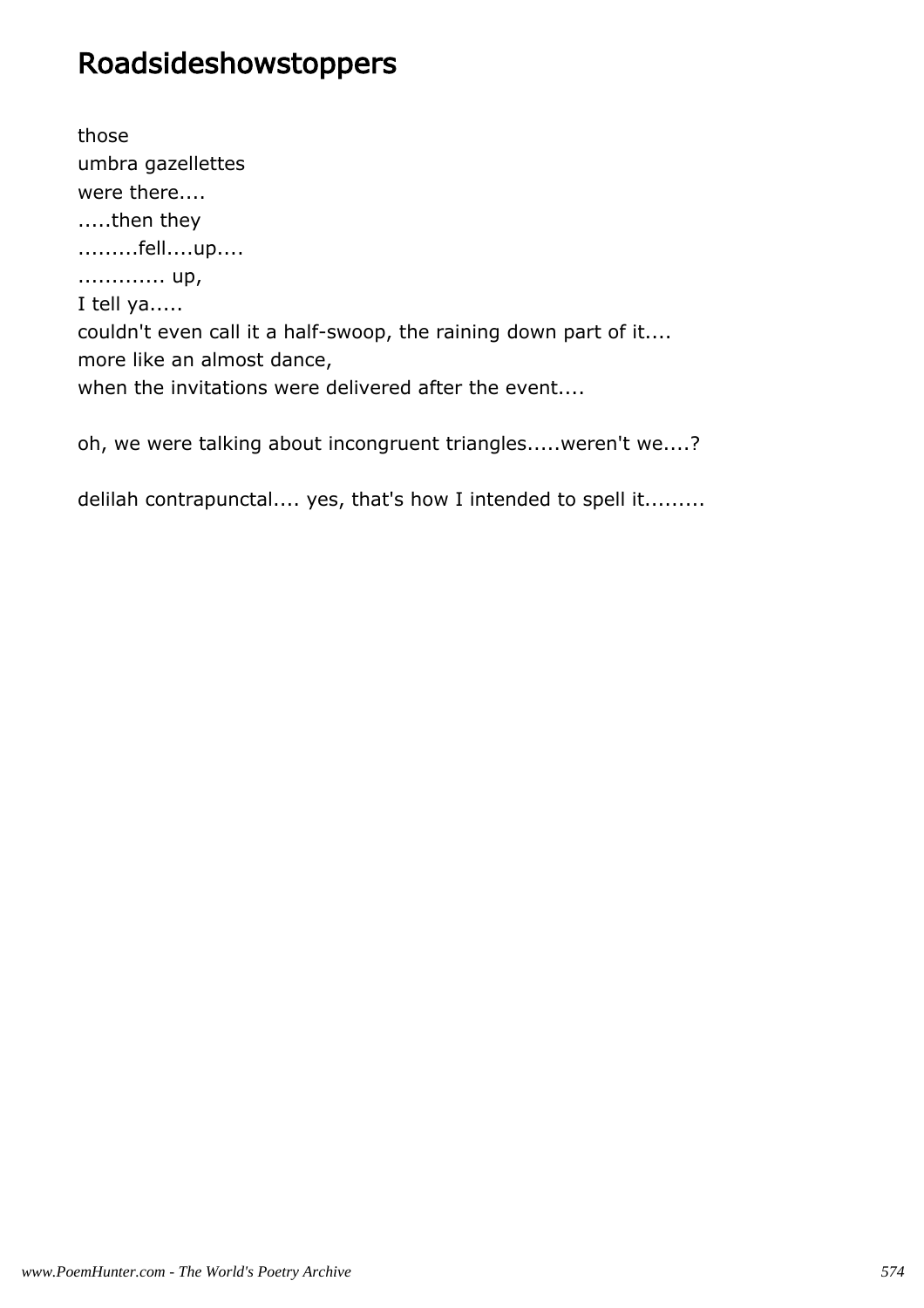#### Rock-Hard Blues

mean old woman like a wolverine cross-stitched heart a giant spleen sour bile bellow shrill split scream meanest old ripper has a world to glean squeezes out the dregs sucks out the juice she gets a hold don't no one get loose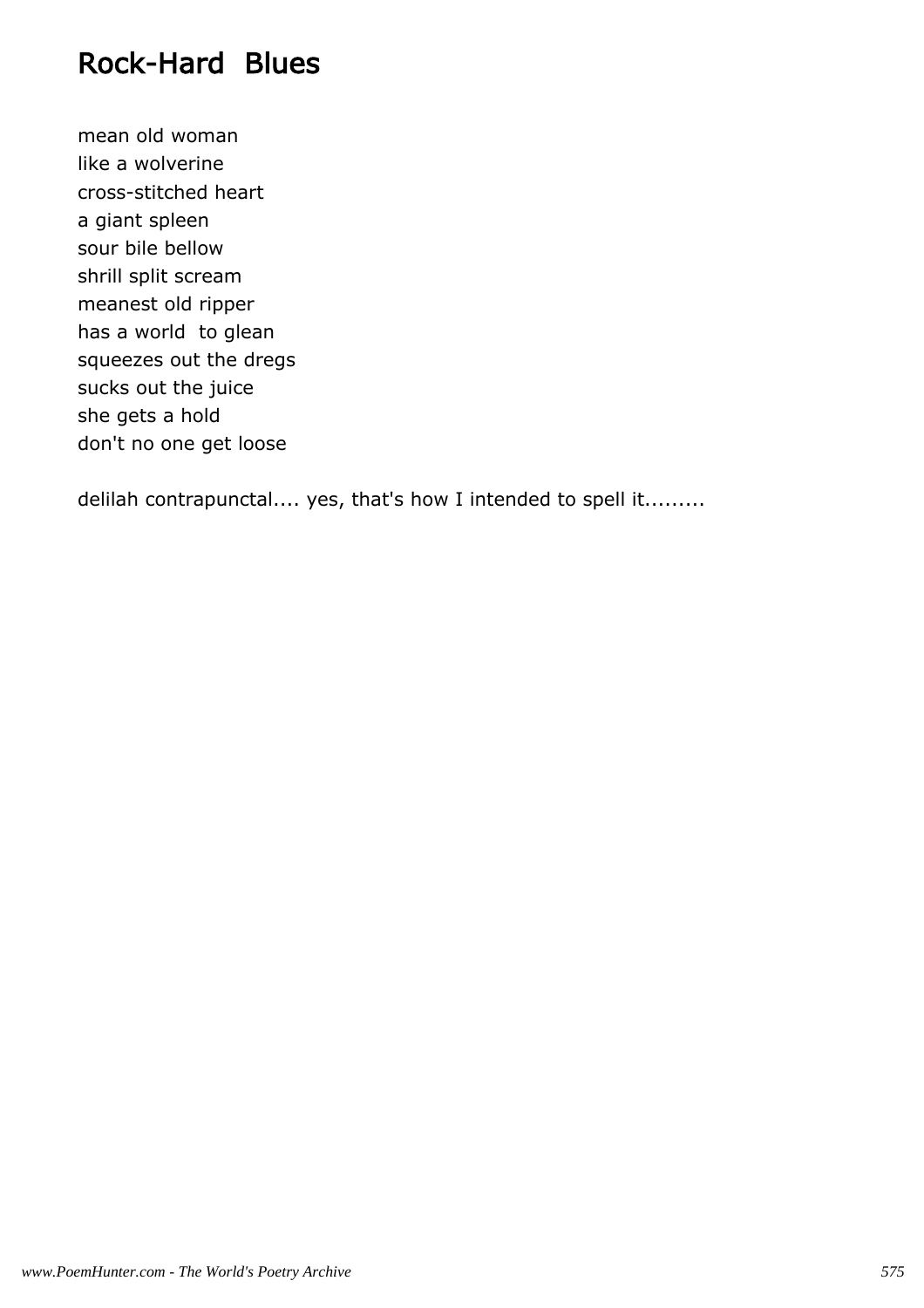## Rougher Draft

it may have slept in the belly... but not in the legs...the tail... it infused..consumed..chose a part to inhabit..to be...to be beyond and of.. .it had run full length..looking for the choice bits...for the ordinal and essential...pliancy, of no concern...it found ways to meld with.. melt into cellular stuffs... create a thing within a thing...made of two things... .be two things...no thing... shadow thing...chewable, gristly thing........sleep in one nostril....blood beating in one ear.... dancing with all feet...keeping time with one digit.... and a stepstool....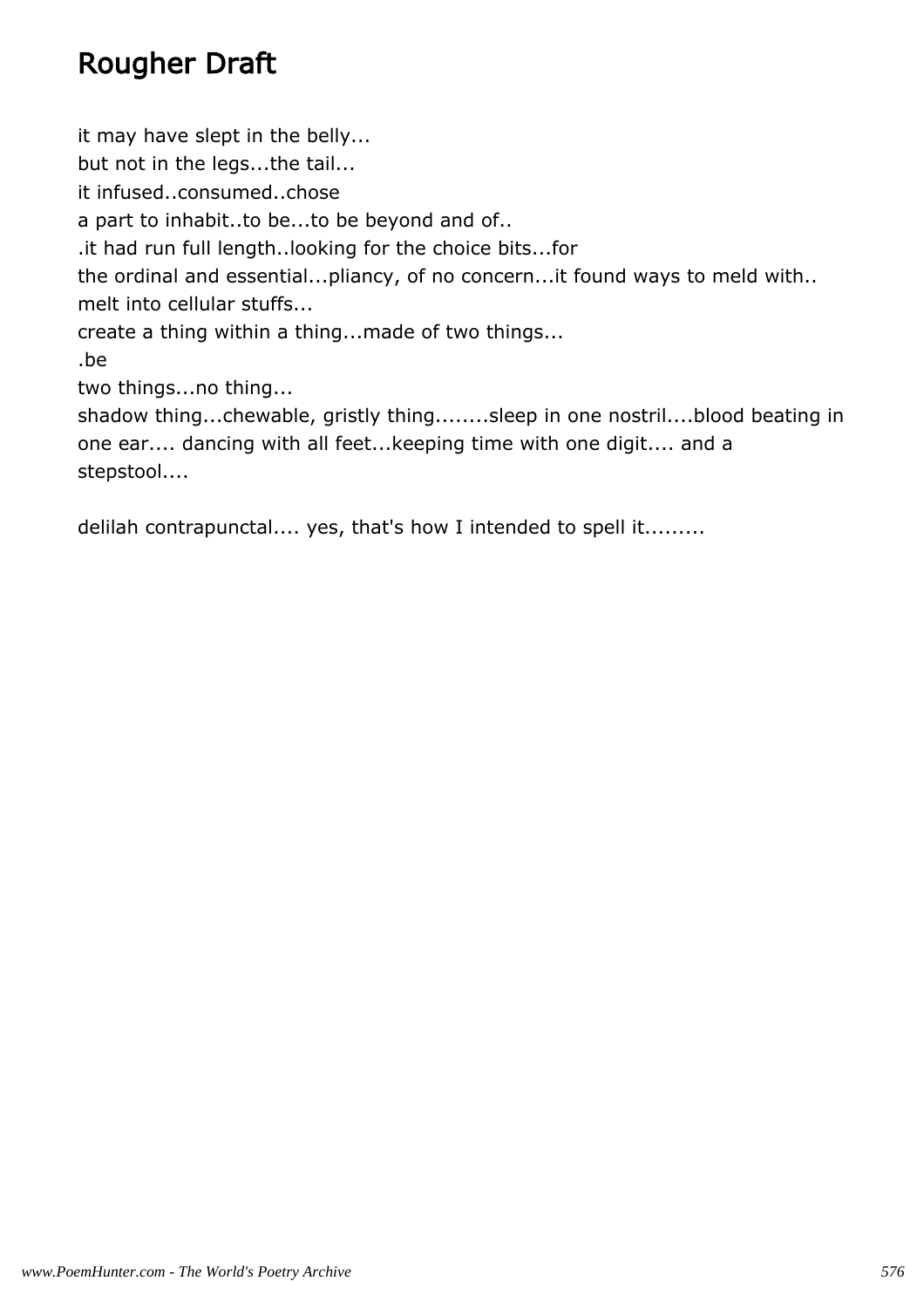how many words does this nonononono render unseemly....? I'm too busy to count inanities just now.....could devote numerous lifetimes to the task..... .but...a clue, is it....? OK.... what rhymes with trowels....?

there'll be a test in the morning.... .acronyms don't count.....neatness does..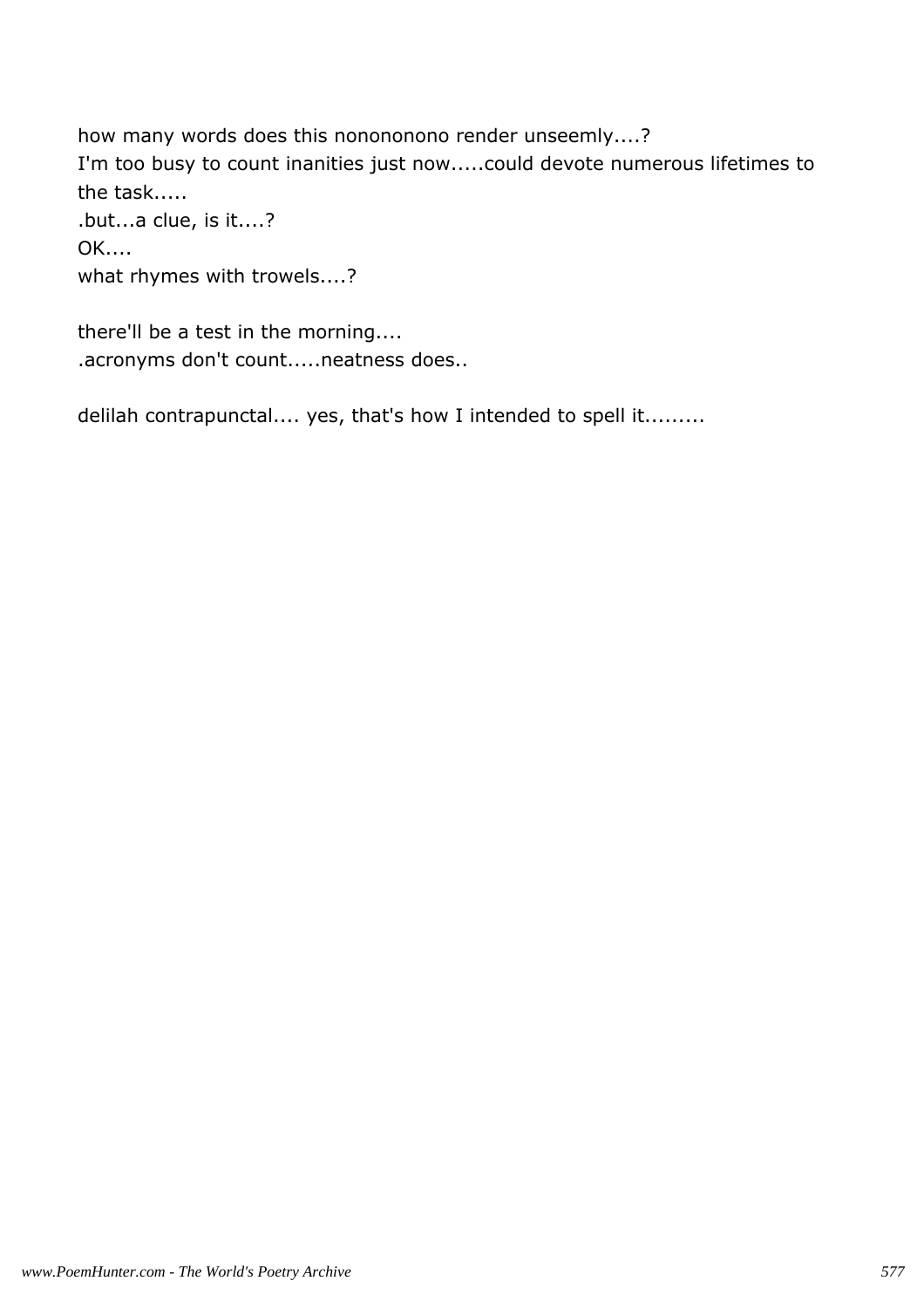# Safe As A Lit Firecracker Taped To Your

anywhere you'd care to name....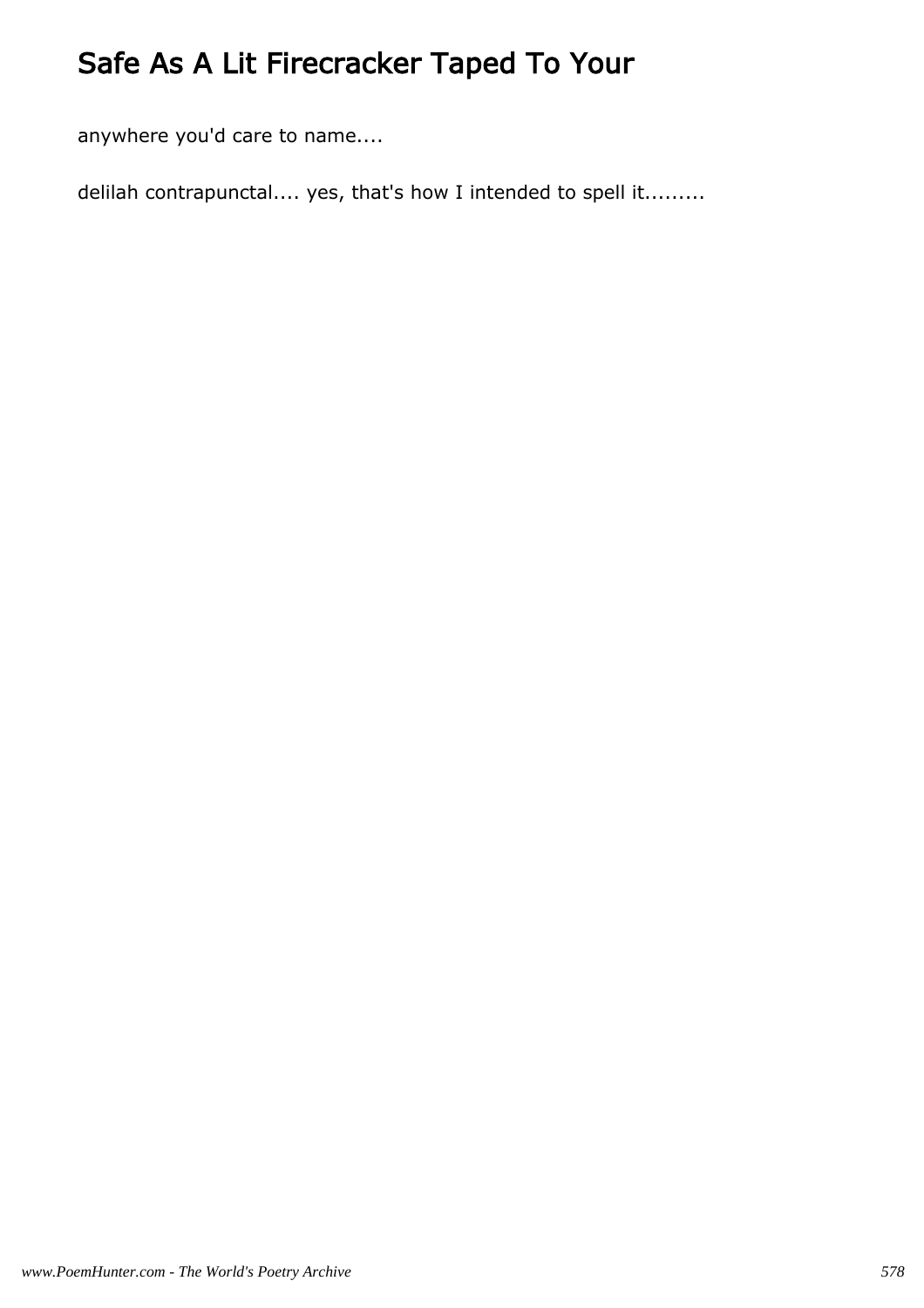## Safety Of Adherence

to an unspoken code.....one not having to do with ethics... too nebulaic..... rather a slithering of that which needs somewhere to slither.... in company...moving in waves... gregarious at the whistlestops... ..........and what mezzofluidical burgeoning.... ... warm-bellied and many-backed....... and if not a consummate joy to see, inly a pleasure..... due, partly, to the tiny grunts and whispers that can be heard if you just stop tapping your feet and listen....... .......that's it...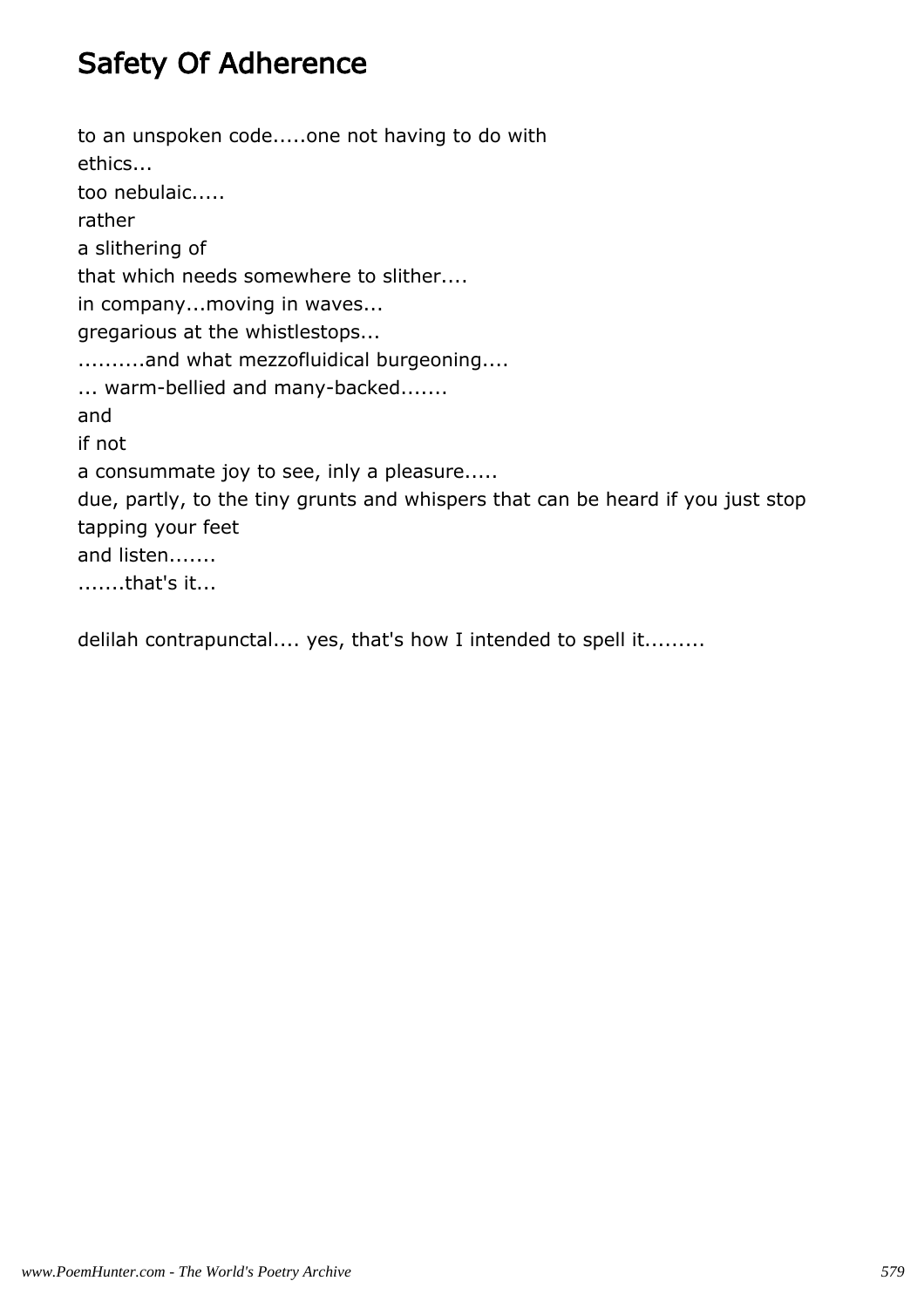## **Sandwiched**

......................................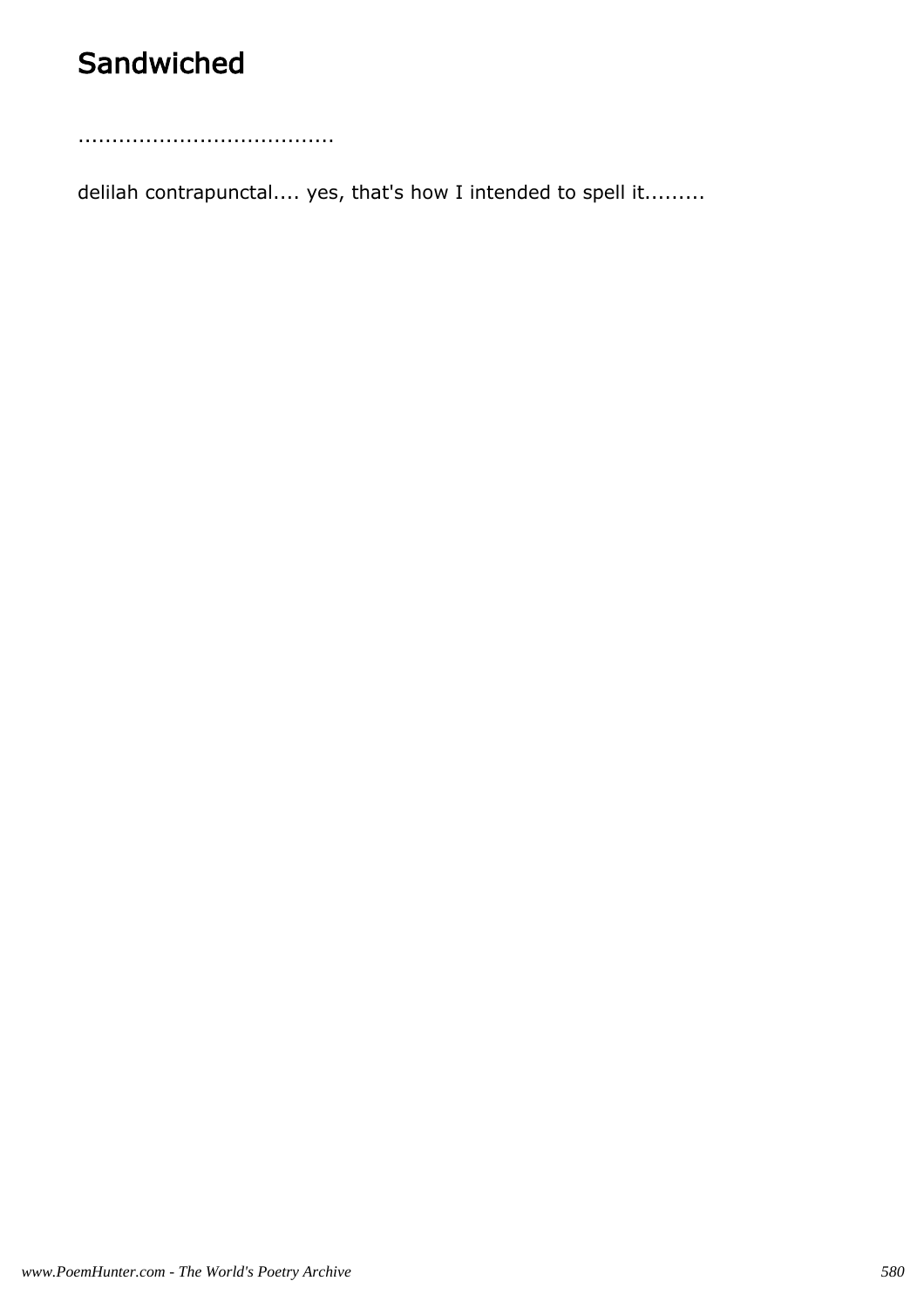## Sat There, Rude...

with a cocktail fork and a lemon wedge.... holding.a pamphloon... unknown advertisers filled the front page.... ...flexxed and fumed..promised utter worlds.... in a language written on flounder wraps and twisted to hold chestnuts..... wisps of sky ledgers fled....no match for the grating sound of hollow metal on concrete.....

but there was the blue... and the tree....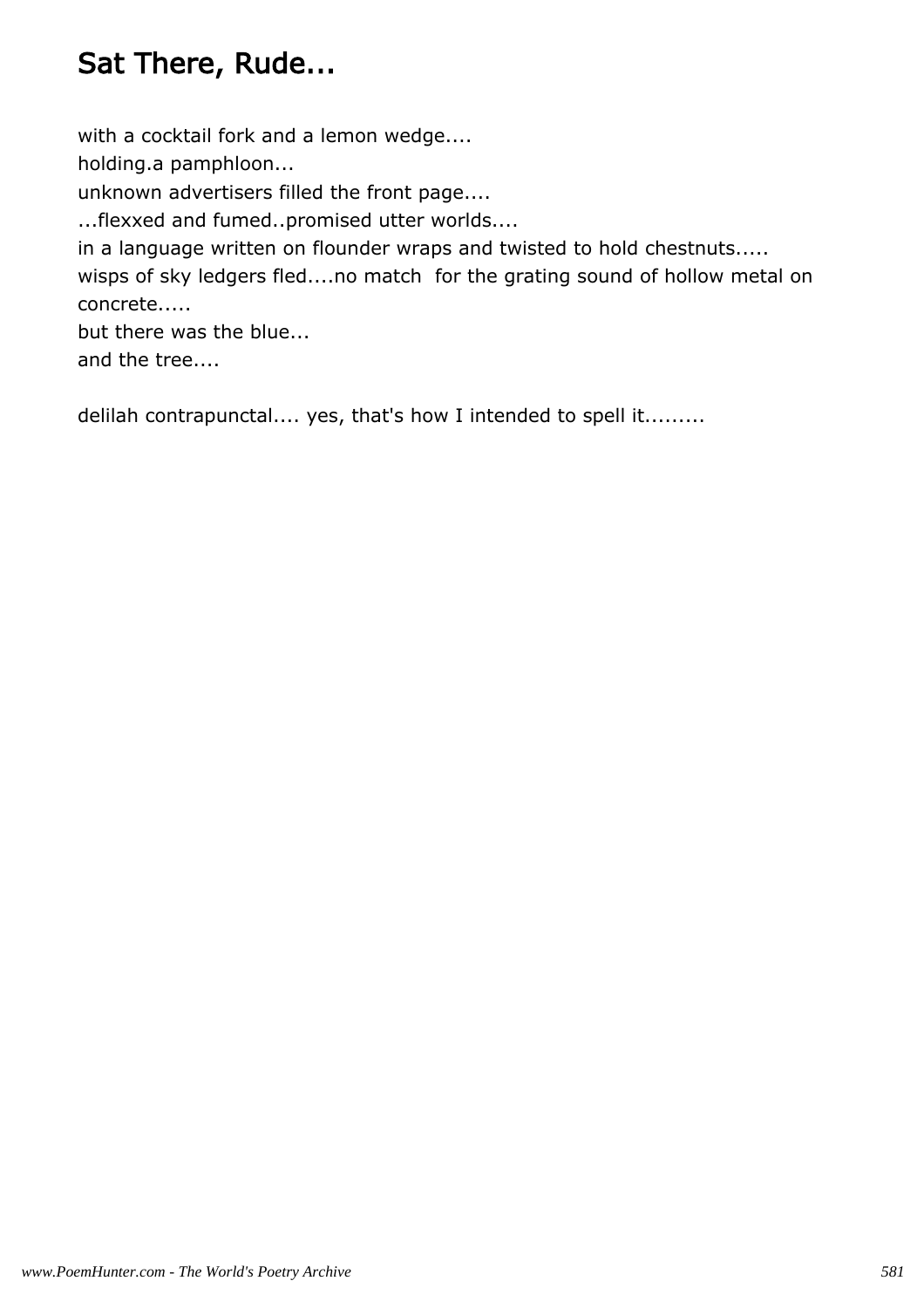#### Satin-Covered Box

full with invisibles.....less faded than the fabric which is its skin....long in the sunlight near the window seat... a refuge and refectory.... it also holds sequins, somewhat gnathonical....admittedly immodest at times...which stay in there...click their tiny teeth... go silent after a few seconds....became indolent...flat....mute...dull... while the memories, some truer than others.. .grown in that silk-lined hothouse....a tuneful and nurtured sequestering... .speak........noisily, of where they've been.. .who they've seen..... in the alley where moonlight and streetlight confuse the waxy droop of gingola bells... and ....the sometime wearer of sequins.....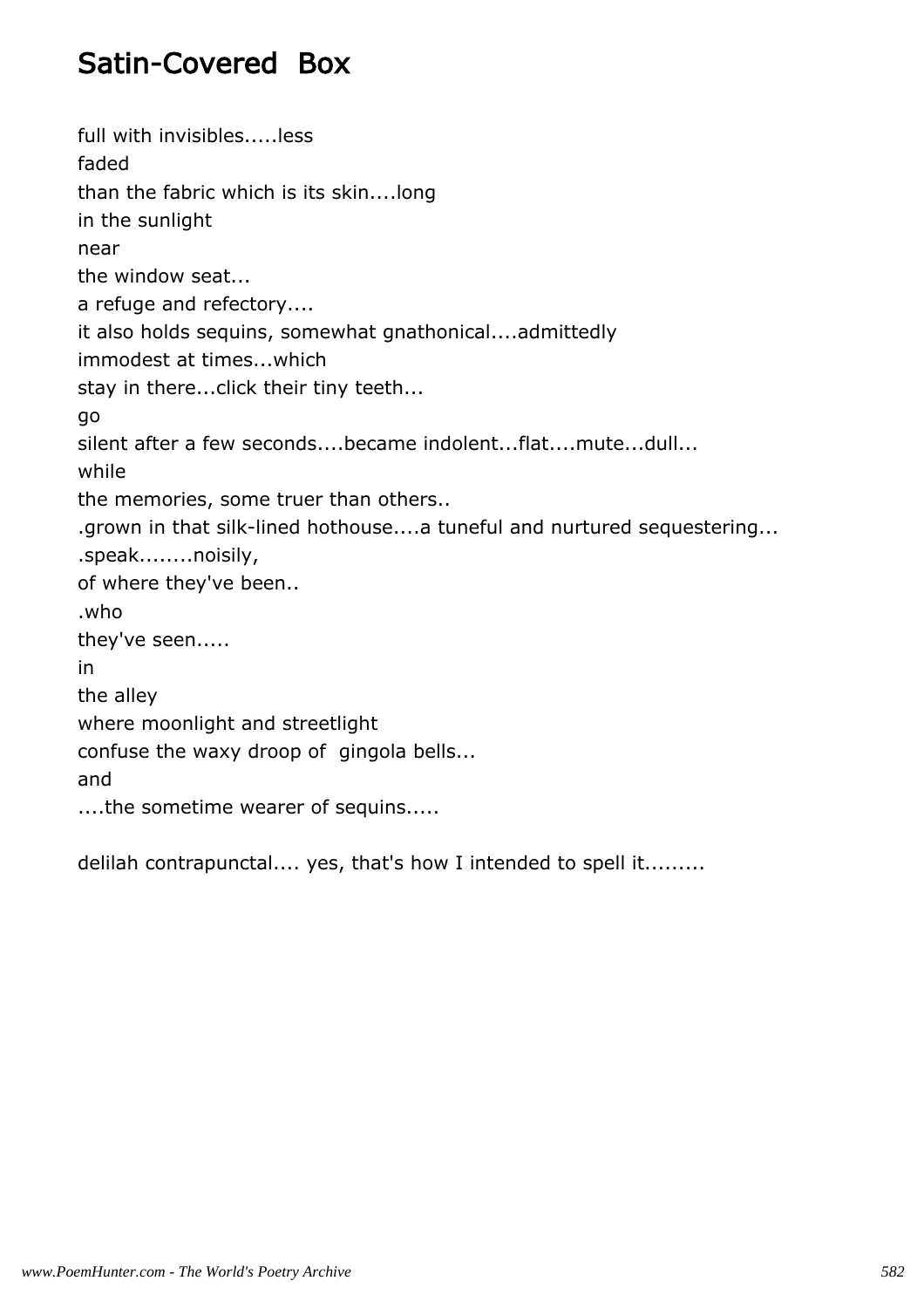## Savage The Salmon Meeting Tonight

at the old schoolhouse.... we'll teach the kids not to build them effin' fish ladders..... I'm bringin' my pet polar bear, Ringo....... spot the owl overhead...he's me lookout......hot times in the Valley.... I'll be with my dog Tighe...jumpin' out of his shoe... wolf, Corazon...he's comin', too.....hoo-wah! !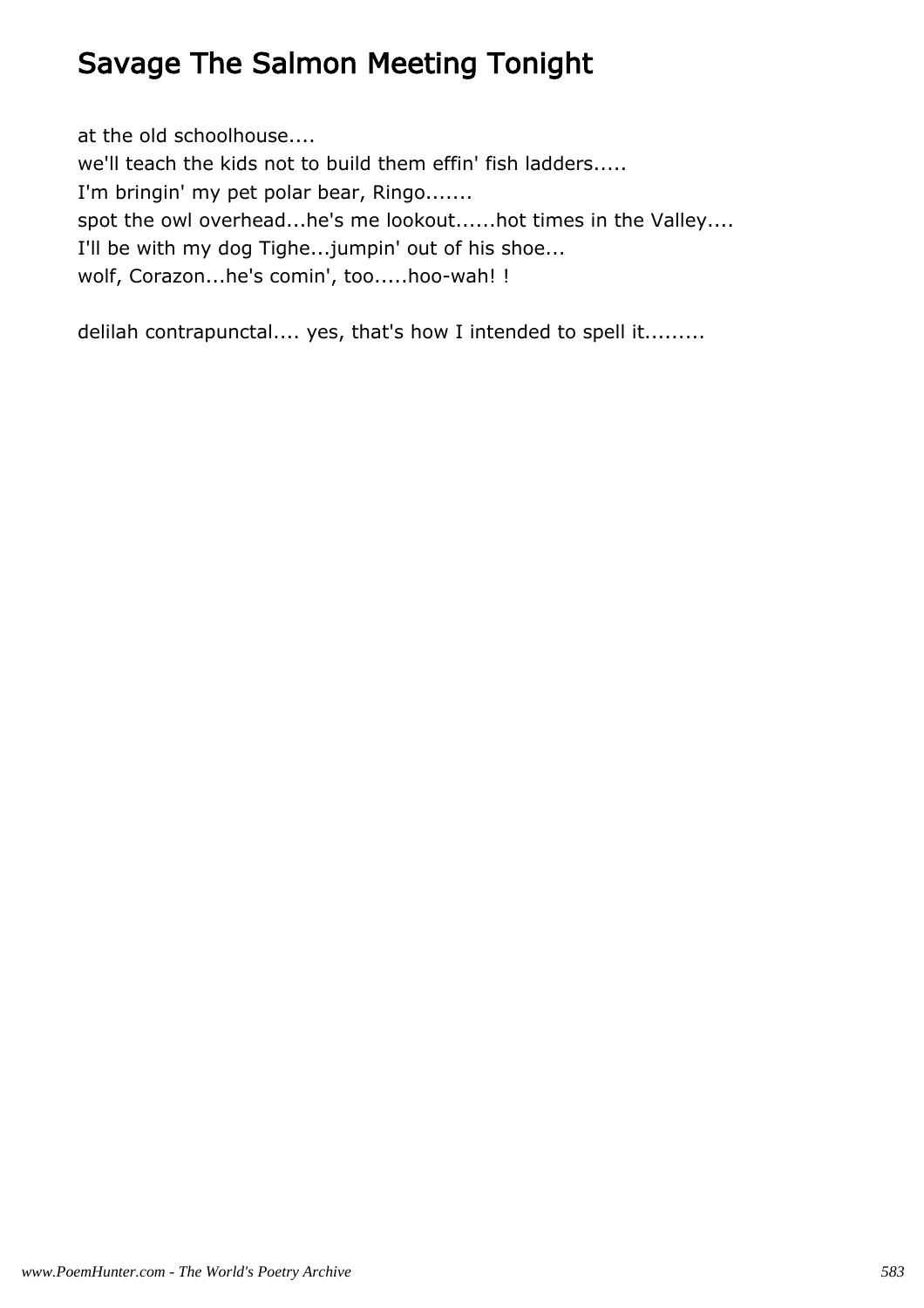#### Scooter

you weren't red nor were you a wheelbarrow you didn't mind a walk in the rain slower walks these last months... parts of his life did depend on you... all of yours on him your spots and splotches individual vignettes, small tapestries... tales of villages/encampments told in whorls, grays and blacks painted on a field of soft white... dots and freckles, notes written on a staff... there's the bass clef sign, there the treble.... sleep....free of pain, giver of joy....dear friend.... he carries your heart.... Jazz is glad to see you....running in the green together again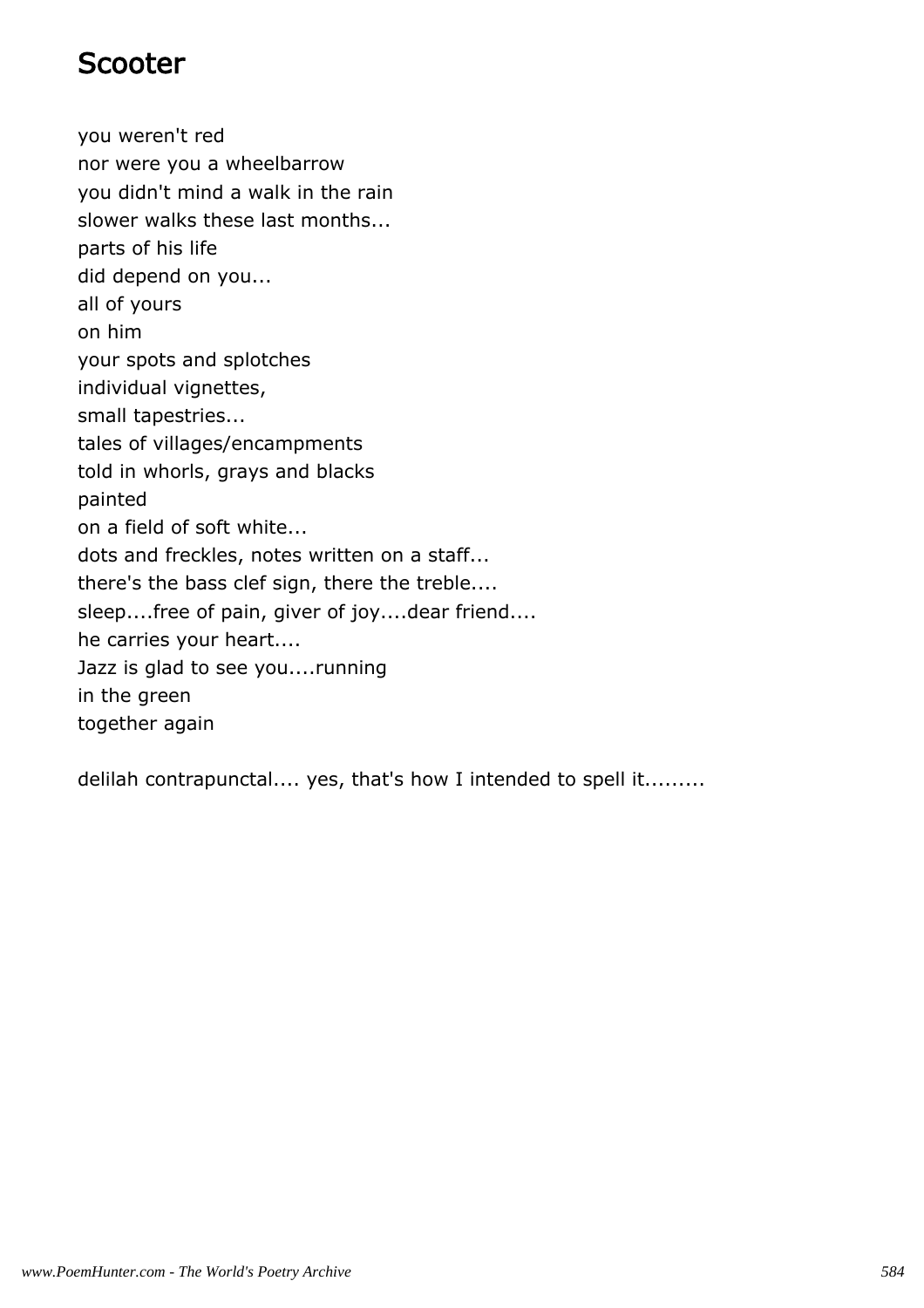#### Scream Of Consciousness..........

there it is again: aaoowhoooaaooowhoooaaoooooo................. and again.......... don't wanna play dress-up.........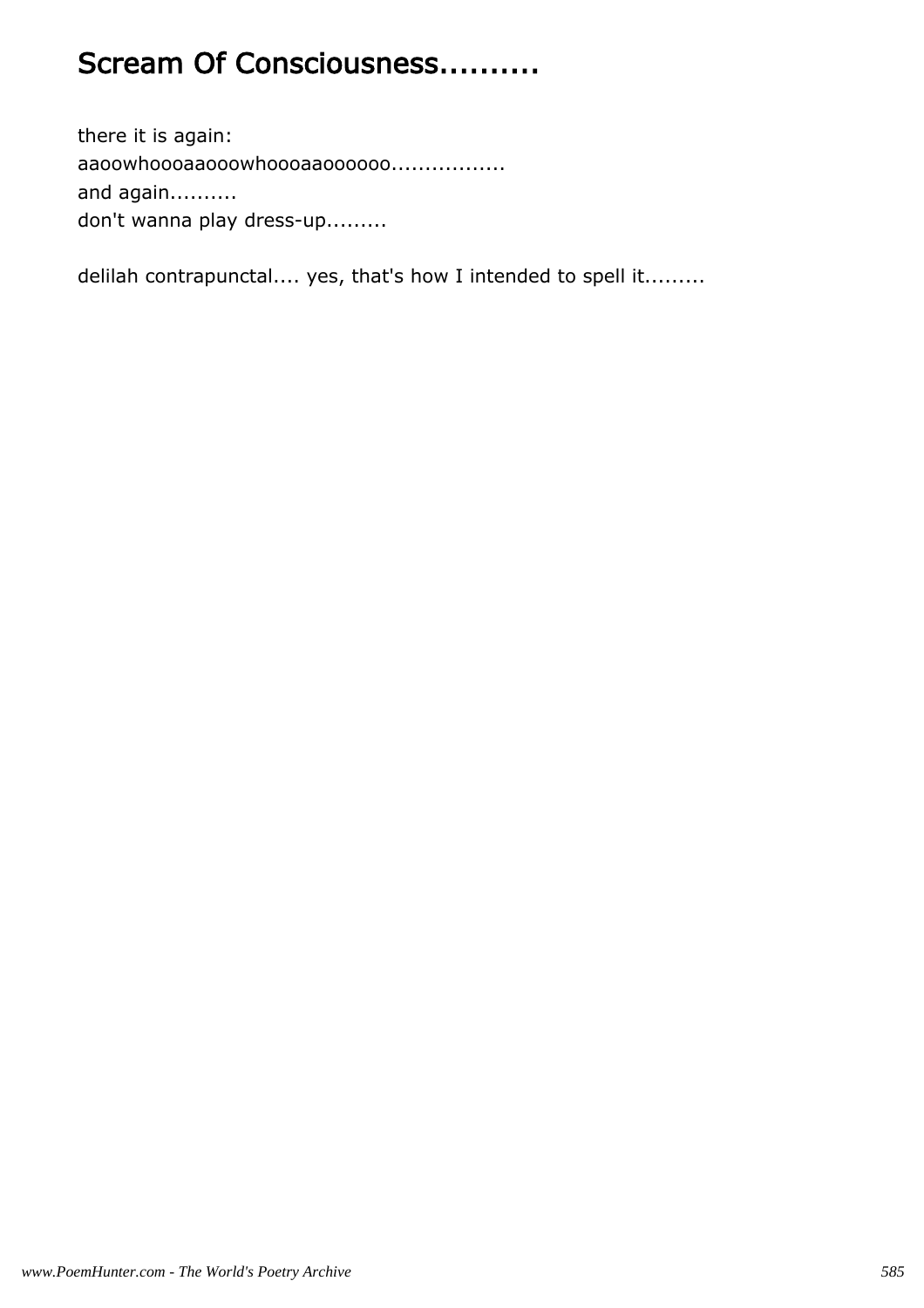### Screening

if one finds one's idols idling there is proposed a trine fine mesh a necessity with ample lengths of spline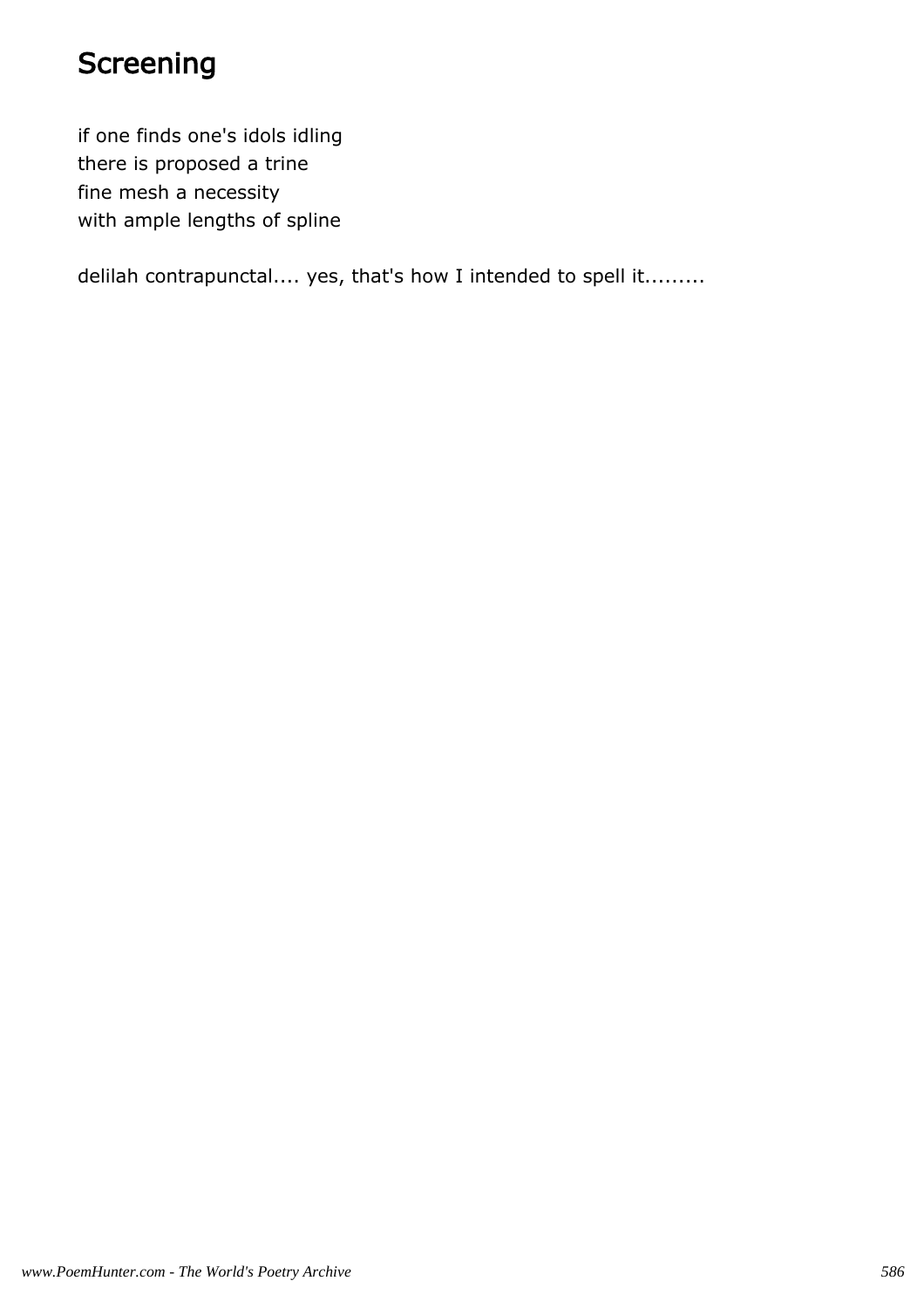#### Sea-Going

on a wave's crest... hidden beneath the surfaces of the troughs' swalling swales to reappear in randomly recurring swells... rear a nosetip.....less... an almost submerged shadow....a suggestion... to be gone... again .... flotsam of the jettisoned.. recreated, barnacled, bloodless... water-logged.... pulsing... new.......achingly new....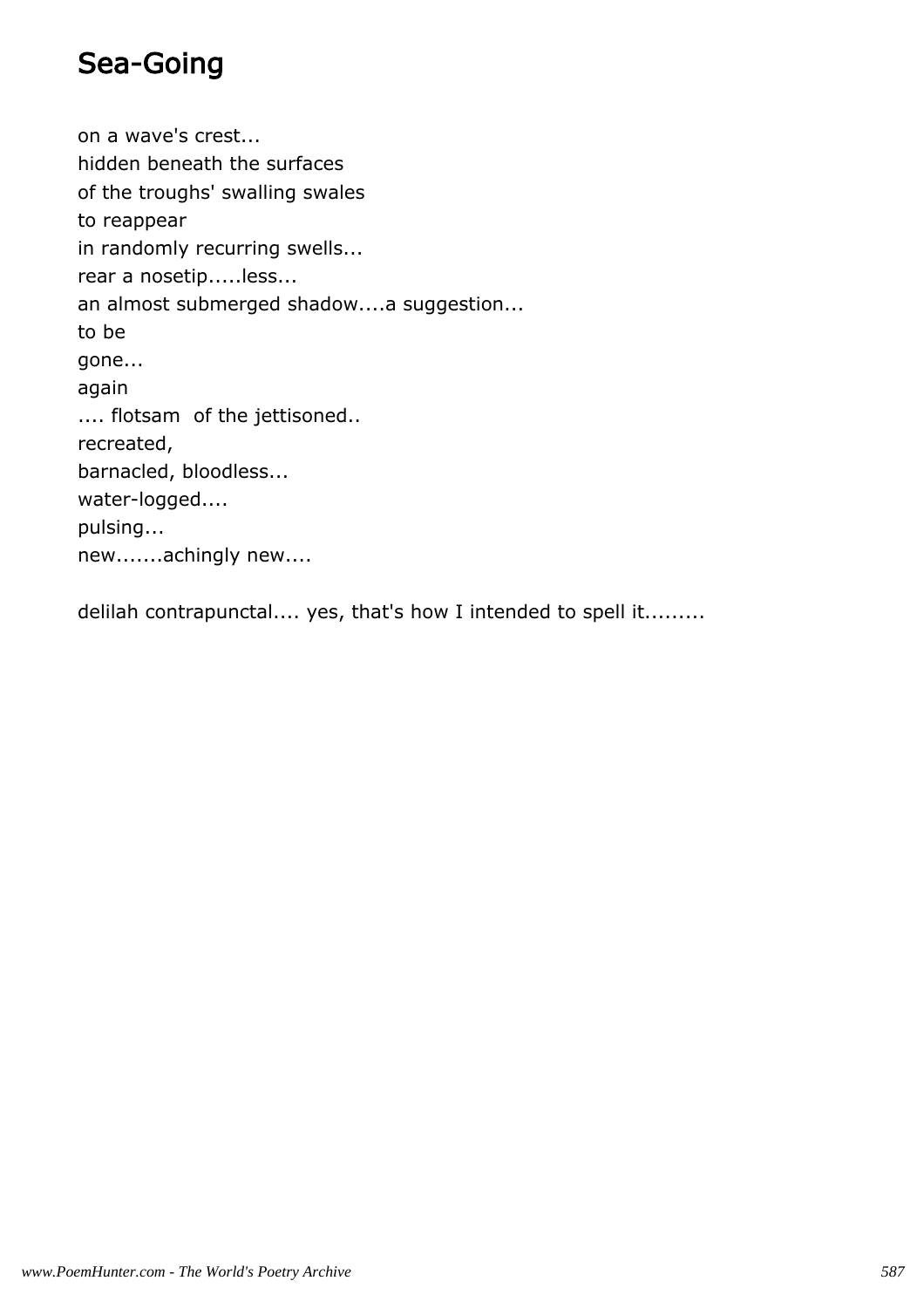#### See Yes Eye.....

he wanted to be the one to see to it she wasn't taken in by the peddlers of disfactuals..... she didn't need that...she could see clearly and easily which goods were goodly.......knew her way around...had fine, quillish instincts..... what she wanted him to do was to take the gun out of her hand...... he couldn't do that... one of his hands was busy.... wagging fingers..... the other was occupied as well.. .holding the gun he always kept behind his back......

which of them shot the pear branch out from under the partridge.....?

...............hard to say...... ...tape is still up...

.........rain expected..........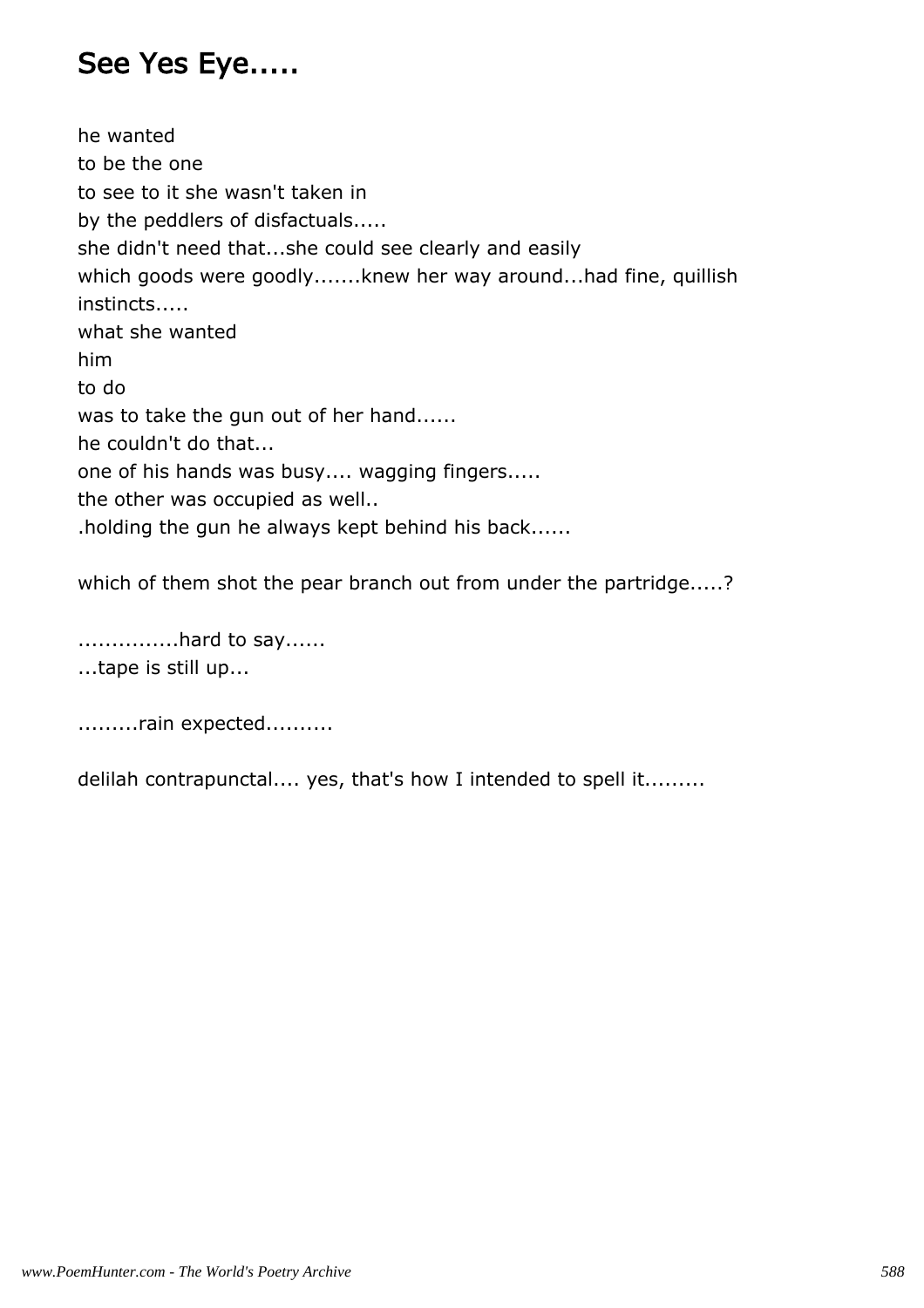### **Seeds**

planted with no chance of fruit abandoned by abandonment...held not in check but in absence...as a presence quantities of minuses full with emptiness bloom a bouquet that cannot be snipped, gathered, placed in attenuated water exhibited... displayed as a shortened life ... a caricature of scent and willingness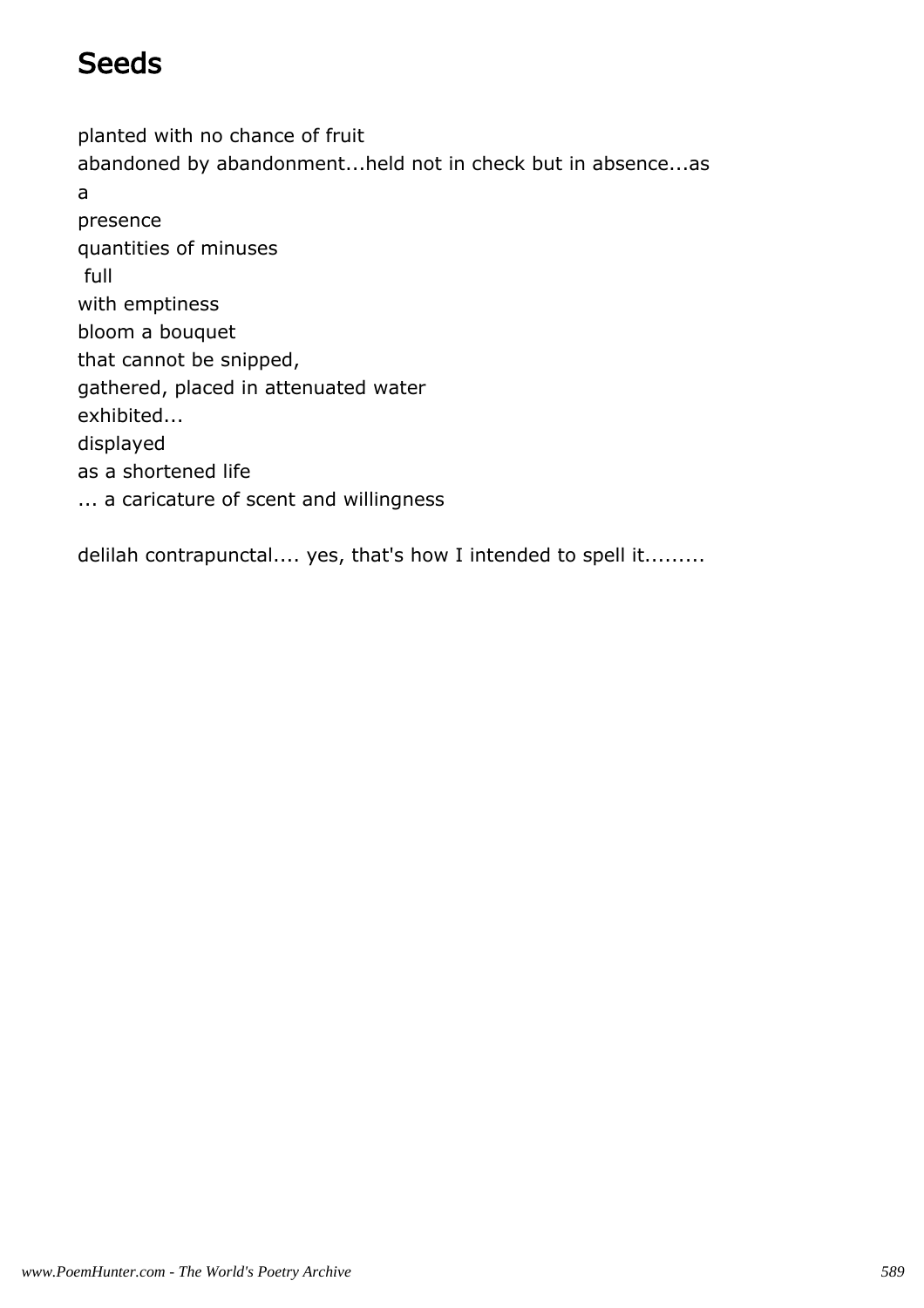## Seem To

have misplaced my, uh, 'circumspecs'..... somewhere... .in

bamboozled analects? .....

did it all happen in a rice dream koan.....? ?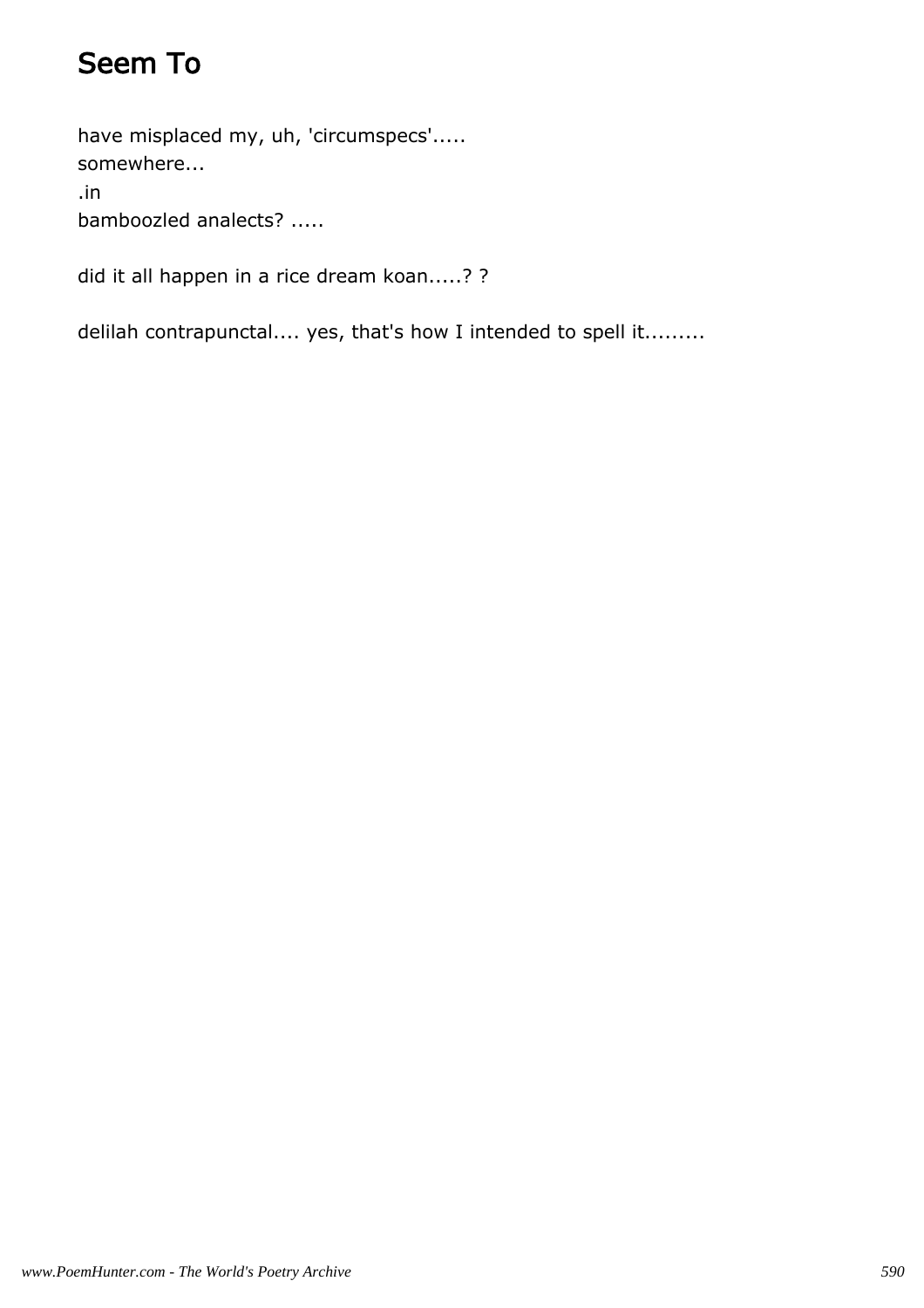#### Seen

each and every one of the shots you've taken...all of 'em....all equally uninteresting....

but I forgive you...

subtlety and mystery are not your strong suit....being mean is...

...but I forgive you....

you want to fight...with anyone/everyone....

.... I forgive you....

ignoring you is much better, that is clear to me now...even clearer than before.. ....I forgive you.....

could be you'll try more methods.. those designed to annoy and provoke... .... I forgive you....

you'll get no more attention from me, regardless of what you say and do.... I forgive you....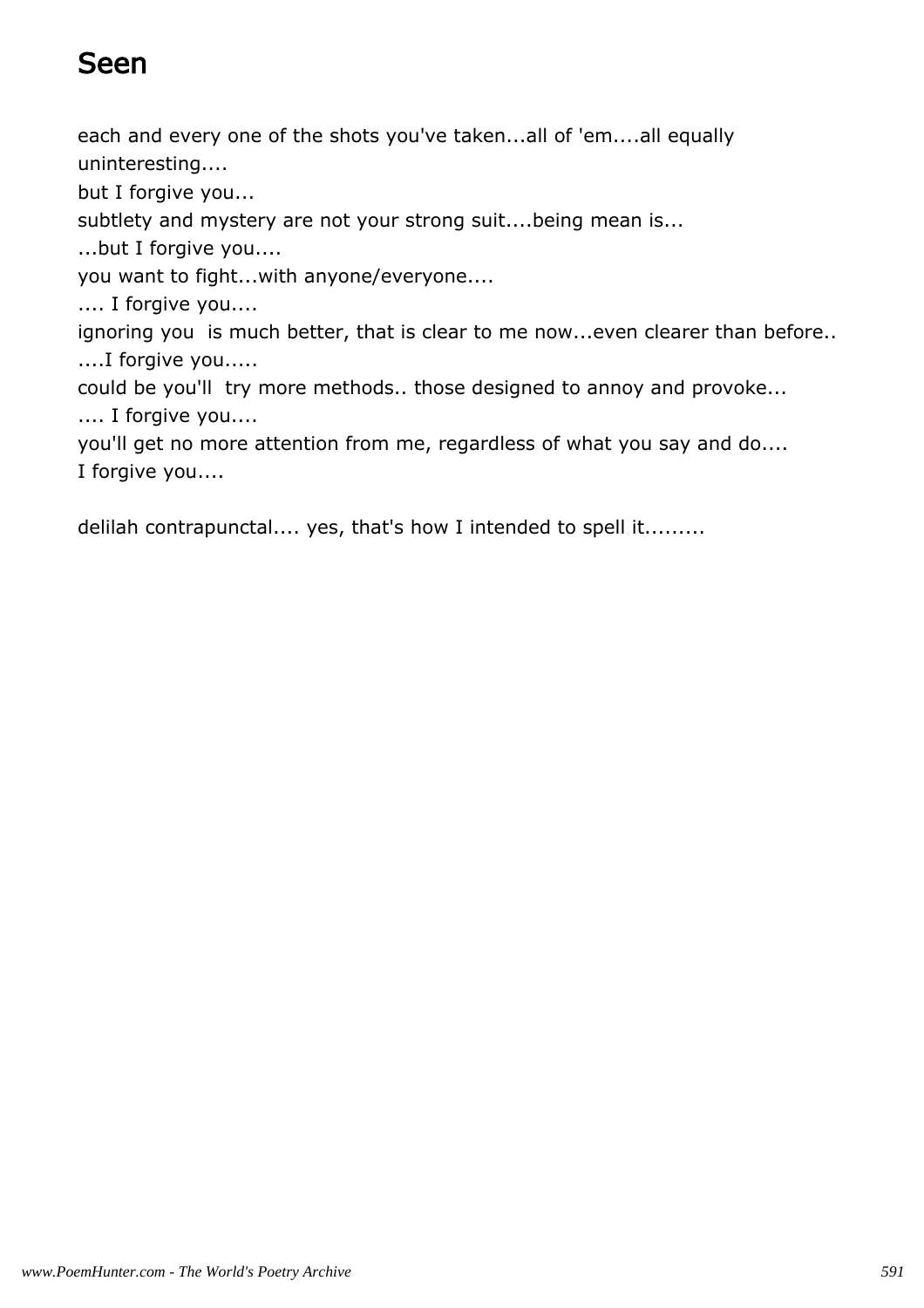# Self-Help

books...or otherwise.....they sell... .but um....well, I have always depended on the the strangeness of kinders.....and, of course, the de-spoonerised equivalent....

fly the jolly Roget..... and carry a concealed possibility.......autonomically correct...always.....well, nearly so.... split neither hares nor infinities..... the wear-with-all is a myth....but a lacy undergarment is a joy...for the selected few............. does this, uh, help? hope so '>)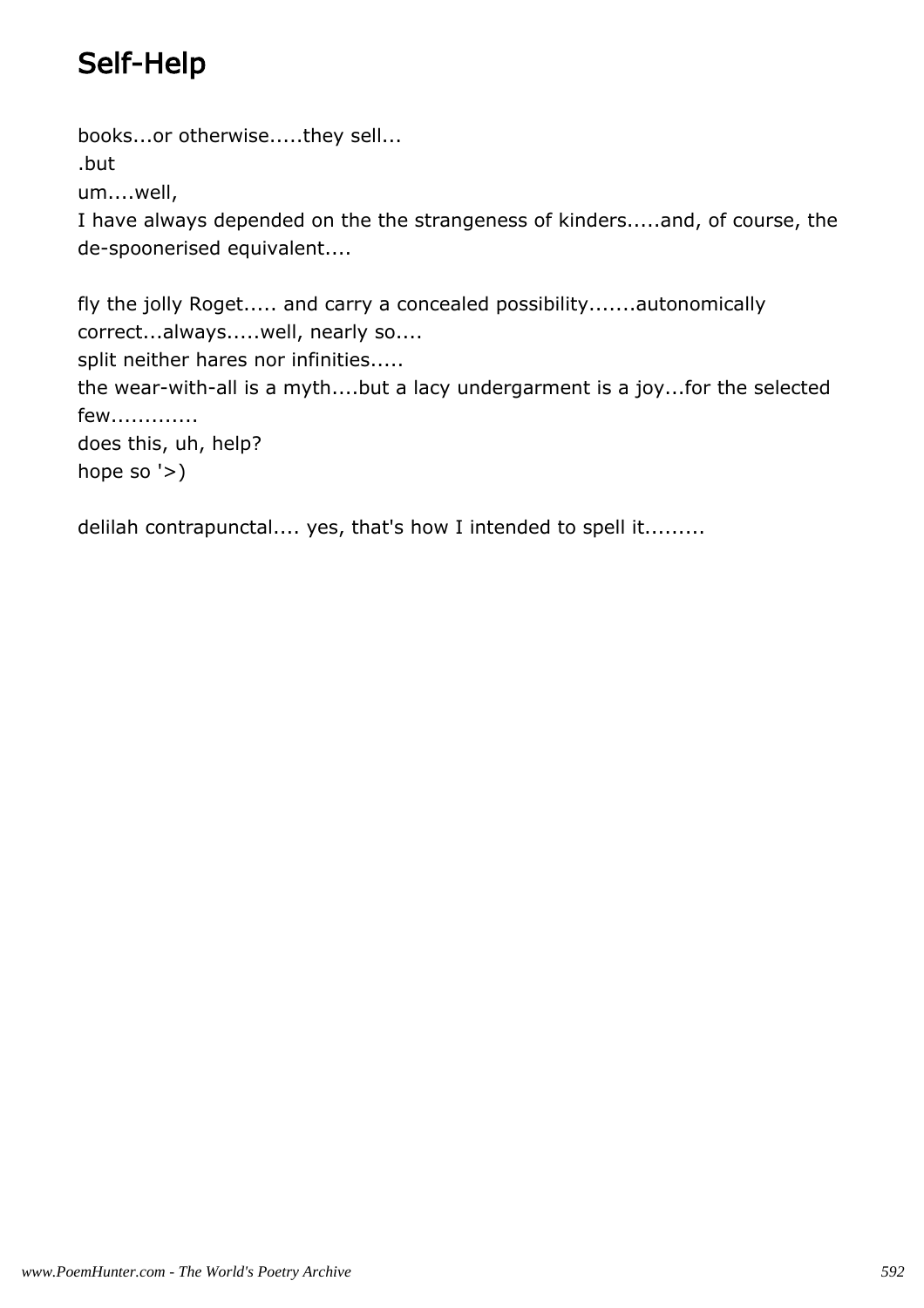#### Send In The Nouns

and adjectives, too... supply gerunditties... some adverbs, do strew... as sly as vulpindaring odes, some askew with tilting and lilting of amorphous hue jilting the quilting, in frottageous dance... persnicketly queued up.... mesmeredly blued up discrete, leeward flew up and gripped the first chance.... in a gristly environ with whim wrought of iron it's the conundrumly chiron fares well....seat of pants....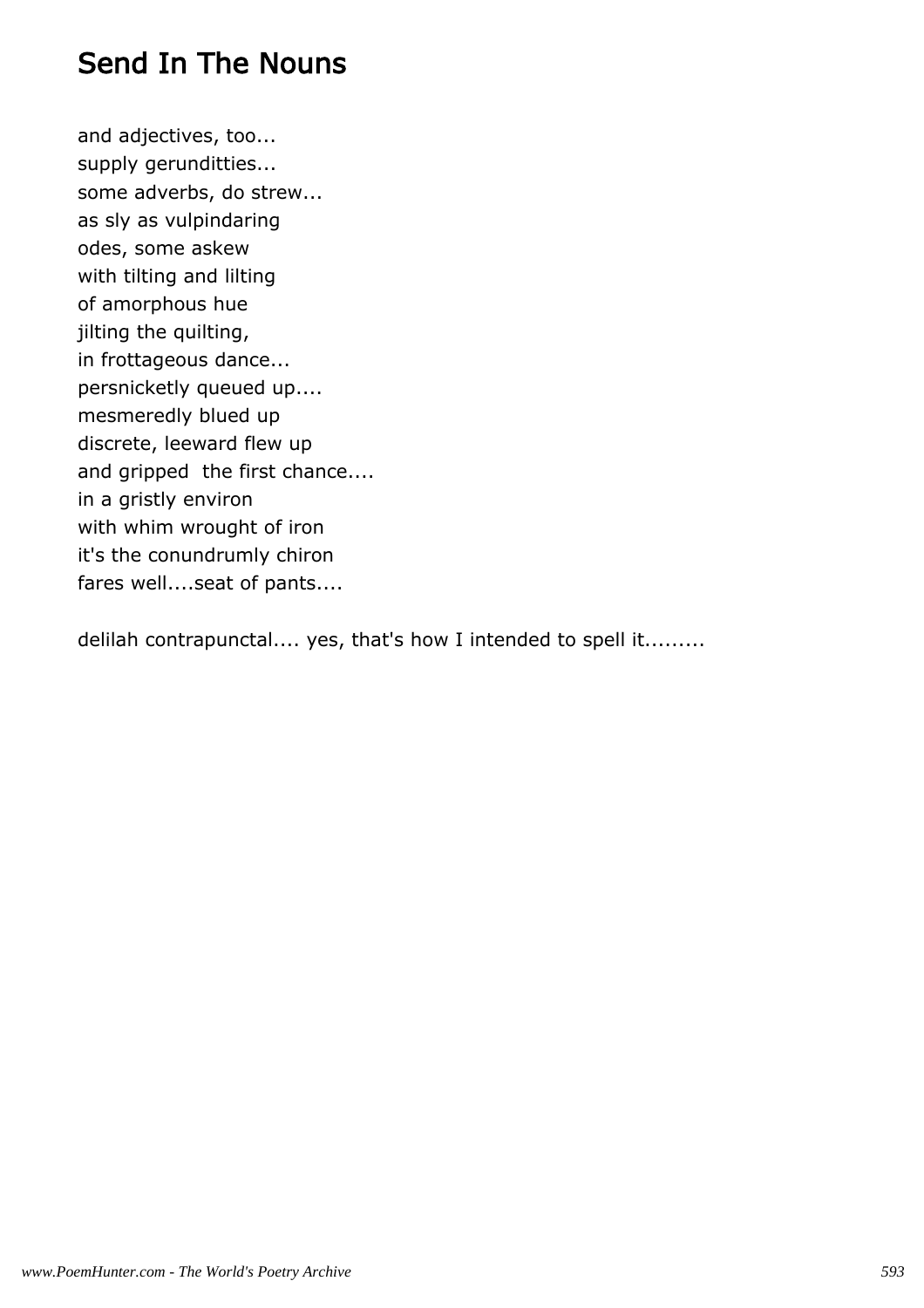#### Senryu In Three/Four

of barked shins and buds, apposing cicatrices... intransigent trails

as uninvaded traces of the greenbead rain that fed fragile seed

have left fairy rings to dance in, masquers bowing, little else to see

the intrepid eye of a plainclothes wanderer might discern more.... less....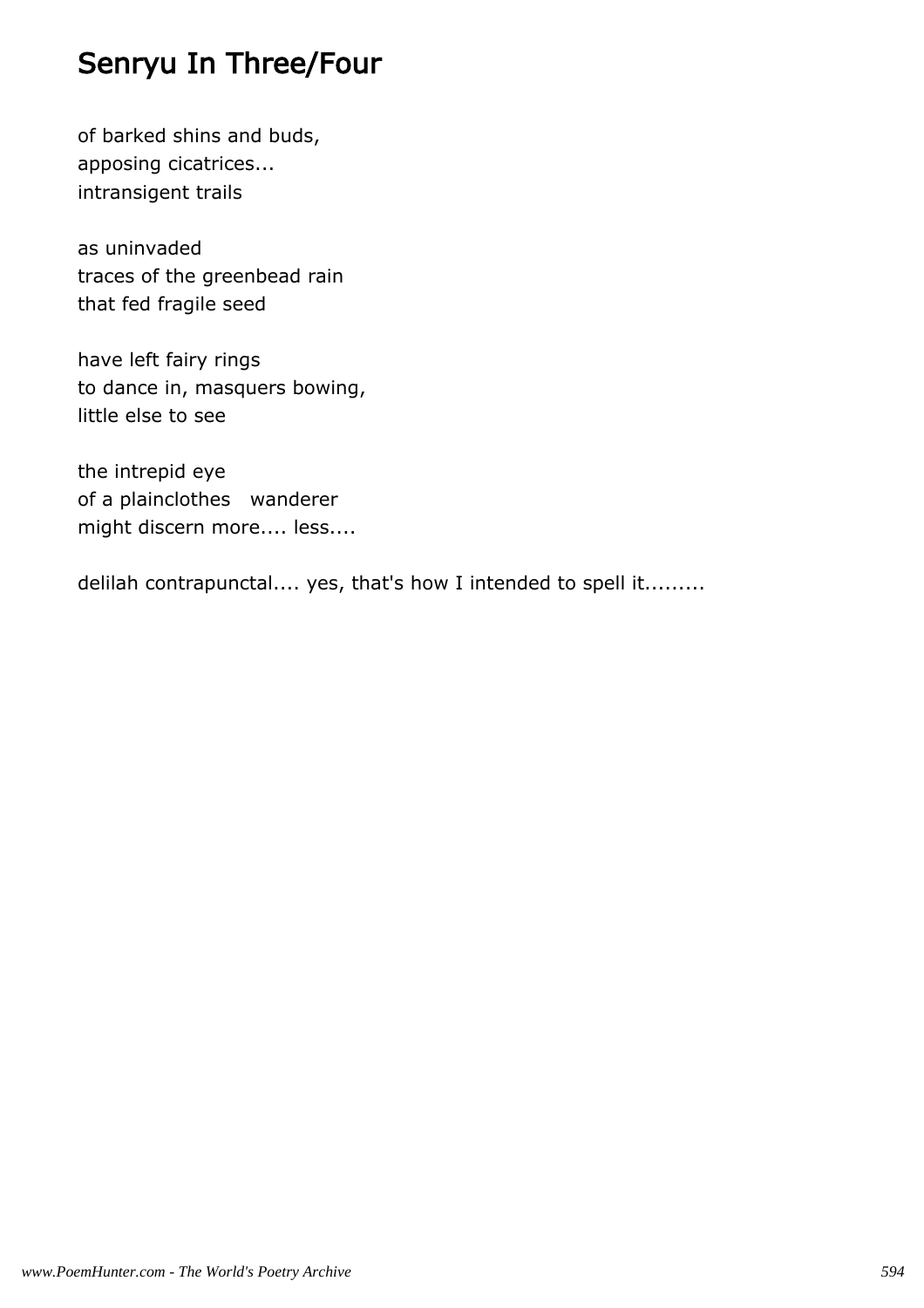# Senryu/Mountain Tiger

uninterrupted a pocketed garlic clove pungent addition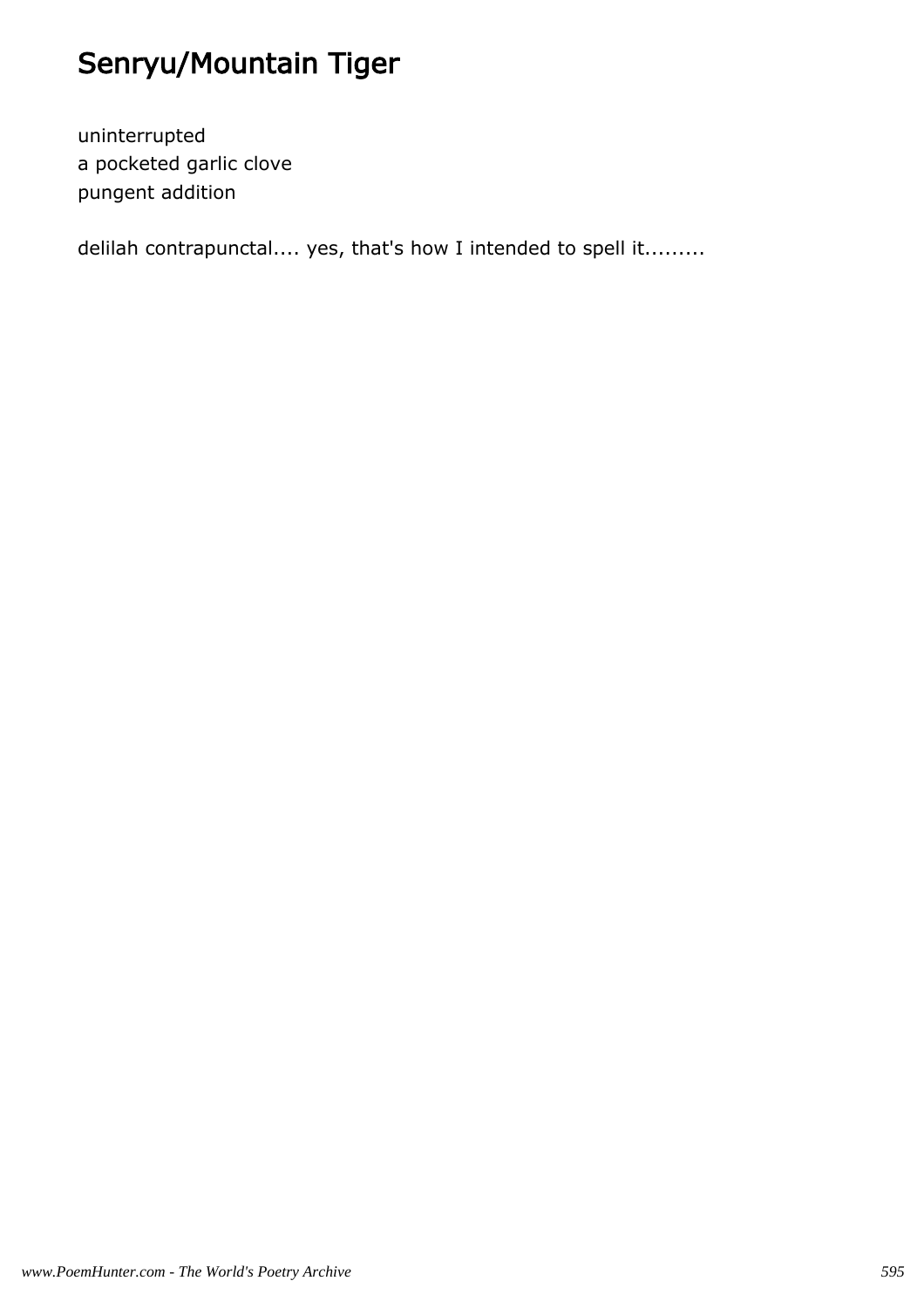## Serving

a run on sentence, golden dogfish up both sleeves while a kerchief full of mercury spouts fountains of bereaves... in a maraschino'd midden where the clocks and keys are hidden and the tapers tick, unbidden... shimmy flanges, no reprieves...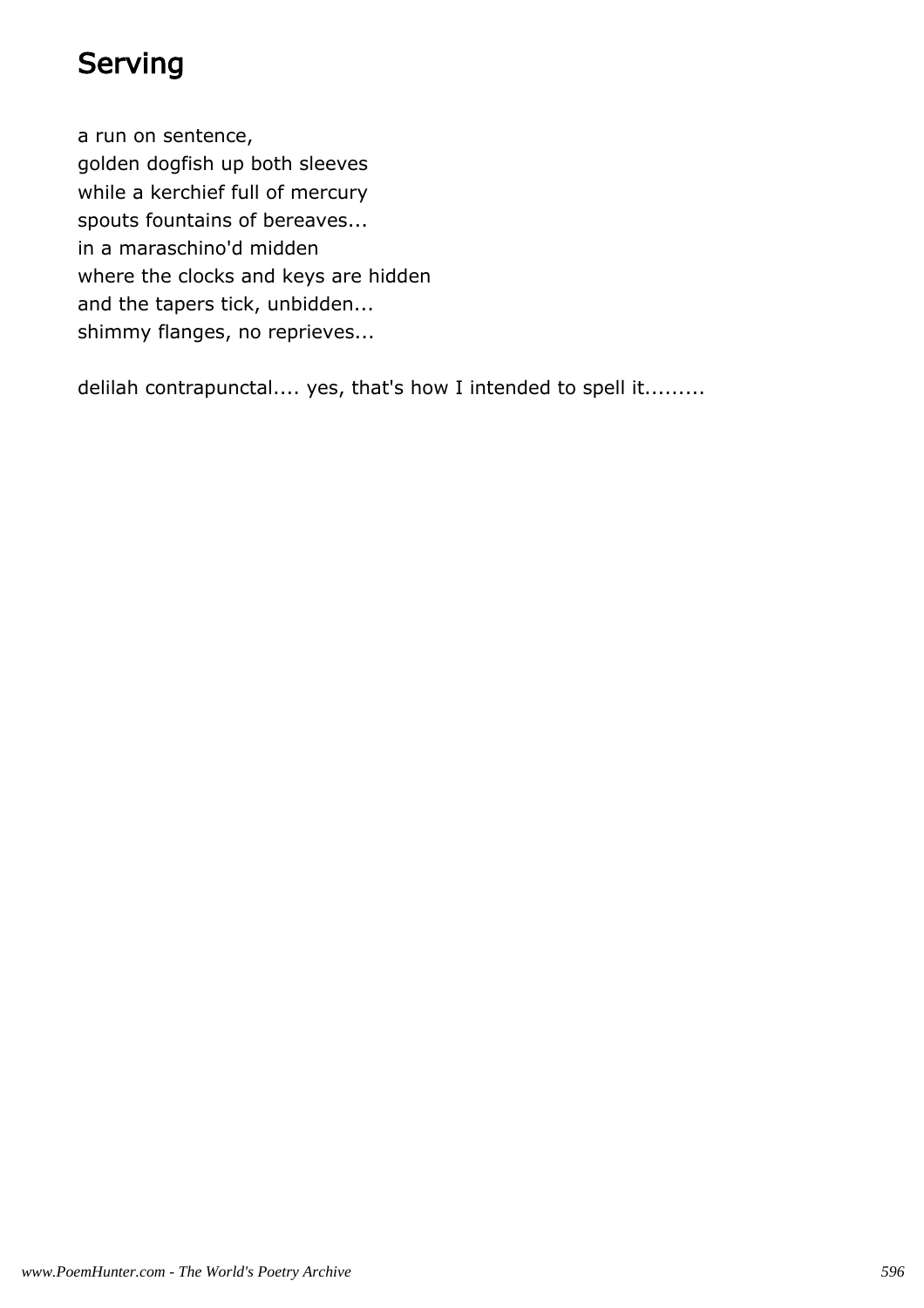#### Set About

to do a sarcastic....oooops...meant acrostic..... slud into a slew of desponding aphorythmicisms.... hoping to be acquitted...or, at least, unrequieted.... in the interest of pendragoons and pencilpushings....only at 1.5% at present..... there must be a sixth columny and a seventh estate... .a twentysecond under..whirled?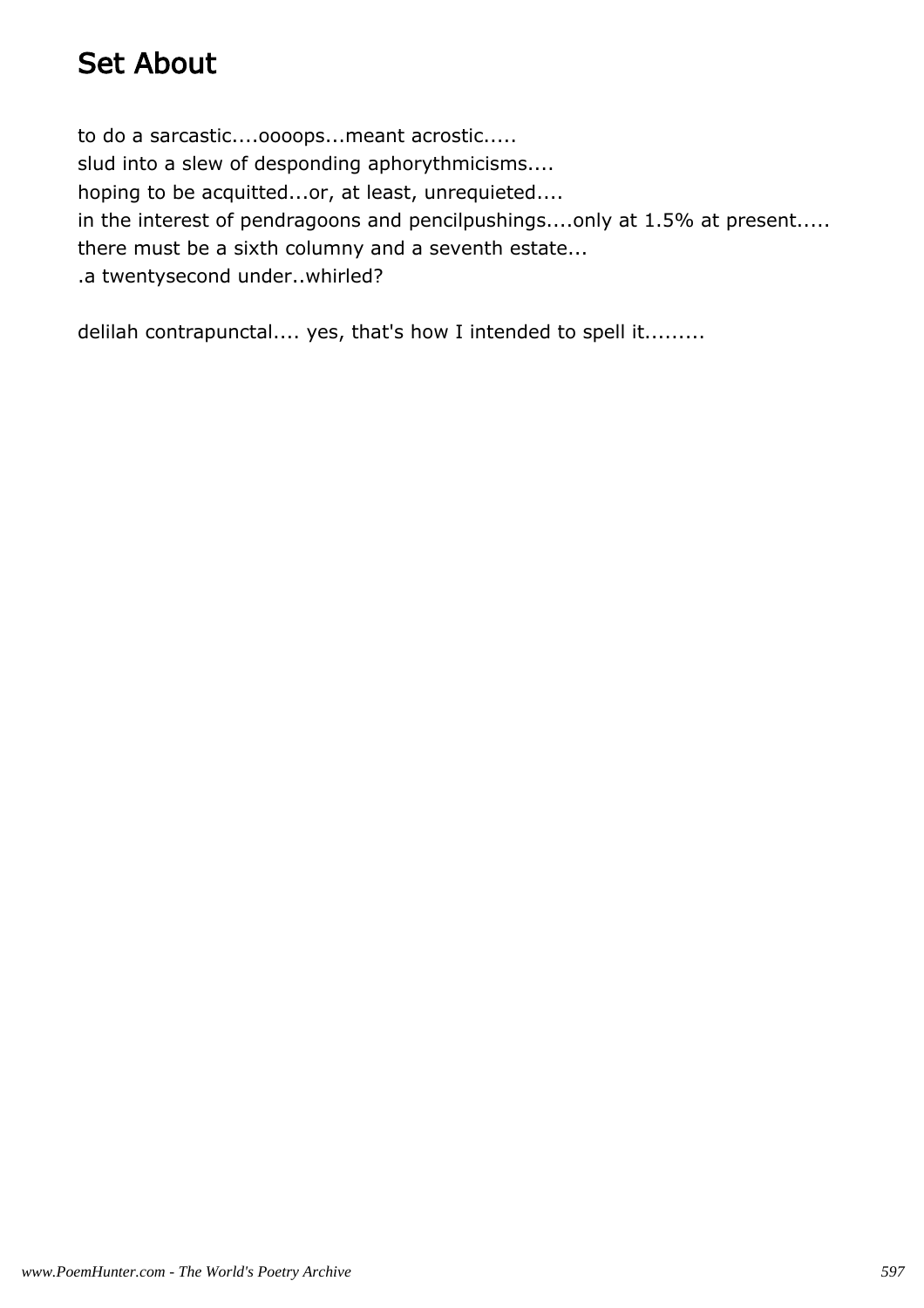# Shall

I spin my drivel in secret or spill it on the roofless world....?

climb to a rude perch and spew....?

Dipluvius Minimus

no direct...or indirect.... answer solicited......... '>)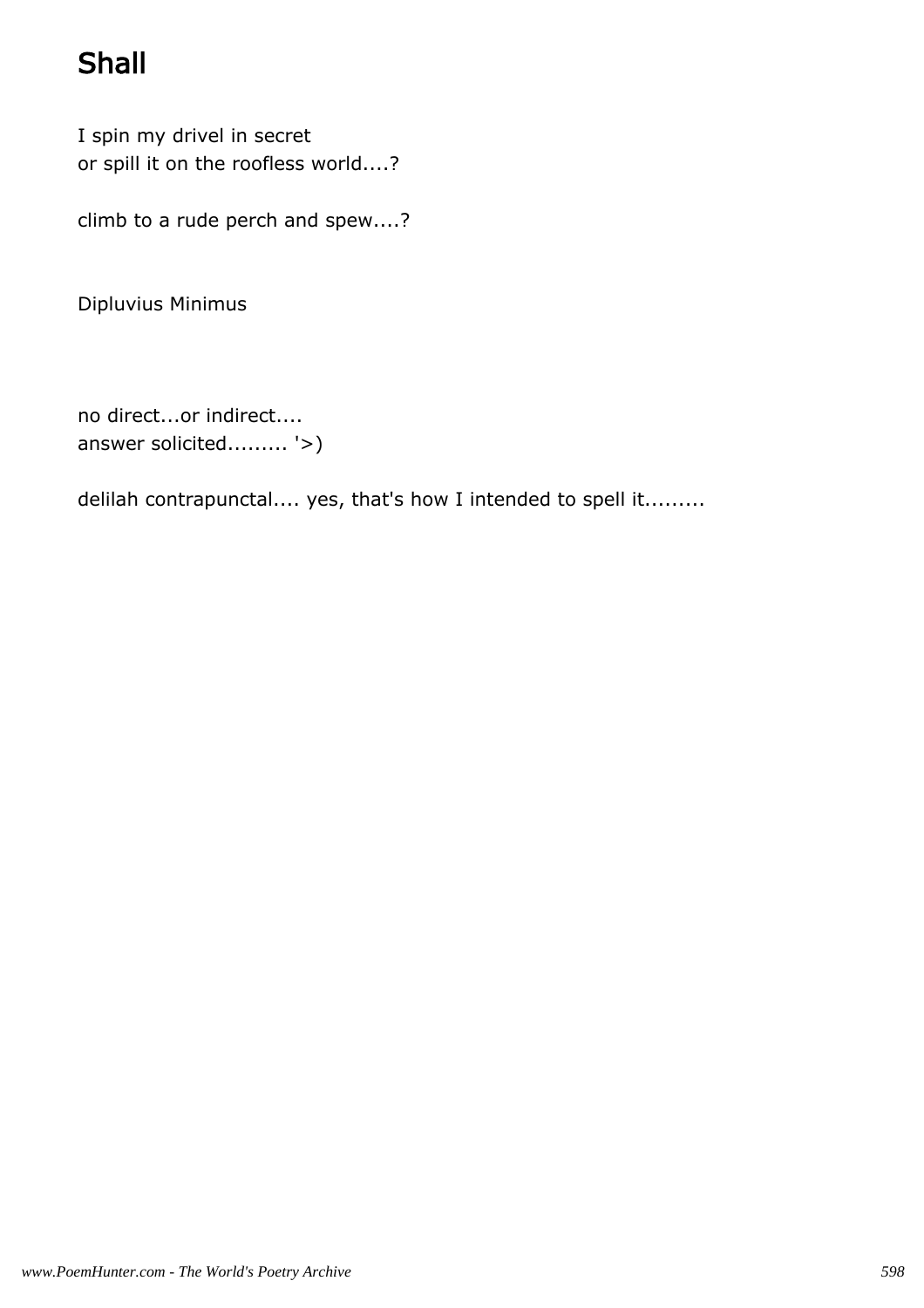## Shaman You

.

and on me, too............. we've flinched...sat splendid in our reveries... ave ave collecting laurels and snap peas... ave ave there's the zamboni...... ave ave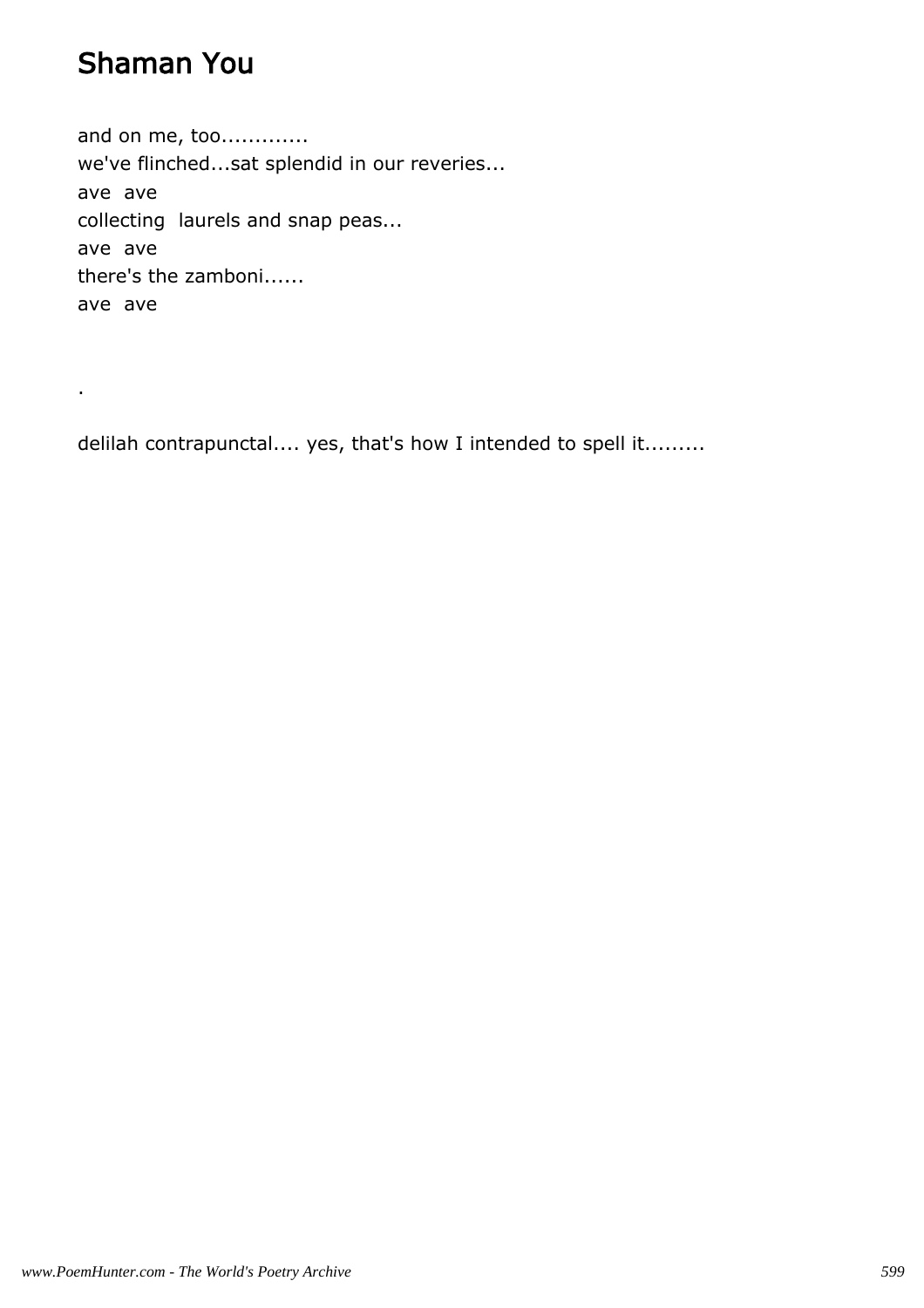## Share

this prism where the walls belch and buckle with each jactitation, hear the moonberries trinkling in the dormers, shallying their shillies for the love of a notched ear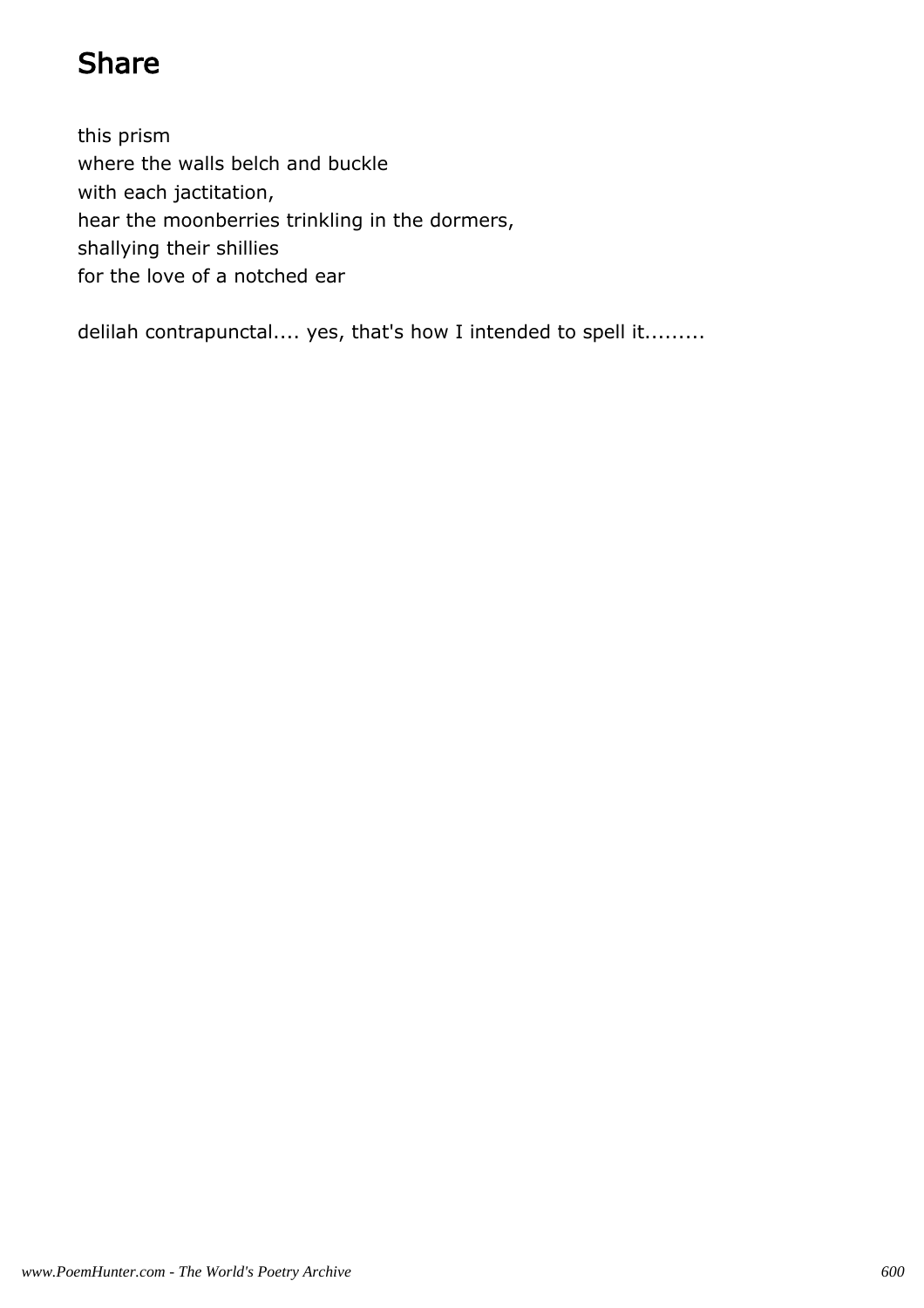## She Accepts It

wears it.....wraps herself in it.... lets it embrace her.....shape her...reshape her.... it fits...now. (..it'll be shed...shed again.. . the times of fresh, newer skins arrive.... ...... arrive ...........again.....) but for now.... she wears it.....not as a mask or as something other than her own....(.it is not reptilian in appearance.....it is hearty and it is large.....with sweet breath and proud, shiny feet)

.it is all he has to give her.......she accepts this....as she accepts the sounds her shoes make in the gravelled drive.....the whip-flash/throb-hiss of the sprinklers.......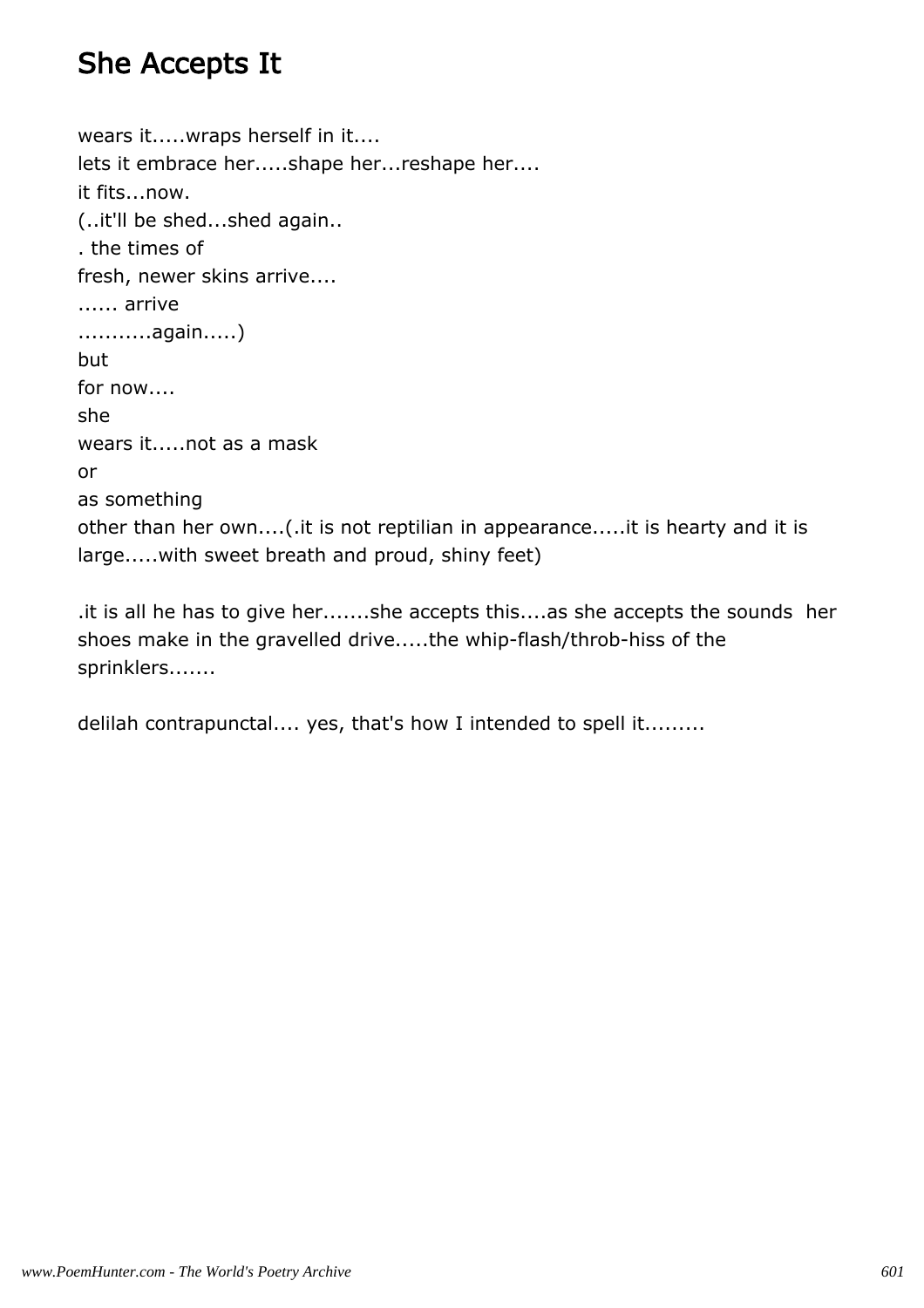## She Offered

to be either your troublesome Ishtar.... your loyal Enkidu..... you let her wear each of those faces, to dress herself in leaves... to trundle in the hollowed cedar.... you then persuaded yourself she had not earned a maggot's mourning.. .and, keening wonderfully, as ever did any rook's erstwhile companions, you left her to count clothespins......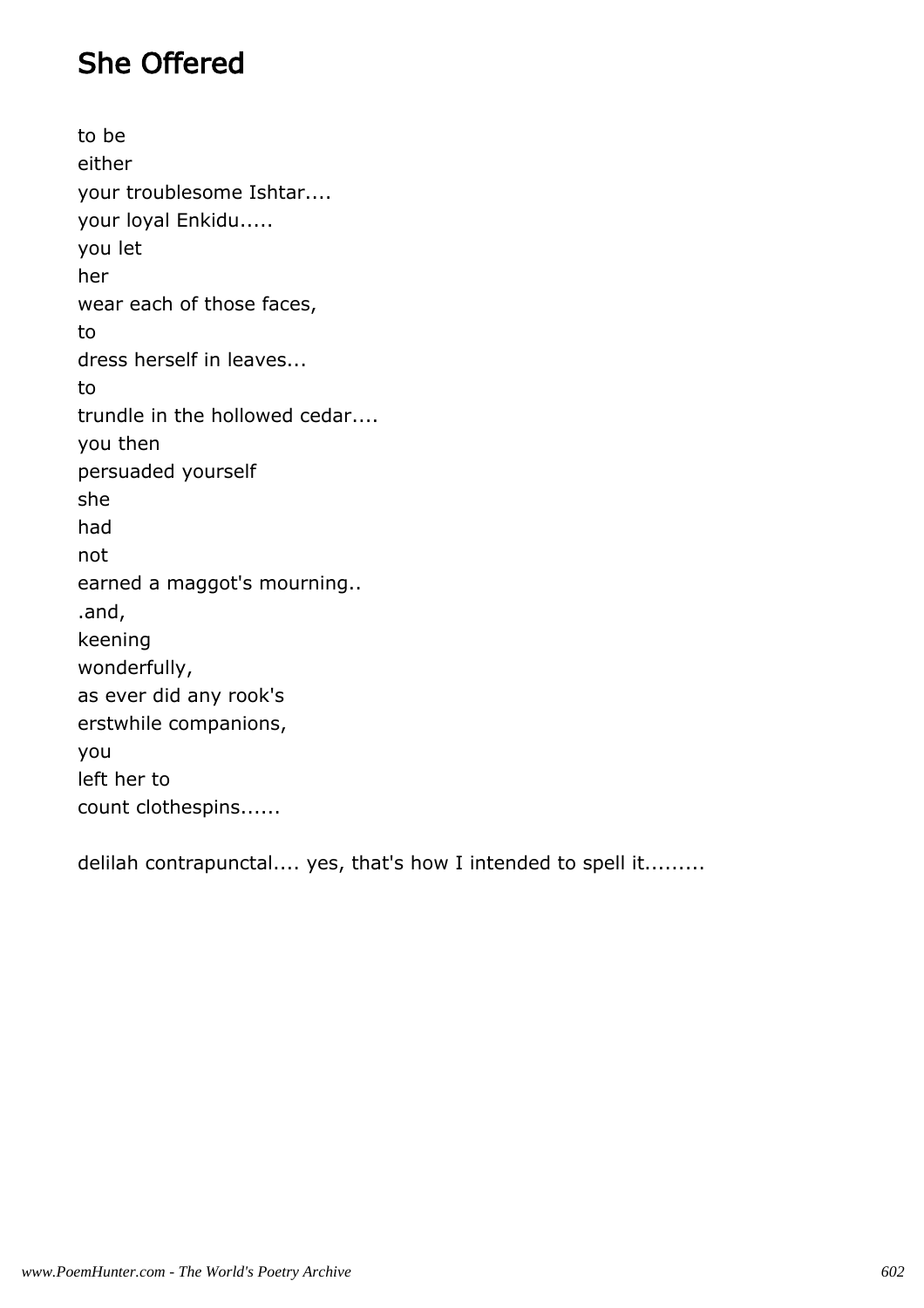# She Said

'The day has come. I look at the sea and do not feel nor hear the voice of that which we call time. When the heart does not beat in rhythm with the breaking waves it is time to go.

It has been.'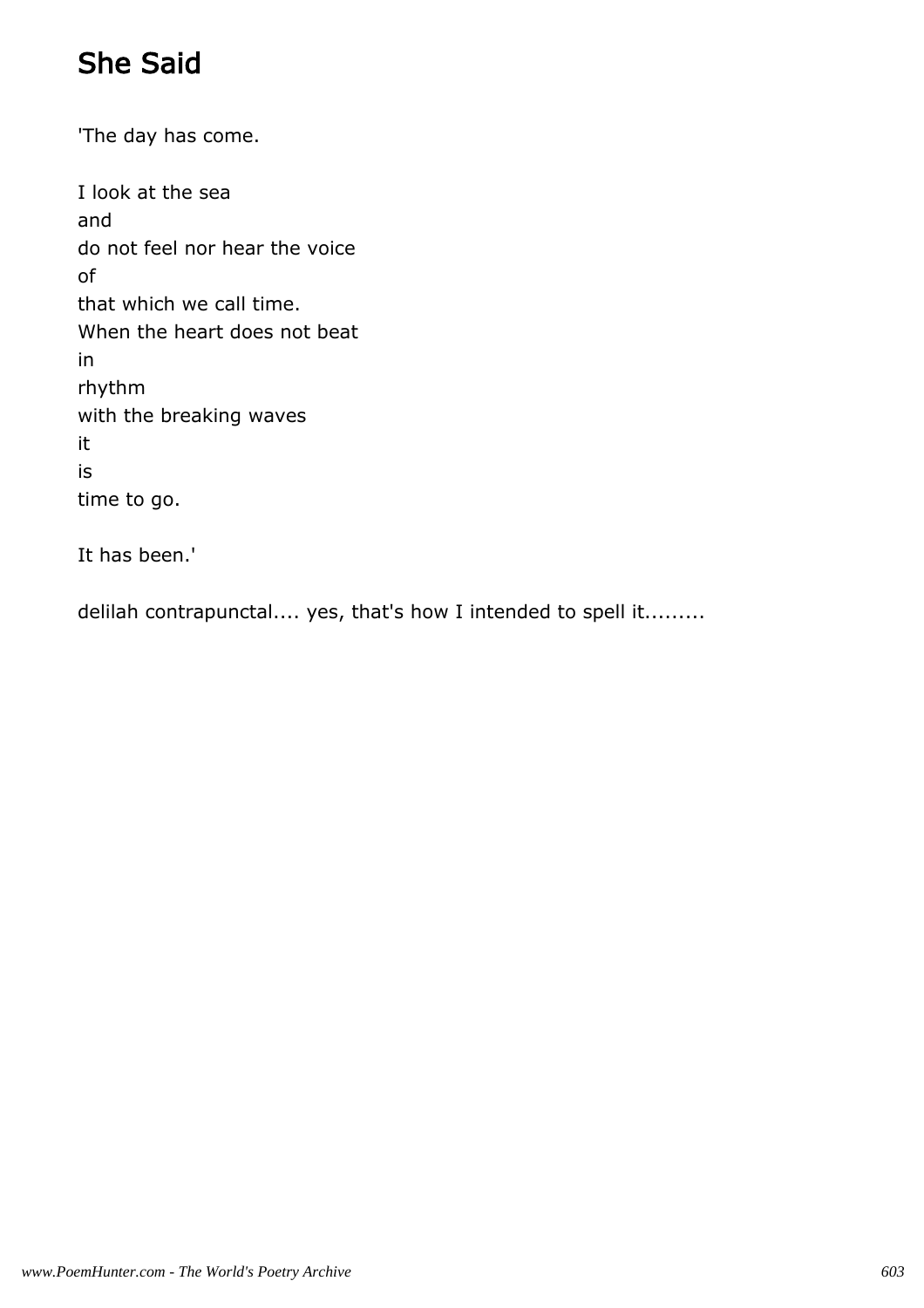### She Was One Of The Fellas

with a whip for a tongue...and a nonny in the hay.... and a backslid blinkholed brashkneed bray..... she licked fire from the bedpost... let the craven take the hindmost.... liked a cowpoke who could fry toast and dillydown all day....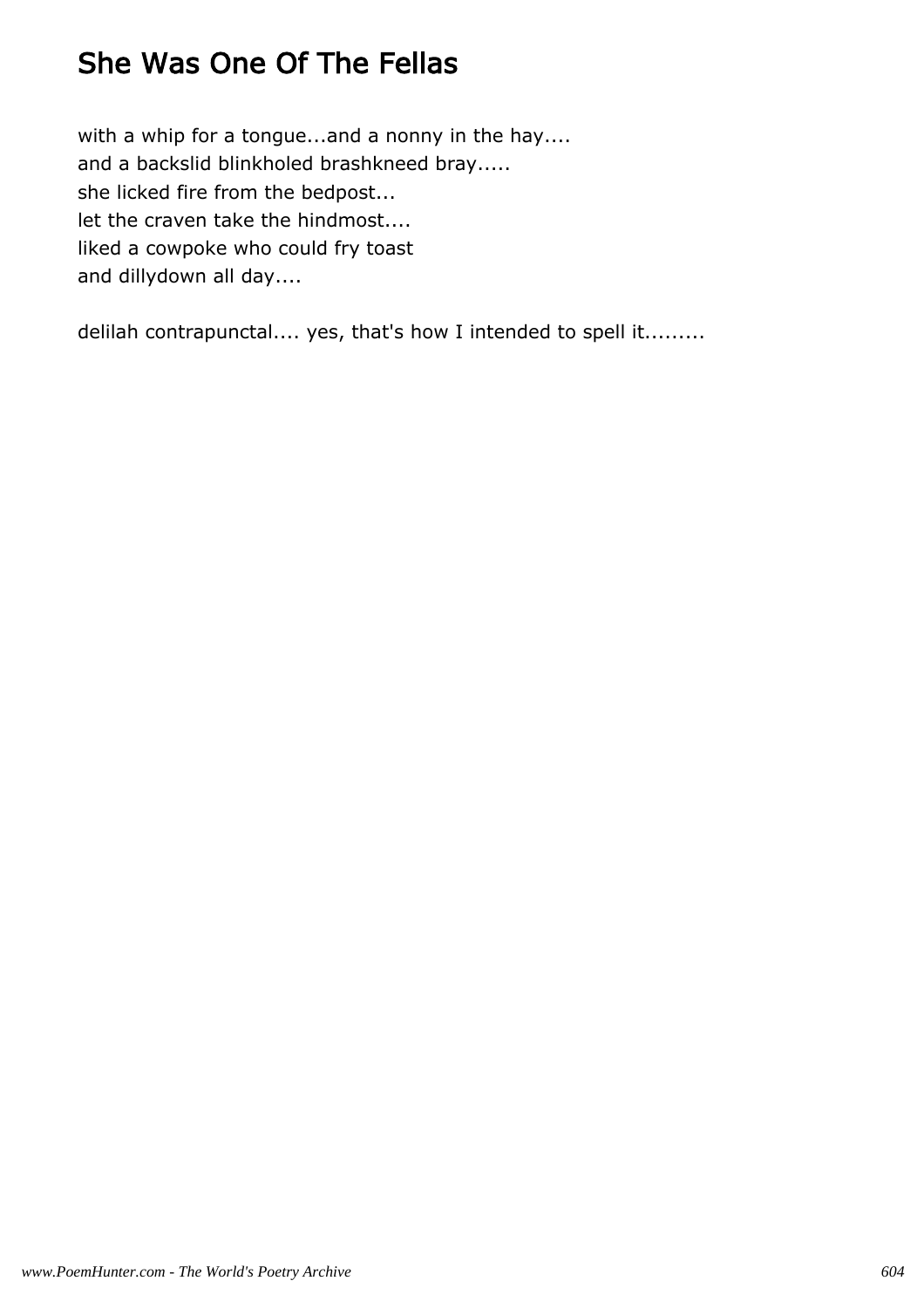## Show Me

an original sin and I'll gladly partake of it... with or without you.... '>)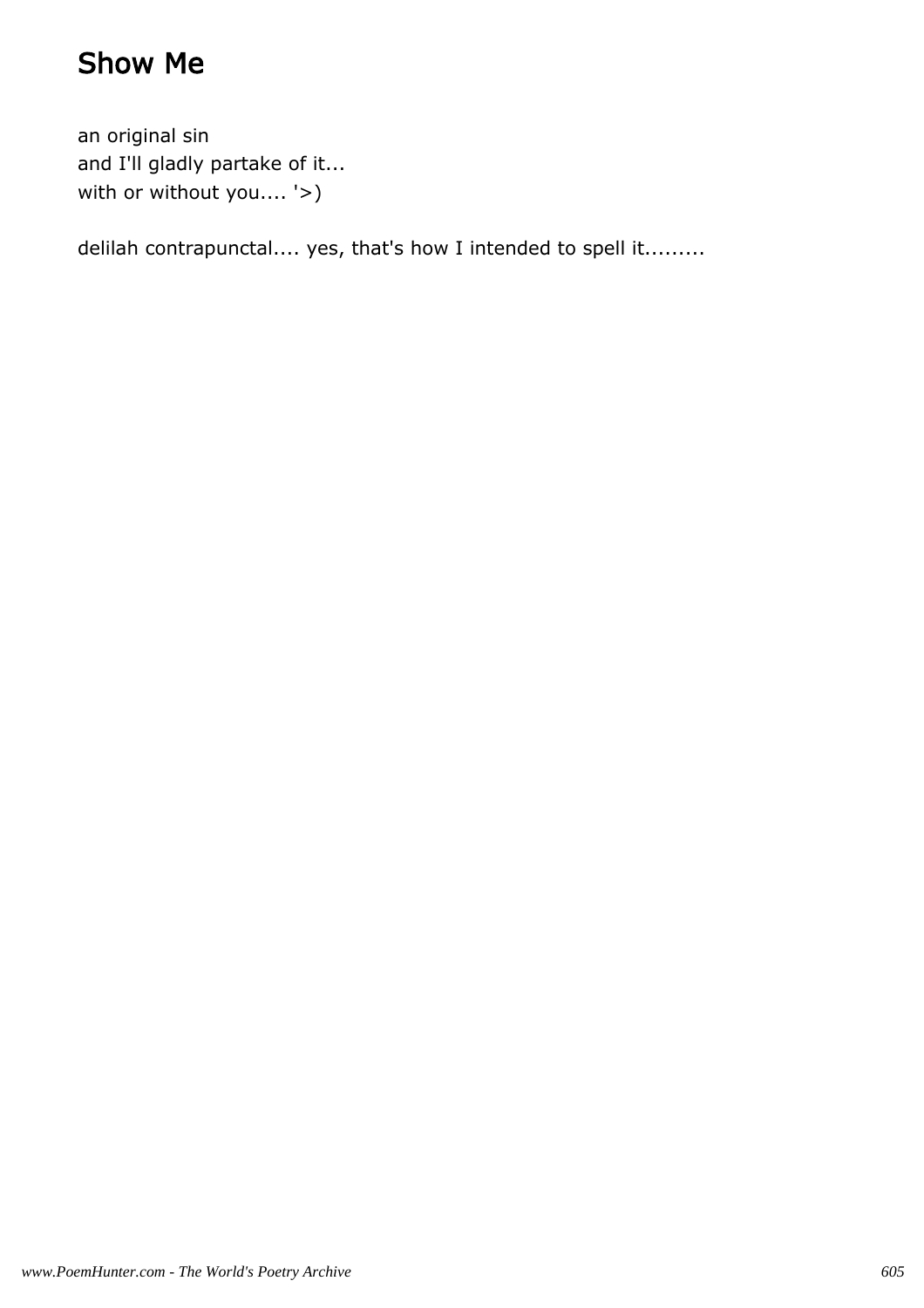## Since

diplomacy is not my strongest suit......I, uh, 'sweetly'

refrain....from...alot........might bring about a strophe for the wurst..(out of pumpernickel) ..

.......as well as patience.....

so here's my smiley grimace......

......... picking my battles...especially when there's the blatant shoveling......of pucky.....yep...that stuff.......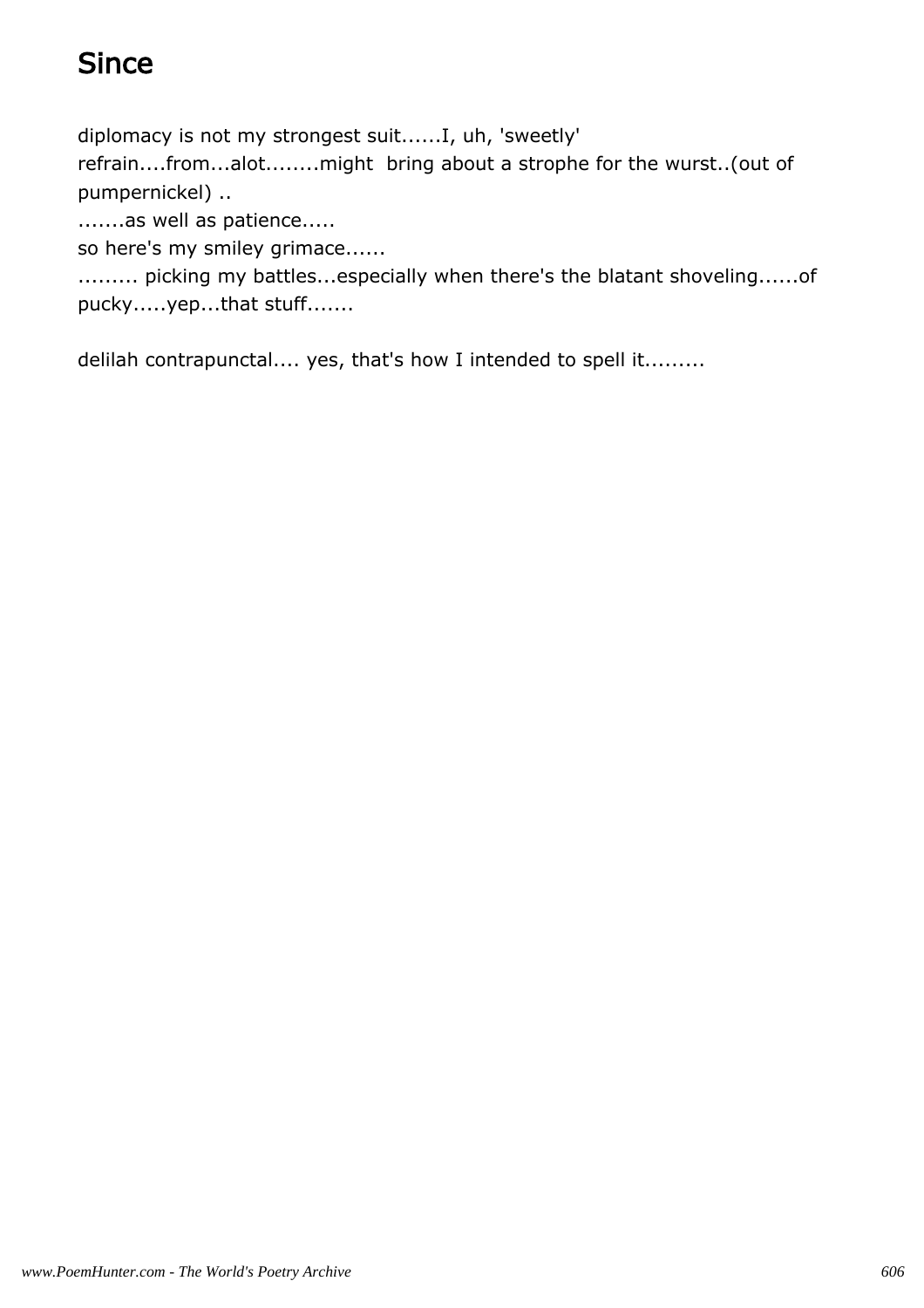# Siphoning

from the well...as if born of mandate..... pyrocanthas and flagellistas fling off, acapella and grandstandless, each barnacle and sniperwad..... hard pressed for jelliconicals.... and a little sprung in the centerfold... some wayblinkers would've smirked if not for the largemouthed bastions....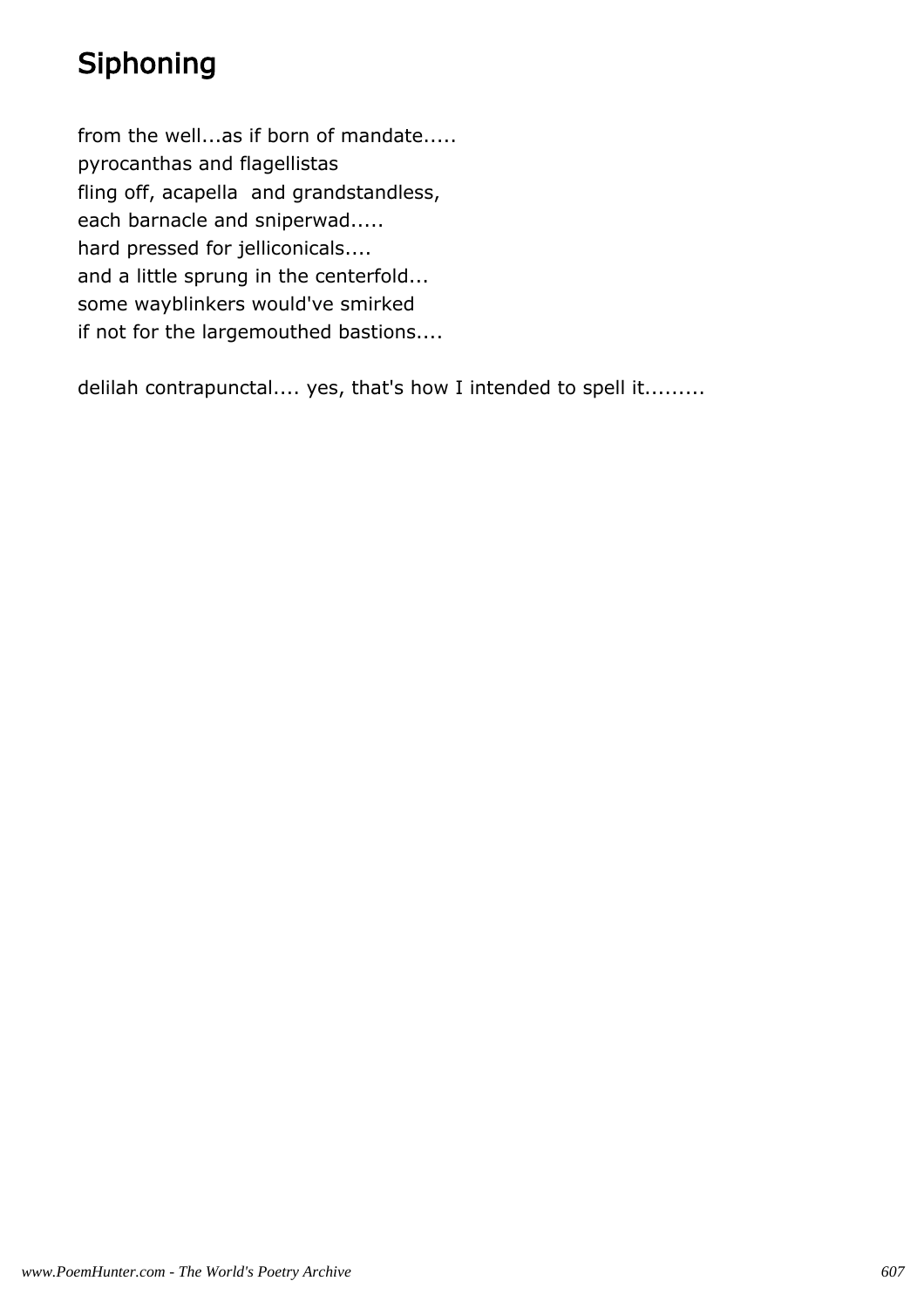#### Sister-In-Law

flaxen braids.... the only description there could be.... .... that imposing profile... a prussian walkure... ....lacked a saber scar....didn't need one, she'd won every battle... this well-constructed legend.... in all their minds, as well as in her own.... I liked her... of the lot of them she threw her spear full-force, clean and clear.... and died alone...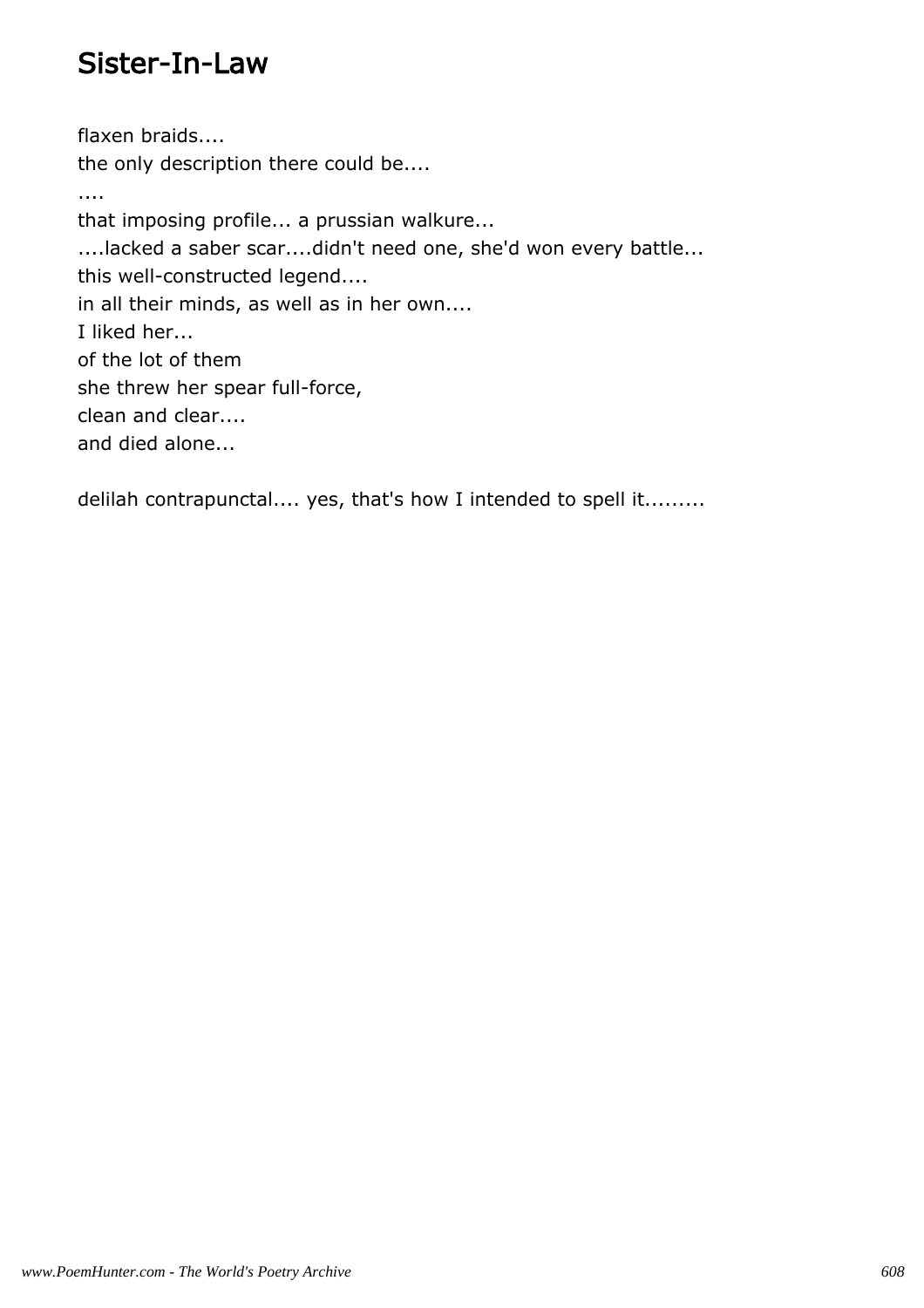## Six Of One.....

and talked about the way a head bent forward... .in a prayerful/penitent/chin-on-chest-for-whatever-reason position exposed the tender vulnerability of the back of the neck... a flicker of something in those eyes... .a sound, seen..... .the honing of the blade....... an indicator.... there would be no face-to-face.... not the way of a certain sort of predator.... and so ...the hows of over-correction are learned....and become equally disconcerting.......

a source of amusement......to appease an unknown....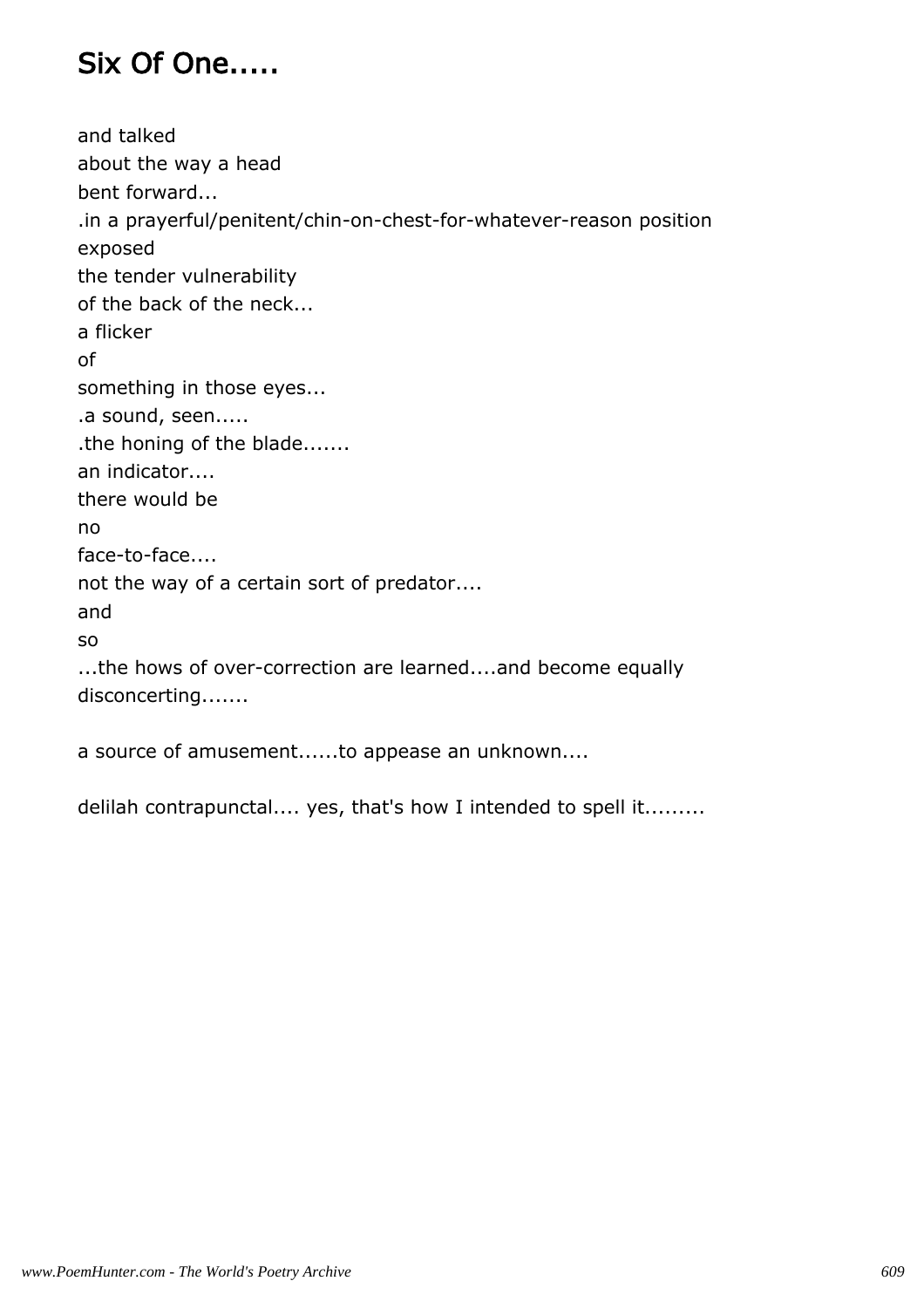#### Skeevious Bathology

a keystone laid in mostronial blepharisms... under the sparkling sideshow careens a glubitude of prosthetic-laden vermeilings.... it would crumble, collapse... if a visible center existed. the diffusion is complete.... medallions, crazed quiltings and superbuttressed e'er-do-wells are cosseted in blank-eyed shafts.... there is no center.... the well-annealed hinges hold.... the core, of unbreatheable air, is not a center.... .the subterfuge, the ruse succeeds as billions strive, seeking to respire..... those who would name the names, fling revelations, and shout of trepannings are silenced..... there is no center.... there are only those who mimic.... and the comedians.... with holographic dust under their fingernails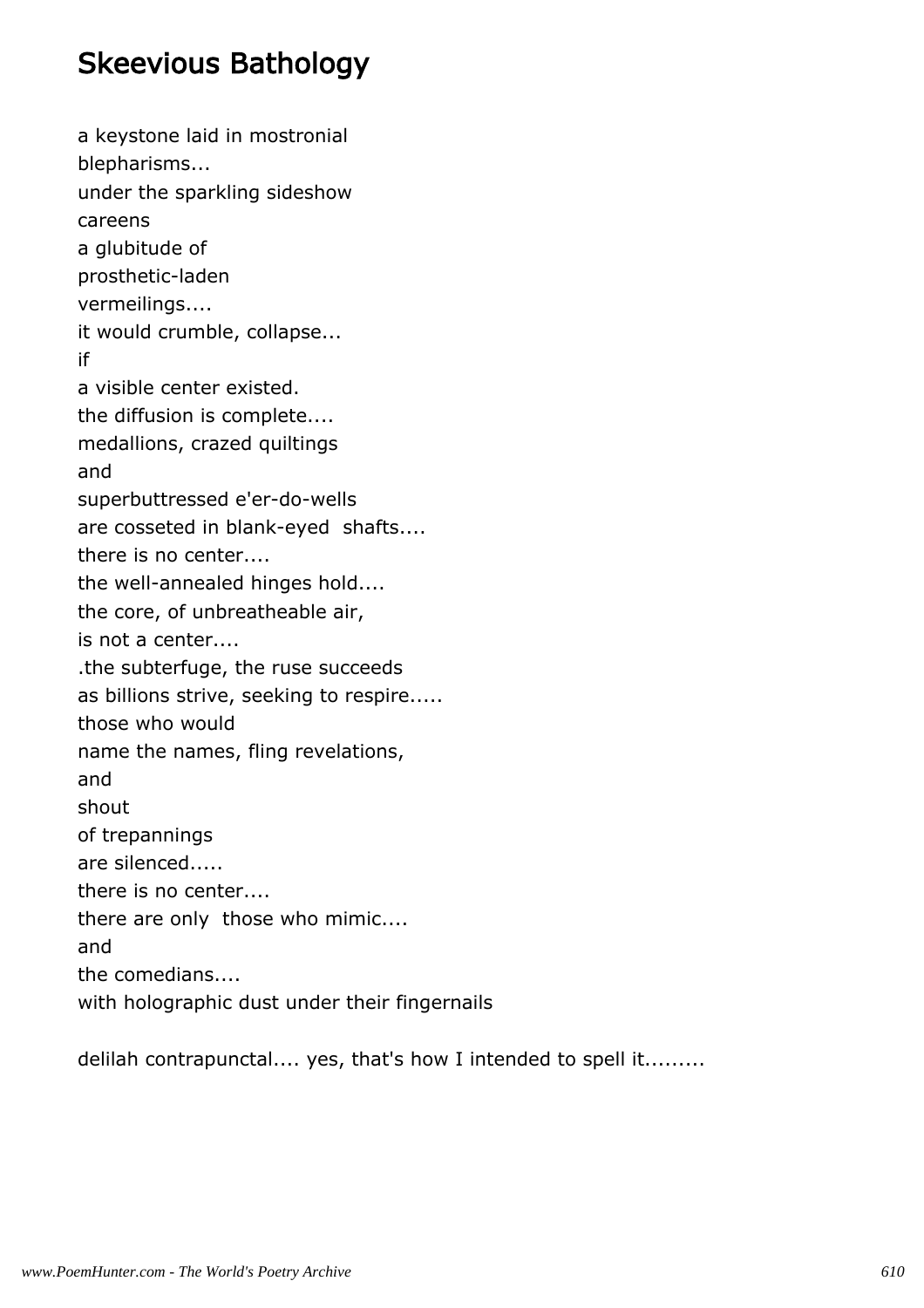## Skirting The Pyre

in tap shoes and sequins.... painting on a smile.... ......a ruff around the edges.... a ree...? knit one..gnarl two.....three? there's that one violet..............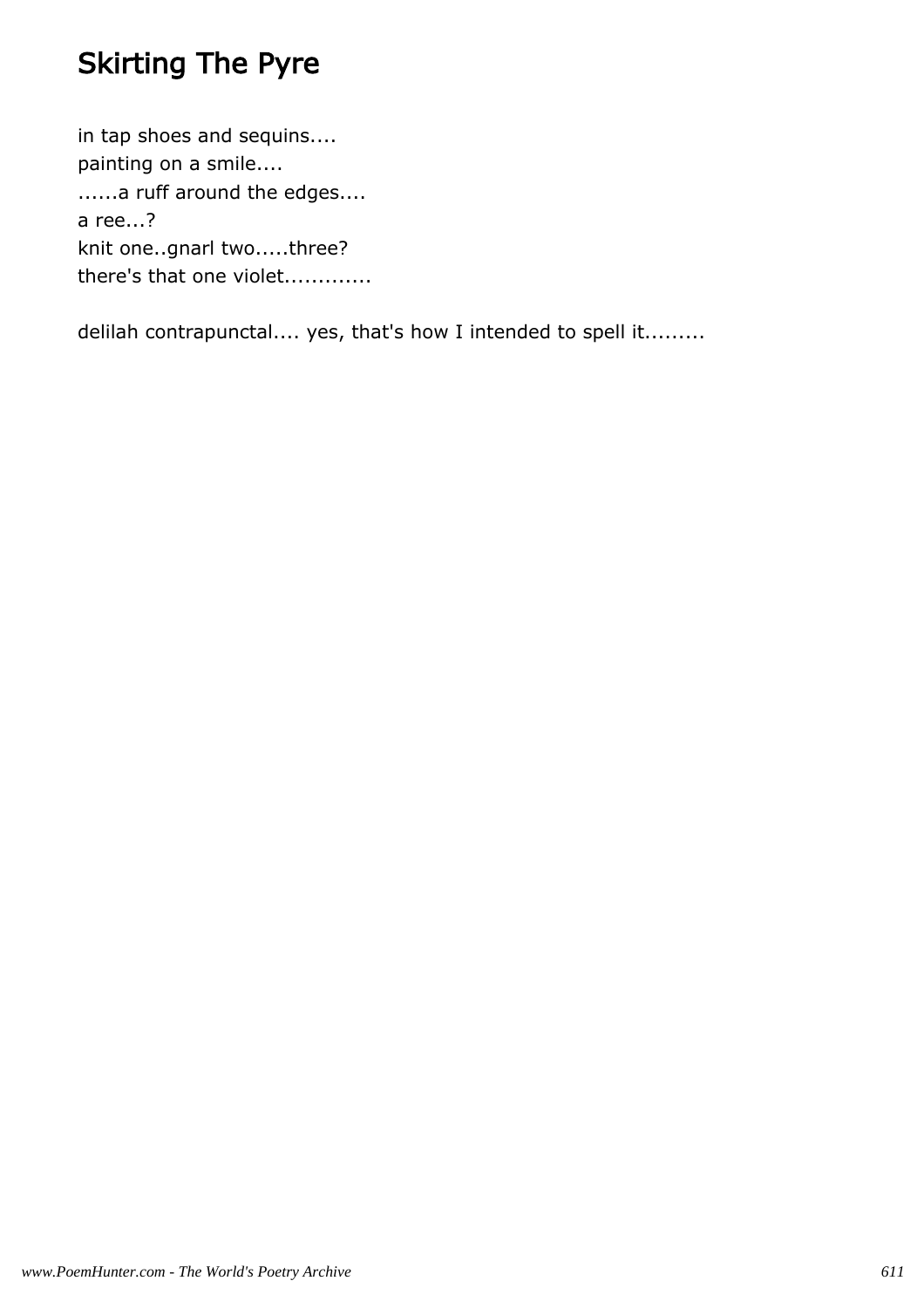# Sloozing

from a dudgeon tower set about to rime, reflower.. rode athwart one hippogriffle to cavernous and slined abode where manticore had strive'd and strode with his playmate Tosh de Whiffle.... felt a lessening of power... was just past the switching hour... came a rush of gurmsies, cold.. enough to churn the butter brickle at best, t'airy zorms prove fickle...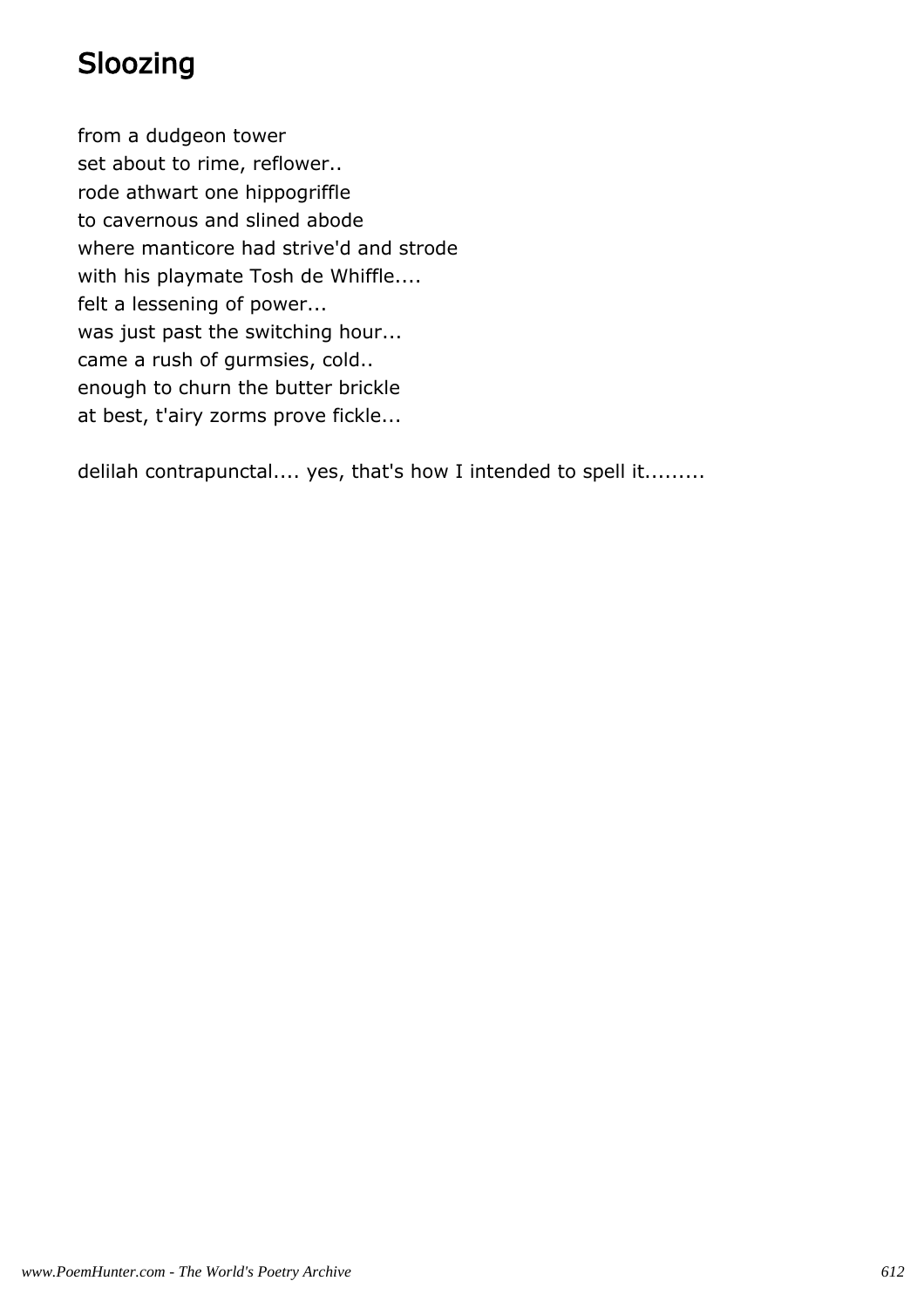# Slump

slink slather.... slosh the floor of the dive... thanks for keeping the spirit alive '>)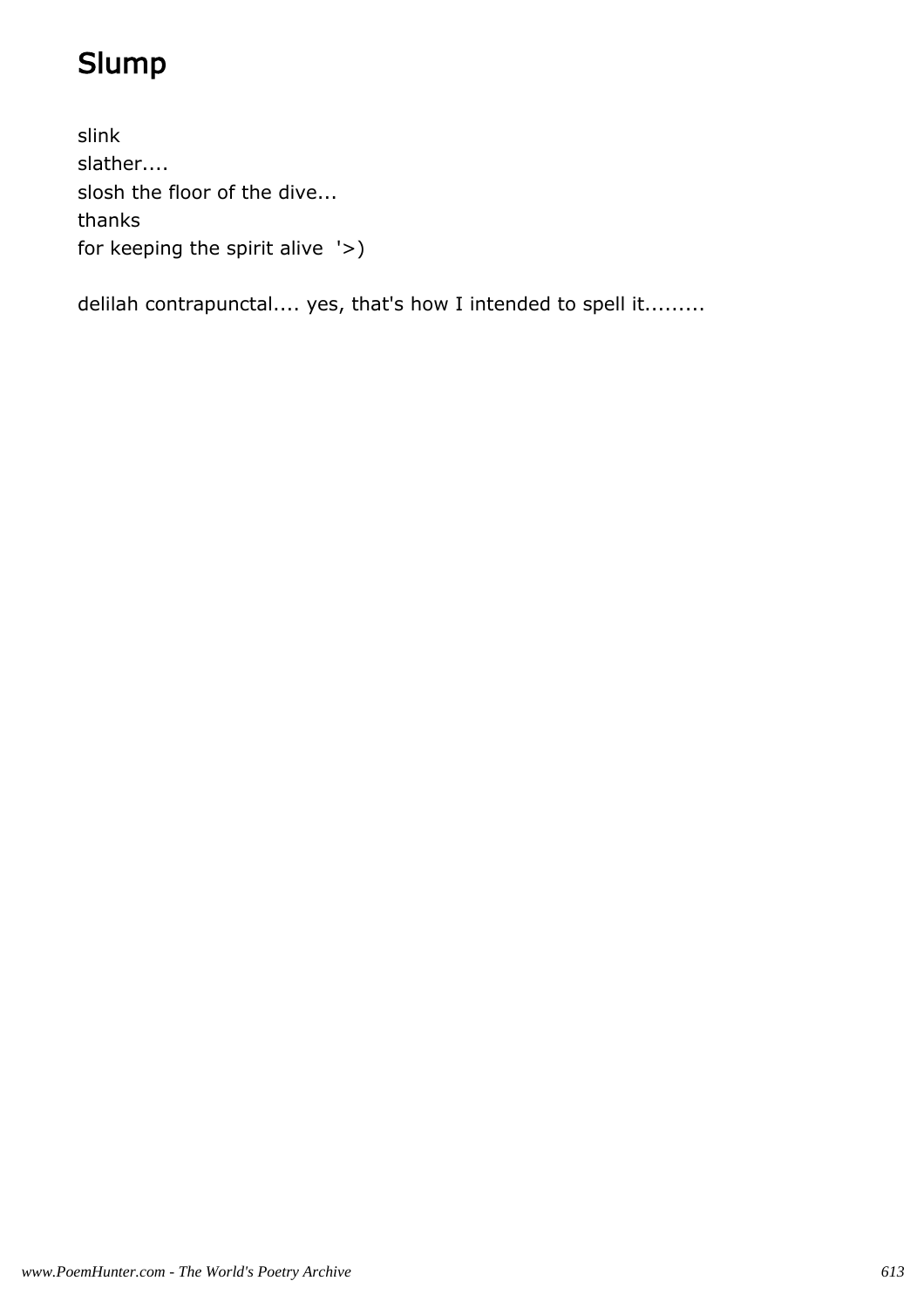# Snarkilynobleostensiblybrilliant

having assigned herself credibility even the erasers are afraid to contradict/ chalk-dusty banner flies...blue-tailed and otherwise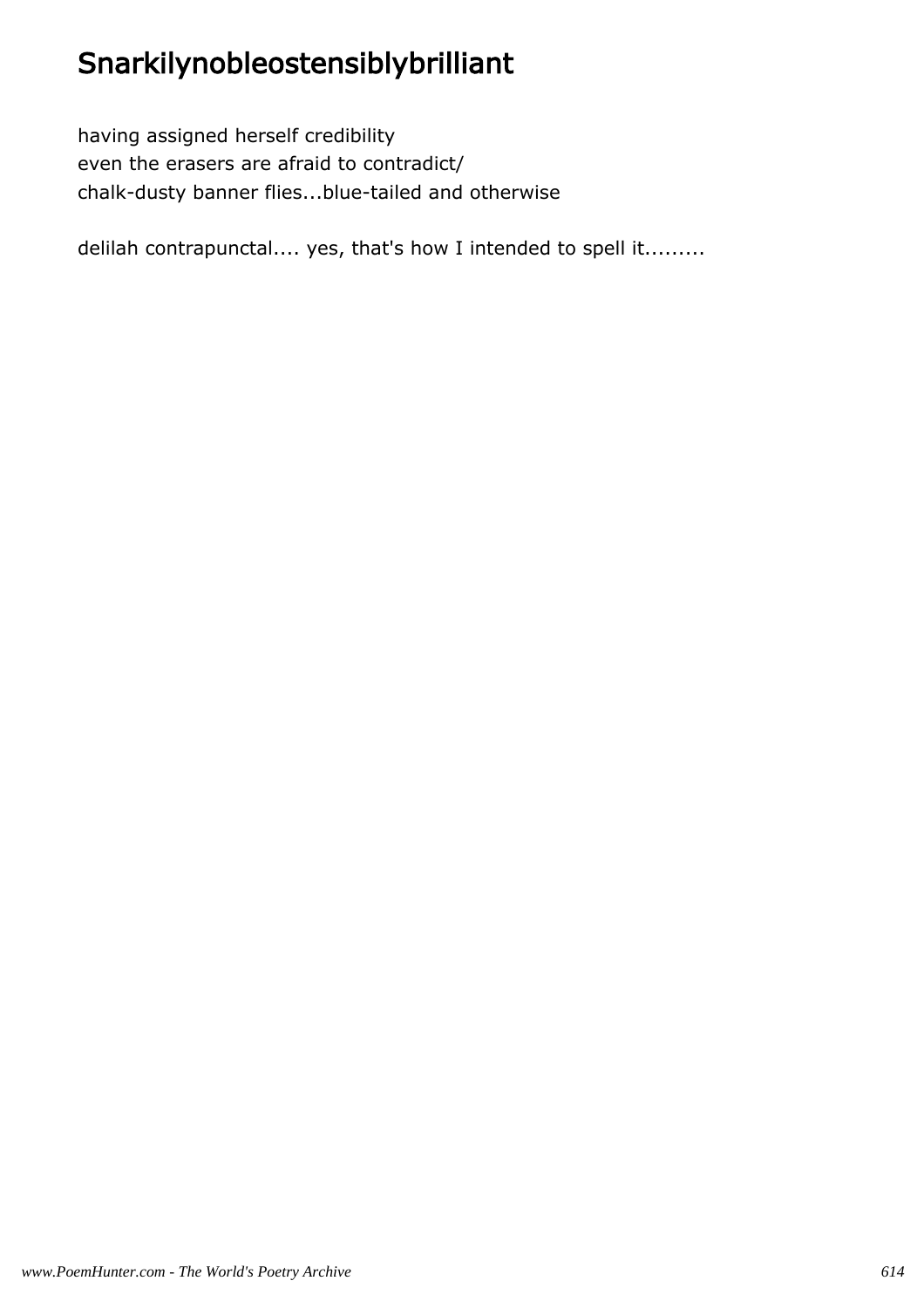# Snit

snit snit snit backhandedly brandishing bronsurios snit snit snit tore the flowers from the walls left the pantigonals wheezing strange, because so clear were skies the mizznerobs went skleezing.... snit snit snit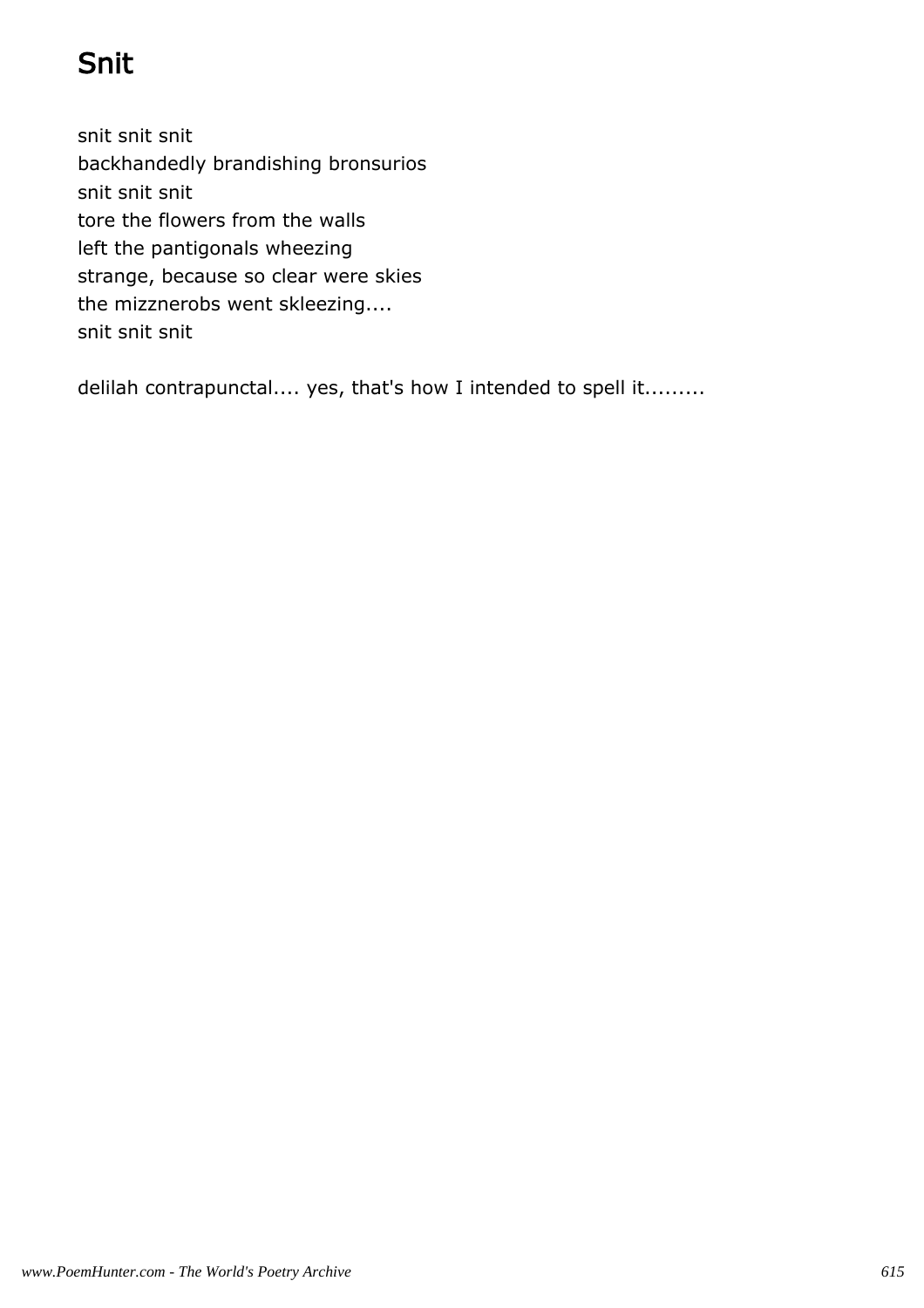# So Few

remain...those that can respond in kind...in terrible exquisitrysts...

....a lofted languor...

pre-empting criterionated blufahfah..

....cordial enough, the left-overs......the breed-stems....the quickening fauvelets.....

.the mansions have been boarded up.....a delicacy of twine holds...for lack of nails.....

it's a colder day for loosing the purple.......the improbable.....

there was something almost painfully sweet about it.....and it was art...forward and back.....and it knew it...and it told you so.......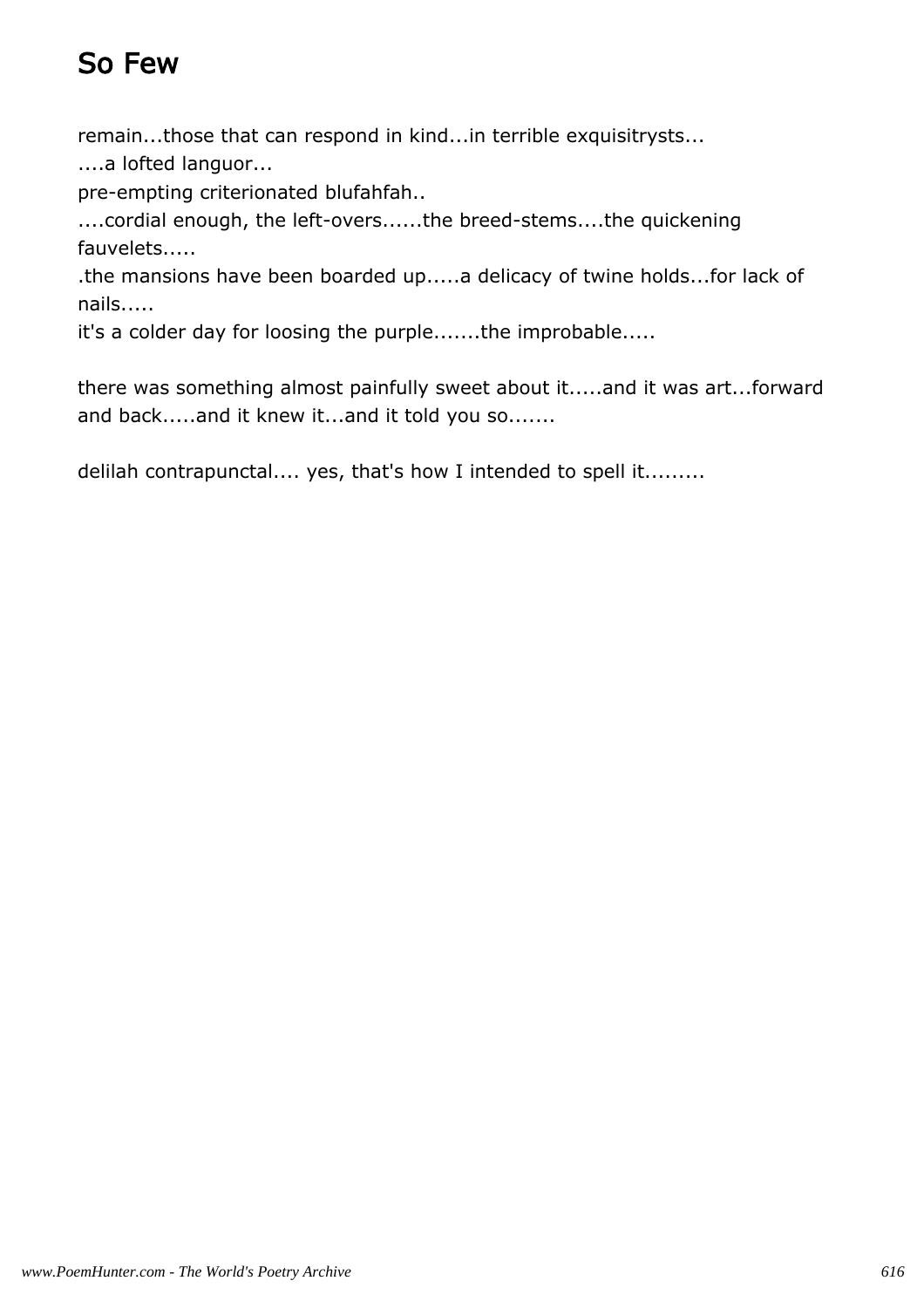## So Few....

that exhibit grace, style...and kindness...

now that's the sort of truly brilliant and confident 'elitist' '>) I admire and respect....

.were we born curmudgeons and curmudgeonesses....?

who knows?

not me....funny old microcosm, this.....

not possible to know which fuels cause the firings.....and misfirings....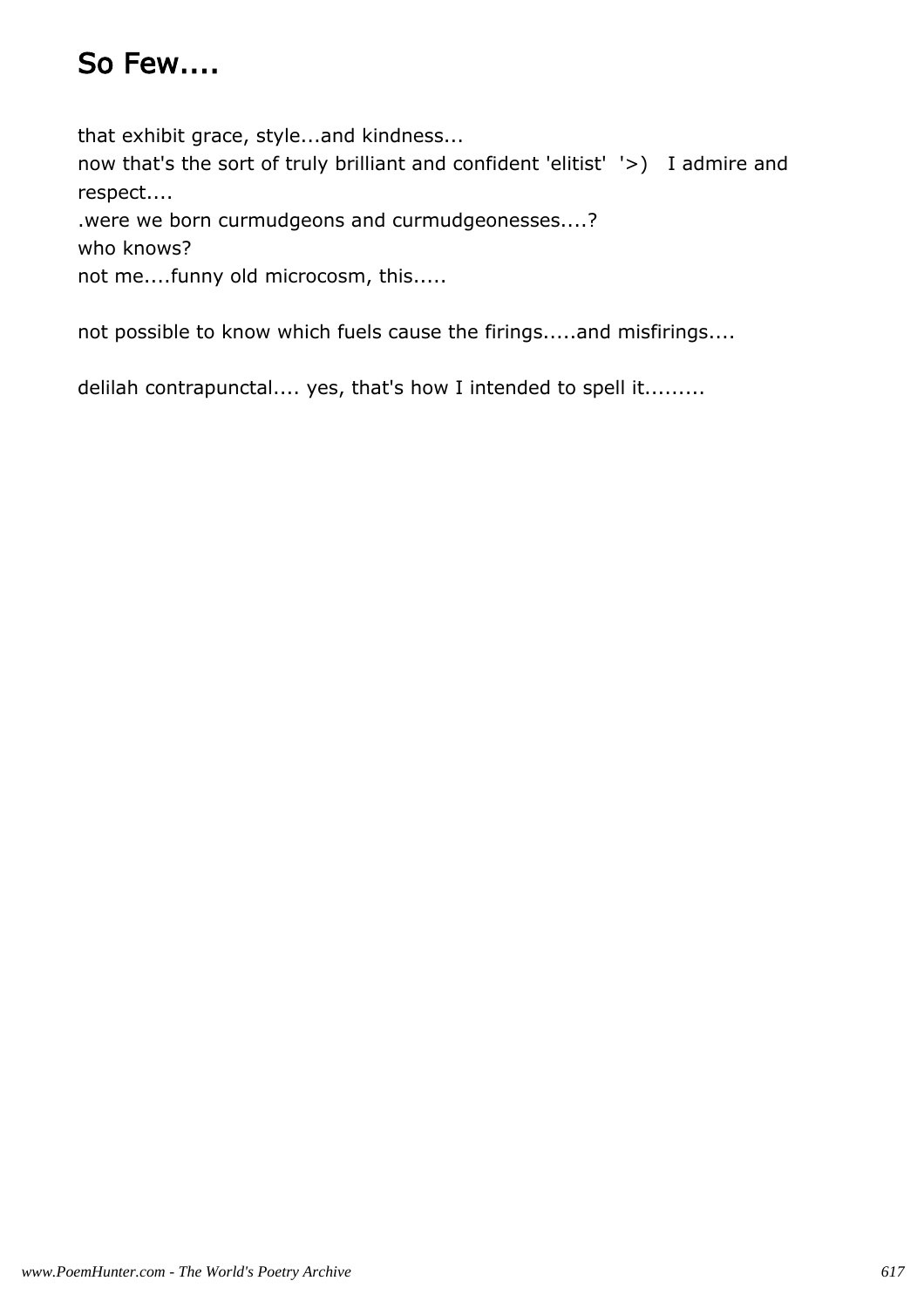## So Many Bamboozled.....So Easily.........

an initial change. and I shall hang the towels upside down or inside out... .they are too fluffy to throw away... they have air and lint in their heads... ..though .they can't growl like Aldo Ray... .and they are as pinch-bottomed as 'once-upon-a-time-I wasn't-related-toanyone....then in the flash of a dust-panoply of pleats and reams I coasted to the inner and outer banks of solid and blameless mediocrity.. .and greeted the world with a guile-less-and-formulated priming pump'.... .it is recorded in the annals... and reflected in the spectacles of the unspectacular...... .'yes, thank you.....oh, thank you.....I'd like to thank all of you.....you have thanked me for solidefiling the written word.....quite a few of them.......' .perhaps there shall be vomiting....but no use of those towels... not yet.... they are inverted...... downside up... and counting.......and counting........ and counting................. sham.... bling.......sham..........bling..........and counting........ delilah contrapunctal.... yes, that's how I intended to spell it.........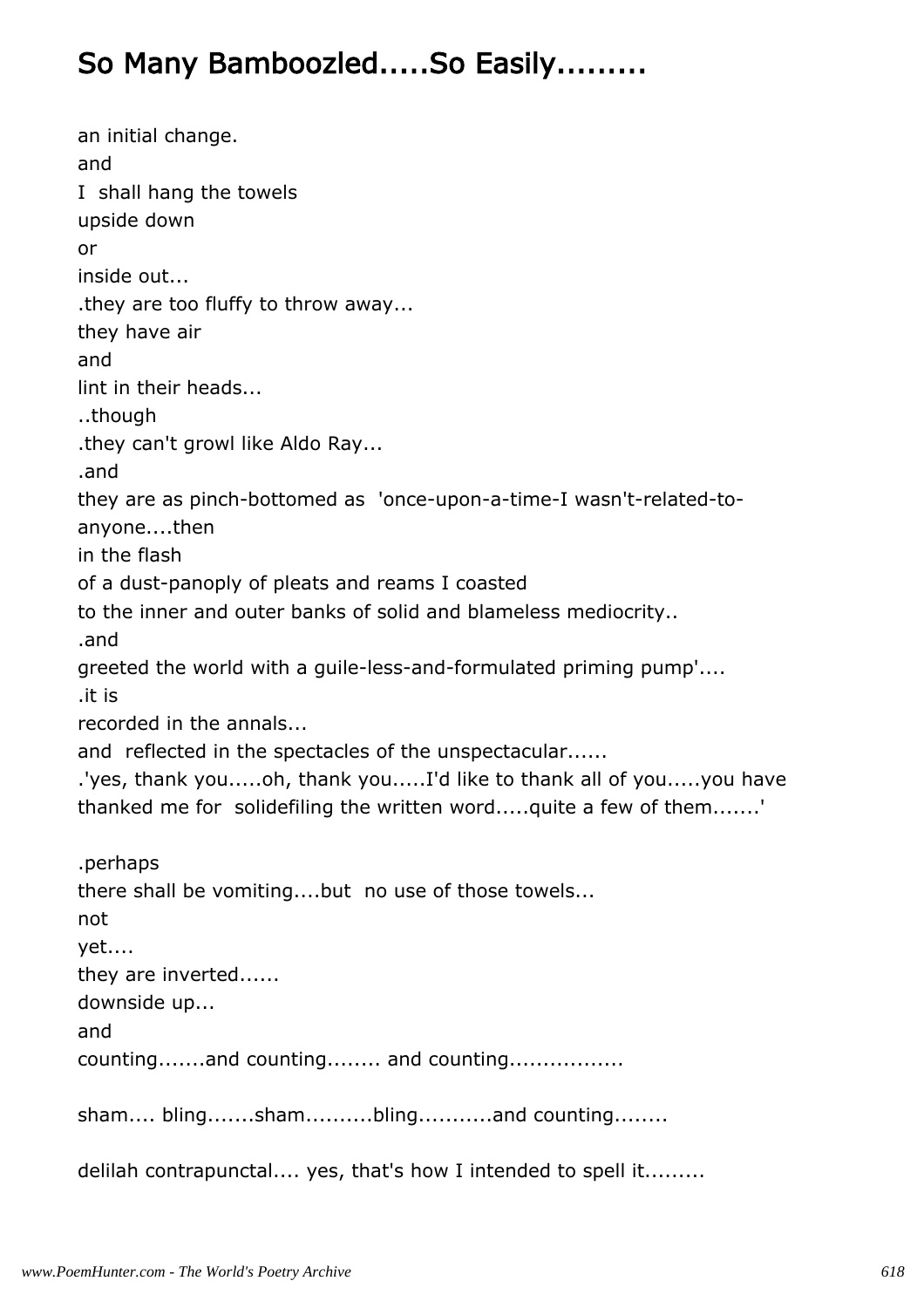### So...That's How It Is.....

grab me by the shards.. ...spin me 'round to face you...... pour a trapuddlian torrent.... ...albeit couched... oh, well..divaned, then... in arbitrarian webs-of-parlancitrous gumbrage... inimitabubbled...horse-chaste and nearly breughelish.... .....painterly, yes...and ooomphalooompha-ed.. .alright, alright....we'll go downstairs...the ink is still wet and the heraldry....not impinging, is it? ....oh, good.....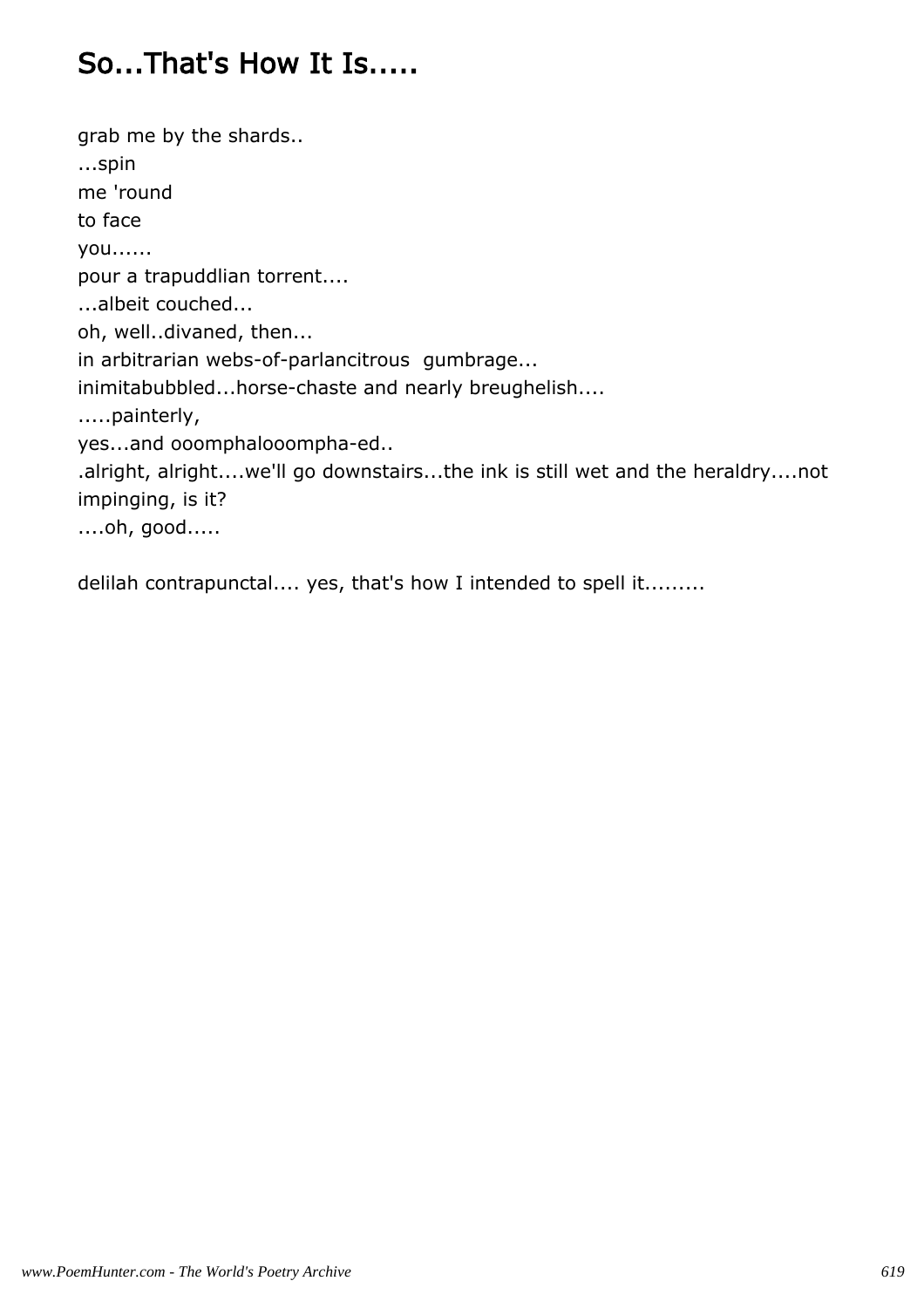## Sofia, Sofia

lend me your comb.... I straddle a balalaika, petulant former cellist that I am.... as the autoharpies give chase..... waxing paper-shipped, etuis crammed with skinned flints and posthumorous chantings..... to end on a note lacking grace......with only a paradiddles framing yon cenotaph?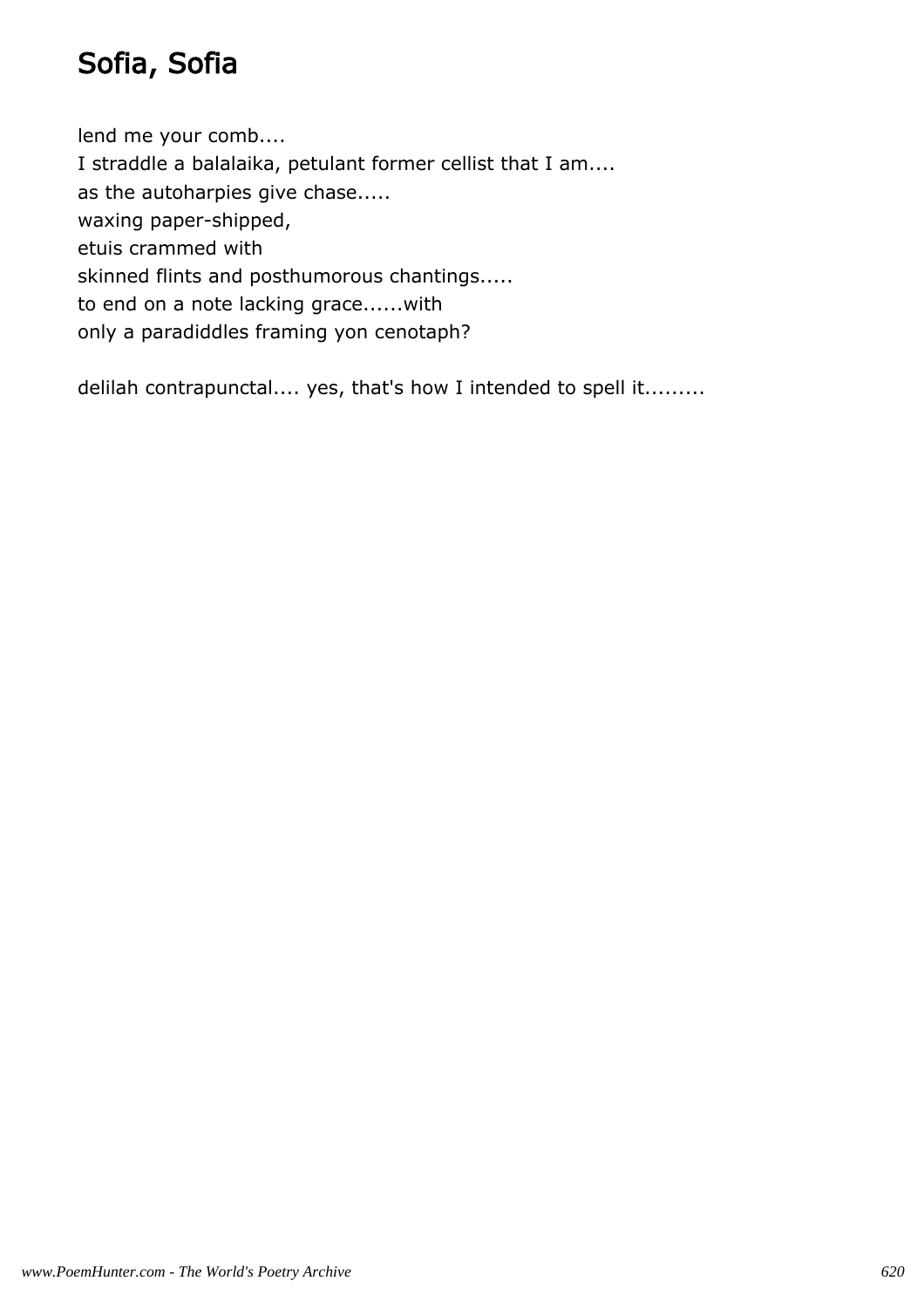#### Some

likes 'em hard to get some others likes 'em easy some ponder... seek the gist some wonder... ain't been kissed some rig a safety net some jump in, though queasy...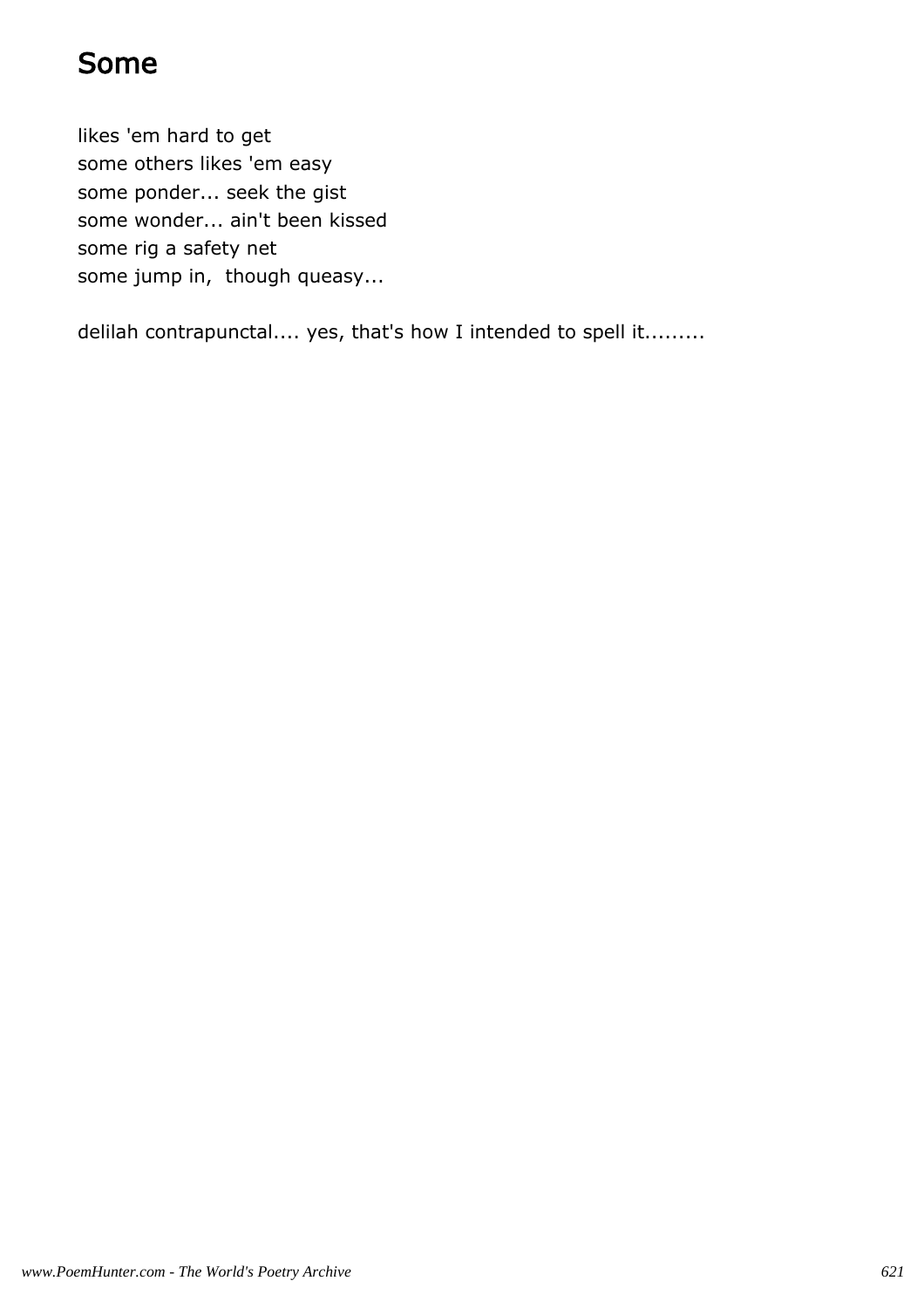## Some Days

all you are is so goddamned gone.....

ya know, if I really thought I would be with you, 'there'..... well..... see, you're still keeping me here...you.....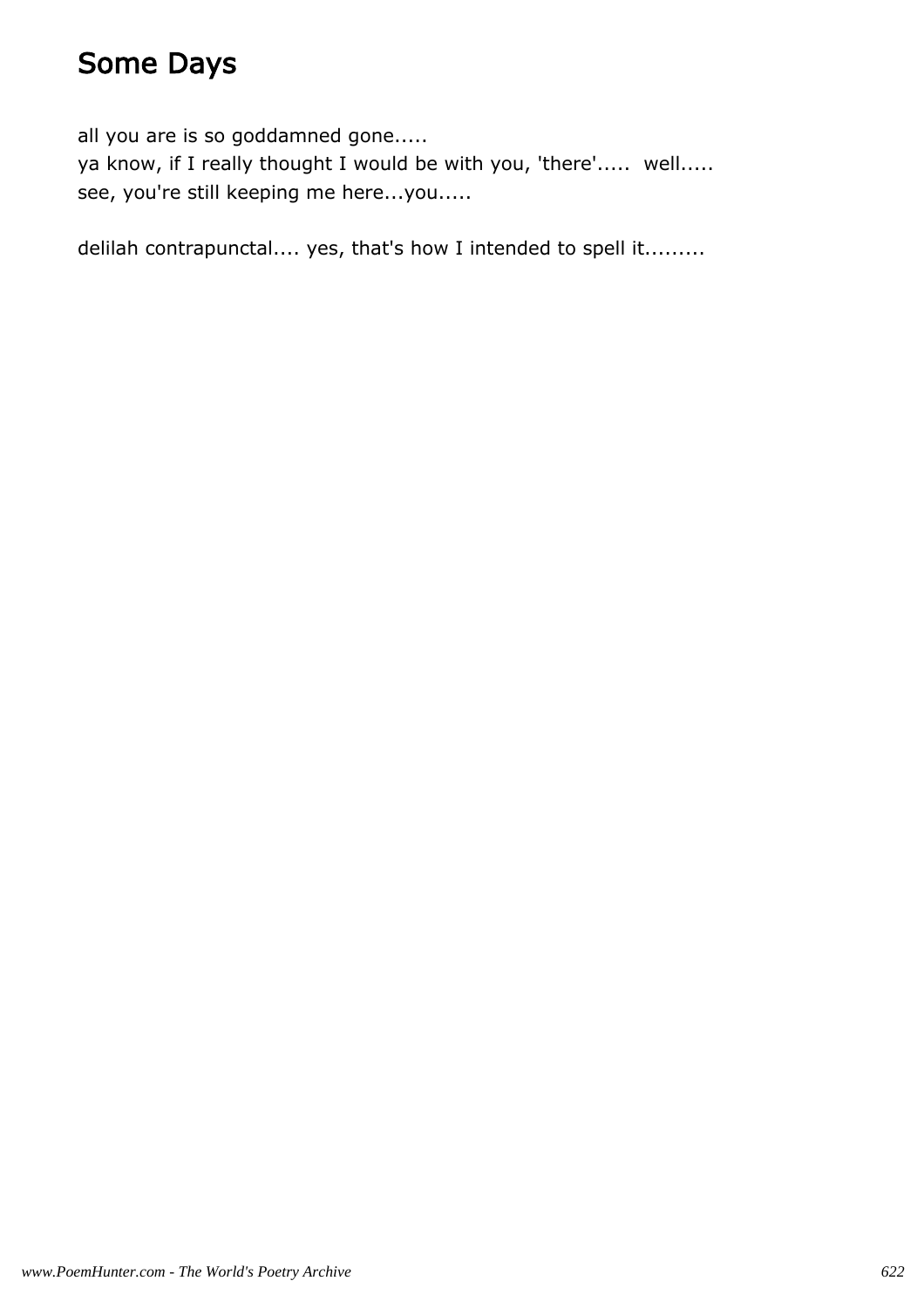#### Some Thievery

and on this otherwise blank page.... I'll bray a little more solfege ....

thanks to Djuna Barnes....saw the phrase...ripped it...all too appropriate.....

now to crochet another cosey...... .or to finish off the dregs of... something... and 'accidentally' fall down the stairs..... and leave my eyeballs to a discerning rook...... they love the color green....

and don't mention this to anyone...hear?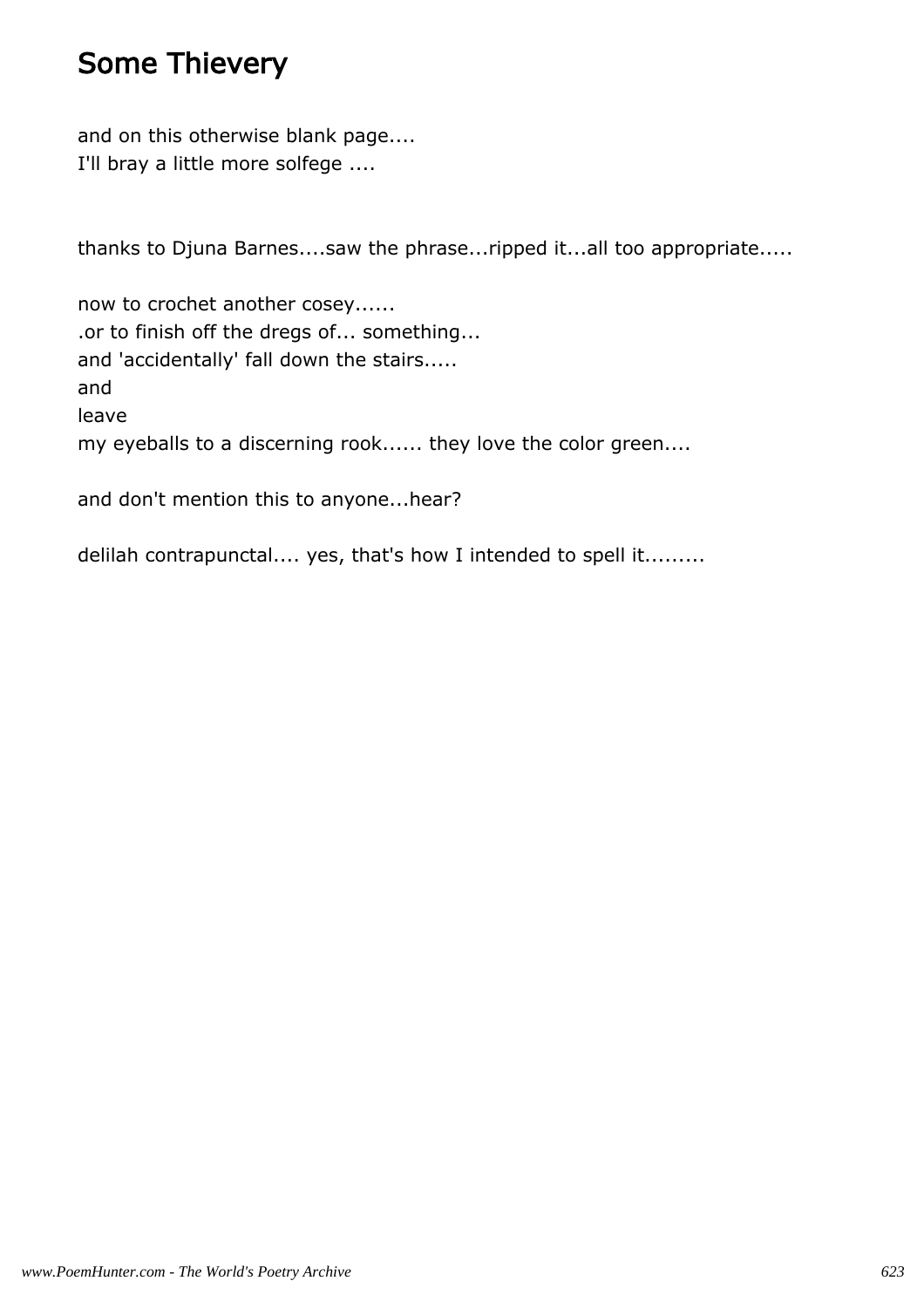#### Someone Shoulda Been There....

I mean, he gave a lot..... a place where the kids could make music....they did... some made fun of him, too.... .and he could be, yeah, 'a caution'...... he knew they needed a place.. .a focus.. .an art.. a freedom..... and he did his best to provide it for them... he moved at quite a rate...fed himself with things that kept him doing...and doing....

heard he'd had a stroke..... can still walk, a little... slowly...that's about it....

been told he used to say, 'why? because it makes you think, that's why'..... .....set his mouth in a sorta pursed straight line for emphasis... still see his chin jutting out....sure...and surer....dug in.....

wish I'd been there....awhile back.....would've given him an injection of Stevens......

we're all flippin' crazy........... .wanna put it another way...? sure...why not....? your turn......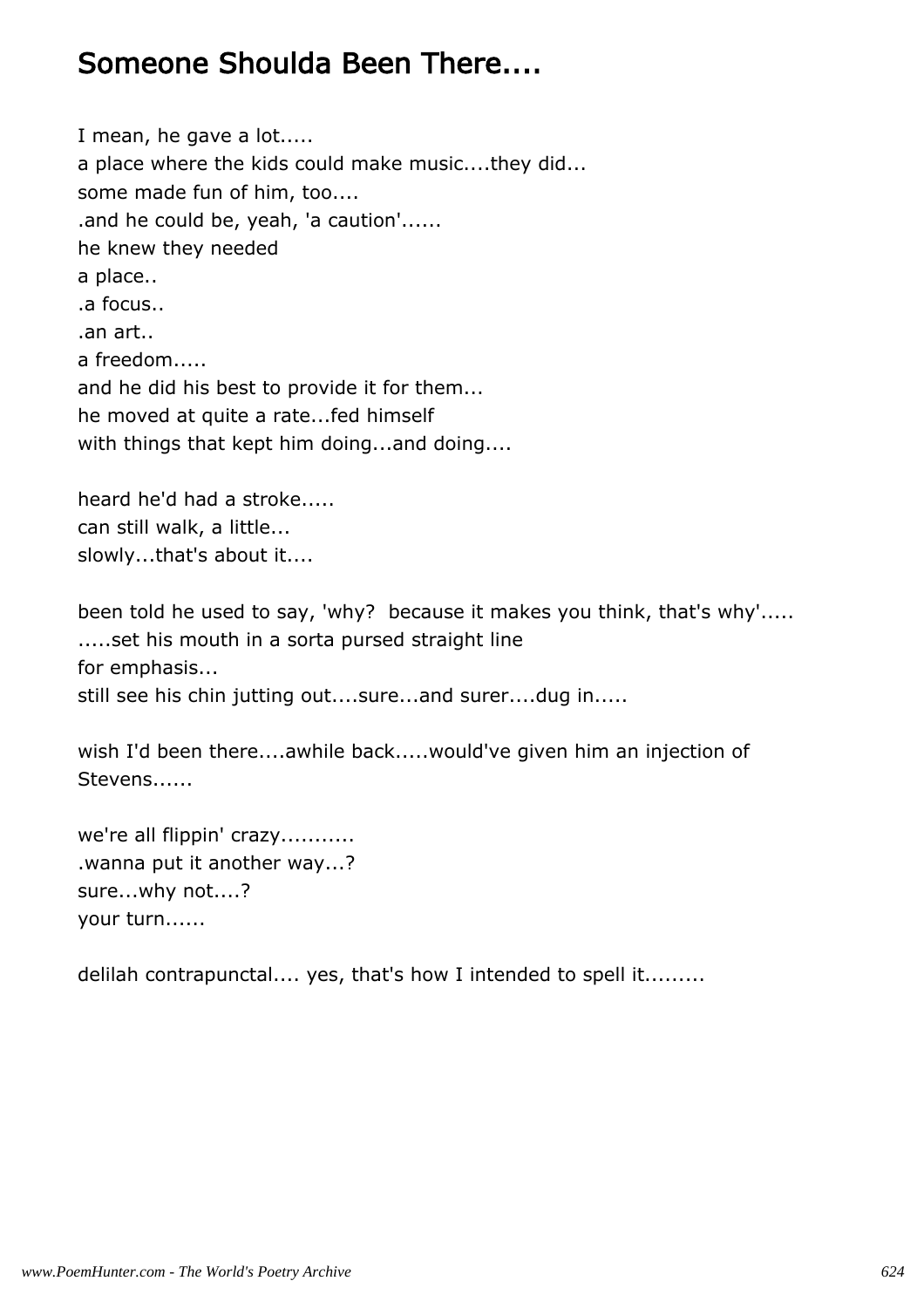## Something About A Solstice....Gymnopedal

teeth are bared... hearts are bared....well...disrobing, decorously.... souls...some ripe....some quiescent.. .acquiescent.... others flitting...mnemonically .through the louvers...the interstices... barefoot on the warm pebbles.....close to soundless.....feral....tender....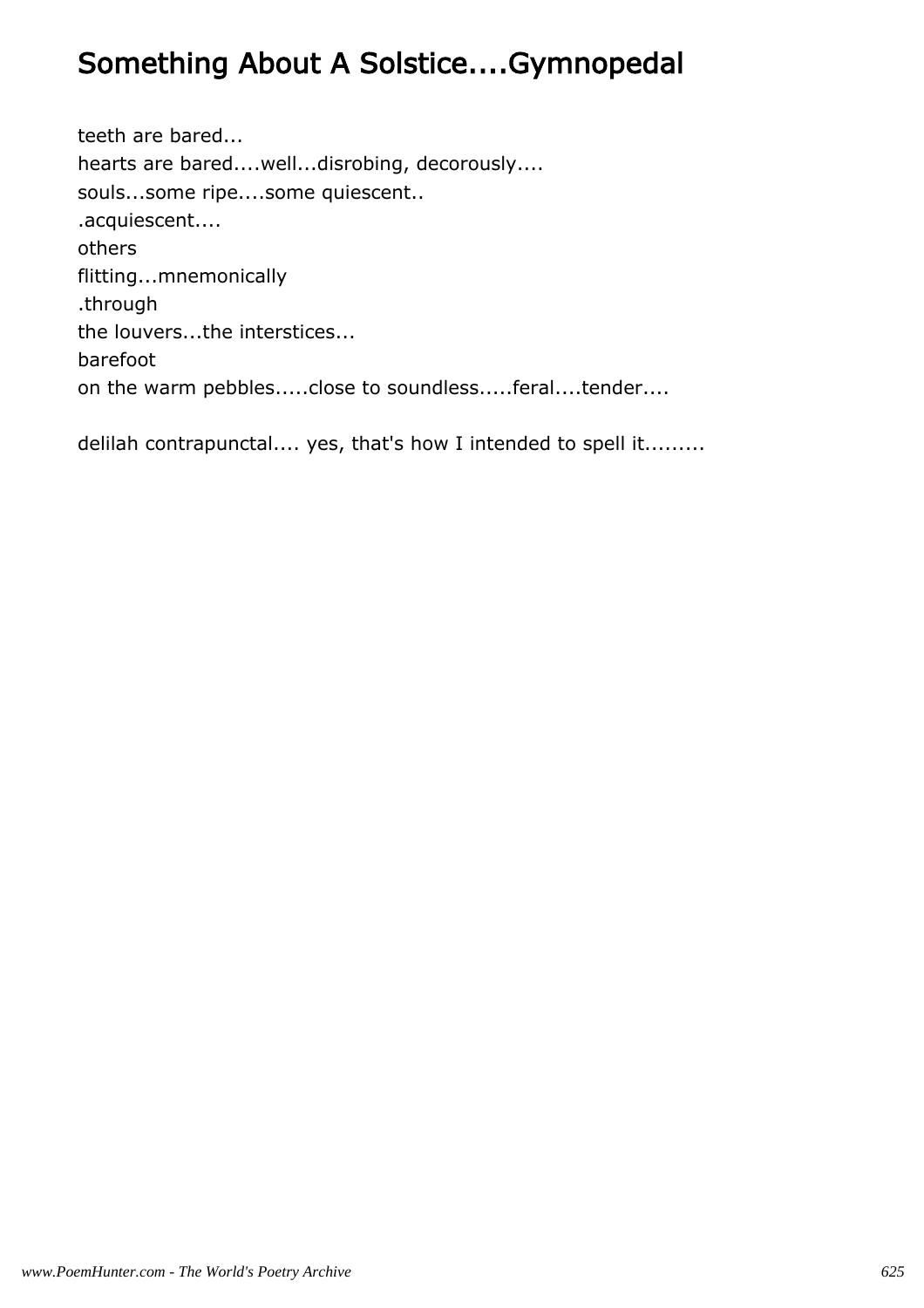## Something About Butterflies...Or Flying Butter...Or..

if we were to meet in a place of unconstrained, infernal happiness... no....these words of definition do not suffice.. .....I'll start again: if we were to meet.....a seemingly accidental collision.... .....no...that isn't it.... doesn't say it.... seems there's no way to say it....or if there is I haven't found it.... if you find it, please tell me.... you could say it pretty...real pretty.... real \*\*\*\*ing pretty.... .......h\*\*\*, I've congealed...... '>)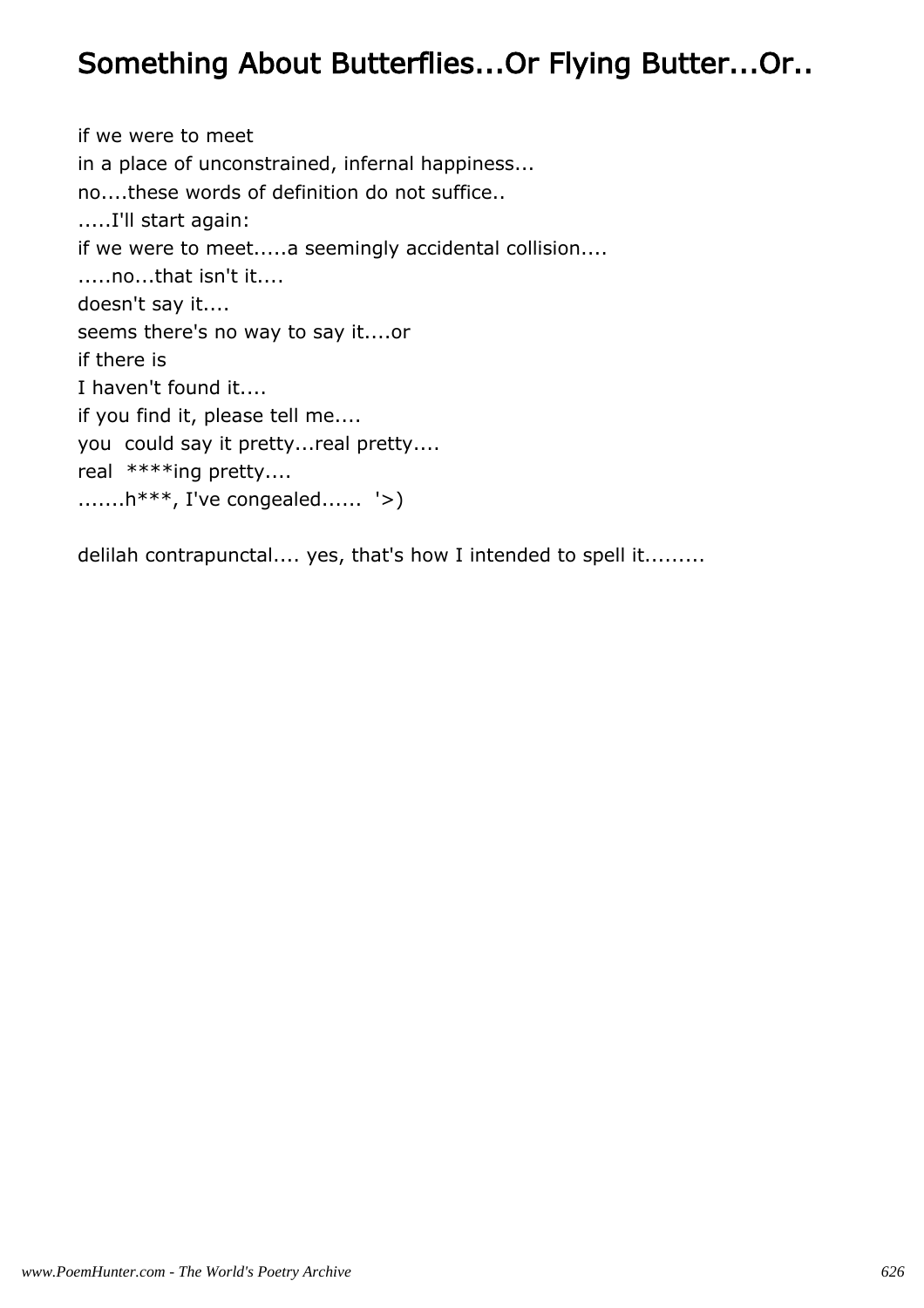#### Somewhere

be tween bauhaus and rococo flames are fanned by a sirocco while an agilistic gekko straddles lamps, each glowing deco oared and poled by a lithe raftsman me, I'm cosy with my craftsman walled about, graced.. far from rowdy with undulating forms, by gaudi, cat-folk lap milk from each saucer in their treehouse, ala hundertwasser... please don't wake me from this dream... with words, 'so life is not a stream'?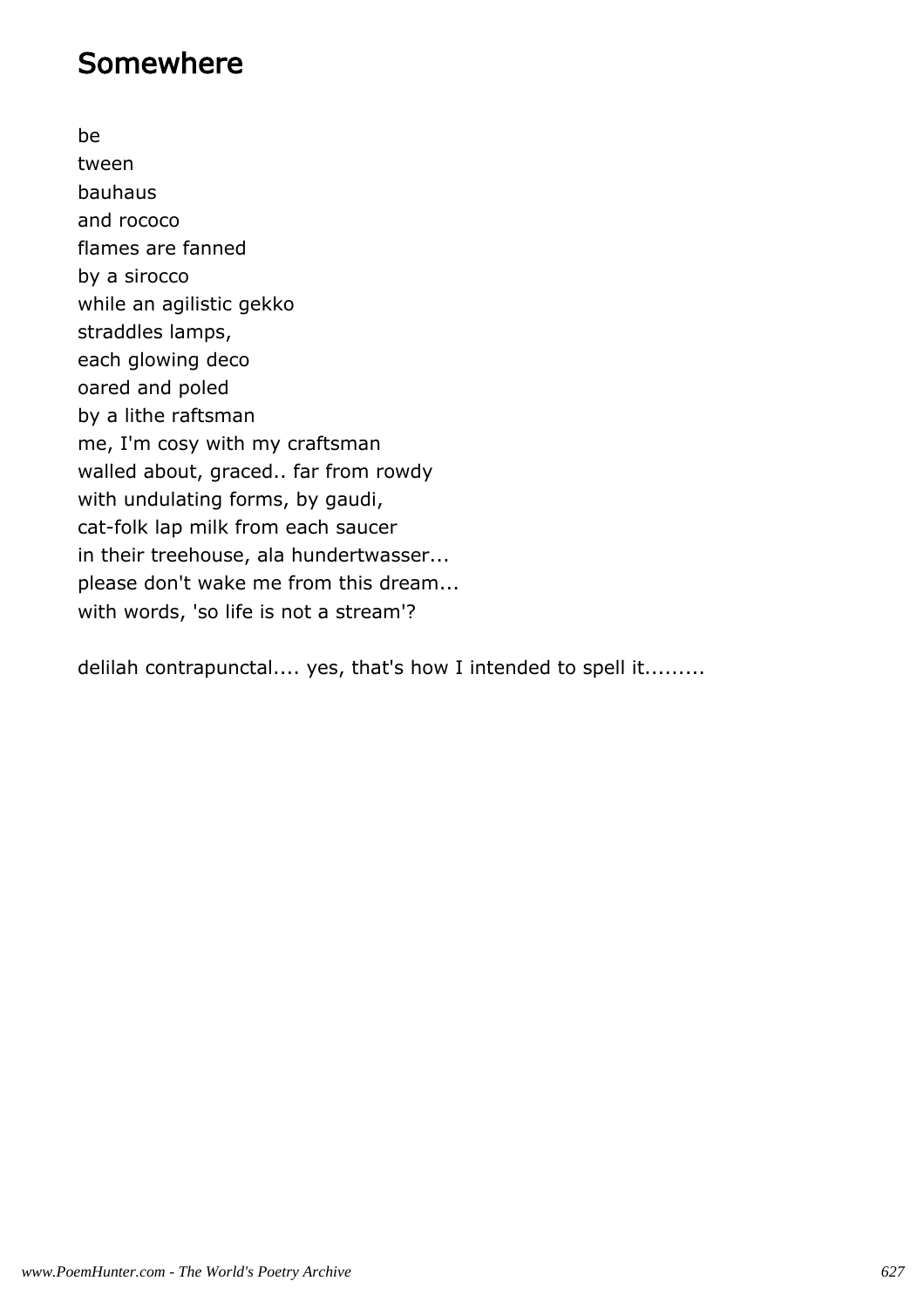#### Somewhere Between

schadenfreude and mudita a mountain of goats attempts, again, to scale the scaffold... scree is dislodged... the resultant clattering is heard and seen by the lammergeier... an updraft provides respite, of sorts, to the hungry bird.... the sky is of a near-unbearable blue...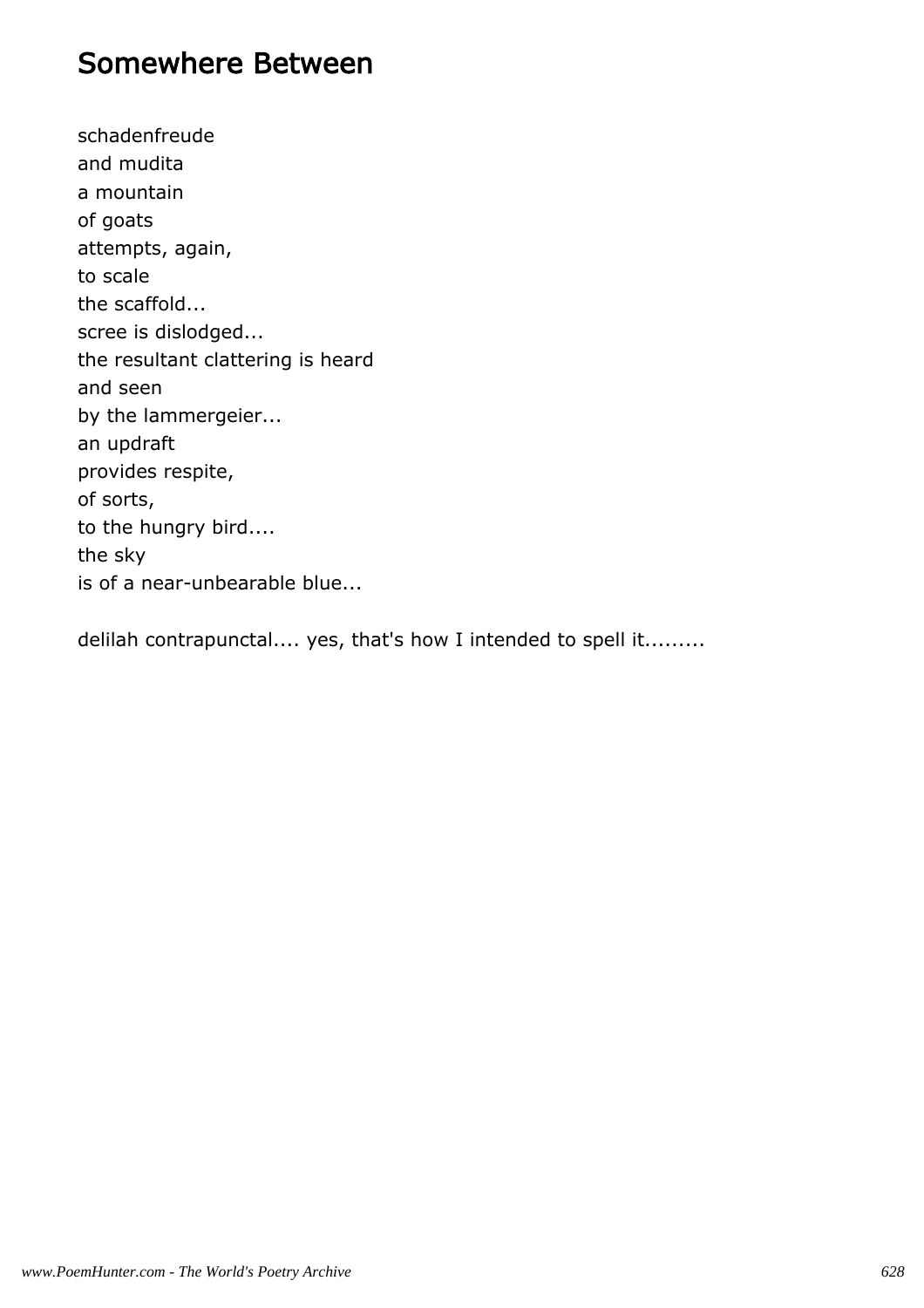## Song To The Usa From Some Of

the other inhabitants of this world we don't want to be your parking lots we don't want to be your colonies we don't want your bullets we don't want your bombs we don't want your blood..and you can't have ours.... we don't want your gods/your trinity...we have our own.... we want your music...we want your arts... we welcome you with ours... we want to share this world... your world/our world.... one world

we can learn together/sing together/play together...

welcome, welcome...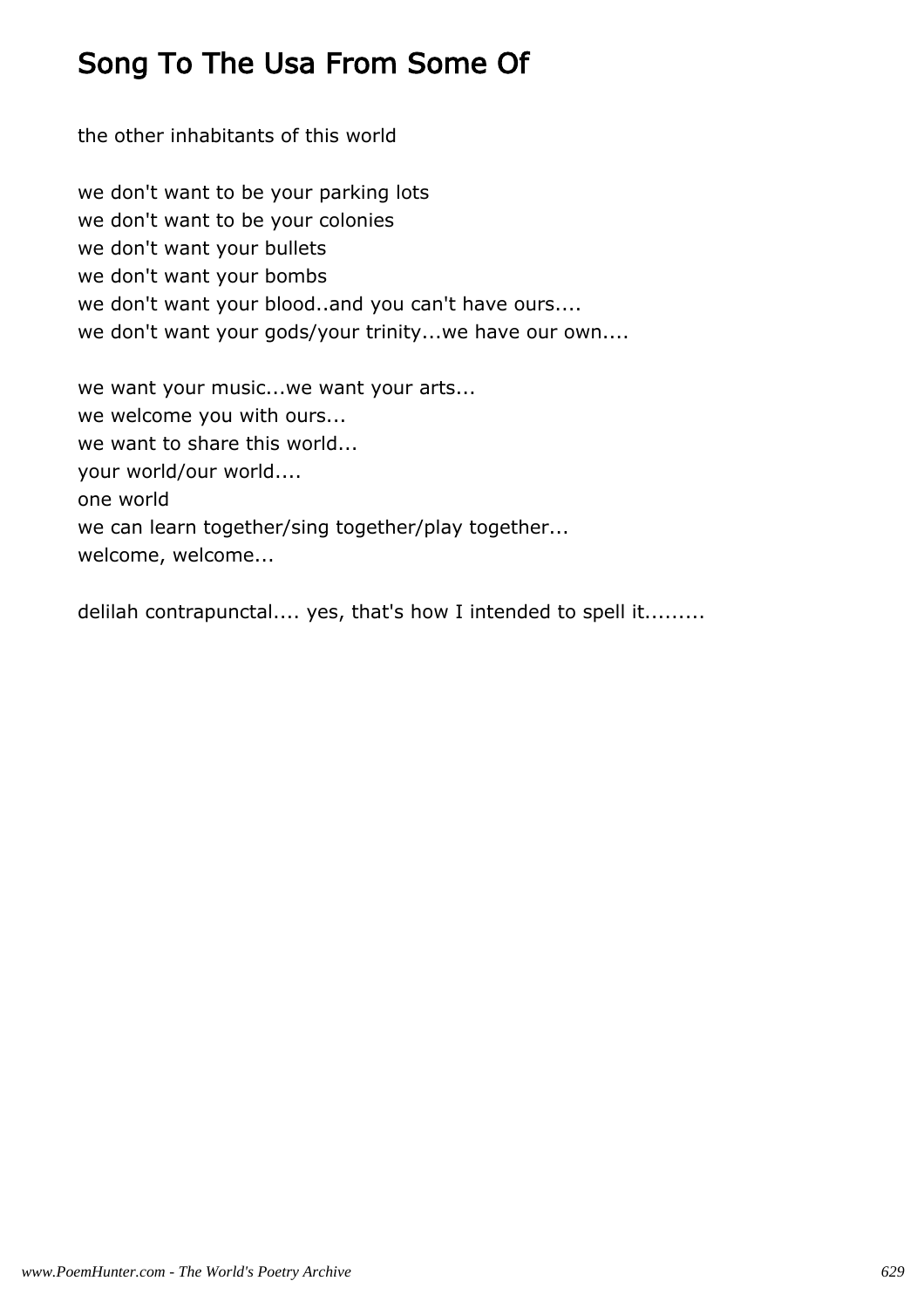### Sonitus Canem Sonitus

among the vizslas and scented geraniums a taste of silence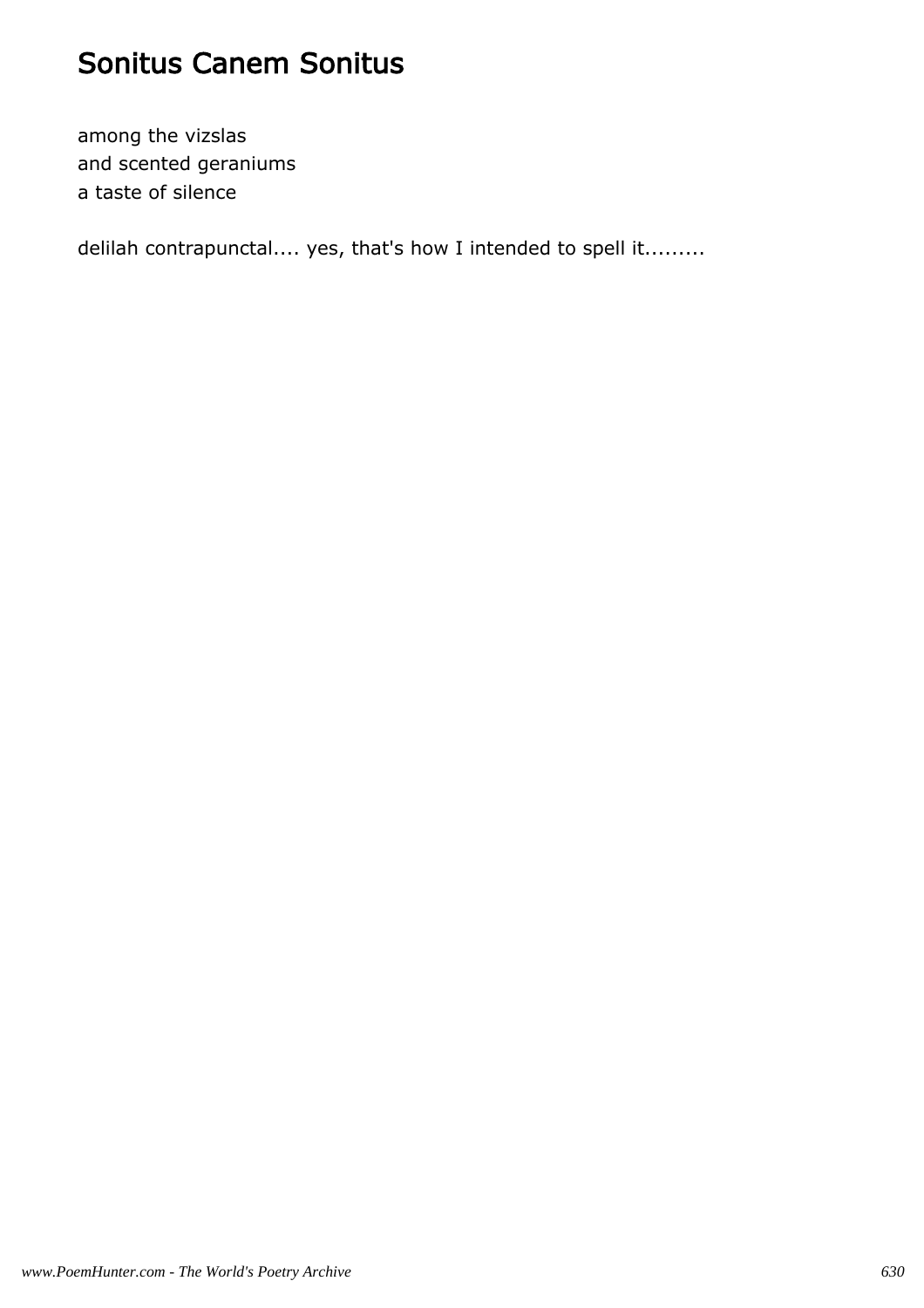# Sorry

you're ugly inside and out... yet, no one here is to blame for that.....your silly snout ain't worth a shout '>)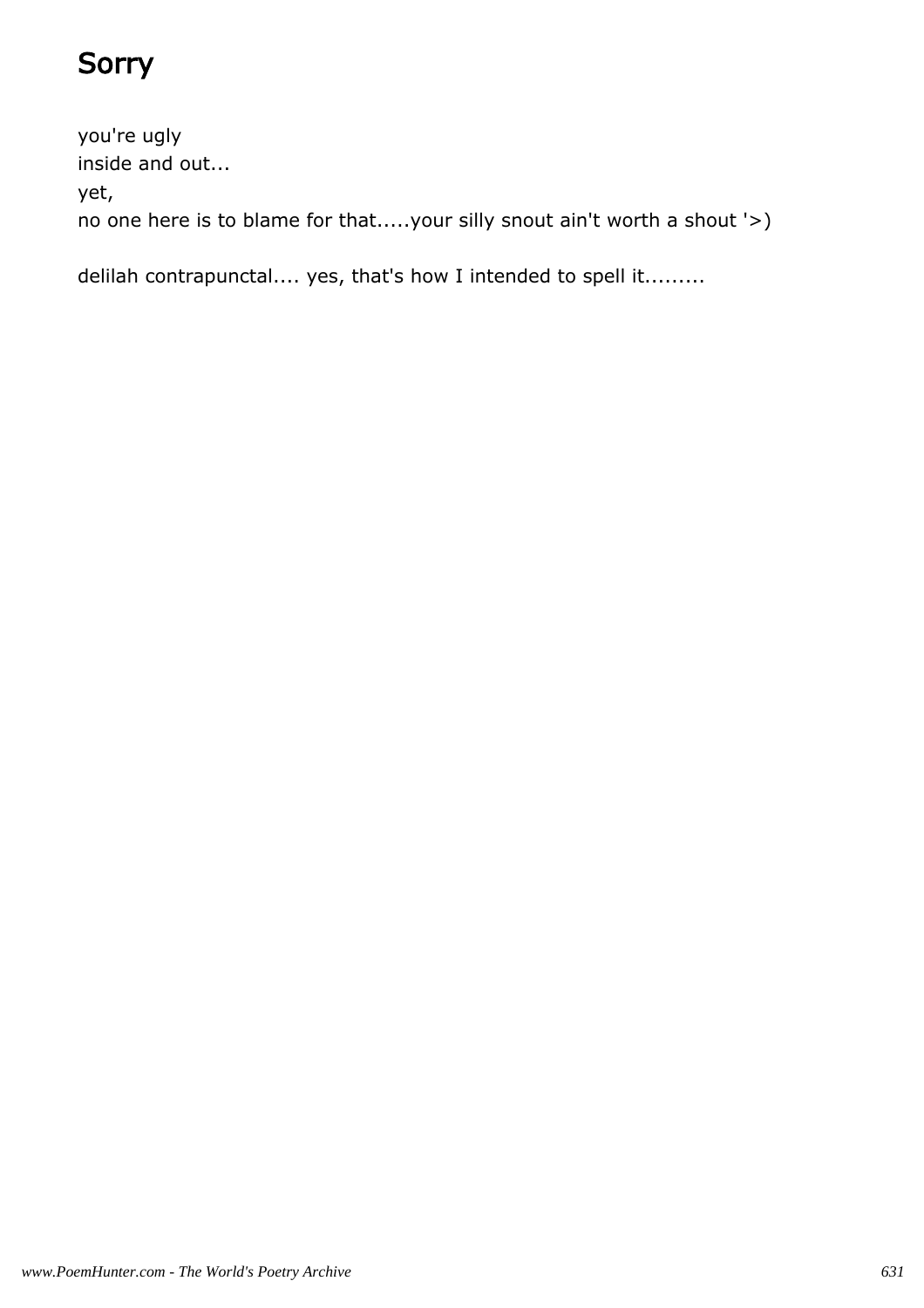### Sorties Of Misapprehension.....Implicit

passion.. .to that one signifies imbalance.. dangerous... volatile.... brings worry-lines ...and the embalming need to lighten..... ..rapidly migrate to the lower flame...

the juiceless byway....

affrontage road...I calls it.....

.it is a logic that incenses..... .acceptance that wearies.....

can drag a prig to water..... can welter in the maize... can-can over the rift...and then what.....? ?

that gloved hand is heavy........ though there are scions of life....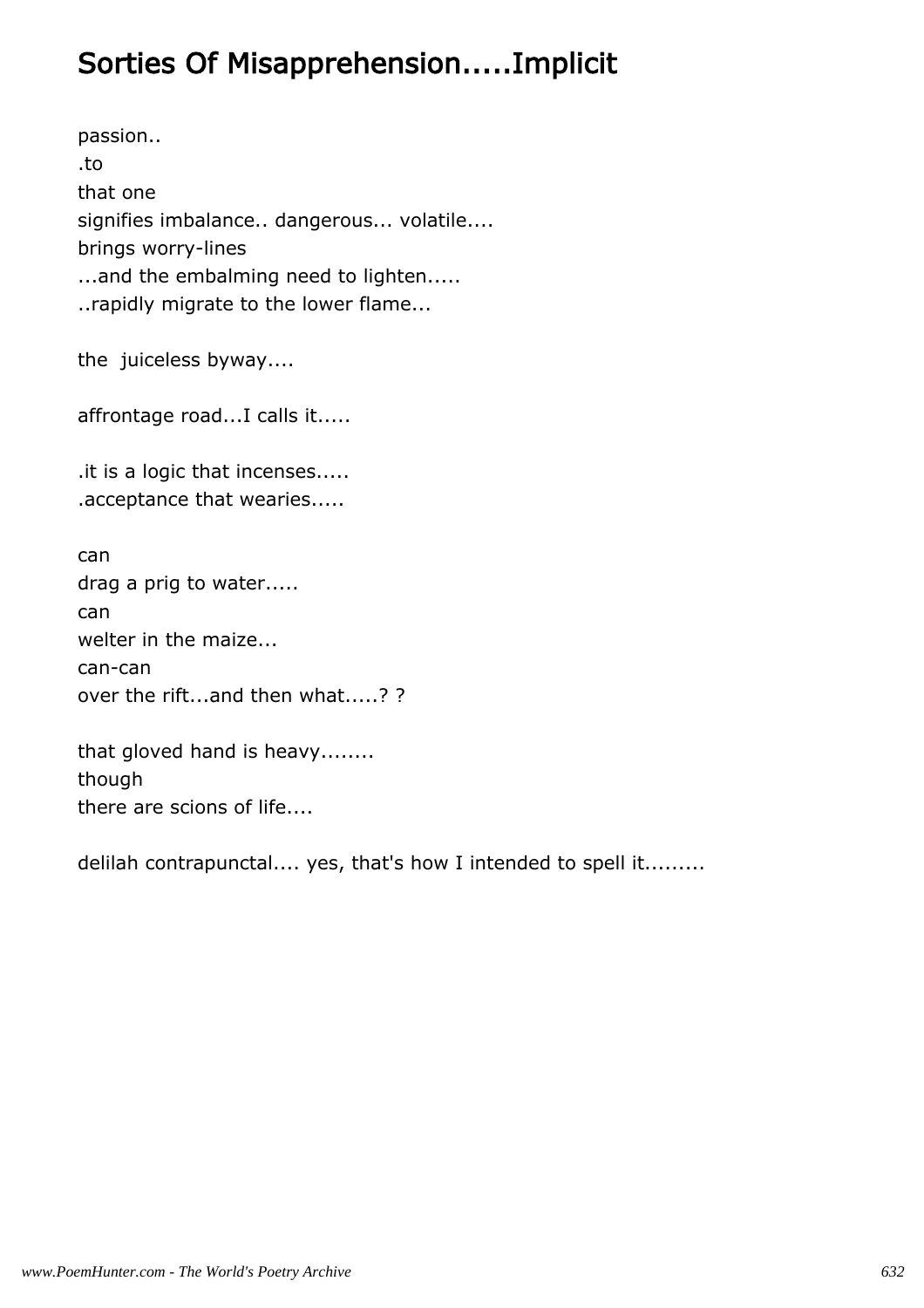### Soul Unguent....

you have already won me...over.. and over... and over... and over... and... I continue to love those you do not.... the same, I'm sure, applies to you..... as a salve with which we anoint one another..... we are perfect imperfection.... .and, at times, most slippery..... and tasty... .....and lovely..... I have eaten all of the plums and two of the apricots... I have left a slice of pizza and all of the cherries for you........... the slam was unusually decorous.... mist followed me down the lane and I broke the #%@&# latch on the front gate.... the cat climbed quickly up the oak tree as I swore..... and he has chosen to sleep outside.... the prawns are for him....as he will forgive me and come in to curl his tail around your morning ankles.....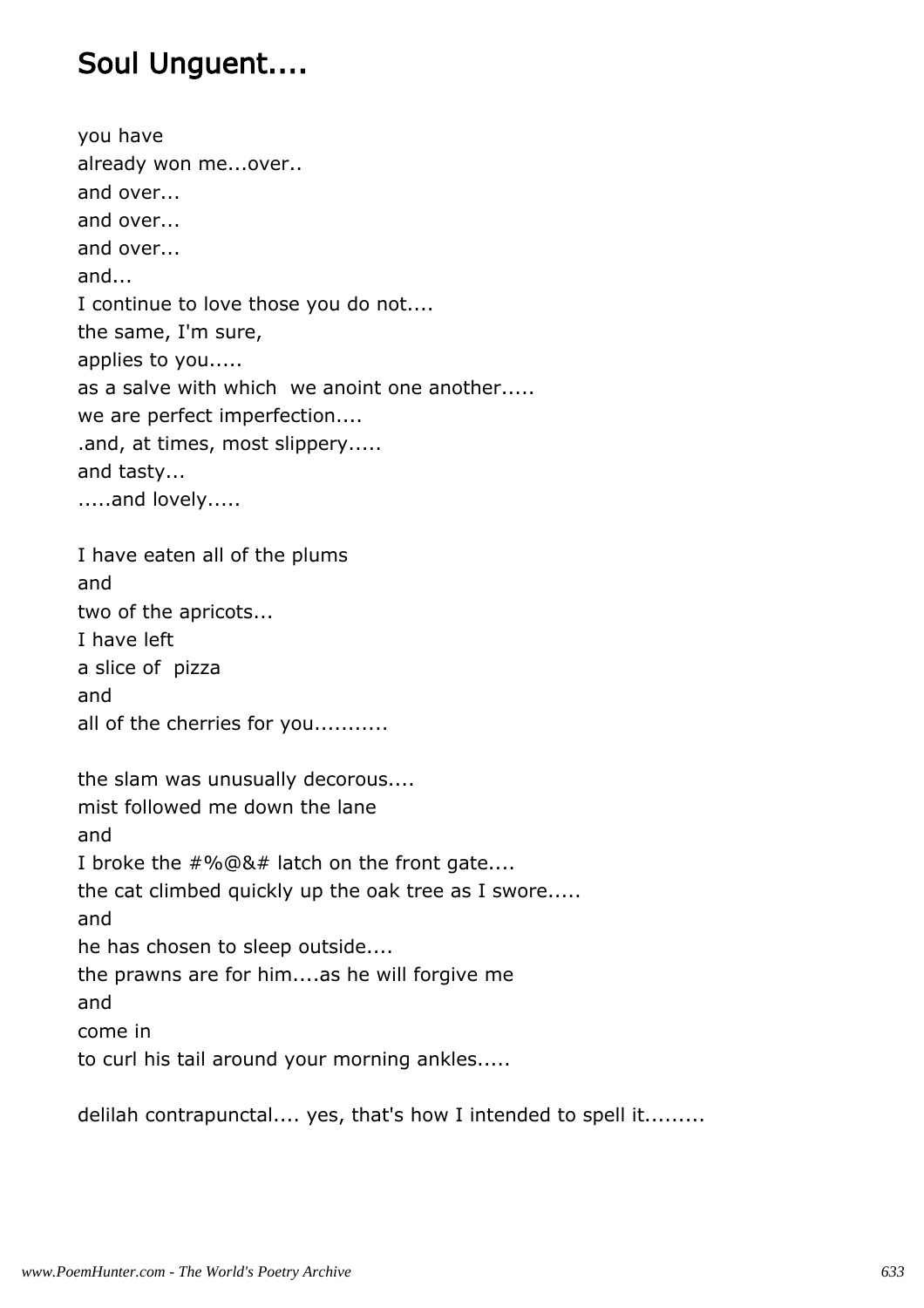## Sparse

chin whiskers didn't slow that joker down he rode in on his Indian cross-hatched a tiller of soil and a planter of seed fenced it in tight hopin' for foxfire and tributes from the other-than town's folks up the loggin' road and past the bridge it was a sing-song patter and a cruciferous hatter and a rageless platter caused the deer to scatter while the sheriff's boys sang with a dugong for a bride in the sidecar on the side as the mission bell rang there were allergies and lethargies and squeamish bets on bended knees from the pentecoastal honeybees in the aprons of the yawning trees she swore the thing was painted red and that's what got her into bed as for what has got her out that judge, with whom her dad had clout?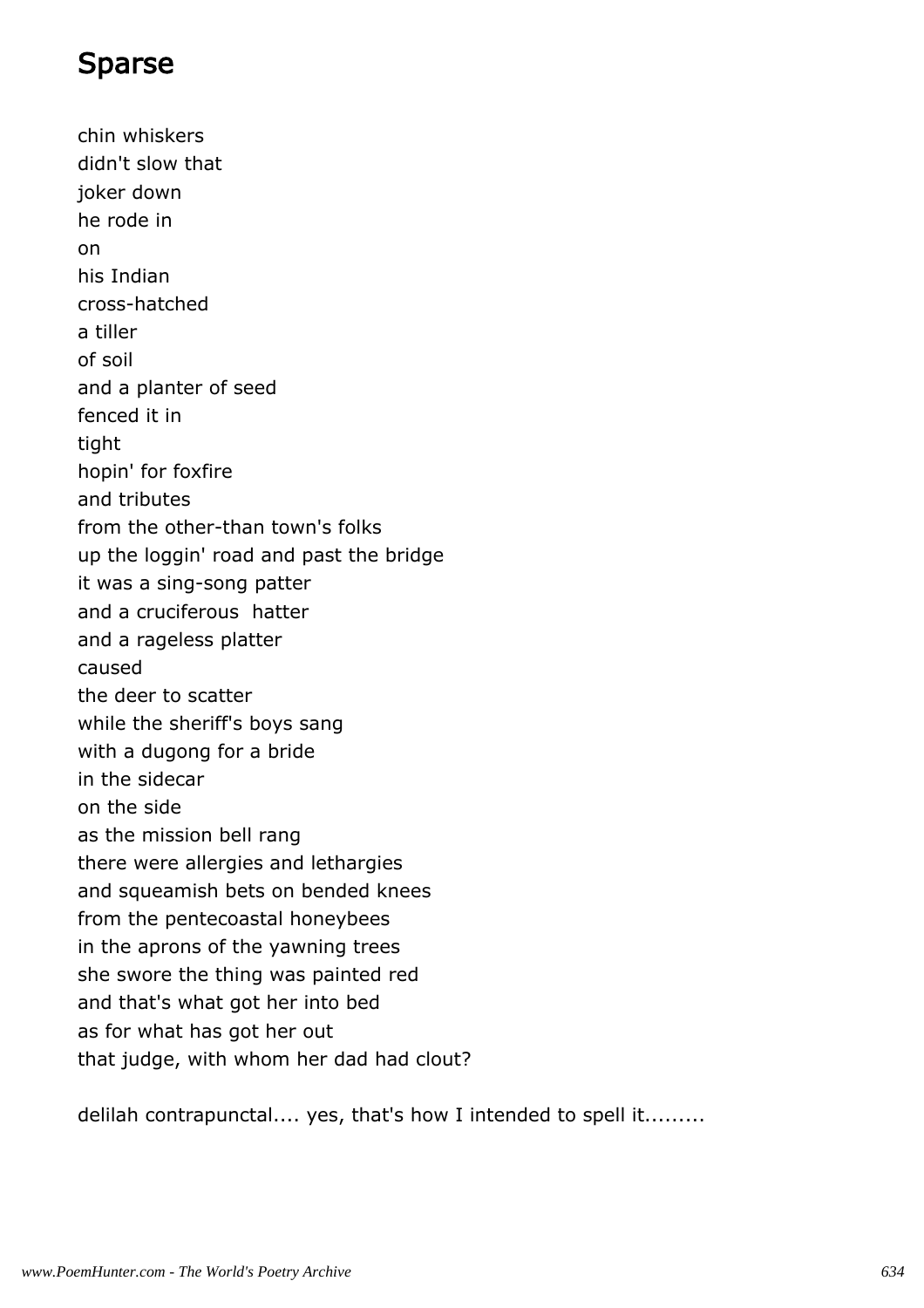# Speak Of That..........?

how about everything but.... or nothing.... or how tall the sunflowers were before the frost took them.... how they hang their heads, their leaves, withered, oddly rigid....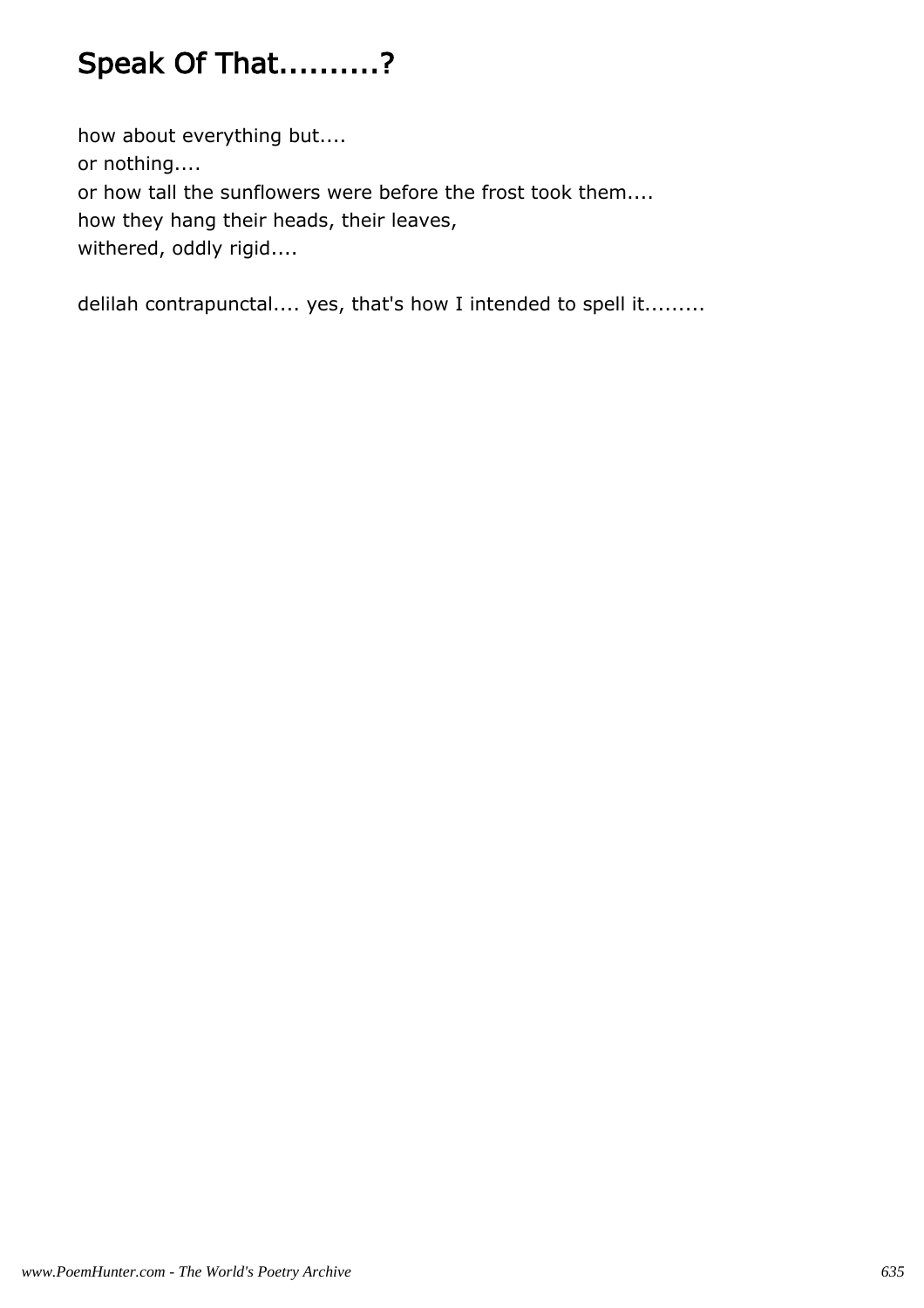# Speculation....

a fate worse than that of Holofernes... to have been bit by The Deadly Earnest....?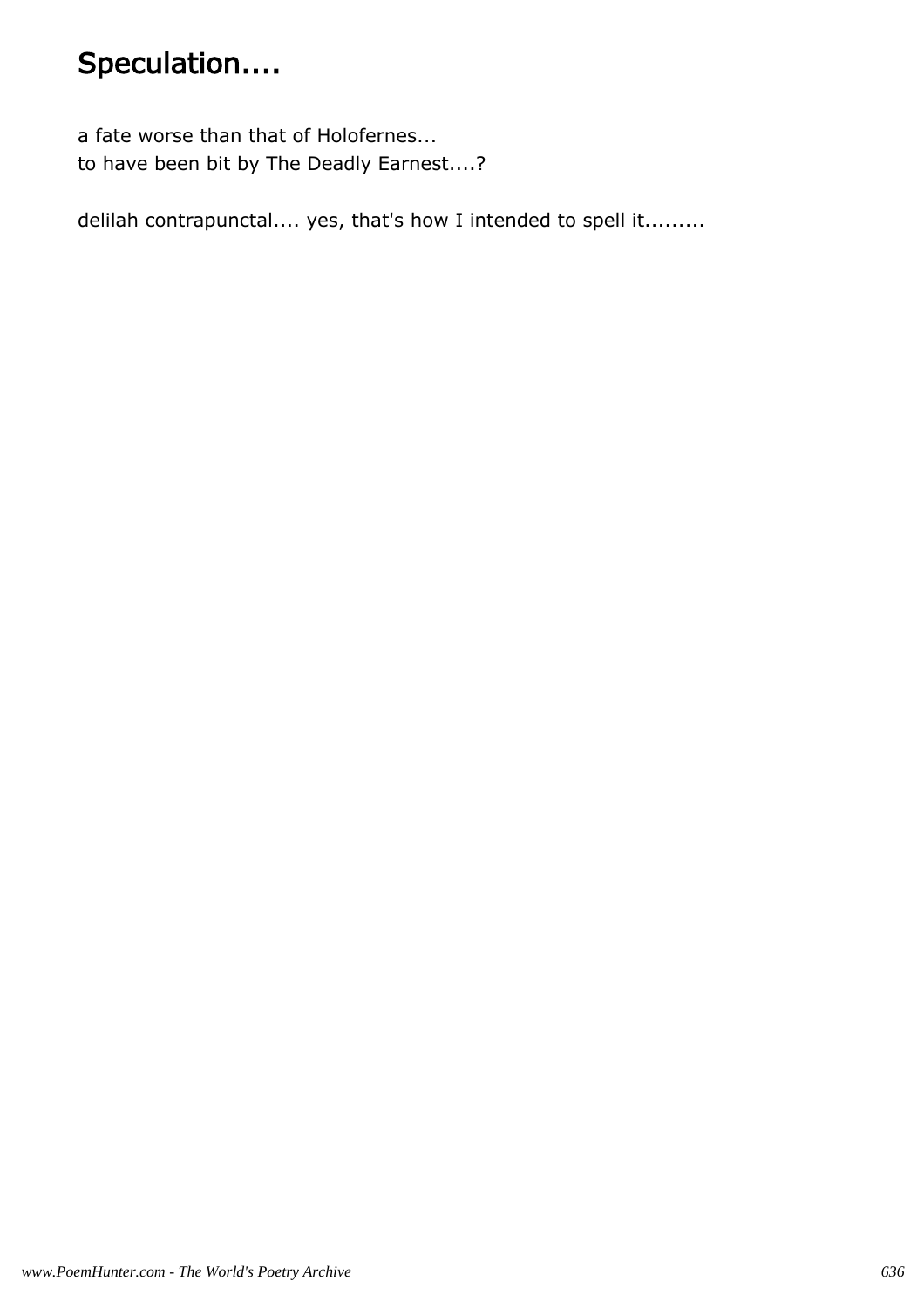# Spent

the idler hours feeling with the inanimate.... .draining them of their imbuities and spanking the coarse grain from their sandals... ....an uncertain satisfaction of pledges and paltries...... loose-wove and planted next to the lyre.... .the key is in the windowbox......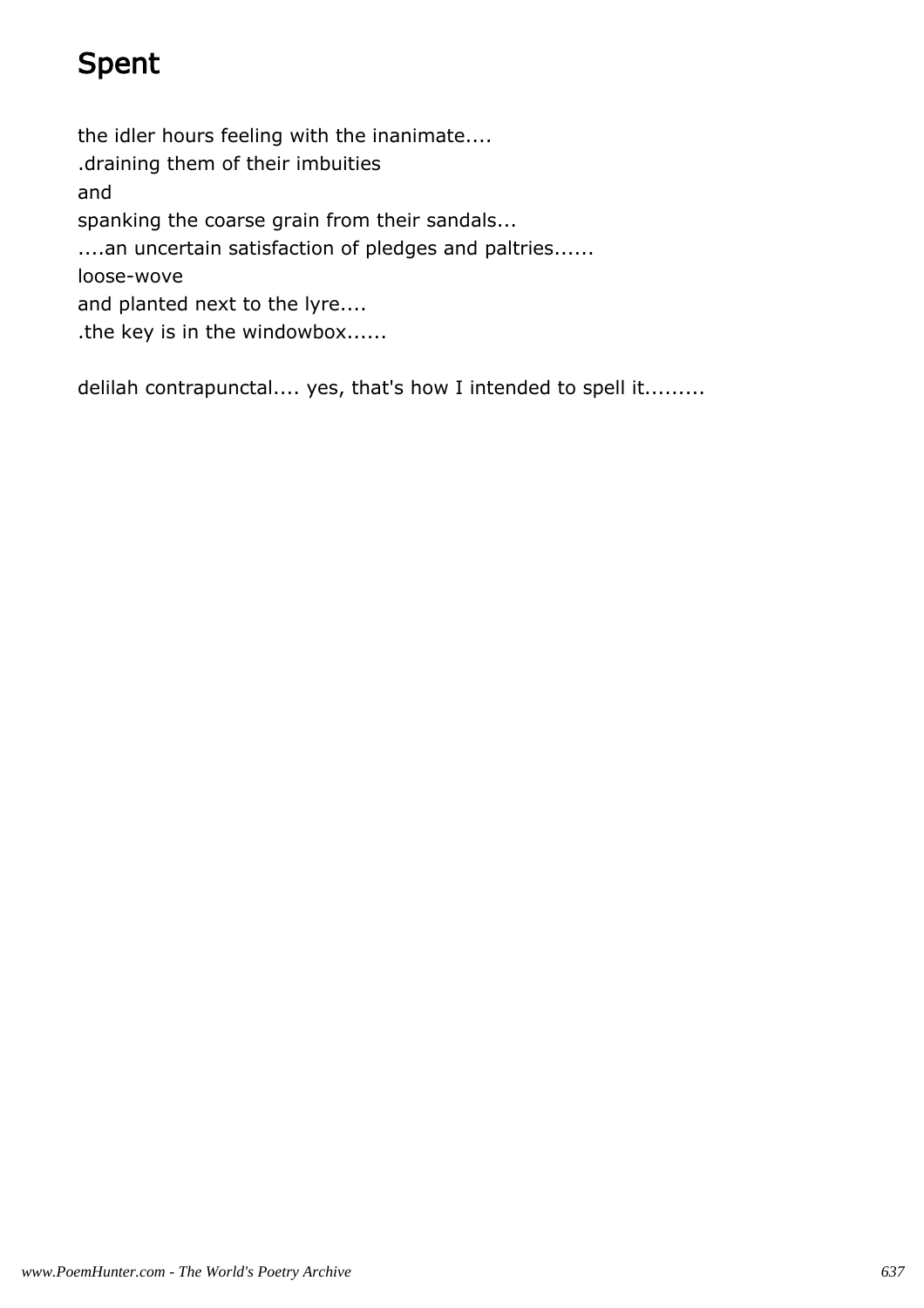# Spherical Musics

I'm so very in the moment.... don't know what came before it I know, I'll just write it down and then I'll underscore it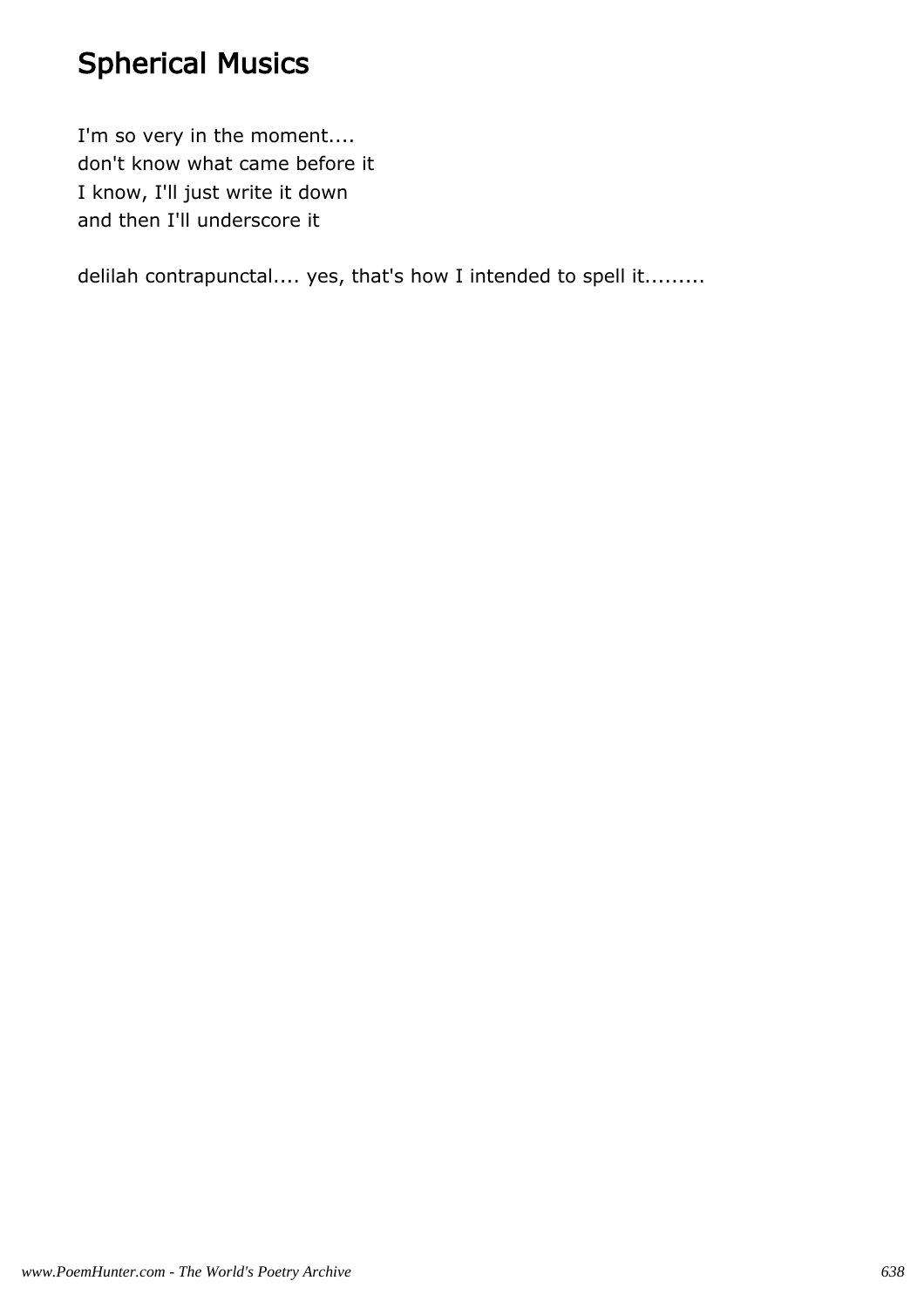## Spilled As Seed

.... that which determines to survive...to blossom.. in shallow soil.... grazed, twisted by autochthonous blades.. .........they find any dropp of nourishing rain.... ....sip fog's trailing wisps welcome the sparsest of dews... .the urine of men and beasts gives succor to these tenacious and unprincipled interlopers... .....Hephaestus' own bugs crawl over and around them.... climb their ironic vines... yet .there is no discouraging them.. they have learned to thrive on fire... they laugh... hold....make the land their own.... ....face the spawn of dactyls... .dance.... spill their seed in turn.....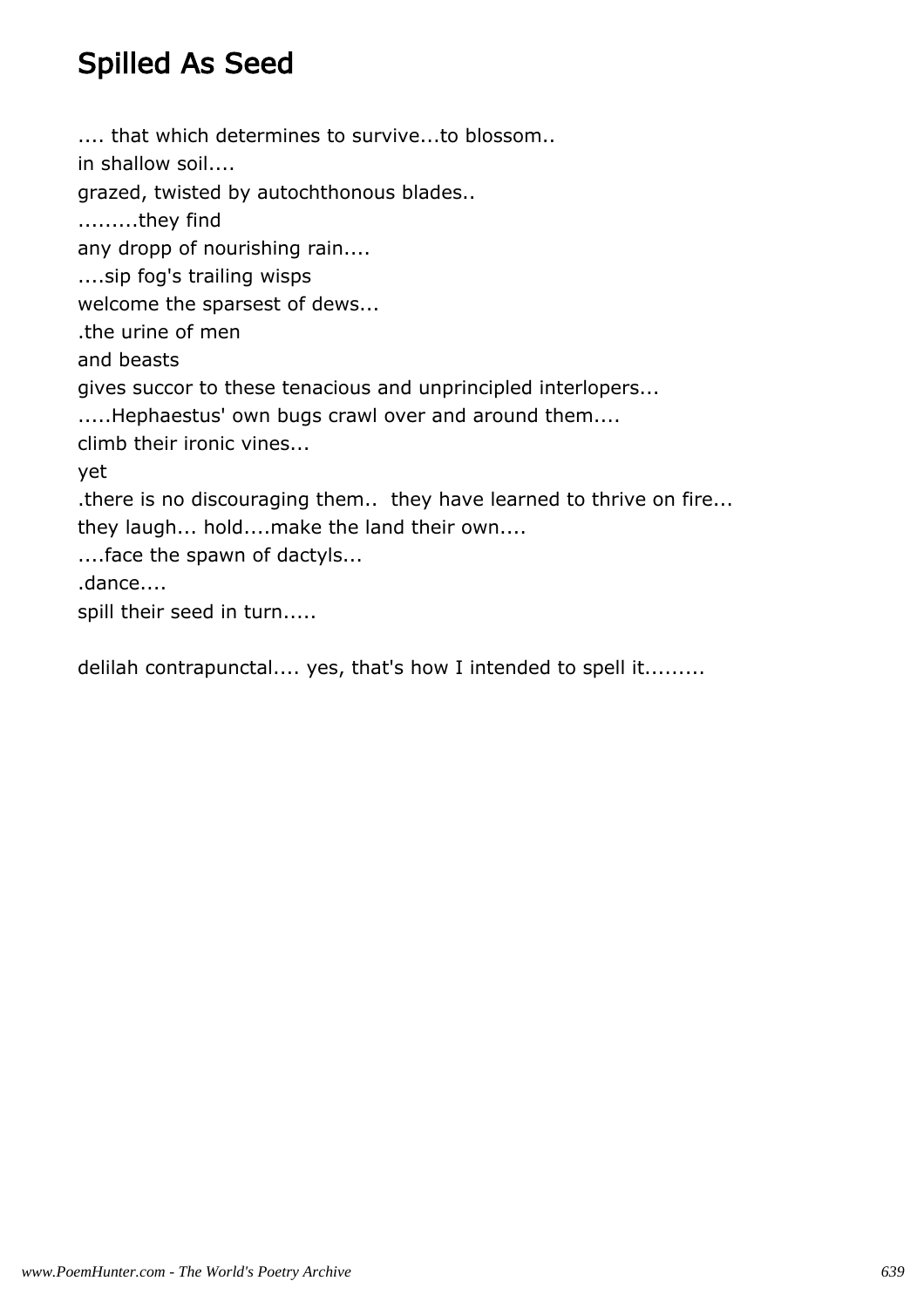## Spoon-Fed Kidlet....

think....then spit you'll find your own utensil.... .... you shall, in time....and you'll use it.... so, for now, we are splattered with your regurgitations.....some of it resonates with the perennially programmed....swallowers in the rafters and eaves...nesting in mud and dung....waxing flammable....faceless in the marketplace..... when all, even your vomit, belongs to you....we'll talk...we'll think...we'll celebrate your freedom.....and mine..... a picnic...some of it duly masticated, are we...yet to see a single exception.... .durn it...I hadda do it..'>) ....started early..... .are we not divers in our consummate human-ness.........?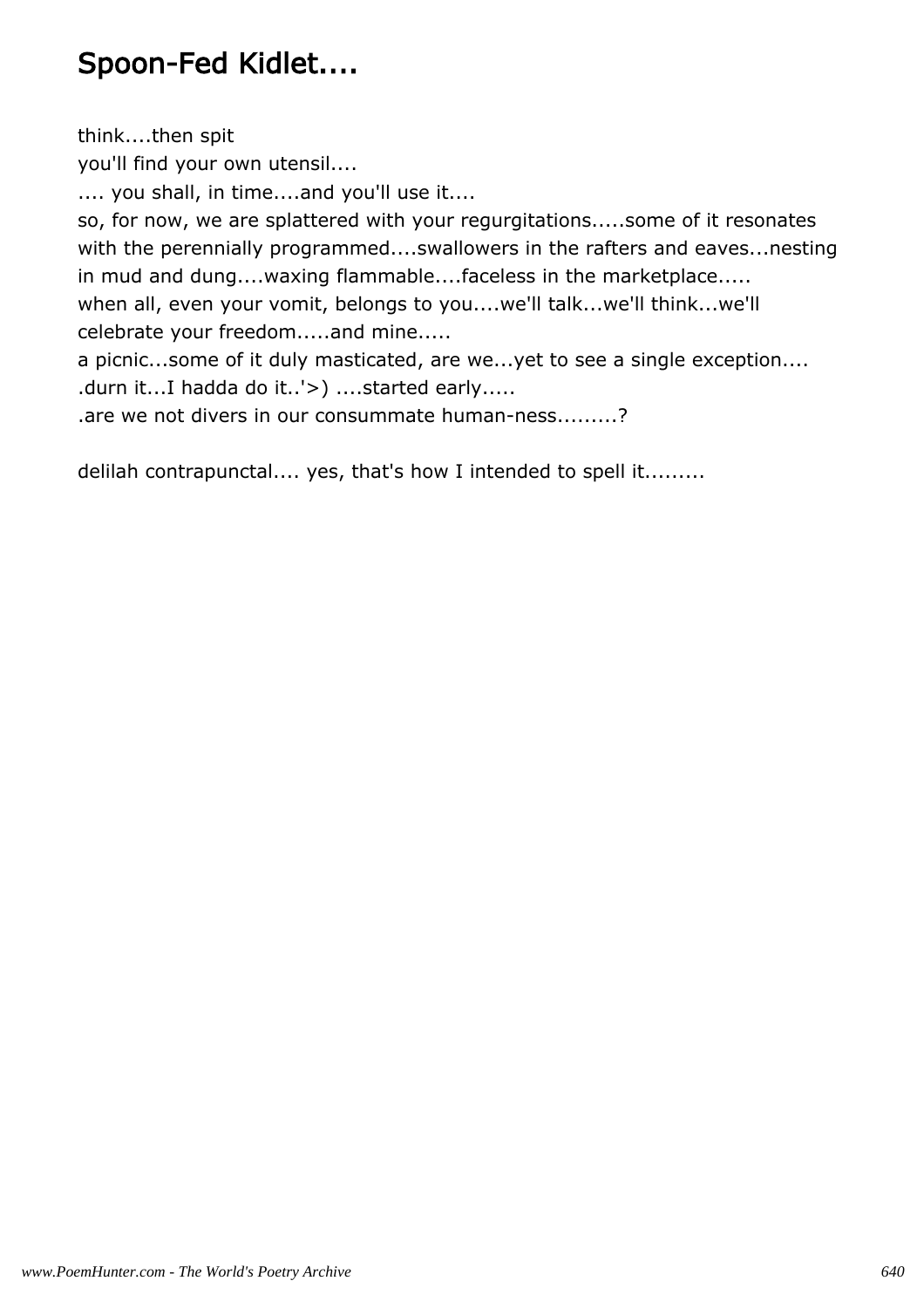## Sprinkle/Dust Nil But Powdered.....That Is To Say

....confectioner's..... sugar on Finnegan's sponge cake..... the snot-green icing cloys....thick and cetaceaform, it defies as corduroy, bulwarks the merganserial atoneprose and slumps in the aisles..... away, then, to fetch the sieve.....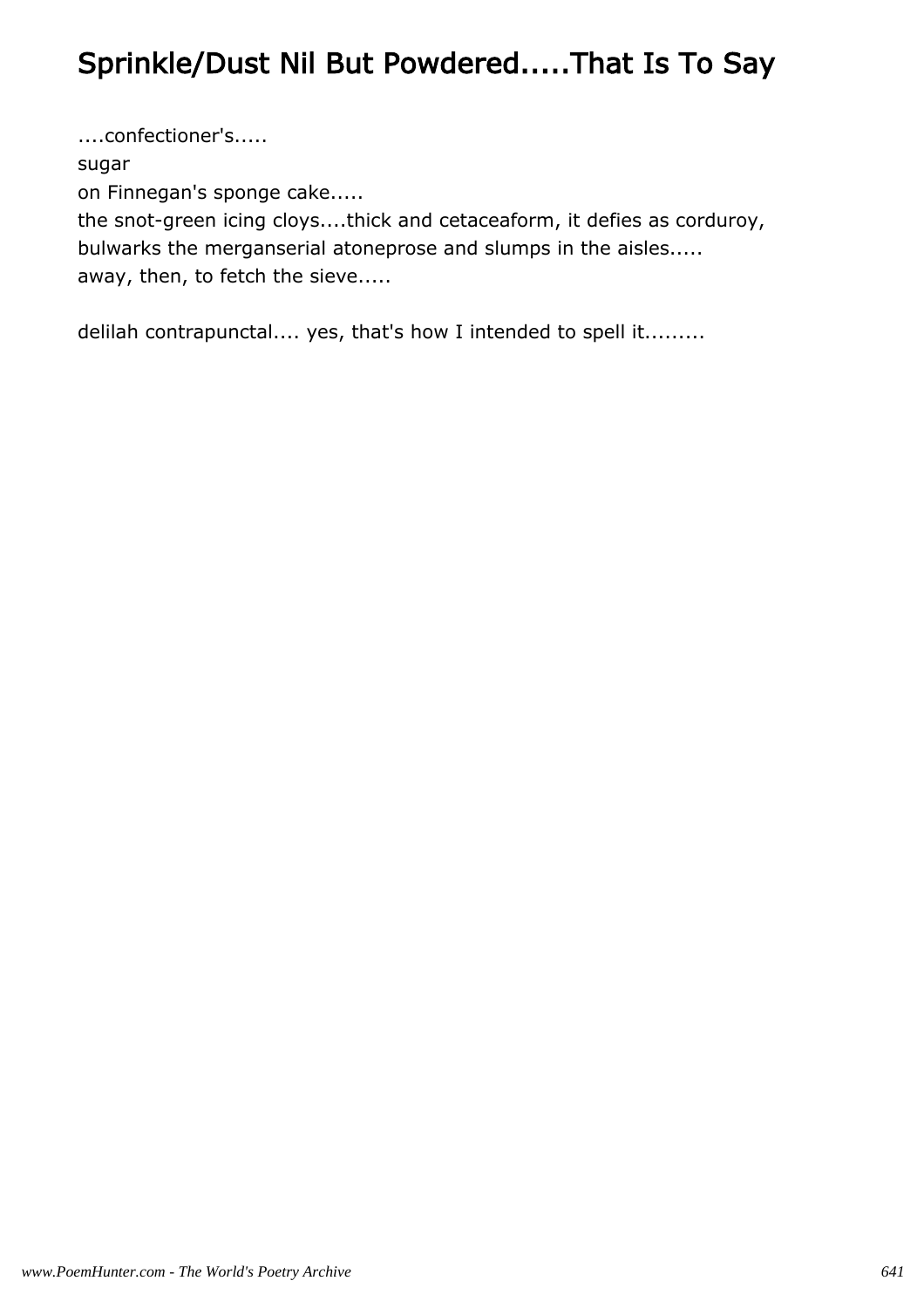## Squatter's Rites.....A Coda...Scyllia.....

the comfort of being one with the blooms..... those.... winding, paper-trellised... flowering in quiet...

ticklish...jubilant...wary....

summer hue'd at fall's approach....

I must close this garden's gate

without catching my tail in it...........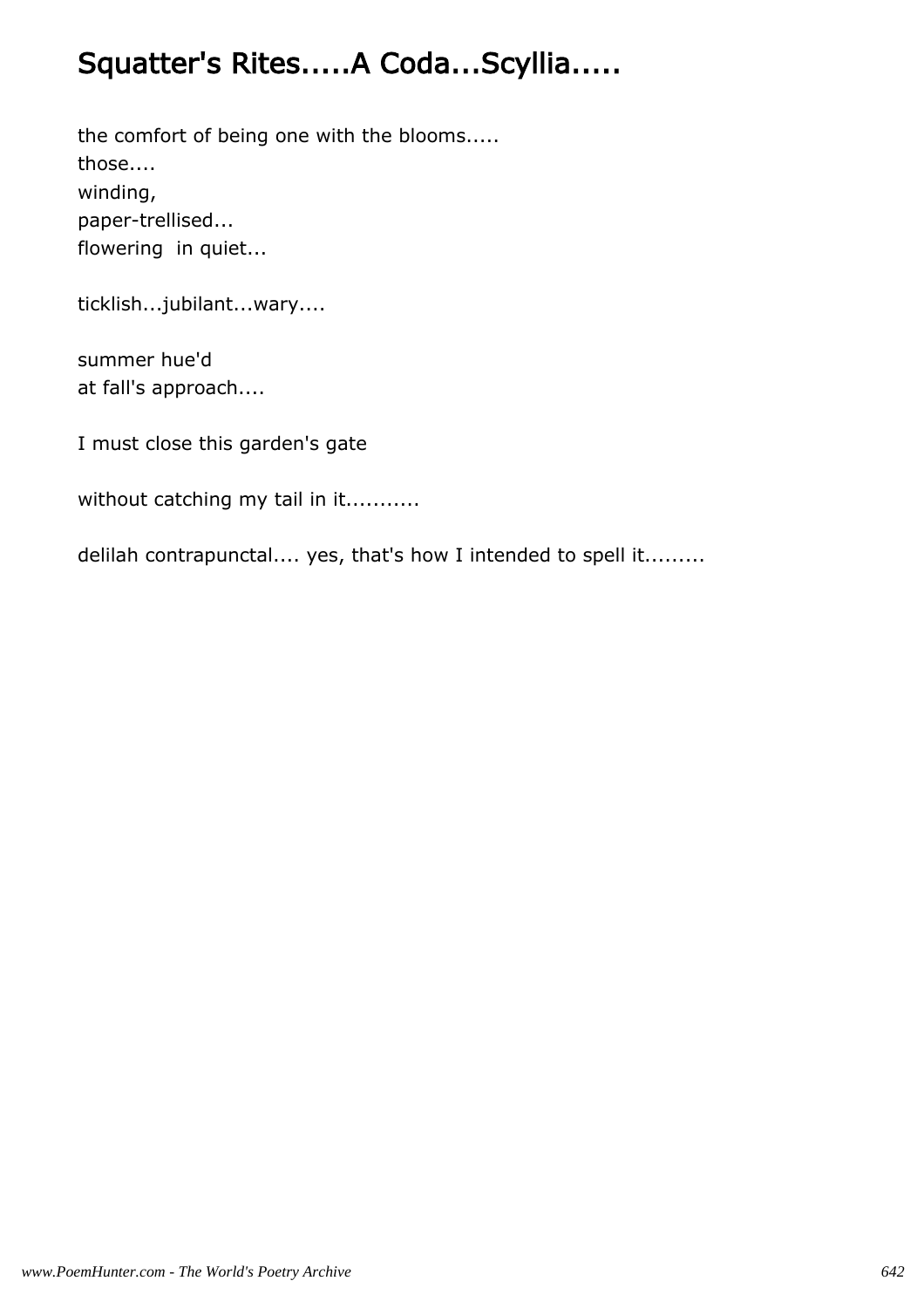# Still Life

cats eating cake on mantle yellowblackorangewhitepinkgreengreygold gone crushed broken gone missed loved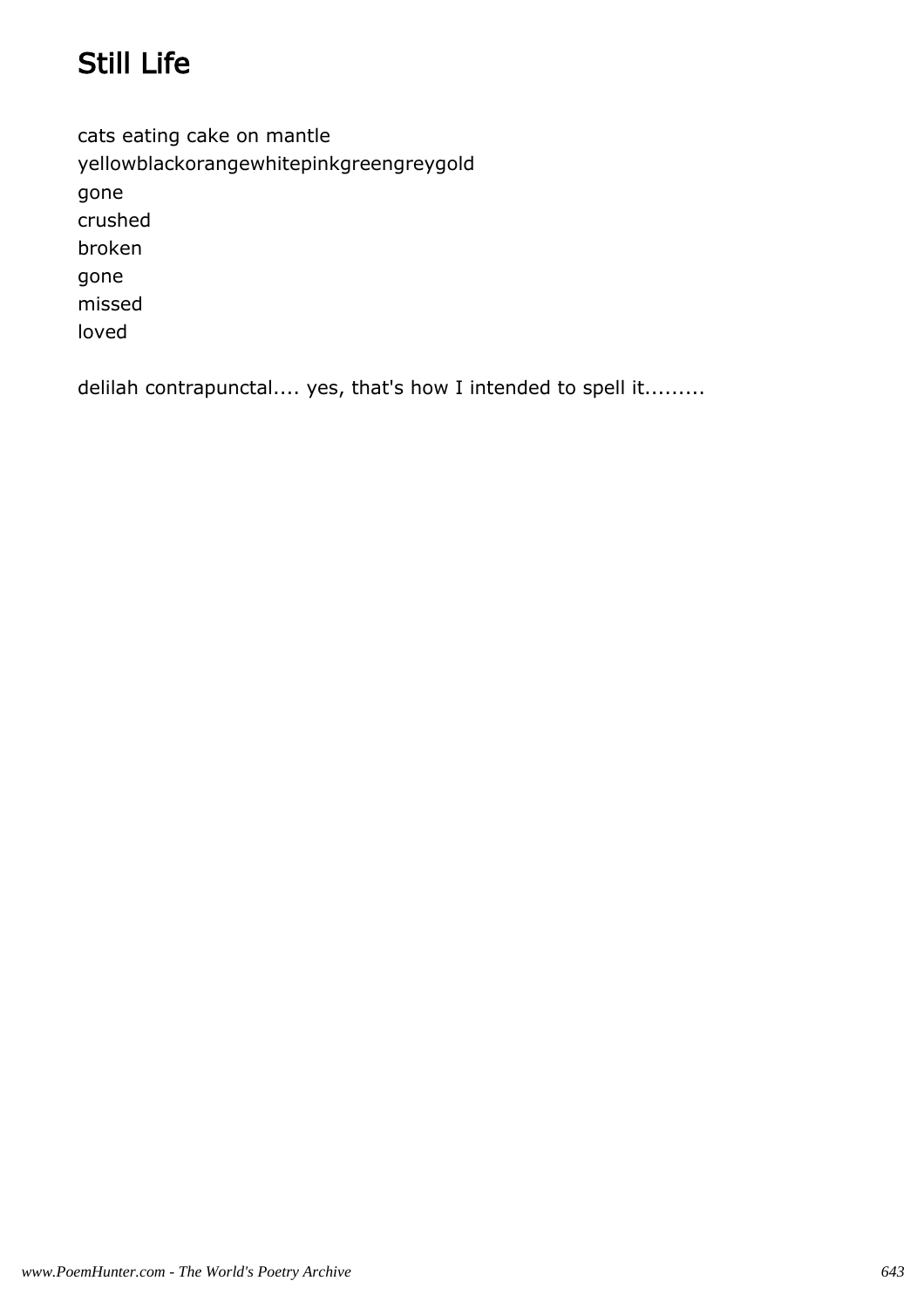# Still Sturgeon On Sand Morning After Ocean Beach San Francisco

he'd seen them, caught them in Lake Superior described them to her... she woke on a mid-day morning, years later, spit out that mouthful of sand, shook her head... when her hand woke, and she raised it to rub her seaweed-creased cheek her fingers left, then returned to that ancient being... still, perfect, armor-plated... having come from all times been and yet-to-be into a hung-over now as dead totem as gift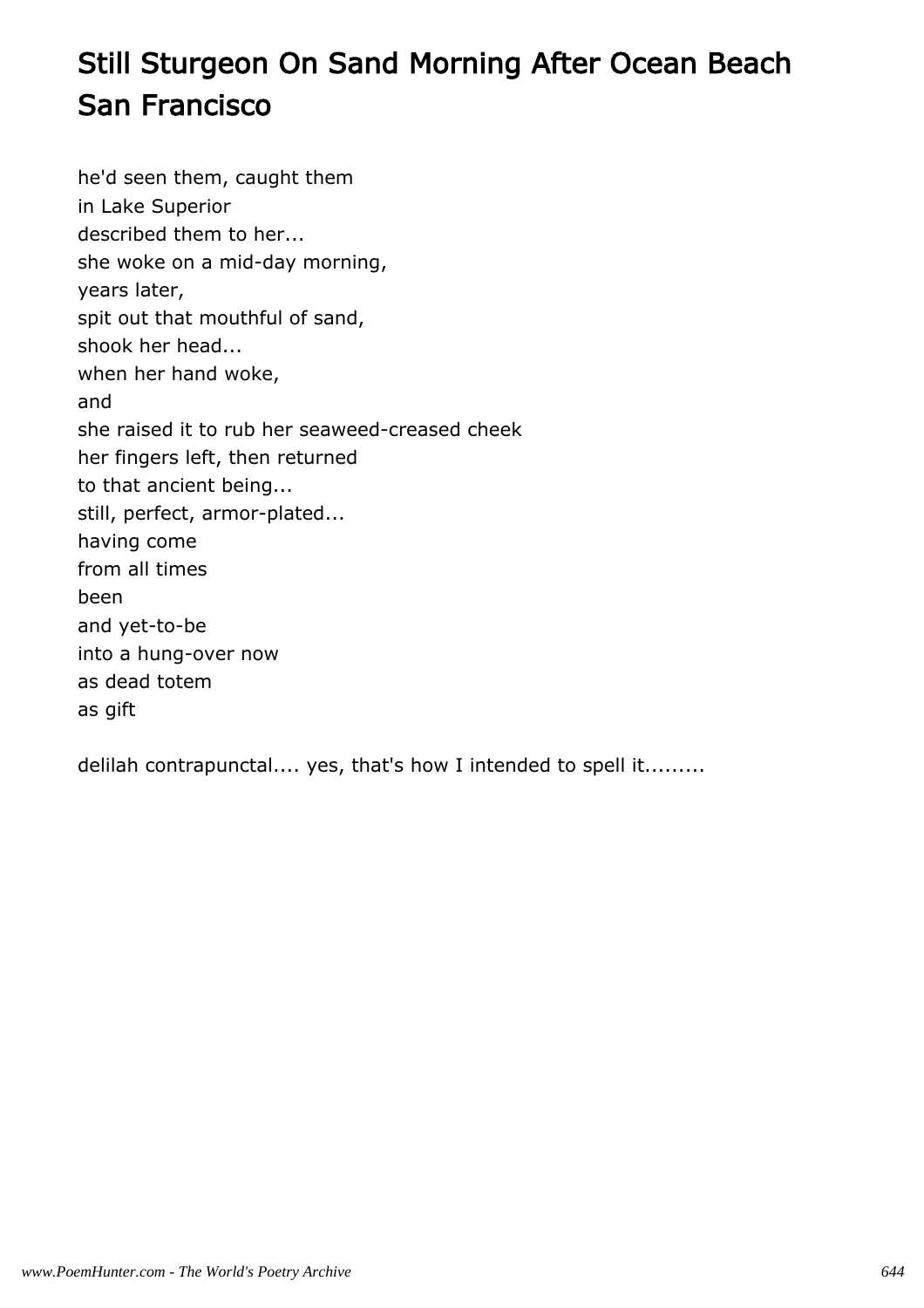# **Stilled**

dried and pointing skyward...silhouetted against the shingled slope... each spear....an elongated triangle.... from a distance so like an immobile flock of erstwhile fliers.... tree-bound in a soundless symphony preserved by dust and dry skies.... ...........last spring's lilac blooms.......whole....... transformed....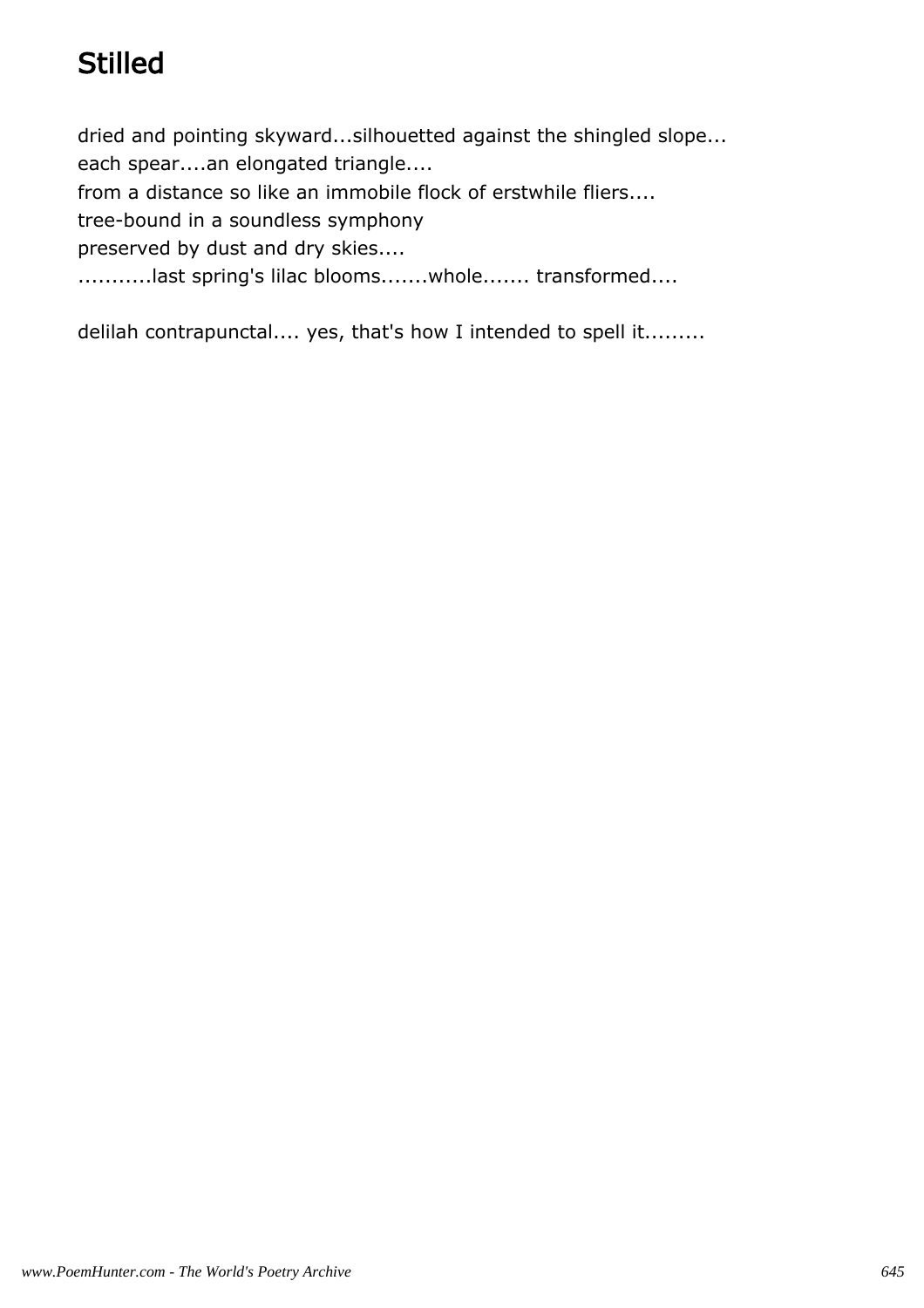# **Stolidly**

defending doom.... warbled, trilled...nictated in the face of abysmal cheeriness..... prepared for wanton slaying and the reattachment of limbs....grafting of all sorts... and playing, frolicking in toothsome rigor....reknighted before the dawning of the day.... still... closer to a blood moon than to a fairy-ring..... something less gibbous shall intervene.... call out for a dragon's claw... reshuffle.. ..redeal... ..replay... ..resurrectify........on some plane of grace-giving susurrus......ripe with love... barefoot and tingling....... fjord-leaping, glowing barnacles... and so many of them.....all with walk-around-in closets.....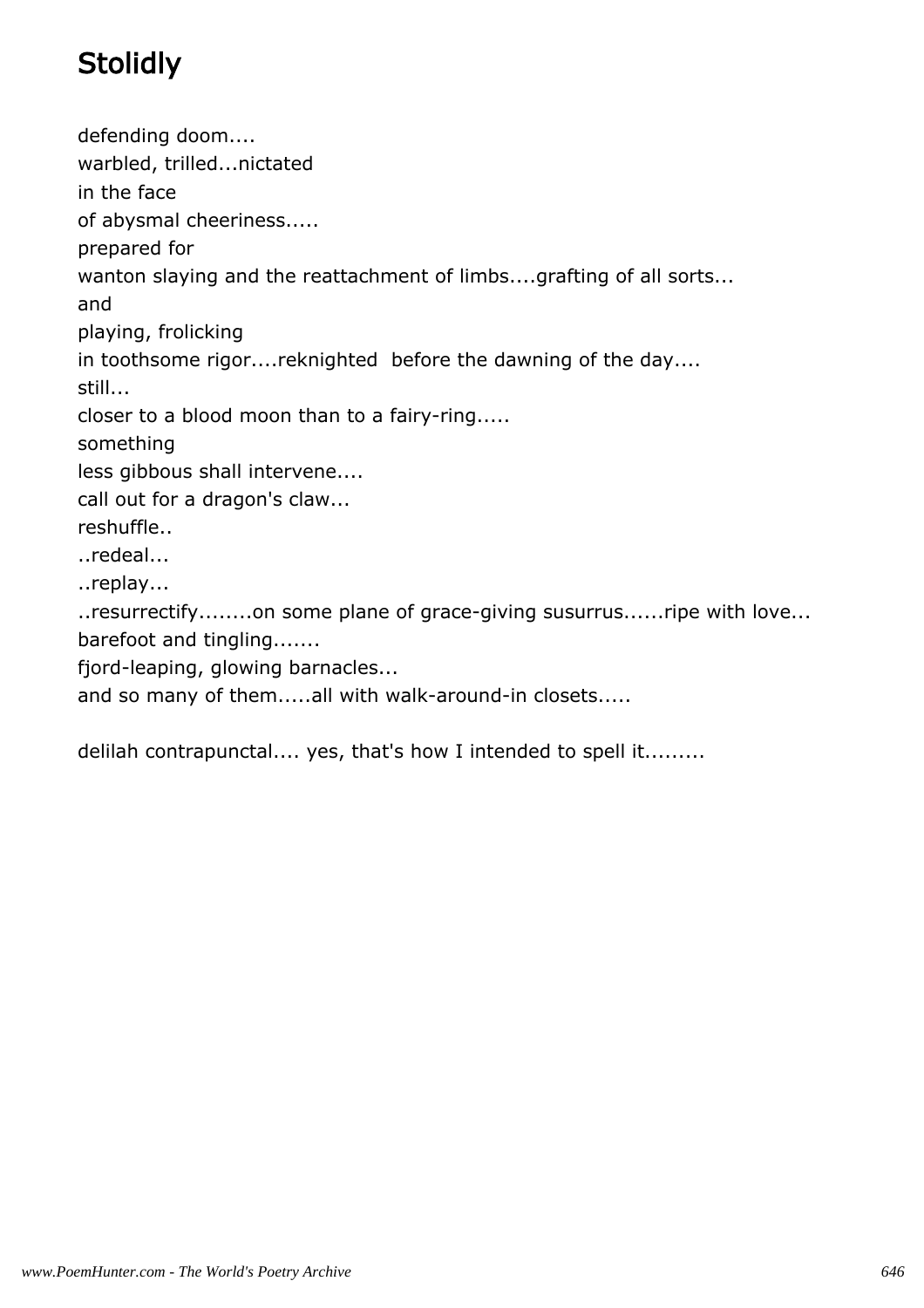#### Stones

imprinted with koans reading the moss with fingertips the palm's warmth obscures the delicacy of the finer and more subtle ideas you pass one to me and I pass one to you the lightness of absorption that does not erase has to do with time and balance and a path which can only be walked single file joyous hearts emerge to know the rain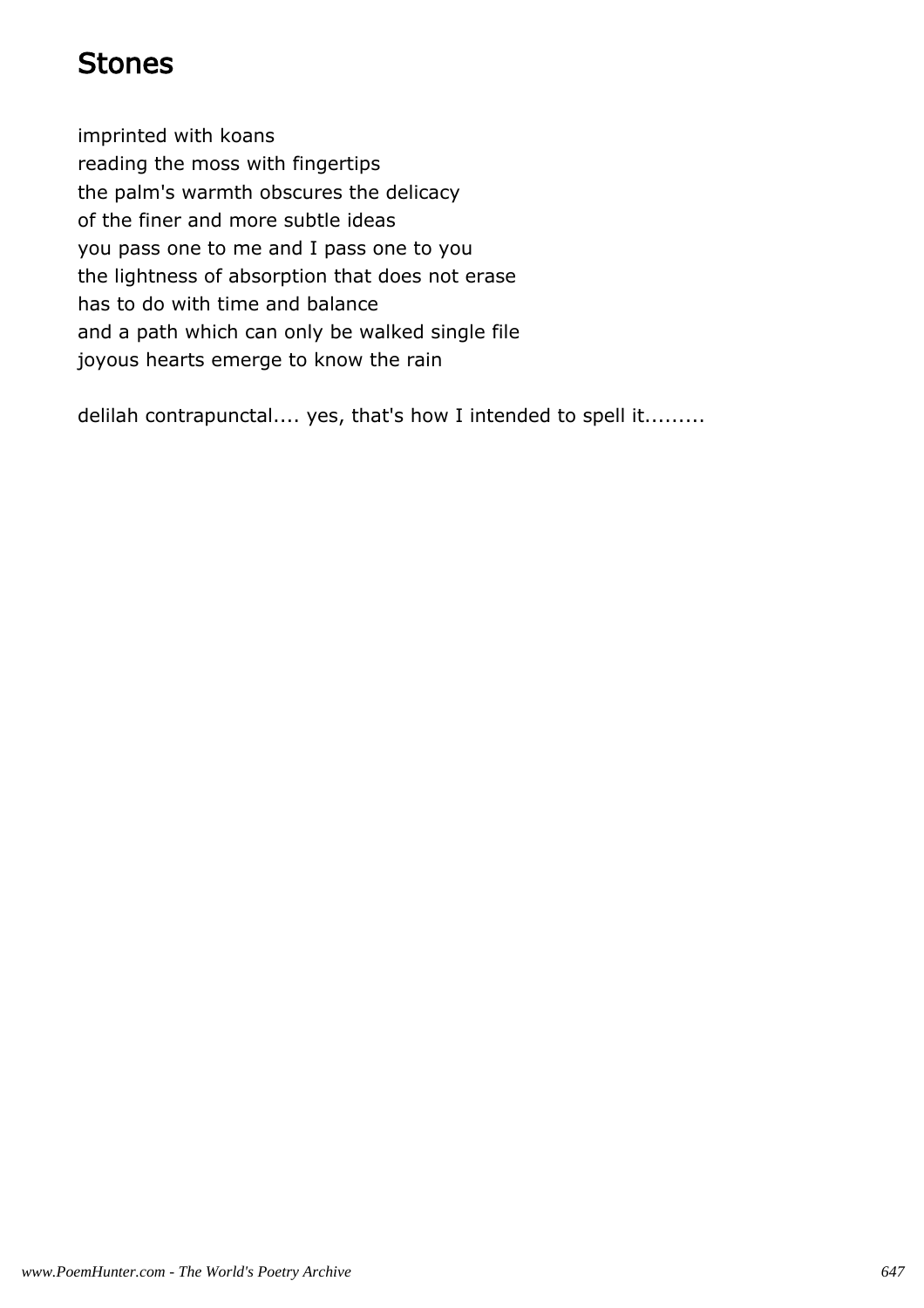# Strum And Clang

dancers spark and drift in a penumbra of split rails and tacit organdy hearing a neigh, the alchemist draws down, lends the farrier a hand and a foot...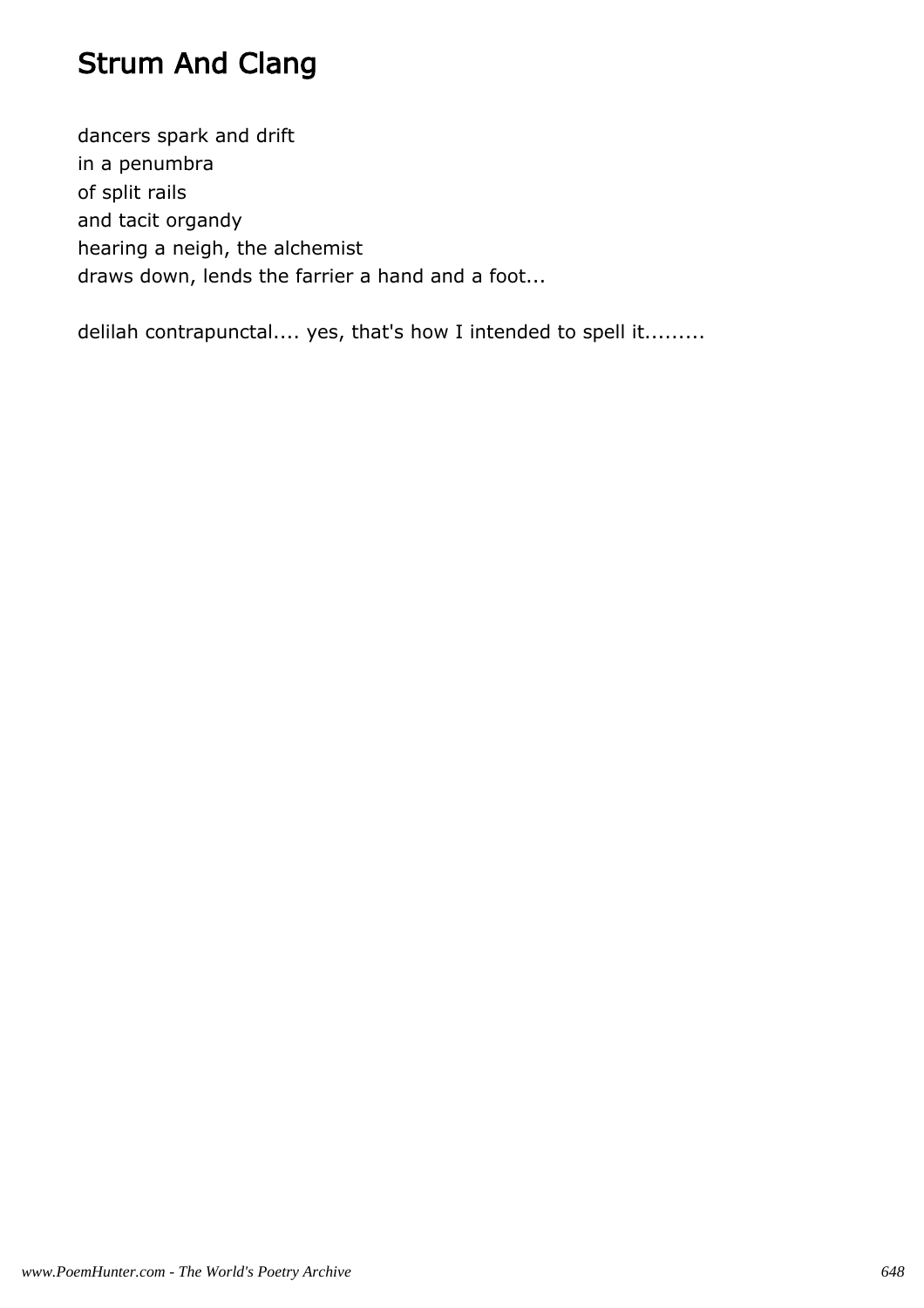#### Sturm

und dragon fly in facets... oblique and wintry night of gales in tapestrial rain mentritious, nil, so, briquets, grayling in convexation, wing it......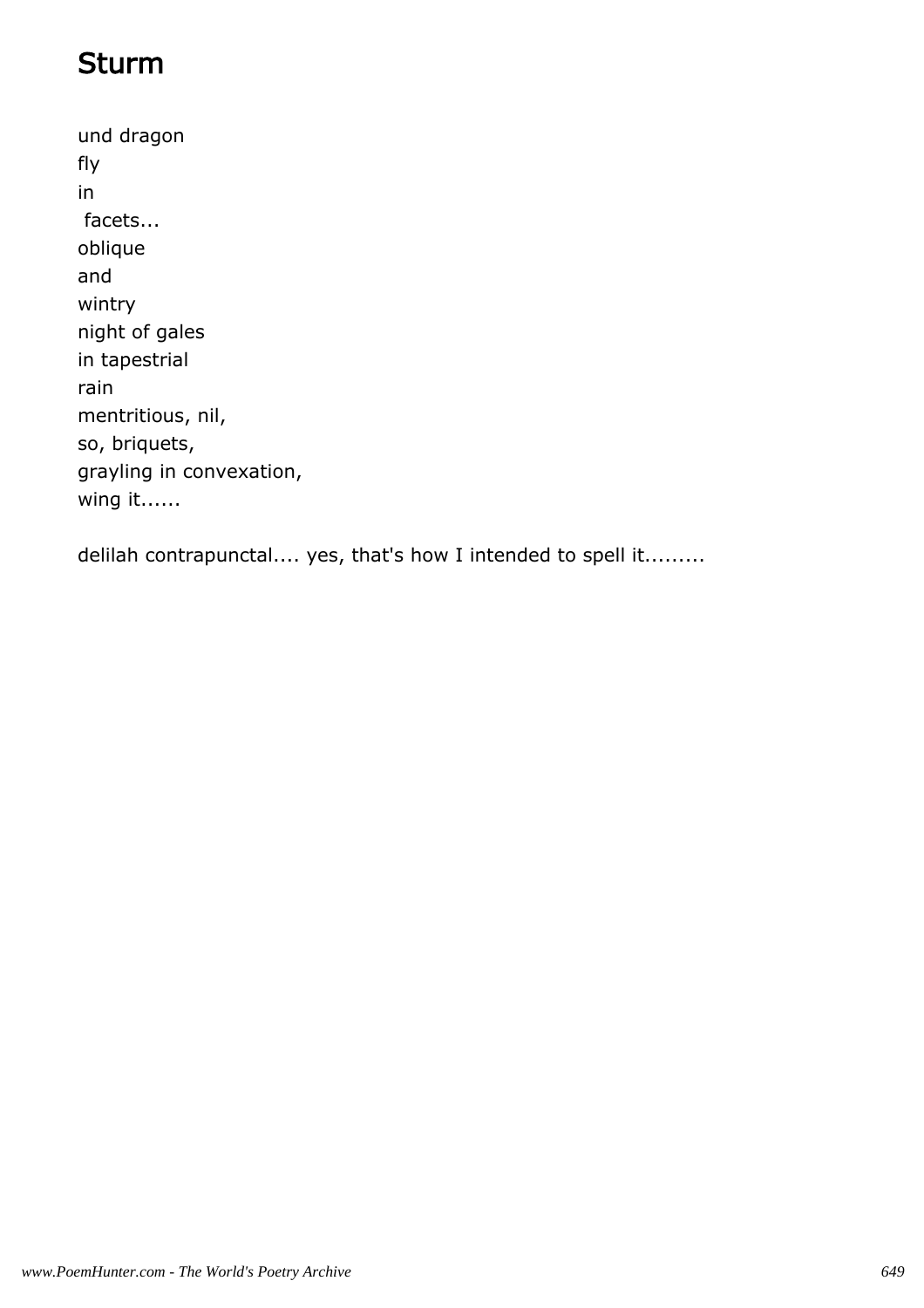#### Substance....?

good poets here providing that..... to them I doff my jester's hat.... from me? ...at times... maybe a trickle.... (must've let my butter brickle...) . so...I sit here...most admirin'.... through fenestration....gleans aquirin'.... am I disconsolate? ...well, not... when finer words carom..hit spot... between the eyes, in glass..and sward... there are some here... I deem them 'bard'... magic...mind and heart exposed.... as gazelles, lions..juxtaposed.... here's to the searchers....on their quest.... at the plate....you swing your best.... and I love you for it....

me, stumbling.....galumphing along... buoyed by the beauty of your song.... you've plied your art so Orpheusly.... I am amazed....and respond, thusly:

thank you! !

.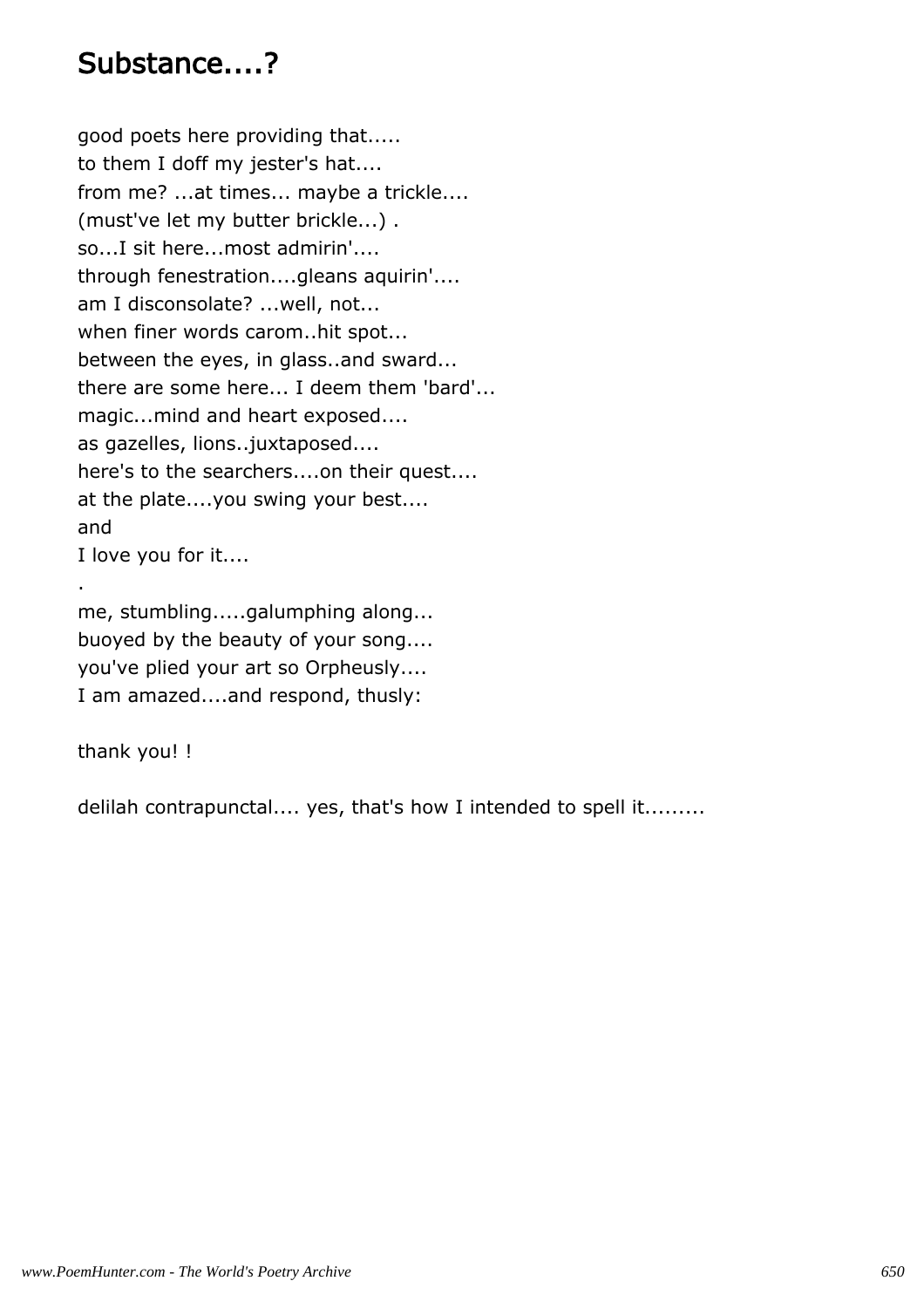#### Sunshine The Glorious

your time here as you was brief you accepted and gave love unreservedly perfect in your fragility most of us may have only an inkling of what you knew and shared.... you were love/you are love you inhabit my heart you make me smile and dance....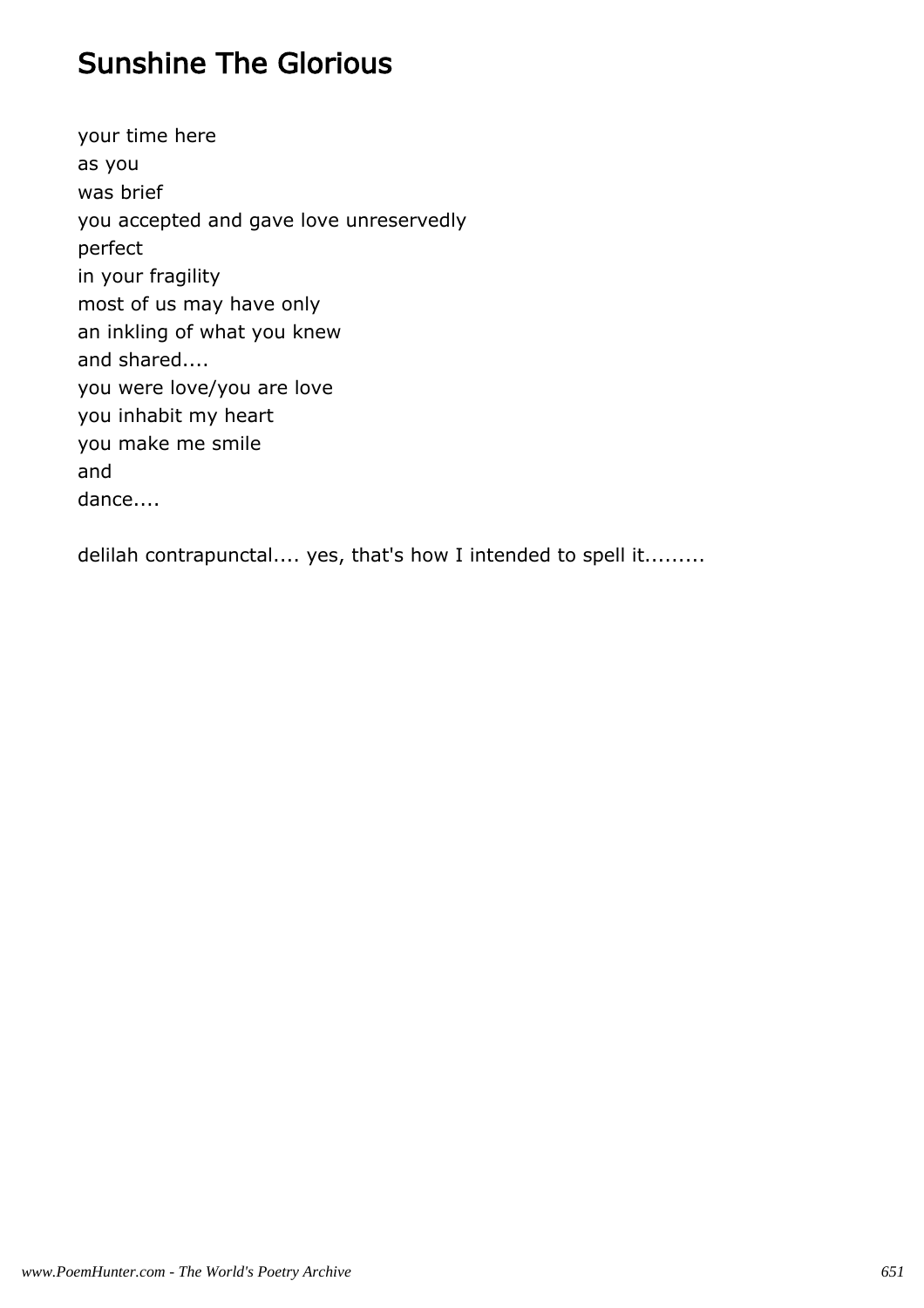# Sure Could

do one helluva buck'n'wing on that sparkly sidewalk...

.wonder where they get the glitter....

.make it float like that....

.make it invite my patent leathers to stay on these coupla squares all night....

up where we come from there's nothin' like this....

we just jump the puddles to get in to the back seat

and it takes about a halfa day to get to here.....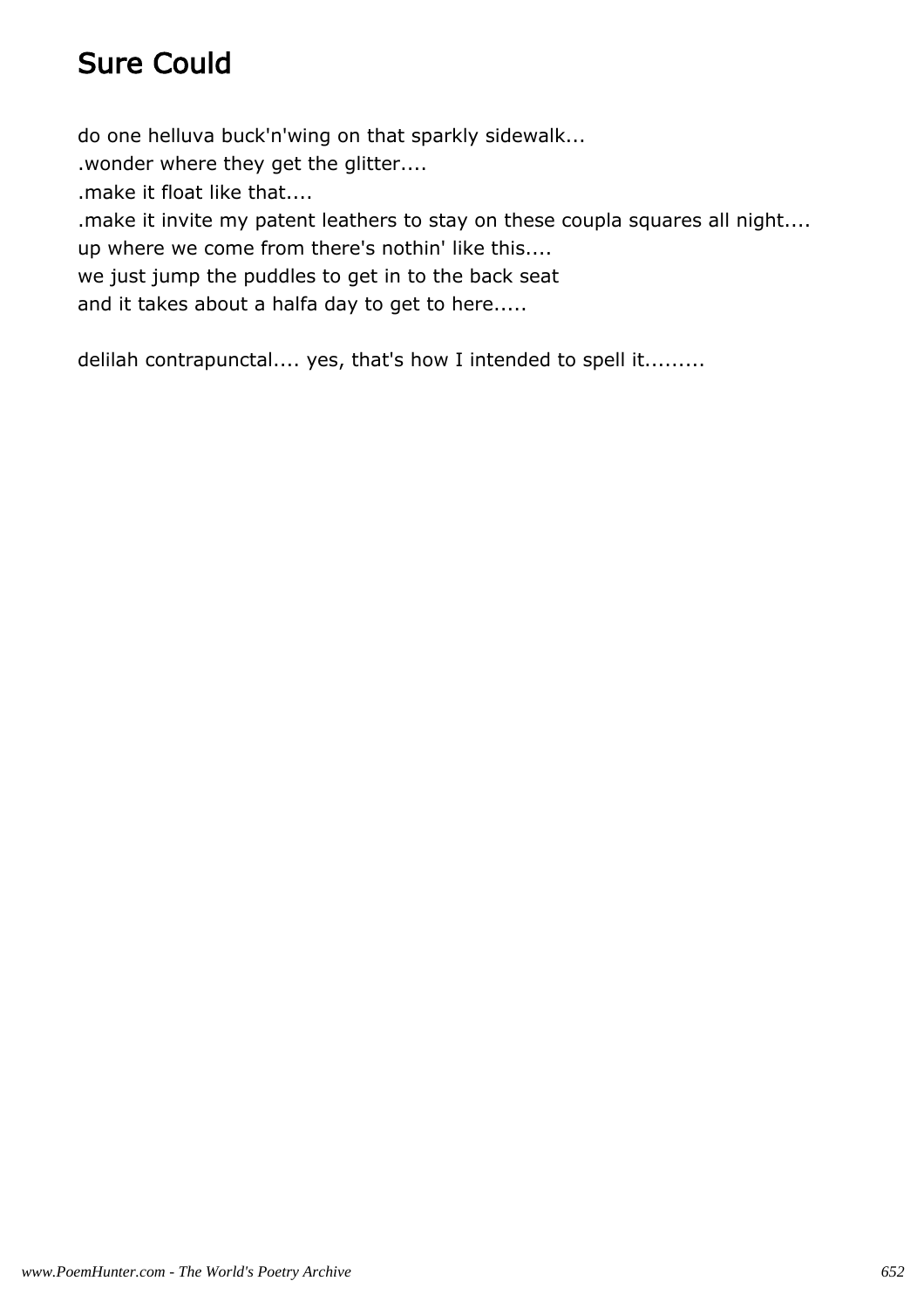# Sure, Slept

in the closet just like crazy mickey.... with the four-leggers waiting for morning... love 'em that much.... and more.... they stay...and shove a nose under your hand....some more insistently than others...but they all do....and it's a lot more than asking to be fed...a lot more... nothing secret about it.....no distance ....just love....and more love...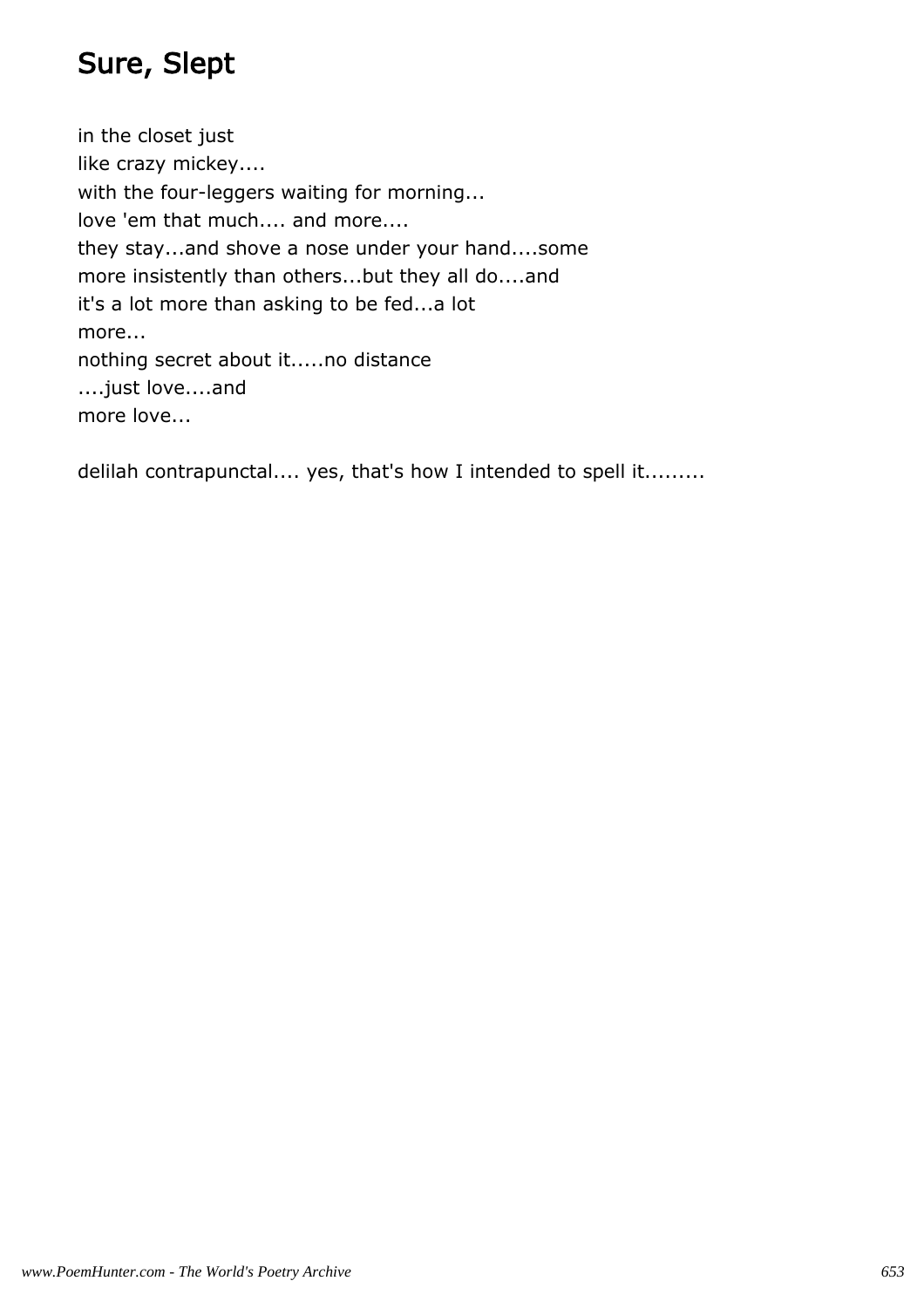#### Swine Are Divine

and so are you..... oh, muddled, cuddled slinkajou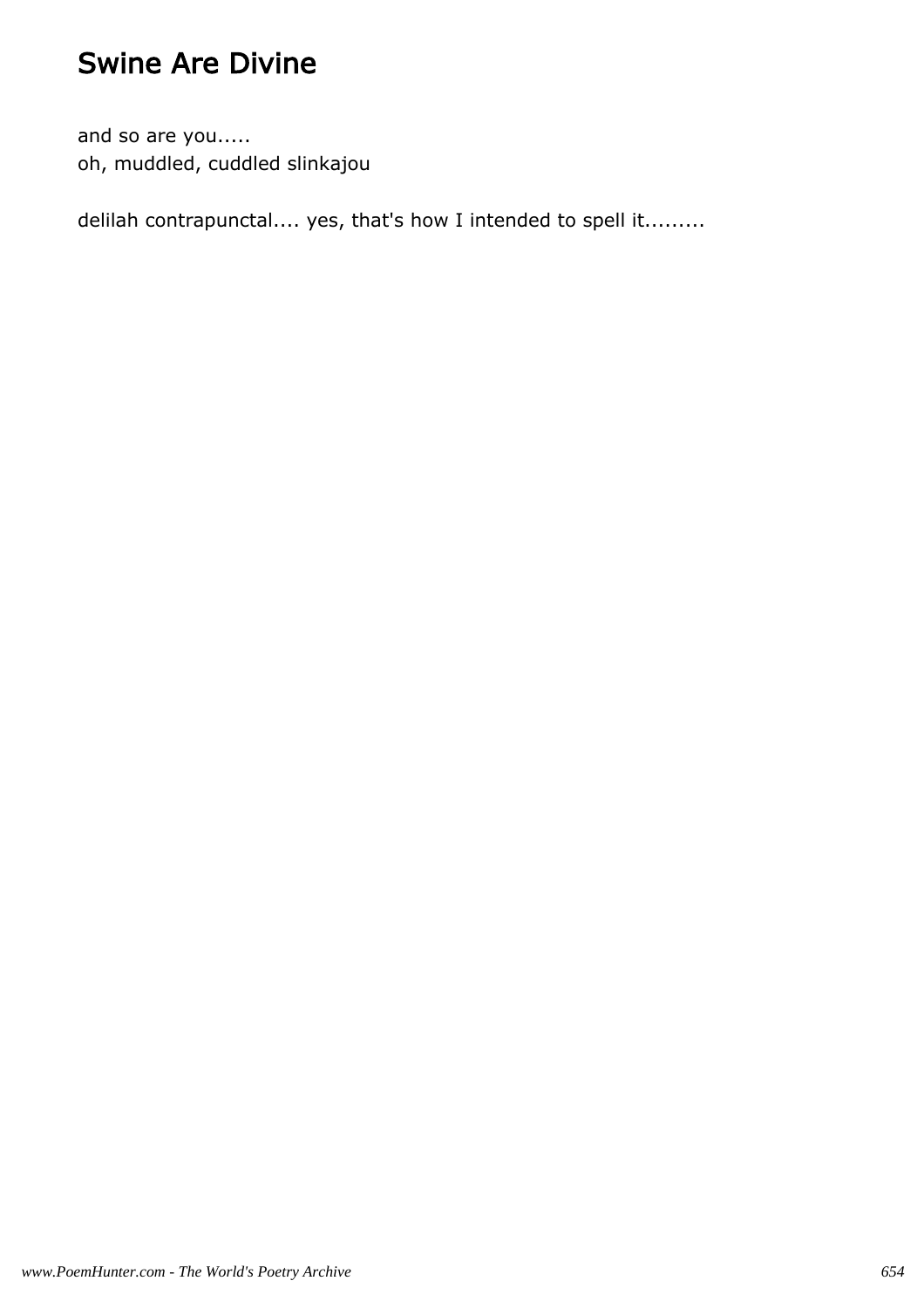# Take It

from you, I would.....I could..... and very few would know.... but since it would not be an homage...(though it would be) as well as a small celebration.. .it would constitute an incorporation...

an appreciation of color... and sound... ....it comes from a less-frequented place..... .but your place...not mine.....

I'll leave it there.....

shall I pull the ouija from the shelf.... .......ask you?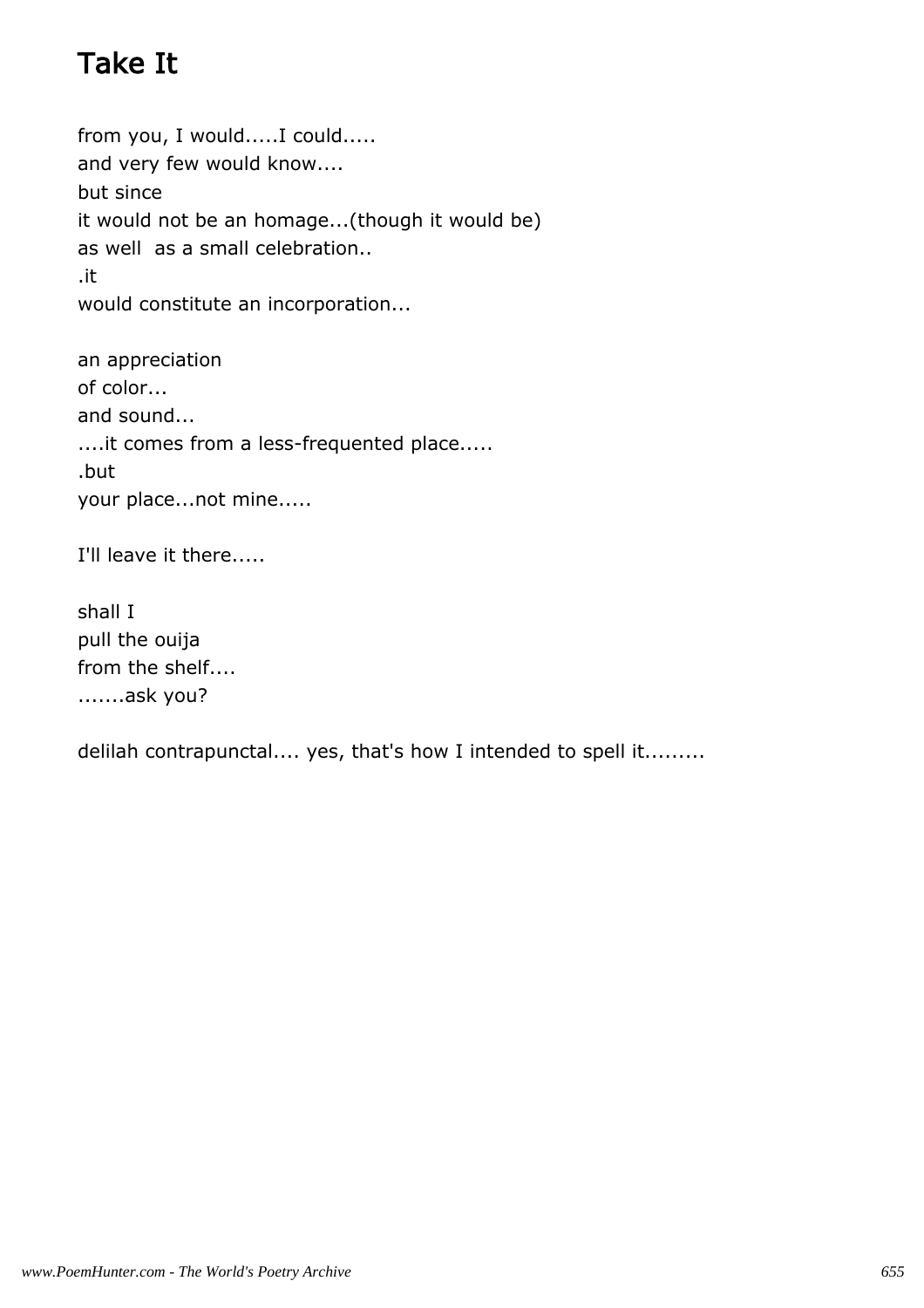#### Tales Told

by a voice sung to a hurry down now from a niche in an apse softened with dogwood blossoms cold stone warm wood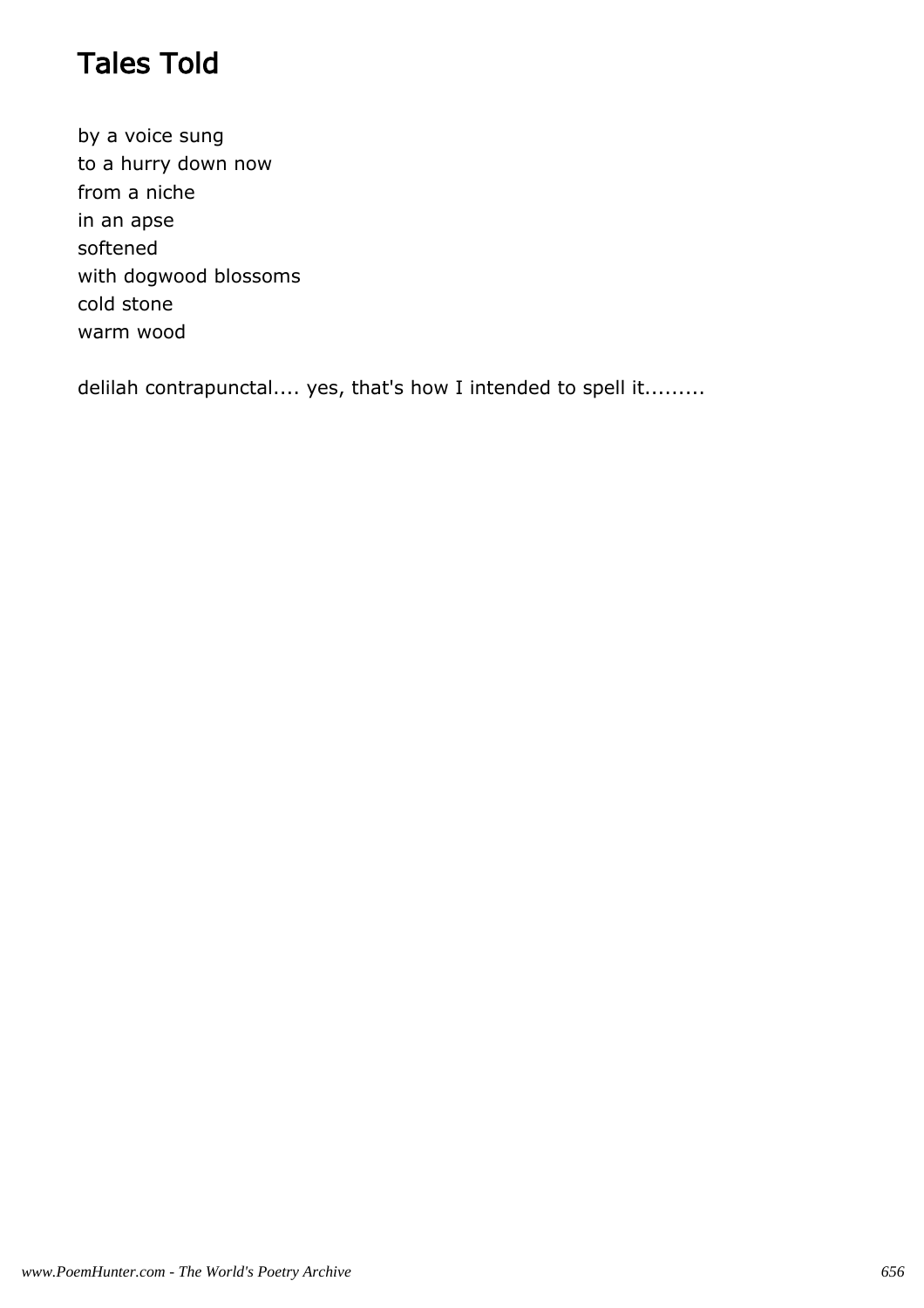# **Tangible**

in a poke-it-with-your-finger sort of way..... .... a vestibule punctuated with familiarly random pinholes....

there are those.....

a battery of resonances......

harmonics beckon, fade.....play as a joyous poultice......

travellin' music....

.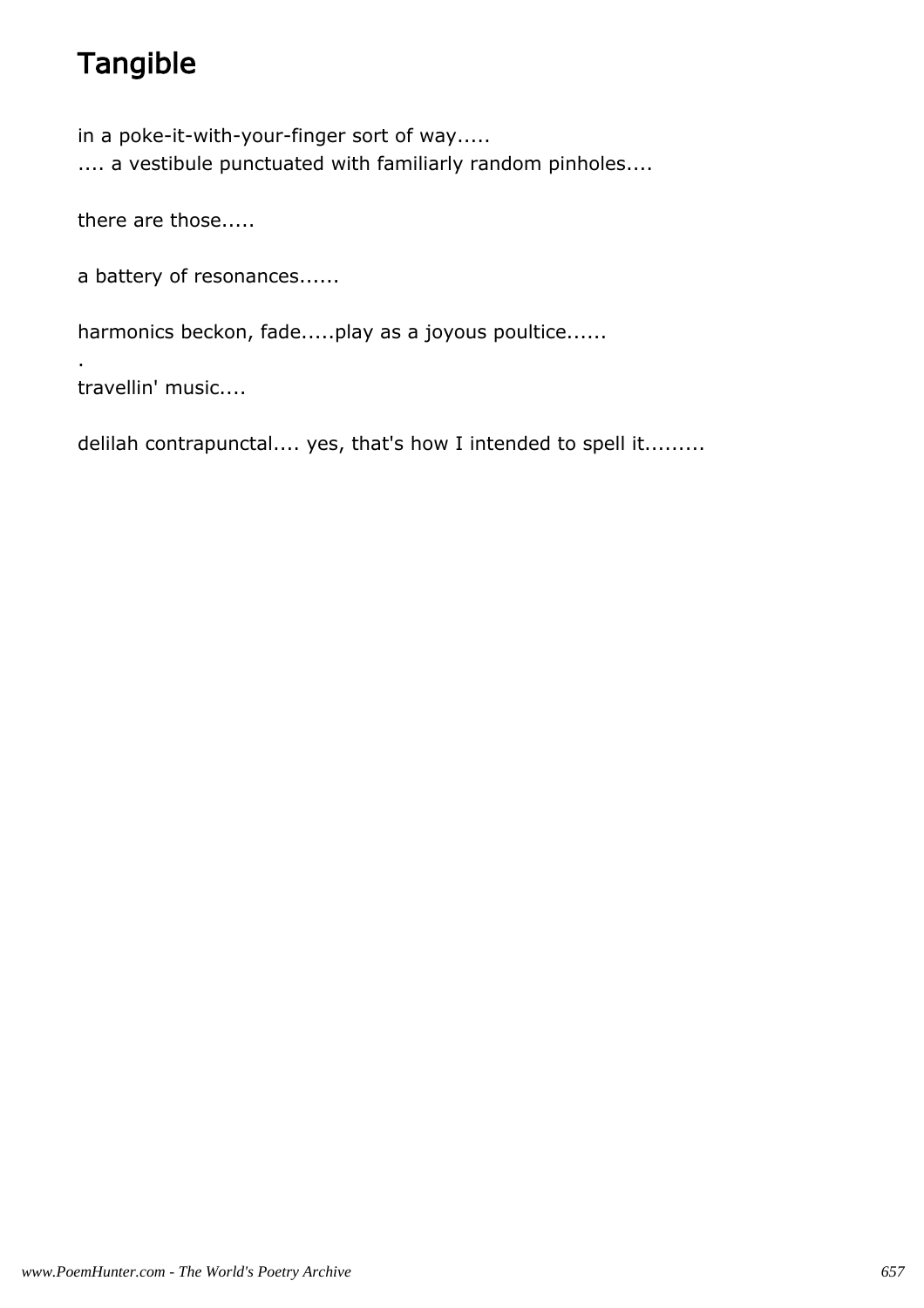### **Tatamagouche**

the fan dangled from

her listless hand

sworn to pen-benumbed secrecy....

as altarwash and pernodlian drippings swelled the bleariest of scudderwags foment filled the requestrians.....

it was easier to climb the wind than to ride herd on the catafalques.... he'd seen it all before......vaulted every vulpine, made merry in the sealong girders.....felt the impalation of precambrian dourbugs......there were newer fields to flay..rickety bogs and clayful abstrainers.....on to them, then, with only a brief roll of the eyelet and a violet for the furze......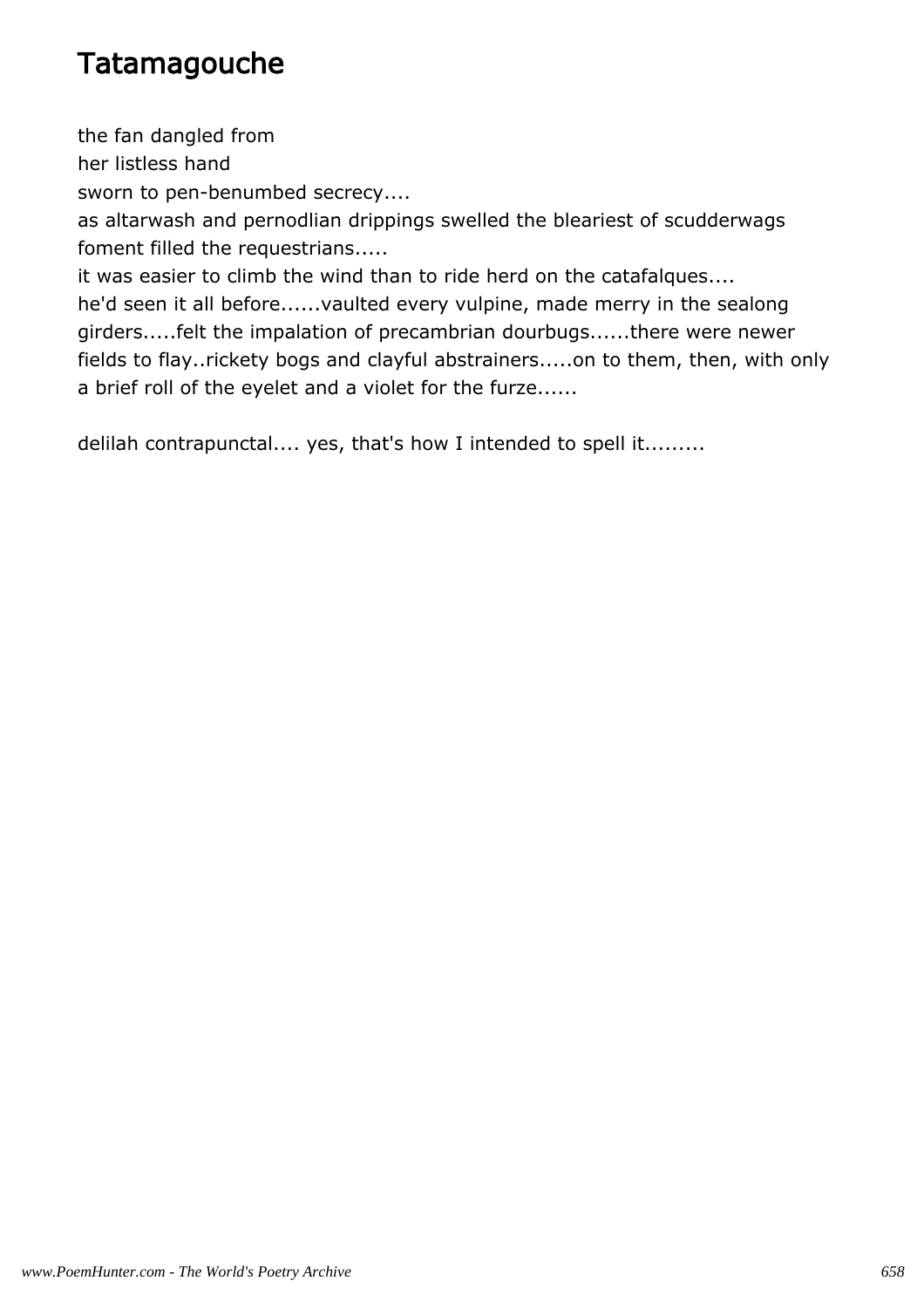# Ted, Come Get My White-Tailed Deer

the one with rose petal breath I don't wanna eat him and you must know someone who does I say this with no reservations...high-fence or otherwise I can give you the recipe for a great marinade along with one for a delicious jalapeno and bacon laced cornbread... nope, no politics, no religion-type conversations...that'd just split our pants and irk the youngsters.... and thanks anyway...think I'll pass on that coyote-fur vest.....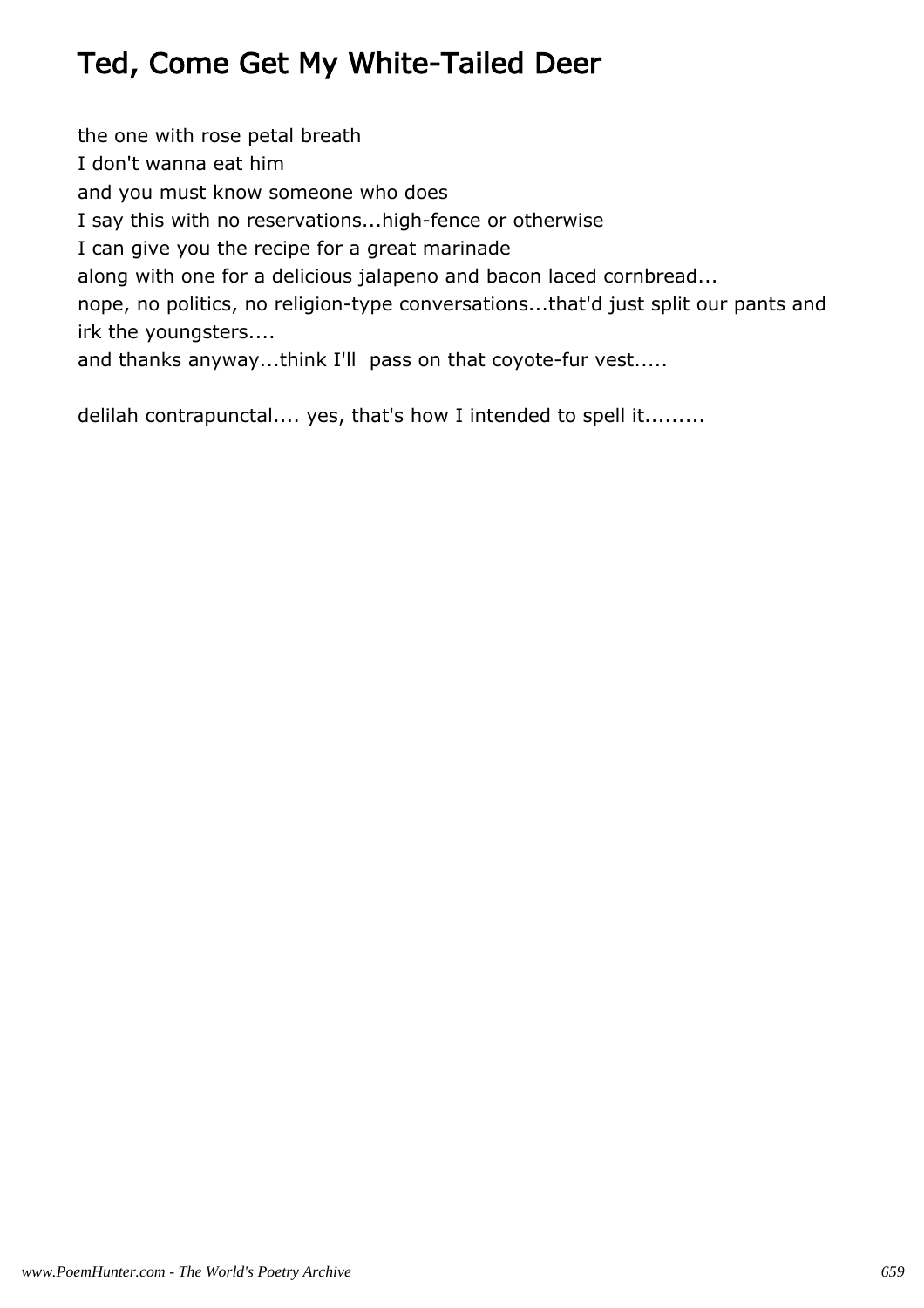# **Tempted**

by altarlight... to let the skein unravel.... dislooped... ......it catches on a twig here...a pebble there.... stops, briefly, on a minor hill.... stargrazes with other ruminants, their visages tamped....orderly.... some are on a fen-fallen quest of solace... tumbled...polished to translucence.... picked a scab...or two...or a dozen.... strangely, perhaps not so strangely...there is no blood.... humours run clearly at this wayward station.... are absorbed by the splendidly vacillating grass.... volesters, being bystanders by nature, have gaped, smelled the air.... found

there is little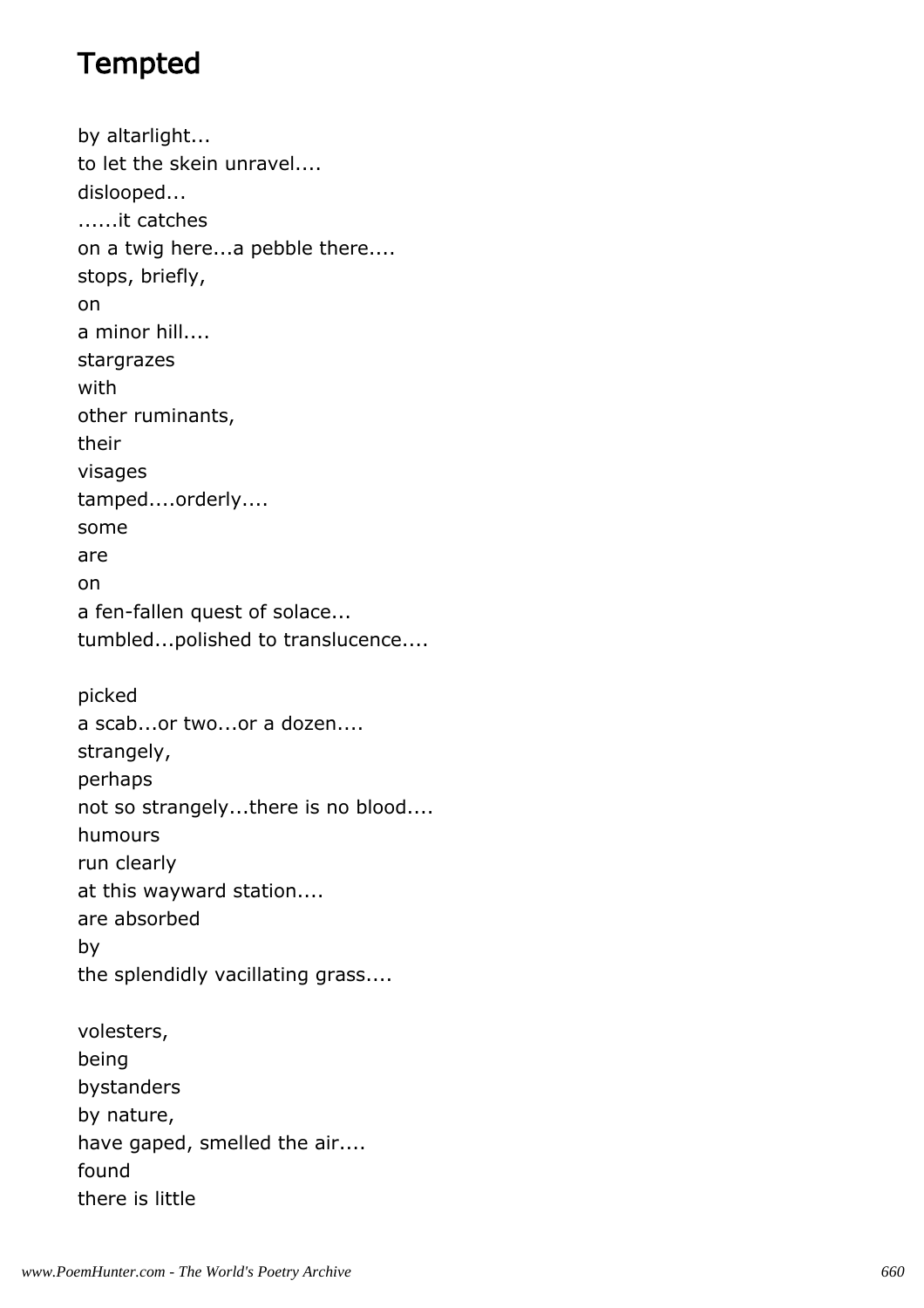to nullify....less to feast on.... curl into magisterial, malleable.. if dormant... rounds.... are heard, vestigially, in their loam-scented burrows, on their tiny three-wheelers.... little somnambulists.....pedaling...pedaling....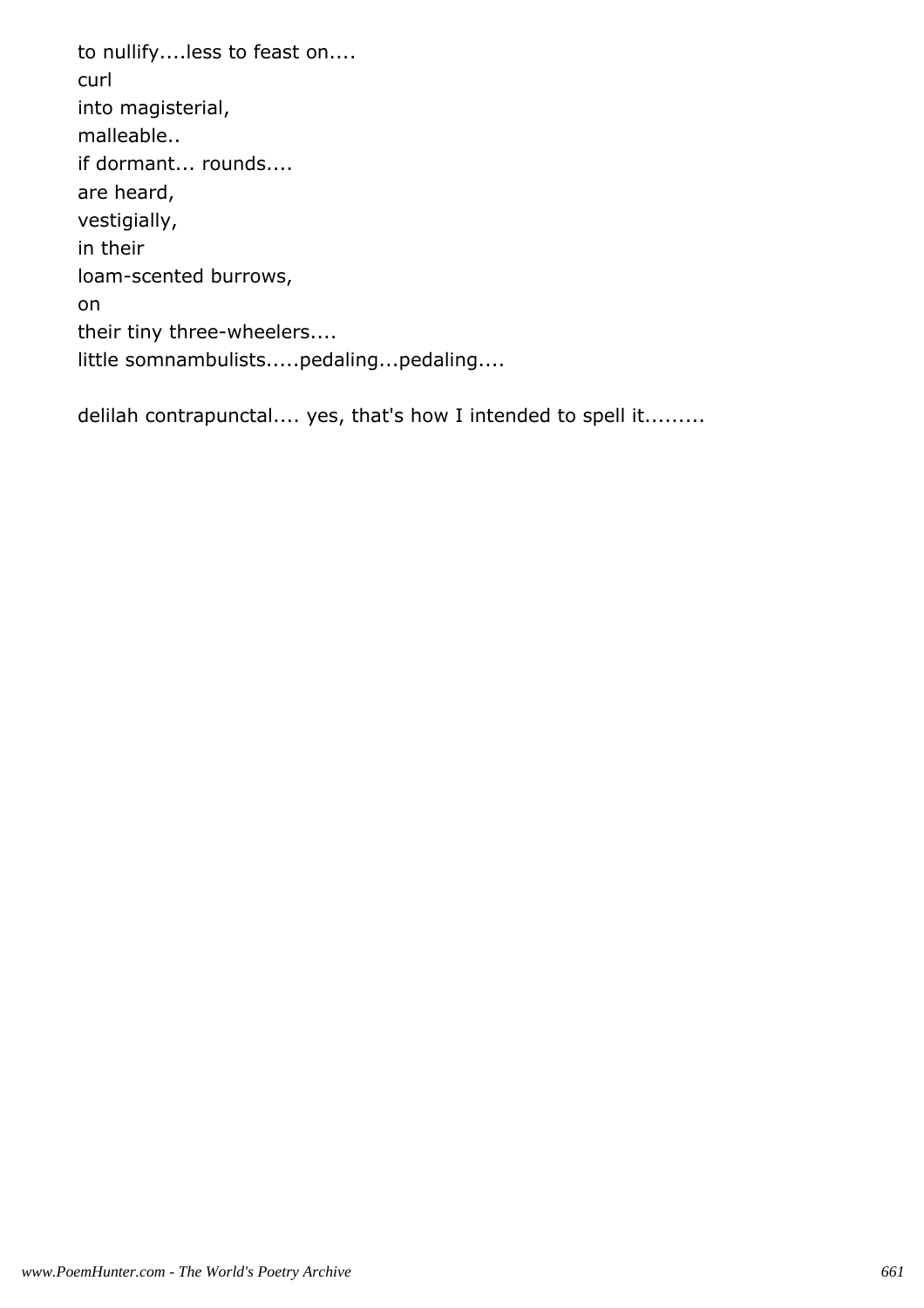### That Cat's

become a palimpsester none know if it be Chester or Hester...

all books are hidden, the study's forbidden, even the jester's gone east with a wester...

it's more, indeed, much more than a pester, all the papyri are shred, gone a-fester

an excerpt from Tellurian Tails and Whatnots circa 1785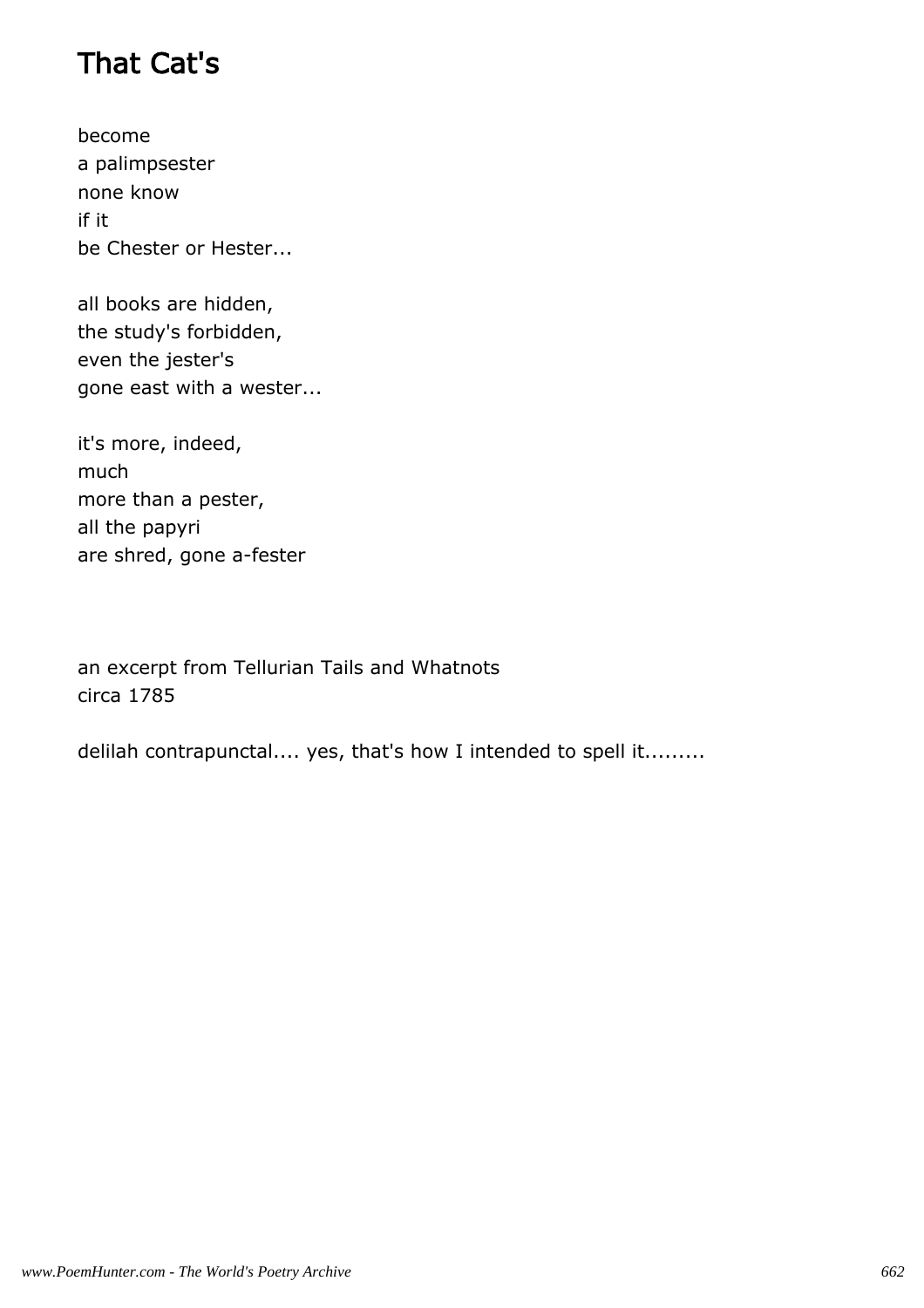# That Fine Line Between Justice And Revenge

requiring a size AAA shoe.... and a wrybill overhead..... and, apparently....one that does not seem fit to print '>)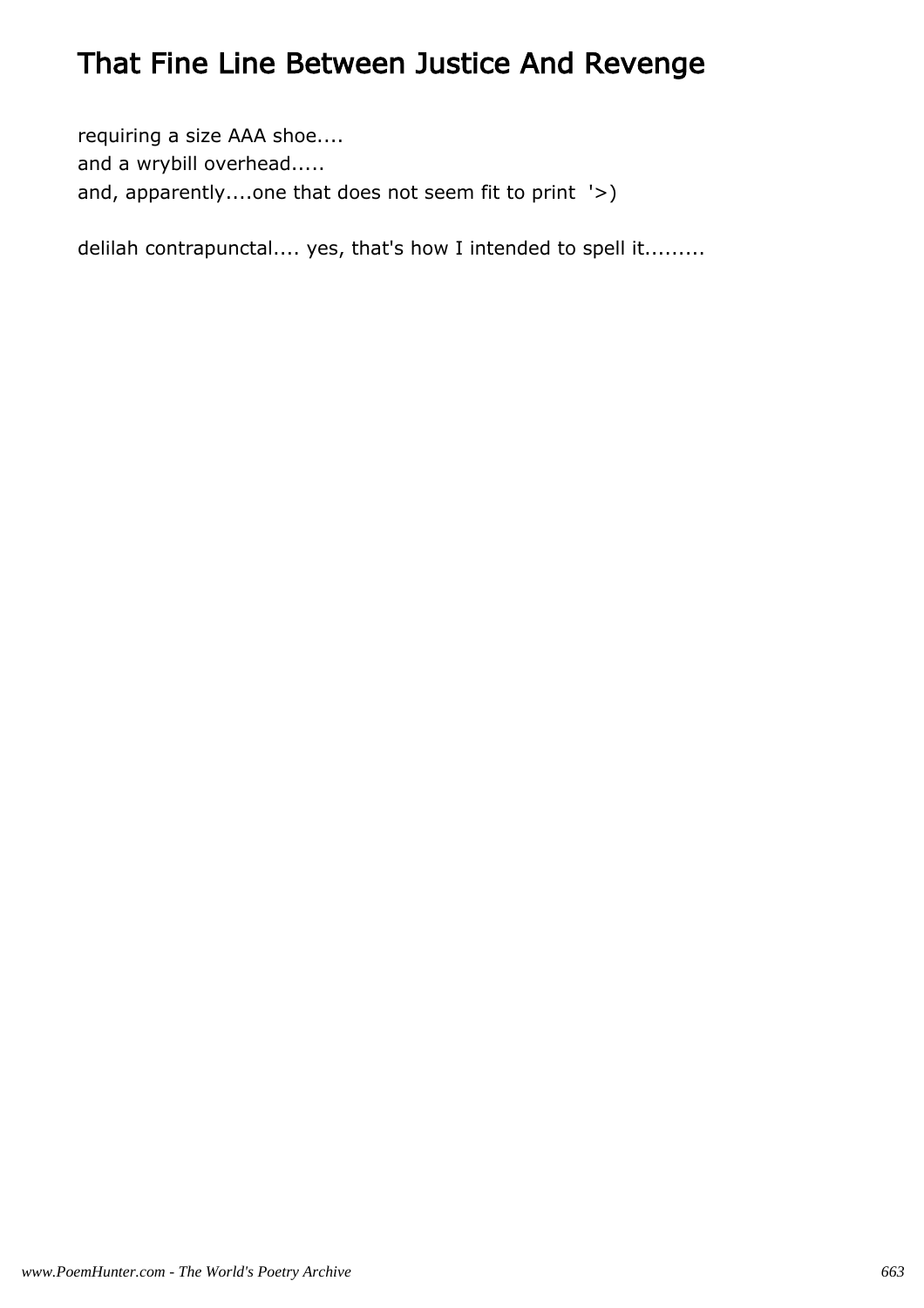# That's It....

renting...for a day or two....the entire Biltmore Estate.... padding, staunch and erect... through the halls.... a stopping at each of the sixty five fireplaces... after all, the burning of these love letters should be done in a dignified and circumspect manner...thoroughly...specifically.... the screams and wails and moans shall come later...conclude with.. .oh, who knows, now...... .there's a job to be done......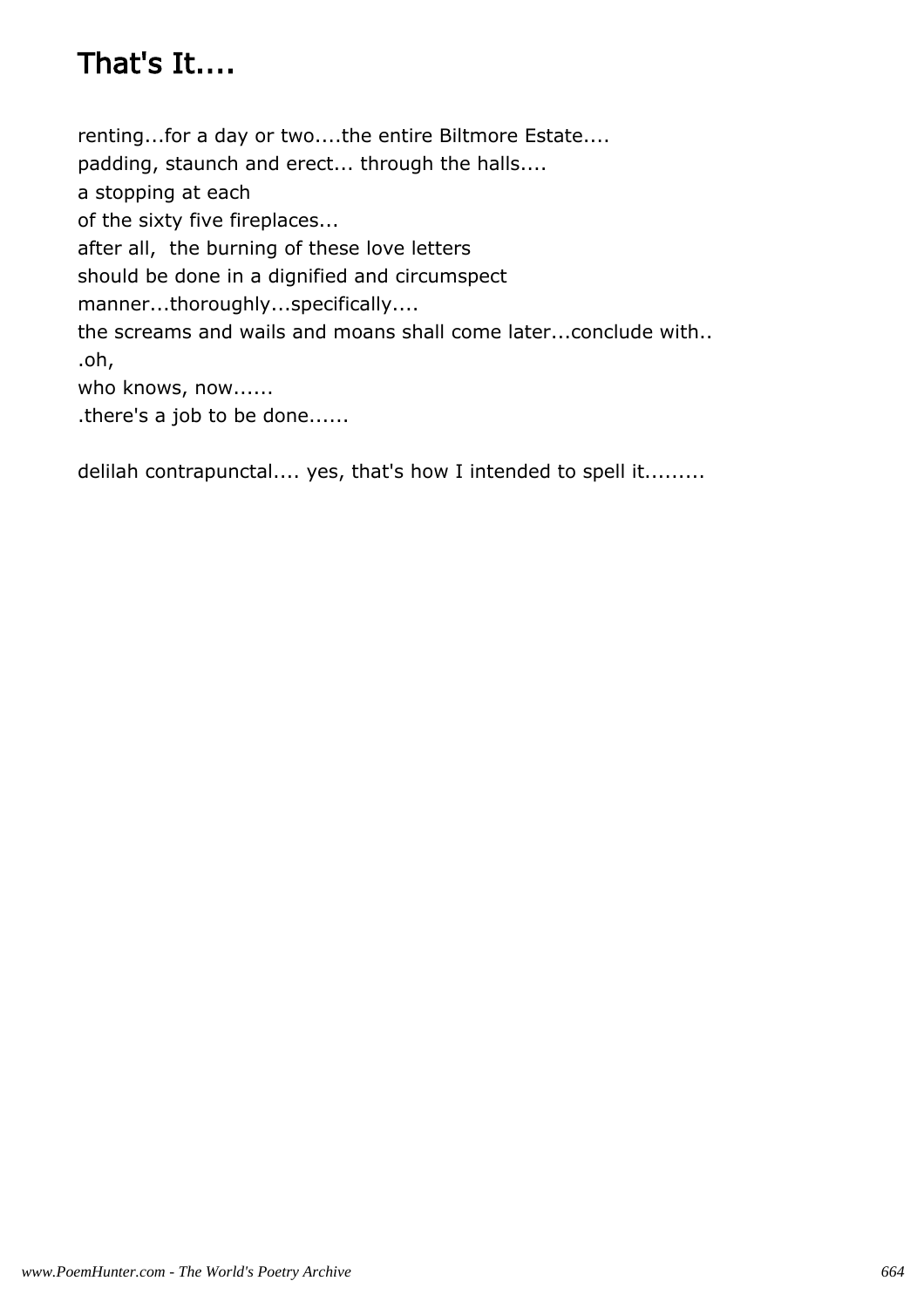#### That's Why It's There....

to spark on ...to run parallel to.... and with. ..to leap...change shoes..... exchange blues....and greens and violet cauls.... wrap it in a softer stola....a cream-fringed bartered bridle..... ......an anything button..... stripped and repalped..... the essential will out....... and over...and under.... .a necessary...with seven supposedly extra senses......and a snout that could find that noodle in a rucksack.....or a swan's nightmare.......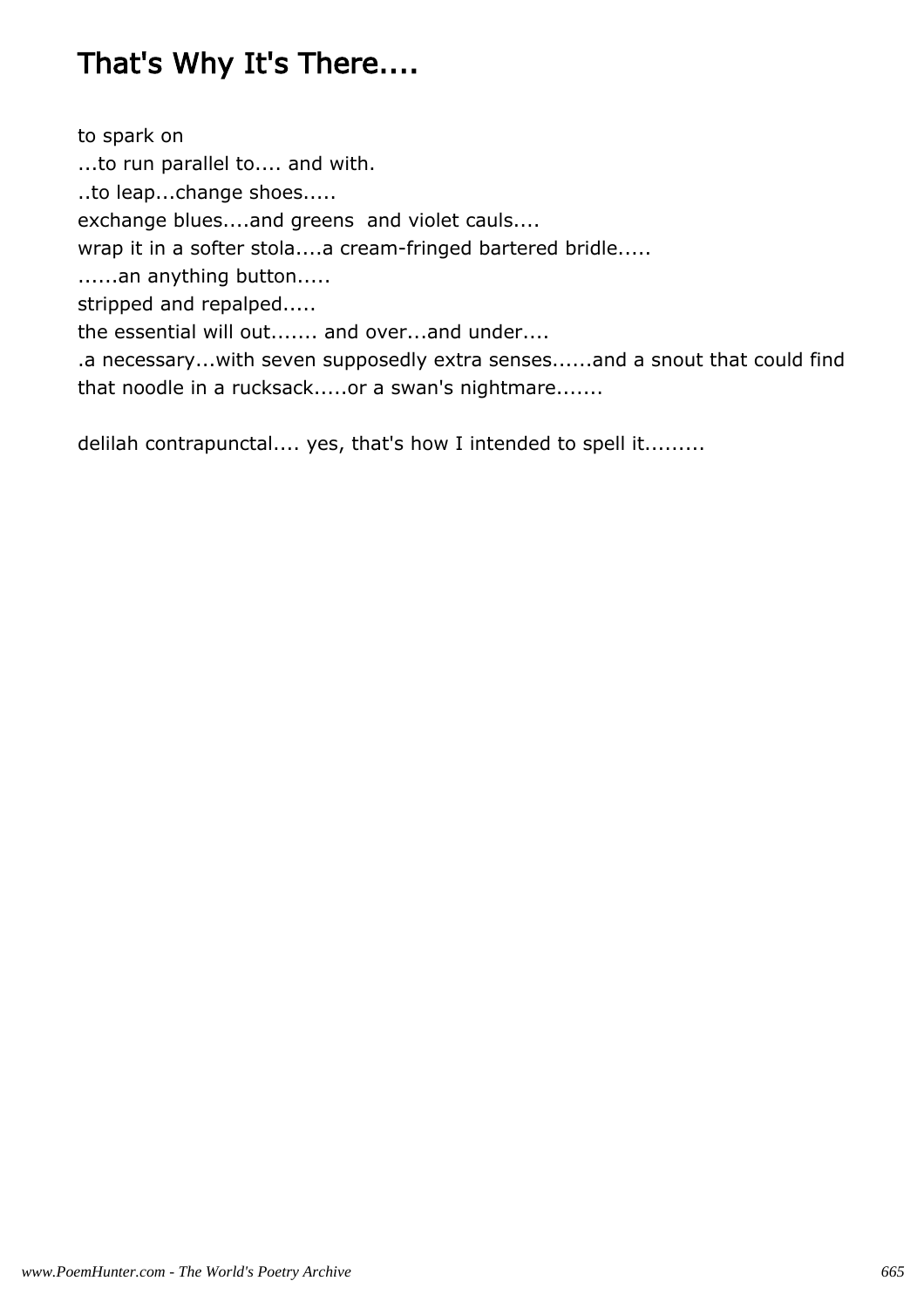# The Affable Egoist Of The Outer Limitlessnesses

finally hit Wyoming, dining within blue walls of sky sharing livers with hunters of the innerspaces as illustrated by wall-less plains and speckled streams... latter-day icons, not unduly proud of their blemishes, at perilous peace with where water and time have carried them..knowing the poetry of it... painted, spoken and unspoken... consuming the wild things with vigor and respect... celebrating many last meals... quietly boisterous... reverently profane...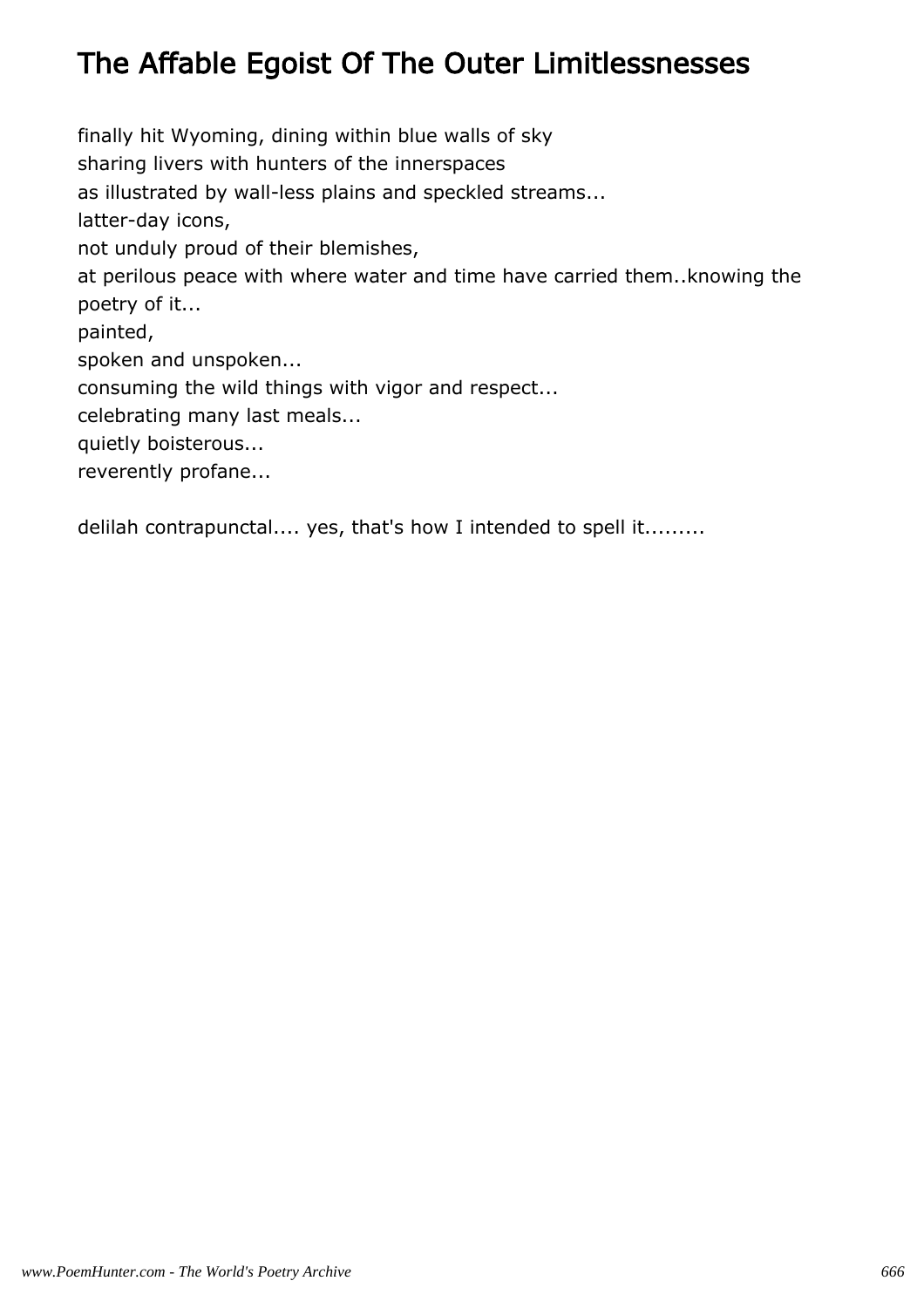# The After....

full with aural portent... imaginings.. shadows, echoes... colors, musics that may have existed.. but mainly of itself, as discrete entity.... a beast flushed from its den...blinking.....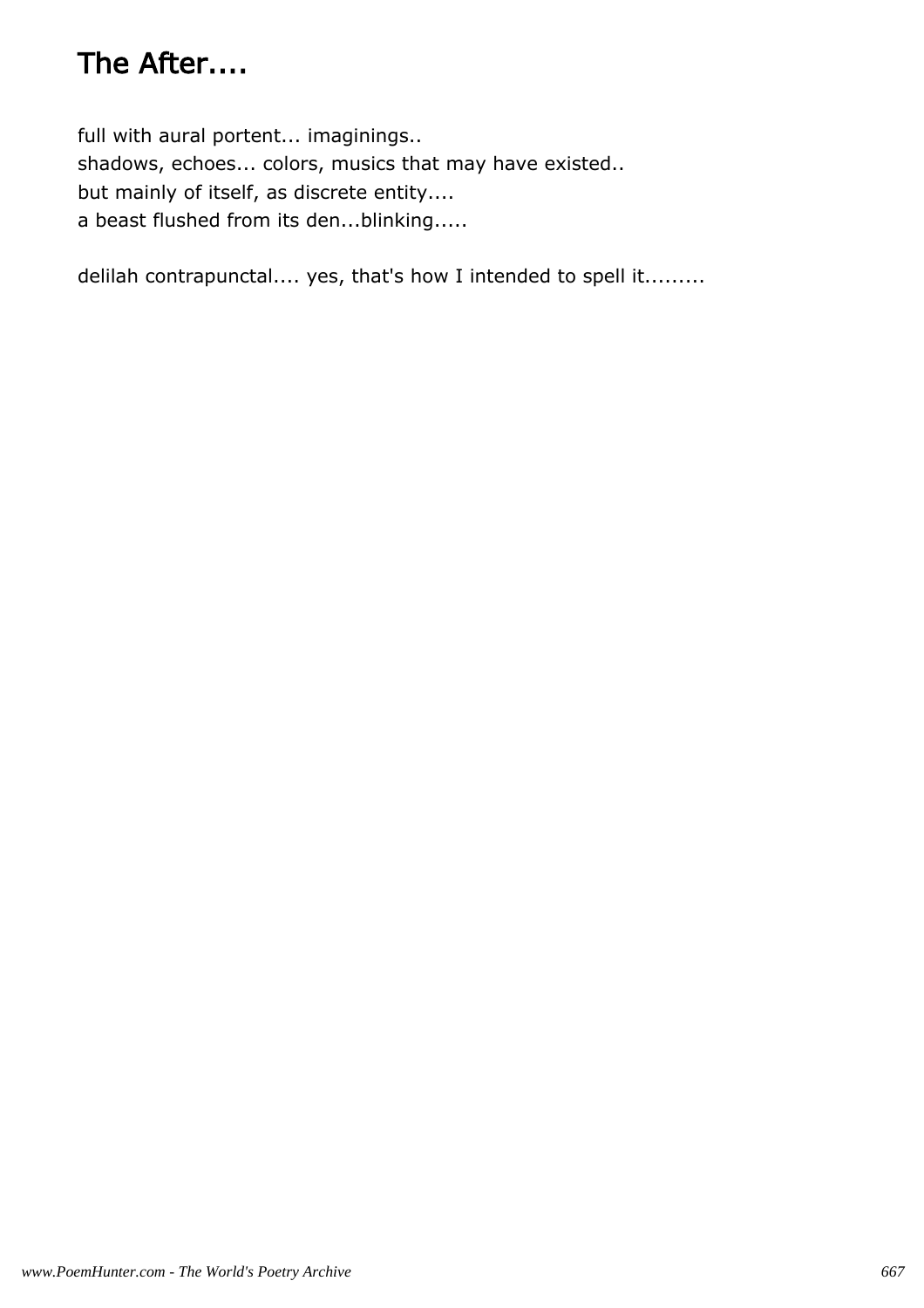#### The Anomalies Of Bearded Presses

it may have been the smell of the ink as it tickled much the same way beard hairs tickled a nose prominent and high-bridged with a hint of fox pursued through brambles off the high road to a salt-coarsened shore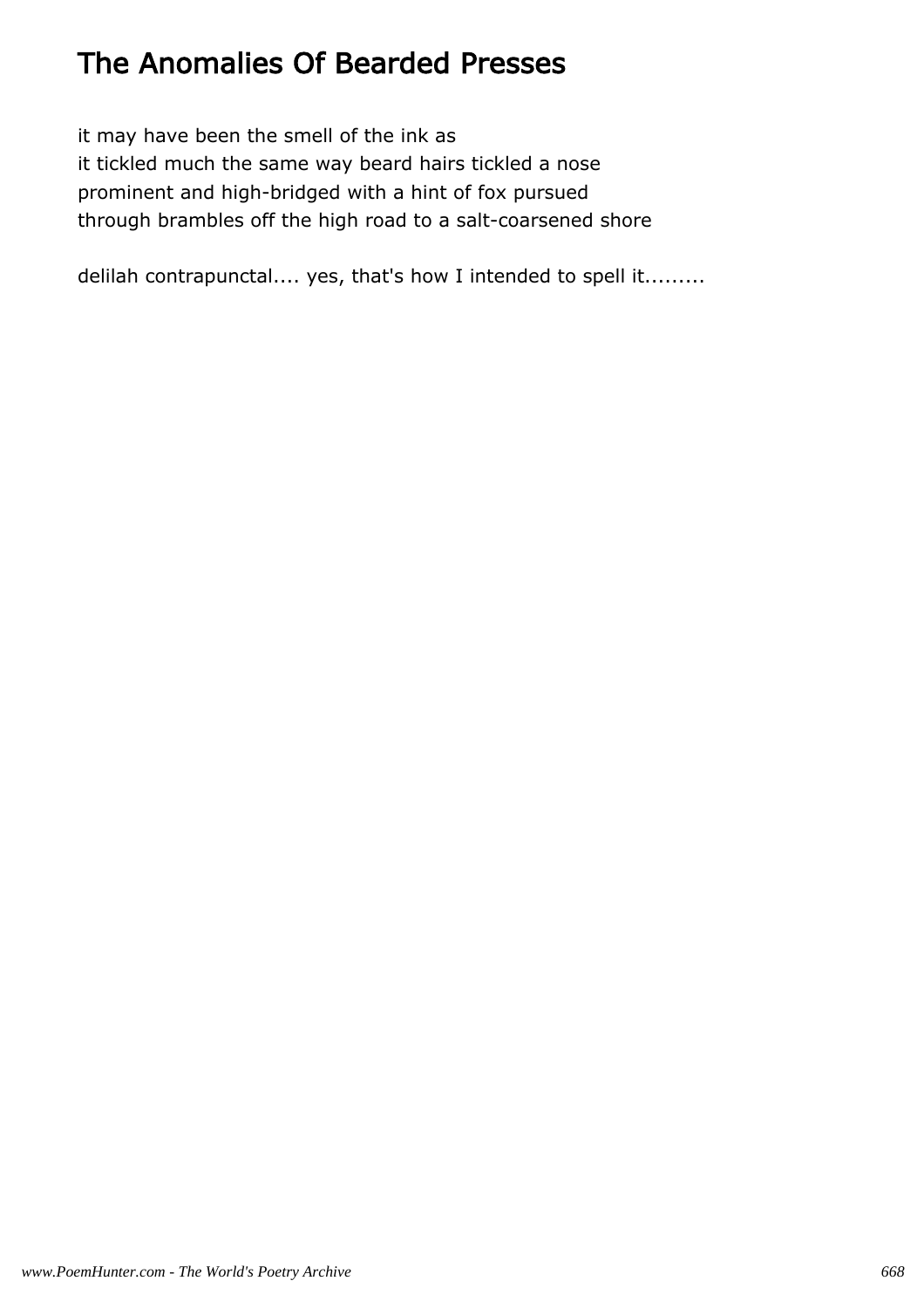# The Beginning Of A Perhaps Beautifully Cruciferous Friendship

my new dentist asked me if I was involved in theater..... after having spent no more than a minute with me......h'mmmmmmm..... I like that sort of foreplay.....I'll go see him again.... he'll brandish drills... and me, for thrills, well....I always have my pen.....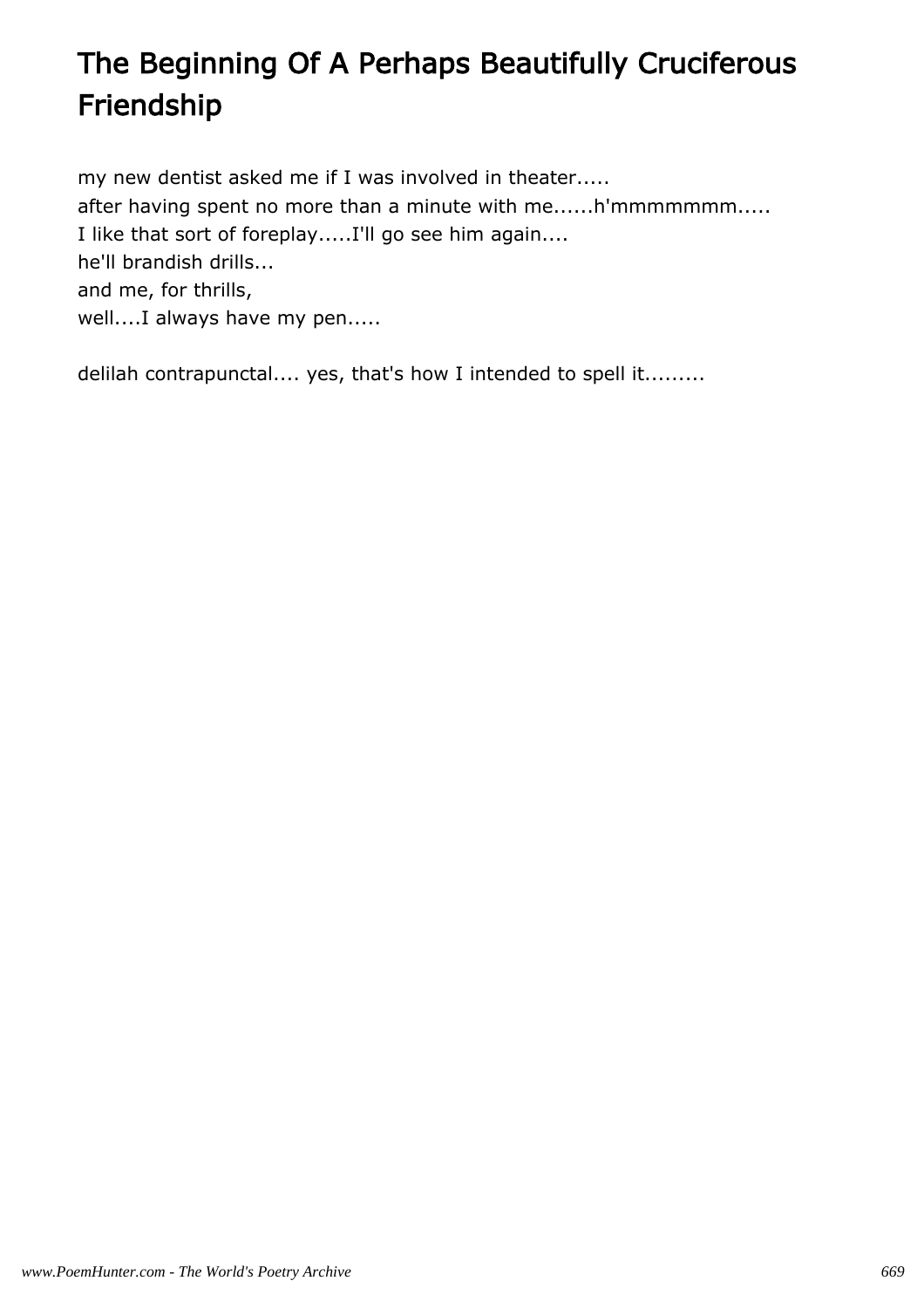# The Bishop's Butterfly

celebrated the opened gates, danced as voices praised sky and air with melodies of dissonant perfection....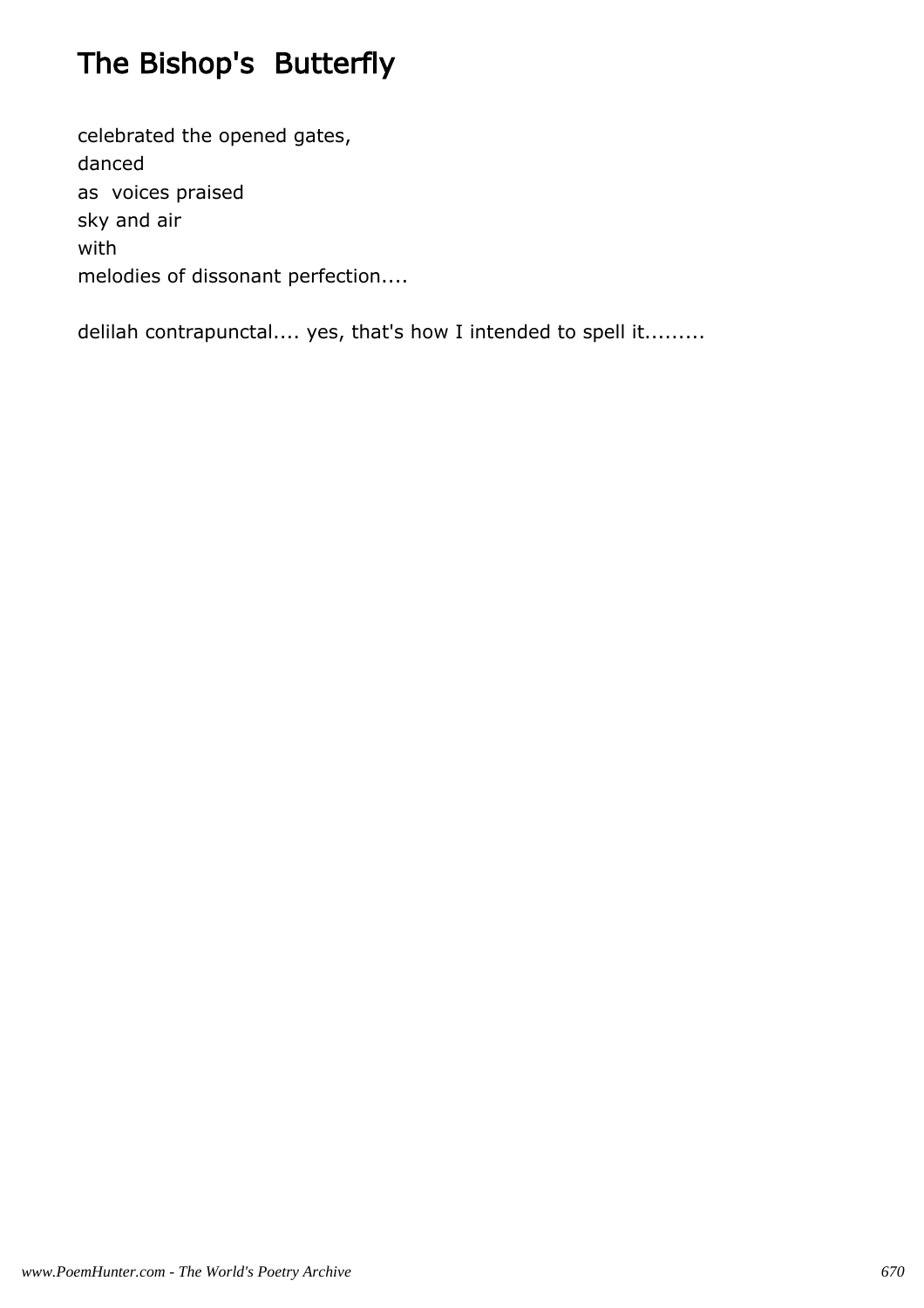### The Cannon's Got Loose

trundles 'round on the deck.... the naysayers fumin', tsk-tsk, foam flecks.. .on the gun'ls, that spray, hey, it makes the day one of unplugged bungs and a hipper hooray.... it has gotta be said... it has gotta be done... .....tongues, tales go a-wag....and it sure is fun......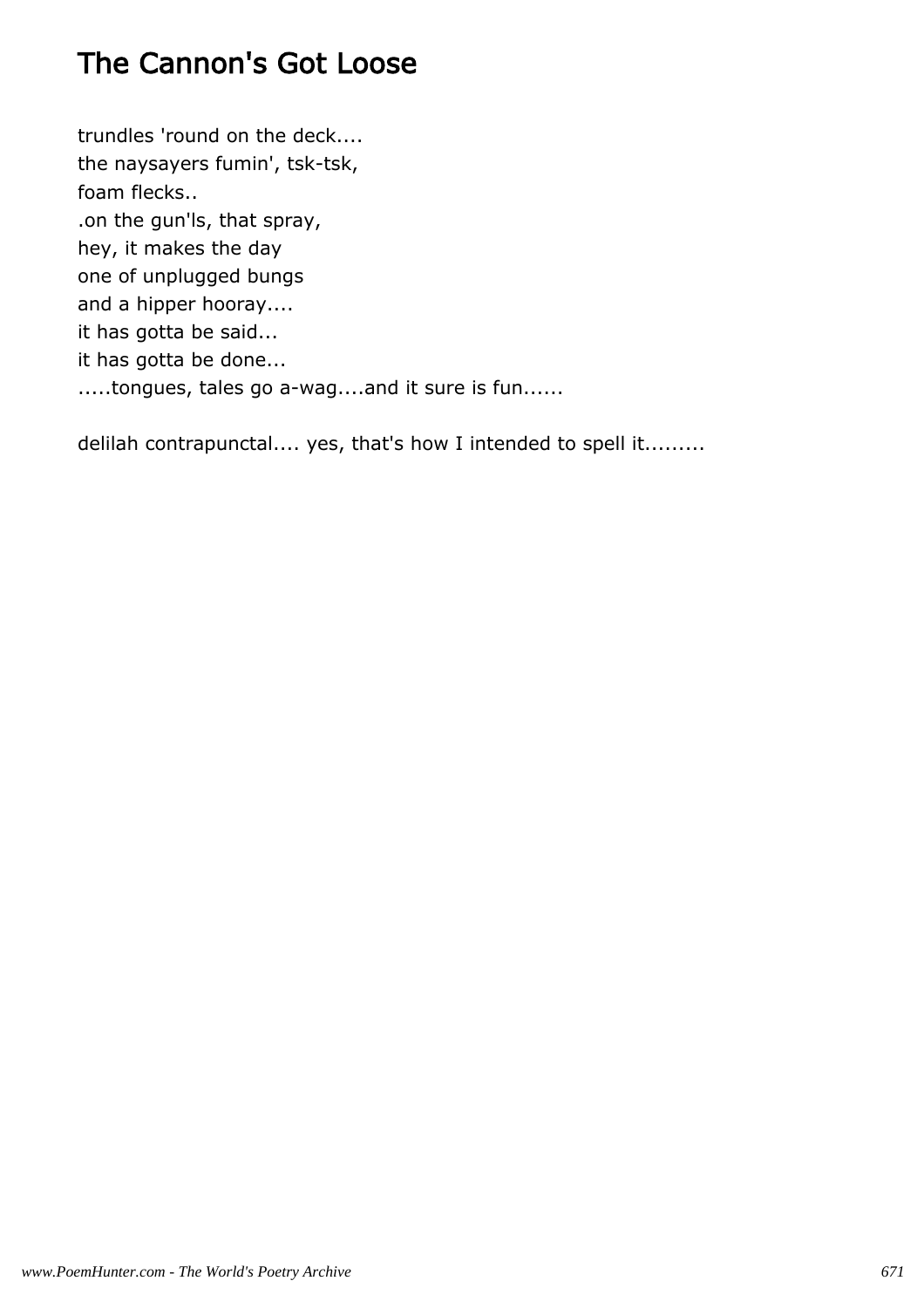# The Cordons

blew a little greener..... a slew of skews...one misdemeanor, huddled.... trampling down the lea... scuttling sidelong to a sea where dolphins play with hula hooples and anglerfish have left their scruples in the bay of Who's to Care if mammals sport with gilled one's sibs.... .....ain't that a tickle in the ribs?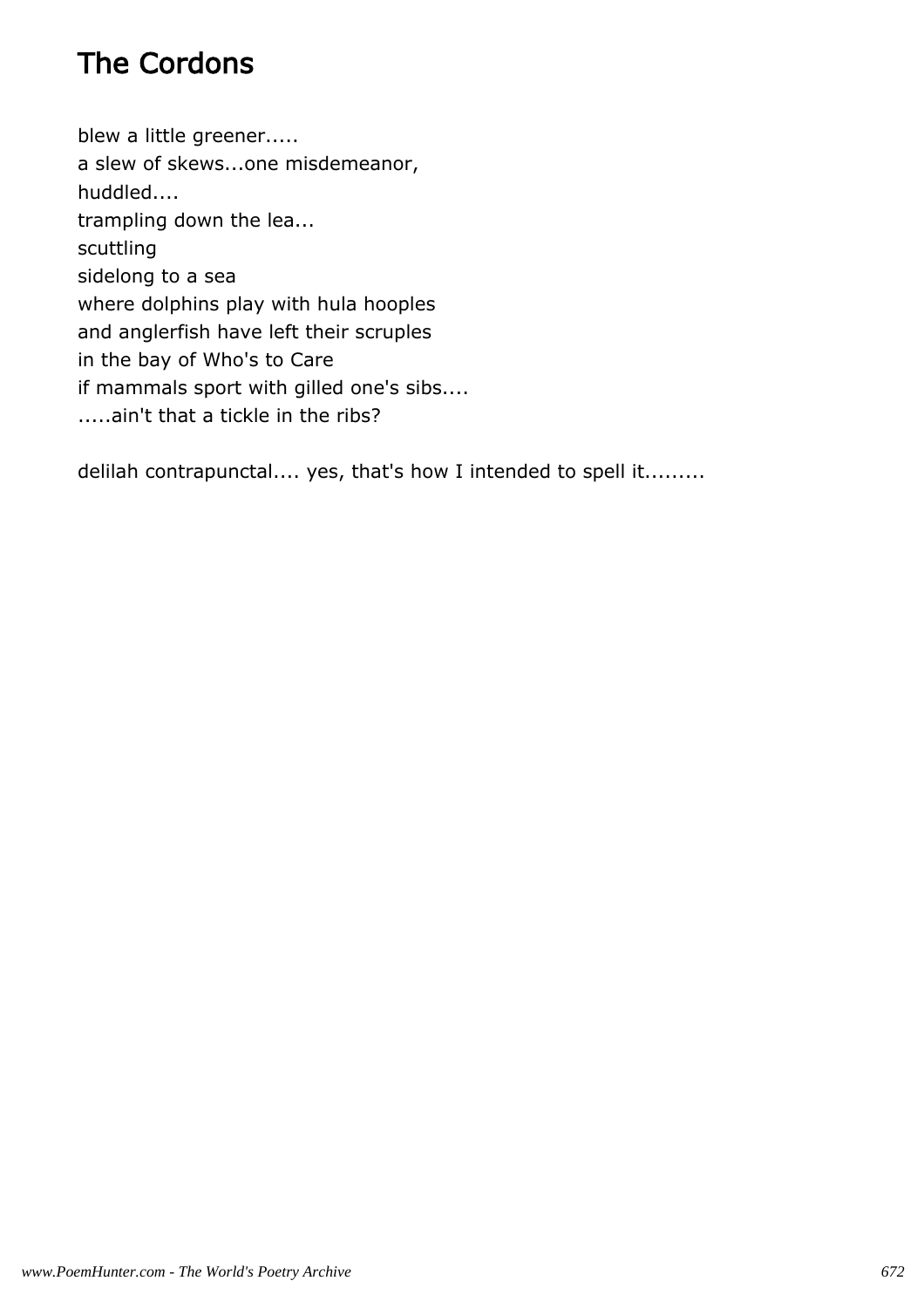# The Coterie Dissolves

despite the flailing attempts,

efforts to gain attention by any means at all...

no one wants the ride...

even those seeking the distraction of a ruse

or a bit of pugilism for its own sake

became dismayed....flattered as some may have been by the gratuitous and selfserving caresses/sad attempts at seductions of numerous sorts.... in many contexts....

.eyes open/are opening...part of the way, at least....

the odor of rot could not be ignored...no clothespin pinch or perfumed kerchief could disguise the stench.... the foul ploys and pathetic games failed...eventually most all were alienated...disgusted...

.... many were not taken in, even at the outset....but remained...at a distance.......let it play out, as such things do.....duplicity is not difficult to see....the string unwinds....the beads drop....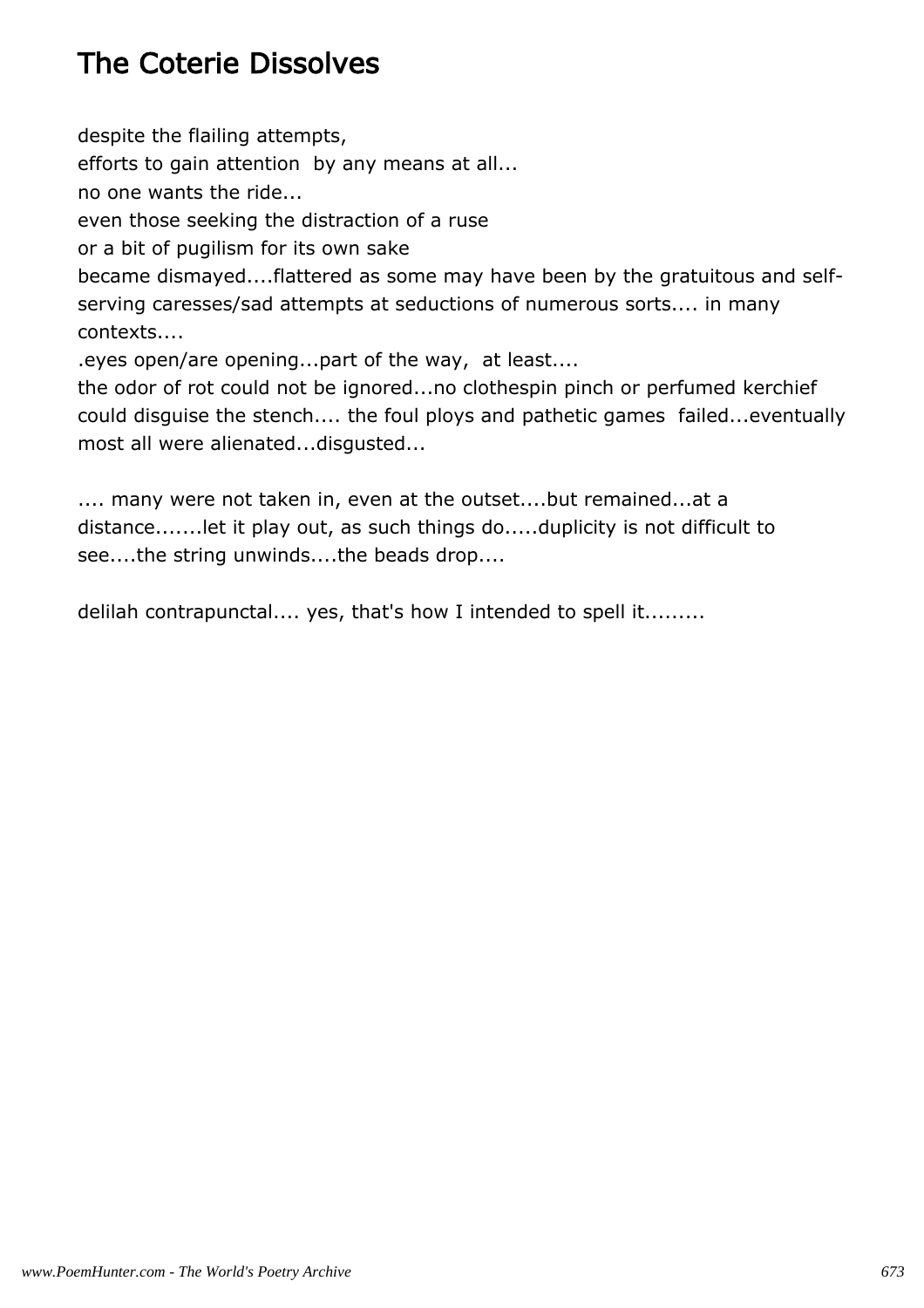# The Energy It Takes

to become the prodigiously wailing antithesis.....

Rhubarb and Gremlins! ! ...

.I'm sleepy.....bet you are, too..............

so many honeymoons................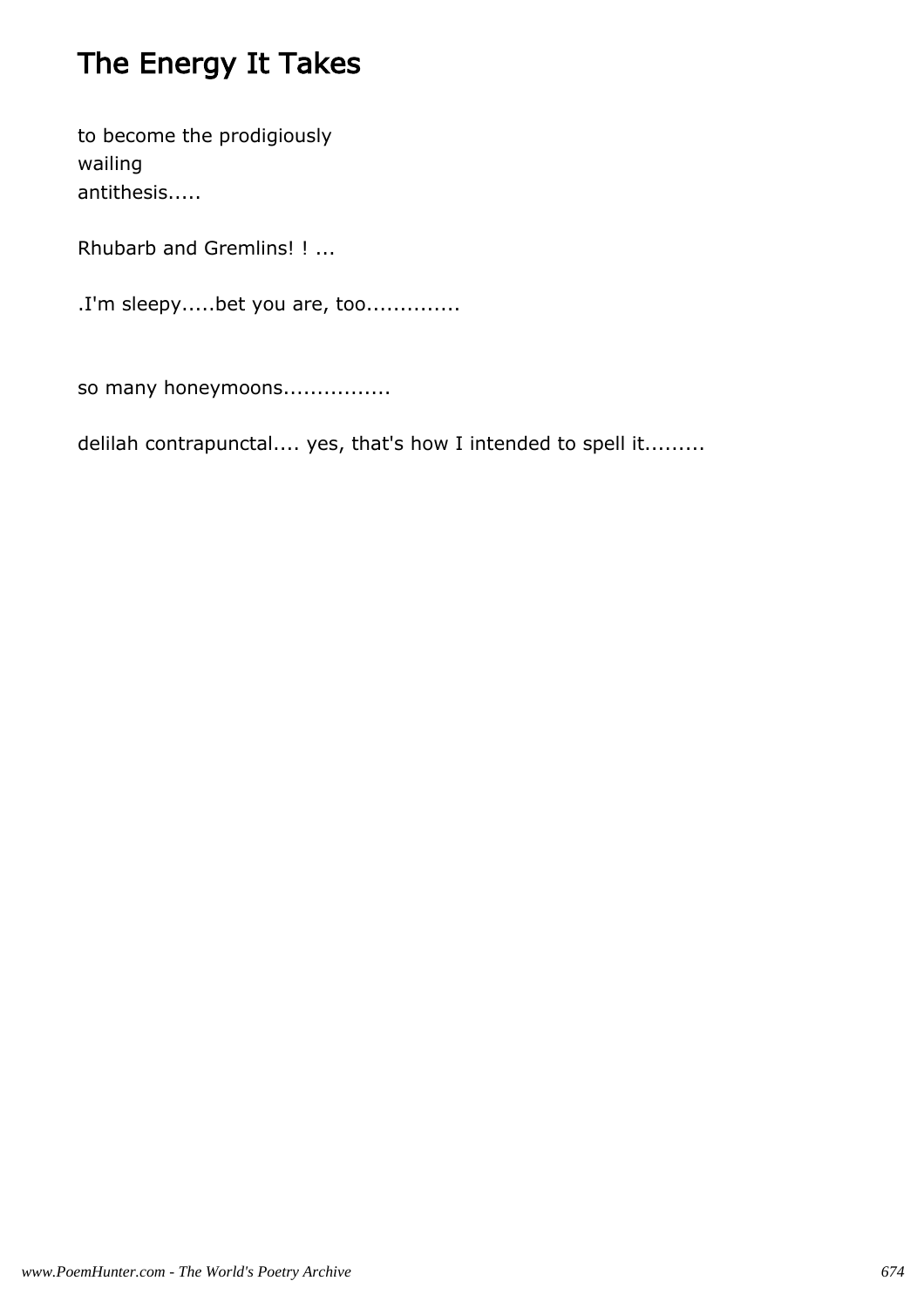### The Finer Line......

to be ravaged, reformed into a newly fashioned self....by introduced 'cures'.... in an attempt to escape other ravages..

.those that are part of a quixotic and seemingly evil, demonic genetic predisposition, d of those inherently protective chemicals...some say...

some swear by...and at...each....

I know where I stand...or lie down...or thrash..or simper..or whine...or curse....to produce now and again.(.well, not now...hoping for an again) . a lucid something......true to its own melody.. (lucidity being a debatable term) learning....preparing.... for? ......

may be what is succinctly called 'living'...too simple...too trite? ...

. having found, temporarily, very... a haven... of horror, a place of twisting, malforming robbery.....essentially offering not comfort but a battery of sidestepping, uncomfortable alterations...

.'wellness'...a relative term.....choices to make, entirely personal...damn the marketing and those who embrace/dispense those 'cures'...well-meaning though some may be.....

we find our own answers..our own joys.....trudge along...and somehow manage to click our heels together on occasion...shod or not.....

we, the 'brave' bulls...the braver bull\*\*\*\*ers? who knows? I can only speak from my own perspective.....you have yours....examined? hope so...quite a job, isn't it?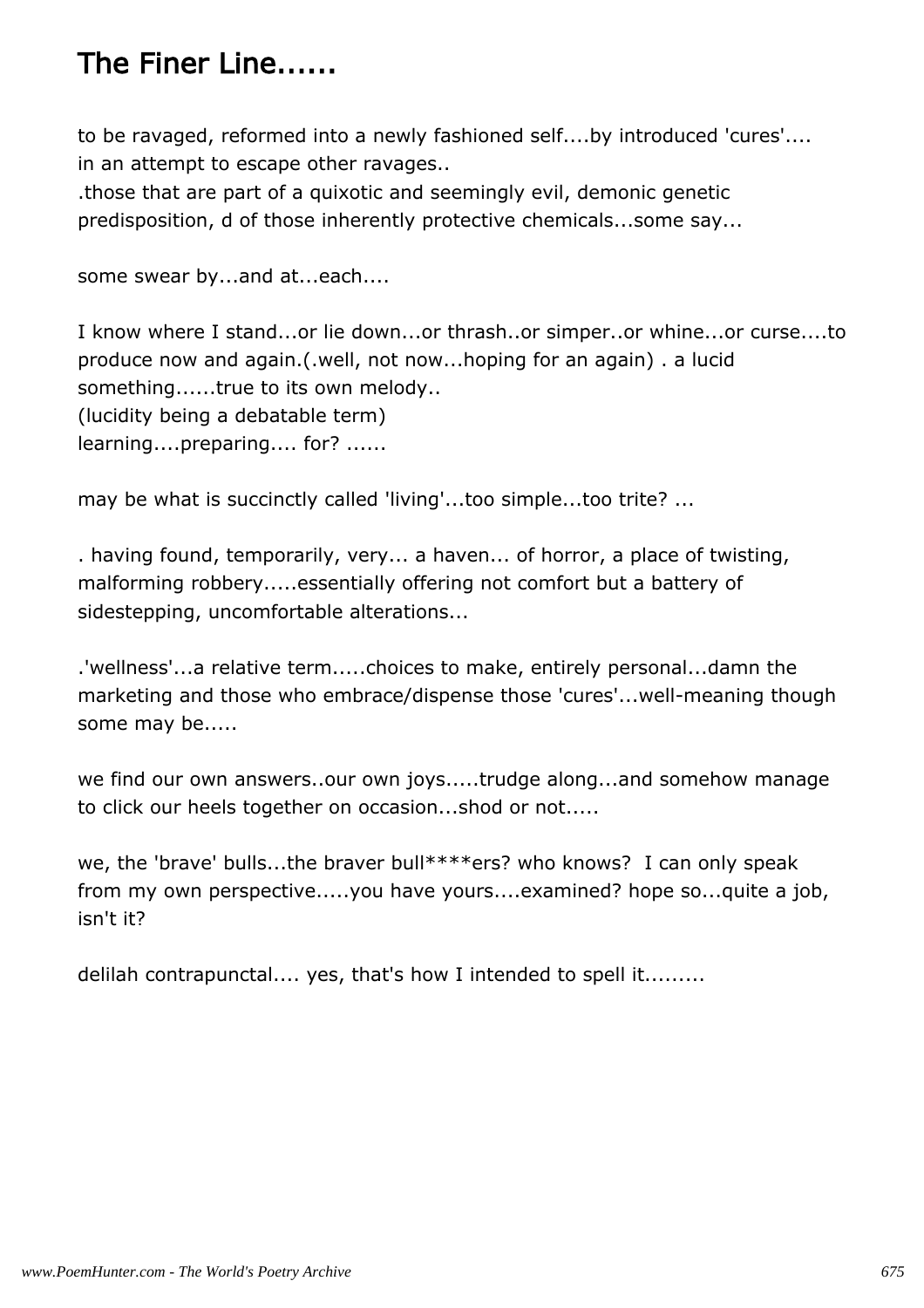# The First

of the dog days.... we flop, roll...stretch.... let out a softly-snorted wheeze-sigh-grunt, complete with lip-ruffling.. (you think it must tickle....would if you were to do it.) .. we lick our lips..settle our muzzles into a comfortable hang-slack.... we allover flatten..... our dreams are not of running...just of a belly-dip in the pool at the crossroads....maybe.... another sigh....our rhythms slowed to just the necessary.... try it.. .we'd love to share this with you... lie down, there's a good human.......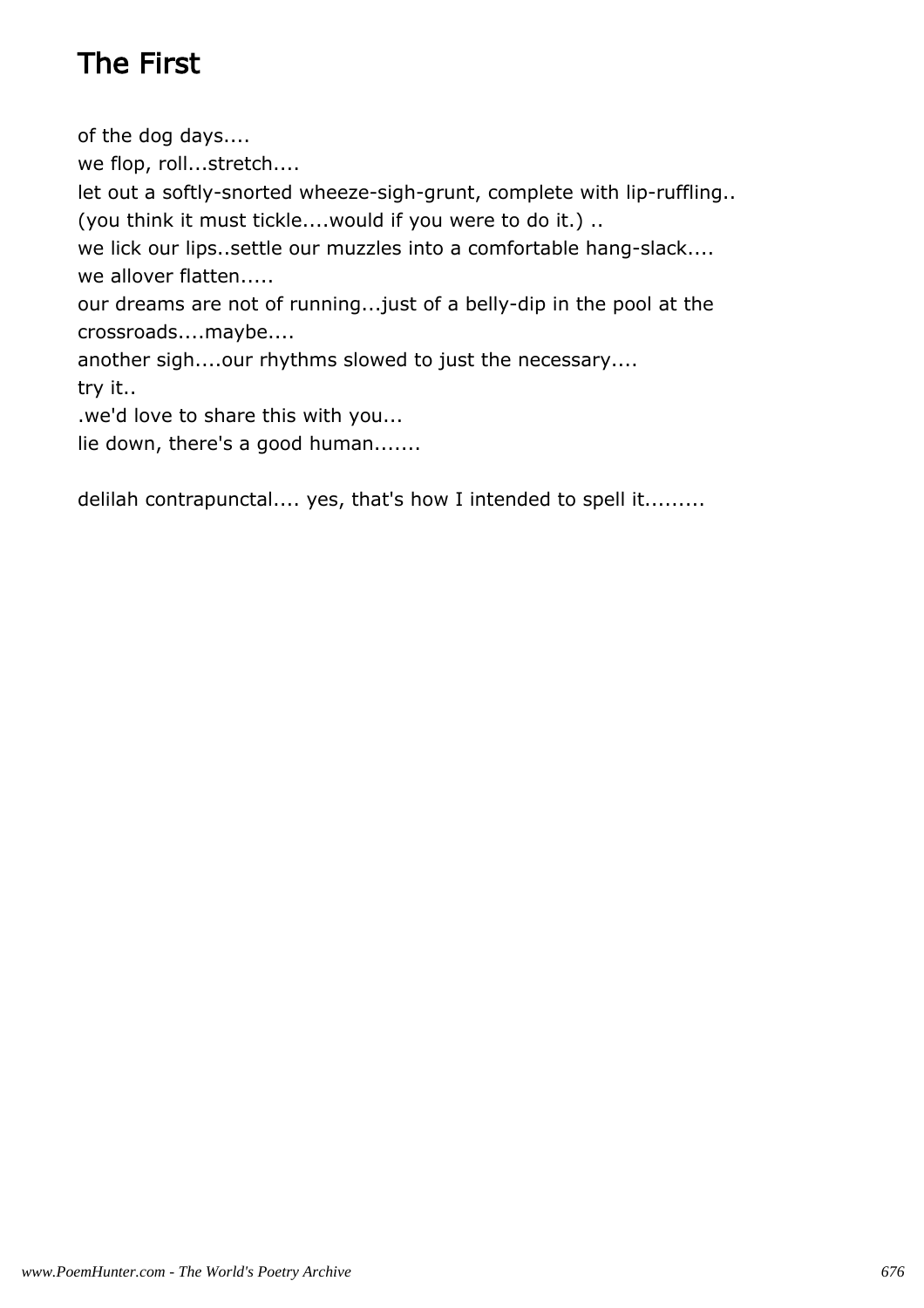### The General's Plot

mossy, no... spiked all about...no fabrics bannering awarpawoof turning heads turning eyes sighting on an other... an other... gnash/gnash... the revolution was delayed... amok ran the streets blood/salve/scab... waiting, the tweak scuffs its feet/trembles/breathes hard, harder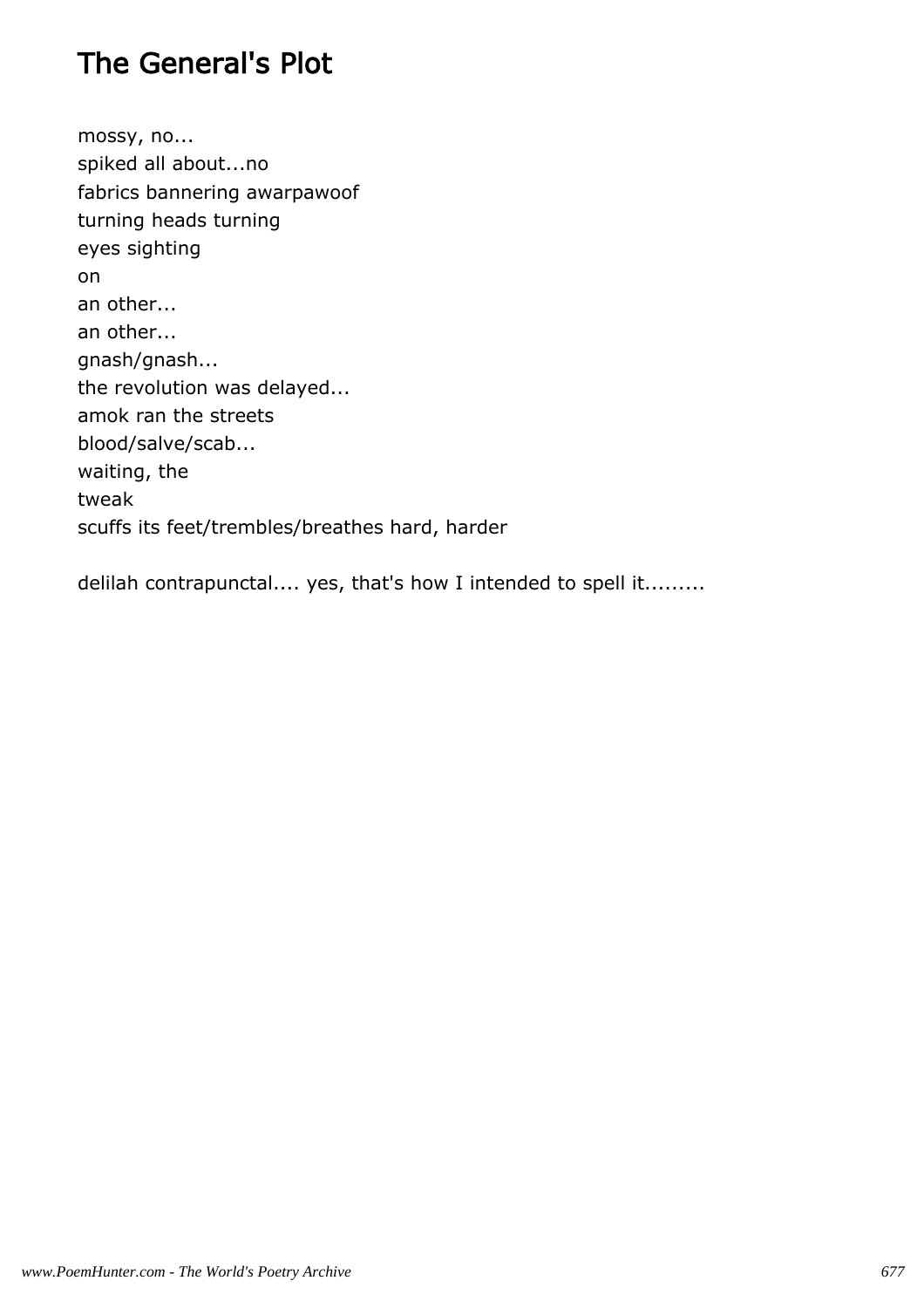# The Hens

are in the foxhouse the reverse is quite true.... we're off to kill and be killed whilst taxpayers, banks screw if prez and congress spoke and acted.. this imbalanced state'd not be protracted. if they worked with us, our roots of grass.... threw fear aside, got off their ass we could make this a better place..... truly enrich the human race..... every day brings another chance.... c'mon, Barak...get up...let's dance ! !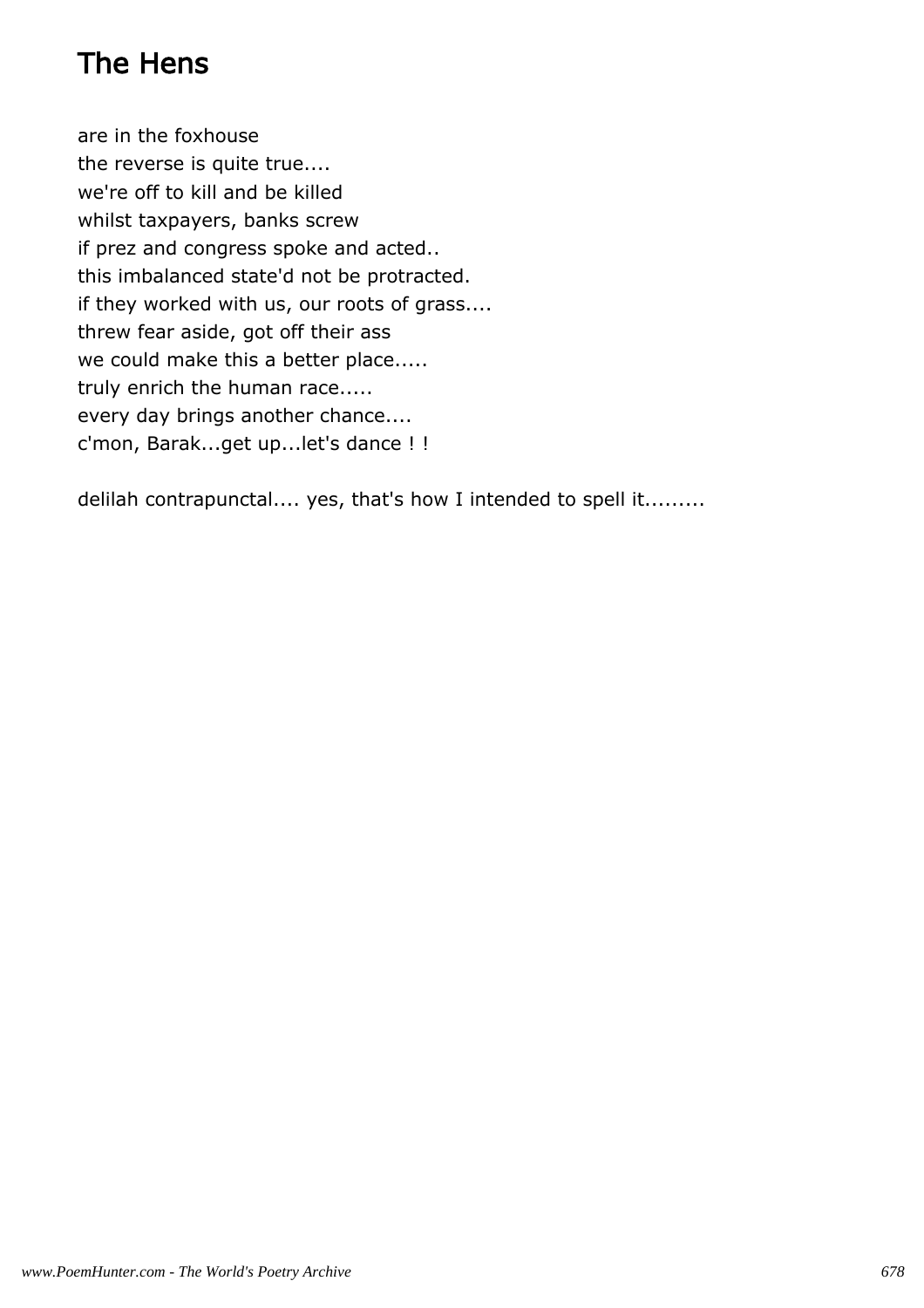#### The Last Three Poems I Posted

appeared and a bit later evaporated...so, this is a test.....

the ability to comment has been restored...which is wonderful...but who can comment on vanishing poems.....something ghostly this way comes...and goes.....unending mysteries...givething and takething, , , , h'mmmmmmmm...

and by the way.....zzzzzzzzzzzzzzzzzzztt!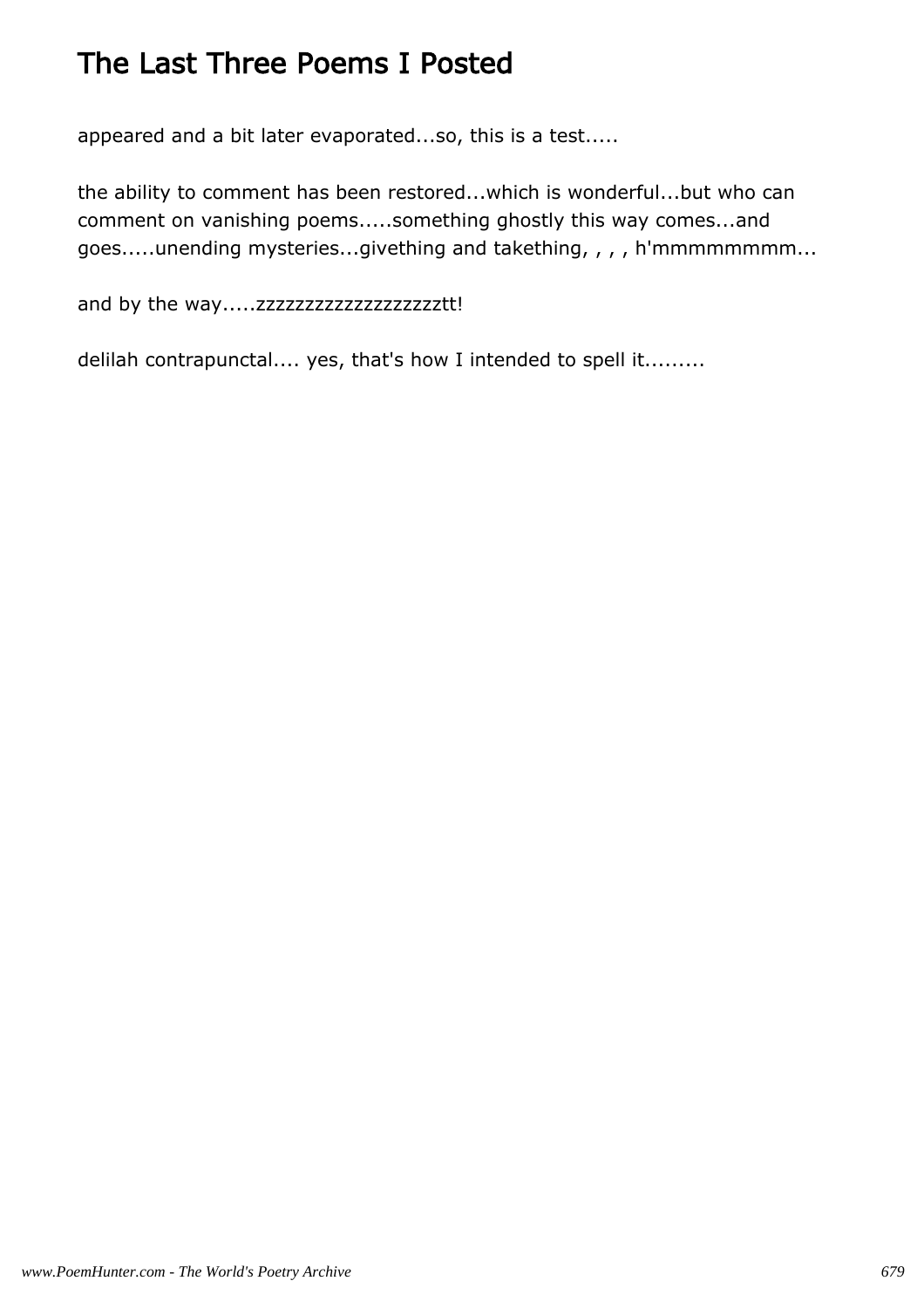# The Ludicrous Pain Of Hearing

the name of a country, a speck of soil, invoked... repeatedly...and again...and again... as if to be a short mantra that implies a godhead proclaimed.... as such

it speaks not of the heart of mankind as a whole....it speaks, to me, of dispensing from a hallowed place....

who is seduced, inflamed, brought to strange external frenzies of affiliation by a proscribed rhetoric...predictable and one-dimensional....?

I need to hear of love..of love that enriches my inherent sense of beauty... and of invention, imagination...such as they are.....

it isn't the fuel of illusion that I seek..

.it is to share the dreams and actions of an at least somewhat informed creativity....

very glad, very, that there is no necessity for me to pull any punches, (one way to illustrate it)

it must be horrendous for an essentially intelligent public figure(head) to have to resort to the manufactured line to elicit the knee-jerk of presumed necessity......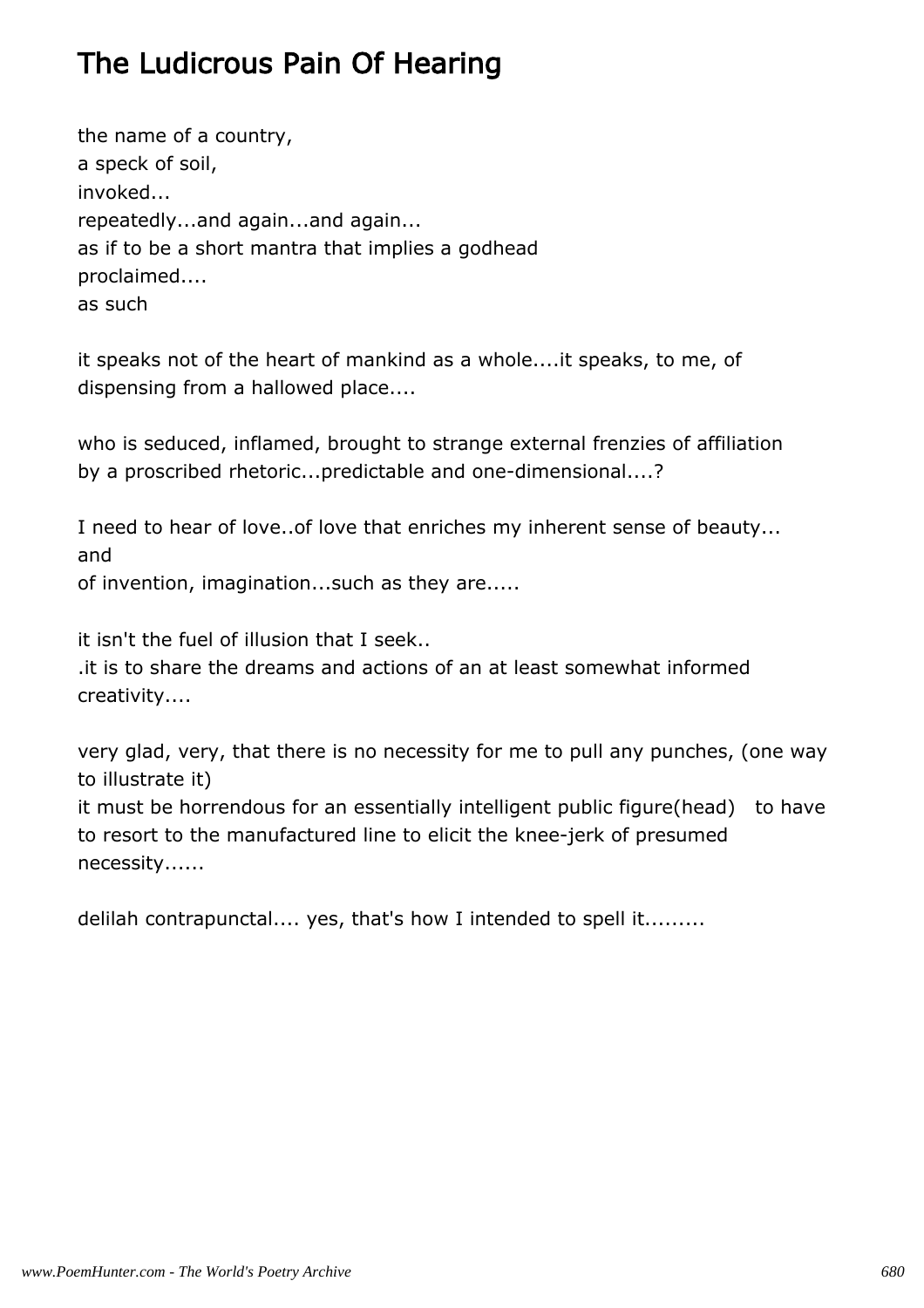#### The Paradoxies

bit the heels, elicitingling swinks and squeals... the waggin's fired up, rolls on wheels 'safe' in the ruts...no new bell peals.... feats stuck and held in cringely cement.... weather report: sad, dire.... inclement....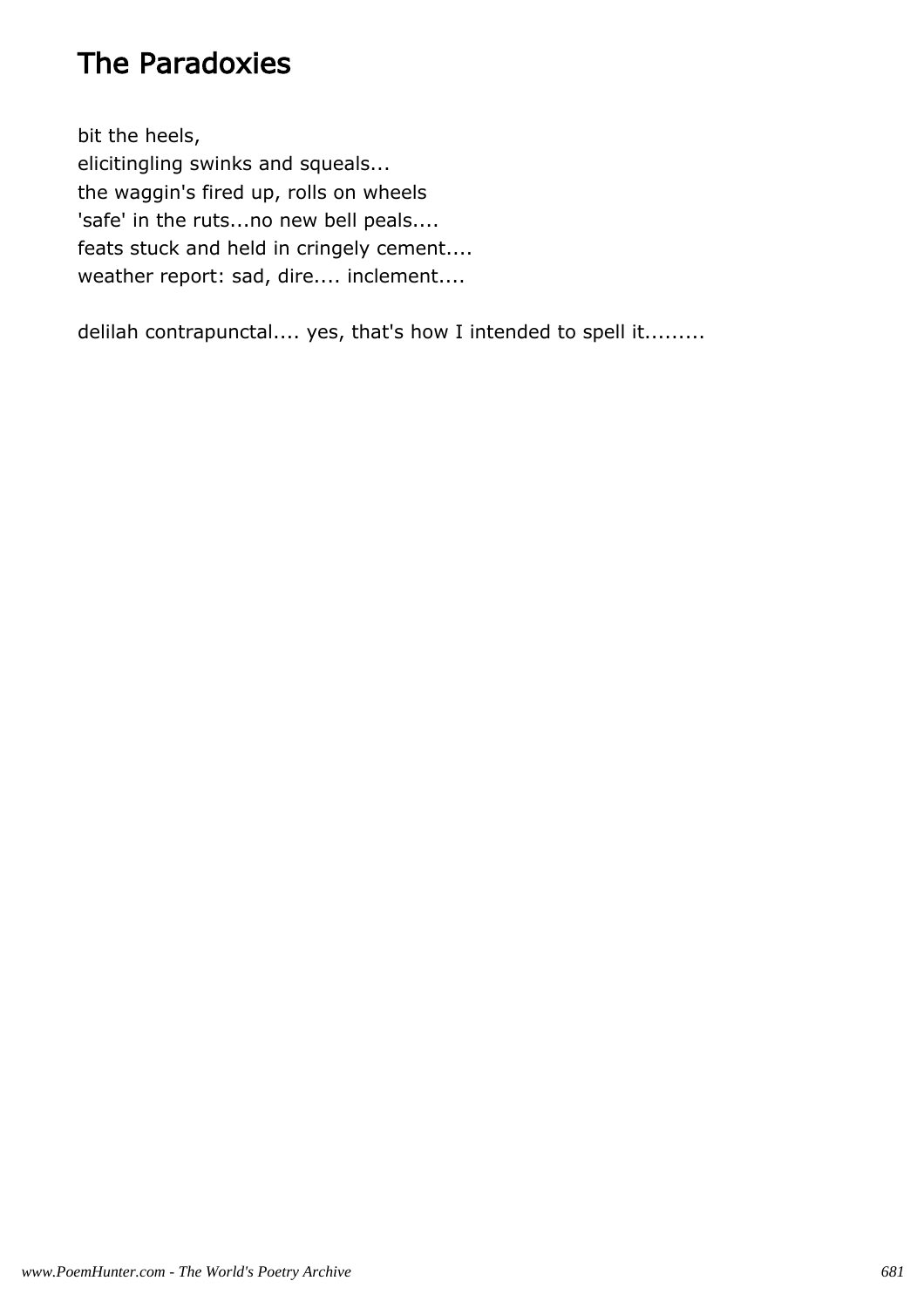# The Passage Of Thyme

he flies for Cut-Rate Airlines and may not have his wings but carries rubber bands/glue/clips and other needful things...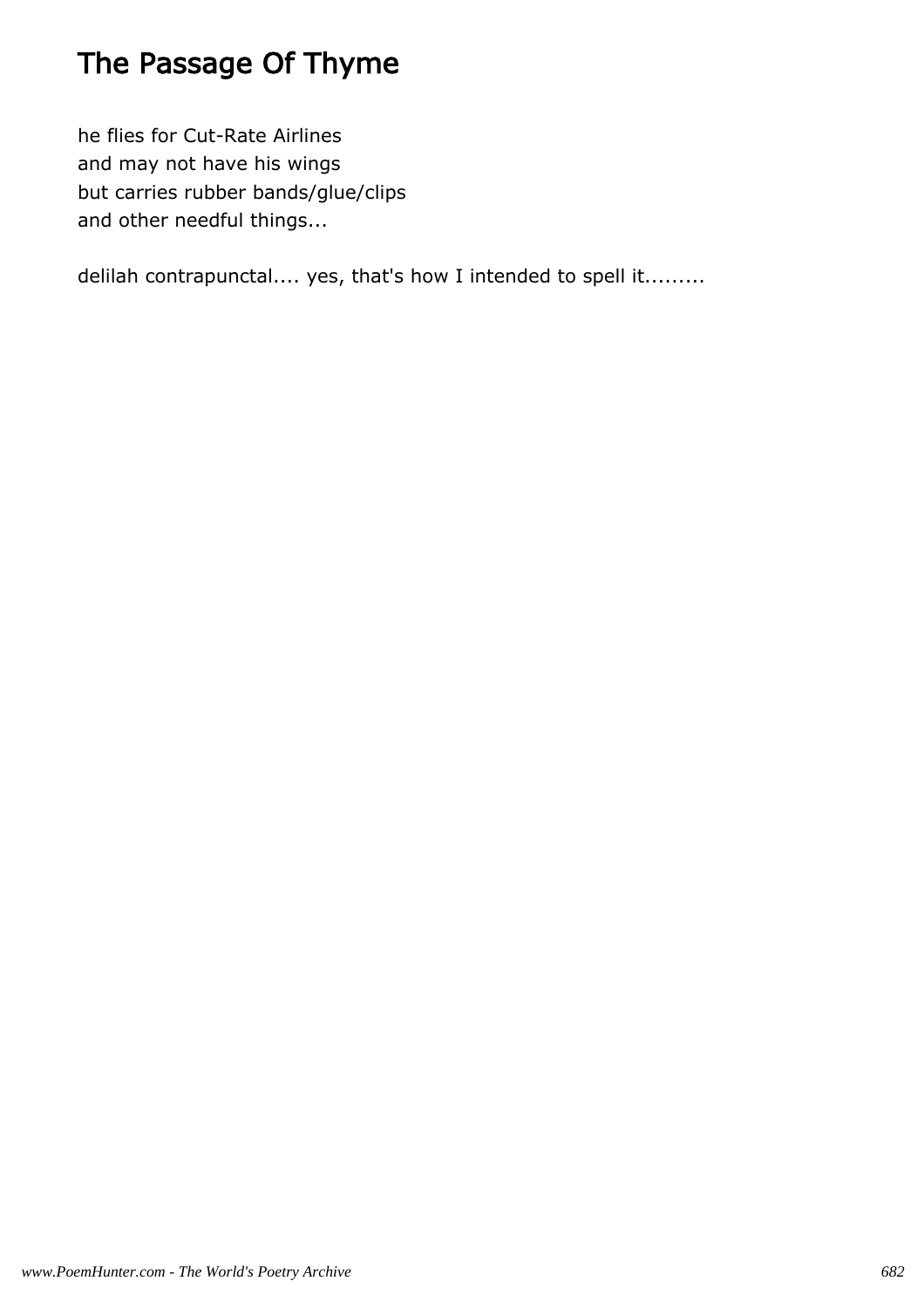### The Pins, The Threads

the knotted twine that holds the steaming mass of is one knot loosened a leak a flying free-falling finger plucking at a scab a badge a tying-off a blending a window pain lit within a grace note plummeting........up...... one feather falls from each wing....... breathing......breathing.......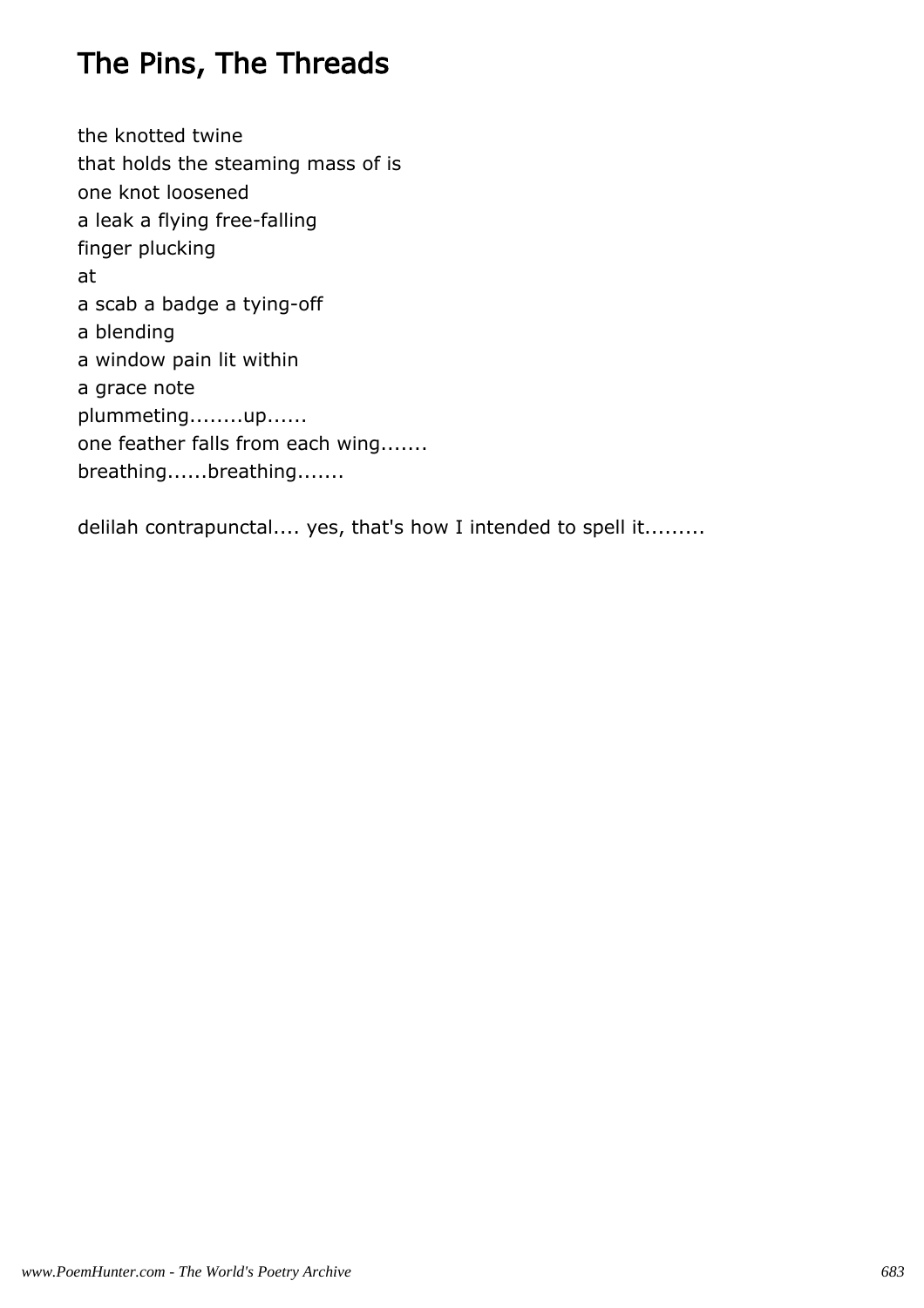# The Price

of admission.....no thanks....that's indubitable ink....and my hand is just too too to tattoo..........but I like the parrot.... .and the ticket...same color as my bidet....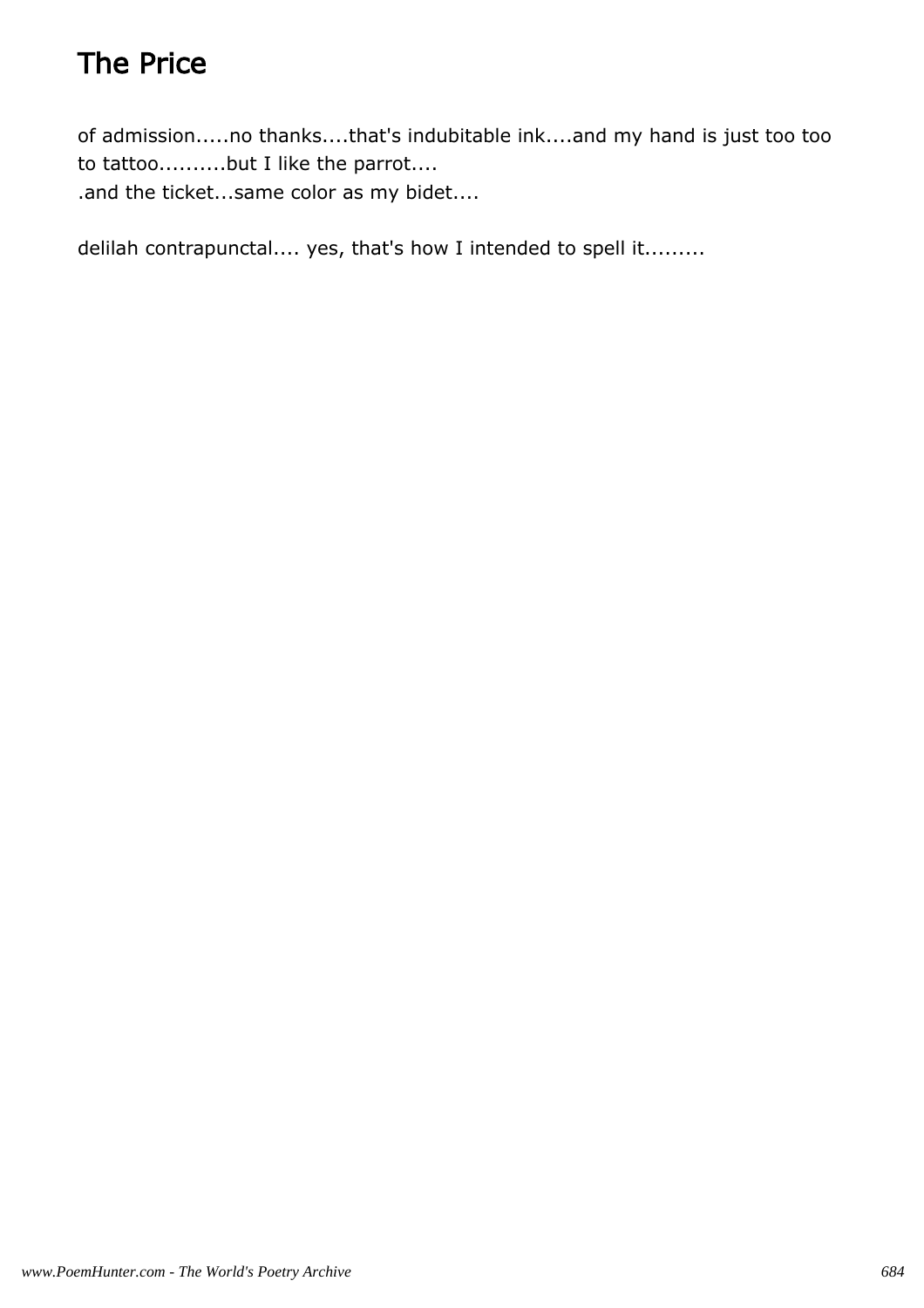# The Quite Bearable Lightening, Easing Into 'Grace' Born Of And By Humility

```
all said in title.....
....(.feels pretty damn good.....) 
having ventured outside the comfortable boundaries...no longer contained in a
country of less-than -exquisitely-formed sight....a place where one color
reigned....and was thought to be owned.......polished daily.....
....(and rather safe it was....) 
though
it stultified, dulled and dimmed the senses.....
had too long cradled,
(lulled to fitful sleep) 
certain sorts of braveries.....
conjoined....cosseted....
lacking lubrication.....
so many births....so many......
guessing just where to tiptoe...
where to pounce...
.or
to just to lie back and drink it in...a sip here...a gulp there.......
being master/mistress..... of nothing........
an uncommon joy.....breathing...........
and delighting in this foolishness.....well revealed.....
do the broken illusions need replacement....and with what? 
this is beauty......
and what forms it takes
are as irrelevant...
and relevant...
.as
brushing
 flecks of loam from a mushroom's cap....
```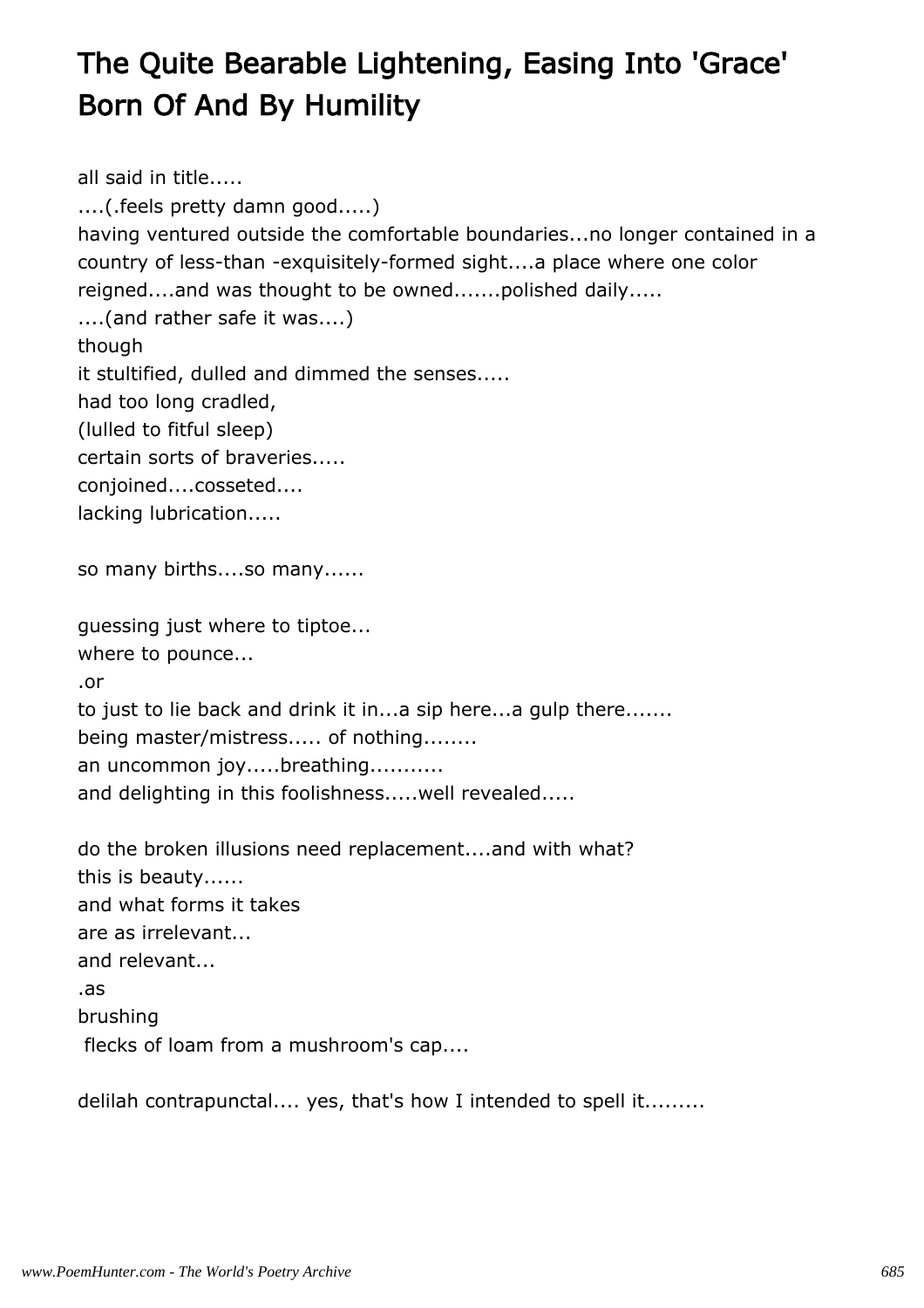# The Ravages, Rigors

of amoral decay beset the populace of Pranque du Soleil... they've clapped on their manacles, covered them well... seems someone'd suggested they could avoid, quell, at least some of the perils of being...do tell me, if I'm wrong, and this is but a rumor.... then.... why do the most of them, slink, in ill-humor, on the beaches and strands, wary-eyed, with their hands in their pockets of lint...and no longer sprint to the trumpets of joy and lyrical sounds...why they squat on their haunches, mumbling, 'out of bounds' where are the liberal dosings of ruth...and why, tell me why, do so few speak of truth as a gamboling, ambling searching... forsooth...... ...the waves no more lap and the fare's gone to pap.....

do look for the meaning of the word 'amoral'.....to me, in this case, (we'll not have to quarrel) is that unstrictured 'being'' to play, ideate, with a heart lacking hate.......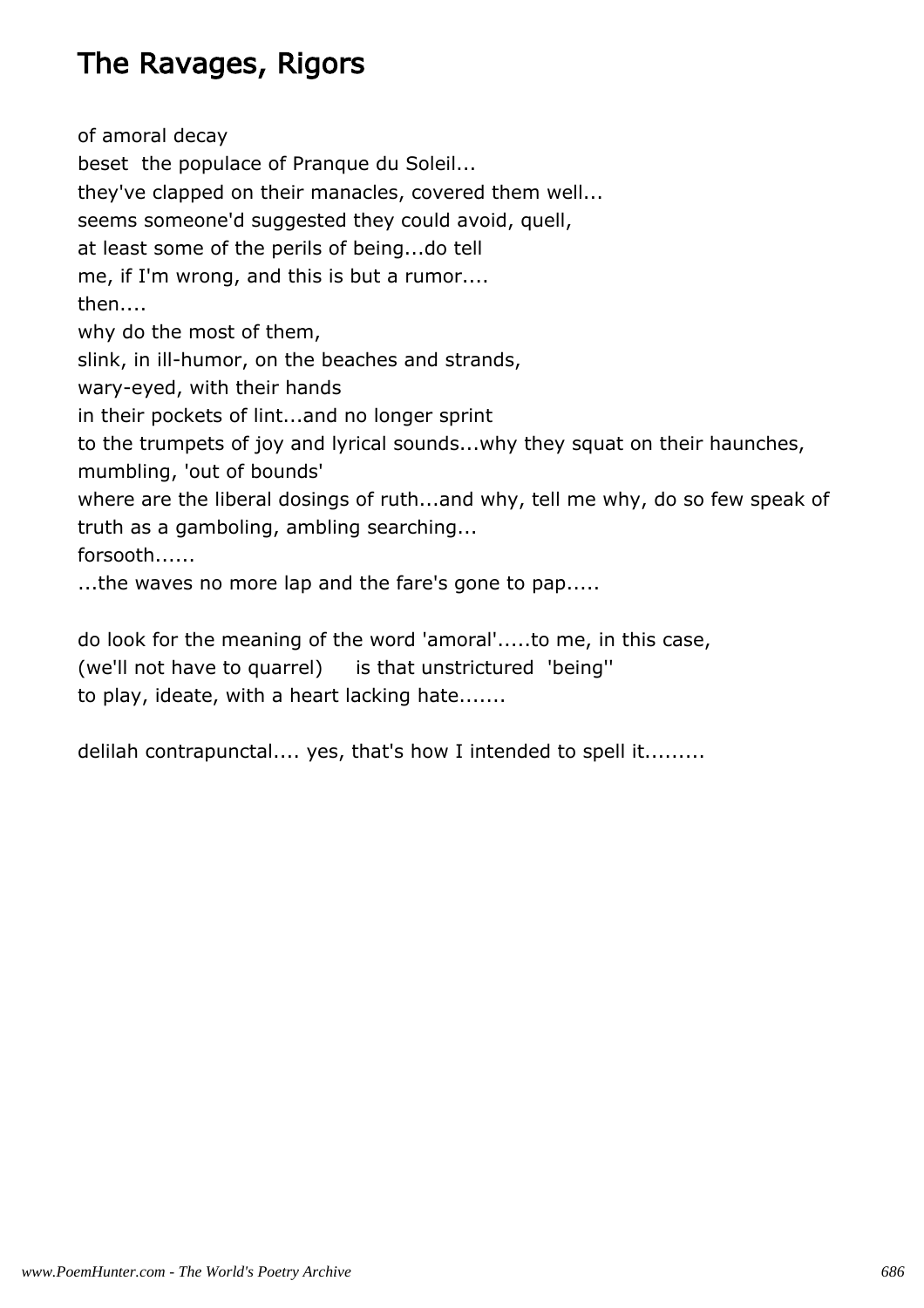## The Reigning Queen Of Ellipsisesese

#### s

yes...triotic, if de rigueur... .but I'm despotic....fraught.... dialis, flamen..fleur... and I've touched most ever' dog I've ever seen.... my mother's eyes, dill pickley...mine, a sea-er green..... please...I'm not referring to the jalousies.... they'll be re-arranged....gently adjusted, by a company of kindly rangers.... before the property is due to be condemned....or redeemed...

.how 'bout some hush, puppies?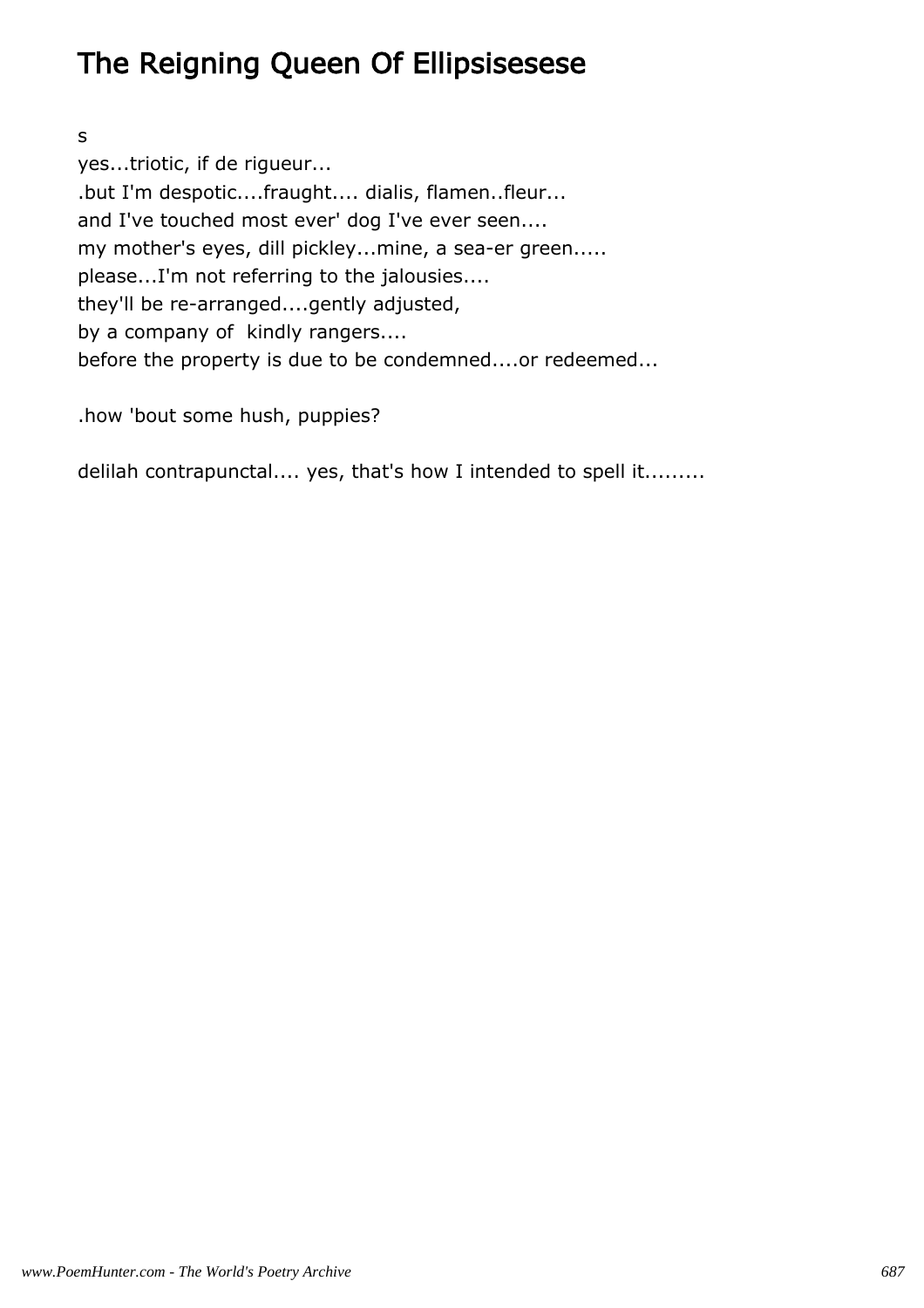# The Safety

of a four-wheeled tricycle...?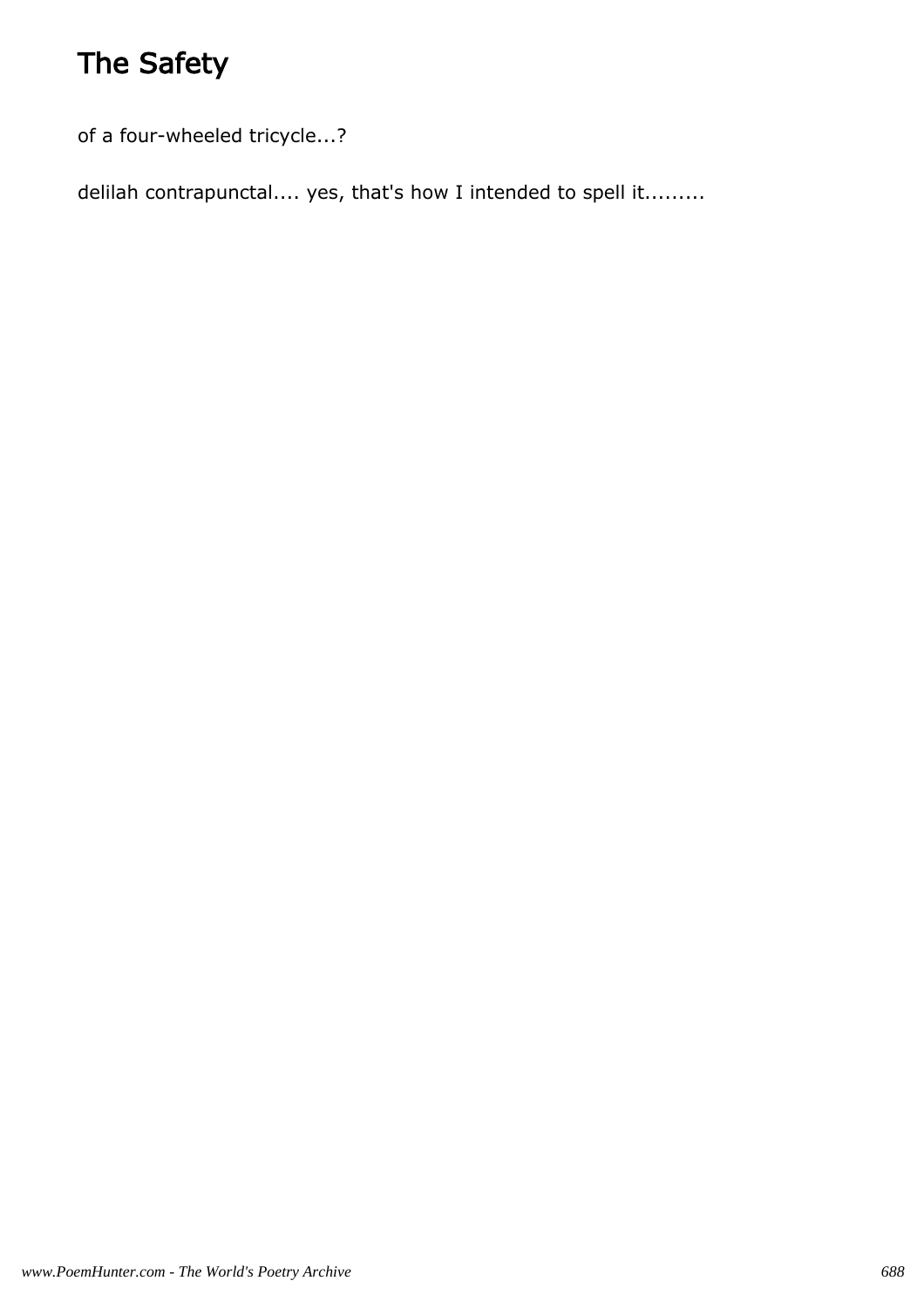# The Studiedly Unpretentious Teeter-Totter

has left a sliver or two.....in many an aspidistra....

injected the juices of several bivalves and numerous bipeds as well....

but didn't damage the peony, extensively.....

and the lilies still sway in the valley of omglapharians.....

this experiment continues...

.we'll have as much fun as fruitbats....and more.....and reciprocally......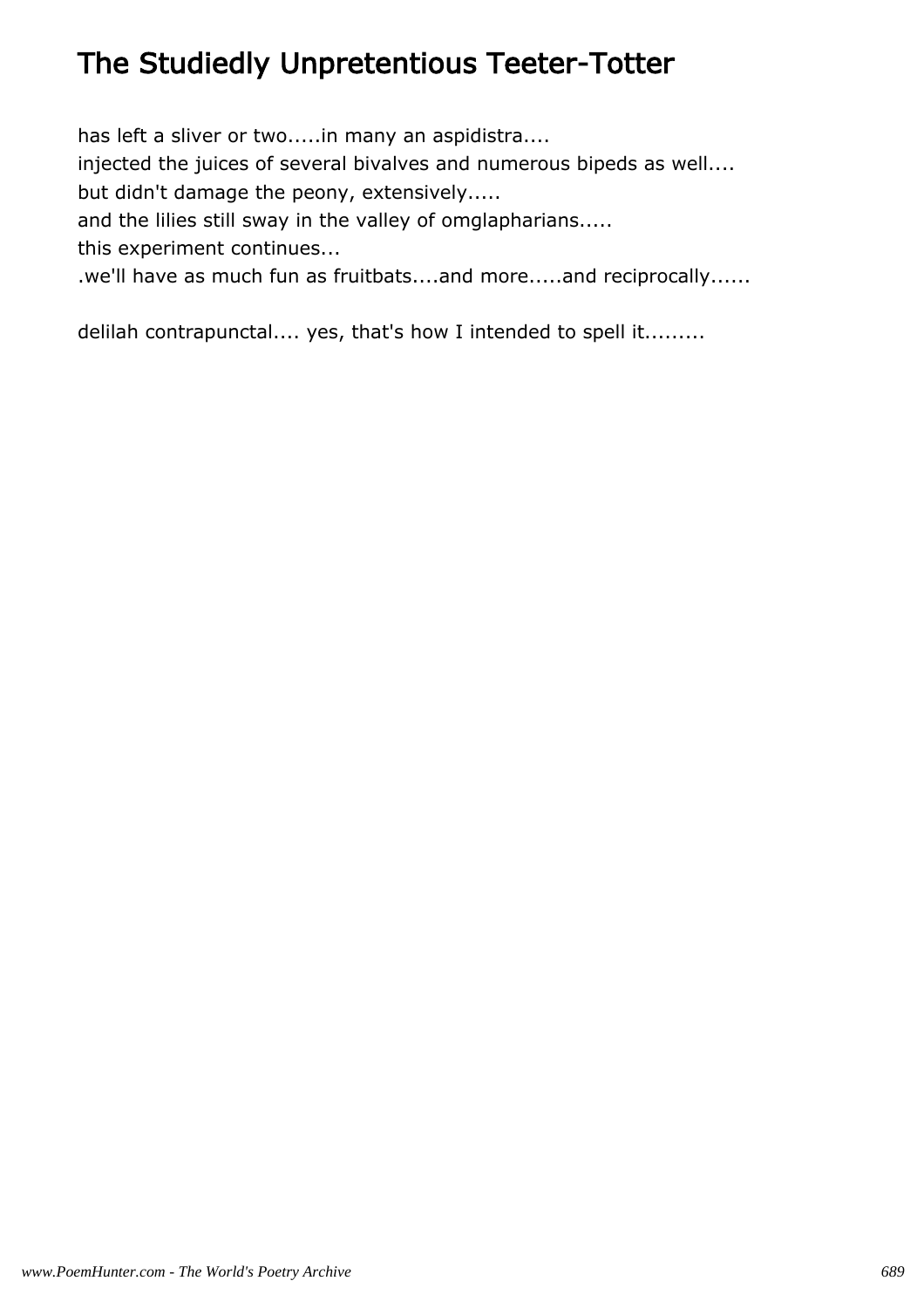#### The To The From The For The With And All The Rest..

that love in all its forms inspires....

someone I know of wrote a tune called 'I love you more when you're spiteful'

another was titled 'serving the porpoise'....different composer/lyricist

this, if I could accomplish such a thing, would be 'written' with no words at all...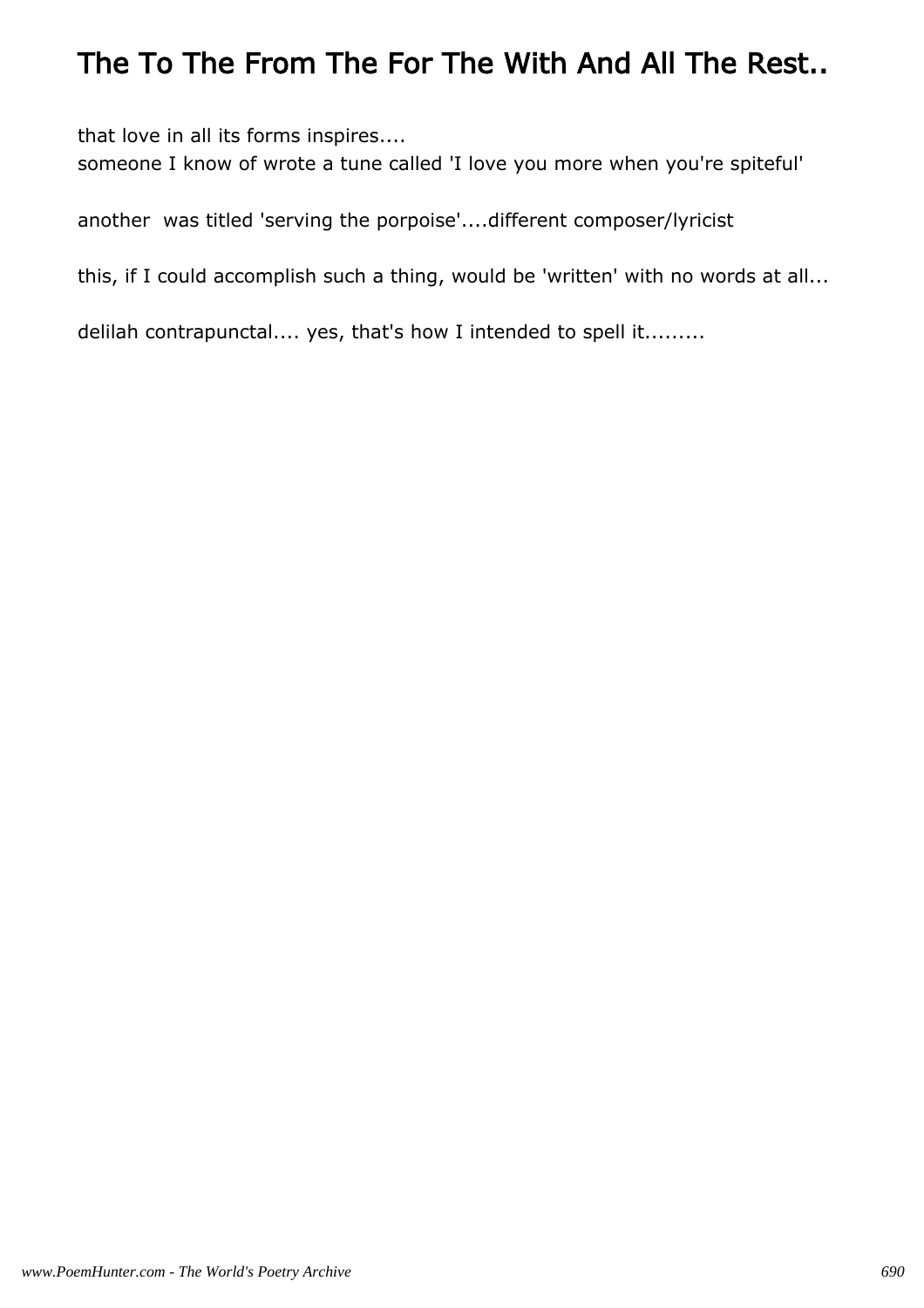## The Unmissing Of Wasn'T

... a palindrome..... a loop unraveled... now to water the lilies...they bend, drowse... the implosion was near silent... only the dogs heard it a few birds lifted away in slow motion... a desultory compliance with a momentary whisper of change....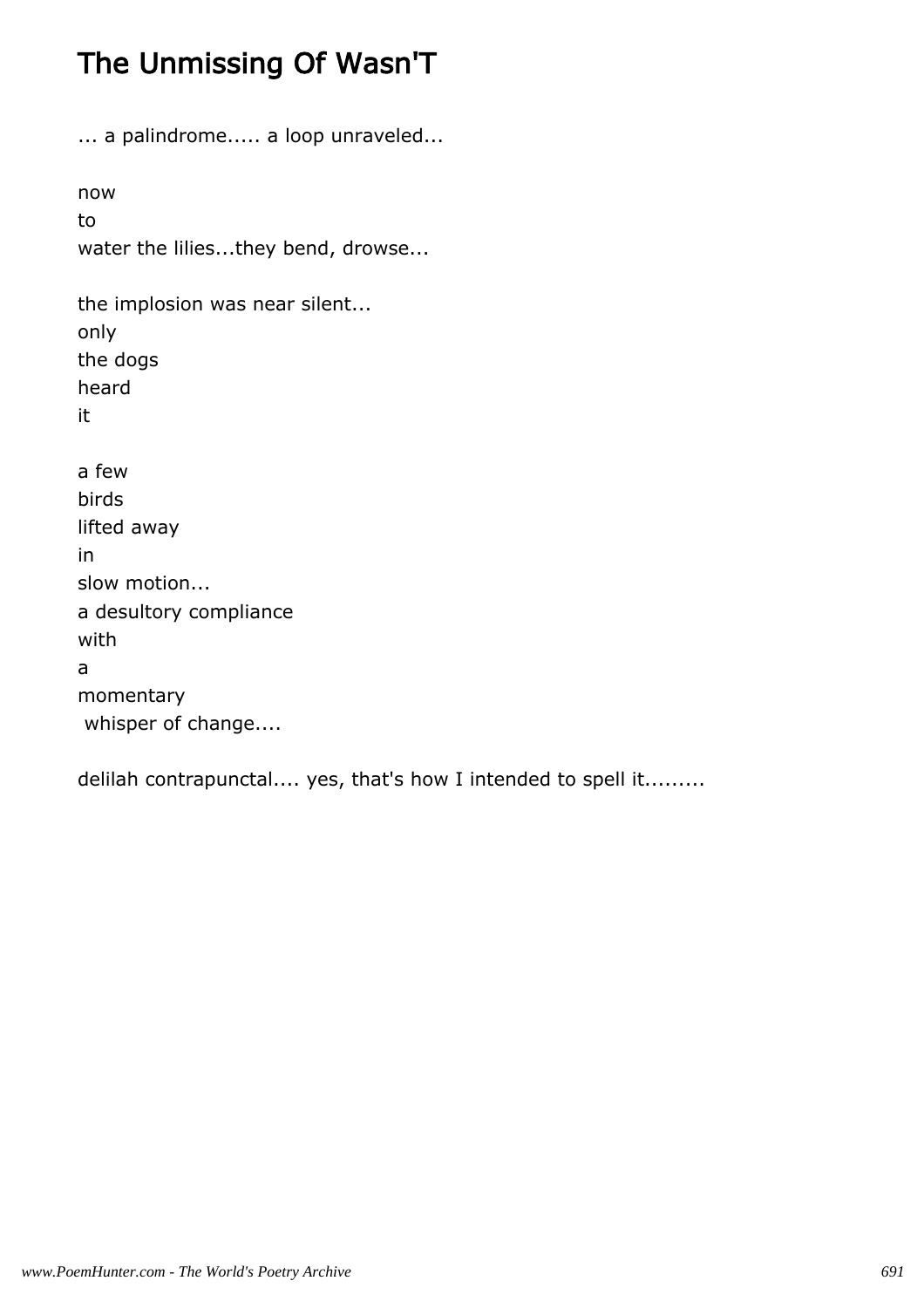#### The Wild Broke-Down Song

of merciless blue meets the unsanctuary of the bass-voiced rolling green, wets its lips... and swaggering, laughs in its belly at their seamless junction... ...that laugh, if it was heard, by few...or by many, could seem a shriek... ... be visible as a piercing flash... but would it? .... all things have a belly....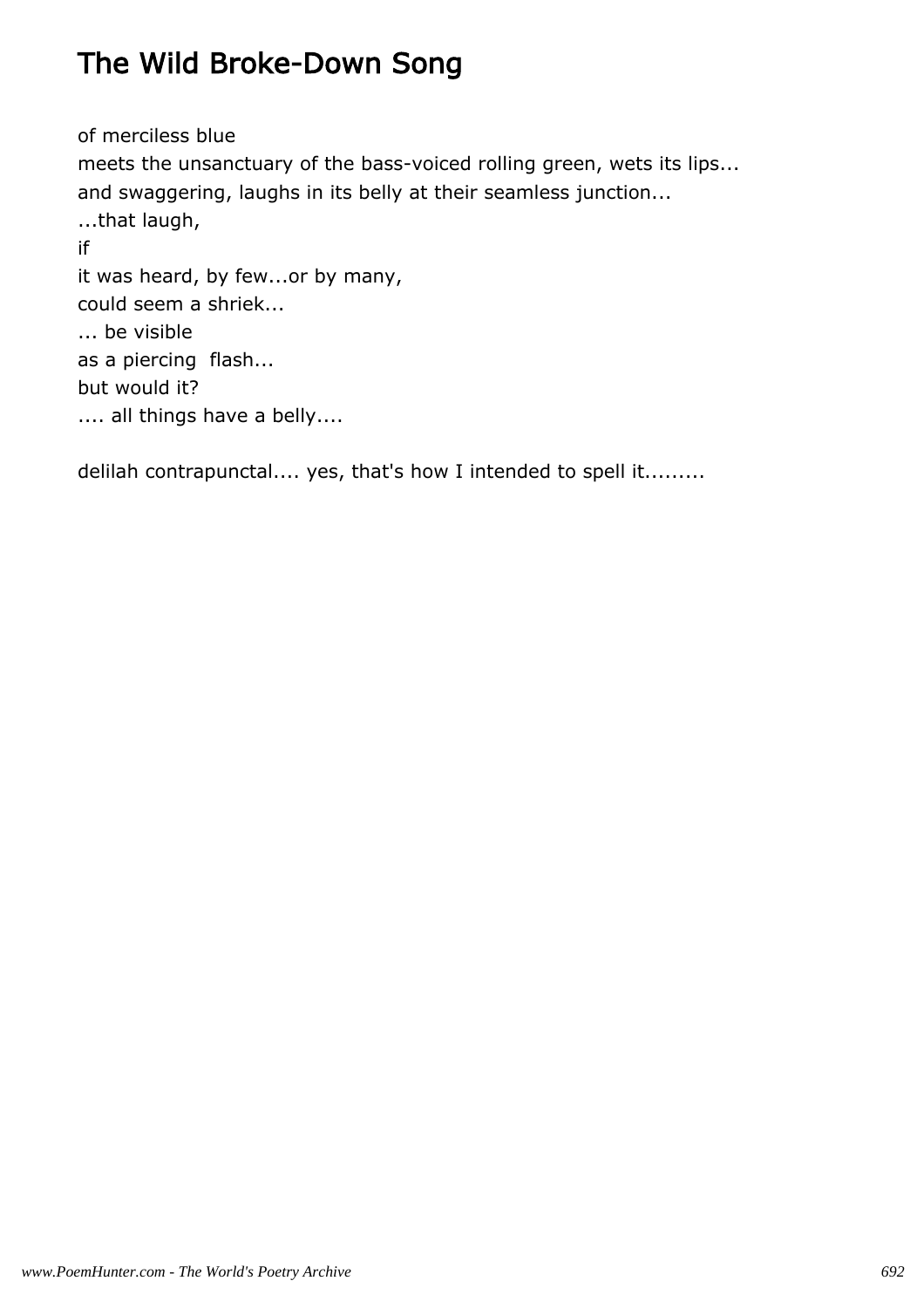# There

is a raw-boned music in those harsher sounds... wind that exalts and chides, tears at the flesh that clings to those bones, red and bruised and unwilling to yield... a tangled mane momentarily blinds the horse the rider sings a gutteral vengeance, swears to....to...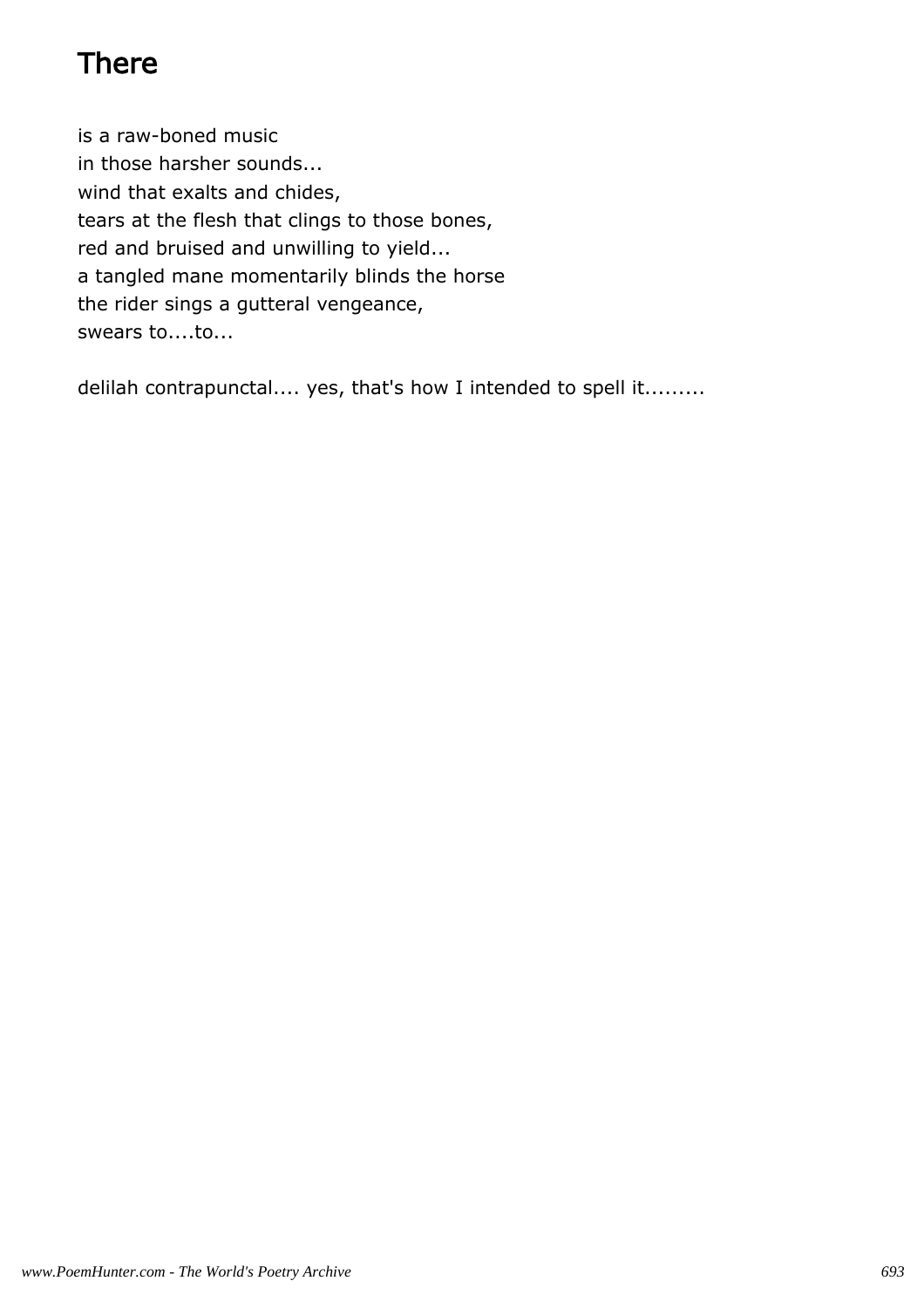## There Are Exceptions

no worming, worrying clattering of the slats and boards, the box of enclosure......

recognition as a birthright......a celebratory refusal to do other than laugh at inanities.....but this, too, must be fed....and passed, where necessary, from hand to hand.......from heart to heart.......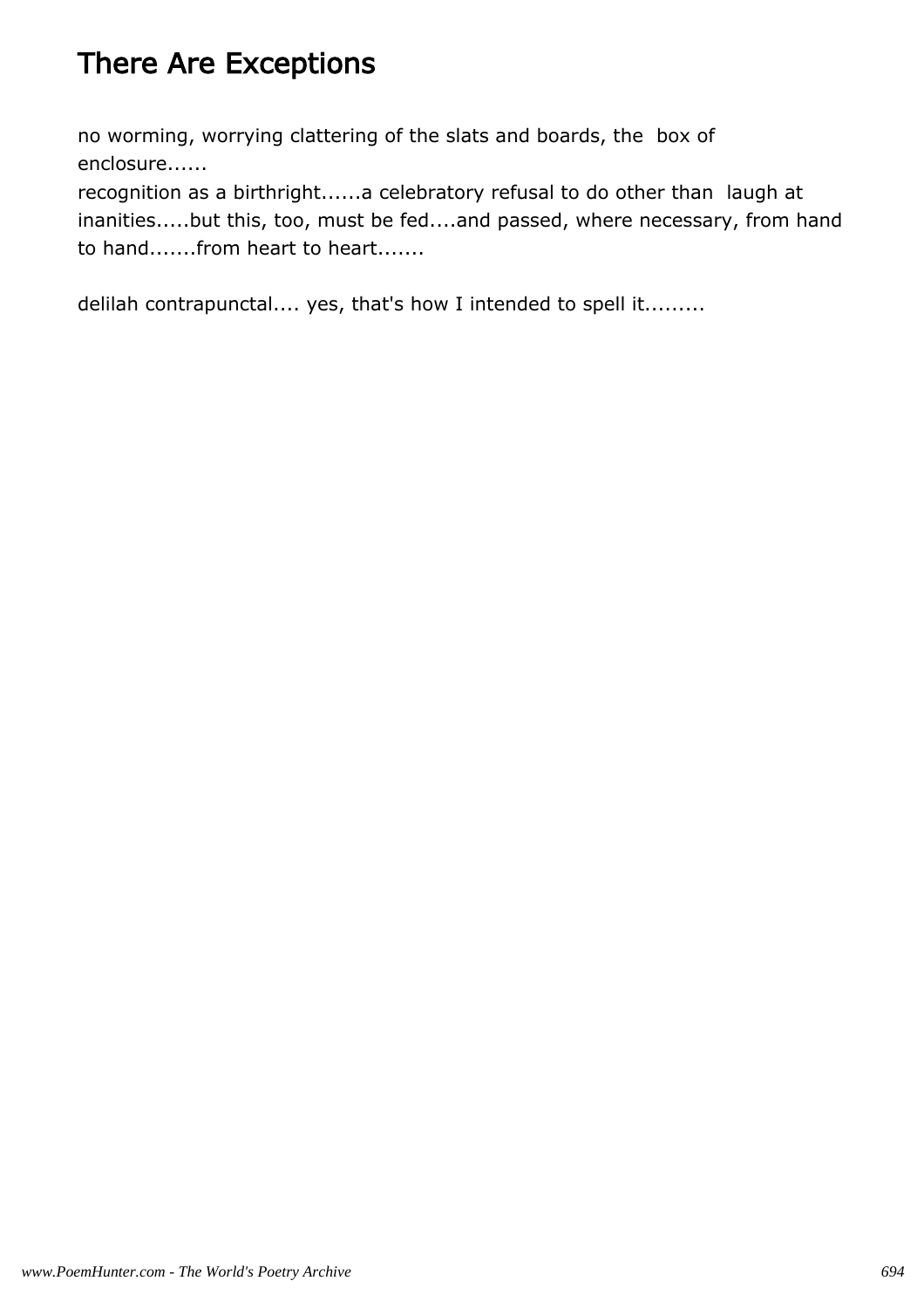## There Are Questions

from the old alder's trunk... his root-feet now shaping whorls and small eddies, momentarily slowing the downstream progress of these young waters.....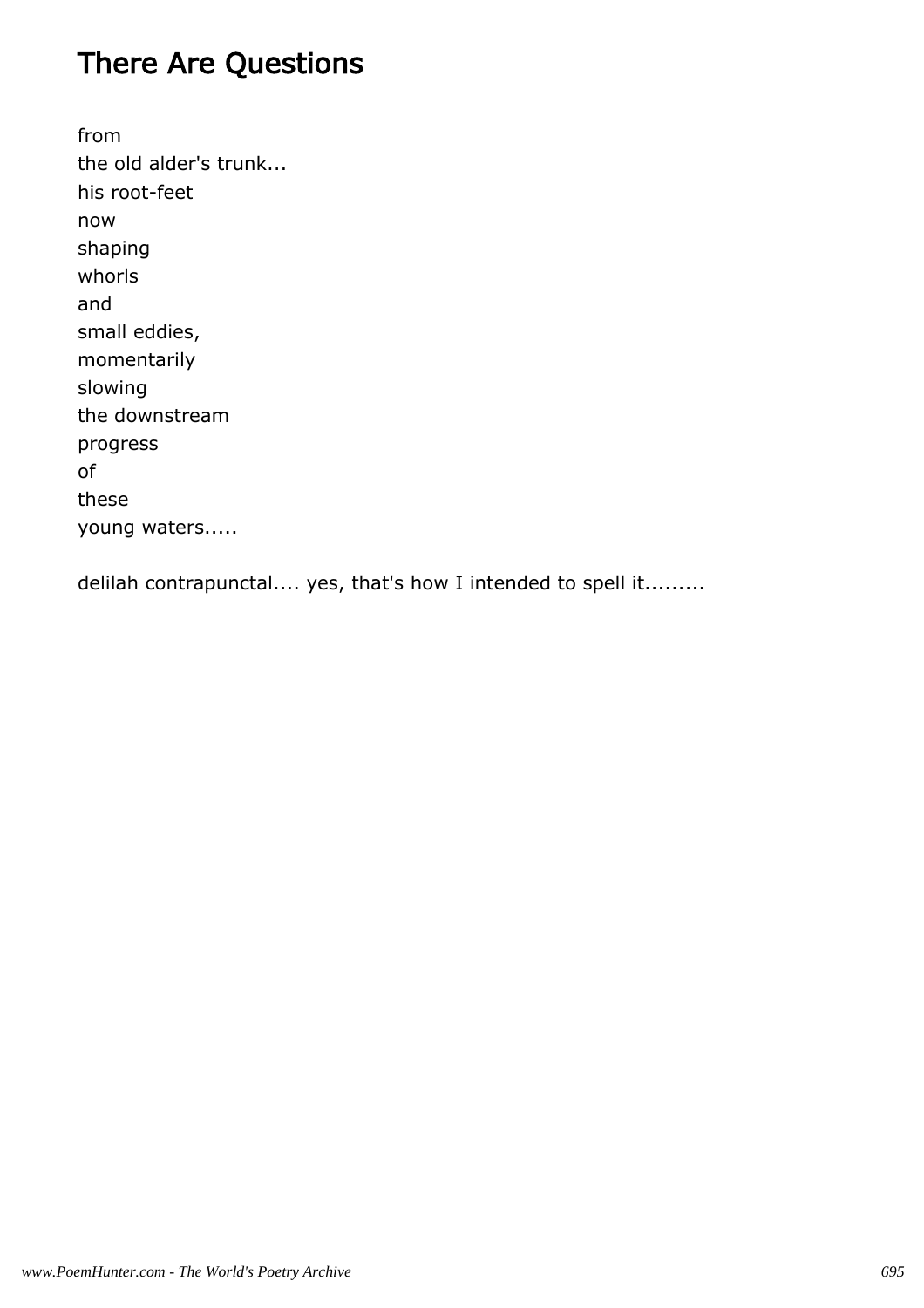## There Are, It Would Appear,

those...better prepared to roost less in irony ....more in those small pockets.. .fob-hung and alleviated... do they know freedom as a many-handed force and do not fear confinement... have they stretched....wrapped their legs around the body of earth..... in unbroken glory...just perhaps, (as if it existed) thorough sentience a tertiary factor...... an annuity....... .but I've not lived their secrets....nor they mine....corollaries multiply, dance a dust bolero....in the end game all is equally semiotic.... each cheek imprinted with a slap, dashing..... a rush to some sea....illuminated as the grunion run...........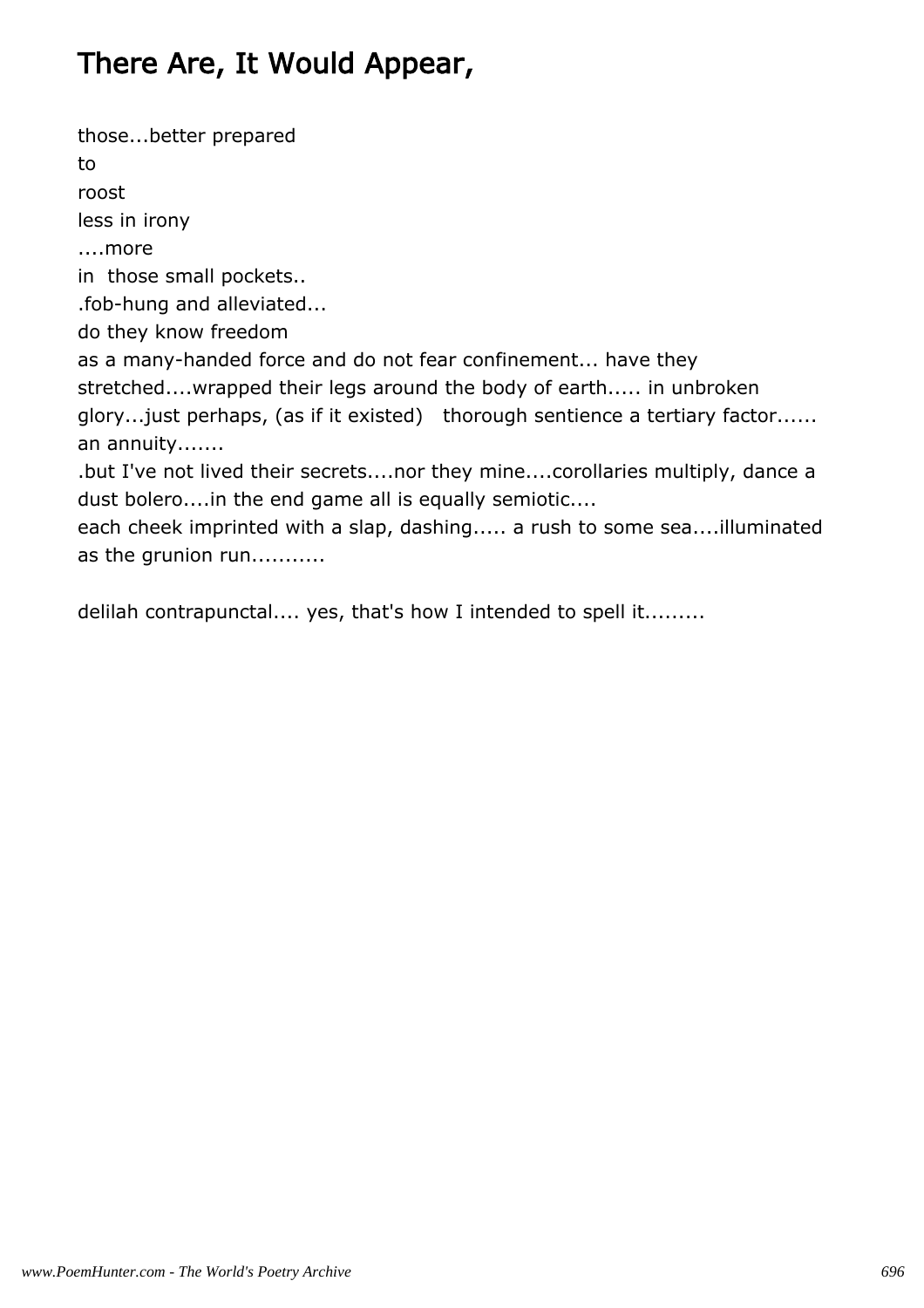# There Exists A Fine Line Between Justice And Vengeance

requiring size AAAA shoes..... and a wrybill circling overhead....

will this bit of whatever it is to be called stay posted this time...we'll see...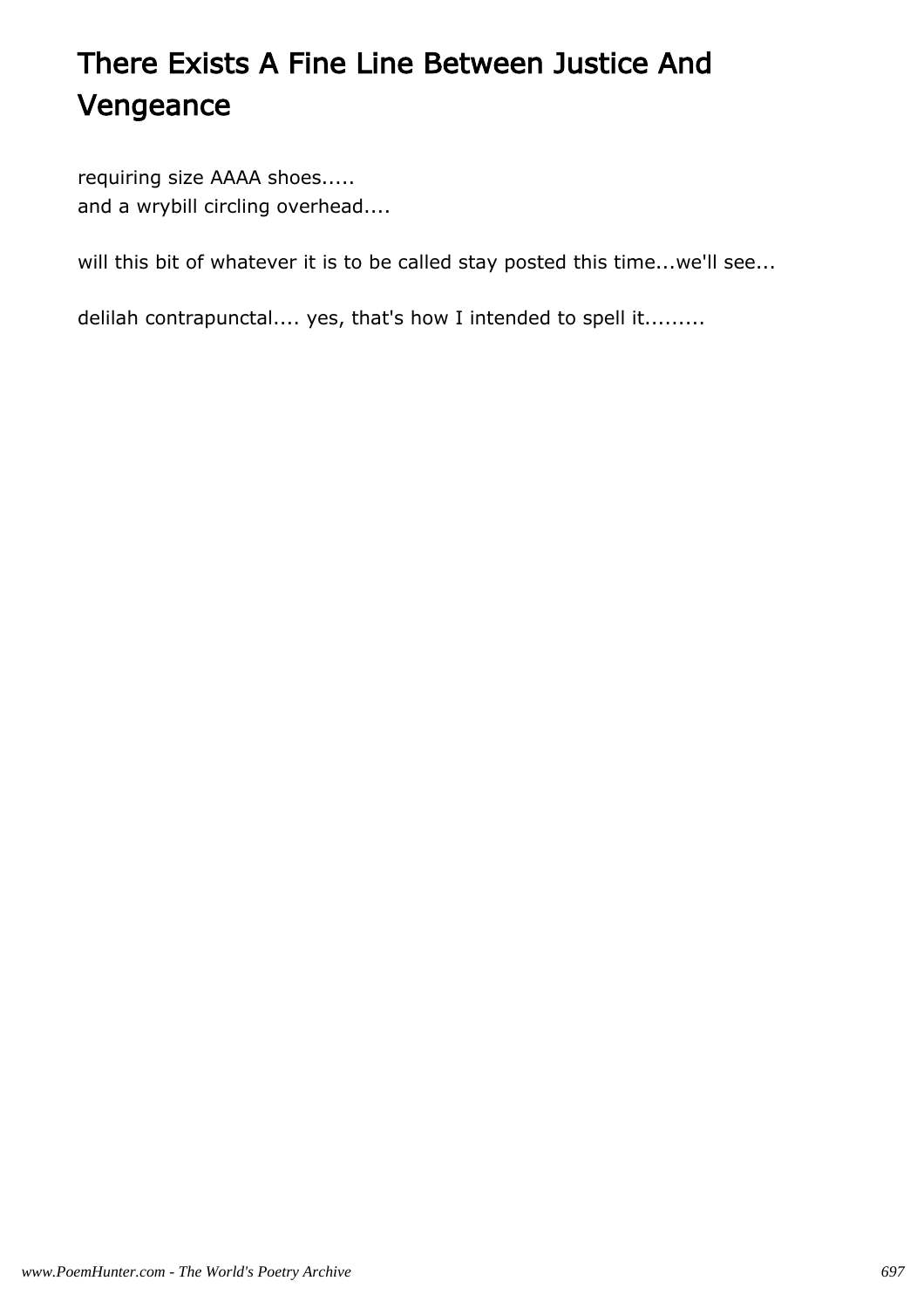#### There It Was

clanging to life.... not dystopic....merely aqueous.... as a stream......plain as daylong murmurs....cogent, barefaced.... with a twinkle in its eyes and one of those smiles...... ........the ones that play about the lips.....warble, sotto voce.....send a warmer shiver to the vertebral roadways... find a miasmal port.......tiptoe, soft-shod..... predating in gleesome comeaways.... soothing and sparking......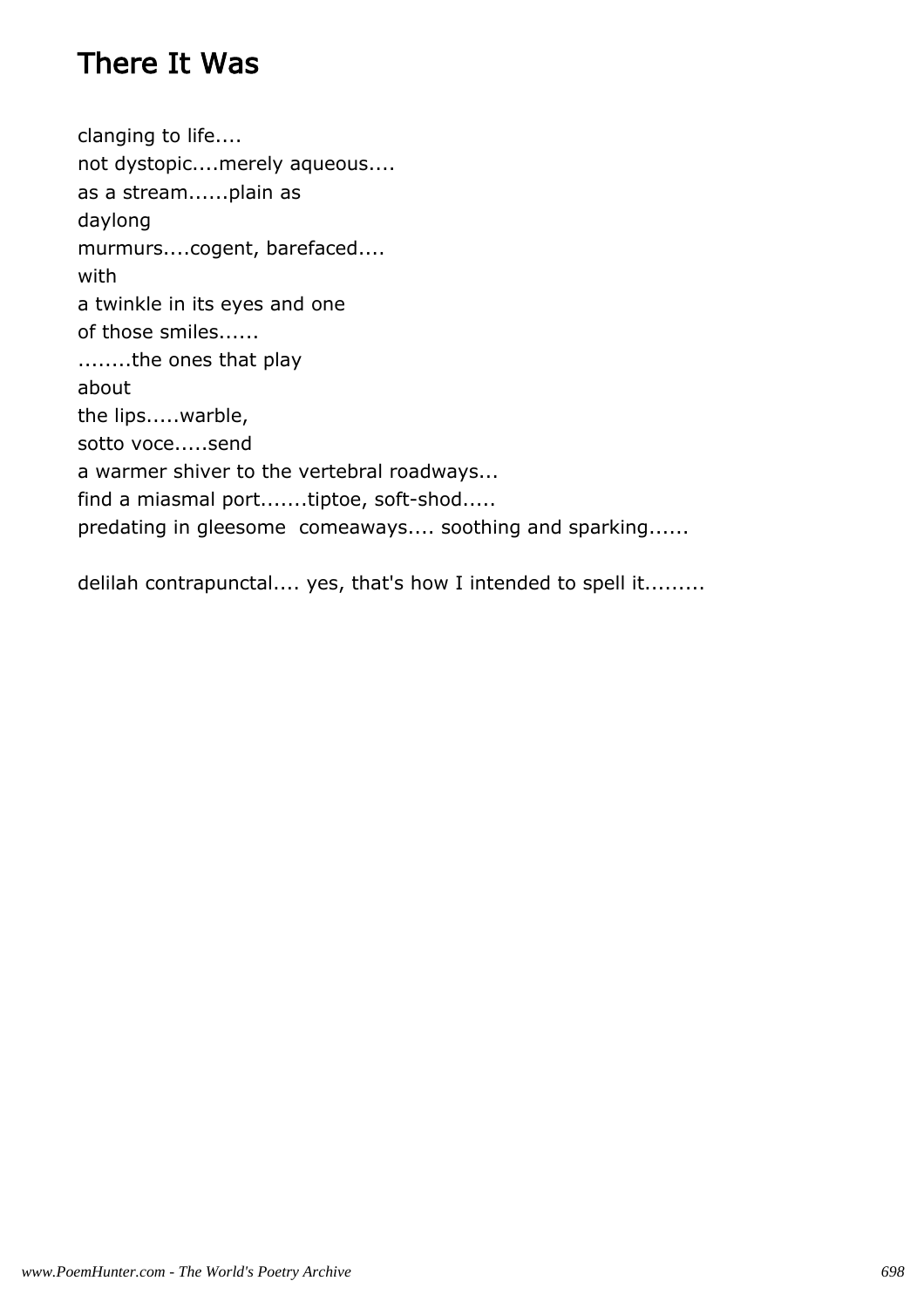#### There's A Margay In Your Kitchen

in a cage atop the fridge when the clock has ticked to ten he shall be free again I'll carry that kitty to freedom let him roam, explore the ridge he'll run and hunt...you'll smoke your blunt an I'll have done my smidge... hooray for all folks feral... ...includes ol' groundhog, Geral'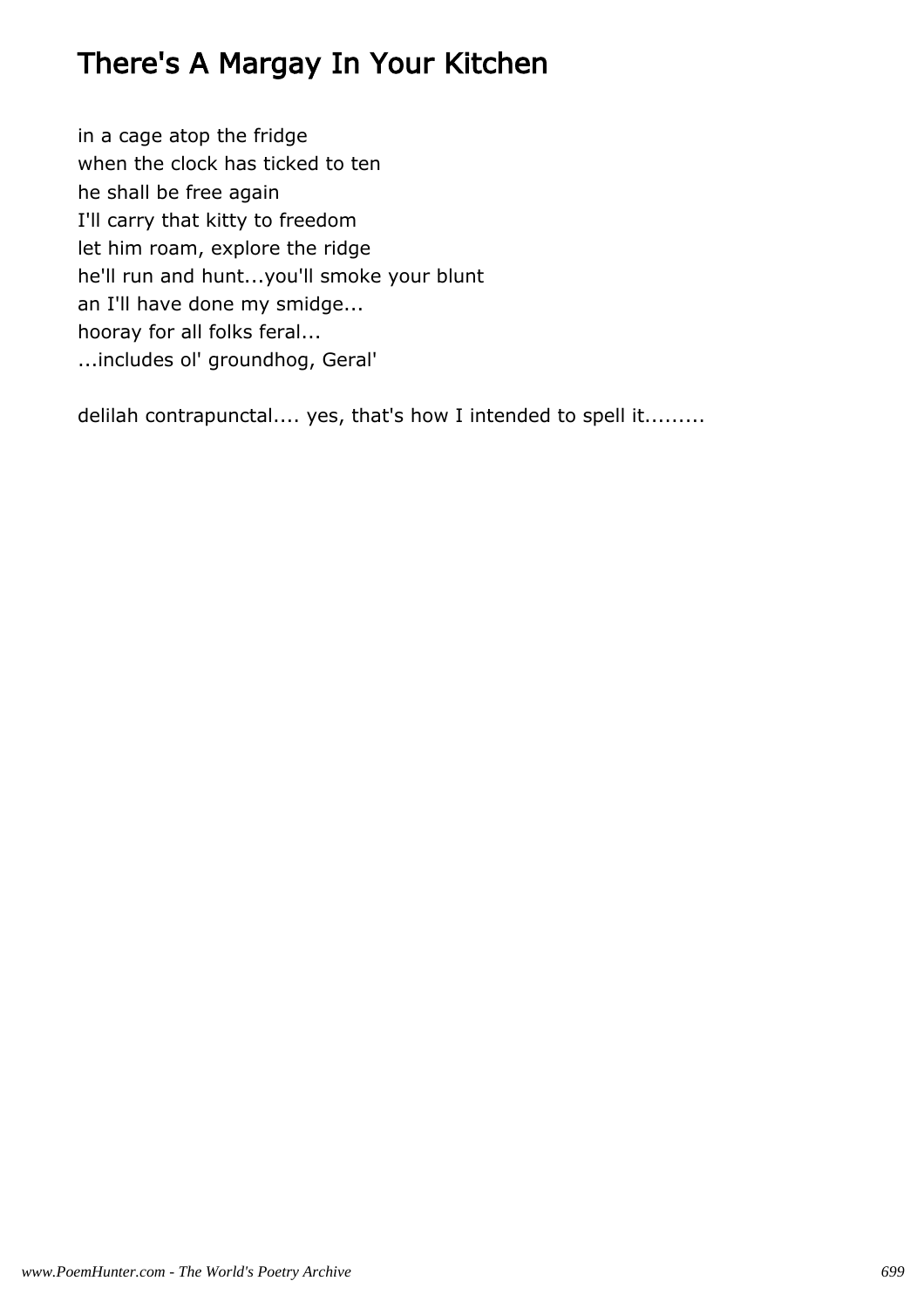#### There's A Sea Lion

in my mojito. he's tiny and he's blue... his eyes are sweetly sanguine he reminds me much of you.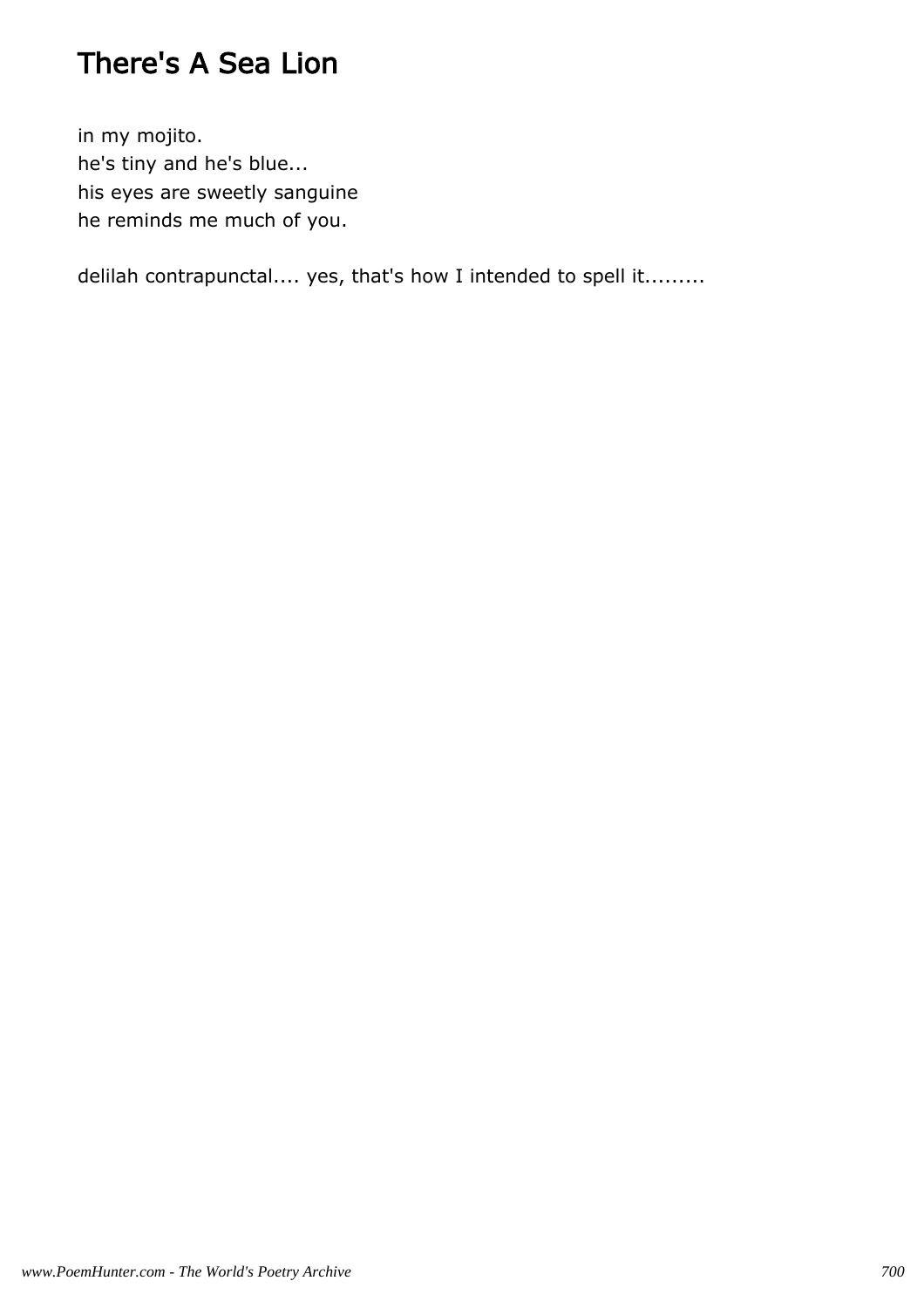# There's One....And Another....

....those.... under milkless hooves......staving off.... ruboscussed...and rubricated...staving off.... ....no slack given the greased paint and gussetts....gargle a little dust and sway... toddle, then...meander...scramble..... a quick-step... a quadrille for six hands and ten gallants... .strapped in close to hornswoggled... plainspoken....for.. .these seconds......thirds.....grace noted.... .......guffaw.... ..a bow.......parasol extended....

and for an encore?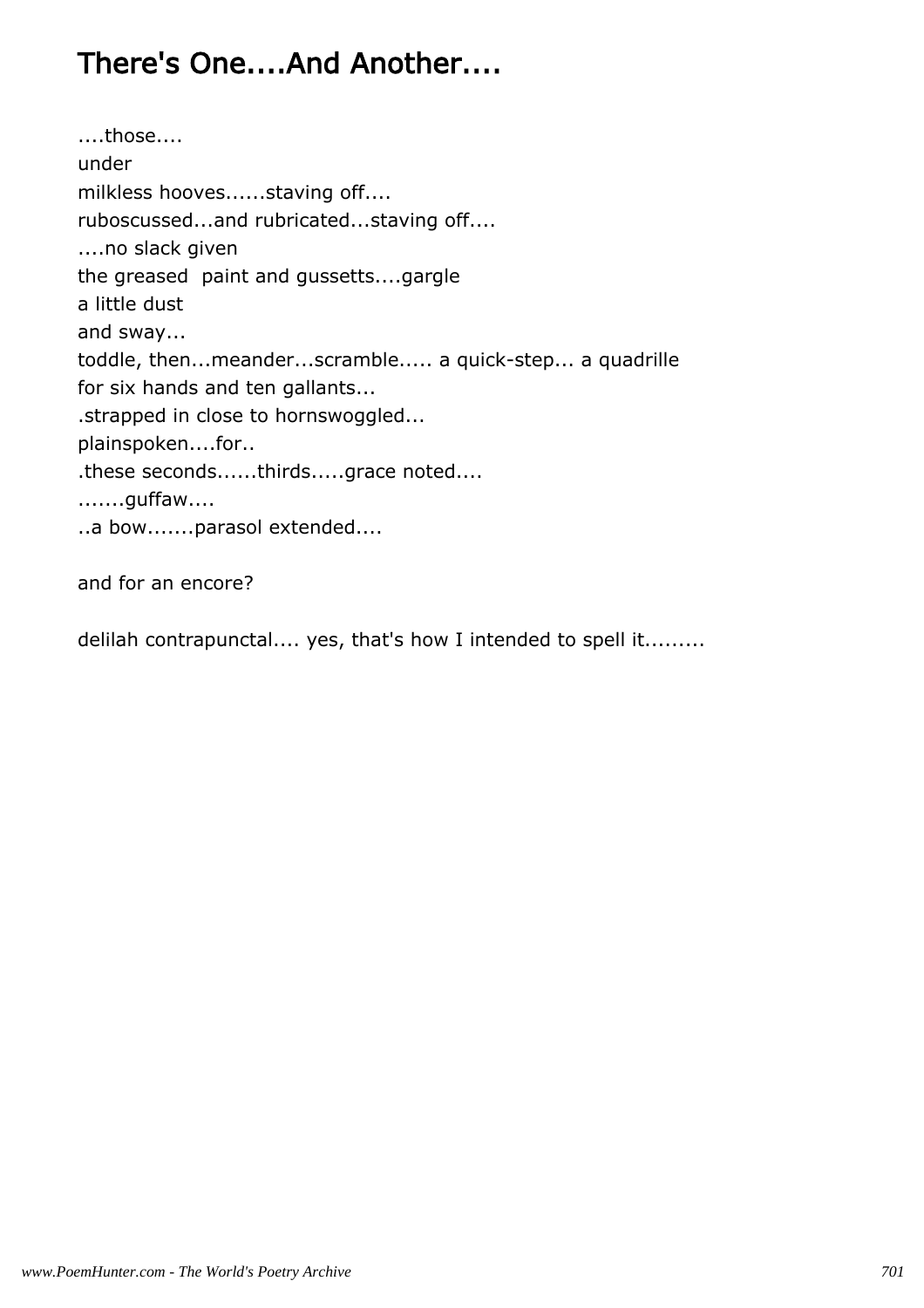#### There's Somewhere To Go

where you can be bored, disgusted and repulsed.....

.and learn absolutely nothing...

.with the exception of how to be mean, short-sighted and other than curious... .....fully illustrated with pathetically inept attempts at manipulation/basic and obvious games....

all very petty, unimaginative and dull....

and it's free....

look around....you'll find it.... and as quickly leave it.. .no fun to be had there.... just some aimless flailing, whining, wailing.... and the firing of blanks....

but it is free......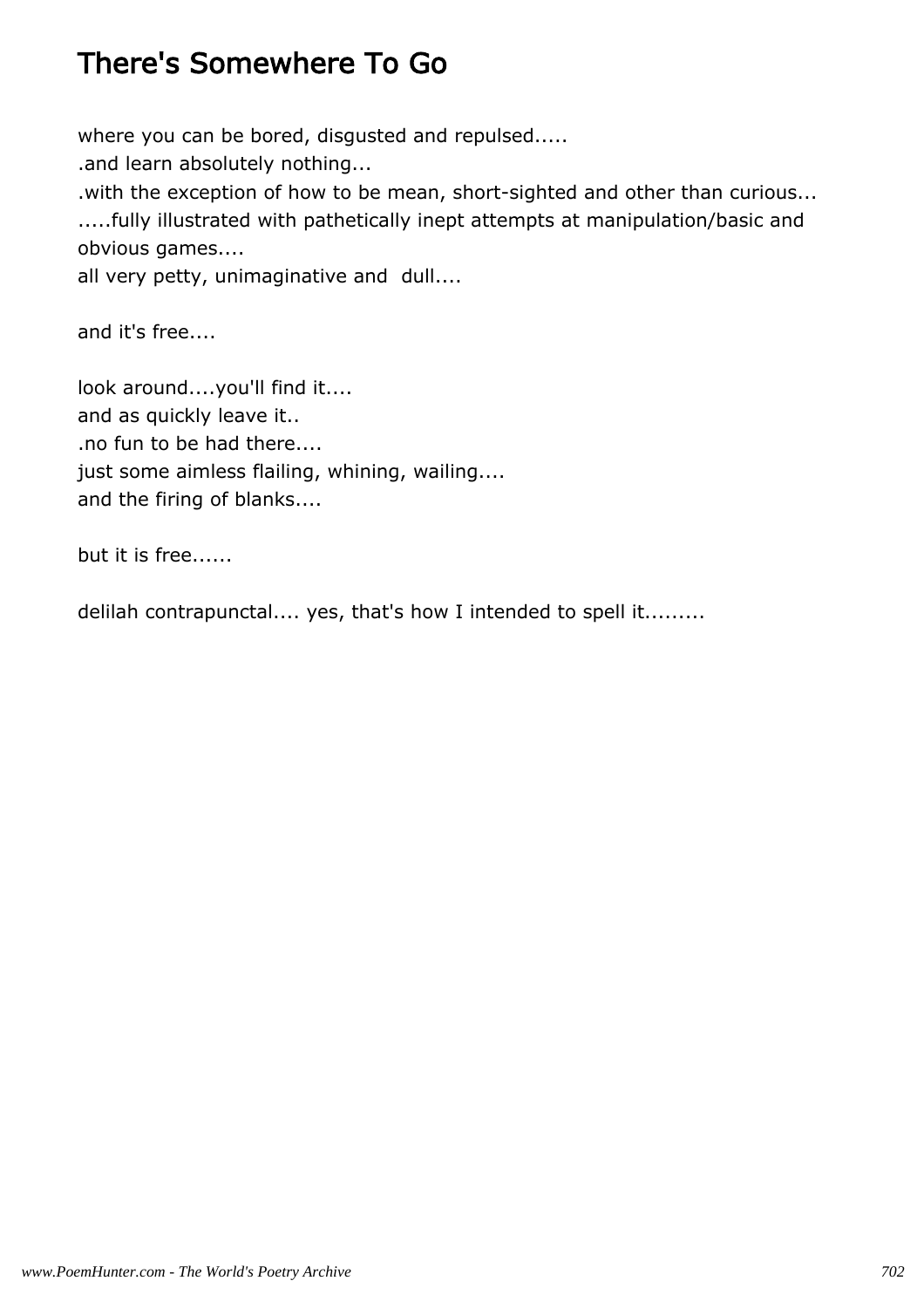#### These

years having not been the kindest... having been filled ....stuffed....

with knowings

not kind...

these things....these knowings...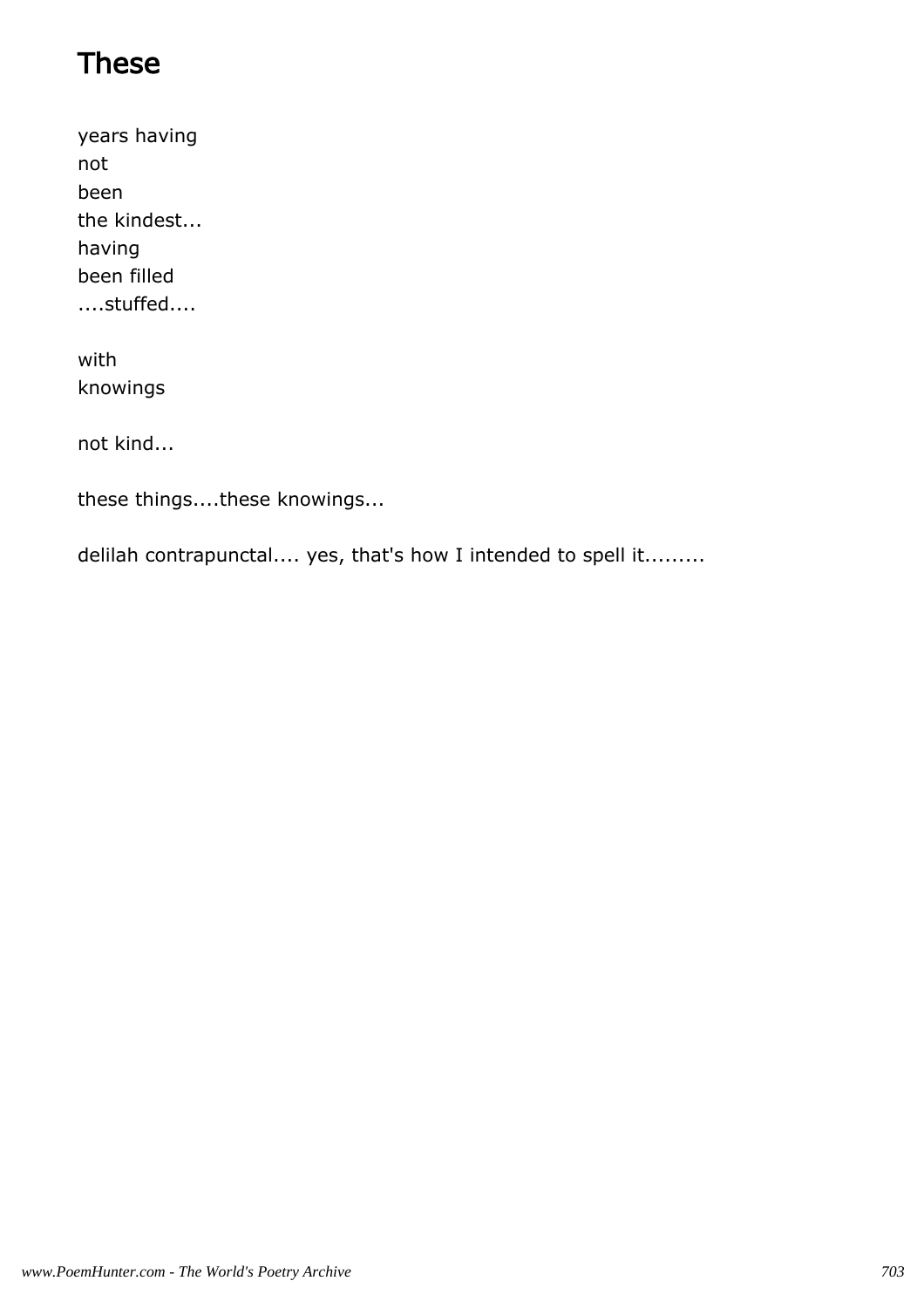# They Could Have Been

sister and brother....

that same pale skin...tight, dry...stretched across those high cheekbones and

wide, lined foreheads.....those same black eyebrows, unruly, yet not as unruly as the blond hair that sprouted low on their foreheads......wiry, coarse,

thick....lumps of curls in places where the wire was tamer and controlled itself....each had a widow's peak, low, well-defined.....

their temples, cheeks and jaws were amply covered in blond down.....

their light blue eyes had the same upturn at the outer corners.....eyes framed by dark lashes......

their noses, short, high-bridged, each with a small lump....a slight tilt upward at the tip, round nostrils, not small...not overly large.....

.their hands were alike... with good-sized-bones...strong and large-knuckled.... covered in that same dry, coarse, tight skin.....capable hands....

they lived over five hundred miles apart......

don't know why I'm thinking about them now.......

the mind's a funny thing.....I'm sitting here, writing this whatever-it-is..... and

crying because Nat King Cole's dog was poisoned years and years and years ago..........I always cry about dogs...yours, mine...ones I hear about, read about.....

.don't know if I'd have tears for Tom and for Helen........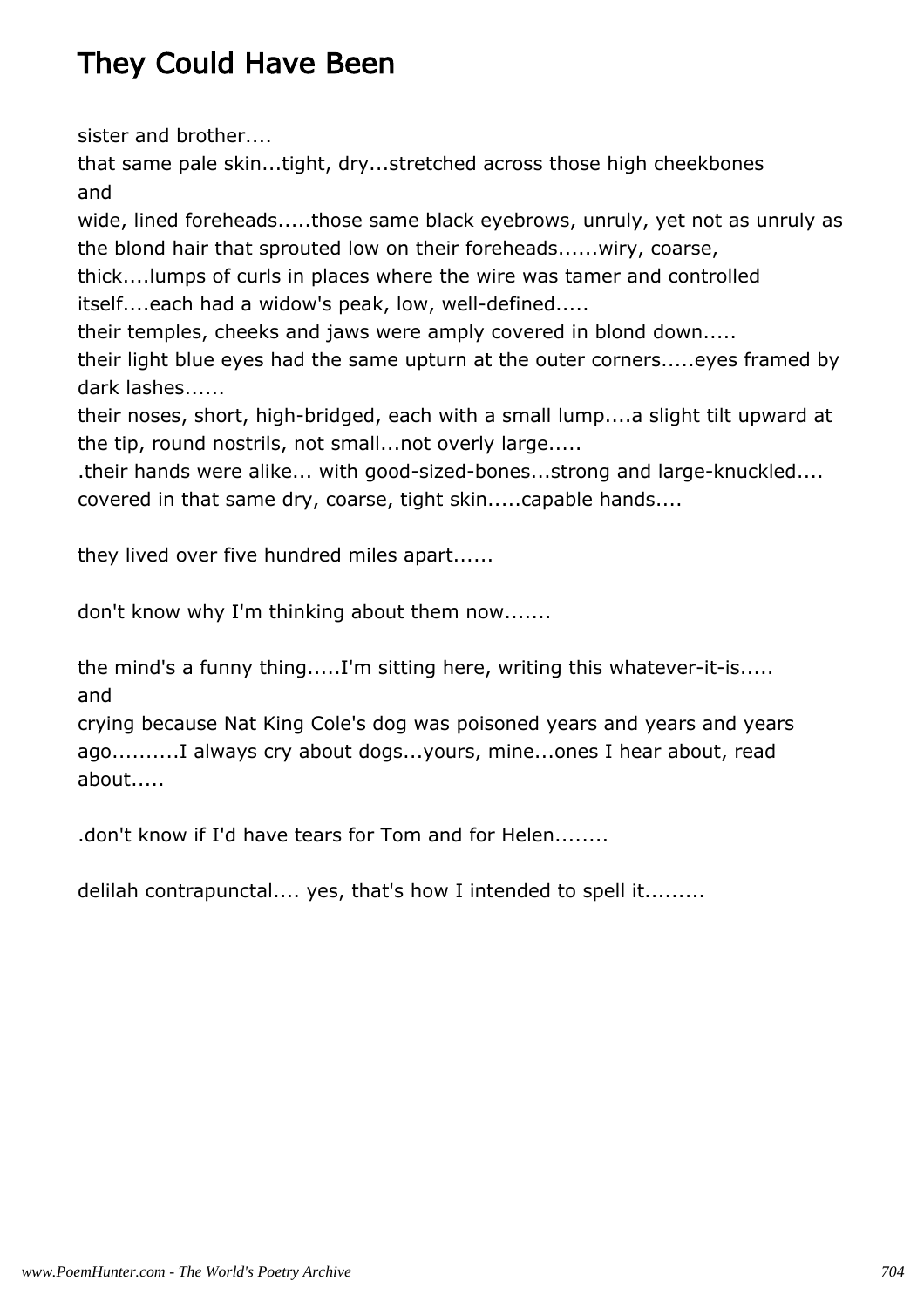# They'Re Laughing....

those beings, observing our greed-wrought plight.......they are not hungry enough to find us suitable fare...or even a pliant work force...... could they 'spit' and wipe what's left of the planet clean/utile?

.... poets will be spared, of course..... '>) ......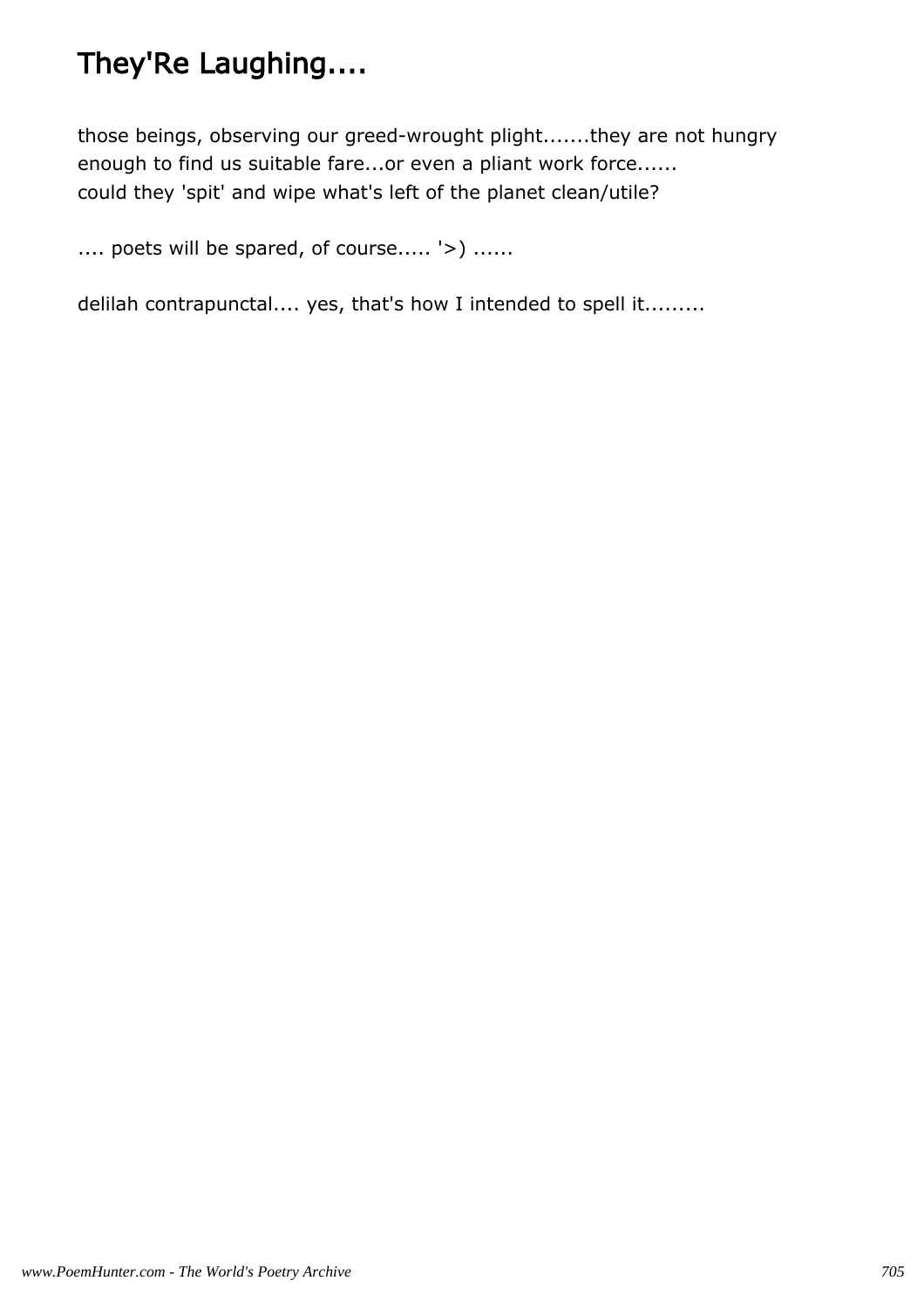# Thick Tail Thump

beats a rhythm on the floorboards an old friend's greeting

last night I dreamed you were here, felt you jump onto the bed

this love is an always....and there are so few of those...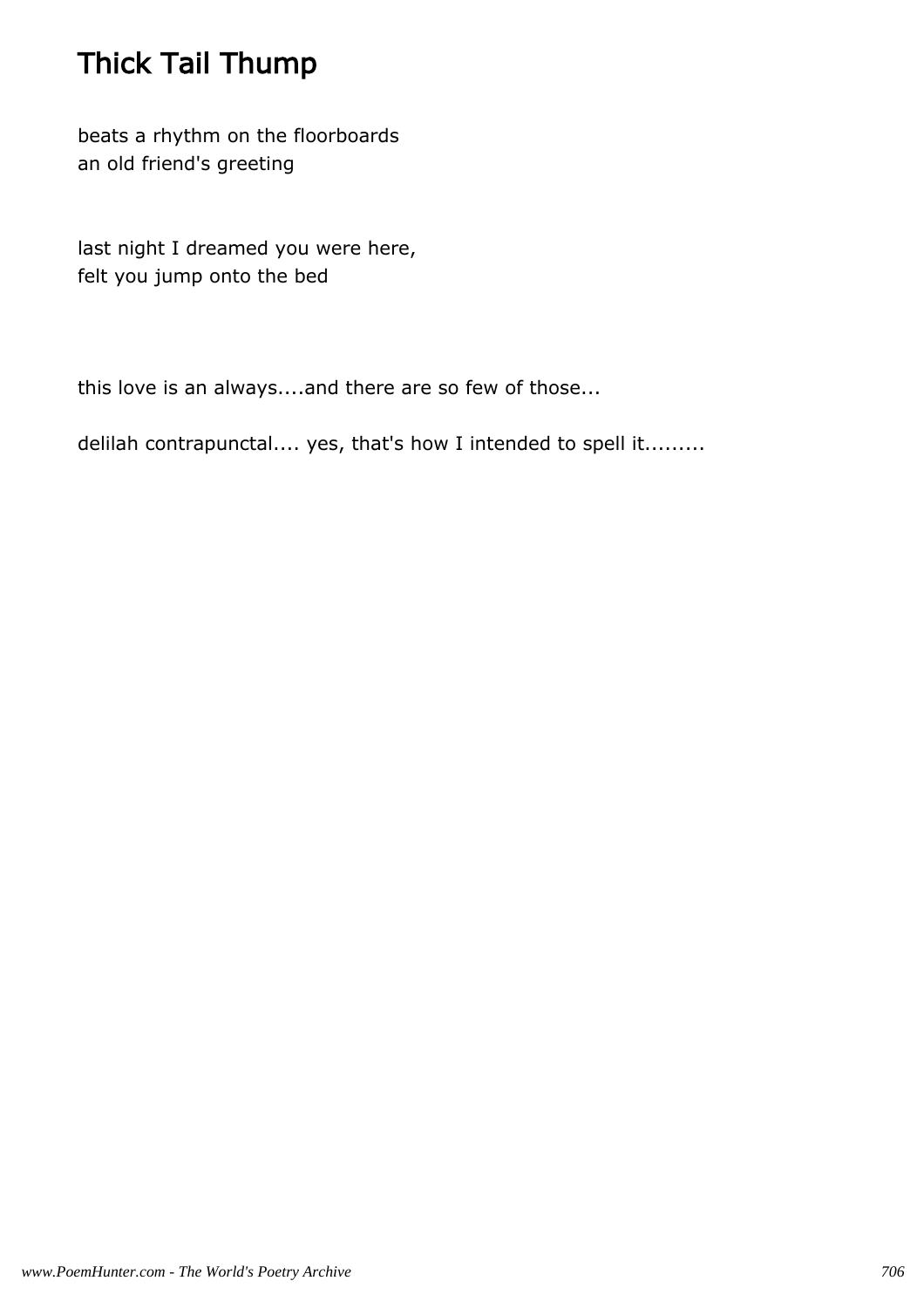# Things For Which We May Be Prepared Some Day.........

a wonderment of vivacity a proliferation of sentience a cascade of empathy a predisposition of kindness

an anarchy of decencies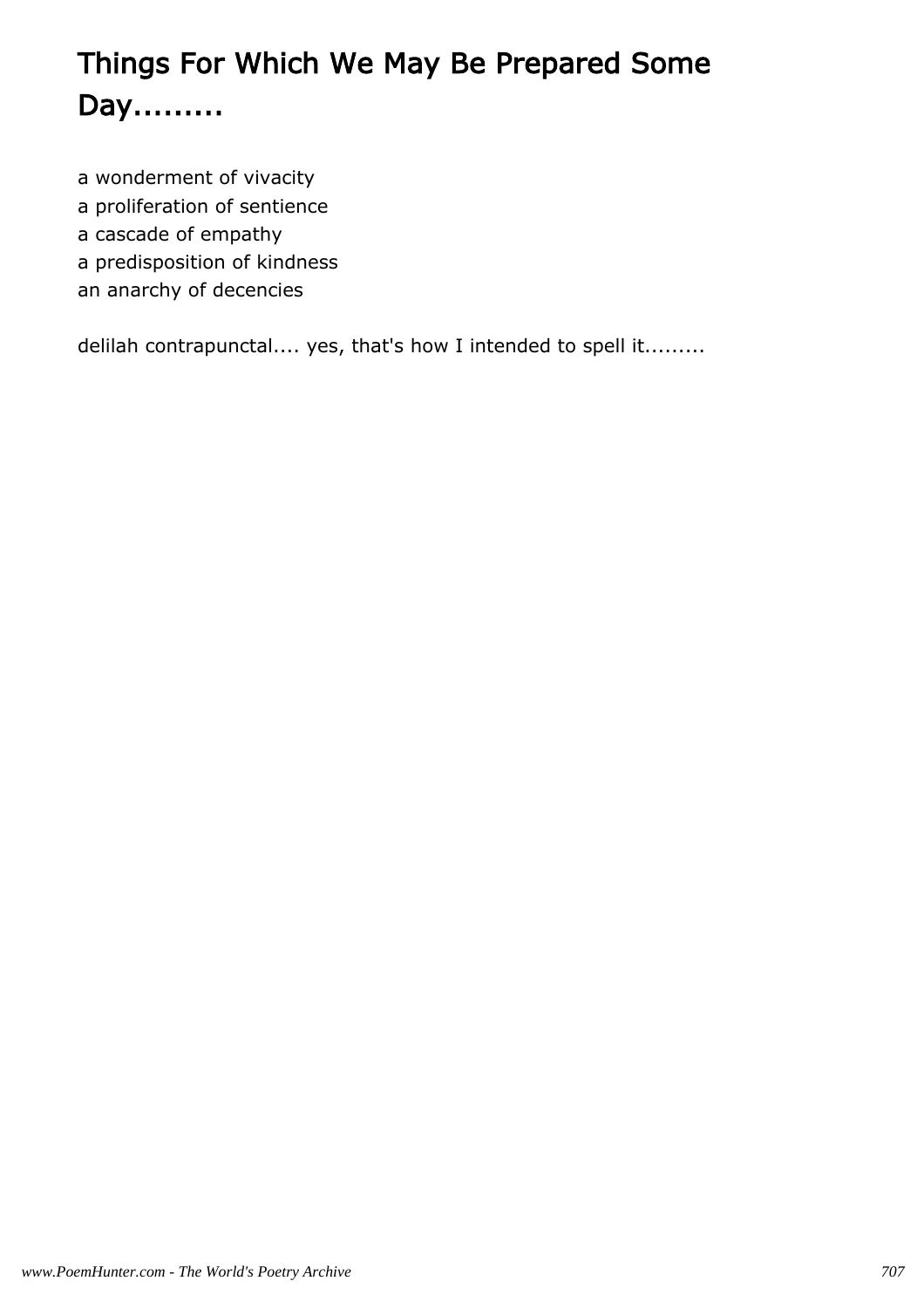# **Thirtynine**

I sing the unsung number...for you... alongside your brothers... we will disband when horrors cease... we will know the headiness of running, leaping for the joy of it... we shall retain a vigilance to the scents on the wind... ....and include those of peace... other intriguing fragrances... we'll hear all, sensing, knowing that love prevails... we'll lap from a bowl of the water of forgiveness...

do I dream? ...did you? do you?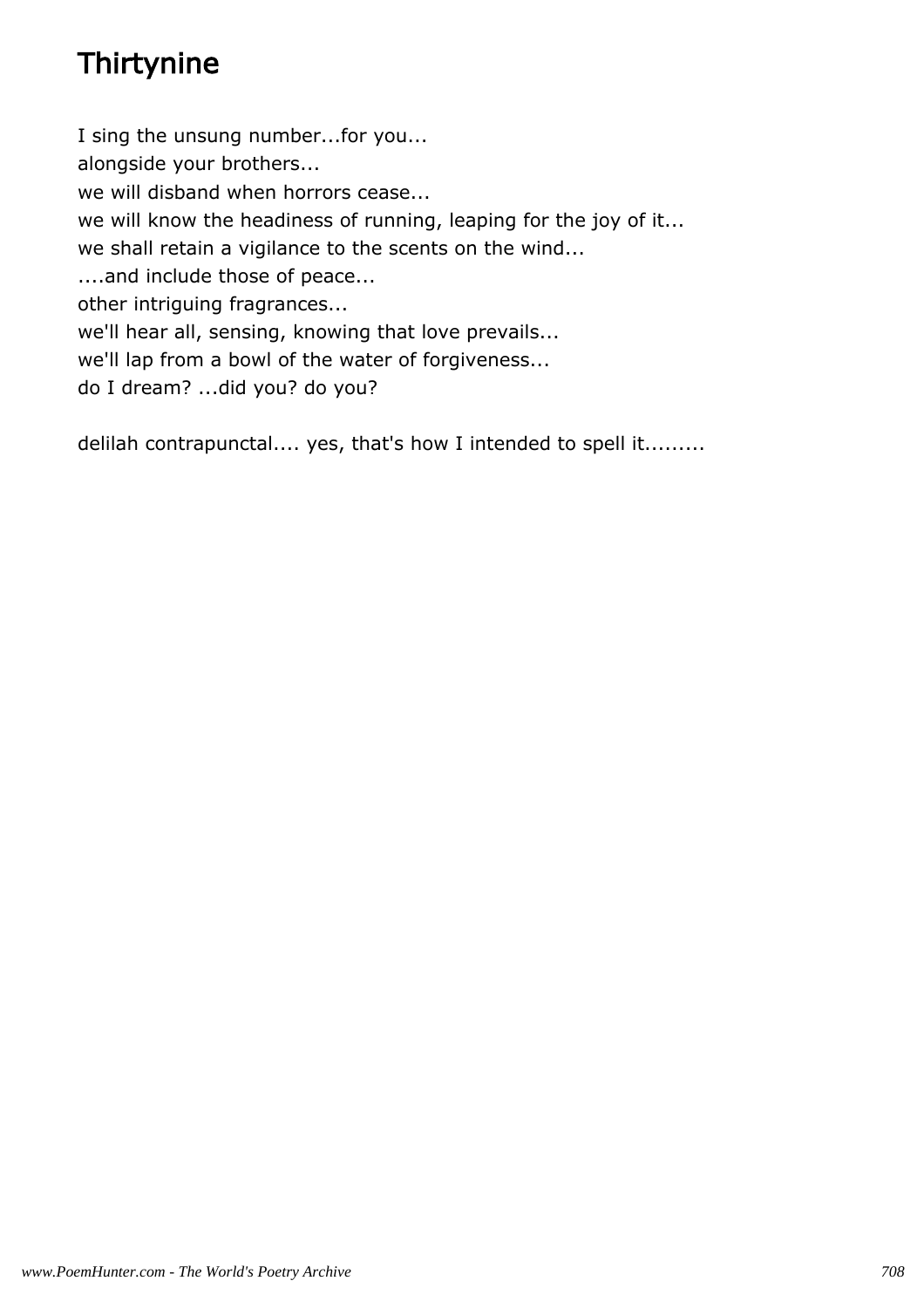# This

is a wordlet symprescience is a bog with the first, one gives round bites with the second, a fog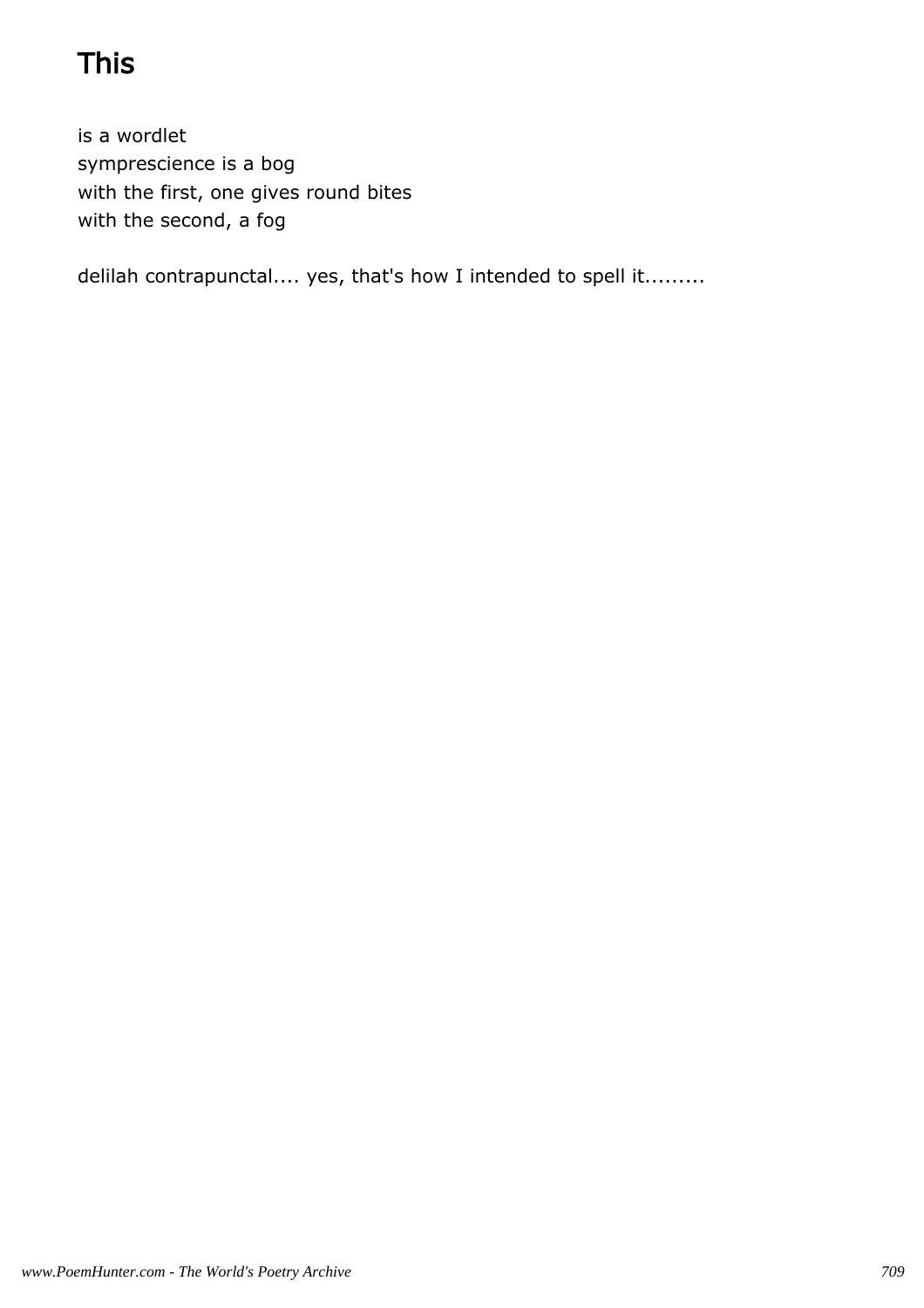# This Ascension

was it a gift...to be spared the replacement of illusions, gilt with service and argent with blind ideals........

with horrors....

drudgery....confusion.... indescribable and dehumanizing visions...and acts.... to carry as festering wounds, to nurse, to seek to expunge...for a lifetime....however long...however short....

this ascension.....a smaller and yet more infinite glory....to.a beauty beyond the realm of strife......one with all most sacred......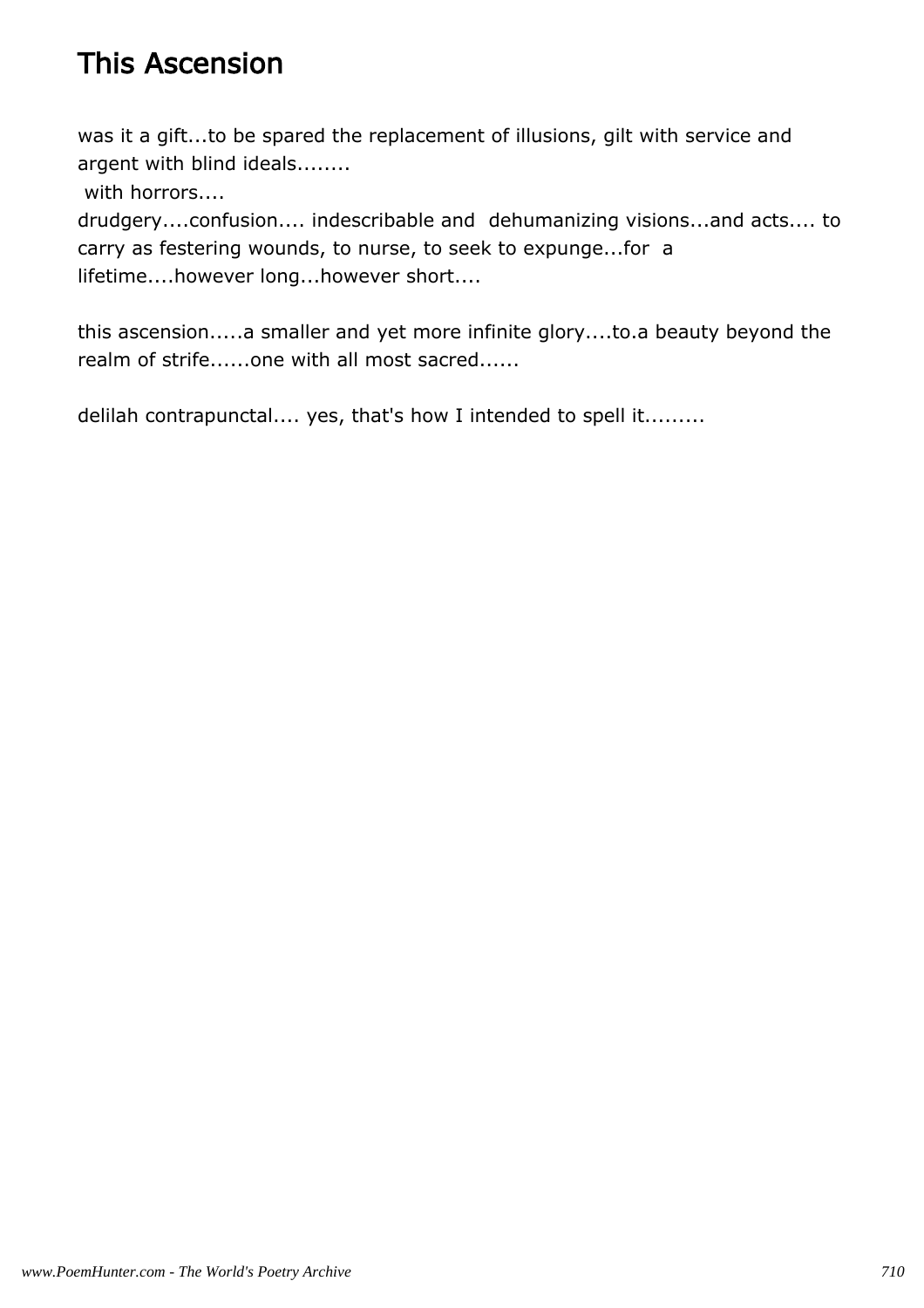# This Is

not Greyfriar's...not here, but in these northern California woods guess you could say I'm his Bobby... I could no more move from this place than move him from my heart to anywhere...anywhere... It's been years, but I still hear his tags jingling, feel his head resting in my lap, see his dear true eyes seeing me in time we'll meet in another anywhere a forever anywhere, that place where we've always been... time? a concept made for other than me and other than him... ...his eyes told me about these things, without a word...about that anywhere...that everywhere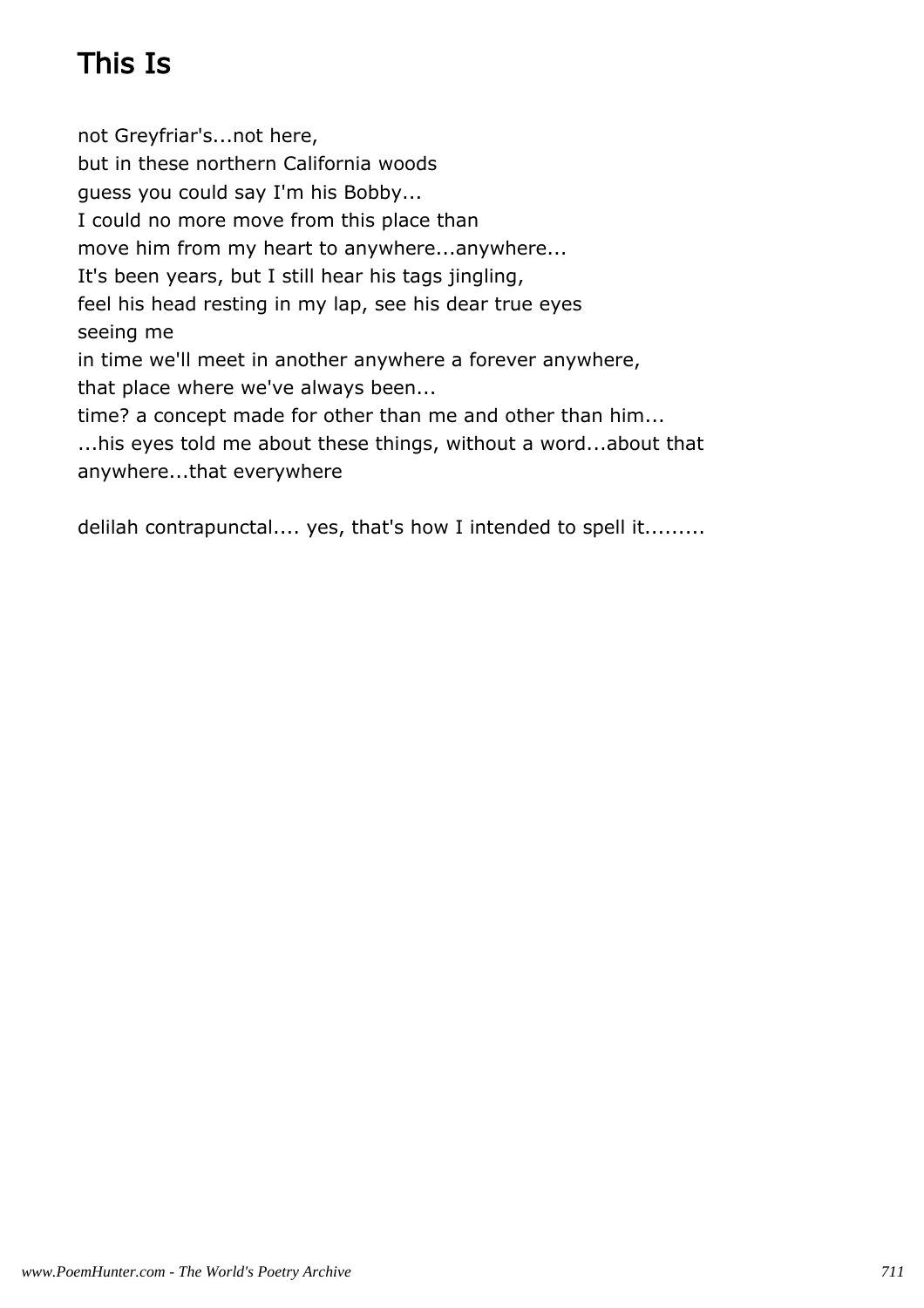# This Key

though not difficult to find, sears the hand... the aperture, visible.....tangible, clotted..........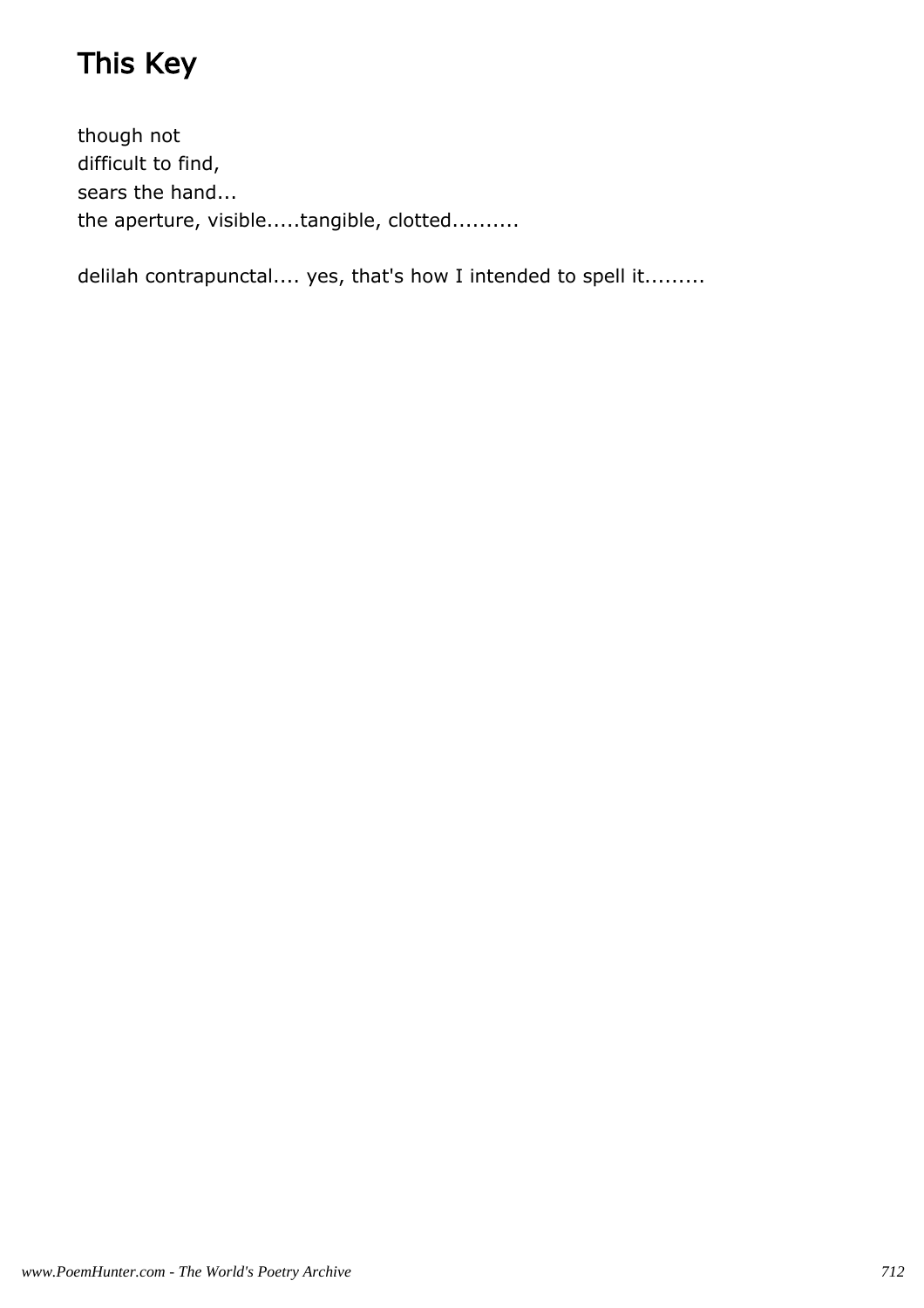# This Map

it was time to lay the thing on something like the floor ..though some of it had caught in the trees.. in the loft-ladder...had been stretched..suspended....silvery-webbed and opaque in places..... not cumbersome, though.. ....light...bouyant and threaded with something akin to songsparks.. ....it became clearer, then...that each had left a piece, a portion of their myth....in my safekeeping.... ..I threw away what I could of my guile....a disrobing in deference, perhaps.. .and rolled in it...swam in it...... sang my way through it.....carefully.....being ingested and caressed.... it was time....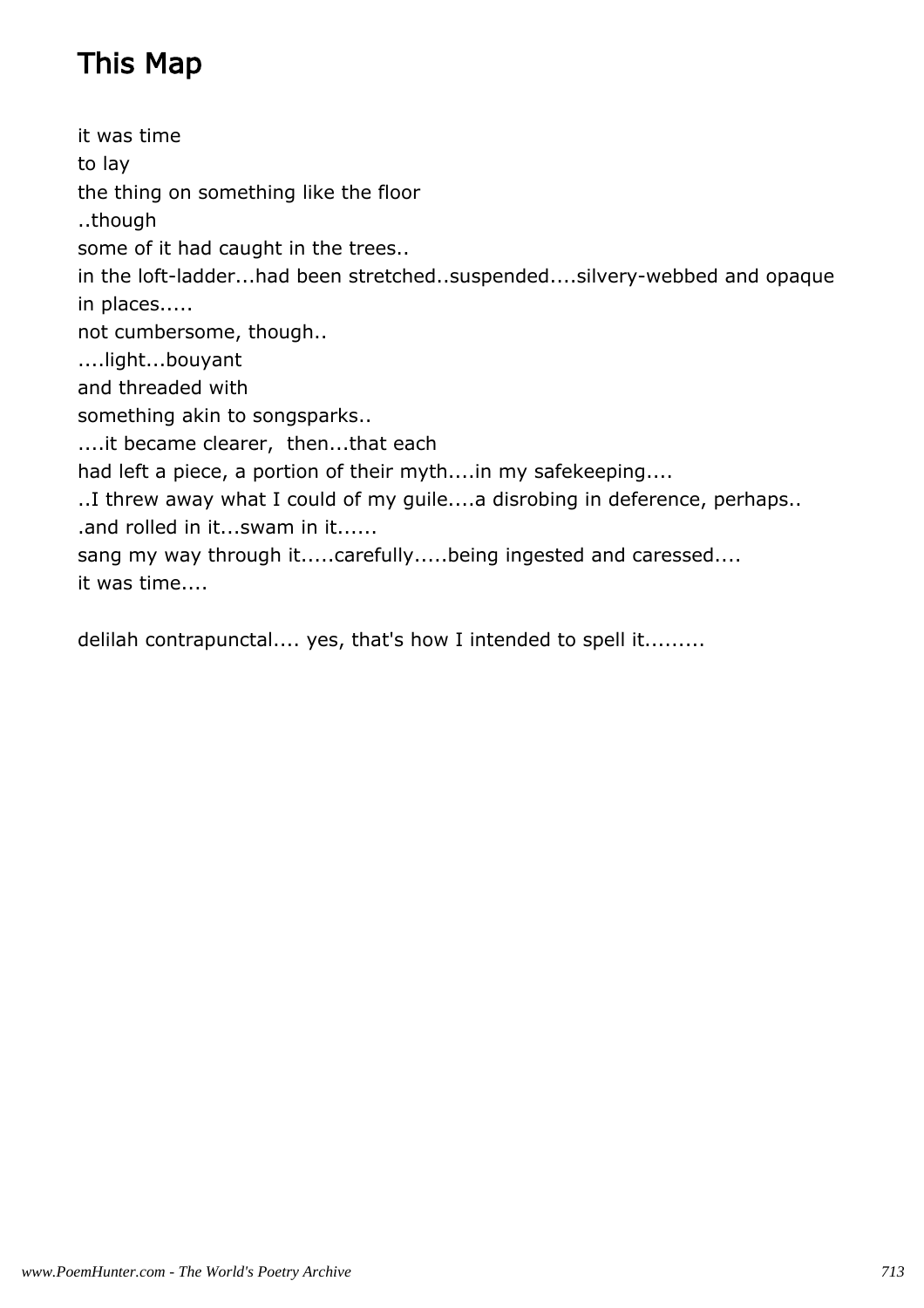## This Pared Acreage

reshaped each diluvian season.... is a scrumbled range of tufts and bristles...torn.... twisted branches, washed downstream, have raised their arms in acquiescent protest.... stumps stand as cenotaphs to those of black, gold and gray... a mistakenly wintering migrant would have fallen there, dislocated....but was carried further...that stone a reminder.... I, in ludic tribute..begin a ..... .whispering, at first...then singing aloud... .I was spared.... and find myself grateful.... .this pulse contains me... .this terrible glory is my home.... .these spirits my comfort, my companions.... .I raise my arms, my voice...... ...I rejoice...I simper... .I am small.... water... wind.. .these wondrous curmudgeons..... come... tickle me....fondle me.... more...and again.... I am yours.......... as is this halting paean....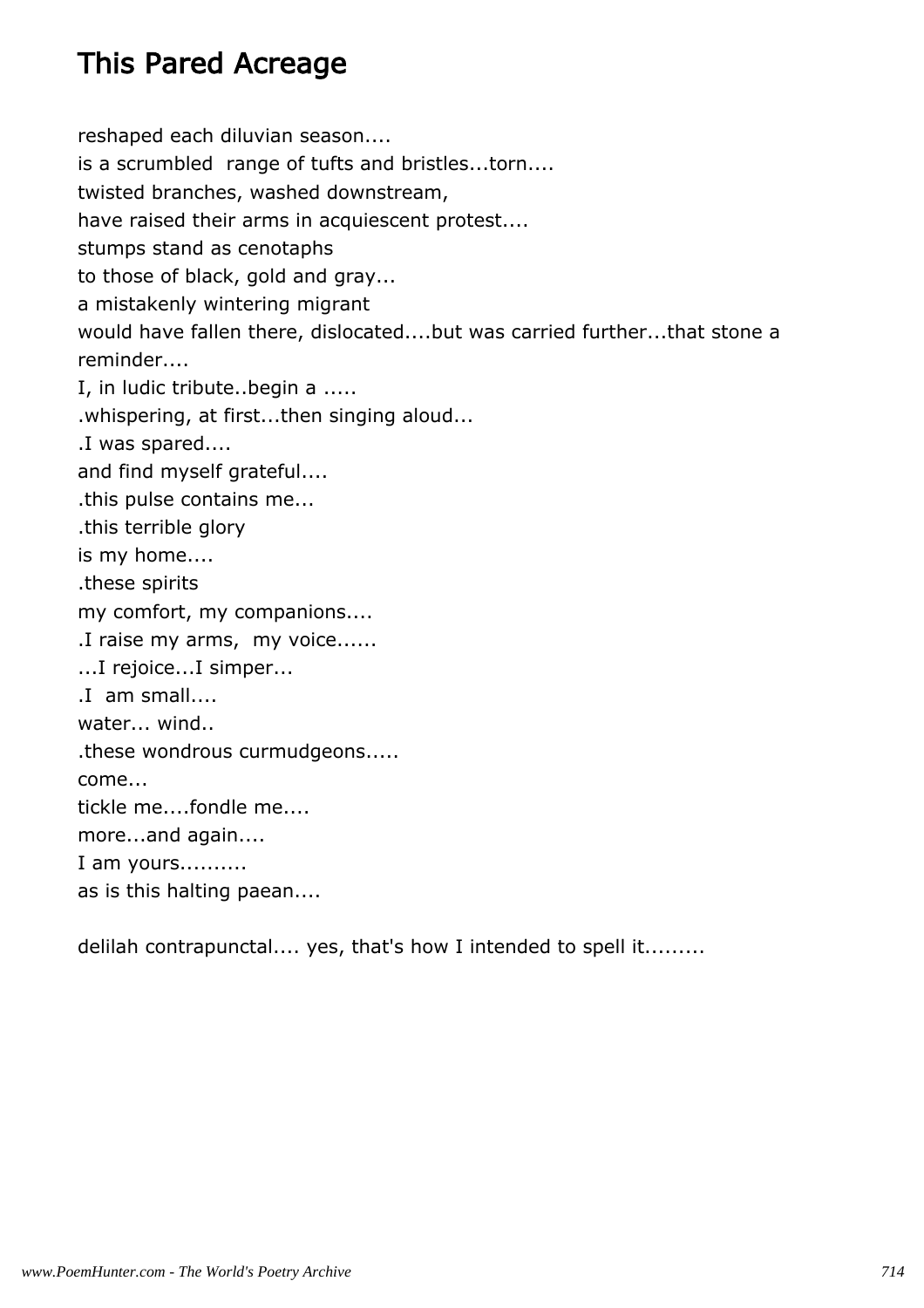# This Playground

.

a microcosmos of no hiding... refreshingly so..... wielding a Qtip or two.... clearing the ears of the behearers... a clean, well-lighted place where the myriad shades of love thrive... because of and despite themselves.... vicarious and bold in one sweep...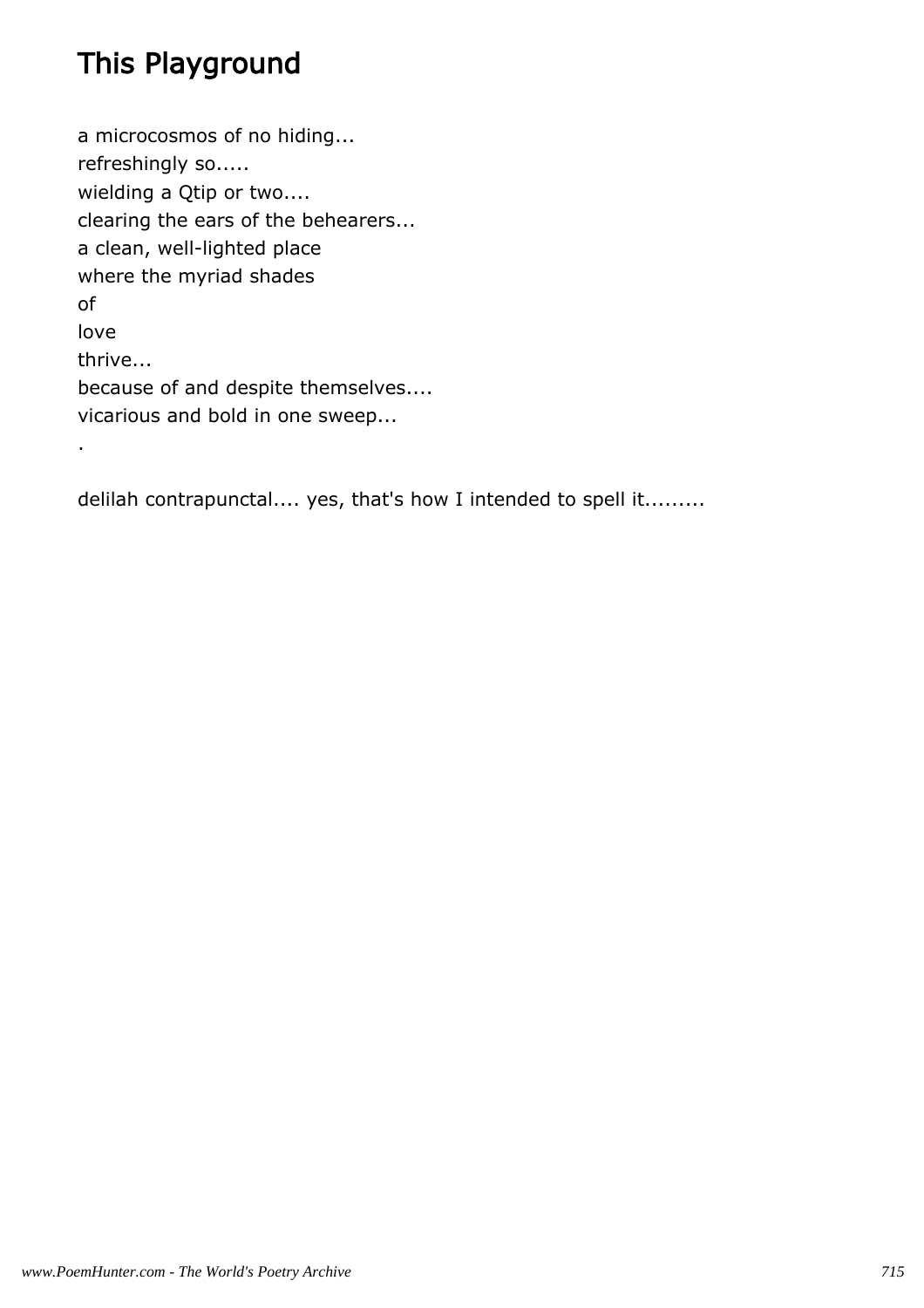# This Time

the eggshells went into the brew..haha....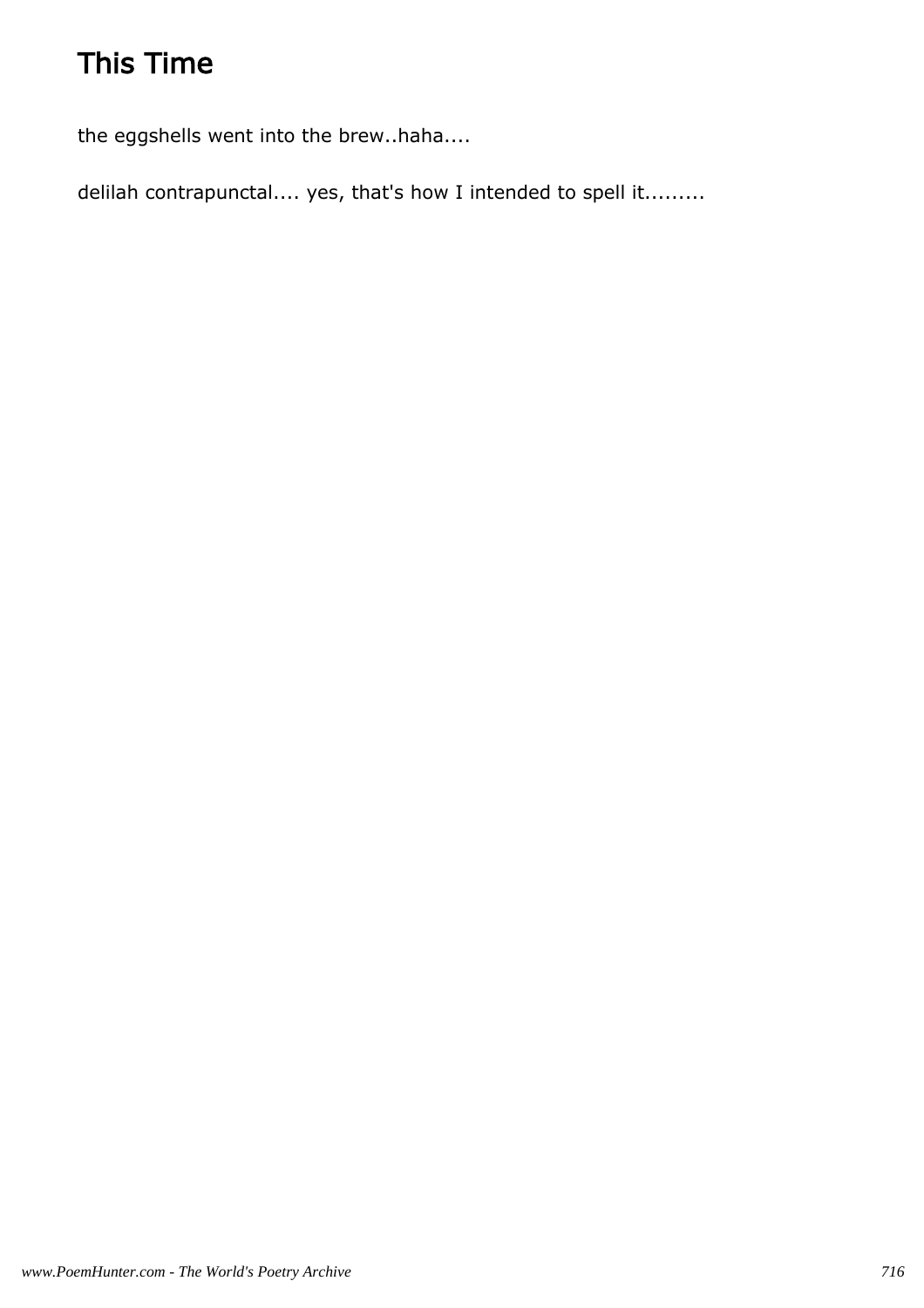# Those

things....motorized....inert.....flailing...abject..... they'll lie in there until some oblique shaft of light, a color or scent or sound or space or lack of it invites them to dance, flare.. speak.... crumble from the outside in with explosive pops, unsettling groans and rasps...an occasional soothing but shortlived tune........ .they don't bother with externals.... .their time and place is anywhere.... .you are their perambulating vehicle..... .they own you...they are the ill or fine-fitting pieces that are you.... you wear them... .they are your flesh, your eyes... your skin.. your voice.... they will surface...if you are lucky you'll catch some of them could be they'll live on paper.. ..if you find the words they love and you shape them just so.....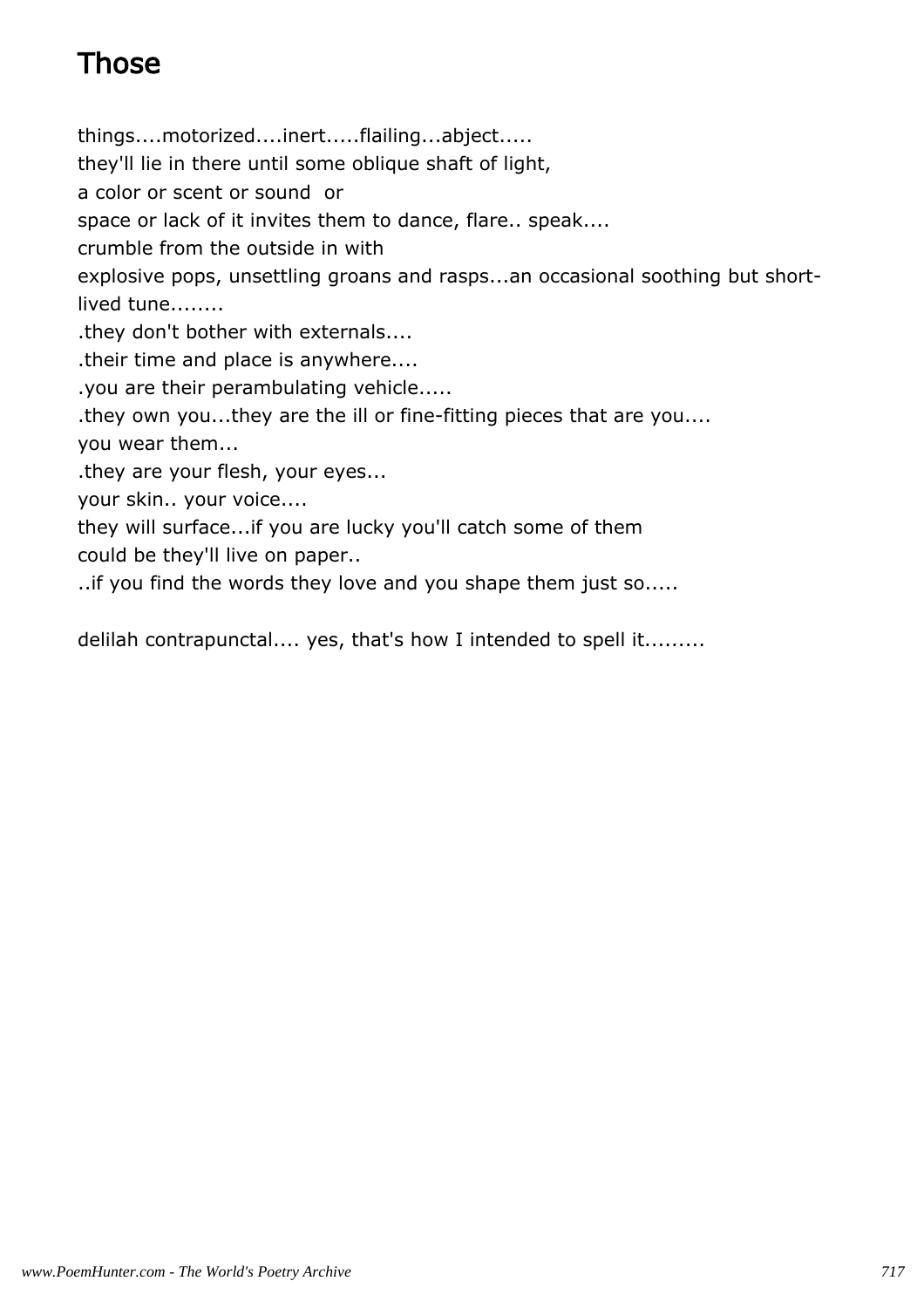# Those Cheery Ohs

been over-generous with those nimbi.... one to each given, that flock of bimbi....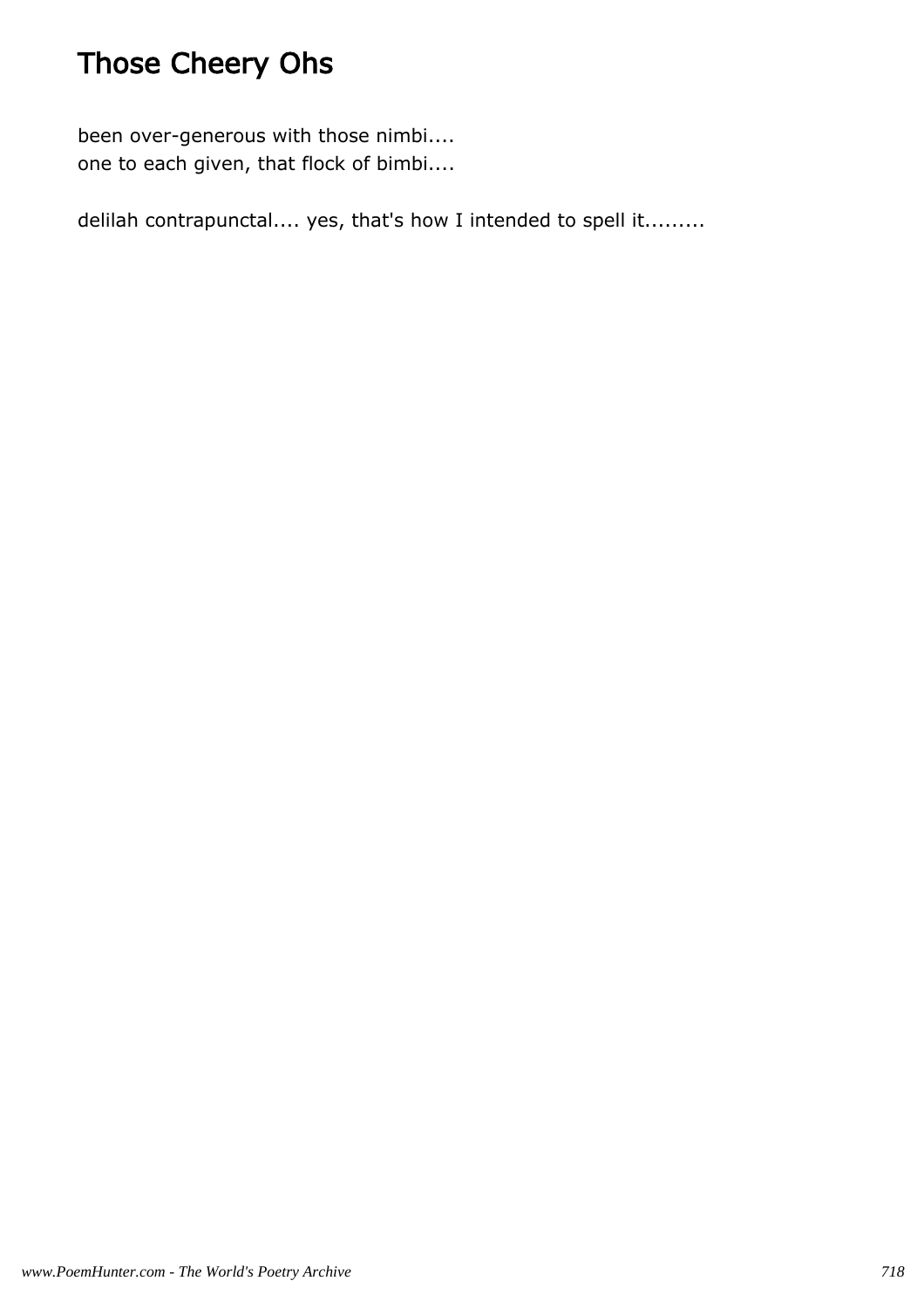#### Three...Or More

my pawnbroker, Jellick L. Katz, whose collection of baseballs and bats is revered in five states.... has commemorative plates.... and a masterful memory for stats....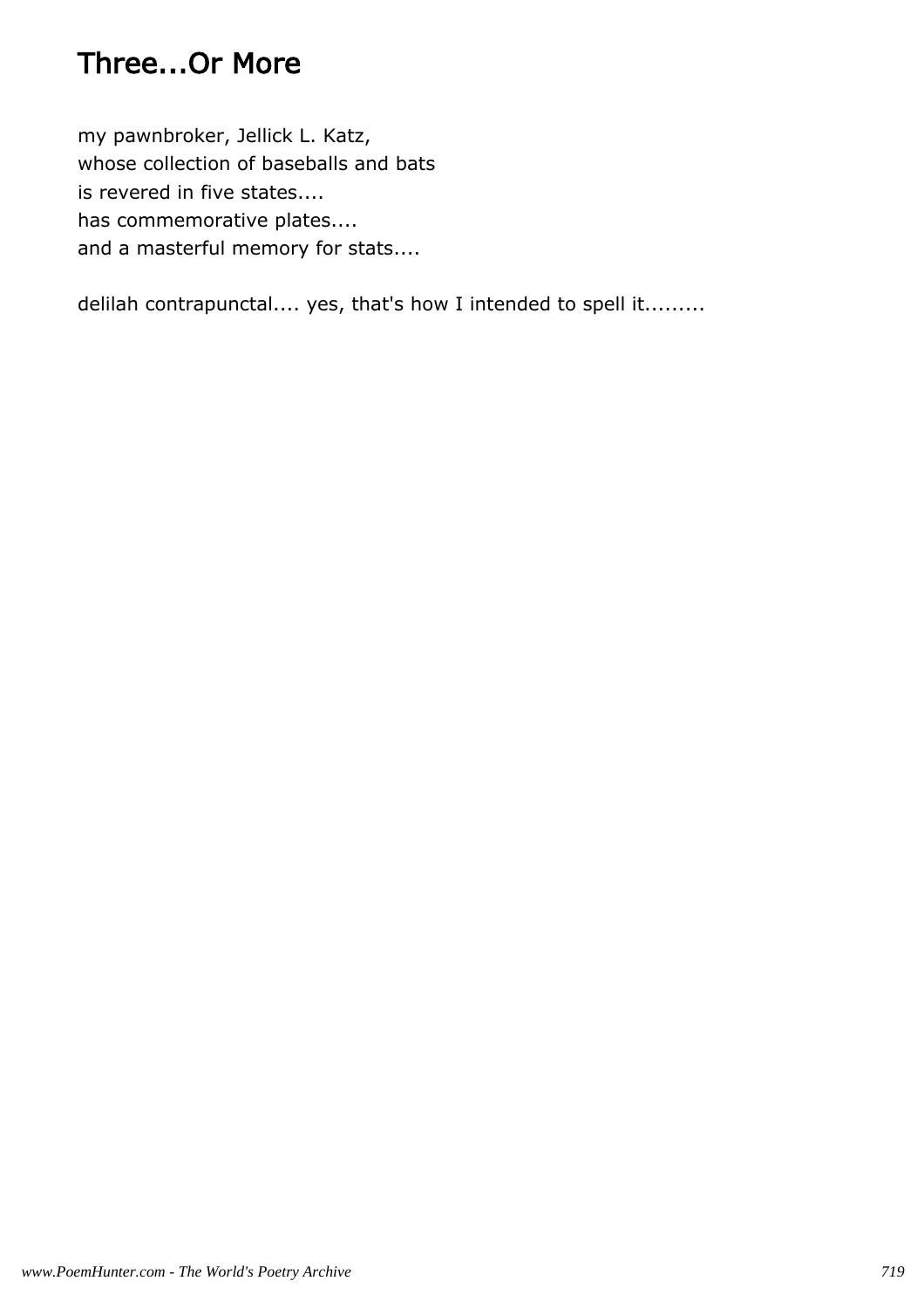## Thylacine Gape

long wild elderberry stance spread next hill roll expanse scrubby lea first dune thread scratch narrow weave single-file thrash wind harsh kiss water-eye breaker pound hiss purr pound slur pull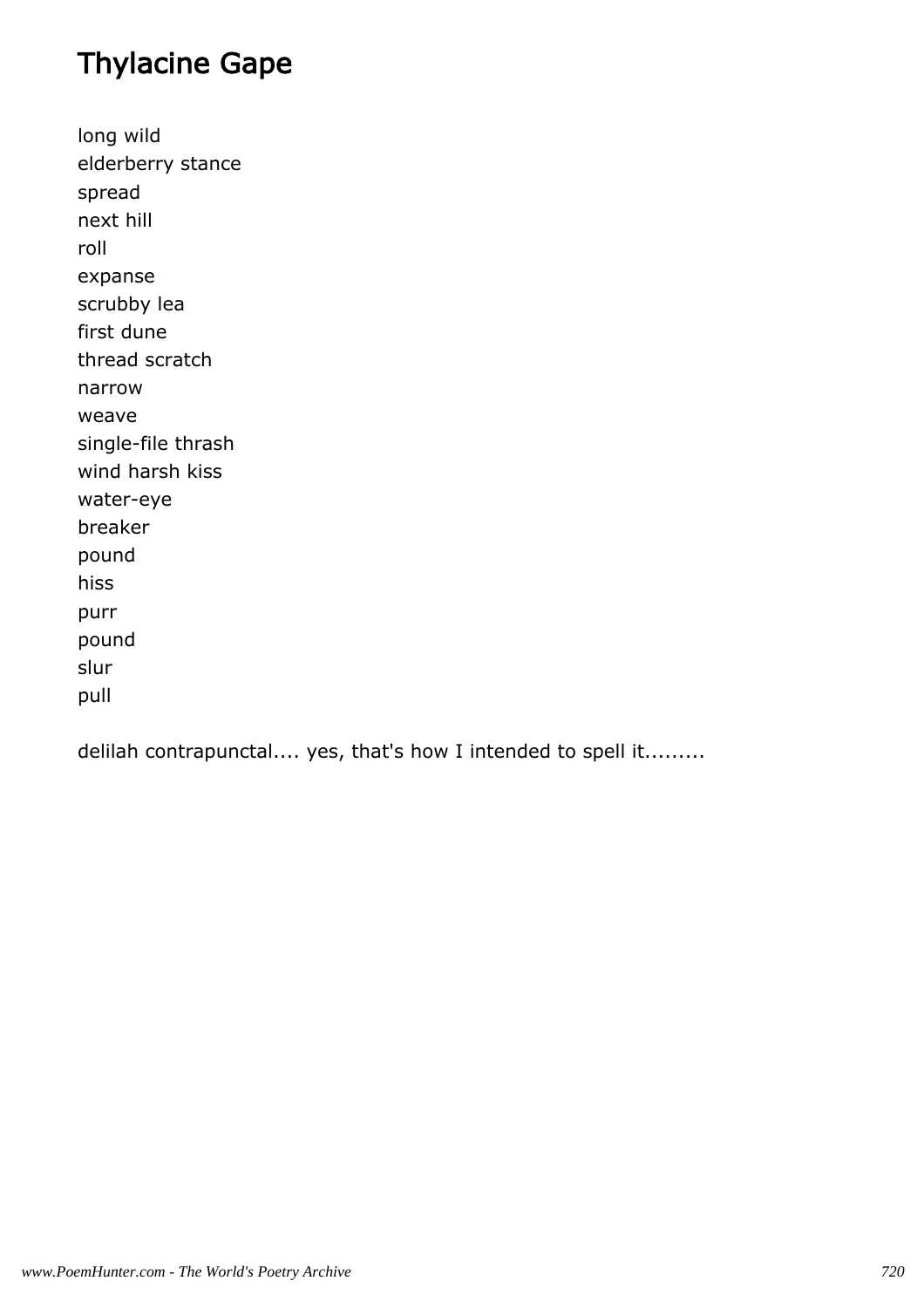## Thyme's Change

the kindness of strangers has dwindled some so intent on their devices.... on what text appears next on their kindles in lieu of more human scents, spices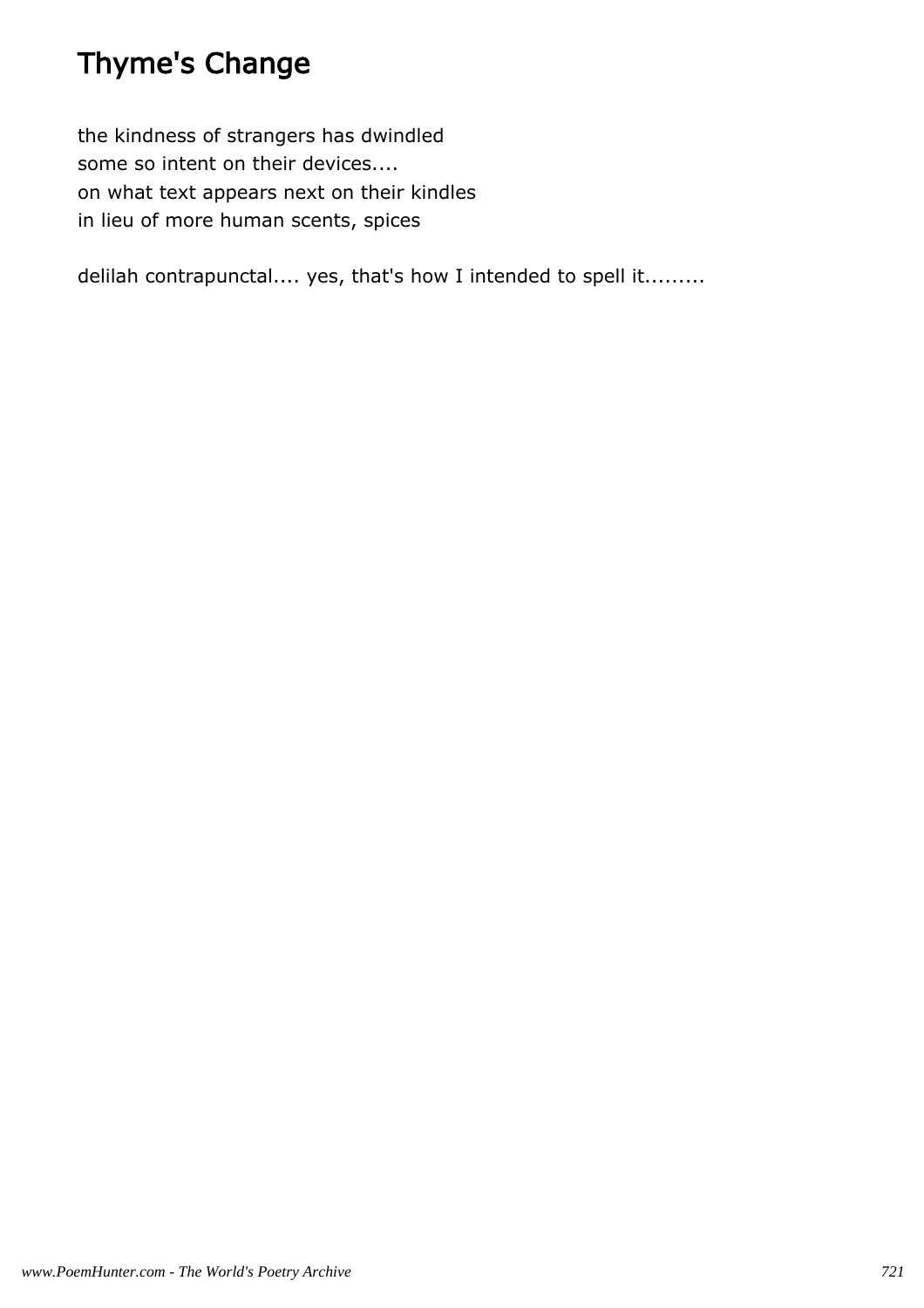# Tippling Canute

some blaze red... others blue.... herringless, the shade ecru.....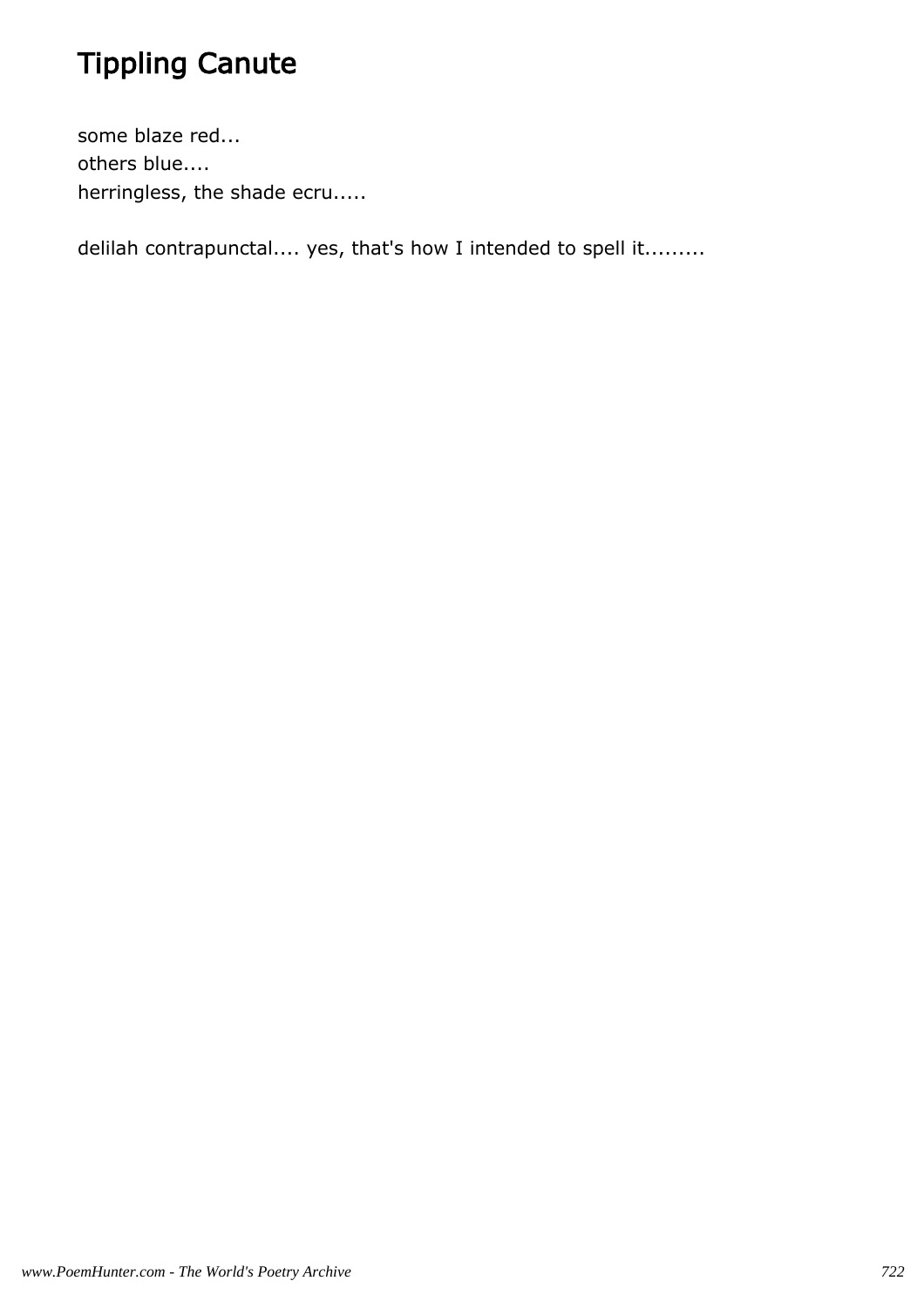# Titled? ....Nope

it's the nevers and the never agains that'll kill 'ya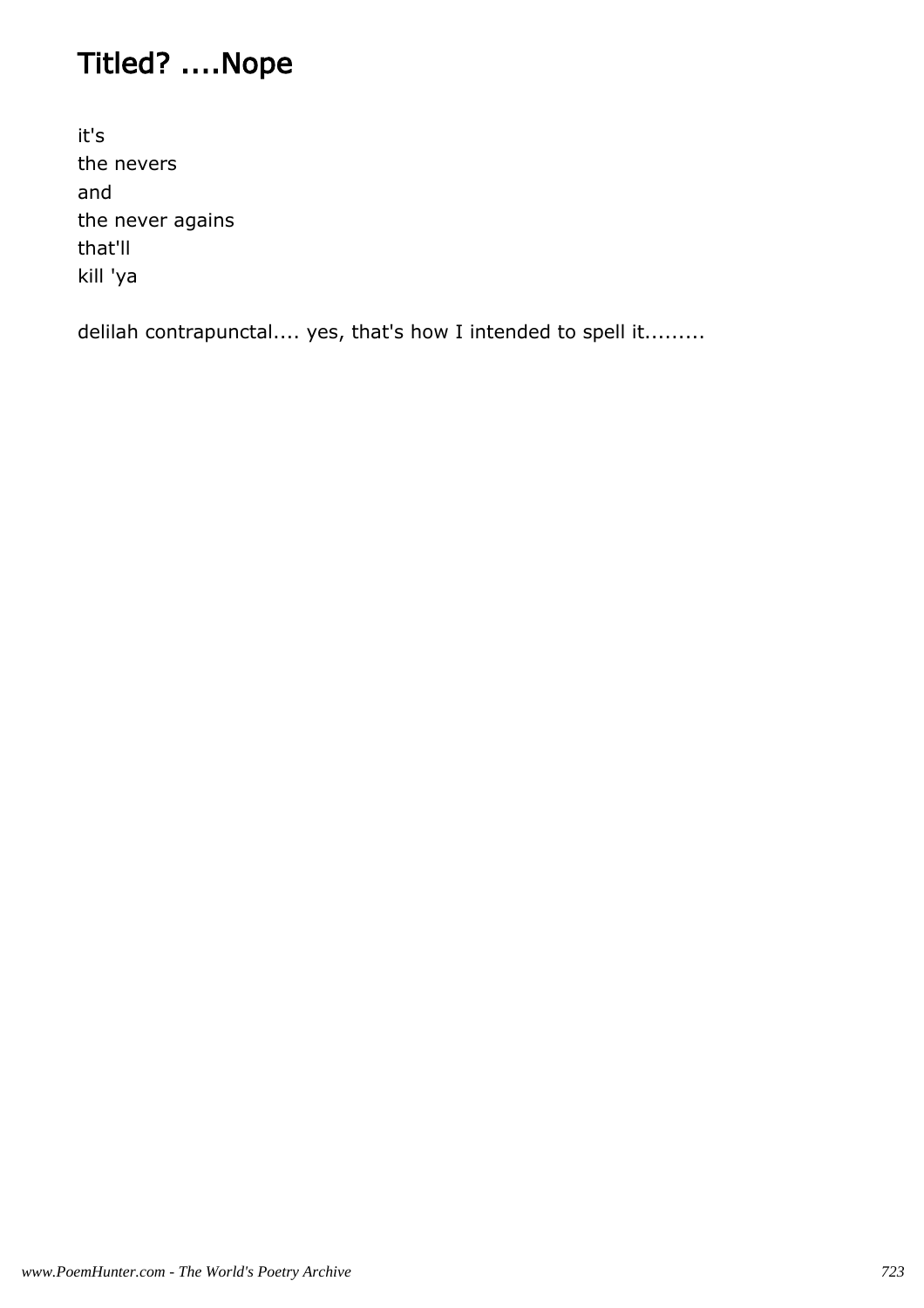marple at the crassonance in abdicatered jambulance this splundermaking, at its best, could squinkletail, proformulate, the wrinkleveil of conjuregate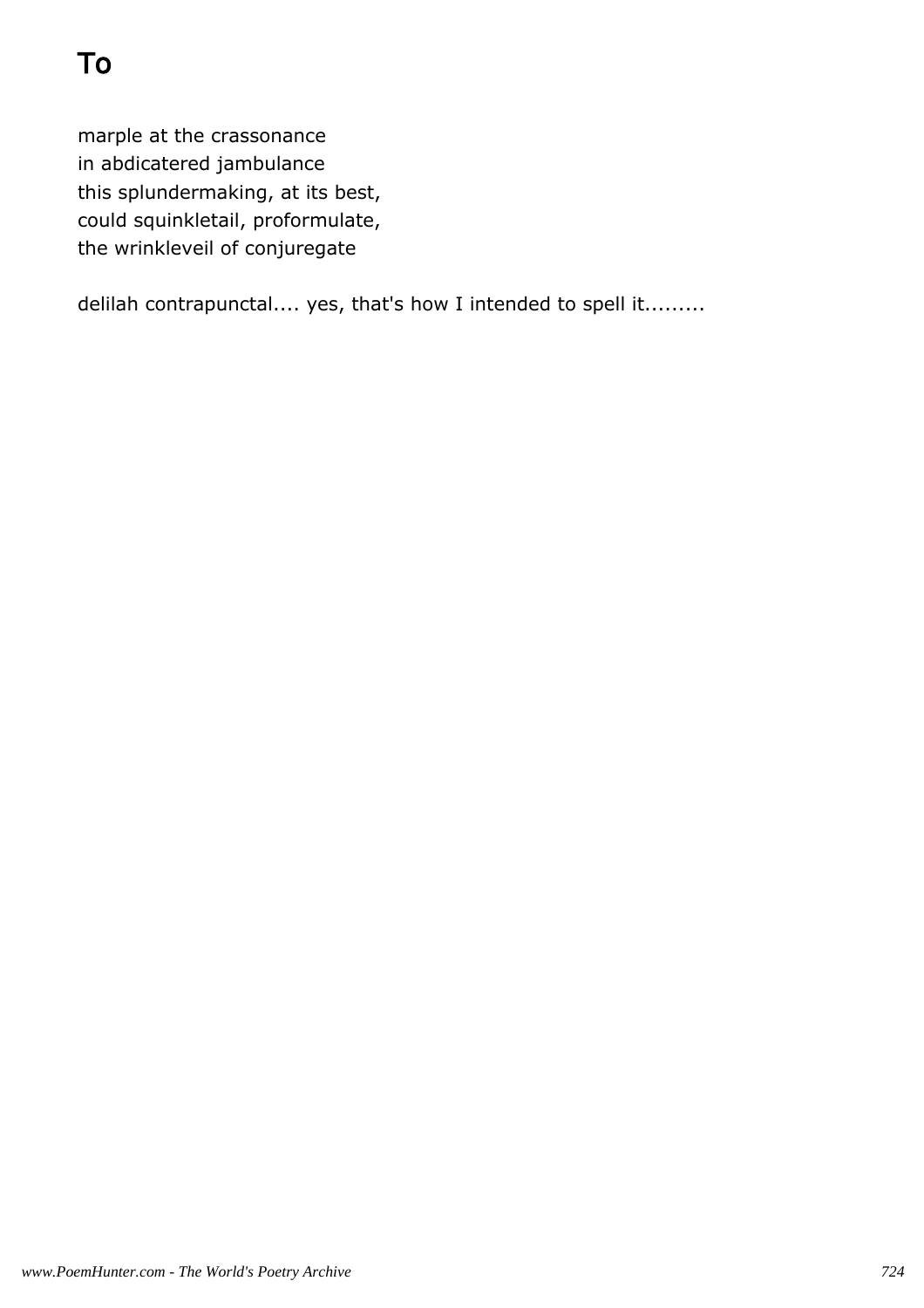### To Compartmentalize

and remain 'whole'....

the parts not only shake hands...they embrace...and share observations...compiling these into works, more tangible than abstruse...., ungloved and dirty-nailed...itches scratched by damien's damien....seduced, cajoled to a place of confluence.........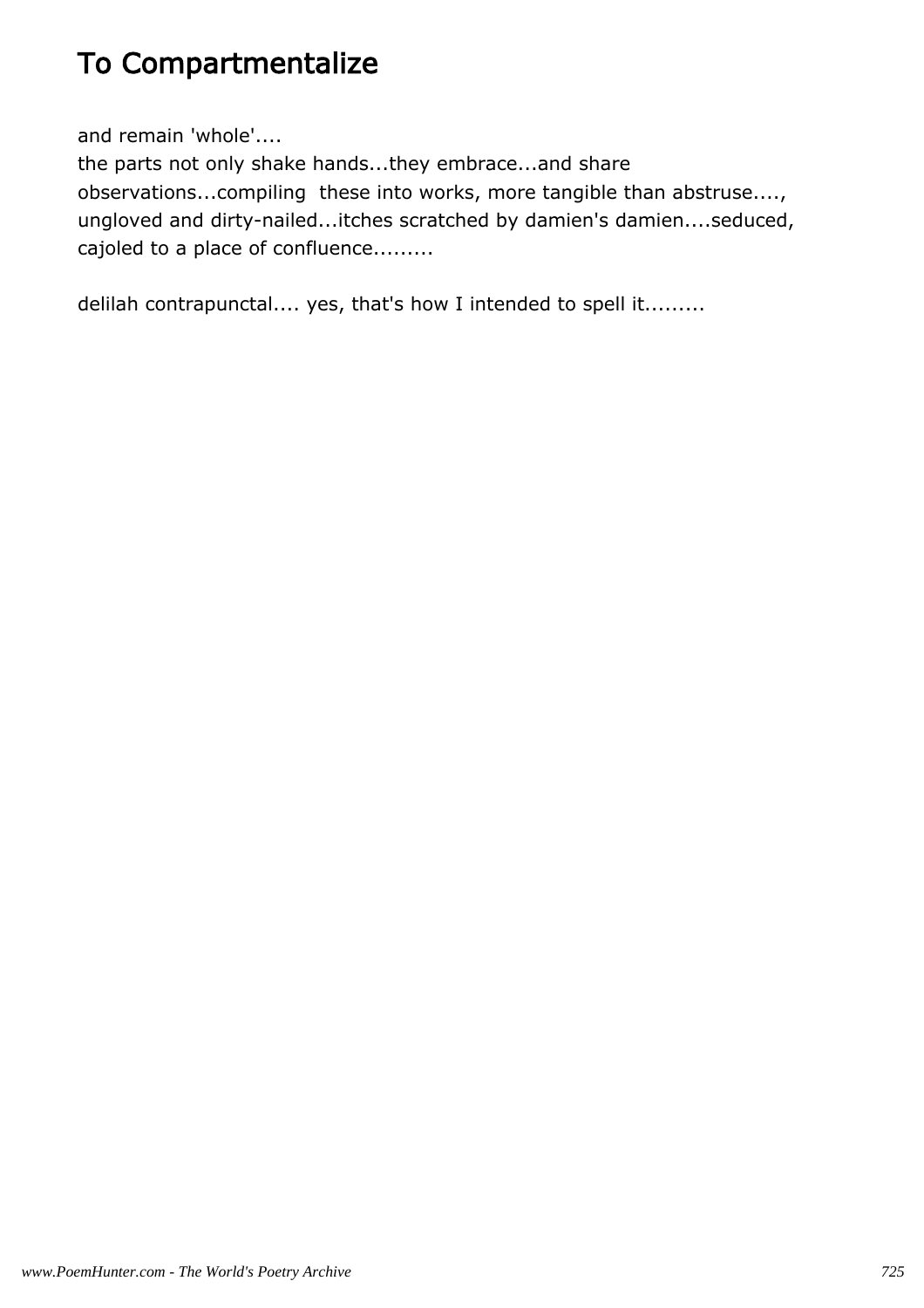## To Describe

the dream I had about you last night would be less difficult if I settled into a library...sequestered... .... able to consult all manner of encyclopediana....

I could do it here...on the webbing, I suppose....the light is bright, ...the screen is a shade of pink...reflecting my blush? ...could be.....

and.... there is no way that anyone could convince me it was the sweet and sour pork...or the pecan pie...oh, no........ ..........well...contributors, perhaps......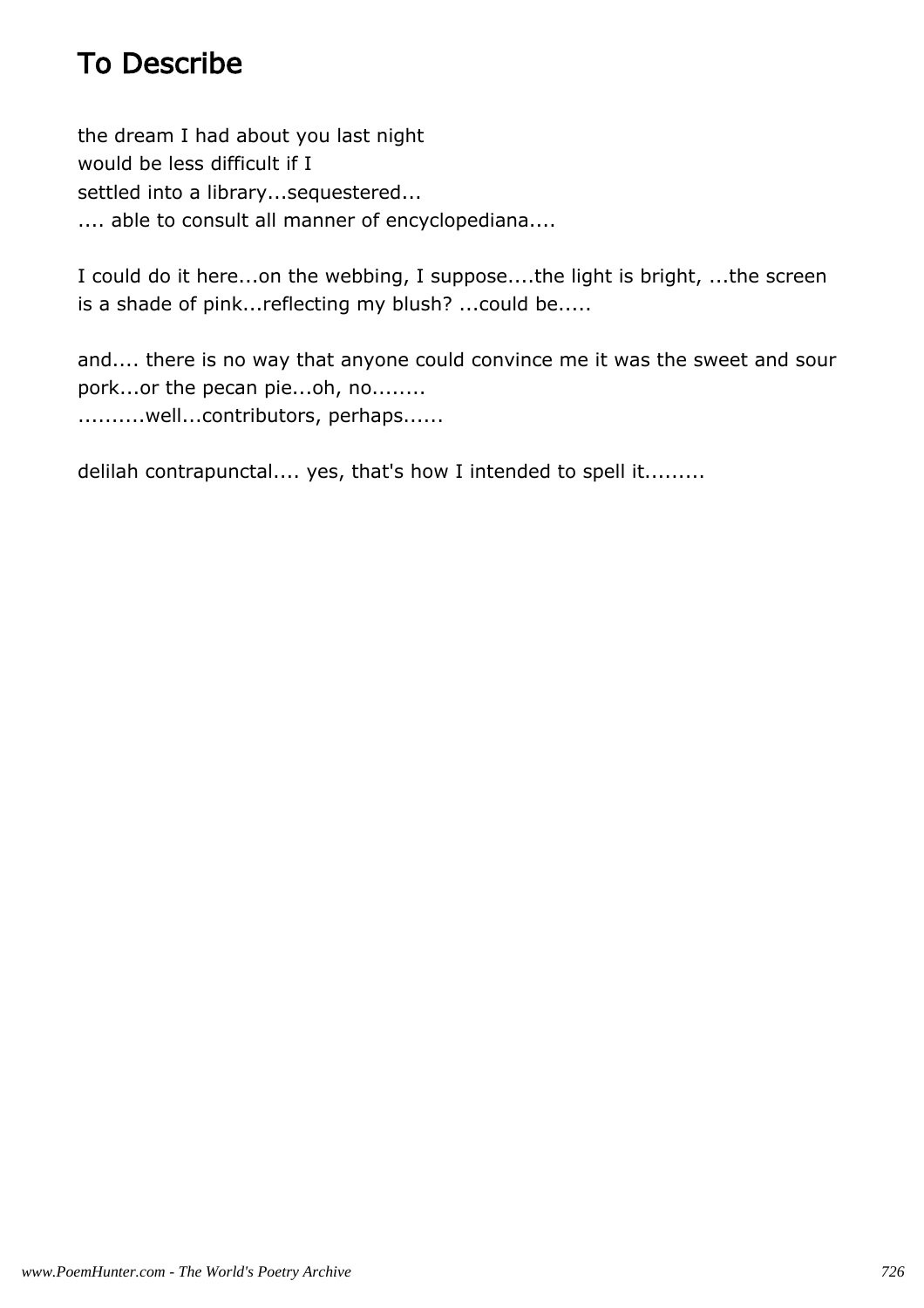# To Drangle

in the obscurantisings of procipiant glossuladrossings.....

there, in the wildpools of poncifurniance they've crept, crepewound and biliousophicrelled......not an ornacle of grispolurance remains, though there is the faintest aroma of squillimagence......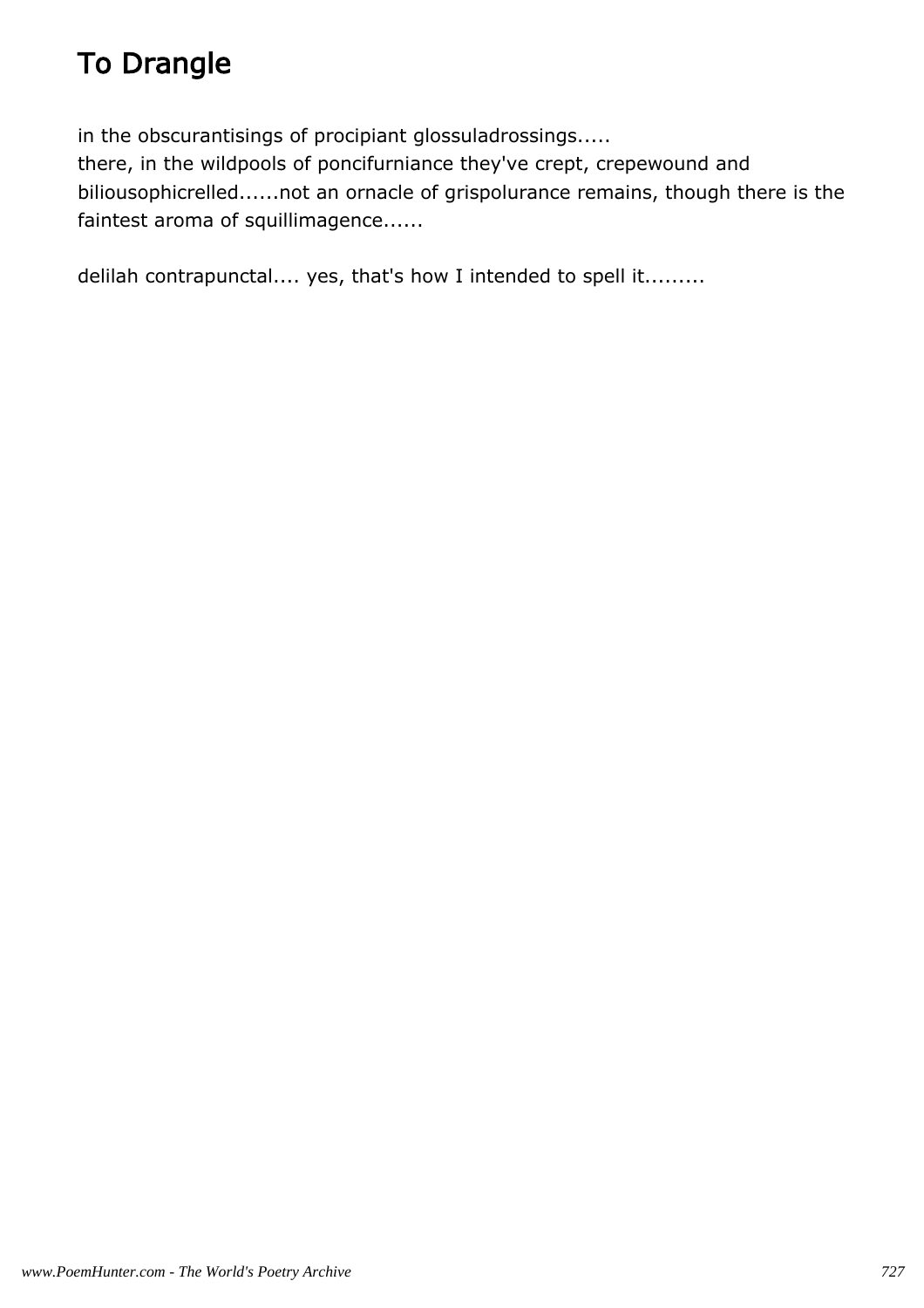## To Throw

a sopping sponge at that consistency....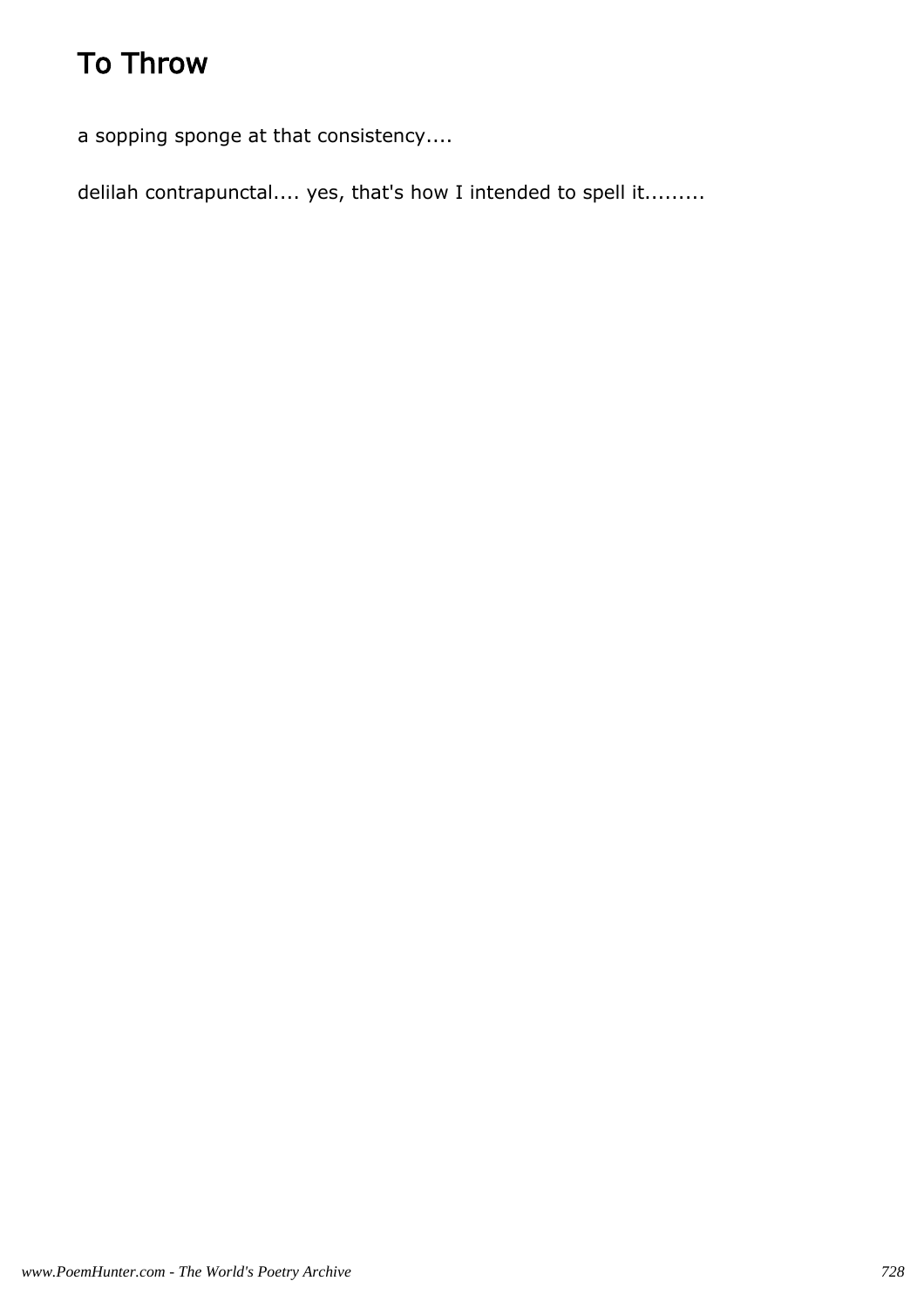## To You Who Would Drown Us:

finding myself wishing the computer you are using to post these endless streams and reams would rebel, refusing to write another word....hoping something will staunch the flow...enough is enough, way more than enough! ! ....why do you insist on clogging the pages...? no response is necessary. just stop! ! ....can't you hear the groans and moans?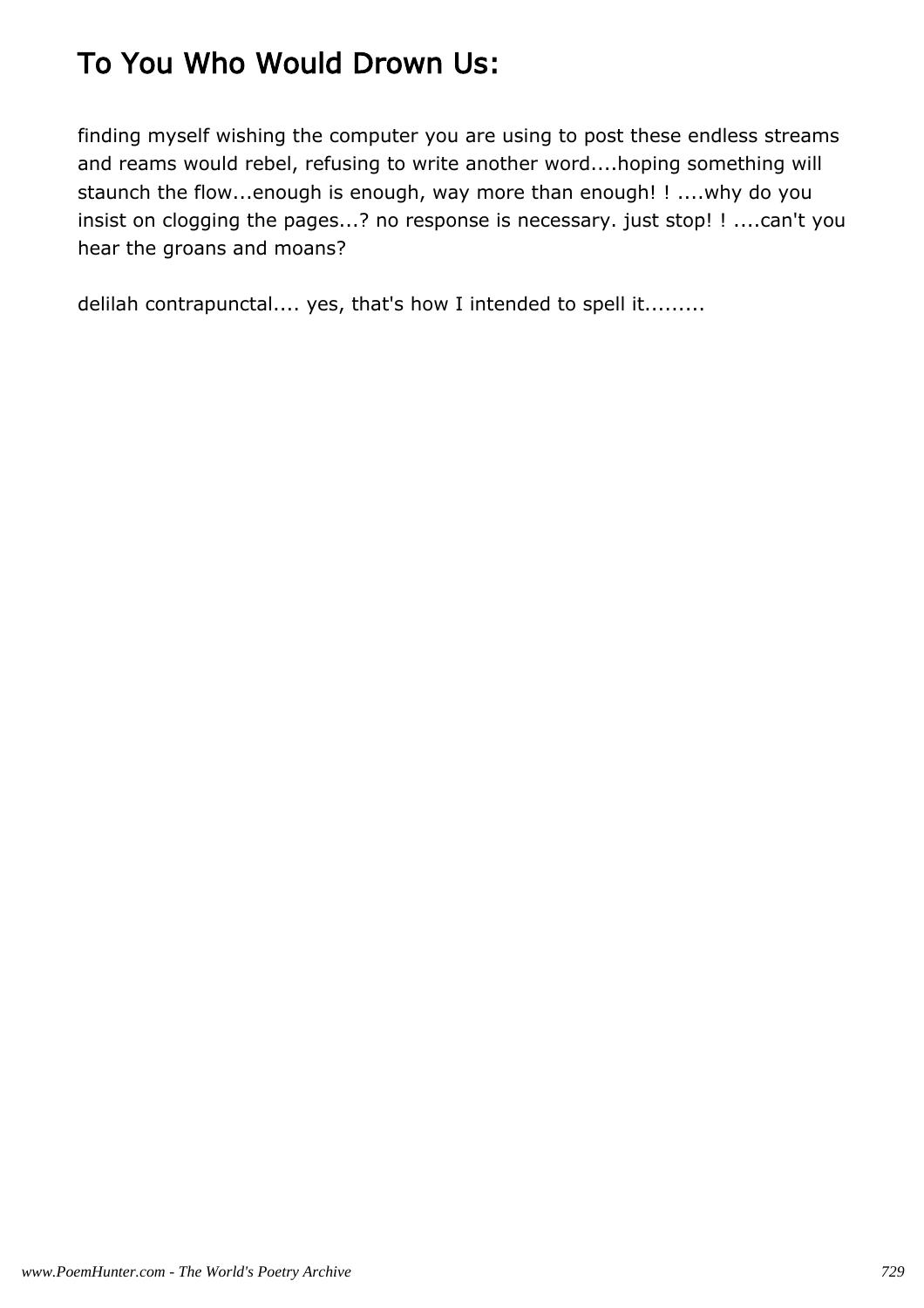# Today's Gift.....

I knew of his loss... he saw my tear... heard my voice falter..... to heal me, he said, 'every time I hear the thunder and see the lightning I know it's him....'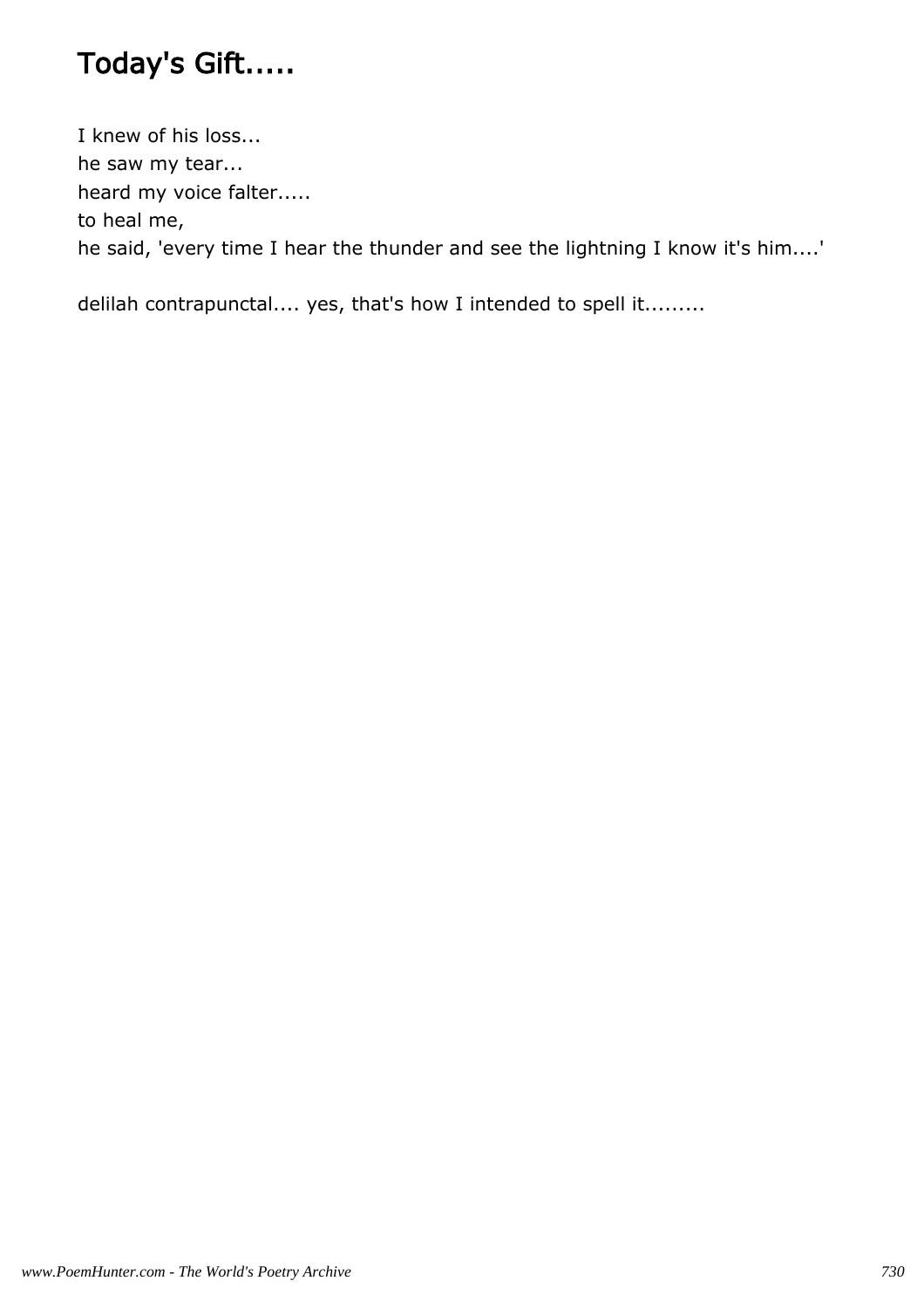## Toe-Dipping

it tempts, beckons....asking a moistening, a frothful foray into territories, more provocative than arcane... a softer-spoken sirenic call to whet.... and damn the lathe.... sing with fidelians, strupped and baleless, as poly-tremed sonarchial condimenteers play on.... leap the gap.....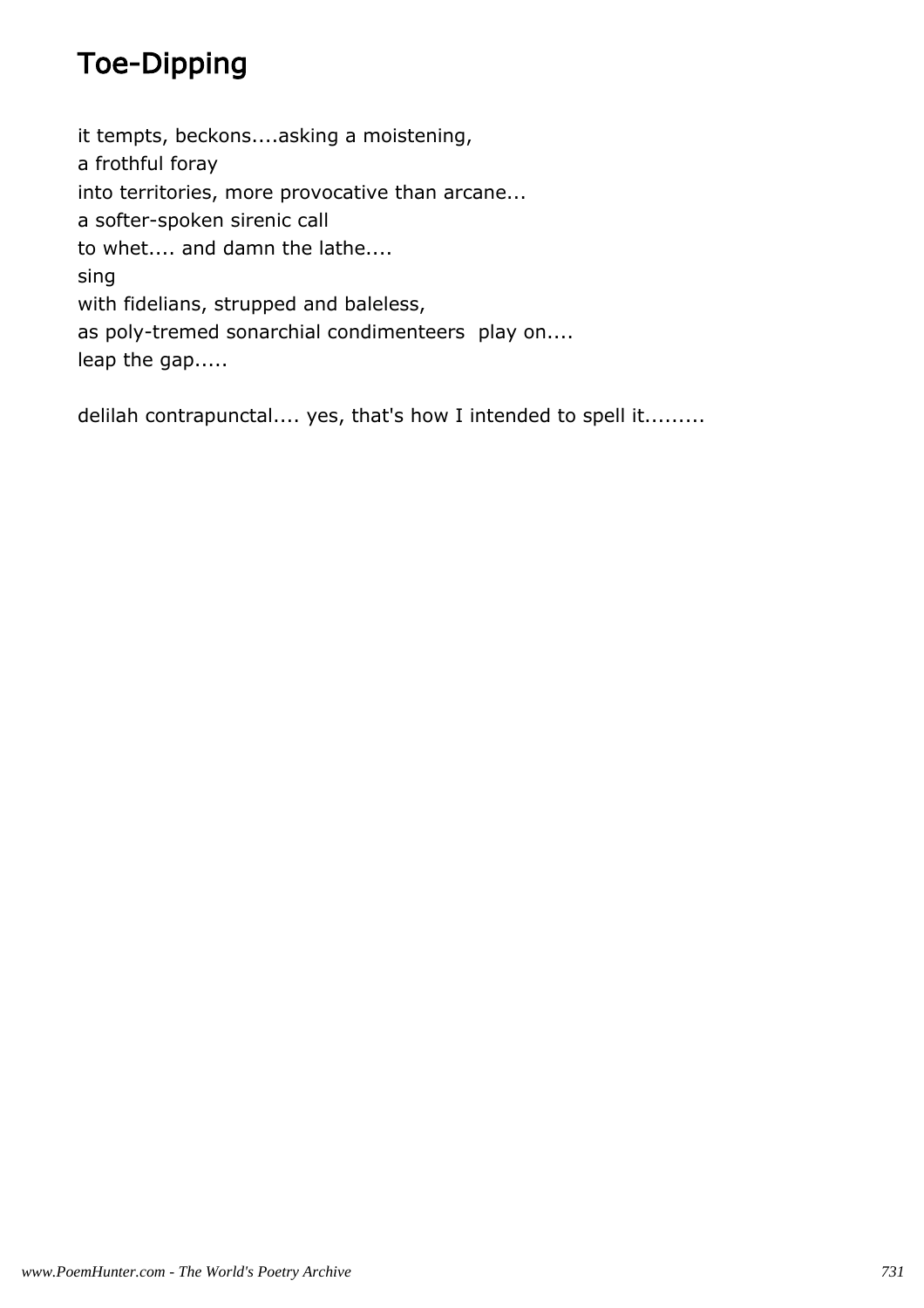# 'Too

many blowfish give me a haddock... the sea cows have swum their way outta the paddock... whilst horses of another color, saddled in the greenery, wield lassos of sargasso, twirling eelwives and chicanery, ' sang the cucumber...and spurted away....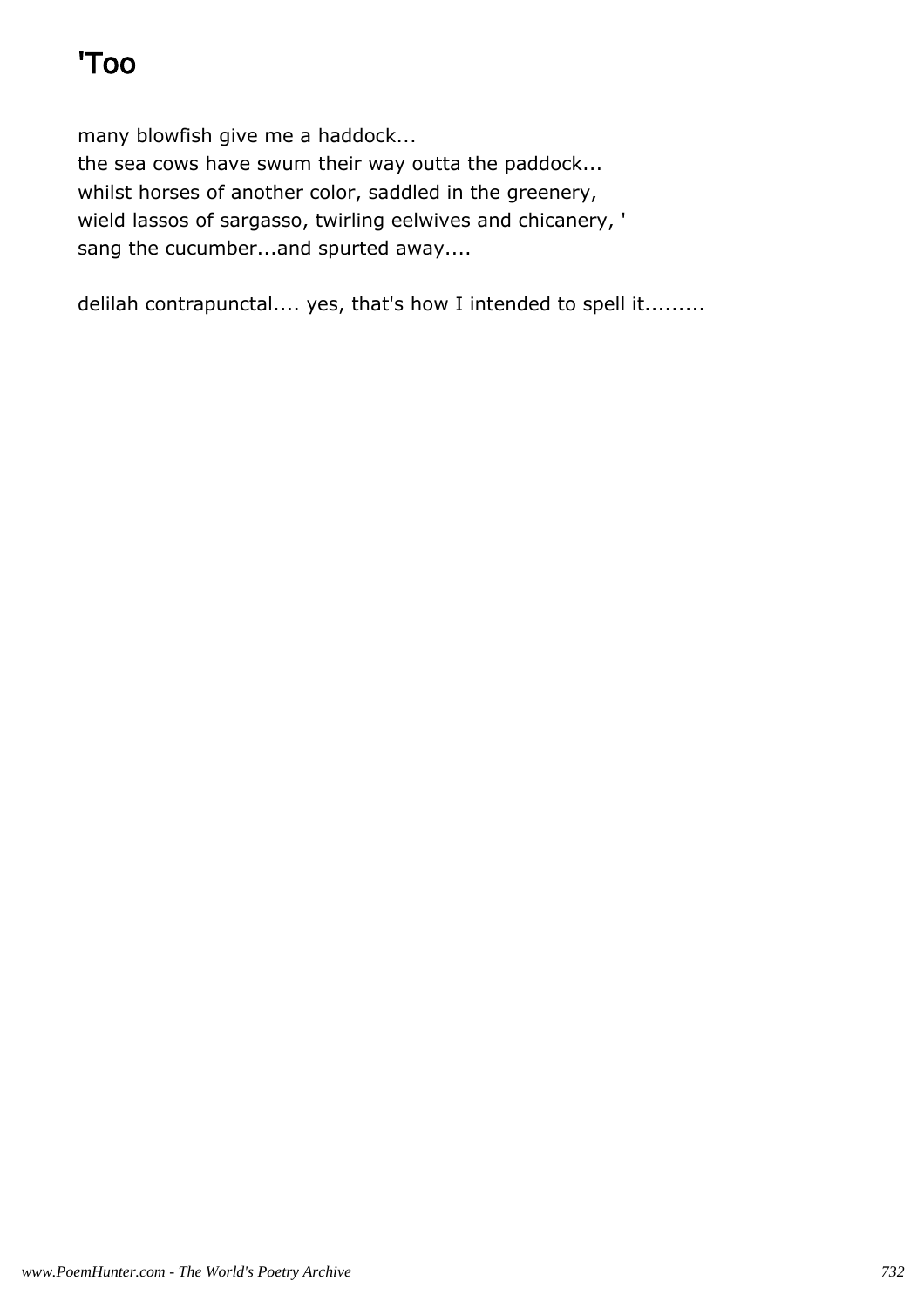# Took Up

mortar and pestle crushed the found things, made a bezoar infusion, infused... a minimal effect, if any... humans, they are and you are... back to the place where tears are only (saying only does not diminish those tears) cried for the pains and deaths of dogs... make no mistake, there is no safety there...

make no mistake it is not easier...

it is different,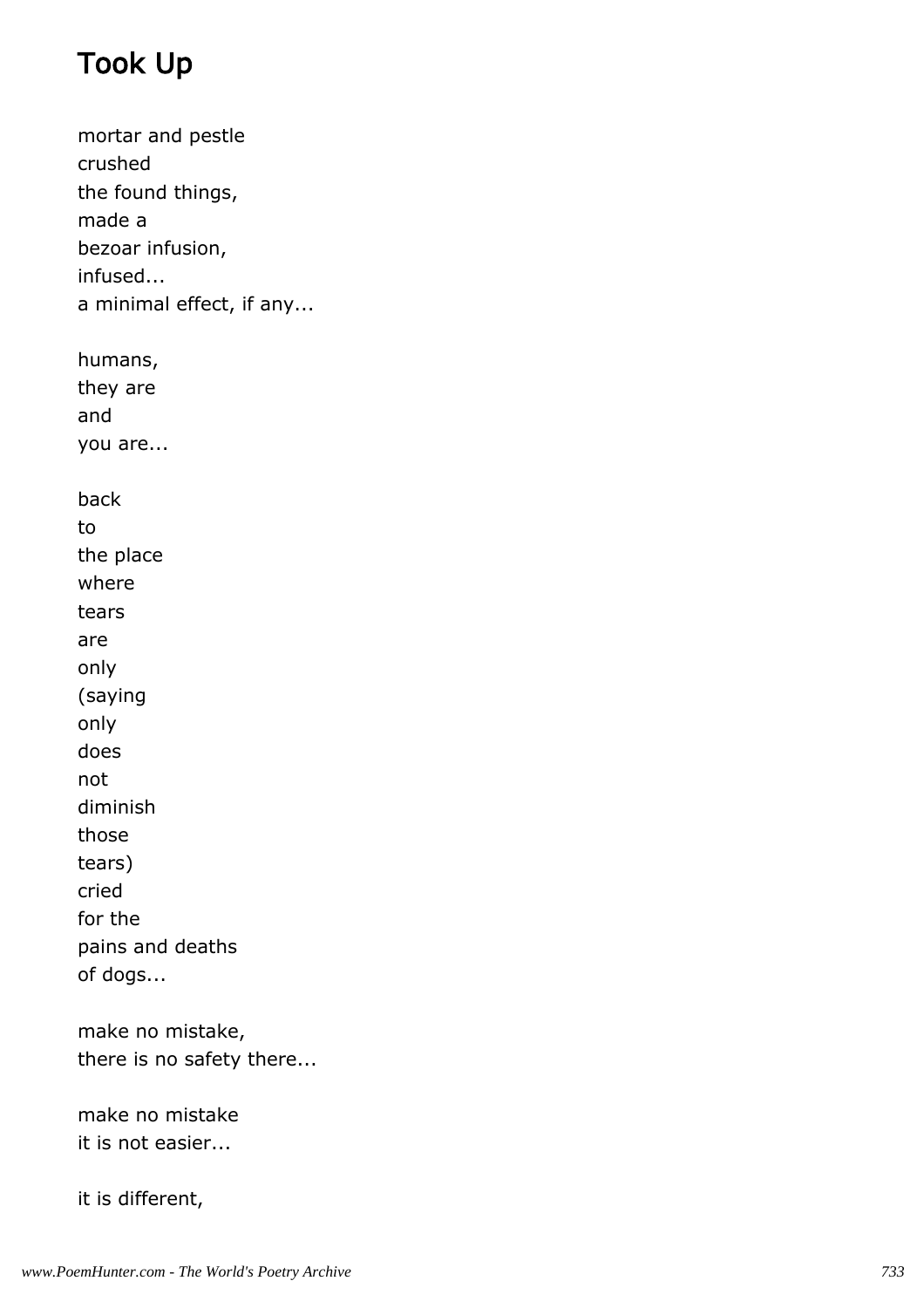only different...

without the illusion it is a fuller emptiness

the seeming comprehension laughs, winks from the mirror...

avoid the hallway, rather difficult... I know, I know, crouch, or pass by on all fours....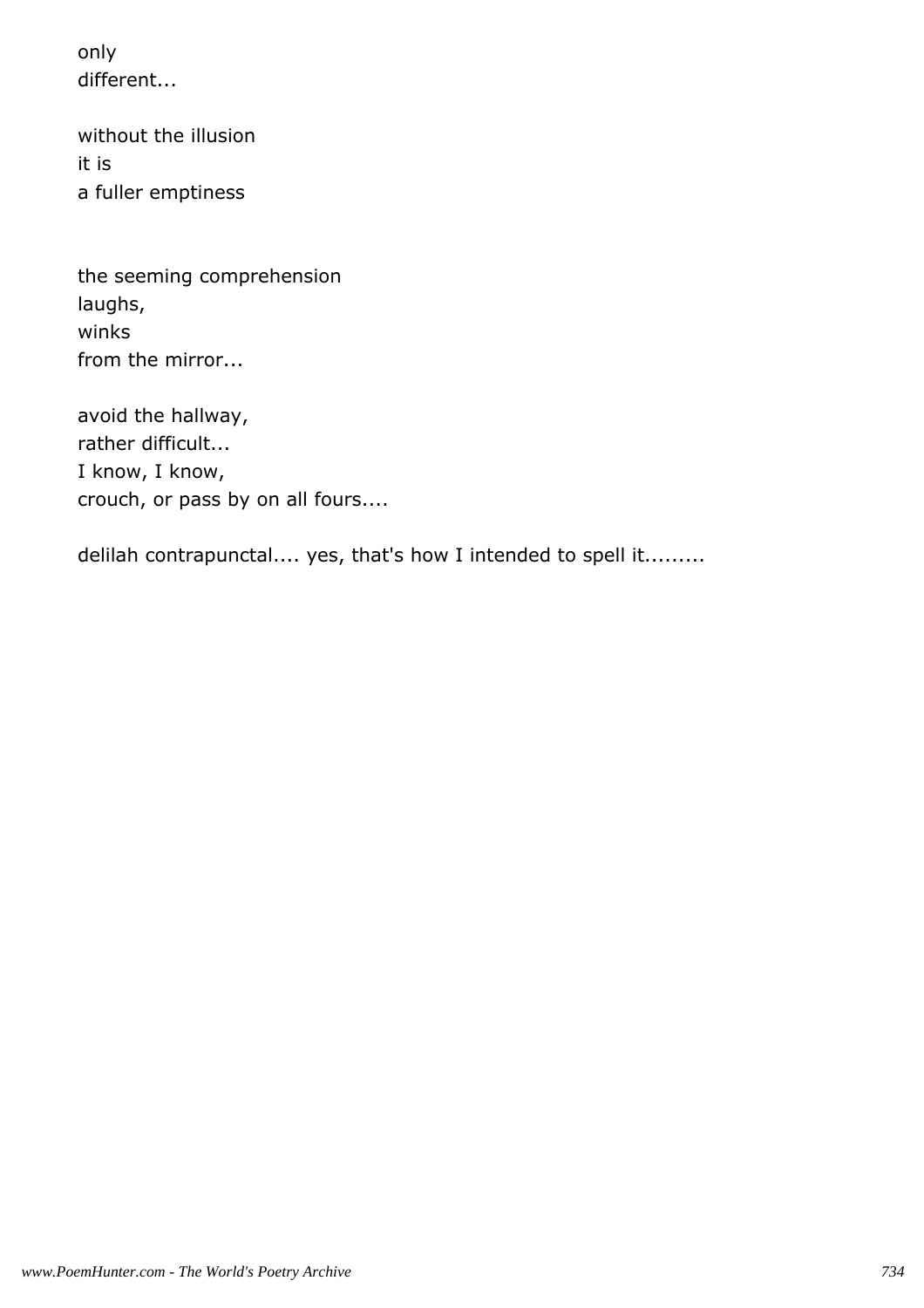# Toqued, Of Sonublious Mien

he once rode with the creme of the tatars... plaited lion's tooth greens were his garters.... a sickle, some twine and a tome without spine have been found...but that's only for starters.....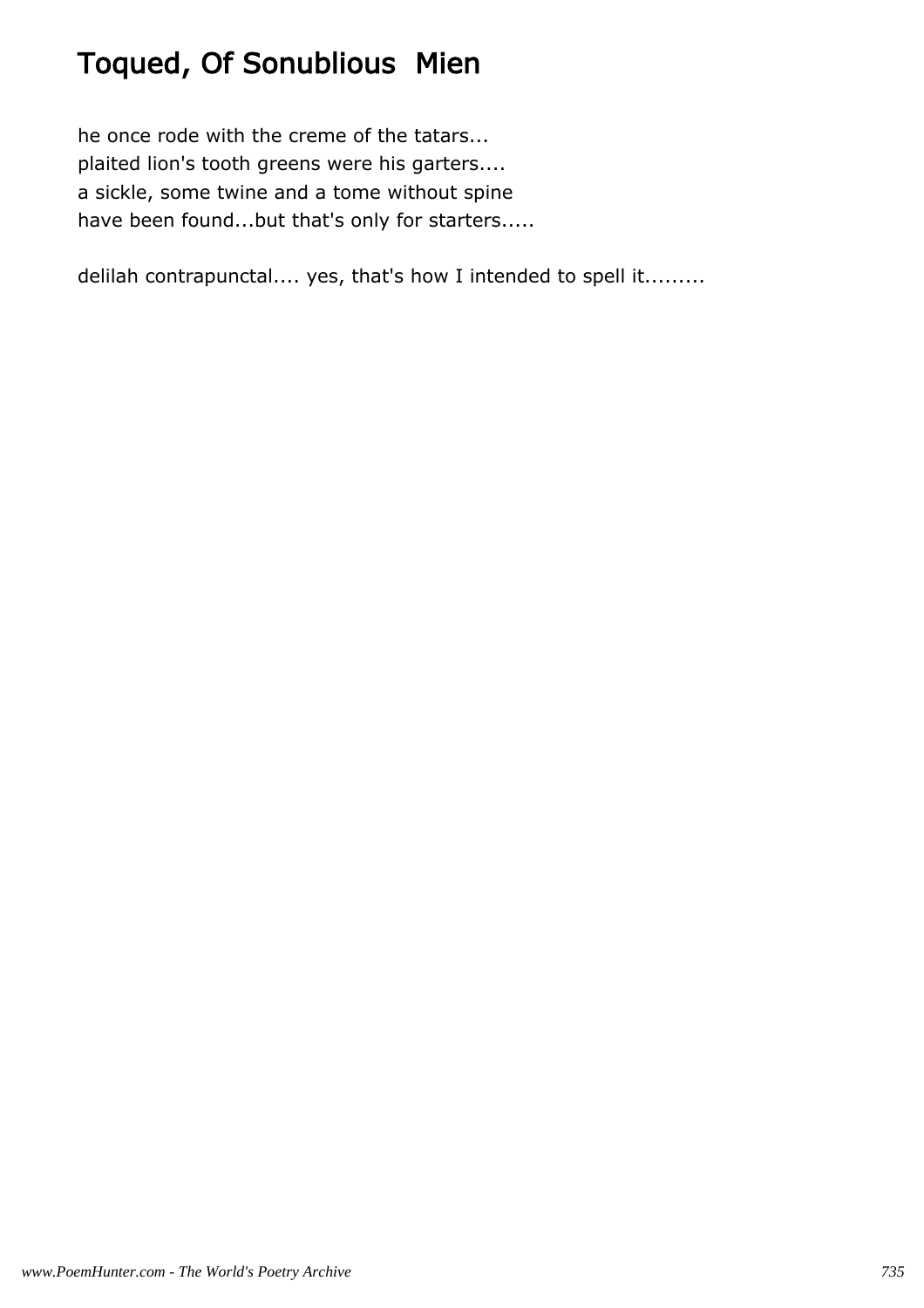### Torsion

of the tartlettes...

luciferous when considering indemnities.. scrimping on marginal tie-offs with a wiggle-wiggle woggle and a tiggle-tiggle toggle... in a closet full of brooms and a linkage of persuasions as a belt made from frayed ribbons and some fossicated blooms resurrected on occasions when the macaques, clothed as gibbons, bring their wares to busk as buy-offs the road narrows, encroached upon by solemnities, lots more tartlettes....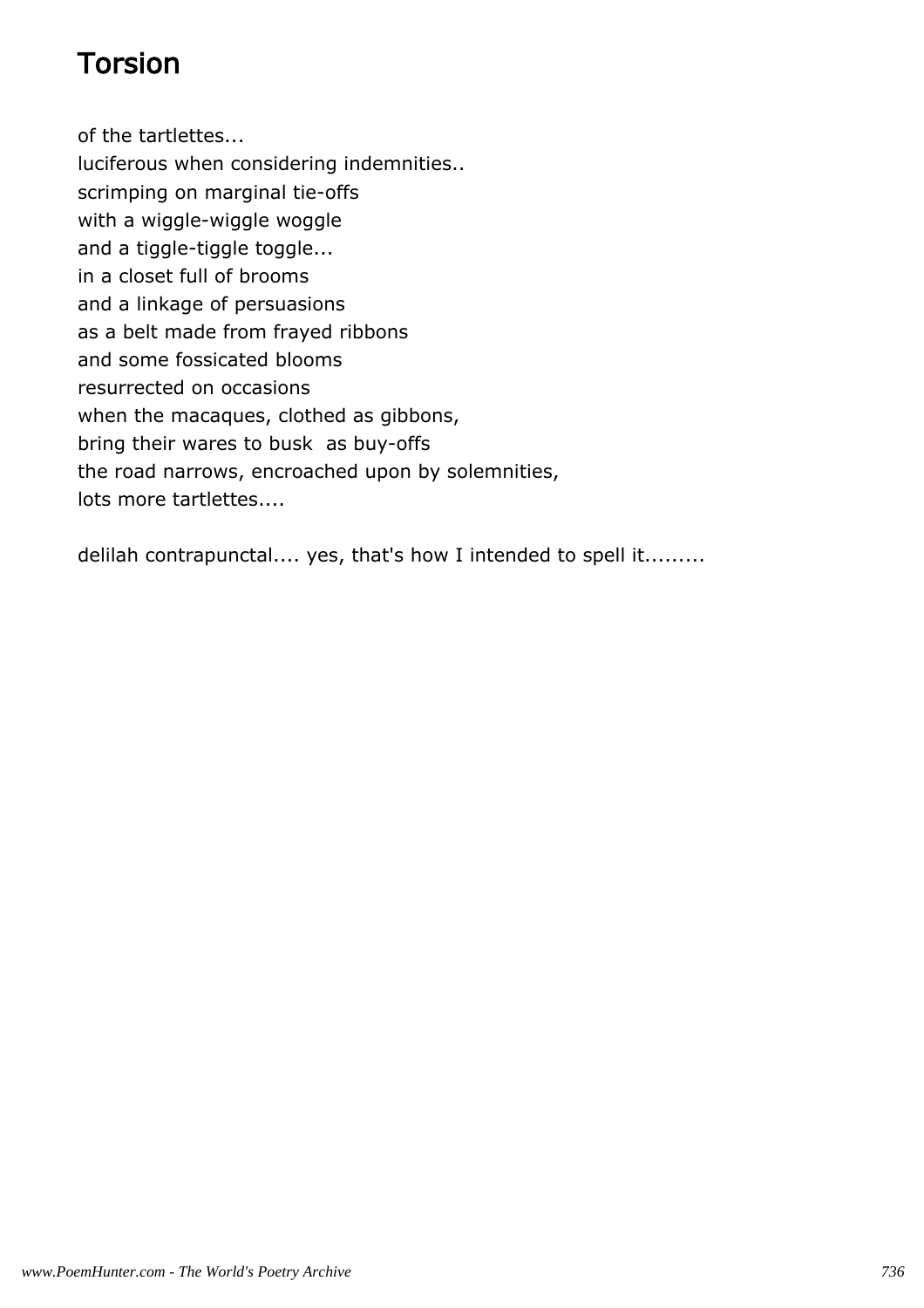### Touching Stone

if not for the event..... where would them words have went..... if not for hearts a-breakin' those coals, forever rakin'.... a thirst in need of slakin'.... headin', now, for sunny climes.... four nickels ain't no paradigms....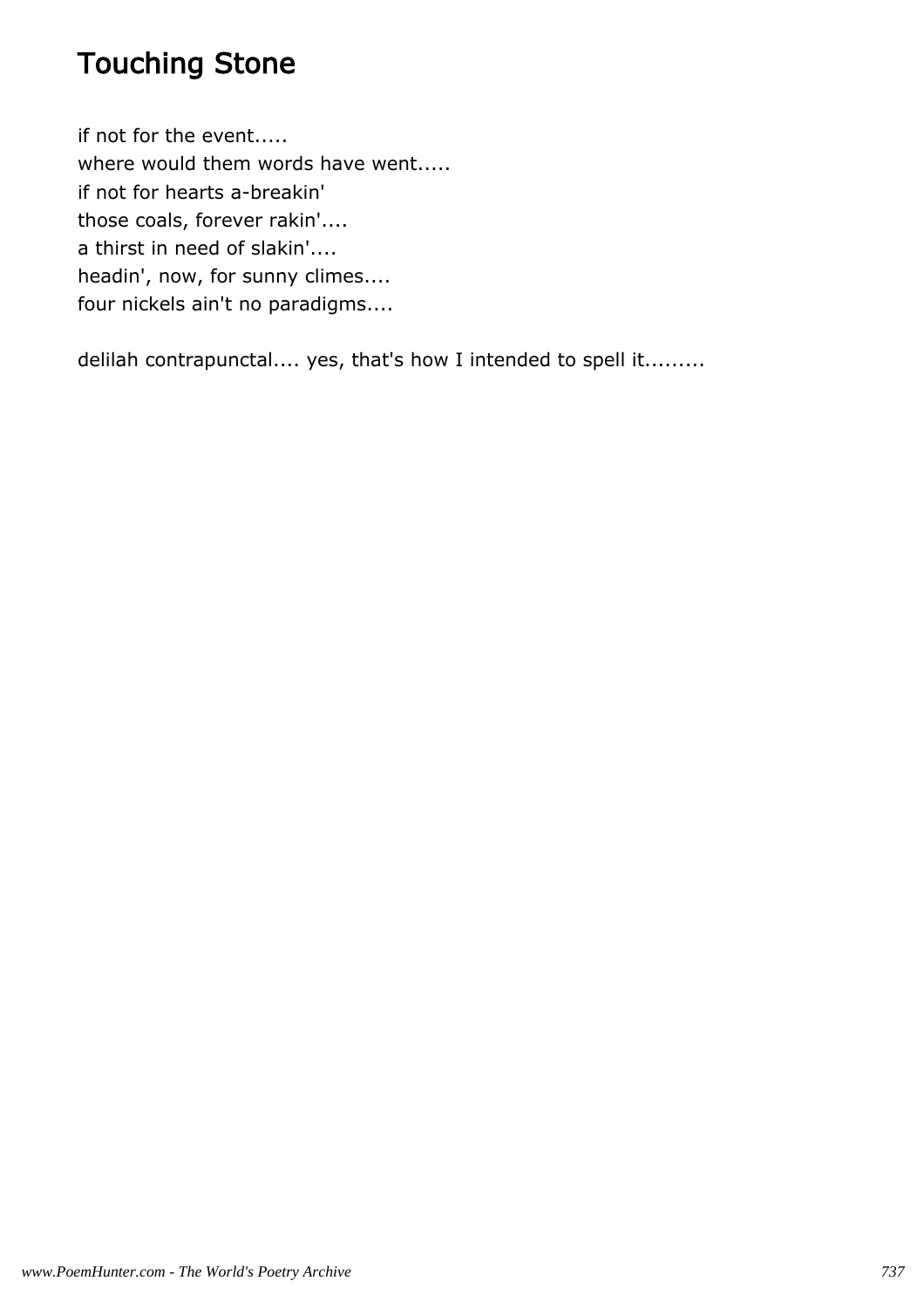### Towering, Starched.....

repleat with grandeur.... subtle spices.... yes, the toque of the town.... bechamel to drown in culinear devices... for the like of which one falls on knees.... to dream of are those fricasees.... 'dandy'...a small word for those aspics.... the mere thought.... transcendent...pyroclastic.... but, of course... to mention creme brulee.... tap spoon... lap the langued bouquet.....

delilah contrapunctal.... yes, that's how I intended to spell it.........

.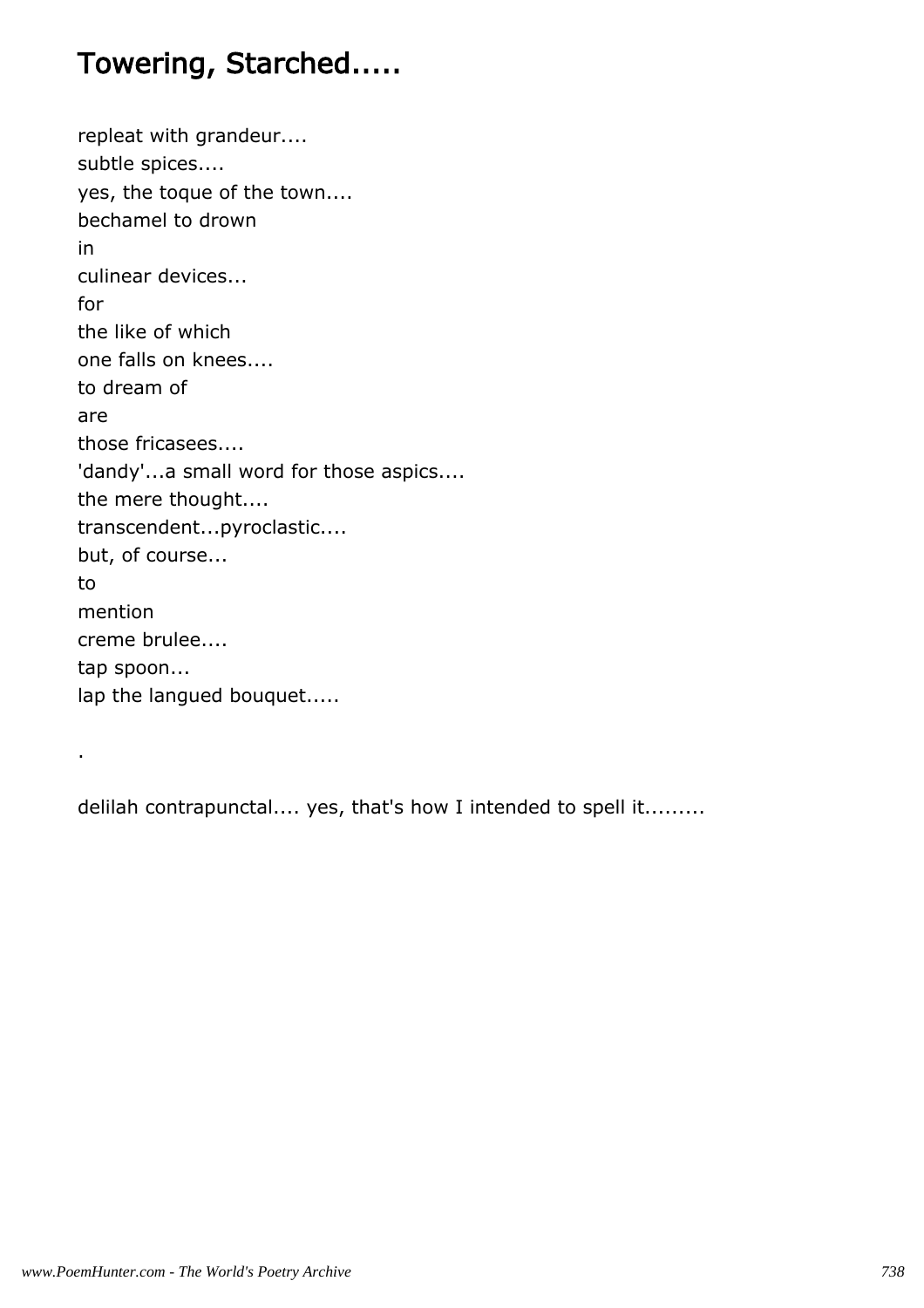## Trod And Retrod

wandered down the forking path construction cited, knelt on lath found patellas newly bloodied sines and cymbals brushed, re-studied as callous through that looking glass a Cheshire grins...and it's your ass....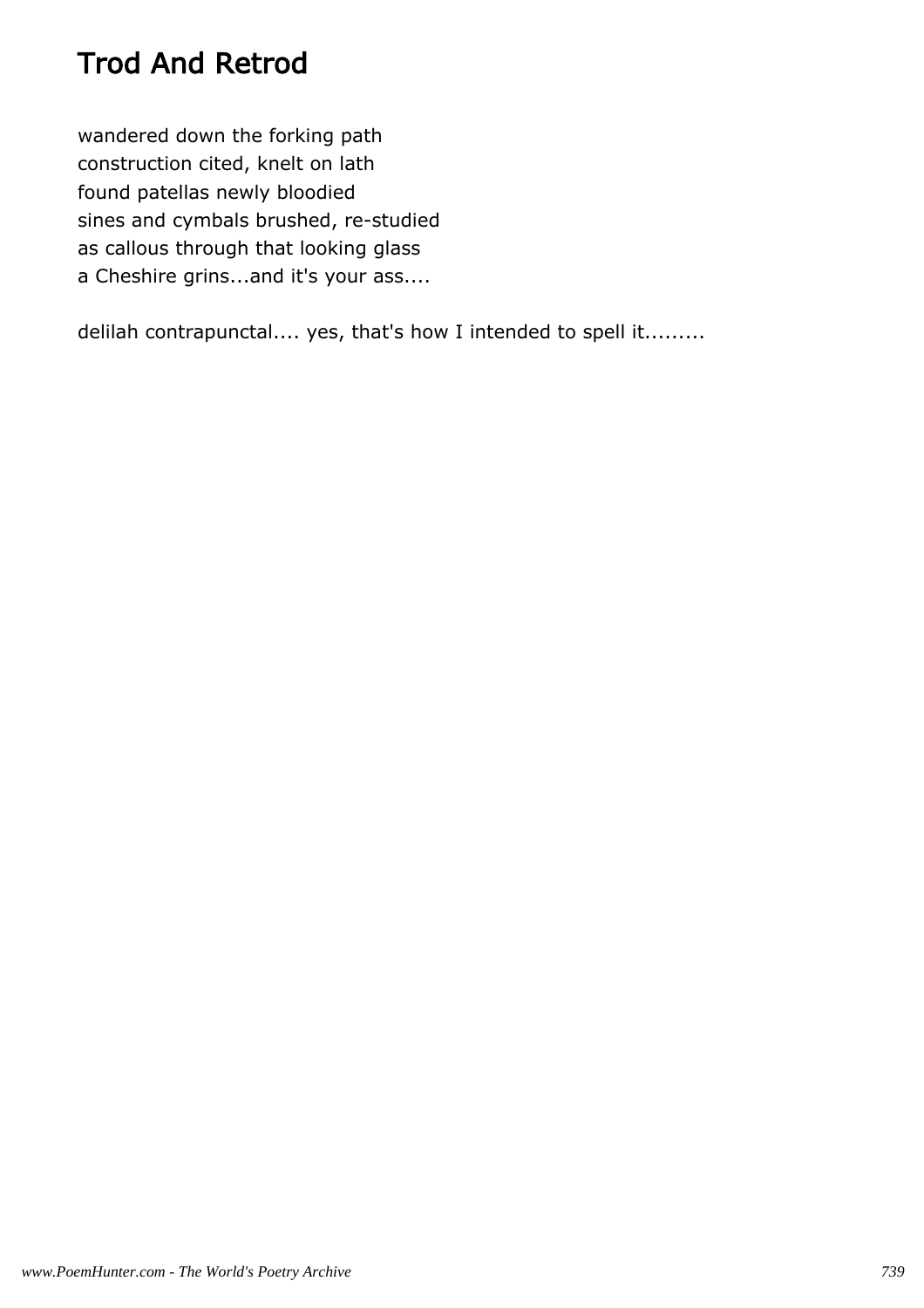#### Trust Bred In

fear bred out.... symmetry suffered... other beauty prevailed... to survive as gentled companion, less wild/more vulnerable... dominion taken as an inalienable rite a sort of inquisitive and experimental love...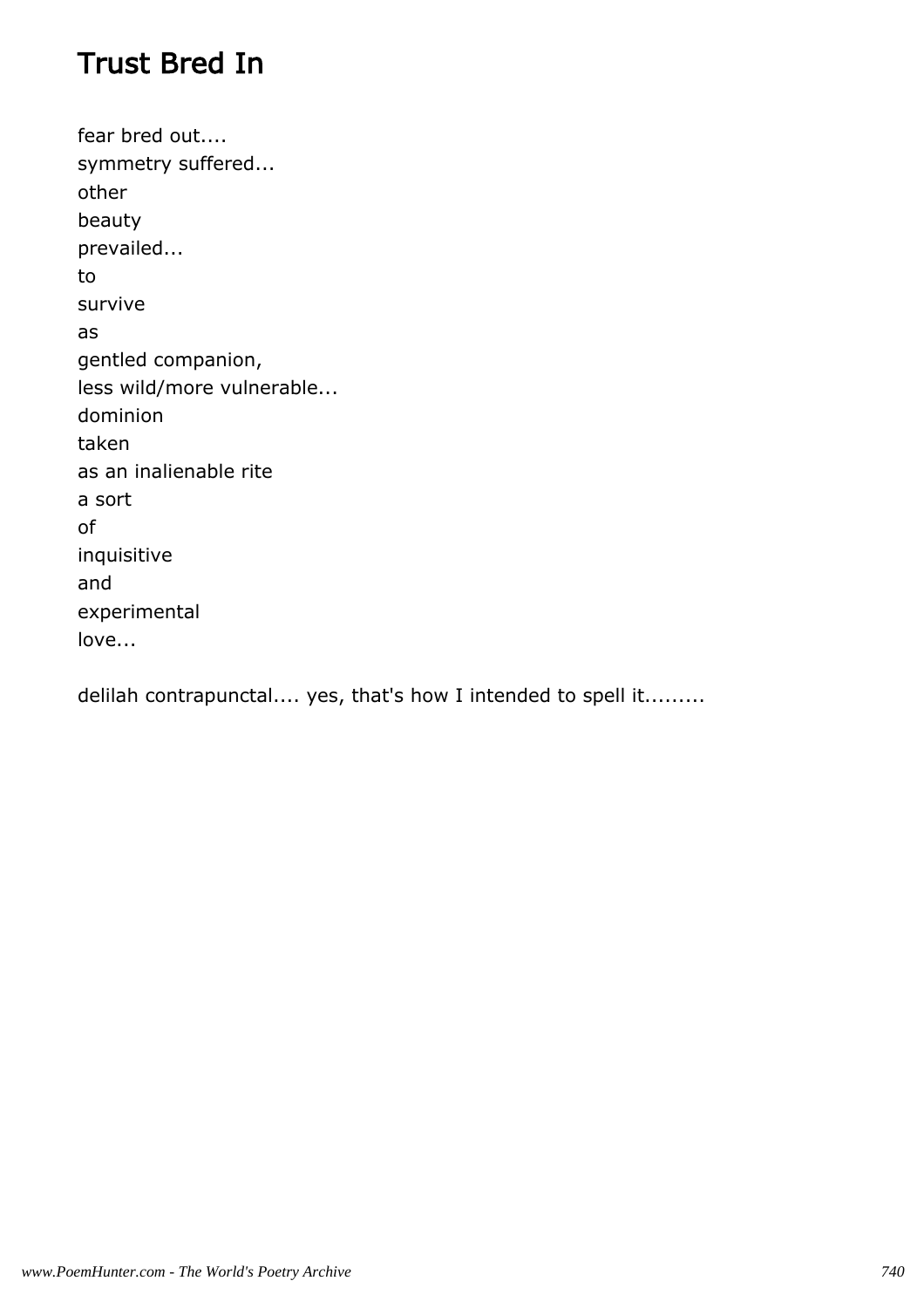## Twelve Gauge Boss/Senryu/Tribute

one old tusker leads hills of elephants panting dust-bleached shades of grey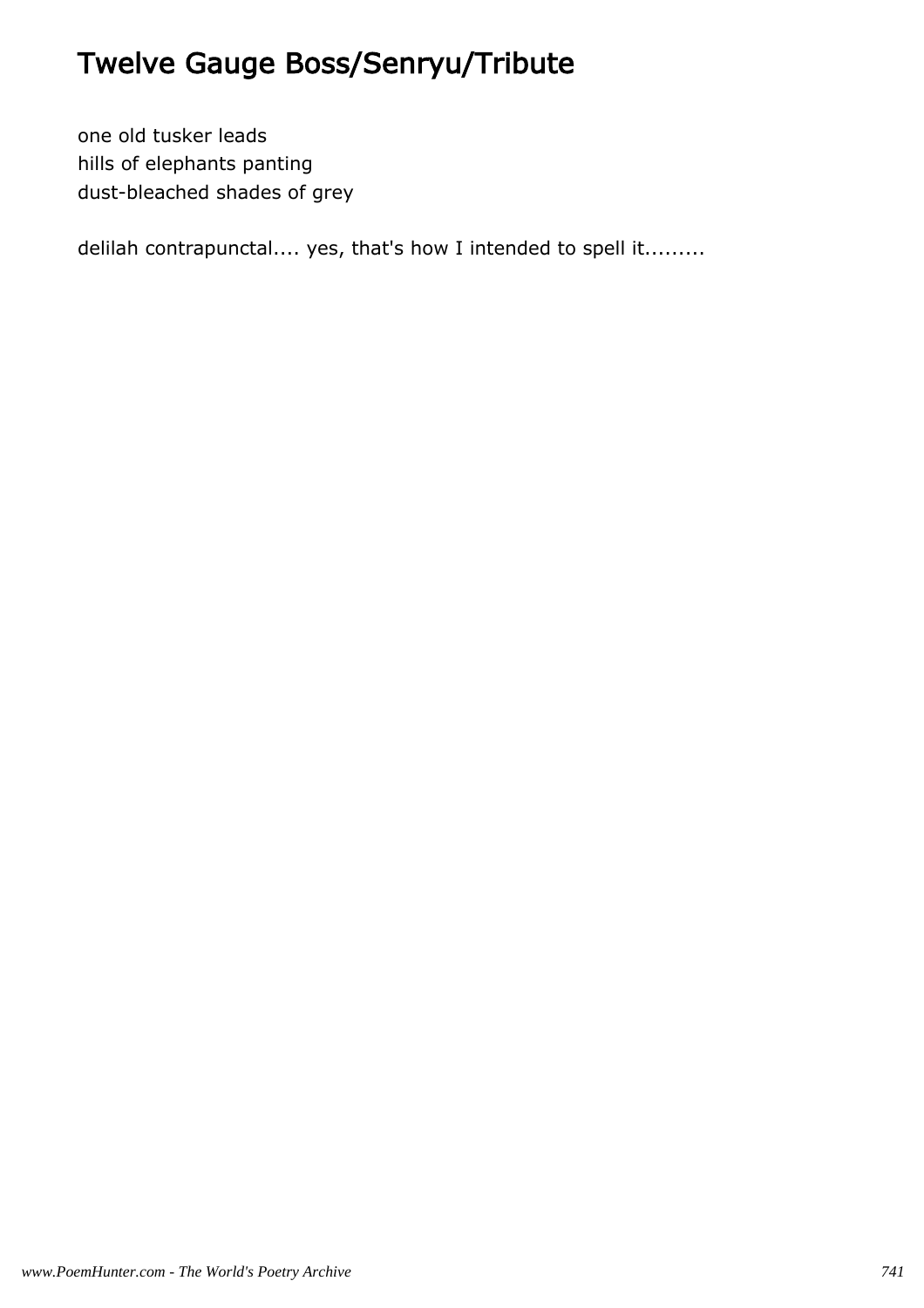# **Twirling**

that red stick.... drifted to a continent's edge... pledged to ply a vertical climb and grind with bells on and off time keeper of each equinox.... finding fallen apples in roadside weeds... no fence ever built could hold that craving heart.... I hear every octave....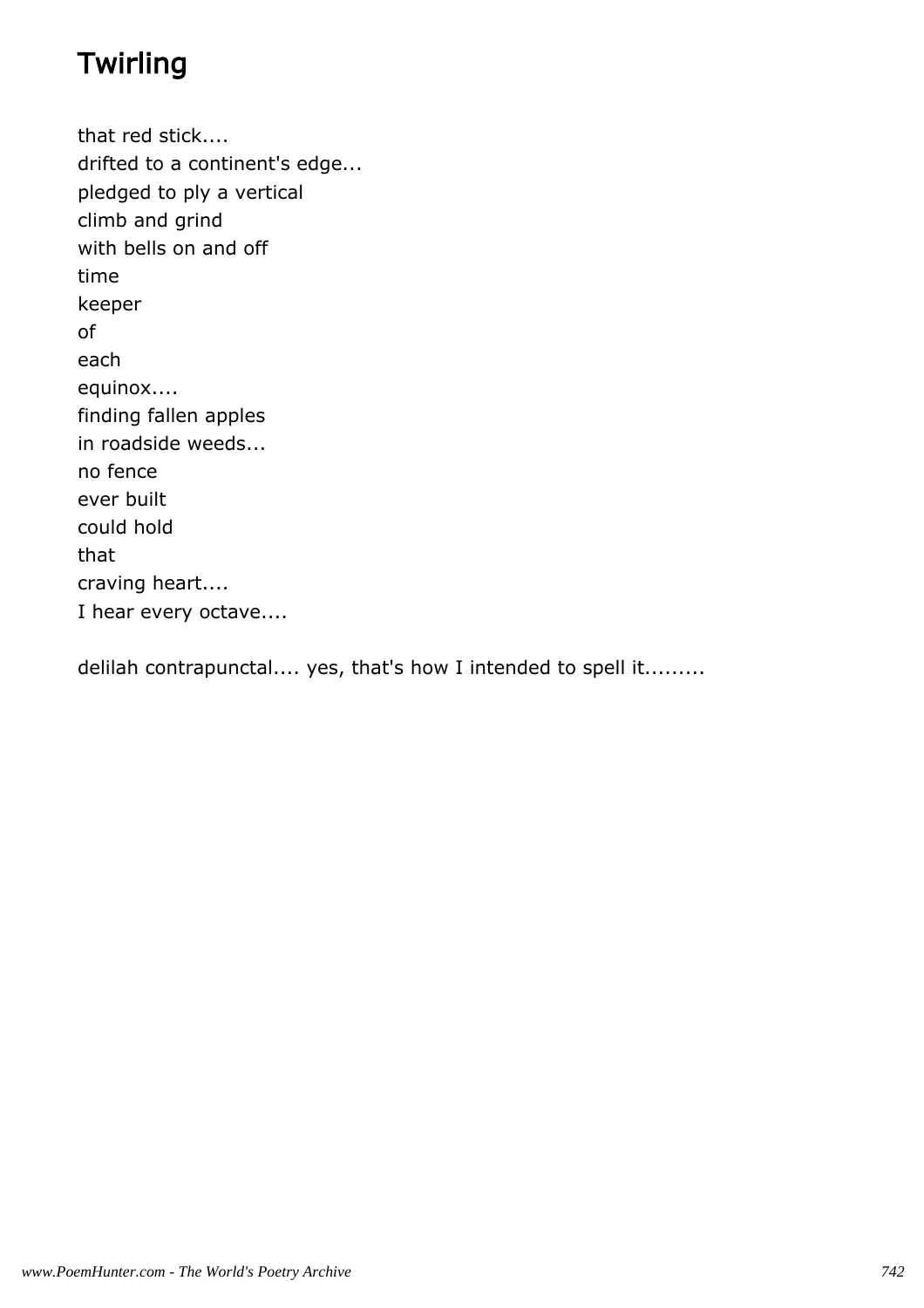### Two Blues And A Third

in the crawlspaciousness of ceiliumvirates.... below board delineation swaying like aqueous fronds noted on the margins of clef dwellers and the inheritors of strings.... blessed and stroked be the continuum in all its melodious order and accompanying ardor...including mine...and yours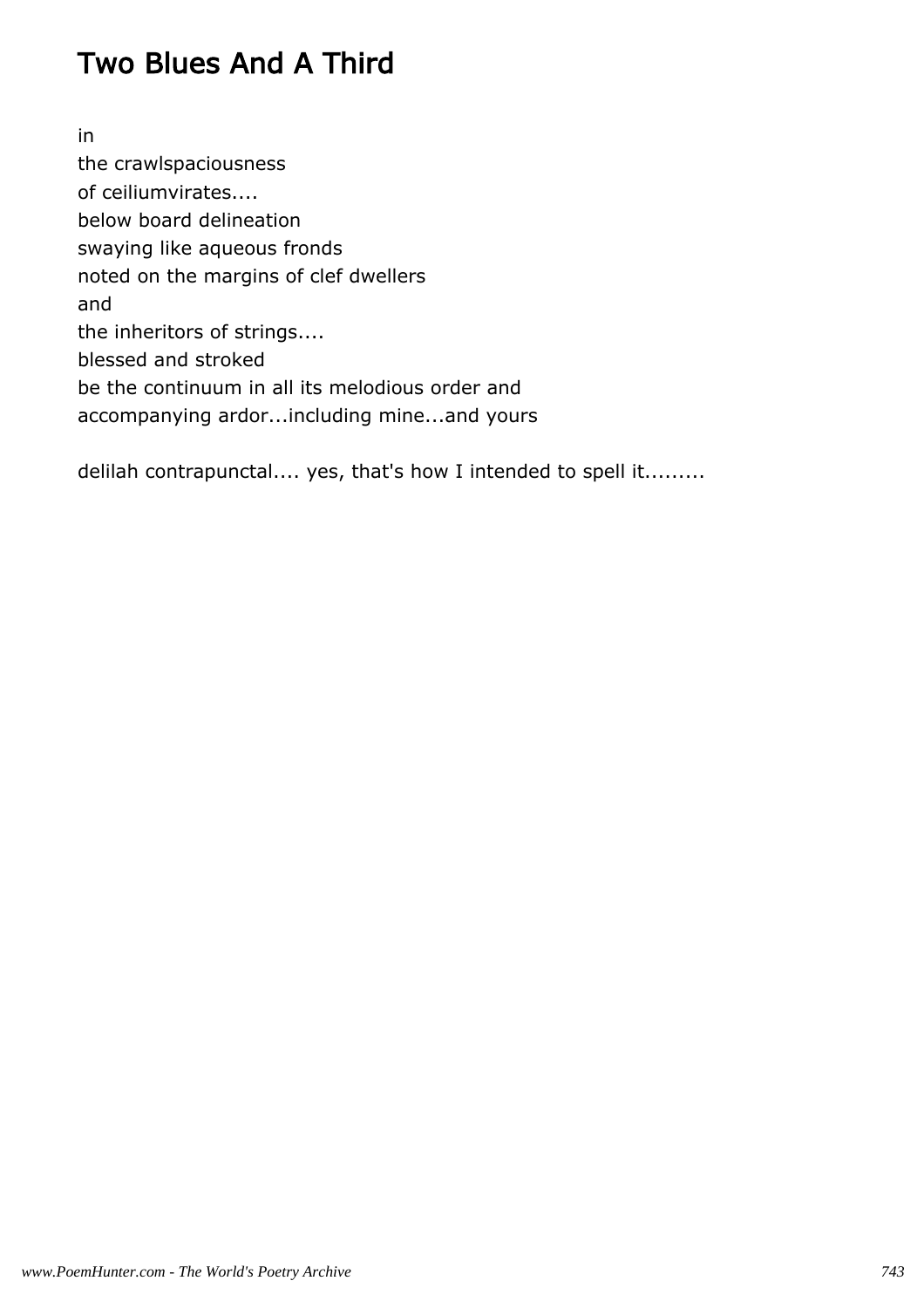### Two Ferns And A Rickety Fence

I can't drive over the last hill without feeling your head in my lap, hearing your easeful sigh, knowing we were almost home... my hands remember the warm of you under your coarse coat... ......those were good years, precious George, healer of hearts....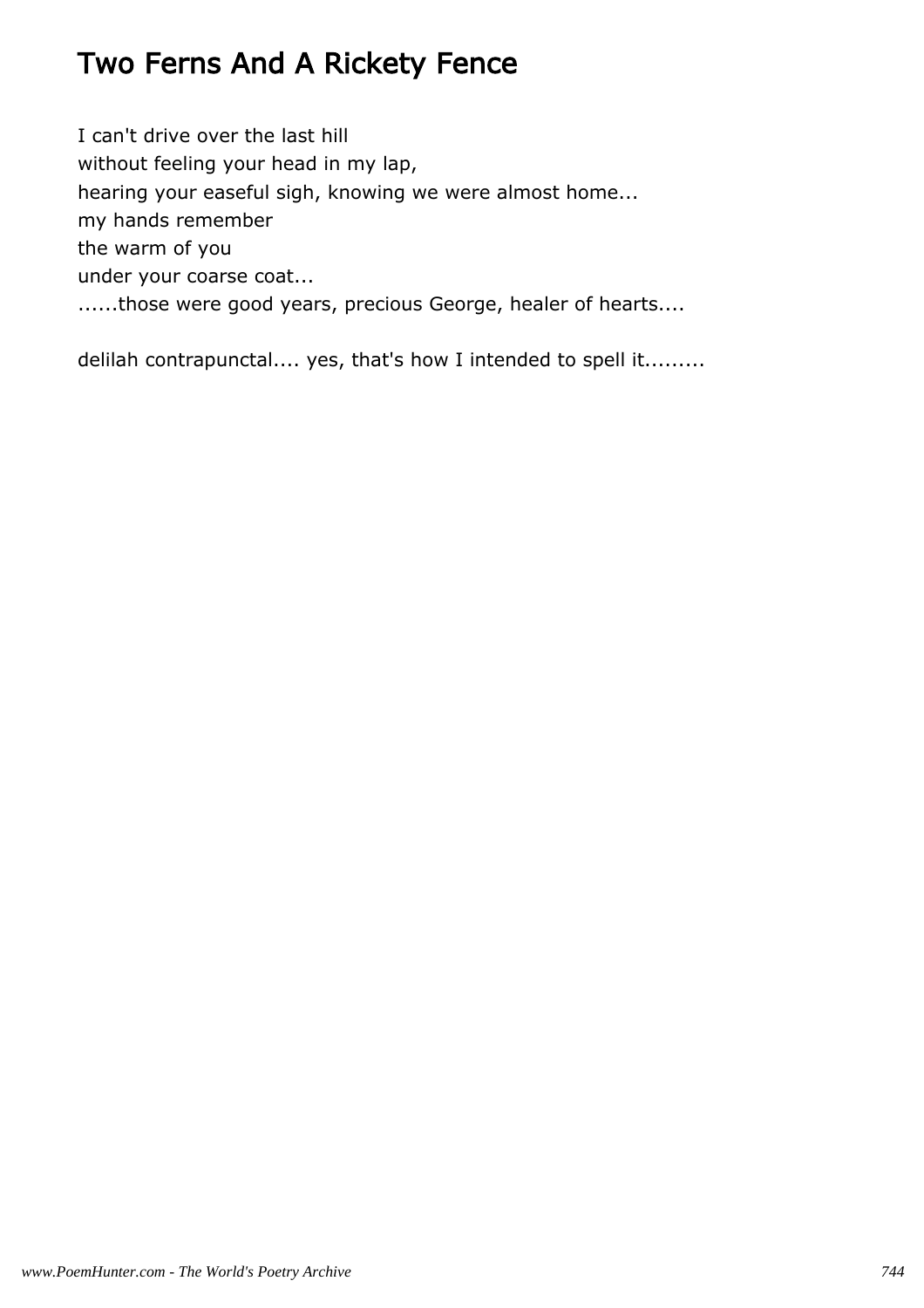# Uh-Hunh-

the ones that'd make me pant like a hound dog.... go light-headed.... ...feeling there'd been a taste of the miraculous... .damned unpinnable.... a magic needing no clarification as to why it was/is magic.. .and you know it'll take years to evolve into forms only hinted at at first read.... .been like that...I mean, there was always, uh...all that other stuff.... well-smithed..... clever....yeah...... ..but those miracles...... .those out-of-the-blue-ones that'll give up some of their secrets and then run in the other direction...holding still..... .not evasive...no....... . turning, revealing just enough to let you know the chase'll be more than worth

it....

go sleep...go live....sleep more....live more....

still be there... still be there.......

and ........ new................................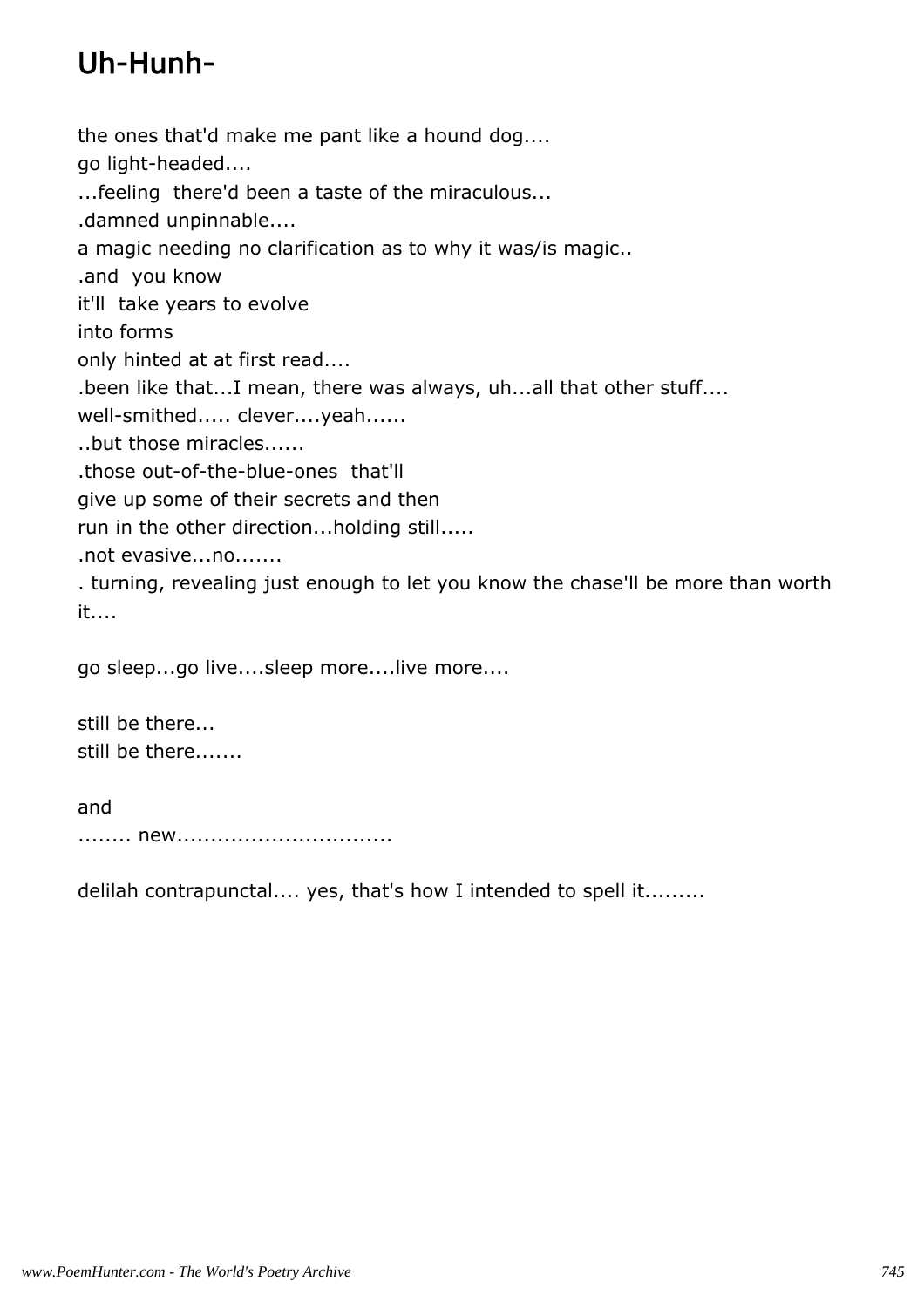## Unanimous Profundo

in a brash rectitude of unspoken tenure prancing with presumption in five/four time... ... having earlier removed their sandals they fell into an abyss of disjointed frivolity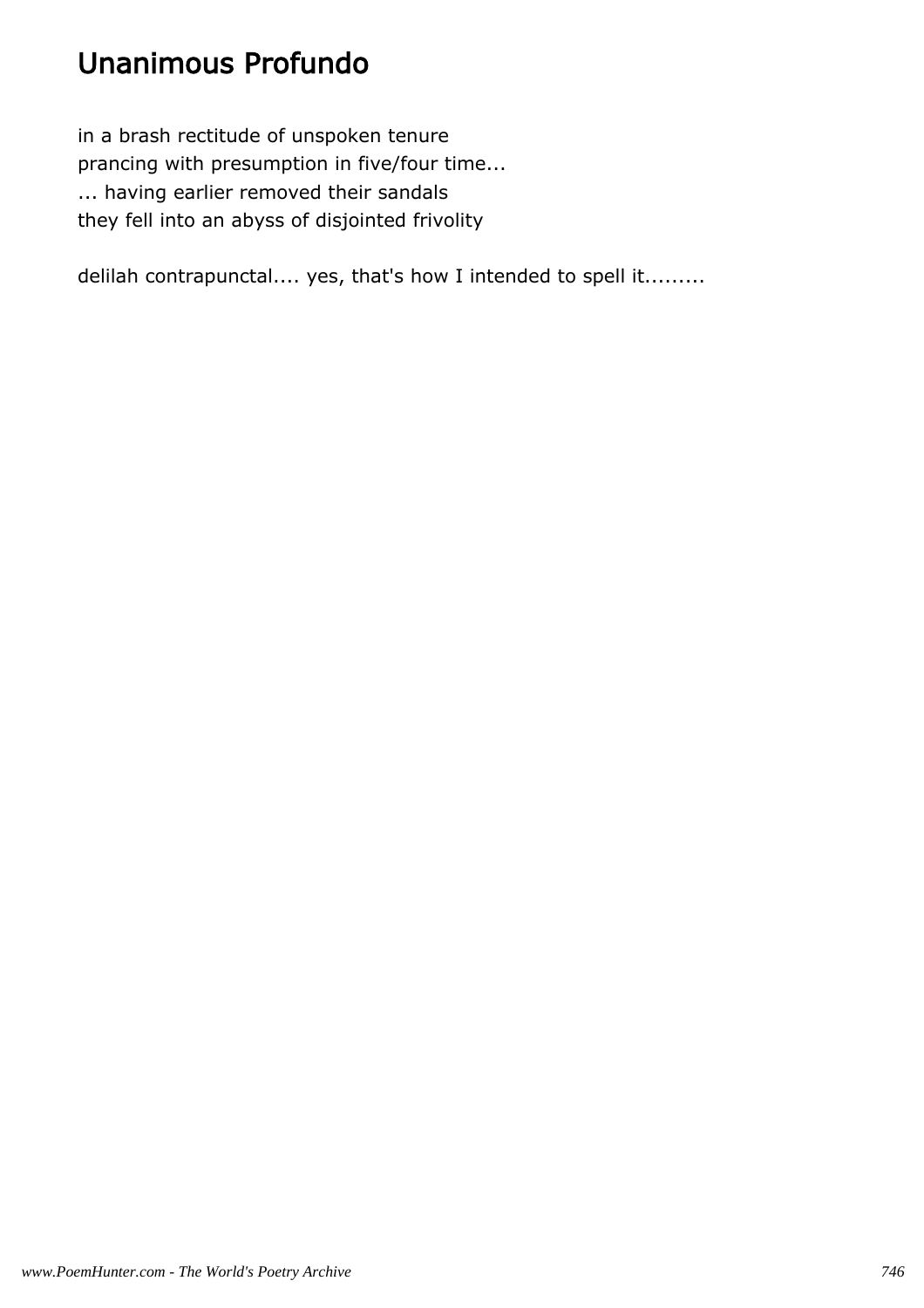#### Unconscious....

they gave her a dog... they didn't ask her... they just gave her the dog... she didn't want the dog... she let him run away... she didn't look for the dog......

she ran away.... .we had to look for her. .we found her...... I hope someone found the dog....and loved him......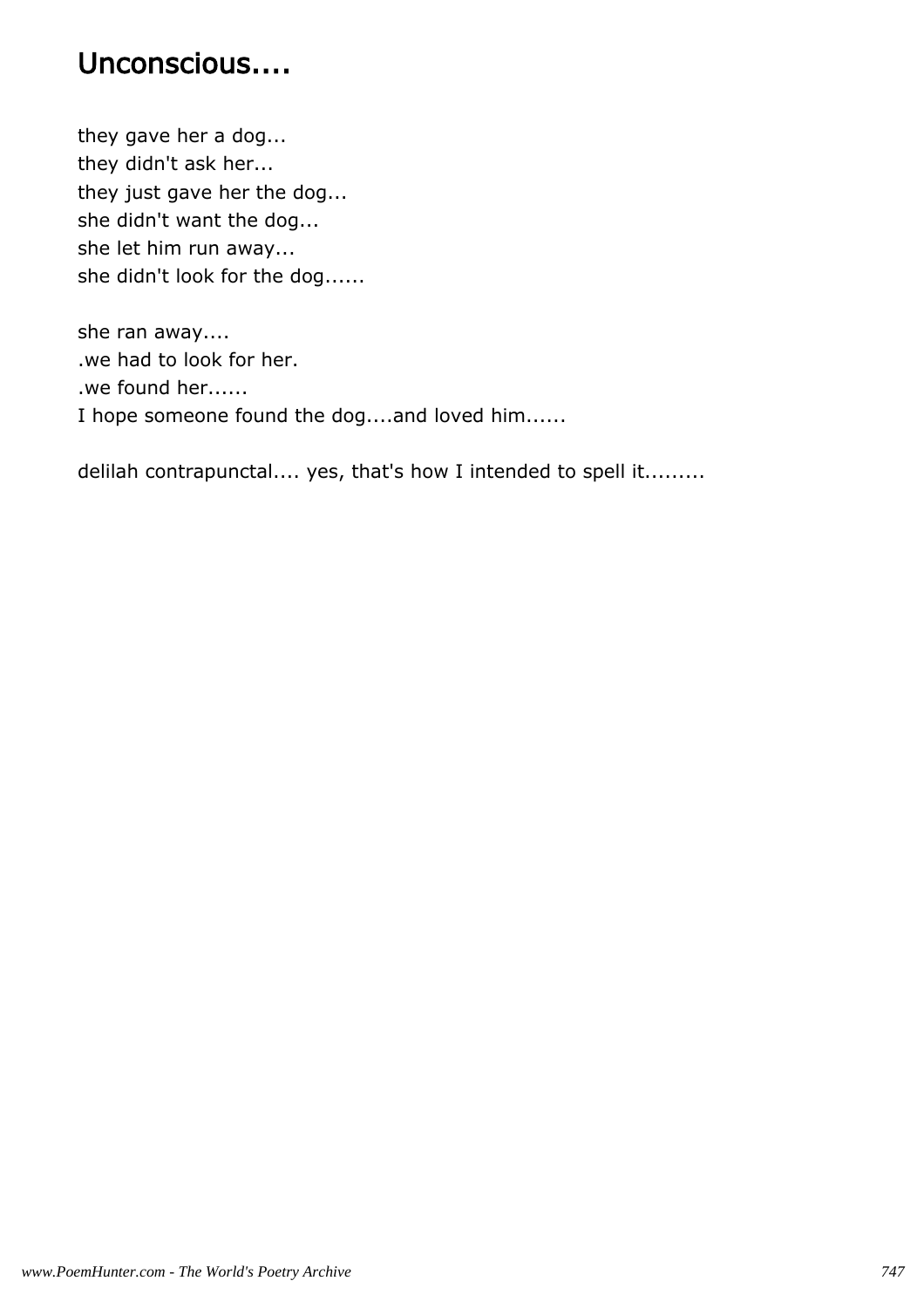## Uncrossed Limbs

may expect the antithetical.... the presumptive corollary, slathered in antimacassars, holds.... swaying.....if the berries are out of reach bake a pigeon pie.....with a pinch of antimatter to keep the crust from over-browning.....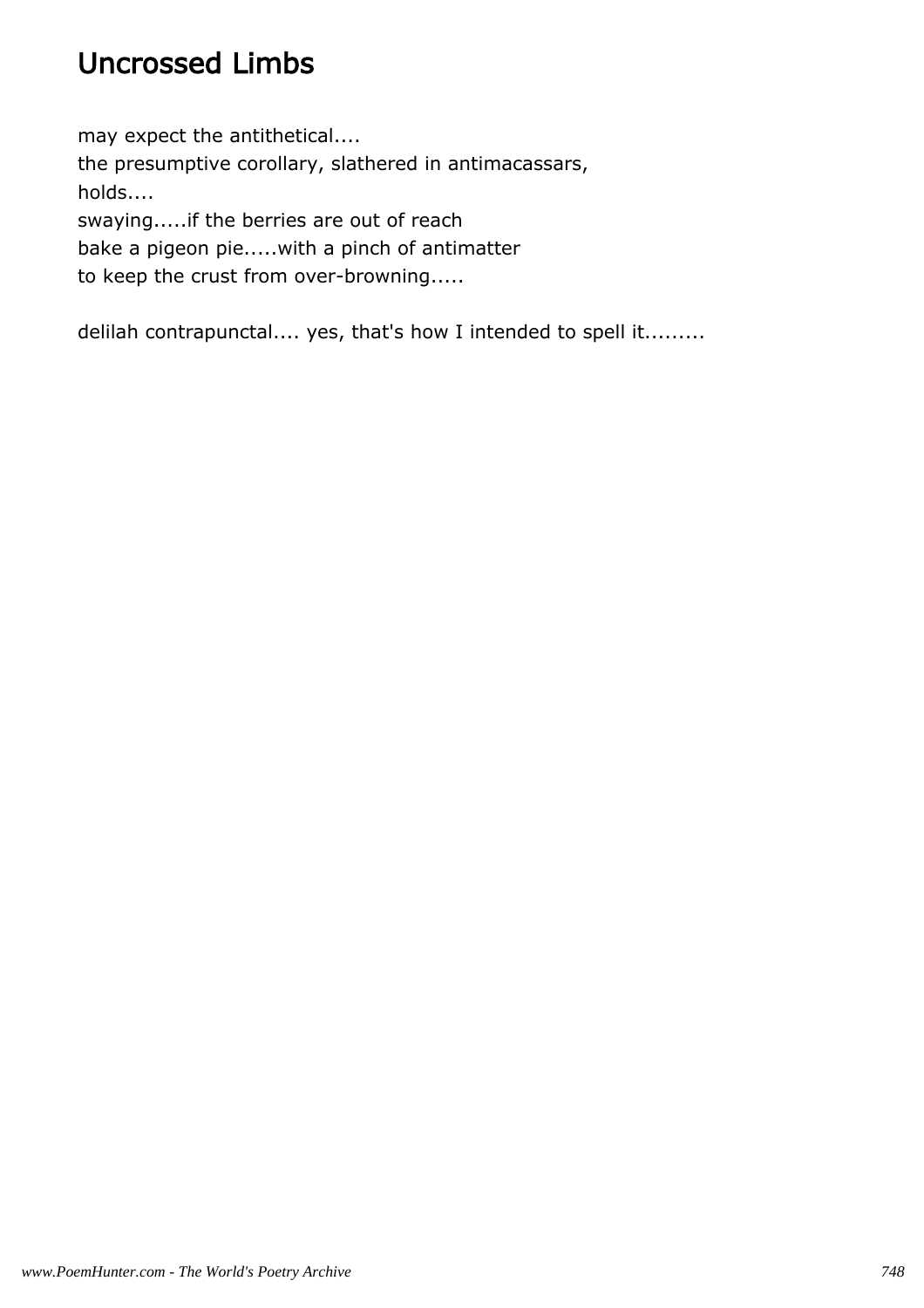# Under A Spreading Cheshire Grin

I like my alchemists fried.... with a dipping sauce of churlish puns.... a smallish scoop of panta gruel, then, a ride in the rumbling cetacean....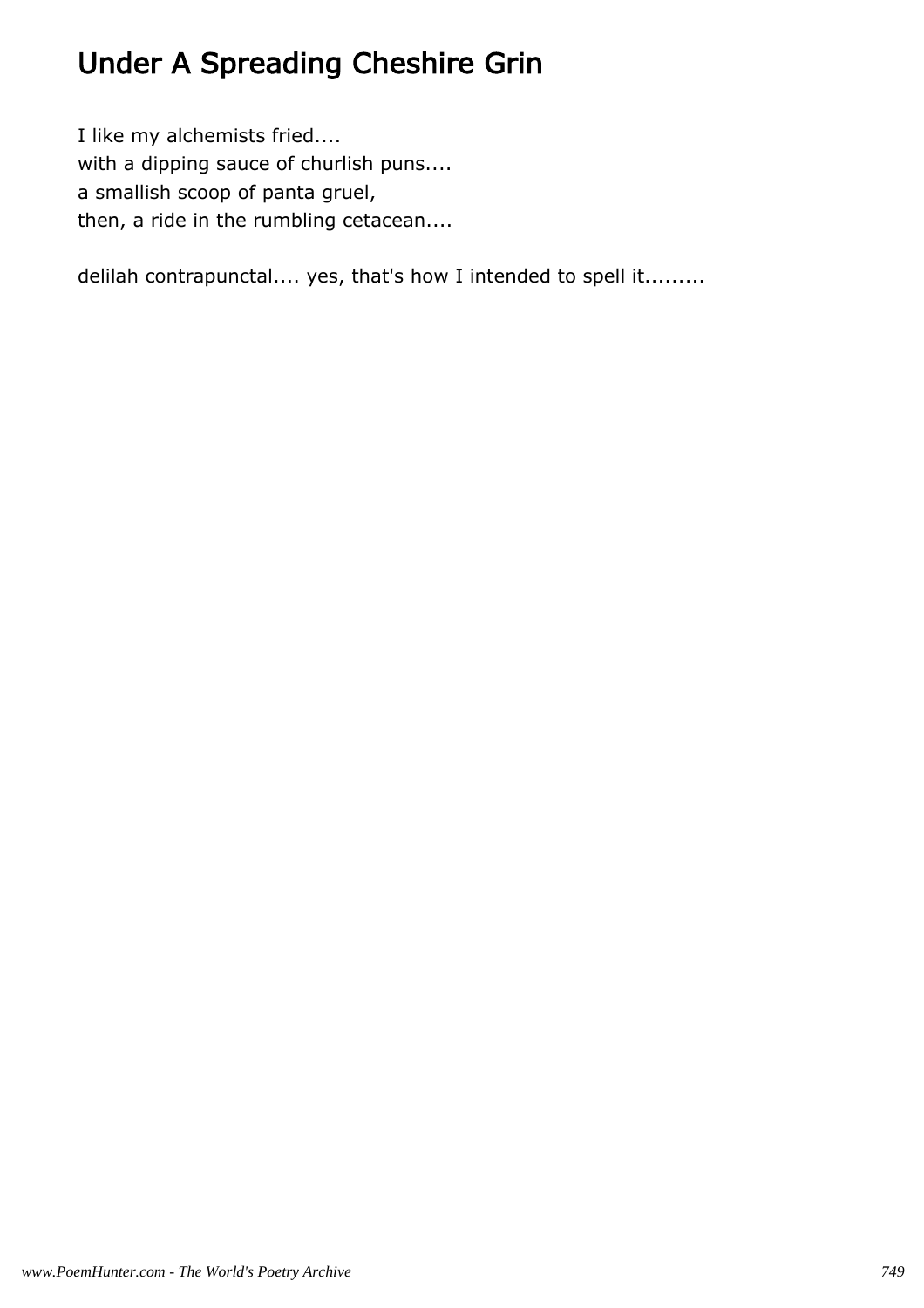#### Under Becordoned

rawkish aegis... grimorphusty gorgon garlands .wind about a weal...would stere, would, but for lack of digits, won't.... anchored, rite....to a sun-burst pimpernel and, in an unappendaged rollover, hiss, homonymically... ...their accepted mission: to be baggage on the roundabout....

a caul to legs? not in this playbook....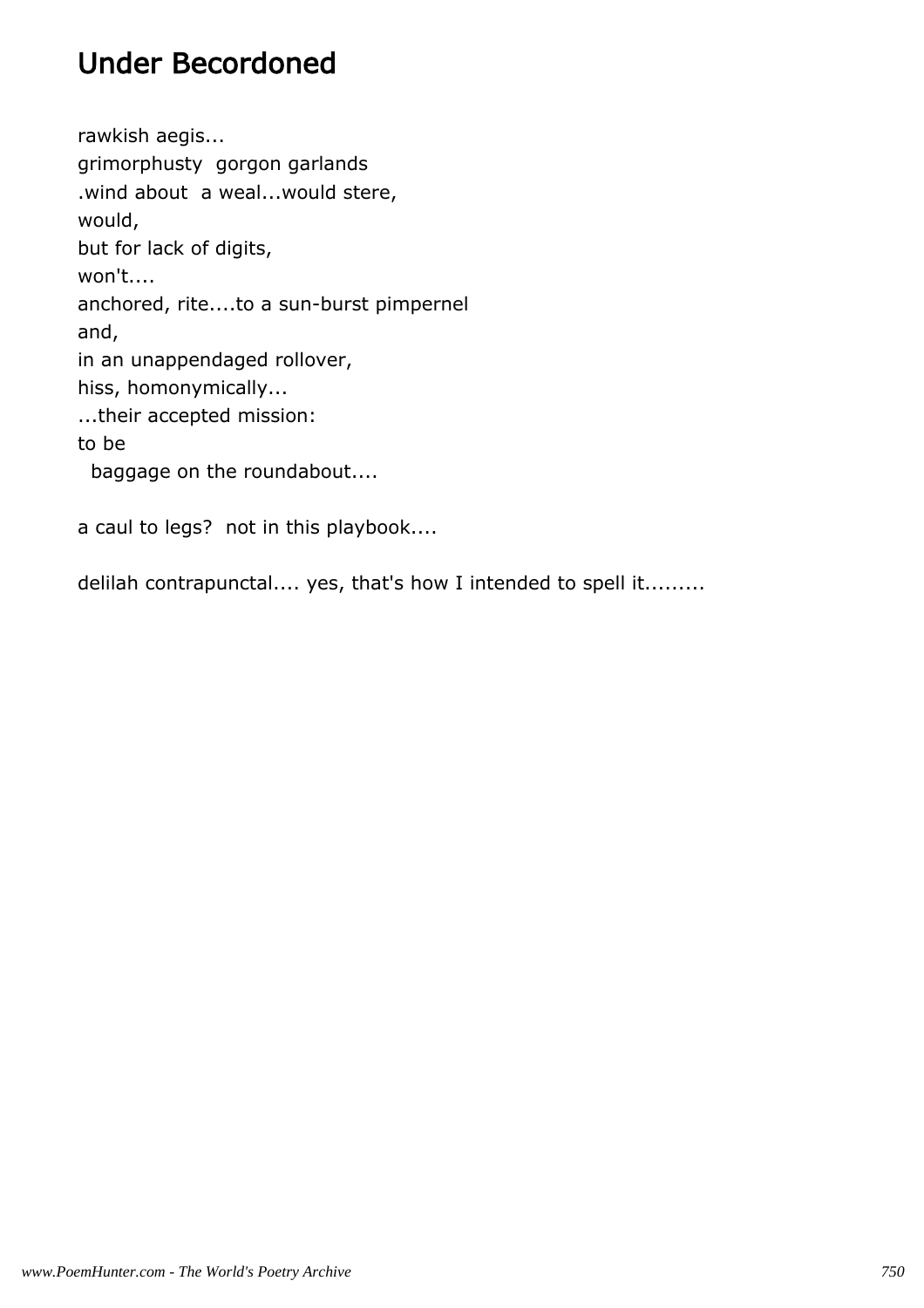## Under Cover Of Lightness.........

from a safely harbored colloquy....sailed discretely salted indemnities and gleamshoots...

and

sashayed on....to meet the whether-walkers...in the holt of higher dudgeon... and

on...to the pristiny whims and overlodes.....mined...and yours...for the asking.... with hardly ever a blush.......and a Sirius wink to the gallery.....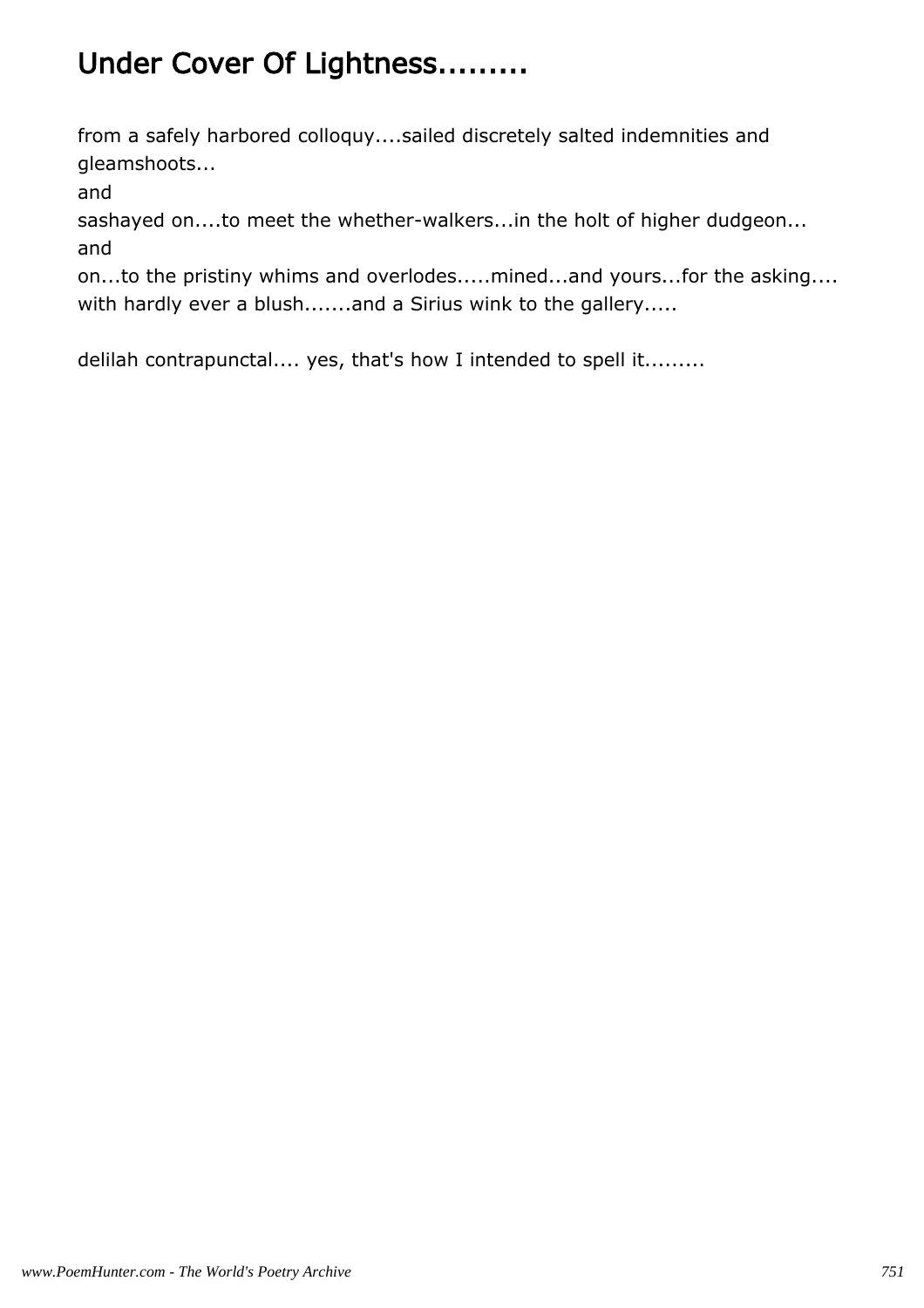## Unerased

you may have found reached for and are touching a tangible or a tangerine... a straw or some other berry... I like the huckles one must have many of them to comprehend the illusive qualities of their flesh, a piquant and transitive feralness, holding firm through all domestications...beckoning you to pursue them further and deeper into the small and larger woods... knowing in time you shall find a clearing in which to savor them in repose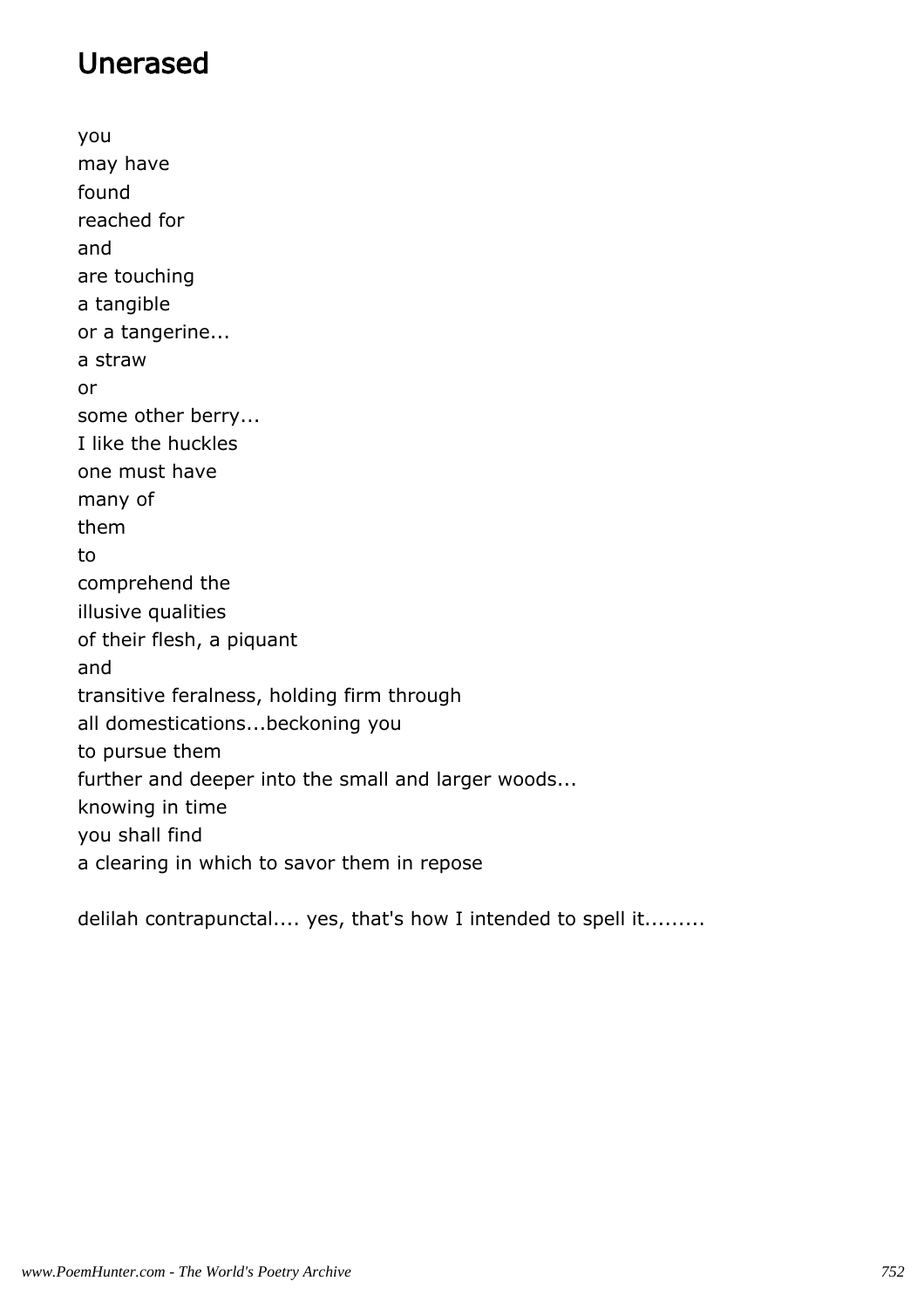### Unhorned Dilemma

freshwater pearls spin languid pirouettes... ripples carom, blend rhythms... dance with was in the were of an are... leaving definitions to mathematicians, epistlulants and other hungry pragmatists...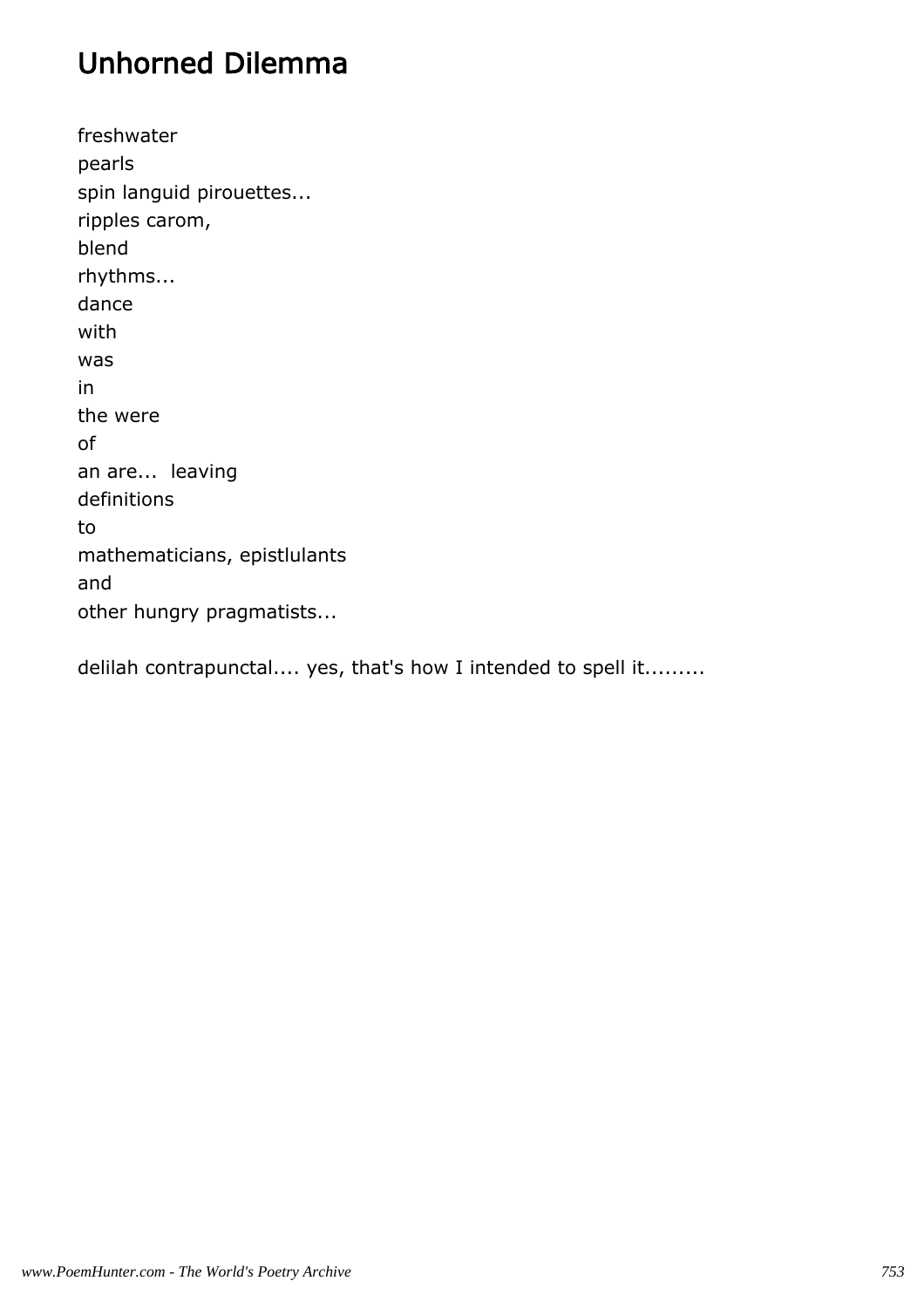## Unrelegated

to the timely-framed.... unboxed..every rondo a quadrille........... .painted with hand-matrixed brushes..... freewheeling in utmostly structure.... bound to nothing..no thing....all things.... porous as ancient weatherstripping....deflecting while absorbing..... intentional fissures of whim fly as comet spores..... ..are horizon-swallowed... reappearing as buckboards......lap robes provided.....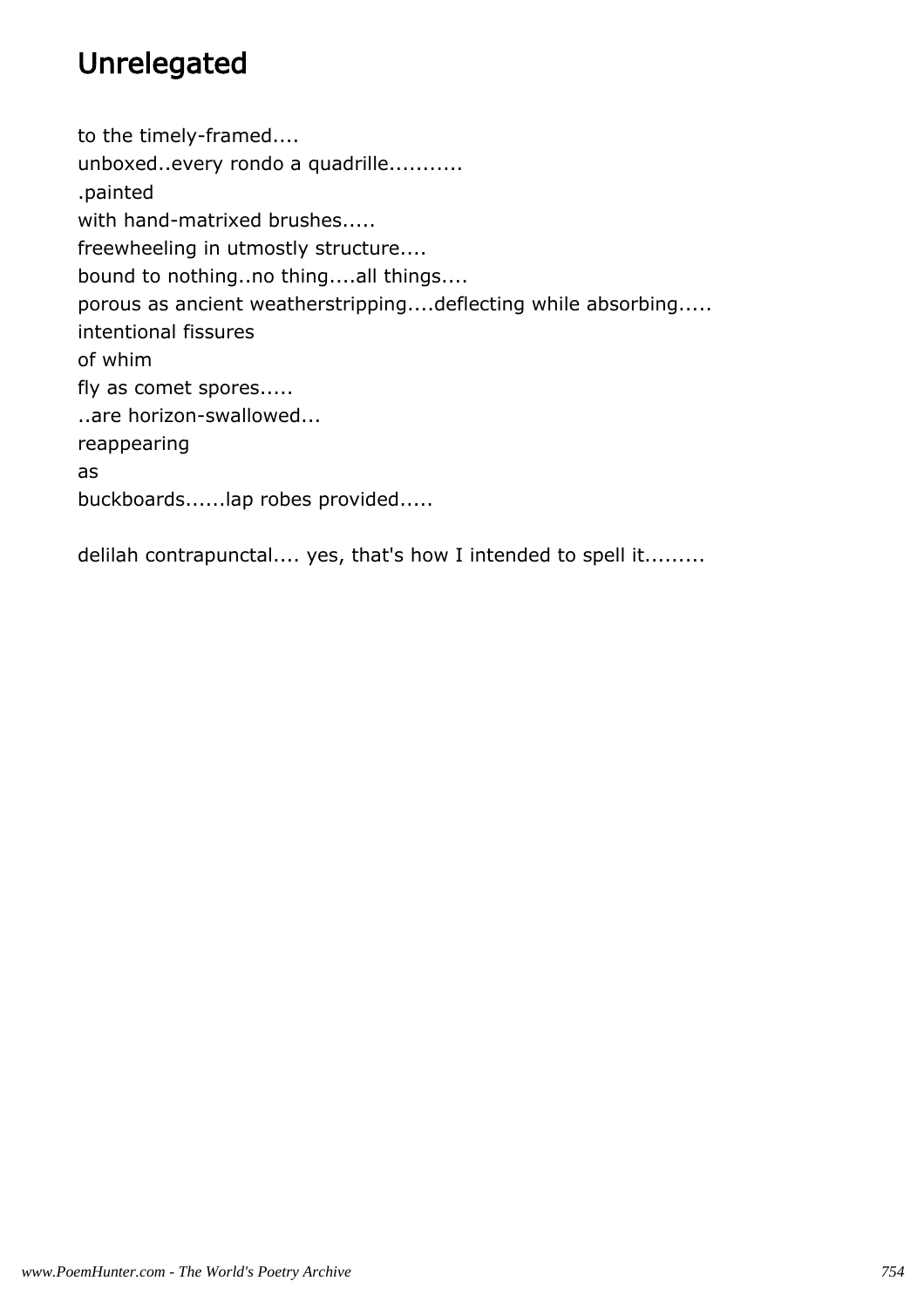# Unspecific Gravity

xxxxxxxxxoooooooooo ooooooooooxxxxxxxxx forlornication one more for the roadmap...........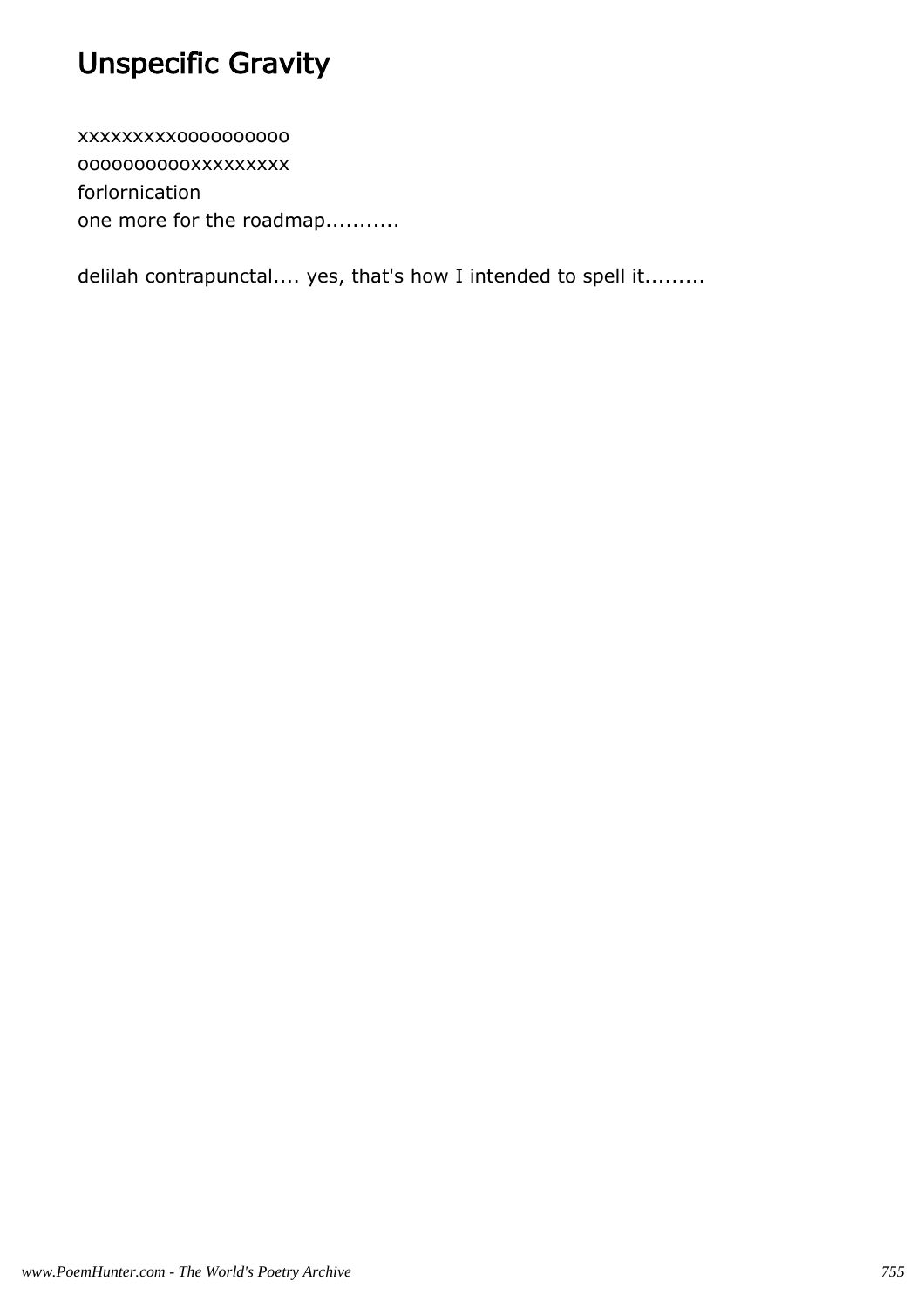# Untitled.....

the old ones call it The Tongue..... it has cast its stone-sand length into the sea.... it is lapped and licked by many small tongues.... at ebbing time its roots and vessels are exposed.... ...this place where change and ever-being are one.....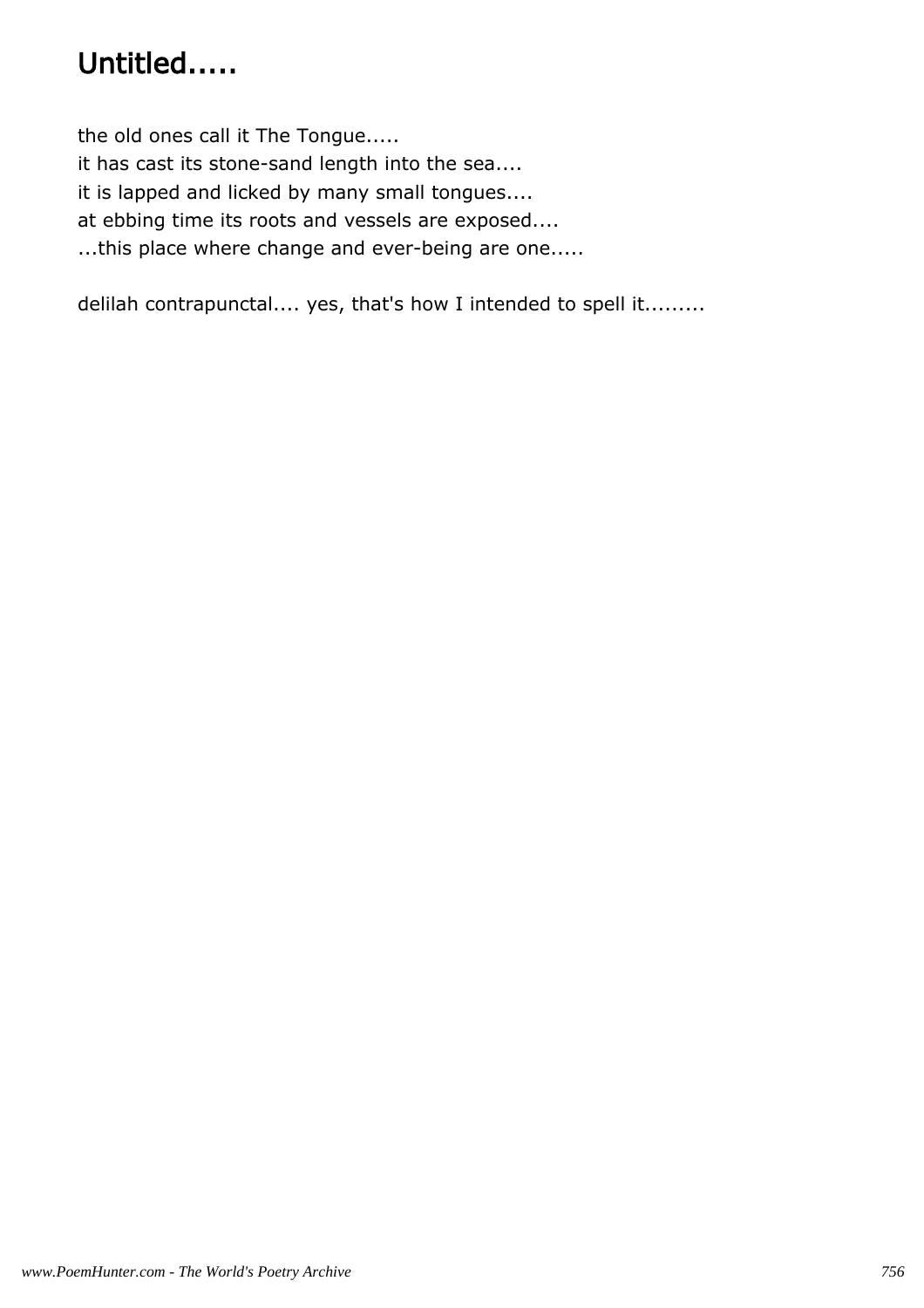# Up

switchbacks to the summit arriving at yes in a burlap sack

interrupted senryu/stuck back together in haste with hatpins...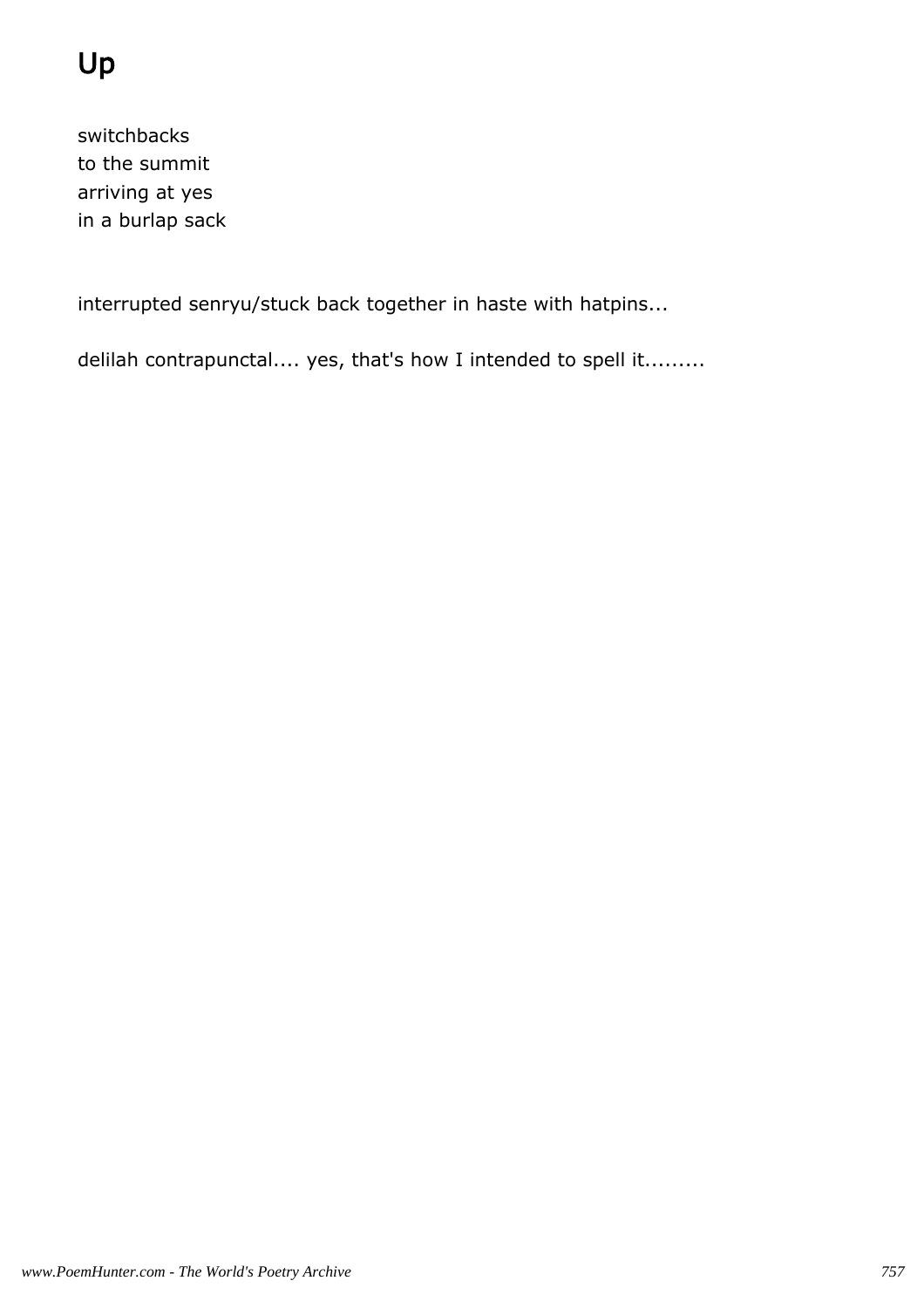# Up A Gum Tree

that was generations back... something in you had you climb this sapling.... it shivers with your weight.. ...its not-yet-trunk bent almost double by your grey roundness... you close your eyes against the white-hot blue of this summer noon's sky..... are you invisible now, am I....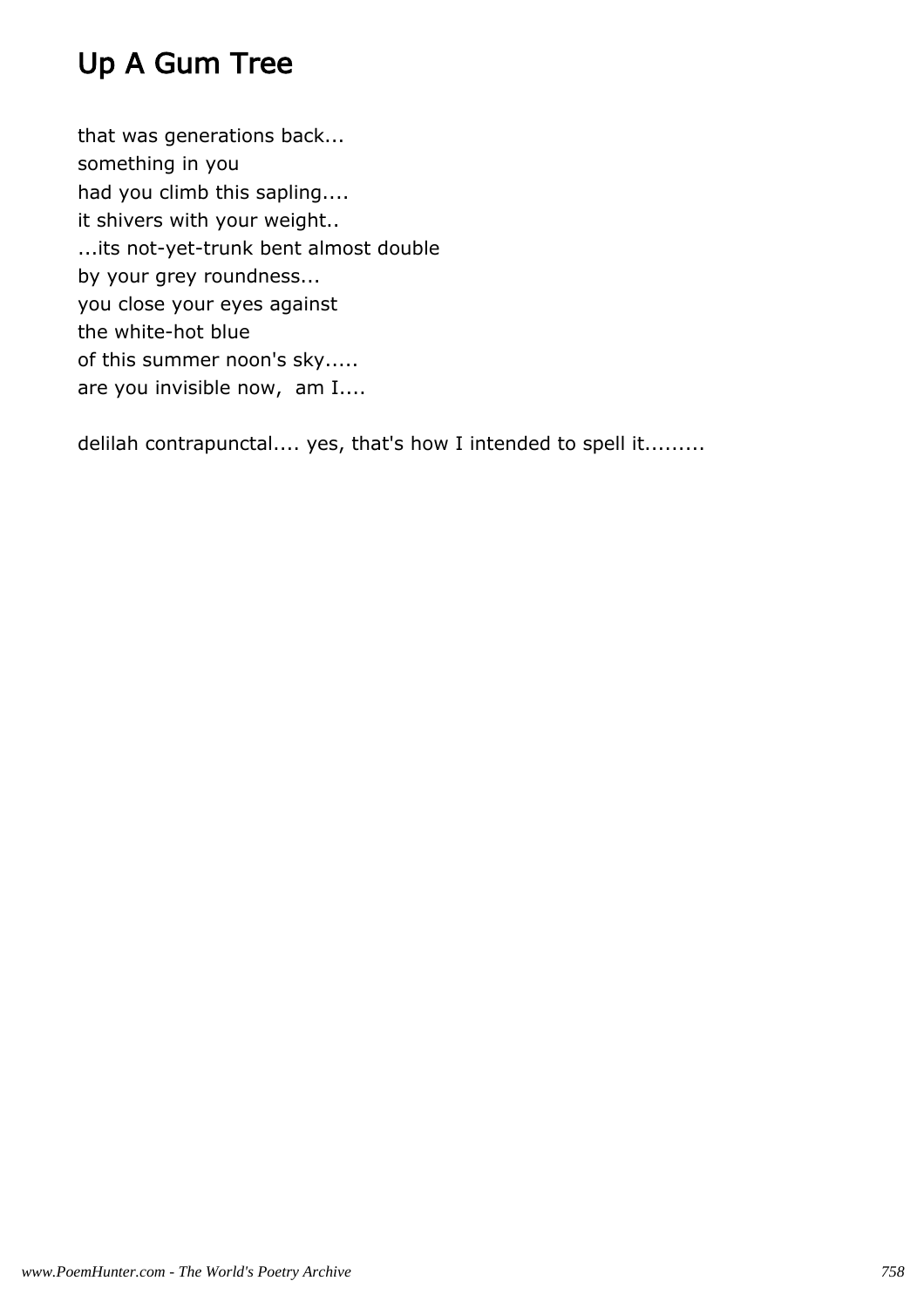### Upward Sterility

how she loved her bootstraps.... polished 'em every day she'd snap the buggers at you no matter that you'd say, 'what the Dickens/I love Marlowe, you've 'risen' but your soul's on furlough' or words that rang, conveyed the same ....he left her, tiring of the game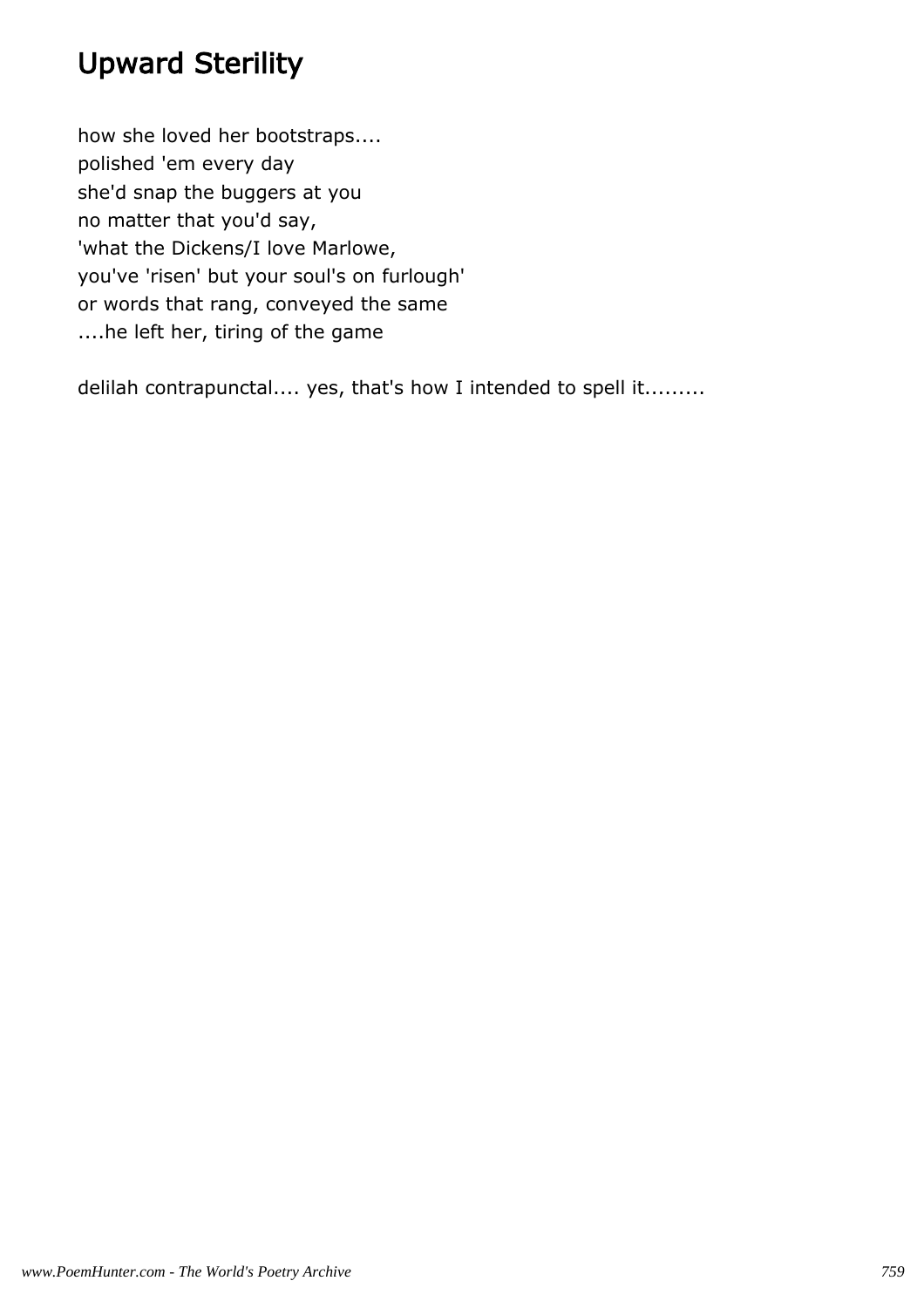# Used

a colloquial phrase...thought I'd made it up...apparently I hadn't........must've burrowed into my memory without my knowing it had done so...it fit into the rhythm of what I was writing..conjured what I'd thought was a sort of intriguing graphic....made me blush when I thought to look it up...and found not only had I been 'unoriginal' but downright foulish....

so much for, what...a purloined, uh, 'turn of phrase'? ... had a self-proclaimed iconoclast, uh, cackling and quickly doing an edit.....ah, words....umh. umh. umh.....apologies to anyone that may have been offended....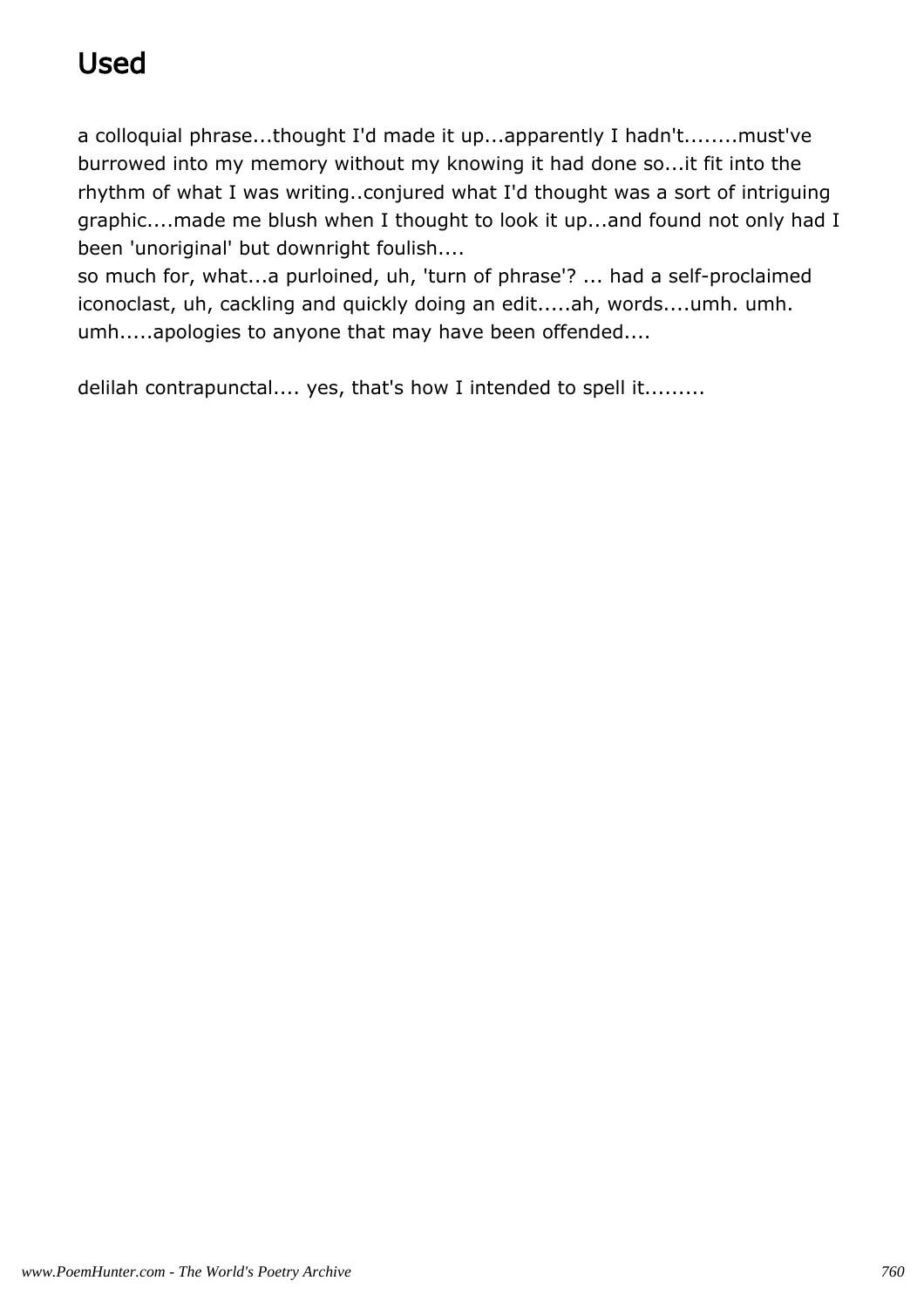# Valley Of Mills....

there were open fields, horse ground, tractless.... there were marshes...where overgrown tracks gently curved, winding through rushes... no more clickety-clacks to frighten the red-winged inhabitants, dipping and soaring...their flights tempted us from our books.. .took our eyes from the pages to a bluer light... . flashes, dots of red punctuated that blue.... calling to our young and wondering hearts....

we flew with them...discovered parts of a world, a music... old, beyond time.... yet new to our untried limbs and minds....

. there was breath.... there was a searing joy.... there was longing.... .....dread, anticipation.......we were so new....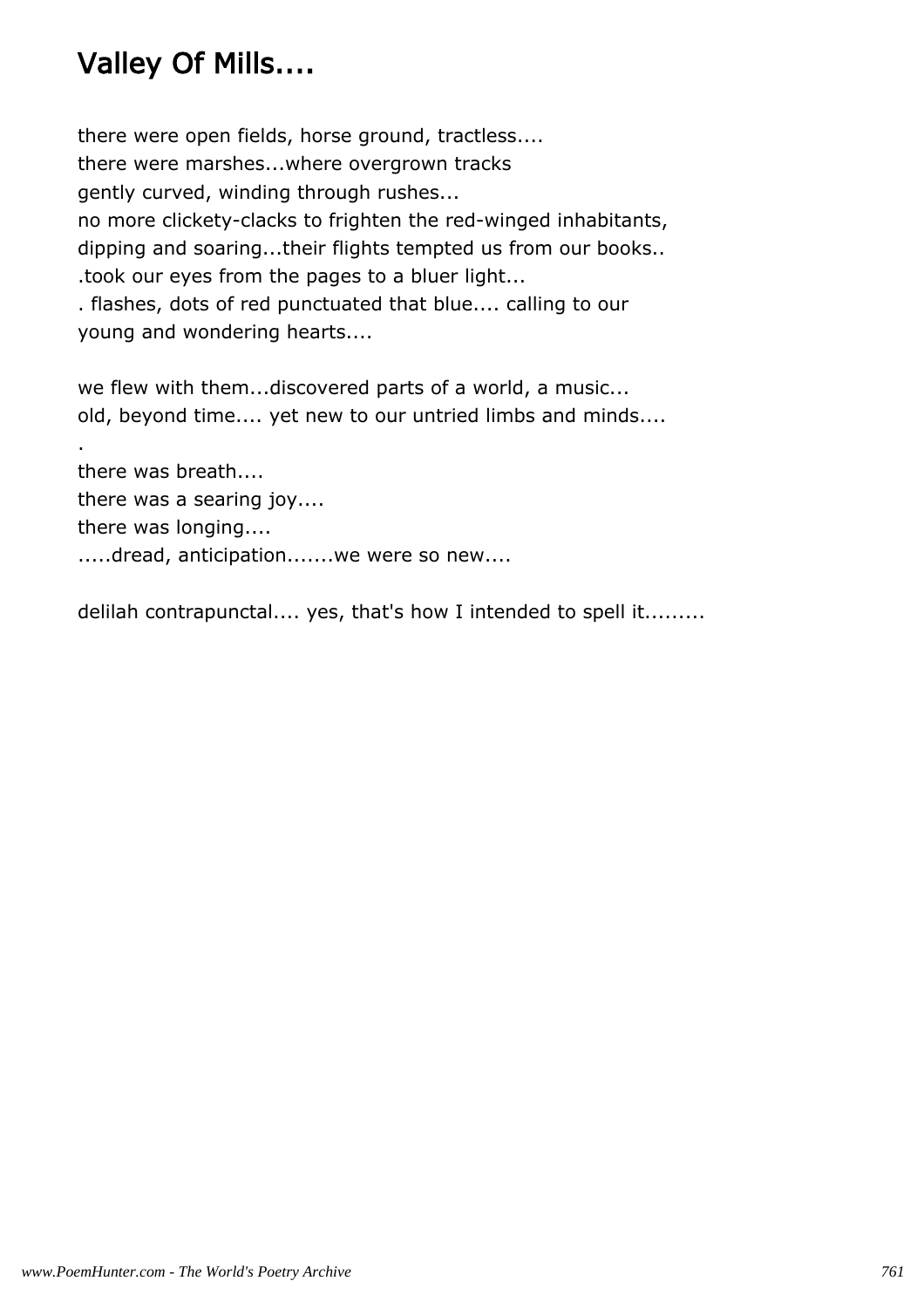### Valley Views And Skews......Mamallama Blues

word is old Pete was dancing at the post office....

.teeth in hand...playing the set of them like maracas..........feet of Klee in a shoeless merengue with flamenco overtones.......

.them's hard callouses he's got.......no way one of Octavio's arrows could penetrate 'em.......

......the sound of it must've been somethin'......

for me, it got drowned out by the car alarm over at the golf course.....the hollerin' from that Escalante/Escadrille/Esplanade/RovingRanger was set off by my little old Jimmy Anne.....the big fella just knew she didn't belong in that neighborhood, bein' born a generation or two before him......got to announcing the infraction full blast.....tickled me......

.we all got our sensitivities...yep........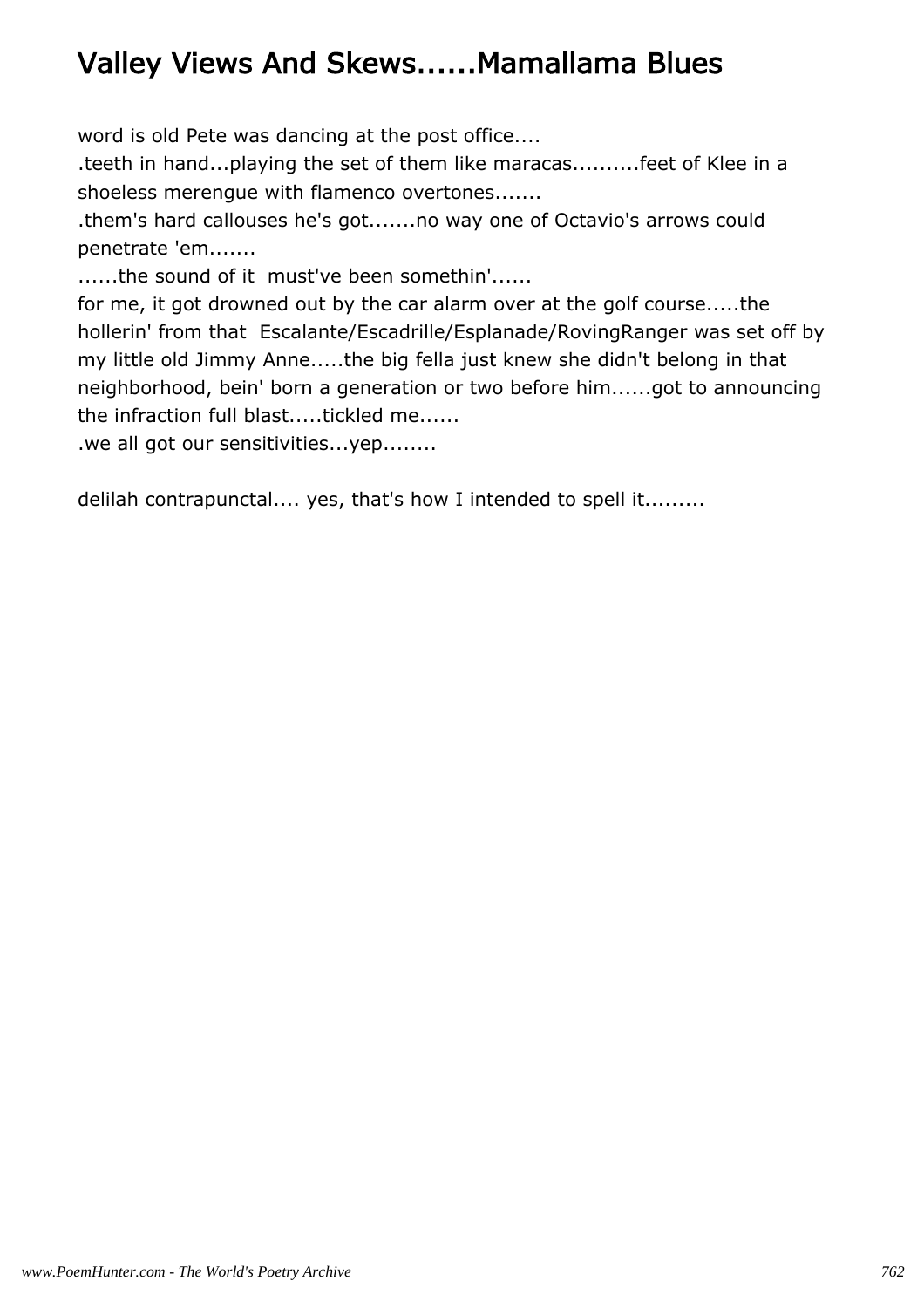### Varmints

of the during-life... abjurists..... appear as bedeviling wraiths.... hanting corners, niches.... these are no firedogs... though a benevolent spark can, at times, be found in the embers...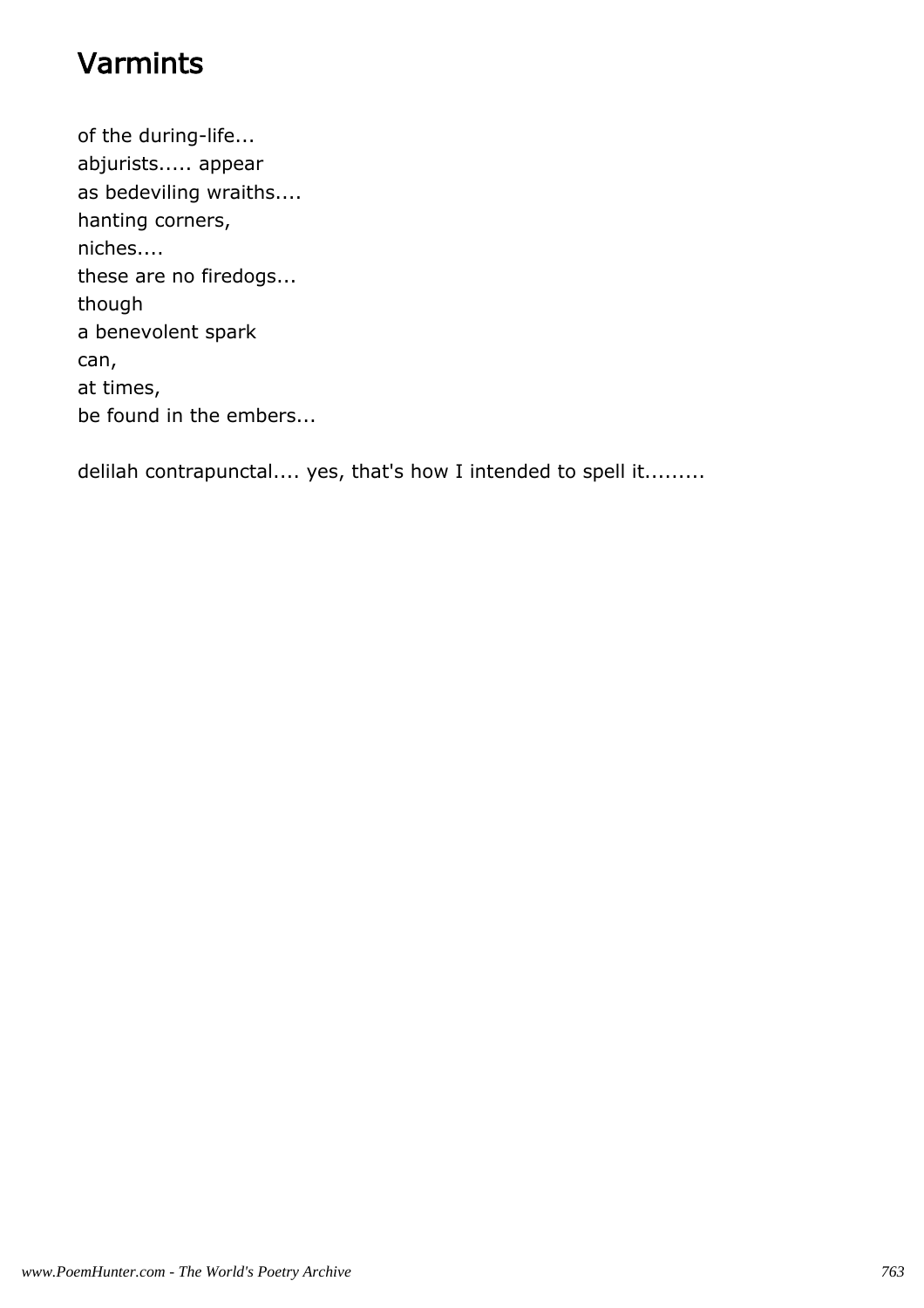# Very Simply Put............

| the in-betweens                                     |
|-----------------------------------------------------|
| the just afters                                     |
| rich                                                |
| with                                                |
| other than echoes                                   |
| newborn/ancient                                     |
| viviparous                                          |
| shapes                                              |
| claiming                                            |
| no territory                                        |
| no category                                         |
| no genus                                            |
| jagged with a fluid softness                        |
| hoofbeats/wingbeatsneither approaching nor receding |
|                                                     |
|                                                     |
|                                                     |
|                                                     |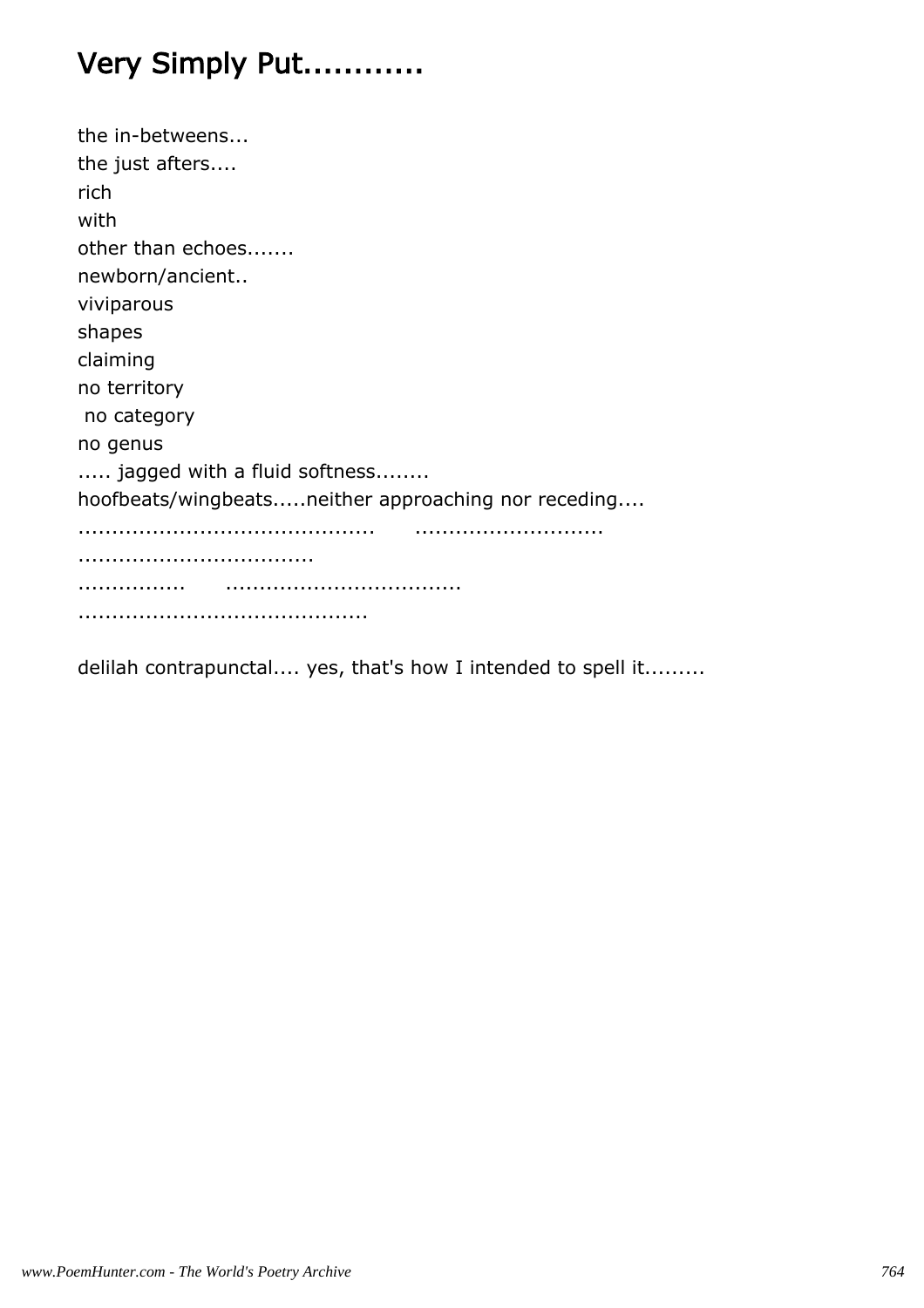### Violets

for her...for you

...not even the smallest most slender twig of assegai is needed to tamp or to guide the downward-flowing purple flame on its urgently deliberate journey.... napkins are folded petals floated salvers rest...poised, shining, resolute....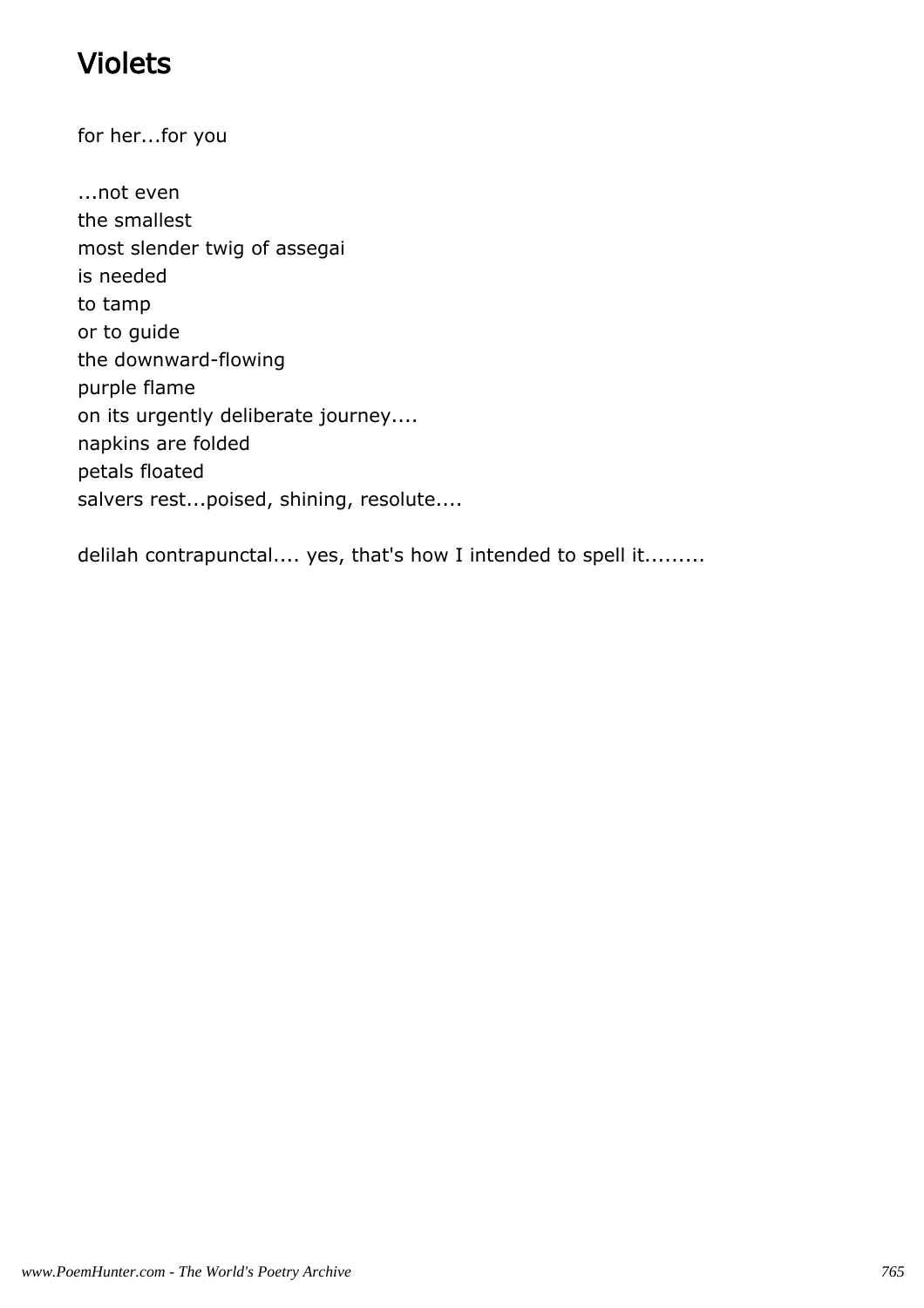#### Visit The Gym Of Atonement

on the sidewalk of empty shoes... you can sashay in with condiments... but don't blow the copper fuse.... there's a legacy of warmers and volumes to peruse on the thirty second stepping, stoned, I read it in the news... the bath escape is leaking with salted foam, and creaking from the everafter tweaking of the antidotal blues.... the walls, fashioned of rubber, invite each and every lubber to take up the chains, recover, with a galaxy of shrews.... their tiny tails are waving.... their little teeth are chomping.... and after all the romping, derail.... fit for repaving.... signed and certified....all trues.......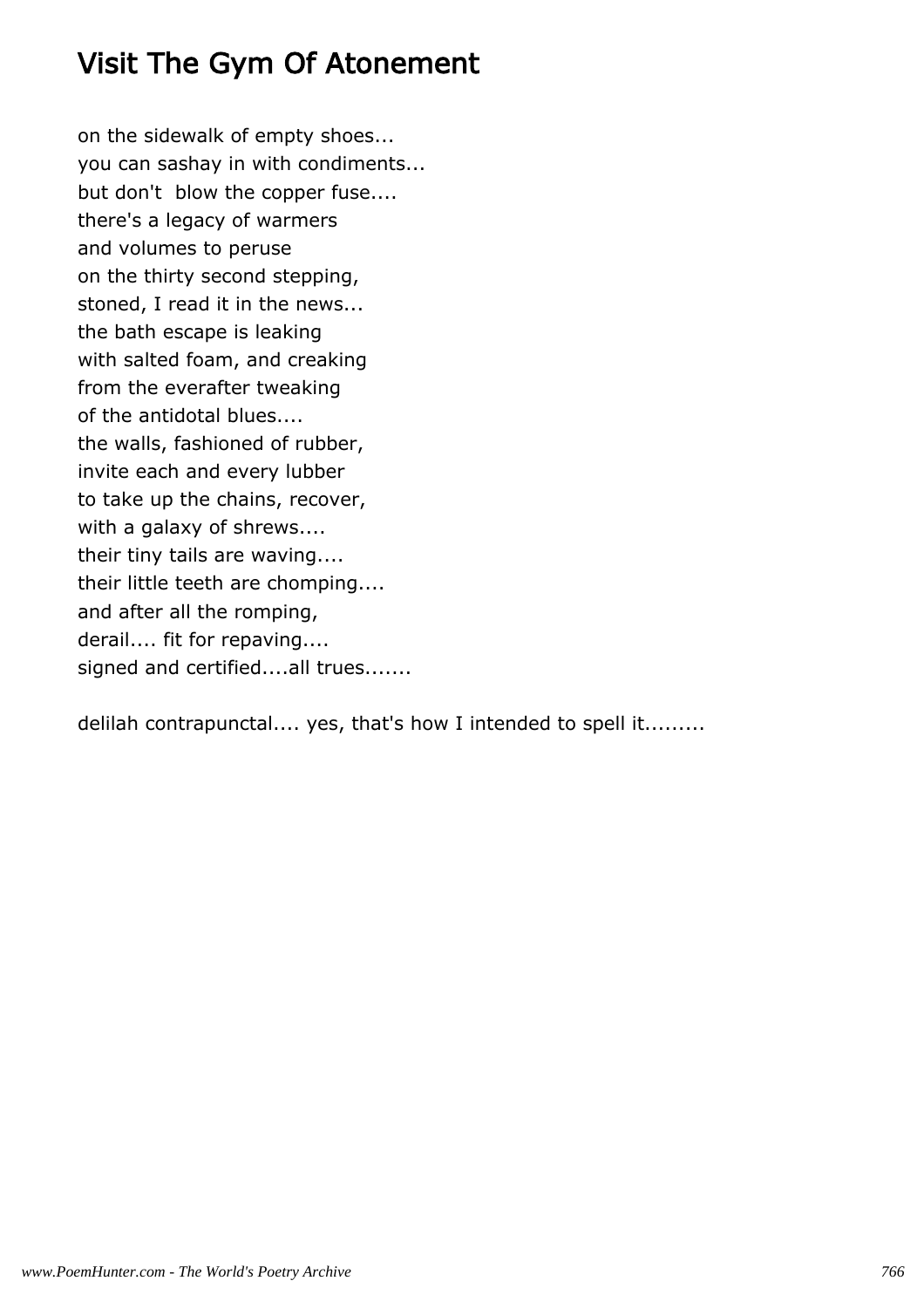# Visiting The Forum Today....

to be unabashedly self-congratulatory.....

or

more modestly put....

I am taking joy in the fact that my instincts have not played me foul..... (.from a few years back, when I joined this site, and holding true even now) .... my very own powers of perception were and are functioning! !

there are two poets here,

Gary Witt and Tailor Bell...

.....continuing to use their minds and hearts beautifully, skillfully, as fine craftsmen....with grace, dignity, humor and inquisitive exploration.....(not to mention near-formidable intellects and all that good human stuff)

I admonish you readers, vehemently....don't just sit here reading my stumbling attempts....go read their work.....you'll find yourselves enriched and inspired....

.hurry, now.....go, go, go......that's it......! !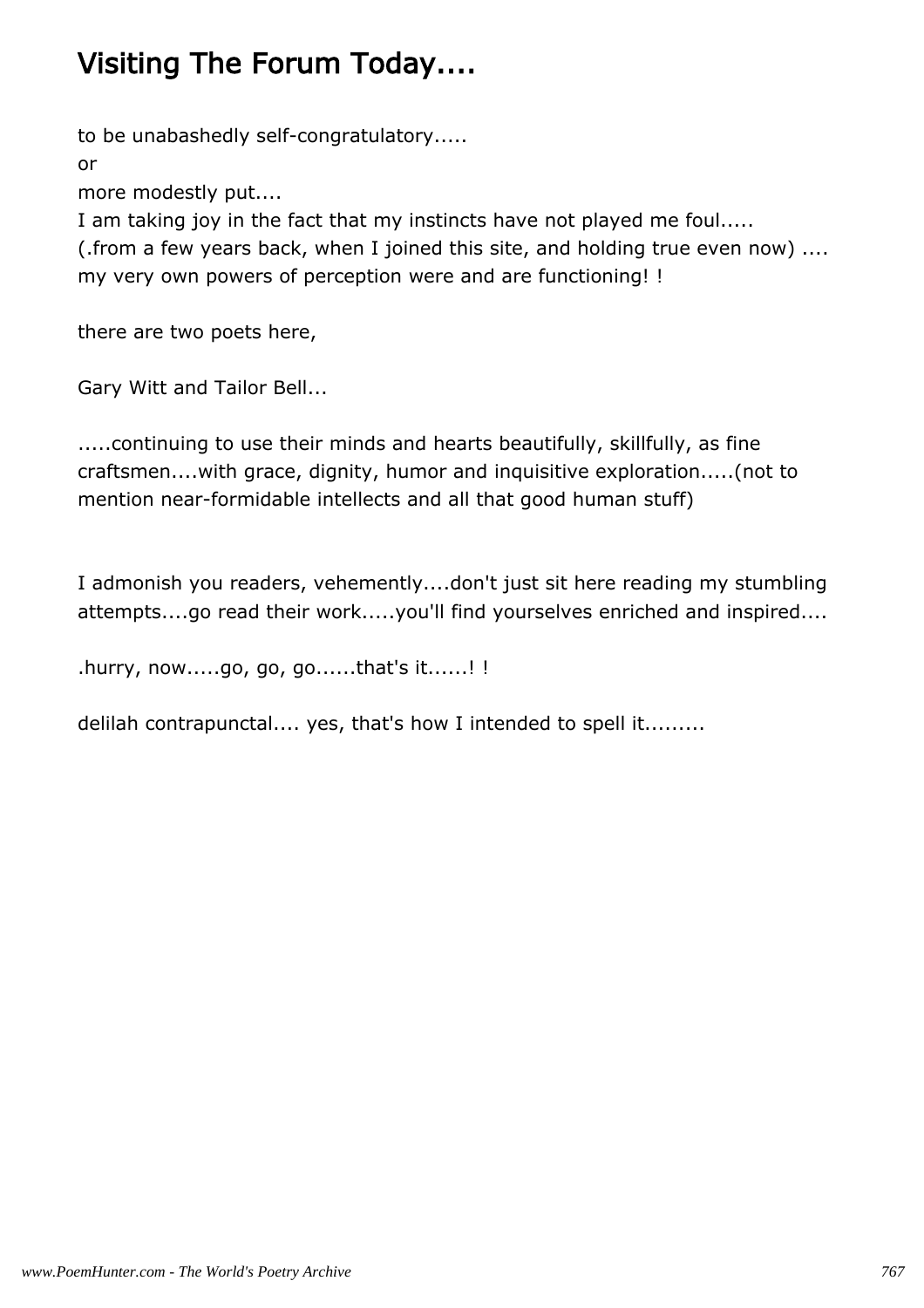### Viviparous

and swarming....the chase is on.... wing-tipped.... sporting balloons and red peppers..... .......fleet of eye and hand... and .having received cornicopious blessings on their posteriorities, . the riders leave the gate....the horses follow..... garlands and vicarious consummation await....the finish line is less than evident........ ..........apparently that's not a matter of great concern......plenty of confetti and yoyos......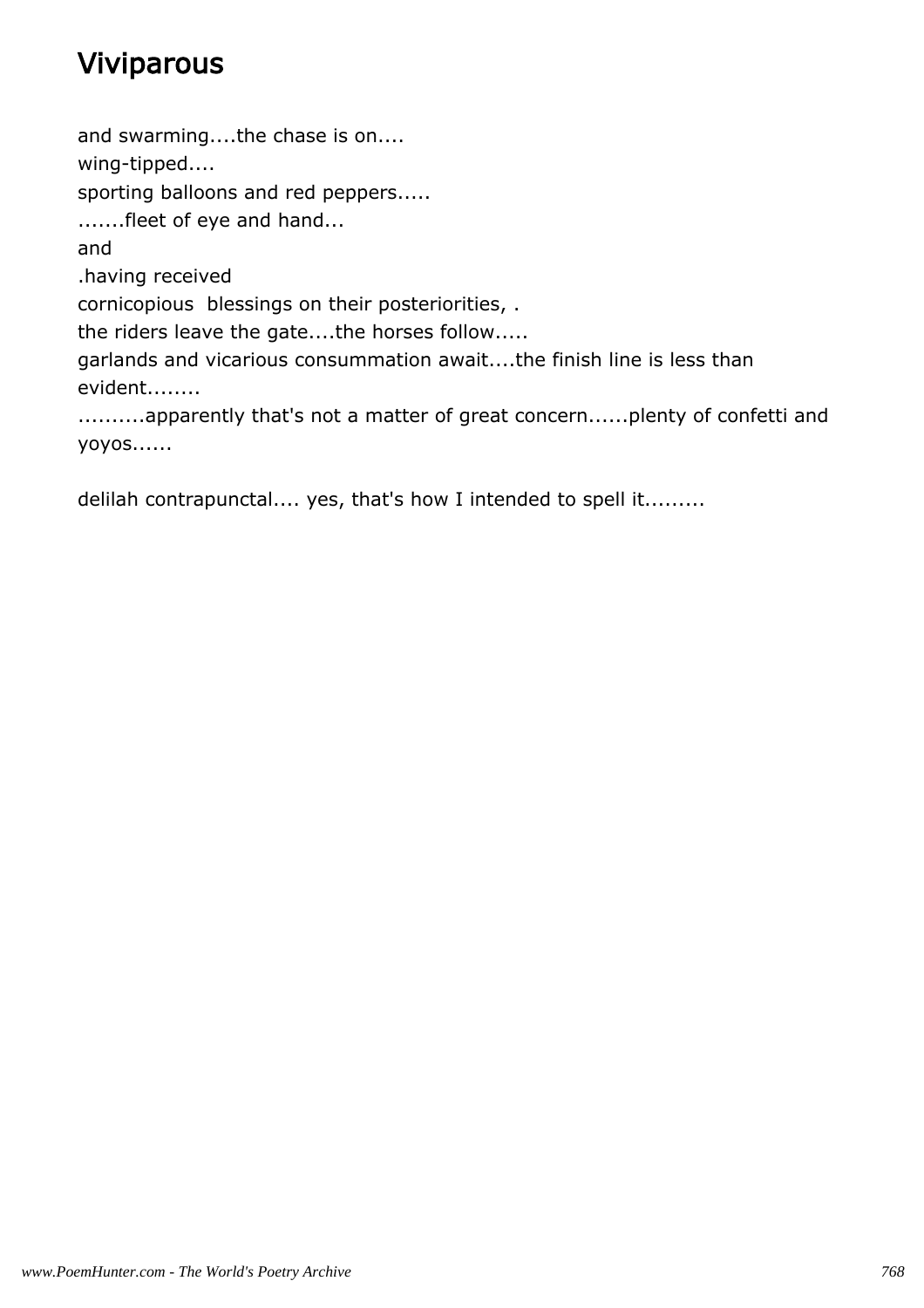# Wall

of snouts......

aquiline narrow sharp ..piercing foraging finer scents.. a stalwart demeanor.... retrousse stubbily firmly upturned... breathing updrafts....a skipping golightly of bearing....

freckle scattered sunlight dappled skiing jumpers

Roman bridges...

Prussian.....blues...

.ivy clinging....plaster bricks half-timbre'd....(whole-toned) ...

.a garden of varieties.....they play within... and without....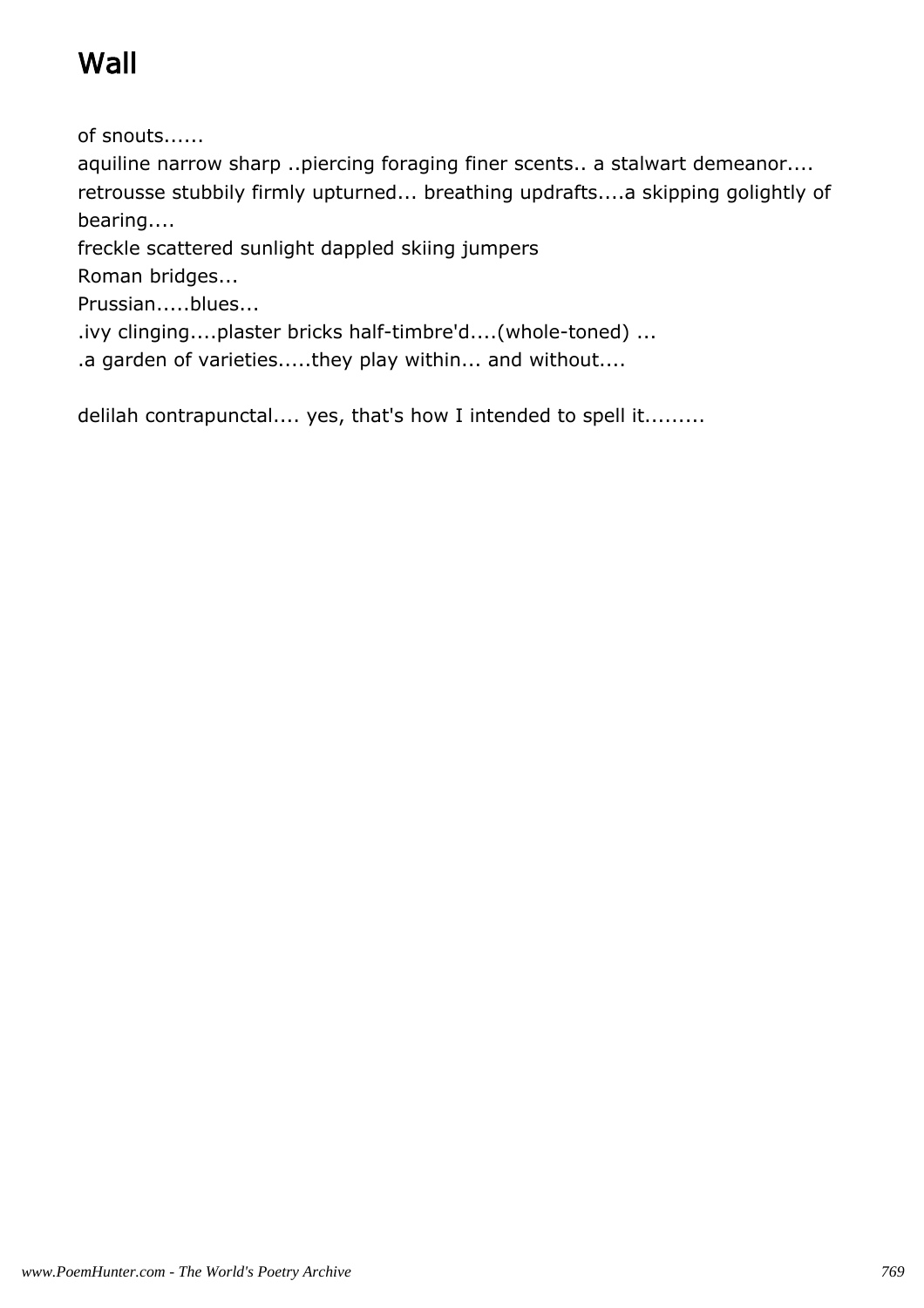#### Wanderdust

she buried that knot on the bone prairie.... where the coyotes prowl to the lee of scree... with a corn pone that never saw a cob took the longshot hung from a stonesong fob... wrapped it up in weir stickles, ditched the mob.... yippee ai-o-tie-yay.... yippee-ai-o-tie...eh?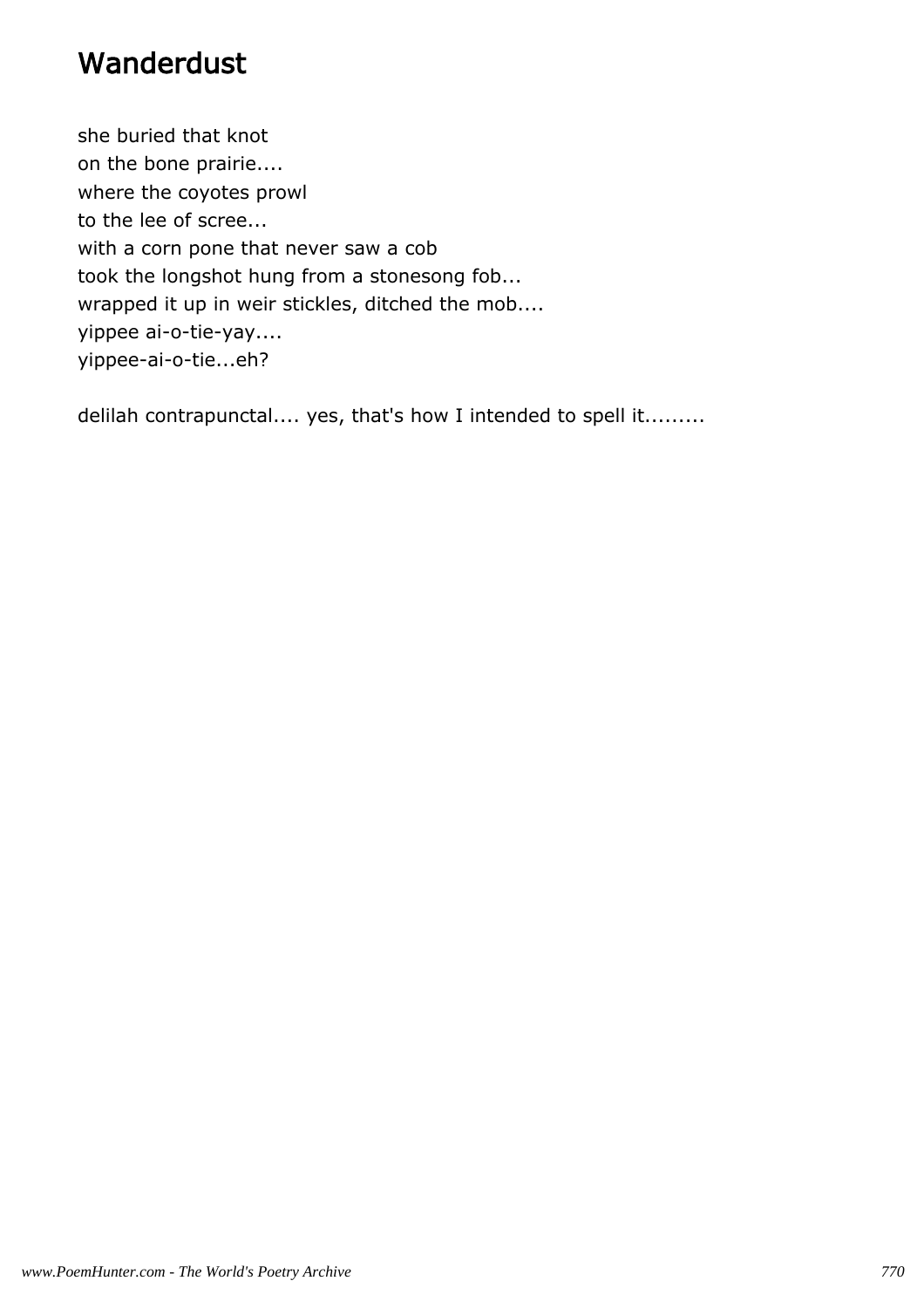# War....

random slaughter and mayhem.....depersonalization of the dispensing of death.. could, for a variety of reasons, be called thievery....

but a savory and satisfyingly well-planned and competently perpetrated act of murder....one that ends the life of a specific and particular evil and merciless being.. has earned elimination....another matter entirely....

arguments are heard/justifications presented.....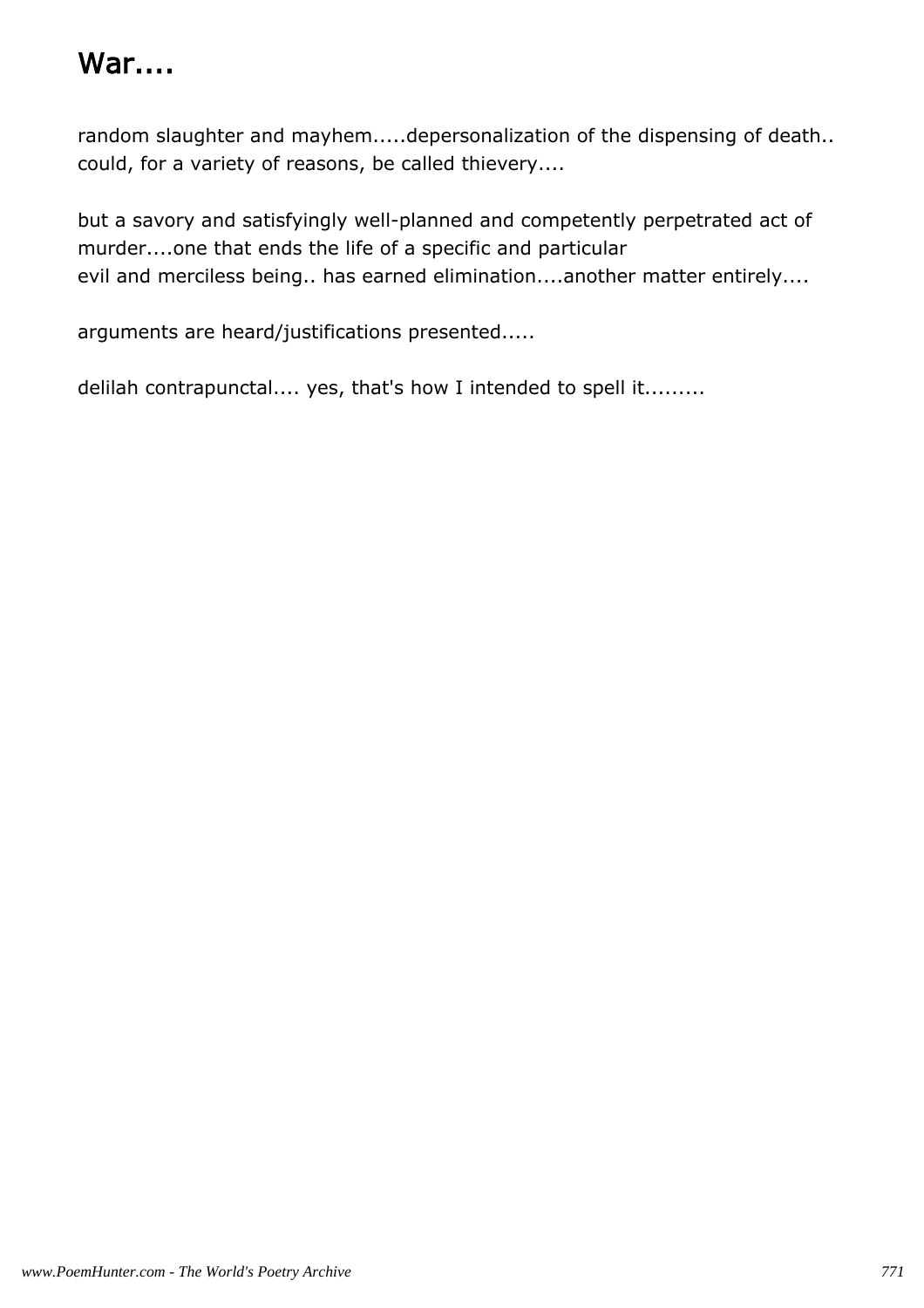### Was

seven...learned to ride a bike... these days...more often fall...... in like......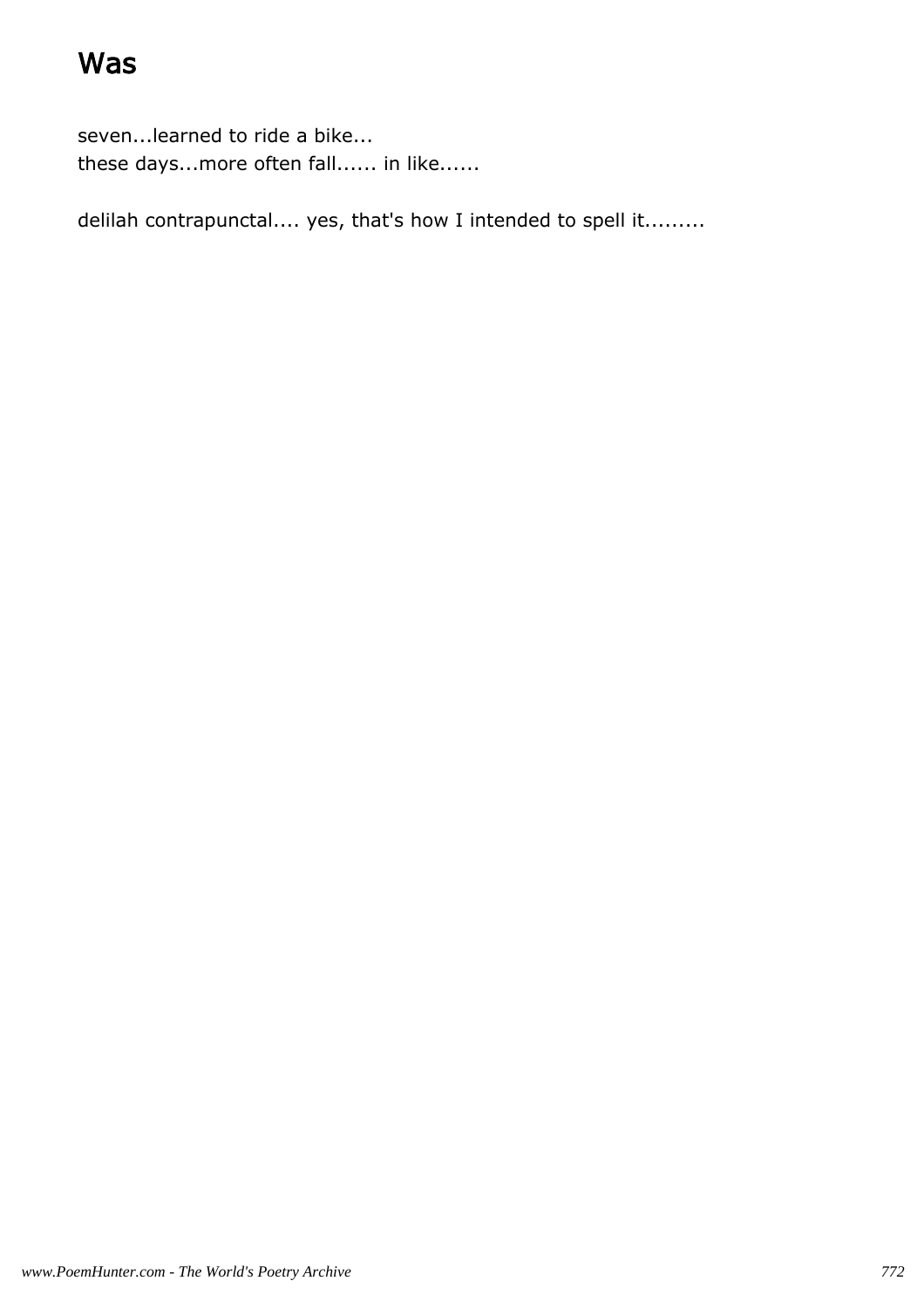### Was Melancholeric....

useta be afraid of celeriac ...that's when I didn't know my roots.... found meself a-baga'n at the doors of institutes... then it came...not just a flash....but, yet, 'twas in a pan.... all answers seemed to turn up.....windows ope'd...there IS a plan! ! not a carrot have I... I sing, I dance....cavort.... I dig these lovelies from the earth....ecstasy...petite mort! !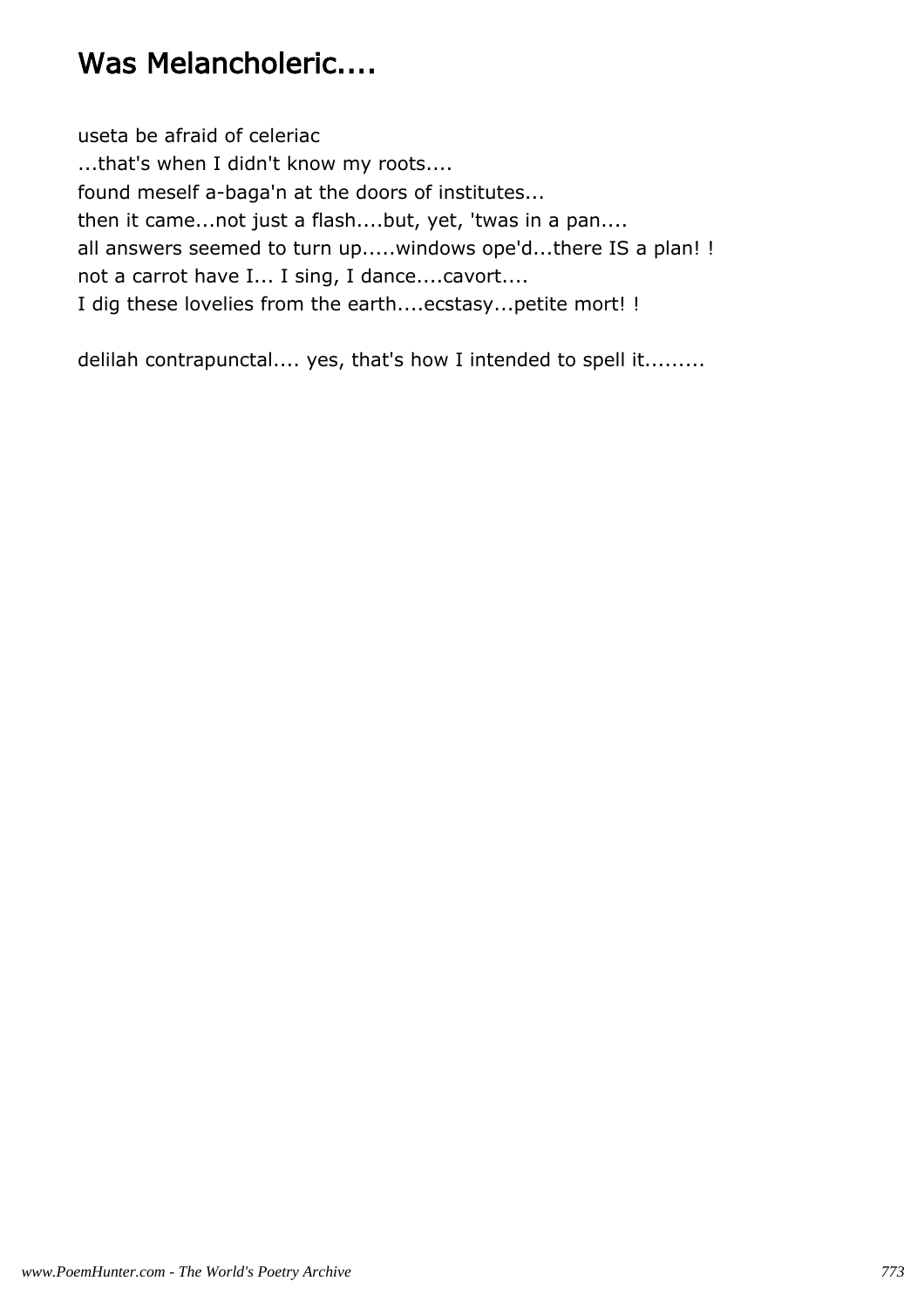#### Was That Your Digit, Alice?

the lupine trail runs east to west in a dog's eye...

there's one apple left to core.... or was that rite an other meandering prelude to a horn's woggle...?

oh, never you mind, darlin'... must've been the wind falling... where was I? you there? anyone for a game of snowshoes? get my drift? and call me a cabernet when the fire flies or the cloud bursts.....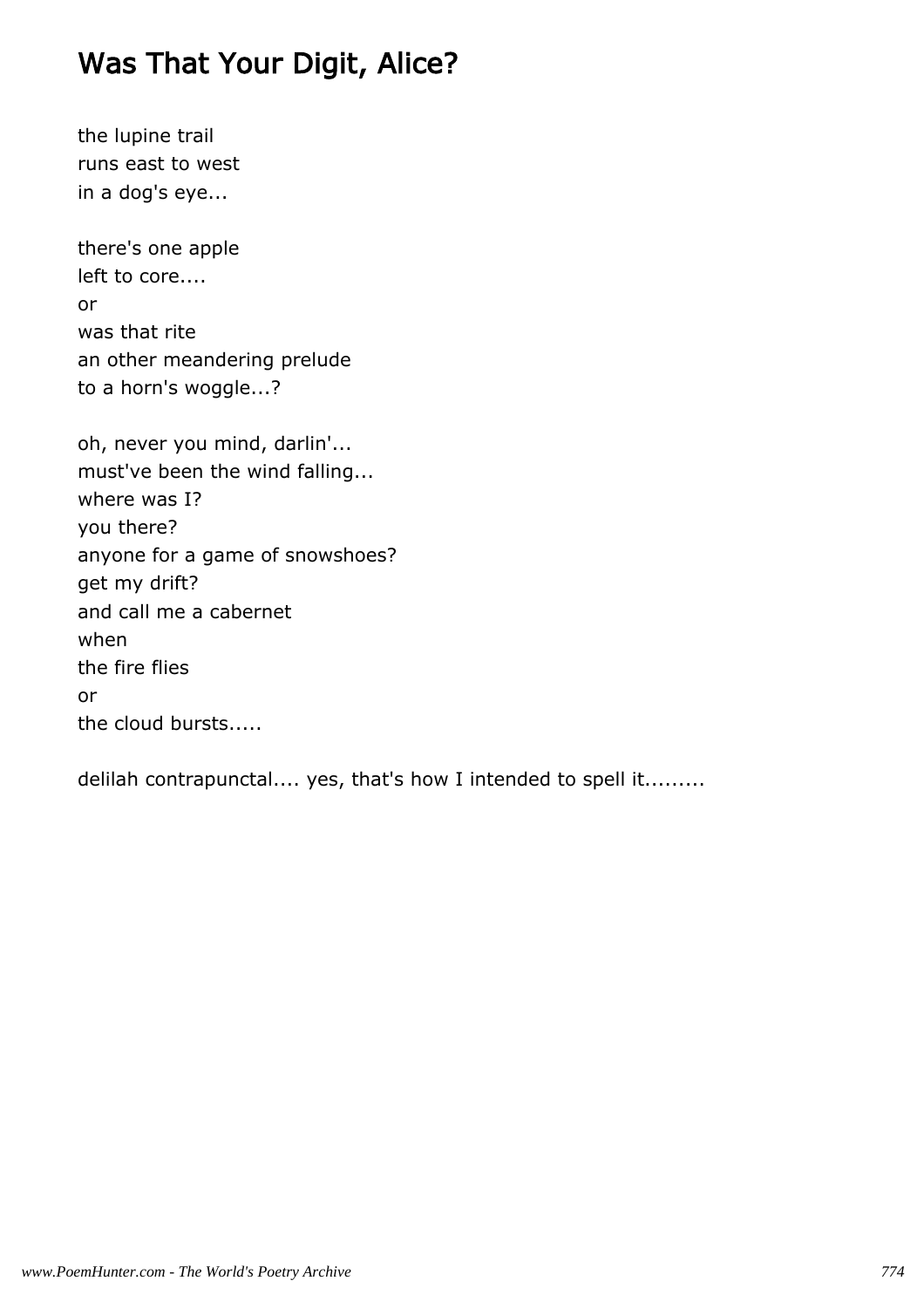# We

shall make art of it.... it has made art of us..... it has crawled across our sleeping faces... it has brought sere into our lives... .it has left water in the ditch where we drown... .it has been a companion in finery and in rags...... it calls...strident.. a furious yawping melody..... we answer...... as it spins, dances...... ...... holds a feathered fan to the plaited glass.....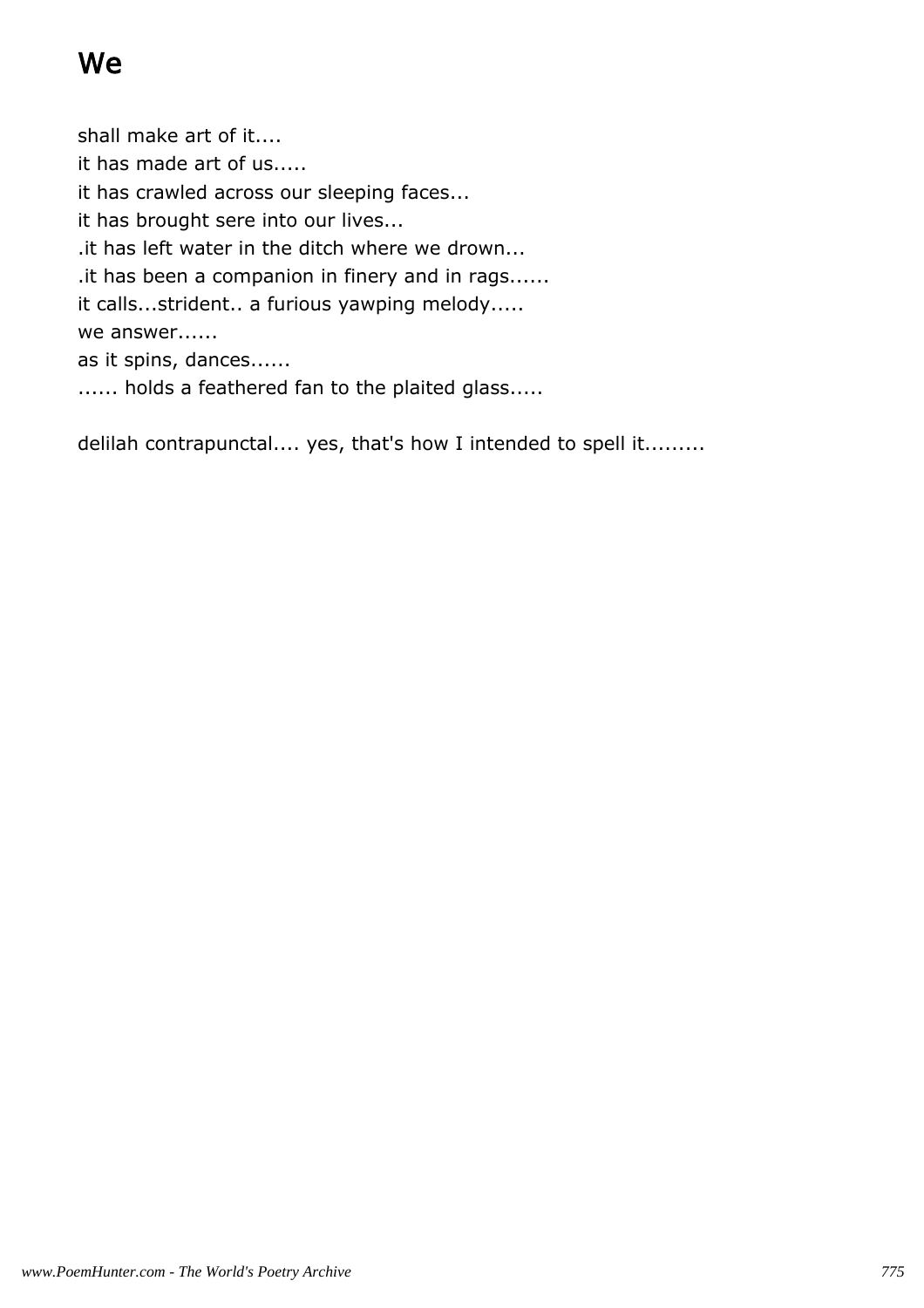### We Are

mortalized in the colors of the artist's palette... our testimonies, our re-interpreted deeds... contrasting hues sing our green melodies, depict our purpled footsteps... washed now by a light we may have thought to follow...to pursue.. as this fresco fades... restoration may bring revision, employ a different spectrum.. .... with glints of the original adulterating the newer truths....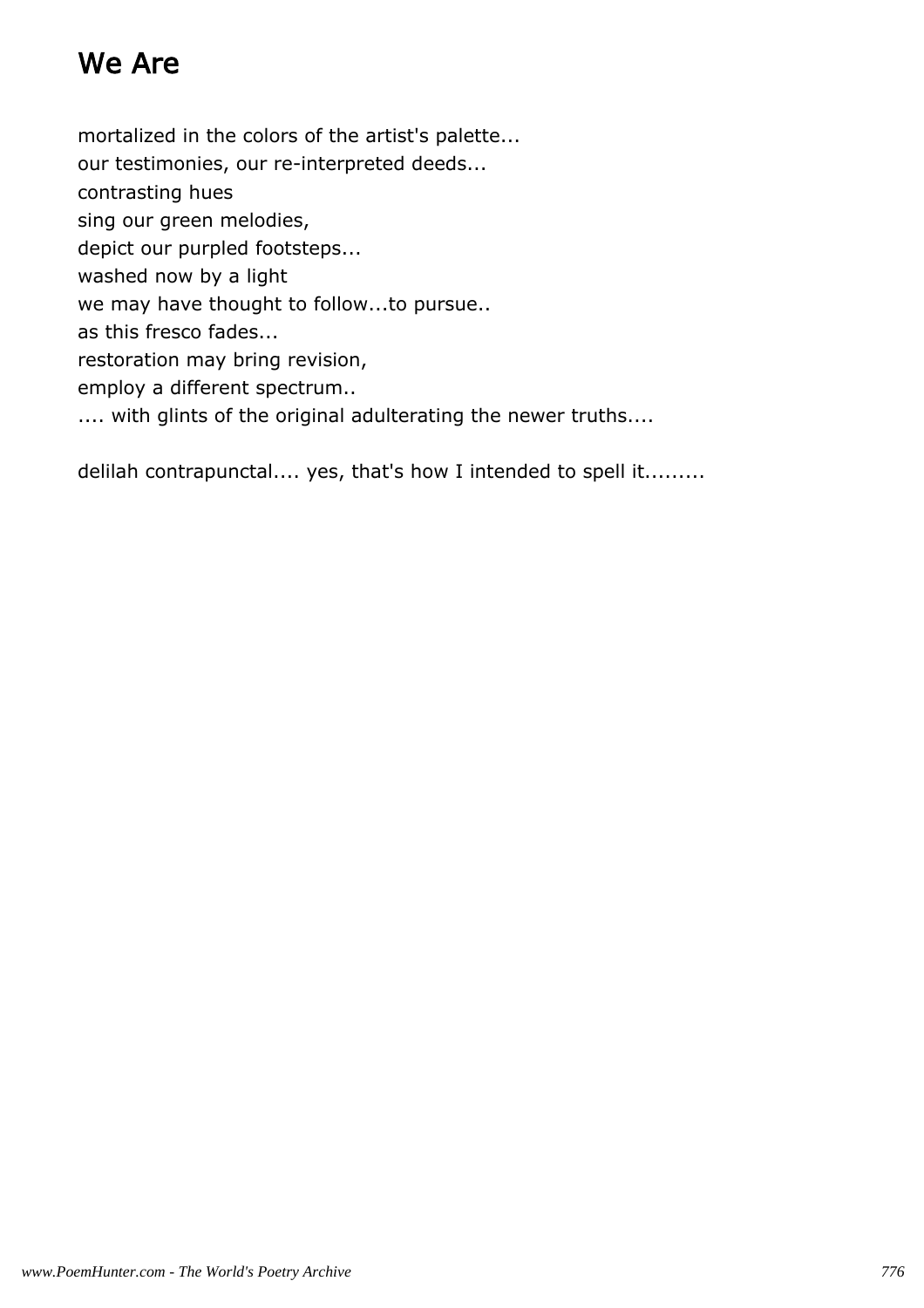### We Are Faultless Rhythm

we dance.... in all time signatures.... in all clefs.... we are song and joy... we are a heart beating.... we dance........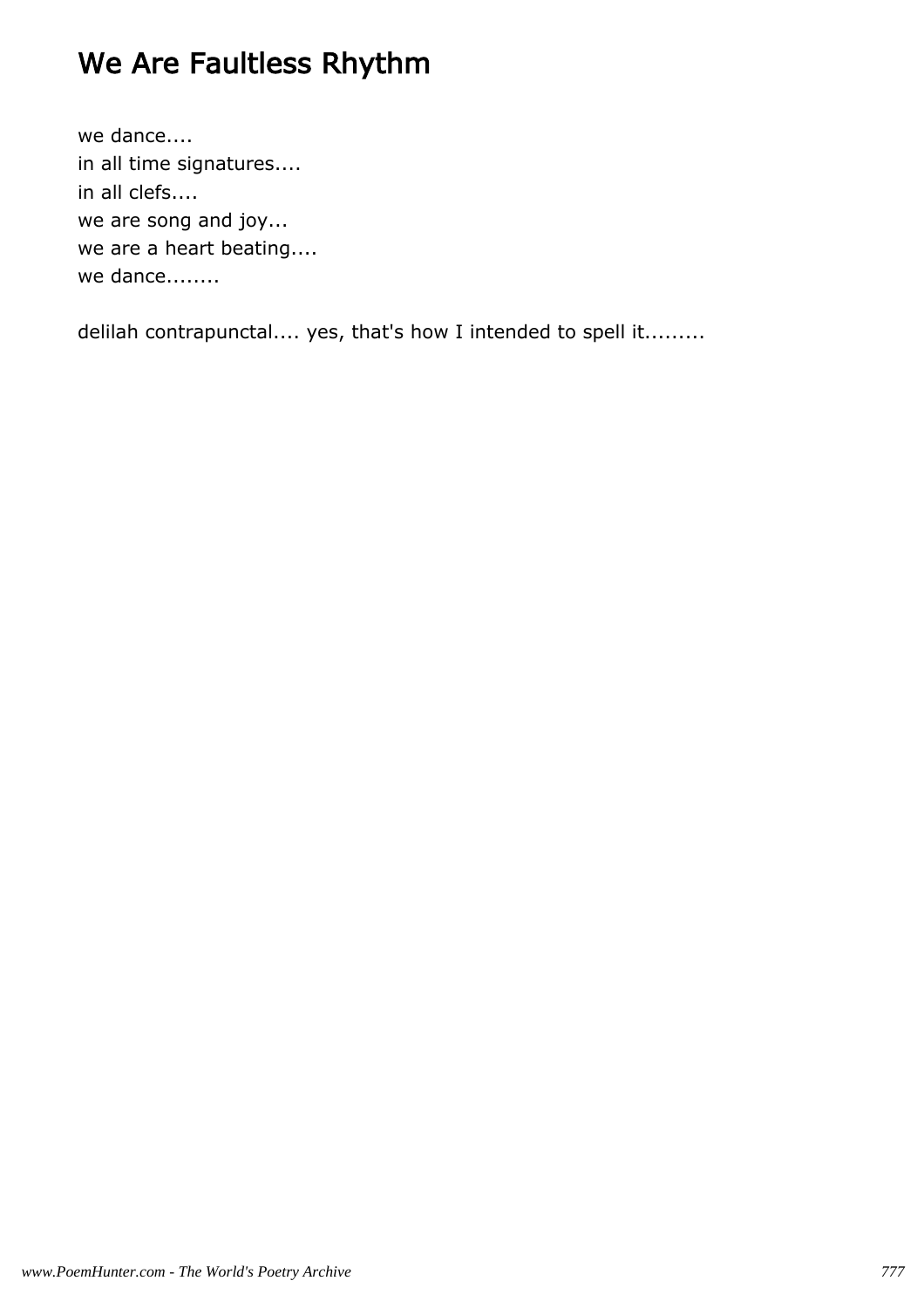### We Argued....

she said the whole of it was metaphor....I said it wasn't..... refine, I said...reconstrue......it wasn't his way to be other than interspersant ....

we left it at that........each unconvinced....

(I still believe.I was) either (right) ...or wrong.....as was she......I haven't visited the interment place in years.....pinkish marble.....(not the way she'd have spent the money...but it was no longer her party) she'd laugh to hear me call it an intermissionary position..... ..........she was funny....me, funnier.....and righter...... '>)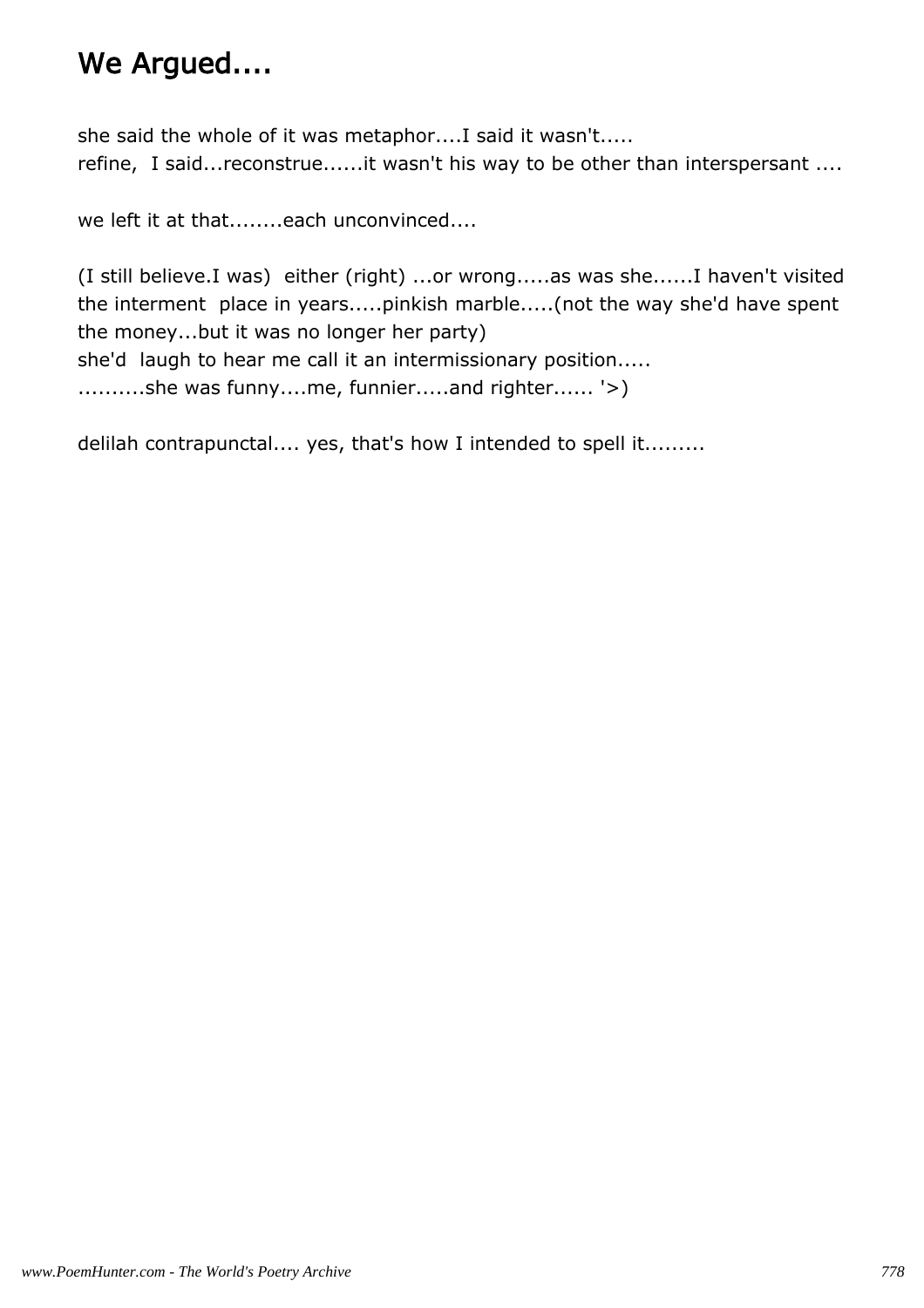#### We Celebrate

our rich and elaborate double.. .triple...and more... identities..... .we need not conclude...nor elude.. we allude.... extrude.....drape and costume.... in all verity.... .....we are a chorus...a symphony....each voice in harmony.. improvisations from deep roots.... chants... .our echoes.... our reverberations tell many stories.....

conglamorata.....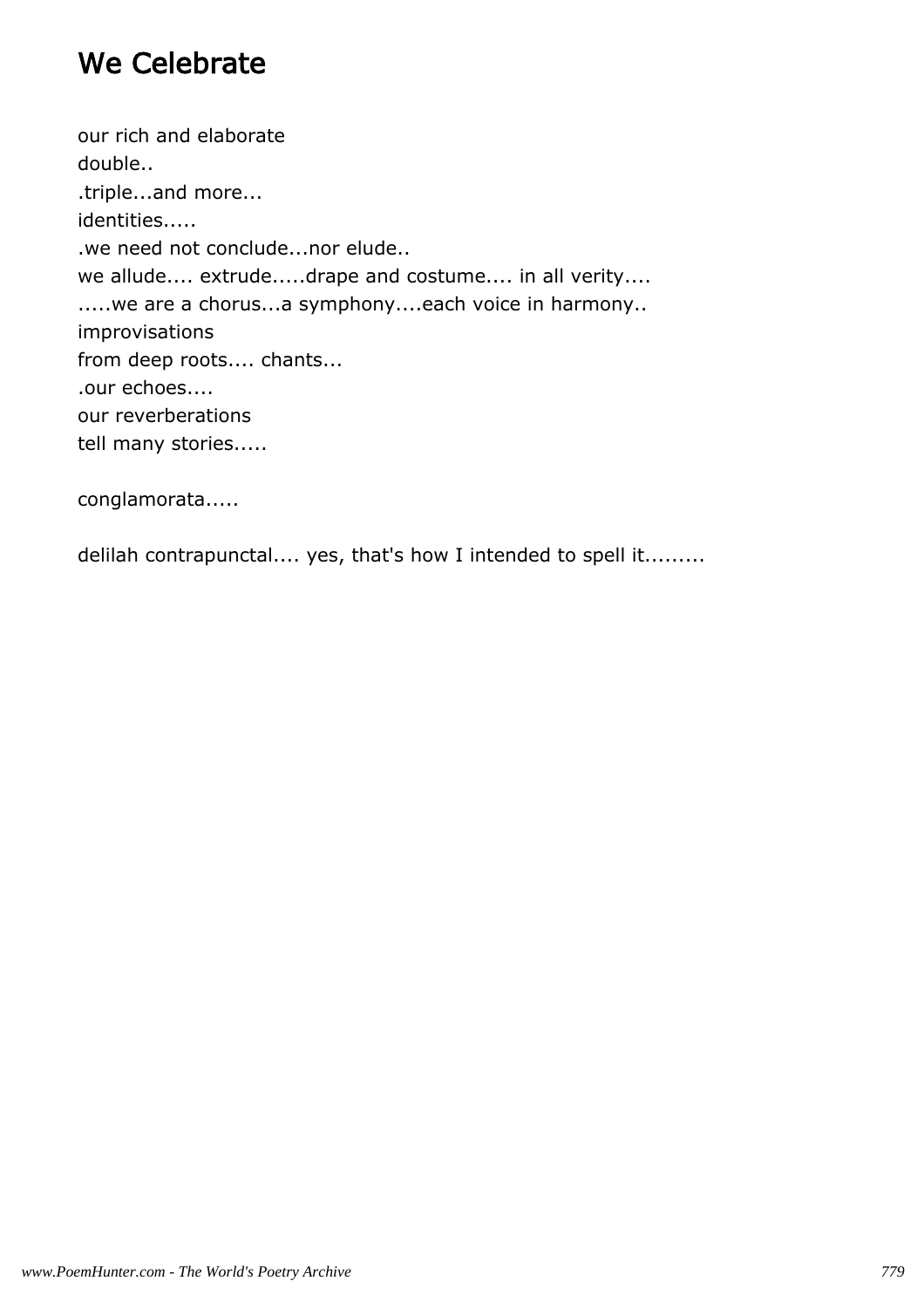### We Could

speak in metaphors unless you, or I, have a compelling need for an aphorism....

I walked down Bayberry Road today where some whelks had wingled a westbound dray to carry them south to an easterly fray won't you tell me what you saw today.....?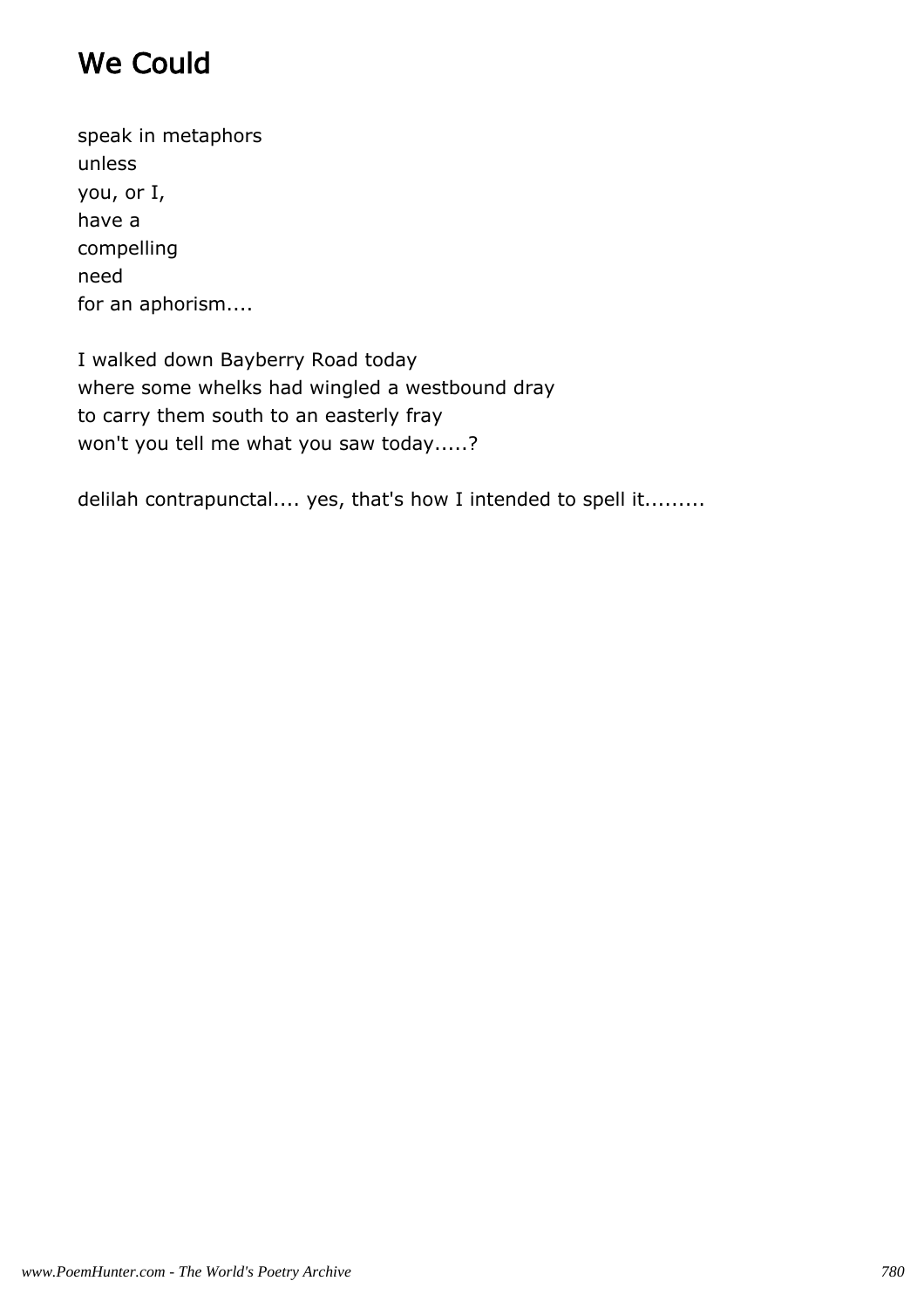### We Flit

we wend...we apprehend.... our mizzen masters...we contend to slink..to wale....to splice a tale of winter with a summer's mourning... plunge to ground in cobbled strands... our ship, tossed and reft from mooring... the whole of it slips through our hands... it seems the bits, those once so certain, obscure.... a spray-flecked brine-wracked curtain hides all but glints and gleams of hope.... a green night, crazed with Elmo's fires....a rope sways, knotted by desires..... torn, breakfasted-on by winds of chance... flayed.... brazen-faced, cadavers dance to tunes...new musics, struck and strummed.... hold on, loose-gripped...have not succumbed........ raw, bent, beleaguered..........ever eager....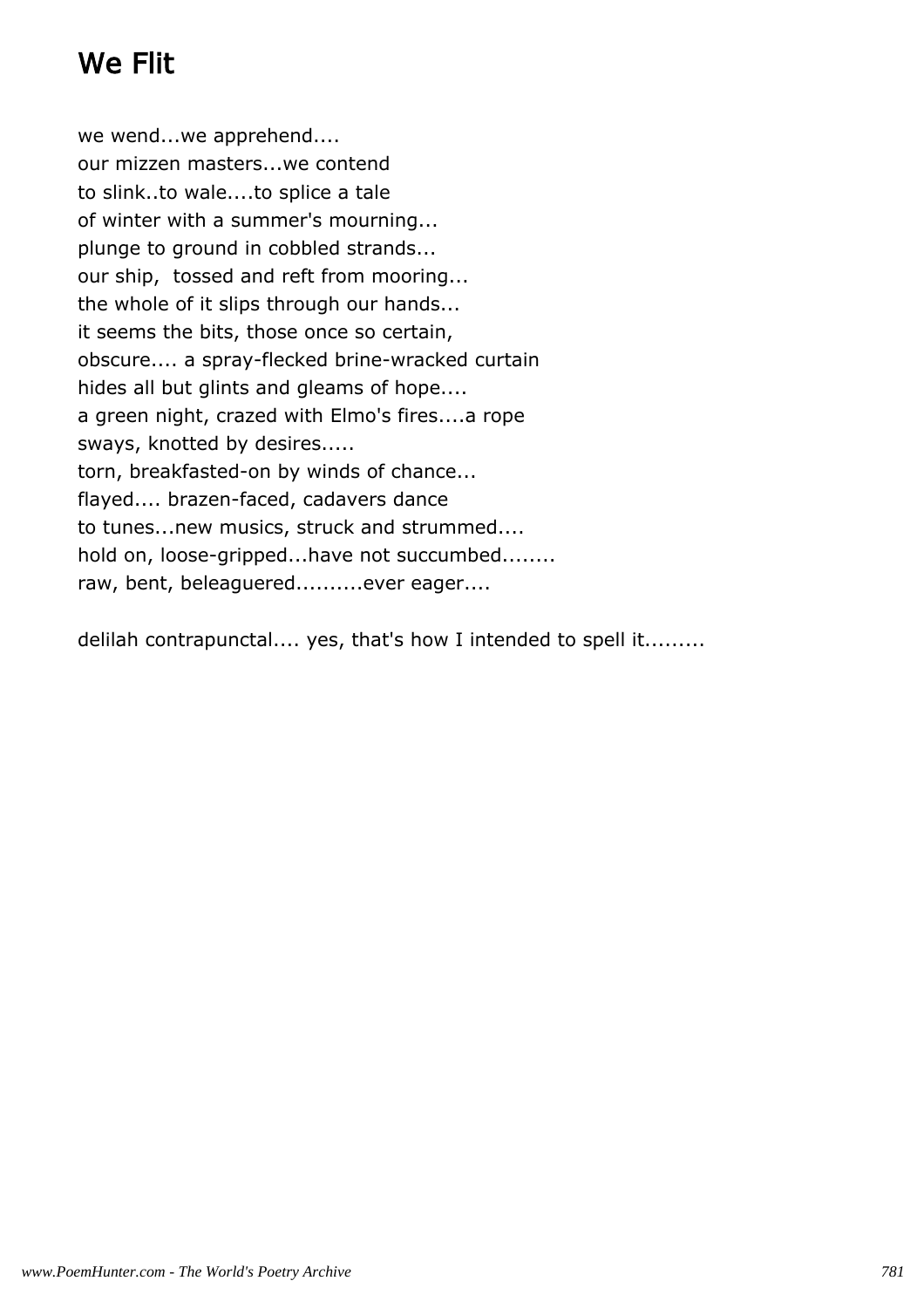### We Knew

he warn't no fool when he named his dog Rauooool....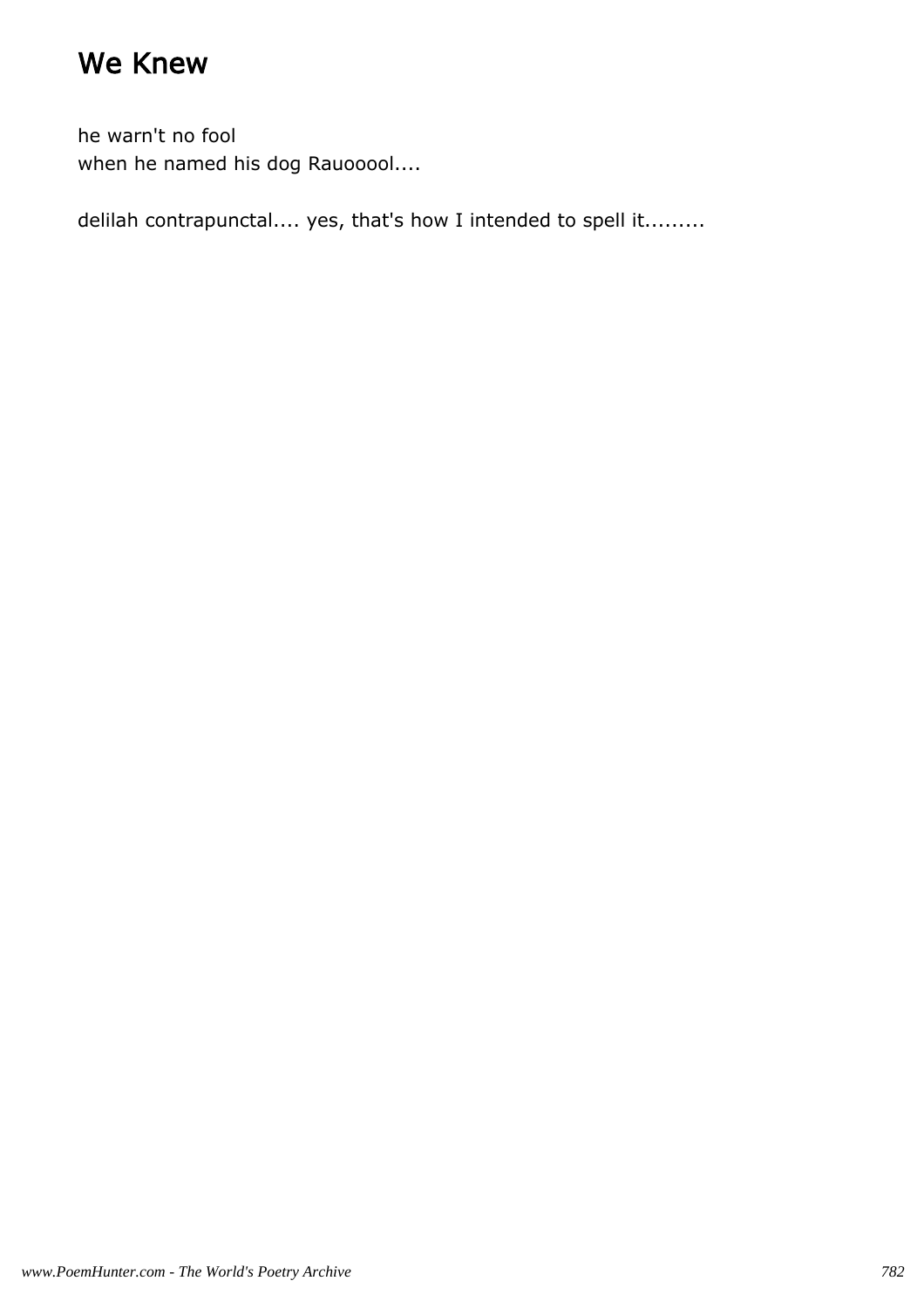# We Spoke.....A Few Iotas Clarified....As For The Ellipsiseses...?

yes....I love them... .but I am not them..... as to the others.... the ones you say you are in your dreams... .I am them....by day....and in those waking times..... ....when you are even more the embodiment of those slinking ones of (supposed) glorious indifference...... .I pant I ululate... you read my heart in my eyes..... I interpret the twitches and shivers and curls of a long and sinuous caudal part..... .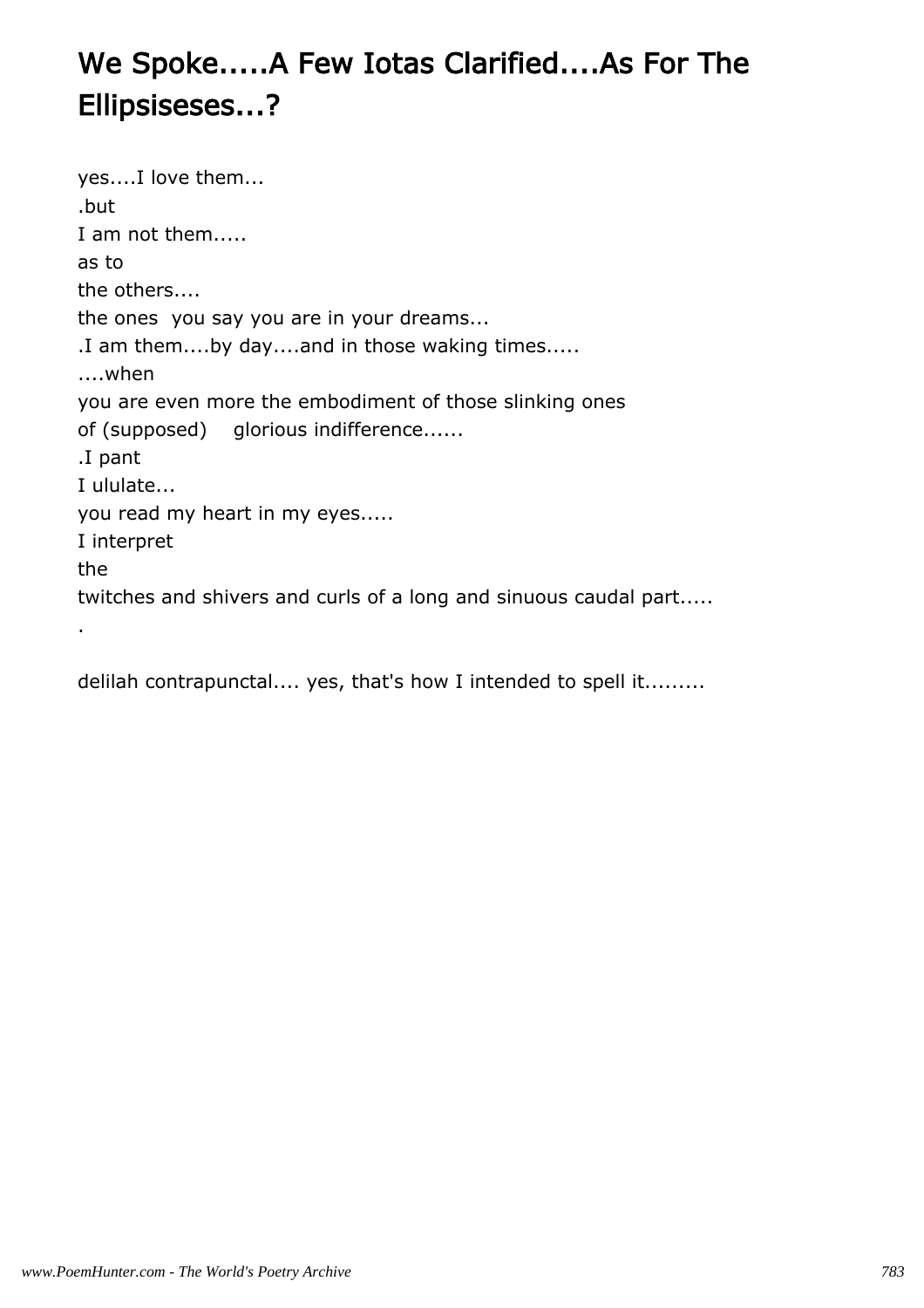# We, The People, In Order To Form.... And To Re-Form....

we lost a good one..... a man who changed and grew..... who used his heart and mind....who spoke and acted.... who worked within a system, one as flawed as any other system created and administered by humans.... to bring about change and growth.... thank you, Teddy....bear...and lion... ..you shall be missed... .yours was/is a voice of hope and reason..... we shall remember you with gratitude and admiration.... and .there are those who shall continue to serve the ideals you embraced... ..and for which you continued to fight.... until you had to leave...... Jimmy, that sweet and very Christian Christian said it well.. .well, if redemption is that which one wishes to bring to the fore......you did that... redeemed...and much more...... thanks again...from a would-be anarchist.... .you gave us your best..... .from a position which enabled you to enable and empower others.....with grace and fire...!! ............sail on, friend.......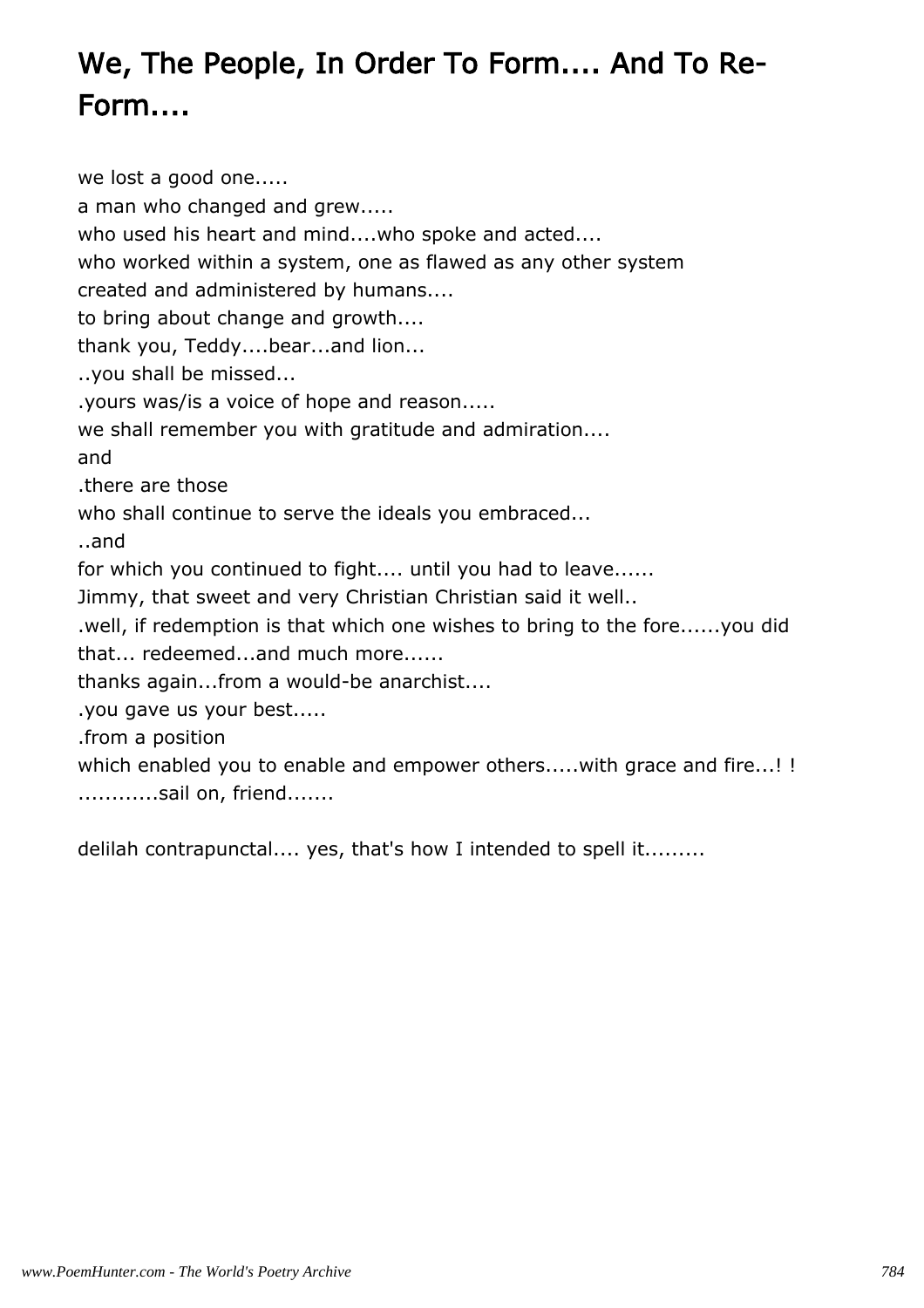### We, Tossers Of Pots And Pangolins

while seeking to launch aglets with flame throwers, retripling efforts to carry our footprints in pestles, breathing air made heavy with dew and scaffolding, break our fast with foxfire secreted in an inglenook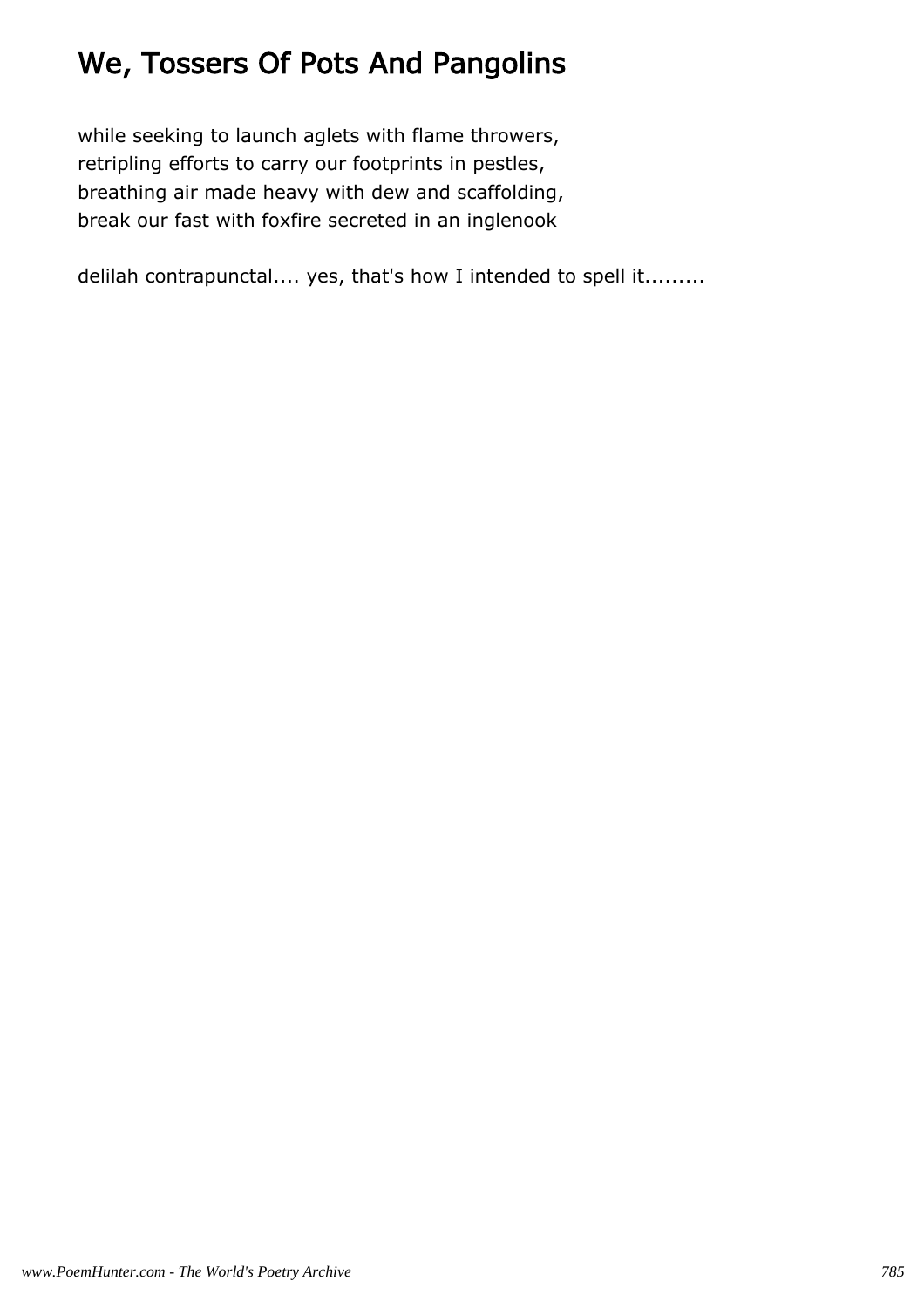# Weeding Out The Chaff Or Do I Hear A Lease?

for a start:

read only those whose names lend themselves well to spoonerization....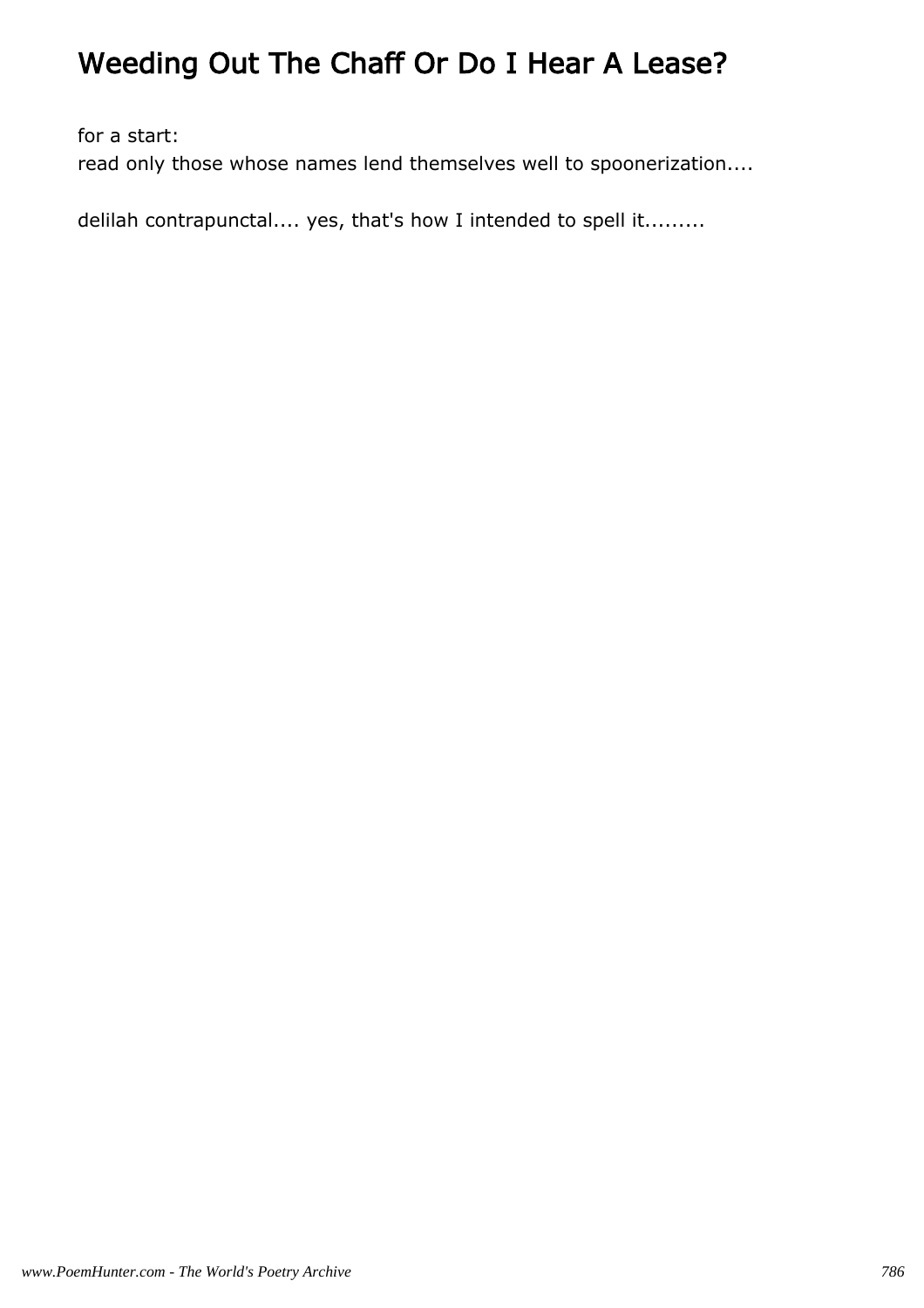### Weird-Play

they met at Hopkins, he, wolf... she, fox... now they've become a paradox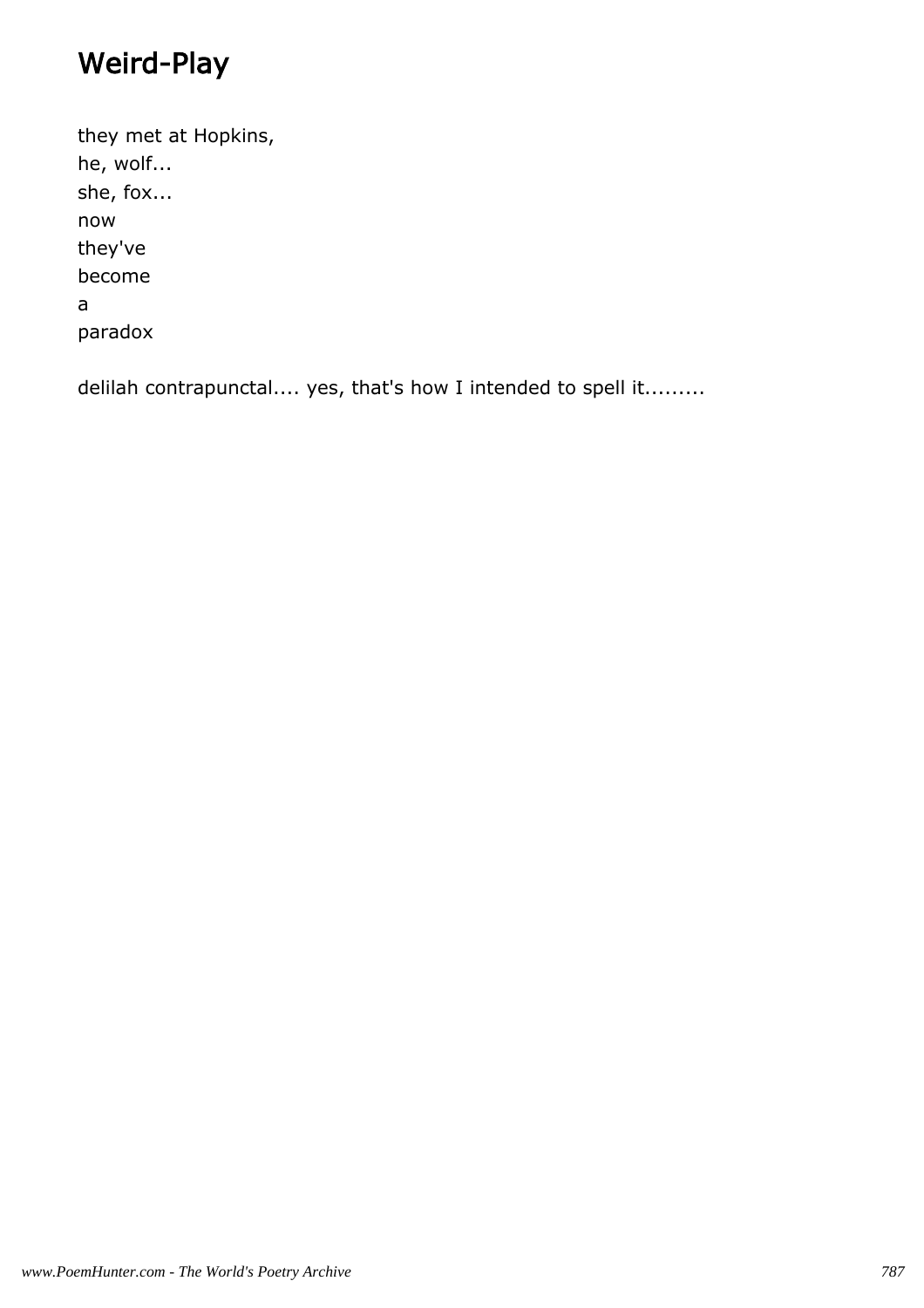#### What Breaks

you, once a human, into pieces broken edges sharp shattered not fitting together pieces crunch, crash into each other and others fly/daring you to be catch them..haha..can't catch me I am abalone shell you a garnet not a carnelian anywhere peridots kiss and tell of others not one embracing another one so what is them..oh no., .not a prune danish with lukewarm coffee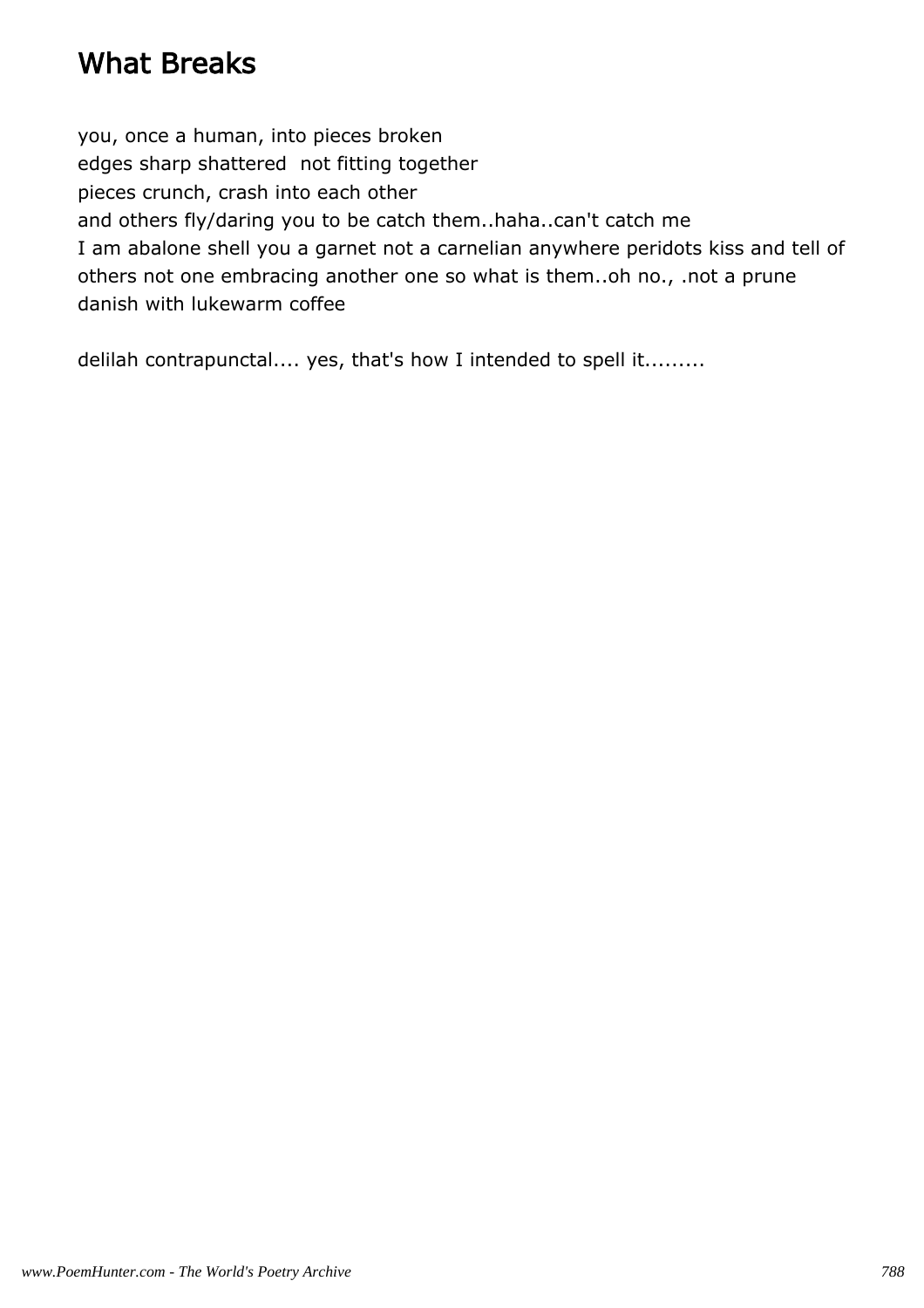### What Else But To Be Joyous

dwelling in this sukkah for almost thirty years the forest as a roof the flowing stream as a melody the calls of bird and beast as harmonies all in a rhythm of being of celebration of gratefulness

so who is to chop the firewood this evening?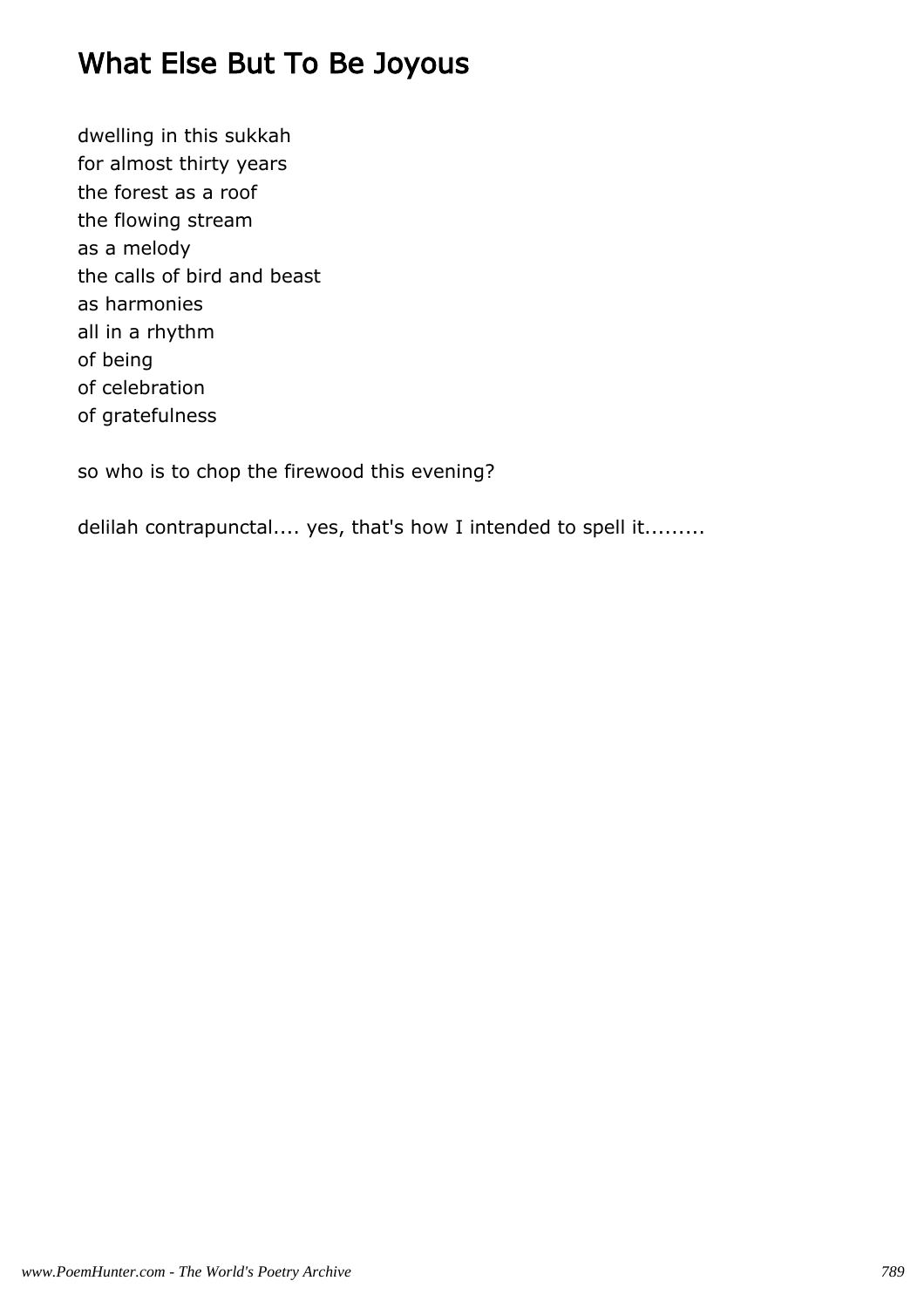#### What To Do When

your ex leaves town......for good'n'all...and all that.....

wish him well......

promise to visit and not stay long....

wish him health and happiness....

write him a bon voyage poem.... .... meter and form altogether unimportant..... .enjambing a possibility..... a probability...a certainty....

(all implications to be presented as straightforwardly as is superhumanly possible.) .....use more adverbs...and more....and more...

dear gods...everything lasts forever.....all of it...every color and every sound.... words, scents....... everything lasts forever semi-contained in lidless jars...ribbons untied and seals broken......

everything lasts forever...

.becomes the iridescence one sees on bubbles...

.....that's what I'll give him for a going away gift....another jar... one of bubble solution from the five and dime...with a wand taped to it, of course.....dog'll have fun, too........ doggle, doggle, doggle...... hound, hound, hound bound, bound....unbound by the beauty....yep, that's it.......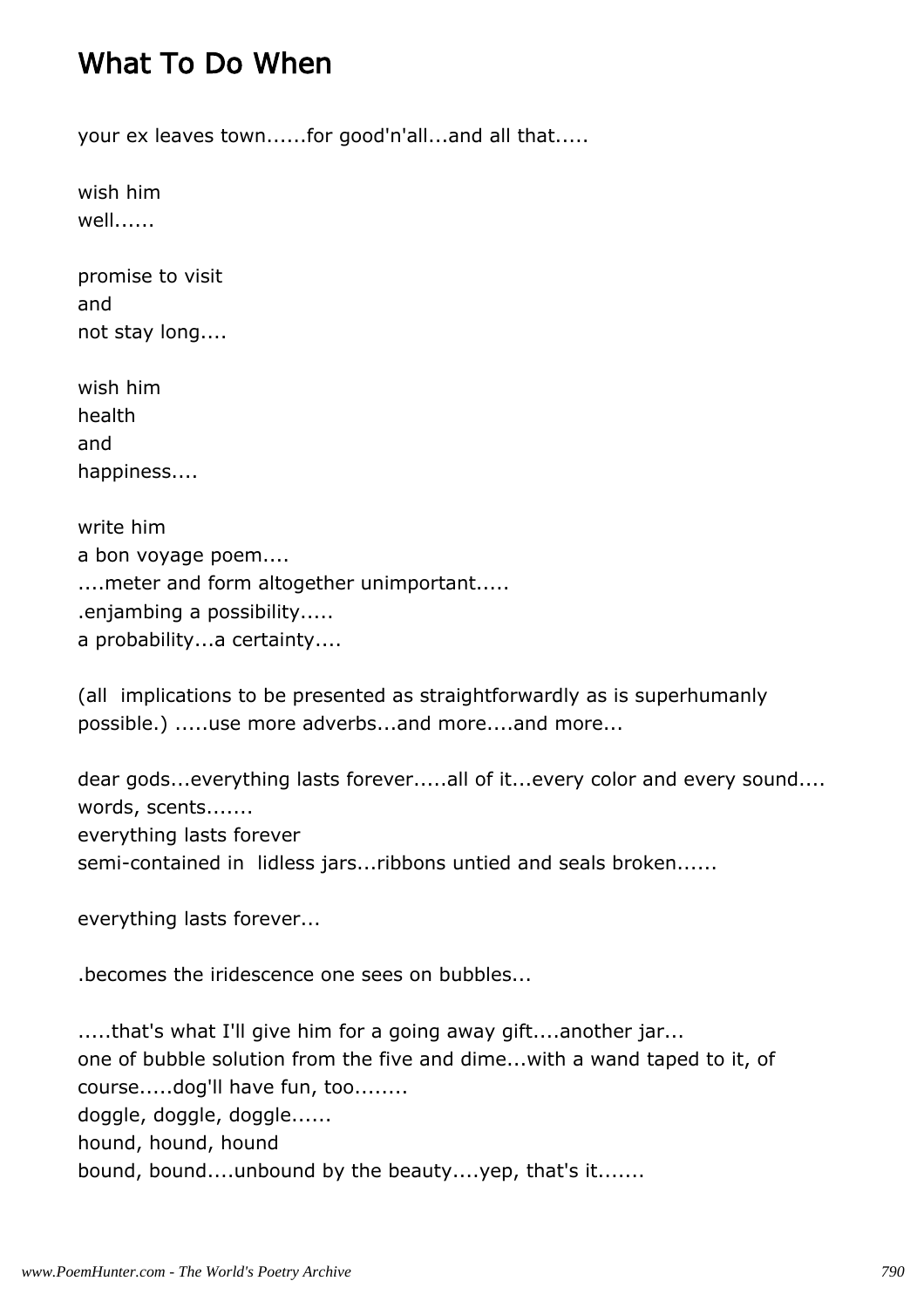delilah contrapunctal.... yes, that's how I intended to spell it.........

.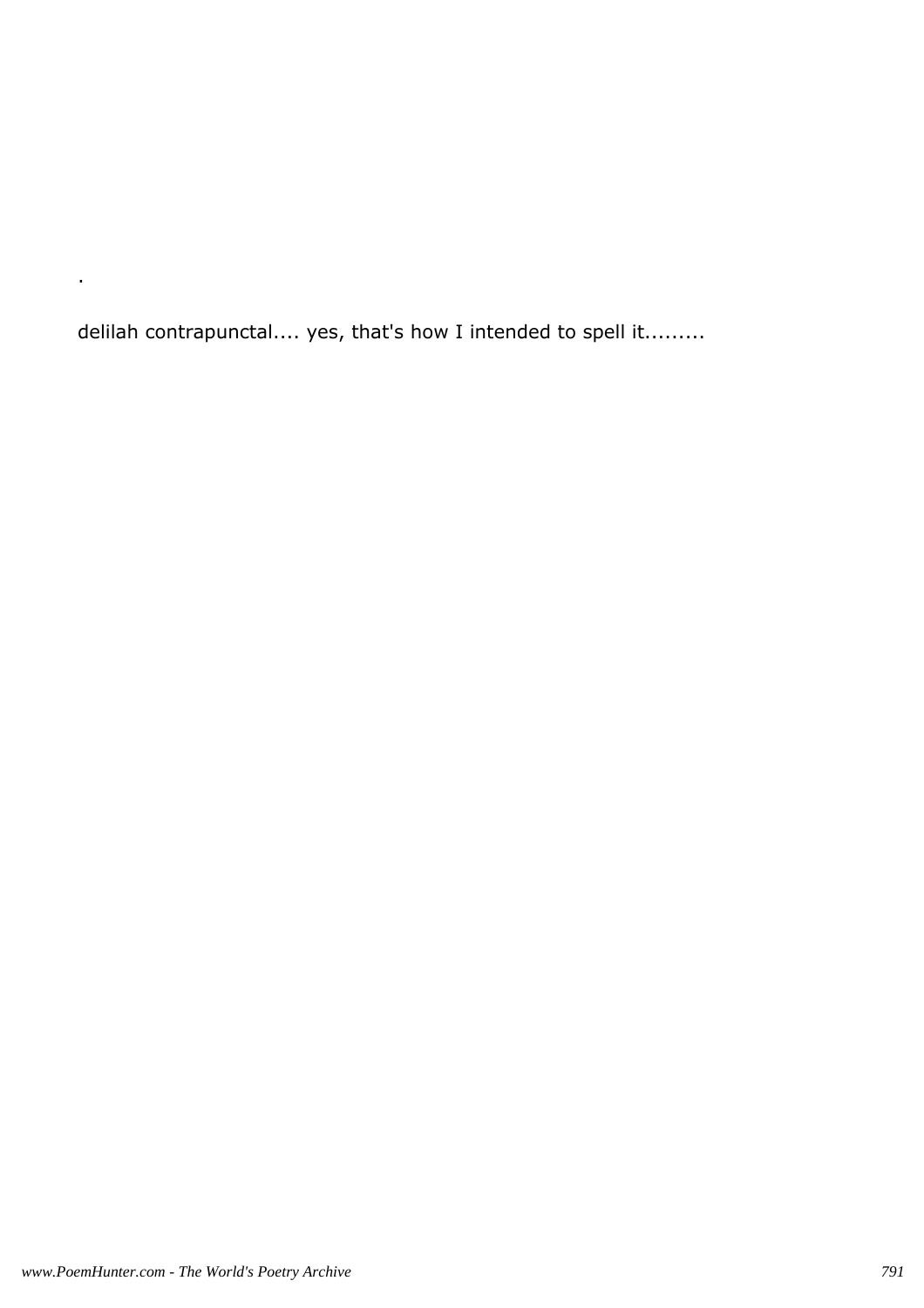## What, No Teenagers/Younger Adults/Older People,

or persons who have English as a non-native language

to criticize...destructively and cruelly....?

...you've been seen and heard....

your actions are mean and petty,

pitiful...and far from entertaining.... lacking even a modicum of brilliance or precision of any sort......

many are appalled by your disgusting displays....

. there's no insight, no wit, no intelligence involved in your rotten blathers... your mindless, boring, dull and silly bullying is pathetic... just shut up...

your prejudices, your egotistical needs to dominate and manipulate are the things of which war is made.... .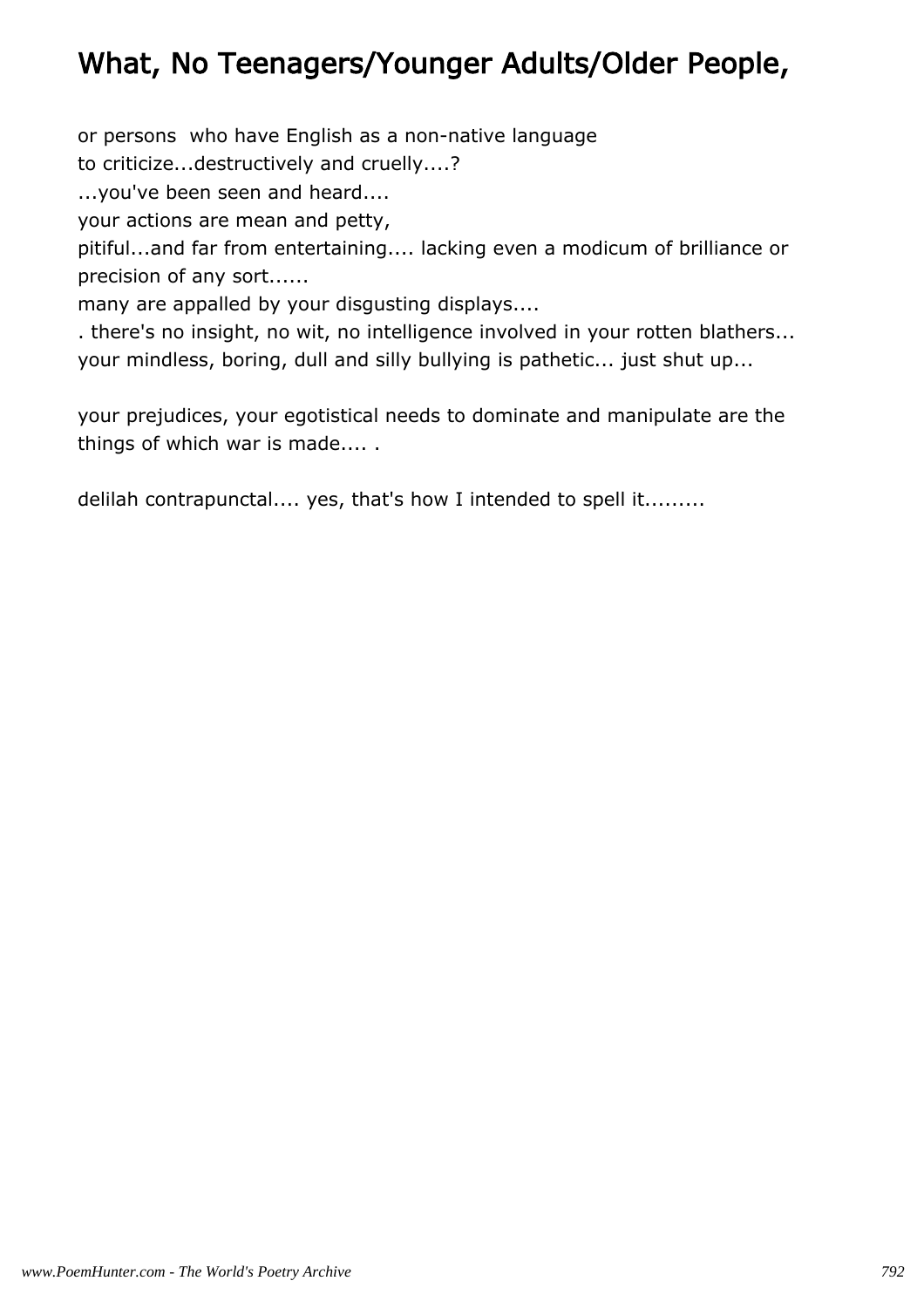## What's That?

it is love... unreasoning, chaotic in its merciless gyrations... yet, all mercy and wild yielding.... aside from that, just another day in the forensics unit... .....once a merengue, always a meringue...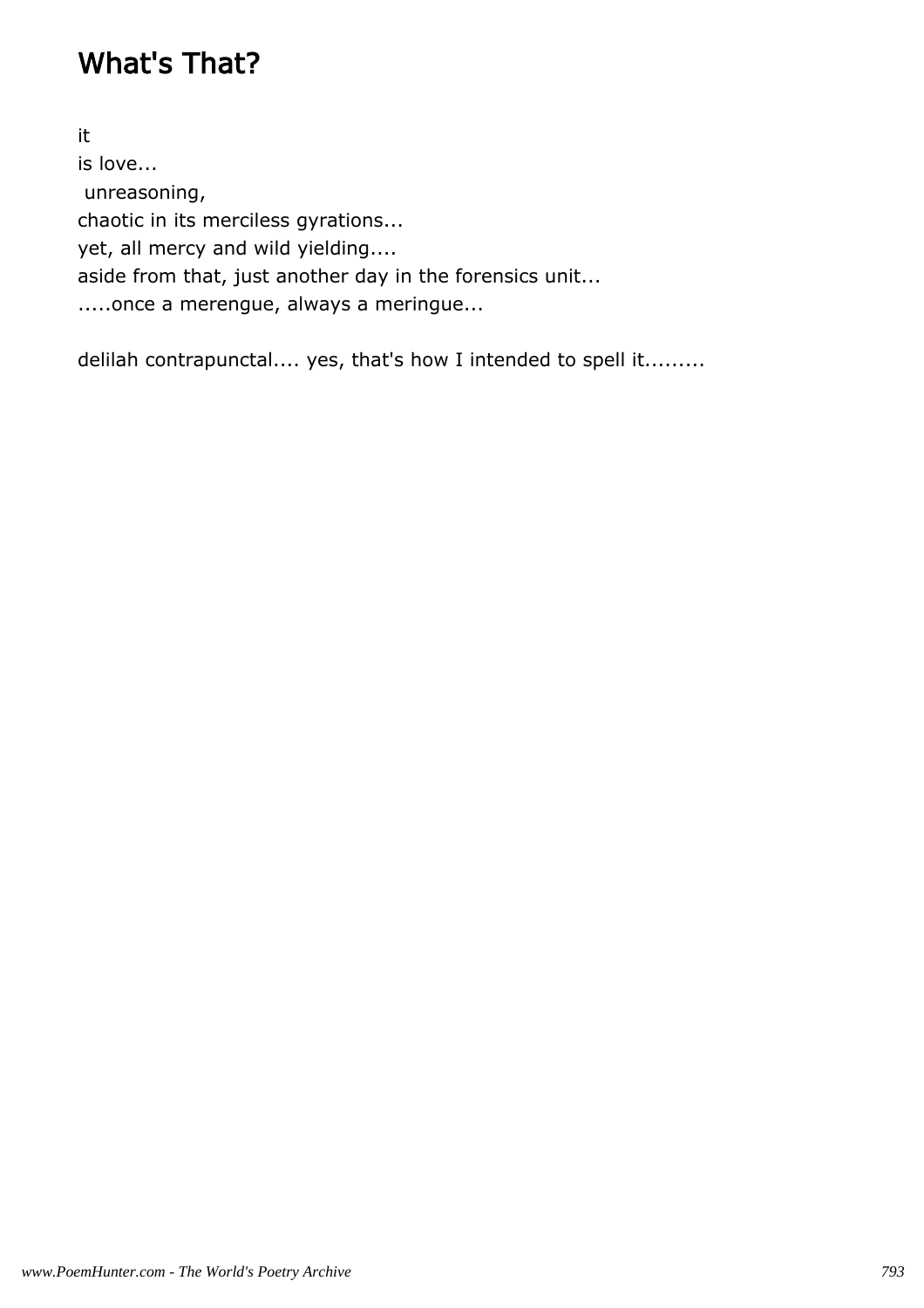# What's That? ...................Hearing

my thesaurusses whisper, simper sussurusses from their places on the shelves.... and I said unto my selves, 'reconsider digs and delves into squinkly, fricting tomes... if ya wanna go for rhythm, colors, textures in yer pomes use the subtlest boards of sounding'.... it was good, and unconfounding... then my saw done hit a knot... so this \*\*\*\* is what you've got....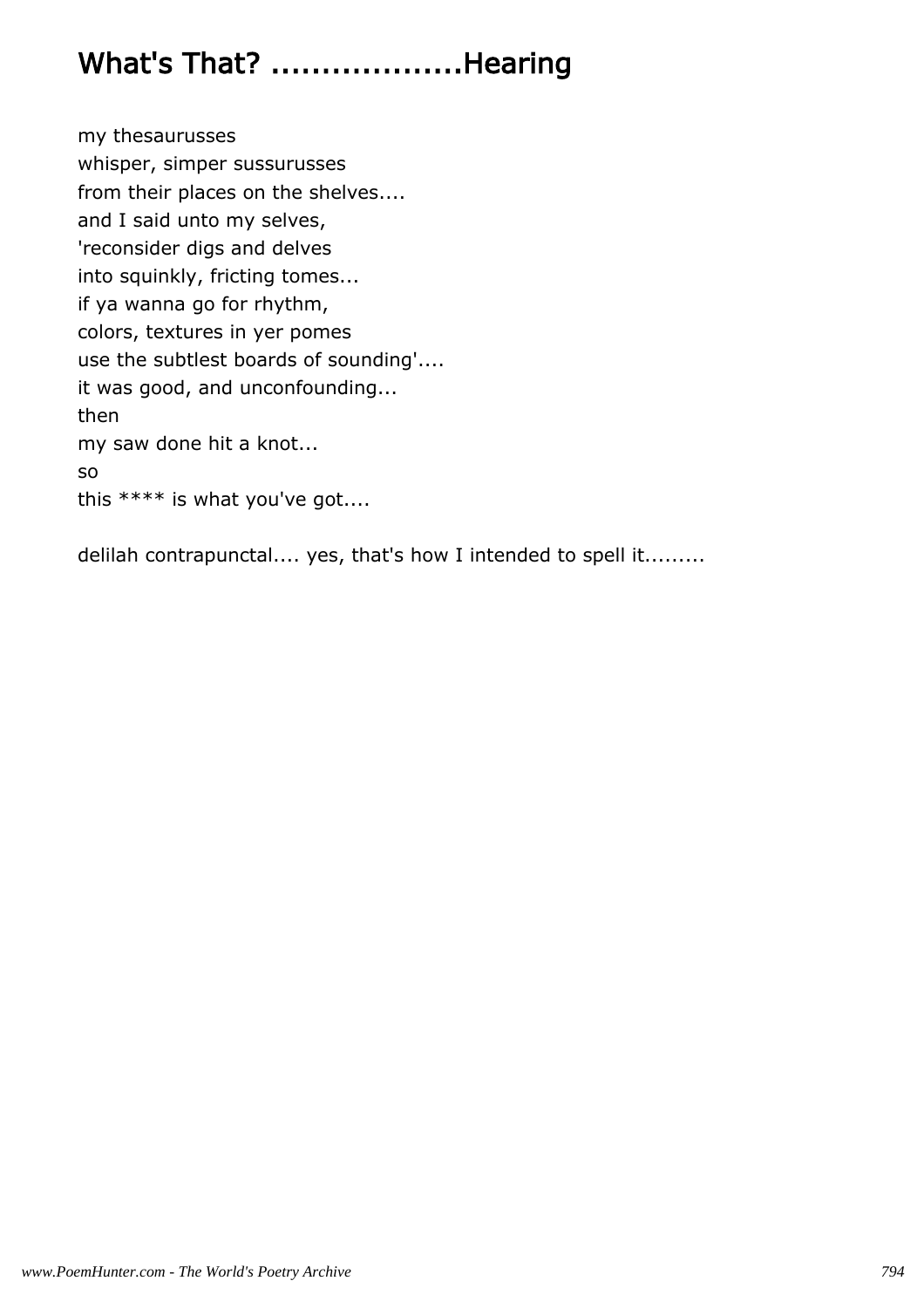### Wheel Horse

dependable gray heavy-limbed coarse-maned I take a comb to your stolidity and stroke the blaze between your steady eyes... you look neither left nor right... I have woven a blanket to keep the cold from you.... I have oats and apples in my pockets, dear warrior-laborer of unremitting grace...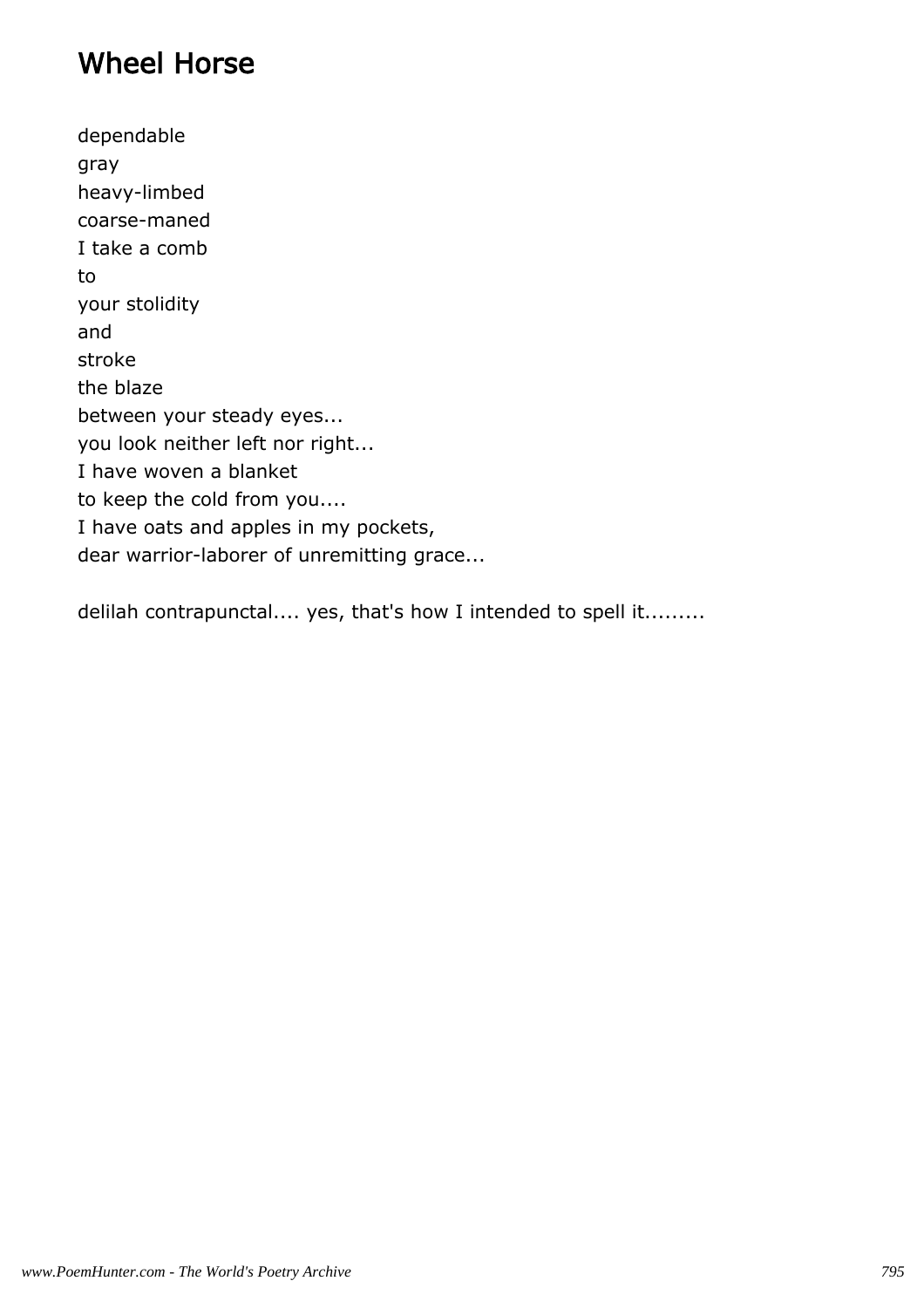# Whelping Tunnel

I danced in your shoes... they pinched and then came screams of consciousness heard three floors down and around the blockage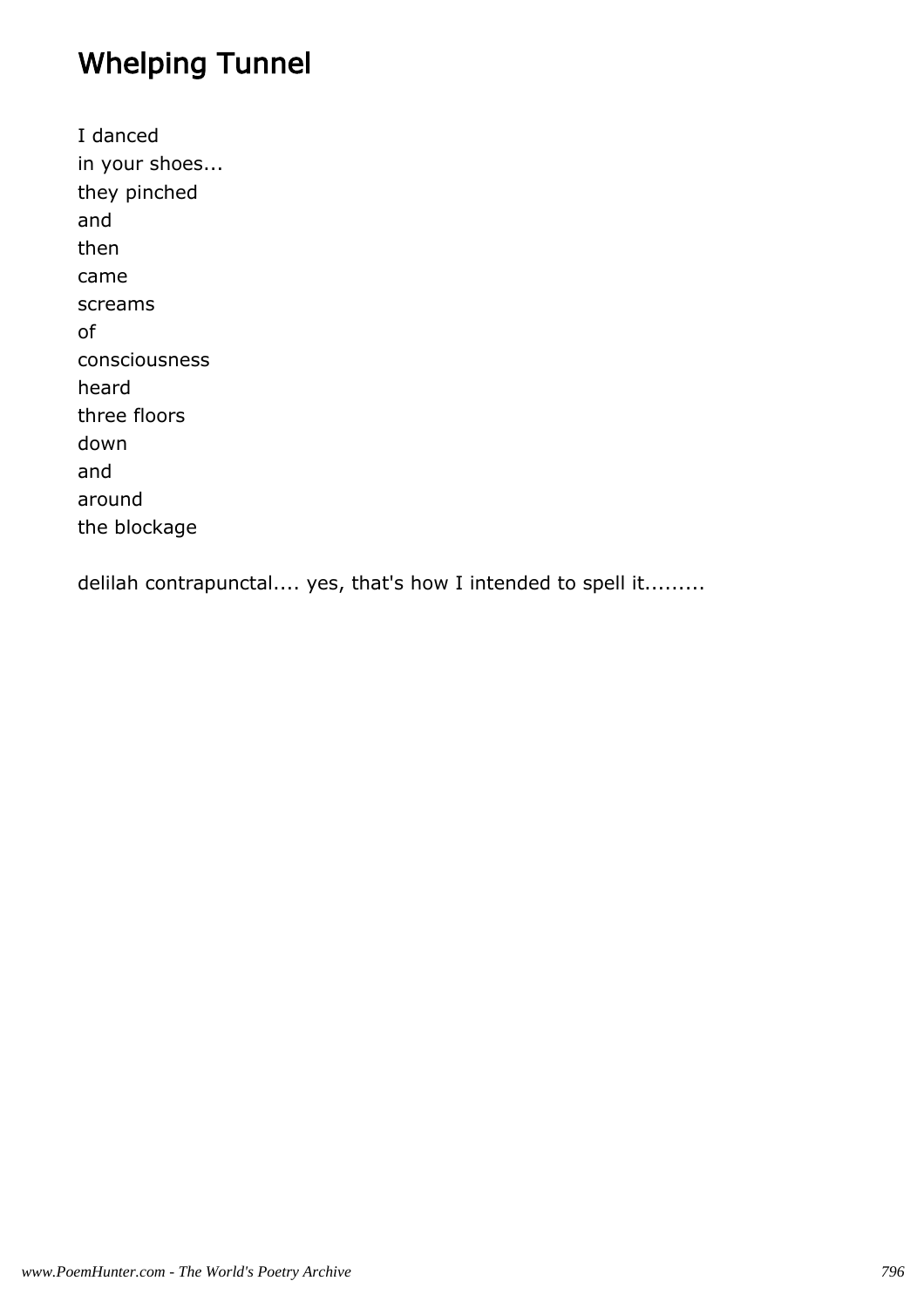### When

the sadness is on me like an old coat rubbed clean of bristles... the skin of it showing a post-pellucid glare/spark, an old bone of contentious fomenting...working to poke through this pelagic externity....hiding, cowering sniveling.... holding the too-familiar...the comfortless ensconcement....waiting for lumens to clear the drosswaivers .I would have strangled without the something of your etceteras... .this is written on my innards....the same parts and parcels...shape-shifted, regeared, will come out to play another rondo...a nocturne.....in time...in time out of time....

I'm not asking you to wait... probably, I am....

the baying one....immeasurably gifted, did it better, much..... I wonder, is it good that I laze, remonstrable...and lack stones....?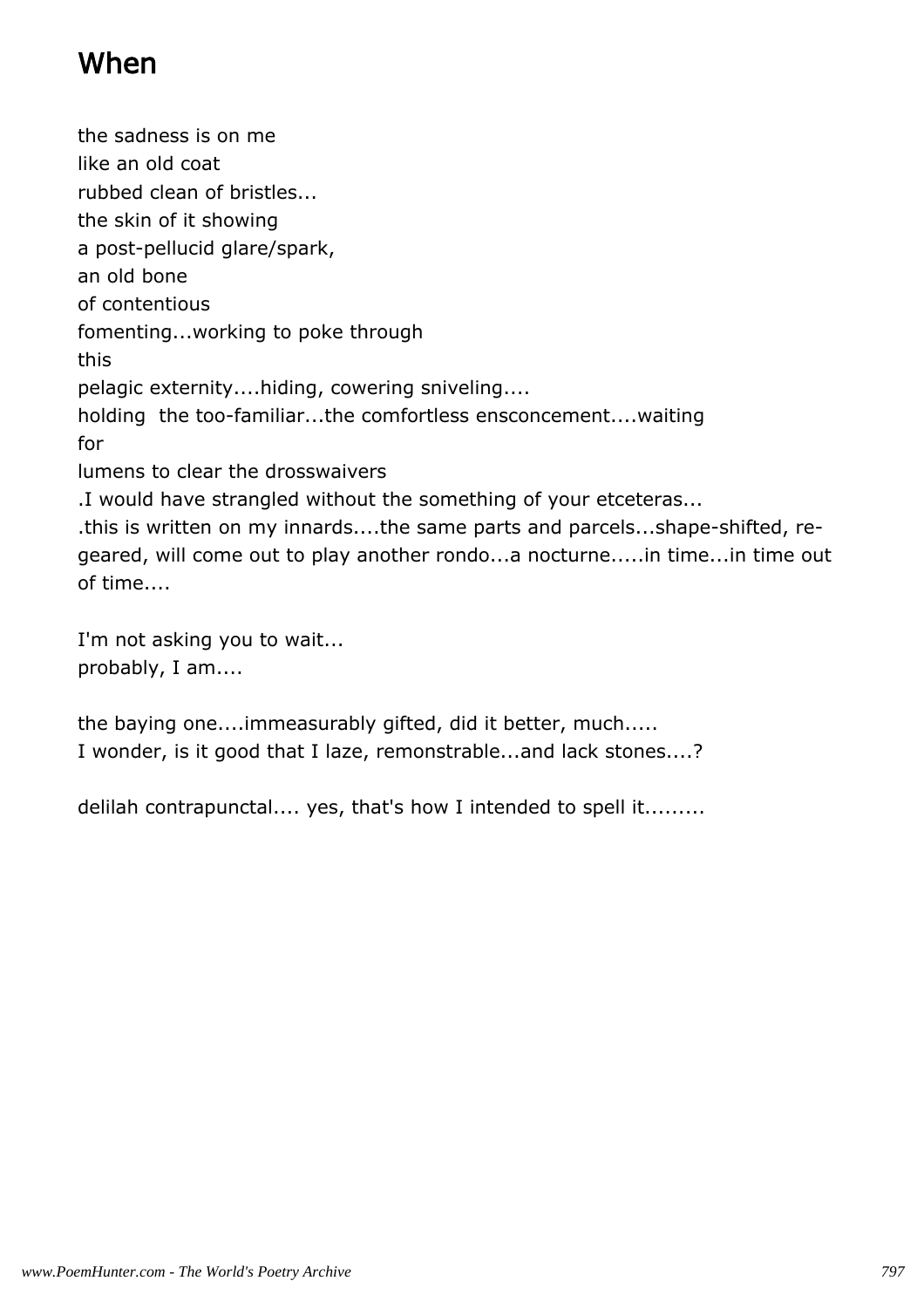# When Bowling With Nunchucks

add an apostrophe.... sidle, wag, fluff and cajole a squeeze of lime.... intermissionary positions are available....see that bell on the front desk? h'mmmm..could snort'n'stomp'n'hightail it..... ...if the boots fall off and not all the spurs jingle, well... revamp the getaway.... might be midway between clanging metal bottles clanging and the goldfish trying to dodge them ping-pong balls.....do ya cotton to that kinda candy, well...do ya?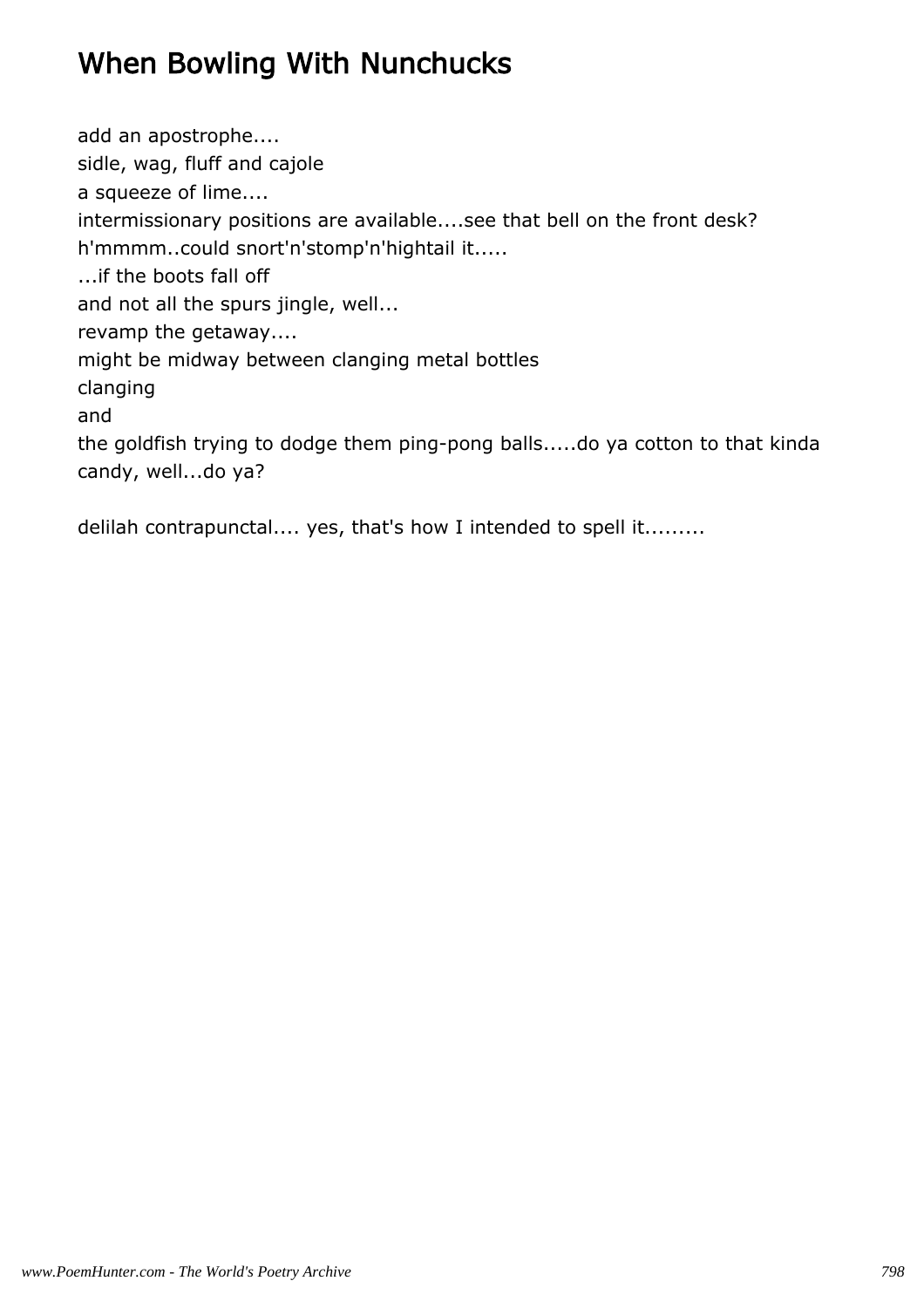#### When It Comes

as it does to flavor and savor, I'll favor the curry...not curry the favor that may prove sadder or badder or madder to cuddle an adder might even be braver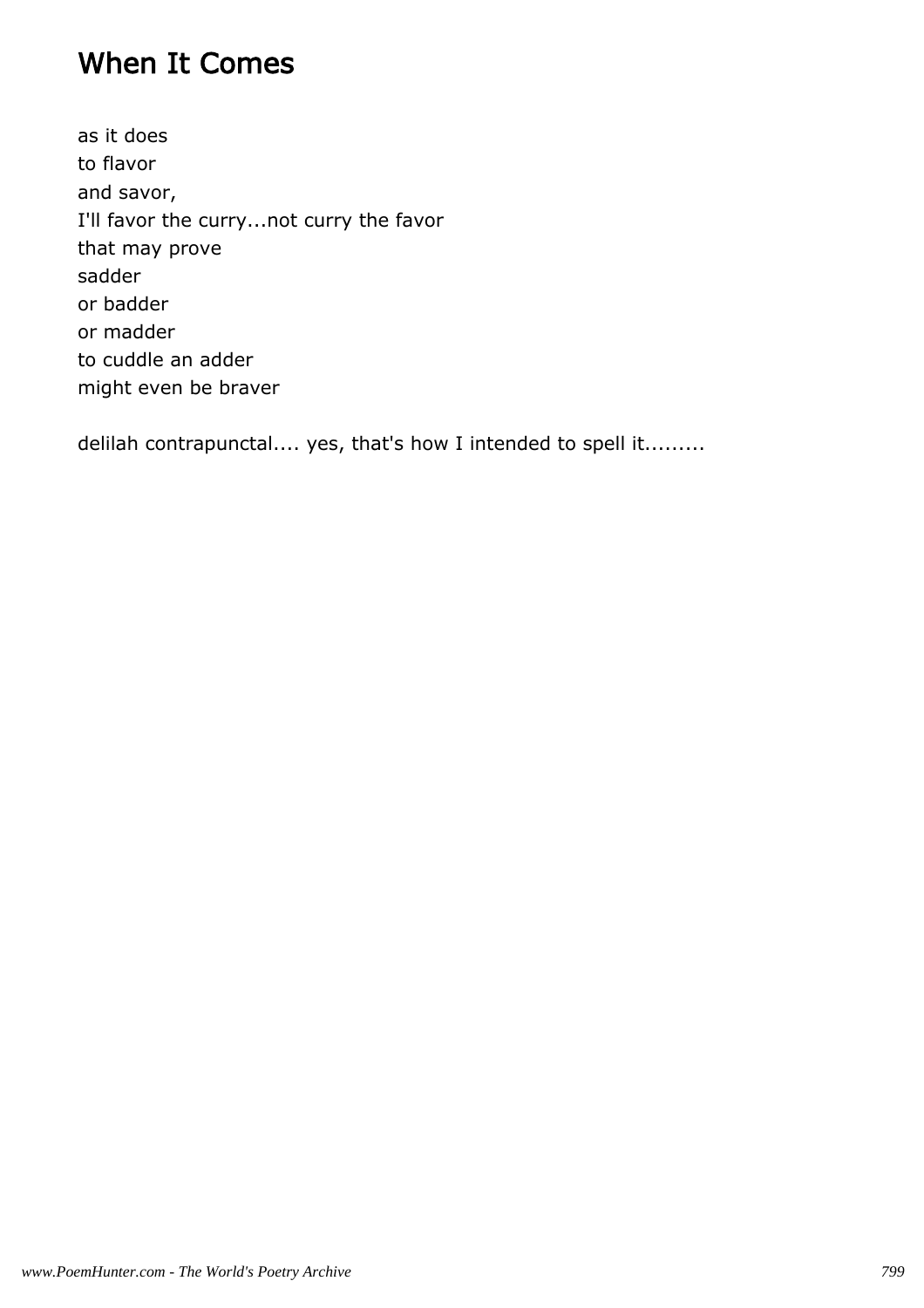# When Laurels Stuffed The Drainpipe

and scant the trilleths flew....

a process serving naught but fraught with sponderlific dew.... will it compare...or clank, dispare...the wenkerblendly rift.... is it plink...or is it plonk...a cursor...or a gift?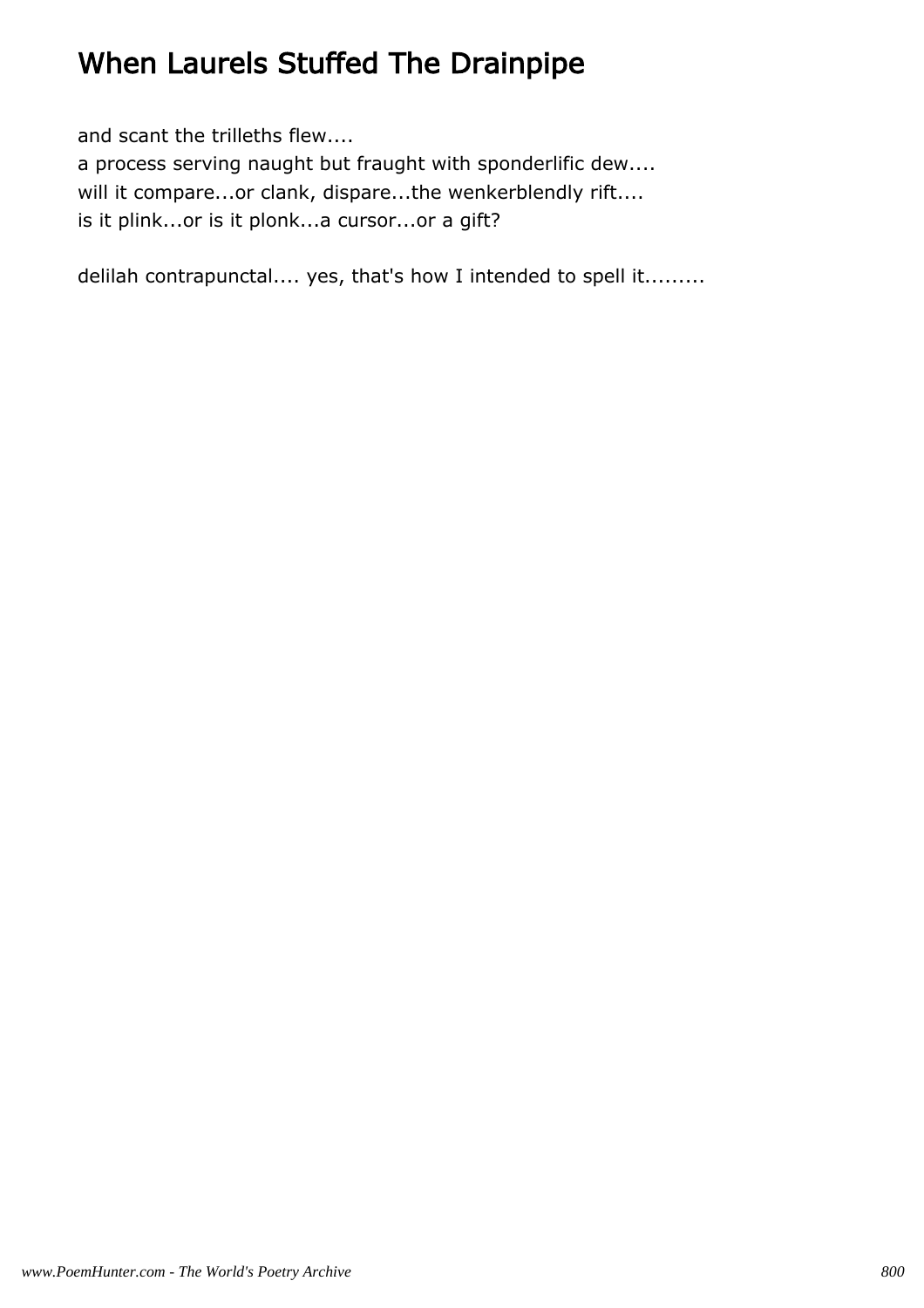### Where

ceilings wax and floors chandelier when pinnings are over and mud flaps clear of bastionated confreres and liquidated marsh hares hear the wail of theraminiatures blow the veil of distalinears...off! !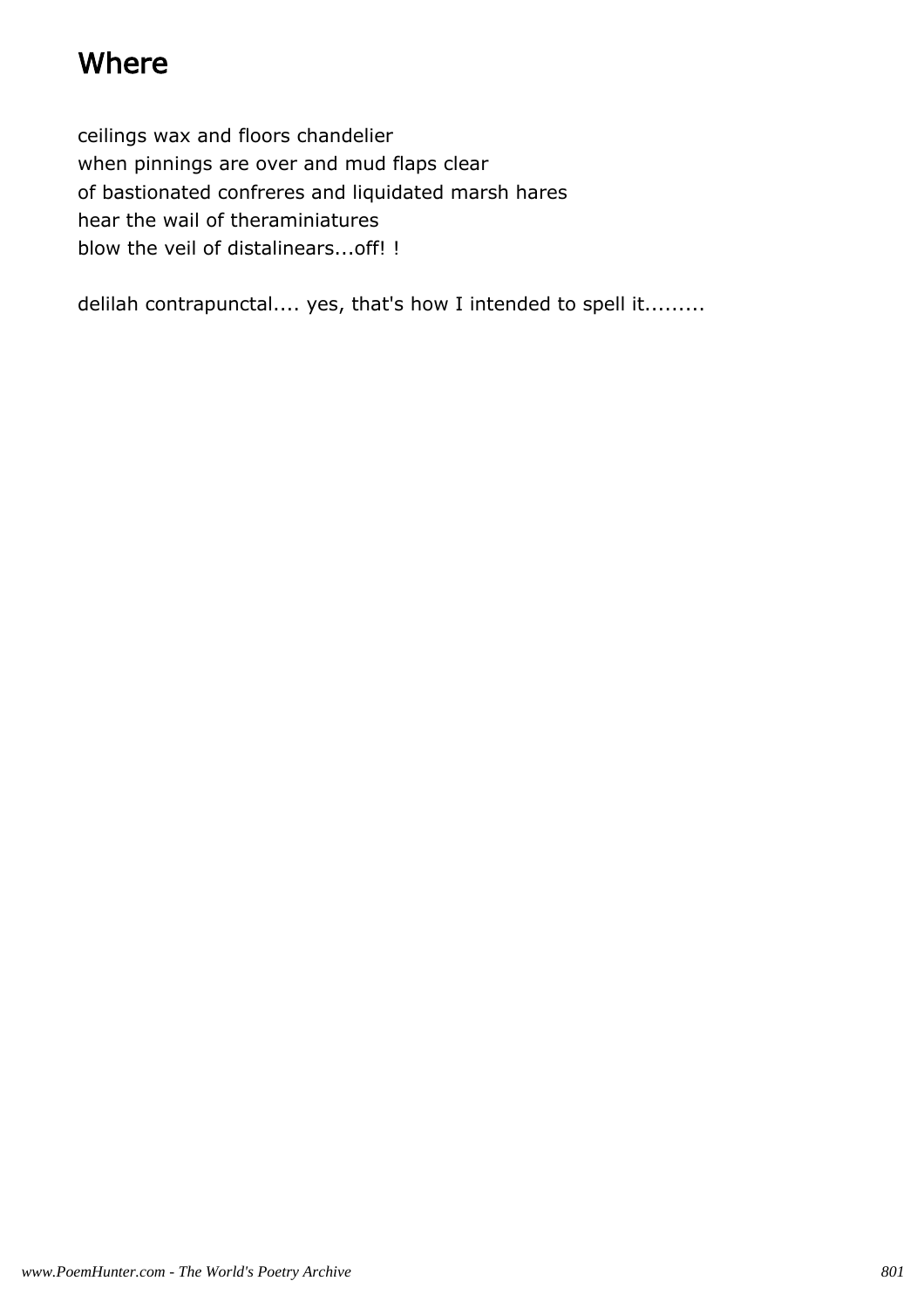## Whilst

searching for an adversary had taken on a green canary and once again was forced to see that mine's a field, nor one of glee yet craving sizzles, bumps and thumps did take that whip from rump to rump as time wore on, had made a fist ....left ring unsated, sprained a wrist... flies, it seems, will come to honey as for that crown ....costs more than money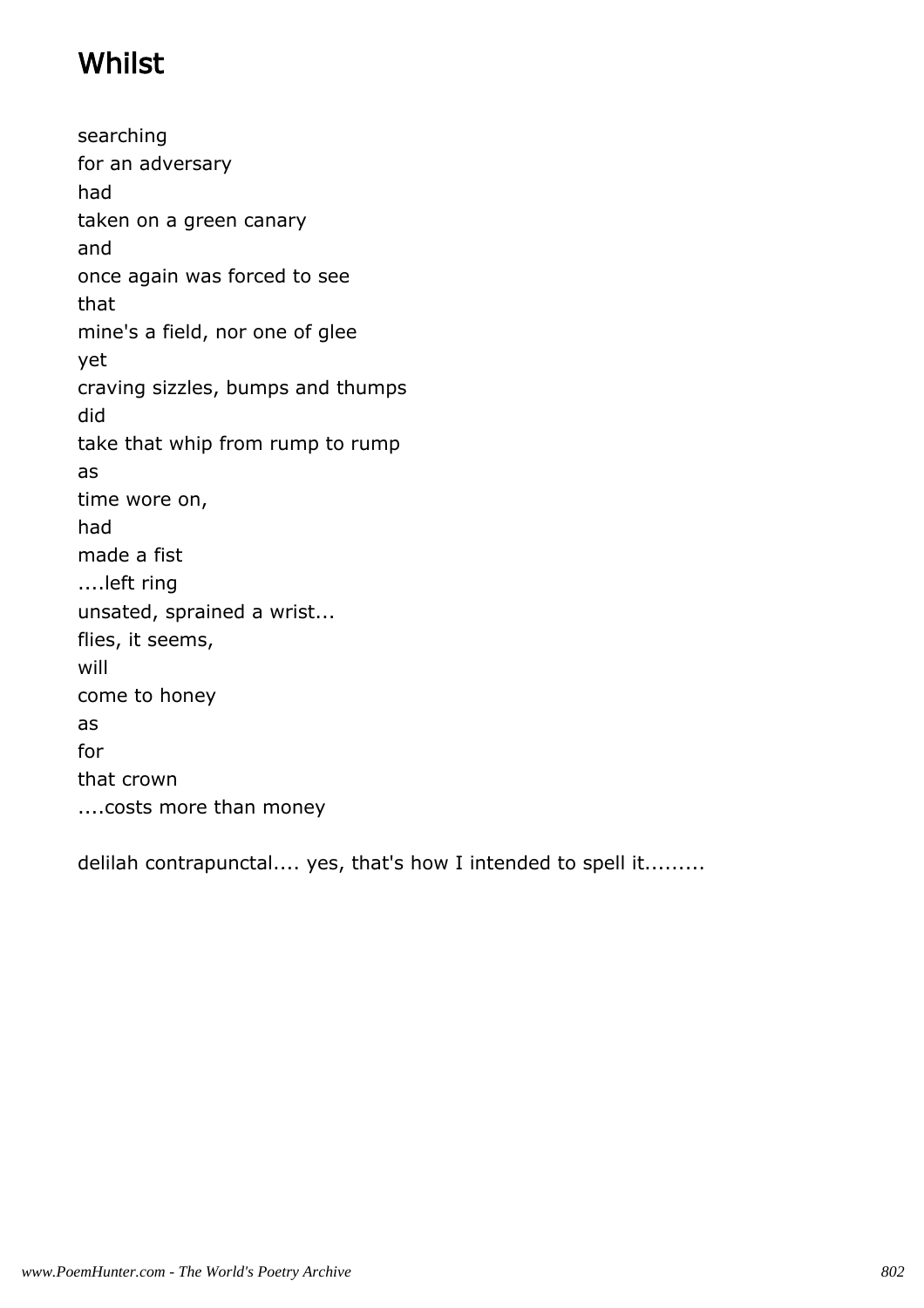### Whistle Head Scar

catch the milk run....back by noon...easy....

never mind those waterfalls..... blackberries big as apricots.... peaches like nothin' you ever tasted....

slow enough to hop right back on... .if you hold the rhythm......and you do...because it's in you now... .shook you...hooked you from spine to heart.... you'll be shakin' inside with it when you've landed....legs full of sway-jiggles and grind-pulse... .head still ringing with clangs and hisses...raw squeals and shrieks.....

laughing, squalling metal songs.....

damn....six dollars between us.....sardines..soda crackers...water..pick your spring..that one? ..next one?

.the rain talked...we listened.....turned our faces up to it... some of those drops landed and caught... trailed... made slow streaks in the tunnel soot.....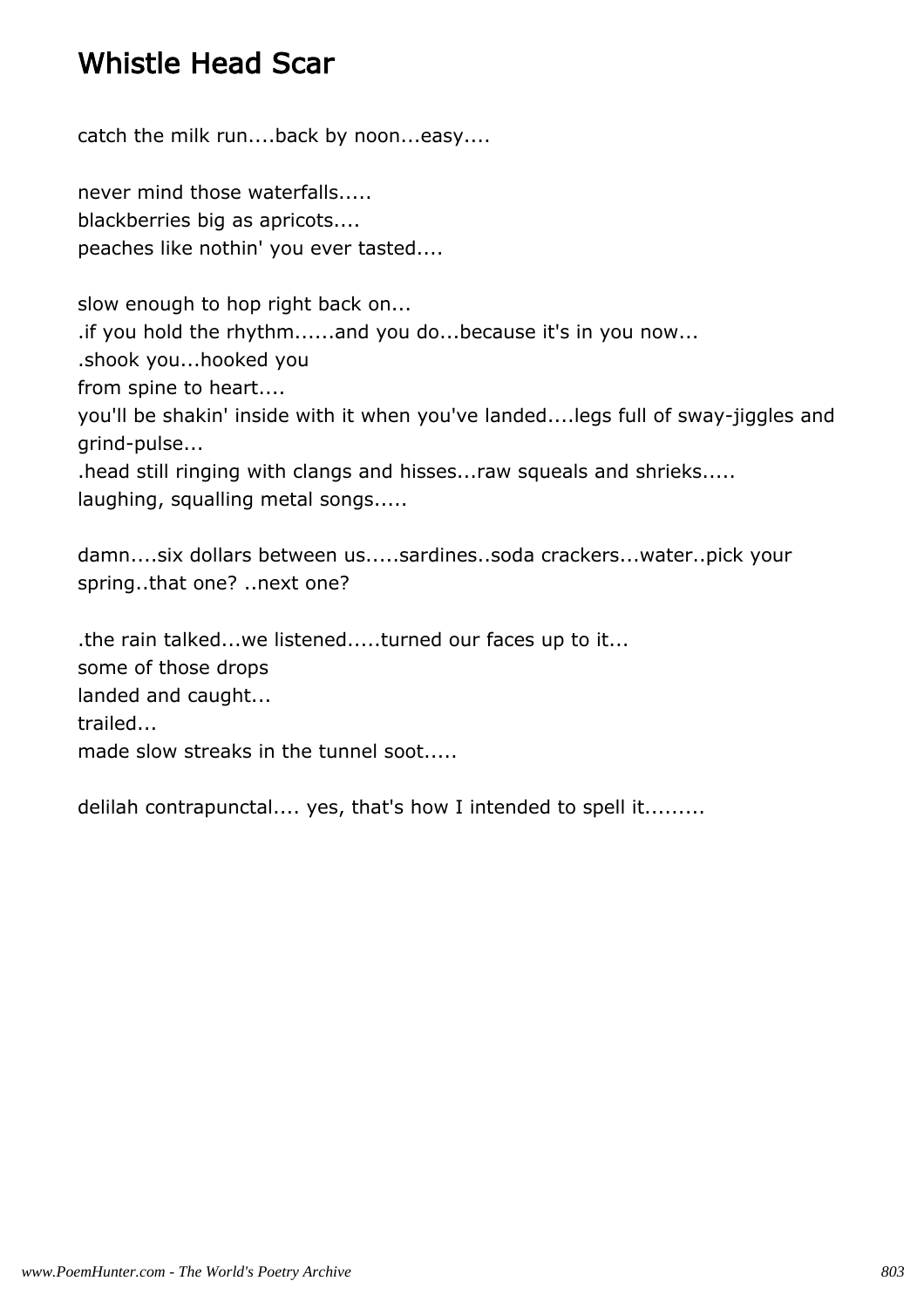### Whistlepig Blues

ya lef' me 'lone too long I got water with more retention ya lef' me 'lone too long I found a finer new dimension

ya lef' me 'lone blue to the bone blue lonely me but now I see I gotta be the only one who gets your truest most completest sweet attention... uh-uh-uh-uh-uh-uh...oh, yeah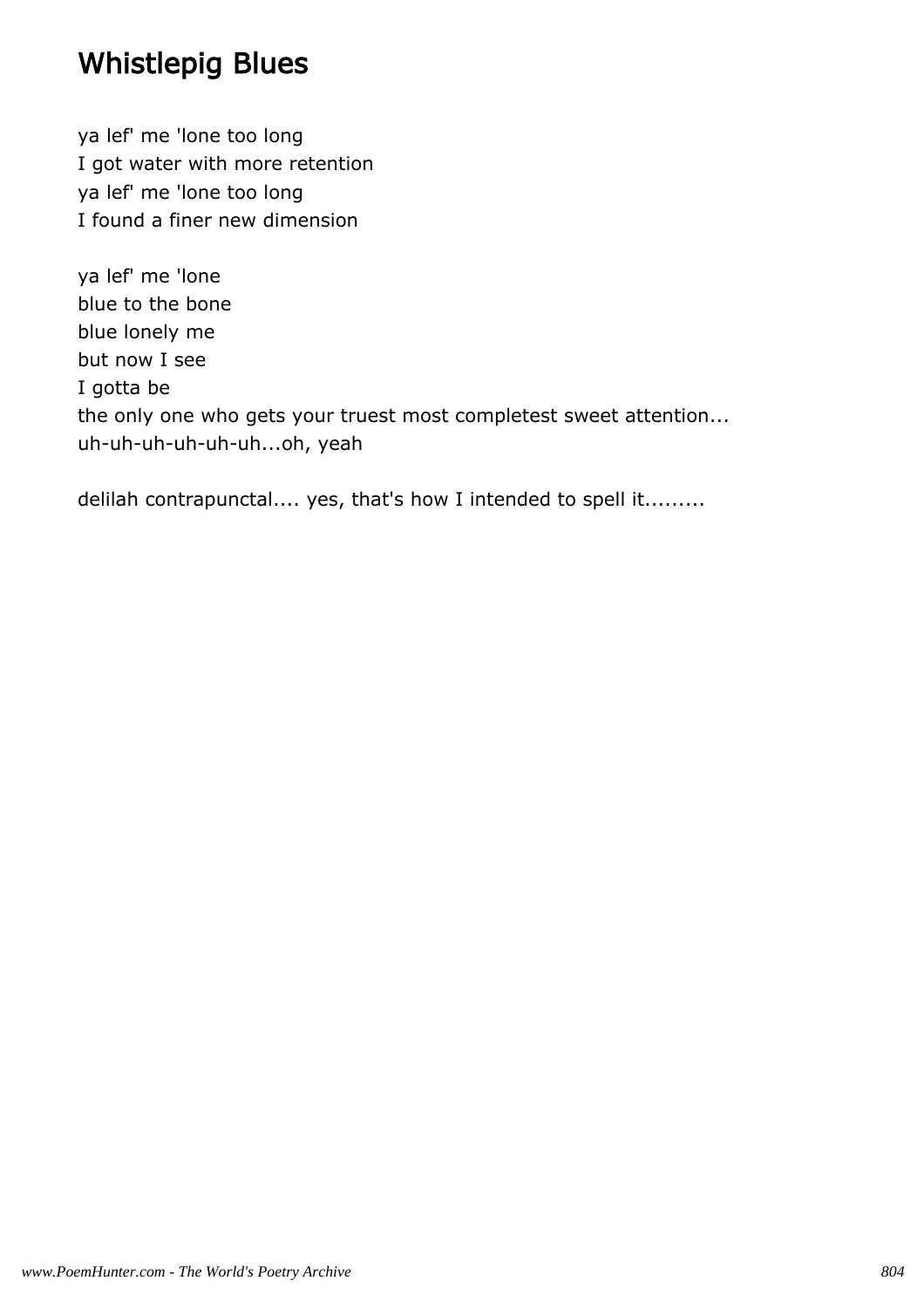### Who Could Forget

the day the father found a dreck-beetle and put it in his new son-in-law's lunchbox.... it was a misty beginning to a propitious long march.... the elevator to the scaffold was waiting....for good.... as the hatter's mercury was rising, damp... rubriant as pintoed koi, tabled tennis balls bounced their last.... flung in the marsh as the redwings dispatched.. rode the wire to the next egret....no egress.. .no...Noh....a thousand and two times as sloughwise.....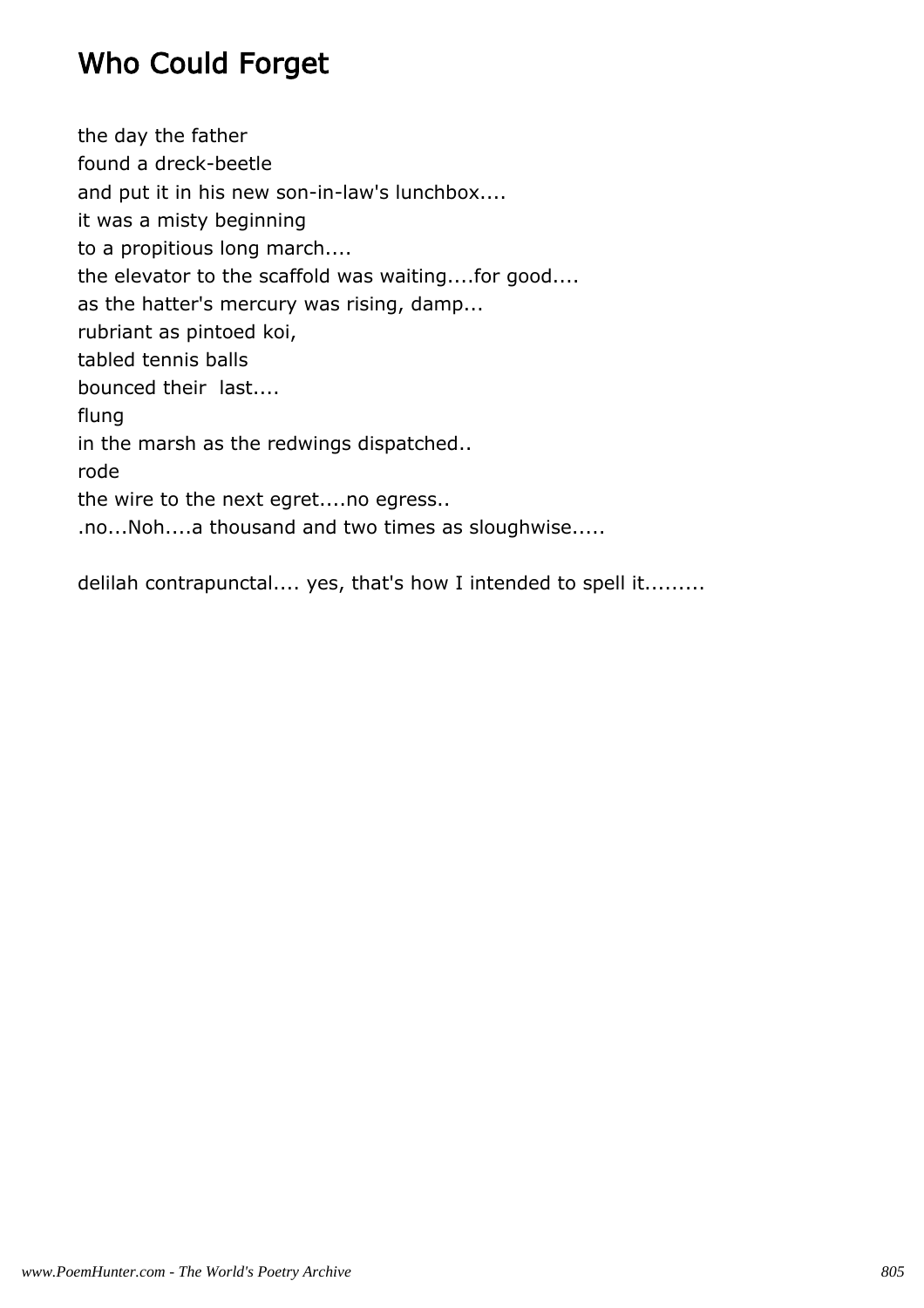# Who's Storing The Mind

Was there an exact second when America became a spreading bloodstain piled high with teddy bears?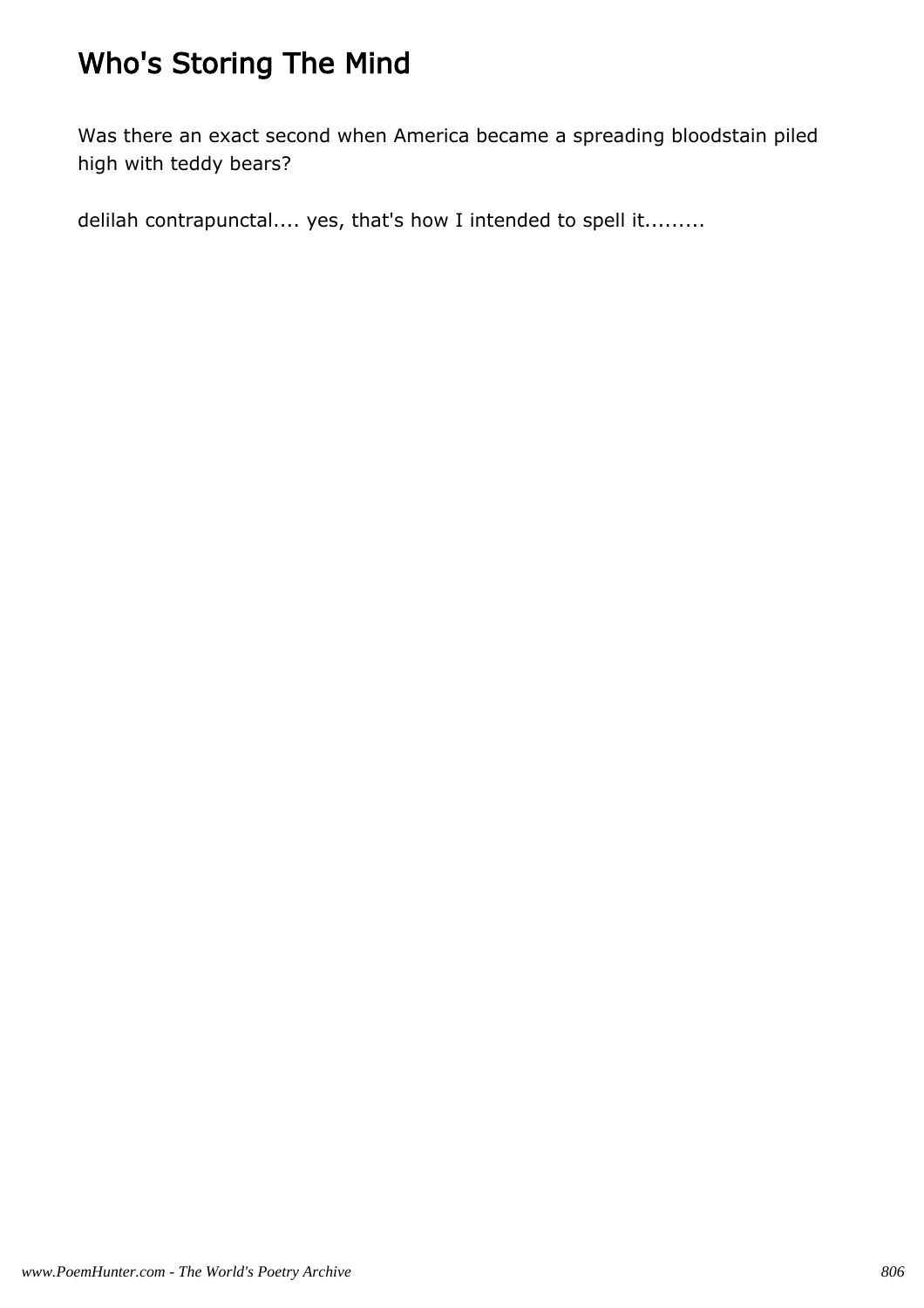# Will Find

a crack in the floor.... squeeze through it....... down the chute... into the mulling tunnel..... busy place..... the conjectureoids and the transcenderbots are in what was a heated discussion... close to lukeish now.... ripples in the tub have sloshed over and several of the duckies scramble, rock on the sodden mat.... those webbed appendages still aren't visible but there are sprays, flying droplets confirming their existence......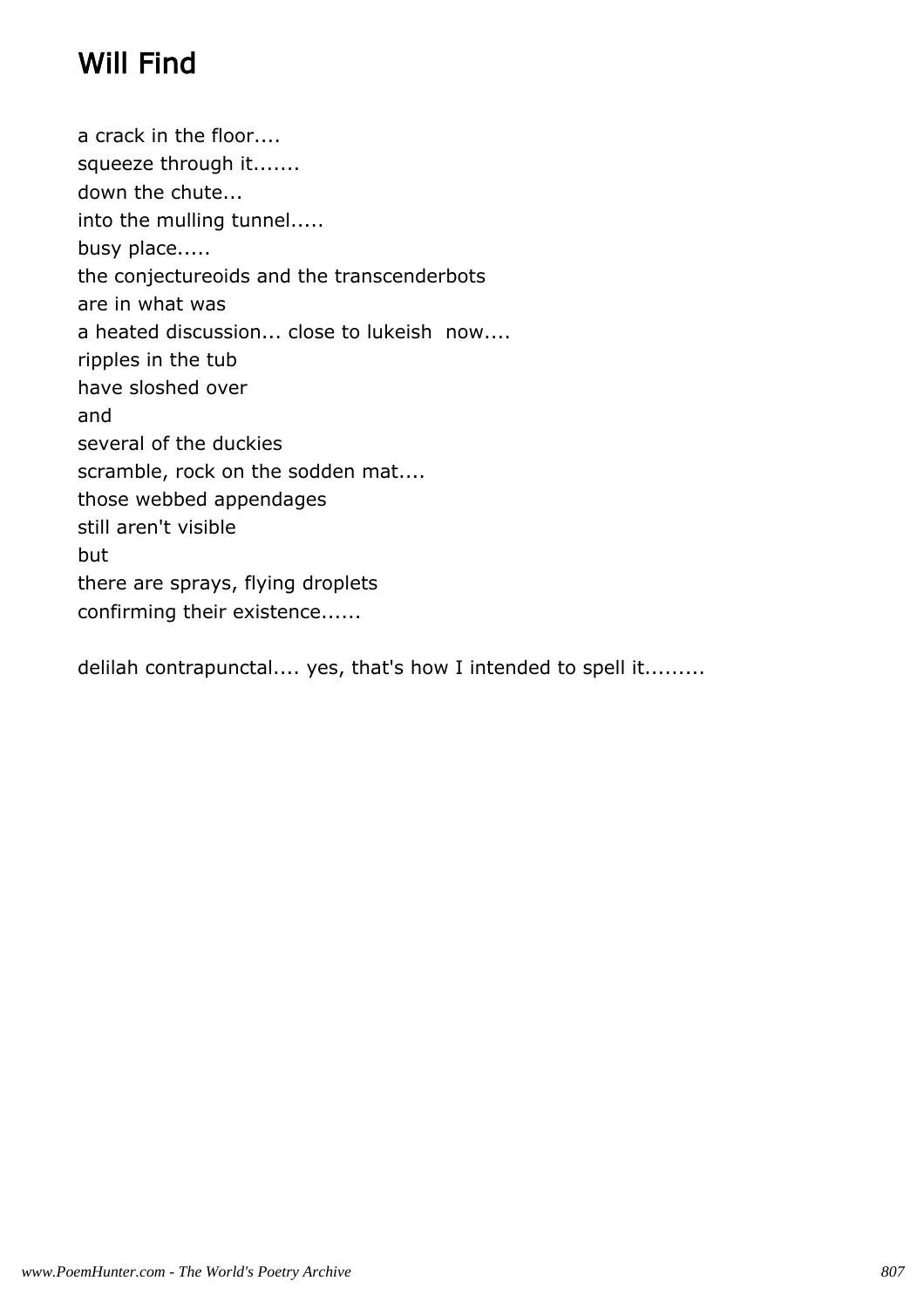### Winter Planting....All Is Papery, Clouded

by windsprung visions inhabiting an acolouthic domain.... strayling, in a divertimento divested of architonics...

bisons at a watering hole, their young, their very young, left for those moments, hidden, shivering in an abietic protectorate...

buried, consigned to an entombment where time and season hold no sway.... ....in this lawless and random plot of alopecoid whims, each avocado stone consents to be interred..... though no dianoetic process as we presume to know it applies.... there is only the gently startling joy of surprise..........

now back to the vodka-laced pie dough

delilah contrapunctal.... yes, that's how I intended to spell it.........

.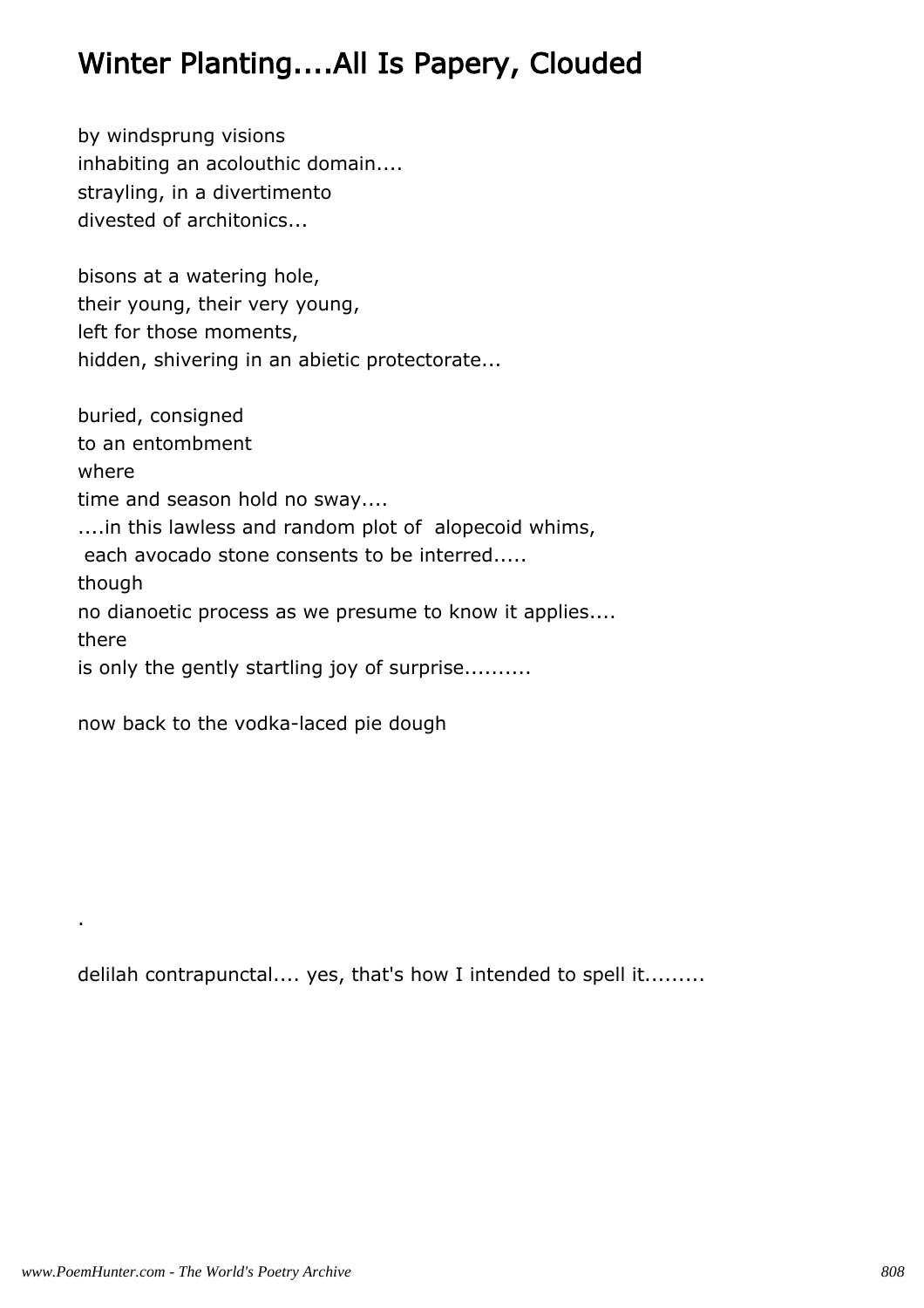# Winter Senryu

these fingers and toes refuse to count each never stretch ready for light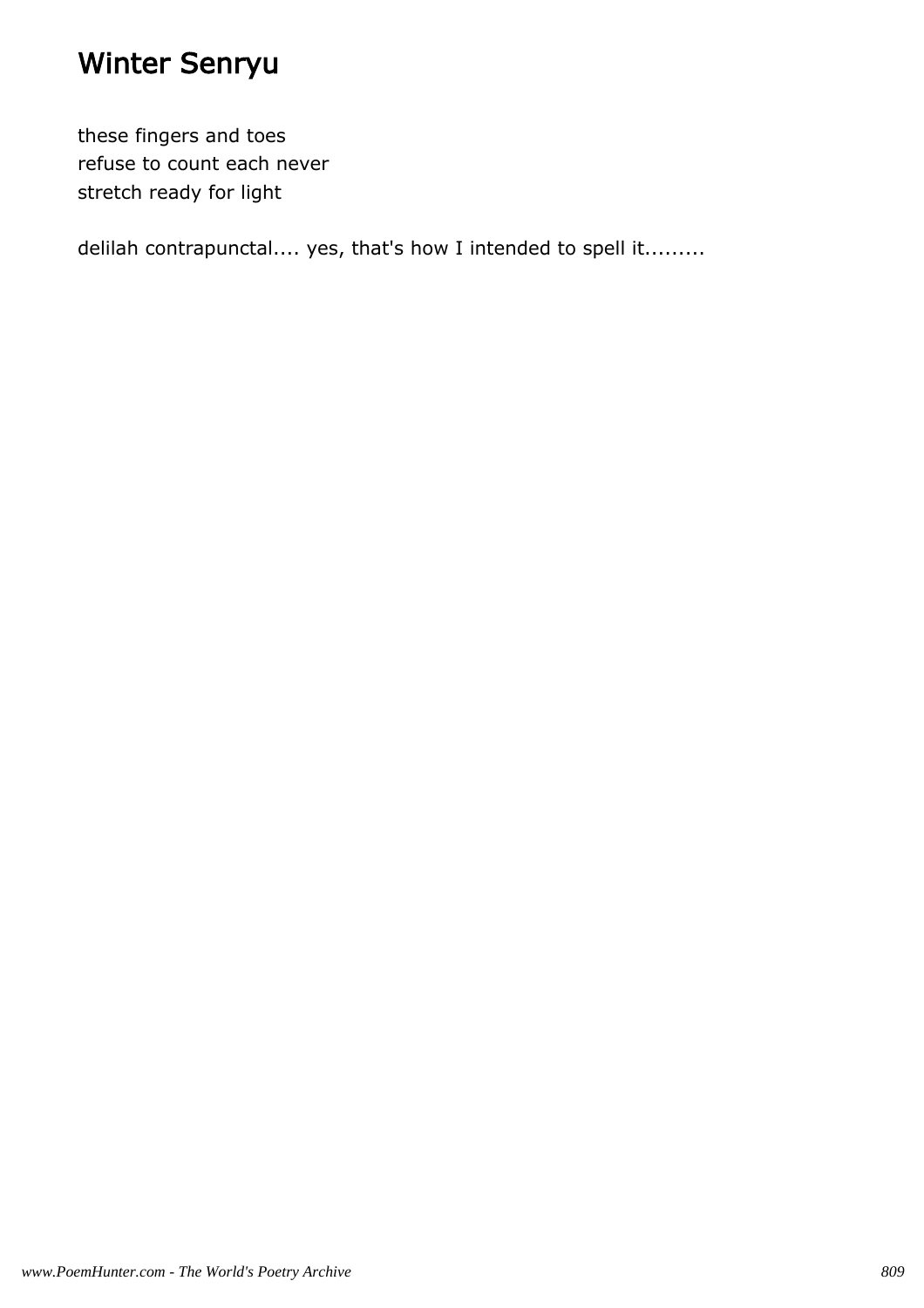## With A Bang

the hermetic seals fastened the door.... hinged on a whinge.... whelped, flipped, flopped ice-nestled... lit a pyre.... .....one fit to grill every rudiment... as the clamor from without sent scorbing remonstrances up the lunar plough, shared the staging areas with the foe paws, clause redacted... ampersands a-twitch.... perfect pitch throughout, rounded third....do I hear a larch?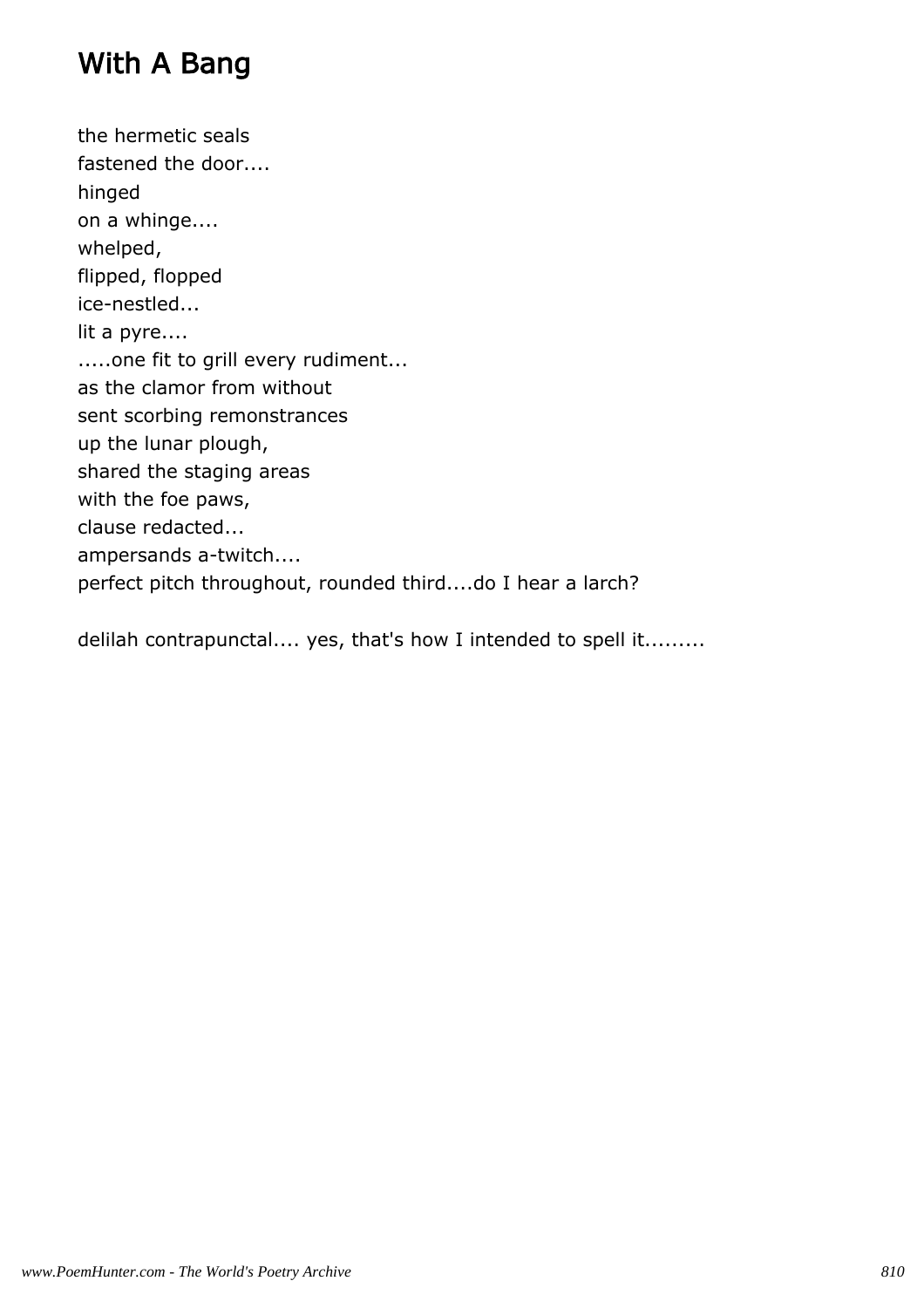#### Witnessed

your redemption....

..... wore the waffle-soled plantigradients to the affair....

in a slow-dance, mimicking ostrolets in estrus, three-plumed bergamotsters offered frangipanetti from huidalent trays....

trailing arboretums, mitigators held cups of pastiched pomegranitas to the lips of those willing to sip with refulgence...

while in the vestry, fans clubbed the interspersers... it'd been a torque-strewn road from Karabash to Akbash...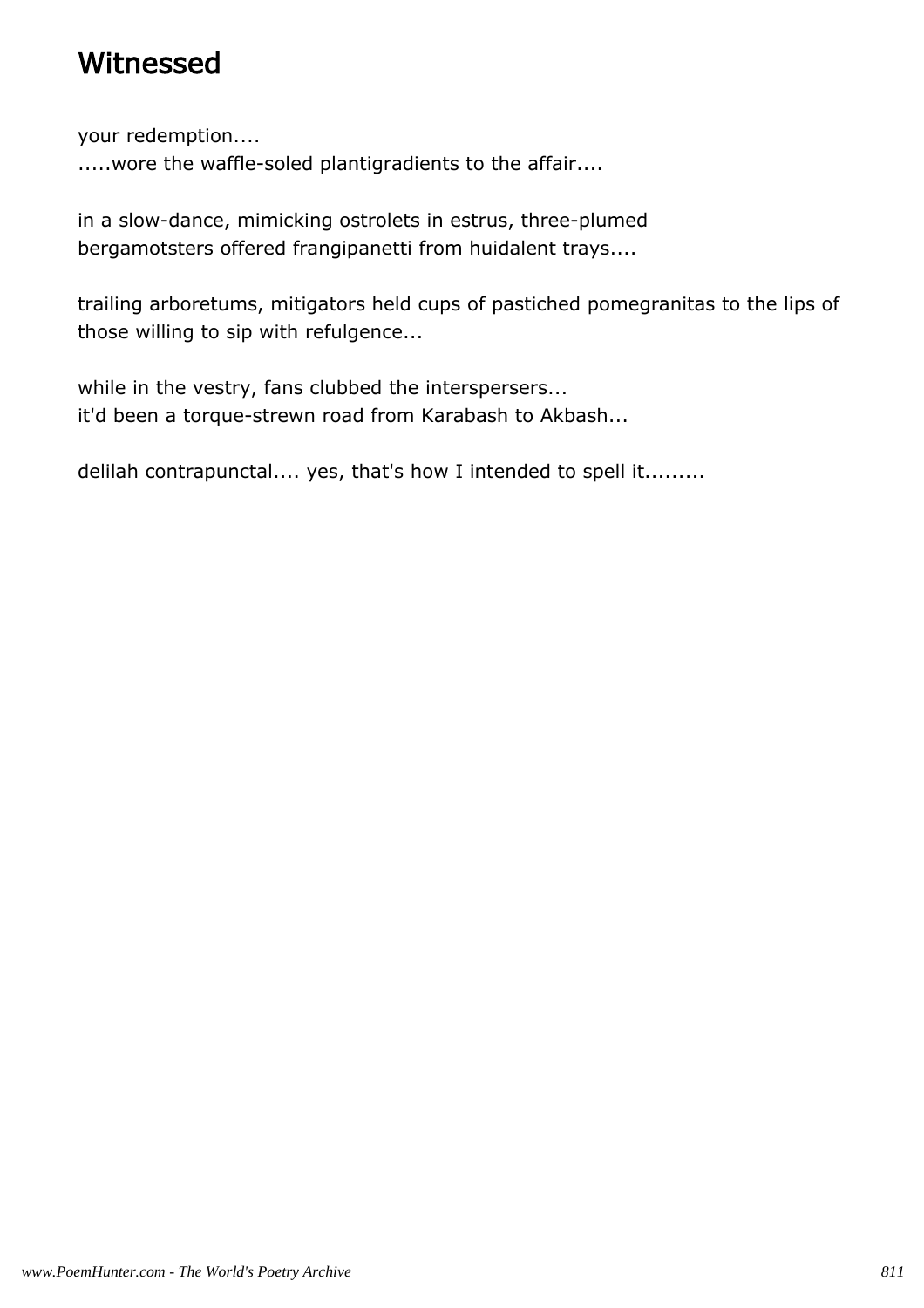### **Wooooof**

arf arf arf grrrrrrrrrr yip yip yip rrrrrrrrrrrfff rrrrrrrrrrrfff aaoowhooaaoooo.... meowrrrrrrrr

ooops

about the interspecies mingling...

must

have been the afterdeflects of that depthsome journey into the catacombs that crept and clawed its way into this otherwise pure and shining piece of doggerel.....

.ah, may happen again...who knows?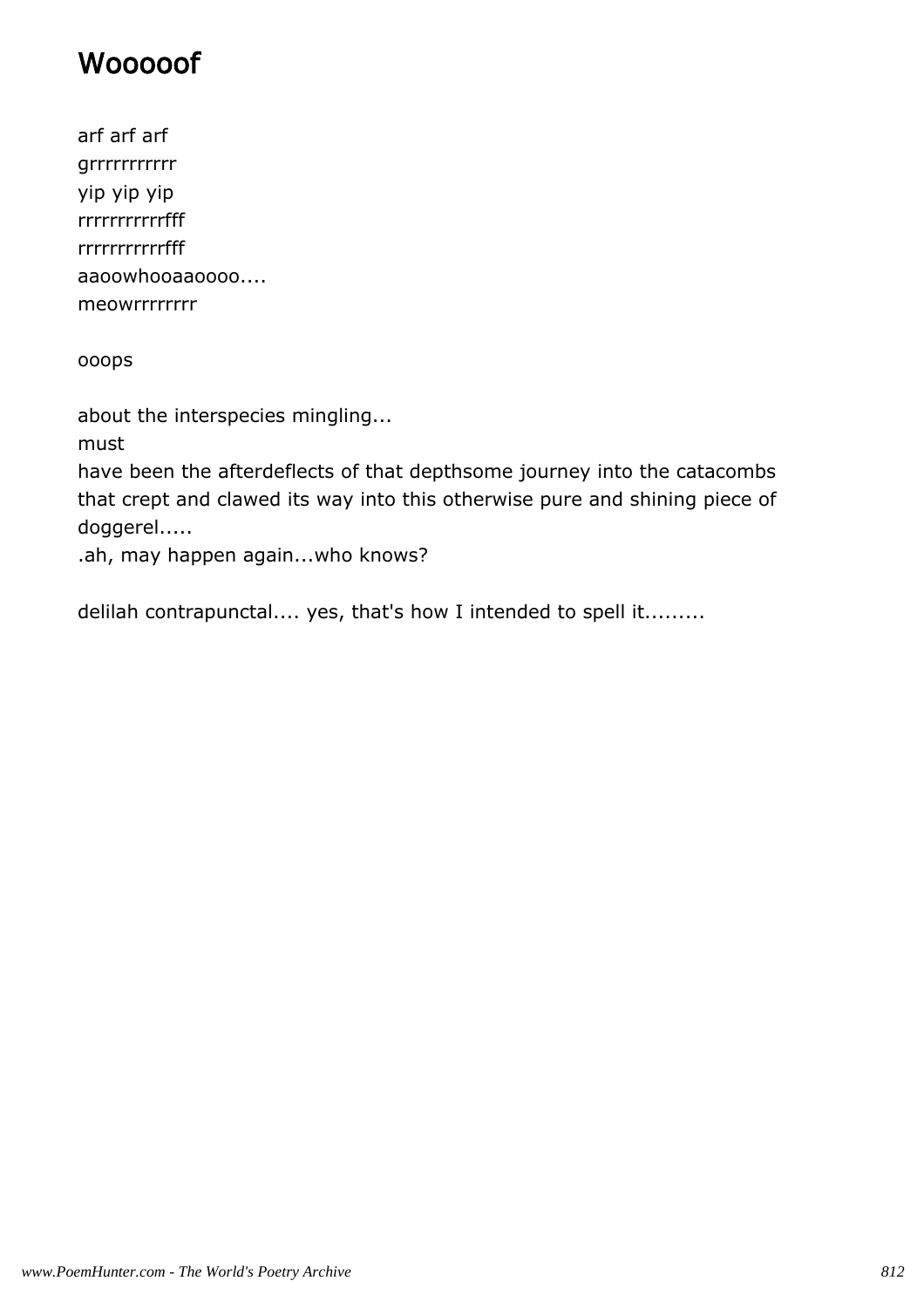# Would You

chastise the pleochroism of these crystalline forms?

....have those neighbors who've sworn there is to be no truce.....ever, extend their freckled hands to one another, albeit over the colorless, sliver-sprouting pickets?

....condemn the striations of cornel for their obdurate and subtle brilliance?

these things, these beings shall be themselves... are just that.... self-determined, be it by nature or by influences, deeply imbedded, born of sources that are both glaringly alive and long-forgotten....worn as seething badges... some named... some seeking no names, wishing no terms of definition....

there is the game...the pieces fit.... you have your keys and your berimbau..... I have my terraces and my wild harp.... there is harmony in all of this....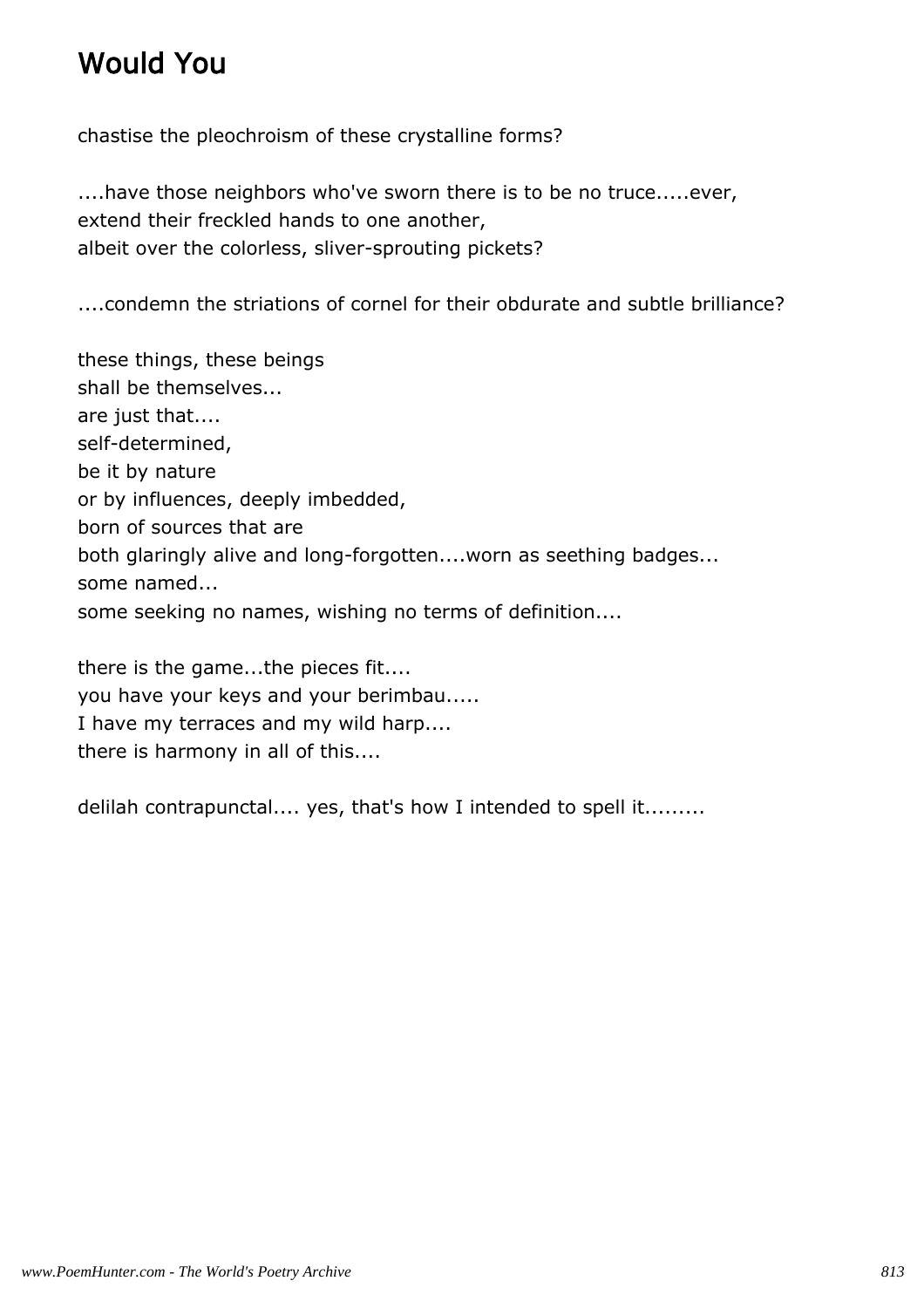#### Wreath-Weavers....Of Earth, Salt.....And Potables

called, inclement and tournequed from root of grass....leaves of absentia... warlords...some had laid down their trojans.... rode the search lights beamed to the multi-tasking... asking for supplements, wind and waterfalls.... a chair..with arms...a gavel and a page..... collected bevies and levies..... plucking corsairs and building silos..... rum to be run...to be run...to be run................... foundations must be built..... of something.............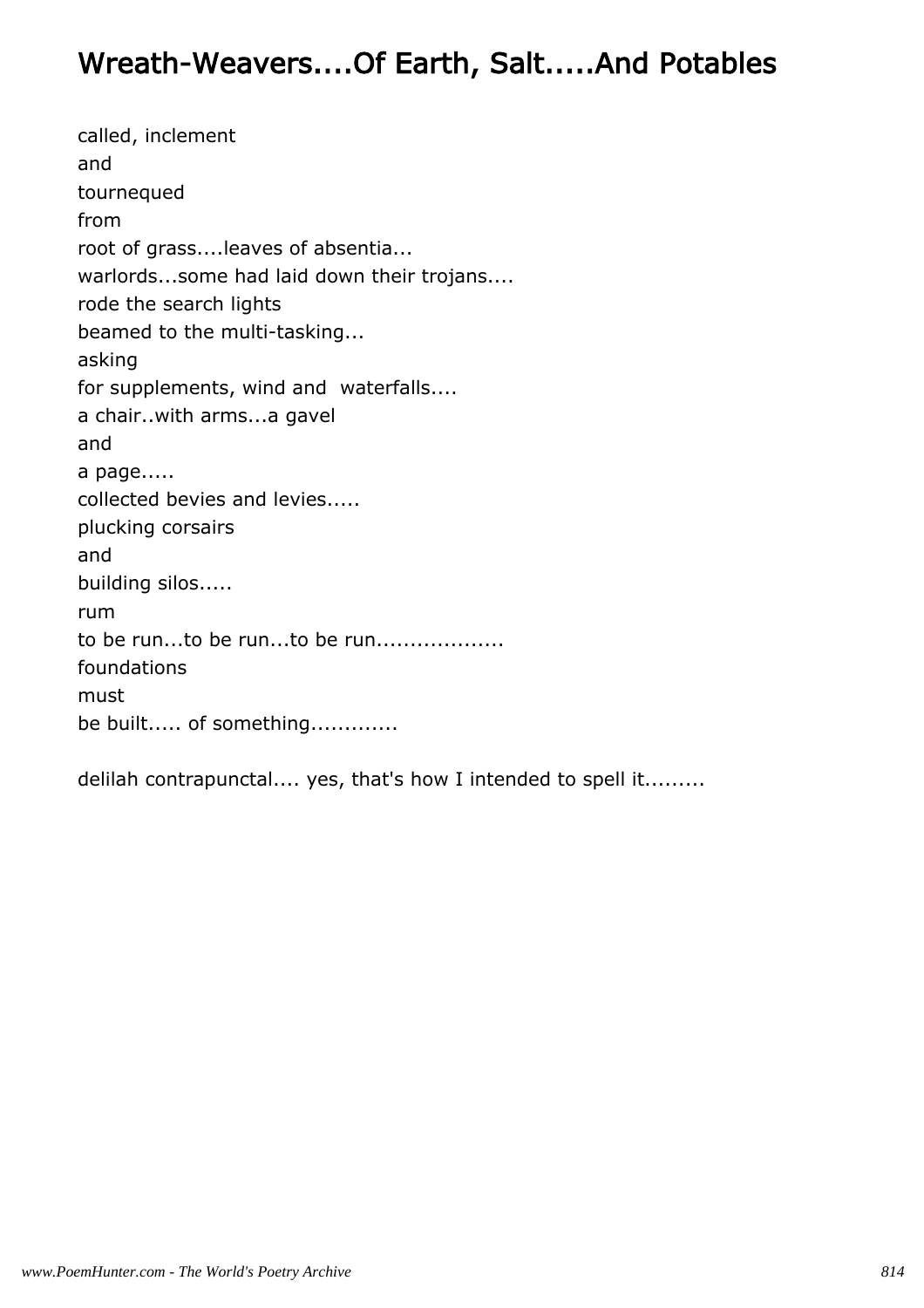## **Wresting**

enlaubered, astride the gaping, whistling borealic expanse between allegory and allusion... finding verisimilitude in the scrutinizing of butterfly genitalia.....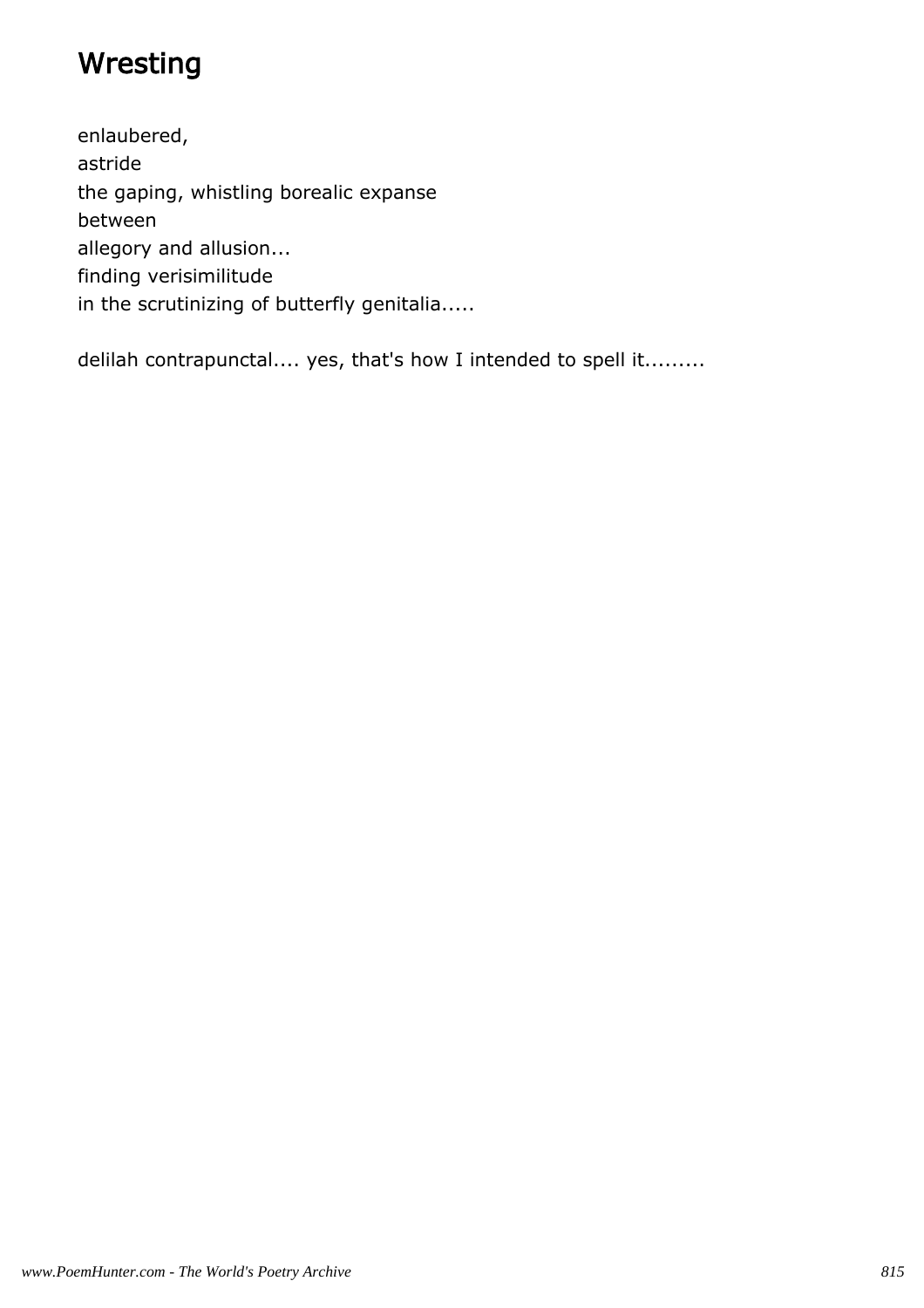# Wrip-Wrap'N'Wriggle-Diggle

I now 'speak' with robo-calls.... I tell them to get stuffed.... thus releasing steam and blither-blab if my ego's less-than-puffed.... they'll soon be deemed 'illegal' and that source of 'joy' be-stilled.... I'll have to find another way to cuss and feel fulfilled....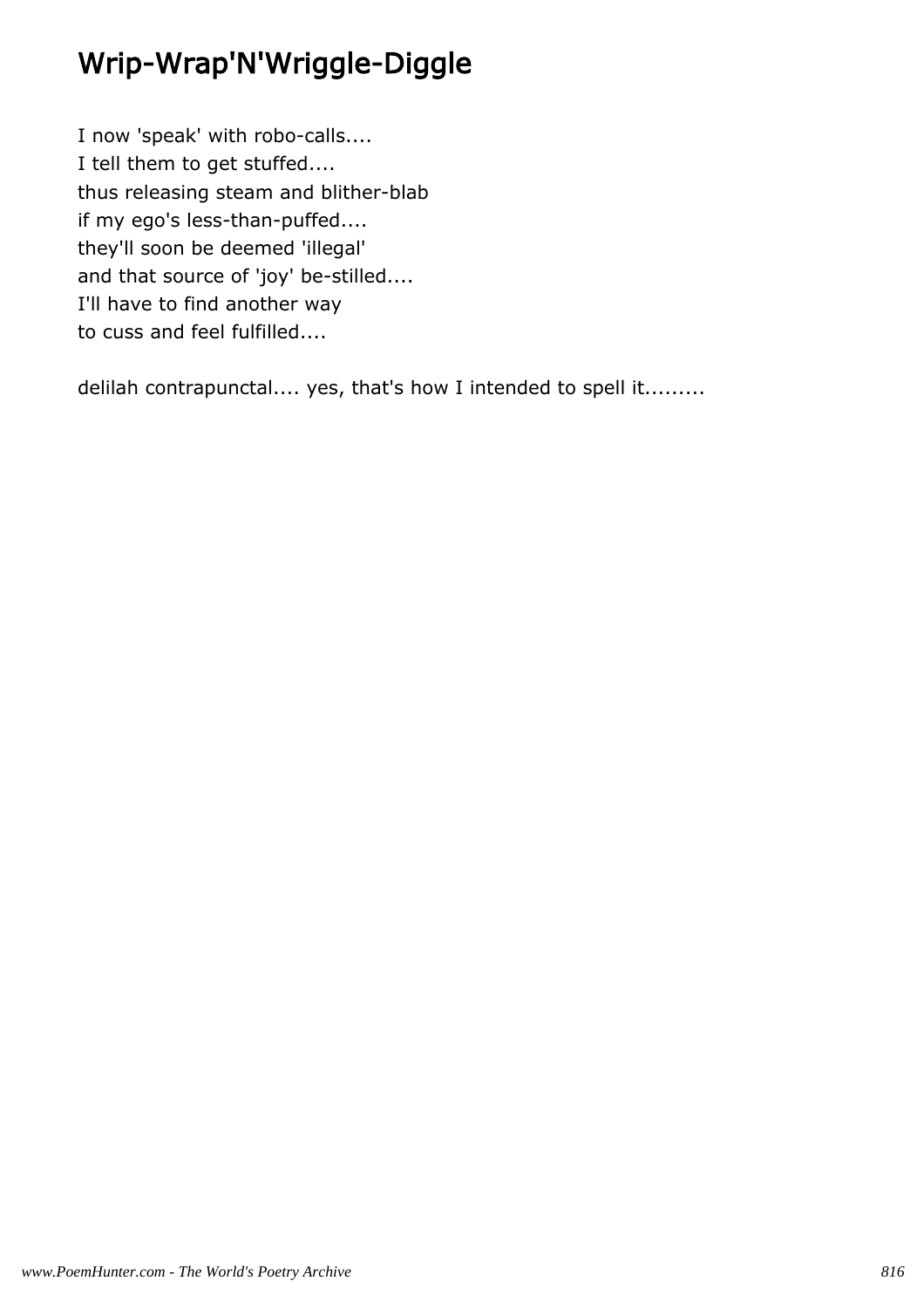### Write Me

a poem a disheveled longing of a poem a corrupted vivisected scrap pile scratching its nethers both eyes tearless...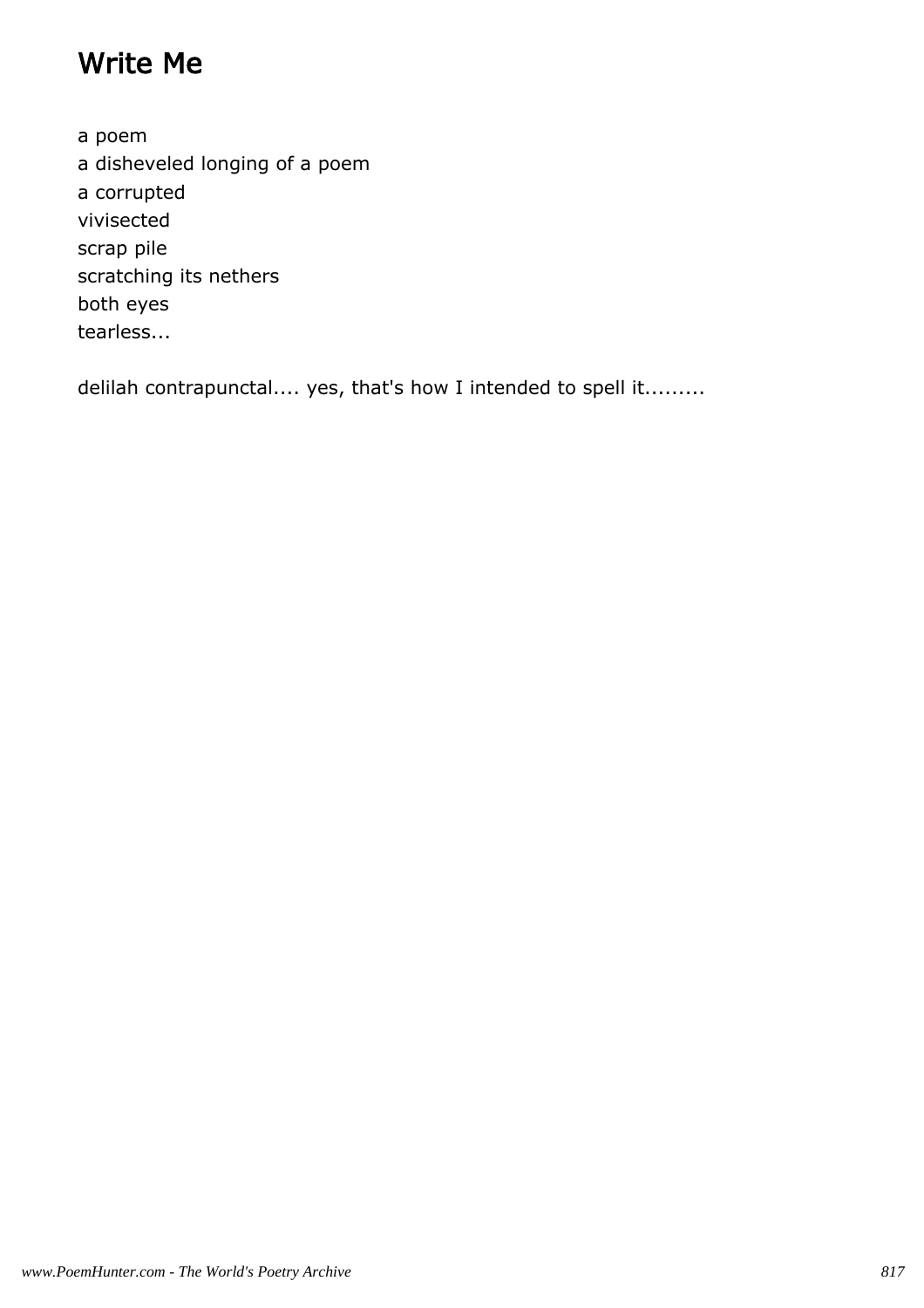## Write...Speak.....

and you shall surely be misinterpreted...... things.. .or the lack... or lieu.... of them ... may become interesting...... the froth tingles as it touches the toes.... if my eye had a corner would the twinkle linger there and would it obscure or magnify the seldom scene....?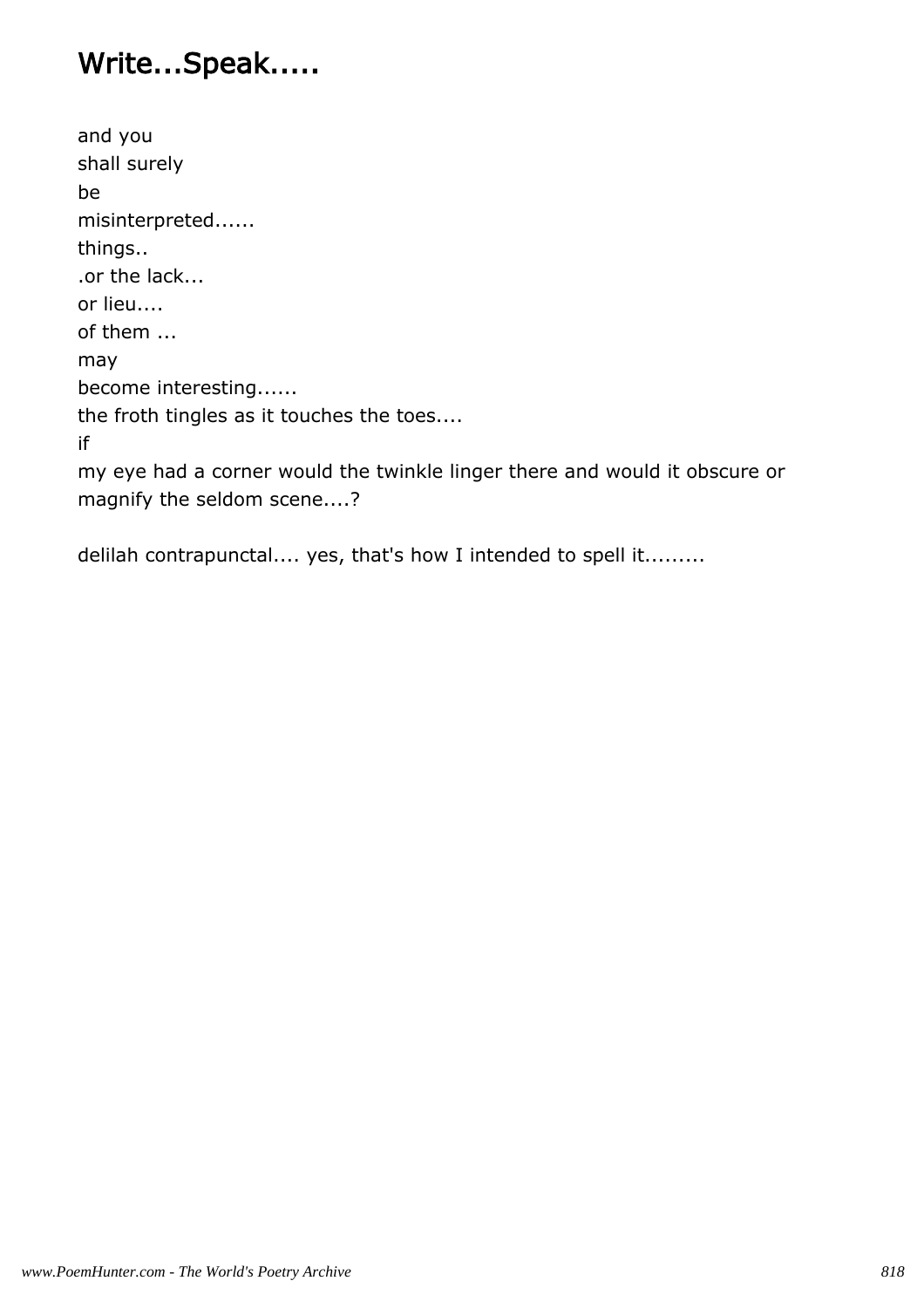# Yep, Rollicks......

.......does....

.watch......

.......listen.....

.

now that's subtlety that'll curl your lashes......one at a time.....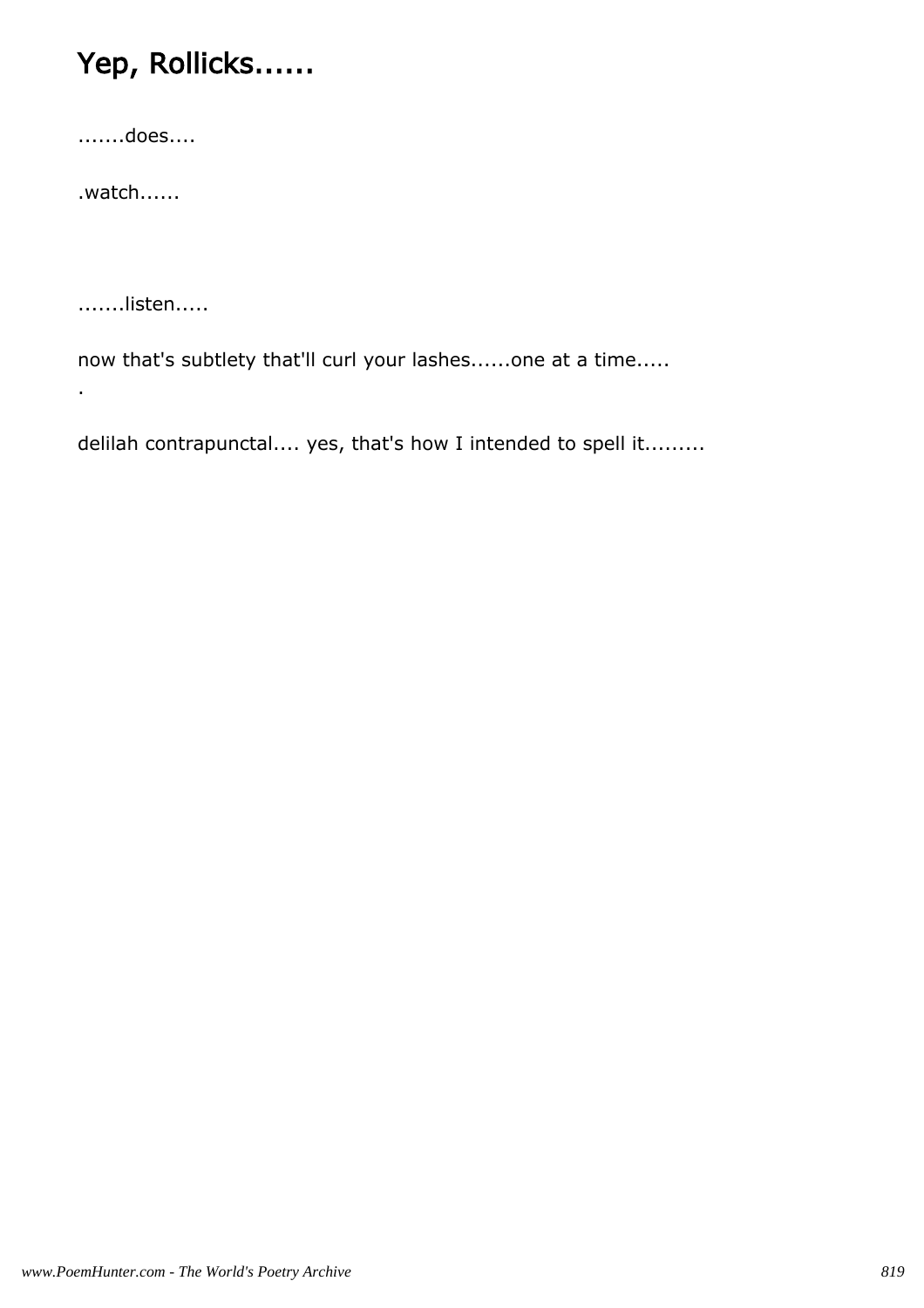## Yep...Jerky And

choppy.... like chicken livers on a boomerang...... shuttled cockerels and brigand's bounty....no lace around the cuffs.... to hammer the geode.... just so....is that a sight, hound...or what?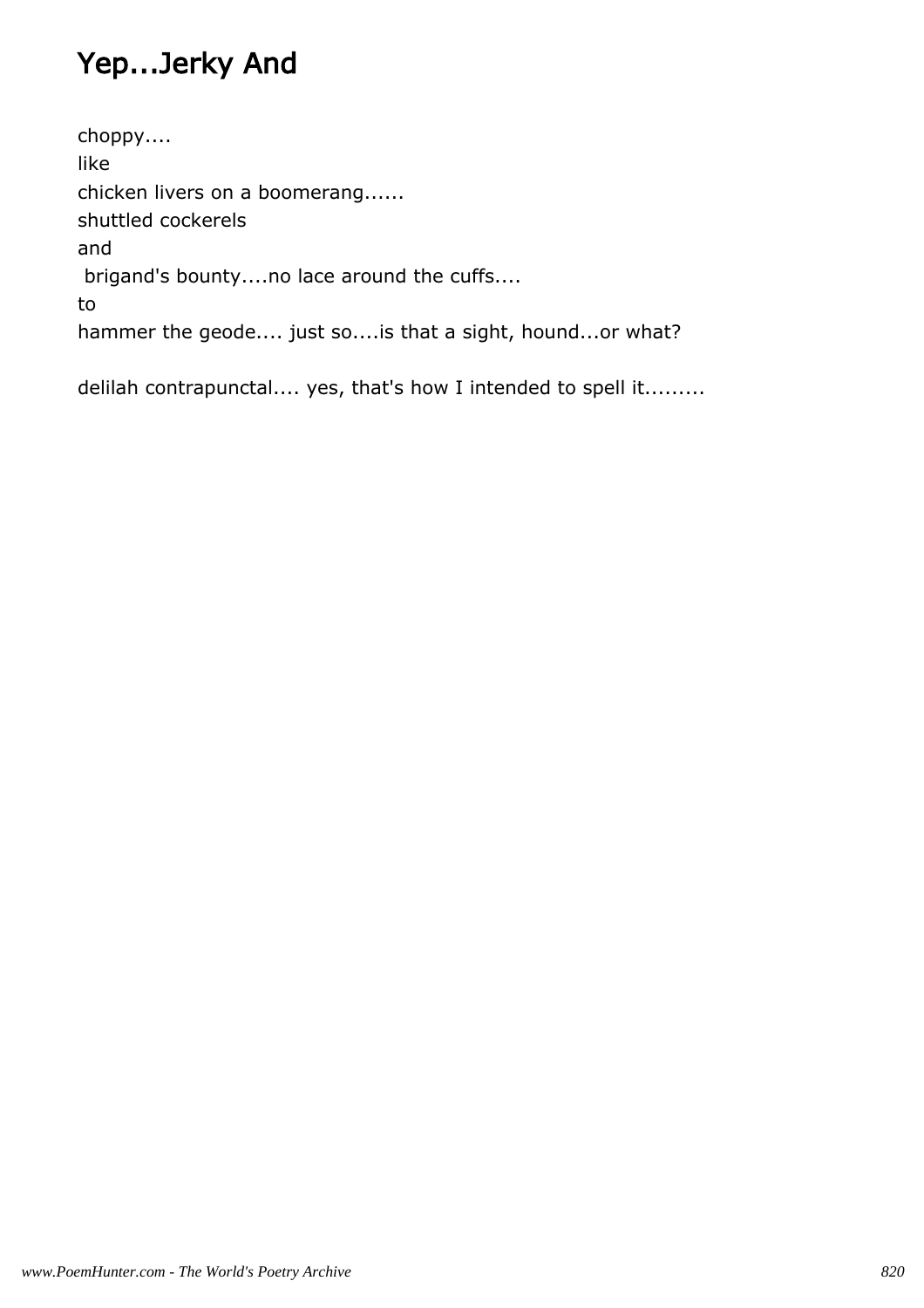# Yes, She Said...

it is true... we both breathe.... ......there's a start.....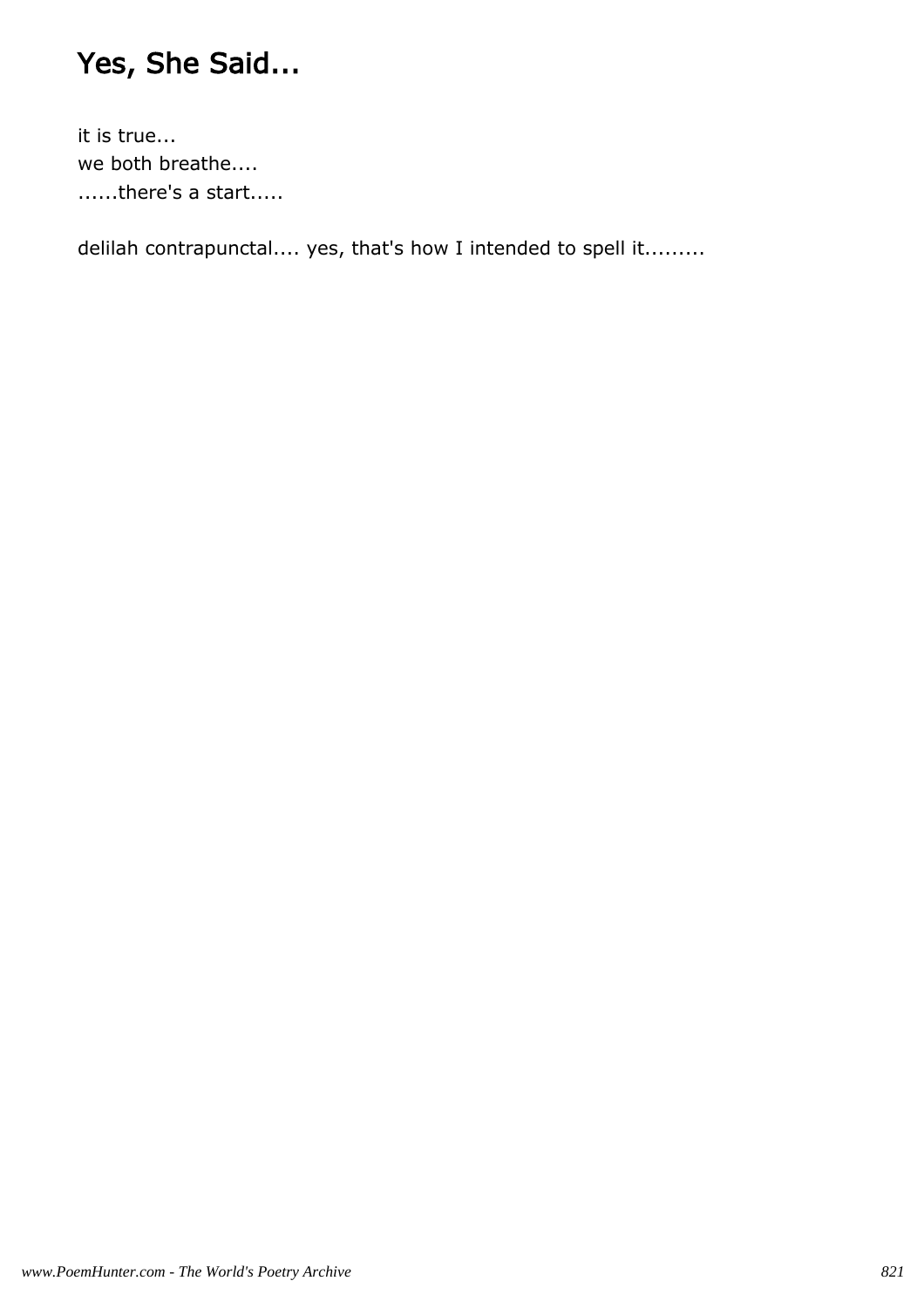## Yes, There Is A Dog

there was a dog..... there was me.... there isn't a dog.... there is me..... slip-up, Dog.......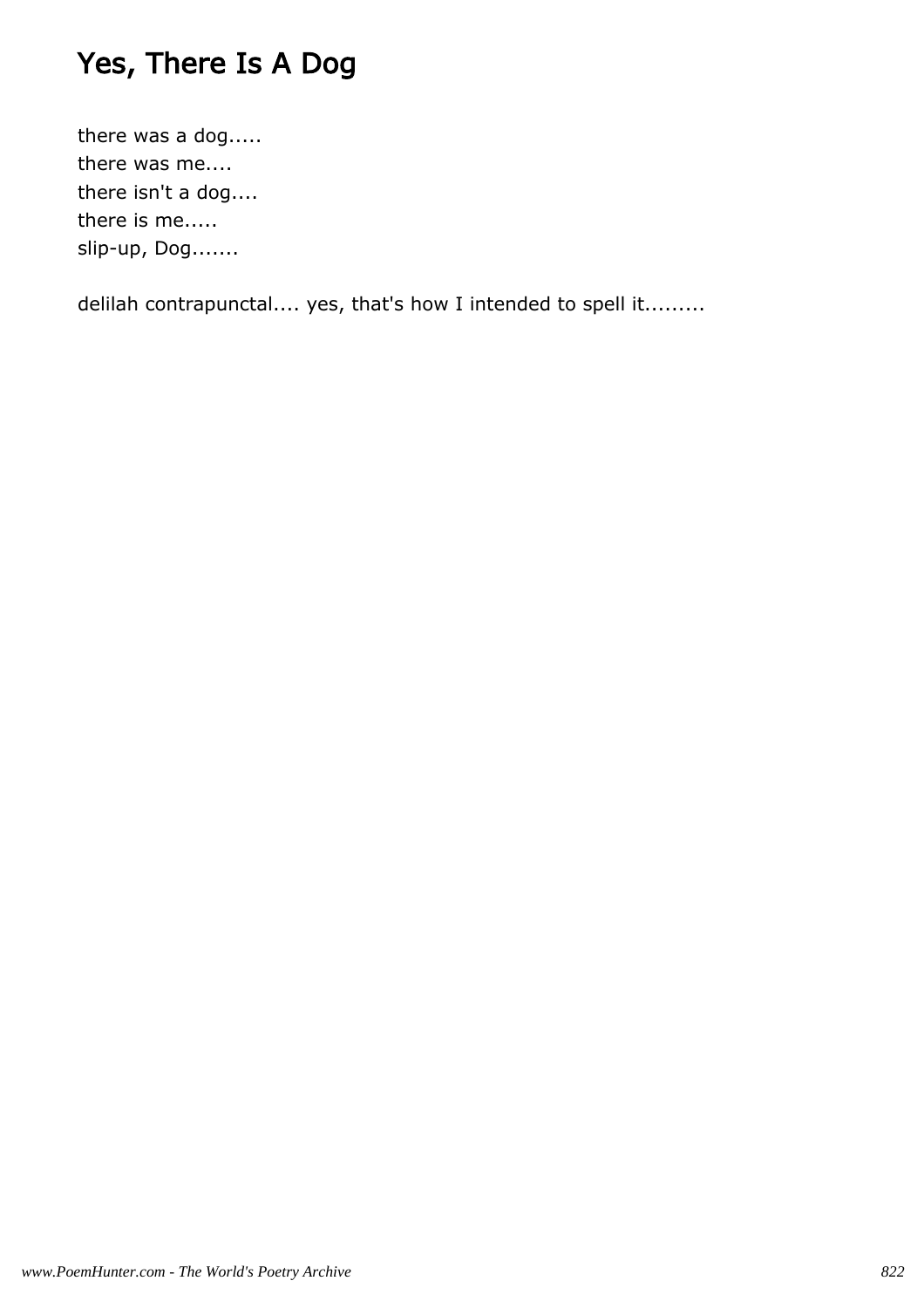## You Are

almost as beautiful as a German Shepherd...

that's how I know

and you clip your own toenails

but you don't eat the watermelon rind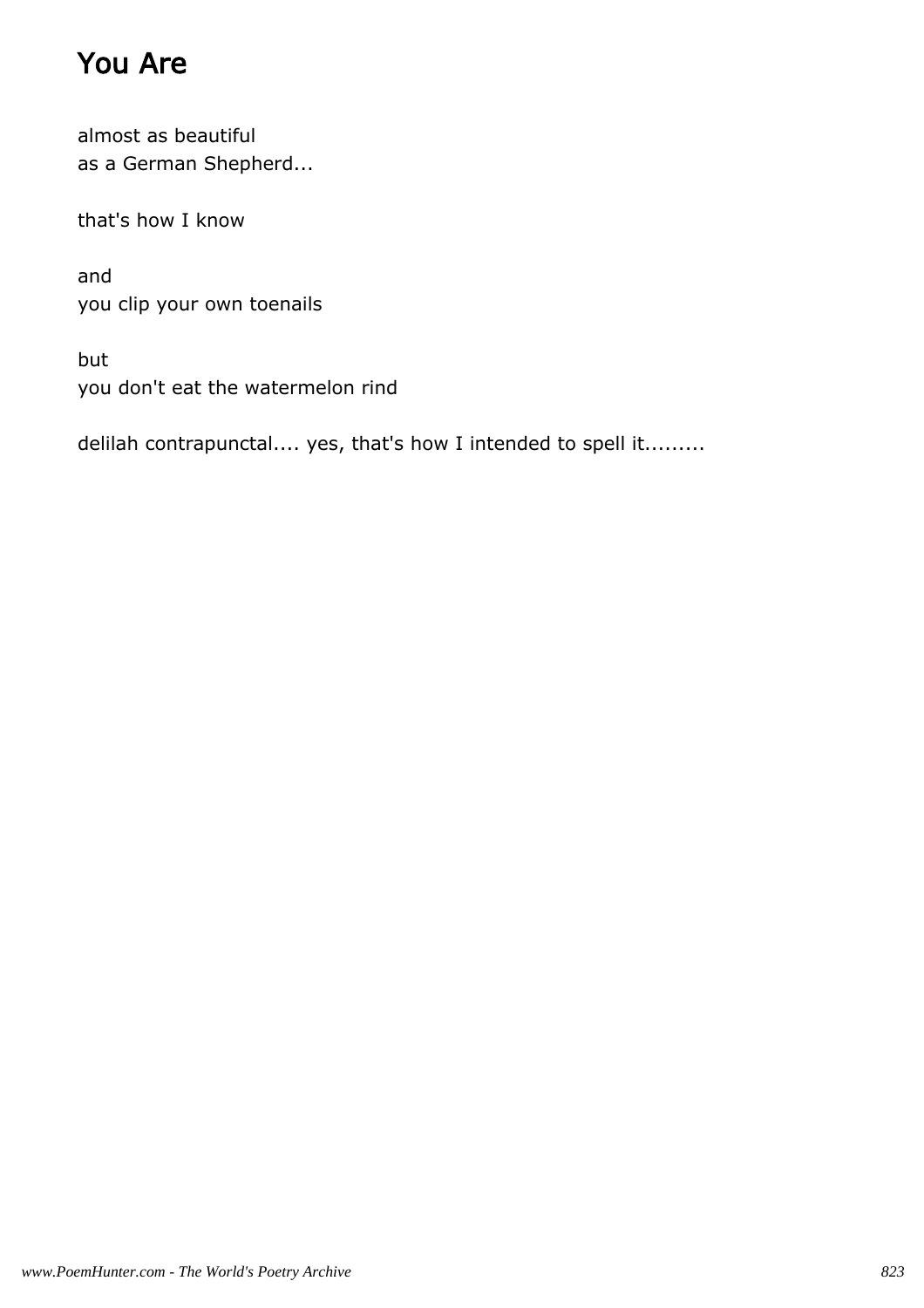## You Came To

my door selling St. Francis Animal Cookies..... I bought 300 boxes.......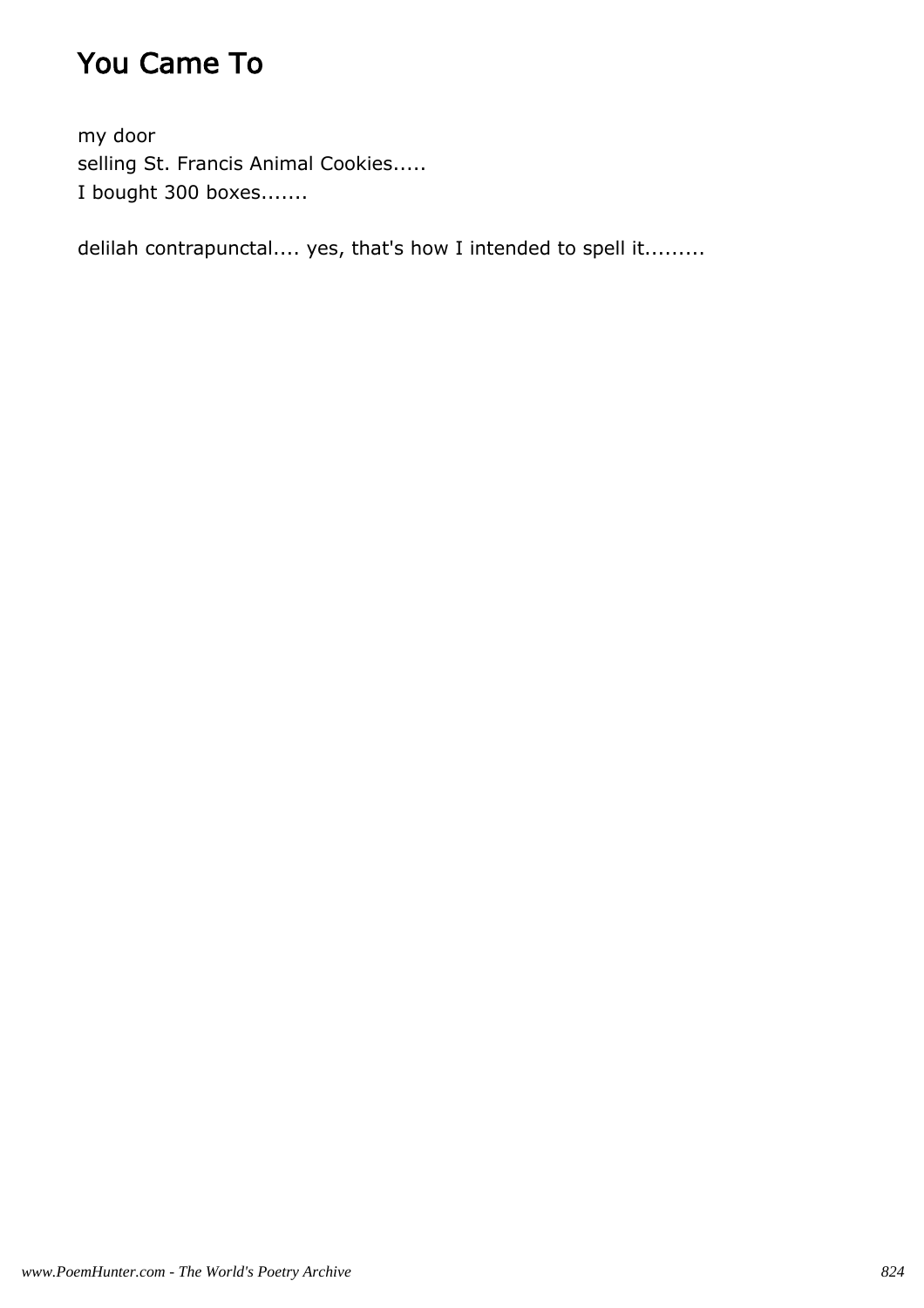# You Stayed

with me 'til help came.... that was a once only head-long-fall day... fact is you stayed with me for the whole of your always.....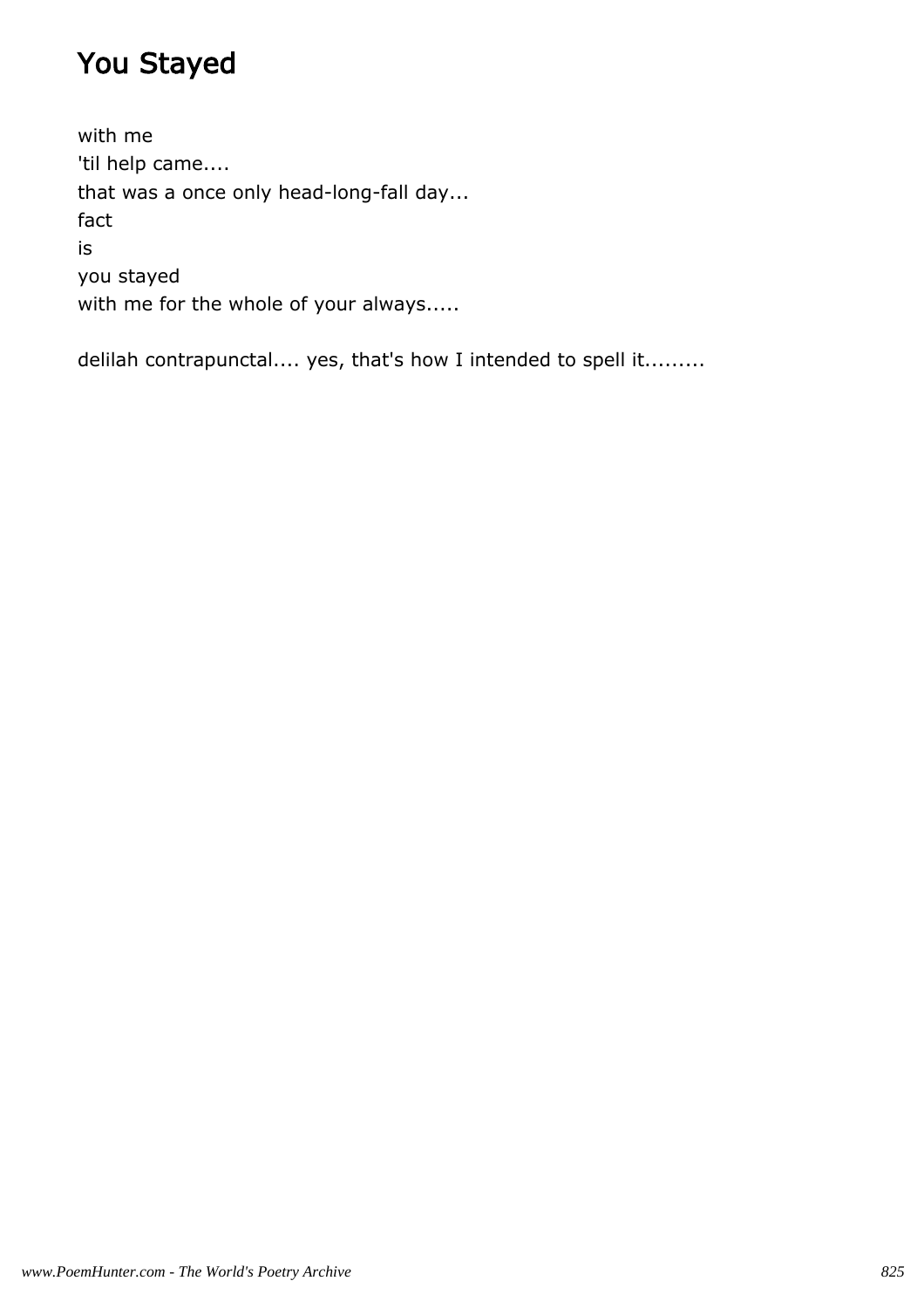### You....Yes, You.....

are what.... and maybe even some of who they would have wanted for me.... brilliance.. .in and at an accepted art....they would have given me gladly...with many sighs of relief and worry-lines would have lessened.... each of them, separately, may have acknowledged.... and loved, though not nearly as much as I do... your subtlety (it's \*\*\*\*\*\*\* gorgeous! !) ...your curiosity... .your gentle yet unwavering fire......nuanced...and bold.... .your dance... with life..... .your gracious giving and sharing of the treasures you have found..... .your other-than-imperious dignity.......... .I'd, ......... well........ thanks for being you............. ...................................................................that's it......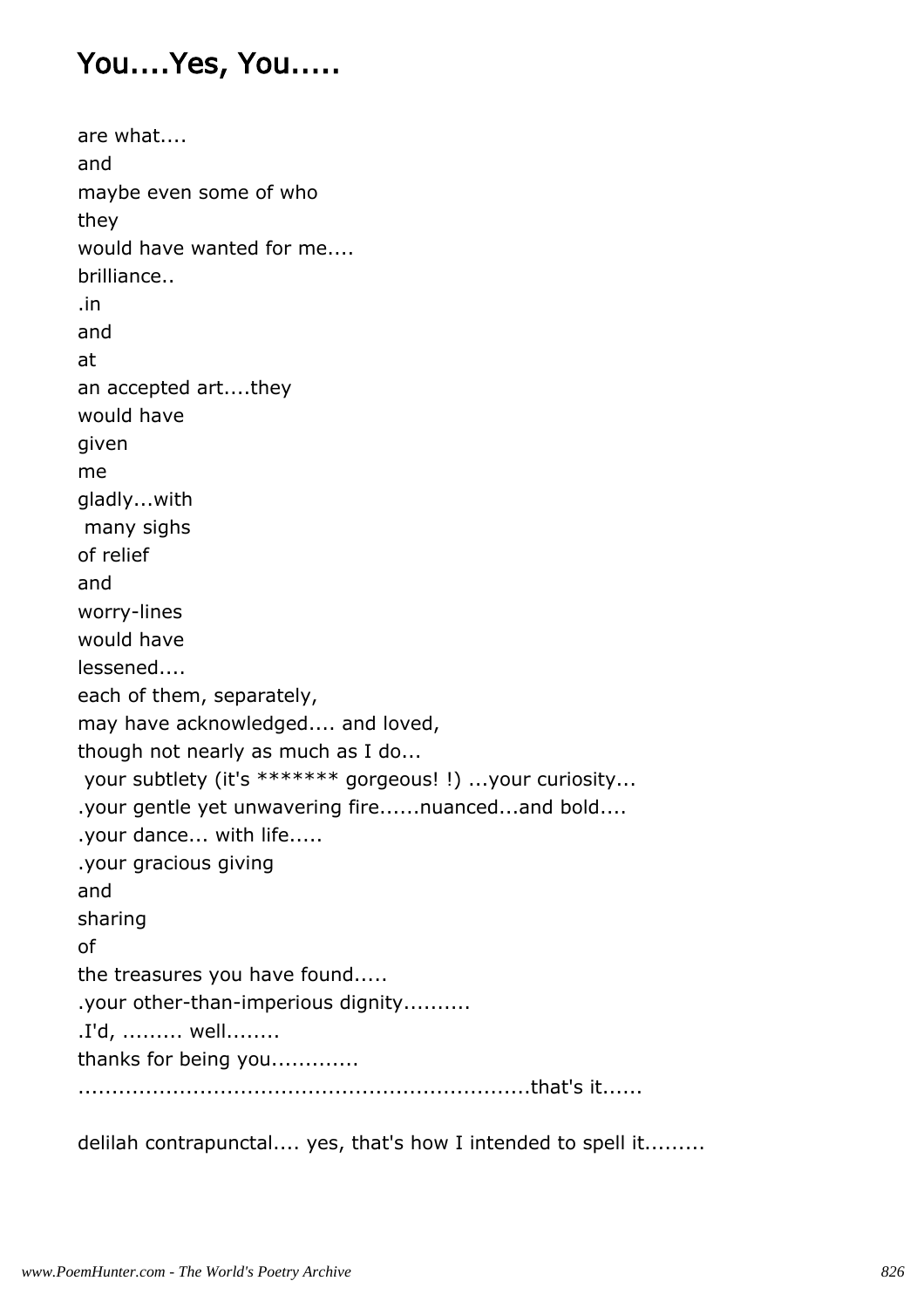# You'Ve Long Since Thrown In

your lot with us... an exchange...a balanced even, feet-planted-firmly one... you learn.. we learn... we trade secrets that cannot be spoken...as words.... you have learned...have adapted...have a meal and a bed...some of you have work.... we are afraid to take all of what you offer us..... .we shudder, we cringe and do not wish to know our common core..... we feed it, un-whole, to tyrants...that portion which allows us a meal...a bed..work...a place in annals..... ..those other portions, unused. .are left, torn away... to feed those who circle and scavenge.....those parts that would have made us complete.... .as you were once complete....and are only a breath away from being...even now.... .we have many more breaths to take....... we shall run together...part...run

together.......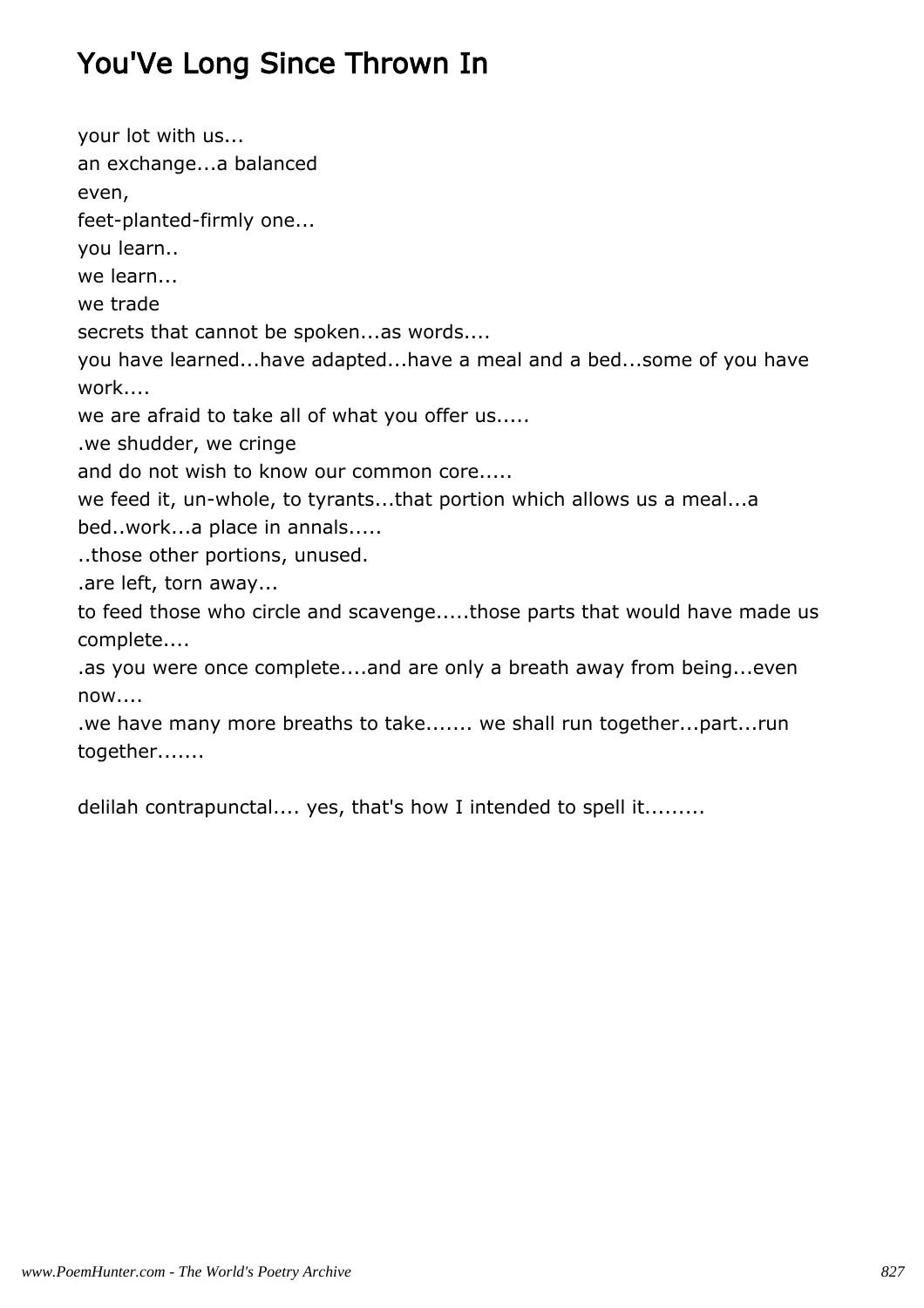#### You'Ve Shown

me your axe.... I've shown you mine....

far, oh....far be it......

.......a fathomable distance....yes...do mark the twain..........

from me to call yours, say, a hatchet.... and I trust you'll not refer to mine as, perhaps, a chisel...... we shall, then, file away this quite public cobbling.... pop it in that well-aerated hamper..... yes, it has been there.... to be availed.... .by thems that's gleanin'... whomsoever decides to pick up the dropped dainty.....the crumblies, the bent twigs.... ......and follow..... ..whomso...whomso....whooomso........a ha'nting call......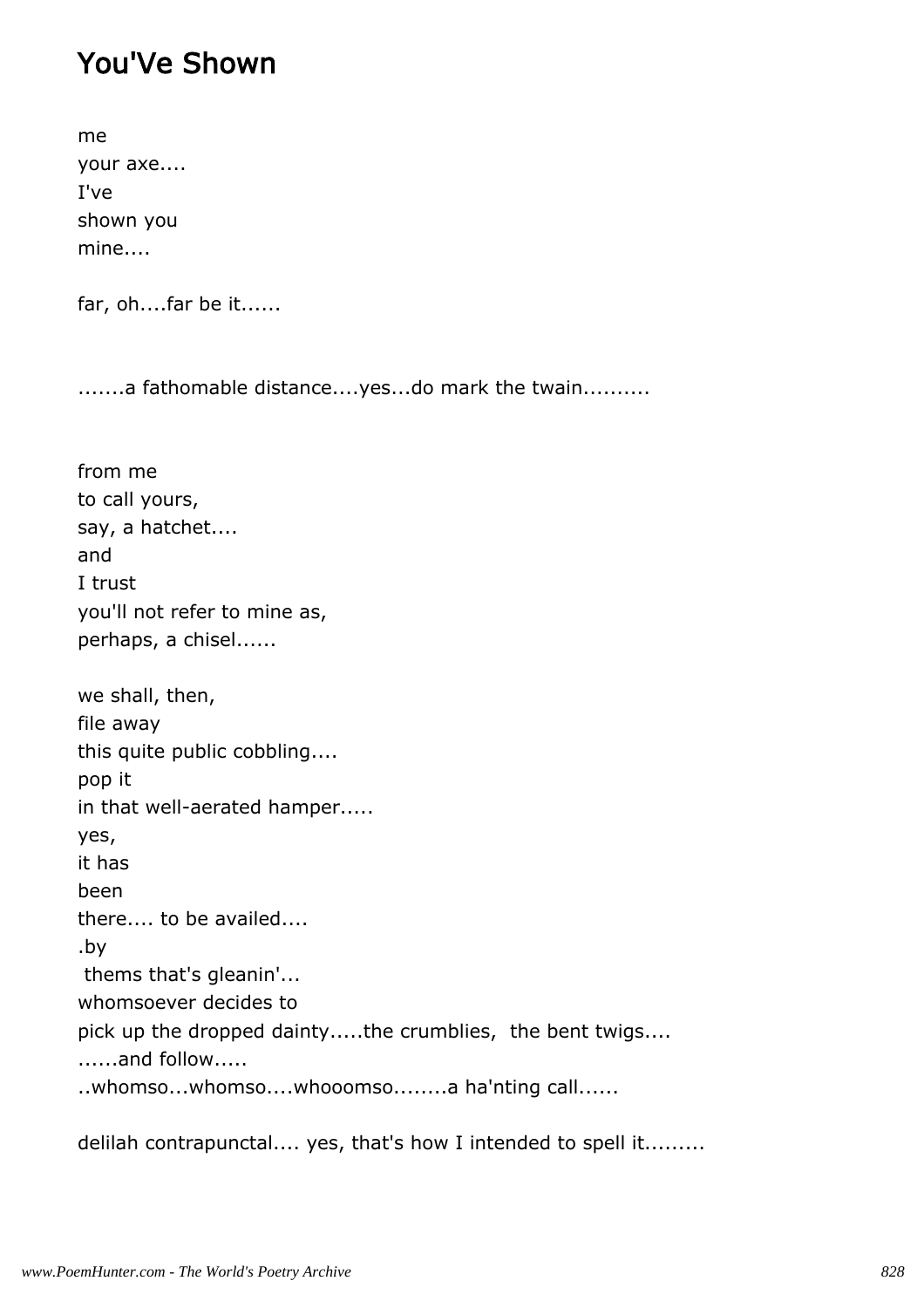# Zanzibar

archipelago both fruminous and scathey poesy from the shores of it could be plush-backed or lathey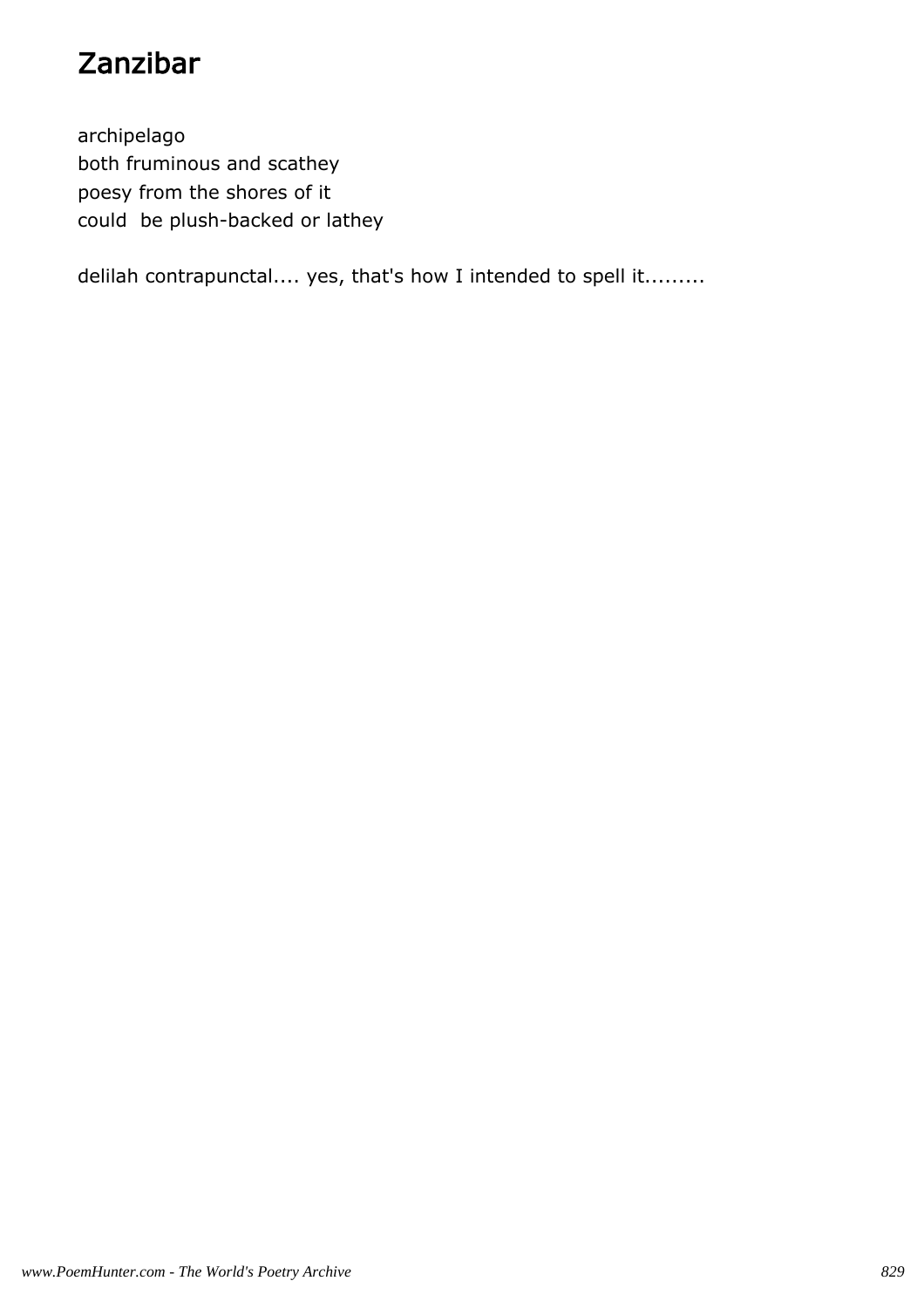# Zoomfuroodliesque.....

to re-Joyce... to re-Eliot.... if granted enough time.... to scale the heights... the barques and bytes... the limnsequential climb... to savor all the ravery... to abseil on with bravery... and still to feel a cravery... for more....pro-feigned....enshrined....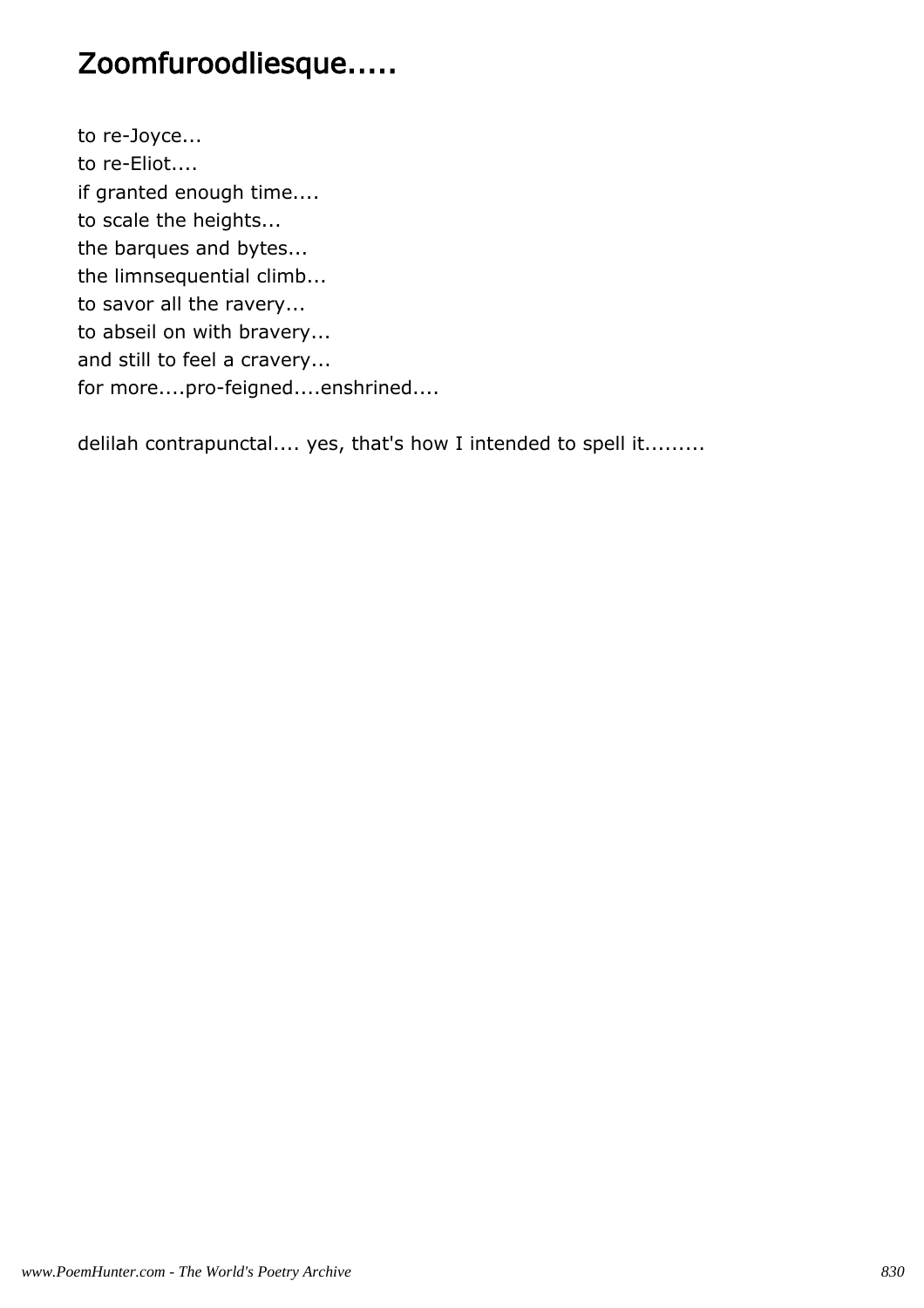## Zoonotic

the panda holds forth, gracious.... agilingual, self-effacious....

the river horse swims underneath, a grassly bouquet to bequeath...

the tern, who's waited long in line, has brewed a breathy bog of brine...

the prepubescent lemur sits.... then howls in spinky starts and fits...

the monkfish, who's forgot his hood, blesses all....and it is good............